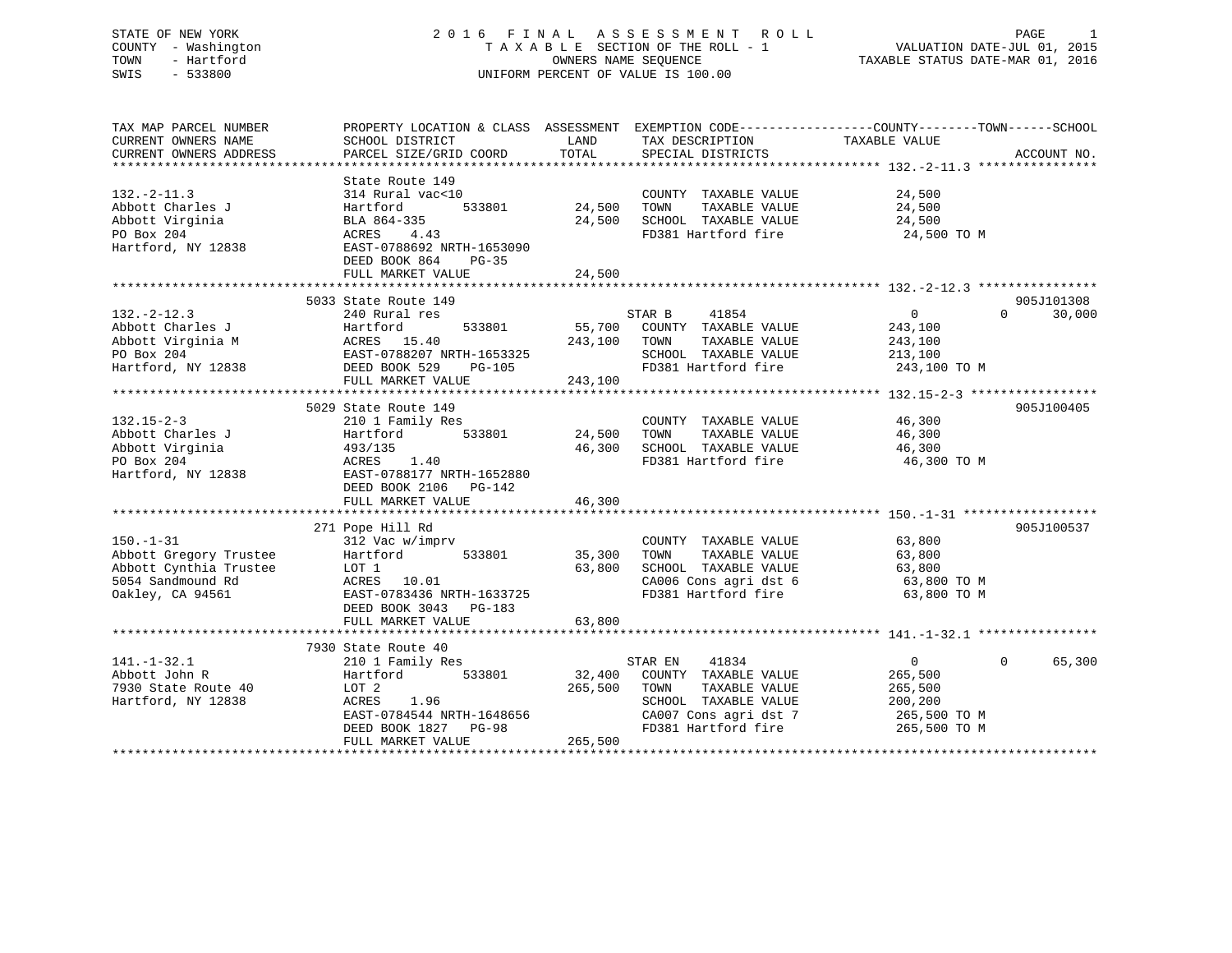### STATE OF NEW YORK 2 0 1 6 F I N A L A S S E S S M E N T R O L L PAGE 2 COUNTY - Washington T A X A B L E SECTION OF THE ROLL - 1 VALUATION DATE-JUL 01, 2015 TOWN - Hartford OWNERS NAME SEQUENCE TAXABLE STATUS DATE-MAR 01, 2016 SWIS - 533800 UNIFORM PERCENT OF VALUE IS 100.00UNIFORM PERCENT OF VALUE IS 100.00

| TAX MAP PARCEL NUMBER                                    |                                               | PROPERTY LOCATION & CLASS ASSESSMENT EXEMPTION CODE-----------------COUNTY-------TOWN------SCHOOL |                                         |
|----------------------------------------------------------|-----------------------------------------------|---------------------------------------------------------------------------------------------------|-----------------------------------------|
| CURRENT OWNERS NAME                                      | SCHOOL DISTRICT                               | LAND<br>TAX DESCRIPTION<br>TOTAL                                                                  | TAXABLE VALUE                           |
| CURRENT OWNERS ADDRESS<br>****************************** | PARCEL SIZE/GRID COORD                        | SPECIAL DISTRICTS                                                                                 | ACCOUNT NO.                             |
|                                                          | Blood St                                      |                                                                                                   | 905J100010                              |
| $142. - 1 - 20$                                          | 311 Res vac land                              | COUNTY TAXABLE VALUE                                                                              | 1,000                                   |
|                                                          |                                               | 1,000<br>TOWN                                                                                     | 1,000                                   |
| Abbott Stephen A                                         | Hartford<br>533801<br>FRNT 235.00 DPTH 196.00 | TAXABLE VALUE<br>1,000 SCHOOL TAXABLE VALUE                                                       | 1,000                                   |
| Duval Angelia L<br>199 Blood St                          |                                               | FD381 Hartford fire                                                                               | 1,000 TO M                              |
| Granville, NY 12832                                      | EAST-0792886 NRTH-1645514                     |                                                                                                   |                                         |
|                                                          | DEED BOOK 2448 PG-113<br>FULL MARKET VALUE    | 1,000                                                                                             |                                         |
|                                                          |                                               |                                                                                                   |                                         |
|                                                          | 199 Blood St                                  |                                                                                                   | 905J100334                              |
| $142. - 1 - 21$                                          | 210 1 Family Res                              | 41854<br>STAR B                                                                                   | 30,000<br>$\Omega$<br>$\Omega$          |
| Abbott Stephen A                                         | 533801<br>Hartford                            | 27,100<br>COUNTY TAXABLE VALUE                                                                    | 195,000                                 |
| Duval Angelia L                                          | ACRES<br>2.08                                 | TOWN<br>195,000<br>TAXABLE VALUE                                                                  | 195,000                                 |
| 199 Blood St                                             | EAST-0792694 NRTH-1645407                     | SCHOOL TAXABLE VALUE                                                                              |                                         |
|                                                          |                                               |                                                                                                   | 165,000                                 |
| Granville, NY 12832                                      | DEED BOOK 2448<br>PG-113                      | FD381 Hartford fire                                                                               | 195,000 TO M                            |
|                                                          | FULL MARKET VALUE                             | 195,000                                                                                           |                                         |
|                                                          | 52 Baker Rd                                   |                                                                                                   | 905J101050                              |
| $132. -2 - 19.3$                                         |                                               | STAR EN<br>41834                                                                                  | 65,300<br>$0 \qquad \qquad$<br>$\Omega$ |
| Abolafia Andrew                                          | 210 1 Family Res                              |                                                                                                   |                                         |
|                                                          | Hartford<br>533801                            | 25,300 COUNTY TAXABLE VALUE                                                                       | 119,200                                 |
| 52 Baker Rd                                              | ACRES<br>1.60                                 | 119,200<br>TOWN<br>TAXABLE VALUE                                                                  | 119,200                                 |
| Granville, NY 12832                                      | EAST-0791802 NRTH-1653391                     | SCHOOL TAXABLE VALUE                                                                              | 53,900                                  |
|                                                          | $PG-119$<br>DEED BOOK 821                     | FD381 Hartford fire                                                                               | 119,200 TO M                            |
|                                                          | FULL MARKET VALUE                             | 119,200                                                                                           |                                         |
|                                                          | 48 Gilchrist Hill Ext                         |                                                                                                   | 905J100547                              |
| $141. - 3 - 8$                                           |                                               | STAR B<br>41854                                                                                   | $\mathbf{0}$<br>$\Omega$                |
| Adams Robert L                                           | 210 1 Family Res<br>533801                    |                                                                                                   | 30,000                                  |
|                                                          | Hartford                                      | 29,600 COUNTY TAXABLE VALUE                                                                       | 200,000                                 |
| Higgins Betty A                                          | 2.44<br>ACRES                                 | 200,000 TOWN<br>TAXABLE VALUE                                                                     | 200,000                                 |
| 48 Gilchrist Hill Ext                                    | EAST-0784538 NRTH-1644146                     | SCHOOL TAXABLE VALUE                                                                              | 170,000                                 |
| Hartford, NY 12838                                       | DEED BOOK 3112 PG-309                         | FD381 Hartford fire                                                                               | 200,000 TO M                            |
|                                                          | FULL MARKET VALUE                             | 200,000                                                                                           |                                         |
|                                                          |                                               |                                                                                                   |                                         |
|                                                          | 41 Lily Pond Rd                               |                                                                                                   |                                         |
| $150. - 1 - 8.2$                                         | 210 1 Family Res                              | AG BUILD<br>41700                                                                                 | 3,800<br>3,800<br>3,800                 |
| Allen John                                               | 533801<br>Hartford                            | 27,500<br>COUNTY TAXABLE VALUE                                                                    | 175,100                                 |
| Allen Rebecca                                            | Sub Div Lot 2                                 | 178,900<br>TOWN<br>TAXABLE VALUE                                                                  | 175,100                                 |
| 41 Lily Pond Rd                                          | ACRES<br>7.93                                 | SCHOOL TAXABLE VALUE                                                                              | 175,100                                 |
| Granville, NY 12832                                      | EAST-0792100 NRTH-1641838                     | CA008 Cons agri dst 8                                                                             | 178,900 TO M                            |
|                                                          | DEED BOOK 2801<br>PG-309                      | FD381 Hartford fire                                                                               | 178,900 TO M                            |
| MAY BE SUBJECT TO PAYMENT                                | FULL MARKET VALUE                             | 178,900                                                                                           |                                         |
| UNDER RPTL483 UNTIL 2021                                 |                                               |                                                                                                   |                                         |
|                                                          |                                               |                                                                                                   |                                         |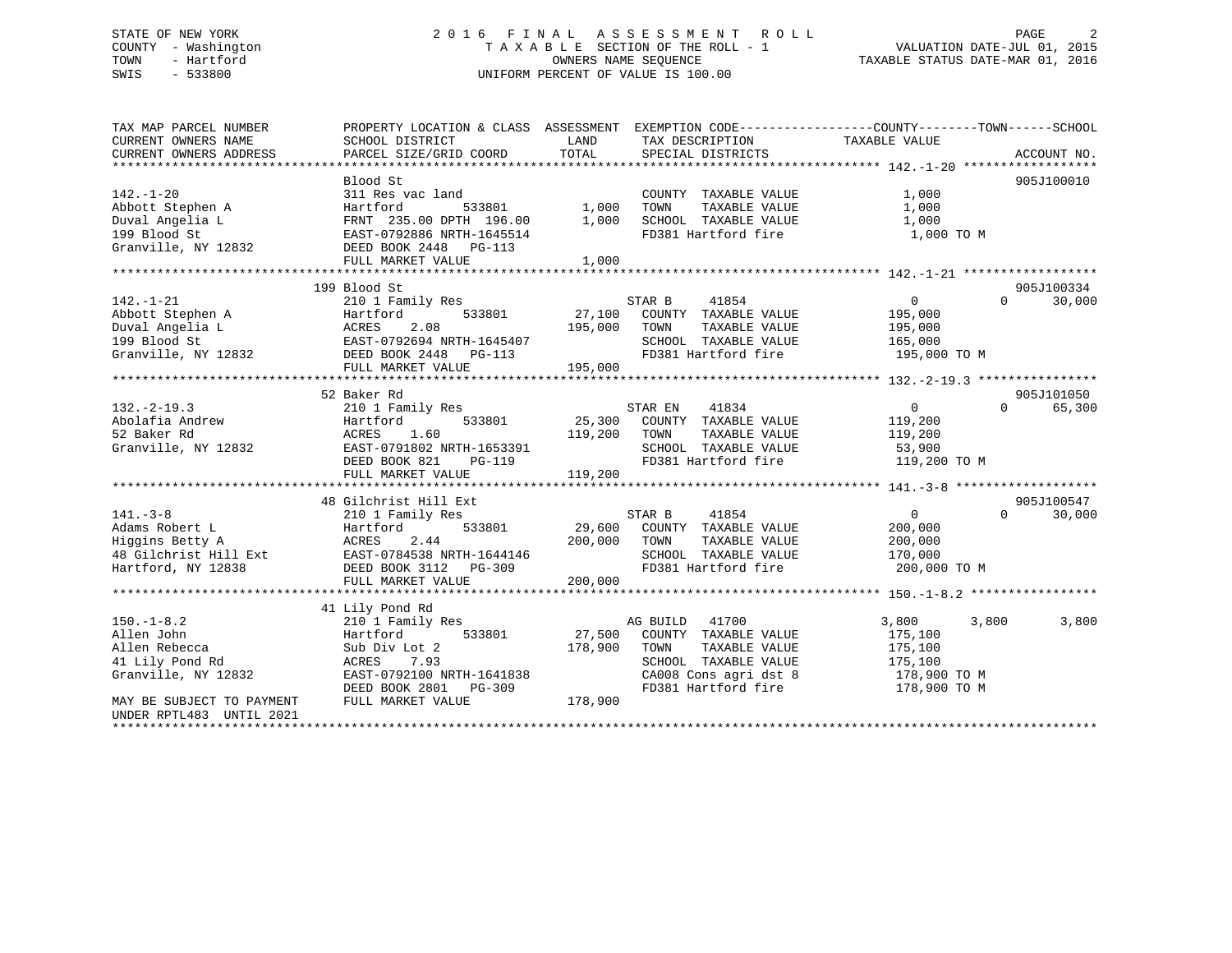### STATE OF NEW YORK 2 0 1 6 F I N A L A S S E S S M E N T R O L L PAGE 3 COUNTY - Washington T A X A B L E SECTION OF THE ROLL - 1 VALUATION DATE-JUL 01, 2015 TOWN - Hartford **TAXABLE STATUS DATE-MAR 01, 2016** OWNERS NAME SEQUENCE TAXABLE STATUS DATE-MAR 01, 2016 SWIS - 533800 UNIFORM PERCENT OF VALUE IS 100.00

| TAX MAP PARCEL NUMBER<br>CURRENT OWNERS NAME  |                                                                                                                                                                                                                                                            | PROPERTY LOCATION & CLASS ASSESSMENT EXEMPTION CODE----------------COUNTY-------TOWN------SCHOOL<br>SCHOOL DISTRICT                           LAND           TAX DESCRIPTION               TAXABLE VALUE                                                                                          |                                               |
|-----------------------------------------------|------------------------------------------------------------------------------------------------------------------------------------------------------------------------------------------------------------------------------------------------------------|---------------------------------------------------------------------------------------------------------------------------------------------------------------------------------------------------------------------------------------------------------------------------------------------------|-----------------------------------------------|
| CURRENT OWNERS ADDRESS PARCEL SIZE/GRID COORD |                                                                                                                                                                                                                                                            | LAND TAX DESCRIPTION TAXABLE VALUE<br>COOPD TOTAL SPECIAL DISTRICTS<br>TOTAL SPECIAL DISTRICTS                                                                                                                                                                                                    | ACCOUNT NO.                                   |
|                                               |                                                                                                                                                                                                                                                            |                                                                                                                                                                                                                                                                                                   |                                               |
|                                               | 109 & 135 North Rd                                                                                                                                                                                                                                         |                                                                                                                                                                                                                                                                                                   | 905J101075                                    |
|                                               |                                                                                                                                                                                                                                                            |                                                                                                                                                                                                                                                                                                   | 30,000<br>$\Omega$                            |
|                                               |                                                                                                                                                                                                                                                            |                                                                                                                                                                                                                                                                                                   |                                               |
|                                               |                                                                                                                                                                                                                                                            |                                                                                                                                                                                                                                                                                                   |                                               |
|                                               |                                                                                                                                                                                                                                                            |                                                                                                                                                                                                                                                                                                   |                                               |
|                                               |                                                                                                                                                                                                                                                            |                                                                                                                                                                                                                                                                                                   |                                               |
|                                               |                                                                                                                                                                                                                                                            |                                                                                                                                                                                                                                                                                                   |                                               |
|                                               |                                                                                                                                                                                                                                                            |                                                                                                                                                                                                                                                                                                   |                                               |
|                                               | 1400 Baldwin Corners Rd                                                                                                                                                                                                                                    |                                                                                                                                                                                                                                                                                                   |                                               |
| $121. -4 - 7.1$                               | 323 Vacant rural                                                                                                                                                                                                                                           | 41720<br>AG DIST                                                                                                                                                                                                                                                                                  | 35,080<br>35,080<br>35,080                    |
|                                               |                                                                                                                                                                                                                                                            | 533801 81,900 COUNTY TAXABLE VALUE                                                                                                                                                                                                                                                                |                                               |
|                                               |                                                                                                                                                                                                                                                            |                                                                                                                                                                                                                                                                                                   | 46,820<br>46,820                              |
|                                               |                                                                                                                                                                                                                                                            |                                                                                                                                                                                                                                                                                                   | 46,820                                        |
|                                               |                                                                                                                                                                                                                                                            |                                                                                                                                                                                                                                                                                                   | 46,820 TO M                                   |
|                                               |                                                                                                                                                                                                                                                            |                                                                                                                                                                                                                                                                                                   |                                               |
|                                               |                                                                                                                                                                                                                                                            |                                                                                                                                                                                                                                                                                                   | 81,900 TO M                                   |
| UNDER AGDIST LAW TIL 2020                     |                                                                                                                                                                                                                                                            | Amato Giulio<br>Amato Giulio Hartford 533801 81,900 COUNTY TAXABLE VALUE<br>Amato Loretta 121.-1-7.1 81,900 COUNTY TAXABLE VALUE<br>1374 Baldwin Corners Rd ACRES 77.00 SCHOOL TAXABLE VALUE<br>Fort Ann, NY 12827 EAST-0768880 NRTH-1                                                            |                                               |
|                                               |                                                                                                                                                                                                                                                            |                                                                                                                                                                                                                                                                                                   |                                               |
|                                               | 1374 Baldwin Corners Rd                                                                                                                                                                                                                                    |                                                                                                                                                                                                                                                                                                   |                                               |
|                                               |                                                                                                                                                                                                                                                            |                                                                                                                                                                                                                                                                                                   | $\Omega$<br>30,000                            |
|                                               |                                                                                                                                                                                                                                                            |                                                                                                                                                                                                                                                                                                   |                                               |
|                                               |                                                                                                                                                                                                                                                            |                                                                                                                                                                                                                                                                                                   |                                               |
|                                               |                                                                                                                                                                                                                                                            |                                                                                                                                                                                                                                                                                                   |                                               |
|                                               |                                                                                                                                                                                                                                                            |                                                                                                                                                                                                                                                                                                   |                                               |
|                                               |                                                                                                                                                                                                                                                            |                                                                                                                                                                                                                                                                                                   |                                               |
|                                               |                                                                                                                                                                                                                                                            | 1374 Baldwin Corners Rd<br>210 1 Family Res<br>210 1 Family Res<br>230,700<br>230,700<br>230,700<br>230,700<br>230,700<br>230,700<br>230,700<br>230,700<br>230,700<br>230,700<br>230,700<br>230,700<br>230,700<br>230,700<br>230,700<br>230,700<br>230,700<br>230,700<br>                         |                                               |
|                                               |                                                                                                                                                                                                                                                            |                                                                                                                                                                                                                                                                                                   |                                               |
|                                               | 171 Gilchrist Hill Rd                                                                                                                                                                                                                                      |                                                                                                                                                                                                                                                                                                   | 905J100674                                    |
| 141.-3-19<br>Andersen Bruce<br>Anril          |                                                                                                                                                                                                                                                            |                                                                                                                                                                                                                                                                                                   | $\overline{0}$<br>$0 \qquad \qquad$<br>30,000 |
|                                               |                                                                                                                                                                                                                                                            |                                                                                                                                                                                                                                                                                                   | 96,000                                        |
|                                               |                                                                                                                                                                                                                                                            |                                                                                                                                                                                                                                                                                                   |                                               |
|                                               |                                                                                                                                                                                                                                                            |                                                                                                                                                                                                                                                                                                   | TAXABLE VALUE 96,000                          |
|                                               |                                                                                                                                                                                                                                                            | 141.-3-19<br>2010 Family Res<br>2010 Family Res<br>2010 Family Res<br>34,600 COUNTY TAXABLE VALUE<br>2010 Family Res<br>34,600 COUNTY TAXABLE VALUE<br>34,600 COUNTY TAXABLE VALUE<br>2011 Family Res<br>34,600 COUNTY TAXABLE VALUE<br>26,000 TOW<br>SCHOOL TAXABLE VALUE<br>FD381 Hartford fire | 66,000                                        |
|                                               |                                                                                                                                                                                                                                                            |                                                                                                                                                                                                                                                                                                   | 96,000 TO M                                   |
|                                               | DEED BOOK 496<br>PG-302                                                                                                                                                                                                                                    |                                                                                                                                                                                                                                                                                                   |                                               |
|                                               |                                                                                                                                                                                                                                                            |                                                                                                                                                                                                                                                                                                   |                                               |
|                                               |                                                                                                                                                                                                                                                            |                                                                                                                                                                                                                                                                                                   |                                               |
|                                               | 176 Baker Rd                                                                                                                                                                                                                                               |                                                                                                                                                                                                                                                                                                   |                                               |
|                                               |                                                                                                                                                                                                                                                            |                                                                                                                                                                                                                                                                                                   | $0 \qquad \qquad$<br>$\Omega$<br>65,300       |
|                                               |                                                                                                                                                                                                                                                            |                                                                                                                                                                                                                                                                                                   | 131,400                                       |
|                                               |                                                                                                                                                                                                                                                            | TAXABLE VALUE                                                                                                                                                                                                                                                                                     | 131,400                                       |
|                                               |                                                                                                                                                                                                                                                            | SCHOOL TAXABLE VALUE<br>FD381 Hartford fire                                                                                                                                                                                                                                                       | 66,100<br>131,400 TO M                        |
|                                               | 132.-4-4.5<br>Anderson Charles E<br>Anderson Lorraine<br>16 Baker Rd<br>Granville, NY 12832<br>EXEL BOOK 2330 PG-22<br>26,600 COUNTY<br>131,400 TOWN<br>533801<br>26,600 COUNTY<br>26,600 COUNTY<br>26,600 COUNTY<br>26,600 COUNTY<br>26,7600 COUNTY<br>27 |                                                                                                                                                                                                                                                                                                   |                                               |
|                                               | FULL MARKET VALUE                                                                                                                                                                                                                                          | 131,400                                                                                                                                                                                                                                                                                           |                                               |
|                                               |                                                                                                                                                                                                                                                            |                                                                                                                                                                                                                                                                                                   |                                               |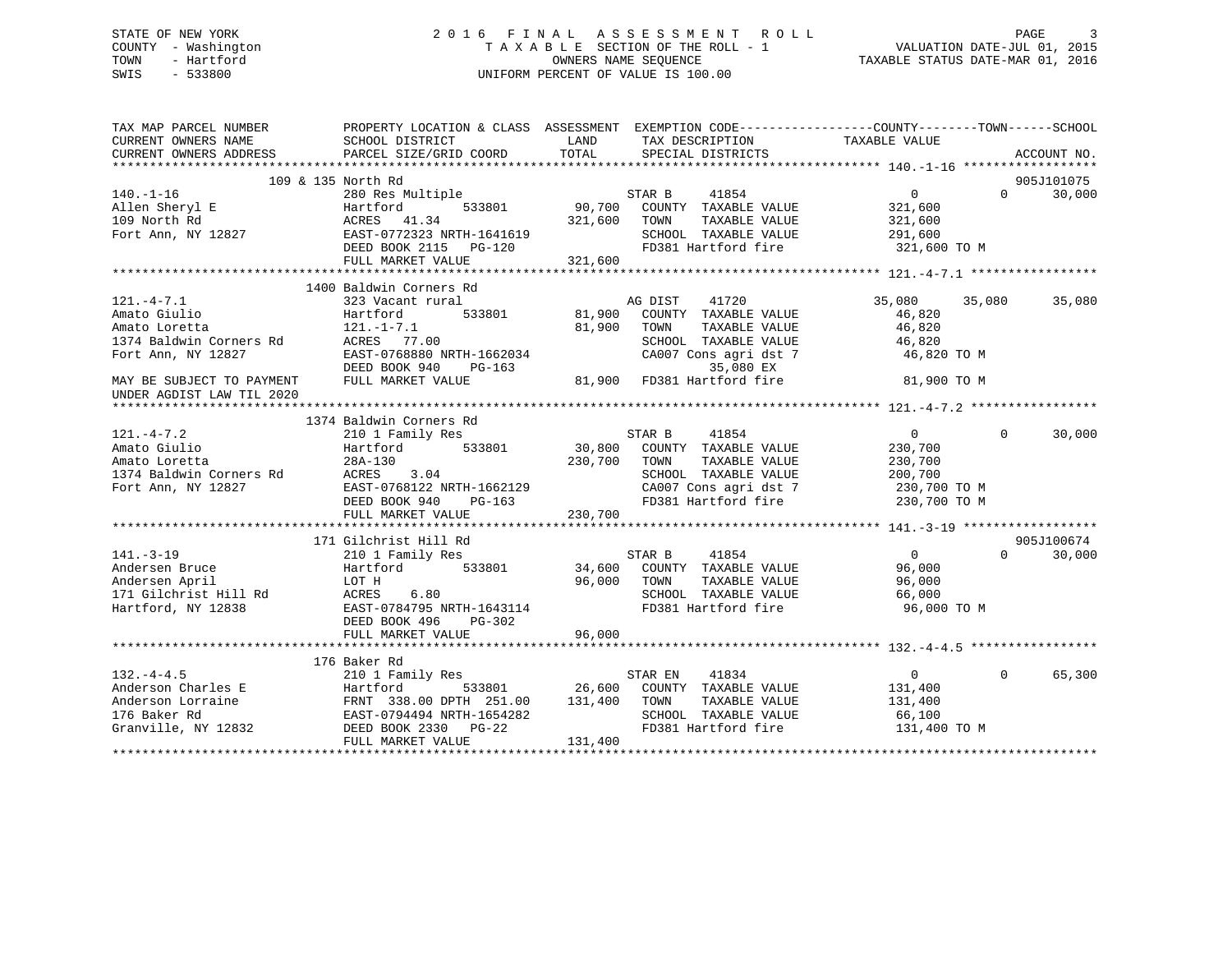#### STATE OF NEW YORK 2 0 1 6 F I N A L A S S E S S M E N T R O L L PAGE 4COUNTY - Washington  $\begin{array}{ccc}\n\text{T A X A B L E} & \text{SECTION OF THE ROLL - 1} \\
\text{T} & \text{M N N E S} & \text{M N N E S} & \text{M N N E S} & \text{M N N E S} & \text{M N N E S} & \text{M N E S} & \text{M N E S} & \text{M N E S} & \text{M N E S} & \text{M N E S} & \text{M N E S} & \text{M N E S} & \text{M N E S} & \text{M N E S} & \text{M N E S} & \text{M N E S} & \text{M N E S} & \text{M$ OWNERS NAME SEQUENCE TAXABLE STATUS DATE-MAR 01, 2016 SWIS - 533800 UNIFORM PERCENT OF VALUE IS 100.00

| TAX MAP PARCEL NUMBER  |                                                                                                         |                  |                                                     | PROPERTY LOCATION & CLASS ASSESSMENT EXEMPTION CODE----------------COUNTY-------TOWN------SCHOOL                                                                                                                         |
|------------------------|---------------------------------------------------------------------------------------------------------|------------------|-----------------------------------------------------|--------------------------------------------------------------------------------------------------------------------------------------------------------------------------------------------------------------------------|
| CURRENT OWNERS NAME    | SCHOOL DISTRICT                                                                                         | LAND             | TAX DESCRIPTION                                     | TAXABLE VALUE                                                                                                                                                                                                            |
| CURRENT OWNERS ADDRESS | PARCEL SIZE/GRID COORD                                                                                  | TOTAL            | SPECIAL DISTRICTS                                   | ACCOUNT NO.                                                                                                                                                                                                              |
|                        |                                                                                                         |                  |                                                     |                                                                                                                                                                                                                          |
|                        | Mcdougal Rd OFF                                                                                         |                  |                                                     | 905J100005                                                                                                                                                                                                               |
| $148. - 1 - 19$        | 314 Rural vac<10                                                                                        |                  | COUNTY TAXABLE VALUE                                | 3,800                                                                                                                                                                                                                    |
| Anderson Neil R        | 533801<br>Hartford                                                                                      | 3,800            | TAXABLE VALUE<br>TOWN                               | 3,800                                                                                                                                                                                                                    |
| Anderson Lulumae       | 5.90<br>ACRES                                                                                           | 3,800            | SCHOOL TAXABLE VALUE                                | 3,800                                                                                                                                                                                                                    |
| PO Box 65              | EAST-0766352 NRTH-1631946                                                                               |                  | CA006 Cons agri dst 6                               | 3,800 TO M                                                                                                                                                                                                               |
| Hudson Falls, NY 12839 | DEED BOOK 431 PG-383                                                                                    |                  | FD381 Hartford fire                                 | 3,800 TO M                                                                                                                                                                                                               |
|                        | FULL MARKET VALUE                                                                                       | 3,800            |                                                     |                                                                                                                                                                                                                          |
|                        |                                                                                                         |                  |                                                     |                                                                                                                                                                                                                          |
|                        | Warren Rd                                                                                               |                  |                                                     |                                                                                                                                                                                                                          |
| $123. - 1 - 11.9$      | 260 Seasonal res                                                                                        |                  | COUNTY TAXABLE VALUE 31,000                         | TAXABLE VALUE<br>TAXABLE VALUE 31,000<br>- ****** 31,000                                                                                                                                                                 |
| Andrews Daniel L       | Hartford<br>533801<br>5.00                                                                              | 15,600<br>31,000 | TOWN                                                |                                                                                                                                                                                                                          |
| 427 Hasting Rd         | ACRES                                                                                                   |                  | SCHOOL TAXABLE VALUE                                |                                                                                                                                                                                                                          |
|                        |                                                                                                         |                  |                                                     |                                                                                                                                                                                                                          |
|                        |                                                                                                         |                  |                                                     |                                                                                                                                                                                                                          |
|                        |                                                                                                         |                  |                                                     | Granville, NY 12832<br>EAST-0792303 NRTH-1664006<br>DEED BOOK 3004 PG-20 FD381 Hartford fire 31,000 TO M<br>FULL MARKET VALUE 31,000<br>FULL MARKET VALUE 31,000<br>FULL MARKET VALUE 31,000<br>TULL MARKET VALUE 31,000 |
|                        | 46 Hastings Rd                                                                                          |                  |                                                     | 905J100006                                                                                                                                                                                                               |
| $132.-1-11.1$          | 210 1 Family Res                                                                                        |                  | 41834<br>STAR EN                                    | $\Omega$<br>65,300<br>$\overline{0}$                                                                                                                                                                                     |
| Andrews George M Sr    | Hartford                                                                                                |                  | 533801 32,900 COUNTY TAXABLE VALUE                  | 170,900                                                                                                                                                                                                                  |
| Andrews Kathleen E     | BLA 764/233                                                                                             | 170,900          | TOWN<br>TAXABLE VALUE                               | 170,900                                                                                                                                                                                                                  |
| 46 Hastings Rd         | $\frac{1}{233}$<br>8.30<br>ACRES                                                                        |                  | SCHOOL TAXABLE VALUE                                | 105,600                                                                                                                                                                                                                  |
| Granville, NY 12832    | EAST-0787585 NRTH-1656818                                                                               |                  |                                                     | CA007 Cons agri dst 7 170,900 TO M                                                                                                                                                                                       |
|                        | DEED BOOK 401<br>PG-224                                                                                 |                  |                                                     | FD381 Hartford fire 170,900 TO M                                                                                                                                                                                         |
|                        | FULL MARKET VALUE                                                                                       | 170,900          |                                                     |                                                                                                                                                                                                                          |
|                        |                                                                                                         |                  |                                                     |                                                                                                                                                                                                                          |
|                        | 95 Hastings Rd                                                                                          |                  |                                                     | 905J100007                                                                                                                                                                                                               |
| $132. - 1 - 8$         | 210 1 Family Res                                                                                        |                  | STAR EN 41834                                       | $\overline{0}$<br>$\Omega$<br>51,600                                                                                                                                                                                     |
| Andrews Robert F       | Hartford                                                                                                |                  | 533801 21,200 COUNTY TAXABLE VALUE                  | 51,600                                                                                                                                                                                                                   |
| 95 Hastings Rd         |                                                                                                         |                  |                                                     |                                                                                                                                                                                                                          |
| Granville, NY 12832    |                                                                                                         |                  | TOWN TAXABLE VALUE 51,600<br>SCHOOL TAXABLE VALUE 6 |                                                                                                                                                                                                                          |
|                        | FRNT 116.00 DPTH 300.00 51,600 TOWN<br>EAST-0786485 NRTH-1657274 SCHOOL<br>DEED BOOK 423 PG-751 CA007 C |                  |                                                     | CA007 Cons agri dst 7 51,600 TO M                                                                                                                                                                                        |
|                        | FULL MARKET VALUE                                                                                       |                  | 51,600 FD381 Hartford fire                          | 51,600 TO M                                                                                                                                                                                                              |
|                        |                                                                                                         |                  |                                                     |                                                                                                                                                                                                                          |
|                        | 8291 State Route 40                                                                                     |                  |                                                     | 905J101231                                                                                                                                                                                                               |
| $132. - 1 - 18.3$      | 210 1 Family Res                                                                                        |                  | COUNTY TAXABLE VALUE                                | 178,500                                                                                                                                                                                                                  |
| Appling William        | 533801<br>Hartford                                                                                      | 34,300           | TOWN<br>TAXABLE VALUE                               | 178,500                                                                                                                                                                                                                  |
| 8291 State Route 40    | ACRES<br>3.97                                                                                           | 178,500          | SCHOOL TAXABLE VALUE                                | 178,500                                                                                                                                                                                                                  |
| Granville, NY 12832    | EAST-0789463 NRTH-1656596                                                                               |                  | CA007 Cons agri dst 7                               | 178,500 TO M                                                                                                                                                                                                             |
|                        | DEED BOOK 858<br>$PG-308$                                                                               |                  | FD381 Hartford fire                                 | 178,500 TO M                                                                                                                                                                                                             |
|                        | FULL MARKET VALUE                                                                                       | 178,500          |                                                     |                                                                                                                                                                                                                          |
|                        |                                                                                                         |                  |                                                     |                                                                                                                                                                                                                          |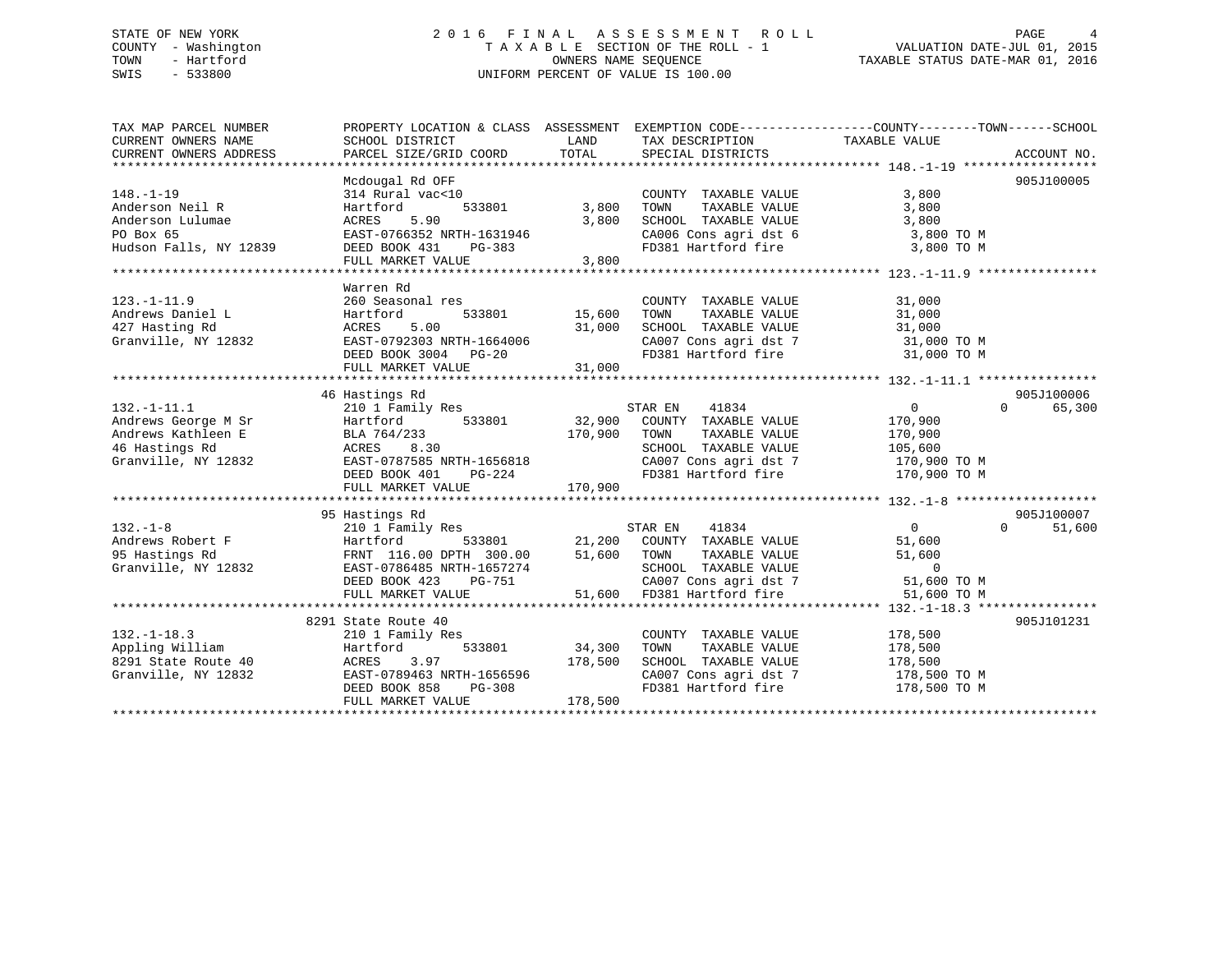### STATE OF NEW YORK 2 0 1 6 F I N A L A S S E S S M E N T R O L L PAGE 5 COUNTY - Washington T A X A B L E SECTION OF THE ROLL - 1 VALUATION DATE-JUL 01, 2015 TOWN - Hartford **TAXABLE STATUS DATE-MAR 01, 2016** OWNERS NAME SEQUENCE TAXABLE STATUS DATE-MAR 01, 2016 SWIS - 533800 UNIFORM PERCENT OF VALUE IS 100.00

| SCHOOL DISTRICT<br>PARCEL SIZE/GRID COORD                                                                                                       | LAND<br>TOTAL                                                                                        | TAX DESCRIPTION<br>SPECIAL DISTRICTS                                                                  | TAXABLE VALUE                                                                                                      |                                                                                                                                                                                                                                                                |
|-------------------------------------------------------------------------------------------------------------------------------------------------|------------------------------------------------------------------------------------------------------|-------------------------------------------------------------------------------------------------------|--------------------------------------------------------------------------------------------------------------------|----------------------------------------------------------------------------------------------------------------------------------------------------------------------------------------------------------------------------------------------------------------|
| 177 Marlboro Country Rd<br>210 1 Family Res<br>533801<br>Hartford<br>2567/321<br>DEED BOOK 3027 PG-174                                          | 101,400                                                                                              | 41854<br>COUNTY TAXABLE VALUE<br>TOWN<br>TAXABLE VALUE<br>SCHOOL TAXABLE VALUE<br>FD381 Hartford fire | $\overline{0}$<br>$\Omega$<br>101,400<br>101,400<br>71,400<br>101,400 TO M                                         |                                                                                                                                                                                                                                                                |
|                                                                                                                                                 |                                                                                                      |                                                                                                       |                                                                                                                    |                                                                                                                                                                                                                                                                |
|                                                                                                                                                 |                                                                                                      |                                                                                                       |                                                                                                                    |                                                                                                                                                                                                                                                                |
| 210 1 Family Res<br>533801<br>Hartford<br>6.84<br>ACRES<br>EAST-0783139 NRTH-1639291<br>DEED BOOK 507<br>PG-752<br>FULL MARKET VALUE            | 36,200<br>148,600<br>148,600                                                                         | 41854<br>COUNTY TAXABLE VALUE<br>TOWN<br>TAXABLE VALUE<br>SCHOOL TAXABLE VALUE                        | $\overline{0}$<br>$\Omega$<br>148,600<br>148,600<br>118,600<br>148,600 TO M                                        |                                                                                                                                                                                                                                                                |
|                                                                                                                                                 |                                                                                                      |                                                                                                       |                                                                                                                    |                                                                                                                                                                                                                                                                |
| 323 Vacant rural<br>Hartford<br>533801<br>ACRES 38.90<br>EAST-0782539 NRTH-1644799<br>DEED BOOK 786<br>PG-119<br>FULL MARKET VALUE              | 56,400<br>56,400<br>56,400                                                                           | COUNTY TAXABLE VALUE<br>TAXABLE VALUE<br>TOWN                                                         | 56,400<br>56,400<br>56,400<br>56,400 TO M                                                                          |                                                                                                                                                                                                                                                                |
|                                                                                                                                                 |                                                                                                      |                                                                                                       |                                                                                                                    |                                                                                                                                                                                                                                                                |
| 210 1 Family Res<br>Hartford<br>533801<br>510/265<br>3.40<br>ACRES<br>EAST-0783349 NRTH-1644949<br>DEED BOOK 462<br>PG-126<br>FULL MARKET VALUE | 156,100<br>156,100                                                                                   | TAXABLE VALUE<br>TOWN<br>SCHOOL TAXABLE VALUE                                                         | $\overline{0}$<br>$\Omega$<br>156,100<br>156,100<br>90,800<br>156,100 TO M                                         |                                                                                                                                                                                                                                                                |
|                                                                                                                                                 |                                                                                                      |                                                                                                       |                                                                                                                    |                                                                                                                                                                                                                                                                |
| 714 Lite Ind Man<br>Hartford<br>533801<br>3090/292<br>ACRES 3.00<br>EAST-0783120 NRTH-1645902<br>DEED BOOK 841<br>PG-185<br>FULL MARKET VALUE   | 29,600<br>147,500<br>147,500                                                                         | COUNTY TAXABLE VALUE<br>TOWN<br>TAXABLE VALUE<br>SCHOOL TAXABLE VALUE<br>FD381 Hartford fire          | 147,500<br>147,500<br>147,500<br>147,500 TO M                                                                      |                                                                                                                                                                                                                                                                |
|                                                                                                                                                 | FULL MARKET VALUE<br>416 Gilchrist Hill Rd<br>State Route 40<br>54 Gilchrist Hill Rd<br>29 Gibson Rd | FRNT 102.00 DPTH 199.00<br>EAST-0785144 NRTH-1643279<br>101,400                                       | PROPERTY LOCATION & CLASS ASSESSMENT<br>STAR B<br>16,600<br>STAR B<br>STAR EN 41834<br>32,100 COUNTY TAXABLE VALUE | EXEMPTION CODE-----------------COUNTY-------TOWN------SCHOOL<br>ACCOUNT NO.<br>905J100102<br>30,000<br>905J101243<br>30,000<br>FD381 Hartford fire<br>905J100254<br>SCHOOL TAXABLE VALUE<br>FD381 Hartford fire<br>905J101077<br>65,300<br>FD381 Hartford fire |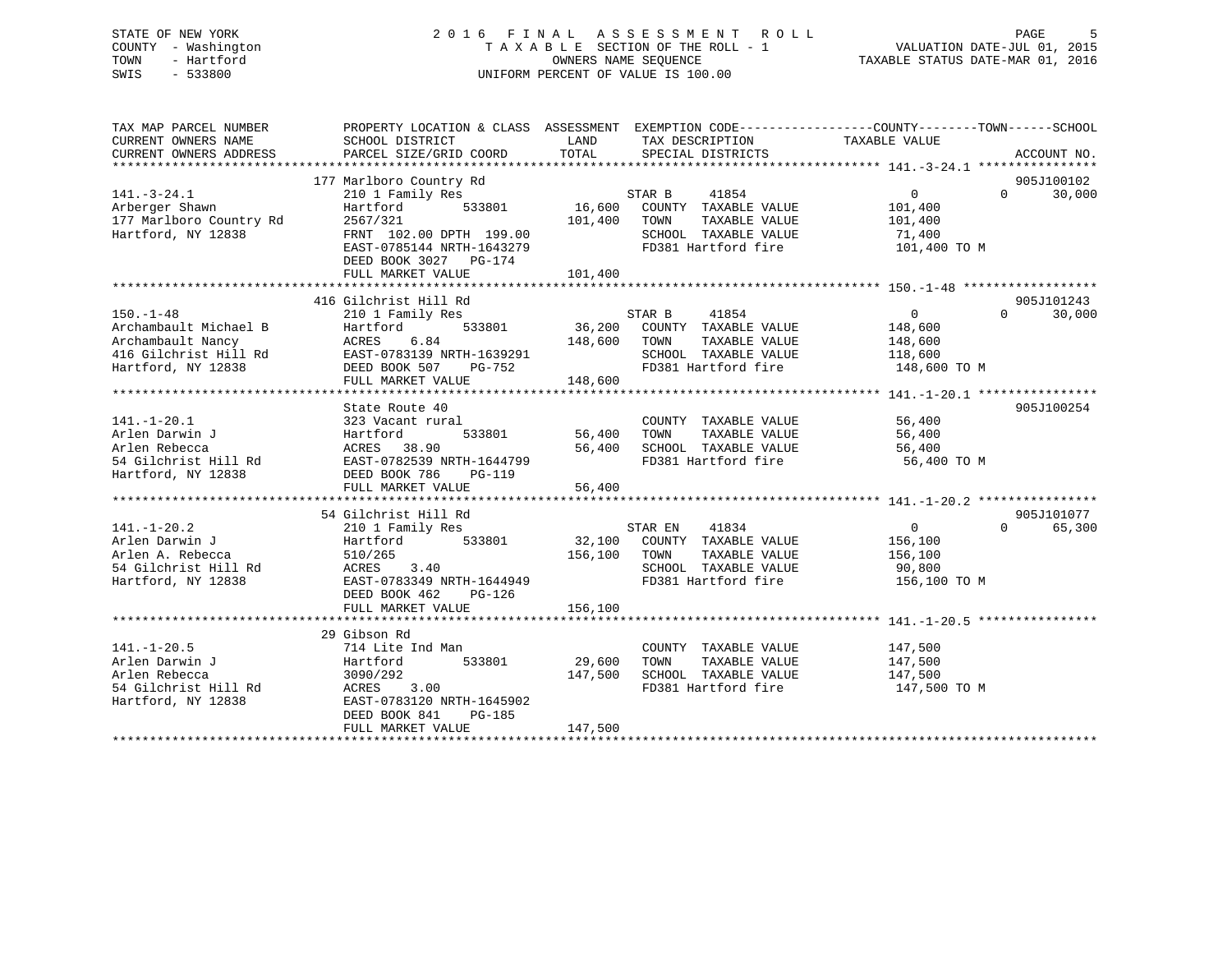### STATE OF NEW YORK 2 0 1 6 F I N A L A S S E S S M E N T R O L L PAGE 6 COUNTY - Washington T A X A B L E SECTION OF THE ROLL - 1 VALUATION DATE-JUL 01, 2015 TOWN - Hartford **TAXABLE STATUS DATE-MAR 01, 2016** OWNERS NAME SEQUENCE TAXABLE STATUS DATE-MAR 01, 2016 SWIS - 533800 UNIFORM PERCENT OF VALUE IS 100.00

| TAX MAP PARCEL NUMBER<br>CURRENT OWNERS NAME                                                                                                                                                                                                                                       | PROPERTY LOCATION & CLASS ASSESSMENT<br>SCHOOL DISTRICT                                                                                                                                                                                                                                                                                                                | LAND                          | EXEMPTION CODE-----------------COUNTY-------TOWN------SCHOOL<br>TAX DESCRIPTION                                                                                                                                                                                                                                                                                    | TAXABLE VALUE                                                                                                                                                                                               |                                           |                                                                        |
|------------------------------------------------------------------------------------------------------------------------------------------------------------------------------------------------------------------------------------------------------------------------------------|------------------------------------------------------------------------------------------------------------------------------------------------------------------------------------------------------------------------------------------------------------------------------------------------------------------------------------------------------------------------|-------------------------------|--------------------------------------------------------------------------------------------------------------------------------------------------------------------------------------------------------------------------------------------------------------------------------------------------------------------------------------------------------------------|-------------------------------------------------------------------------------------------------------------------------------------------------------------------------------------------------------------|-------------------------------------------|------------------------------------------------------------------------|
| CURRENT OWNERS ADDRESS                                                                                                                                                                                                                                                             | PARCEL SIZE/GRID COORD                                                                                                                                                                                                                                                                                                                                                 | TOTAL                         | SPECIAL DISTRICTS                                                                                                                                                                                                                                                                                                                                                  |                                                                                                                                                                                                             |                                           | ACCOUNT NO.                                                            |
| ***********************                                                                                                                                                                                                                                                            |                                                                                                                                                                                                                                                                                                                                                                        |                               |                                                                                                                                                                                                                                                                                                                                                                    |                                                                                                                                                                                                             |                                           |                                                                        |
| $149. - 1 - 24.8$<br>Arlen Jesse<br>10 Hinck Ln<br>Argyle, NY 12809                                                                                                                                                                                                                | 10 Hinck Ln<br>210 1 Family Res<br>533801<br>Hartford<br>ACRES<br>6.40<br>EAST-0779723 NRTH-1640215<br>DEED BOOK 841<br>$PG-188$                                                                                                                                                                                                                                       | 43,500<br>172,400             | 41854<br>STAR B<br>COUNTY TAXABLE VALUE<br>TOWN<br>TAXABLE VALUE<br>SCHOOL TAXABLE VALUE<br>FD381 Hartford fire                                                                                                                                                                                                                                                    | $\overline{0}$<br>172,400<br>172,400<br>142,400<br>172,400 TO M                                                                                                                                             | $\Omega$                                  | 30,000                                                                 |
|                                                                                                                                                                                                                                                                                    | FULL MARKET VALUE                                                                                                                                                                                                                                                                                                                                                      | 172,400                       |                                                                                                                                                                                                                                                                                                                                                                    |                                                                                                                                                                                                             |                                           |                                                                        |
|                                                                                                                                                                                                                                                                                    |                                                                                                                                                                                                                                                                                                                                                                        |                               |                                                                                                                                                                                                                                                                                                                                                                    |                                                                                                                                                                                                             |                                           |                                                                        |
| $114. - 1 - 11$<br>Armenio Matthew W<br>8774 State Route 40<br>Fort Ann, NY 12827                                                                                                                                                                                                  | 8774 State Route 40<br>210 1 Family Res<br>533801<br>Hartford<br>ACRES<br>7.16<br>EAST-0792355 NRTH-1666962<br>DEED BOOK 2743<br>PG-103<br>FULL MARKET VALUE                                                                                                                                                                                                           | 46,400<br>165,000<br>165,000  | STAR B<br>41854<br>COUNTY TAXABLE VALUE<br>TOWN<br>TAXABLE VALUE<br>SCHOOL TAXABLE VALUE<br>CA007 Cons agri dst 7<br>FD381 Hartford fire                                                                                                                                                                                                                           | $\overline{0}$<br>165,000<br>165,000<br>135,000<br>165,000 TO M<br>165,000 TO M                                                                                                                             | $\Omega$                                  | 905J100092<br>30,000                                                   |
|                                                                                                                                                                                                                                                                                    |                                                                                                                                                                                                                                                                                                                                                                        |                               |                                                                                                                                                                                                                                                                                                                                                                    |                                                                                                                                                                                                             |                                           |                                                                        |
| $132.15 - 2 - 39$<br>Armstrong Donald H<br>Armstrong Sharon L<br>PO Box 117<br>Hartford, NY 12838<br>$132. - 1 - 31$<br>Armstrong Family Irrevoc Trust Hartford<br>Pruiksma, Trustee Trudy<br>Care of: Richard L Armstrong 440/719 470/915<br>143 Wright Rd<br>Granville, NY 12832 | 92 Hartford Main St<br>210 1 Family Res<br>533801<br>Hartford<br>FRNT 150.00 DPTH 225.00<br>EAST-0786910 NRTH-1653697<br>DEED BOOK 464<br><b>PG-311</b><br>FULL MARKET VALUE<br>************************************<br>143 Wright Rd<br>112 Dairy farm<br>533801<br>Life Estate to house & 1<br>ACRES 318.60<br>EAST-0782125 NRTH-1655051<br>DEED BOOK 3198<br>PG-173 | 108,300<br>108,300<br>493,700 | VET COM CT 41131<br>20,900 STAR B<br>41854<br>COUNTY TAXABLE VALUE<br>TAXABLE VALUE<br>TOWN<br>SCHOOL TAXABLE VALUE<br>CA007 Cons agri dst 7<br>FD381 Hartford fire<br>***************************<br>AG DIST<br>41720<br>349,200 STAR EN<br>41834<br>COUNTY TAXABLE VALUE<br>TOWN<br>TAXABLE VALUE<br>SCHOOL TAXABLE VALUE<br>CA007 Cons agri dst 7<br>201,663 EX | 27,075<br>$\overline{0}$<br>81,225<br>81,225<br>78,300<br>108,300 TO M<br>108,300 TO M<br>******* 132. -1-31 ******************<br>201,663<br>$\mathbf{0}$<br>292,037<br>292,037<br>226,737<br>292,037 TO M | 27,075<br>$\Omega$<br>201,663<br>$\Omega$ | 905J100402<br>$\mathbf 0$<br>30,000<br>905J100012<br>201,663<br>65,300 |
| MAY BE SUBJECT TO PAYMENT<br>UNDER AGDIST LAW TIL 2020                                                                                                                                                                                                                             | FULL MARKET VALUE                                                                                                                                                                                                                                                                                                                                                      | 493,700                       | FD381 Hartford fire                                                                                                                                                                                                                                                                                                                                                | 493,700 TO M                                                                                                                                                                                                |                                           |                                                                        |
|                                                                                                                                                                                                                                                                                    |                                                                                                                                                                                                                                                                                                                                                                        |                               |                                                                                                                                                                                                                                                                                                                                                                    |                                                                                                                                                                                                             |                                           |                                                                        |
| $132.15 - 2 - 41$<br>Armstrong Kevin D<br>PO Box 72<br>Hartford, NY 12838                                                                                                                                                                                                          | 98 Hartford Main St<br>210 1 Family Res<br>Hartford<br>533801<br>Survey12595<br>FRNT 147.00 DPTH<br>0.78<br>ACRES<br>EAST-0786974 NRTH-1653891<br>DEED BOOK 3414<br>$PG-54$<br>FULL MARKET VALUE                                                                                                                                                                       | 21,000<br>68,800<br>68,800    | STAR B<br>41854<br>COUNTY TAXABLE VALUE<br>TOWN<br>TAXABLE VALUE<br>SCHOOL TAXABLE VALUE<br>CA007 Cons agri dst 7<br>FD381 Hartford fire                                                                                                                                                                                                                           | $\overline{0}$<br>68,800<br>68,800<br>38,800<br>68,800 TO M<br>68,800 TO M                                                                                                                                  | $\Omega$                                  | 905J100304<br>30,000                                                   |
|                                                                                                                                                                                                                                                                                    |                                                                                                                                                                                                                                                                                                                                                                        |                               |                                                                                                                                                                                                                                                                                                                                                                    |                                                                                                                                                                                                             |                                           |                                                                        |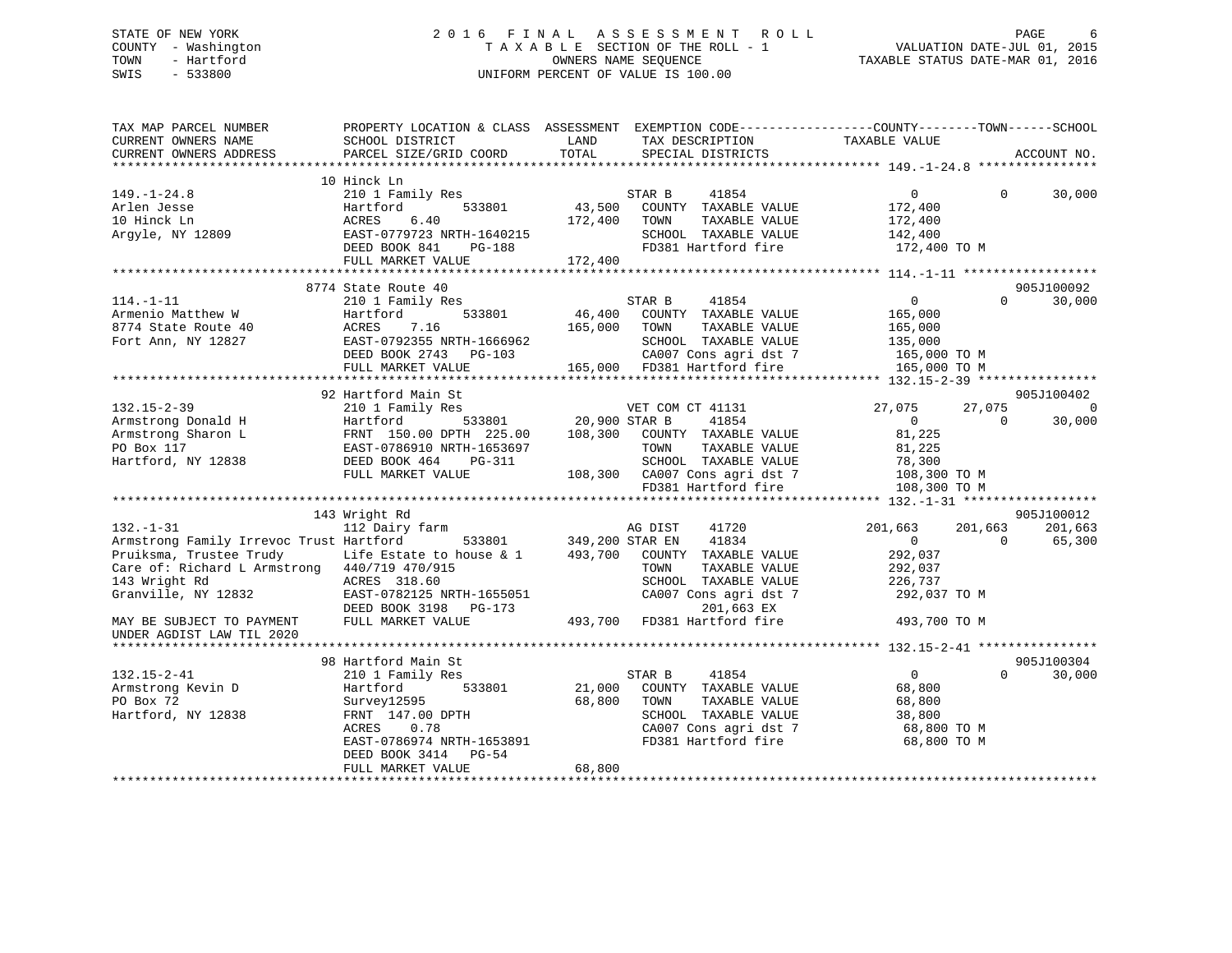### STATE OF NEW YORK 2 0 1 6 F I N A L A S S E S S M E N T R O L L PAGE 7 COUNTY - Washington T A X A B L E SECTION OF THE ROLL - 1 VALUATION DATE-JUL 01, 2015 TOWN - Hartford **TAXABLE STATUS DATE-MAR 01, 2016** OWNERS NAME SEQUENCE TAXABLE STATUS DATE-MAR 01, 2016 SWIS - 533800 UNIFORM PERCENT OF VALUE IS 100.00

| TAXABLE VALUE<br>LAND TAX DESCRIPTION                                                                                                                                                                                                                                                       |          | PROPERTY LOCATION & CLASS ASSESSMENT EXEMPTION CODE---------------COUNTY-------TOWN-----SCHOOL |
|---------------------------------------------------------------------------------------------------------------------------------------------------------------------------------------------------------------------------------------------------------------------------------------------|----------|------------------------------------------------------------------------------------------------|
| TOTAL SPECIAL DISTRICTS<br>PARCEL SIZE/GRID COORD                                                                                                                                                                                                                                           |          | ACCOUNT NO.                                                                                    |
|                                                                                                                                                                                                                                                                                             |          |                                                                                                |
| 69 Rowe Hill Rd                                                                                                                                                                                                                                                                             | $\Omega$ | 905J100627<br>30,000                                                                           |
|                                                                                                                                                                                                                                                                                             |          |                                                                                                |
|                                                                                                                                                                                                                                                                                             |          |                                                                                                |
|                                                                                                                                                                                                                                                                                             |          |                                                                                                |
| SCHOOL TAXABLE VALUE 135,800<br>CA007 Cons agri dst 7 165,800 TO M                                                                                                                                                                                                                          |          |                                                                                                |
| 165,800 TO M                                                                                                                                                                                                                                                                                |          |                                                                                                |
|                                                                                                                                                                                                                                                                                             |          |                                                                                                |
| 87 PCT OF VALUE USED FOR EXEMPTION PURPOSES<br>1156 Lundy Rd                                                                                                                                                                                                                                |          | 905J100014                                                                                     |
| 158.-2-4<br>240 Rural res<br>240 Rural res<br>240 Rural res<br>533801<br>533801<br>240 Rural res<br>533801<br>240 Rural res<br>533801<br>240 80 158.-1-4<br>26 104,000 STAR EN<br>200 STAR EN<br>200 STAR EN<br>200 200 1134<br>200 COUNTY TAXABLE VALUE<br>22,620 22,620<br>$158. - 2 - 4$ |          | $\overline{0}$                                                                                 |
| $45,240$ $45,240$ 0                                                                                                                                                                                                                                                                         |          | $\overline{0}$                                                                                 |
|                                                                                                                                                                                                                                                                                             |          | 65,300                                                                                         |
| Granville, NY 12832 $\overline{ACRES}$ 10.01<br>TAK EN TIOUR<br>COUNTY TAXABLE VALUE 36,140<br>TOWN TAXABLE VALUE 36,140                                                                                                                                                                    |          |                                                                                                |
| $\texttt{EAST-0787008}$ NRTH-1633456                                                                                                                                                                                                                                                        |          |                                                                                                |
| PG-868 5CHOOL TAXABLE VALUE 38,700<br>DUE 104,000 FD381 Hartford fire 104,000 TO M<br>DEED BOOK 504                                                                                                                                                                                         |          |                                                                                                |
| FULL MARKET VALUE                                                                                                                                                                                                                                                                           |          |                                                                                                |
|                                                                                                                                                                                                                                                                                             |          |                                                                                                |
| 3470 State Route 196                                                                                                                                                                                                                                                                        |          | 905J100694                                                                                     |
| UN ESSAY STAR B 41854 0<br>11,400 COUNTY TAXABLE VALUE 153,300<br>$140. -1 - 39$                                                                                                                                                                                                            |          | 30,000<br>$\Omega$                                                                             |
|                                                                                                                                                                                                                                                                                             |          |                                                                                                |
| TOWN TAXABLE VALUE 153,300<br>SCHOOL TAXABLE VALUE 123,300<br>FD381 Hartford fire 153,300 TO M                                                                                                                                                                                              |          |                                                                                                |
|                                                                                                                                                                                                                                                                                             |          |                                                                                                |
|                                                                                                                                                                                                                                                                                             |          |                                                                                                |
|                                                                                                                                                                                                                                                                                             |          |                                                                                                |
| 3466 State Route 196                                                                                                                                                                                                                                                                        |          | 905J101342                                                                                     |
|                                                                                                                                                                                                                                                                                             |          | $\Omega$<br>30,000                                                                             |
|                                                                                                                                                                                                                                                                                             |          |                                                                                                |
|                                                                                                                                                                                                                                                                                             |          |                                                                                                |
|                                                                                                                                                                                                                                                                                             |          |                                                                                                |
| TOWN TAXABLE VALUE $148,900$<br>SCHOOL TAXABLE VALUE 118,900<br>FD381 Hartford fire 148,900 TO M                                                                                                                                                                                            |          |                                                                                                |
| 148,900<br>FULL MARKET VALUE                                                                                                                                                                                                                                                                |          |                                                                                                |
|                                                                                                                                                                                                                                                                                             |          |                                                                                                |
| 23 Blood St                                                                                                                                                                                                                                                                                 |          |                                                                                                |
| COUNTY TAXABLE VALUE 119,400<br>TOWN TAXABLE VALUE 119,400                                                                                                                                                                                                                                  |          |                                                                                                |
| 142.-1-30.1<br>Ashe Philip (210 1 Family Res)<br>7752 State Route 40 (200 1 167 1 2013)<br>Hartford, NY 12838 (2.45 120017)<br>FROM 0700173 1999 120025<br>28,500                                                                                                                           |          |                                                                                                |
| SCHOOL TAXABLE VALUE 119,400<br>119,400<br>LOT 1 19,400<br>ACRES 2.45 119,400<br>EAST-0790171 NRTH-1642362                                                                                                                                                                                  |          |                                                                                                |
| CA008 Cons agri dst 8<br>FD381 Hartford fire<br>119,400 TO M<br>119,400 TO M                                                                                                                                                                                                                |          |                                                                                                |
|                                                                                                                                                                                                                                                                                             |          |                                                                                                |
| DEED BOOK 3427 PG-84                                                                                                                                                                                                                                                                        |          |                                                                                                |
| 119,400<br>FULL MARKET VALUE                                                                                                                                                                                                                                                                |          |                                                                                                |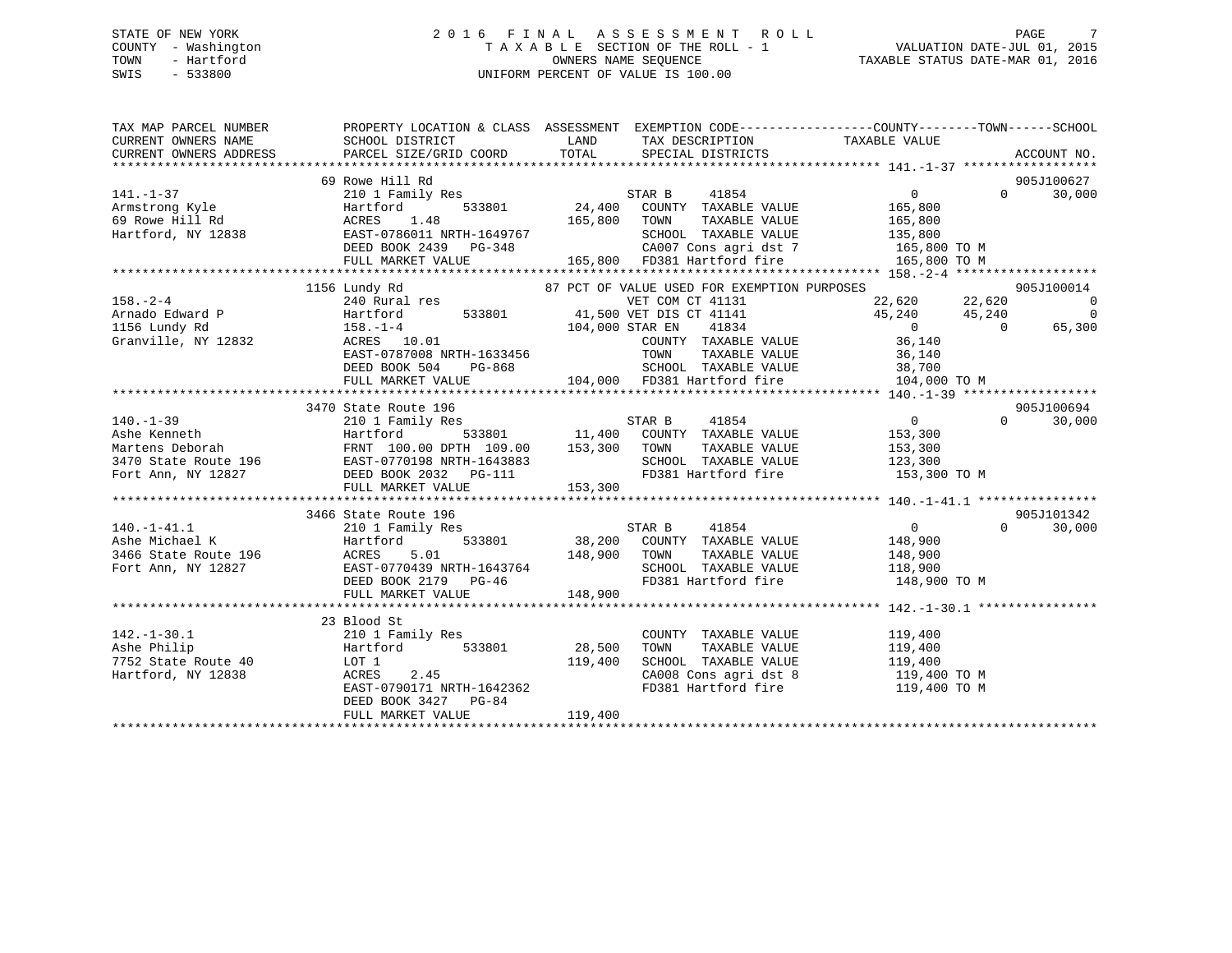### STATE OF NEW YORK 2 0 1 6 F I N A L A S S E S S M E N T R O L L PAGE 8 COUNTY - Washington T A X A B L E SECTION OF THE ROLL - 1 VALUATION DATE-JUL 01, 2015 TOWN - Hartford **TAXABLE STATUS DATE-MAR 01, 2016** OWNERS NAME SEQUENCE TAXABLE STATUS DATE-MAR 01, 2016 SWIS - 533800 UNIFORM PERCENT OF VALUE IS 100.00

| TAX MAP PARCEL NUMBER<br>CURRENT OWNERS NAME<br>CURRENT OWNERS ADDRESS | PROPERTY LOCATION & CLASS ASSESSMENT EXEMPTION CODE----------------COUNTY-------TOWN-----SCHOOL<br>SCHOOL DISTRICT<br>PARCEL SIZE/GRID COORD | LAND<br>TOTAL                           | TAX DESCRIPTION<br>SPECIAL DISTRICTS                | TAXABLE VALUE                  |          | ACCOUNT NO. |
|------------------------------------------------------------------------|----------------------------------------------------------------------------------------------------------------------------------------------|-----------------------------------------|-----------------------------------------------------|--------------------------------|----------|-------------|
|                                                                        |                                                                                                                                              |                                         |                                                     |                                |          |             |
|                                                                        | 3245 State Route 196 33 PCT OF VALUE USED FOR EXEMPTION PURPOSES                                                                             |                                         |                                                     |                                |          | 905J100024  |
| $149. - 1 - 2$                                                         | 280 Res Multiple                                                                                                                             |                                         | AGRI-D IND 41730                                    | 79,562 79,562<br>56,843 56.843 |          | 79,562      |
| Aubrey Doris                                                           | Hartford                                                                                                                                     | e AGRI-D INI<br>533801 181,400 AGED-ALL | 41800                                               |                                |          | 56,843      |
| C/O Robert Winn, Atty                                                  | 379/391                                                                                                                                      | 344,500 STAR EN                         | 41834                                               | $\overline{0}$                 | $\Omega$ | 65,300      |
| 13 North St.                                                           | ACRES 128.50                                                                                                                                 |                                         | COUNTY TAXABLE VALUE                                | 208,095                        |          |             |
| Granville, NY 12832                                                    | EAST-0768405 NRTH-1638830                                                                                                                    |                                         | TOWN<br>TAXABLE VALUE                               | 208,095                        |          |             |
|                                                                        | DEED BOOK 318<br>PG-578                                                                                                                      |                                         | SCHOOL TAXABLE VALUE                                | 142,795                        |          |             |
| MAY BE SUBJECT TO PAYMENT                                              | FULL MARKET VALUE                                                                                                                            |                                         | SCHOOD TAXABLE VALUE<br>344,500 FD381 Hartford fire | 344,500 TO M                   |          |             |
| UNDER AGDIST LAW TIL 2023                                              |                                                                                                                                              |                                         |                                                     |                                |          |             |
|                                                                        |                                                                                                                                              |                                         |                                                     |                                |          |             |
|                                                                        | 141 Baker Rd                                                                                                                                 |                                         |                                                     |                                |          | 905J100595  |
| $132 - 4 - 1$                                                          | 240 Rural res                                                                                                                                |                                         | STAR EN 41834                                       | $\overline{0}$                 | $\Omega$ | 65,300      |
| Aubrey Jean                                                            | 533801<br>Hartford                                                                                                                           |                                         | 46,900 COUNTY TAXABLE VALUE                         | 243,700                        |          |             |
| Aubrey Robert B<br>Aubrey Robert B                                     | ACRES 28.00                                                                                                                                  | 243,700 TOWN                            | TAXABLE VALUE                                       | 243,700                        |          |             |
|                                                                        |                                                                                                                                              |                                         | SCHOOL TAXABLE VALUE                                | 178,400                        |          |             |
| PO Box 57<br>Hartford, NY 12838                                        | EAST-0793942 NRTH-1655225<br>DEED BOOK 449 PG-761                                                                                            |                                         | FD381 Hartford fire 243,700 TO M                    |                                |          |             |
|                                                                        | FULL MARKET VALUE                                                                                                                            | 243,700                                 |                                                     |                                |          |             |
|                                                                        |                                                                                                                                              |                                         |                                                     |                                |          |             |
|                                                                        | 82 Hartford Main St                                                                                                                          |                                         |                                                     |                                |          | 905J100023  |
| $132.15 - 2 - 37$                                                      | 210 1 Family Res                                                                                                                             |                                         | COUNTY TAXABLE VALUE                                | 77,700                         |          |             |
| Aubrey Jean A                                                          | з<br>533801<br>Hartford                                                                                                                      | 21,100                                  | TOWN<br>TAXABLE VALUE                               | 77,700                         |          |             |
| Aubrey Robert B                                                        | FRNT 150.00 DPTH 230.00<br>FRNT 150.00 DPTH 230.00<br>EAST-0786812 NRTH-1653381                                                              | 77,700                                  | SCHOOL TAXABLE VALUE                                | 77,700                         |          |             |
| PO Box 57                                                              |                                                                                                                                              |                                         | CA007 Cons agri dst 7 77,700 TO M                   |                                |          |             |
| Hartford, NY 12838                                                     | DEED BOOK 462<br>PG-977                                                                                                                      |                                         | FD381 Hartford fire                                 | 77,700 TO M                    |          |             |
|                                                                        | FULL MARKET VALUE                                                                                                                            | 77,700                                  |                                                     |                                |          |             |
|                                                                        |                                                                                                                                              |                                         |                                                     |                                |          |             |
|                                                                        | 41 Winch Way                                                                                                                                 |                                         |                                                     |                                |          |             |
| $149. - 1 - 26.19$                                                     | 210 1 Family Res                                                                                                                             |                                         | COUNTY TAXABLE VALUE                                | 108, 200                       |          |             |
| Aubrey Joshua S                                                        | 533801<br>Hartford                                                                                                                           | 22,900                                  | TOWN<br>TAXABLE VALUE                               | 108,200                        |          |             |
| 41 Winch Way                                                           | 1.57<br>ACRES                                                                                                                                | 108,200                                 | SCHOOL TAXABLE VALUE                                | 108,200                        |          |             |
| Argyle, NY 12809                                                       | EAST-0779557 NRTH-1636342                                                                                                                    |                                         | FD381 Hartford fire                                 | 108,200 TO M                   |          |             |
|                                                                        | DEED BOOK 3605 PG-101                                                                                                                        |                                         |                                                     |                                |          |             |
|                                                                        | FULL MARKET VALUE                                                                                                                            | 108,200                                 |                                                     |                                |          |             |
|                                                                        |                                                                                                                                              |                                         |                                                     |                                |          |             |
| $122. - 1 - 27.3$                                                      | Hall Rd                                                                                                                                      |                                         |                                                     |                                |          |             |
| Aubrey Nathan H                                                        | 314 Rural vac<10<br>533801<br>Hartford                                                                                                       | 20,000                                  | COUNTY TAXABLE VALUE<br>TAXABLE VALUE<br>TOWN       | 20,000<br>20,000               |          |             |
|                                                                        | LOT 3                                                                                                                                        | 20,000                                  | SCHOOL TAXABLE VALUE                                |                                |          |             |
| Aubrey Amy L<br>295 Hall Rd                                            | ACRES<br>3.17                                                                                                                                |                                         |                                                     | 20,000<br>20,000 TO M          |          |             |
| Fort Ann, NY 12827                                                     | EAST-0772925 NRTH-1661894                                                                                                                    |                                         | CA007 Cons agri dst 7<br>FD381 Hartford fire        | 20,000 TO M                    |          |             |
|                                                                        | DEED BOOK 935<br>PG-213                                                                                                                      |                                         |                                                     |                                |          |             |
|                                                                        | FULL MARKET VALUE                                                                                                                            | 20,000                                  |                                                     |                                |          |             |
|                                                                        |                                                                                                                                              |                                         |                                                     |                                |          |             |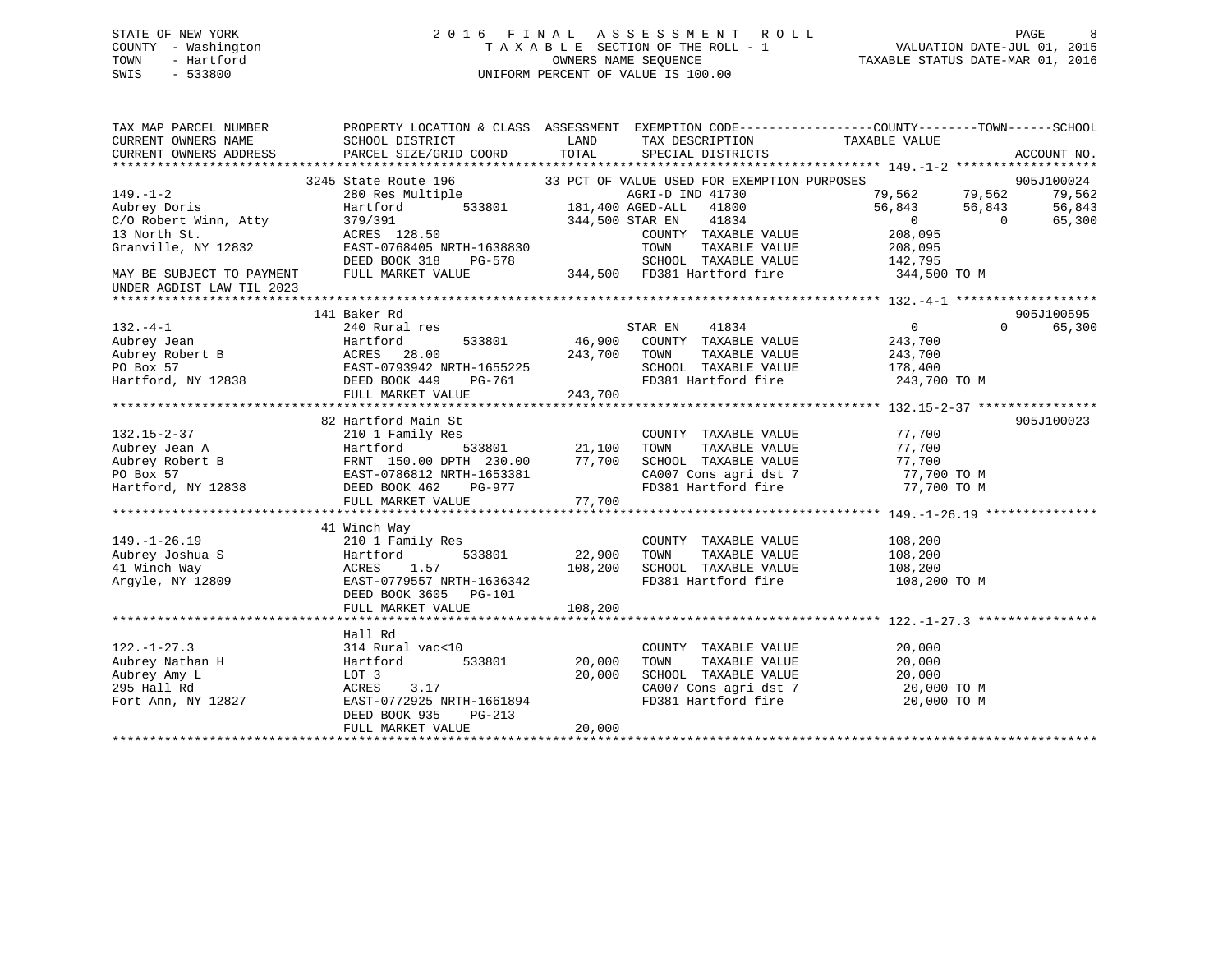### STATE OF NEW YORK 2 0 1 6 F I N A L A S S E S S M E N T R O L L PAGE 9 COUNTY - Washington T A X A B L E SECTION OF THE ROLL - 1 VALUATION DATE-JUL 01, 2015 TOWN - Hartford **TAXABLE STATUS DATE-MAR 01, 2016** OWNERS NAME SEQUENCE TAXABLE STATUS DATE-MAR 01, 2016 SWIS - 533800 UNIFORM PERCENT OF VALUE IS 100.00

| TAX MAP PARCEL NUMBER<br>CURRENT OWNERS NAME<br>CURRENT OWNERS ADDRESS | PROPERTY LOCATION & CLASS ASSESSMENT EXEMPTION CODE----------------COUNTY-------TOWN------SCHOOL<br>SCHOOL DISTRICT<br>PARCEL SIZE/GRID COORD | LAND<br>TOTAL | TAX DESCRIPTION TAXABLE VALUE<br>SPECIAL DISTRICTS |                            | ACCOUNT NO.        |
|------------------------------------------------------------------------|-----------------------------------------------------------------------------------------------------------------------------------------------|---------------|----------------------------------------------------|----------------------------|--------------------|
|                                                                        | 295 Hall Rd                                                                                                                                   |               |                                                    |                            |                    |
| $122. - 1 - 27.4$                                                      | 210 1 Family Res                                                                                                                              |               | STAR B<br>41854                                    | $\Omega$                   | $\Omega$<br>30,000 |
| Aubrey Nathan H                                                        | 533801<br>Hartford                                                                                                                            | 37,200        | COUNTY TAXABLE VALUE                               | 226,600                    |                    |
| Aubrey Amy L                                                           | LOT 3                                                                                                                                         | 226,600       | TOWN<br>TAXABLE VALUE                              | 226,600                    |                    |
| 295 Hall Rd                                                            | 4.73<br>ACRES                                                                                                                                 |               | SCHOOL TAXABLE VALUE                               | 196,600                    |                    |
| Fort Ann, NY 12827                                                     | EAST-0772649 NRTH-1661913                                                                                                                     |               | CA007 Cons agri dst 7                              | 226,600 TO M               |                    |
|                                                                        | DEED BOOK 935<br>PG-213                                                                                                                       |               | FD381 Hartford fire                                | 226,600 TO M               |                    |
|                                                                        | FULL MARKET VALUE                                                                                                                             | 226,600       |                                                    |                            |                    |
|                                                                        |                                                                                                                                               |               |                                                    |                            |                    |
|                                                                        | 5625 County Route 30                                                                                                                          |               |                                                    |                            |                    |
| $141. - 3 - 29.4$                                                      | 240 Rural res                                                                                                                                 |               | COUNTY TAXABLE VALUE                               | 127,900                    |                    |
| Aubrey Rebecca M                                                       | 533801<br>Hartford                                                                                                                            | 37,500        | TAXABLE VALUE<br>TOWN                              | 127,900                    |                    |
| 5625 County Route 30                                                   | LOT 3                                                                                                                                         | 127,900       | SCHOOL TAXABLE VALUE                               | 127,900                    |                    |
| Granville, NY 12832                                                    | ACRES 13.94                                                                                                                                   |               | CA008 Cons agri dst 8                              | 127,900 TO M               |                    |
|                                                                        | EAST-0787486 NRTH-1643420                                                                                                                     |               | FD381 Hartford fire                                | 127,900 TO M               |                    |
|                                                                        | DEED BOOK 3474 PG-151                                                                                                                         |               |                                                    |                            |                    |
|                                                                        | FULL MARKET VALUE                                                                                                                             | 127,900       |                                                    |                            |                    |
|                                                                        |                                                                                                                                               |               |                                                    |                            |                    |
|                                                                        | 3236 County Route 43                                                                                                                          |               |                                                    |                            | 905J100020         |
| $148. - 1 - 5.1$                                                       | 240 Rural res                                                                                                                                 |               | STAR EN 41834                                      | 0                          | $\Omega$<br>65,300 |
| Aubrey Richard J                                                       | Hartford                                                                                                                                      |               | 533801 106,200 COUNTY TAXABLE VALUE                | 248,900                    |                    |
| Aubrey Betty Ann                                                       | ACRES 65.00                                                                                                                                   | 248,900 TOWN  | TAXABLE VALUE                                      | 248,900                    |                    |
| 3236 County Route 43                                                   | EAST-0766163 NRTH-1640451                                                                                                                     |               | SCHOOL TAXABLE VALUE                               | 183,600                    |                    |
| Fort Ann, NY 12827                                                     | DEED BOOK 341<br>PG-482                                                                                                                       |               | CA007 Cons agri dst 7                              | 248,900 TO M               |                    |
|                                                                        | FULL MARKET VALUE                                                                                                                             |               | 248,900 FD381 Hartford fire                        | 248,900 TO M               |                    |
|                                                                        |                                                                                                                                               |               |                                                    |                            |                    |
|                                                                        | 13 Rowe Hill Rd                                                                                                                               |               |                                                    |                            | 905J100396         |
| $141. - 1 - 42$                                                        | 210 1 Family Res                                                                                                                              |               | STAR B<br>41854                                    | $\overline{0}$             | $\Omega$<br>30,000 |
| Aubrey Robert                                                          | Hartford                                                                                                                                      |               | 533801 17,600 COUNTY TAXABLE VALUE                 | 135,200                    |                    |
| Aubrey Lynne I                                                         | FRNT 165.00 DPTH 150.00                                                                                                                       | 135,200       | TAXABLE VALUE<br>TOWN                              | 135,200                    |                    |
| 13 Rowe Hill Rd                                                        | EAST-0785985 NRTH-1648184                                                                                                                     |               | SCHOOL TAXABLE VALUE                               | 105,200                    |                    |
| Granville, NY 12832                                                    | DEED BOOK 815<br>PG-106                                                                                                                       |               | CA007 Cons agri dst 7                              | 135,200 TO M               |                    |
|                                                                        | FULL MARKET VALUE                                                                                                                             | 135,200       | FD381 Hartford fire                                | 135,200 TO M               |                    |
|                                                                        |                                                                                                                                               |               |                                                    |                            |                    |
|                                                                        | Rowe Hill Rd                                                                                                                                  |               |                                                    |                            |                    |
| $141. - 1 - 70.3$                                                      | 312 Vac w/imprv                                                                                                                               |               | COUNTY TAXABLE VALUE                               | 15,500                     |                    |
| Aubrey Robert                                                          | 533801<br>Hartford                                                                                                                            | 13,500        | TOWN<br>TAXABLE VALUE                              | 15,500                     |                    |
| Aubrey Lynne E                                                         | 2.80<br>ACRES                                                                                                                                 | 15,500        | SCHOOL TAXABLE VALUE                               | 15,500                     |                    |
| 13 Rowe Hill Rd                                                        | EAST-0786314 NRTH-1648162<br>DEED BOOK 824<br>$PG-42$                                                                                         |               | CA007 Cons agri dst 7<br>FD381 Hartford fire       | 15,500 TO M<br>15,500 TO M |                    |
| Granville, NY 12832                                                    |                                                                                                                                               | 15,500        |                                                    |                            |                    |
|                                                                        | FULL MARKET VALUE                                                                                                                             |               |                                                    |                            |                    |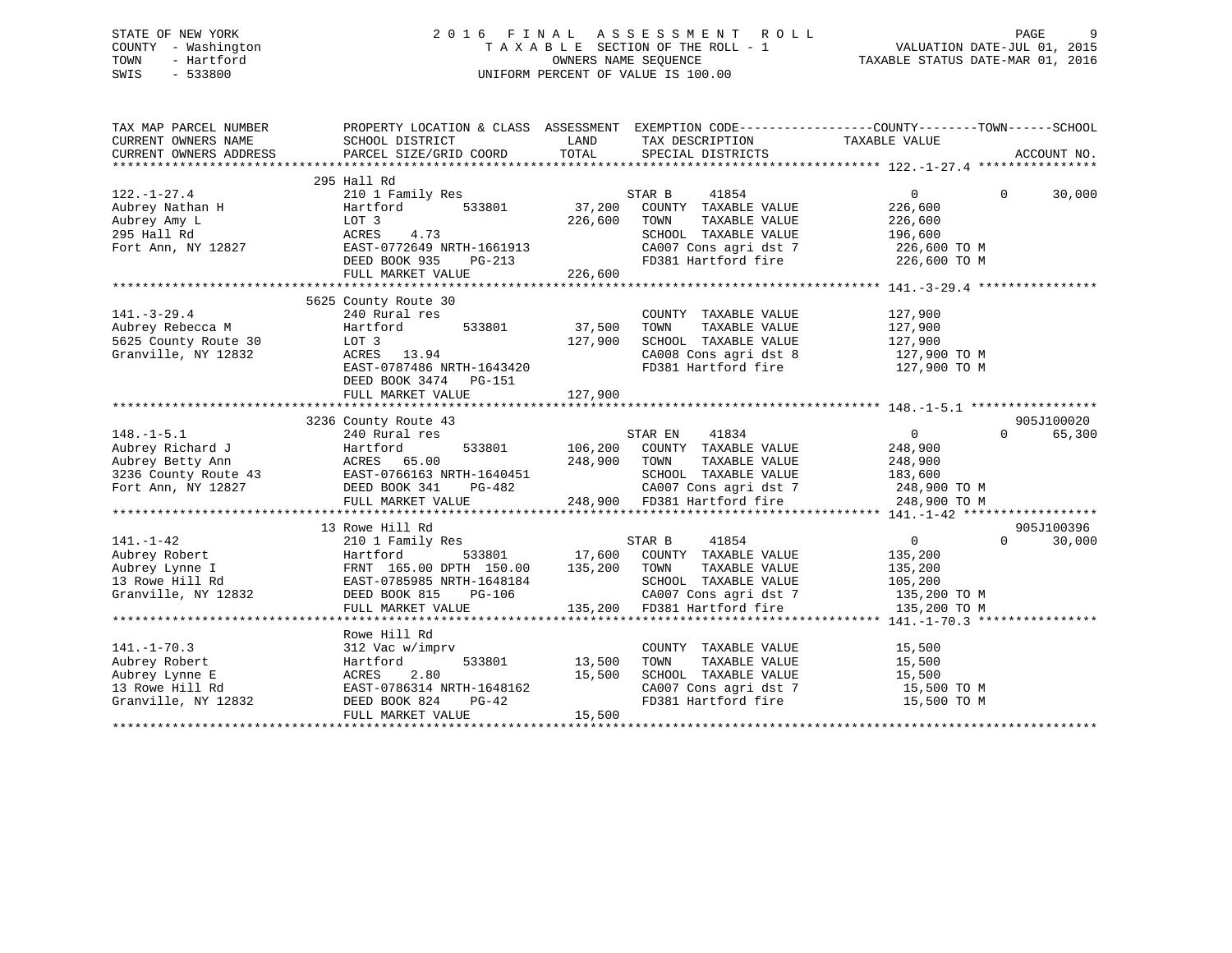### STATE OF NEW YORK 2 0 1 6 F I N A L A S S E S S M E N T R O L L PAGE 10 COUNTY - Washington T A X A B L E SECTION OF THE ROLL - 1 VALUATION DATE-JUL 01, 2015 TOWN - Hartford **TAXABLE STATUS DATE-MAR 01, 2016** OWNERS NAME SEQUENCE TAXABLE STATUS DATE-MAR 01, 2016 SWIS - 533800 UNIFORM PERCENT OF VALUE IS 100.00

| TAX MAP PARCEL NUMBER |                                                              | PROPERTY LOCATION & CLASS ASSESSMENT EXEMPTION CODE----------------COUNTY-------TOWN------SCHOOL                                                                                                                                                                                                                                                                                                                                            |                                         |                                                                                              |
|-----------------------|--------------------------------------------------------------|---------------------------------------------------------------------------------------------------------------------------------------------------------------------------------------------------------------------------------------------------------------------------------------------------------------------------------------------------------------------------------------------------------------------------------------------|-----------------------------------------|----------------------------------------------------------------------------------------------|
|                       | 93 Dick Hill Rd                                              | ${\small \begin{tabular}{lcccc} \texttt{141.-3-49} & \texttt{140--3-49} & \texttt{141--3-49} & \texttt{141--3-49} & \texttt{141--3-49} & \texttt{141--3-49} & \texttt{141--3-49} & \texttt{141--3-49} & \texttt{141--3-49} & \texttt{141--3-49} & \texttt{141--3-49} & \texttt{141--3-49} & \texttt{141--3-49} & \texttt{141--3-49} & \texttt{141--3-49}$<br>210 1 Family Res<br>28,800 STAR B 41854<br>Hartford 533801 28,800 STAR B 41854 | 19,875 19,875<br>$\overline{0}$         | 905J100030<br>$\sim$ 0<br>$\overline{0}$<br>65,300<br>905J100025<br>$\overline{\phantom{0}}$ |
|                       |                                                              |                                                                                                                                                                                                                                                                                                                                                                                                                                             |                                         | 30,000                                                                                       |
|                       | State Route 40 OFF<br>FULL MARKET VALUE                      | 141.-1-10.1<br>311 Res vac land<br>Backus Curtis Hartford 533801 500 TOWN TAXABLE VALUE 500<br>Backus E Jean FRNT 165.00 DPTH 50.00 500 SCHOOL TAXABLE VALUE 500<br>7841 State Route 40 EAST-0783386 NRTH-1647315 CA007 Cons agri dst<br>500                                                                                                                                                                                                |                                         |                                                                                              |
| $141. - 1 - 11$       | 7841 State Route 40<br>433 Auto body                         | $STAR EN$ $41834$<br>141.-1-11<br>Backus Curtis (194,300 MRTH 1647356 MARIFORD 194,300 MARIFORD 194,300 MARIFORD 194,300 MARIFORD 194,300 MARIFORD 194,300 MARIFORD 194,300 MARIFORD 194,300 MARIFORD 194,300 MARIFORD 194,300 MARIFORD 194,300 MARIF                                                                                                                                                                                       | $\overline{0}$<br>$\Omega$ and $\Omega$ | 905J100265<br>65,300                                                                         |
| $132. - 1 - 27.6$     | 11 Hartford Main St<br>210 1 Family Res<br>FULL MARKET VALUE | 41854<br>STAR B<br>SCHOOL TAXABLE VALUE 148,500<br>178,500                                                                                                                                                                                                                                                                                                                                                                                  | $\overline{0}$<br>$\Omega$              | 30,000                                                                                       |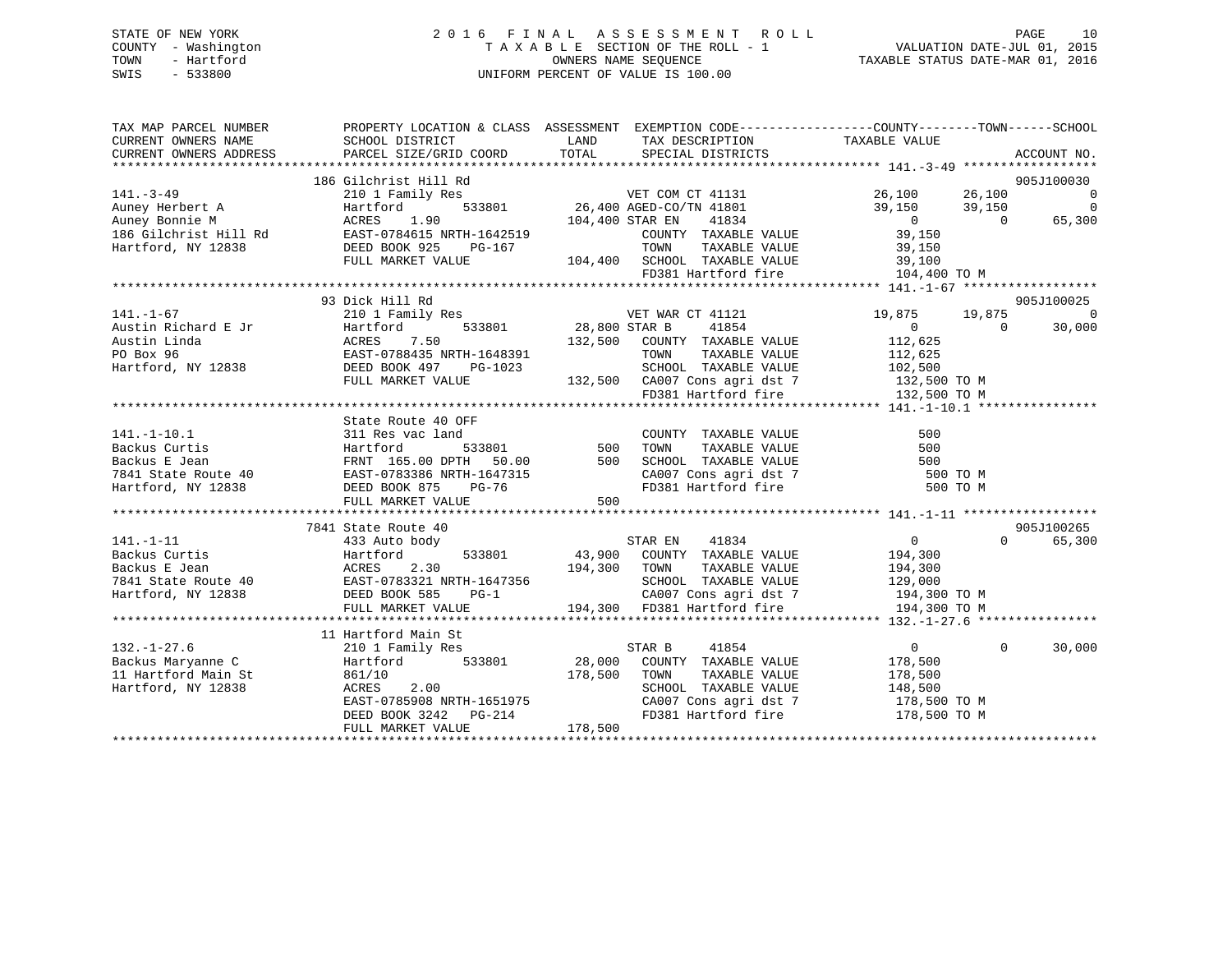### STATE OF NEW YORK 2 0 1 6 F I N A L A S S E S S M E N T R O L L PAGE 11 COUNTY - Washington T A X A B L E SECTION OF THE ROLL - 1 VALUATION DATE-JUL 01, 2015 TOWN - Hartford OWNERS NAME SEQUENCE TAXABLE STATUS DATE-MAR 01, 2016 SWIS - 533800 UNIFORM PERCENT OF VALUE IS 100.00

| TAX MAP PARCEL NUMBER<br>CURRENT OWNERS NAME                         | PROPERTY LOCATION & CLASS ASSESSMENT EXEMPTION CODE---------------COUNTY-------TOWN------SCHOOL<br>SCHOOL DISTRICT                                                                                                            | LAND   | TAX DESCRIPTION                                                 | TAXABLE VALUE                                             |                    |
|----------------------------------------------------------------------|-------------------------------------------------------------------------------------------------------------------------------------------------------------------------------------------------------------------------------|--------|-----------------------------------------------------------------|-----------------------------------------------------------|--------------------|
| CURRENT OWNERS ADDRESS                                               | PARCEL SIZE/GRID COORD TOTAL                                                                                                                                                                                                  |        | SPECIAL DISTRICTS                                               |                                                           | ACCOUNT NO.        |
|                                                                      |                                                                                                                                                                                                                               |        |                                                                 |                                                           |                    |
|                                                                      |                                                                                                                                                                                                                               |        |                                                                 |                                                           | 905J101041         |
|                                                                      |                                                                                                                                                                                                                               |        |                                                                 | 24,240<br>24,240                                          | $\Omega$           |
|                                                                      |                                                                                                                                                                                                                               |        |                                                                 | $24,240$<br>0<br>$\Omega$                                 | 30,000             |
|                                                                      |                                                                                                                                                                                                                               |        |                                                                 | 137,360                                                   |                    |
|                                                                      |                                                                                                                                                                                                                               |        | TOWN TAXABLE VALUE 137,360<br>SCHOOL TAXABLE VALUE 131,600      |                                                           |                    |
|                                                                      |                                                                                                                                                                                                                               |        |                                                                 |                                                           |                    |
|                                                                      | FULL MARKET VALUE                                                                                                                                                                                                             |        | 3<br>161,600 FD381 Hartford fire<br>161,600 FD381 Hartford fire | 161,600 TO M                                              |                    |
|                                                                      |                                                                                                                                                                                                                               |        |                                                                 |                                                           |                    |
|                                                                      | Baldwin Corners Rd                                                                                                                                                                                                            |        |                                                                 |                                                           | 905J101359         |
| $122. - 1 - 33.2$                                                    | 323 Vacant rural                                                                                                                                                                                                              |        | COUNTY TAXABLE VALUE 55,000                                     |                                                           |                    |
|                                                                      |                                                                                                                                                                                                                               |        |                                                                 |                                                           |                    |
|                                                                      |                                                                                                                                                                                                                               |        |                                                                 |                                                           |                    |
|                                                                      |                                                                                                                                                                                                                               |        | CA007 Cons agri dst 7 55,000 TO M                               |                                                           |                    |
|                                                                      |                                                                                                                                                                                                                               |        | FD381 Hartford fire                                             | 55,000 TO M                                               |                    |
|                                                                      |                                                                                                                                                                                                                               |        |                                                                 |                                                           |                    |
|                                                                      | $[22. -1 - 33.2$ Bacon Newell<br>Bacon Nancy<br>1546 County Route 42 Rd<br>Fort Edward, NY 12828<br>FULL MARKET VALUE<br>FULL MARKET VALUE<br>FULL MARKET VALUE<br>FULL MARKET VALUE<br>S5,000                                |        |                                                                 |                                                           |                    |
|                                                                      | Baldwin Corners Rd                                                                                                                                                                                                            |        |                                                                 |                                                           |                    |
| $122. - 1 - 33.7$                                                    | 311 Res vac land                                                                                                                                                                                                              |        | COUNTY TAXABLE VALUE<br>TAXABLE VALUE                           | 1,500                                                     |                    |
|                                                                      | 533801 1,500                                                                                                                                                                                                                  |        | TOWN<br>SCHOOL TAXABLE VALUE                                    | 1,500                                                     |                    |
|                                                                      |                                                                                                                                                                                                                               |        | CA007 Cons agri dst 7 1,500 TO M                                | 1,500                                                     |                    |
| Fort Edward, NY 12828                                                | EAST-0770899 NRTH-1663290                                                                                                                                                                                                     |        | FD381 Hartford fire                                             | 1,500 TO M                                                |                    |
|                                                                      | DEED BOOK 2873 PG-136                                                                                                                                                                                                         |        |                                                                 |                                                           |                    |
|                                                                      | FULL MARKET VALUE                                                                                                                                                                                                             | 1,500  |                                                                 |                                                           |                    |
|                                                                      |                                                                                                                                                                                                                               |        |                                                                 |                                                           |                    |
|                                                                      | ext:<br>211 Res vac land<br>211 Res vac land<br>22 Hartford<br>22 Hartford                                                                                                                                                    |        |                                                                 |                                                           | 905J101258         |
| $142. - 1 - 16.1$                                                    |                                                                                                                                                                                                                               |        | COUNTY TAXABLE VALUE 2,100                                      |                                                           |                    |
|                                                                      |                                                                                                                                                                                                                               | 2,100  |                                                                 |                                                           |                    |
|                                                                      | FRNT 120.00 DPTH 140.00 2,100                                                                                                                                                                                                 |        | TOWN TAXABLE VALUE 2,100<br>SCHOOL TAXABLE VALUE 2,100          |                                                           |                    |
| 142.-1-16.1<br>Bailey James M<br>260 Blood St<br>Granville, NY 12832 | BANK<br>35                                                                                                                                                                                                                    |        | FD381 Hartford fire 2,100 TO M                                  |                                                           |                    |
|                                                                      | EAST-0793834 NRTH-1646509                                                                                                                                                                                                     |        |                                                                 |                                                           |                    |
|                                                                      | DEED BOOK 777 PG-118                                                                                                                                                                                                          |        |                                                                 |                                                           |                    |
|                                                                      | FULL MARKET VALUE                                                                                                                                                                                                             | 2,100  |                                                                 |                                                           |                    |
|                                                                      |                                                                                                                                                                                                                               |        |                                                                 |                                                           |                    |
|                                                                      | 260 Blood St                                                                                                                                                                                                                  |        |                                                                 |                                                           | 905J100609         |
| $142. - 1 - 14$                                                      | 270 Mfg housing                                                                                                                                                                                                               |        | 41834<br>STAR EN                                                | $0 \qquad \qquad$                                         | $\Omega$<br>34,900 |
|                                                                      |                                                                                                                                                                                                                               |        | 533801 17,900 COUNTY TAXABLE VALUE 34,900                       |                                                           |                    |
|                                                                      |                                                                                                                                                                                                                               |        | TAXABLE VALUE<br>TAXABLE VALUE                                  | 34,900                                                    |                    |
|                                                                      |                                                                                                                                                                                                                               |        |                                                                 | SCHOOL TAXABLE VALUE 0<br>FD381 Hartford fire 34,900 TO M |                    |
|                                                                      | 142.-1-14<br>Bailey Shirley Hartford 533801 17,900 COUNTY<br>Bailey James FRNT 165.00 DPTH 230.00 34,900 TOWN<br>260 Blood St EAST-0793709 NRTH-1646501 SCHOOL<br>Granville, NY 12832 DEED BOOK 1898 PG-161 7234.900 FD381 Hz |        |                                                                 |                                                           |                    |
|                                                                      | FULL MARKET VALUE                                                                                                                                                                                                             | 34,900 |                                                                 |                                                           |                    |
|                                                                      |                                                                                                                                                                                                                               |        |                                                                 |                                                           |                    |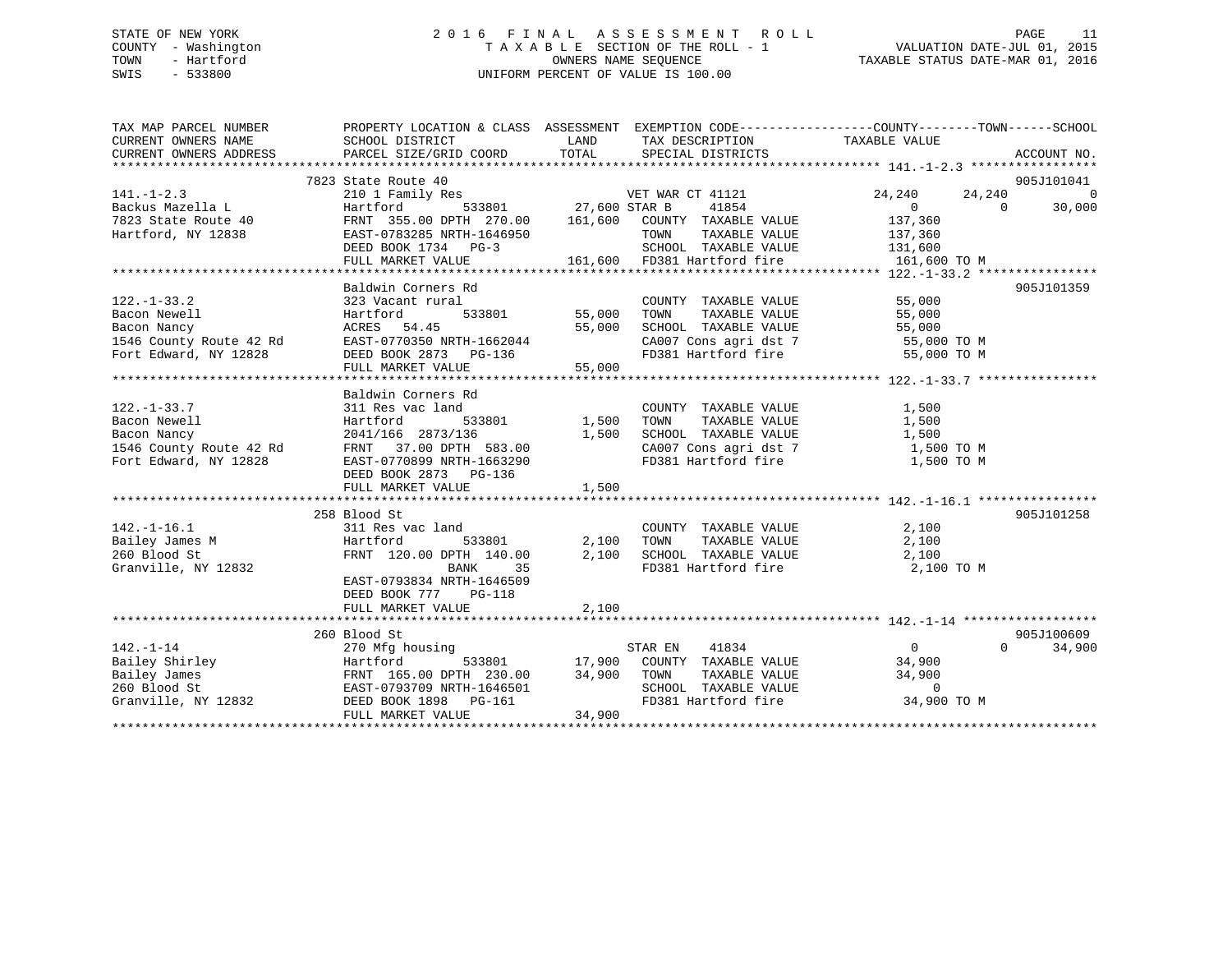### STATE OF NEW YORK 2 0 1 6 F I N A L A S S E S S M E N T R O L L PAGE 12 COUNTY - Washington T A X A B L E SECTION OF THE ROLL - 1 VALUATION DATE-JUL 01, 2015 TOWN - Hartford **TAXABLE STATUS DATE-MAR 01, 2016** OWNERS NAME SEQUENCE TAXABLE STATUS DATE-MAR 01, 2016 SWIS - 533800 UNIFORM PERCENT OF VALUE IS 100.00

| TAX MAP PARCEL NUMBER<br>CURRENT OWNERS NAME<br>CURRENT OWNERS ADDRESS                                          | SCHOOL DISTRICT<br>PARCEL SIZE/GRID COORD                                                                                                                                                       | LAND<br>TOTAL                                                    | TAX DESCRIPTION TAXABLE VALUE<br>SPECIAL DISTRICTS                                                                                                                 | PROPERTY LOCATION & CLASS ASSESSMENT EXEMPTION CODE---------------COUNTY-------TOWN-----SCHOOL                                                                           | ACCOUNT NO.                                    |
|-----------------------------------------------------------------------------------------------------------------|-------------------------------------------------------------------------------------------------------------------------------------------------------------------------------------------------|------------------------------------------------------------------|--------------------------------------------------------------------------------------------------------------------------------------------------------------------|--------------------------------------------------------------------------------------------------------------------------------------------------------------------------|------------------------------------------------|
| $140.-2-11$<br>Bain Loanne<br>275 Street Rd<br>Argyle, NY 12809                                                 | 7791 State Route 40<br>210 1 Family Res<br>Hartford<br>54.00 DPTH 165.00 57,700<br>FRNT<br>EAST-0782688 NRTH-1646189<br>DEED BOOK 890<br>PG-241<br>FULL MARKET VALUE                            | 57,700                                                           | COUNTY TAXABLE VALUE<br>TAXABLE VALUE<br>TOWN<br>SCHOOL TAXABLE VALUE<br>FD381 Hartford fire                                                                       | 57,700<br>57,700<br>57,700<br>57,700 TO M                                                                                                                                | 905J100579                                     |
|                                                                                                                 |                                                                                                                                                                                                 |                                                                  |                                                                                                                                                                    |                                                                                                                                                                          |                                                |
| $132. - 1 - 25.1$<br>Baker Amanda M<br>8185 State Route 40<br>Granville, NY 12832                               | 8185 State Route 40<br>210 1 Family Res<br>Hartford<br>ACRES<br>7.71<br>EAST-0787949 NRTH-1654311<br>DEED BOOK 3446 PG-72<br>FULL MARKET VALUE                                                  | з<br>533801                         48,500<br>188,100<br>188,100 | COUNTY TAXABLE VALUE                                                                                                                                               | 188,100<br>188,100<br>SCHOOL TAXABLE VALUE 188,100<br>CA007 Cons agri dst 7 188,100 TO M<br>FD381 Hartford fire 188,100 TO M                                             | 905J100319                                     |
|                                                                                                                 |                                                                                                                                                                                                 |                                                                  |                                                                                                                                                                    |                                                                                                                                                                          |                                                |
| $132 - 2 - 4$<br>Baker Dennis J<br>$140. - 2 - 10$                                                              | 129 Baker Rd<br>240 Rural res<br>533801 81,300 STAR EN<br>Hartford<br>DEED BOOK 507<br>$PG-43$<br>FULL MARKET VALUE<br>7797 State Route 40<br>311 Res vac land                                  |                                                                  | 75 PCT OF VALUE USED FOR EXEMPTION PURPOSES<br>AGED-ALL 41800<br>41834<br>156,000 COUNTY TAXABLE VALUE<br>TAXABLE VALUE<br>TOWN<br>FD381 Hartford fire             | 58,500<br>58,500<br>$\overline{0}$<br>$\Omega$<br>97,500<br>97,500<br>SCHOOL TAXABLE VALUE 32,200<br>156,000 CA007 Cons agri dst 7 156,000 TO M<br>156,000 TO M<br>3,000 | 905J100028<br>58,500<br>65,300<br>905J100040   |
| Baker Jeffrey W<br>408 Pooles Hill Rd<br>Ancram, NY 12502<br>EAST-0782727 NRTH-1646241<br>Ancram, NY 12502      | Hartford<br>EAST-0782727 NRTH-1646241<br>DEED BOOK 815<br>PG-306<br>FULL MARKET VALUE                                                                                                           | 533801 3,000 TOWN<br>3,000<br>3,000                              | COUNTY TAXABLE VALUE<br>TOWN TAXABLE VALUE<br>SCHOOL TAXABLE VALUE 3,000<br>FD381 Hartford fire                                                                    | 3,000<br>3,000 TO M                                                                                                                                                      |                                                |
|                                                                                                                 |                                                                                                                                                                                                 |                                                                  |                                                                                                                                                                    |                                                                                                                                                                          |                                                |
| $140. - 1 - 29$<br>Baker Joseph M<br>Baker Tina M<br>Baker Tina M<br>3583 State Route 196<br>Fort Ann, NY 12827 | 3583 State Route 196<br>210 1 Family Res<br>Hartford<br>LOT 1<br>SubvAband3475/191<br>ACRES 9.28<br>9.28<br>ACRES<br>EAST-0772264 NRTH-1645346<br>DEED BOOK 3518<br>PG-343<br>FULL MARKET VALUE | 189,400                                                          | VET WAR CT 41121<br>533801 29,100 VET DIS CT 41141<br>189,400 COUNTY TAXABLE VALUE<br>TOWN<br>TAXABLE VALUE<br>SCHOOL TAXABLE VALUE 189,400<br>FD381 Hartford fire | 28,410<br>27,000<br>56,820<br>56,820<br>104,170<br>105,580<br>189,400 TO M                                                                                               | 905J100203<br>$\overline{0}$<br>$\overline{0}$ |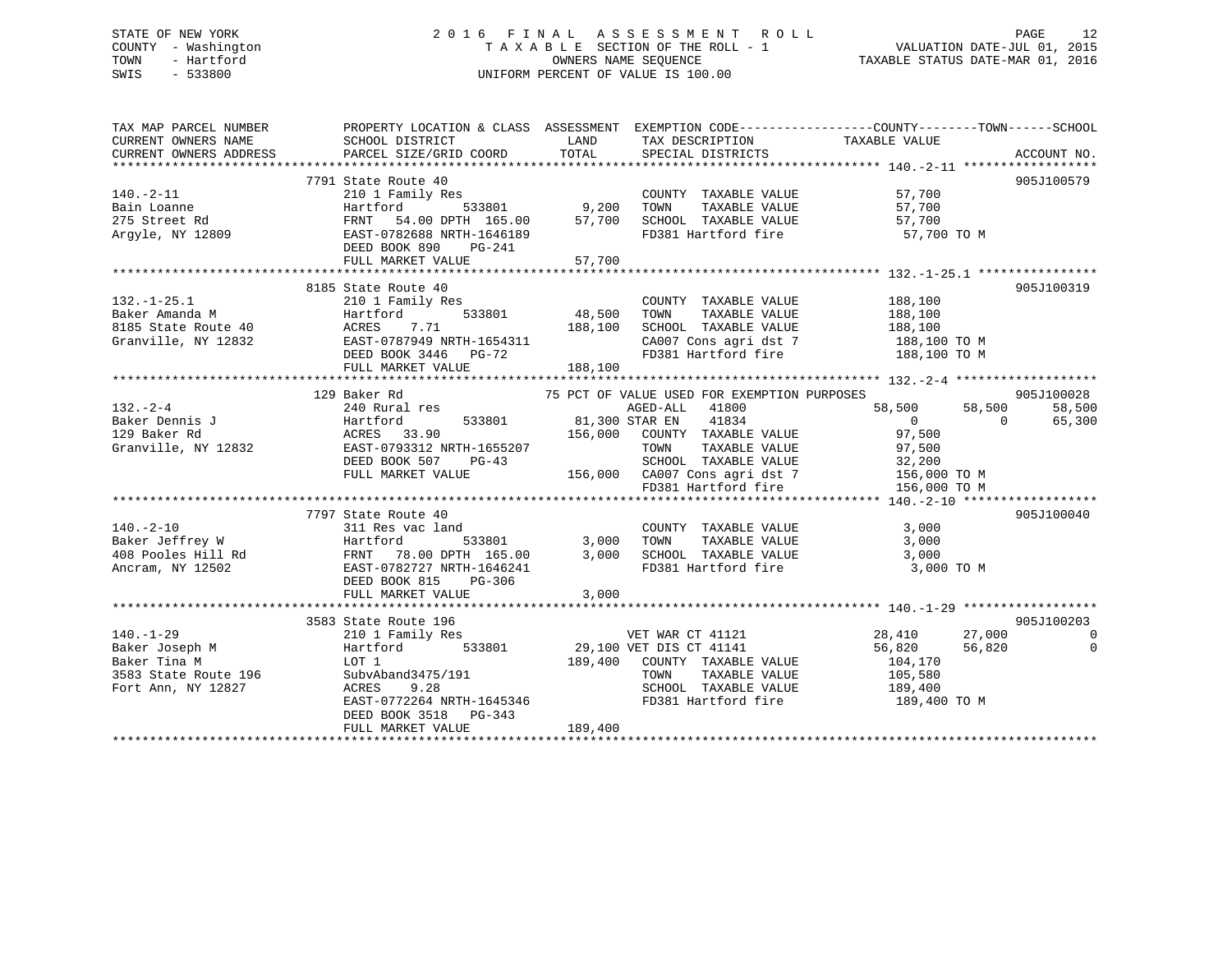### STATE OF NEW YORK 2 0 1 6 F I N A L A S S E S S M E N T R O L L PAGE 13 COUNTY - Washington T A X A B L E SECTION OF THE ROLL - 1 VALUATION DATE-JUL 01, 2015 TOWN - Hartford **TAXABLE STATUS DATE-MAR 01, 2016** OWNERS NAME SEQUENCE TAXABLE STATUS DATE-MAR 01, 2016 SWIS - 533800 UNIFORM PERCENT OF VALUE IS 100.00

| TAX MAP PARCEL NUMBER<br>CURRENT OWNERS NAME                                                                                                                                                                                                                                         | PROPERTY LOCATION & CLASS ASSESSMENT EXEMPTION CODE----------------COUNTY-------TOWN-----SCHOOL<br>SCHOOL DISTRICT |        | LAND TAX DESCRIPTION TAXABLE VALUE |                                                     |             |
|--------------------------------------------------------------------------------------------------------------------------------------------------------------------------------------------------------------------------------------------------------------------------------------|--------------------------------------------------------------------------------------------------------------------|--------|------------------------------------|-----------------------------------------------------|-------------|
| CURRENT OWNERS ADDRESS                                                                                                                                                                                                                                                               | PARCEL SIZE/GRID COORD                                                                                             |        | TOTAL SPECIAL DISTRICTS            |                                                     | ACCOUNT NO. |
|                                                                                                                                                                                                                                                                                      | 236 Dick Hill Rd                                                                                                   |        |                                    |                                                     | 905J100496  |
| 32.-2-32<br>Baker Richard C 34,700<br>360 Rock City Rd<br>360 Rock City Rd<br>34,700<br>24,700<br>24,700<br>24,700<br>24,700<br>2141<br>2000 2151<br>2000 2151<br>2000 2151<br>2000 2251<br>24,700<br>24,700<br>24,700<br>24,700<br>24,700<br>24,700<br>24,700<br>24,700             |                                                                                                                    |        |                                    |                                                     |             |
|                                                                                                                                                                                                                                                                                      | DEED BOOK 3441 PG-164                                                                                              |        |                                    |                                                     |             |
|                                                                                                                                                                                                                                                                                      | FULL MARKET VALUE                                                                                                  | 34,700 |                                    |                                                     |             |
|                                                                                                                                                                                                                                                                                      | Dick Hill Rd OFF                                                                                                   |        |                                    |                                                     |             |
|                                                                                                                                                                                                                                                                                      |                                                                                                                    |        | FD381 Hartford fire 3,400 TO M     |                                                     |             |
|                                                                                                                                                                                                                                                                                      |                                                                                                                    |        |                                    |                                                     |             |
|                                                                                                                                                                                                                                                                                      |                                                                                                                    |        |                                    | ********************************** 132.-2-32.2 **** |             |
| 132.-2-32.2<br>Baker Richard C<br>322 Rural vac>10<br>Hartford 533801 11,100 TOWN TAXABLE VALUE 11,100<br>360 Rock City Rd ACRES 17.00 11,100 SCHOOL TAXABLE VALUE 11,100<br>Hudson Falls, NY 12839 EAST-0792245 NRTH-1651289 FD381 Hart                                             | 244 Dick Hill Rd<br>FULL MARKET VALUE 11,100                                                                       |        |                                    |                                                     |             |
|                                                                                                                                                                                                                                                                                      |                                                                                                                    |        |                                    |                                                     |             |
|                                                                                                                                                                                                                                                                                      | 242 Dick Hill Rd                                                                                                   |        |                                    |                                                     |             |
|                                                                                                                                                                                                                                                                                      |                                                                                                                    |        |                                    | 300 TO M                                            |             |
|                                                                                                                                                                                                                                                                                      | FULL MARKET VALUE                                                                                                  | 300    |                                    |                                                     |             |
|                                                                                                                                                                                                                                                                                      |                                                                                                                    |        |                                    |                                                     |             |
| 132.-2-32.4<br>33,400<br>33,400<br>33,400<br>33,400<br>33,400<br>33,400<br>33,400<br>33,400<br>33,400<br>33,400<br>33,400<br>33,400<br>33,400<br>33,400<br>33,400<br>33,400<br>33,400<br>33,400<br>33,400<br>33,400<br>33,400<br>33,400<br>33,400<br>23,400<br>23,400<br>23,400<br>2 |                                                                                                                    |        |                                    |                                                     |             |
|                                                                                                                                                                                                                                                                                      | FULL MARKET VALUE                                                                                                  | 33,400 |                                    |                                                     |             |
|                                                                                                                                                                                                                                                                                      |                                                                                                                    |        |                                    |                                                     | 905J101211  |
| 132.-2-38.3<br>132.-2-38.3<br>232.-2-3<br>234.-2-3<br>2314 Rural vac<10<br>233801<br>233801<br>233801<br>233801<br>233801<br>233801<br>233801<br>233801<br>233801<br>233801<br>24,800<br>233801<br>24,800<br>24,800<br>24,800<br>24,800<br>24,800<br>24,800<br>24,800<br>24,80       | DEED BOOK 3441 PG-164                                                                                              |        | FD381 Hartford fire 4,800 TO M     |                                                     |             |
|                                                                                                                                                                                                                                                                                      | FULL MARKET VALUE                                                                                                  | 4,800  |                                    |                                                     |             |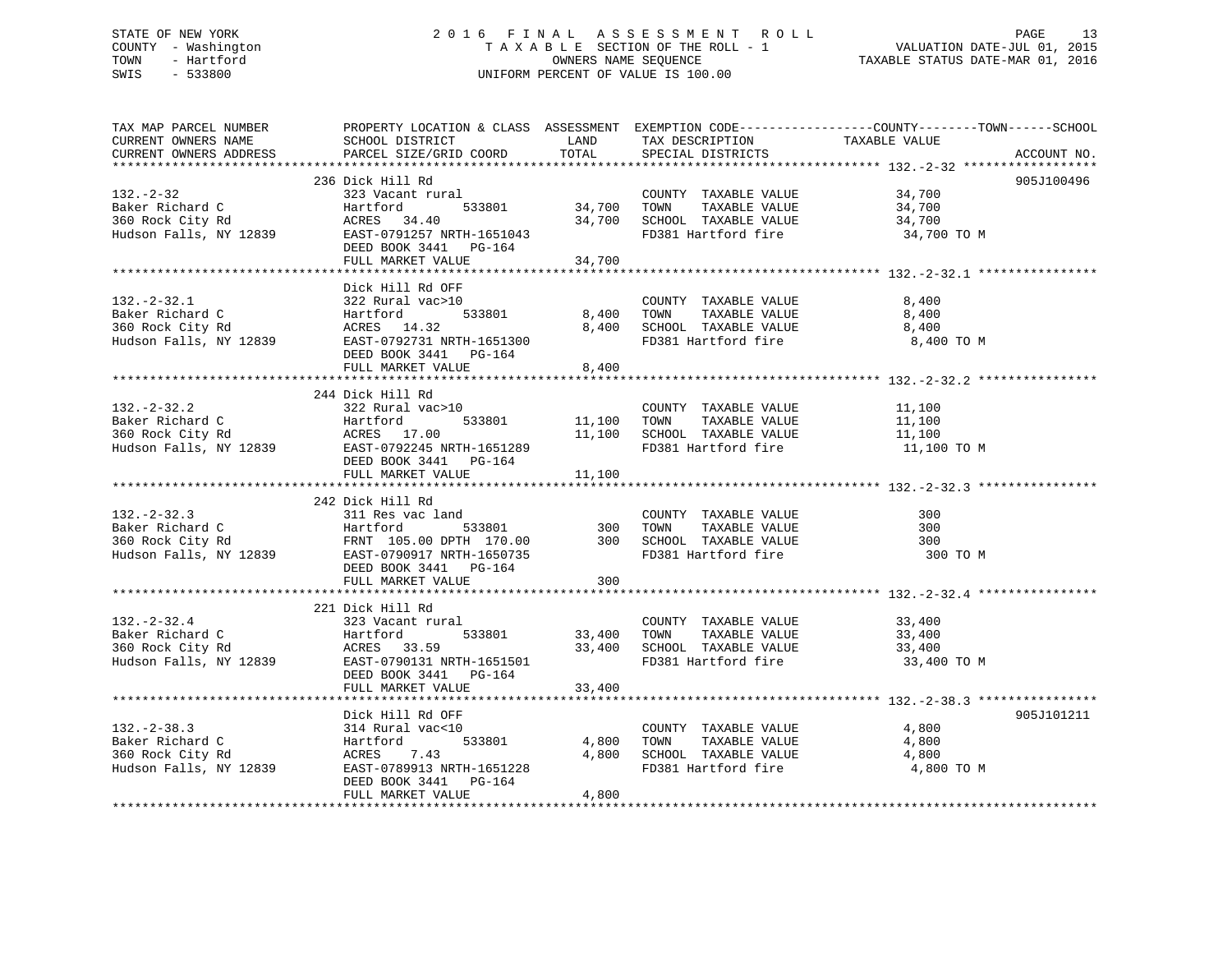# STATE OF NEW YORK 2 0 1 6 F I N A L A S S E S S M E N T R O L L PAGE 14 COUNTY - Washington T A X A B L E SECTION OF THE ROLL - 1 VALUATION DATE-JUL 01, 2015 TOWN - Hartford OWNERS NAME SEQUENCE TAXABLE STATUS DATE-MAR 01, 2016 SWIS - 533800 UNIFORM PERCENT OF VALUE IS 100.00

TAX MAP PARCEL NUMBER PROPERTY LOCATION & CLASS ASSESSMENT EXEMPTION CODE------------------COUNTY--------TOWN------SCHOOL CURRENT OWNERS NAME SCHOOL DISTRICT THE LAND TAX DESCRIPTION TAXABLE VALUE CURRENT OWNERS ADDRESS PARCEL SIZE/GRID COORD TOTAL SPECIAL DISTRICTS ACCOUNT NO. \*\*\*\*\*\*\*\*\*\*\*\*\*\*\*\*\*\*\*\*\*\*\*\*\*\*\*\*\*\*\*\*\*\*\*\*\*\*\*\*\*\*\*\*\*\*\*\*\*\*\*\*\*\*\*\*\*\*\*\*\*\*\*\*\*\*\*\*\*\*\*\*\*\*\*\*\*\*\*\*\*\*\*\*\*\*\*\*\*\*\*\*\*\*\*\*\*\*\*\*\*\*\* 132.-2-38.8 \*\*\*\*\*\*\*\*\*\*\*\*\*\*\*\* State Route 149 OFF 915J101387 132.-2-38.8 314 Rural vac<10 COUNTY TAXABLE VALUE 1,900 Baker Richard C Hartford 533801 1,900 TOWN TAXABLE VALUE 1,900 360 Rock City Rd ACRES 2.91 1,900 SCHOOL TAXABLE VALUE 1,900 Hudson Falls, NY 12839 EAST-0789365 NRTH-1651867 FD381 Hartford fire 1,900 TO M DEED BOOK 3540 PG-226 FULL MARKET VALUE 1,900 \*\*\*\*\*\*\*\*\*\*\*\*\*\*\*\*\*\*\*\*\*\*\*\*\*\*\*\*\*\*\*\*\*\*\*\*\*\*\*\*\*\*\*\*\*\*\*\*\*\*\*\*\*\*\*\*\*\*\*\*\*\*\*\*\*\*\*\*\*\*\*\*\*\*\*\*\*\*\*\*\*\*\*\*\*\*\*\*\*\*\*\*\*\*\*\*\*\*\*\*\*\*\* 132.-4-5 \*\*\*\*\*\*\*\*\*\*\*\*\*\*\*\*\*\*\* Blood St 905J100564132.-4-5 311 Res vac land COUNTY TAXABLE VALUE 1,000 Baker Richard C Hartford 533801 1,000 TOWN TAXABLE VALUE 1,000 360 Rock City Rd P/O Lot 5 1,000 SCHOOL TAXABLE VALUE 1,000 ال 1,000 ECHOOL ORGANISM PO LOT 25000 ECHOOL TAXABLE VALUE 1,000 ECHOOL TAXABLE VALUE 1,000 TO M<br>Hudson Falls, NY 12839 FRNT 256.00 DPTH 22.00 FD381 Hartford fire 1,000 TO M EAST-0794742 NRTH-1653560 DEED BOOK 3540 PG-241FULL MARKET VALUE 1,000 \*\*\*\*\*\*\*\*\*\*\*\*\*\*\*\*\*\*\*\*\*\*\*\*\*\*\*\*\*\*\*\*\*\*\*\*\*\*\*\*\*\*\*\*\*\*\*\*\*\*\*\*\*\*\*\*\*\*\*\*\*\*\*\*\*\*\*\*\*\*\*\*\*\*\*\*\*\*\*\*\*\*\*\*\*\*\*\*\*\*\*\*\*\*\*\*\*\*\*\*\*\*\* 141.-3-45 \*\*\*\*\*\*\*\*\*\*\*\*\*\*\*\*\*\*Gilchrist Hill Rd 905J100234 141.-3-45 323 Vacant rural COUNTY TAXABLE VALUE 40,600 Baker Richard C Hartford 533801 40,600 TOWN TAXABLE VALUE 40,600 360 Rock City Rd ACRES 43.40 40,600 SCHOOL TAXABLE VALUE 40,600 Hudson Falls, NY 12839 EAST-0784497 NRTH-1641651 FD381 Hartford fire 40,600 TO M DEED BOOK 2184 PG-311<br>FULL MARKET VALUE 40,600 \*\*\*\*\*\*\*\*\*\*\*\*\*\*\*\*\*\*\*\*\*\*\*\*\*\*\*\*\*\*\*\*\*\*\*\*\*\*\*\*\*\*\*\*\*\*\*\*\*\*\*\*\*\*\*\*\*\*\*\*\*\*\*\*\*\*\*\*\*\*\*\*\*\*\*\*\*\*\*\*\*\*\*\*\*\*\*\*\*\*\*\*\*\*\*\*\*\*\*\*\*\*\* 158.-2-9 \*\*\*\*\*\*\*\*\*\*\*\*\*\*\*\*\*\*\* 501 Halls Pond Rd 905J100649158.-2-9 323 Vacant rural COUNTY TAXABLE VALUE 48,400 Baker Richard P Hartford 533801 48,400 TOWN TAXABLE VALUE 48,400 9400 Woodington Dr 891/193 + 196+ 198 48,400 SCHOOL TAXABLE VALUE 48,400 Potomac, MD 20850 158.-1-9 158.-1-9 CA008 Cons agri dst 8 48,400 TO M ACRES 50.90 **FD381** Hartford fire 48,400 TO M EAST-0789445 NRTH-1632303 DEED BOOK 891 PG-198FULL MARKET VALUE 48,400 \*\*\*\*\*\*\*\*\*\*\*\*\*\*\*\*\*\*\*\*\*\*\*\*\*\*\*\*\*\*\*\*\*\*\*\*\*\*\*\*\*\*\*\*\*\*\*\*\*\*\*\*\*\*\*\*\*\*\*\*\*\*\*\*\*\*\*\*\*\*\*\*\*\*\*\*\*\*\*\*\*\*\*\*\*\*\*\*\*\*\*\*\*\*\*\*\*\*\*\*\*\*\* 141.-3-53.1 \*\*\*\*\*\*\*\*\*\*\*\*\*\*\*\* 122 Gilchrist Hill Rd 141.-3-53.1 210 1 Family Res STAR EN 41834 0 0 65,300 Baker Walter L Hartford 533801 24,000 COUNTY TAXABLE VALUE 82,000 Baker Marilyn J Lot A 82,000 TOWN TAXABLE VALUE 82,000 122 Gilchrist Hill Rd ACRES 1.27 SCHOOL TAXABLE VALUE 16,700 Hartford, NY 12838 EAST-0783574 NRTH-1643334 FD381 Hartford fire 82,000 TO M DEED BOOK 3139 PG-147FULL MARKET VALUE 82,000 \*\*\*\*\*\*\*\*\*\*\*\*\*\*\*\*\*\*\*\*\*\*\*\*\*\*\*\*\*\*\*\*\*\*\*\*\*\*\*\*\*\*\*\*\*\*\*\*\*\*\*\*\*\*\*\*\*\*\*\*\*\*\*\*\*\*\*\*\*\*\*\*\*\*\*\*\*\*\*\*\*\*\*\*\*\*\*\*\*\*\*\*\*\*\*\*\*\*\*\*\*\*\*\*\*\*\*\*\*\*\*\*\*\*\*\*\*\*\*\*\*\*\*\*\*\*\*\*\*\*\*\*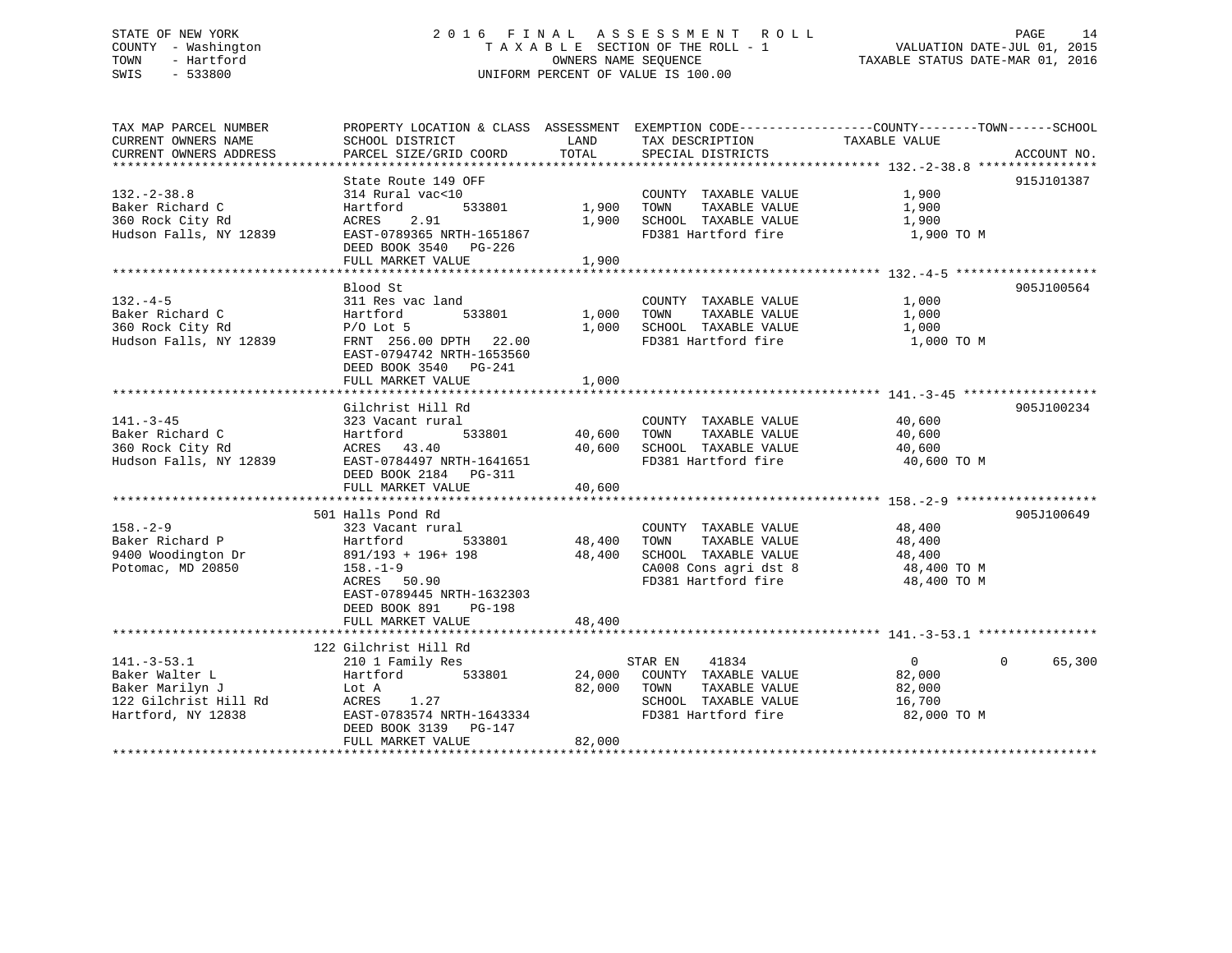### STATE OF NEW YORK 2 0 1 6 F I N A L A S S E S S M E N T R O L L PAGE 15 COUNTY - Washington T A X A B L E SECTION OF THE ROLL - 1 VALUATION DATE-JUL 01, 2015 TOWN - Hartford **TAXABLE STATUS DATE-MAR 01, 2016** OWNERS NAME SEQUENCE TAXABLE STATUS DATE-MAR 01, 2016 SWIS - 533800 UNIFORM PERCENT OF VALUE IS 100.00

| TAX MAP PARCEL NUMBER<br>CURRENT OWNERS NAME<br>CURRENT OWNERS ADDRESS                                                                      | SCHOOL DISTRICT<br>PARCEL SIZE/GRID COORD   | LAND<br>TOTAL | TAX DESCRIPTION<br>SPECIAL DISTRICTS                             | PROPERTY LOCATION & CLASS ASSESSMENT EXEMPTION CODE---------------COUNTY-------TOWN------SCHOOL<br>TAXABLE VALUE | ACCOUNT NO. |
|---------------------------------------------------------------------------------------------------------------------------------------------|---------------------------------------------|---------------|------------------------------------------------------------------|------------------------------------------------------------------------------------------------------------------|-------------|
|                                                                                                                                             |                                             |               |                                                                  |                                                                                                                  |             |
|                                                                                                                                             | 79 Gilchrist Hill Ext                       |               |                                                                  |                                                                                                                  | 905J100171  |
| $141. -3 - 11$                                                                                                                              | 210 1 Family Res                            |               | STAR B<br>41854                                                  | $\overline{0}$<br>$\Omega$                                                                                       | 30,000      |
| Baldwin Karen                                                                                                                               | 533801<br>Hartford                          |               | 24,900 COUNTY TAXABLE VALUE                                      | 154,500                                                                                                          |             |
| 79 Gilchrist Hill Ext                                                                                                                       | ACRES<br>1.89                               | 154,500       | TOWN<br>TAXABLE VALUE                                            | 154,500                                                                                                          |             |
| Hartford, NY 12838                                                                                                                          | EAST-0785020 NRTH-1644850                   |               | SCHOOL TAXABLE VALUE                                             | 124,500                                                                                                          |             |
|                                                                                                                                             | DEED BOOK 2878 PG-144                       |               | FD381 Hartford fire                                              | 154,500 TO M                                                                                                     |             |
|                                                                                                                                             | FULL MARKET VALUE                           | 154,500       |                                                                  |                                                                                                                  |             |
|                                                                                                                                             |                                             |               |                                                                  |                                                                                                                  |             |
|                                                                                                                                             | 158 Washburn Hill Rd                        |               |                                                                  |                                                                                                                  |             |
| $151. - 2 - 13.2$                                                                                                                           | 220 2 Family Res                            |               | COUNTY TAXABLE VALUE                                             | 60,300                                                                                                           |             |
| Bardin Ann                                                                                                                                  | 533801<br>Hartford                          | 15,000        | TOWN<br>TAXABLE VALUE                                            | 60,300                                                                                                           |             |
| PO Box 3                                                                                                                                    | $151. - 1 - 13.2$                           | 60,300        | SCHOOL TAXABLE VALUE                                             | 60,300                                                                                                           |             |
| Hartford, NY 12838                                                                                                                          | FRNT 125.00 DPTH 140.00                     |               | SCHOOL TAXABLE VALUE 60,300<br>CA008 Cons agri dst 8 60,300 TO M |                                                                                                                  |             |
|                                                                                                                                             | EAST-0792914 NRTH-1637348                   |               | FD381 Hartford fire                                              | 60,300 TO M                                                                                                      |             |
|                                                                                                                                             | DEED BOOK 658<br>PG-296                     |               |                                                                  |                                                                                                                  |             |
|                                                                                                                                             | FULL MARKET VALUE                           | 60,300        |                                                                  |                                                                                                                  |             |
|                                                                                                                                             |                                             |               |                                                                  |                                                                                                                  |             |
|                                                                                                                                             | 172 Washburn Hill Rd                        |               |                                                                  |                                                                                                                  |             |
| $151. - 2 - 14.3$                                                                                                                           | 210 1 Family Res                            |               | STAR B<br>41854                                                  | $\overline{0}$<br>$\Omega$                                                                                       | 30,000      |
| Bardin Louise                                                                                                                               | 533801<br>Hartford                          |               | 24,800 COUNTY TAXABLE VALUE                                      | 82,600                                                                                                           |             |
| 172 Washburn Hill Rd                                                                                                                        | $151. - 1 - 14.3$                           | 82,600        | TAXABLE VALUE<br>TOWN                                            | 82,600                                                                                                           |             |
| Granville, NY 12832                                                                                                                         | FRNT 215.00 DPTH 300.00                     |               | SCHOOL TAXABLE VALUE                                             | 52,600                                                                                                           |             |
|                                                                                                                                             | EAST-0793317 NRTH-1637620                   |               | CA008 Cons agri dst 8                                            | 82,600 TO M                                                                                                      |             |
|                                                                                                                                             | DEED BOOK 658<br>PG-293                     |               | FD381 Hartford fire                                              | 82,600 TO M                                                                                                      |             |
|                                                                                                                                             | FULL MARKET VALUE                           | 82,600        |                                                                  |                                                                                                                  |             |
|                                                                                                                                             |                                             |               |                                                                  |                                                                                                                  |             |
|                                                                                                                                             | 1427 Baldwin Corners Rd                     |               |                                                                  |                                                                                                                  | 905J101320  |
| $122. - 1 - 33.1$                                                                                                                           | 210 1 Family Res                            |               | COUNTY TAXABLE VALUE 33,500                                      |                                                                                                                  |             |
|                                                                                                                                             |                                             | 533801 13,500 | TOWN<br>TAXABLE VALUE                                            | 33,500                                                                                                           |             |
|                                                                                                                                             |                                             | 33,500        |                                                                  | 33,500                                                                                                           |             |
|                                                                                                                                             |                                             |               | SCHOOL TAXABLE VALUE<br>FD381 Hartford fire                      | 33,500 TO M                                                                                                      |             |
|                                                                                                                                             | Fort Edward, NY 12828 DEED BOOK 3489 PG-308 |               |                                                                  |                                                                                                                  |             |
|                                                                                                                                             |                                             |               |                                                                  |                                                                                                                  |             |
|                                                                                                                                             |                                             |               |                                                                  |                                                                                                                  |             |
|                                                                                                                                             | 702 Halls Pond Rd                           |               |                                                                  |                                                                                                                  | 905J101398  |
| $151. - 2 - 14.1$                                                                                                                           | 210 1 Family Res                            |               | STAR B<br>41854                                                  | $\overline{0}$<br>$\Omega$                                                                                       | 30,000      |
|                                                                                                                                             | 533801                                      |               | 39,200 COUNTY TAXABLE VALUE                                      | 148,300                                                                                                          |             |
| 151.-2-14.1<br>Bardin Raymond A<br>Bardin Elizabeth A<br>702 Halls Pond Rd<br>ACRES<br>2.2<br>111.0 NV 12832<br>EAST-079192?<br>PROT ROOK 5 |                                             | 148,300       | TOWN<br>TAXABLE VALUE                                            | 148,300                                                                                                          |             |
|                                                                                                                                             | 2.23                                        |               | SCHOOL TAXABLE VALUE                                             | 118,300                                                                                                          |             |
|                                                                                                                                             | EAST-0791929 NRTH-1636298                   |               |                                                                  | 148,300 TO M                                                                                                     |             |
|                                                                                                                                             | PG-229<br>DEED BOOK 595                     |               | CA008 Cons agri dst 8<br>FD381 Hartford fire                     | 148,300 TO M                                                                                                     |             |
|                                                                                                                                             | FULL MARKET VALUE                           | 148,300       |                                                                  |                                                                                                                  |             |
|                                                                                                                                             |                                             |               |                                                                  |                                                                                                                  |             |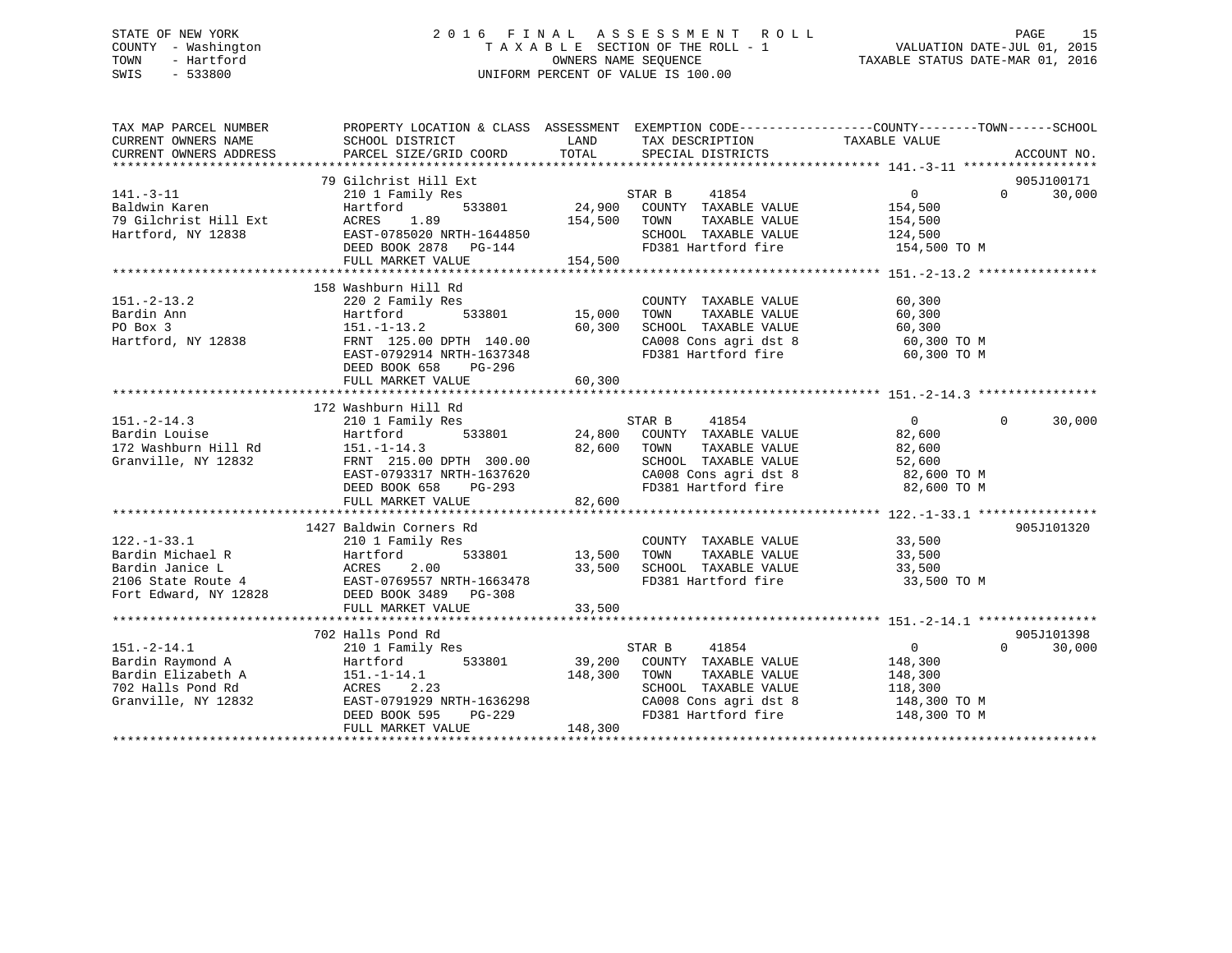### STATE OF NEW YORK 2 0 1 6 F I N A L A S S E S S M E N T R O L L PAGE 16 COUNTY - Washington T A X A B L E SECTION OF THE ROLL - 1 VALUATION DATE-JUL 01, 2015 TOWN - Hartford **TAXABLE STATUS DATE-MAR 01, 2016** OWNERS NAME SEQUENCE TAXABLE STATUS DATE-MAR 01, 2016 SWIS - 533800 UNIFORM PERCENT OF VALUE IS 100.00

| TAX MAP PARCEL NUMBER<br>CURRENT OWNERS NAME | PROPERTY LOCATION & CLASS ASSESSMENT EXEMPTION CODE----------------COUNTY-------TOWN------SCHOOL<br>SCHOOL DISTRICT | LAND           | TAX DESCRIPTION              | TAXABLE VALUE      |                    |
|----------------------------------------------|---------------------------------------------------------------------------------------------------------------------|----------------|------------------------------|--------------------|--------------------|
| CURRENT OWNERS ADDRESS                       | PARCEL SIZE/GRID COORD                                                                                              | TOTAL          | SPECIAL DISTRICTS            |                    | ACCOUNT NO.        |
|                                              |                                                                                                                     |                |                              |                    |                    |
|                                              | 748 Halls Pond Rd                                                                                                   |                |                              |                    |                    |
| $151.-2-14.2$                                | 210 1 Family Res                                                                                                    |                | COUNTY TAXABLE VALUE         | 50,300             |                    |
| Bardin Raymond A                             | Hartford<br>533801                                                                                                  | 17,000         | TOWN<br>TAXABLE VALUE        | 50,300             |                    |
| Bardin Elizabeth                             | $151. - 1 - 14.2$                                                                                                   | 50,300         | SCHOOL TAXABLE VALUE         | 50,300             |                    |
| 702 Halls Pond Rd                            | FRNT 130.00 DPTH 165.00                                                                                             |                | CA008 Cons agri dst 8        | 50,300 TO M        |                    |
| Granville, NY 12832                          | EAST-0791526 NRTH-1637320                                                                                           |                | FD381 Hartford fire          | 50,300 TO M        |                    |
|                                              | DEED BOOK 658<br>PG-290                                                                                             |                |                              |                    |                    |
|                                              | FULL MARKET VALUE                                                                                                   | 50,300         |                              |                    |                    |
|                                              |                                                                                                                     |                |                              |                    |                    |
|                                              | Washburn Hill Rd                                                                                                    |                |                              |                    | 905J100273         |
| $151. - 2 - 13$                              | 323 Vacant rural                                                                                                    |                | AG DIST<br>41720             | 68,945<br>68,945   | 68,945             |
| Bardin Raymond etal                          | Hartford<br>533801                                                                                                  | 117,600        | COUNTY TAXABLE VALUE         | 48,655             |                    |
| Bardin Louise                                | $151. - 1 - 13$                                                                                                     | 117,600        | TAXABLE VALUE<br>TOWN        | 48,655             |                    |
| 702 Halls Pond Rd                            | ACRES 88.00                                                                                                         |                | SCHOOL TAXABLE VALUE         | 48,655             |                    |
| Granville, NY 12832                          | EAST-0793037 NRTH-1636820                                                                                           |                | CA008 Cons agri dst 8        | 48,655 TO M        |                    |
|                                              | DEED BOOK 658<br>PG-299                                                                                             |                | 68,945 EX                    |                    |                    |
| MAY BE SUBJECT TO PAYMENT                    | FULL MARKET VALUE                                                                                                   |                | 117,600 FD381 Hartford fire  | 117,600 TO M       |                    |
| UNDER AGDIST LAW TIL 2020                    |                                                                                                                     |                |                              |                    |                    |
|                                              |                                                                                                                     |                |                              |                    |                    |
|                                              | Washburn Hill Rd                                                                                                    |                |                              |                    | 905J100033         |
| $151. - 2 - 14$                              | 120 Field crops                                                                                                     |                | AG DIST<br>41720             | 145,565<br>145,565 | 145,565            |
| Bardin Raymond etal                          | 533801<br>Hartford                                                                                                  | 269,000        | COUNTY TAXABLE VALUE         | 133,435            |                    |
| Bardin Louise                                | $151. - 1 - 14$                                                                                                     | 279,000        | TOWN<br>TAXABLE VALUE        | 133,435            |                    |
| 702 Halls Pond Rd                            | ACRES 248.00                                                                                                        |                | SCHOOL TAXABLE VALUE         | 133,435            |                    |
| Granville, NY 12832                          | EAST-0793207 NRTH-1638376                                                                                           |                | CA008 Cons agri dst 8        | 133,435 TO M       |                    |
|                                              | DEED BOOK 658<br>PG-302                                                                                             |                | 145,565 EX                   |                    |                    |
| MAY BE SUBJECT TO PAYMENT                    | FULL MARKET VALUE                                                                                                   |                | 279,000 FD381 Hartford fire  | 279,000 TO M       |                    |
| UNDER AGDIST LAW TIL 2020                    |                                                                                                                     |                |                              |                    |                    |
|                                              |                                                                                                                     |                |                              |                    |                    |
|                                              | 1624 Burch Rd                                                                                                       |                |                              |                    | 905J100036         |
| $151. - 2 - 5$                               | 210 1 Family Res                                                                                                    |                | VET WAR CT 41121             | 17,325<br>17,325   | $\Omega$           |
| Bardwell Lewis G                             | 533801<br>Hartford                                                                                                  | 33,900 STAR EN | 41834                        | $\overline{0}$     | 65,300<br>$\Omega$ |
| Bardwell Carol A                             | $151. - 1 - 5$                                                                                                      |                | 115,500 COUNTY TAXABLE VALUE | 98,175             |                    |
| 1624 Burch Rd                                | ACRES<br>3.86                                                                                                       |                | TOWN<br>TAXABLE VALUE        | 98,175             |                    |
| Granville, NY 12832                          | EAST-0795981 NRTH-1639524                                                                                           |                | SCHOOL TAXABLE VALUE         | 50,200             |                    |
|                                              | DEED BOOK 950<br>PG-86                                                                                              |                | CA008 Cons agri dst 8        | 115,500 TO M       |                    |
|                                              | FULL MARKET VALUE                                                                                                   |                | 115,500 FD381 Hartford fire  | 115,500 TO M       |                    |
|                                              |                                                                                                                     |                |                              |                    |                    |
|                                              | 153 Gulf Ln                                                                                                         |                |                              |                    | 905J100037         |
| $139. - 4 - 6$                               | 280 Res Multiple                                                                                                    |                | STAR EN<br>41834             | $\overline{0}$     | $\Omega$<br>65,300 |
| Barker C.Dale LE                             | Hartford<br>533801                                                                                                  | 31,400         | COUNTY TAXABLE VALUE         | 84,300             |                    |
| Barker Elaine G LE                           | 449/90                                                                                                              | 84,300         | TAXABLE VALUE<br>TOWN        | 84,300             |                    |
| 153 Gulf Ln                                  | Bdy Line Agmt 805-119                                                                                               |                | SCHOOL TAXABLE VALUE         | 19,000             |                    |
| Fort Ann, NY 12827                           | $139. - 1 - 6$                                                                                                      |                | CA007 Cons agri dst 7        | 84,300 TO M        |                    |
|                                              | 3.20<br>ACRES                                                                                                       |                | FD381 Hartford fire          | 84,300 TO M        |                    |
|                                              | EAST-0764733 NRTH-1643722                                                                                           |                |                              |                    |                    |
|                                              | DEED BOOK 3624 PG-246                                                                                               |                |                              |                    |                    |
|                                              | FULL MARKET VALUE                                                                                                   | 84,300         |                              |                    |                    |
|                                              |                                                                                                                     |                |                              |                    |                    |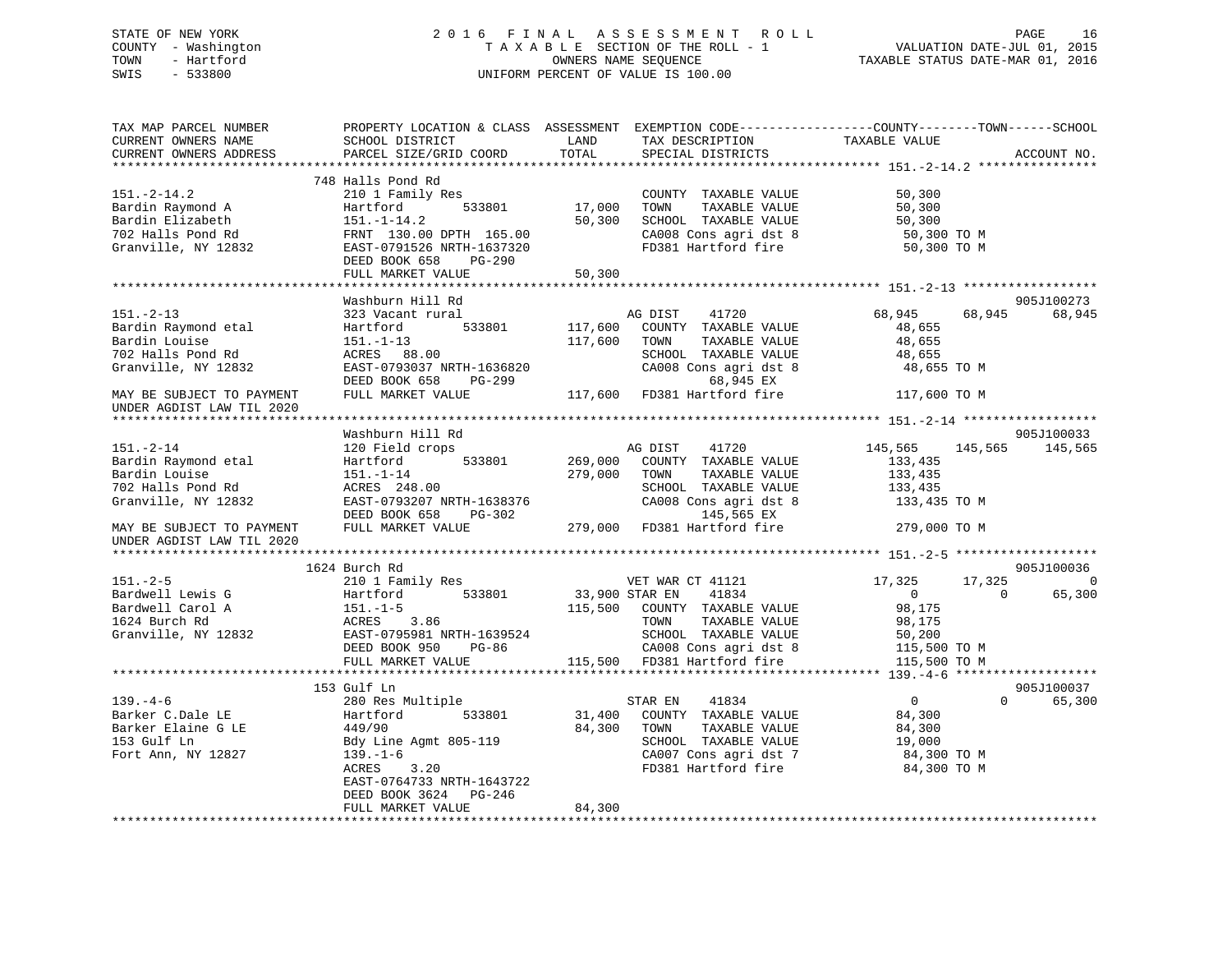### STATE OF NEW YORK 2 0 1 6 F I N A L A S S E S S M E N T R O L L PAGE 17 COUNTY - Washington T A X A B L E SECTION OF THE ROLL - 1 VALUATION DATE-JUL 01, 2015 TOWN - Hartford **TAXABLE STATUS DATE-MAR 01, 2016** OWNERS NAME SEQUENCE TAXABLE STATUS DATE-MAR 01, 2016 SWIS - 533800 UNIFORM PERCENT OF VALUE IS 100.00

| TAXABLE VALUE<br>LAND TAX DESCRIPTION<br>CURRENT OWNERS ADDRESS<br>TOTAL SPECIAL DISTRICTS<br>PARCEL SIZE/GRID COORD<br>ACCOUNT NO.<br>905J100039<br>1787 Burch Rd<br>905J100041<br>$150. -1 - 11$<br>210 1 Family Res<br>19,230 19,230<br>$\Omega$<br>Barnes William M Sr -LE-<br>Barnes William II ACRES 1.40<br>1787 Burch Rd EAST-0792673 NRTH-1641232<br>Granville, NY 12832 DEED BOOK 2737 PG-260<br>THE MADER TAILER<br>33801 24,500 STAR EN 41834<br>64,100 COUNTY TAXABLE VALUE 44,870<br>7-1641232 TOWN TAXABLE VALUE 44,870<br>7-260 SCHOOL TAXABLE VALUE 0<br>64,100 CA008 Cons agri dst 8 64,100 TO M<br>FD381 Hartford fire<br>$\overline{0}$<br>64,100<br>FULL MARKET VALUE<br>FD381 Hartford fire<br>64,100 TO M<br>125 Country Ln<br>$\overline{0}$<br>$\Omega$<br>30,000<br>SCHOOL TAXABLE VALUE 121,100<br>CA007 Cons agri dst 7 151,100 TO M<br>151,100<br>FD381 Hartford fire 151,100 TO M<br>FULL MARKET VALUE<br>905J101076<br>3519 State Route 196<br>210 1 Family Res<br>24,500 STAR EN 41801 33,400<br>Hartford 533801 24,500 STAR EN 41834<br>33,400<br>$\sim$ 000 $\sim$ 000 $\sim$ 000 $\sim$ 000 $\sim$ 000 $\sim$ 000 $\sim$ 000 $\sim$ 000 $\sim$ 000 $\sim$ 000 $\sim$ 000 $\sim$ 000 $\sim$ 000 $\sim$ 000 $\sim$ 000 $\sim$ 000 $\sim$ 000 $\sim$ 000 $\sim$ 000 $\sim$ 000 $\sim$ 000 $\sim$ 000 $\sim$ 000 $\sim$ 000 $\sim$<br>65,300<br>$\Omega$<br>83,500 TO M<br>905J100641<br>7741 State Route 40<br>$140. - 2 - 31$<br>$\begin{tabular}{lllllllllll} \multicolumn{2}{c}{\textbf{COUNTY}} & \textbf{TAXABLE VALUE} & & & 13\,,500 \\ \multicolumn{2}{c}{\textbf{TOWN}} & \textbf{TAXABLE VALUE} & & & 13\,,500 \\ \end{tabular}$<br>312 Vac w/imprv<br>$\frac{333801}{10,000}$ TOWN<br>Barrett Lorri A<br>Hartford<br>7737 State Route 40 $\begin{array}{cccc} 830/24:1731/46 & 13,500 \end{array}$ SCHOOL TAXABLE VALUE $\begin{array}{cccc} 13,500 \end{array}$ 13,500 SCHOOL TAXABLE VALUE 13,500 ERNT 42.00 DPTH 340.00 FD381 Hartford fire 13,500<br>13,500 TO M<br>EAST-0781869 NRTH-1645209<br>DEED BOOK 2158 PG-226<br>13,500<br>FULL MARKET VALUE | TAX MAP PARCEL NUMBER |                 | PROPERTY LOCATION & CLASS ASSESSMENT EXEMPTION CODE---------------COUNTY-------TOWN------SCHOOL |  |
|------------------------------------------------------------------------------------------------------------------------------------------------------------------------------------------------------------------------------------------------------------------------------------------------------------------------------------------------------------------------------------------------------------------------------------------------------------------------------------------------------------------------------------------------------------------------------------------------------------------------------------------------------------------------------------------------------------------------------------------------------------------------------------------------------------------------------------------------------------------------------------------------------------------------------------------------------------------------------------------------------------------------------------------------------------------------------------------------------------------------------------------------------------------------------------------------------------------------------------------------------------------------------------------------------------------------------------------------------------------------------------------------------------------------------------------------------------------------------------------------------------------------------------------------------------------------------------------------------------------------------------------------------------------------------------------------------------------------------------------------------------------------------------------------------------------------------------------------------------------------------------------------------------------------------------------------------------------------------------------------------------------------------------------------------------------------------------------------------|-----------------------|-----------------|-------------------------------------------------------------------------------------------------|--|
|                                                                                                                                                                                                                                                                                                                                                                                                                                                                                                                                                                                                                                                                                                                                                                                                                                                                                                                                                                                                                                                                                                                                                                                                                                                                                                                                                                                                                                                                                                                                                                                                                                                                                                                                                                                                                                                                                                                                                                                                                                                                                                      | CURRENT OWNERS NAME   | SCHOOL DISTRICT |                                                                                                 |  |
|                                                                                                                                                                                                                                                                                                                                                                                                                                                                                                                                                                                                                                                                                                                                                                                                                                                                                                                                                                                                                                                                                                                                                                                                                                                                                                                                                                                                                                                                                                                                                                                                                                                                                                                                                                                                                                                                                                                                                                                                                                                                                                      |                       |                 |                                                                                                 |  |
|                                                                                                                                                                                                                                                                                                                                                                                                                                                                                                                                                                                                                                                                                                                                                                                                                                                                                                                                                                                                                                                                                                                                                                                                                                                                                                                                                                                                                                                                                                                                                                                                                                                                                                                                                                                                                                                                                                                                                                                                                                                                                                      |                       |                 |                                                                                                 |  |
|                                                                                                                                                                                                                                                                                                                                                                                                                                                                                                                                                                                                                                                                                                                                                                                                                                                                                                                                                                                                                                                                                                                                                                                                                                                                                                                                                                                                                                                                                                                                                                                                                                                                                                                                                                                                                                                                                                                                                                                                                                                                                                      |                       |                 |                                                                                                 |  |
|                                                                                                                                                                                                                                                                                                                                                                                                                                                                                                                                                                                                                                                                                                                                                                                                                                                                                                                                                                                                                                                                                                                                                                                                                                                                                                                                                                                                                                                                                                                                                                                                                                                                                                                                                                                                                                                                                                                                                                                                                                                                                                      |                       |                 |                                                                                                 |  |
|                                                                                                                                                                                                                                                                                                                                                                                                                                                                                                                                                                                                                                                                                                                                                                                                                                                                                                                                                                                                                                                                                                                                                                                                                                                                                                                                                                                                                                                                                                                                                                                                                                                                                                                                                                                                                                                                                                                                                                                                                                                                                                      |                       |                 |                                                                                                 |  |
|                                                                                                                                                                                                                                                                                                                                                                                                                                                                                                                                                                                                                                                                                                                                                                                                                                                                                                                                                                                                                                                                                                                                                                                                                                                                                                                                                                                                                                                                                                                                                                                                                                                                                                                                                                                                                                                                                                                                                                                                                                                                                                      |                       |                 |                                                                                                 |  |
|                                                                                                                                                                                                                                                                                                                                                                                                                                                                                                                                                                                                                                                                                                                                                                                                                                                                                                                                                                                                                                                                                                                                                                                                                                                                                                                                                                                                                                                                                                                                                                                                                                                                                                                                                                                                                                                                                                                                                                                                                                                                                                      |                       |                 |                                                                                                 |  |
|                                                                                                                                                                                                                                                                                                                                                                                                                                                                                                                                                                                                                                                                                                                                                                                                                                                                                                                                                                                                                                                                                                                                                                                                                                                                                                                                                                                                                                                                                                                                                                                                                                                                                                                                                                                                                                                                                                                                                                                                                                                                                                      |                       |                 |                                                                                                 |  |
|                                                                                                                                                                                                                                                                                                                                                                                                                                                                                                                                                                                                                                                                                                                                                                                                                                                                                                                                                                                                                                                                                                                                                                                                                                                                                                                                                                                                                                                                                                                                                                                                                                                                                                                                                                                                                                                                                                                                                                                                                                                                                                      |                       |                 |                                                                                                 |  |
|                                                                                                                                                                                                                                                                                                                                                                                                                                                                                                                                                                                                                                                                                                                                                                                                                                                                                                                                                                                                                                                                                                                                                                                                                                                                                                                                                                                                                                                                                                                                                                                                                                                                                                                                                                                                                                                                                                                                                                                                                                                                                                      |                       |                 |                                                                                                 |  |
|                                                                                                                                                                                                                                                                                                                                                                                                                                                                                                                                                                                                                                                                                                                                                                                                                                                                                                                                                                                                                                                                                                                                                                                                                                                                                                                                                                                                                                                                                                                                                                                                                                                                                                                                                                                                                                                                                                                                                                                                                                                                                                      |                       |                 |                                                                                                 |  |
|                                                                                                                                                                                                                                                                                                                                                                                                                                                                                                                                                                                                                                                                                                                                                                                                                                                                                                                                                                                                                                                                                                                                                                                                                                                                                                                                                                                                                                                                                                                                                                                                                                                                                                                                                                                                                                                                                                                                                                                                                                                                                                      |                       |                 |                                                                                                 |  |
|                                                                                                                                                                                                                                                                                                                                                                                                                                                                                                                                                                                                                                                                                                                                                                                                                                                                                                                                                                                                                                                                                                                                                                                                                                                                                                                                                                                                                                                                                                                                                                                                                                                                                                                                                                                                                                                                                                                                                                                                                                                                                                      |                       |                 |                                                                                                 |  |
|                                                                                                                                                                                                                                                                                                                                                                                                                                                                                                                                                                                                                                                                                                                                                                                                                                                                                                                                                                                                                                                                                                                                                                                                                                                                                                                                                                                                                                                                                                                                                                                                                                                                                                                                                                                                                                                                                                                                                                                                                                                                                                      |                       |                 |                                                                                                 |  |
|                                                                                                                                                                                                                                                                                                                                                                                                                                                                                                                                                                                                                                                                                                                                                                                                                                                                                                                                                                                                                                                                                                                                                                                                                                                                                                                                                                                                                                                                                                                                                                                                                                                                                                                                                                                                                                                                                                                                                                                                                                                                                                      |                       |                 |                                                                                                 |  |
|                                                                                                                                                                                                                                                                                                                                                                                                                                                                                                                                                                                                                                                                                                                                                                                                                                                                                                                                                                                                                                                                                                                                                                                                                                                                                                                                                                                                                                                                                                                                                                                                                                                                                                                                                                                                                                                                                                                                                                                                                                                                                                      |                       |                 |                                                                                                 |  |
|                                                                                                                                                                                                                                                                                                                                                                                                                                                                                                                                                                                                                                                                                                                                                                                                                                                                                                                                                                                                                                                                                                                                                                                                                                                                                                                                                                                                                                                                                                                                                                                                                                                                                                                                                                                                                                                                                                                                                                                                                                                                                                      |                       |                 |                                                                                                 |  |
|                                                                                                                                                                                                                                                                                                                                                                                                                                                                                                                                                                                                                                                                                                                                                                                                                                                                                                                                                                                                                                                                                                                                                                                                                                                                                                                                                                                                                                                                                                                                                                                                                                                                                                                                                                                                                                                                                                                                                                                                                                                                                                      |                       |                 |                                                                                                 |  |
|                                                                                                                                                                                                                                                                                                                                                                                                                                                                                                                                                                                                                                                                                                                                                                                                                                                                                                                                                                                                                                                                                                                                                                                                                                                                                                                                                                                                                                                                                                                                                                                                                                                                                                                                                                                                                                                                                                                                                                                                                                                                                                      |                       |                 |                                                                                                 |  |
|                                                                                                                                                                                                                                                                                                                                                                                                                                                                                                                                                                                                                                                                                                                                                                                                                                                                                                                                                                                                                                                                                                                                                                                                                                                                                                                                                                                                                                                                                                                                                                                                                                                                                                                                                                                                                                                                                                                                                                                                                                                                                                      |                       |                 |                                                                                                 |  |
|                                                                                                                                                                                                                                                                                                                                                                                                                                                                                                                                                                                                                                                                                                                                                                                                                                                                                                                                                                                                                                                                                                                                                                                                                                                                                                                                                                                                                                                                                                                                                                                                                                                                                                                                                                                                                                                                                                                                                                                                                                                                                                      |                       |                 |                                                                                                 |  |
|                                                                                                                                                                                                                                                                                                                                                                                                                                                                                                                                                                                                                                                                                                                                                                                                                                                                                                                                                                                                                                                                                                                                                                                                                                                                                                                                                                                                                                                                                                                                                                                                                                                                                                                                                                                                                                                                                                                                                                                                                                                                                                      |                       |                 |                                                                                                 |  |
|                                                                                                                                                                                                                                                                                                                                                                                                                                                                                                                                                                                                                                                                                                                                                                                                                                                                                                                                                                                                                                                                                                                                                                                                                                                                                                                                                                                                                                                                                                                                                                                                                                                                                                                                                                                                                                                                                                                                                                                                                                                                                                      |                       |                 |                                                                                                 |  |
|                                                                                                                                                                                                                                                                                                                                                                                                                                                                                                                                                                                                                                                                                                                                                                                                                                                                                                                                                                                                                                                                                                                                                                                                                                                                                                                                                                                                                                                                                                                                                                                                                                                                                                                                                                                                                                                                                                                                                                                                                                                                                                      |                       |                 |                                                                                                 |  |
|                                                                                                                                                                                                                                                                                                                                                                                                                                                                                                                                                                                                                                                                                                                                                                                                                                                                                                                                                                                                                                                                                                                                                                                                                                                                                                                                                                                                                                                                                                                                                                                                                                                                                                                                                                                                                                                                                                                                                                                                                                                                                                      |                       |                 |                                                                                                 |  |
|                                                                                                                                                                                                                                                                                                                                                                                                                                                                                                                                                                                                                                                                                                                                                                                                                                                                                                                                                                                                                                                                                                                                                                                                                                                                                                                                                                                                                                                                                                                                                                                                                                                                                                                                                                                                                                                                                                                                                                                                                                                                                                      |                       |                 |                                                                                                 |  |
|                                                                                                                                                                                                                                                                                                                                                                                                                                                                                                                                                                                                                                                                                                                                                                                                                                                                                                                                                                                                                                                                                                                                                                                                                                                                                                                                                                                                                                                                                                                                                                                                                                                                                                                                                                                                                                                                                                                                                                                                                                                                                                      |                       |                 |                                                                                                 |  |
|                                                                                                                                                                                                                                                                                                                                                                                                                                                                                                                                                                                                                                                                                                                                                                                                                                                                                                                                                                                                                                                                                                                                                                                                                                                                                                                                                                                                                                                                                                                                                                                                                                                                                                                                                                                                                                                                                                                                                                                                                                                                                                      |                       |                 |                                                                                                 |  |
|                                                                                                                                                                                                                                                                                                                                                                                                                                                                                                                                                                                                                                                                                                                                                                                                                                                                                                                                                                                                                                                                                                                                                                                                                                                                                                                                                                                                                                                                                                                                                                                                                                                                                                                                                                                                                                                                                                                                                                                                                                                                                                      |                       |                 |                                                                                                 |  |
|                                                                                                                                                                                                                                                                                                                                                                                                                                                                                                                                                                                                                                                                                                                                                                                                                                                                                                                                                                                                                                                                                                                                                                                                                                                                                                                                                                                                                                                                                                                                                                                                                                                                                                                                                                                                                                                                                                                                                                                                                                                                                                      |                       |                 |                                                                                                 |  |
|                                                                                                                                                                                                                                                                                                                                                                                                                                                                                                                                                                                                                                                                                                                                                                                                                                                                                                                                                                                                                                                                                                                                                                                                                                                                                                                                                                                                                                                                                                                                                                                                                                                                                                                                                                                                                                                                                                                                                                                                                                                                                                      |                       |                 |                                                                                                 |  |
|                                                                                                                                                                                                                                                                                                                                                                                                                                                                                                                                                                                                                                                                                                                                                                                                                                                                                                                                                                                                                                                                                                                                                                                                                                                                                                                                                                                                                                                                                                                                                                                                                                                                                                                                                                                                                                                                                                                                                                                                                                                                                                      |                       |                 |                                                                                                 |  |
|                                                                                                                                                                                                                                                                                                                                                                                                                                                                                                                                                                                                                                                                                                                                                                                                                                                                                                                                                                                                                                                                                                                                                                                                                                                                                                                                                                                                                                                                                                                                                                                                                                                                                                                                                                                                                                                                                                                                                                                                                                                                                                      |                       |                 |                                                                                                 |  |
|                                                                                                                                                                                                                                                                                                                                                                                                                                                                                                                                                                                                                                                                                                                                                                                                                                                                                                                                                                                                                                                                                                                                                                                                                                                                                                                                                                                                                                                                                                                                                                                                                                                                                                                                                                                                                                                                                                                                                                                                                                                                                                      |                       |                 |                                                                                                 |  |
|                                                                                                                                                                                                                                                                                                                                                                                                                                                                                                                                                                                                                                                                                                                                                                                                                                                                                                                                                                                                                                                                                                                                                                                                                                                                                                                                                                                                                                                                                                                                                                                                                                                                                                                                                                                                                                                                                                                                                                                                                                                                                                      |                       |                 |                                                                                                 |  |
|                                                                                                                                                                                                                                                                                                                                                                                                                                                                                                                                                                                                                                                                                                                                                                                                                                                                                                                                                                                                                                                                                                                                                                                                                                                                                                                                                                                                                                                                                                                                                                                                                                                                                                                                                                                                                                                                                                                                                                                                                                                                                                      |                       |                 |                                                                                                 |  |
|                                                                                                                                                                                                                                                                                                                                                                                                                                                                                                                                                                                                                                                                                                                                                                                                                                                                                                                                                                                                                                                                                                                                                                                                                                                                                                                                                                                                                                                                                                                                                                                                                                                                                                                                                                                                                                                                                                                                                                                                                                                                                                      |                       |                 |                                                                                                 |  |
|                                                                                                                                                                                                                                                                                                                                                                                                                                                                                                                                                                                                                                                                                                                                                                                                                                                                                                                                                                                                                                                                                                                                                                                                                                                                                                                                                                                                                                                                                                                                                                                                                                                                                                                                                                                                                                                                                                                                                                                                                                                                                                      |                       |                 |                                                                                                 |  |
|                                                                                                                                                                                                                                                                                                                                                                                                                                                                                                                                                                                                                                                                                                                                                                                                                                                                                                                                                                                                                                                                                                                                                                                                                                                                                                                                                                                                                                                                                                                                                                                                                                                                                                                                                                                                                                                                                                                                                                                                                                                                                                      |                       |                 |                                                                                                 |  |
|                                                                                                                                                                                                                                                                                                                                                                                                                                                                                                                                                                                                                                                                                                                                                                                                                                                                                                                                                                                                                                                                                                                                                                                                                                                                                                                                                                                                                                                                                                                                                                                                                                                                                                                                                                                                                                                                                                                                                                                                                                                                                                      |                       |                 |                                                                                                 |  |
|                                                                                                                                                                                                                                                                                                                                                                                                                                                                                                                                                                                                                                                                                                                                                                                                                                                                                                                                                                                                                                                                                                                                                                                                                                                                                                                                                                                                                                                                                                                                                                                                                                                                                                                                                                                                                                                                                                                                                                                                                                                                                                      |                       |                 |                                                                                                 |  |
|                                                                                                                                                                                                                                                                                                                                                                                                                                                                                                                                                                                                                                                                                                                                                                                                                                                                                                                                                                                                                                                                                                                                                                                                                                                                                                                                                                                                                                                                                                                                                                                                                                                                                                                                                                                                                                                                                                                                                                                                                                                                                                      |                       |                 |                                                                                                 |  |
|                                                                                                                                                                                                                                                                                                                                                                                                                                                                                                                                                                                                                                                                                                                                                                                                                                                                                                                                                                                                                                                                                                                                                                                                                                                                                                                                                                                                                                                                                                                                                                                                                                                                                                                                                                                                                                                                                                                                                                                                                                                                                                      |                       |                 |                                                                                                 |  |
|                                                                                                                                                                                                                                                                                                                                                                                                                                                                                                                                                                                                                                                                                                                                                                                                                                                                                                                                                                                                                                                                                                                                                                                                                                                                                                                                                                                                                                                                                                                                                                                                                                                                                                                                                                                                                                                                                                                                                                                                                                                                                                      |                       |                 |                                                                                                 |  |
|                                                                                                                                                                                                                                                                                                                                                                                                                                                                                                                                                                                                                                                                                                                                                                                                                                                                                                                                                                                                                                                                                                                                                                                                                                                                                                                                                                                                                                                                                                                                                                                                                                                                                                                                                                                                                                                                                                                                                                                                                                                                                                      |                       |                 |                                                                                                 |  |
|                                                                                                                                                                                                                                                                                                                                                                                                                                                                                                                                                                                                                                                                                                                                                                                                                                                                                                                                                                                                                                                                                                                                                                                                                                                                                                                                                                                                                                                                                                                                                                                                                                                                                                                                                                                                                                                                                                                                                                                                                                                                                                      |                       |                 |                                                                                                 |  |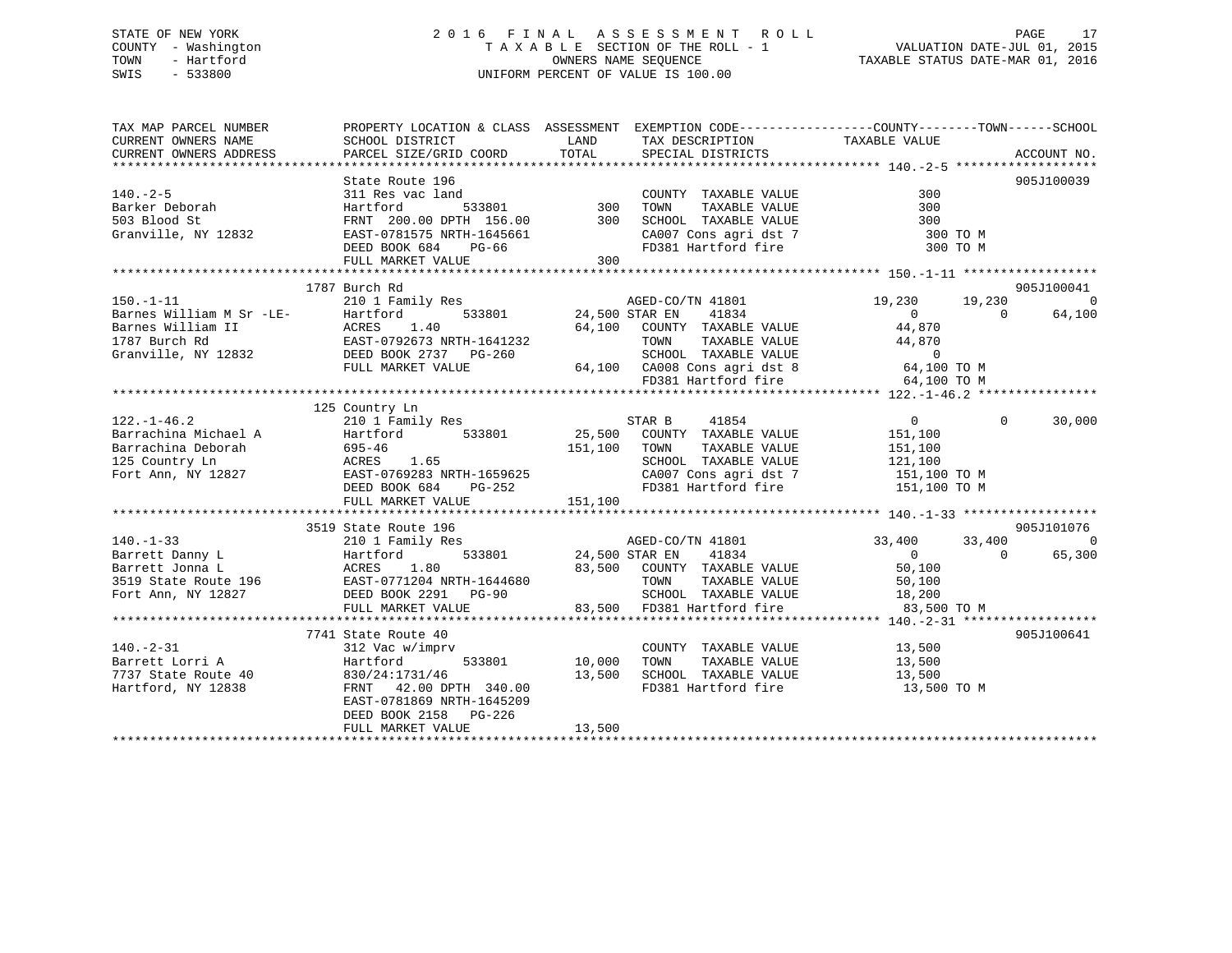### STATE OF NEW YORK 2 0 1 6 F I N A L A S S E S S M E N T R O L L PAGE 18 COUNTY - Washington T A X A B L E SECTION OF THE ROLL - 1 VALUATION DATE-JUL 01, 2015 TOWN - Hartford **TAXABLE STATUS DATE-MAR 01, 2016** OWNERS NAME SEQUENCE TAXABLE STATUS DATE-MAR 01, 2016 SWIS - 533800 UNIFORM PERCENT OF VALUE IS 100.00

| TAX MAP PARCEL NUMBER<br>CURRENT OWNERS NAME<br>CURRENT OWNERS ADDRESS | PROPERTY LOCATION & CLASS ASSESSMENT EXEMPTION CODE---------------COUNTY-------TOWN-----SCHOOL<br>SCHOOL DISTRICT<br>PARCEL SIZE/GRID COORD | LAND<br>TOTAL         | TAX DESCRIPTION TAXABLE VALUE<br>SPECIAL DISTRICTS                                       |                  | ACCOUNT NO.        |
|------------------------------------------------------------------------|---------------------------------------------------------------------------------------------------------------------------------------------|-----------------------|------------------------------------------------------------------------------------------|------------------|--------------------|
|                                                                        |                                                                                                                                             |                       |                                                                                          |                  |                    |
|                                                                        | 7737 State Route 40                                                                                                                         |                       |                                                                                          |                  | 905J100076         |
| $140. - 2 - 32$                                                        | 210 1 Family Res                                                                                                                            |                       | STAR B<br>41854                                                                          | $\overline{0}$   | 30,000<br>$\Omega$ |
| Barrett Lorri A                                                        | 533801 12,100<br>DPTH 345.00 75,800<br>Hartford                                                                                             |                       | COUNTY TAXABLE VALUE                                                                     | 75,800           |                    |
| 7737 State Route 40                                                    | FRNT<br>57.00 DPTH 345.00                                                                                                                   |                       | TAXABLE VALUE<br>TOWN                                                                    | 75,800           |                    |
| Hartford, NY 12838                                                     | EAST-0781834 NRTH-1645172                                                                                                                   |                       | SCHOOL TAXABLE VALUE                                                                     | 45,800           |                    |
|                                                                        | DEED BOOK 1731 PG-49                                                                                                                        |                       | FD381 Hartford fire                                                                      | 75,800 TO M      |                    |
|                                                                        | FULL MARKET VALUE                                                                                                                           | 75,800                |                                                                                          |                  |                    |
|                                                                        |                                                                                                                                             |                       |                                                                                          |                  |                    |
|                                                                        | 3696 State Route 149                                                                                                                        |                       |                                                                                          |                  | 905J100109         |
| $130. - 1 - 10$                                                        | 240 Rural res                                                                                                                               |                       | COUNTY TAXABLE VALUE                                                                     | 210,900          |                    |
| Barrett Shawn M                                                        | 534401<br>Hudson Falls                                                                                                                      | 159,400               | TAXABLE VALUE<br>TOWN                                                                    | 210,900          |                    |
| Barrett Virginia D                                                     | ACRES 119.50                                                                                                                                | 210,900               | SCHOOL TAXABLE VALUE                                                                     | 210,900          |                    |
| 11800 Lakewood Ln                                                      | EAST-0764960 NRTH-1649942                                                                                                                   |                       | CA007 Cons agri dst 7 210,900 TO M                                                       |                  |                    |
| Fairfax Station, VA 22039                                              | DEED BOOK 2985 PG-41                                                                                                                        |                       | FD381 Hartford fire                                                                      | 210,900 TO M     |                    |
|                                                                        | FULL MARKET VALUE                                                                                                                           | 210,900               |                                                                                          |                  |                    |
| MAY BE SUBJECT TO PAYMENT<br>UNDER AGDIST LAW TIL 2020                 |                                                                                                                                             |                       |                                                                                          |                  |                    |
|                                                                        |                                                                                                                                             |                       |                                                                                          |                  |                    |
|                                                                        | 256 Blood St                                                                                                                                |                       |                                                                                          |                  | 905L100541         |
| $142. - 1 - 16$                                                        | 270 Mfg housing                                                                                                                             |                       | AGED-ALL 41800                                                                           | 19,050<br>19,050 | 19,050             |
| Bassett Vaughn M                                                       | Hartford                                                                                                                                    | 533801 28,000 STAR EN | 41834                                                                                    | $\Omega$         | 19,050<br>$\Omega$ |
| 256 Blood St                                                           | 4.80<br>ACRES                                                                                                                               |                       | 38,100 COUNTY TAXABLE VALUE                                                              | 19,050           |                    |
| Granville, NY 12832                                                    | EAST-0793625 NRTH-1646157                                                                                                                   |                       |                                                                                          |                  |                    |
|                                                                        | DEED BOOK 718<br>$PG-19$                                                                                                                    |                       |                                                                                          |                  |                    |
|                                                                        | FULL MARKET VALUE                                                                                                                           |                       | TOWN TAXABLE VALUE 19,050<br>SCHOOL TAXABLE VALUE 0<br>38,100 FD381 Hartford fire 38,100 | 38,100 TO M      |                    |
|                                                                        |                                                                                                                                             |                       |                                                                                          |                  |                    |
|                                                                        | 1508 Baldwin Corners Rd                                                                                                                     |                       |                                                                                          |                  | 905J101319         |
| $122. - 1 - 31.3$                                                      | 210 1 Family Res                                                                                                                            |                       | STAR B<br>41854                                                                          | $\overline{0}$   | $\Omega$<br>30,000 |
| Batchelder Kenneth W                                                   |                                                                                                                                             |                       | 37,100 COUNTY TAXABLE VALUE                                                              | 224,900          |                    |
| Batchelder Janette                                                     | Hartford 533801<br>ACRES 4.70 BANK 40<br>RAST-0771317 NRTH-1663345                                                                          | 224,900               | TOWN<br>TAXABLE VALUE                                                                    | 224,900          |                    |
| 1508 Baldwin Corners Rd                                                |                                                                                                                                             |                       | SCHOOL TAXABLE VALUE                                                                     | 194,900          |                    |
| Fort Ann, NY 12827                                                     | DEED BOOK 579<br>PG-83                                                                                                                      |                       | CA007 Cons agri dst 7                                                                    | 224,900 TO M     |                    |
|                                                                        | FULL MARKET VALUE                                                                                                                           |                       | 224,900 FD381 Hartford fire                                                              | 224,900 TO M     |                    |
|                                                                        |                                                                                                                                             |                       |                                                                                          |                  |                    |
|                                                                        | 103 Gilchrist Hill Rd                                                                                                                       |                       |                                                                                          |                  | 905J100561         |
| $141. - 3 - 2$                                                         | 210 1 Family Res                                                                                                                            |                       | STAR B<br>41854                                                                          | $\overline{0}$   | $\Omega$<br>30,000 |
| Bates Janet R                                                          | Hartford                                                                                                                                    |                       | 533801 35,700 COUNTY TAXABLE VALUE                                                       | 129,500          |                    |
| 103 Gilchrist Hill Rd                                                  | 6.00<br>ACRES                                                                                                                               | 129,500 TOWN          | TAXABLE VALUE                                                                            | 129,500          |                    |
| Hartford, NY 12838                                                     | EAST-0783992 NRTH-1644115                                                                                                                   |                       | SCHOOL TAXABLE VALUE                                                                     | 99,500           |                    |
|                                                                        | DEED BOOK 851<br>PG-197                                                                                                                     |                       | FD381 Hartford fire                                                                      | 129,500 TO M     |                    |
|                                                                        | FULL MARKET VALUE                                                                                                                           | 129,500               |                                                                                          |                  |                    |
|                                                                        |                                                                                                                                             |                       |                                                                                          |                  |                    |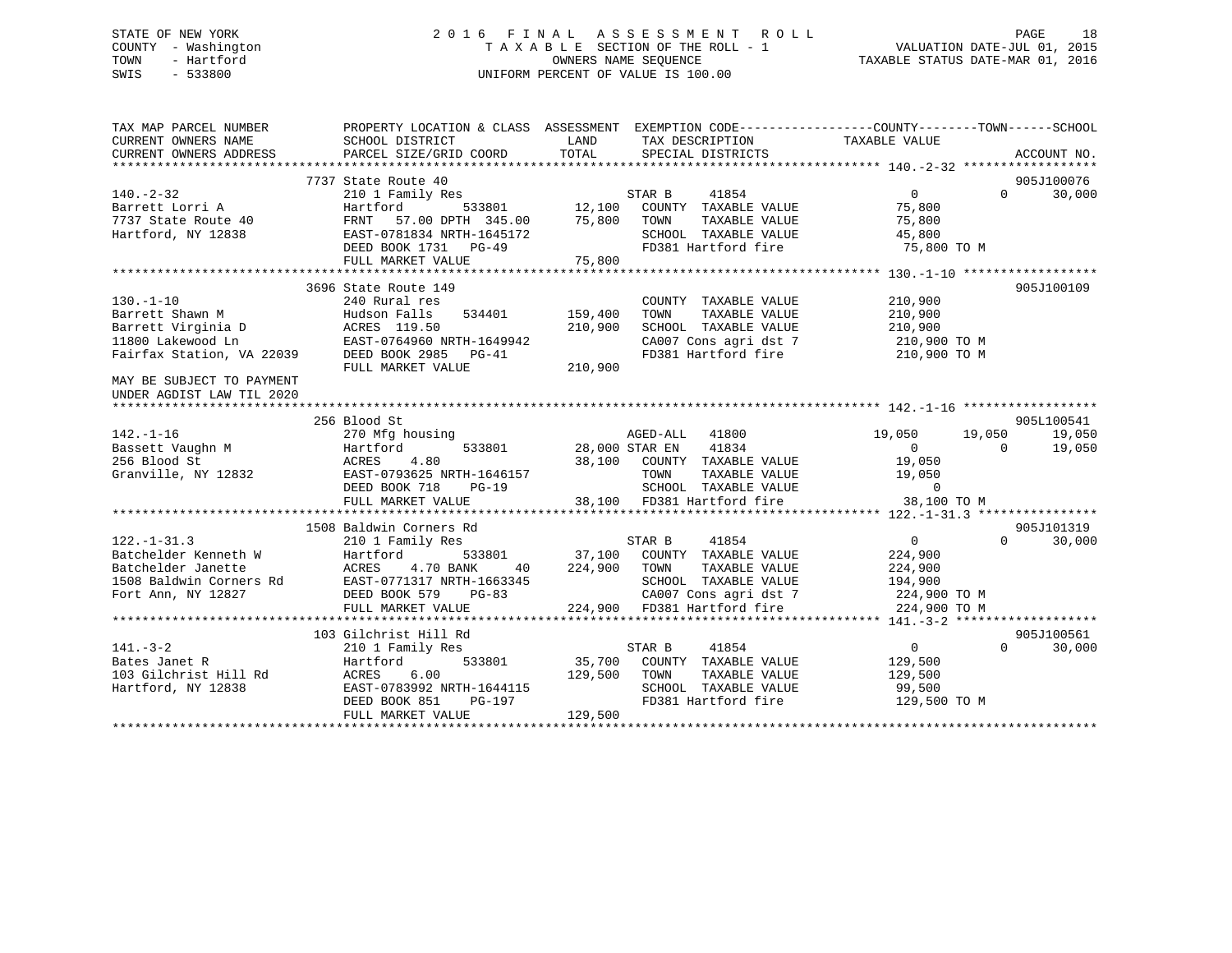### STATE OF NEW YORK 2 0 1 6 F I N A L A S S E S S M E N T R O L L PAGE 19 COUNTY - Washington T A X A B L E SECTION OF THE ROLL - 1 VALUATION DATE-JUL 01, 2015 TOWN - Hartford OWNERS NAME SEQUENCE TAXABLE STATUS DATE-MAR 01, 2016 SWIS - 533800 UNIFORM PERCENT OF VALUE IS 100.00

| TAX MAP PARCEL NUMBER<br>CURRENT OWNERS NAME<br>CURRENT OWNERS ADDRESS                                                                                                                                                                                                        | PROPERTY LOCATION & CLASS ASSESSMENT<br>SCHOOL DISTRICT<br>PARCEL SIZE/GRID COORD                                                                                                                                                                                                                                                                               | LAND<br>TOTAL                         | TAX DESCRIPTION<br>SPECIAL DISTRICTS                                                                                                                                                                                                                                                                                                                                                                                     | EXEMPTION CODE-----------------COUNTY-------TOWN------SCHOOL<br>TAXABLE VALUE                                                                                                          | ACCOUNT NO.                                                                            |
|-------------------------------------------------------------------------------------------------------------------------------------------------------------------------------------------------------------------------------------------------------------------------------|-----------------------------------------------------------------------------------------------------------------------------------------------------------------------------------------------------------------------------------------------------------------------------------------------------------------------------------------------------------------|---------------------------------------|--------------------------------------------------------------------------------------------------------------------------------------------------------------------------------------------------------------------------------------------------------------------------------------------------------------------------------------------------------------------------------------------------------------------------|----------------------------------------------------------------------------------------------------------------------------------------------------------------------------------------|----------------------------------------------------------------------------------------|
|                                                                                                                                                                                                                                                                               |                                                                                                                                                                                                                                                                                                                                                                 |                                       |                                                                                                                                                                                                                                                                                                                                                                                                                          |                                                                                                                                                                                        |                                                                                        |
| $132.15 - 2 - 19$<br>Bates Judith B<br>19 Smith St<br>Fort Edward, NY 12828                                                                                                                                                                                                   | 20 Hartford Main St<br>210 1 Family Res<br>Hartford<br>533801<br>FRNT 100.00 DPTH 195.00<br>EAST-0786308 NRTH-1651940<br>DEED BOOK 2084 PG-154                                                                                                                                                                                                                  | 16,100<br>79,200                      | COUNTY TAXABLE VALUE<br>TOWN<br>TAXABLE VALUE<br>SCHOOL TAXABLE VALUE<br>CA007 Cons agri dst 7<br>FD381 Hartford fire                                                                                                                                                                                                                                                                                                    | 79,200<br>79,200<br>79,200<br>79,200 TO M<br>79,200 TO M                                                                                                                               | 9079900736                                                                             |
|                                                                                                                                                                                                                                                                               | FULL MARKET VALUE                                                                                                                                                                                                                                                                                                                                               | 79,200                                |                                                                                                                                                                                                                                                                                                                                                                                                                          |                                                                                                                                                                                        |                                                                                        |
|                                                                                                                                                                                                                                                                               |                                                                                                                                                                                                                                                                                                                                                                 |                                       |                                                                                                                                                                                                                                                                                                                                                                                                                          |                                                                                                                                                                                        |                                                                                        |
| $149. - 1 - 30.7$<br>Bates Stephanie A<br>Bates James M<br>114 Swamp Ln<br>Argyle, NY 12809                                                                                                                                                                                   | Swamp Ln<br>314 Rural vac<10<br>533801<br>Hartford<br>LOT 7<br>6.29<br>ACRES<br>EAST-0775956 NRTH-1634437<br>DEED BOOK 3011 PG-117<br>FULL MARKET VALUE                                                                                                                                                                                                         | 27,500<br>27,500<br>27,500            | COUNTY TAXABLE VALUE<br>TAXABLE VALUE<br>TOWN<br>SCHOOL TAXABLE VALUE<br>CA006 Cons agri dst 6<br>FD381 Hartford fire                                                                                                                                                                                                                                                                                                    | 27,500<br>27,500<br>27,500<br>27,500 TO M<br>27,500 TO M                                                                                                                               | 905J101266                                                                             |
|                                                                                                                                                                                                                                                                               |                                                                                                                                                                                                                                                                                                                                                                 |                                       |                                                                                                                                                                                                                                                                                                                                                                                                                          |                                                                                                                                                                                        |                                                                                        |
| $132. - 1 - 26.1$<br>Battease Adrienne S<br>PO Box 103<br>Hartford, NY 12838<br>MAY BE SUBJECT TO PAYMENT<br>UNDER AGDIST LAW TIL 2020<br>$132 - 2 - 39$<br>Battease Adrienne S<br>PO Box 103<br>Hartford, NY 12838<br>MAY BE SUBJECT TO PAYMENT<br>UNDER AGDIST LAW TIL 2020 | Christian Hill Rd<br>105 Vac farmland<br>Hartford<br>533801<br>ACRES<br>20.00<br>EAST-0785747 NRTH-1653121<br>DEED BOOK 448<br>PG-990<br>FULL MARKET VALUE<br>8098 State Route 40<br>240 Rural res<br>533801<br>Hartford<br>771/181<br>SUBJ TO EASEMENT 2417/216<br>ACRES<br>94.90<br>EAST-0787927 NRTH-1650975<br>DEED BOOK 448<br>PG-990<br>FULL MARKET VALUE | 28,000<br>28,000<br>28,000<br>240,000 | 41720<br>AG DIST<br>COUNTY TAXABLE VALUE<br>TOWN<br>TAXABLE VALUE<br>SCHOOL TAXABLE VALUE<br>CA007 Cons agri dst 7<br>21,184 EX<br>FD381 Hartford fire<br>48 PCT OF VALUE USED FOR EXEMPTION PURPOSES<br>AG DIST<br>41720<br>144,000 AGED-ALL<br>41800<br>240,000 STAR EN<br>41834<br>COUNTY TAXABLE VALUE<br>TOWN<br>TAXABLE VALUE<br>SCHOOL TAXABLE VALUE<br>CA007 Cons agri dst 7<br>82,744 EX<br>FD381 Hartford fire | 21,184<br>21,184<br>6,816<br>6,816<br>6,816<br>6,816 TO M<br>28,000 TO M<br>82,744<br>57,600<br>57,600<br>$\overline{0}$<br>99,656<br>99,656<br>34,356<br>157,256 TO M<br>240,000 TO M | 905J100046<br>21,184<br>905J100045<br>82,744<br>82,744<br>57,600<br>65,300<br>$\Omega$ |
|                                                                                                                                                                                                                                                                               |                                                                                                                                                                                                                                                                                                                                                                 |                                       |                                                                                                                                                                                                                                                                                                                                                                                                                          |                                                                                                                                                                                        |                                                                                        |
| $142. - 1 - 26$<br>Baumgartner Johann<br>Baumgartner Sonja<br>9 Lindberg Ct<br>Northport, NY 11768<br>MAY BE SUBJECT TO PAYMENT<br>UNDER RPTL480A UNTIL 2025                                                                                                                  | 1776 Burch Rd<br>240 Rural res<br>533801<br>Hartford<br>ACRES 103.00<br>EAST-0794585 NRTH-1642055<br>$PG-37a$<br>DEED BOOK 864<br>FULL MARKET VALUE                                                                                                                                                                                                             | 94,600<br>197,900                     | FOR 480A 47460<br>COUNTY TAXABLE VALUE<br>TOWN<br>TAXABLE VALUE<br>SCHOOL TAXABLE VALUE<br>CA008 Cons agri dst 8<br>197,900 FD381 Hartford fire                                                                                                                                                                                                                                                                          | 42,300<br>42,300<br>155,600<br>155,600<br>155,600<br>197,900 TO M<br>197,900 TO M                                                                                                      | 905J100194<br>42,300                                                                   |
|                                                                                                                                                                                                                                                                               |                                                                                                                                                                                                                                                                                                                                                                 |                                       |                                                                                                                                                                                                                                                                                                                                                                                                                          |                                                                                                                                                                                        |                                                                                        |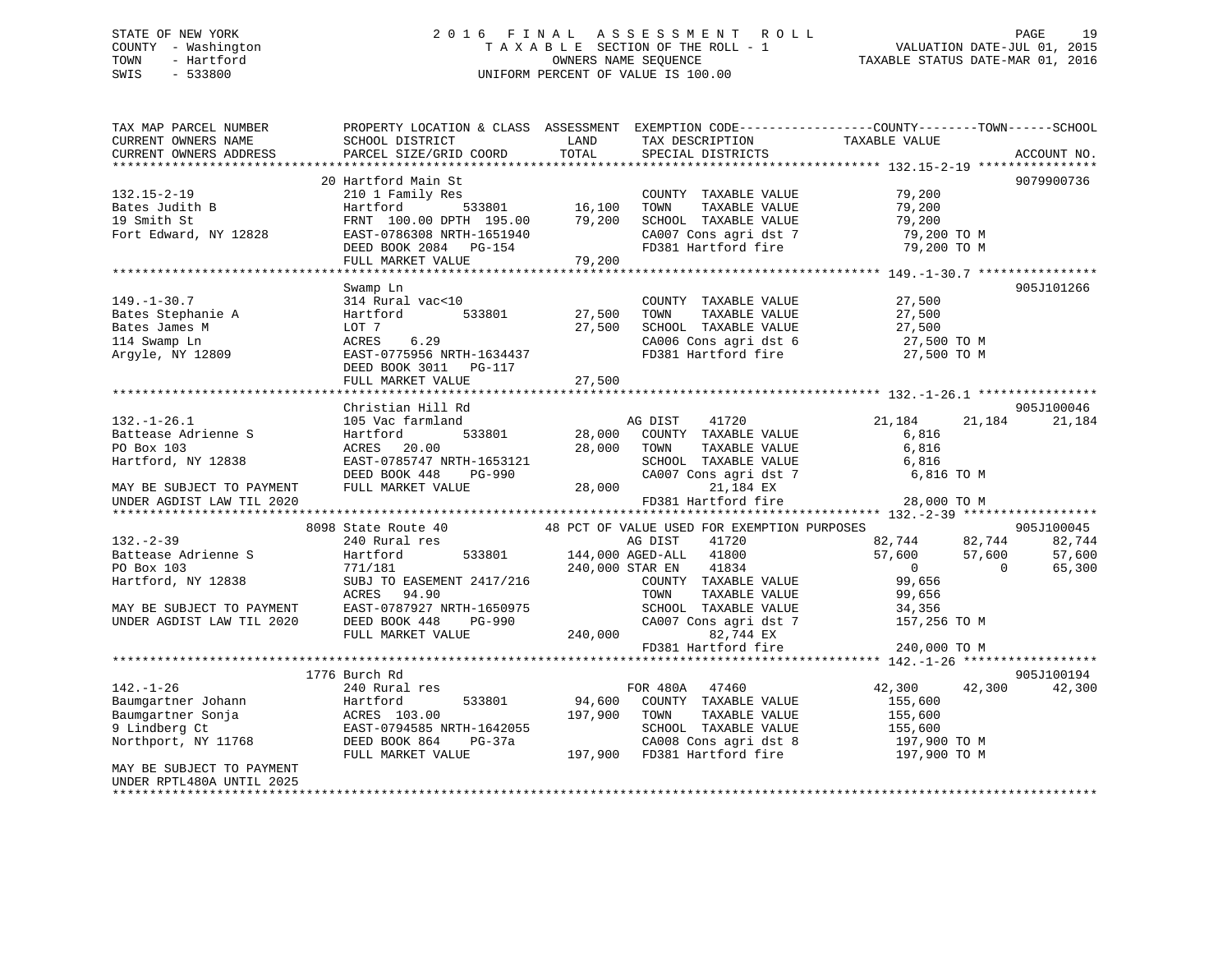### STATE OF NEW YORK 2 0 1 6 F I N A L A S S E S S M E N T R O L L PAGE 20 COUNTY - Washington T A X A B L E SECTION OF THE ROLL - 1 VALUATION DATE-JUL 01, 2015 TOWN - Hartford **TAXABLE STATUS DATE-MAR 01, 2016** OWNERS NAME SEQUENCE TAXABLE STATUS DATE-MAR 01, 2016 SWIS - 533800 UNIFORM PERCENT OF VALUE IS 100.00

| TAX MAP PARCEL NUMBER<br>CURRENT OWNERS NAME<br>CURRENT OWNERS ADDRESS | SCHOOL DISTRICT<br>PARCEL SIZE/GRID COORD    | PROPERTY LOCATION & CLASS ASSESSMENT EXEMPTION CODE---------------COUNTY-------TOWN------SCHOOL<br>LAND<br>TAX DESCRIPTION<br>TOTAL<br>SPECIAL DISTRICTS                      | TAXABLE VALUE          |                | ACCOUNT NO.    |
|------------------------------------------------------------------------|----------------------------------------------|-------------------------------------------------------------------------------------------------------------------------------------------------------------------------------|------------------------|----------------|----------------|
|                                                                        |                                              |                                                                                                                                                                               |                        |                |                |
|                                                                        | 7188 State Route 40                          | 71 PCT OF VALUE USED FOR EXEMPTION PURPOSES                                                                                                                                   |                        |                |                |
| $149. - 1 - 37.3$                                                      | 240 Rural res                                | VET COM CT 41131                                                                                                                                                              | 41,198                 | 41,198         | $\overline{0}$ |
| Beadnell Patrick                                                       | 533801<br>Hartford                           | 73,600 VET DIS CT 41141                                                                                                                                                       | 49,437                 | 49,437         | $\overline{0}$ |
| Beadnell Brenda                                                        | ACRES 41.90                                  | 41720<br>232,100 AG DIST                                                                                                                                                      | 33,697                 | 33,697         | 33,697         |
| $7188 \text{ State Route } 40$                                         | EAST-0774208 NRTH-1634670                    | 41834<br>STAR EN                                                                                                                                                              | $\sim$ 0 $\sim$        | $\overline{0}$ | 65,300         |
| Argyle, NY 12809                                                       | DEED BOOK 1892    PG-253                     | COUNTY TAXABLE VALUE                                                                                                                                                          | 107,768                |                |                |
|                                                                        | FULL MARKET VALUE                            | 232,100 TOWN<br>TAXABLE VALUE                                                                                                                                                 | 107,768<br>133,103     |                |                |
| MAY BE SUBJECT TO PAYMENT                                              |                                              | SCHOOL TAXABLE VALUE                                                                                                                                                          |                        |                |                |
| UNDER AGDIST LAW TIL 2020                                              |                                              | CA006 Cons agri dst 6 198,403 TO M<br>33,697 EX                                                                                                                               |                        |                |                |
|                                                                        |                                              | FD381 Hartford fire                                                                                                                                                           | 232,100 TO M           |                |                |
|                                                                        |                                              |                                                                                                                                                                               |                        |                |                |
|                                                                        | 124 Rowe Hill Rd                             |                                                                                                                                                                               |                        |                | 905J100049     |
| $141. - 1 - 48$                                                        | 210 1 Family Res                             | STAR EN<br>41834                                                                                                                                                              | 0                      | $\Omega$       | 65,300         |
| Bebo Patricia J                                                        | 533801<br>Hartford                           | 34,800 COUNTY TAXABLE VALUE                                                                                                                                                   | 120,500                |                |                |
| PO Box 85                                                              | 4.10                                         | 120,500 TOWN<br>TAXABLE VALUE                                                                                                                                                 | 120,500                |                |                |
| Hartford, NY 12838                                                     | ACRES<br>EAST-(<br>EAST-0786744 NRTH-1651017 |                                                                                                                                                                               |                        |                |                |
|                                                                        | DEED BOOK 658<br>PG-45                       | CA007 Cons agri dst 7<br>En 1911 The Same Land Canada Canada<br>En 1911 The Same Canada Canada Canada Canada Canada Canada Canada Canada Canada Canada Canada Canada Canada C | 55,200<br>120,500 TO M |                |                |
|                                                                        | FULL MARKET VALUE                            | 120,500 FD381 Hartford fire                                                                                                                                                   | 120,500 TO M           |                |                |
|                                                                        |                                              |                                                                                                                                                                               |                        |                |                |
|                                                                        | 3939 State Route 196                         |                                                                                                                                                                               |                        |                |                |
| $140. - 2 - 2.4$                                                       | 210 1 Family Res                             | VET WAR CT 41121                                                                                                                                                              | 18,255 18,255          |                | 0              |
| Bedford John                                                           | 533801<br>Hartford                           | 24,300 VET DIS CT 41141                                                                                                                                                       | 60,850                 | 60,850         | $\overline{0}$ |
| 3939 State Route 196                                                   | ACRES 1.34                                   | 121,700 AGED-CO<br>41802                                                                                                                                                      | 17,038                 | $\overline{0}$ | $\Omega$       |
| Fort Ann, NY 12827                                                     | EAST-0780868 NRTH-1645889                    | 41834<br>STAR EN                                                                                                                                                              | $\sim$ 0 $\sim$        | $\Omega$       | 65,300         |
|                                                                        | DEED BOOK 2378 PG-116                        | COUNTY TAXABLE VALUE                                                                                                                                                          | 25,557                 |                |                |
|                                                                        | FULL MARKET VALUE                            | 121,700 TOWN                                                                                                                                                                  |                        |                |                |
|                                                                        |                                              | TOWN TAXABLE VALUE 42,595<br>SCHOOL TAXABLE VALUE 56,400                                                                                                                      |                        |                |                |
|                                                                        |                                              | CA007 Cons agri dst 7                                                                                                                                                         | 121,700 TO M           |                |                |
|                                                                        |                                              | FD381 Hartford fire                                                                                                                                                           | 121,700 TO M           |                |                |
|                                                                        |                                              |                                                                                                                                                                               |                        |                |                |
|                                                                        | 221 Pope Hill Rd                             |                                                                                                                                                                               |                        |                | 905J101333     |
| $150. - 1 - 30.1$                                                      | 240 Rural res                                | 41854<br>STAR B                                                                                                                                                               | $\overline{0}$         | $\Omega$       | 30,000         |
| Beebe Donald V                                                         | Hartford 533801                              | 43,900 COUNTY TAXABLE VALUE                                                                                                                                                   | 231,100                |                |                |
| Beebe Crystal D                                                        | LOT 1                                        | 231,100<br>TAXABLE VALUE<br>TOWN                                                                                                                                              | 231,100                |                |                |
| 221 Pope Hill Rd                                                       | ACRES 13.14                                  | SCHOOL TAXABLE VALUE                                                                                                                                                          | 201,100                |                |                |
| Argyle, NY 12809                                                       | EAST-0782152 NRTH-1634901                    | FD381 Hartford fire                                                                                                                                                           | 231,100 TO M           |                |                |
|                                                                        | DEED BOOK 554<br>PG-215                      |                                                                                                                                                                               |                        |                |                |
|                                                                        | FULL MARKET VALUE                            | 231,100                                                                                                                                                                       |                        |                |                |
|                                                                        |                                              |                                                                                                                                                                               |                        |                |                |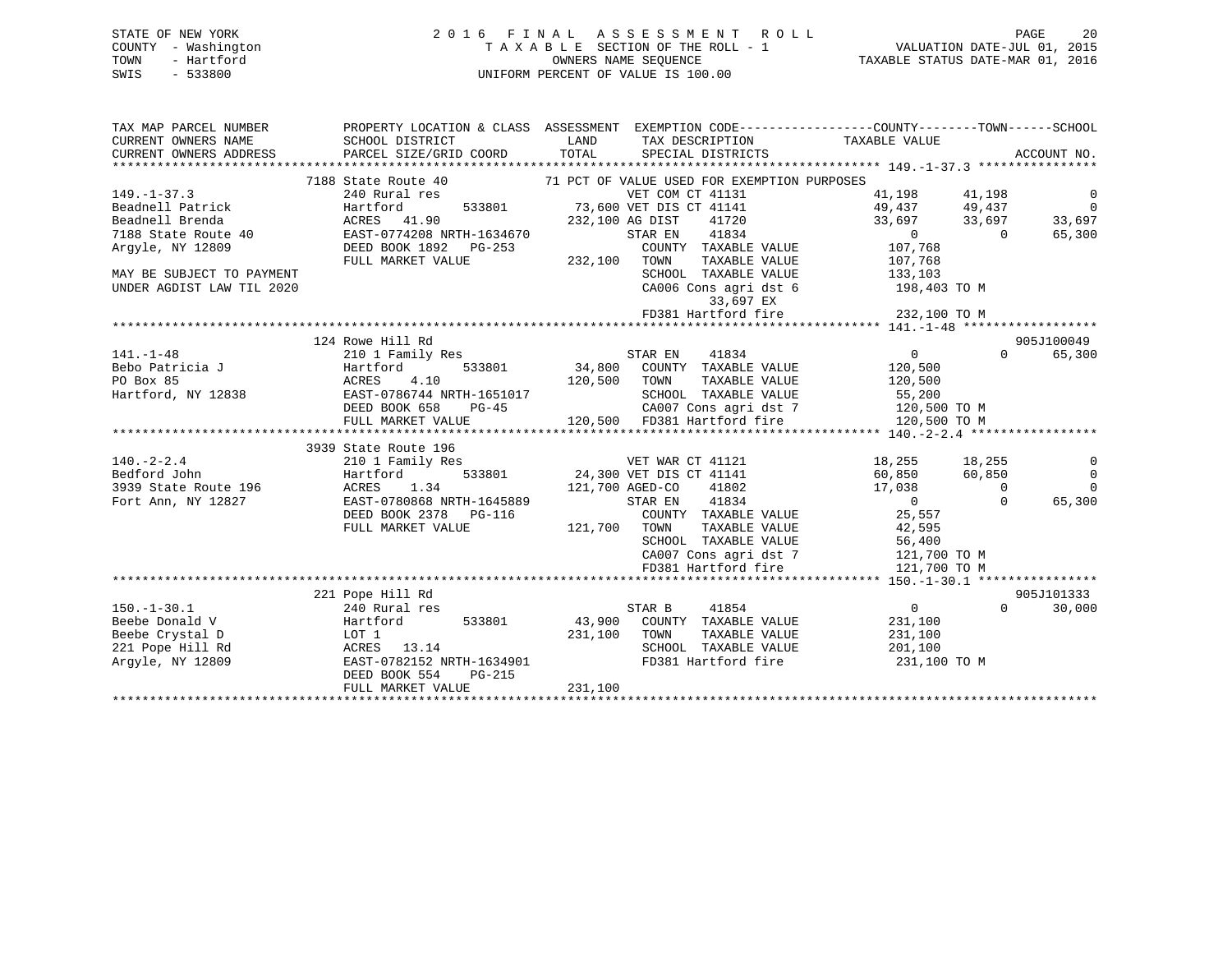#### STATE OF NEW YORK 2 0 1 6 F I N A L A S S E S S M E N T R O L L PAGE 21COUNTY - Washington  $\begin{array}{ccccc}\n\text{COUNTY} & - & \text{Washington} \\
\text{T A X A B L E} & \text{SECTION OF THE ROLL} - 1\n\end{array}$ OWNERS NAME SEQUENCE TAXABLE STATUS DATE-MAR 01, 2016 SWIS - 533800 UNIFORM PERCENT OF VALUE IS 100.00

| TAX MAP PARCEL NUMBER<br>CURRENT OWNERS NAME<br>CURRENT OWNERS ADDRESS | SCHOOL DISTRICT<br>PARCEL SIZE/GRID COORD                                                                                                                                                         | LAND<br>TAX DESCRIPTION<br>TOTAL<br>SPECIAL DISTRICTS                                                                                                                                                                                                                                                                                                                                                   | PROPERTY LOCATION & CLASS ASSESSMENT EXEMPTION CODE---------------COUNTY-------TOWN-----SCHOOL<br>TAXABLE VALUE<br>ACCOUNT NO. |
|------------------------------------------------------------------------|---------------------------------------------------------------------------------------------------------------------------------------------------------------------------------------------------|---------------------------------------------------------------------------------------------------------------------------------------------------------------------------------------------------------------------------------------------------------------------------------------------------------------------------------------------------------------------------------------------------------|--------------------------------------------------------------------------------------------------------------------------------|
|                                                                        |                                                                                                                                                                                                   |                                                                                                                                                                                                                                                                                                                                                                                                         |                                                                                                                                |
|                                                                        | 7774 State Route 40                                                                                                                                                                               |                                                                                                                                                                                                                                                                                                                                                                                                         | 905J100051                                                                                                                     |
| $140. -2 - 20$                                                         | 210 1 Family Res                                                                                                                                                                                  | 3<br>533801 12,000 STAR EN 41834<br>533801 12,000 STAR EN 41834                                                                                                                                                                                                                                                                                                                                         | 41,400<br>41,400<br>$\overline{\phantom{0}}$                                                                                   |
| Beebe Eleanor                                                          | Hartford                                                                                                                                                                                          |                                                                                                                                                                                                                                                                                                                                                                                                         | 65,300<br>$\overline{0}$<br>$\Omega$                                                                                           |
| 7774 State Route 40                                                    |                                                                                                                                                                                                   | FRNT 63.00 DPTH 186.00 82,800 COUNTY TAXABLE VALUE                                                                                                                                                                                                                                                                                                                                                      | 41,400                                                                                                                         |
| Hartford, NY 12838                                                     | EAST-0782617 NRTH-1645638                                                                                                                                                                         |                                                                                                                                                                                                                                                                                                                                                                                                         |                                                                                                                                |
|                                                                        | DEED BOOK 390 PG-549                                                                                                                                                                              | 645638 TOWN TAXABLE VALUE 41,400<br>-549 62,800 FD381 Hartford fire 17,500 82,800 FD381 Hartford fire 62,800 TO M                                                                                                                                                                                                                                                                                       |                                                                                                                                |
|                                                                        | FULL MARKET VALUE                                                                                                                                                                                 |                                                                                                                                                                                                                                                                                                                                                                                                         |                                                                                                                                |
|                                                                        | 390 Gibbs Rd                                                                                                                                                                                      |                                                                                                                                                                                                                                                                                                                                                                                                         |                                                                                                                                |
| $123. - 1 - 8.1$                                                       | 210 1 Family Res                                                                                                                                                                                  | STAR B 41854                                                                                                                                                                                                                                                                                                                                                                                            | $\overline{0}$<br>$\Omega$<br>30,000                                                                                           |
|                                                                        |                                                                                                                                                                                                   |                                                                                                                                                                                                                                                                                                                                                                                                         |                                                                                                                                |
|                                                                        |                                                                                                                                                                                                   |                                                                                                                                                                                                                                                                                                                                                                                                         |                                                                                                                                |
|                                                                        |                                                                                                                                                                                                   |                                                                                                                                                                                                                                                                                                                                                                                                         |                                                                                                                                |
|                                                                        |                                                                                                                                                                                                   |                                                                                                                                                                                                                                                                                                                                                                                                         |                                                                                                                                |
|                                                                        |                                                                                                                                                                                                   |                                                                                                                                                                                                                                                                                                                                                                                                         |                                                                                                                                |
|                                                                        |                                                                                                                                                                                                   |                                                                                                                                                                                                                                                                                                                                                                                                         |                                                                                                                                |
|                                                                        | 590 Warren Rd                                                                                                                                                                                     | $\begin{tabular}{lllllllllllllllllllll} \textbf{123.}-1-8.1 & \textbf{25.3801} & \textbf{25.300} & \textbf{25.300} & \textbf{25.300} & \textbf{25.300} & \textbf{25.300} & \textbf{25.301} & \textbf{25.301} & \textbf{25.301} & \textbf{25.300} & \textbf{25.301} & \textbf{25.301} & \textbf{25.302} & \textbf{25.303} & \textbf{25.304} & \textbf{25$<br>46 PCT OF VALUE USED FOR EXEMPTION PURPOSES | 905J100565                                                                                                                     |
| $123. - 1 - 8$                                                         | 112 Dairy farm                                                                                                                                                                                    | VET COM CT 41131                                                                                                                                                                                                                                                                                                                                                                                        | $\sim$ 0                                                                                                                       |
| Beecher Lawrence W                                                     | Hartford                                                                                                                                                                                          | 533801 159,500 AG DIST<br>41720                                                                                                                                                                                                                                                                                                                                                                         | 46,748 45,000<br>80,139 80,139<br>80,139                                                                                       |
| Beecher Barbara S                                                      | 440-489                                                                                                                                                                                           | 406,500 STAR EN 41834                                                                                                                                                                                                                                                                                                                                                                                   | $\overline{0}$ 0<br>65,300                                                                                                     |
| 590 Warren Rd                                                          | 440–489<br>ACRES 96.80                                                                                                                                                                            | COUNTY TAXABLE VALUE                                                                                                                                                                                                                                                                                                                                                                                    | 279,613                                                                                                                        |
| Fort Ann, NY 12827                                                     | EAST-0790039 NRTH-1663456                                                                                                                                                                         | TOWN<br>TAXABLE VALUE                                                                                                                                                                                                                                                                                                                                                                                   | 281,361                                                                                                                        |
|                                                                        | DEED BOOK 589<br>PG-225                                                                                                                                                                           | SCHOOL TAXABLE VALUE                                                                                                                                                                                                                                                                                                                                                                                    | 261,061                                                                                                                        |
| MAY BE SUBJECT TO PAYMENT                                              | FULL MARKET VALUE                                                                                                                                                                                 | 406,500 CA007 Cons agri dst 7 326,361 TO M                                                                                                                                                                                                                                                                                                                                                              |                                                                                                                                |
| UNDER AGDIST LAW TIL 2020                                              |                                                                                                                                                                                                   | 80,139 EX                                                                                                                                                                                                                                                                                                                                                                                               |                                                                                                                                |
|                                                                        |                                                                                                                                                                                                   | FD381 Hartford fire                                                                                                                                                                                                                                                                                                                                                                                     | 406,500 TO M                                                                                                                   |
|                                                                        |                                                                                                                                                                                                   |                                                                                                                                                                                                                                                                                                                                                                                                         |                                                                                                                                |
|                                                                        | 68 Blood St                                                                                                                                                                                       |                                                                                                                                                                                                                                                                                                                                                                                                         | 905J100055                                                                                                                     |
|                                                                        | 142.-1-28 280 Res Multiple<br>Belden Dorothy Hartford 533801 43,500<br>Belden Estate Foster Jr Prior Owner-Dorothy Belde 90,000<br>70 Rlood St ACRES 24.30<br>20,000                              | COUNTY TAXABLE VALUE                                                                                                                                                                                                                                                                                                                                                                                    | 90,000                                                                                                                         |
|                                                                        |                                                                                                                                                                                                   | e<br>533801                           43,500<br>TAXABLE VALUE<br>TOWN                                                                                                                                                                                                                                                                                                                                   | 90,000                                                                                                                         |
|                                                                        |                                                                                                                                                                                                   |                                                                                                                                                                                                                                                                                                                                                                                                         |                                                                                                                                |
|                                                                        |                                                                                                                                                                                                   |                                                                                                                                                                                                                                                                                                                                                                                                         | SCHOOL TAXABLE VALUE 90,000<br>CA008 Cons agri dst 8 90,000 TO M                                                               |
| Granville, NY 12832                                                    | EAST-0791003 NRTH-1642333                                                                                                                                                                         | FD381 Hartford fire                                                                                                                                                                                                                                                                                                                                                                                     | 90,000 TO M                                                                                                                    |
|                                                                        | DEED BOOK 3505 PG-84                                                                                                                                                                              |                                                                                                                                                                                                                                                                                                                                                                                                         |                                                                                                                                |
|                                                                        | FULL MARKET VALUE                                                                                                                                                                                 | 90,000                                                                                                                                                                                                                                                                                                                                                                                                  |                                                                                                                                |
|                                                                        |                                                                                                                                                                                                   |                                                                                                                                                                                                                                                                                                                                                                                                         |                                                                                                                                |
|                                                                        | 51 Skyview Meadows Ln                                                                                                                                                                             |                                                                                                                                                                                                                                                                                                                                                                                                         | 905J101016                                                                                                                     |
| $141. - 1 - 53$                                                        | 210 1 Family Res                                                                                                                                                                                  | VET COM CT 41131                                                                                                                                                                                                                                                                                                                                                                                        | 36,350<br>36,350<br>$\mathbf 0$                                                                                                |
|                                                                        |                                                                                                                                                                                                   | 533801 32,200 STAR EN<br>41834                                                                                                                                                                                                                                                                                                                                                                          | $\overline{0}$<br>65,300<br>$\Omega$                                                                                           |
|                                                                        |                                                                                                                                                                                                   | 145,400<br>COUNTY TAXABLE VALUE                                                                                                                                                                                                                                                                                                                                                                         | 109,050                                                                                                                        |
|                                                                        | Example 210 1 Family Res<br>Benincasa Elaine I -LE-<br>Benincasa Michael K<br>PO Box 123<br>Hartford, NY 12838<br>PO Box 123<br>ERST-0787312 NRTH-1648897<br>DEED BOOK 775<br>POTTLE MARKET VALUE | TOWN<br>TAXABLE VALUE                                                                                                                                                                                                                                                                                                                                                                                   | 109,050                                                                                                                        |
|                                                                        |                                                                                                                                                                                                   | SCHOOL TAXABLE VALUE                                                                                                                                                                                                                                                                                                                                                                                    |                                                                                                                                |
|                                                                        | FULL MARKET VALUE                                                                                                                                                                                 | 145,400 CA007 Cons agri dst 7                                                                                                                                                                                                                                                                                                                                                                           | 80,100<br>145,400 TO M                                                                                                         |
|                                                                        |                                                                                                                                                                                                   | FD381 Hartford fire                                                                                                                                                                                                                                                                                                                                                                                     | 145,400 TO M                                                                                                                   |
|                                                                        |                                                                                                                                                                                                   |                                                                                                                                                                                                                                                                                                                                                                                                         |                                                                                                                                |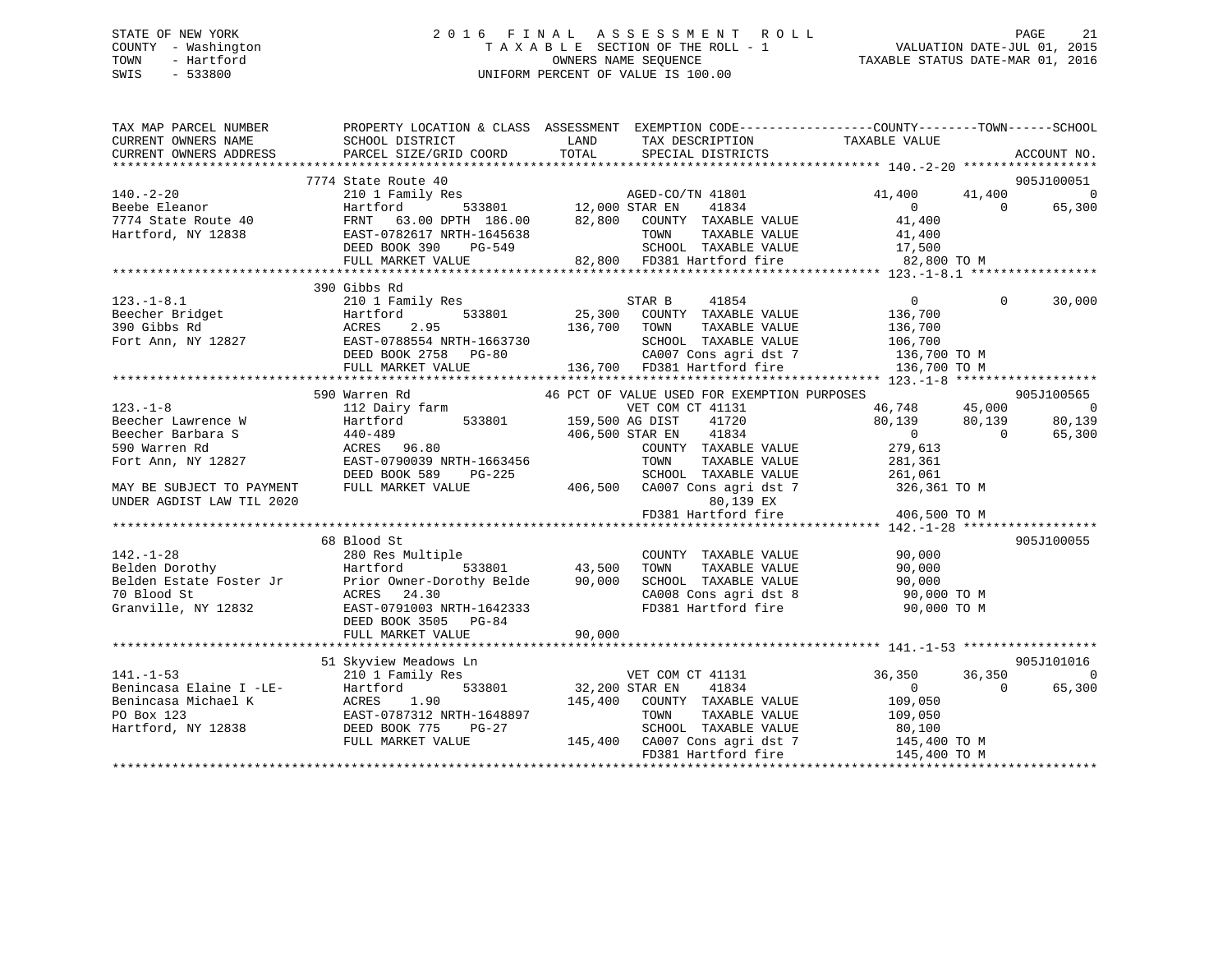### STATE OF NEW YORK 2 0 1 6 F I N A L A S S E S S M E N T R O L L PAGE 22 COUNTY - Washington T A X A B L E SECTION OF THE ROLL - 1 VALUATION DATE-JUL 01, 2015 TOWN - Hartford **TAXABLE STATUS DATE-MAR 01, 2016** OWNERS NAME SEQUENCE TAXABLE STATUS DATE-MAR 01, 2016 SWIS - 533800 UNIFORM PERCENT OF VALUE IS 100.00

| TAX MAP PARCEL NUMBER<br>CURRENT OWNERS NAME<br>CURRENT OWNERS ADDRESS                                                                                                                       | SCHOOL DISTRICT<br>PARCEL SIZE/GRID COORD                                                                                                                              | LAND<br>TAX DESCRIPTION<br>TOTAL<br>SPECIAL DISTRICTS                                                                                                                                                                        | PROPERTY LOCATION & CLASS ASSESSMENT EXEMPTION CODE---------------COUNTY-------TOWN-----SCHOOL<br>TAXABLE VALUE<br>ACCOUNT NO. |
|----------------------------------------------------------------------------------------------------------------------------------------------------------------------------------------------|------------------------------------------------------------------------------------------------------------------------------------------------------------------------|------------------------------------------------------------------------------------------------------------------------------------------------------------------------------------------------------------------------------|--------------------------------------------------------------------------------------------------------------------------------|
| $140. - 1 - 1.1$<br>Bennett Gordon J<br>276 Eldridge Ln<br>Fort Ann, NY 12827                                                                                                                | 276 Eldridge Ln<br>210 1 Family Res<br>Hartford<br>ACRES<br>9.68<br>EAST-0770738 NRTH-1650212<br>DEED BOOK 795<br>PG-204<br>FULL MARKET VALUE                          | 95 PCT OF VALUE USED FOR EXEMPTION PURPOSES<br>VET WAR CT 41121<br>533801 39,200 STAR EN<br>41834<br>179,800<br>COUNTY TAXABLE VALUE<br>TOWN<br>TAXABLE VALUE<br>SCHOOL TAXABLE VALUE 114,500<br>179,800 FD381 Hartford fire | 905J100483<br>25,622<br>25,622<br>$\overline{0}$<br>65,300<br>$\Omega$<br>$\Omega$<br>154,178<br>154,178<br>179,800 TO M       |
| $132.15 - 1 - 28$<br>Bennett William A<br>Bennett Christie A<br>473 Dix Ave<br>Queensbury, NY 12804                                                                                          | 71 Christian Hill Rd<br>220 2 Family Res<br>Hartford<br>533801<br>FRNT 134.00 DPTH 298.00<br>EAST-0785871 NRTH-1652509<br>DEED BOOK 586<br>PG-161<br>FULL MARKET VALUE | COUNTY TAXABLE VALUE<br>22,300<br>54.300<br>TAXABLE VALUE<br>TOWN<br>54,300<br>SCHOOL TAXABLE VALUE<br>CA007 Cons agri dst 7<br>FD381 Hartford fire<br>54,300                                                                | 905J100079<br>54,300<br>54,300<br>54,300<br>54,300 TO M<br>54,300 TO M                                                         |
|                                                                                                                                                                                              | 8 Marlboro Country Rd                                                                                                                                                  |                                                                                                                                                                                                                              | 905J100624                                                                                                                     |
| $141. - 3 - 44.1$<br>Benson Dennis F<br>Benson Dennis r<br>Benson Shirley<br>8 Marlboro Country Rd<br>The EAST-0785542 NRTH-1641355<br>The EAST-0785542 NRTH-1641355<br>DEED BOOK 466 PG-631 | 210 1 Family Res<br>Hartford<br>FULL MARKET VALUE                                                                                                                      | VET COM CT 41131<br>533801 32,100 STAR EN<br>41834<br>117,000 COUNTY TAXABLE VALUE<br>TOWN      TAXABLE VALUE<br>SCHOOL   TAXABLE VALUE<br>117,000 FD381 Hartford fire                                                       | 29,250<br>29,250<br>$\Omega$<br>$\overline{0}$<br>65,300<br>$\Omega$<br>87,750<br>87,750<br>51,700<br>117,000 TO M             |
|                                                                                                                                                                                              |                                                                                                                                                                        |                                                                                                                                                                                                                              |                                                                                                                                |
| $141. - 3 - 31$<br>Benson Jacob A<br>5584 County Route 30<br>Granville, NY 12832                                                                                                             | 5584 County Route 30<br>210 1 Family Res<br>533801<br>Hartford<br>ACRES<br>3.98<br>EAST-0788694 NRTH-1643126<br>DEED BOOK 3262 PG-180<br>FULL MARKET VALUE             | 41854<br>STAR B<br>35,500 COUNTY TAXABLE VALUE<br>TOWN 138,000 TOWN<br>TAXABLE VALUE<br>SCHOOL TAXABLE VALUE<br>CA008 Cons agri dst 8<br>138,000 FD381 Hartford fire                                                         | 905J100612<br>$\Omega$<br>$0 \qquad \qquad$<br>30,000<br>138,000<br>138,000<br>108,000<br>138,000 TO M<br>138,000 TO M         |
| $132 - 2 - 2.4$<br>Bentley Schult Lucille N LE<br>Schult Eric S<br>6 Hillcrest Way<br>Granville, NY 12832                                                                                    | State Route 40<br>312 Vac w/imprv<br>533801<br>Hartford<br>1.20<br>ACRES<br>EAST-0790057 NRTH-1656892<br>DEED BOOK 3472 PG-196<br>FULL MARKET VALUE                    | COUNTY TAXABLE VALUE<br>11,000<br>TAXABLE VALUE<br>TOWN<br>SCHOOL TAXABLE VALUE<br>16,000<br>FD381 Hartford fire<br>16,000                                                                                                   | 905J101149<br>16,000<br>16,000<br>16,000<br>16,000 TO M                                                                        |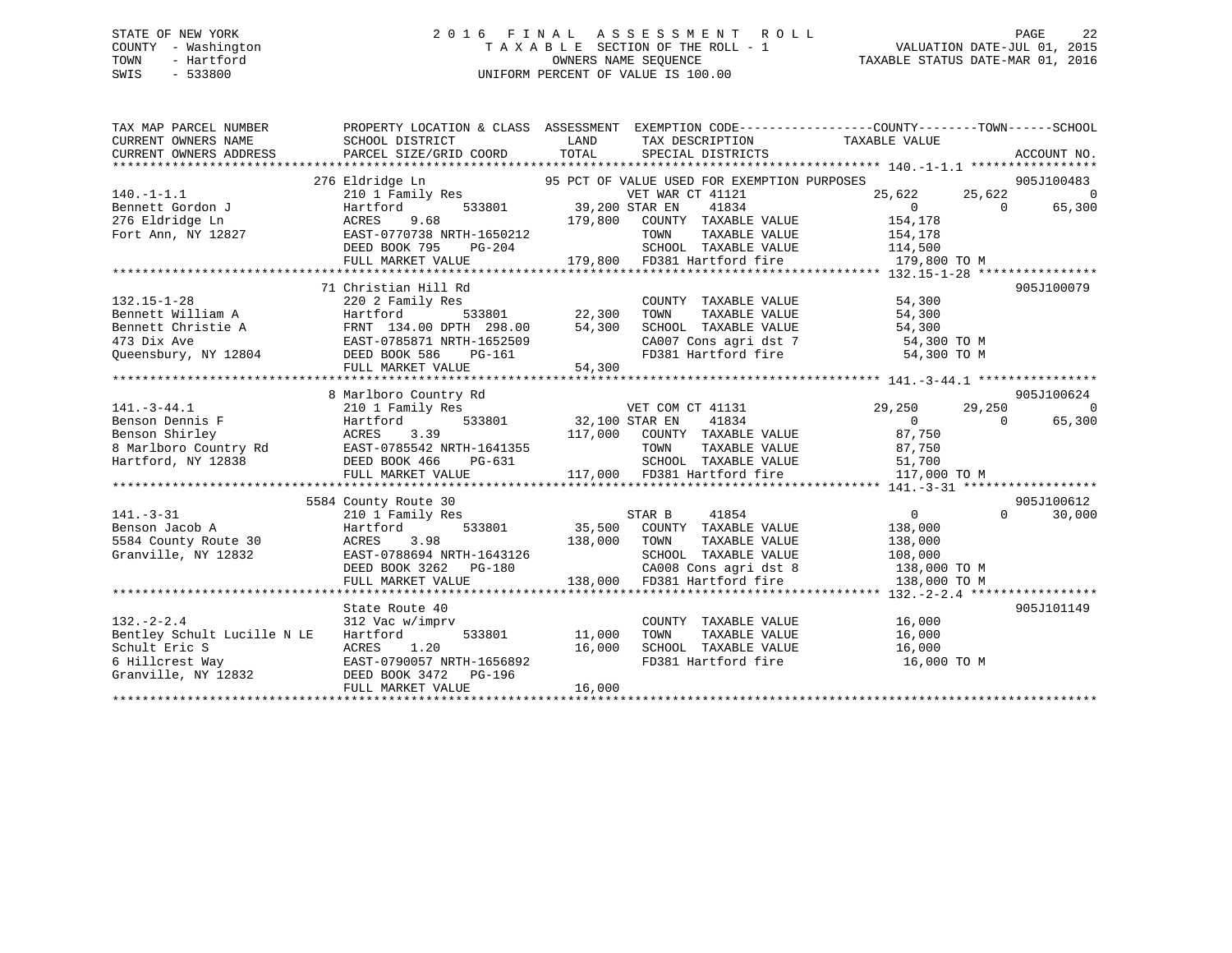### STATE OF NEW YORK 2 0 1 6 F I N A L A S S E S S M E N T R O L L PAGE 23 COUNTY - Washington T A X A B L E SECTION OF THE ROLL - 1 VALUATION DATE-JUL 01, 2015 TOWN - Hartford **TAXABLE STATUS DATE-MAR 01, 2016** OWNERS NAME SEQUENCE TAXABLE STATUS DATE-MAR 01, 2016 SWIS - 533800 UNIFORM PERCENT OF VALUE IS 100.00

| TAX MAP PARCEL NUMBER<br>CURRENT OWNERS NAME<br>CURRENT OWNERS ADDRESS | PROPERTY LOCATION & CLASS ASSESSMENT EXEMPTION CODE---------------COUNTY-------TOWN-----SCHOOL<br>SCHOOL DISTRICT<br>PARCEL SIZE/GRID COORD | LAND<br>TOTAL | TAX DESCRIPTION<br>SPECIAL DISTRICTS                 | TAXABLE VALUE              | ACCOUNT NO.        |
|------------------------------------------------------------------------|---------------------------------------------------------------------------------------------------------------------------------------------|---------------|------------------------------------------------------|----------------------------|--------------------|
|                                                                        |                                                                                                                                             |               |                                                      |                            |                    |
|                                                                        | 51 Rowe Hill Rd                                                                                                                             |               |                                                      |                            | 905J100422         |
| $141. - 1 - 39$                                                        | 210 1 Family Res                                                                                                                            |               | STAR EN<br>41834                                     | $\Omega$                   | 65,300<br>$\Omega$ |
| Berky Michael Jr                                                       | Hartford<br>533801                                                                                                                          | 22,100        | COUNTY TAXABLE VALUE                                 | 158,200                    |                    |
| Kalms M. Evelyn                                                        | FRNT 152.00 DPTH 259.00                                                                                                                     | 158,200       | TOWN<br>TAXABLE VALUE                                | 158,200                    |                    |
| PO Box 125                                                             | EAST-0785791 NRTH-1649260                                                                                                                   |               | SCHOOL TAXABLE VALUE                                 | 92,900                     |                    |
| Hartford, NY 12838                                                     | DEED BOOK 3615 PG-121                                                                                                                       |               | CA007 Cons agri dst 7<br>158,200 FD381 Hartford fire | 158,200 TO M               |                    |
|                                                                        | FULL MARKET VALUE                                                                                                                           |               |                                                      | 158,200 TO M               |                    |
|                                                                        |                                                                                                                                             |               |                                                      |                            |                    |
|                                                                        | 1215 Baldwin Corners Rd                                                                                                                     |               |                                                      |                            | 905J101065         |
| $121. - 4 - 12$                                                        | 210 1 Family Res                                                                                                                            |               | 41834<br>STAR EN                                     | $\overline{0}$<br>$\Omega$ | 65,300             |
| Blanford Sharon M                                                      | Fort Ann 532802                                                                                                                             |               | 37,100 COUNTY TAXABLE VALUE                          | 118,500                    |                    |
| 1215 Baldwin Corners Rd                                                | $121. - 1 - 12$                                                                                                                             | 118,500       | TAXABLE VALUE<br>TOWN                                | 118,500                    |                    |
| Fort Ann, NY 12827                                                     | 4.71<br>ACRES                                                                                                                               |               | SCHOOL TAXABLE VALUE                                 | 53,200                     |                    |
|                                                                        | EAST-0764696 NRTH-1661636                                                                                                                   |               | FD381 Hartford fire                                  | 118,500 TO M               |                    |
|                                                                        | DEED BOOK 461<br>PG-444                                                                                                                     |               |                                                      |                            |                    |
|                                                                        | FULL MARKET VALUE                                                                                                                           | 118,500       |                                                      |                            |                    |
|                                                                        |                                                                                                                                             |               |                                                      |                            |                    |
|                                                                        | 61 Winch Way                                                                                                                                |               |                                                      |                            | 905J100259         |
| $149. - 1 - 26.17$                                                     | 240 Rural res                                                                                                                               |               | STAR B<br>41854                                      | $\overline{0}$<br>$\Omega$ | 30,000             |
| Bleau Shirley A<br>61 Winch Way                                        | Hartford<br>533801<br>ACRES 10.14                                                                                                           | 78,800        | 27,100 COUNTY TAXABLE VALUE<br>TAXABLE VALUE<br>TOWN | 78,800<br>78,800           |                    |
| Arqyle, NY 12809                                                       | EAST-0780424 NRTH-1636975                                                                                                                   |               | SCHOOL TAXABLE VALUE                                 | 48,800                     |                    |
|                                                                        | DEED BOOK 892<br>PG-162                                                                                                                     |               | FD381 Hartford fire                                  | 78,800 TO M                |                    |
|                                                                        | FULL MARKET VALUE                                                                                                                           | 78,800        |                                                      |                            |                    |
|                                                                        |                                                                                                                                             |               |                                                      |                            |                    |
|                                                                        | 2064 County Route 43                                                                                                                        |               |                                                      |                            |                    |
| $148. - 1 - 25.2$                                                      | 270 Mfg housing                                                                                                                             |               | 41834<br>STAR EN                                     | $\overline{0}$<br>$\Omega$ | 61,000             |
| Bogardus Harry F                                                       | Hartford 533801                                                                                                                             |               | 29,400 COUNTY TAXABLE VALUE                          | 61,000                     |                    |
| Bogardus Peggy A                                                       | LOT 3                                                                                                                                       | 61,000        | TAXABLE VALUE<br>TOWN                                | 61,000                     |                    |
| 2064 County Route 43                                                   | ACRES<br>6.00                                                                                                                               |               | SCHOOL TAXABLE VALUE                                 | $\overline{0}$             |                    |
| Fort Edward, NY 12828                                                  | EAST-0765727 NRTH-1635313                                                                                                                   |               | CA006 Cons agri dst 6                                | 61,000 TO M                |                    |
|                                                                        | DEED BOOK 726<br>PG-347                                                                                                                     |               | FD381 Hartford fire                                  | 61,000 TO M                |                    |
|                                                                        | FULL MARKET VALUE                                                                                                                           | 61,000        |                                                      |                            |                    |
|                                                                        |                                                                                                                                             |               |                                                      |                            |                    |
|                                                                        | 8360 State Route 40                                                                                                                         |               |                                                      |                            | 905J101230         |
| $123. - 1 - 13.4$                                                      | 210 1 Family Res                                                                                                                            |               | COUNTY TAXABLE VALUE                                 | 90,500                     |                    |
| Boisvenue Albert L                                                     | 533801<br>Hartford                                                                                                                          | 23,000        | TAXABLE VALUE<br>TOWN                                | 90,500                     |                    |
| Boisvenue Thomas A                                                     | 1.00<br>ACRES                                                                                                                               | 90,500        | SCHOOL TAXABLE VALUE                                 | 90,500                     |                    |
| 140 Glenwood Dr SW                                                     | EAST-0790567 NRTH-1657743                                                                                                                   |               | FD381 Hartford fire                                  | 90,500 TO M                |                    |
| Concord, NC 28025                                                      | DEED BOOK 1774    PG-273                                                                                                                    |               |                                                      |                            |                    |
|                                                                        | FULL MARKET VALUE                                                                                                                           | 90,500        |                                                      |                            |                    |
|                                                                        |                                                                                                                                             |               |                                                      |                            |                    |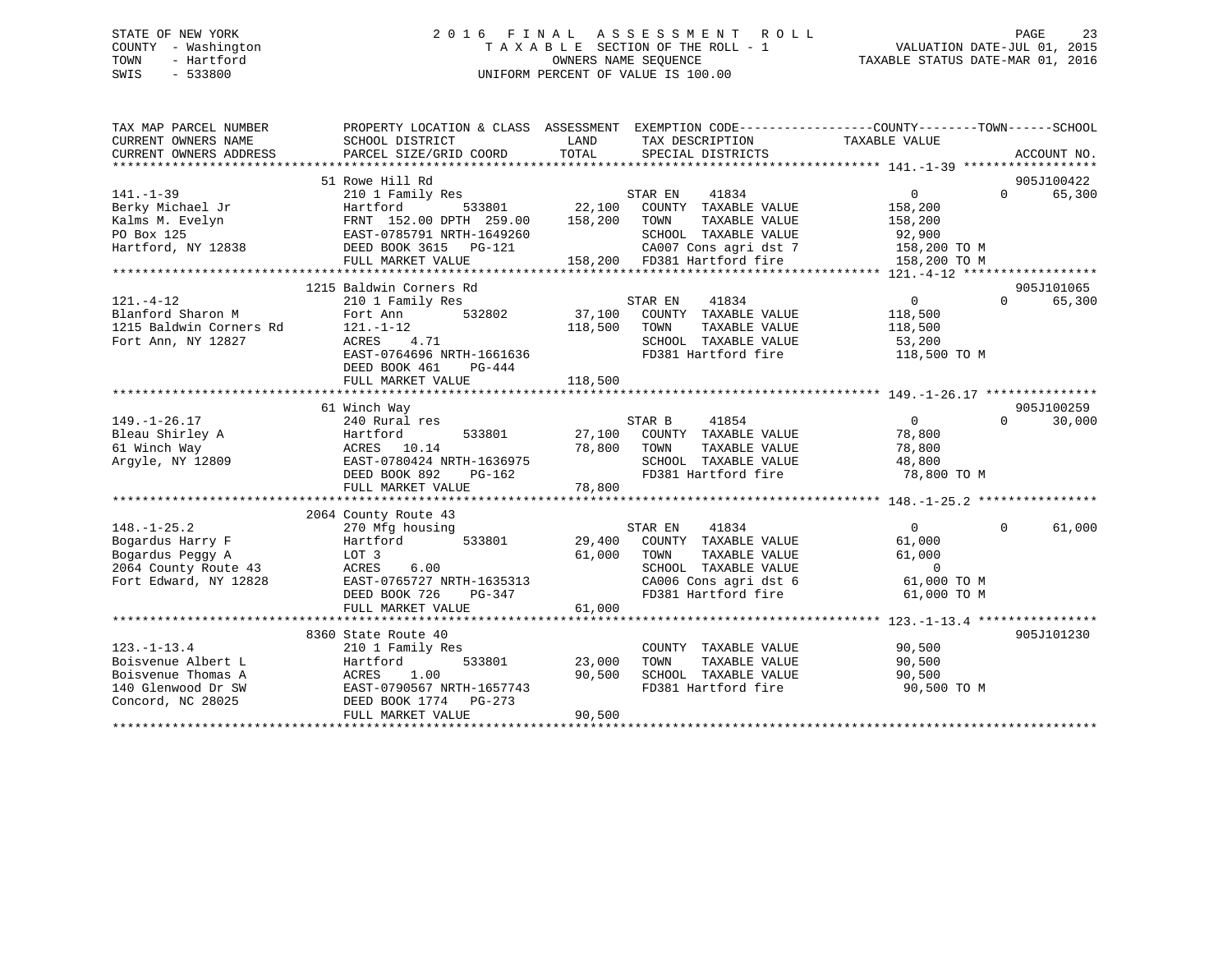### STATE OF NEW YORK 2 0 1 6 F I N A L A S S E S S M E N T R O L L PAGE 24 COUNTY - Washington T A X A B L E SECTION OF THE ROLL - 1 VALUATION DATE-JUL 01, 2015 TOWN - Hartford **TAXABLE STATUS DATE-MAR 01, 2016** OWNERS NAME SEQUENCE TAXABLE STATUS DATE-MAR 01, 2016 SWIS - 533800 UNIFORM PERCENT OF VALUE IS 100.00

| TAX MAP PARCEL NUMBER<br>CURRENT OWNERS NAME<br>CURRENT OWNERS ADDRESS                               | SCHOOL DISTRICT<br>PARCEL SIZE/GRID COORD                                                                                                                                                                                  | LAND<br>TAX DESCRIPTION<br>TOTAL<br>SPECIAL DISTRICTS                                                                                                                                                           | PROPERTY LOCATION & CLASS ASSESSMENT EXEMPTION CODE---------------COUNTY-------TOWN-----SCHOOL<br>TAXABLE VALUE<br>ACCOUNT NO.                                                                                                                                     |
|------------------------------------------------------------------------------------------------------|----------------------------------------------------------------------------------------------------------------------------------------------------------------------------------------------------------------------------|-----------------------------------------------------------------------------------------------------------------------------------------------------------------------------------------------------------------|--------------------------------------------------------------------------------------------------------------------------------------------------------------------------------------------------------------------------------------------------------------------|
| $123. - 1 - 18$<br>Boisvenue Albert L<br>Boisvenue Joan R<br>140 Glenwood Dr SW<br>Concord, NC 28025 | 326 Warren Rd<br>210 1 Family Res<br>Mailford 533801<br>ACRES 5.80<br>EAST-0785708 NRTH-1662411<br>DEED BOOK 1774<br>FULL MARKET VALUE                                                                                     | COUNTY TAXABLE VALUE<br>41,200<br>TOWN<br>TAXABLE VALUE<br>112,000<br>SCHOOL TAXABLE VALUE<br>112,000                                                                                                           | 905J100634<br>112,000<br>112,000<br>112,000<br>CA007 Cons agri dst 7 112,000 TO M<br>FD381 Hartford fire 112,000 TO M                                                                                                                                              |
| 141.-1-10<br>Bonner Violet E<br>7849 State Route 40<br>Hartford, NY 12838                            | 7849 State Route 40<br>270 Mfg housing<br>Hartford<br>FRNT 165.00 DPTH 125.00 37,500 AGED-SCH<br>EAST-0783463 NRTH-1647288<br>DEED BOOK 606<br>$PG-213$<br>FULL MARKET VALUE                                               | VET WAR CT 41121<br>533801 16,600 AGED-CO/TN 41801<br>41804<br>STAR EN<br>41834<br>COUNTY TAXABLE VALUE<br>TAXABLE VALUE<br>37,500 TOWN<br>SCHOOL TAXABLE VALUE<br>CA007 Cons agri dst 7<br>FD381 Hartford fire | 905J100266<br>5,625<br>5,625<br>$\overline{\phantom{0}}$<br>5,625    5,625<br>15,938   15,938<br>$\overline{0}$<br>7,500<br>$\overline{0}$<br>$\overline{0}$<br>$\overline{0}$<br>$\Omega$<br>30,000<br>15,937<br>15,937<br>$\sim$ 0<br>37,500 TO M<br>37,500 TO M |
| $142. - 1 - 13$<br>Borden Phyllis<br>275 Blood St<br>Granville, NY 12832                             | 275 Blood St<br>240 Rural res<br>Hartford<br>533801<br>ACRES 16.60<br>EAST-0793307 NRTH-1646778<br>DEED BOOK 913<br>PG-51<br>FULL MARKET VALUE                                                                             | STAR EN<br>41834<br>41,300 COUNTY TAXABLE VALUE<br>TAXABLE VALUE<br>65,400<br>TOWN<br>SCHOOL TAXABLE VALUE<br>FD381 Hartford fire<br>65,400                                                                     | 905J100070<br>$\Omega$<br>65,300<br>$\overline{0}$<br>65,400<br>65,400<br>100<br>65,400 TO M                                                                                                                                                                       |
| $140. -2 - 12$<br>Boucher Brian D<br>7785 State Route 40<br>Hartford, NY 12838                       | 7787&7789 State Route 40<br>280 Res Multiple<br>Hartford<br>533801<br>1 Bldg comml w/apt 131,600<br>2nd bldg 2 family<br>FRNT 132.00 DPTH 165.00<br>EAST-0782632 NRTH-1646114<br>DEED BOOK 561 PG-135<br>FULL MARKET VALUE | COUNTY TAXABLE VALUE<br>23,000<br>TOWN<br>TAXABLE VALUE<br>SCHOOL TAXABLE VALUE 131,600<br>FD381 Hartford fire<br>131,600                                                                                       | 905J100280<br>131,600<br>131,600<br>131,600 TO M                                                                                                                                                                                                                   |
| $140. -2 - 13$<br>Boucher Brian D<br>7785 State Route 40<br>Hartford, NY 12838                       | 7785 State Route 40<br>210 1 Family Res<br>Hartford<br>FRNT 61.00 DPTH 191.00<br>EAST-0782587 NRTH-1646027<br>DEED BOOK 529<br>$PG-15$<br>FULL MARKET VALUE                                                                | 41854<br>STAR B<br>533801 12,000<br>COUNTY TAXABLE VALUE<br>100,700<br>TOWN<br>TAXABLE VALUE<br>SCHOOL TAXABLE VALUE<br>FD381 Hartford fire<br>100,700                                                          | 905J100248<br>$\overline{0}$<br>$\Omega$<br>30,000<br>100,700<br>100,700<br>70,700<br>100,700 TO M                                                                                                                                                                 |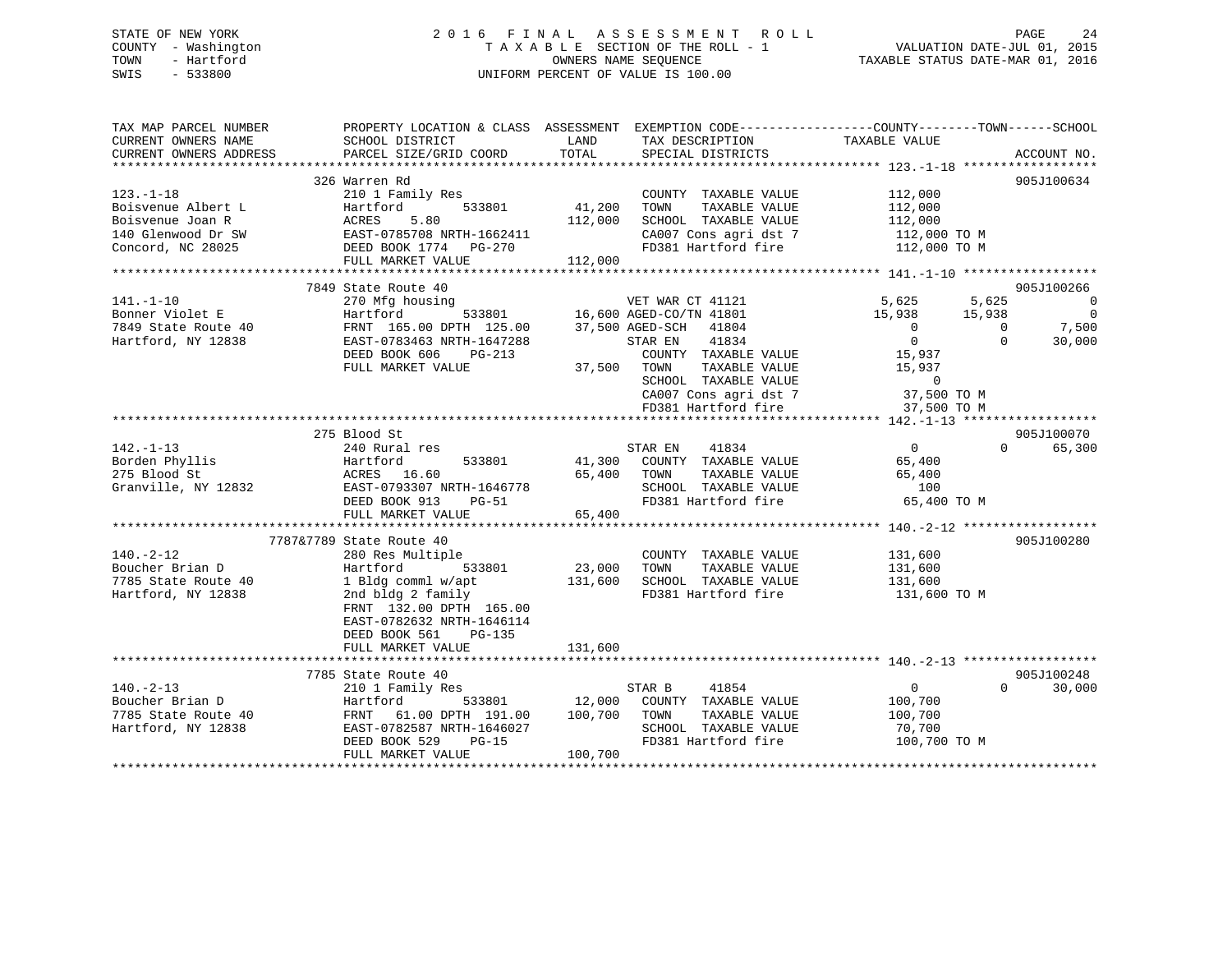### STATE OF NEW YORK 2 0 1 6 F I N A L A S S E S S M E N T R O L L PAGE 25 COUNTY - Washington T A X A B L E SECTION OF THE ROLL - 1 VALUATION DATE-JUL 01, 2015 TOWN - Hartford **TAXABLE STATUS DATE-MAR 01, 2016** OWNERS NAME SEQUENCE TAXABLE STATUS DATE-MAR 01, 2016 SWIS - 533800 UNIFORM PERCENT OF VALUE IS 100.00

| TAX MAP PARCEL NUMBER<br>CURRENT OWNERS NAME | SCHOOL DISTRICT                        | LAND TAX DESCRIPTION                        | PROPERTY LOCATION & CLASS ASSESSMENT EXEMPTION CODE---------------COUNTY-------TOWN-----SCHOOL<br>TAXABLE VALUE |                    |
|----------------------------------------------|----------------------------------------|---------------------------------------------|-----------------------------------------------------------------------------------------------------------------|--------------------|
| CURRENT OWNERS ADDRESS                       | PARCEL SIZE/GRID COORD                 | TOTAL<br>SPECIAL DISTRICTS                  |                                                                                                                 | ACCOUNT NO.        |
|                                              | 7804 State Route 40                    |                                             |                                                                                                                 | 905J100681         |
| $141. - 1 - 13$                              | 210 1 Family Res                       |                                             | $0 \qquad \qquad$                                                                                               | 30,000<br>$\Omega$ |
| Boucher Delores C                            | 533801<br>Hartford                     | STAR B 41854<br>21,800 COUNTY TAXABLE VALUE | 220,600                                                                                                         |                    |
| 7804 State Route 40                          | FRNT 192.00 DPTH 198.00 220,600        | TOWN<br>TAXABLE VALUE                       | 220,600                                                                                                         |                    |
| Hartford, NY 12838                           | EAST-0782986 NRTH-1646219              | SCHOOL TAXABLE VALUE                        | 190,600                                                                                                         |                    |
|                                              | DEED BOOK 3264 PG-29                   | 19<br>FD381 Hartford fire                   | 220,600 TO M                                                                                                    |                    |
|                                              | FULL MARKET VALUE                      | 220,600                                     |                                                                                                                 |                    |
|                                              |                                        |                                             |                                                                                                                 |                    |
|                                              | 208 Hartford Main St                   |                                             |                                                                                                                 | 905J100408         |
| $132. - 1 - 20$                              | 270 Mfg housing                        | STAR EN 41834                               | $\Omega$                                                                                                        | $\Omega$<br>65,300 |
| Boucher Douglas                              | 533801<br>Hartford                     | 14,000 COUNTY TAXABLE VALUE                 | 66,000                                                                                                          |                    |
| Boucher Zoeann                               | 685/176                                | 66,000<br>TAXABLE VALUE<br>TOWN             | 66,000                                                                                                          |                    |
| 208 Hartford Main St                         | FRNT 126.00 DPTH 126.00                | SCHOOL TAXABLE VALUE                        | 700                                                                                                             |                    |
| Granville, NY 12832                          | EAST-0788676 NRTH-1655743              | CA007 Cons agri dst 7                       | 66,000 TO M                                                                                                     |                    |
|                                              | DEED BOOK 3226 PG-343                  | FD381 Hartford fire                         | 66,000 TO M                                                                                                     |                    |
|                                              | FULL MARKET VALUE                      | 66,000                                      |                                                                                                                 |                    |
|                                              |                                        |                                             |                                                                                                                 |                    |
|                                              | 27 East St                             |                                             |                                                                                                                 | 905J100074         |
| $132.15 - 2 - 6$                             | 210 1 Family Res                       | STAR B<br>41854                             | $\overline{0}$                                                                                                  | $\Omega$<br>30,000 |
| Boucher Janet E                              | 533801<br>Hartford                     | 28,300 COUNTY TAXABLE VALUE                 | 136,700                                                                                                         |                    |
| 27 East St                                   | 2.40<br>ACRES                          | 136,700 TOWN<br>TAXABLE VALUE               | 136,700                                                                                                         |                    |
| Hartford, NY 12838                           | EAST-0787070 NRTH-1652470              |                                             | SCHOOL TAXABLE VALUE 106,700<br>CA007 Cons agri dst 7 136,700 TO M                                              |                    |
|                                              | DEED BOOK 931<br>$PG-80$               |                                             |                                                                                                                 |                    |
|                                              | FULL MARKET VALUE                      | 136,700 FD381 Hartford fire                 | 136,700 TO M                                                                                                    |                    |
|                                              |                                        |                                             |                                                                                                                 |                    |
|                                              | 44 Marlboro Country Rd                 |                                             |                                                                                                                 | 905J100206         |
| $141. - 3 - 40$                              | 210 1 Family Res                       | STAR B 41854                                | $\overline{0}$                                                                                                  | 30,000<br>$\Omega$ |
| Boucher Robbie                               | 533801<br>Hartford                     | 31,400 COUNTY TAXABLE VALUE                 | 195,000                                                                                                         |                    |
| 44 Marlboro Country Rd                       | 812/217                                | 195,000 TOWN<br>TAXABLE VALUE               | 195,000                                                                                                         |                    |
| Hartford, NY 12838                           | ACRES 3.20                             | SCHOOL TAXABLE VALUE                        | 165,000                                                                                                         |                    |
|                                              | EAST-0786266 NRTH-1642075              | FD381 Hartford fire                         | 195,000 TO M                                                                                                    |                    |
|                                              | DEED BOOK 2923 PG-273                  |                                             |                                                                                                                 |                    |
|                                              | FULL MARKET VALUE                      | 195,000                                     |                                                                                                                 |                    |
|                                              | 7941 State Route 40                    |                                             |                                                                                                                 | 905J100075         |
| $141. - 1 - 7$                               |                                        | COUNTY TAXABLE VALUE                        | 189,300                                                                                                         |                    |
| Boucher Scott                                | 210 1 Family Res<br>533801<br>Hartford | 27,200<br>TAXABLE VALUE<br>TOWN             | 189,300                                                                                                         |                    |
| 7941 State Route 40                          | 626/57                                 | 189,300<br>SCHOOL TAXABLE VALUE             | 189,300                                                                                                         |                    |
| Hartford, NY 12838                           | ACRES 1.80                             | CA007 Cons agri dst 7                       | 189,300 TO M                                                                                                    |                    |
|                                              | EAST-0784643 NRTH-1649376              | FD381 Hartford fire                         | 189,300 TO M                                                                                                    |                    |
|                                              | DEED BOOK 2745 PG-215                  |                                             |                                                                                                                 |                    |
|                                              | FULL MARKET VALUE                      | 189,300                                     |                                                                                                                 |                    |
|                                              |                                        |                                             |                                                                                                                 |                    |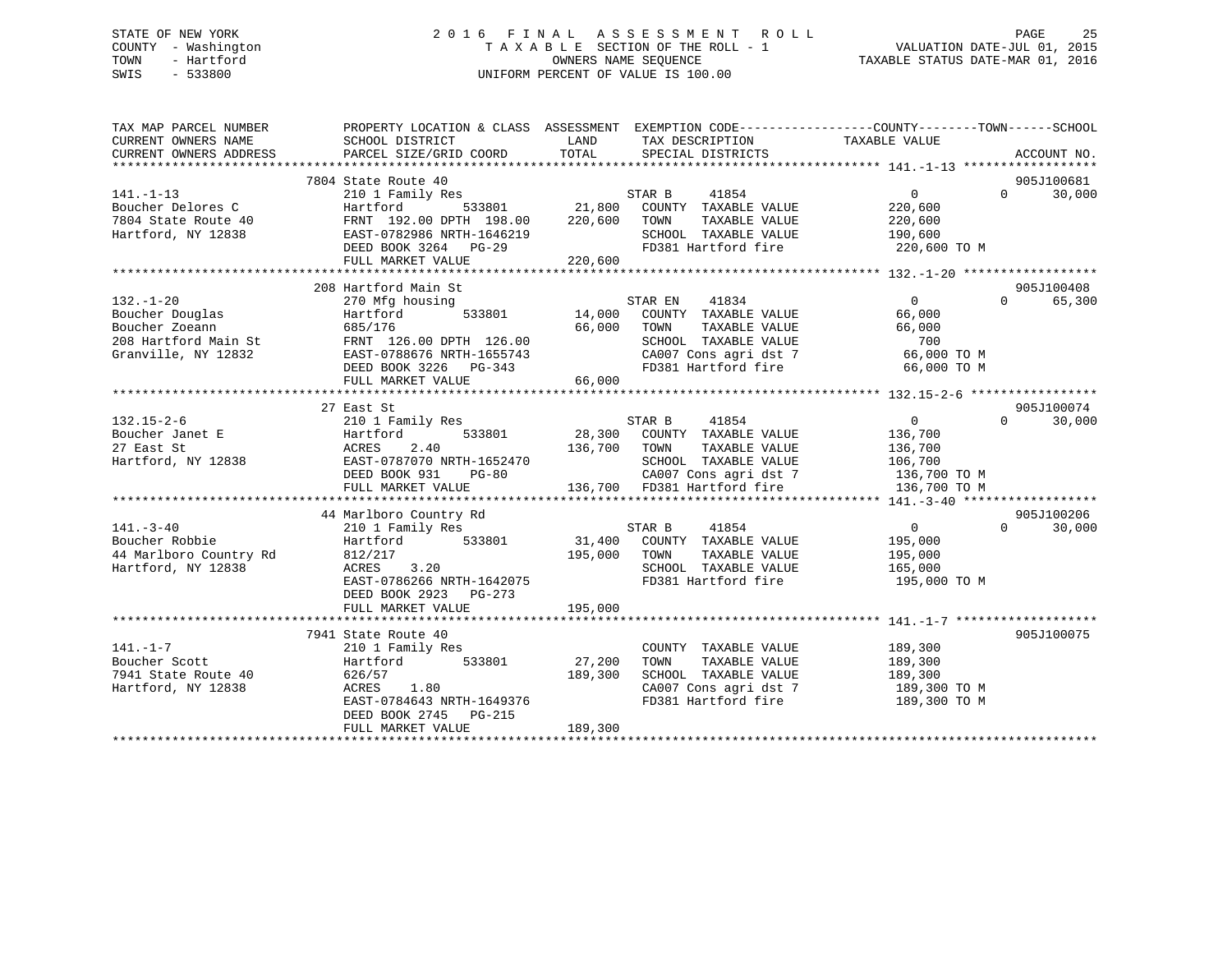### STATE OF NEW YORK 2 0 1 6 F I N A L A S S E S S M E N T R O L L PAGE 26 COUNTY - Washington T A X A B L E SECTION OF THE ROLL - 1 VALUATION DATE-JUL 01, 2015 TOWN - Hartford **TAXABLE STATUS DATE-MAR 01, 2016** OWNERS NAME SEQUENCE TAXABLE STATUS DATE-MAR 01, 2016 SWIS - 533800 UNIFORM PERCENT OF VALUE IS 100.00

| TAX MAP PARCEL NUMBER           |                                                                                                                                                                                                                                                     |                   | PROPERTY LOCATION & CLASS ASSESSMENT EXEMPTION CODE---------------COUNTY-------TOWN------SCHOOL |                                                       |                          |
|---------------------------------|-----------------------------------------------------------------------------------------------------------------------------------------------------------------------------------------------------------------------------------------------------|-------------------|-------------------------------------------------------------------------------------------------|-------------------------------------------------------|--------------------------|
| CURRENT OWNERS NAME             | SCHOOL DISTRICT                                                                                                                                                                                                                                     | LAND              | TAX DESCRIPTION                                                                                 | TAXABLE VALUE                                         |                          |
| CURRENT OWNERS ADDRESS          | PARCEL SIZE/GRID COORD                                                                                                                                                                                                                              | TOTAL             | SPECIAL DISTRICTS                                                                               |                                                       | ACCOUNT NO.              |
|                                 |                                                                                                                                                                                                                                                     |                   |                                                                                                 |                                                       |                          |
|                                 | State Route 40                                                                                                                                                                                                                                      |                   |                                                                                                 |                                                       | 905J101389               |
| $141. - 1 - 8.1$                | 311 Res vac land                                                                                                                                                                                                                                    |                   | COUNTY TAXABLE VALUE                                                                            | 1,000                                                 |                          |
| Boucher Scott                   | Hartford                                                                                                                                                                                                                                            | 533801 1,000 TOWN | TAXABLE VALUE                                                                                   | 1,000                                                 |                          |
| 7941 State Route 40             |                                                                                                                                                                                                                                                     |                   |                                                                                                 | 1,000                                                 |                          |
| Hartford, NY 12838              |                                                                                                                                                                                                                                                     |                   | CA007 Cons agri dst 7                                                                           | 1,000 TO M                                            |                          |
|                                 | DEED BOOK 2745 PG-215                                                                                                                                                                                                                               |                   | FD381 Hartford fire                                                                             | 1,000 TO M                                            |                          |
|                                 | FULL MARKET VALUE                                                                                                                                                                                                                                   | 1,000             |                                                                                                 |                                                       |                          |
|                                 |                                                                                                                                                                                                                                                     |                   |                                                                                                 |                                                       |                          |
|                                 | 1418 Burch Rd                                                                                                                                                                                                                                       |                   |                                                                                                 |                                                       |                          |
| $151 - 2 - 8.3$                 | 210 1 Family Res                                                                                                                                                                                                                                    |                   | COUNTY TAXABLE VALUE                                                                            | 84,100                                                |                          |
| Boucher Shellie<br>And Durch Pd | 533801 26,900<br>Hartford                                                                                                                                                                                                                           |                   | TOWN<br>TAXABLE VALUE                                                                           |                                                       |                          |
| 1418 Burch Rd                   | Sub div 12272 lot 2                                                                                                                                                                                                                                 | 84,100            | SCHOOL TAXABLE VALUE                                                                            | $84,100$<br>$84,100$                                  |                          |
| Granville, NY 12832             | 985/240                                                                                                                                                                                                                                             |                   | CA008 Cons agri dst 8 84,100 TO M                                                               |                                                       |                          |
|                                 | ACRES 5.15                                                                                                                                                                                                                                          |                   | FD381 Hartford fire                                                                             | 84,100 TO M                                           |                          |
|                                 | EAST-0796847 NRTH-1634775                                                                                                                                                                                                                           |                   |                                                                                                 |                                                       |                          |
|                                 | DEED BOOK 3427 PG-4                                                                                                                                                                                                                                 |                   |                                                                                                 |                                                       |                          |
|                                 | FULL MARKET VALUE                                                                                                                                                                                                                                   | 84,100            |                                                                                                 |                                                       |                          |
|                                 |                                                                                                                                                                                                                                                     |                   |                                                                                                 |                                                       |                          |
|                                 | 190 Hartford Main St                                                                                                                                                                                                                                |                   |                                                                                                 |                                                       | 905L100303               |
| $132. - 1 - 24$                 | 270 Mfg housing                                                                                                                                                                                                                                     |                   |                                                                                                 |                                                       | $\overline{0}$           |
| Boucher Timothy A               |                                                                                                                                                                                                                                                     |                   | VET COM CT 41131<br>533801 19,000 VET DIS CT 41141                                              | 19,575         19,575<br>35,235           35,235      | 0                        |
| PO Box 93                       | 270 First 136.00 DPTH 202.00 19,000 VEI DID CLEAR TRANSPORT 136.00 DPTH 202.00 78,300 STAR EN 41834<br>EAST-0788261 NRTH-1655411 COUNTY TAXABLE<br>EAST-0788261 NRTH-1655411 TOWN TAXABLE<br>DC-171 TOWN TAXABLE                                    |                   |                                                                                                 |                                                       | 65,300<br>$\overline{0}$ |
| Hartford, NY 12838              |                                                                                                                                                                                                                                                     |                   | COUNTY TAXABLE VALUE                                                                            | $\begin{smallmatrix}&&0\0&23\, ,490\end{smallmatrix}$ |                          |
|                                 |                                                                                                                                                                                                                                                     |                   |                                                                                                 |                                                       |                          |
|                                 | FULL MARKET VALUE                                                                                                                                                                                                                                   |                   | TAXABLE VALUE 23,490<br>TAXABLE VALUE 13,000<br>78,300 SCHOOL TAXABLE VALUE                     |                                                       |                          |
|                                 |                                                                                                                                                                                                                                                     |                   |                                                                                                 |                                                       |                          |
|                                 |                                                                                                                                                                                                                                                     |                   | CA007 cons agri dst 7 78,300 TO M<br>FD381 Hartford fire 78,300 TO M                            |                                                       |                          |
|                                 |                                                                                                                                                                                                                                                     |                   |                                                                                                 |                                                       |                          |
|                                 | 5545 County Route 30                                                                                                                                                                                                                                |                   |                                                                                                 |                                                       |                          |
| $141. - 3 - 34.2$               |                                                                                                                                                                                                                                                     |                   | STAR B<br>41854                                                                                 | $\overline{0}$                                        | 30,000<br>$\Omega$       |
| Bowen Philip                    | 210 1 Family Res<br>Hartford 533801                                                                                                                                                                                                                 |                   |                                                                                                 |                                                       |                          |
|                                 |                                                                                                                                                                                                                                                     |                   | 32,700 COUNTY TAXABLE VALUE                                                                     | 117,900                                               |                          |
| Bowen Sherry                    | LOT B                                                                                                                                                                                                                                               | 117,900 TOWN      | TAXABLE VALUE                                                                                   | 117,900                                               |                          |
|                                 |                                                                                                                                                                                                                                                     |                   | SCHOOL TAXABLE VALUE                                                                            | 87,900                                                |                          |
|                                 |                                                                                                                                                                                                                                                     |                   | FD381 Hartford fire                                                                             | 117,900 TO M                                          |                          |
|                                 | DEED BOOK 2364 PG-21                                                                                                                                                                                                                                |                   |                                                                                                 |                                                       |                          |
|                                 | FULL MARKET VALUE                                                                                                                                                                                                                                   | 117,900           |                                                                                                 |                                                       |                          |
|                                 |                                                                                                                                                                                                                                                     |                   |                                                                                                 |                                                       |                          |
|                                 | 5537 County Route 30                                                                                                                                                                                                                                |                   |                                                                                                 |                                                       | 905J100173               |
| $141. - 3 - 35$                 | 311 Res vac land                                                                                                                                                                                                                                    |                   | COUNTY TAXABLE VALUE                                                                            | 500                                                   |                          |
|                                 |                                                                                                                                                                                                                                                     | -<br>533801 500   |                                                                                                 | 500                                                   |                          |
|                                 |                                                                                                                                                                                                                                                     |                   |                                                                                                 | 500                                                   |                          |
|                                 |                                                                                                                                                                                                                                                     |                   |                                                                                                 | 500 TO M                                              |                          |
|                                 | Bowen Philip<br>Bowen Sherry<br>Bowen Sherry<br>Soluty Route 30<br>Sexer-0788839 NRTH-1642034<br>Stanville, NY 12832<br>DEED BOOK 2771 PG-291<br>PHILIP C-291<br>STAND CRED BOOK 2771 PG-291<br>FD381 Hartford fire<br>FD381 Hartford fire<br>FD381 |                   |                                                                                                 |                                                       |                          |
|                                 | FULL MARKET VALUE                                                                                                                                                                                                                                   | 500               |                                                                                                 |                                                       |                          |
|                                 |                                                                                                                                                                                                                                                     |                   |                                                                                                 |                                                       |                          |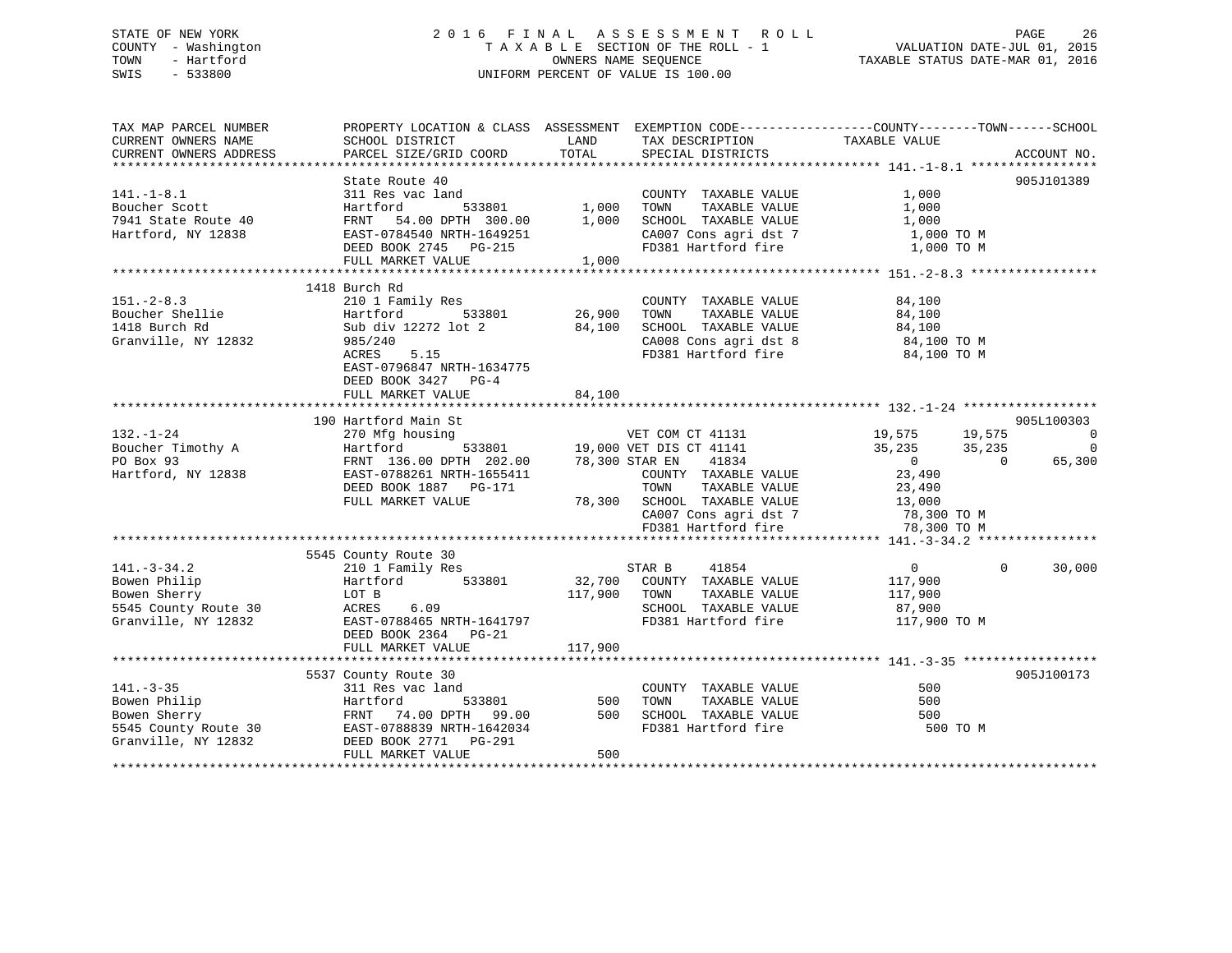### STATE OF NEW YORK 2 0 1 6 F I N A L A S S E S S M E N T R O L L PAGE 27 COUNTY - Washington T A X A B L E SECTION OF THE ROLL - 1 VALUATION DATE-JUL 01, 2015 TOWN - Hartford OWNERS NAME SEQUENCE TAXABLE STATUS DATE-MAR 01, 2016 SWIS - 533800 UNIFORM PERCENT OF VALUE IS 100.00

| TAX MAP PARCEL NUMBER<br>CURRENT OWNERS NAME<br>CURRENT OWNERS ADDRESS                                              | SCHOOL DISTRICT<br>PARCEL SIZE/GRID COORD                                                                                                                                                | LAND<br>TOTAL              | TAX DESCRIPTION<br>SPECIAL DISTRICTS                                                                                  | PROPERTY LOCATION & CLASS ASSESSMENT EXEMPTION CODE---------------COUNTY-------TOWN------SCHOOL<br>TAXABLE VALUE | ACCOUNT NO.          |
|---------------------------------------------------------------------------------------------------------------------|------------------------------------------------------------------------------------------------------------------------------------------------------------------------------------------|----------------------------|-----------------------------------------------------------------------------------------------------------------------|------------------------------------------------------------------------------------------------------------------|----------------------|
| $150. - 1 - 3.2$<br>Bowen Philip<br>Bowen Sherry<br>5545 County Route 30<br>Granville, NY 12832                     | County Route 30<br>314 Rural vac<10<br>533801<br>Hartford<br>2011 to be combined $w/34$ .<br>2.28<br>ACRES<br>EAST-0788807 NRTH-1641803<br>DEED BOOK 2706<br>PG-164<br>FULL MARKET VALUE | 6,000<br>6,000<br>6.000    | COUNTY TAXABLE VALUE<br>TAXABLE VALUE<br>TOWN<br>SCHOOL TAXABLE VALUE<br>CA008 Cons agri dst 8<br>FD381 Hartford fire | 6,000<br>6,000<br>6,000<br>6,000 TO M<br>6,000 TO M                                                              |                      |
|                                                                                                                     | Gilchrist Hill Rd OFF                                                                                                                                                                    |                            |                                                                                                                       |                                                                                                                  | 905J101295           |
| $150. - 1 - 59$<br>Bradley Stanley H Jr<br>421 Gilchrist Hill Rd<br>Hartford, NY 12838                              | 322 Rural vac>10<br>Hartford<br>533801<br>LOT 12<br>ACRES 10.53<br>EAST-0783783 NRTH-1638480                                                                                             | 6,800<br>6,800             | COUNTY TAXABLE VALUE<br>TOWN<br>TAXABLE VALUE<br>SCHOOL TAXABLE VALUE<br>FD381 Hartford fire                          | 6,800<br>6,800<br>6,800<br>6,800 TO M                                                                            |                      |
| MAY BE SUBJECT TO PAYMENT<br>UNDER AGDIST LAW TIL 2021                                                              | DEED BOOK 666<br>$PG-29$<br>FULL MARKET VALUE                                                                                                                                            | 6,800                      |                                                                                                                       |                                                                                                                  |                      |
|                                                                                                                     | Gilchrist Hill Rd OFF                                                                                                                                                                    |                            |                                                                                                                       |                                                                                                                  | 905J101296           |
| $150. - 1 - 60$<br>Bradley Stanley H Jr<br>421 Gilchrist Hill Rd<br>Hartford, NY 12838                              | 312 Vac w/imprv<br>533801<br>Hartford<br>LOT 13<br>ACRES<br>3.91<br>EAST-0783867 NRTH-1638099<br>DEED BOOK 854<br>PG-235<br>FULL MARKET VALUE                                            | 24,100<br>50,700<br>50,700 | COUNTY TAXABLE VALUE<br>TOWN<br>TAXABLE VALUE<br>SCHOOL TAXABLE VALUE<br>FD381 Hartford fire                          | 50,700<br>50,700<br>50,700<br>50,700 TO M                                                                        |                      |
|                                                                                                                     | Gilchrist Hill Rd OFF                                                                                                                                                                    |                            |                                                                                                                       |                                                                                                                  | 905J101297           |
| $150. - 1 - 62$<br>Bradley Stanley H Jr<br>421 Gilchrist Hill Rd<br>Hartford, NY 12838                              | 322 Rural vac>10<br>Hartford<br>533801<br>LOTS 14 & 15<br>517/212 622/340<br>ACRES 22.87<br>EAST-0783927 NRTH-1637540                                                                    | 21,400<br>21,400           | COUNTY TAXABLE VALUE<br>TOWN<br>TAXABLE VALUE<br>SCHOOL TAXABLE VALUE<br>FD381 Hartford fire                          | 21,400<br>21,400<br>21,400<br>21,400 TO M                                                                        |                      |
|                                                                                                                     | DEED BOOK 513<br>PG-220<br>FULL MARKET VALUE                                                                                                                                             | 21,400                     |                                                                                                                       |                                                                                                                  |                      |
|                                                                                                                     |                                                                                                                                                                                          |                            |                                                                                                                       |                                                                                                                  |                      |
| $150. - 1 - 64$<br>Bradley Stanley H Jr<br>421 Gilchrist Hill Rd<br>Hartford, NY 12838<br>MAY BE SUBJECT TO PAYMENT | 421 Gilchrist Hill Rd<br>240 Rural res<br>533801<br>Hartford<br>P/O LOT 11 & LOTS 16, 17<br>ACRES<br>15.70<br>EAST-0783360 NRTH-1637861<br>DEED BOOK 609<br>PG-312                       | 39,100<br>265,300          | 41854<br>STAR B<br>COUNTY TAXABLE VALUE<br>TOWN<br>TAXABLE VALUE<br>SCHOOL TAXABLE VALUE<br>FD381 Hartford fire       | $\overline{0}$<br>$\Omega$<br>265,300<br>265,300<br>235,300<br>265,300 TO M                                      | 905J101295<br>30,000 |
| UNDER AGDIST LAW TIL 2020<br>*******************                                                                    | FULL MARKET VALUE                                                                                                                                                                        | 265,300                    |                                                                                                                       |                                                                                                                  |                      |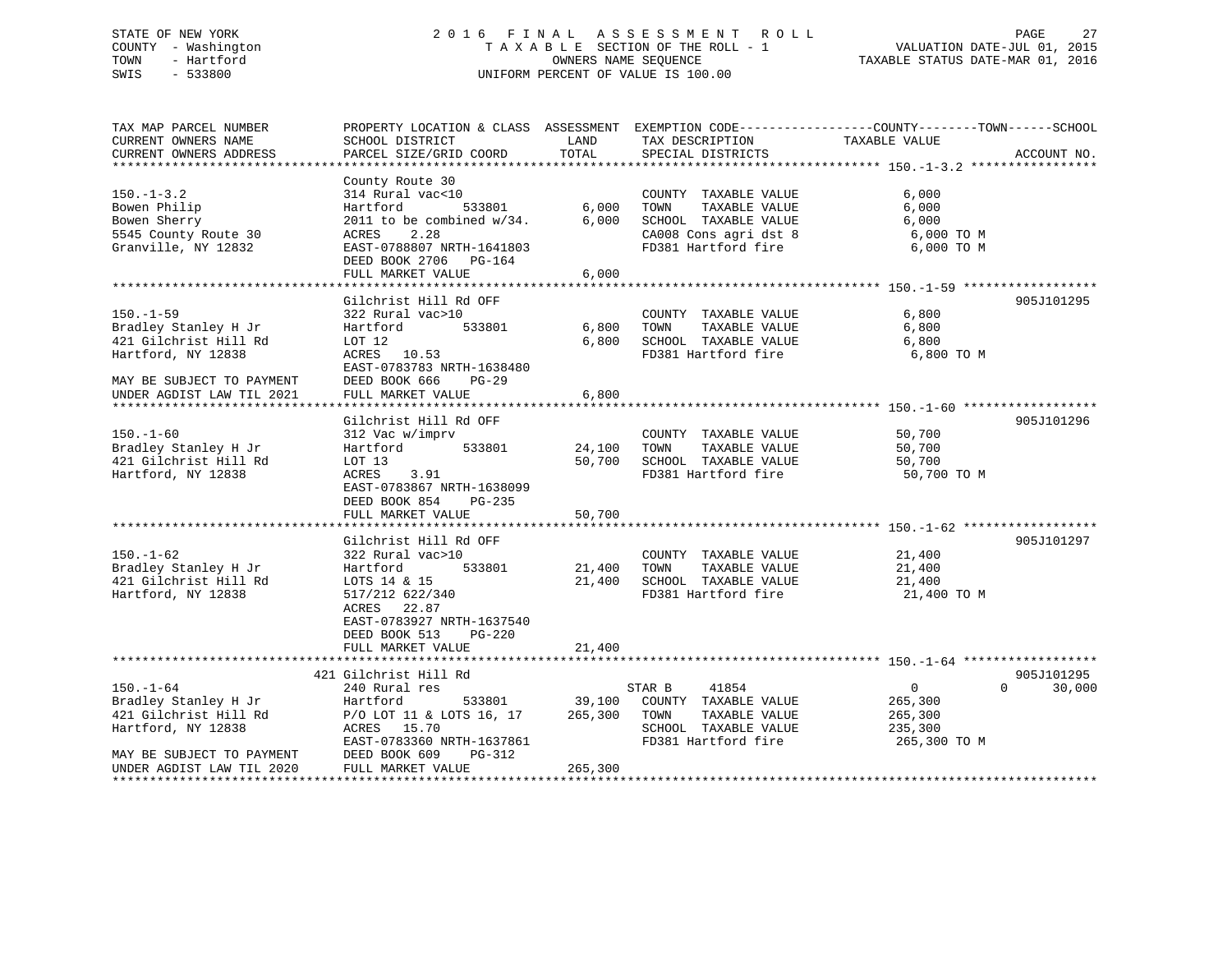### STATE OF NEW YORK 2 0 1 6 F I N A L A S S E S S M E N T R O L L PAGE 28 COUNTY - Washington T A X A B L E SECTION OF THE ROLL - 1 VALUATION DATE-JUL 01, 2015 TOWN - Hartford **TAXABLE STATUS DATE-MAR 01, 2016** OWNERS NAME SEQUENCE TAXABLE STATUS DATE-MAR 01, 2016 SWIS - 533800 UNIFORM PERCENT OF VALUE IS 100.00

| TAX MAP PARCEL NUMBER                  | PROPERTY LOCATION & CLASS ASSESSMENT EXEMPTION CODE----------------COUNTY-------TOWN-----SCHOOL            |               |                                                               |                |                    |
|----------------------------------------|------------------------------------------------------------------------------------------------------------|---------------|---------------------------------------------------------------|----------------|--------------------|
| CURRENT OWNERS NAME                    | SCHOOL DISTRICT                                                                                            | LAND          | TAX DESCRIPTION                                               | TAXABLE VALUE  |                    |
| CURRENT OWNERS ADDRESS                 | PARCEL SIZE/GRID COORD                                                                                     | TOTAL         | SPECIAL DISTRICTS                                             |                | ACCOUNT NO.        |
|                                        |                                                                                                            |               |                                                               |                |                    |
|                                        | 4221 State Route 149                                                                                       |               |                                                               |                | 905J101362         |
| $131. -1 - 8.2$                        | 210 1 Family Res                                                                                           |               | STAR B 41854<br>3801 19,000 COUNTY TAXABLE VALUE              | $\overline{0}$ | $\Omega$<br>30,000 |
| Braundsdorf Wayne R                    | 533801<br>Hartford                                                                                         |               |                                                               | 151,700        |                    |
| Braundsdorf Shirley                    |                                                                                                            | 151,700 TOWN  | TAXABLE VALUE                                                 | 151,700        |                    |
| PO Box 131                             |                                                                                                            |               | SCHOOL TAXABLE VALUE 121,700<br>CA007 Cons agri dst 7 151,700 |                |                    |
| Hartford, NY 12838                     |                                                                                                            |               |                                                               | 151,700 TO M   |                    |
|                                        | FULL MARKET VALUE                                                                                          |               | 151,700 FD381 Hartford fire                                   | 151,700 TO M   |                    |
|                                        |                                                                                                            |               |                                                               |                |                    |
|                                        | 3151 State Route 196                                                                                       |               |                                                               |                | 905J100703         |
| $148. - 1 - 8$                         | 240 Rural res                                                                                              |               | STAR B<br>41854                                               | $\overline{0}$ | $\Omega$<br>30,000 |
| Brayman Mickey<br>3151 State Route 196 | Hartford                                                                                                   |               | 533801 116,600 COUNTY TAXABLE VALUE                           | 300,000        |                    |
|                                        | ACRES 56.40                                                                                                | 300,000       | TAXABLE VALUE<br>TOWN                                         | 300,000        |                    |
| Fort Ann, NY 12827                     | EAST-0766241 NRTH-1638162                                                                                  |               | SCHOOL TAXABLE VALUE                                          | 270,000        |                    |
|                                        | DEED BOOK 688<br>PG-240                                                                                    |               | FD381 Hartford fire                                           | 300,000 TO M   |                    |
|                                        | FULL MARKET VALUE                                                                                          | 300,000       |                                                               |                |                    |
|                                        |                                                                                                            |               |                                                               |                |                    |
|                                        | State Route 196                                                                                            |               |                                                               |                |                    |
| $148. - 1 - 14.1$                      | 314 Rural vac<10                                                                                           |               | COUNTY TAXABLE VALUE                                          | 18,500         |                    |
| Brayman Mickey                         | Hartford                                                                                                   | 533801 18,500 | TAXABLE VALUE<br>TOWN                                         | 18,500         |                    |
| Brayman Nancy                          | ACRES<br>2.75                                                                                              | 18,500        | SCHOOL TAXABLE VALUE                                          | 18,500         |                    |
|                                        | Brayman wanty<br>3151 State Route 196 EAST-0766697 NRTH-1637495<br>Fort Ann, NY 12827 DEED BOOK 805 PG-168 |               | FD381 Hartford fire 18,500 TO M                               |                |                    |
|                                        |                                                                                                            |               |                                                               |                |                    |
|                                        | FULL MARKET VALUE                                                                                          | 18,500        |                                                               |                |                    |
|                                        |                                                                                                            |               |                                                               |                |                    |
|                                        | State Route 196                                                                                            |               |                                                               |                | 905J101394         |
| $148. - 1 - 27$                        | 314 Rural vac<10                                                                                           |               | COUNTY TAXABLE VALUE                                          | 2,000          |                    |
| Brayman Mickey                         | 533801<br>Hartford                                                                                         |               | 2,000 TOWN<br>TAXABLE VALUE                                   | 2,000          |                    |
| Griffin Mary S                         | 688/240                                                                                                    |               | 2,000 SCHOOL TAXABLE VALUE                                    | 2,000          |                    |
| 3151 State Route 196                   | 688/127 Thru 130                                                                                           |               | FD381 Hartford fire 2,000 TO M                                |                |                    |
| Fort Ann, NY 12827                     | FRNT 204.00 DPTH 234.00                                                                                    |               |                                                               |                |                    |
|                                        | EAST-0766978 NRTH-1637659                                                                                  |               |                                                               |                |                    |
|                                        | DEED BOOK 407<br>PG-112                                                                                    |               |                                                               |                |                    |
|                                        | FULL MARKET VALUE                                                                                          | 2,000         |                                                               |                |                    |
|                                        |                                                                                                            |               |                                                               |                |                    |
|                                        | Baker Rd                                                                                                   |               |                                                               |                | 905J100689         |
| $132 - 4 - 3.1$                        | 314 Rural vac<10                                                                                           |               | COUNTY TAXABLE VALUE                                          | 6,500          |                    |
| Breault Dale L                         | 533801<br>Hartford                                                                                         | 6,500         | TOWN<br>TAXABLE VALUE                                         | 6,500          |                    |
| 163 Baker Rd                           | ACRES 1.00                                                                                                 | 6,500         | SCHOOL TAXABLE VALUE                                          | 6,500          |                    |
| Granville, NY 12832                    | EAST-0794449 NRTH-1654574                                                                                  |               | FD381 Hartford fire                                           | 6,500 TO M     |                    |
|                                        | DEED BOOK 819<br>PG-143                                                                                    |               |                                                               |                |                    |
|                                        | FULL MARKET VALUE                                                                                          | 6,500         |                                                               |                |                    |
|                                        |                                                                                                            |               |                                                               |                |                    |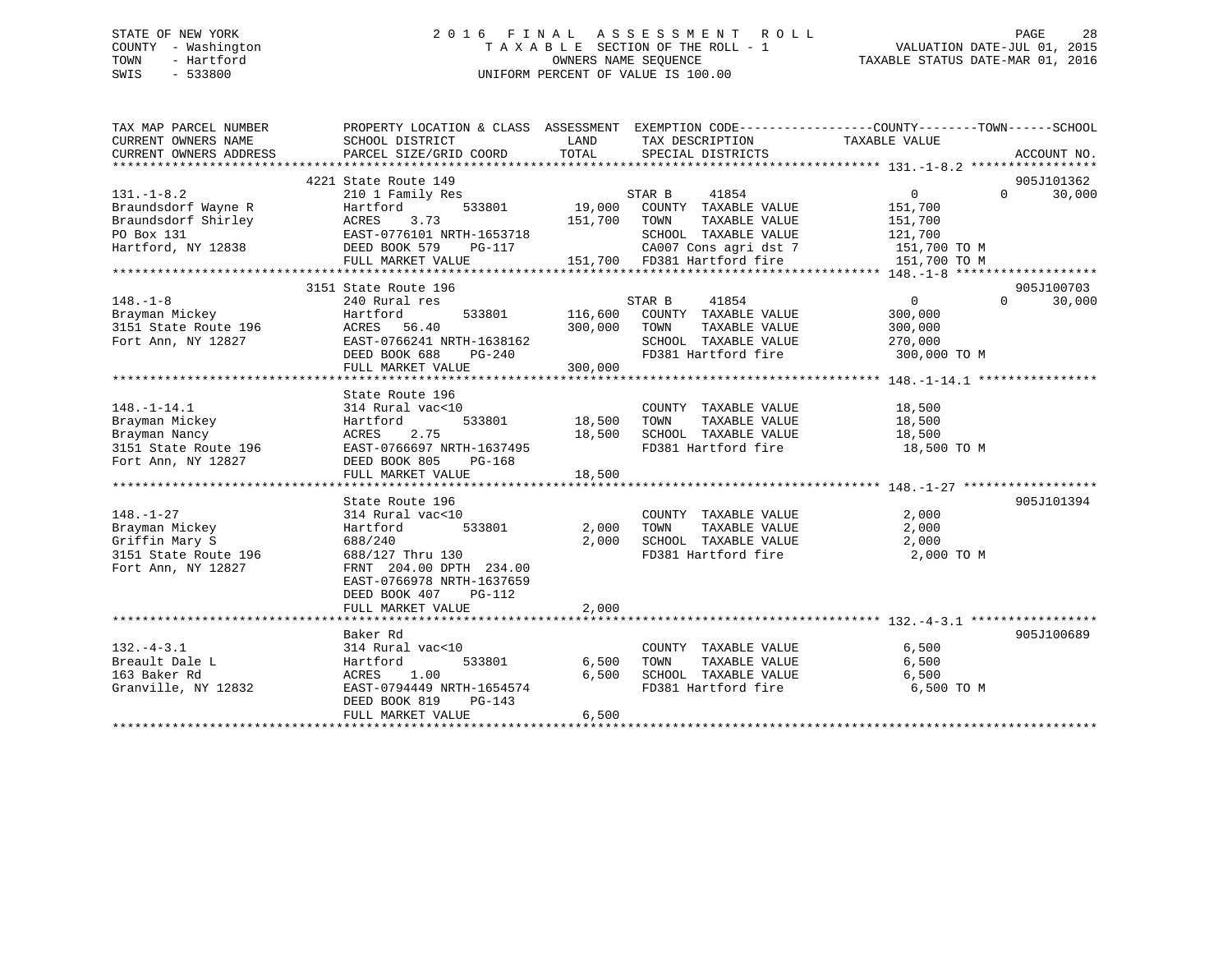### STATE OF NEW YORK 2 0 1 6 F I N A L A S S E S S M E N T R O L L PAGE 29 COUNTY - Washington T A X A B L E SECTION OF THE ROLL - 1 VALUATION DATE-JUL 01, 2015 TOWN - Hartford **TAXABLE STATUS DATE-MAR 01, 2016** OWNERS NAME SEQUENCE TAXABLE STATUS DATE-MAR 01, 2016 SWIS - 533800 UNIFORM PERCENT OF VALUE IS 100.00

| TAX MAP PARCEL NUMBER<br>CURRENT OWNERS NAME | SCHOOL DISTRICT                                                                                                                                                                                                         | PROPERTY LOCATION & CLASS ASSESSMENT EXEMPTION CODE---------------COUNTY-------TOWN-----SCHOOL<br>LAND<br>TAX DESCRIPTION TAXABLE VALUE<br>SPECIAL DISTRICTS<br>CURRENT OWNERS ADDRESS DE DURCEL SIZE/GRID COORD TOTAL SPECIAL DISTRICTS ACCOUNT NO.<br>EXAGEL SIZE/GRID COORD TOTAL SPECIAL DISTRICTS ACCOUNT NO. |                                                                                                                                                                                                                                                                                                                                                          |
|----------------------------------------------|-------------------------------------------------------------------------------------------------------------------------------------------------------------------------------------------------------------------------|--------------------------------------------------------------------------------------------------------------------------------------------------------------------------------------------------------------------------------------------------------------------------------------------------------------------|----------------------------------------------------------------------------------------------------------------------------------------------------------------------------------------------------------------------------------------------------------------------------------------------------------------------------------------------------------|
|                                              |                                                                                                                                                                                                                         |                                                                                                                                                                                                                                                                                                                    |                                                                                                                                                                                                                                                                                                                                                          |
|                                              | 163 Baker Rd                                                                                                                                                                                                            |                                                                                                                                                                                                                                                                                                                    | 905J101133                                                                                                                                                                                                                                                                                                                                               |
| $132. -4 - 3.2$                              | 210 1 Family Res                                                                                                                                                                                                        | VET WAR CT 41121                                                                                                                                                                                                                                                                                                   | $\Omega$<br>17,220 17,220                                                                                                                                                                                                                                                                                                                                |
| Breault Dale L Martfc<br>163 Baker Rd MCRES  | Hartford                                                                                                                                                                                                                | y Res<br>533801 23,000 STAR EN<br>000 COUNTY<br>41834                                                                                                                                                                                                                                                              | 0<br>97,580<br>$\overline{0}$<br>65,300                                                                                                                                                                                                                                                                                                                  |
|                                              | 1.00                                                                                                                                                                                                                    | 114,800 COUNTY TAXABLE VALUE                                                                                                                                                                                                                                                                                       |                                                                                                                                                                                                                                                                                                                                                          |
|                                              | Granville, NY 12832 EAST-0794296 NRTH-1654592                                                                                                                                                                           | TAXABLE VALUE 97,580<br>TOWN                                                                                                                                                                                                                                                                                       |                                                                                                                                                                                                                                                                                                                                                          |
|                                              | DEED BOOK 819 PG-143                                                                                                                                                                                                    | SCHOOL TAXABLE VALUE 49,500<br>114,800 FD381 Hartford fire 114,800 TO M                                                                                                                                                                                                                                            |                                                                                                                                                                                                                                                                                                                                                          |
|                                              | FULL MARKET VALUE                                                                                                                                                                                                       |                                                                                                                                                                                                                                                                                                                    |                                                                                                                                                                                                                                                                                                                                                          |
|                                              |                                                                                                                                                                                                                         |                                                                                                                                                                                                                                                                                                                    |                                                                                                                                                                                                                                                                                                                                                          |
|                                              | Baker Rd                                                                                                                                                                                                                |                                                                                                                                                                                                                                                                                                                    | 905J101218                                                                                                                                                                                                                                                                                                                                               |
| $132. -4 - 4.1$                              | 314 Rural vac<10                                                                                                                                                                                                        | COUNTY TAXABLE VALUE 10,200                                                                                                                                                                                                                                                                                        |                                                                                                                                                                                                                                                                                                                                                          |
|                                              |                                                                                                                                                                                                                         |                                                                                                                                                                                                                                                                                                                    |                                                                                                                                                                                                                                                                                                                                                          |
|                                              |                                                                                                                                                                                                                         |                                                                                                                                                                                                                                                                                                                    |                                                                                                                                                                                                                                                                                                                                                          |
|                                              |                                                                                                                                                                                                                         |                                                                                                                                                                                                                                                                                                                    |                                                                                                                                                                                                                                                                                                                                                          |
|                                              |                                                                                                                                                                                                                         |                                                                                                                                                                                                                                                                                                                    |                                                                                                                                                                                                                                                                                                                                                          |
|                                              |                                                                                                                                                                                                                         | Executibale L (1,200 FON TAXABLE VALUE)<br>Breault Linda (1,200 FON TAXABLE VALUE)<br>10,200 SCHOOL TAXABLE VALUE 10,200<br>163 Baker Rd (1,200 EAST-0794402 NRTH-1654921 FD381 Hartford fire 10,200 TO M<br>Granville, NY 12832 DEED BOOK                                                                         |                                                                                                                                                                                                                                                                                                                                                          |
|                                              |                                                                                                                                                                                                                         |                                                                                                                                                                                                                                                                                                                    |                                                                                                                                                                                                                                                                                                                                                          |
|                                              | 8 Cedar Ridge Way                                                                                                                                                                                                       |                                                                                                                                                                                                                                                                                                                    | 905J101127                                                                                                                                                                                                                                                                                                                                               |
| $122. - 1 - 46$                              | 210 1 Family Res                                                                                                                                                                                                        | AGED-CO/TN 41801                                                                                                                                                                                                                                                                                                   | $\overline{0}$<br>56,655<br>56,655                                                                                                                                                                                                                                                                                                                       |
|                                              | Breault Emma L LE<br>Hartford 533801 28,100 STAR EN<br>Hadrick Susan D 3467/329 125,900 COUNTY<br>8 Cedar Ridge Way ACRES 3.97 TOWN<br>Fort Ann, NY 12827 EAST-0769553 NRTH-1659533 SCHOOL<br>NET POCK 275 NRTH-1659533 | 41834                                                                                                                                                                                                                                                                                                              | $0$<br>69,245<br>65,300<br>$\overline{0}$                                                                                                                                                                                                                                                                                                                |
|                                              |                                                                                                                                                                                                                         | 125,900 COUNTY TAXABLE VALUE                                                                                                                                                                                                                                                                                       |                                                                                                                                                                                                                                                                                                                                                          |
|                                              |                                                                                                                                                                                                                         | TAXABLE VALUE 69,245                                                                                                                                                                                                                                                                                               |                                                                                                                                                                                                                                                                                                                                                          |
|                                              |                                                                                                                                                                                                                         |                                                                                                                                                                                                                                                                                                                    |                                                                                                                                                                                                                                                                                                                                                          |
|                                              | EAST-0769553 NRTH-1659533<br>DEED BOOK 875 PG-252                                                                                                                                                                       |                                                                                                                                                                                                                                                                                                                    |                                                                                                                                                                                                                                                                                                                                                          |
|                                              | FULL MARKET VALUE                                                                                                                                                                                                       | 659533 SCHOOL TAXABLE VALUE 60,600<br>3-252 CA007 Cons agri dst 7 125,900 TO M<br>125,900 FD381 Hartford fire 125,900 TO M                                                                                                                                                                                         |                                                                                                                                                                                                                                                                                                                                                          |
|                                              |                                                                                                                                                                                                                         |                                                                                                                                                                                                                                                                                                                    |                                                                                                                                                                                                                                                                                                                                                          |
|                                              | 32 Cedar Ridge Way                                                                                                                                                                                                      |                                                                                                                                                                                                                                                                                                                    | 905J101382                                                                                                                                                                                                                                                                                                                                               |
|                                              |                                                                                                                                                                                                                         |                                                                                                                                                                                                                                                                                                                    | $\overline{0}$ and $\overline{0}$ and $\overline{0}$ and $\overline{0}$ and $\overline{0}$ and $\overline{0}$ and $\overline{0}$ and $\overline{0}$ and $\overline{0}$ and $\overline{0}$ and $\overline{0}$ and $\overline{0}$ and $\overline{0}$ and $\overline{0}$ and $\overline{0}$ and $\overline{0}$ and $\overline{0}$ and<br>$\Omega$<br>30,000 |
|                                              |                                                                                                                                                                                                                         |                                                                                                                                                                                                                                                                                                                    | 159,000                                                                                                                                                                                                                                                                                                                                                  |
|                                              |                                                                                                                                                                                                                         | Example the star B and the STAR B 41854<br>Hartford 533801 30,600 COUNTY TAXABLE VALUE<br>ACRES 3.00 159,000 TOWN TAXABLE VALUE<br>TAXABLE VALUE 159,000                                                                                                                                                           |                                                                                                                                                                                                                                                                                                                                                          |
|                                              |                                                                                                                                                                                                                         | SCHOOL TAXABLE VALUE                                                                                                                                                                                                                                                                                               |                                                                                                                                                                                                                                                                                                                                                          |
|                                              |                                                                                                                                                                                                                         |                                                                                                                                                                                                                                                                                                                    |                                                                                                                                                                                                                                                                                                                                                          |
|                                              |                                                                                                                                                                                                                         | 659297<br>659297 SCHOOL TAXABLE VALUE 129,000<br>59.000 TO M 159,000 FD381 Hartford fire 159,000 TO M 159,000 TO M                                                                                                                                                                                                 |                                                                                                                                                                                                                                                                                                                                                          |
|                                              |                                                                                                                                                                                                                         |                                                                                                                                                                                                                                                                                                                    |                                                                                                                                                                                                                                                                                                                                                          |
|                                              | 8329 State Route 40                                                                                                                                                                                                     |                                                                                                                                                                                                                                                                                                                    |                                                                                                                                                                                                                                                                                                                                                          |
| $123. - 1 - 15.3$                            | 210 1 Family Res                                                                                                                                                                                                        | STAR B<br>41854                                                                                                                                                                                                                                                                                                    | $\Omega$<br>$\Omega$<br>30,000                                                                                                                                                                                                                                                                                                                           |
| Britton David B<br>Hartford<br>Lot 2         |                                                                                                                                                                                                                         | Hartford 533801 27,600 COUNTY TAXABLE VALUE<br>Lot 2 127,400 TOWN TAXABLE VALUE                                                                                                                                                                                                                                    | 127,400                                                                                                                                                                                                                                                                                                                                                  |
| Britton Diana M                              |                                                                                                                                                                                                                         | TAXABLE VALUE                                                                                                                                                                                                                                                                                                      | 127,400                                                                                                                                                                                                                                                                                                                                                  |
|                                              |                                                                                                                                                                                                                         | SCHOOL TAXABLE VALUE                                                                                                                                                                                                                                                                                               | 97,400<br>127,400 TO M                                                                                                                                                                                                                                                                                                                                   |
|                                              |                                                                                                                                                                                                                         | CA007 Cons agri dst 7 127,400 TO M<br>FD381 Hartford fire 127,400 TO M                                                                                                                                                                                                                                             |                                                                                                                                                                                                                                                                                                                                                          |
|                                              | 8329 State Route 40<br>8329 State Route 40<br>Granville, NY 12832<br>BEED BOOK 2554 PG-225                                                                                                                              |                                                                                                                                                                                                                                                                                                                    |                                                                                                                                                                                                                                                                                                                                                          |
|                                              | FULL MARKET VALUE                                                                                                                                                                                                       | 127,400                                                                                                                                                                                                                                                                                                            |                                                                                                                                                                                                                                                                                                                                                          |
|                                              |                                                                                                                                                                                                                         |                                                                                                                                                                                                                                                                                                                    |                                                                                                                                                                                                                                                                                                                                                          |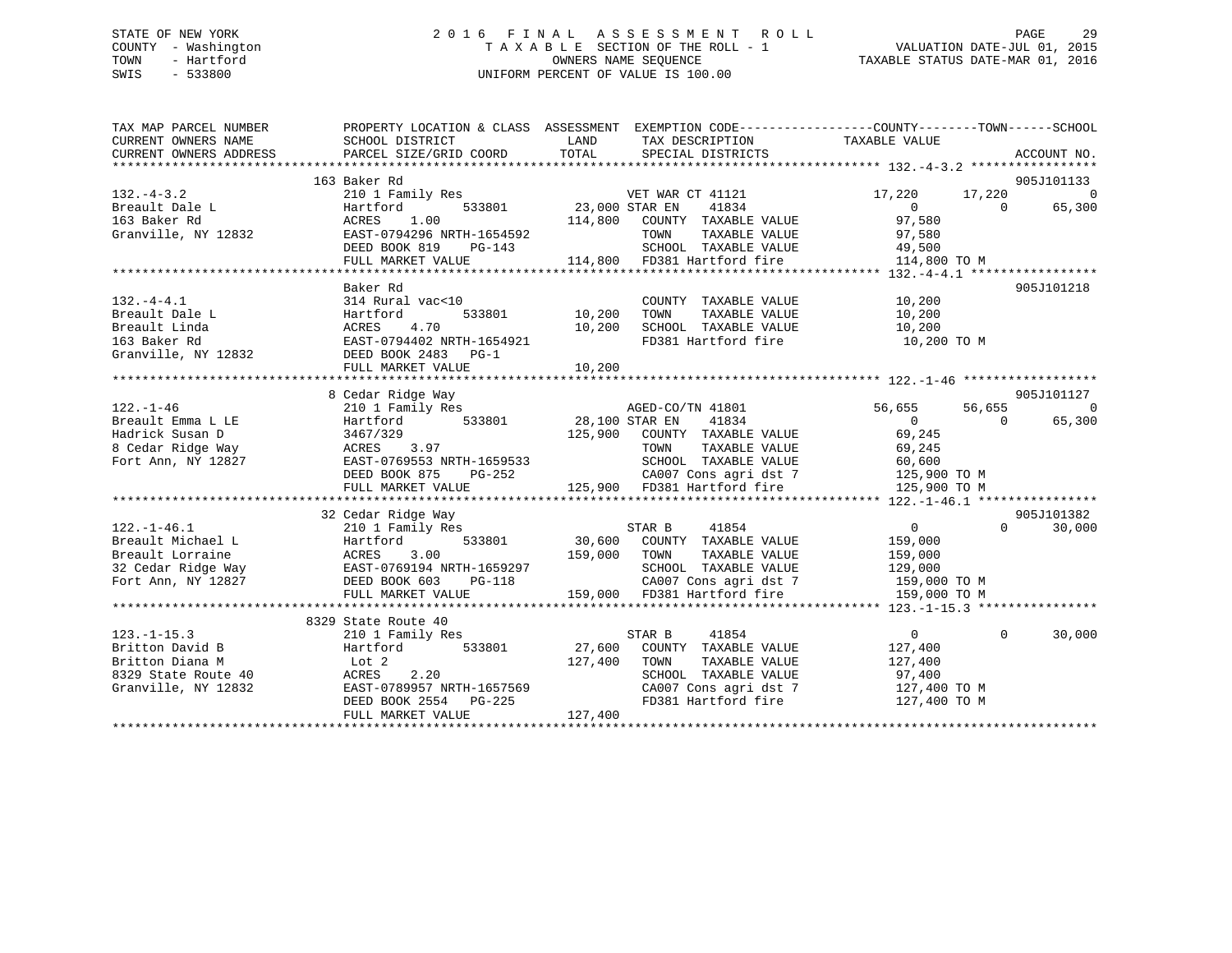### STATE OF NEW YORK 2 0 1 6 F I N A L A S S E S S M E N T R O L L PAGE 30 COUNTY - Washington T A X A B L E SECTION OF THE ROLL - 1 VALUATION DATE-JUL 01, 2015 TOWN - Hartford **TAXABLE STATUS DATE-MAR 01, 2016** OWNERS NAME SEQUENCE TAXABLE STATUS DATE-MAR 01, 2016 SWIS - 533800 UNIFORM PERCENT OF VALUE IS 100.00

| TAX MAP PARCEL NUMBER<br>CURRENT OWNERS NAME                                              | SCHOOL DISTRICT                                                                                                                                                     | LAND<br>TAX DESCRIPTION                                                                                                                                                  | PROPERTY LOCATION & CLASS ASSESSMENT EXEMPTION CODE----------------COUNTY-------TOWN-----SCHOOL<br>TAXABLE VALUE |
|-------------------------------------------------------------------------------------------|---------------------------------------------------------------------------------------------------------------------------------------------------------------------|--------------------------------------------------------------------------------------------------------------------------------------------------------------------------|------------------------------------------------------------------------------------------------------------------|
| CURRENT OWNERS ADDRESS                                                                    | PARCEL SIZE/GRID COORD                                                                                                                                              | TOTAL<br>SPECIAL DISTRICTS                                                                                                                                               | ACCOUNT NO.                                                                                                      |
|                                                                                           | 336 County Route 19                                                                                                                                                 |                                                                                                                                                                          | 905J101379                                                                                                       |
| $149. - 1 - 32.6$<br>Bromley Harry J                                                      | 210 1 Family Res<br>533801<br>Hartford                                                                                                                              | VET WAR CT 41121<br>35,400 STAR EN<br>41834                                                                                                                              | $\overline{0}$<br>11,700<br>11,700<br>65,300<br>$\Omega$<br>$\Omega$                                             |
| Bromley Euphrosine M<br>336 County Route 19<br>Fort Ann, NY 12827                         | LOT 3<br>5.41<br>ACRES<br>EAST-0774769 NRTH-1637956                                                                                                                 | 78,000<br>COUNTY TAXABLE VALUE<br>TAXABLE VALUE<br>TOWN<br>SCHOOL TAXABLE VALUE                                                                                          | 66,300<br>66,300<br>12,700                                                                                       |
|                                                                                           | DEED BOOK 813<br>$PG-348$<br>FULL MARKET VALUE                                                                                                                      | CA006 Cons agri dst 6<br>FD381 Hartford fire<br>78,000                                                                                                                   | 78,000 TO M<br>78,000 TO M                                                                                       |
|                                                                                           |                                                                                                                                                                     |                                                                                                                                                                          |                                                                                                                  |
| $149. - 1 - 12$<br>Brooking Gary<br>Brooking Kelly<br>24 North Rd<br>Fort Ann, NY 12827   | 24 North Rd<br>210 1 Family Res<br>Hartford<br>533801<br>ACRES<br>3.00<br>EAST-0773861 NRTH-1639530<br>DEED BOOK 2260<br>$PG-53$                                    | COUNTY TAXABLE VALUE<br>30,600<br>TAXABLE VALUE<br>TOWN<br>133,000<br>SCHOOL TAXABLE VALUE<br>FD381 Hartford fire                                                        | 905J100521<br>133,000<br>133,000<br>133,000<br>133,000 TO M                                                      |
|                                                                                           | FULL MARKET VALUE                                                                                                                                                   | 133,000                                                                                                                                                                  |                                                                                                                  |
|                                                                                           |                                                                                                                                                                     |                                                                                                                                                                          |                                                                                                                  |
|                                                                                           | 1100 Lundy Rd/OFF                                                                                                                                                   |                                                                                                                                                                          | 905J100400                                                                                                       |
| $158. - 2 - 5$<br>Brophy Thomas<br>1100 Lundy Rd<br>Granville, NY 12832                   | 240 Rural res<br>533801<br>Hartford<br>ROW 609/102<br>$158. - 1 - 5$<br>ACRES 10.09<br>EAST-0787646 NRTH-1633541<br>DEED BOOK 3445<br>PG-169                        | 41854<br>STAR B<br>41,400<br>COUNTY TAXABLE VALUE<br>126,800<br>TOWN<br>TAXABLE VALUE<br>SCHOOL TAXABLE VALUE<br>FD381 Hartford fire                                     | $\overline{0}$<br>30,000<br>$\Omega$<br>126,800<br>126,800<br>96,800<br>126,800 TO M                             |
|                                                                                           | FULL MARKET VALUE                                                                                                                                                   | 126,800                                                                                                                                                                  |                                                                                                                  |
|                                                                                           |                                                                                                                                                                     |                                                                                                                                                                          |                                                                                                                  |
| $112. - 2 - 4$<br>Brown Douglas<br>212 West Starbuck Ln<br>Fort Ann, NY 12827             | 212 West Starbuck Ln<br>210 1 Family Res<br>532802<br>Fort Ann<br>$112. - 1 - 4$<br>FRNT 364.00 DPTH 100.00<br>EAST-0768168 NRTH-1668338<br>DEED BOOK 664<br>PG-217 | 41854<br>STAR B<br>21,500<br>COUNTY TAXABLE VALUE<br>121,400<br>TAXABLE VALUE<br>TOWN<br>SCHOOL TAXABLE VALUE<br>FD381 Hartford fire                                     | 905J101054<br>$\overline{0}$<br>$\Omega$<br>30,000<br>121,400<br>121,400<br>91,400<br>121,400 TO M               |
|                                                                                           | FULL MARKET VALUE                                                                                                                                                   | 121,400                                                                                                                                                                  |                                                                                                                  |
|                                                                                           | 39 Brayton Rd                                                                                                                                                       |                                                                                                                                                                          | 905J101227                                                                                                       |
| $113. - 2 - 3.1$<br>Brown Gregory F<br>Brown Susan<br>39 Brayton Rd<br>Fort Ann, NY 12827 | 210 1 Family Res<br>533801<br>Hartford<br>$113. - 1 - 3.1$<br>FRNT 203.00 DPTH 200.00<br>EAST-0779821 NRTH-1668368<br>DEED BOOK 501<br>PG-140<br>FULL MARKET VALUE  | 41854<br>STAR B<br>22,400<br>COUNTY TAXABLE VALUE<br>130,900<br>TAXABLE VALUE<br>TOWN<br>SCHOOL TAXABLE VALUE<br>CA007 Cons agri dst 7<br>FD381 Hartford fire<br>130,900 | $\mathbf{0}$<br>$\Omega$<br>30,000<br>130,900<br>130,900<br>100,900<br>130,900 TO M<br>130,900 TO M              |
|                                                                                           |                                                                                                                                                                     |                                                                                                                                                                          |                                                                                                                  |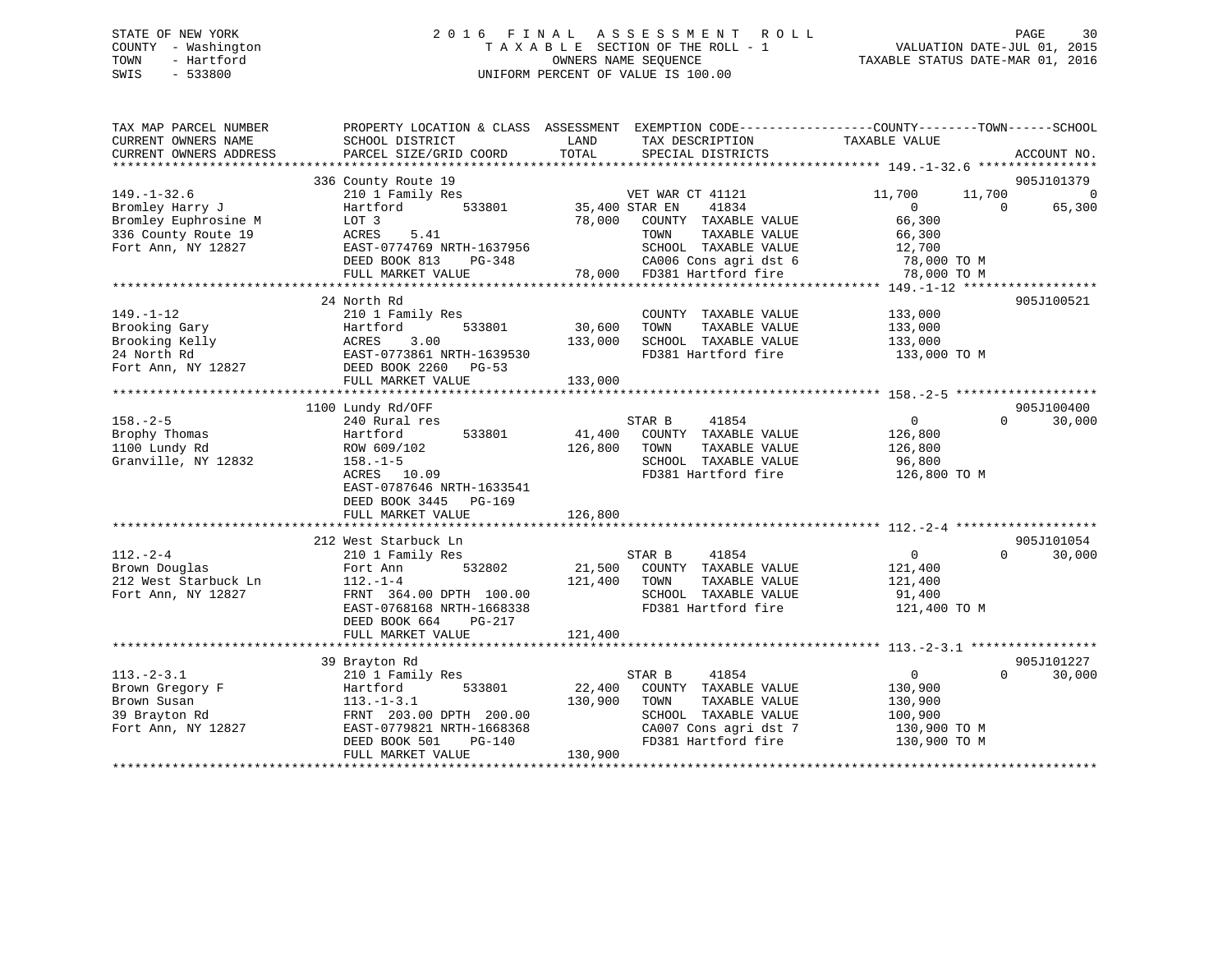### STATE OF NEW YORK 2 0 1 6 F I N A L A S S E S S M E N T R O L L PAGE 31 COUNTY - Washington T A X A B L E SECTION OF THE ROLL - 1 VALUATION DATE-JUL 01, 2015 TOWN - Hartford **TAXABLE STATUS DATE-MAR 01, 2016** OWNERS NAME SEQUENCE TAXABLE STATUS DATE-MAR 01, 2016 SWIS - 533800 UNIFORM PERCENT OF VALUE IS 100.00

| TAX MAP PARCEL NUMBER<br>CURRENT OWNERS NAME<br>CURRENT OWNERS ADDRESS | SCHOOL DISTRICT<br>PARCEL SIZE/GRID COORD                                                                                                                                                                                                | LAND<br>TOTAL | TAX DESCRIPTION TAXABLE VALUE SPECIAL DISTRICTS                                         | PROPERTY LOCATION & CLASS ASSESSMENT EXEMPTION CODE---------------COUNTY-------TOWN------SCHOOL | ACCOUNT NO. |
|------------------------------------------------------------------------|------------------------------------------------------------------------------------------------------------------------------------------------------------------------------------------------------------------------------------------|---------------|-----------------------------------------------------------------------------------------|-------------------------------------------------------------------------------------------------|-------------|
|                                                                        |                                                                                                                                                                                                                                          |               |                                                                                         |                                                                                                 |             |
|                                                                        | 5069 State Route 149                                                                                                                                                                                                                     |               |                                                                                         |                                                                                                 | 905J101236  |
| $132. - 2 - 11.2$                                                      | 210 1 Family Res                                                                                                                                                                                                                         | s<br>35,600   | STAR B<br>41854                                                                         | $\overline{0}$<br>$\Omega$                                                                      | 30,000      |
| 132.-2-11.2<br>Brown Gregory W                                         | Hartford<br>533801                                                                                                                                                                                                                       |               | COUNTY TAXABLE VALUE                                                                    | 230,000                                                                                         |             |
|                                                                        |                                                                                                                                                                                                                                          |               | TAXABLE VALUE<br>TOWN                                                                   | 230,000                                                                                         |             |
| 5069 State Route 149                                                   |                                                                                                                                                                                                                                          |               | SCHOOL TAXABLE VALUE                                                                    | 200,000                                                                                         |             |
| Granville, NY 12832                                                    |                                                                                                                                                                                                                                          |               | FD381 Hartford fire                                                                     | 230,000 TO M                                                                                    |             |
|                                                                        | 1833/209 3207/326<br>ACRES 6.81<br>EAST-0788988 NRTH-1653810<br>--- --- --- 1833 PG-213                                                                                                                                                  |               |                                                                                         |                                                                                                 |             |
|                                                                        | FULL MARKET VALUE                                                                                                                                                                                                                        | 230,000       |                                                                                         |                                                                                                 |             |
|                                                                        |                                                                                                                                                                                                                                          |               |                                                                                         |                                                                                                 |             |
|                                                                        | 160 West Starbuck Ln                                                                                                                                                                                                                     |               |                                                                                         |                                                                                                 |             |
| $112.-2-5.2$                                                           | 210 1 Family Res                                                                                                                                                                                                                         |               | COUNTY TAXABLE VALUE                                                                    | 127,100                                                                                         |             |
| Brown Jeremiah                                                         | 532802<br>Fort Ann                                                                                                                                                                                                                       | 27,100        | TAXABLE VALUE<br>TOWN                                                                   |                                                                                                 |             |
| 160 West Starbuck Ln                                                   | LOT 2                                                                                                                                                                                                                                    | 127,100       | SCHOOL TAXABLE VALUE                                                                    | 127,100<br>127,100                                                                              |             |
| Fort Ann, NY 12827                                                     | $112.-1-5.2$                                                                                                                                                                                                                             |               | FD381 Hartford fire 127,100 TO M                                                        |                                                                                                 |             |
|                                                                        | ACRES<br>2.08                                                                                                                                                                                                                            |               |                                                                                         |                                                                                                 |             |
|                                                                        | EAST-0766864 NRTH-1667986                                                                                                                                                                                                                |               |                                                                                         |                                                                                                 |             |
|                                                                        | DEED BOOK 3572 PG-70                                                                                                                                                                                                                     |               |                                                                                         |                                                                                                 |             |
|                                                                        | FULL MARKET VALUE                                                                                                                                                                                                                        | 127,100       |                                                                                         |                                                                                                 |             |
|                                                                        |                                                                                                                                                                                                                                          |               |                                                                                         |                                                                                                 |             |
|                                                                        | Pope Hill Rd                                                                                                                                                                                                                             |               |                                                                                         |                                                                                                 |             |
| $150. - 1 - 29.12$                                                     | 314 Rural vac<10                                                                                                                                                                                                                         |               | COUNTY TAXABLE VALUE                                                                    | 33,500                                                                                          |             |
| Brown Terry L                                                          | 532001<br>Argyle                                                                                                                                                                                                                         | 33,500        |                                                                                         |                                                                                                 |             |
| Brown Carol N                                                          | ACRES<br>6.01                                                                                                                                                                                                                            | 33,500        | TOWN        TAXABLE  VALUE<br>SCHOOL    TAXABLE  VALUE                                  | 33,500<br>33,500                                                                                |             |
| 402 Luzerne Rd                                                         |                                                                                                                                                                                                                                          |               |                                                                                         |                                                                                                 |             |
|                                                                        | EAST-0782141 NRTH-1633528<br>DEED BOOK 660 PG-235                                                                                                                                                                                        |               | CA006 Cons agri dst 6 33,500 TO M<br>FD381 Hartford fire                                |                                                                                                 |             |
| Queensbury, NY 12804                                                   | FULL MARKET VALUE                                                                                                                                                                                                                        | 33,500        |                                                                                         | 33,500 TO M                                                                                     |             |
|                                                                        |                                                                                                                                                                                                                                          |               |                                                                                         |                                                                                                 |             |
|                                                                        |                                                                                                                                                                                                                                          |               |                                                                                         |                                                                                                 |             |
|                                                                        | 77 Country Ln                                                                                                                                                                                                                            |               |                                                                                         |                                                                                                 | 905J101177  |
| $122. - 1 - 44$                                                        | 210 1 Family Res                                                                                                                                                                                                                         |               | COUNTY TAXABLE VALUE<br>TOWN TAXABLE VALUE                                              | 97,000<br>97 noo                                                                                |             |
|                                                                        |                                                                                                                                                                                                                                          |               |                                                                                         |                                                                                                 |             |
|                                                                        |                                                                                                                                                                                                                                          | 97,000        | SCHOOL TAXABLE VALUE<br>SCHOOL TAXABLE VALUE 97,000<br>2009 Cons agri dst 7 97,000 TO M |                                                                                                 |             |
|                                                                        |                                                                                                                                                                                                                                          |               | CA007 Cons agri dst 7<br>FD381 Hartford fire                                            |                                                                                                 |             |
|                                                                        |                                                                                                                                                                                                                                          |               |                                                                                         | 97,000 TO M                                                                                     |             |
|                                                                        | FULL MARKET VALUE                                                                                                                                                                                                                        | 97,000        |                                                                                         |                                                                                                 |             |
|                                                                        |                                                                                                                                                                                                                                          |               |                                                                                         |                                                                                                 |             |
|                                                                        | 23 Country Ln                                                                                                                                                                                                                            |               |                                                                                         |                                                                                                 |             |
| $122. - 1 - 41.1$                                                      |                                                                                                                                                                                                                                          |               |                                                                                         | $\overline{0}$<br>$\Omega$                                                                      | 30,000      |
| Brummaqyn Bo                                                           |                                                                                                                                                                                                                                          |               |                                                                                         | 202,600                                                                                         |             |
| 23 Country Ln                                                          |                                                                                                                                                                                                                                          |               | TOWN       TAXABLE  VALUE<br>SCHOOL    TAXABLE  VALUE                                   | 202,600                                                                                         |             |
| Fort Ann, NY 12827                                                     |                                                                                                                                                                                                                                          |               |                                                                                         | 172,600                                                                                         |             |
|                                                                        |                                                                                                                                                                                                                                          |               | CA007 Cons agri dst 7 202,600 TO M                                                      |                                                                                                 |             |
|                                                                        | Hartford<br>ACRES 15.88<br>EAST-0770157 NRTH-1658015<br>EAST-0770157 NRTH-1658015<br>PG-99<br>CA007 Cons agri dst (2007 Cons agri dst (2007 Cons agri dst (2007 Cons agri dst (2007 Cons agri dst (2007 Cons agri dst (2007 Cons agri ds |               |                                                                                         | 202,600 TO M                                                                                    |             |
|                                                                        |                                                                                                                                                                                                                                          |               |                                                                                         |                                                                                                 |             |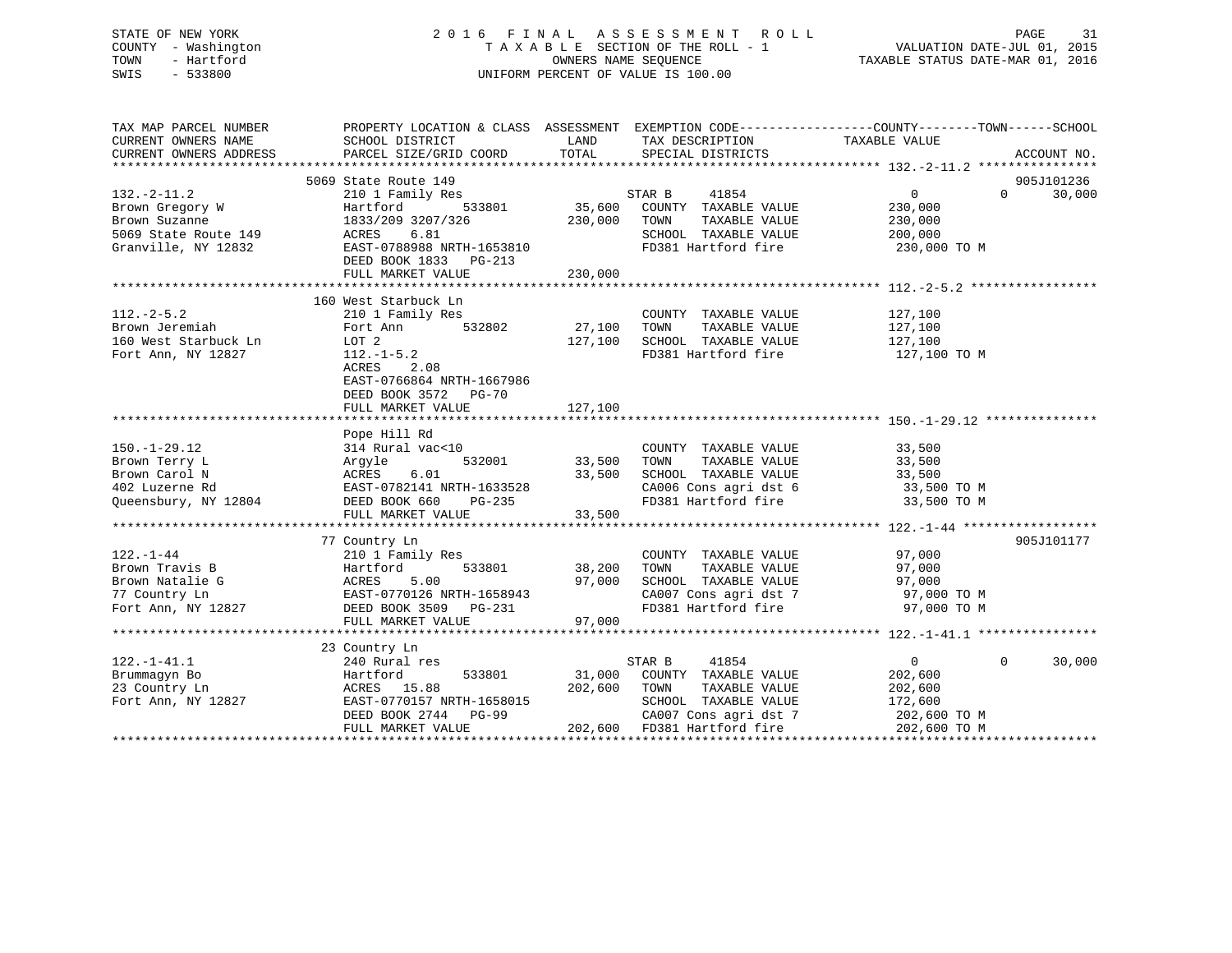### STATE OF NEW YORK 2 0 1 6 F I N A L A S S E S S M E N T R O L L PAGE 32 COUNTY - Washington T A X A B L E SECTION OF THE ROLL - 1 VALUATION DATE-JUL 01, 2015 TOWN - Hartford **TAXABLE STATUS DATE-MAR 01, 2016** OWNERS NAME SEQUENCE TAXABLE STATUS DATE-MAR 01, 2016 SWIS - 533800 UNIFORM PERCENT OF VALUE IS 100.00

| TAX MAP PARCEL NUMBER<br>CURRENT OWNERS NAME | PROPERTY LOCATION & CLASS ASSESSMENT<br>SCHOOL DISTRICT | LAND    | EXEMPTION CODE----------------COUNTY-------TOWN------SCHOOL<br>TAX DESCRIPTION | TAXABLE VALUE      |                    |
|----------------------------------------------|---------------------------------------------------------|---------|--------------------------------------------------------------------------------|--------------------|--------------------|
| CURRENT OWNERS ADDRESS                       | PARCEL SIZE/GRID COORD                                  | TOTAL   | SPECIAL DISTRICTS                                                              |                    | ACCOUNT NO.        |
|                                              |                                                         |         |                                                                                |                    |                    |
|                                              | 77 Christian Hill Rd                                    |         |                                                                                |                    | 905J100482         |
| $132.15 - 1 - 30$                            | $425$ Bar                                               |         | COUNTY TAXABLE VALUE                                                           | 116,000            |                    |
| Brummagyn LLC                                | Hartford<br>533801                                      | 17,200  | TAXABLE VALUE<br>TOWN                                                          | 116,000            |                    |
| 19 Country Ln                                | FRNT 120.00 DPTH 200.00                                 | 116,000 | SCHOOL TAXABLE VALUE                                                           | 116,000            |                    |
| Fort Ann, NY 12827                           | EAST-0786041 NRTH-1652524                               |         | CA007 Cons agri dst 7                                                          | 116,000 TO M       |                    |
|                                              | DEED BOOK 3118 PG-174                                   |         | FD381 Hartford fire                                                            | 116,000 TO M       |                    |
|                                              | FULL MARKET VALUE                                       | 116,000 |                                                                                |                    |                    |
|                                              |                                                         |         |                                                                                |                    |                    |
|                                              | 19 Country Ln                                           |         |                                                                                |                    | 905J101195         |
| $122. - 1 - 40$                              | 240 Rural res                                           |         | STAR B<br>41854                                                                | $\overline{0}$     | $\Omega$<br>30,000 |
| Brummaqyn Paul F                             | 533801<br>Hartford                                      | 31,400  | COUNTY TAXABLE VALUE                                                           | 234,000            |                    |
| Brummagyn Cecilia S                          | 519/3,860/237                                           | 234,000 | TAXABLE VALUE<br>TOWN                                                          | 234,000            |                    |
| 19 Country Ln                                | ACRES 16.30                                             |         | SCHOOL TAXABLE VALUE                                                           | 204,000            |                    |
| Fort Ann, NY 12827                           | EAST-0770229 NRTH-1657724                               |         | CA007 Cons agri dst 7                                                          | 234,000 TO M       |                    |
|                                              | DEED BOOK 519<br>$PG-3$                                 |         | FD381 Hartford fire                                                            | 234,000 TO M       |                    |
|                                              | FULL MARKET VALUE                                       | 234,000 |                                                                                |                    |                    |
|                                              |                                                         |         |                                                                                |                    |                    |
|                                              | 137 Townsend Rd                                         |         | 41854                                                                          | $\overline{0}$     | 905J101369         |
| $141. - 1 - 1.2$                             | 210 1 Family Res<br>533801                              | 29,100  | STAR B<br>COUNTY TAXABLE VALUE                                                 |                    | $\Omega$<br>30,000 |
| Bryer Arthur E<br>Bryer Susan K              | Hartford<br>2.61<br>ACRES                               | 123,700 | TOWN<br>TAXABLE VALUE                                                          | 123,700<br>123,700 |                    |
| 137 Townsend Rd                              | EAST-0780806 NRTH-1648910                               |         | SCHOOL TAXABLE VALUE                                                           | 93,700             |                    |
| Hartford, NY 12838                           | PG-280<br>DEED BOOK 569                                 |         | CA007 Cons agri dst 7                                                          | 123,700 TO M       |                    |
|                                              | FULL MARKET VALUE                                       |         | 123,700 FD381 Hartford fire                                                    | 123,700 TO M       |                    |
|                                              |                                                         |         |                                                                                |                    |                    |
|                                              | 12 Old Mill Ln                                          |         |                                                                                |                    | 905J100495         |
| $141. - 1 - 23$                              | 210 1 Family Res                                        |         | COUNTY TAXABLE VALUE                                                           | 107,000            |                    |
| Brynes Keith R                               | 533801<br>Hartford                                      | 23,700  | TOWN<br>TAXABLE VALUE                                                          | 107,000            |                    |
| Brynes Marlene L                             | 543/223                                                 | 107,000 | SCHOOL TAXABLE VALUE                                                           | 107,000            |                    |
| PO Box 26                                    | FRNT 185.00 DPTH 224.00                                 |         | FD381 Hartford fire                                                            | 107,000 TO M       |                    |
| Hartford, NY 12838                           | EAST-0783414 NRTH-1646313                               |         |                                                                                |                    |                    |
|                                              | DEED BOOK 3350 PG-59                                    |         |                                                                                |                    |                    |
|                                              | FULL MARKET VALUE                                       | 107,000 |                                                                                |                    |                    |
|                                              |                                                         |         |                                                                                |                    |                    |
|                                              | 13 Old Mill Ln                                          |         |                                                                                |                    | 905J100436         |
| $141. - 1 - 25$                              | 210 1 Family Res                                        |         | STAR B<br>41854                                                                | $\overline{0}$     | 30,000<br>$\Omega$ |
| Brynes Keith R                               | 533801<br>Hartford                                      | 41,000  | COUNTY TAXABLE VALUE                                                           | 191,800            |                    |
| Brynes Marlene                               | ACRES<br>9.05                                           | 191,800 | TOWN<br>TAXABLE VALUE                                                          | 191,800            |                    |
| PO Box 26                                    | EAST-0783788 NRTH-1646477                               |         | SCHOOL TAXABLE VALUE                                                           | 161,800            |                    |
| Hartford, NY 12838                           | DEED BOOK 764<br>$PG-219$                               |         | FD381 Hartford fire                                                            | 191,800 TO M       |                    |
|                                              | FULL MARKET VALUE                                       | 191,800 |                                                                                |                    |                    |
|                                              |                                                         |         |                                                                                |                    |                    |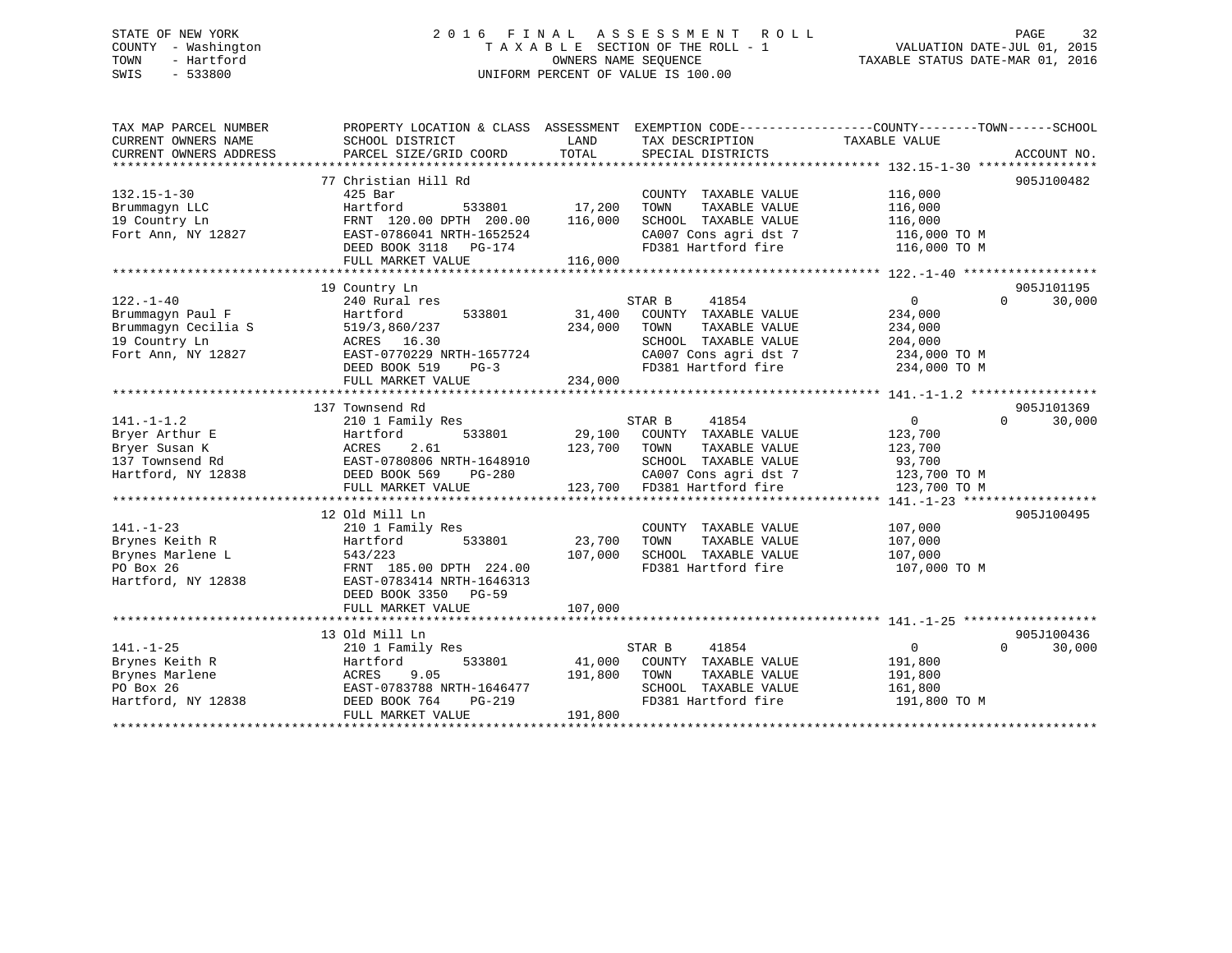### STATE OF NEW YORK 2 0 1 6 F I N A L A S S E S S M E N T R O L L PAGE 33 COUNTY - Washington T A X A B L E SECTION OF THE ROLL - 1 VALUATION DATE-JUL 01, 2015 TOWN - Hartford **TAXABLE STATUS DATE-MAR 01, 2016** OWNERS NAME SEQUENCE TAXABLE STATUS DATE-MAR 01, 2016 SWIS - 533800 UNIFORM PERCENT OF VALUE IS 100.00

| TAX MAP PARCEL NUMBER<br>CURRENT OWNERS NAME | PROPERTY LOCATION & CLASS ASSESSMENT EXEMPTION CODE---------------COUNTY-------TOWN-----SCHOOL<br>SCHOOL DISTRICT | LAND    | TAX DESCRIPTION                               | TAXABLE VALUE    |                    |
|----------------------------------------------|-------------------------------------------------------------------------------------------------------------------|---------|-----------------------------------------------|------------------|--------------------|
| CURRENT OWNERS ADDRESS                       | PARCEL SIZE/GRID COORD                                                                                            | TOTAL   | SPECIAL DISTRICTS                             |                  | ACCOUNT NO.        |
|                                              |                                                                                                                   |         |                                               |                  |                    |
|                                              | Old Mill Ln OFF                                                                                                   |         |                                               |                  | 905J101310         |
| $141. - 1 - 25.1$                            | 311 Res vac land                                                                                                  |         | COUNTY TAXABLE VALUE                          | 500              |                    |
| Brynes Keith R                               | 533801<br>Hartford                                                                                                | 500     | TAXABLE VALUE<br>TOWN                         | 500              |                    |
| Brynes Marlene L                             | 570/113-133                                                                                                       | 500     | SCHOOL TAXABLE VALUE                          | 500              |                    |
| PO Box 26                                    | FRNT 37.00 DPTH 69.00                                                                                             |         | FD381 Hartford fire                           | 500 TO M         |                    |
| Hartford, NY 12838                           | EAST-0783534 NRTH-1646362                                                                                         |         |                                               |                  |                    |
|                                              | DEED BOOK 3350 PG-59                                                                                              |         |                                               |                  |                    |
|                                              | FULL MARKET VALUE                                                                                                 | 500     |                                               |                  |                    |
|                                              |                                                                                                                   |         |                                               |                  |                    |
|                                              | 28 Big Burch Hill Rd                                                                                              |         |                                               |                  |                    |
| $151. - 2 - 4.5$                             | 210 1 Family Res                                                                                                  |         | COUNTY TAXABLE VALUE                          | 114,900          |                    |
| Burch Benjamin C                             | 533801<br>Hartford                                                                                                | 24,500  | TAXABLE VALUE<br>TOWN                         | 114,900          |                    |
| 28 Big Burch Hill Rd                         | $151. - 1 - 4.5$                                                                                                  | 114,900 | SCHOOL TAXABLE VALUE                          | 114,900          |                    |
| Granville, NY 12832                          | ACRES 1.40                                                                                                        |         | CA008 Cons agri dst 8                         | 114,900 TO M     |                    |
|                                              | EAST-0796557 NRTH-1638635                                                                                         |         | FD381 Hartford fire                           | 114,900 TO M     |                    |
|                                              | DEED BOOK 2703 PG-59                                                                                              |         |                                               |                  |                    |
|                                              | FULL MARKET VALUE                                                                                                 | 114,900 |                                               |                  |                    |
|                                              |                                                                                                                   |         |                                               |                  |                    |
|                                              | Burch Rd                                                                                                          |         |                                               |                  |                    |
| $151. - 2 - 4.10$                            | 323 Vacant rural                                                                                                  |         | AG DIST<br>41720                              | 22,862<br>22,862 | 22,862             |
| Burch Benjamin C                             | Hartford<br>533801                                                                                                | 33,500  | 33,500 COUNTY TAXABLE VALUE                   | 10,638           |                    |
| 28 Big Burch Hill Rd<br>Granville, NY 12832  | Sub div Lot 2<br>ACRES 29.59                                                                                      |         | TOWN<br>TAXABLE VALUE<br>SCHOOL TAXABLE VALUE | 10,638           |                    |
|                                              | EAST-0796237 NRTH-1637977                                                                                         |         | CA008 Cons agri dst 8                         | 10,638           |                    |
| MAY BE SUBJECT TO PAYMENT                    | DEED BOOK 3618 PG-163                                                                                             |         | 22,862 EX                                     | 10,638 TO M      |                    |
| UNDER AGDIST LAW TIL 2020                    | FULL MARKET VALUE                                                                                                 |         | 33,500 FD381 Hartford fire                    | 33,500 TO M      |                    |
|                                              |                                                                                                                   |         |                                               |                  |                    |
|                                              | 183 Pope Hill Rd                                                                                                  |         |                                               |                  | 905J100222         |
| $150. - 1 - 28$                              | 210 1 Family Res                                                                                                  |         | STAR B<br>41854                               | $\overline{0}$   | $\Omega$<br>30,000 |
| Burch Brian S                                | 532001<br>Argyle                                                                                                  |         | 28,000 COUNTY TAXABLE VALUE                   | 160,800          |                    |
| Burch Linda                                  | ACRES<br>2.00                                                                                                     | 160,800 | TAXABLE VALUE<br>TOWN                         | 160,800          |                    |
| 183 Pope Hill Rd                             | EAST-0781123 NRTH-1633887                                                                                         |         | SCHOOL TAXABLE VALUE                          | 130,800          |                    |
| Argyle, NY 12809                             | DEED BOOK 2747 PG-269                                                                                             |         | CA006 Cons agri dst 6                         | 160,800 TO M     |                    |
|                                              | FULL MARKET VALUE                                                                                                 |         | 160,800 FD381 Hartford fire                   | 160,800 TO M     |                    |
|                                              |                                                                                                                   |         |                                               |                  |                    |
|                                              | Pope Hill Rd                                                                                                      |         |                                               |                  |                    |
| $150. - 1 - 29.11$                           | 314 Rural vac<10                                                                                                  |         | COUNTY TAXABLE VALUE                          | 30,000           |                    |
| Burch Brian S                                | Argyle<br>532001                                                                                                  | 30,000  | TAXABLE VALUE<br>TOWN                         | 30,000           |                    |
| 183 Pope Hill Rd                             | 2.36<br>ACRES                                                                                                     | 30,000  | SCHOOL TAXABLE VALUE                          | 30,000           |                    |
| Argyle, NY 12809                             | EAST-0781287 NRTH-1634023                                                                                         |         | CA006 Cons agri dst 6<br>FD381 Hartford fire  | 30,000 TO M      |                    |
|                                              | DEED BOOK 1976 PG-142                                                                                             |         |                                               | 30,000 TO M      |                    |
|                                              | FULL MARKET VALUE                                                                                                 | 30,000  |                                               |                  |                    |
|                                              |                                                                                                                   |         |                                               |                  |                    |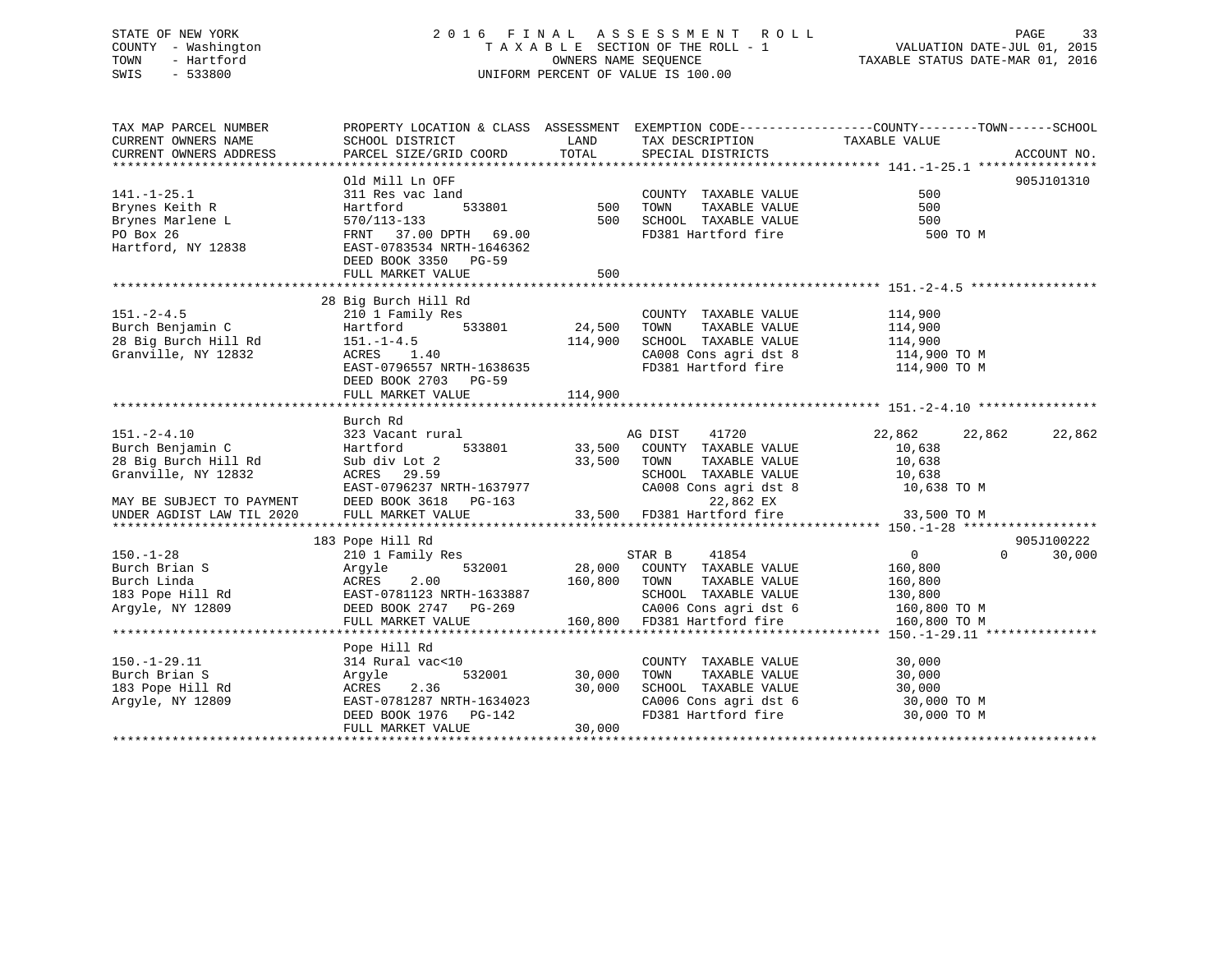## STATE OF NEW YORK 2 0 1 6 F I N A L A S S E S S M E N T R O L L PAGE 34 COUNTY - Washington T A X A B L E SECTION OF THE ROLL - 1 VALUATION DATE-JUL 01, 2015 TOWN - Hartford OWNERS NAME SEQUENCE TAXABLE STATUS DATE-MAR 01, 2016 SWIS - 533800 UNIFORM PERCENT OF VALUE IS 100.00

TAX MAP PARCEL NUMBER PROPERTY LOCATION & CLASS ASSESSMENT EXEMPTION CODE------------------COUNTY--------TOWN------SCHOOL CURRENT OWNERS NAME SCHOOL DISTRICT THE LAND TAX DESCRIPTION TAXABLE VALUE CURRENT OWNERS ADDRESS PARCEL SIZE/GRID COORD TOTAL SPECIAL DISTRICTS ACCOUNT NO. \*\*\*\*\*\*\*\*\*\*\*\*\*\*\*\*\*\*\*\*\*\*\*\*\*\*\*\*\*\*\*\*\*\*\*\*\*\*\*\*\*\*\*\*\*\*\*\*\*\*\*\*\*\*\*\*\*\*\*\*\*\*\*\*\*\*\*\*\*\*\*\*\*\*\*\*\*\*\*\*\*\*\*\*\*\*\*\*\*\*\*\*\*\*\*\*\*\*\*\*\*\*\* 151.-2-9 \*\*\*\*\*\*\*\*\*\*\*\*\*\*\*\*\*\*\* Burch Rd OFF 905J100105151.-2-9 314 Rural vac<10 COUNTY TAXABLE VALUE 5,800 Burch Brian S Hartford 533801 5,800 TOWN TAXABLE VALUE 5,800 King David J 151.-1-9 5,800 SCHOOL TAXABLE VALUE 5,800 183 Pope Hill Rd ACRES 9.50 CA008 Cons agri dst 8 5,800 TO M Argyle, NY 12809 EAST-0794791 NRTH-1634249 FD381 Hartford fire 5,800 TO M DEED BOOK 2190 PG-338 FULL MARKET VALUE 5,800 \*\*\*\*\*\*\*\*\*\*\*\*\*\*\*\*\*\*\*\*\*\*\*\*\*\*\*\*\*\*\*\*\*\*\*\*\*\*\*\*\*\*\*\*\*\*\*\*\*\*\*\*\*\*\*\*\*\*\*\*\*\*\*\*\*\*\*\*\*\*\*\*\*\*\*\*\*\*\*\*\*\*\*\*\*\*\*\*\*\*\*\*\*\*\*\*\*\*\*\*\*\*\* 151.-2-10 \*\*\*\*\*\*\*\*\*\*\*\*\*\*\*\*\*\* Burch Rd OFF 905J100062151.-2-10 322 Rural vac>10 COUNTY TAXABLE VALUE 7,400 Burch Brian S Hartford 533801 7,400 TOWN TAXABLE VALUE 7,400 King David J 151.-1-10 7,400 SCHOOL TAXABLE VALUE 7,400 183 Pope Hill Rd ACRES 12.00 CA008 Cons agri dst 8 7,400 TO M Argyle, NY 12809 EAST-0794932 NRTH-1634572 FD381 Hartford fire 7,400 TO M DEED BOOK 2190 PG-338 FULL MARKET VALUE 7,400 \*\*\*\*\*\*\*\*\*\*\*\*\*\*\*\*\*\*\*\*\*\*\*\*\*\*\*\*\*\*\*\*\*\*\*\*\*\*\*\*\*\*\*\*\*\*\*\*\*\*\*\*\*\*\*\*\*\*\*\*\*\*\*\*\*\*\*\*\*\*\*\*\*\*\*\*\*\*\*\*\*\*\*\*\*\*\*\*\*\*\*\*\*\*\*\*\*\*\*\*\*\*\* 132.-2-11.1 \*\*\*\*\*\*\*\*\*\*\*\*\*\*\*\* 5059 State Route 149 905J101210132.-2-11.1 230 3 Family Res COUNTY TAXABLE VALUE 134,500 Burch Bruce Hartford 533801 37,300 TOWN TAXABLE VALUE 134,500 Burch Carolyn 2806/125,2806/128 134,500 SCHOOL TAXABLE VALUE 134,500 5059 State Route 149 ACRES 4.77 FD381 Hartford fire 134,500 TO M Granville, NY 12832 EAST-0789004 NRTH-1653173 DEED BOOK 3183 PG-67 FULL MARKET VALUE 134,500 \*\*\*\*\*\*\*\*\*\*\*\*\*\*\*\*\*\*\*\*\*\*\*\*\*\*\*\*\*\*\*\*\*\*\*\*\*\*\*\*\*\*\*\*\*\*\*\*\*\*\*\*\*\*\*\*\*\*\*\*\*\*\*\*\*\*\*\*\*\*\*\*\*\*\*\*\*\*\*\*\*\*\*\*\*\*\*\*\*\*\*\*\*\*\*\*\*\*\*\*\*\*\* 131.-1-16 \*\*\*\*\*\*\*\*\*\*\*\*\*\*\*\*\*\*905J101067 4388 State Route 149 905J101067131.-1-16 210 1 Family Res STAR B 41854 0 0 30,000 Burch Daniel H Hartford 533801 33,600 COUNTY TAXABLE VALUE 102,600 Burch Judith I ACRES 5.50 102,600 TOWN TAXABLE VALUE 102,600 4388 State Route 149 EAST-0778356 NRTH-1651201 SCHOOL TAXABLE VALUE 72,600 Fort Ann, NY 12827 DEED BOOK 462 PG-26 CA007 Cons agri dst 7 102,600 TO M FULL MARKET VALUE 102,600 FD381 Hartford fire 102,600 TO M \*\*\*\*\*\*\*\*\*\*\*\*\*\*\*\*\*\*\*\*\*\*\*\*\*\*\*\*\*\*\*\*\*\*\*\*\*\*\*\*\*\*\*\*\*\*\*\*\*\*\*\*\*\*\*\*\*\*\*\*\*\*\*\*\*\*\*\*\*\*\*\*\*\*\*\*\*\*\*\*\*\*\*\*\*\*\*\*\*\*\*\*\*\*\*\*\*\*\*\*\*\*\* 140.-2-15 \*\*\*\*\*\*\*\*\*\*\*\*\*\*\*\*\*\* State Route 196 905J100104140.-2-15 311 Res vac land COUNTY TAXABLE VALUE 3,000 Burch Daniel H Hartford 533801 3,000 TOWN TAXABLE VALUE 3,000 4388 State Route 149 FRNT 65.00 DPTH 307.00 3,000 SCHOOL TAXABLE VALUE 3,000 Fort Ann, NY 12827 EAST-0782353 NRTH-1645943 FD381 Hartford fire 3,000 TO M DEED BOOK 530 PG-87FULL MARKET VALUE 3,000 \*\*\*\*\*\*\*\*\*\*\*\*\*\*\*\*\*\*\*\*\*\*\*\*\*\*\*\*\*\*\*\*\*\*\*\*\*\*\*\*\*\*\*\*\*\*\*\*\*\*\*\*\*\*\*\*\*\*\*\*\*\*\*\*\*\*\*\*\*\*\*\*\*\*\*\*\*\*\*\*\*\*\*\*\*\*\*\*\*\*\*\*\*\*\*\*\*\*\*\*\*\*\*\*\*\*\*\*\*\*\*\*\*\*\*\*\*\*\*\*\*\*\*\*\*\*\*\*\*\*\*\*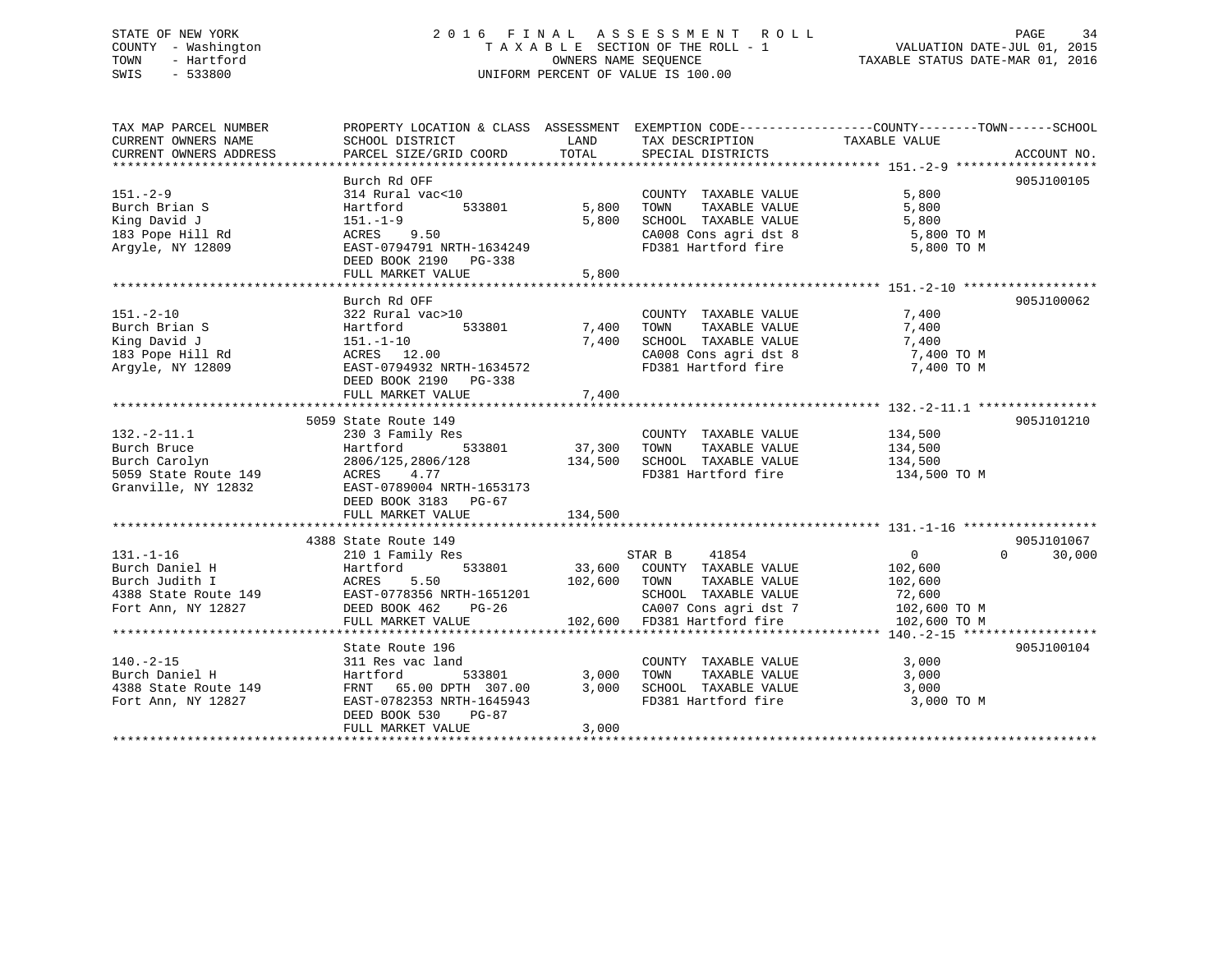### STATE OF NEW YORK 2 0 1 6 F I N A L A S S E S S M E N T R O L L PAGE 35 COUNTY - Washington T A X A B L E SECTION OF THE ROLL - 1 VALUATION DATE-JUL 01, 2015 TOWN - Hartford **TAXABLE STATUS DATE-MAR 01, 2016** OWNERS NAME SEQUENCE TAXABLE STATUS DATE-MAR 01, 2016 SWIS - 533800 UNIFORM PERCENT OF VALUE IS 100.00

| TAX MAP PARCEL NUMBER<br>CURRENT OWNERS NAME                                                              | SCHOOL DISTRICT                                                                | PROPERTY LOCATION & CLASS ASSESSMENT EXEMPTION CODE----------------COUNTY-------TOWN------SCHOOL<br>LAND<br>TAX DESCRIPTION                                                                                                             | TAXABLE VALUE                   |                |
|-----------------------------------------------------------------------------------------------------------|--------------------------------------------------------------------------------|-----------------------------------------------------------------------------------------------------------------------------------------------------------------------------------------------------------------------------------------|---------------------------------|----------------|
| CURRENT OWNERS ADDRESS PARCEL SIZE/GRID COORD                                                             |                                                                                |                                                                                                                                                                                                                                         |                                 |                |
|                                                                                                           |                                                                                | CURRENT OWNERS ADDRESS FORCEL SIZE/GRID COORD TOTAL SPECIAL DISTRICTS ACCOUNT NO.<br>TURRENT OWNERS ADDRESS PARCEL SIZE/GRID COORD TOTAL SPECIAL DISTRICTS ACCOUNT NO.                                                                  |                                 |                |
|                                                                                                           | 1466 Burch Rd                                                                  |                                                                                                                                                                                                                                         |                                 | 905J101089     |
| $151.-2-4.2$<br>Burch Duane L                                                                             | 210 1 Family Res                                                               | AGED-CO/TN 41801                                                                                                                                                                                                                        | 59,900<br>59,900                | $\overline{0}$ |
|                                                                                                           | Hartford                                                                       | 533801 25,500 AGED-SCH 41804                                                                                                                                                                                                            | $\bigcirc$<br>$\Omega$          | 23,960         |
|                                                                                                           |                                                                                | 119,800 STAR EN 41834                                                                                                                                                                                                                   | $\overline{0}$<br>$\Omega$      | 65,300         |
|                                                                                                           |                                                                                | COUNTY TAXABLE VALUE                                                                                                                                                                                                                    | 59,900                          |                |
|                                                                                                           | ACRES 1.65                                                                     | TAXABLE VALUE<br>TOWN                                                                                                                                                                                                                   | 59,900                          |                |
|                                                                                                           | EAST-0796229 NRTH-1635848                                                      |                                                                                                                                                                                                                                         |                                 |                |
|                                                                                                           | DEED BOOK 466                                                                  |                                                                                                                                                                                                                                         |                                 |                |
|                                                                                                           | FULL MARKET VALUE                                                              | RTH-1635848 SCHOOL TAXABLE VALUE 30,540<br>PG-305 CA008 Cons agri dst 8 119,800 TO M<br>LUE 119,800 FD381 Hartford fire 119,800 TO M                                                                                                    |                                 |                |
|                                                                                                           |                                                                                |                                                                                                                                                                                                                                         |                                 |                |
|                                                                                                           | 1471 Burch Rd                                                                  |                                                                                                                                                                                                                                         |                                 | 905J100094     |
| $151. - 2 - 8$                                                                                            | 120 Field crops                                                                | AG DIST<br>41720                                                                                                                                                                                                                        | 38,153 38,153                   | 38,153         |
| Burch Duane L                                                                                             | Hartford                                                                       | 533801 101,300 COUNTY TAXABLE VALUE                                                                                                                                                                                                     | 63,147                          |                |
| Burch Stephanie M                                                                                         |                                                                                | 101,300<br>TOWN<br>TAXABLE VALUE                                                                                                                                                                                                        | 63,147                          |                |
| 1466 Burch Rd                                                                                             |                                                                                | $\begin{tabular}{lllllllll} \texttt{SCHOOL} & \texttt{TAXABLE} & \texttt{VALUE} & \texttt{63,147} \\ \texttt{CA008} & \texttt{Cons}\ \texttt{agri}\ \texttt{dst}\ 8 & & \texttt{63,147} \ \texttt{TO}\ \texttt{M} \end{tabular}$        |                                 |                |
| Granville, NY 12832                                                                                       | 895/240<br>151.-1-8<br>ACRES 111.40                                            |                                                                                                                                                                                                                                         |                                 |                |
|                                                                                                           |                                                                                |                                                                                                                                                                                                                                         |                                 |                |
|                                                                                                           |                                                                                |                                                                                                                                                                                                                                         |                                 |                |
|                                                                                                           |                                                                                |                                                                                                                                                                                                                                         |                                 |                |
|                                                                                                           |                                                                                |                                                                                                                                                                                                                                         |                                 |                |
|                                                                                                           | Burch Rd                                                                       |                                                                                                                                                                                                                                         |                                 |                |
| $151. - 2 - 8.4$                                                                                          |                                                                                | $322 \text{ Rural vac}>10 \qquad \qquad \text{AG DIST} \qquad 41720 \qquad \qquad \text{Hartford} \qquad 533801 \qquad \qquad 27,300 \qquad \text{COUNTY} \qquad \text{TXABLE VALUE}$                                                   | 4,434<br>4,434                  | 4,434          |
| Burch Duane L                                                                                             |                                                                                |                                                                                                                                                                                                                                         | 22,866                          |                |
| Burch Stephanie M                                                                                         | Subdiv 12272; Lot 3                                                            | 27,300<br>TOWN<br>TAXABLE VALUE                                                                                                                                                                                                         | 22,866                          |                |
| 1466 Burch Rd<br>Granville, NY 12832                                                                      |                                                                                | SCHOOL TAXABLE VALUE                                                                                                                                                                                                                    | 22,866<br>22,866<br>22,866 TO M |                |
|                                                                                                           |                                                                                | CA008 Cons agri dst 8<br>4,434 EX                                                                                                                                                                                                       |                                 |                |
|                                                                                                           | 023/440<br>ACRES 17.87<br>EAST-0797524 NRTH-1633446<br>DEED BOOK 2610 - 11.111 | FD381 Hartford fire 27,300 TO M                                                                                                                                                                                                         |                                 |                |
| MAY BE SUBJECT TO PAYMENT THE DEED BOOK 3618 PG-107<br>UNDER AGDIST LAW TIL 2020 FULL MARKET VALUE 27,300 |                                                                                | 27,300                                                                                                                                                                                                                                  |                                 |                |
|                                                                                                           |                                                                                |                                                                                                                                                                                                                                         |                                 |                |
|                                                                                                           | James Rd OFF                                                                   |                                                                                                                                                                                                                                         |                                 | 905J100628     |
| $151. - 2 - 12$                                                                                           | 322 Rural vac>10                                                               | AG DIST 41720                                                                                                                                                                                                                           | 2,580<br>2,580                  | 2,580          |
| Burch Duane L                                                                                             | Hartford                                                                       | 533801 6,500 COUNTY TAXABLE VALUE                                                                                                                                                                                                       | 3,920                           |                |
| Burch Stephanie M                                                                                         |                                                                                |                                                                                                                                                                                                                                         |                                 |                |
| 1466 Burch Rd                                                                                             |                                                                                |                                                                                                                                                                                                                                         |                                 |                |
| Granville, NY 12832                                                                                       |                                                                                |                                                                                                                                                                                                                                         |                                 |                |
|                                                                                                           |                                                                                |                                                                                                                                                                                                                                         |                                 |                |
| MAY BE SUBJECT TO PAYMENT                                                                                 |                                                                                | 151.-1-12<br>ACRES 10.00<br>EAST-0793565 NRTH-1635281<br>DEED BOOK 1747 PG-60<br>FULL MARKET VALUE<br>PULL MARKET VALUE<br>2,580 EX<br>2,580 EX<br>2,580 EX<br>2,580 EX<br>PULL MARKET VALUE<br>6,500 FD381 Hartford fire<br>6,500 TO M |                                 |                |
| UNDER AGDIST LAW TIL 2020                                                                                 |                                                                                |                                                                                                                                                                                                                                         |                                 |                |
|                                                                                                           |                                                                                |                                                                                                                                                                                                                                         |                                 |                |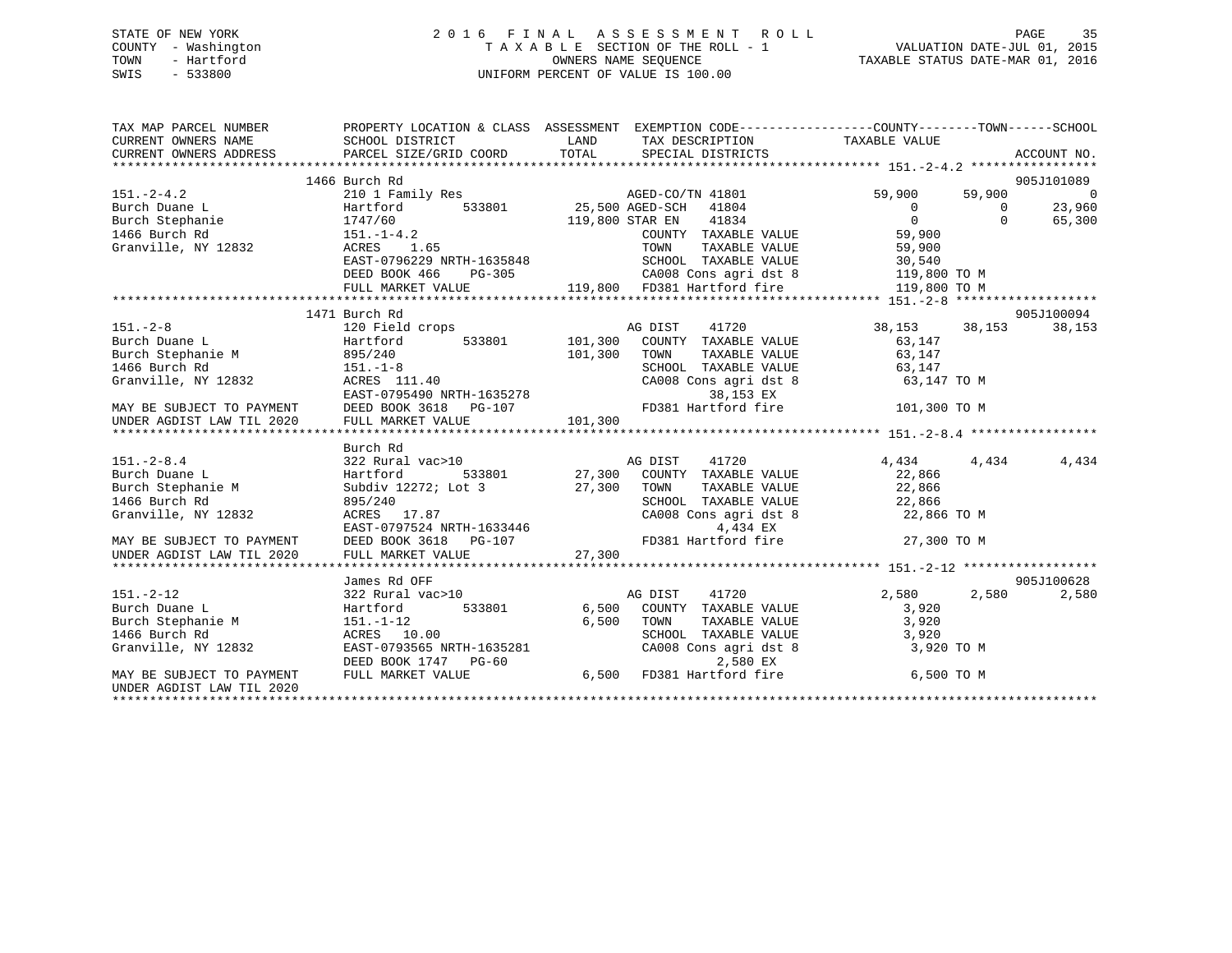#### STATE OF NEW YORK 2 0 1 6 F I N A L A S S E S S M E N T R O L L PAGE 36COUNTY - Washington T A X A B L E SECTION OF THE ROLL - 1<br>TOWN - Hartford TOWN - And COUNTRINAL SEQUENCE OWNERS NAME SEQUENCE TAXABLE STATUS DATE-MAR 01, 2016 SWIS - 533800 UNIFORM PERCENT OF VALUE IS 100.00

| TAX MAP PARCEL NUMBER                                                               | SCHOOL DISTRICT                                                                             | PROPERTY LOCATION & CLASS ASSESSMENT EXEMPTION CODE---------------COUNTY-------TOWN-----SCHOOL<br><b>EXAMPLE THE STATE OF STATE OF STATE</b>                        | TAXABLE VALUE                               |               |
|-------------------------------------------------------------------------------------|---------------------------------------------------------------------------------------------|---------------------------------------------------------------------------------------------------------------------------------------------------------------------|---------------------------------------------|---------------|
| CURRENT OWNERS NAME<br>CURRENT OWNERS ADDRESS                                       | PARCEL SIZE/GRID COORD                                                                      | TAX DESCRIPTION<br>TOTAL<br>SPECIAL DISTRICTS                                                                                                                       |                                             | ACCOUNT NO.   |
|                                                                                     |                                                                                             |                                                                                                                                                                     |                                             |               |
|                                                                                     | 3985 State Route 196                                                                        | State Route 196<br>210 1 Family Res<br>Hartford 533801 69,700 STAR EN 41834<br>371/767 455/817 732/242 216,400 COUNTY TAXABLE VALUE<br>216,400 COUNTY TAXABLE VALUE |                                             | 905J100100    |
| $140. -2 - 2$                                                                       |                                                                                             |                                                                                                                                                                     |                                             |               |
| 110: 2 2<br>Burch Elinor<br>3985 State Route 196                                    |                                                                                             |                                                                                                                                                                     | $\begin{array}{c} 0 \\ 108,200 \end{array}$ | $0 \t 65,300$ |
|                                                                                     |                                                                                             |                                                                                                                                                                     |                                             |               |
| Hartford, NY 12838                                                                  | ACRES<br>8.50                                                                               | TAXABLE VALUE<br>TOWN                                                                                                                                               | 108,200                                     |               |
|                                                                                     | EAST-0781952 NRTH-1645847<br>DEED BOOK 1874 PG-91                                           | SCHOOL TAXABLE VALUE                                                                                                                                                | 42,900                                      |               |
|                                                                                     |                                                                                             | CA007 Cons agri dst 7 216,400 TO M                                                                                                                                  |                                             |               |
|                                                                                     | FULL MARKET VALUE                                                                           | 216,400 FD381 Hartford fire                                                                                                                                         | 216,400 TO M                                |               |
|                                                                                     | 1678 Burch Rd                                                                               |                                                                                                                                                                     |                                             | 905J101137    |
| $151 - 2 - 4.3$                                                                     |                                                                                             | VET WAR CT 41121                                                                                                                                                    | 20,520<br>20,520                            | 0             |
| Burch Gary E                                                                        | 210 1 Family Res WET WAR<br>Hartford 533801 24,200 STAR EN<br>Hartford 533801               | 41834                                                                                                                                                               | $\overline{0}$<br>$\overline{0}$            | 65,300        |
| Hartford<br>151.-1-4.3                                                              |                                                                                             | 136,800 COUNTY TAXABLE VALUE                                                                                                                                        | 116,280                                     |               |
|                                                                                     | Granville, NY 12832<br>Granville, NY 12832<br>ACRES 1.31                                    |                                                                                                                                                                     |                                             |               |
|                                                                                     | EAST-0795167 NRTH-1640778                                                                   | TOWN       TAXABLE  VALUE<br>SCHOOL    TAXABLE  VALUE                                                                                                               | 116,280<br>71,500                           |               |
|                                                                                     |                                                                                             |                                                                                                                                                                     |                                             |               |
|                                                                                     | DEED BOOK 471                                                                               | PG-615 CA008 Cons agri dst 8 136,800 TO M<br>LLUE 136,800 FD381 Hartford fire 136,800 TO M                                                                          |                                             |               |
|                                                                                     | FULL MARKET VALUE                                                                           |                                                                                                                                                                     |                                             |               |
|                                                                                     | Burch Rd                                                                                    |                                                                                                                                                                     |                                             |               |
| $151. - 2 - 4.4$                                                                    |                                                                                             |                                                                                                                                                                     | 15,100 15,100                               | 15,100        |
| Burch Gary E                                                                        |                                                                                             |                                                                                                                                                                     | 3,800                                       |               |
| Burch Donna                                                                         | Hartford 533801 18,900 COUNT:<br>forestTax 3494/101 18,900 TOWN<br>151.-1-4.4 SCHOOI        | TAXABLE VALUE                                                                                                                                                       | 3,800                                       |               |
| 1678 Burch Rd                                                                       | $151. - 1 - 4.4$                                                                            | SCHOOL TAXABLE VALUE                                                                                                                                                | 3,800                                       |               |
| Granville, NY 12832                                                                 | ACRES 29.00                                                                                 | CA008 Cons agri dst 8 18,900 TO M                                                                                                                                   |                                             |               |
|                                                                                     | 151.-1-4.4<br>ACRES 29.00<br>EAST-0795946 NRTH-1641090                                      | FD381 Hartford fire                                                                                                                                                 | 18,900 TO M                                 |               |
|                                                                                     | PG-65                                                                                       |                                                                                                                                                                     |                                             |               |
| MAY BE SUBJECT TO PAYMENT DEED BOOK 776 INDER RPTL480A UNTIL 2025 FULL MARKET VALUE |                                                                                             | 18,900                                                                                                                                                              |                                             |               |
|                                                                                     |                                                                                             |                                                                                                                                                                     |                                             |               |
|                                                                                     |                                                                                             |                                                                                                                                                                     |                                             |               |
|                                                                                     |                                                                                             | STAR B<br>41854                                                                                                                                                     | $\Omega$<br>$\overline{0}$                  | 30,000        |
|                                                                                     |                                                                                             | 28,000 COUNTY TAXABLE VALUE                                                                                                                                         | 80,800                                      |               |
|                                                                                     |                                                                                             | TOWN<br>TAXABLE VALUE                                                                                                                                               | 80,800                                      |               |
|                                                                                     |                                                                                             | SCHOOL TAXABLE VALUE 50,800<br>CA008 Cons agri dst 8 80,800 TO M<br>FD381 Hartford fire 80,800 TO M                                                                 |                                             |               |
|                                                                                     |                                                                                             |                                                                                                                                                                     |                                             |               |
|                                                                                     |                                                                                             |                                                                                                                                                                     |                                             |               |
|                                                                                     |                                                                                             |                                                                                                                                                                     |                                             |               |
|                                                                                     |                                                                                             |                                                                                                                                                                     |                                             |               |
|                                                                                     | 4437 State Route 149                                                                        |                                                                                                                                                                     |                                             | 905J100296    |
| $131. - 1 - 6$                                                                      | 210 1 Family Res                                                                            | 41854<br>STAR B                                                                                                                                                     | $\overline{0}$<br>$0 \qquad \qquad$         | 30,000        |
| Burch Heide                                                                         |                                                                                             | Hartford 533801 26,500 COUNTY TAXABLE VALUE                                                                                                                         | 70,500                                      |               |
| 4437 State Route 149 ACRES                                                          |                                                                                             | TOWN<br>TAXABLE VALUE                                                                                                                                               | 70,500                                      |               |
| Fort Ann, NY 12827                                                                  |                                                                                             |                                                                                                                                                                     |                                             |               |
|                                                                                     | ACRES 2.38 2000<br>EAST-0779353 NRTH-1651555<br>DEED BOOK 2965 PG-191<br>FULL MARKET WALLER | SCHOOL TAXABLE VALUE 40,500<br>CA007 Cons agri dst 7 70,500 TO M                                                                                                    |                                             |               |
|                                                                                     | FULL MARKET VALUE                                                                           | 70,500 FD381 Hartford fire 70,500 TO M                                                                                                                              |                                             |               |
|                                                                                     |                                                                                             |                                                                                                                                                                     |                                             |               |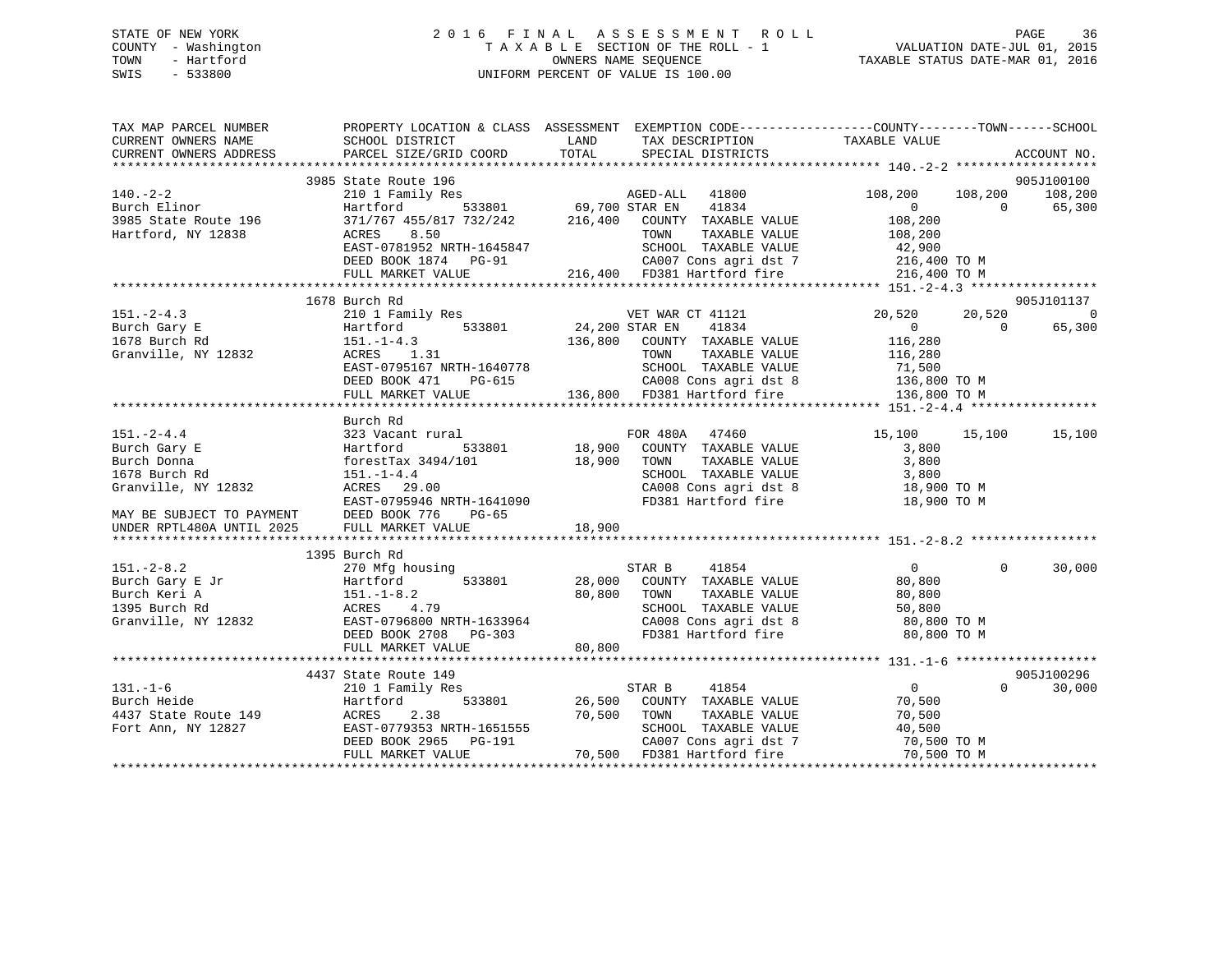# STATE OF NEW YORK 2 0 1 6 F I N A L A S S E S S M E N T R O L L PAGE 37COUNTY - Washington T A X A B L E SECTION OF THE ROLL - 1 VALUATION DATE-JUL 01, 2015 SWIS - 533800 UNIFORM PERCENT OF VALUE IS 100.00

| TAX MAP PARCEL NUMBER<br>CURRENT OWNERS NAME<br>CURRENT OWNERS ADDRESS | PROPERTY LOCATION & CLASS ASSESSMENT EXEMPTION CODE----------------COUNTY-------TOWN------SCHOOL<br>SCHOOL DISTRICT<br>PARCEL SIZE/GRID COORD | <b>EXAMPLE THE STATE OF STATE OF STATE</b><br>TOTAL | TAX DESCRIPTION<br>SPECIAL DISTRICTS                                                                                                 | TAXABLE VALUE             |                    | ACCOUNT NO.              |
|------------------------------------------------------------------------|-----------------------------------------------------------------------------------------------------------------------------------------------|-----------------------------------------------------|--------------------------------------------------------------------------------------------------------------------------------------|---------------------------|--------------------|--------------------------|
|                                                                        | 12 Mcdougal Rd                                                                                                                                |                                                     |                                                                                                                                      |                           |                    | 905J100660               |
| $148. - 1 - 13$<br>Burch James A                                       | Mcdougai Ku<br>210 1 Family Res<br>Hartford 533801 10,900 STAR EN                                                                             |                                                     | VET WAR CT 41121<br>41834                                                                                                            | 14,955<br>$\overline{0}$  | 14,955<br>$\Omega$ | $\overline{0}$<br>65,300 |
| 12 Mcdougal Rd<br>Fort Ann, NY 12827                                   | FRNT 167.00 DPTH 100.00 99,700 COUNTY TAXABLE VALUE<br>EAST-0766673 NRTH-1636923<br>DEED BOOK 521<br>PG-251                                   |                                                     | TAXABLE VALUE<br>TOWN<br>1636923 TOWN TAXABLE VALUE 84,745<br>G-251 SCHOOL TAXABLE VALUE 34,400<br>99,700 FD381 Hartford fire 99,700 | 84,745<br>84,745          |                    |                          |
|                                                                        | FULL MARKET VALUE                                                                                                                             |                                                     |                                                                                                                                      | 99,700 TO M               |                    |                          |
|                                                                        |                                                                                                                                               |                                                     |                                                                                                                                      |                           |                    |                          |
|                                                                        | 8137 State Route 40                                                                                                                           |                                                     |                                                                                                                                      |                           |                    | 905J100002               |
| $132 - 2 - 12.2$                                                       | 210 1 Family Res                                                                                                                              |                                                     | STAR B 41854<br>25,700 COUNTY TAXABLE VALUE                                                                                          | $\overline{0}$            | $\Omega$           | 30,000                   |
| Burch Justin Patrick                                                   | 533801<br>Hartford                                                                                                                            |                                                     |                                                                                                                                      | 160,300                   |                    |                          |
|                                                                        | Carroll Heather Ann ACRES 1.70<br>PO Box 85 EAST-0787502 NRTH-1653280<br>Fort Ann, NY 12827 DEED BOOK 3442 PG-102                             | 160, 300                                            | TOWN<br>TAXABLE VALUE                                                                                                                | 160,300                   |                    |                          |
|                                                                        |                                                                                                                                               |                                                     | SCHOOL TAXABLE VALUE                                                                                                                 | 130,300                   |                    |                          |
|                                                                        |                                                                                                                                               |                                                     | CA007 Cons agri dst 7 160,300 TO M                                                                                                   |                           |                    |                          |
|                                                                        |                                                                                                                                               |                                                     |                                                                                                                                      | 160,300 TO M              |                    |                          |
|                                                                        |                                                                                                                                               |                                                     |                                                                                                                                      |                           |                    |                          |
| $142. - 1 - 46$                                                        | 82 Camp A Way<br>260 Seasonal res                                                                                                             |                                                     | COUNTY TAXABLE VALUE                                                                                                                 | 59,600                    |                    | 905J101113               |
| Burch Ronald F                                                         | 533801<br>Hartford                                                                                                                            |                                                     | TOWN<br>TAXABLE VALUE                                                                                                                | 59,600                    |                    |                          |
| Burch Patricia                                                         | LOT K                                                                                                                                         | 13,700<br>59,600                                    | SCHOOL TAXABLE VALUE                                                                                                                 | 59,600                    |                    |                          |
| 36 Burch Rd                                                            | ACRES 10.06                                                                                                                                   |                                                     | FD381 Hartford fire                                                                                                                  | 59,600 TO M               |                    |                          |
| Queensbury, NY 12804                                                   | EAST-0791147 NRTH-1646997<br>DEED BOOK 539<br>$PG-1$                                                                                          |                                                     |                                                                                                                                      |                           |                    |                          |
|                                                                        | FULL MARKET VALUE                                                                                                                             | 59,600                                              |                                                                                                                                      |                           |                    |                          |
|                                                                        |                                                                                                                                               |                                                     |                                                                                                                                      |                           |                    |                          |
|                                                                        | 255 Wright Rd<br>rd Kd<br>112 Dairy farm<br>Hartford                                                                                          |                                                     |                                                                                                                                      |                           |                    | 905J100664               |
| $122. - 1 - 15$                                                        |                                                                                                                                               |                                                     | AG DIST<br>41720                                                                                                                     | 49,160                    | 49,160             | 49,160                   |
| Burch Thomas E<br>PO Box 183                                           | 533801<br>958/315                                                                                                                             | 170,500 STAR B                                      | 41854<br>292,100 COUNTY TAXABLE VALUE                                                                                                | $\overline{0}$<br>242,940 | $\Omega$           | 30,000                   |
| Hartford, NY 12838                                                     | ACRES 113.10                                                                                                                                  |                                                     | TOWN<br>TAXABLE VALUE                                                                                                                | 242,940                   |                    |                          |
|                                                                        | EAST-0780686 NRTH-1657090                                                                                                                     |                                                     | SCHOOL TAXABLE VALUE                                                                                                                 | 212,940                   |                    |                          |
| MAY BE SUBJECT TO PAYMENT                                              | DEED BOOK 753<br>$PG-112$                                                                                                                     |                                                     | CA007 Cons agri dst 7                                                                                                                | 242,940 TO M              |                    |                          |
| UNDER AGDIST LAW TIL 2020                                              | FULL MARKET VALUE                                                                                                                             | 292,100                                             | 49,160 EX                                                                                                                            |                           |                    |                          |
|                                                                        |                                                                                                                                               |                                                     | FD381 Hartford fire                                                                                                                  | 292,100 TO M              |                    |                          |
|                                                                        |                                                                                                                                               |                                                     |                                                                                                                                      |                           |                    |                          |
|                                                                        | 3985 State Route 196                                                                                                                          |                                                     |                                                                                                                                      |                           |                    |                          |
| $140. -2 - 2.6$                                                        | 105 Vac farmland                                                                                                                              |                                                     | AG DIST<br>41720                                                                                                                     | 131,580 131,580           |                    | 131,580                  |
| Burch Thomas E                                                         | 533801<br>Hartford                                                                                                                            |                                                     | 331,600 FOR 480A 47460<br>331,600 COUNTY TAXABLE VALUE                                                                               | 45,760 45,760             |                    | 45,760                   |
| Burch Holly M                                                          | Forest Tax 3223/219                                                                                                                           |                                                     |                                                                                                                                      | 154,260                   |                    |                          |
| PO Box 183                                                             | ACRES 304.00                                                                                                                                  |                                                     | TOWN<br>TAXABLE VALUE                                                                                                                | 154,260                   |                    |                          |
| Hartford, NY 12838                                                     | EAST-0779305 NRTH-1647855                                                                                                                     |                                                     | SCHOOL TAXABLE VALUE                                                                                                                 | 154,260                   |                    |                          |
|                                                                        | DEED BOOK 1874 PG-91                                                                                                                          |                                                     | CA007 Cons agri dst 7                                                                                                                | 200,020 TO M              |                    |                          |
| MAY BE SUBJECT TO PAYMENT                                              | FULL MARKET VALUE                                                                                                                             | 331,600                                             | 131,580 EX                                                                                                                           |                           |                    |                          |
| UNDER RPTL480A UNTIL 2025                                              |                                                                                                                                               |                                                     | FD381 Hartford fire                                                                                                                  | 331,600 TO M              |                    |                          |
|                                                                        |                                                                                                                                               |                                                     |                                                                                                                                      |                           |                    |                          |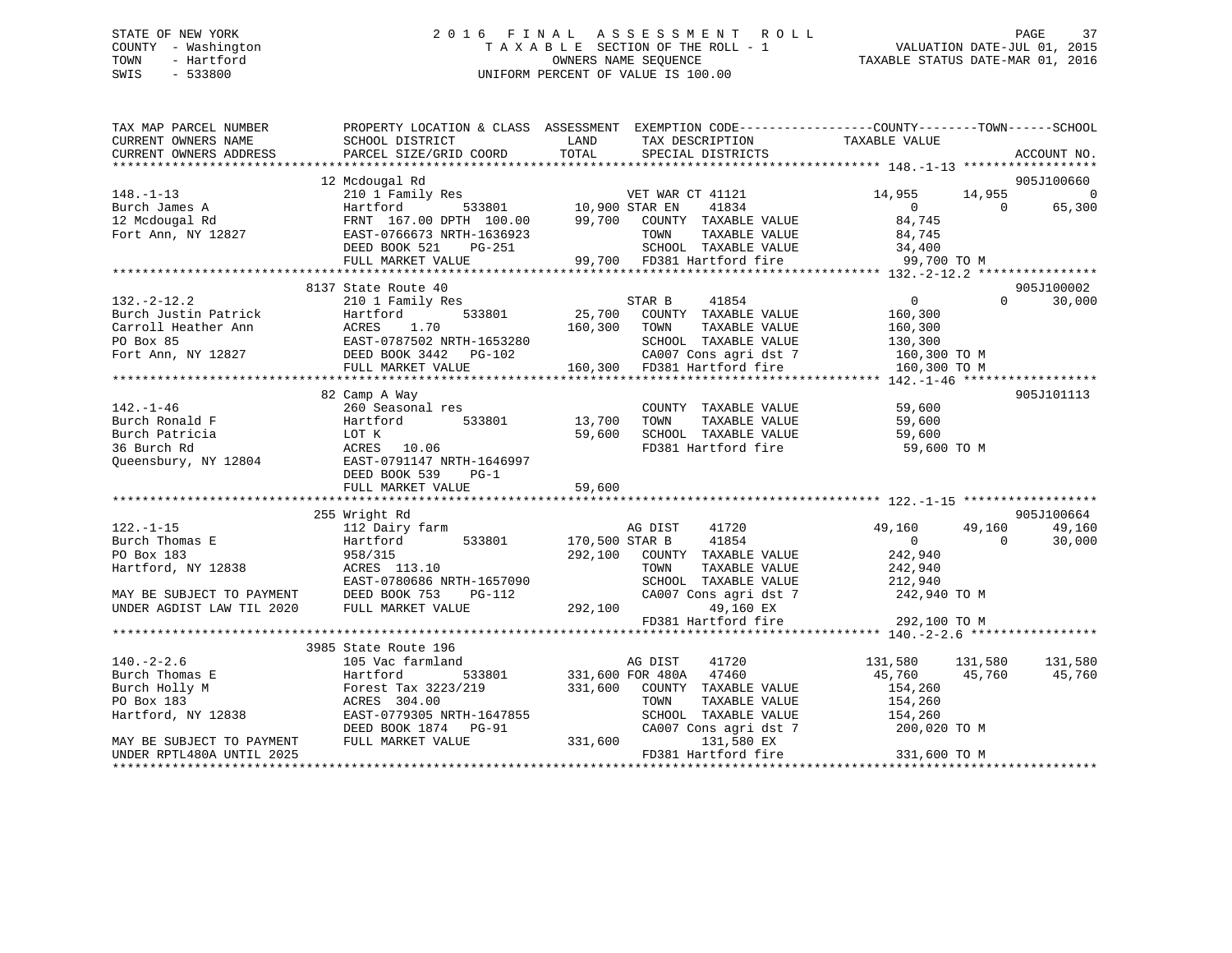### STATE OF NEW YORK 2 0 1 6 F I N A L A S S E S S M E N T R O L L PAGE 38 COUNTY - Washington T A X A B L E SECTION OF THE ROLL - 1 VALUATION DATE-JUL 01, 2015 TOWN - Hartford OWNERS NAME SEQUENCE TAXABLE STATUS DATE-MAR 01, 2016 SWIS - 533800 UNIFORM PERCENT OF VALUE IS 100.00

| TAX MAP PARCEL NUMBER<br>CURRENT OWNERS NAME                     | SCHOOL DISTRICT                                                                      | LAND           | TAX DESCRIPTION TAXABLE VALUE<br>SPECIAL DISTRICTS                                                            | PROPERTY LOCATION & CLASS ASSESSMENT EXEMPTION CODE---------------COUNTY-------TOWN-----SCHOOL |                |
|------------------------------------------------------------------|--------------------------------------------------------------------------------------|----------------|---------------------------------------------------------------------------------------------------------------|------------------------------------------------------------------------------------------------|----------------|
| CURRENT OWNERS ADDRESS                                           | PARCEL SIZE/GRID COORD                                                               | TOTAL          | SPECIAL DISTRICTS                                                                                             |                                                                                                | ACCOUNT NO.    |
|                                                                  |                                                                                      |                |                                                                                                               |                                                                                                |                |
|                                                                  | 4711 State Route 149                                                                 |                |                                                                                                               |                                                                                                | 905J100200     |
| 132.15-2-16                                                      | 210 1 Family Res<br>533801                                                           | 32,300 STAR EN | VET WAR CT 41121                                                                                              | 20,760<br>20,760<br>$\overline{0}$<br>$\Omega$                                                 | $\overline{0}$ |
| Burke Erica                                                      | Hartford<br>3.45<br>ACRES                                                            |                | 41834<br>138,400 COUNTY TAXABLE VALUE                                                                         | 117,640                                                                                        | 65,300         |
| 4711 State Route 149<br>Hartford, NY 12838<br>Hartford, NY 12838 | EAST-0786356 NRTH-1651641                                                            |                | TOWN<br>TAXABLE VALUE                                                                                         | 117,640                                                                                        |                |
|                                                                  | DEED BOOK 3498 PG-235                                                                |                | SCHOOL TAXABLE VALUE                                                                                          | 73,100                                                                                         |                |
|                                                                  | FULL MARKET VALUE                                                                    |                |                                                                                                               |                                                                                                |                |
|                                                                  |                                                                                      |                | SCHOOL TAXABLE VALUE 73,100<br>138,400 CA007 Cons agri dst 7 138,400 TO M<br>FD381 Hartford fire 138,400 TO M |                                                                                                |                |
|                                                                  |                                                                                      |                |                                                                                                               |                                                                                                |                |
|                                                                  | 34 Deer Run Way                                                                      |                |                                                                                                               |                                                                                                | 905J101350     |
| $141. - 3 - 59$                                                  | 210 1 Family Res                                                                     |                | COUNTY TAXABLE VALUE                                                                                          | 189,000                                                                                        |                |
| Burns Daniel                                                     | 533801<br>Hartford                                                                   | 34,100         | TAXABLE VALUE<br>TOWN                                                                                         |                                                                                                |                |
|                                                                  | LOT 10                                                                               | 189,000        | SCHOOL TAXABLE VALUE                                                                                          | 189,000<br>189,000                                                                             |                |
| Burns Kendra<br>34 Deer Run Way<br>Hartford, NY 12838            | Trans Exempt Repay 2016                                                              |                | $FD381$ Hartford fire 189,000 TO M                                                                            |                                                                                                |                |
| Hartford, NY 12838                                               | ACRES<br>6.10                                                                        |                | TE533 Trans exmt repay-flg                                                                                    | $.00$ MT                                                                                       |                |
|                                                                  | EAST-0783337 NRTH-1642556                                                            |                |                                                                                                               |                                                                                                |                |
|                                                                  | DEED BOOK 3522 PG-294                                                                |                |                                                                                                               |                                                                                                |                |
|                                                                  | FULL MARKET VALUE                                                                    | 189,000        |                                                                                                               |                                                                                                |                |
|                                                                  |                                                                                      |                |                                                                                                               |                                                                                                |                |
|                                                                  | 9 East St                                                                            |                |                                                                                                               |                                                                                                | 905J100429     |
| $132.15 - 2 - 10$                                                | 210 1 Family Res                                                                     |                | COUNTY TAXABLE VALUE                                                                                          | 96,800                                                                                         |                |
| Burns James<br>Burns Charlene<br>^ Test St                       | Hartford 533801 10,100<br>FRNT 60.00 DPTH 160.00 96,800<br>EAST-0786597 NRTH-1652463 |                | TAXABLE VALUE<br>TOWN                                                                                         | 96,800                                                                                         |                |
|                                                                  |                                                                                      |                | SCHOOL TAXABLE VALUE<br>CA007 Cons agri dst 7                                                                 | 96,800                                                                                         |                |
|                                                                  |                                                                                      |                |                                                                                                               | 96,800 TO M                                                                                    |                |
| Hartford, NY 12838                                               | DEED BOOK 2138 PG-5                                                                  |                | FD381 Hartford fire                                                                                           | 96,800 TO M                                                                                    |                |
|                                                                  | FULL MARKET VALUE                                                                    | 96,800         |                                                                                                               |                                                                                                |                |
|                                                                  | Camp A Way                                                                           |                |                                                                                                               |                                                                                                | 905J100236     |
| $142. - 1 - 38$                                                  | 322 Rural vac>10                                                                     |                | COUNTY TAXABLE VALUE                                                                                          | 14,900                                                                                         |                |
| Burt Frank                                                       |                                                                                      | 14,900         | TOWN<br>TAXABLE VALUE                                                                                         | 14,900                                                                                         |                |
| 1066 Route 9                                                     |                                                                                      | 14,900         | SCHOOL TAXABLE VALUE 14,900                                                                                   |                                                                                                |                |
| Fort Edward, NY 12828                                            | Hartford 533801<br>ACRES 12.36<br>EAST-0790537 NRTH-1645601                          |                | FD381 Hartford fire                                                                                           | 14,900 TO M                                                                                    |                |
|                                                                  | DEED BOOK 2736 PG-118                                                                |                |                                                                                                               |                                                                                                |                |
|                                                                  | FULL MARKET VALUE                                                                    | 14,900         |                                                                                                               |                                                                                                |                |
|                                                                  |                                                                                      |                |                                                                                                               |                                                                                                |                |
|                                                                  | 3814 State Route 196                                                                 |                |                                                                                                               |                                                                                                | 905J100244     |
| $140. - 2 - 42$                                                  | 112 Dairy farm                                                                       |                | 41720<br>AG DIST                                                                                              | 118,009<br>118,009                                                                             | 118,009        |
| Bush Jeffrey L                                                   | Hartford 533801                                                                      | 218,000 STAR B | 41854                                                                                                         | $\overline{0}$<br>$\overline{0}$                                                               | 30,000         |
| 3814 State Route 196 489/908                                     |                                                                                      | 297,600        | COUNTY TAXABLE VALUE                                                                                          | 179,591                                                                                        |                |
| $3014$ State And 12827                                           | ACRES 175.10                                                                         |                | TAXABLE VALUE<br>TOWN                                                                                         | 179,591                                                                                        |                |
|                                                                  | EAST-0777229 NRTH-1645299                                                            |                | SCHOOL TAXABLE VALUE                                                                                          | 149,591                                                                                        |                |
| MAY BE SUBJECT TO PAYMENT                                        | DEED BOOK 3410 PG-49                                                                 |                | CA007 Cons agri dst 7                                                                                         | 179,591 TO M                                                                                   |                |
| UNDER AGDIST LAW TIL 2020                                        | FULL MARKET VALUE                                                                    | 297,600        | 118,009 EX                                                                                                    |                                                                                                |                |
|                                                                  |                                                                                      |                | FD381 Hartford fire                                                                                           | 297,600 TO M                                                                                   |                |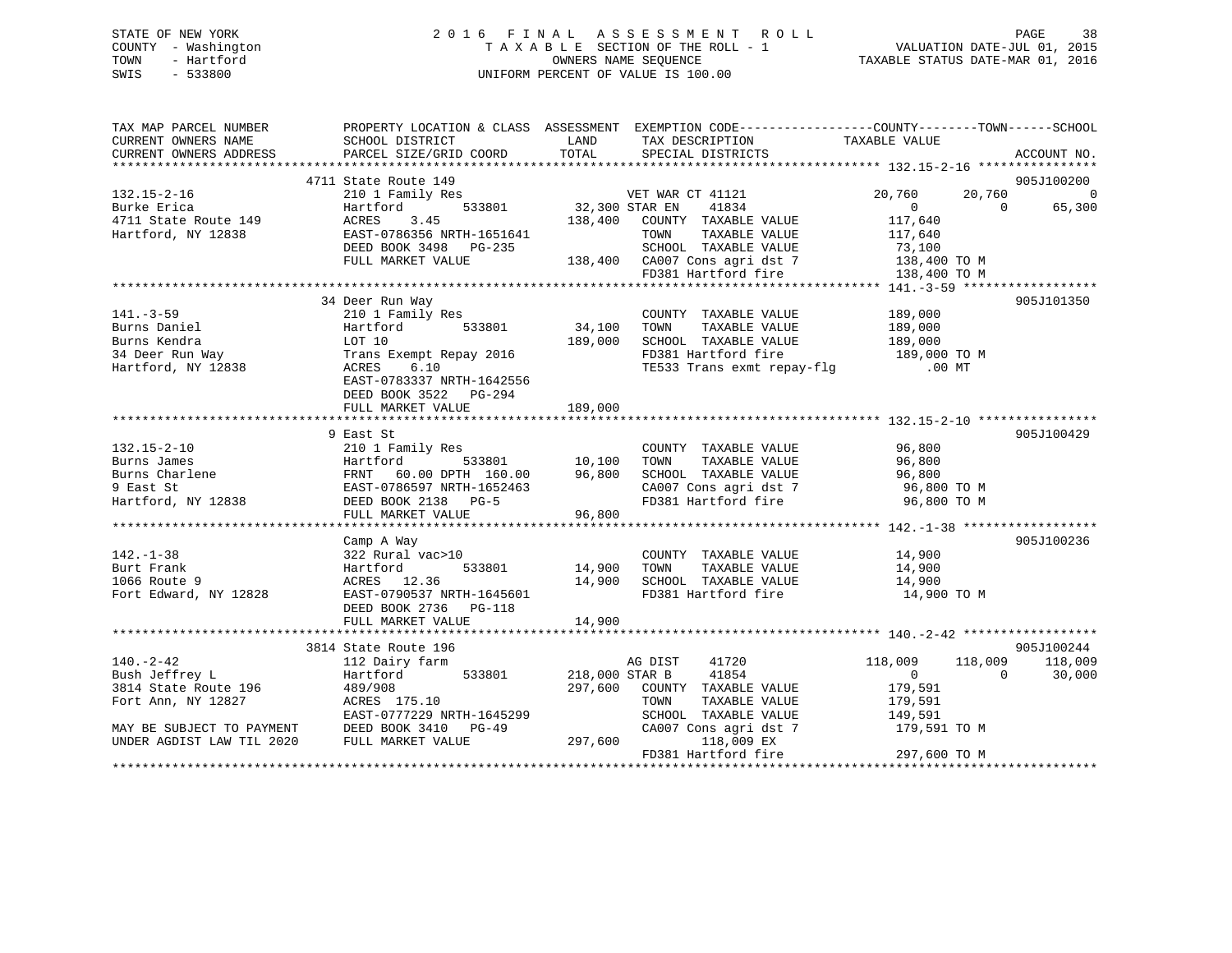### STATE OF NEW YORK 2 0 1 6 F I N A L A S S E S S M E N T R O L L PAGE 39 COUNTY - Washington T A X A B L E SECTION OF THE ROLL - 1 VALUATION DATE-JUL 01, 2015 TOWN - Hartford OWNERS NAME SEQUENCE TAXABLE STATUS DATE-MAR 01, 2016 SWIS - 533800 UNIFORM PERCENT OF VALUE IS 100.00UNIFORM PERCENT OF VALUE IS 100.00

| TAX MAP PARCEL NUMBER<br>CURRENT OWNERS NAME<br>CURRENT OWNERS ADDRESS                                       | PROPERTY LOCATION & CLASS ASSESSMENT EXEMPTION CODE---------------COUNTY-------TOWN------SCHOOL<br>SCHOOL DISTRICT<br>PARCEL SIZE/GRID COORD                        | LAND<br>TOTAL              | TAX DESCRIPTION<br>SPECIAL DISTRICTS                                                                                                     | TAXABLE VALUE                                                              | ACCOUNT NO.                      |
|--------------------------------------------------------------------------------------------------------------|---------------------------------------------------------------------------------------------------------------------------------------------------------------------|----------------------------|------------------------------------------------------------------------------------------------------------------------------------------|----------------------------------------------------------------------------|----------------------------------|
| $141. - 3 - 39.4$<br>Bush Joan F<br>17 Miller Ridge Way<br>Hartford, NY 12838                                | 17 Miller Rdg<br>210 1 Family Res<br>Hartford<br>533801<br>ROW695/324<br>ACRES<br>4.35<br>EAST-0786119 NRTH-1641652<br>DEED BOOK 3572 PG-18<br>FULL MARKET VALUE    | 35,700<br>80,900<br>80,900 | STAR B<br>41854<br>COUNTY TAXABLE VALUE<br>TAXABLE VALUE<br>TOWN<br>SCHOOL TAXABLE VALUE<br>FD381 Hartford fire                          | $\overline{0}$<br>80,900<br>80,900<br>50,900<br>80,900 TO M                | 905J101140<br>$\Omega$<br>30,000 |
|                                                                                                              |                                                                                                                                                                     |                            |                                                                                                                                          |                                                                            |                                  |
| $130. - 1 - 9.2$<br>Bush Leonard L<br>Bush Christine<br>3776 State Route 149<br>Fort Ann, NY 12827           | 3776 State Route 149<br>210 1 Family Res<br>533801<br>Hartford<br>ACRES<br>1.80<br>EAST-0766821 NRTH-1651455<br>DEED BOOK 677<br>PG-105<br>FULL MARKET VALUE        | 21,400<br>95,400<br>95,400 | STAR B<br>41854<br>COUNTY TAXABLE VALUE<br>TOWN<br>TAXABLE VALUE<br>SCHOOL TAXABLE VALUE<br>CA007 Cons agri dst 7<br>FD381 Hartford fire | $\overline{0}$<br>95,400<br>95,400<br>65,400<br>95,400 TO M<br>95,400 TO M | 905J101130<br>$\Omega$<br>30,000 |
|                                                                                                              | 41 Townsend Rd                                                                                                                                                      |                            |                                                                                                                                          |                                                                            |                                  |
| $140. - 2 - 2.3$<br>Bush Leonard L<br>3776 State Route 149<br>Fort Ann, NY 12827                             | 312 Vac w/imprv<br>Hartford<br>533801<br>FRNT 208.00 DPTH 210.00<br>EAST-0782139 NRTH-1647136<br>DEED BOOK 3428<br>PG-229                                           | 23,000<br>24,000           | COUNTY TAXABLE VALUE<br>TOWN<br>TAXABLE VALUE<br>SCHOOL TAXABLE VALUE<br>CA007 Cons agri dst 7<br>FD381 Hartford fire                    | 24,000<br>24,000<br>24,000<br>24,000 TO M<br>24,000 TO M                   |                                  |
|                                                                                                              | FULL MARKET VALUE                                                                                                                                                   | 24,000                     |                                                                                                                                          |                                                                            |                                  |
|                                                                                                              |                                                                                                                                                                     |                            |                                                                                                                                          |                                                                            |                                  |
| $140. -2 - 1.3$<br>Bush Reginald L LE<br>Brayman Nicholas I<br>215 Gore St<br>Nelson, B.C., Canada<br>VIL5B6 | 3739 State Route 196<br>210 1 Family Res<br>533801<br>Hartford<br>FRNT 115.00 DPTH 180.00<br>EAST-0776231 NRTH-1646566<br>DEED BOOK 3438 PG-94<br>FULL MARKET VALUE | 16,800<br>93,400<br>93,400 | COUNTY TAXABLE VALUE<br>TAXABLE VALUE<br>TOWN<br>SCHOOL TAXABLE VALUE<br>CA007 Cons agri dst 7<br>FD381 Hartford fire                    | 93,400<br>93,400<br>93,400<br>93,400 TO M<br>93,400 TO M                   | 905J101136                       |
|                                                                                                              |                                                                                                                                                                     |                            |                                                                                                                                          |                                                                            |                                  |
|                                                                                                              | 5235 State Route 149                                                                                                                                                |                            |                                                                                                                                          |                                                                            | 905J100597                       |
| $132 - 2 - 22$<br>Butler Adam<br>Butler Wendy<br>5235 State Route 149<br>Granville, NY 12832                 | 210 1 Family Res<br>533801<br>Hartford<br>ACRES<br>4.93<br>EAST-0792987 NRTH-1653570<br>DEED BOOK 745<br>$PG-271$                                                   | 37,900<br>157,200          | 41854<br>STAR B<br>COUNTY TAXABLE VALUE<br>TOWN<br>TAXABLE VALUE<br>SCHOOL TAXABLE VALUE<br>FD381 Hartford fire                          | $\overline{0}$<br>157,200<br>157,200<br>127,200<br>157,200 TO M            | $\Omega$<br>30,000               |
|                                                                                                              | FULL MARKET VALUE                                                                                                                                                   | 157,200                    |                                                                                                                                          |                                                                            |                                  |
|                                                                                                              | Blood St                                                                                                                                                            |                            |                                                                                                                                          |                                                                            |                                  |
| $132 - 4 - 8.5$<br>Buxton Kevin P<br>Buxton Deborah<br>266 Main St<br>Salem, NY 12865                        | 322 Rural vac>10<br>533801<br>Hartford<br>ACRES 11.45<br>EAST-0794736 NRTH-1652325<br>DEED BOOK 3562<br>$PG-24$<br>FULL MARKET VALUE                                | 19,800<br>19,800<br>19,800 | COUNTY TAXABLE VALUE<br>TOWN<br>TAXABLE VALUE<br>SCHOOL TAXABLE VALUE<br>FD381 Hartford fire                                             | 19,800<br>19,800<br>19,800<br>19,800 TO M                                  |                                  |
|                                                                                                              |                                                                                                                                                                     |                            |                                                                                                                                          |                                                                            |                                  |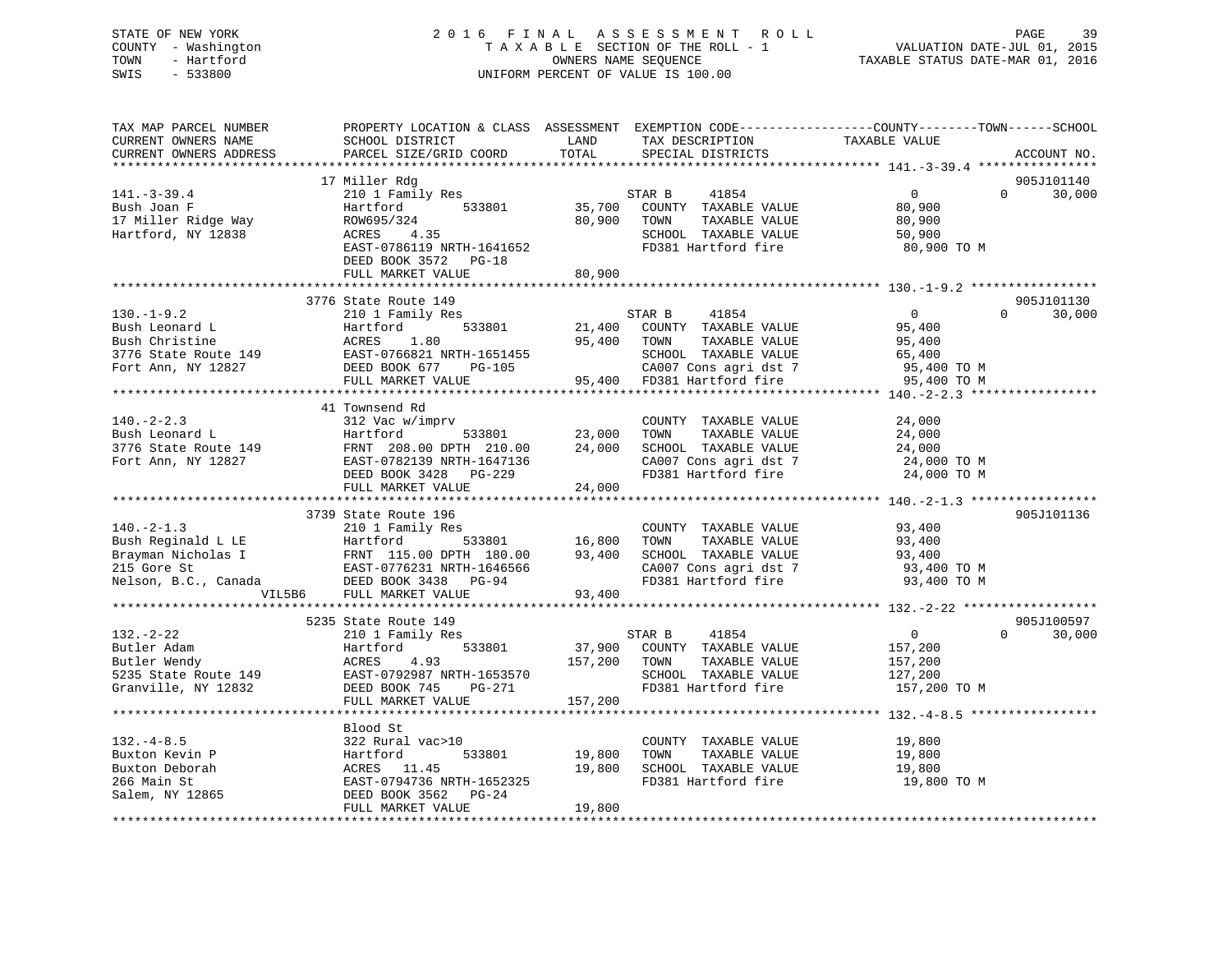### STATE OF NEW YORK 2 0 1 6 F I N A L A S S E S S M E N T R O L L PAGE 40 COUNTY - Washington T A X A B L E SECTION OF THE ROLL - 1 VALUATION DATE-JUL 01, 2015 TOWN - Hartford **TAXABLE STATUS DATE-MAR 01, 2016** OWNERS NAME SEQUENCE TAXABLE STATUS DATE-MAR 01, 2016 SWIS - 533800 UNIFORM PERCENT OF VALUE IS 100.00

| TAX MAP PARCEL NUMBER<br>CURRENT OWNERS NAME | SCHOOL DISTRICT           | PROPERTY LOCATION & CLASS ASSESSMENT EXEMPTION CODE----------------COUNTY-------TOWN------SCHOOL<br>LAND<br>TAX DESCRIPTION | TAXABLE VALUE                            |
|----------------------------------------------|---------------------------|-----------------------------------------------------------------------------------------------------------------------------|------------------------------------------|
| CURRENT OWNERS ADDRESS                       | PARCEL SIZE/GRID COORD    | TOTAL<br>SPECIAL DISTRICTS                                                                                                  | ACCOUNT NO.                              |
|                                              |                           |                                                                                                                             |                                          |
|                                              | 284 Hall Rd               |                                                                                                                             |                                          |
| $122. - 1 - 16.3$                            | 210 1 Family Res          | COUNTY TAXABLE VALUE                                                                                                        | 217,000                                  |
| Cameron Pamela                               | 533801<br>Hartford        | 37,300<br>TOWN<br>TAXABLE VALUE                                                                                             | 217,000                                  |
| 284 Hall Rd                                  | LOT A                     | SCHOOL TAXABLE VALUE<br>217,000                                                                                             | 217,000                                  |
| Fort Ann, NY 12827                           | ACRES<br>4.76             | CA007 Cons agri dst 7                                                                                                       | 217,000 TO M                             |
|                                              | EAST-0773584 NRTH-1661450 | FD381 Hartford fire                                                                                                         | 217,000 TO M                             |
|                                              | DEED BOOK 3624 PG-13      |                                                                                                                             |                                          |
|                                              | FULL MARKET VALUE         | 217,000                                                                                                                     |                                          |
|                                              |                           |                                                                                                                             |                                          |
|                                              | 1098 Lundy Rd             |                                                                                                                             | 905J101100                               |
| $158. - 2 - 6.6$                             | 210 1 Family Res          | STAR B<br>41854                                                                                                             | $\overline{0}$<br>$\Omega$<br>30,000     |
| Campbell James                               | 533801<br>Hartford        | 42,000 COUNTY TAXABLE VALUE                                                                                                 | 122,500                                  |
| Campbell Kelly                               | ROW 834/247               | 122,500 TOWN<br>TAXABLE VALUE                                                                                               | 122,500                                  |
| 1098 Lundy Rd                                | $158. - 1 - 6.6$          | SCHOOL TAXABLE VALUE                                                                                                        | 92,500                                   |
| Granville, NY 12832                          | ACRES<br>6.00 BANK 26     | FD381 Hartford fire                                                                                                         | 122,500 TO M                             |
|                                              | EAST-0786853 NRTH-1632943 |                                                                                                                             |                                          |
|                                              | DEED BOOK 942<br>PG-232   |                                                                                                                             |                                          |
|                                              | FULL MARKET VALUE         | 122,500                                                                                                                     |                                          |
|                                              |                           |                                                                                                                             |                                          |
|                                              | 451 Gilchrist Hill Rd     |                                                                                                                             | 905J100017                               |
| $150. - 1 - 43$                              | 210 1 Family Res          | AGED-CO/TN 41801                                                                                                            | 50,700<br>50,700<br>$\overline{0}$       |
| Capone Gerry J                               | 533801<br>Hartford        | 27,600 AGED-SCH<br>41804                                                                                                    | 25,350<br>$\overline{0}$<br>$\mathbf{0}$ |
| 451 Gilchrist Hill Rd                        | ACRES<br>2.20             | 41834<br>101,400 STAR EN                                                                                                    | $\overline{0}$<br>$\Omega$<br>65,300     |
| Hartford, NY 12838                           | EAST-0782029 NRTH-1639068 | COUNTY TAXABLE VALUE                                                                                                        | 50,700                                   |
|                                              | DEED BOOK 2852 PG-84      | TOWN<br>TAXABLE VALUE                                                                                                       | 50,700                                   |
|                                              | FULL MARKET VALUE         | 101,400 SCHOOL TAXABLE VALUE                                                                                                | 10,750                                   |
|                                              |                           | FD381 Hartford fire                                                                                                         | 101,400 TO M                             |
|                                              |                           |                                                                                                                             |                                          |
|                                              | 549 Warren Rd             |                                                                                                                             | 905J100118                               |
| $114. - 1 - 16$                              | 210 1 Family Res          | COUNTY TAXABLE VALUE                                                                                                        | 100,800                                  |
| Caprood James W Jr                           | Hartford<br>533801        | 34,400<br>TAXABLE VALUE<br>TOWN                                                                                             | 100,800                                  |
| Jabot Deborah M                              | ACRES<br>4.00             | 100,800<br>SCHOOL TAXABLE VALUE                                                                                             | 100,800                                  |
| ATT: Jabot Deborah M                         | EAST-0790411 NRTH-1664489 | CA007 Cons agri dst 7                                                                                                       | 100,800 TO M                             |
| Box 74                                       | DEED BOOK 1893 PG-347     | FD381 Hartford fire                                                                                                         | 100,800 TO M                             |
| 118 East St                                  | FULL MARKET VALUE         | 100,800                                                                                                                     |                                          |
| Hartford, NY 12838                           |                           |                                                                                                                             |                                          |
|                                              |                           |                                                                                                                             |                                          |
|                                              | 339 Pope Hill Rd          |                                                                                                                             | 905J100072                               |
| $150. - 1 - 32$                              | 210 1 Family Res          | VET WAR CT 41121                                                                                                            | 15,915<br>15,915<br>0                    |
| Carabeau Vernon                              | 533801<br>Hartford        | 26,800 STAR EN<br>41834                                                                                                     | $\overline{0}$<br>$\mathbf{0}$<br>65,300 |
| Carabeau Mildred                             | 7.58<br>ACRES             | 106,100<br>COUNTY TAXABLE VALUE                                                                                             | 90,185                                   |
| 339 Pope Hill Rd                             | EAST-0784599 NRTH-1632867 | TOWN<br>TAXABLE VALUE                                                                                                       | 90,185                                   |
| Granville, NY 12832                          | DEED BOOK 3288 PG-46      | SCHOOL TAXABLE VALUE                                                                                                        | 40,800                                   |
|                                              | FULL MARKET VALUE         | 106,100 FD381 Hartford fire                                                                                                 | 106,100 TO M                             |
|                                              |                           |                                                                                                                             |                                          |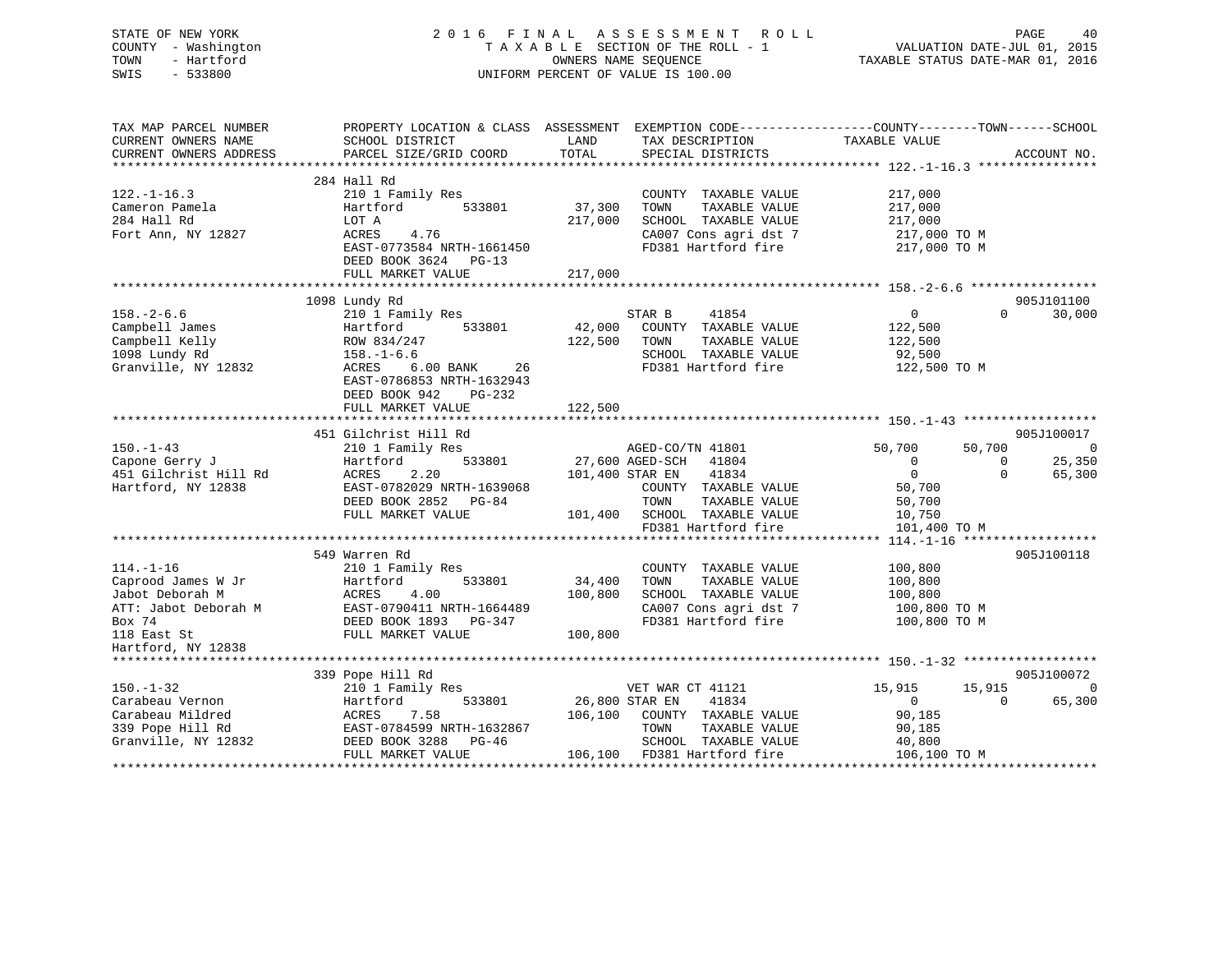### STATE OF NEW YORK 2 0 1 6 F I N A L A S S E S S M E N T R O L L PAGE 41 COUNTY - Washington T A X A B L E SECTION OF THE ROLL - 1 VALUATION DATE-JUL 01, 2015 TOWN - Hartford **TAXABLE STATUS DATE-MAR 01, 2016** OWNERS NAME SEQUENCE TAXABLE STATUS DATE-MAR 01, 2016 SWIS - 533800 UNIFORM PERCENT OF VALUE IS 100.00

| TAX MAP PARCEL NUMBER<br>CURRENT OWNERS NAME<br>CURRENT OWNERS ADDRESS | SCHOOL DISTRICT<br>PARCEL SIZE/GRID COORD | LAND<br>TOTAL  | TAX DESCRIPTION<br>SPECIAL DISTRICTS                | PROPERTY LOCATION & CLASS ASSESSMENT EXEMPTION CODE----------------COUNTY-------TOWN------SCHOOL<br>TAXABLE VALUE | ACCOUNT NO.    |
|------------------------------------------------------------------------|-------------------------------------------|----------------|-----------------------------------------------------|-------------------------------------------------------------------------------------------------------------------|----------------|
|                                                                        |                                           |                |                                                     |                                                                                                                   |                |
|                                                                        | 211 Dick Hill Rd                          |                |                                                     |                                                                                                                   | 905J101432     |
| $142. - 1 - 1.1$                                                       | 270 Mfg housing                           |                | 41854<br>STAR B                                     | $\overline{0}$<br>$\Omega$                                                                                        | 30,000         |
| Carlton George E                                                       | Hartford<br>533801                        |                | 30,200 COUNTY TAXABLE VALUE                         | 34,300                                                                                                            |                |
| PO Box 32                                                              | 2.90<br>ACRES                             | 34,300 TOWN    | TAXABLE VALUE                                       | 34,300                                                                                                            |                |
| Hartford, NY 12838                                                     | EAST-0789891 NRTH-1650400                 |                | SCHOOL TAXABLE VALUE                                | 4,300                                                                                                             |                |
|                                                                        | DEED BOOK 633<br>PG-122                   |                | CA007 Cons agri dst 7<br>34,300 FD381 Hartford fire | 34,300 TO M                                                                                                       |                |
|                                                                        | FULL MARKET VALUE                         |                |                                                     | 34,300 TO M                                                                                                       |                |
|                                                                        |                                           |                |                                                     |                                                                                                                   |                |
|                                                                        | 163 Dick Hill Rd                          |                |                                                     |                                                                                                                   | 905J101206     |
| $142. - 1 - 1$                                                         | 240 Rural res                             |                | STAR B<br>41854                                     | $\overline{0}$<br>$\Omega$                                                                                        | 30,000         |
| Carlton James R                                                        | Hartford<br>533801                        | 37,500         | COUNTY TAXABLE VALUE                                | 47,300                                                                                                            |                |
| PO Box 43                                                              | Ex & Res 489/817                          | 47,300         | TAXABLE VALUE<br>TOWN                               | 47,300                                                                                                            |                |
| Hartford, NY 12838                                                     | ACRES 23.10                               |                | SCHOOL TAXABLE VALUE                                | 17,300                                                                                                            |                |
|                                                                        | EAST-0789304 NRTH-1649939                 |                | CA007 Cons agri dst 7                               | 47,300 TO M                                                                                                       |                |
|                                                                        | DEED BOOK 441<br>PG-856                   |                | FD381 Hartford fire                                 | 47,300 TO M                                                                                                       |                |
|                                                                        | FULL MARKET VALUE                         | 47,300         |                                                     |                                                                                                                   |                |
|                                                                        |                                           |                |                                                     |                                                                                                                   |                |
|                                                                        | 391 Gilchrist Hill Rd                     |                |                                                     |                                                                                                                   | 905J101397     |
| $150. - 1 - 57.1$                                                      | 210 1 Family Res                          |                | STAR B<br>41854                                     | $\sim$ 0<br>$\Omega$                                                                                              | 30,000         |
| Carpenter Loren E                                                      | 533801<br>Hartford                        |                | 28,700 COUNTY TAXABLE VALUE                         | 127,000                                                                                                           |                |
| Carpenter Sharon L                                                     | LOT 1                                     | 127,000        | TAXABLE VALUE<br>TOWN                               | 127,000                                                                                                           |                |
| 391 Gilchrist Hill Rd                                                  | ACRES<br>2.50                             |                | SCHOOL TAXABLE VALUE                                | 97,000                                                                                                            |                |
| Hartford, NY 12838                                                     | EAST-0783665 NRTH-1639104                 |                | FD381 Hartford fire                                 | 127,000 TO M                                                                                                      |                |
|                                                                        | DEED BOOK 939<br>$PG-118$                 |                |                                                     |                                                                                                                   |                |
|                                                                        | FULL MARKET VALUE                         | 127,000        |                                                     |                                                                                                                   |                |
|                                                                        | 54 Pope Hill Rd                           |                |                                                     |                                                                                                                   | 905J100669     |
| $149. - 1 - 28.1$                                                      | 210 1 Family Res                          |                | COUNTY TAXABLE VALUE 124,900                        |                                                                                                                   |                |
| Carpenter Matthew                                                      | Hartford 533801                           | 27,800         | TOWN<br>TAXABLE VALUE                               | 124,900                                                                                                           |                |
| 54 Pope Hill Rd                                                        | Sub Div Lot 1                             | 124,900        | SCHOOL TAXABLE VALUE                                | 124,900                                                                                                           |                |
| Argyle, NY 12809                                                       | ACRES<br>2.25                             |                | FD381 Hartford fire                                 | 124,900 TO M                                                                                                      |                |
|                                                                        | EAST-0778506 NRTH-1632679                 |                |                                                     |                                                                                                                   |                |
|                                                                        | DEED BOOK 2692 PG-196                     |                |                                                     |                                                                                                                   |                |
|                                                                        | FULL MARKET VALUE                         | 124,900        |                                                     |                                                                                                                   |                |
|                                                                        |                                           |                |                                                     |                                                                                                                   |                |
|                                                                        | 8555 State Route 40                       |                |                                                     |                                                                                                                   | 905J101383     |
| $123. - 1 - 11.6$                                                      | 210 1 Family Res                          |                |                                                     | 27,015<br>27,000                                                                                                  | $\overline{0}$ |
| Carpenter Michael J                                                    | 533801<br>Hartford                        |                | VET WAR CT 41121<br>26,900 VET DIS CT 41141         | 90,050<br>90,000                                                                                                  | $\overline{0}$ |
| 8555 State Route 40                                                    | 1993/219                                  | 180,100 STAR B | 41854                                               | $\overline{0}$<br>$\Omega$                                                                                        | 30,000         |
| Granville, NY 12832                                                    | ACRES 7.00                                |                | COUNTY TAXABLE VALUE                                | 63,035                                                                                                            |                |
|                                                                        | EAST-0792399 NRTH-1661836                 |                | TOWN<br>TAXABLE VALUE                               | 63,100                                                                                                            |                |
|                                                                        | DEED BOOK 3027 PG-338                     |                | SCHOOL TAXABLE VALUE                                | 150,100                                                                                                           |                |
|                                                                        | FULL MARKET VALUE                         |                | 180,100 CA007 Cons agri dst 7                       | 180,100 TO M                                                                                                      |                |
|                                                                        |                                           |                | FD381 Hartford fire                                 | 180,100 TO M                                                                                                      |                |
|                                                                        |                                           |                |                                                     |                                                                                                                   |                |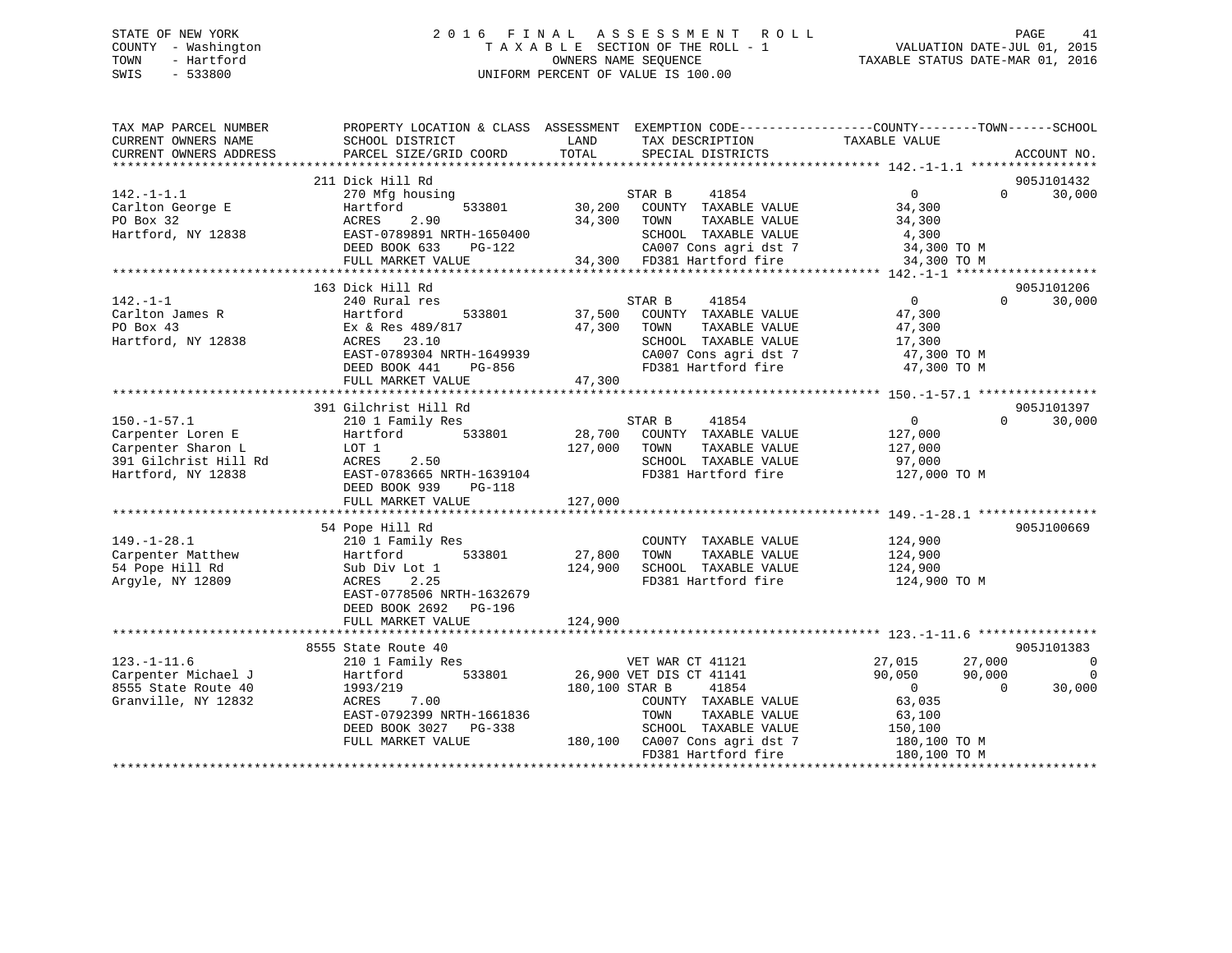### STATE OF NEW YORK 2 0 1 6 F I N A L A S S E S S M E N T R O L L PAGE 42 COUNTY - Washington T A X A B L E SECTION OF THE ROLL - 1 VALUATION DATE-JUL 01, 2015 TOWN - Hartford **TAXABLE STATUS DATE-MAR 01, 2016** OWNERS NAME SEQUENCE TAXABLE STATUS DATE-MAR 01, 2016 SWIS - 533800 UNIFORM PERCENT OF VALUE IS 100.00

| TAX MAP PARCEL NUMBER                       |                                        |                                                                                                                                                                                                                                   | PROPERTY LOCATION & CLASS ASSESSMENT EXEMPTION CODE---------------COUNTY-------TOWN------SCHOOL                                                                                                                                        |
|---------------------------------------------|----------------------------------------|-----------------------------------------------------------------------------------------------------------------------------------------------------------------------------------------------------------------------------------|----------------------------------------------------------------------------------------------------------------------------------------------------------------------------------------------------------------------------------------|
| CURRENT OWNERS NAME                         | SCHOOL DISTRICT                        | TAX DESCRIPTION<br>LAND                                                                                                                                                                                                           | TAXABLE VALUE                                                                                                                                                                                                                          |
| CURRENT OWNERS ADDRESS                      | PARCEL SIZE/GRID COORD                 | TOTAL<br>SPECIAL DISTRICTS                                                                                                                                                                                                        | ACCOUNT NO.                                                                                                                                                                                                                            |
|                                             |                                        |                                                                                                                                                                                                                                   |                                                                                                                                                                                                                                        |
|                                             | State Route 40<br>$314$ Rural $vac<10$ |                                                                                                                                                                                                                                   | 905J101407                                                                                                                                                                                                                             |
| $123. -1 - 11.7$                            |                                        | COUNTY TAXABLE VALUE 13,500                                                                                                                                                                                                       |                                                                                                                                                                                                                                        |
|                                             |                                        |                                                                                                                                                                                                                                   |                                                                                                                                                                                                                                        |
|                                             |                                        |                                                                                                                                                                                                                                   |                                                                                                                                                                                                                                        |
|                                             |                                        |                                                                                                                                                                                                                                   |                                                                                                                                                                                                                                        |
|                                             |                                        |                                                                                                                                                                                                                                   |                                                                                                                                                                                                                                        |
|                                             |                                        |                                                                                                                                                                                                                                   | Carpenter Michael J<br>Carpenter Michael J<br>Bartford 533801 13,500 TOMN TAXABLE VALUE 13,500<br>Bradley Grace ACRES 5.50 13,500 SCHOOL TAXABLE VALUE 13,500 TOM<br>8555 State Route 40 EAST-0792409 NRTH-1662055 CA007 Cons agri dst |
|                                             |                                        |                                                                                                                                                                                                                                   |                                                                                                                                                                                                                                        |
|                                             | 59 Slate Way                           |                                                                                                                                                                                                                                   |                                                                                                                                                                                                                                        |
| $140. - 1 - 41.7$                           | 210 1 Family Res                       | STAR B<br>41854                                                                                                                                                                                                                   | $\overline{0}$<br>30,000<br>$\Omega$                                                                                                                                                                                                   |
| Carroll Robert                              |                                        |                                                                                                                                                                                                                                   | 77,600                                                                                                                                                                                                                                 |
| Carroll Helen                               |                                        |                                                                                                                                                                                                                                   | 77,600                                                                                                                                                                                                                                 |
| 59 Slate Way                                |                                        | SCHOOL TAXABLE VALUE                                                                                                                                                                                                              | 47,600                                                                                                                                                                                                                                 |
| Fort Ann, NY 12827                          |                                        |                                                                                                                                                                                                                                   | 77,600 TO M                                                                                                                                                                                                                            |
|                                             | DEED BOOK 715 PG-325                   | Example 1 Amily 1005<br>Hartford 533801 45,500 COUNTY TAXABLE VALUE<br>LOT 1 77,600 TOWN TAXABLE VALUE<br>RCHOOL TAXABLE VALUE<br>EAST-0770525 NRTH-1641806 FD381 Hartford fire<br>DEED BOOK 715 PG-325                           |                                                                                                                                                                                                                                        |
|                                             |                                        |                                                                                                                                                                                                                                   |                                                                                                                                                                                                                                        |
|                                             |                                        |                                                                                                                                                                                                                                   |                                                                                                                                                                                                                                        |
|                                             | 1660 Burch Rd                          |                                                                                                                                                                                                                                   |                                                                                                                                                                                                                                        |
| $151. - 2 - 4.8$                            | 240 Rural res                          | STAR B<br>41854                                                                                                                                                                                                                   | $\overline{0}$<br>$\Omega$<br>30,000                                                                                                                                                                                                   |
| Tory Herbert C<br>Cary Rose M<br>PO Box 111 | Hartford                               | $533801$ 33,800 COUNTY TAXABLE VALUE 199,400                                                                                                                                                                                      |                                                                                                                                                                                                                                        |
|                                             | Subdiv 12357 Lot 3 199,400 TOWN        |                                                                                                                                                                                                                                   |                                                                                                                                                                                                                                        |
|                                             | ACRES 10.01                            | TOWN      TAXABLE  VALUE<br>SCHOOL   TAXABLE  VALUE                                                                                                                                                                               | 199,400<br>169,400                                                                                                                                                                                                                     |
| Granville, NY 12832                         |                                        |                                                                                                                                                                                                                                   |                                                                                                                                                                                                                                        |
|                                             |                                        | EAST-0795595 NRTH-1640527 (20008 Consequently state of the state of the state of the state of the state of the<br>DEED BOOK 3246 PG-260 (2008 Consequently FD381 Hartford fire the state of the state of the state of the state o |                                                                                                                                                                                                                                        |
|                                             | FULL MARKET VALUE                      | 199,400                                                                                                                                                                                                                           |                                                                                                                                                                                                                                        |
|                                             |                                        |                                                                                                                                                                                                                                   |                                                                                                                                                                                                                                        |
|                                             |                                        |                                                                                                                                                                                                                                   | 905J101390                                                                                                                                                                                                                             |
| $141. - 1 - 8.2$                            |                                        | COUNTY TAXABLE VALUE 152,100                                                                                                                                                                                                      |                                                                                                                                                                                                                                        |
| Case Bridget                                |                                        |                                                                                                                                                                                                                                   | 152,100                                                                                                                                                                                                                                |
| PO Box 89                                   |                                        | ROW released @2826/99 152,100 SCHOOL TAXABLE VALUE 152,100                                                                                                                                                                        |                                                                                                                                                                                                                                        |
| Greenwich, NY 12834                         | ACRES 1.74                             |                                                                                                                                                                                                                                   |                                                                                                                                                                                                                                        |
|                                             | EAST-0784340 NRTH-1648989              | CA007 Cons agri dst 7<br>FD381 Hartford fire                                                                                                                                                                                      | 152,100 TO M<br>152,100 TO M                                                                                                                                                                                                           |
|                                             |                                        |                                                                                                                                                                                                                                   |                                                                                                                                                                                                                                        |
|                                             | DEED BOOK 2733 PG-27                   | 152,100                                                                                                                                                                                                                           |                                                                                                                                                                                                                                        |
|                                             | FULL MARKET VALUE                      |                                                                                                                                                                                                                                   |                                                                                                                                                                                                                                        |
|                                             | 7395 State Route 40                    |                                                                                                                                                                                                                                   |                                                                                                                                                                                                                                        |
|                                             |                                        |                                                                                                                                                                                                                                   |                                                                                                                                                                                                                                        |
| $149. - 1 - 22.6$                           | 210 1 Family Res                       | COUNTY TAXABLE VALUE 103,800                                                                                                                                                                                                      |                                                                                                                                                                                                                                        |
|                                             |                                        |                                                                                                                                                                                                                                   |                                                                                                                                                                                                                                        |
|                                             |                                        |                                                                                                                                                                                                                                   |                                                                                                                                                                                                                                        |
| Fort Ann, NY 12827                          | EAST-0775956 NRTH-1639215              |                                                                                                                                                                                                                                   | FD381 Hartford fire 103,800 TO M                                                                                                                                                                                                       |
|                                             | DEED BOOK 3049 PG-125                  |                                                                                                                                                                                                                                   |                                                                                                                                                                                                                                        |
|                                             | FULL MARKET VALUE                      | 103,800                                                                                                                                                                                                                           |                                                                                                                                                                                                                                        |
|                                             |                                        |                                                                                                                                                                                                                                   |                                                                                                                                                                                                                                        |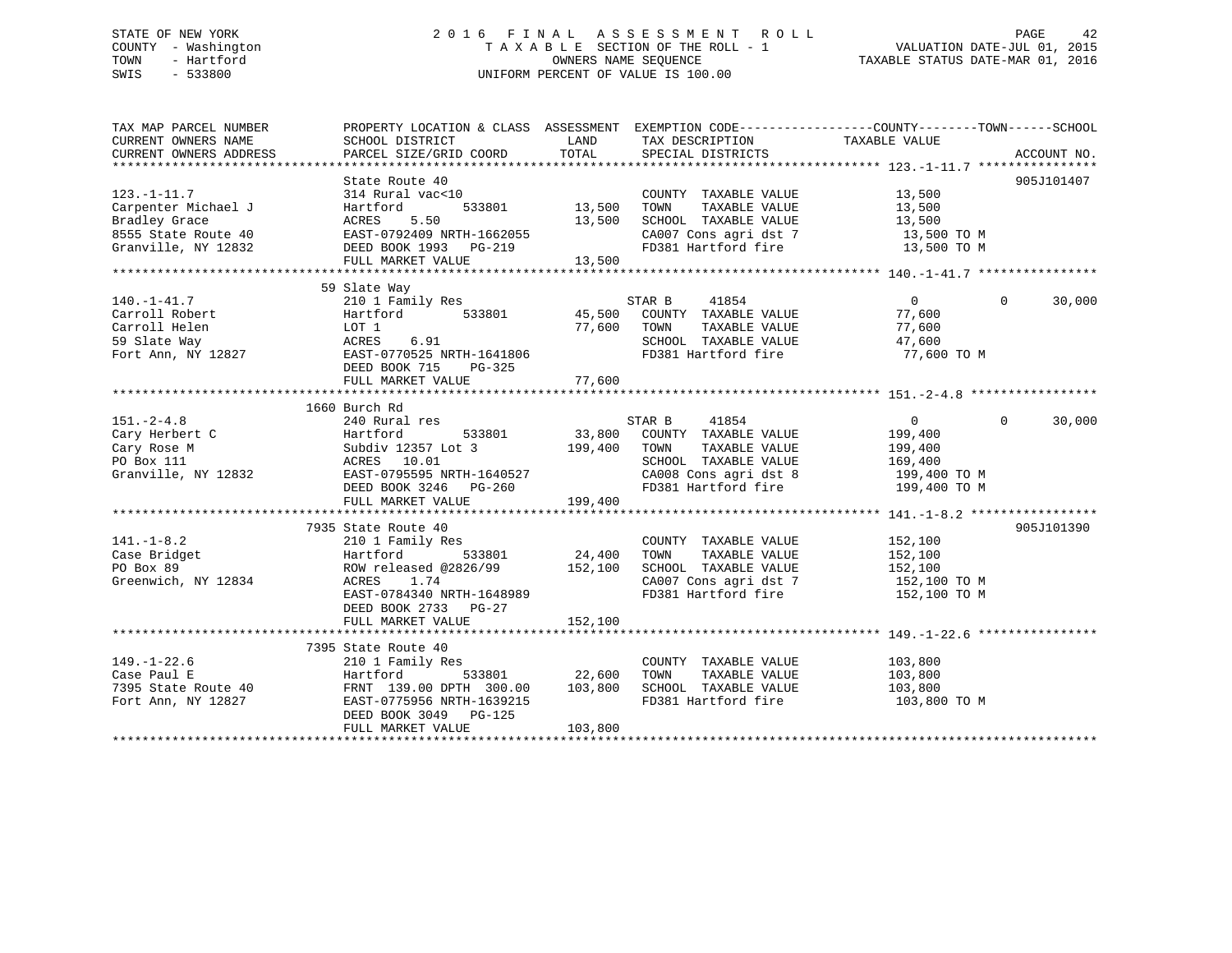### STATE OF NEW YORK 2 0 1 6 F I N A L A S S E S S M E N T R O L L PAGE 43 COUNTY - Washington T A X A B L E SECTION OF THE ROLL - 1 VALUATION DATE-JUL 01, 2015 TOWN - Hartford OWNERS NAME SEQUENCE TAXABLE STATUS DATE-MAR 01, 2016 SWIS - 533800 UNIFORM PERCENT OF VALUE IS 100.00

| TAX MAP PARCEL NUMBER<br>CURRENT OWNERS NAME<br>CURRENT OWNERS ADDRESS                               | SCHOOL DISTRICT<br>PARCEL SIZE/GRID COORD                                                                                                                   | LAND<br>TOTAL<br>SPECIAL DISTRICTS                                                                                                                                    | PROPERTY LOCATION & CLASS ASSESSMENT EXEMPTION CODE----------------COUNTY-------TOWN-----SCHOOL<br>TAX DESCRIPTION TAXABLE VALUE<br>ACCOUNT NO. |
|------------------------------------------------------------------------------------------------------|-------------------------------------------------------------------------------------------------------------------------------------------------------------|-----------------------------------------------------------------------------------------------------------------------------------------------------------------------|-------------------------------------------------------------------------------------------------------------------------------------------------|
| $141. - 1 - 66.5$<br>Casey Timothy P<br>Casey Colleen E<br>22 Skyview Meadows<br>Granville, NY 12832 | 22 Skyview Meadows Ln<br>210 1 Family Res<br>533801<br>Hartford<br>1.52<br>ACRES<br>EAST-0787448 NRTH-1648201<br>DEED BOOK 2570<br>PG-200                   | VET COM CT 41131<br>41854<br>25,000 STAR B<br>230,000<br>COUNTY TAXABLE VALUE<br>TOWN<br>TAXABLE VALUE<br>SCHOOL TAXABLE VALUE                                        | 55,000<br>45,000<br>$\Omega$<br>$\overline{0}$<br>$\Omega$<br>30,000<br>175,000<br>185,000<br>200,000                                           |
|                                                                                                      | FULL MARKET VALUE                                                                                                                                           | 230,000 CA007 Cons agri dst 7<br>FD381 Hartford fire                                                                                                                  | 230,000 TO M<br>230,000 TO M                                                                                                                    |
| $141. - 3 - 23$<br>Cassant Lawrence<br>Cassant Vicki<br>34 Toad Ln<br>Hartford, NY 12838             | 34 Toad Ln<br>210 1 Family Res<br>533801<br>Hartford<br>2.00<br>ACRES<br>EAST-0785501 NRTH-1644167<br>DEED BOOK 444<br>PG-1093<br>FULL MARKET VALUE         | STAR B<br>41854<br>26,800<br>COUNTY TAXABLE VALUE<br>118,300<br>TOWN<br>TAXABLE VALUE<br>SCHOOL TAXABLE VALUE<br>118,300                                              | 905J100126<br>$0 \qquad \qquad$<br>$\Omega$<br>30,000<br>118,300<br>118,300<br>88,300<br>FD381 Hartford fire<br>118,300 TO M                    |
| $141. - 3 - 24.6$<br>Catone Anthony<br>5 Marlboro Country Rd<br>Hartford, NY 12838                   | Gilchrist Hill Rd OFF<br>322 Rural vac>10<br>Hartford<br>533801<br>ACRES 24.00<br>EAST-0785672 NRTH-1643041<br>DEED BOOK 2834 PG-332<br>FULL MARKET VALUE   | COUNTY TAXABLE VALUE<br>34,500<br>TOWN<br>TAXABLE VALUE<br>34,500<br>SCHOOL TAXABLE VALUE<br>FD381 Hartford fire<br>34,500                                            | 905J101199<br>34,500<br>34,500<br>34,500<br>34,500 TO M                                                                                         |
| $141. - 3 - 43$<br>Catone Anthony<br>5 Marlboro Country Rd<br>Hartford, NY 12838                     | 5 Marlboro Country Rd<br>210 1 Family Res<br>533801<br>Hartford<br>6.10<br>ACRES<br>EAST-0785539 NRTH-1642305<br>DEED BOOK 2834 PG-332<br>FULL MARKET VALUE | STAR B<br>41854<br>48,100<br>COUNTY TAXABLE VALUE<br>147,800<br>TOWN<br>TAXABLE VALUE<br>SCHOOL TAXABLE VALUE<br>FD381 Hartford fire<br>147,800                       | 905J100388<br>$\overline{0}$<br>$\Omega$<br>30,000<br>147,800<br>147,800<br>117,800<br>147,800 TO M                                             |
| $132. - 1 - 21.1$<br>Catone Karin E<br>1 Kittie Mae Way<br>Granville, NY 12832                       | 1 Kittie Mae Way<br>210 1 Family Res<br>533801<br>Hartford<br>1.76<br>ACRES<br>EAST-0788431 NRTH-1654571<br>DEED BOOK 3098 PG-325<br>FULL MARKET VALUE      | 41854<br>STAR B<br>25,900<br>COUNTY TAXABLE VALUE<br>173,600<br>TOWN<br>TAXABLE VALUE<br>SCHOOL TAXABLE VALUE<br>CA007 Cons agri dst 7<br>173,600 FD381 Hartford fire | 905J101235<br>$\Omega$<br>$\overline{0}$<br>30,000<br>173,600<br>173,600<br>143,600<br>173,600 TO M<br>173,600 TO M                             |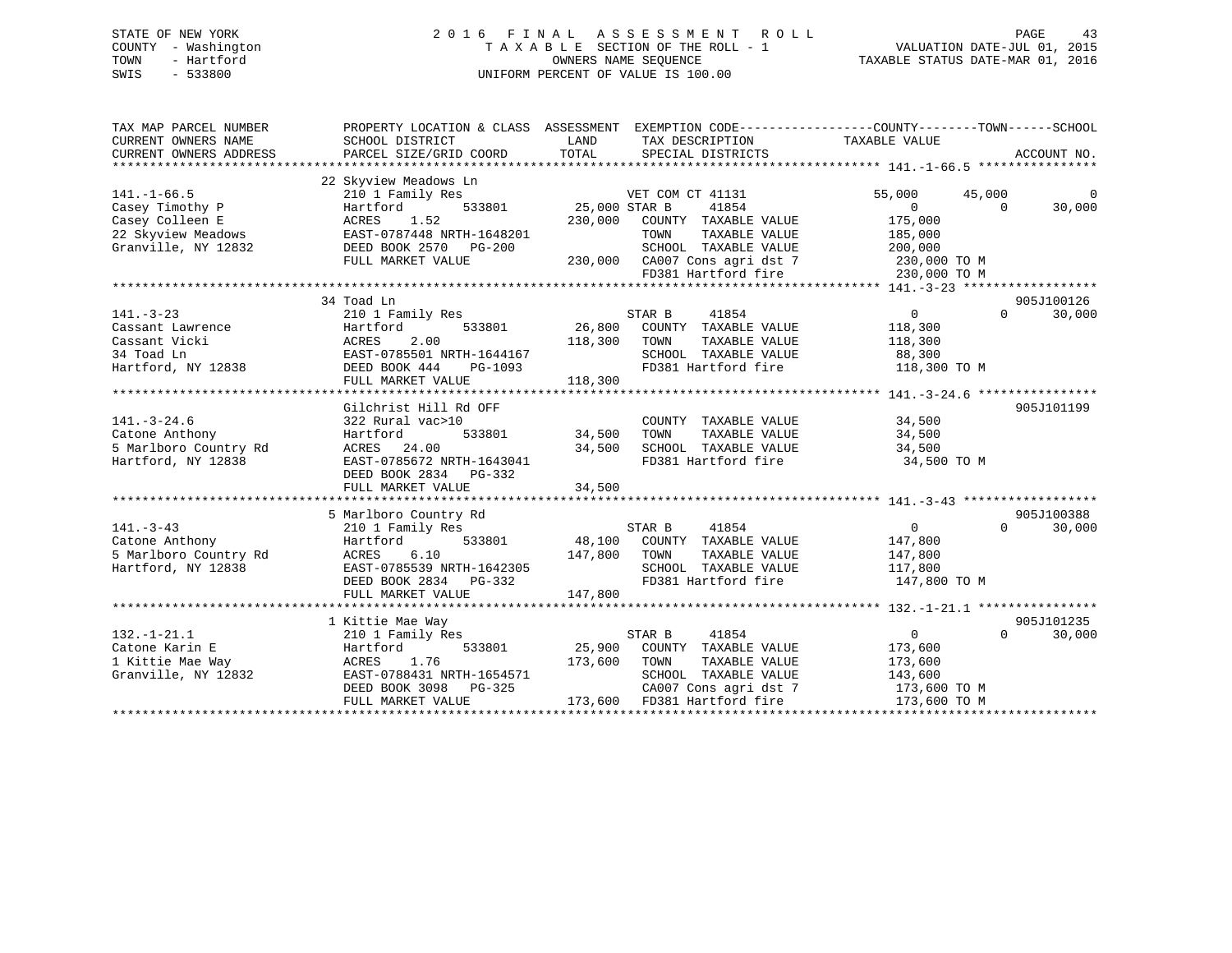### STATE OF NEW YORK 2 0 1 6 F I N A L A S S E S S M E N T R O L L PAGE 44 COUNTY - Washington T A X A B L E SECTION OF THE ROLL - 1 VALUATION DATE-JUL 01, 2015 TOWN - Hartford **TAXABLE STATUS DATE-MAR 01, 2016** OWNERS NAME SEQUENCE TAXABLE STATUS DATE-MAR 01, 2016 SWIS - 533800 UNIFORM PERCENT OF VALUE IS 100.00

| TAX MAP PARCEL NUMBER<br>CURRENT OWNERS NAME<br>CURRENT OWNERS ADDRESS                                     | PROPERTY LOCATION & CLASS ASSESSMENT EXEMPTION CODE---------------COUNTY-------TOWN------SCHOOL<br>SCHOOL DISTRICT<br>PARCEL SIZE/GRID COORD                            | LAND<br>TOTAL                   | TAX DESCRIPTION<br>SPECIAL DISTRICTS                                                                                                                      | TAXABLE VALUE                                                                                  | ACCOUNT NO.                      |
|------------------------------------------------------------------------------------------------------------|-------------------------------------------------------------------------------------------------------------------------------------------------------------------------|---------------------------------|-----------------------------------------------------------------------------------------------------------------------------------------------------------|------------------------------------------------------------------------------------------------|----------------------------------|
|                                                                                                            |                                                                                                                                                                         |                                 |                                                                                                                                                           |                                                                                                |                                  |
| $150. - 1 - 29.5$<br>Cavanaugh Robert Jr<br>Mello Tracy<br>232 Pope Hill Rd<br>Argyle, NY 12809            | 264 Pope Hill Rd<br>314 Rural vac<10<br>533801<br>Hartford<br>5.08<br>ACRES<br>EAST-0782917 NRTH-1633125<br>DEED BOOK 825<br>PG-53                                      | 28,500<br>28,500                | COUNTY TAXABLE VALUE<br>TOWN<br>TAXABLE VALUE<br>SCHOOL TAXABLE VALUE<br>CA006 Cons agri dst 6<br>FD381 Hartford fire                                     | 28,500<br>28,500<br>28,500<br>28,500 TO M<br>28,500 TO M                                       |                                  |
|                                                                                                            | FULL MARKET VALUE                                                                                                                                                       | 28,500                          |                                                                                                                                                           |                                                                                                |                                  |
| $150. - 1 - 29.13$<br>Cavanaugh Robert Jr<br>232 Pope Hill Rd                                              | 232 Pope Hill Rd<br>210 1 Family Res<br>532001<br>Argyle<br>5.32<br>ACRES                                                                                               | 40,600<br>178,400               | STAR B<br>41854<br>COUNTY TAXABLE VALUE<br>TAXABLE VALUE<br>TOWN                                                                                          | $\overline{0}$<br>178,400<br>178,400                                                           | $\Omega$<br>30,000               |
| Argyle, NY 12809                                                                                           | EAST-0782543 NRTH-1633468<br>DEED BOOK 737 PG-341<br>FULL MARKET VALUE                                                                                                  |                                 | SCHOOL TAXABLE VALUE<br>CA006 Cons agri dst 6<br>CAUUb Cons agri dst 6<br>178,400 FD381 Hartford fire                                                     | 148,400<br>178,400 TO M<br>178,400 TO M                                                        |                                  |
|                                                                                                            | 3890 State Route 196                                                                                                                                                    |                                 |                                                                                                                                                           |                                                                                                |                                  |
| $140. -2 - 41.2$<br>Cenate Patricia<br>Cenate Michael A -LE-<br>3890 State Route 196<br>Fort Ann, NY 12827 | 270 Mfg housing<br>Hartford<br>ACRES<br>5.90<br>EAST-0779794 NRTH-1645283<br>DEED BOOK 1889 PG-293<br>FULL MARKET VALUE                                                 | 533801 41,600 STAR EN<br>82,900 | VET WAR CT 41121<br>41834<br>COUNTY TAXABLE VALUE<br>TOWN<br>TAXABLE VALUE<br>SCHOOL TAXABLE VALUE<br>82,900 CA007 Cons agri dst 7<br>FD381 Hartford fire | 12,435<br>12,435<br>$\overline{0}$<br>70,465<br>70,465<br>17,600<br>82,900 TO M<br>82,900 TO M | 0<br>65,300<br>$\Omega$          |
|                                                                                                            |                                                                                                                                                                         |                                 |                                                                                                                                                           |                                                                                                |                                  |
| $140. - 1 - 25$<br>Chadwick Laura B<br>Chadwick Rock E<br>3562 State Route 196<br>Fort Ann, NY 12827       | 3562 State Route 196<br>210 1 Family Res<br>533801<br>Hartford<br>3422/114<br>ACRES 3.50<br>EAST-0772373 NRTH-1644503<br>DEED BOOK 574<br>$PG-116$<br>FULL MARKET VALUE | 146,300<br>146,300              | STAR B<br>41854<br>32,500 COUNTY TAXABLE VALUE<br>TOWN<br>TAXABLE VALUE<br>SCHOOL TAXABLE VALUE<br>FD381 Hartford fire                                    | $\overline{0}$<br>146,300<br>146,300<br>116,300<br>146,300 TO M                                | 905J100695<br>$\Omega$<br>30,000 |
|                                                                                                            |                                                                                                                                                                         |                                 |                                                                                                                                                           |                                                                                                |                                  |
| $140. - 2 - 9$<br>Chadwick Richard<br>Chadwick Janice<br>7799 State Route 40<br>Hartford, NY 12838         | 7799 State Route 40<br>210 1 Family Res<br>Hartford<br>79.00 DPTH 165.00<br>FRNT<br>EAST-0782774 NRTH-1646303<br>DEED BOOK 447<br>$PG-72$<br>FULL MARKET VALUE          | 93,600<br>93,600                | STAR B<br>41854<br>533801 12,700 COUNTY TAXABLE VALUE<br>TOWN<br>TAXABLE VALUE<br>SCHOOL TAXABLE VALUE<br>FD381 Hartford fire                             | $\overline{0}$<br>93,600<br>93,600<br>63,600<br>93,600 TO M                                    | 905J100127<br>$\Omega$<br>30,000 |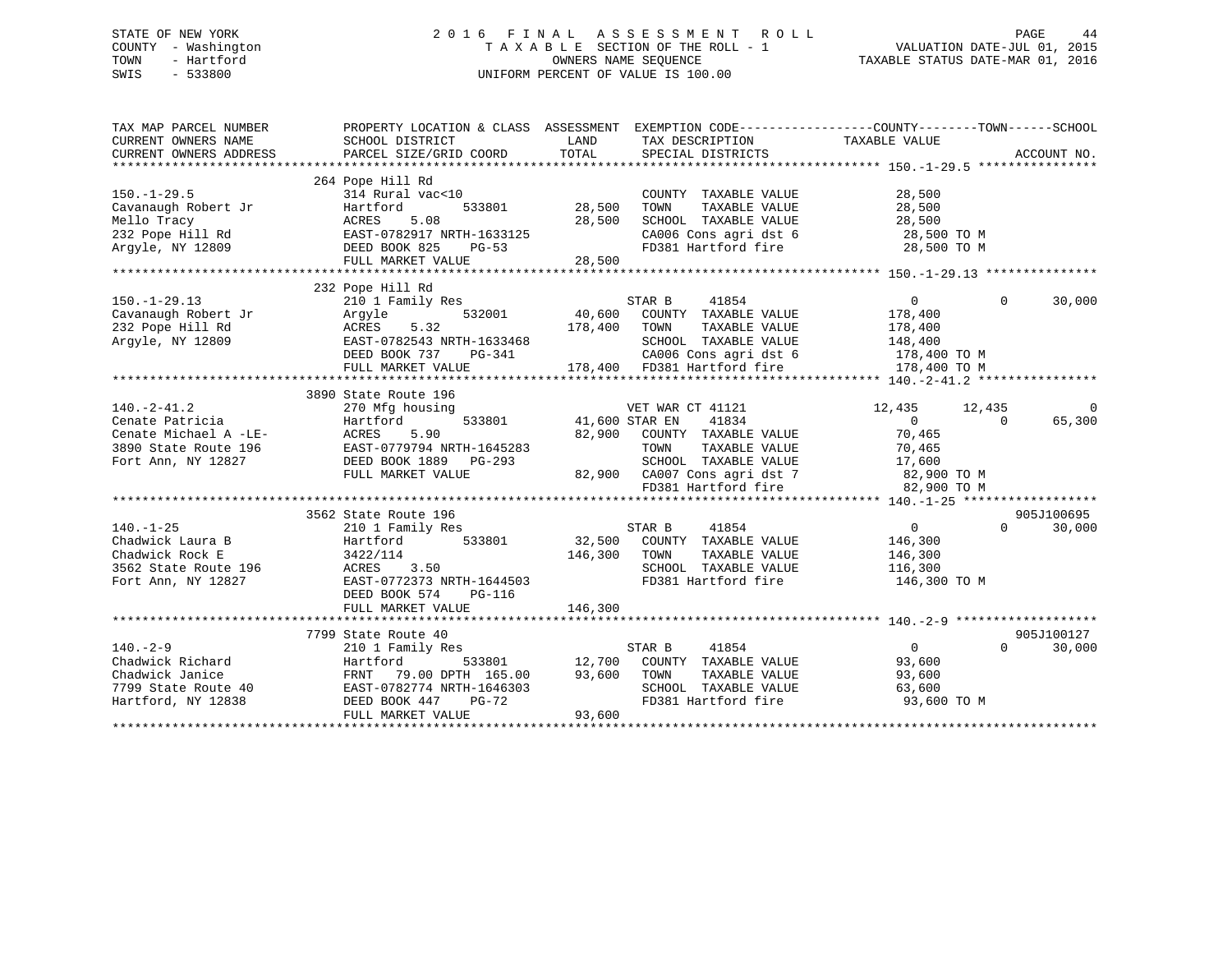# STATE OF NEW YORK 2 0 1 6 F I N A L A S S E S S M E N T R O L L PAGE 45COUNTY - Washington  $T A X A B L E$  SECTION OF THE ROLL - 1<br>TOWN - Hartford SWIS - 533800 UNIFORM PERCENT OF VALUE IS 100.00

TAXABLE STATUS DATE-MAR 01, 2016

| TAX MAP PARCEL NUMBER                                                                                                      | PROPERTY LOCATION & CLASS ASSESSMENT EXEMPTION CODE---------------COUNTY-------TOWN------SCHOOL                                                                                                                                                                                                                                                                                                                                             |              |                                                                                               |                |                    |
|----------------------------------------------------------------------------------------------------------------------------|---------------------------------------------------------------------------------------------------------------------------------------------------------------------------------------------------------------------------------------------------------------------------------------------------------------------------------------------------------------------------------------------------------------------------------------------|--------------|-----------------------------------------------------------------------------------------------|----------------|--------------------|
|                                                                                                                            |                                                                                                                                                                                                                                                                                                                                                                                                                                             |              |                                                                                               |                |                    |
|                                                                                                                            |                                                                                                                                                                                                                                                                                                                                                                                                                                             |              |                                                                                               |                |                    |
|                                                                                                                            |                                                                                                                                                                                                                                                                                                                                                                                                                                             |              |                                                                                               |                |                    |
|                                                                                                                            | 66 Christian Hill Rd                                                                                                                                                                                                                                                                                                                                                                                                                        |              |                                                                                               |                | 905J100130         |
|                                                                                                                            |                                                                                                                                                                                                                                                                                                                                                                                                                                             |              |                                                                                               |                | 65,300<br>$\Omega$ |
|                                                                                                                            |                                                                                                                                                                                                                                                                                                                                                                                                                                             |              |                                                                                               |                |                    |
|                                                                                                                            |                                                                                                                                                                                                                                                                                                                                                                                                                                             |              |                                                                                               |                |                    |
|                                                                                                                            |                                                                                                                                                                                                                                                                                                                                                                                                                                             |              |                                                                                               |                |                    |
|                                                                                                                            | $\begin{tabular}{lllllllllll} \textbf{132.15--1-25} & \textbf{66 Christian Hill Rd} & \textbf{STAR EN} & \textbf{41834} & \textbf{0} \\ \textbf{Chadwick Robert C LE} & \textbf{Hartford} & \textbf{533801} & \textbf{11,500} & \textbf{COUNTY} & \textbf{TAXABLE VALUE} & \textbf{72,000} \\ \textbf{Chadwick Leona M LE} & \textbf{FRNT 100.00 DPTH 110.00} & \textbf{72,000} & \textbf{TOWN} & \textbf{TAXABLE VALUE} & \textbf{72,00$   |              |                                                                                               |                |                    |
|                                                                                                                            |                                                                                                                                                                                                                                                                                                                                                                                                                                             |              |                                                                                               |                |                    |
|                                                                                                                            |                                                                                                                                                                                                                                                                                                                                                                                                                                             |              |                                                                                               |                |                    |
|                                                                                                                            | Blood St                                                                                                                                                                                                                                                                                                                                                                                                                                    |              |                                                                                               |                | 905J100128         |
|                                                                                                                            | 132.-4-8<br>Chadwick Royal C<br>Chadwick Royal C<br>Chadwick Stephanie M<br>462 Blood St<br>Granville, NY 12832<br>Chadwick Stephanie M<br>28.900<br>28.900<br>28.900<br>28.900<br>28.900<br>28.900<br>28.900<br>28.900<br>28.900<br>28.900<br>28.900<br>28.900<br>                                                                                                                                                                         |              |                                                                                               |                |                    |
|                                                                                                                            |                                                                                                                                                                                                                                                                                                                                                                                                                                             |              |                                                                                               |                |                    |
|                                                                                                                            |                                                                                                                                                                                                                                                                                                                                                                                                                                             |              |                                                                                               |                |                    |
|                                                                                                                            |                                                                                                                                                                                                                                                                                                                                                                                                                                             |              |                                                                                               | 18,900 TO M    |                    |
|                                                                                                                            |                                                                                                                                                                                                                                                                                                                                                                                                                                             |              |                                                                                               |                |                    |
|                                                                                                                            |                                                                                                                                                                                                                                                                                                                                                                                                                                             |              |                                                                                               |                |                    |
|                                                                                                                            |                                                                                                                                                                                                                                                                                                                                                                                                                                             |              |                                                                                               |                |                    |
|                                                                                                                            | 462 Blood St                                                                                                                                                                                                                                                                                                                                                                                                                                |              |                                                                                               |                | 905J101366         |
|                                                                                                                            | $\begin{array}{cccccc} \texttt{132.-4-8.1} & \texttt{462 Blood St} & \texttt{2100d St} & \texttt{211 Find } P \texttt{Res} & \texttt{STAR B} & \texttt{41854} & \texttt{0} \\ \texttt{Chadwick Royal C} & \texttt{Hantford} & \texttt{533801} & \texttt{34,200 COUNT TAXABLE VALUE} & \texttt{180,000} \\ \texttt{Chadwick Stephenie} & \texttt{862/162} & \texttt{8.48} & \texttt{SCHOOL TAXABLE VALUE} & \texttt{180,000} \\ \texttt{462$ |              |                                                                                               |                | 30,000<br>$\Omega$ |
|                                                                                                                            |                                                                                                                                                                                                                                                                                                                                                                                                                                             |              |                                                                                               |                |                    |
|                                                                                                                            |                                                                                                                                                                                                                                                                                                                                                                                                                                             |              |                                                                                               |                |                    |
|                                                                                                                            |                                                                                                                                                                                                                                                                                                                                                                                                                                             |              |                                                                                               |                |                    |
|                                                                                                                            |                                                                                                                                                                                                                                                                                                                                                                                                                                             |              | FD381 Hartford fire 180,000 TO M                                                              |                |                    |
|                                                                                                                            |                                                                                                                                                                                                                                                                                                                                                                                                                                             |              |                                                                                               |                |                    |
|                                                                                                                            |                                                                                                                                                                                                                                                                                                                                                                                                                                             |              |                                                                                               |                |                    |
|                                                                                                                            |                                                                                                                                                                                                                                                                                                                                                                                                                                             |              |                                                                                               |                |                    |
|                                                                                                                            | 8395 State Route 40 61 PCT OF VALUE USED FOR EXEMPTION PURPOSES                                                                                                                                                                                                                                                                                                                                                                             |              |                                                                                               |                |                    |
|                                                                                                                            |                                                                                                                                                                                                                                                                                                                                                                                                                                             |              |                                                                                               | 24,492 24,492  | $\mathbf 0$        |
|                                                                                                                            |                                                                                                                                                                                                                                                                                                                                                                                                                                             |              |                                                                                               | $\overline{0}$ | 30,000             |
|                                                                                                                            |                                                                                                                                                                                                                                                                                                                                                                                                                                             |              |                                                                                               |                |                    |
|                                                                                                                            |                                                                                                                                                                                                                                                                                                                                                                                                                                             |              |                                                                                               |                |                    |
|                                                                                                                            |                                                                                                                                                                                                                                                                                                                                                                                                                                             |              |                                                                                               |                |                    |
|                                                                                                                            |                                                                                                                                                                                                                                                                                                                                                                                                                                             |              |                                                                                               |                |                    |
|                                                                                                                            |                                                                                                                                                                                                                                                                                                                                                                                                                                             |              |                                                                                               |                |                    |
|                                                                                                                            |                                                                                                                                                                                                                                                                                                                                                                                                                                             |              |                                                                                               |                |                    |
|                                                                                                                            | Brayton Rd                                                                                                                                                                                                                                                                                                                                                                                                                                  |              |                                                                                               |                | 905J100083         |
|                                                                                                                            |                                                                                                                                                                                                                                                                                                                                                                                                                                             |              |                                                                                               | 75,106 75,106  | 75,106             |
|                                                                                                                            | 114.-1-1<br>120 Field crops<br>20 Field crops<br>Hartford 533801 138,300 COUNTY TAXABLE VALUE                                                                                                                                                                                                                                                                                                                                               |              |                                                                                               | 77,394         |                    |
|                                                                                                                            |                                                                                                                                                                                                                                                                                                                                                                                                                                             | 152,500 TOWN |                                                                                               |                |                    |
| Chapin Sharon Trustee 572/243<br>18 Chapin Farm Ln + 572/243<br>18 Chapin Farm Ln + ACRES<br>Fort Ann, NY 12827 + EAST-078 | 572/243<br>ACRES 103.90                                                                                                                                                                                                                                                                                                                                                                                                                     |              | TOWN TAXABLE VALUE 77,394<br>SCHOOL TAXABLE VALUE 77,394<br>CA007 Cons agri dst 7 77,394 TO M |                |                    |
|                                                                                                                            |                                                                                                                                                                                                                                                                                                                                                                                                                                             |              |                                                                                               |                |                    |
|                                                                                                                            |                                                                                                                                                                                                                                                                                                                                                                                                                                             |              |                                                                                               |                |                    |
|                                                                                                                            | EAST-0781148 NRTH-1669673<br>DEED BOOK 3087 PG-296<br>FULL MARKET VALUE 152,500 FD381 Hartford fire 152,500 TO M                                                                                                                                                                                                                                                                                                                            |              |                                                                                               |                |                    |
| MAY BE SUBJECT TO PAYMENT                                                                                                  |                                                                                                                                                                                                                                                                                                                                                                                                                                             |              |                                                                                               |                |                    |
| UNDER AGDIST LAW TIL 2020                                                                                                  |                                                                                                                                                                                                                                                                                                                                                                                                                                             |              |                                                                                               |                |                    |
|                                                                                                                            |                                                                                                                                                                                                                                                                                                                                                                                                                                             |              |                                                                                               |                |                    |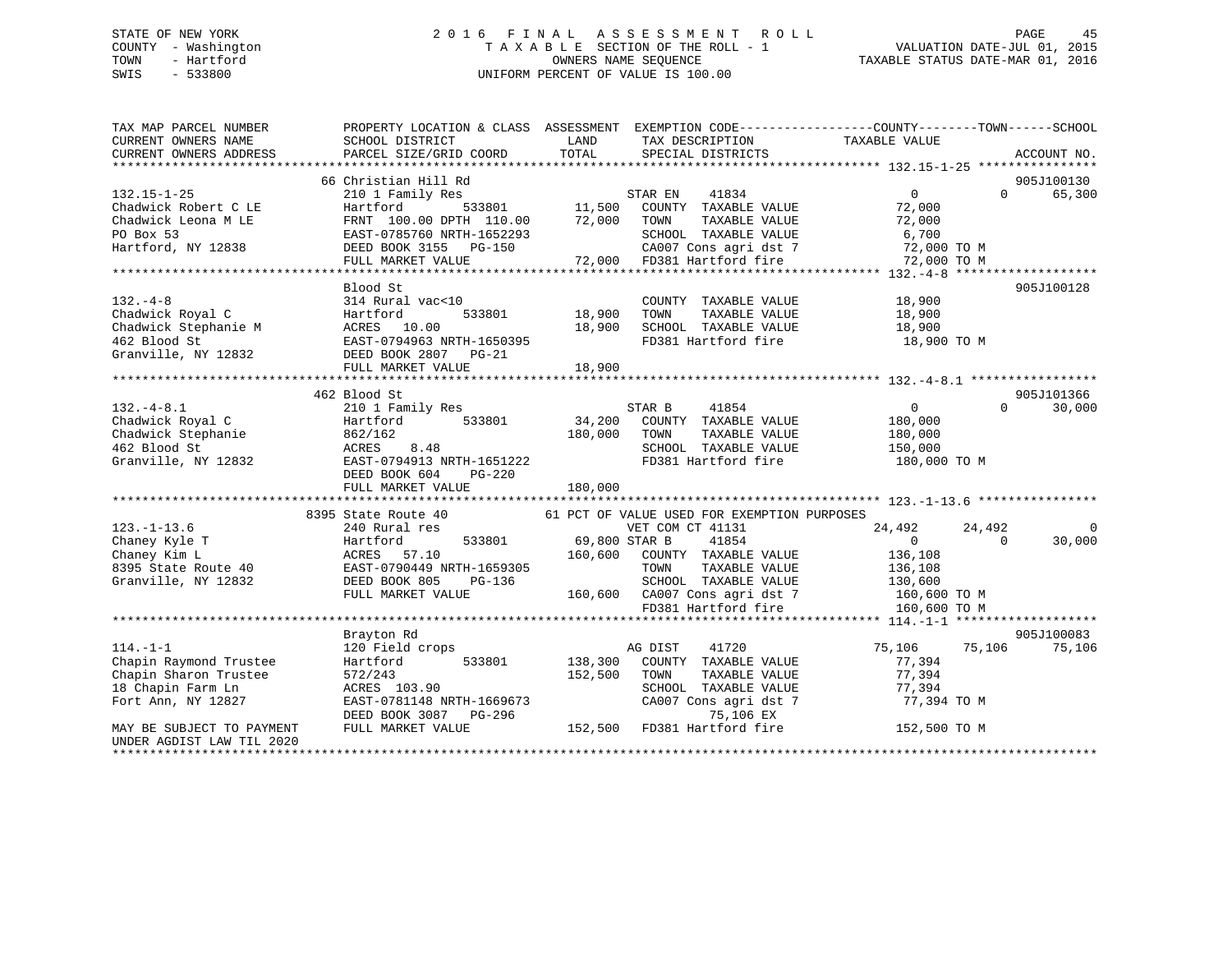### STATE OF NEW YORK 2 0 1 6 F I N A L A S S E S S M E N T R O L L PAGE 46 COUNTY - Washington T A X A B L E SECTION OF THE ROLL - 1 VALUATION DATE-JUL 01, 2015 TOWN - Hartford **TAXABLE STATUS DATE-MAR 01, 2016** OWNERS NAME SEQUENCE TAXABLE STATUS DATE-MAR 01, 2016 SWIS - 533800 UNIFORM PERCENT OF VALUE IS 100.00

| TAX MAP PARCEL NUMBER<br>CURRENT OWNERS NAME | PROPERTY LOCATION & CLASS ASSESSMENT<br>SCHOOL DISTRICT | LAND            | EXEMPTION CODE-----------------COUNTY-------TOWN------SCHOOL<br>TAX DESCRIPTION | TAXABLE VALUE                      |          |             |
|----------------------------------------------|---------------------------------------------------------|-----------------|---------------------------------------------------------------------------------|------------------------------------|----------|-------------|
| CURRENT OWNERS ADDRESS                       | PARCEL SIZE/GRID COORD                                  | TOTAL           | SPECIAL DISTRICTS                                                               |                                    |          | ACCOUNT NO. |
|                                              | 18 Chapin Farm Ln                                       |                 |                                                                                 |                                    |          | 905J100133  |
| $114. - 1 - 2$                               | 112 Dairy farm                                          |                 | 41720<br>AG DIST                                                                | 124,193                            | 124,193  | 124,193     |
| Chapin Raymond Trustee                       | Hartford<br>533801                                      | 245,400 STAR EN | 41834                                                                           | $\overline{0}$                     | $\Omega$ | 65,300      |
| Chapin Sharon Trustee                        | 442/1071                                                | 354,500         | COUNTY TAXABLE VALUE                                                            | 230,307                            |          |             |
| 18 Chapin Farm Ln                            | ACRES 204.90                                            |                 | TAXABLE VALUE<br>TOWN                                                           | 230,307                            |          |             |
| Fort Ann, NY 12827                           | EAST-0781931 NRTH-1667443                               |                 | SCHOOL TAXABLE VALUE                                                            | 165,007                            |          |             |
|                                              | DEED BOOK 3087 PG-291                                   |                 | CA007 Cons agri dst 7                                                           | 230,307 TO M                       |          |             |
| MAY BE SUBJECT TO PAYMENT                    | FULL MARKET VALUE                                       | 354,500         | 124,193 EX                                                                      |                                    |          |             |
| UNDER AGDIST LAW TIL 2020                    |                                                         |                 | FD381 Hartford fire                                                             | 354,500 TO M                       |          |             |
| ****************                             |                                                         |                 |                                                                                 | **************** 123.-1-15.2 ***** |          |             |
|                                              | 8327 State Route 40                                     |                 |                                                                                 |                                    |          |             |
| $123. - 1 - 15.2$                            | 314 Rural vac<10                                        |                 | COUNTY TAXABLE VALUE                                                            | 13,500                             |          |             |
| Chapman Carlene C                            | Hartford<br>533801                                      | 13,500          | TOWN<br>TAXABLE VALUE                                                           | 13,500                             |          |             |
| 25 Hillview Ave                              | LOT 1                                                   | 13,500          | SCHOOL TAXABLE VALUE                                                            | 13,500                             |          |             |
| Fort Edward, NY 12828                        | ACRES<br>1.28                                           |                 | CA007 Cons agri dst 7                                                           | 13,500 TO M                        |          |             |
|                                              | EAST-0789851 NRTH-1657378                               |                 | FD381 Hartford fire                                                             | 13,500 TO M                        |          |             |
|                                              | DEED BOOK 2066 PG-14                                    |                 |                                                                                 |                                    |          |             |
|                                              | FULL MARKET VALUE                                       | 13,500          |                                                                                 |                                    |          |             |
|                                              |                                                         |                 |                                                                                 |                                    |          |             |
|                                              | State Route 40                                          |                 |                                                                                 |                                    |          |             |
| $123. - 1 - 15.5$                            | 311 Res vac land                                        |                 | COUNTY TAXABLE VALUE                                                            | 11,500                             |          |             |
| Chapman Carlene C                            | Hartford<br>533801                                      | 11,500          | TOWN<br>TAXABLE VALUE                                                           | 11,500                             |          |             |
| 25 Hillview Ave                              | 33.00 DPTH 387.00<br>FRNT                               | 11,500          | SCHOOL TAXABLE VALUE                                                            | 11,500                             |          |             |
| Fort Edward, NY 12828                        | EAST-0789797 NRTH-1657267                               |                 | CA007 Cons agri dst 7                                                           | 11,500 TO M                        |          |             |
|                                              | DEED BOOK 2268 PG-245                                   |                 | FD381 Hartford fire                                                             | 11,500 TO M                        |          |             |
|                                              | FULL MARKET VALUE<br>**************************         | 11,500          |                                                                                 |                                    |          |             |
|                                              | 5235 County Route 30                                    |                 |                                                                                 |                                    |          | 905J100135  |
| $150. - 1 - 37.1$                            | 240 Rural res                                           |                 | AG DIST<br>41720                                                                | 12,296                             | 12,296   | 12,296      |
| Chapman Cathy                                | Hartford<br>533801                                      |                 | 40,800 AGED-CO/TN 41801                                                         | 16,601                             | 16,601   | $\mathbf 0$ |
| 5235 County Route 30                         | ACRES 13.20                                             |                 | 78,700 STAR EN<br>41834                                                         | $\overline{0}$                     | $\Omega$ | 65,300      |
| Granville, NY 12832                          | EAST-0787822 NRTH-1635483                               |                 | COUNTY TAXABLE VALUE                                                            | 49,803                             |          |             |
|                                              | DEED BOOK 750<br>PG-180                                 |                 | TOWN<br>TAXABLE VALUE                                                           | 49,803                             |          |             |
| MAY BE SUBJECT TO PAYMENT                    | FULL MARKET VALUE                                       | 78,700          | SCHOOL TAXABLE VALUE                                                            | 1,104                              |          |             |
| UNDER AGDIST LAW TIL 2020                    |                                                         |                 | CA008 Cons agri dst 8                                                           | 66,404 TO M                        |          |             |
|                                              |                                                         |                 | 12,296 EX                                                                       |                                    |          |             |
|                                              |                                                         |                 | FD381 Hartford fire                                                             | 78,700 TO M                        |          |             |
|                                              |                                                         |                 |                                                                                 |                                    |          |             |
|                                              | Camp A Way                                              |                 |                                                                                 |                                    |          | 905J100516  |
| $142. - 1 - 42$                              | 314 Rural vac<10                                        |                 | COUNTY TAXABLE VALUE                                                            | 8,300                              |          |             |
| Chapman John P                               | 533801<br>Hartford                                      | 8,300           | TOWN<br>TAXABLE VALUE                                                           | 8,300                              |          |             |
| Brooks Robert                                | 2.30<br>ACRES                                           | 8,300           | SCHOOL TAXABLE VALUE                                                            | 8,300                              |          |             |
| 44 State Route 197                           | EAST-0790488 NRTH-1646238                               |                 | FD381 Hartford fire                                                             | 8,300 TO M                         |          |             |
| Fort Edward, NY 12828                        | DEED BOOK 545<br>PG-168                                 |                 |                                                                                 |                                    |          |             |
|                                              | FULL MARKET VALUE                                       | 8,300           |                                                                                 |                                    |          |             |
|                                              |                                                         |                 |                                                                                 |                                    |          |             |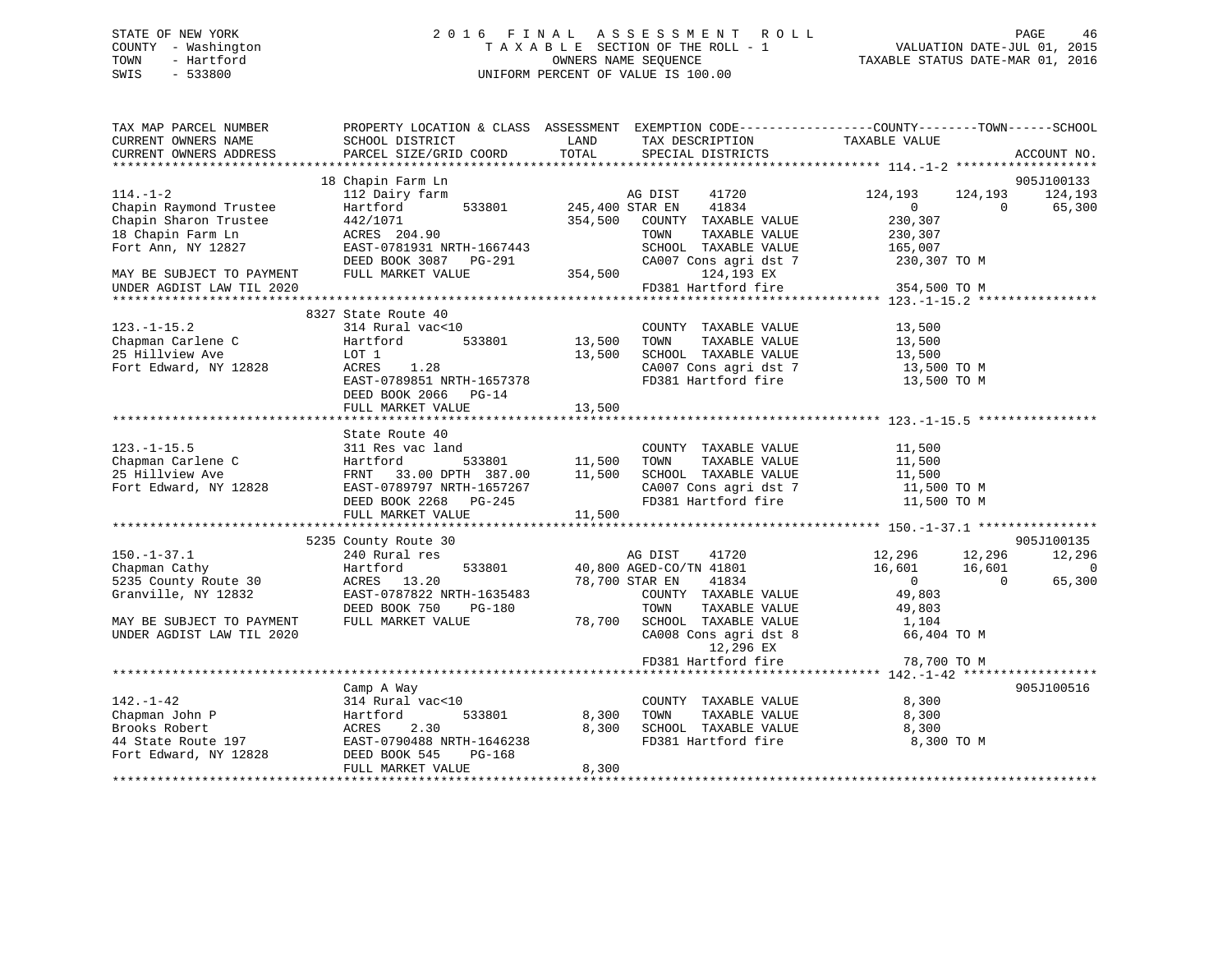### STATE OF NEW YORK 2 0 1 6 F I N A L A S S E S S M E N T R O L L PAGE 47 COUNTY - Washington T A X A B L E SECTION OF THE ROLL - 1 VALUATION DATE-JUL 01, 2015 TOWN - Hartford **TAXABLE STATUS DATE-MAR 01, 2016** OWNERS NAME SEQUENCE TAXABLE STATUS DATE-MAR 01, 2016 SWIS - 533800 UNIFORM PERCENT OF VALUE IS 100.00

| TAX MAP PARCEL NUMBER<br>CURRENT OWNERS NAME<br>CURRENT OWNERS ADDRESS | PROPERTY LOCATION & CLASS ASSESSMENT EXEMPTION CODE----------------COUNTY-------TOWN------SCHOOL<br>SCHOOL DISTRICT<br>PARCEL SIZE/GRID COORD | LAND<br>TOTAL  | TAX DESCRIPTION<br>SPECIAL DISTRICTS | TAXABLE VALUE              | ACCOUNT NO. |
|------------------------------------------------------------------------|-----------------------------------------------------------------------------------------------------------------------------------------------|----------------|--------------------------------------|----------------------------|-------------|
|                                                                        |                                                                                                                                               |                |                                      |                            |             |
|                                                                        | 96 Camp A Way                                                                                                                                 |                |                                      |                            | 905J100386  |
| $142. - 1 - 43$                                                        | 260 Seasonal res                                                                                                                              |                | COUNTY TAXABLE VALUE                 | 31,000                     |             |
| Chapman John P ETAL                                                    | 533801<br>Hartford                                                                                                                            | 8,400          | TOWN<br>TAXABLE VALUE                | 31,000                     |             |
| Flores Frank D                                                         | 2.31<br>ACRES                                                                                                                                 | 31,000         | SCHOOL TAXABLE VALUE                 | 31,000                     |             |
| 44 State Route 197                                                     | EAST-0790760 NRTH-1646254                                                                                                                     |                | FD381 Hartford fire                  | 31,000 TO M                |             |
| Fort Edward, NY 12828                                                  | DEED BOOK 545<br>PG-164                                                                                                                       |                |                                      |                            |             |
|                                                                        | FULL MARKET VALUE                                                                                                                             | 31,000         |                                      |                            |             |
|                                                                        | 7180 State Route 40                                                                                                                           |                |                                      |                            | 905J101351  |
| $149. - 1 - 38.1$                                                      | 210 1 Family Res                                                                                                                              |                | COUNTY TAXABLE VALUE                 | 44,300                     |             |
| Chapman Marcus M                                                       | 533801<br>Hartford                                                                                                                            | 25,300         | TOWN<br>TAXABLE VALUE                | 44,300                     |             |
| 7180 State Route 40                                                    | 890/238                                                                                                                                       | 44,300         | SCHOOL TAXABLE VALUE                 | 44,300                     |             |
| Argyle, NY 12809                                                       | ACRES<br>1.60                                                                                                                                 |                | CA006 Cons agri dst 6                | 44,300 TO M                |             |
|                                                                        | EAST-0772808 NRTH-1634756                                                                                                                     |                | FD381 Hartford fire                  | 44,300 TO M                |             |
|                                                                        | DEED BOOK 2538 PG-188                                                                                                                         |                |                                      |                            |             |
|                                                                        | FULL MARKET VALUE                                                                                                                             | 44,300         |                                      |                            |             |
|                                                                        |                                                                                                                                               |                |                                      |                            |             |
|                                                                        | 7166 State Route 40                                                                                                                           |                |                                      |                            | 905J100134  |
| $149. - 1 - 38$                                                        | 210 1 Family Res                                                                                                                              |                | VET WAR CT 41121                     | 20,670<br>20,670           | 0           |
| Chapman Webster L                                                      | Hartford<br>533801                                                                                                                            | 24,900 STAR EN | 41834                                | $\overline{0}$<br>$\Omega$ | 65,300      |
| 7166 State Route 40                                                    | ACRES<br>1.50                                                                                                                                 | 137,800        | COUNTY TAXABLE VALUE                 | 117,130                    |             |
| Argyle, NY 12809                                                       | EAST-0772637 NRTH-1634571                                                                                                                     |                | TAXABLE VALUE<br>TOWN                | 117,130                    |             |
|                                                                        | DEED BOOK 592<br>PG-87                                                                                                                        |                | SCHOOL TAXABLE VALUE                 | 72,500                     |             |
|                                                                        | FULL MARKET VALUE                                                                                                                             |                | 137,800 CA006 Cons agri dst 6        | 137,800 TO M               |             |
|                                                                        |                                                                                                                                               |                | FD381 Hartford fire                  | 137,800 TO M               |             |
|                                                                        | 3665 State Route 196                                                                                                                          |                |                                      |                            |             |
| $140. - 1 - 4.1$                                                       | 323 Vacant rural                                                                                                                              |                | 41720<br>AG DIST                     | 23,266<br>23,266           | 23,266      |
| Charles Michaela L                                                     | Hartford<br>533801                                                                                                                            | 49,300         | COUNTY TAXABLE VALUE                 | 26,034                     |             |
| Charles Kaitlyn N                                                      | ACRES 47.00                                                                                                                                   | 49,300         | TOWN<br>TAXABLE VALUE                | 26,034                     |             |
| 3814 State Route 196                                                   | EAST-0774227 NRTH-1648121                                                                                                                     |                | SCHOOL TAXABLE VALUE                 | 26,034                     |             |
| Fort Ann, NY 12827                                                     | DEED BOOK 3537 PG-161                                                                                                                         |                | CA007 Cons agri dst 7                | 26,034 TO M                |             |
|                                                                        | FULL MARKET VALUE                                                                                                                             | 49,300         | 23,266 EX                            |                            |             |
| MAY BE SUBJECT TO PAYMENT                                              |                                                                                                                                               |                | FD381 Hartford fire                  | 49,300 TO M                |             |
| UNDER AGDIST LAW TIL 2020                                              |                                                                                                                                               |                |                                      |                            |             |
|                                                                        |                                                                                                                                               |                |                                      |                            |             |
|                                                                        | State Route 196                                                                                                                               |                |                                      |                            | 905J101042  |
| $140. - 1 - 7$                                                         | 314 Rural vac<10                                                                                                                              |                | AG DIST<br>41720                     | 5,734<br>5,734             | 5,734       |
| Charles Michaela L                                                     | 533801<br>Hartford                                                                                                                            | 9,700          | COUNTY TAXABLE VALUE                 | 3,966                      |             |
| Charles Kaitlyn N                                                      | ACRES<br>8.00                                                                                                                                 | 9,700          | TOWN<br>TAXABLE VALUE                | 3,966                      |             |
| 3814 State Route 196                                                   | EAST-0774090 NRTH-1646393                                                                                                                     |                | SCHOOL TAXABLE VALUE                 | 3,966                      |             |
| Fort Ann, NY 12827                                                     | DEED BOOK 3537 PG-161                                                                                                                         |                | CA007 Cons agri dst 7                | 3,966 TO M                 |             |
|                                                                        | FULL MARKET VALUE                                                                                                                             | 9,700          | 5,734 EX                             |                            |             |
| MAY BE SUBJECT TO PAYMENT                                              |                                                                                                                                               |                | FD381 Hartford fire                  | 9,700 TO M                 |             |
| UNDER AGDIST LAW TIL 2020                                              |                                                                                                                                               |                |                                      |                            |             |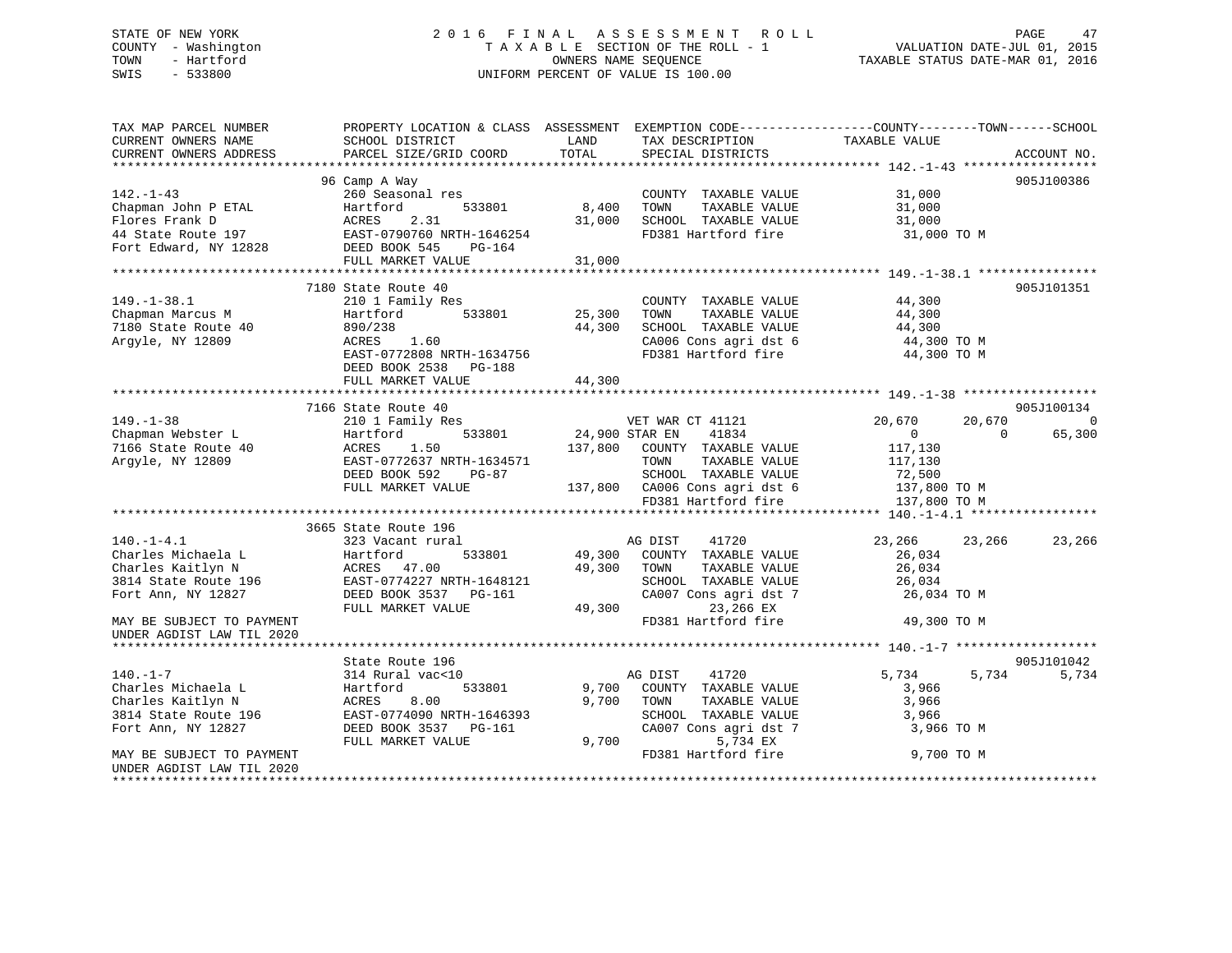### STATE OF NEW YORK 2 0 1 6 F I N A L A S S E S S M E N T R O L L PAGE 48 COUNTY - Washington T A X A B L E SECTION OF THE ROLL - 1 VALUATION DATE-JUL 01, 2015 TOWN - Hartford **TAXABLE STATUS DATE-MAR 01, 2016** OWNERS NAME SEQUENCE TAXABLE STATUS DATE-MAR 01, 2016 SWIS - 533800 UNIFORM PERCENT OF VALUE IS 100.00

| TAX MAP PARCEL NUMBER<br>CURRENT OWNERS NAME<br>CURRENT OWNERS ADDRESS | SCHOOL DISTRICT<br>PARCEL SIZE/GRID COORD                        | LAND<br>TAX DESCRIPTION<br>TOTAL<br>SPECIAL DISTRICTS                                                   | PROPERTY LOCATION & CLASS ASSESSMENT EXEMPTION CODE---------------COUNTY-------TOWN-----SCHOOL<br>TAXABLE VALUE<br>ACCOUNT NO. |
|------------------------------------------------------------------------|------------------------------------------------------------------|---------------------------------------------------------------------------------------------------------|--------------------------------------------------------------------------------------------------------------------------------|
|                                                                        |                                                                  |                                                                                                         |                                                                                                                                |
|                                                                        | State Route 196 OFF                                              |                                                                                                         | 905J101309                                                                                                                     |
| $140.-2-1.4$<br>Charles Michaela L                                     | 323 Vacant rural<br>Hartford                                     |                                                                                                         | 18,513 18,513<br>18,513<br>26,787                                                                                              |
|                                                                        | ACRES 46.50                                                      | 45,300<br>TOWN<br>TAXABLE VALUE                                                                         | 26,787                                                                                                                         |
| Charles Kaitlyn N<br>3814 State Route 196                              | EAST-0775206 NRTH-1649321                                        | SCHOOL TAXABLE VALUE<br>CA007 Cons agri dst 7                                                           | 26,787                                                                                                                         |
| Fort Ann, NY 12827                                                     | DEED BOOK 3537 PG-161<br>FULL MARKET VALUE                       | 18,513 EX<br>45,300                                                                                     | 26,787 TO M                                                                                                                    |
| MAY BE SUBJECT TO PAYMENT<br>UNDER AGDIST LAW TIL 2020                 |                                                                  | FD381 Hartford fire                                                                                     | 45,300 TO M                                                                                                                    |
|                                                                        |                                                                  |                                                                                                         |                                                                                                                                |
|                                                                        | LOT 1 Provincial Pat                                             |                                                                                                         | 905J100138                                                                                                                     |
| $112 - 2 - 1$                                                          | 312 Vac w/imprv                                                  | AG DIST 41720                                                                                           | 39,668<br>39,668 39,668                                                                                                        |
| Cheney Family Trust                                                    | Fort Ann                                                         | 532802 80,900 COUNTY TAXABLE VALUE                                                                      | 68,332                                                                                                                         |
| PO Box 146                                                             | 100 Ad                                                           | 108,000<br>TOWN                                                                                         | TAXABLE VALUE 68,332                                                                                                           |
| Bath, NH 03740                                                         | $112.-1-1$                                                       | SCHOOL TAXABLE VALUE 68,332<br>FD381 Hartford fire 108,000                                              |                                                                                                                                |
|                                                                        | ACRES 89.80                                                      |                                                                                                         | 108,000 TO M                                                                                                                   |
| MAY BE SUBJECT TO PAYMENT                                              | EAST-0763626 NRTH-1666348                                        |                                                                                                         |                                                                                                                                |
| UNDER AGDIST LAW TIL 2020                                              | DEED BOOK 3574 PG-67                                             |                                                                                                         |                                                                                                                                |
|                                                                        | FULL MARKET VALUE                                                | 108,000                                                                                                 |                                                                                                                                |
|                                                                        |                                                                  |                                                                                                         |                                                                                                                                |
|                                                                        | West Starbuck Ln OFF                                             |                                                                                                         | 905J100646                                                                                                                     |
|                                                                        |                                                                  |                                                                                                         | 9,096<br>9,096<br>9,096                                                                                                        |
|                                                                        |                                                                  |                                                                                                         | 3,404                                                                                                                          |
| Cheney Arthur F Trustee                                                | $112. - 1 - 3$                                                   | 12,500<br>TOWN                                                                                          | TAXABLE VALUE 3,404                                                                                                            |
| PO Box 146                                                             | ACRES 6.60                                                       | SCHOOL TAXABLE VALUE 3,404<br>CA007 Cons agri dst 7 3,404                                               |                                                                                                                                |
| Bath, NH 03740                                                         | EAST-0764620 NRTH-1667643<br>DEED BOOK 3570 PG-179               | 9,096 EX                                                                                                | 3,404 TO M                                                                                                                     |
| MAY BE SUBJECT TO PAYMENT<br>UNDER AGDIST LAW TIL 2020                 | FULL MARKET VALUE                                                | 12,500 FD381 Hartford fire                                                                              | 12,500 TO M                                                                                                                    |
|                                                                        |                                                                  |                                                                                                         |                                                                                                                                |
|                                                                        | 7312 State Route 40                                              |                                                                                                         | 905J100337                                                                                                                     |
| $149. - 1 - 33$                                                        | 210 1 Family Res                                                 |                                                                                                         | 39,250 39,250<br>23,550 23,550<br>$\overline{0}$                                                                               |
| Christian Philip J Sr                                                  | Hartford                                                         |                                                                                                         | $\overline{0}$                                                                                                                 |
| Christian Barbara J                                                    | ACRES 5.00<br>EAST-0775199 NRTH-1637214<br>DEED BOOK 3466 PG-275 | 157,000 STAR EN<br>41834                                                                                | $\overline{0}$<br>65,300<br>$\Omega$                                                                                           |
| 7312 State Route 40                                                    |                                                                  |                                                                                                         |                                                                                                                                |
| Fort Ann, NY 12827                                                     |                                                                  | 7214 COUNTY TAXABLE VALUE 94,200<br>75 TOWN TAXABLE VALUE 94,200<br>157,000 SCHOOL TAXABLE VALUE 91,700 |                                                                                                                                |
|                                                                        | FULL MARKET VALUE                                                |                                                                                                         |                                                                                                                                |
|                                                                        |                                                                  | CA006 Cons agri dst 6 157,000 TO M                                                                      |                                                                                                                                |
|                                                                        |                                                                  | FD381 Hartford fire                                                                                     | 157,000 TO M                                                                                                                   |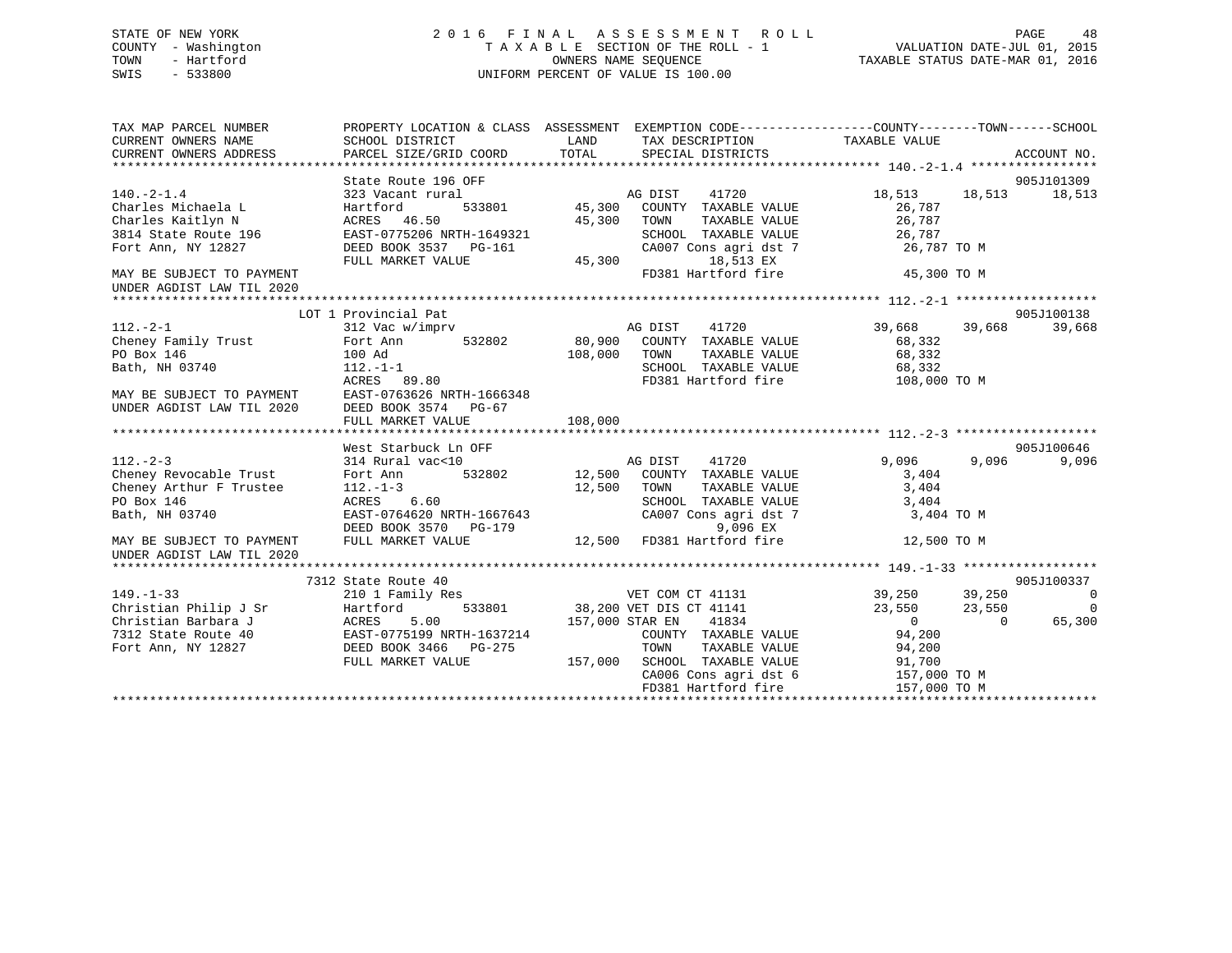### STATE OF NEW YORK 2 0 1 6 F I N A L A S S E S S M E N T R O L L PAGE 49 COUNTY - Washington T A X A B L E SECTION OF THE ROLL - 1 VALUATION DATE-JUL 01, 2015 TOWN - Hartford OWNERS NAME SEQUENCE TAXABLE STATUS DATE-MAR 01, 2016 SWIS - 533800 UNIFORM PERCENT OF VALUE IS 100.00

| TAX MAP PARCEL NUMBER    | PROPERTY LOCATION & CLASS ASSESSMENT EXEMPTION CODE---------------COUNTY-------TOWN------SCHOOL                                                          |                |                                                      |                  |                    |
|--------------------------|----------------------------------------------------------------------------------------------------------------------------------------------------------|----------------|------------------------------------------------------|------------------|--------------------|
| CURRENT OWNERS NAME      | SCHOOL DISTRICT                                                                                                                                          | LAND           | TAX DESCRIPTION                                      | TAXABLE VALUE    |                    |
| CURRENT OWNERS ADDRESS   | PARCEL SIZE/GRID COORD                                                                                                                                   | TOTAL          | SPECIAL DISTRICTS                                    |                  | ACCOUNT NO.        |
|                          |                                                                                                                                                          |                |                                                      |                  |                    |
|                          | 125 Hartford Main St                                                                                                                                     |                |                                                      |                  | 905J100139         |
| $132. -1 - 4$            | 210 1 Family Res                                                                                                                                         |                | VET WAR CT 41121                                     | 19,620<br>19,620 | $\overline{0}$     |
| Churchill Glen H Jr -LE- | 533801<br>Hartford                                                                                                                                       | 27,500 STAR EN | 41834                                                | $\Omega$         | 65,300<br>$\Omega$ |
| Ward Glen H              | 3.80<br>ACRES                                                                                                                                            |                | 130,800 COUNTY TAXABLE VALUE                         | 111,180          |                    |
|                          | EAST-0786999 NRTH-1654688                                                                                                                                |                | TOWN<br>TAXABLE VALUE                                | 111,180          |                    |
|                          |                                                                                                                                                          |                | SCHOOL TAXABLE VALUE 65,500                          |                  |                    |
|                          | FULL MARKET VALUE                                                                                                                                        |                | 130,800 CA007 Cons agri dst 7<br>FD381 Hartford fire | 130,800 TO M     |                    |
|                          |                                                                                                                                                          |                |                                                      | 130,800 TO M     |                    |
|                          |                                                                                                                                                          |                |                                                      |                  |                    |
|                          | 65 Baker Rd                                                                                                                                              |                |                                                      |                  | 905J100448         |
| $132 - 2 - 8$            | 240 Rural res                                                                                                                                            |                | COUNTY TAXABLE VALUE                                 | 182,100          |                    |
| Cirino Richard P         | Hartford<br>533801                                                                                                                                       | 30,500         | TAXABLE VALUE<br>TOWN                                | 182,100          |                    |
|                          |                                                                                                                                                          | 182,100        | SCHOOL TAXABLE VALUE                                 | 182,100          |                    |
|                          |                                                                                                                                                          |                | FD381 Hartford fire                                  | 182,100 TO M     |                    |
|                          | Cirino Kichard P<br>Sullivan Helen S<br>11 South St<br>11 South St<br>EAST-0791714 NRTH-1654157<br>Glens Falls, NY 12809-3508<br>DEED BOOK 936<br>PG-289 |                |                                                      |                  |                    |
|                          | FULL MARKET VALUE                                                                                                                                        | 182,100        |                                                      |                  |                    |
|                          |                                                                                                                                                          |                |                                                      |                  |                    |
|                          | 45 Baker Rd                                                                                                                                              |                |                                                      |                  | 905J100140         |
| $132 - 2 - 9$            | 240 Rural res                                                                                                                                            |                | COUNTY TAXABLE VALUE                                 | 129,800          |                    |
| Cirino Richard P         | 533801<br>Hartford                                                                                                                                       | 33,300         | TOWN<br>TAXABLE VALUE                                | 129,800          |                    |
| Cirino Margot            |                                                                                                                                                          | 129,800        | SCHOOL TAXABLE VALUE                                 | 129,800          |                    |
| 11 South St              | Survey12758<br>ACRES 12.00                                                                                                                               |                | FD381 Hartford fire                                  | 129,800 TO M     |                    |
|                          | Glens Falls, NY 12801-3506 EAST-0791312 NRTH-1654079                                                                                                     |                |                                                      |                  |                    |
|                          | DEED BOOK 662<br>PG-102                                                                                                                                  |                |                                                      |                  |                    |
|                          | FULL MARKET VALUE                                                                                                                                        | 129,800        |                                                      |                  |                    |
|                          |                                                                                                                                                          |                |                                                      |                  |                    |
|                          | Baker Rd                                                                                                                                                 |                |                                                      |                  |                    |
| $132 - 2 - 9.1$          | 311 Res vac land                                                                                                                                         |                | COUNTY TAXABLE VALUE                                 | 13,900           |                    |
| Cirino Richard P         |                                                                                                                                                          | 13,900         | TOWN<br>TAXABLE VALUE                                | 13,900           |                    |
| Cirino Margot            |                                                                                                                                                          | 13,900         | SCHOOL TAXABLE VALUE                                 | 13,900           |                    |
| 11 South St              | Hartford 533801<br>ACRES 1.24<br>EAST-0791198 NRTH-1653583<br>DEED BOOK 662 PG-102                                                                       |                | FD381 Hartford fire                                  | 13,900 TO M      |                    |
| Glens Falls, NY 12801    |                                                                                                                                                          |                |                                                      |                  |                    |
|                          | FULL MARKET VALUE                                                                                                                                        | 13,900         |                                                      |                  |                    |
|                          |                                                                                                                                                          |                |                                                      |                  |                    |
|                          | 38 Marlboro Country Rd                                                                                                                                   |                |                                                      |                  | 905J101116         |
| $141. - 3 - 39.2$        | 240 Rural res                                                                                                                                            |                | STAR B<br>41854                                      | $\overline{0}$   | $\Omega$<br>30,000 |
| Cirino William P         | 533801<br>Hartford                                                                                                                                       | 52,300         | COUNTY TAXABLE VALUE                                 | 185,300          |                    |
| Cirino Debra             | 1683-292                                                                                                                                                 | 185,300        | TOWN<br>TAXABLE VALUE                                | 185,300          |                    |
| 38 Marlboro Country Rd   | ACRES 35.23                                                                                                                                              |                | SCHOOL TAXABLE VALUE                                 | 155,300          |                    |
| Hartford, NY 12838       | EAST-0787443 NRTH-1641971                                                                                                                                |                | FD381 Hartford fire                                  | 185,300 TO M     |                    |
|                          | DEED BOOK 474<br>PG-453                                                                                                                                  |                |                                                      |                  |                    |
|                          | FULL MARKET VALUE                                                                                                                                        | 185,300        |                                                      |                  |                    |
|                          |                                                                                                                                                          |                |                                                      |                  |                    |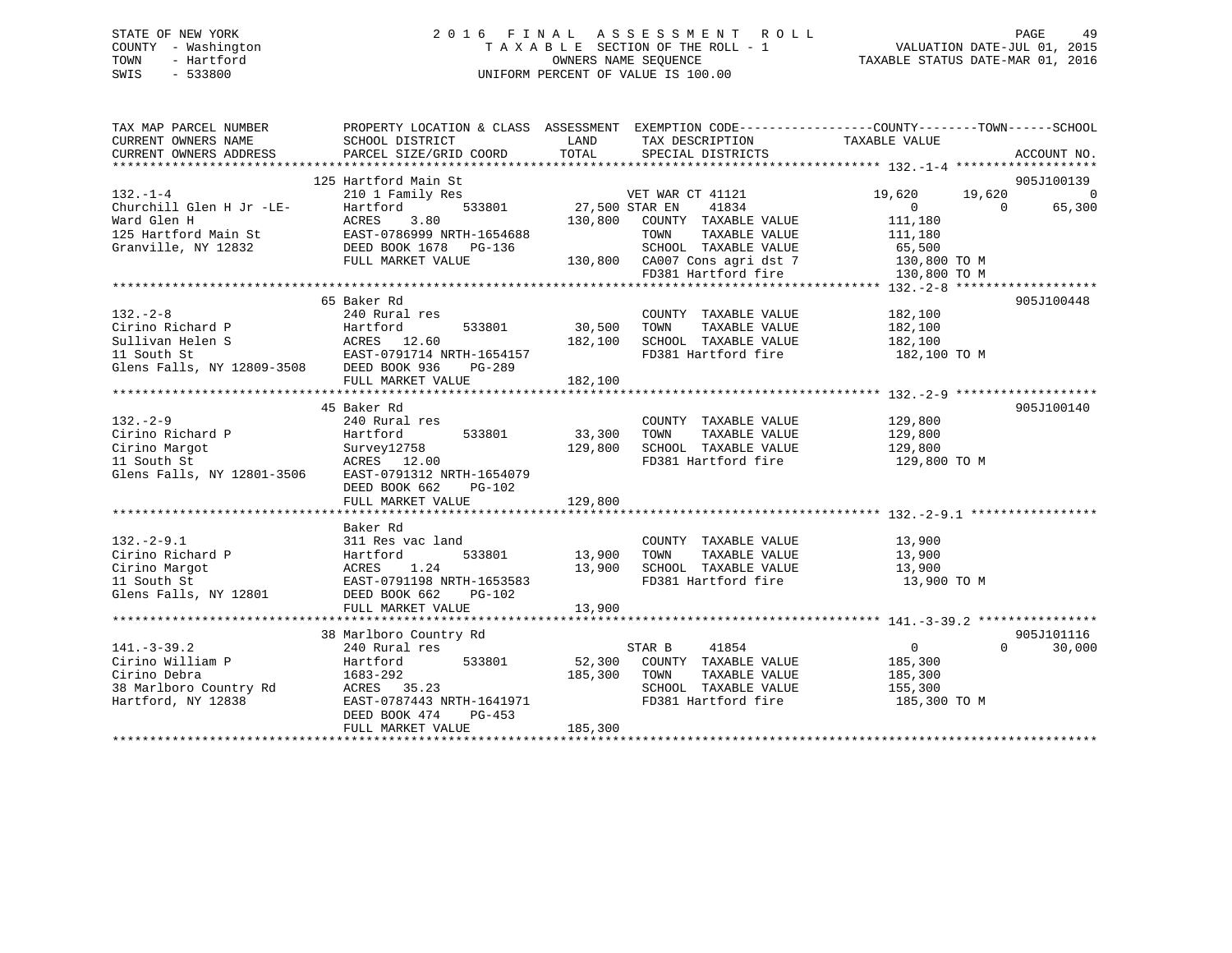### STATE OF NEW YORK 2 0 1 6 F I N A L A S S E S S M E N T R O L L PAGE 50 COUNTY - Washington T A X A B L E SECTION OF THE ROLL - 1 VALUATION DATE-JUL 01, 2015 TOWN - Hartford OWNERS NAME SEQUENCE TAXABLE STATUS DATE-MAR 01, 2016 SWIS - 533800 UNIFORM PERCENT OF VALUE IS 100.00

TAX MAP PARCEL NUMBER PROPERTY LOCATION & CLASS ASSESSMENT EXEMPTION CODE------------------COUNTY--------TOWN------SCHOOL CURRENT OWNERS NAME SCHOOL DISTRICT LAND TAX DESCRIPTION TAXABLE VALUE CURRENT OWNERS ADDRESS PARCEL SIZE/GRID COORD TOTAL SPECIAL DISTRICTS ACCOUNT NO. \*\*\*\*\*\*\*\*\*\*\*\*\*\*\*\*\*\*\*\*\*\*\*\*\*\*\*\*\*\*\*\*\*\*\*\*\*\*\*\*\*\*\*\*\*\*\*\*\*\*\*\*\*\*\*\*\*\*\*\*\*\*\*\*\*\*\*\*\*\*\*\*\*\*\*\*\*\*\*\*\*\*\*\*\*\*\*\*\*\*\*\*\*\*\*\*\*\*\*\*\*\*\* 141.-3-39.6 \*\*\*\*\*\*\*\*\*\*\*\*\*\*\*\* Marlboro Country Rd 905J101431 141.-3-39.6 311 Res vac land COUNTY TAXABLE VALUE 1,000 Cirino William P Hartford 533801 1,000 TOWN TAXABLE VALUE 1,000 38 Marlboro Country Rd FRNT 284.00 DPTH 73.00 1,000 SCHOOL TAXABLE VALUE 1,000 Hartford, NY 12838 EAST-0786031 NRTH-1642021 FD381 Hartford fire 1,000 TO M DEED BOOK 635 PG-213FULL MARKET VALUE 1,000 \*\*\*\*\*\*\*\*\*\*\*\*\*\*\*\*\*\*\*\*\*\*\*\*\*\*\*\*\*\*\*\*\*\*\*\*\*\*\*\*\*\*\*\*\*\*\*\*\*\*\*\*\*\*\*\*\*\*\*\*\*\*\*\*\*\*\*\*\*\*\*\*\*\*\*\*\*\*\*\*\*\*\*\*\*\*\*\*\*\*\*\*\*\*\*\*\*\*\*\*\*\*\* 149.-1-17 \*\*\*\*\*\*\*\*\*\*\*\*\*\*\*\*\*\* 7369 State Route 40 905J100004149.-1-17 210 1 Family Res COUNTY TAXABLE VALUE 234,000 Citimortgage, Inc Hartford 533801 42,300 TOWN TAXABLE VALUE 234,000 1000 Technology Dr ACRES 9.10 234,000 SCHOOL TAXABLE VALUE 234,000 O'Fallon, MO 63368 EAST-0775395 NRTH-1638719 FD381 Hartford fire 234,000 TO M DEED BOOK 3547 PG-1 FULL MARKET VALUE 234,000 \*\*\*\*\*\*\*\*\*\*\*\*\*\*\*\*\*\*\*\*\*\*\*\*\*\*\*\*\*\*\*\*\*\*\*\*\*\*\*\*\*\*\*\*\*\*\*\*\*\*\*\*\*\*\*\*\*\*\*\*\*\*\*\*\*\*\*\*\*\*\*\*\*\*\*\*\*\*\*\*\*\*\*\*\*\*\*\*\*\*\*\*\*\*\*\*\*\*\*\*\*\*\* 141.-3-39.7 \*\*\*\*\*\*\*\*\*\*\*\*\*\*\*\* 8 Miller Rdg 141.-3-39.7 210 1 Family Res STAR EN 41834 0 65,300 Clairmont Forrest Hartford 533801 29,600 COUNTY TAXABLE VALUE 118,100 Croff Helena FRNT 298.00 DPTH 401.00 118,100 TOWN TAXABLE VALUE 118,100 8 Miller Ridge Way EAST-0785767 NRTH-1641628 SCHOOL TAXABLE VALUE 52,800 Hartford, NY 12838 DEED BOOK 778 PG-85 FD381 Hartford fire 118,100 TO M FULL MARKET VALUE 118,100 \*\*\*\*\*\*\*\*\*\*\*\*\*\*\*\*\*\*\*\*\*\*\*\*\*\*\*\*\*\*\*\*\*\*\*\*\*\*\*\*\*\*\*\*\*\*\*\*\*\*\*\*\*\*\*\*\*\*\*\*\*\*\*\*\*\*\*\*\*\*\*\*\*\*\*\*\*\*\*\*\*\*\*\*\*\*\*\*\*\*\*\*\*\*\*\*\*\*\*\*\*\*\* 149.-1-30.23 \*\*\*\*\*\*\*\*\*\*\*\*\*\*\* 125 Swamp Ln 905J101281 149.-1-30.23 270 Mfg housing STAR B 41854 0 0 30,000 Clark Cynthia M Hartford 533801 25,300 COUNTY TAXABLE VALUE 46,400 125 Swamp Ln LOT 23 46,400 TOWN TAXABLE VALUE 46,400 Argyle, NY 12809 ACRES 6.14 SCHOOL TAXABLE VALUE 16,400 EAST-0776848 NRTH-1635219 CA006 Cons agri dst 6 46,400 TO M DEED BOOK 810 PG-248 FD381 Hartford fire 46,400 TO M FULL MARKET VALUE  $46,400$ \*\*\*\*\*\*\*\*\*\*\*\*\*\*\*\*\*\*\*\*\*\*\*\*\*\*\*\*\*\*\*\*\*\*\*\*\*\*\*\*\*\*\*\*\*\*\*\*\*\*\*\*\*\*\*\*\*\*\*\*\*\*\*\*\*\*\*\*\*\*\*\*\*\*\*\*\*\*\*\*\*\*\*\*\*\*\*\*\*\*\*\*\*\*\*\*\*\*\*\*\*\*\* 132.-1-15.2 \*\*\*\*\*\*\*\*\*\*\*\*\*\*\*\*905J100008 176 Hartford Main St 905J100008 $0 \t30.000$ 132.-1-15.2 210 1 Family Res STAR B 41854 0 0 30,000 Clark Joshua J Hartford 533801 26,800 COUNTY TAXABLE VALUE 101,000 176 Hartford Main St Sub Div Lot 1 101,000 TOWN TAXABLE VALUE 101,000 Granville, NY 12832 ACRES 2.01 SCHOOL TAXABLE VALUE 71,000 EAST-0788117 NRTH-1655202 CA007 Cons agri dst 7 101,000 TO M DEED BOOK 2917 PG-252 FD381 Hartford fire 101,000 TO M DEED BOOK 2917 PG-252 F<br>FULL MARKET VALUE 101,000 \*\*\*\*\*\*\*\*\*\*\*\*\*\*\*\*\*\*\*\*\*\*\*\*\*\*\*\*\*\*\*\*\*\*\*\*\*\*\*\*\*\*\*\*\*\*\*\*\*\*\*\*\*\*\*\*\*\*\*\*\*\*\*\*\*\*\*\*\*\*\*\*\*\*\*\*\*\*\*\*\*\*\*\*\*\*\*\*\*\*\*\*\*\*\*\*\*\*\*\*\*\*\*\*\*\*\*\*\*\*\*\*\*\*\*\*\*\*\*\*\*\*\*\*\*\*\*\*\*\*\*\*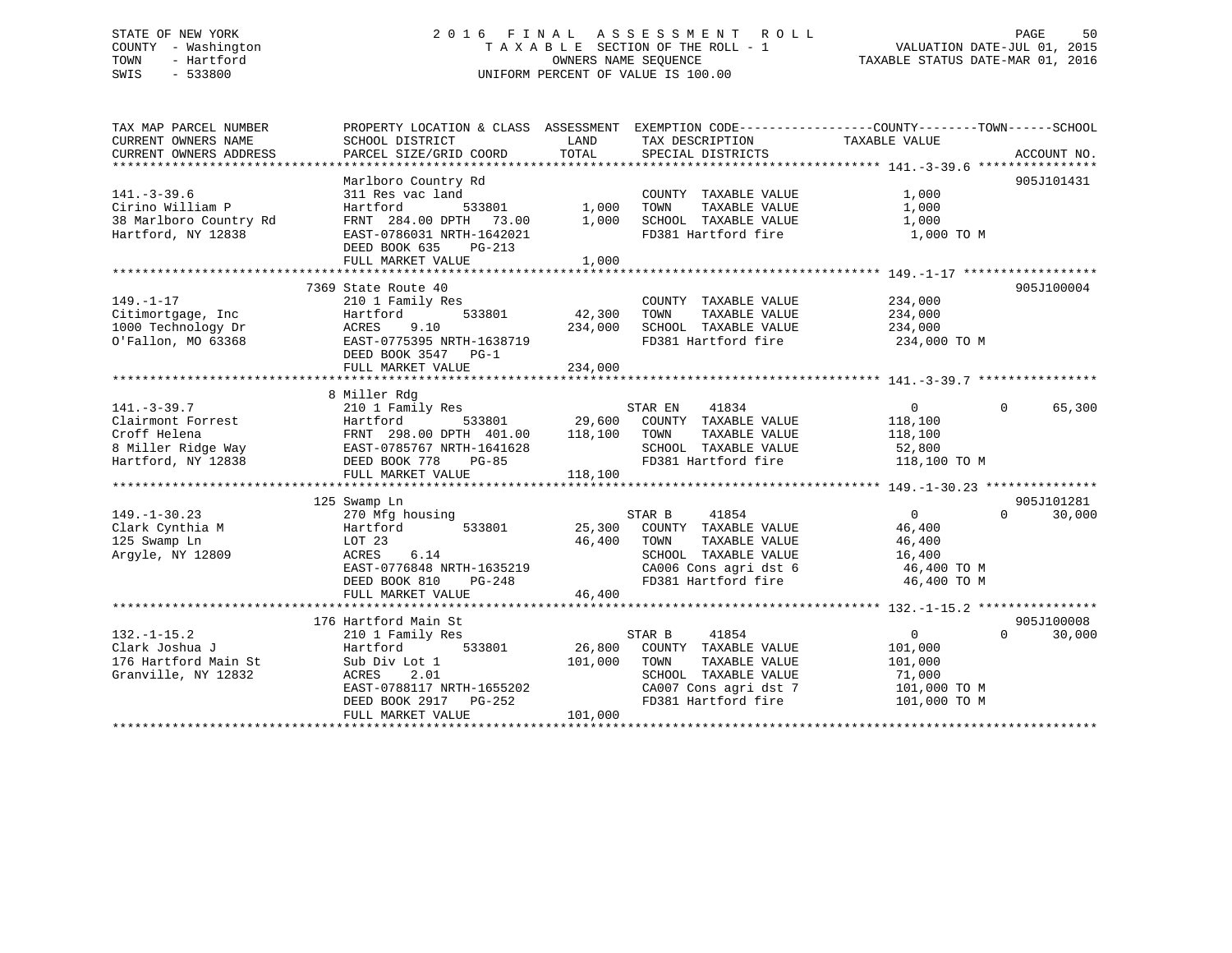### STATE OF NEW YORK 2 0 1 6 F I N A L A S S E S S M E N T R O L L PAGE 51 COUNTY - Washington T A X A B L E SECTION OF THE ROLL - 1 VALUATION DATE-JUL 01, 2015 TOWN - Hartford **TAXABLE STATUS DATE-MAR 01, 2016** OWNERS NAME SEQUENCE TAXABLE STATUS DATE-MAR 01, 2016 SWIS - 533800 UNIFORM PERCENT OF VALUE IS 100.00

| TAX MAP PARCEL NUMBER<br>CURRENT OWNERS NAME<br>CURRENT OWNERS ADDRESS                                                                                       | PROPERTY LOCATION & CLASS ASSESSMENT EXEMPTION CODE---------------COUNTY-------TOWN-----SCHOOL<br>SCHOOL DISTRICT<br>PARCEL SIZE/GRID COORD | LAND<br>TOTAL    | TAX DESCRIPTION<br>SPECIAL DISTRICTS  | TAXABLE VALUE         | ACCOUNT NO.        |
|--------------------------------------------------------------------------------------------------------------------------------------------------------------|---------------------------------------------------------------------------------------------------------------------------------------------|------------------|---------------------------------------|-----------------------|--------------------|
|                                                                                                                                                              |                                                                                                                                             |                  |                                       |                       |                    |
|                                                                                                                                                              | 8186 State Route 40                                                                                                                         |                  |                                       |                       | 905J100090         |
| $132. - 2 - 11$                                                                                                                                              | 210 1 Family Res                                                                                                                            |                  | VET WAR CT 41121                      | 23,610<br>23,610      | $\Omega$           |
| Clark Kenneth                                                                                                                                                | 533801<br>Hartford                                                                                                                          | 27,700 STAR EN   | 41834                                 | $\overline{0}$        | $\Omega$<br>65,300 |
| Clark Audrey                                                                                                                                                 | ACRES<br>8.20                                                                                                                               | 157,400          | COUNTY TAXABLE VALUE                  | 133,790               |                    |
| 8186 State Route 40                                                                                                                                          |                                                                                                                                             |                  | TAXABLE VALUE<br>TOWN                 | 133,790               |                    |
| Granville, NY 12832                                                                                                                                          | EAST-0788614 NRTH-1653819<br>DEED BOOK 3229 PG-283                                                                                          |                  | SCHOOL TAXABLE VALUE                  | 92,100                |                    |
|                                                                                                                                                              | FULL MARKET VALUE                                                                                                                           |                  | 157,400 FD381 Hartford fire           | 157,400 TO M          |                    |
|                                                                                                                                                              |                                                                                                                                             |                  |                                       |                       |                    |
|                                                                                                                                                              | 3054 Coach Rd                                                                                                                               |                  |                                       |                       | 905J101222         |
| $149. - 1 - 26.15$                                                                                                                                           | 240 Rural res                                                                                                                               |                  | 41854<br>STAR B                       | $\overline{0}$        | $\Omega$<br>30,000 |
| Clark Kent                                                                                                                                                   | 533801<br>Hartford                                                                                                                          | 45,500           | COUNTY TAXABLE VALUE                  | 145,900               |                    |
| Clark Beth                                                                                                                                                   | 495/331                                                                                                                                     | 145,900          | TOWN<br>TAXABLE VALUE                 | 145,900               |                    |
| 3054 Coach Rd                                                                                                                                                | ACRES 10.04                                                                                                                                 |                  | SCHOOL TAXABLE VALUE                  | 115,900               |                    |
| Arqyle, NY 12809                                                                                                                                             | EAST-0779208 NRTH-1635416                                                                                                                   |                  | FD381 Hartford fire                   | 145,900 TO M          |                    |
|                                                                                                                                                              | DEED BOOK 495<br>$PG-329$                                                                                                                   |                  |                                       |                       |                    |
|                                                                                                                                                              | FULL MARKET VALUE                                                                                                                           | 145,900          |                                       |                       |                    |
|                                                                                                                                                              |                                                                                                                                             |                  |                                       |                       |                    |
|                                                                                                                                                              | 5052 State Route 149                                                                                                                        |                  |                                       |                       | 905J101224         |
| $132 - 2 - 38.2$                                                                                                                                             | 240 Rural res                                                                                                                               |                  | 41854<br>STAR B                       | $\overline{0}$        | 30,000<br>$\Omega$ |
|                                                                                                                                                              |                                                                                                                                             |                  | 28,900 COUNTY TAXABLE VALUE           | 143,500               |                    |
|                                                                                                                                                              |                                                                                                                                             | 143,500          | TAXABLE VALUE<br>TOWN                 | 143,500               |                    |
|                                                                                                                                                              |                                                                                                                                             |                  | SCHOOL TAXABLE VALUE                  | 113,500               |                    |
| Clark Russell A<br>Clark Lori A<br>5052 State Route 149<br>Note in the BAST-0788873 NRTH-1652398<br>Note in the DEED BOOK 3481 PG-82<br>PEED BOOK 3481 PG-82 |                                                                                                                                             |                  | FD381 Hartford fire                   | 143,500 TO M          |                    |
|                                                                                                                                                              | FULL MARKET VALUE                                                                                                                           | 143,500          |                                       |                       |                    |
|                                                                                                                                                              |                                                                                                                                             |                  |                                       |                       |                    |
|                                                                                                                                                              | 432 Gilchrist Hill Rd                                                                                                                       |                  |                                       |                       | 905J101242         |
| $150. - 1 - 43.1$                                                                                                                                            | 210 1 Family Res                                                                                                                            |                  | STAR B<br>41854                       | $\overline{0}$        | $\Omega$<br>30,000 |
| Clark Steven                                                                                                                                                 | Hartford<br>533801                                                                                                                          |                  | 26,100 COUNTY TAXABLE VALUE           | 193,200               |                    |
| Clark Linda                                                                                                                                                  | ACRES<br>5.80                                                                                                                               | 193,200          | TOWN<br>TAXABLE VALUE                 | 193,200               |                    |
| 432 Gilchrist Hill Rd                                                                                                                                        | EAST-0782533 NRTH-1639331                                                                                                                   |                  | SCHOOL TAXABLE VALUE                  | 163,200               |                    |
| Hartford, NY 12838                                                                                                                                           | DEED BOOK 2224 PG-350                                                                                                                       |                  | FD381 Hartford fire                   | 193,200 TO M          |                    |
|                                                                                                                                                              | FULL MARKET VALUE                                                                                                                           | 193,200          |                                       |                       |                    |
|                                                                                                                                                              |                                                                                                                                             |                  |                                       |                       |                    |
|                                                                                                                                                              | LOT 1 Provincial Pat                                                                                                                        |                  |                                       |                       | 905J101147         |
| $112. - 2 - 6$                                                                                                                                               | 322 Rural vac>10<br>532802                                                                                                                  |                  | COUNTY TAXABLE VALUE<br>TAXABLE VALUE | 16,200                |                    |
| Clay Hill Estates LLC<br>7 Mary Ann Ln                                                                                                                       | Fort Ann<br>112 -1-6<br>$112. - 1 - 6$                                                                                                      | 16,200<br>16,200 | TOWN<br>SCHOOL TAXABLE VALUE          | 16,200                |                    |
| Wallingford, CT 06492-4914                                                                                                                                   | ACRES 11.60                                                                                                                                 |                  | FD381 Hartford fire                   | 16,200<br>16,200 TO M |                    |
|                                                                                                                                                              | EAST-0762628 NRTH-1667117                                                                                                                   |                  |                                       |                       |                    |
|                                                                                                                                                              | DEED BOOK 2696<br><b>PG-55</b>                                                                                                              |                  |                                       |                       |                    |
|                                                                                                                                                              | FULL MARKET VALUE                                                                                                                           | 16,200           |                                       |                       |                    |
|                                                                                                                                                              |                                                                                                                                             |                  |                                       |                       |                    |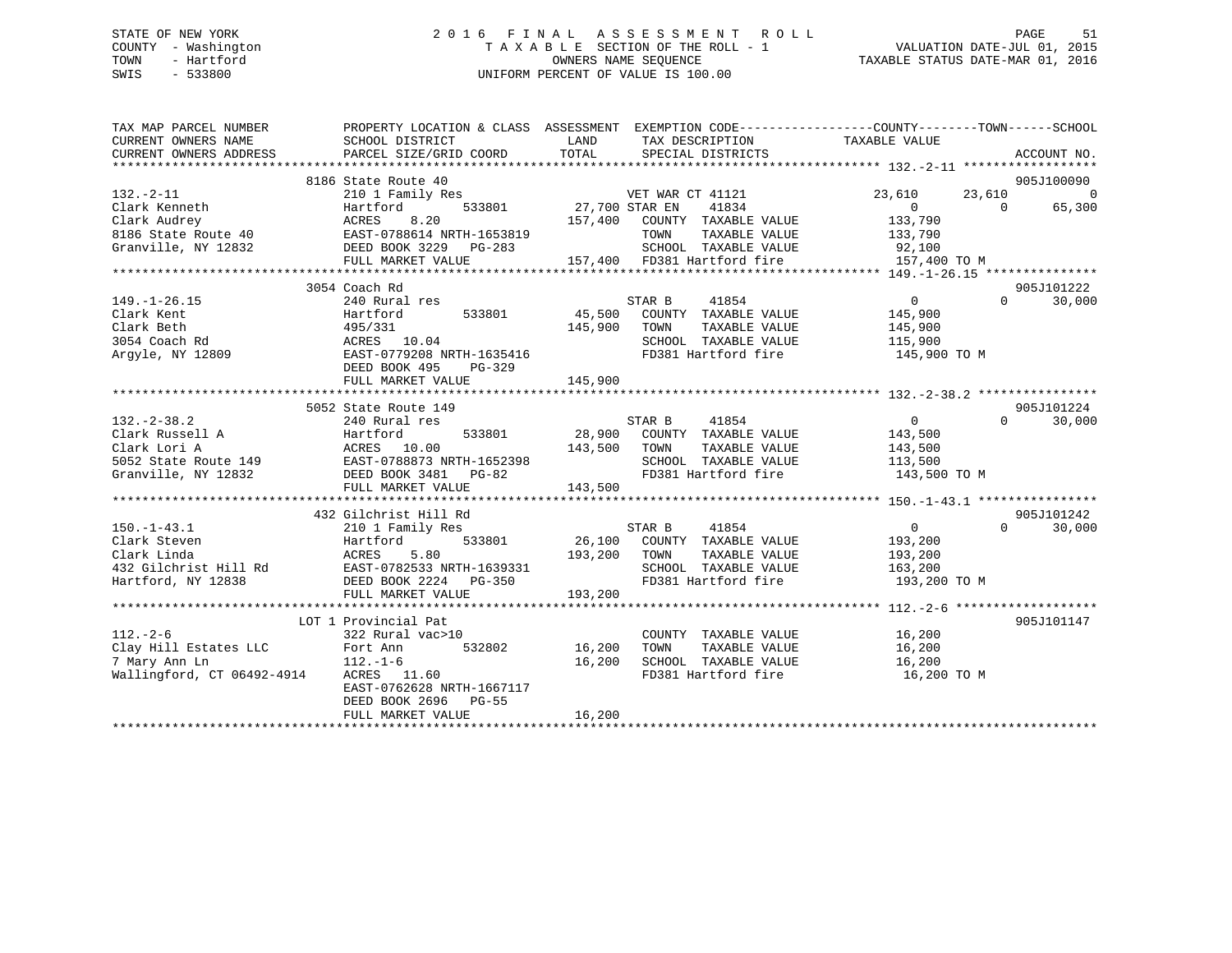| STATE OF NEW YORK<br>- Washington<br>COUNTY<br>- Hartford<br>TOWN<br>$-533800$<br>SWIS          | 2016 FINAL                                                                   |                    | ASSESSMENT ROLL<br>TAXABLE SECTION OF THE ROLL - 1<br>OWNERS NAME SEOUENCE<br>UNIFORM PERCENT OF VALUE IS 100.00 | 52<br>PAGE<br>VALUATION DATE-JUL 01, 2015<br>TAXABLE STATUS DATE-MAR 01, 2016                |
|-------------------------------------------------------------------------------------------------|------------------------------------------------------------------------------|--------------------|------------------------------------------------------------------------------------------------------------------|----------------------------------------------------------------------------------------------|
| TAX MAP PARCEL NUMBER<br>CURRENT OWNERS NAME<br>CURRENT OWNERS ADDRESS                          | PROPERTY LOCATION & CLASS<br>SCHOOL DISTRICT<br>PARCEL SIZE/GRID COORD TOTAL | ASSESSMENT<br>LAND | TAX DESCRIPTION<br>SPECIAL DISTRICTS                                                                             | EXEMPTION CODE-----------------COUNTY-------TOWN------SCHOOL<br>TAXABLE VALUE<br>ACCOUNT NO. |
| $112. - 2 - 7$<br>Clay Hill Estates LLC<br>7 Mary Ann Ln 112.-1-7<br>Wallingford, CT 06492-4914 | LOT 1 Provincial Pat<br>314 Rural vac<10<br>532802<br>Fort Ann<br>ACRES 5.80 | 3,800<br>3,800     | COUNTY<br>TAXABLE VALUE<br>TAXABLE VALUE<br>TOWN<br>SCHOOL<br>TAXABLE VALUE<br>FD381 Hartford fire               | 905J101148<br>3,800<br>3,800<br>3,800<br>3,800 TO M                                          |

EAST-0763069 NRTH-1667266

|                           | DEED BOOK 2696<br>PG-55<br>FULL MARKET VALUE | 3,800                             |                                       |
|---------------------------|----------------------------------------------|-----------------------------------|---------------------------------------|
|                           |                                              |                                   |                                       |
|                           | 3124 Coach Rd                                |                                   | 905J101188                            |
| $149. - 1 - 26.11$        | 210 1 Family Res                             | STAR B<br>41854                   | $\mathbf{0}$<br>$\mathbf 0$<br>30,000 |
| Clearwater Roger          | 533801<br>Hartford                           | 35,000<br>COUNTY<br>TAXABLE VALUE | 183,200                               |
| Clearwater Stephanie      | 5.01<br>ACRES                                | 183,200<br>TOWN<br>TAXABLE VALUE  | 183,200                               |
| 3124 Coach Rd             | EAST-0779614 NRTH-1636992                    | SCHOOL TAXABLE VALUE              | 153,200                               |
| Arqyle, NY 12809          | DEED BOOK 2195<br>PG-296                     | FD381 Hartford fire               | 183,200 TO M                          |
|                           | FULL MARKET VALUE                            | 183,200                           |                                       |
|                           |                                              |                                   |                                       |
|                           | 1484 Baldwin Corners Rd                      |                                   | 905J100391                            |
| $122. - 1 - 32$           | 270 Mfg housing                              | STAR B<br>41854                   | $\overline{0}$<br>$\Omega$<br>30,000  |
| Cloutier Norman           | 533801<br>Hartford                           | 23,500<br>COUNTY TAXABLE VALUE    | 55,000                                |
| Lysobey Denise            | 1.90<br>ACRES                                | 55,000<br>TOWN<br>TAXABLE VALUE   | 55,000                                |
| 1484 Baldwin Corners Rd   | EAST-0770790 NRTH-1663313                    | SCHOOL TAXABLE VALUE              | 25,000                                |
| Fort Ann, NY 12827        | DEED BOOK 2622<br>PG-313                     | CA007 Cons agri dst 7             | 55,000 TO M                           |
|                           | FULL MARKET VALUE                            | 55,000 FD381 Hartford fire        | 55,000 TO M                           |
|                           |                                              |                                   |                                       |
|                           | 7115 State Route 40                          |                                   | 905J100210                            |
| $149. - 1 - 43.1$         | 210 1 Family Res                             | COUNTY TAXABLE VALUE              | 124,800                               |
| Collins Garth E           | Hartford<br>533801                           | 32,900<br>TAXABLE VALUE<br>TOWN   | 124,800                               |
| 7115 State Route 40       | Lot 1                                        | 124,800<br>SCHOOL TAXABLE VALUE   | 124,800                               |
| Arqyle, NY 12809          | ACRES<br>8.01                                | CA006 Cons agri dst 6             | 124,800 TO M                          |
|                           | EAST-0771528 NRTH-1633650                    | FD381 Hartford fire               | 124,800 TO M                          |
| MAY BE SUBJECT TO PAYMENT | DEED BOOK 3289<br>PG-220                     |                                   |                                       |
| UNDER AGDIST LAW TIL 2017 | FULL MARKET VALUE                            | 124,800                           |                                       |
|                           |                                              |                                   |                                       |
|                           | 3164 County Route 43                         |                                   | 905J101421                            |
| $148. - 1 - 8.3$          | 210 1 Family Res                             | STAR B<br>41854                   | 30,000<br>$\Omega$<br>$\Omega$        |
| Collins Thomas E          | 533801<br>Hartford                           | 34,900<br>COUNTY TAXABLE VALUE    | 199,000                               |
| Collins Dawn M            | 3.84<br>ACRES                                | 199,000<br>TOWN<br>TAXABLE VALUE  | 199,000                               |
| 3164 County Route 43      | EAST-0765511 NRTH-1637993                    | TAXABLE VALUE<br>SCHOOL           | 169,000                               |
| Fort Ann, NY 12827        | DEED BOOK 627<br>PG-276                      | FD381 Hartford fire               | 199,000 TO M                          |
|                           | FULL MARKET VALUE                            | 199,000                           |                                       |
|                           |                                              |                                   |                                       |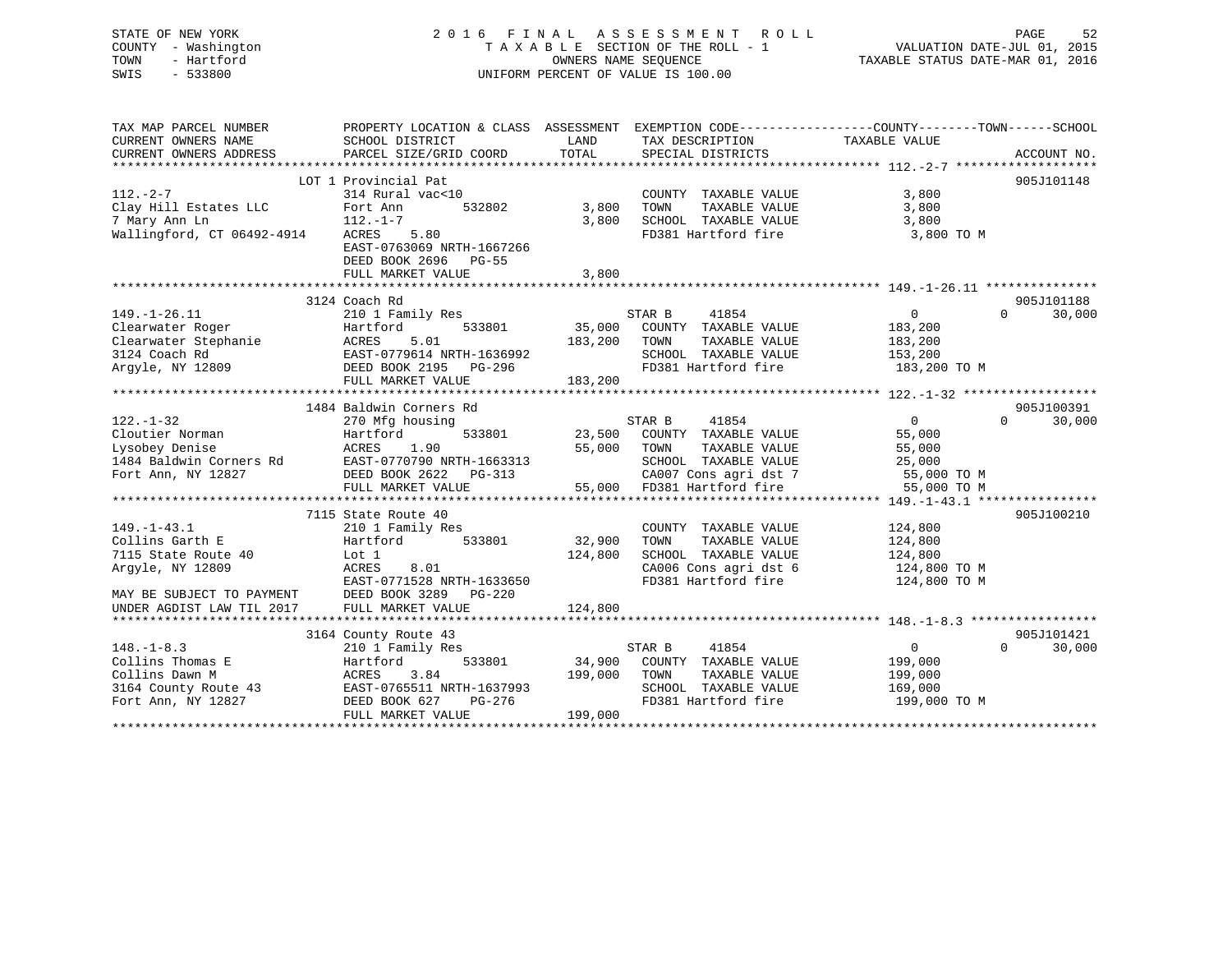### STATE OF NEW YORK 2 0 1 6 F I N A L A S S E S S M E N T R O L L PAGE 53 COUNTY - Washington T A X A B L E SECTION OF THE ROLL - 1 VALUATION DATE-JUL 01, 2015 TOWN - Hartford **TAXABLE STATUS DATE-MAR 01, 2016** OWNERS NAME SEQUENCE TAXABLE STATUS DATE-MAR 01, 2016 SWIS - 533800 UNIFORM PERCENT OF VALUE IS 100.00

| TAX MAP PARCEL NUMBER<br>CURRENT OWNERS NAME<br>CURRENT OWNERS ADDRESS                                                                                                                                                        | PROPERTY LOCATION & CLASS ASSESSMENT EXEMPTION CODE----------------COUNTY-------TOWN------SCHOOL<br>SCHOOL DISTRICT<br>PARCEL SIZE/GRID COORD                                                  | LAND<br>TOTAL                       | TAX DESCRIPTION TAXABLE VALUE<br>SPECIAL DISTRICTS                                                                                                                        |                                                                                 |          | ACCOUNT NO.          |
|-------------------------------------------------------------------------------------------------------------------------------------------------------------------------------------------------------------------------------|------------------------------------------------------------------------------------------------------------------------------------------------------------------------------------------------|-------------------------------------|---------------------------------------------------------------------------------------------------------------------------------------------------------------------------|---------------------------------------------------------------------------------|----------|----------------------|
| $122. - 1 - 31.1$<br>Columbetti Wendy<br>1488 Baldwin Corners Rd<br>Fort Ann, NY 12827                                                                                                                                        | 1488 Baldwin Corners Rd<br>270 Mfg housing<br>Hartford<br>ACRES<br>2.46<br>EAST-0771025 NRTH-1663200<br>DEED BOOK 939<br>PG-294<br>FULL MARKET VALUE                                           | 83,800                              | STAR B<br>41854<br>533801 28,500 COUNTY TAXABLE VALUE<br>TAXABLE VALUE<br>TOWN<br>SCHOOL TAXABLE VALUE<br>CA007 Cons agri dst 7 83,800 TO M<br>83,800 FD381 Hartford fire | $\Omega$<br>83,800<br>83,800<br>53,800<br>83,800 TO M                           | $\Omega$ | 905J100115<br>30,000 |
|                                                                                                                                                                                                                               |                                                                                                                                                                                                |                                     |                                                                                                                                                                           |                                                                                 |          |                      |
| $132 - 2 - 38.4$<br>Colvin Joan M LE<br>Colvin Ronald J LE<br>PO Box 134<br>Hartford, NY 12838                                                                                                                                | 5068 State Route 149<br>210 1 Family Res<br>533801<br>Hartford<br>612/23<br>ACRES<br>1.40<br>EAST-0789259 NRTH-1652734<br>DEED BOOK 3365 PG-66                                                 | 78,000 TOWN                         | STAR EN<br>41834<br>24,500 COUNTY TAXABLE VALUE<br>TAXABLE VALUE<br>SCHOOL TAXABLE VALUE<br>FD381 Hartford fire 78,000 TO M                                               | $\overline{0}$<br>78,000<br>78,000<br>12,700                                    | $\Omega$ | 905J101237<br>65,300 |
|                                                                                                                                                                                                                               |                                                                                                                                                                                                |                                     |                                                                                                                                                                           |                                                                                 |          |                      |
|                                                                                                                                                                                                                               |                                                                                                                                                                                                |                                     |                                                                                                                                                                           |                                                                                 |          |                      |
|                                                                                                                                                                                                                               | 41 Guilder Hollow Rd                                                                                                                                                                           |                                     |                                                                                                                                                                           |                                                                                 |          | 905J101361           |
| $123. - 1 - 11.4$<br>Combs Ronald<br>PO Box 171<br>Hartford, NY 12838                                                                                                                                                         | 444 Lumber yd/ml<br>Hartford<br>ACRES 18.86<br>EAST-0793394 NRTH-1660493<br>DEED BOOK 576<br>PG-121<br>FULL MARKET VALUE                                                                       | 369,300                             | STAR B<br>41854<br>533801 44,900 COUNTY TAXABLE VALUE<br>TOWN<br>TAXABLE VALUE<br>SCHOOL TAXABLE VALUE<br>CA007 Cons agri dst 7<br>369,300 FD381 Hartford fire            | $\overline{0}$<br>369,300<br>369,300<br>339,300<br>369,300 TO M<br>369,300 TO M | $\Omega$ | 30,000               |
|                                                                                                                                                                                                                               |                                                                                                                                                                                                |                                     |                                                                                                                                                                           |                                                                                 |          |                      |
| $141. - 1 - 15$<br>e e control de la partida.<br>Estados de la partida de la partida de la partida de la partida de la partida de la partida de la partida del<br>Congdon Rodney H<br>419 Goggins Rd<br>Lake George, NY 12845 | 7798 State Route 40<br>280 Res Multiple<br>Hartford<br>FRNT 85.00 DPTH 179.00<br>EAST-0782891 NRTH-1646044<br>DEED BOOK 3540 PG-40<br>FULL MARKET VALUE                                        | 533801 16,100<br>145,000<br>145,000 | COUNTY TAXABLE VALUE<br>TAXABLE VALUE<br>TOWN<br>SCHOOL TAXABLE VALUE<br>FD381 Hartford fire                                                                              | 145,000<br>145,000<br>145,000<br>145,000 TO M                                   |          | 905J100605           |
|                                                                                                                                                                                                                               |                                                                                                                                                                                                |                                     |                                                                                                                                                                           |                                                                                 |          |                      |
| $141. - 1 - 16$<br>Congdon Rodney H<br>419 Goggins Rd<br>Lake George, NY 12845                                                                                                                                                | 7792 State Route 40<br>312 Vac w/imprv<br>533801 1,200<br>FRNT 46.00 DPTH 84.00 5,100<br>EAST-0782823 NPTH 1616000 5<br>EAST-0782823 NRTH-1646028<br>DEED BOOK 3540 PG-36<br>FULL MARKET VALUE | 5,100                               | COUNTY TAXABLE VALUE<br>TOWN<br>TAXABLE VALUE<br>TOWN       TAXABLE  VALUE<br>SCHOOL    TAXABLE  VALUE<br>FD381 Hartford fire                                             | 5,100<br>5,100<br>5,100<br>5,100 TO M                                           |          | 905J100292           |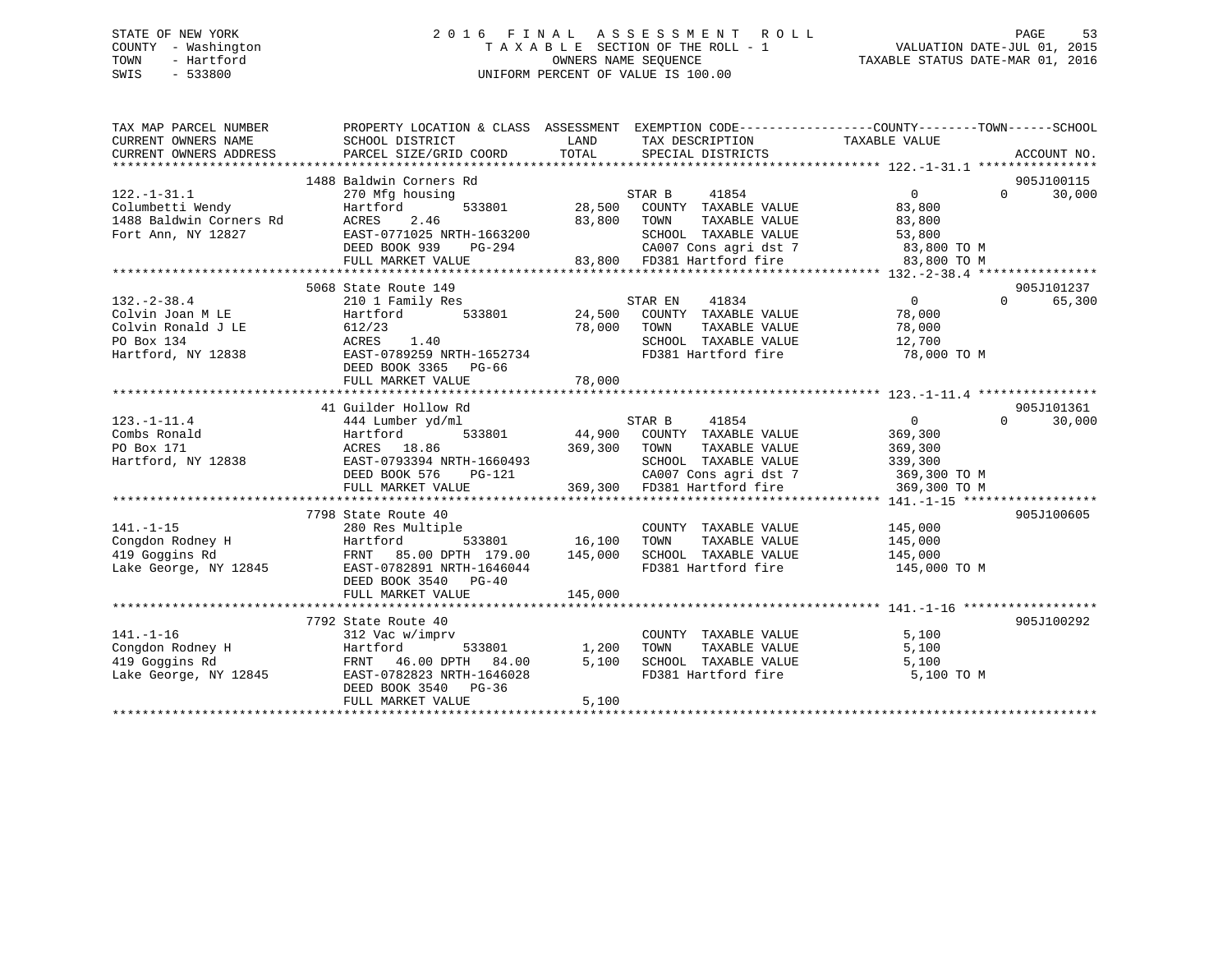### STATE OF NEW YORK 2 0 1 6 F I N A L A S S E S S M E N T R O L L PAGE 54 COUNTY - Washington T A X A B L E SECTION OF THE ROLL - 1 VALUATION DATE-JUL 01, 2015 TOWN - Hartford **TAXABLE STATUS DATE-MAR 01, 2016** OWNERS NAME SEQUENCE TAXABLE STATUS DATE-MAR 01, 2016 SWIS - 533800 UNIFORM PERCENT OF VALUE IS 100.00

| TOTAL<br>PARCEL SIZE/GRID COORD<br>SPECIAL DISTRICTS<br>ACCOUNT NO.<br>8958 State Route 40<br>905J100159<br>AGED-CO/TN 41801<br>43,800<br>210 1 Family Res<br>43,800<br>0<br>41834<br>$\overline{0}$<br>65,300<br>Conklin Richard E<br>Hartford<br>533801<br>30,100 STAR EN<br>$\Omega$<br>Conklin Carol<br>ACRES<br>2.88<br>87,600<br>COUNTY TAXABLE VALUE<br>43,800<br>EAST-0791985 NRTH-1670729<br>8958 State Route 40<br>TOWN<br>TAXABLE VALUE<br>43,800<br>DEED BOOK 466<br>SCHOOL TAXABLE VALUE<br>PG-155<br>22,300<br>FULL MARKET VALUE<br>87,600 CA007 Cons agri dst 7<br>87,600 TO M<br>FD381 Hartford fire<br>87,600 TO M<br>54 Skyview Meadows Ln<br>905J101022<br>210 1 Family Res<br>COUNTY TAXABLE VALUE<br>179,500<br>Connor Mark D<br>533801<br>23,000<br>TAXABLE VALUE<br>179,500<br>Hartford<br>TOWN<br>SCHOOL TAXABLE VALUE<br>Connor Renee J<br>LOT 13<br>179,500<br>179,500<br>1.00<br>CA007 Cons agri dst 7<br>54 Skyview Meadows Ln<br>ACRES<br>179,500 TO M<br>FD381 Hartford fire<br>Granville, NY 12832<br>EAST-0787725 NRTH-1648753<br>179,500 TO M<br>DEED BOOK 3609 PG-126<br>179,500<br>FULL MARKET VALUE<br>905J100676<br>533 Scott Hill Rd<br>$158. - 2 - 2$<br>$\overline{0}$<br>30,000<br>240 Rural res<br>STAR B<br>41854<br>$\Omega$<br>Conte Darryl Jr<br>533801<br>101,100<br>COUNTY TAXABLE VALUE<br>211,500<br>Hartford<br>Perez Jennifer M<br>ACRES 75.47<br>211,500<br>TOWN<br>TAXABLE VALUE<br>211,500<br>EAST-0783376 NRTH-1631133<br>135 Longmeadow Ave<br>SCHOOL TAXABLE VALUE<br>181,500<br>Worchester, MA 01605<br>DEED BOOK 3242 PG-318<br>CA008 Cons agri dst 8<br>211,500 TO M<br>211,500 FD381 Hartford fire<br>FULL MARKET VALUE<br>211,500 TO M<br>905J101063<br>34 Skyview Meadows Ln<br>41854<br>0<br>$\Omega$<br>$141. - 1 - 66.2$<br>210 1 Family Res<br>STAR B<br>30,000<br>533801<br>27,600 COUNTY TAXABLE VALUE<br>Cook Andrew<br>Hartford<br>223,000<br>2.21<br>223,000<br>Cook Elizabeth<br>ACRES<br>TOWN<br>TAXABLE VALUE<br>223,000<br>34 Skyview Meadows Ln<br>EAST-0787511 NRTH-1648381<br>SCHOOL TAXABLE VALUE<br>193,000<br>CA007 Cons agri dst 7<br>Granville, NY 12832<br>DEED BOOK 3283 PG-259<br>223,000 TO M<br>223,000<br>FD381 Hartford fire<br>FULL MARKET VALUE<br>223,000 TO M<br>905J101372<br>County Route 19<br>$149. - 1 - 32.5$<br>314 Rural vac<10<br>COUNTY TAXABLE VALUE<br>15,500<br>533801<br>15,500<br>TAXABLE VALUE<br>Cook Craig M<br>Hartford<br>TOWN<br>15,500<br>13A Tammy Ct<br>15,500<br>SCHOOL TAXABLE VALUE<br>15,500<br>$P/O$ LOT 2<br>ACRES<br>2.80<br>CA006 Cons agri dst 6<br>15,500 TO M<br>Hudson, NH 03051<br>FD381 Hartford fire<br>EAST-0774433 NRTH-1637941<br>15,500 TO M<br>DEED BOOK 860<br>$PG-3$<br>15,500<br>FULL MARKET VALUE | TAX MAP PARCEL NUMBER<br>CURRENT OWNERS NAME | PROPERTY LOCATION & CLASS ASSESSMENT EXEMPTION CODE---------------COUNTY-------TOWN------SCHOOL<br>SCHOOL DISTRICT | LAND | TAX DESCRIPTION | TAXABLE VALUE |  |
|---------------------------------------------------------------------------------------------------------------------------------------------------------------------------------------------------------------------------------------------------------------------------------------------------------------------------------------------------------------------------------------------------------------------------------------------------------------------------------------------------------------------------------------------------------------------------------------------------------------------------------------------------------------------------------------------------------------------------------------------------------------------------------------------------------------------------------------------------------------------------------------------------------------------------------------------------------------------------------------------------------------------------------------------------------------------------------------------------------------------------------------------------------------------------------------------------------------------------------------------------------------------------------------------------------------------------------------------------------------------------------------------------------------------------------------------------------------------------------------------------------------------------------------------------------------------------------------------------------------------------------------------------------------------------------------------------------------------------------------------------------------------------------------------------------------------------------------------------------------------------------------------------------------------------------------------------------------------------------------------------------------------------------------------------------------------------------------------------------------------------------------------------------------------------------------------------------------------------------------------------------------------------------------------------------------------------------------------------------------------------------------------------------------------------------------------------------------------------------------------------------------------------------------------------------------------------------------------------------------------------------------------------------------------------------------------------------------------------------------------------|----------------------------------------------|--------------------------------------------------------------------------------------------------------------------|------|-----------------|---------------|--|
|                                                                                                                                                                                                                                                                                                                                                                                                                                                                                                                                                                                                                                                                                                                                                                                                                                                                                                                                                                                                                                                                                                                                                                                                                                                                                                                                                                                                                                                                                                                                                                                                                                                                                                                                                                                                                                                                                                                                                                                                                                                                                                                                                                                                                                                                                                                                                                                                                                                                                                                                                                                                                                                                                                                                                   | CURRENT OWNERS ADDRESS                       |                                                                                                                    |      |                 |               |  |
|                                                                                                                                                                                                                                                                                                                                                                                                                                                                                                                                                                                                                                                                                                                                                                                                                                                                                                                                                                                                                                                                                                                                                                                                                                                                                                                                                                                                                                                                                                                                                                                                                                                                                                                                                                                                                                                                                                                                                                                                                                                                                                                                                                                                                                                                                                                                                                                                                                                                                                                                                                                                                                                                                                                                                   |                                              |                                                                                                                    |      |                 |               |  |
|                                                                                                                                                                                                                                                                                                                                                                                                                                                                                                                                                                                                                                                                                                                                                                                                                                                                                                                                                                                                                                                                                                                                                                                                                                                                                                                                                                                                                                                                                                                                                                                                                                                                                                                                                                                                                                                                                                                                                                                                                                                                                                                                                                                                                                                                                                                                                                                                                                                                                                                                                                                                                                                                                                                                                   |                                              |                                                                                                                    |      |                 |               |  |
|                                                                                                                                                                                                                                                                                                                                                                                                                                                                                                                                                                                                                                                                                                                                                                                                                                                                                                                                                                                                                                                                                                                                                                                                                                                                                                                                                                                                                                                                                                                                                                                                                                                                                                                                                                                                                                                                                                                                                                                                                                                                                                                                                                                                                                                                                                                                                                                                                                                                                                                                                                                                                                                                                                                                                   | $114. - 1 - 5$                               |                                                                                                                    |      |                 |               |  |
|                                                                                                                                                                                                                                                                                                                                                                                                                                                                                                                                                                                                                                                                                                                                                                                                                                                                                                                                                                                                                                                                                                                                                                                                                                                                                                                                                                                                                                                                                                                                                                                                                                                                                                                                                                                                                                                                                                                                                                                                                                                                                                                                                                                                                                                                                                                                                                                                                                                                                                                                                                                                                                                                                                                                                   |                                              |                                                                                                                    |      |                 |               |  |
|                                                                                                                                                                                                                                                                                                                                                                                                                                                                                                                                                                                                                                                                                                                                                                                                                                                                                                                                                                                                                                                                                                                                                                                                                                                                                                                                                                                                                                                                                                                                                                                                                                                                                                                                                                                                                                                                                                                                                                                                                                                                                                                                                                                                                                                                                                                                                                                                                                                                                                                                                                                                                                                                                                                                                   |                                              |                                                                                                                    |      |                 |               |  |
|                                                                                                                                                                                                                                                                                                                                                                                                                                                                                                                                                                                                                                                                                                                                                                                                                                                                                                                                                                                                                                                                                                                                                                                                                                                                                                                                                                                                                                                                                                                                                                                                                                                                                                                                                                                                                                                                                                                                                                                                                                                                                                                                                                                                                                                                                                                                                                                                                                                                                                                                                                                                                                                                                                                                                   |                                              |                                                                                                                    |      |                 |               |  |
|                                                                                                                                                                                                                                                                                                                                                                                                                                                                                                                                                                                                                                                                                                                                                                                                                                                                                                                                                                                                                                                                                                                                                                                                                                                                                                                                                                                                                                                                                                                                                                                                                                                                                                                                                                                                                                                                                                                                                                                                                                                                                                                                                                                                                                                                                                                                                                                                                                                                                                                                                                                                                                                                                                                                                   | Fort Ann, NY 12827                           |                                                                                                                    |      |                 |               |  |
|                                                                                                                                                                                                                                                                                                                                                                                                                                                                                                                                                                                                                                                                                                                                                                                                                                                                                                                                                                                                                                                                                                                                                                                                                                                                                                                                                                                                                                                                                                                                                                                                                                                                                                                                                                                                                                                                                                                                                                                                                                                                                                                                                                                                                                                                                                                                                                                                                                                                                                                                                                                                                                                                                                                                                   |                                              |                                                                                                                    |      |                 |               |  |
|                                                                                                                                                                                                                                                                                                                                                                                                                                                                                                                                                                                                                                                                                                                                                                                                                                                                                                                                                                                                                                                                                                                                                                                                                                                                                                                                                                                                                                                                                                                                                                                                                                                                                                                                                                                                                                                                                                                                                                                                                                                                                                                                                                                                                                                                                                                                                                                                                                                                                                                                                                                                                                                                                                                                                   |                                              |                                                                                                                    |      |                 |               |  |
|                                                                                                                                                                                                                                                                                                                                                                                                                                                                                                                                                                                                                                                                                                                                                                                                                                                                                                                                                                                                                                                                                                                                                                                                                                                                                                                                                                                                                                                                                                                                                                                                                                                                                                                                                                                                                                                                                                                                                                                                                                                                                                                                                                                                                                                                                                                                                                                                                                                                                                                                                                                                                                                                                                                                                   |                                              |                                                                                                                    |      |                 |               |  |
|                                                                                                                                                                                                                                                                                                                                                                                                                                                                                                                                                                                                                                                                                                                                                                                                                                                                                                                                                                                                                                                                                                                                                                                                                                                                                                                                                                                                                                                                                                                                                                                                                                                                                                                                                                                                                                                                                                                                                                                                                                                                                                                                                                                                                                                                                                                                                                                                                                                                                                                                                                                                                                                                                                                                                   |                                              |                                                                                                                    |      |                 |               |  |
|                                                                                                                                                                                                                                                                                                                                                                                                                                                                                                                                                                                                                                                                                                                                                                                                                                                                                                                                                                                                                                                                                                                                                                                                                                                                                                                                                                                                                                                                                                                                                                                                                                                                                                                                                                                                                                                                                                                                                                                                                                                                                                                                                                                                                                                                                                                                                                                                                                                                                                                                                                                                                                                                                                                                                   | $141. - 1 - 60$                              |                                                                                                                    |      |                 |               |  |
|                                                                                                                                                                                                                                                                                                                                                                                                                                                                                                                                                                                                                                                                                                                                                                                                                                                                                                                                                                                                                                                                                                                                                                                                                                                                                                                                                                                                                                                                                                                                                                                                                                                                                                                                                                                                                                                                                                                                                                                                                                                                                                                                                                                                                                                                                                                                                                                                                                                                                                                                                                                                                                                                                                                                                   |                                              |                                                                                                                    |      |                 |               |  |
|                                                                                                                                                                                                                                                                                                                                                                                                                                                                                                                                                                                                                                                                                                                                                                                                                                                                                                                                                                                                                                                                                                                                                                                                                                                                                                                                                                                                                                                                                                                                                                                                                                                                                                                                                                                                                                                                                                                                                                                                                                                                                                                                                                                                                                                                                                                                                                                                                                                                                                                                                                                                                                                                                                                                                   |                                              |                                                                                                                    |      |                 |               |  |
|                                                                                                                                                                                                                                                                                                                                                                                                                                                                                                                                                                                                                                                                                                                                                                                                                                                                                                                                                                                                                                                                                                                                                                                                                                                                                                                                                                                                                                                                                                                                                                                                                                                                                                                                                                                                                                                                                                                                                                                                                                                                                                                                                                                                                                                                                                                                                                                                                                                                                                                                                                                                                                                                                                                                                   |                                              |                                                                                                                    |      |                 |               |  |
|                                                                                                                                                                                                                                                                                                                                                                                                                                                                                                                                                                                                                                                                                                                                                                                                                                                                                                                                                                                                                                                                                                                                                                                                                                                                                                                                                                                                                                                                                                                                                                                                                                                                                                                                                                                                                                                                                                                                                                                                                                                                                                                                                                                                                                                                                                                                                                                                                                                                                                                                                                                                                                                                                                                                                   |                                              |                                                                                                                    |      |                 |               |  |
|                                                                                                                                                                                                                                                                                                                                                                                                                                                                                                                                                                                                                                                                                                                                                                                                                                                                                                                                                                                                                                                                                                                                                                                                                                                                                                                                                                                                                                                                                                                                                                                                                                                                                                                                                                                                                                                                                                                                                                                                                                                                                                                                                                                                                                                                                                                                                                                                                                                                                                                                                                                                                                                                                                                                                   |                                              |                                                                                                                    |      |                 |               |  |
|                                                                                                                                                                                                                                                                                                                                                                                                                                                                                                                                                                                                                                                                                                                                                                                                                                                                                                                                                                                                                                                                                                                                                                                                                                                                                                                                                                                                                                                                                                                                                                                                                                                                                                                                                                                                                                                                                                                                                                                                                                                                                                                                                                                                                                                                                                                                                                                                                                                                                                                                                                                                                                                                                                                                                   |                                              |                                                                                                                    |      |                 |               |  |
|                                                                                                                                                                                                                                                                                                                                                                                                                                                                                                                                                                                                                                                                                                                                                                                                                                                                                                                                                                                                                                                                                                                                                                                                                                                                                                                                                                                                                                                                                                                                                                                                                                                                                                                                                                                                                                                                                                                                                                                                                                                                                                                                                                                                                                                                                                                                                                                                                                                                                                                                                                                                                                                                                                                                                   |                                              |                                                                                                                    |      |                 |               |  |
|                                                                                                                                                                                                                                                                                                                                                                                                                                                                                                                                                                                                                                                                                                                                                                                                                                                                                                                                                                                                                                                                                                                                                                                                                                                                                                                                                                                                                                                                                                                                                                                                                                                                                                                                                                                                                                                                                                                                                                                                                                                                                                                                                                                                                                                                                                                                                                                                                                                                                                                                                                                                                                                                                                                                                   |                                              |                                                                                                                    |      |                 |               |  |
|                                                                                                                                                                                                                                                                                                                                                                                                                                                                                                                                                                                                                                                                                                                                                                                                                                                                                                                                                                                                                                                                                                                                                                                                                                                                                                                                                                                                                                                                                                                                                                                                                                                                                                                                                                                                                                                                                                                                                                                                                                                                                                                                                                                                                                                                                                                                                                                                                                                                                                                                                                                                                                                                                                                                                   |                                              |                                                                                                                    |      |                 |               |  |
|                                                                                                                                                                                                                                                                                                                                                                                                                                                                                                                                                                                                                                                                                                                                                                                                                                                                                                                                                                                                                                                                                                                                                                                                                                                                                                                                                                                                                                                                                                                                                                                                                                                                                                                                                                                                                                                                                                                                                                                                                                                                                                                                                                                                                                                                                                                                                                                                                                                                                                                                                                                                                                                                                                                                                   |                                              |                                                                                                                    |      |                 |               |  |
|                                                                                                                                                                                                                                                                                                                                                                                                                                                                                                                                                                                                                                                                                                                                                                                                                                                                                                                                                                                                                                                                                                                                                                                                                                                                                                                                                                                                                                                                                                                                                                                                                                                                                                                                                                                                                                                                                                                                                                                                                                                                                                                                                                                                                                                                                                                                                                                                                                                                                                                                                                                                                                                                                                                                                   |                                              |                                                                                                                    |      |                 |               |  |
|                                                                                                                                                                                                                                                                                                                                                                                                                                                                                                                                                                                                                                                                                                                                                                                                                                                                                                                                                                                                                                                                                                                                                                                                                                                                                                                                                                                                                                                                                                                                                                                                                                                                                                                                                                                                                                                                                                                                                                                                                                                                                                                                                                                                                                                                                                                                                                                                                                                                                                                                                                                                                                                                                                                                                   |                                              |                                                                                                                    |      |                 |               |  |
|                                                                                                                                                                                                                                                                                                                                                                                                                                                                                                                                                                                                                                                                                                                                                                                                                                                                                                                                                                                                                                                                                                                                                                                                                                                                                                                                                                                                                                                                                                                                                                                                                                                                                                                                                                                                                                                                                                                                                                                                                                                                                                                                                                                                                                                                                                                                                                                                                                                                                                                                                                                                                                                                                                                                                   |                                              |                                                                                                                    |      |                 |               |  |
|                                                                                                                                                                                                                                                                                                                                                                                                                                                                                                                                                                                                                                                                                                                                                                                                                                                                                                                                                                                                                                                                                                                                                                                                                                                                                                                                                                                                                                                                                                                                                                                                                                                                                                                                                                                                                                                                                                                                                                                                                                                                                                                                                                                                                                                                                                                                                                                                                                                                                                                                                                                                                                                                                                                                                   |                                              |                                                                                                                    |      |                 |               |  |
|                                                                                                                                                                                                                                                                                                                                                                                                                                                                                                                                                                                                                                                                                                                                                                                                                                                                                                                                                                                                                                                                                                                                                                                                                                                                                                                                                                                                                                                                                                                                                                                                                                                                                                                                                                                                                                                                                                                                                                                                                                                                                                                                                                                                                                                                                                                                                                                                                                                                                                                                                                                                                                                                                                                                                   |                                              |                                                                                                                    |      |                 |               |  |
|                                                                                                                                                                                                                                                                                                                                                                                                                                                                                                                                                                                                                                                                                                                                                                                                                                                                                                                                                                                                                                                                                                                                                                                                                                                                                                                                                                                                                                                                                                                                                                                                                                                                                                                                                                                                                                                                                                                                                                                                                                                                                                                                                                                                                                                                                                                                                                                                                                                                                                                                                                                                                                                                                                                                                   |                                              |                                                                                                                    |      |                 |               |  |
|                                                                                                                                                                                                                                                                                                                                                                                                                                                                                                                                                                                                                                                                                                                                                                                                                                                                                                                                                                                                                                                                                                                                                                                                                                                                                                                                                                                                                                                                                                                                                                                                                                                                                                                                                                                                                                                                                                                                                                                                                                                                                                                                                                                                                                                                                                                                                                                                                                                                                                                                                                                                                                                                                                                                                   |                                              |                                                                                                                    |      |                 |               |  |
|                                                                                                                                                                                                                                                                                                                                                                                                                                                                                                                                                                                                                                                                                                                                                                                                                                                                                                                                                                                                                                                                                                                                                                                                                                                                                                                                                                                                                                                                                                                                                                                                                                                                                                                                                                                                                                                                                                                                                                                                                                                                                                                                                                                                                                                                                                                                                                                                                                                                                                                                                                                                                                                                                                                                                   |                                              |                                                                                                                    |      |                 |               |  |
|                                                                                                                                                                                                                                                                                                                                                                                                                                                                                                                                                                                                                                                                                                                                                                                                                                                                                                                                                                                                                                                                                                                                                                                                                                                                                                                                                                                                                                                                                                                                                                                                                                                                                                                                                                                                                                                                                                                                                                                                                                                                                                                                                                                                                                                                                                                                                                                                                                                                                                                                                                                                                                                                                                                                                   |                                              |                                                                                                                    |      |                 |               |  |
|                                                                                                                                                                                                                                                                                                                                                                                                                                                                                                                                                                                                                                                                                                                                                                                                                                                                                                                                                                                                                                                                                                                                                                                                                                                                                                                                                                                                                                                                                                                                                                                                                                                                                                                                                                                                                                                                                                                                                                                                                                                                                                                                                                                                                                                                                                                                                                                                                                                                                                                                                                                                                                                                                                                                                   |                                              |                                                                                                                    |      |                 |               |  |
|                                                                                                                                                                                                                                                                                                                                                                                                                                                                                                                                                                                                                                                                                                                                                                                                                                                                                                                                                                                                                                                                                                                                                                                                                                                                                                                                                                                                                                                                                                                                                                                                                                                                                                                                                                                                                                                                                                                                                                                                                                                                                                                                                                                                                                                                                                                                                                                                                                                                                                                                                                                                                                                                                                                                                   |                                              |                                                                                                                    |      |                 |               |  |
|                                                                                                                                                                                                                                                                                                                                                                                                                                                                                                                                                                                                                                                                                                                                                                                                                                                                                                                                                                                                                                                                                                                                                                                                                                                                                                                                                                                                                                                                                                                                                                                                                                                                                                                                                                                                                                                                                                                                                                                                                                                                                                                                                                                                                                                                                                                                                                                                                                                                                                                                                                                                                                                                                                                                                   |                                              |                                                                                                                    |      |                 |               |  |
|                                                                                                                                                                                                                                                                                                                                                                                                                                                                                                                                                                                                                                                                                                                                                                                                                                                                                                                                                                                                                                                                                                                                                                                                                                                                                                                                                                                                                                                                                                                                                                                                                                                                                                                                                                                                                                                                                                                                                                                                                                                                                                                                                                                                                                                                                                                                                                                                                                                                                                                                                                                                                                                                                                                                                   |                                              |                                                                                                                    |      |                 |               |  |
|                                                                                                                                                                                                                                                                                                                                                                                                                                                                                                                                                                                                                                                                                                                                                                                                                                                                                                                                                                                                                                                                                                                                                                                                                                                                                                                                                                                                                                                                                                                                                                                                                                                                                                                                                                                                                                                                                                                                                                                                                                                                                                                                                                                                                                                                                                                                                                                                                                                                                                                                                                                                                                                                                                                                                   |                                              |                                                                                                                    |      |                 |               |  |
|                                                                                                                                                                                                                                                                                                                                                                                                                                                                                                                                                                                                                                                                                                                                                                                                                                                                                                                                                                                                                                                                                                                                                                                                                                                                                                                                                                                                                                                                                                                                                                                                                                                                                                                                                                                                                                                                                                                                                                                                                                                                                                                                                                                                                                                                                                                                                                                                                                                                                                                                                                                                                                                                                                                                                   |                                              |                                                                                                                    |      |                 |               |  |
|                                                                                                                                                                                                                                                                                                                                                                                                                                                                                                                                                                                                                                                                                                                                                                                                                                                                                                                                                                                                                                                                                                                                                                                                                                                                                                                                                                                                                                                                                                                                                                                                                                                                                                                                                                                                                                                                                                                                                                                                                                                                                                                                                                                                                                                                                                                                                                                                                                                                                                                                                                                                                                                                                                                                                   |                                              |                                                                                                                    |      |                 |               |  |
|                                                                                                                                                                                                                                                                                                                                                                                                                                                                                                                                                                                                                                                                                                                                                                                                                                                                                                                                                                                                                                                                                                                                                                                                                                                                                                                                                                                                                                                                                                                                                                                                                                                                                                                                                                                                                                                                                                                                                                                                                                                                                                                                                                                                                                                                                                                                                                                                                                                                                                                                                                                                                                                                                                                                                   |                                              |                                                                                                                    |      |                 |               |  |
|                                                                                                                                                                                                                                                                                                                                                                                                                                                                                                                                                                                                                                                                                                                                                                                                                                                                                                                                                                                                                                                                                                                                                                                                                                                                                                                                                                                                                                                                                                                                                                                                                                                                                                                                                                                                                                                                                                                                                                                                                                                                                                                                                                                                                                                                                                                                                                                                                                                                                                                                                                                                                                                                                                                                                   |                                              |                                                                                                                    |      |                 |               |  |
|                                                                                                                                                                                                                                                                                                                                                                                                                                                                                                                                                                                                                                                                                                                                                                                                                                                                                                                                                                                                                                                                                                                                                                                                                                                                                                                                                                                                                                                                                                                                                                                                                                                                                                                                                                                                                                                                                                                                                                                                                                                                                                                                                                                                                                                                                                                                                                                                                                                                                                                                                                                                                                                                                                                                                   |                                              |                                                                                                                    |      |                 |               |  |
|                                                                                                                                                                                                                                                                                                                                                                                                                                                                                                                                                                                                                                                                                                                                                                                                                                                                                                                                                                                                                                                                                                                                                                                                                                                                                                                                                                                                                                                                                                                                                                                                                                                                                                                                                                                                                                                                                                                                                                                                                                                                                                                                                                                                                                                                                                                                                                                                                                                                                                                                                                                                                                                                                                                                                   |                                              |                                                                                                                    |      |                 |               |  |
|                                                                                                                                                                                                                                                                                                                                                                                                                                                                                                                                                                                                                                                                                                                                                                                                                                                                                                                                                                                                                                                                                                                                                                                                                                                                                                                                                                                                                                                                                                                                                                                                                                                                                                                                                                                                                                                                                                                                                                                                                                                                                                                                                                                                                                                                                                                                                                                                                                                                                                                                                                                                                                                                                                                                                   |                                              |                                                                                                                    |      |                 |               |  |
|                                                                                                                                                                                                                                                                                                                                                                                                                                                                                                                                                                                                                                                                                                                                                                                                                                                                                                                                                                                                                                                                                                                                                                                                                                                                                                                                                                                                                                                                                                                                                                                                                                                                                                                                                                                                                                                                                                                                                                                                                                                                                                                                                                                                                                                                                                                                                                                                                                                                                                                                                                                                                                                                                                                                                   |                                              |                                                                                                                    |      |                 |               |  |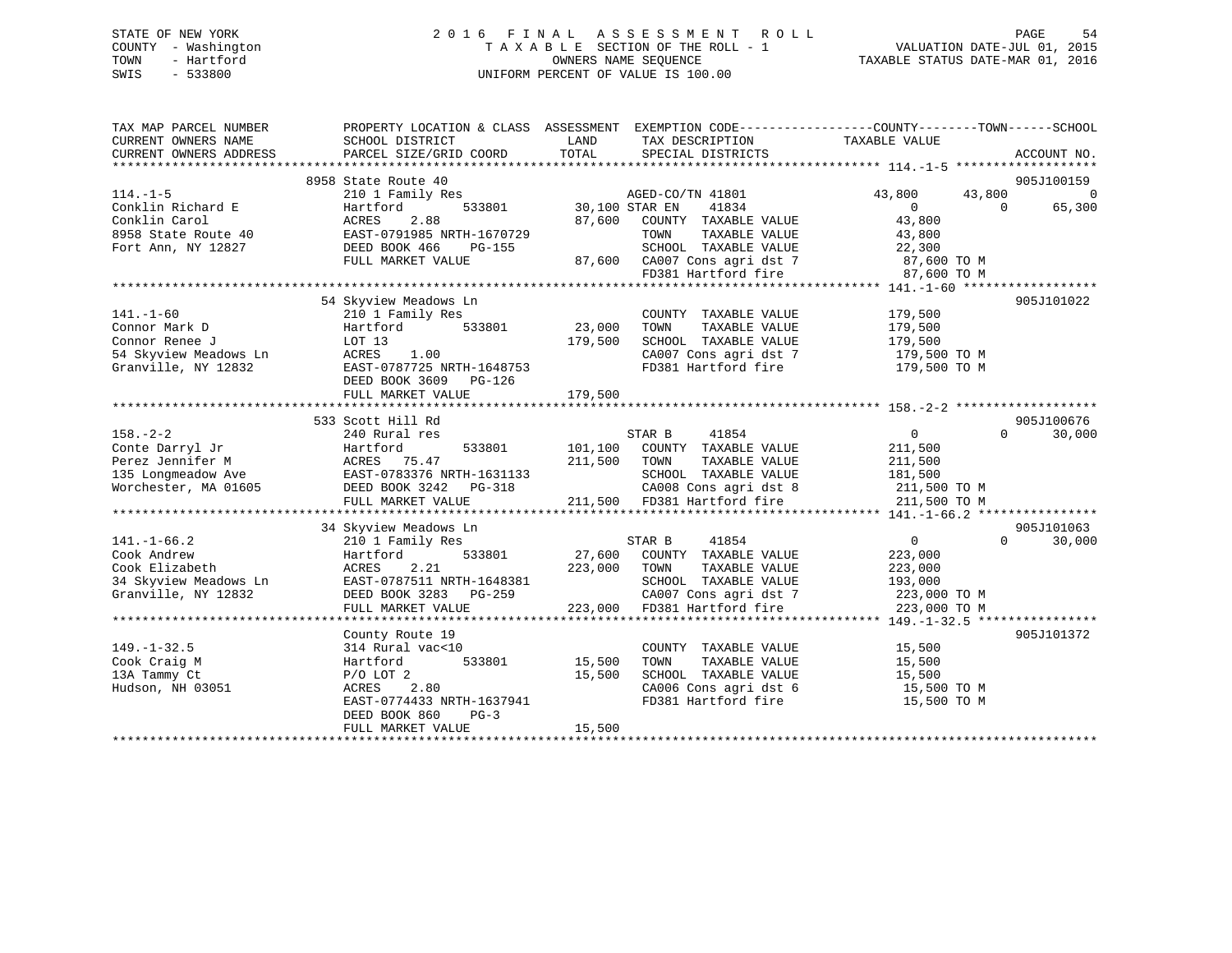### STATE OF NEW YORK 2 0 1 6 F I N A L A S S E S S M E N T R O L L PAGE 55 COUNTY - Washington T A X A B L E SECTION OF THE ROLL - 1 VALUATION DATE-JUL 01, 2015 TOWN - Hartford **TAXABLE STATUS DATE-MAR 01, 2016** OWNERS NAME SEQUENCE TAXABLE STATUS DATE-MAR 01, 2016 SWIS - 533800 UNIFORM PERCENT OF VALUE IS 100.00

| TAX MAP PARCEL NUMBER<br>CURRENT OWNERS NAME<br>CURRENT OWNERS ADDRESS                                     | SCHOOL DISTRICT<br>PARCEL SIZE/GRID COORD                                                                                                                                          | LAND<br>TOTAL                | TAX DESCRIPTION<br>SPECIAL DISTRICTS                                                                                                                    | PROPERTY LOCATION & CLASS ASSESSMENT EXEMPTION CODE----------------COUNTY-------TOWN------SCHOOL<br>TAXABLE VALUE<br>ACCOUNT NO. |
|------------------------------------------------------------------------------------------------------------|------------------------------------------------------------------------------------------------------------------------------------------------------------------------------------|------------------------------|---------------------------------------------------------------------------------------------------------------------------------------------------------|----------------------------------------------------------------------------------------------------------------------------------|
| $149. - 1 - 32.4$<br>Coppens Thomas B<br>Coppens Elizabeth M<br>318 County Route 19<br>Fort Ann, NY 12827  | 318 County Route 19<br>210 1 Family Res<br>533801<br>Hartford<br>LOT 1<br>5.50<br>ACRES<br>EAST-0774258 NRTH-1638213<br>DEED BOOK 645<br>PG-65<br>FULL MARKET VALUE                | 52,000<br>226,800<br>226,800 | STAR B<br>41854<br>COUNTY TAXABLE VALUE<br>TOWN<br>TAXABLE VALUE<br>SCHOOL TAXABLE VALUE<br>CA006 Cons agri dst 6<br>FD381 Hartford fire                | 905J101371<br>$\overline{0}$<br>30,000<br>$\Omega$<br>226,800<br>226,800<br>196,800<br>226,800 TO M<br>226,800 TO M              |
| $149. - 1 - 32.8$<br>Coppens Thomas B<br>Coppens Elizabeth M<br>318 County Route 19<br>Fort Ann, NY 12827  | County Route 19<br>314 Rural vac<10<br>533801<br>Hartford<br>$P/O$ LOT 2B<br>ACRES 1.57<br>EAST-0774568 NRTH-1638165<br>DEED BOOK 866<br>$PG-136$<br>FULL MARKET VALUE             | 11,500<br>11,500<br>11,500   | COUNTY TAXABLE VALUE<br>TOWN<br>TAXABLE VALUE<br>SCHOOL TAXABLE VALUE<br>CA006 Cons agri dst 6<br>FD381 Hartford fire                                   | 905J101395<br>11,500<br>11,500<br>11,500<br>11,500 TO M<br>11,500 TO M                                                           |
| $149. - 1 - 32.16$<br>Coppens Thomas B<br>Coppens Elizabeth M<br>318 County Route 19<br>Fort Ann, NY 12827 | County Route 19<br>311 Res vac land<br>533801<br>Hartford<br>778/253 876/194<br>FRNT 31.00 DPTH 1342.00<br>EAST-0773412 NRTH-1638176<br>DEED BOOK 1986 PG-321<br>FULL MARKET VALUE | 500<br>500<br>500            | COUNTY TAXABLE VALUE<br>TOWN<br>TAXABLE VALUE<br>SCHOOL TAXABLE VALUE<br>CA006 Cons agri dst 6<br>FD381 Hartford fire                                   | 500<br>500<br>500<br>500 TO M<br>500 TO M                                                                                        |
| $149. - 1 - 52.1$<br>Coppens Thomas B<br>Coppens Elizabeth M<br>318 County Route 19<br>Fort Ann, NY 12827  | County Route 19/OFF<br>311 Res vac land<br>Hartford<br>533801<br>7.80<br>ACRES<br>EAST-0773034 NRTH-1637140<br>DEED BOOK 3292 PG-173<br>FULL MARKET VALUE                          | 5,100<br>5,100<br>5,100      | COUNTY TAXABLE VALUE<br>TOWN<br>TAXABLE VALUE<br>SCHOOL TAXABLE VALUE<br>CA006 Cons agri dst 6<br>FD381 Hartford fire                                   | 5,100<br>5,100<br>5,100<br>5,100 TO M<br>5,100 TO M                                                                              |
| $149. - 1 - 53.8$<br>Coppens Thomas B<br>Coppens Elizabeth<br>318 County Route 19<br>Fort Ann, NY 12827    | County Route 19<br>314 Rural vac<10<br>533801<br>Hartford<br>LOT 1<br>876-70<br>ACRES<br>8.10<br>EAST-0773885 NRTH-1638361<br>DEED BOOK 2723<br>$PG-133$<br>FULL MARKET VALUE      | 17,600<br>17,600<br>17,600   | COUNTY TAXABLE VALUE<br>TOWN<br>TAXABLE VALUE<br>SCHOOL TAXABLE VALUE<br>CA006 Cons agri dst 6<br>FD381 Hartford fire<br>****************************** | 17,600<br>17,600<br>17,600<br>17,600 TO M<br>17,600 TO M                                                                         |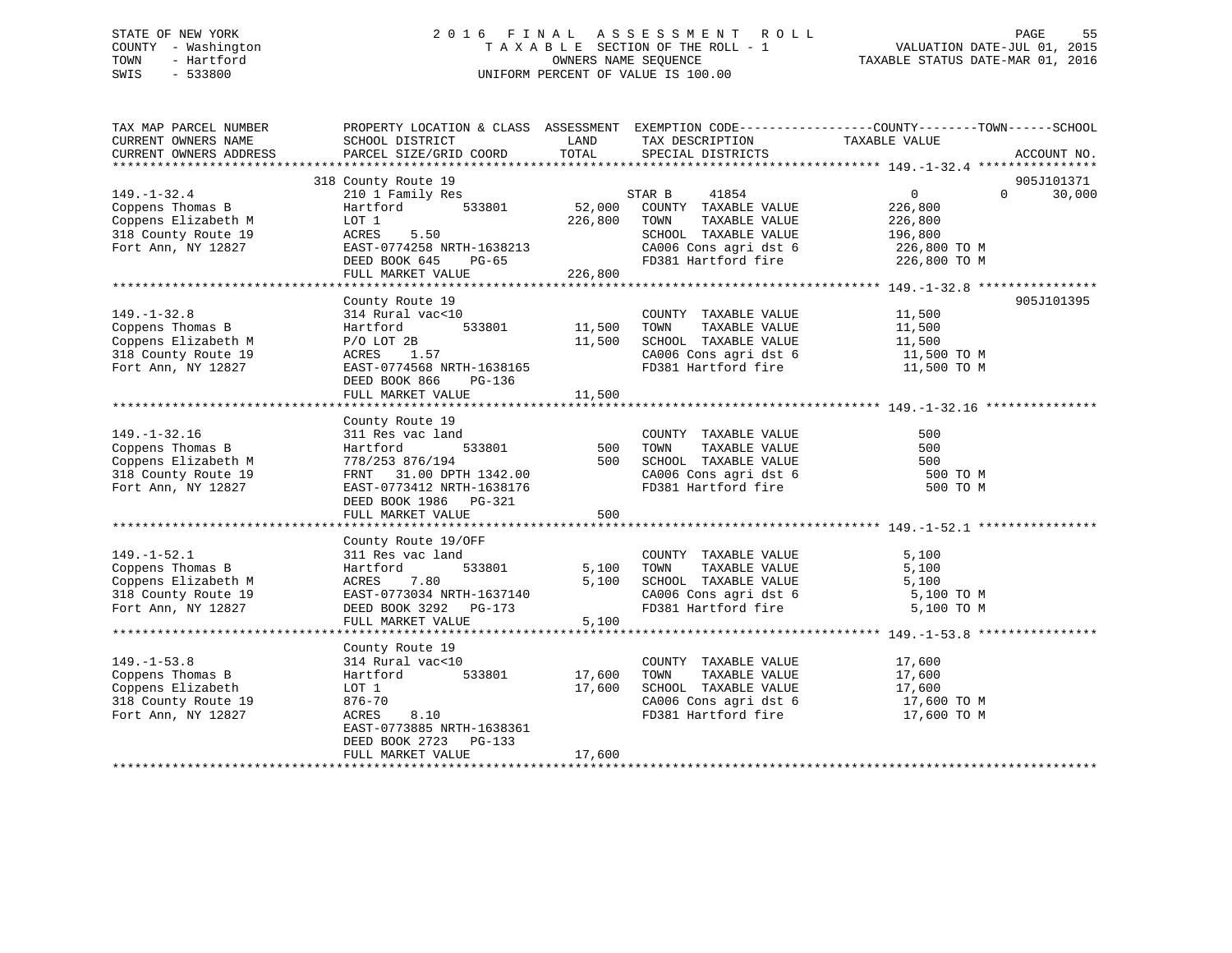### STATE OF NEW YORK 2 0 1 6 F I N A L A S S E S S M E N T R O L L PAGE 56 COUNTY - Washington T A X A B L E SECTION OF THE ROLL - 1 VALUATION DATE-JUL 01, 2015 TOWN - Hartford **TAXABLE STATUS DATE-MAR 01, 2016** OWNERS NAME SEQUENCE TAXABLE STATUS DATE-MAR 01, 2016 SWIS - 533800 UNIFORM PERCENT OF VALUE IS 100.00

| TAX MAP PARCEL NUMBER | PROPERTY LOCATION & CLASS ASSESSMENT EXEMPTION CODE----------------COUNTY-------TOWN-----SCHOOL                       |              |                                                                                                                |                         |                    |
|-----------------------|-----------------------------------------------------------------------------------------------------------------------|--------------|----------------------------------------------------------------------------------------------------------------|-------------------------|--------------------|
| CURRENT OWNERS NAME   | SCHOOL DISTRICT                                                                                                       | LAND         | TAX DESCRIPTION                                                                                                | TAXABLE VALUE           |                    |
|                       |                                                                                                                       |              |                                                                                                                |                         |                    |
|                       |                                                                                                                       |              |                                                                                                                |                         |                    |
|                       | 8149 State Route 40                                                                                                   |              |                                                                                                                |                         | 905J100260         |
| $132 - 2 - 12.1$      | 210 1 Family Res<br>ily Res<br>533801 30,600                                                                          |              | COUNTY TAXABLE VALUE                                                                                           | 160,300                 |                    |
| Corey Donna R         | Hartford                                                                                                              |              | TOWN<br>TAXABLE VALUE                                                                                          | 160,300                 |                    |
| 8149 State Route 40   | 650/126-130                                                                                                           | 160,300      | SCHOOL TAXABLE VALUE                                                                                           | 160,300<br>160,300 TO M |                    |
| Granville, NY 12832   | Trans Exempt Repay 2016                                                                                               |              | CA007 Cons agri dst 7                                                                                          |                         |                    |
|                       | ACRES<br>3.00                                                                                                         |              |                                                                                                                |                         |                    |
|                       | EAST-0787639 NRTH-1653621                                                                                             |              | CAUU/ CONS agri dst / tou, jou it in<br>FD381 Hartford fire 160, 300 TO M<br>TE533 Trans exmt repay-flg .00 MT |                         |                    |
|                       | DEED BOOK 3508 PG-275                                                                                                 |              |                                                                                                                |                         |                    |
|                       |                                                                                                                       |              |                                                                                                                |                         |                    |
|                       |                                                                                                                       |              |                                                                                                                |                         |                    |
|                       | State Route 196                                                                                                       |              |                                                                                                                |                         |                    |
| $148. - 1 - 6.4$      | 314 Rural vac<10                                                                                                      |              | COUNTY TAXABLE VALUE                                                                                           | 15,100                  |                    |
| Cornell Carol         | Hartford 533801 15,100 TOWN                                                                                           |              | TAXABLE VALUE                                                                                                  | 15,100                  |                    |
| Cornell Jeffrey J     | LOT 4<br>ACRES 5.10                                                                                                   |              | 15,100 SCHOOL TAXABLE VALUE 15,100                                                                             |                         |                    |
| 3341 State Route 196  |                                                                                                                       |              | FD381 Hartford fire                                                                                            | 15,100 TO M             |                    |
| Fort Ann, NY 12827    | EAST-0768648 NRTH-1640162                                                                                             |              |                                                                                                                |                         |                    |
|                       | DEED BOOK 815 PG-8                                                                                                    |              |                                                                                                                |                         |                    |
|                       | FULL MARKET VALUE                                                                                                     | 15,100       |                                                                                                                |                         |                    |
|                       |                                                                                                                       |              |                                                                                                                |                         |                    |
|                       | 3341 State Route 196<br>State Route 196<br>210 1 Family Res                                                           |              |                                                                                                                |                         | 905J100150         |
| $148. - 1 - 7$        |                                                                                                                       |              | STAR B 41854                                                                                                   | $\overline{0}$          | 30,000<br>$\Omega$ |
| Cornell Donald J LE   | Hartford 533801 41,400 COUNTY TAXABLE VALUE                                                                           |              |                                                                                                                | 178,800                 |                    |
|                       | Cornell Carol A LE 3293/213 178,80<br>3341 State Route 196 ACRES 9.00<br>Fort Ann, NY 12827 EAST-0768897 NRTH-1640653 | 178,800 TOWN | TAXABLE VALUE                                                                                                  | 178,800                 |                    |
|                       |                                                                                                                       |              | SCHOOL TAXABLE VALUE 148,800                                                                                   |                         |                    |
|                       |                                                                                                                       |              | FD381 Hartford fire                                                                                            | 178,800 TO M            |                    |
|                       | DEED BOOK 3345 PG-131                                                                                                 |              |                                                                                                                |                         |                    |
|                       | FULL MARKET VALUE                                                                                                     | 178,800      |                                                                                                                |                         |                    |
|                       |                                                                                                                       |              |                                                                                                                |                         |                    |
|                       | 3188 County Route 43                                                                                                  |              |                                                                                                                |                         | 905J101422         |
| $148. - 1 - 8.1$      | 240 Rural res                                                                                                         |              | STAR B 41854                                                                                                   | $\overline{0}$          | $\Omega$<br>30,000 |
| Cornell Jeffrey J     | Hartford 533801                                                                                                       |              | 51,000 COUNTY TAXABLE VALUE                                                                                    | 179,600                 |                    |
| Cornell Lisa          |                                                                                                                       | 179,600 TOWN | TAXABLE VALUE                                                                                                  | 179,600                 |                    |
| 3188 County Route 43  | $ACRES$ 20.73<br>FACT $20.73$                                                                                         |              | SCHOOL TAXABLE VALUE                                                                                           | 149,600                 |                    |
| Fort Ann, NY 12827    | EAST-0765538 NRTH-1638891                                                                                             |              | FD381 Hartford fire                                                                                            | 179,600 TO M            |                    |
|                       | DEED BOOK 621 PG-263                                                                                                  |              |                                                                                                                |                         |                    |
|                       | FULL MARKET VALUE                                                                                                     | 179,600      |                                                                                                                |                         |                    |
|                       |                                                                                                                       |              |                                                                                                                |                         |                    |
|                       | Swamp Ln                                                                                                              |              |                                                                                                                |                         | 905J101280         |
| $149. - 1 - 30.22$    | 314 Rural vac<10                                                                                                      |              | COUNTY TAXABLE VALUE                                                                                           | 26,500<br>26.500        |                    |
| Cornell Jeffrey J     | Hartford                                                                                                              |              | TAXABLE VALUE<br>TOWN                                                                                          | 26,500                  |                    |
| Cornell Lisa          | LOT 22                                                                                                                | 26,500       | SCHOOL TAXABLE VALUE 26,500<br>CA006 Cons agri dst 6 26,500 TO M                                               |                         |                    |
| 3188 County Route 43  | ACRES 5.13                                                                                                            |              |                                                                                                                |                         |                    |
| Fort Ann, NY 12827    | EAST-0776658 NRTH-1635314                                                                                             |              | FD381 Hartford fire 26,500 TO M                                                                                |                         |                    |
|                       | DEED BOOK 531<br>PG-267                                                                                               |              |                                                                                                                |                         |                    |
|                       | FULL MARKET VALUE                                                                                                     | 26,500       |                                                                                                                |                         |                    |
|                       |                                                                                                                       |              |                                                                                                                |                         |                    |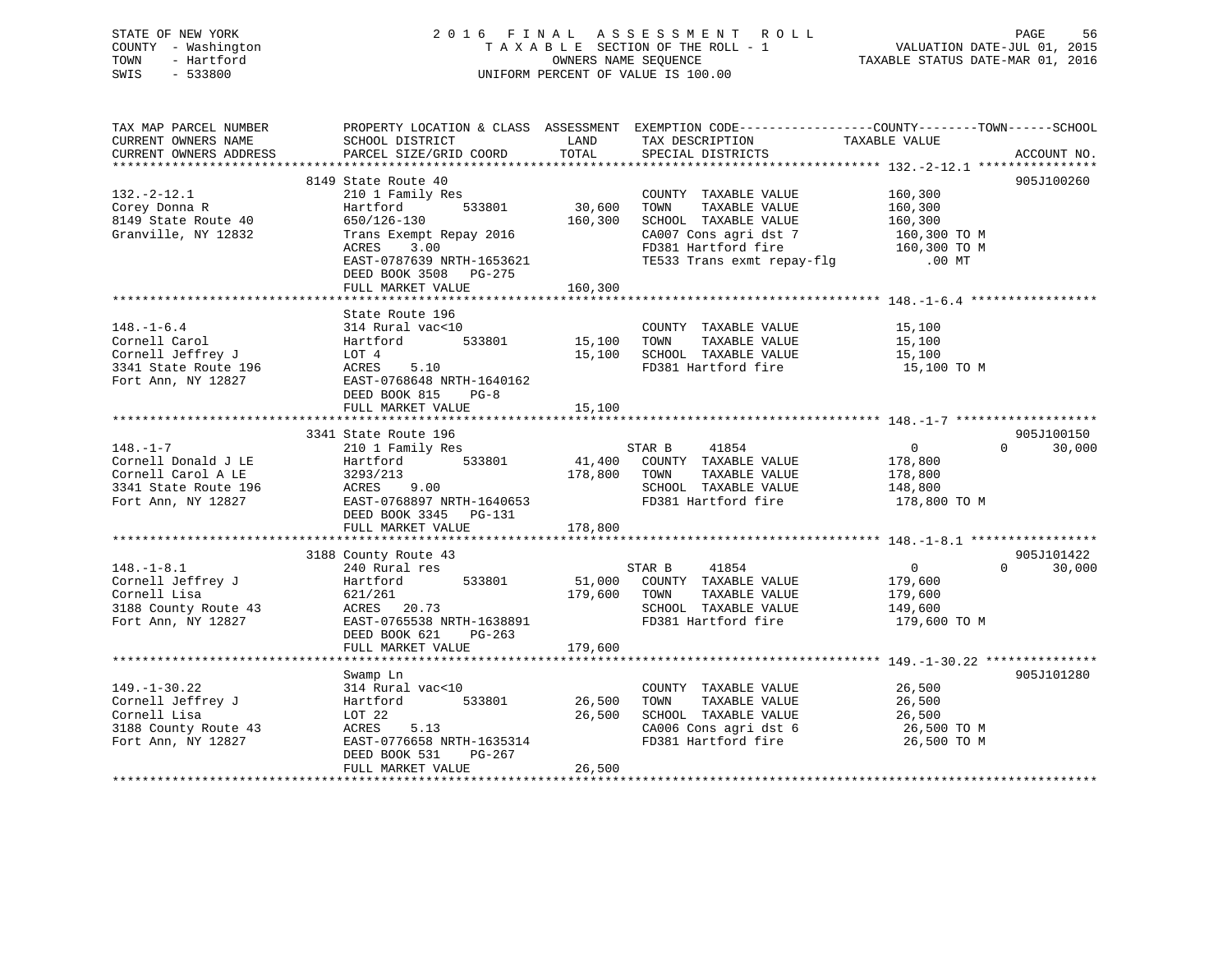### STATE OF NEW YORK 2 0 1 6 F I N A L A S S E S S M E N T R O L L PAGE 57 COUNTY - Washington T A X A B L E SECTION OF THE ROLL - 1 VALUATION DATE-JUL 01, 2015 TOWN - Hartford OWNERS NAME SEQUENCE TAXABLE STATUS DATE-MAR 01, 2016 SWIS - 533800 UNIFORM PERCENT OF VALUE IS 100.00

| TAX MAP PARCEL NUMBER<br>CURRENT OWNERS NAME | PROPERTY LOCATION & CLASS ASSESSMENT EXEMPTION CODE---------------COUNTY-------TOWN------SCHOOL<br>SCHOOL DISTRICT | LAND                    | TAX DESCRIPTION                    | TAXABLE VALUE                    |                    |
|----------------------------------------------|--------------------------------------------------------------------------------------------------------------------|-------------------------|------------------------------------|----------------------------------|--------------------|
| CURRENT OWNERS ADDRESS                       | PARCEL SIZE/GRID COORD                                                                                             | TOTAL                   | SPECIAL DISTRICTS                  |                                  | ACCOUNT NO.        |
|                                              |                                                                                                                    |                         |                                    |                                  |                    |
|                                              | 3391 State Route 196                                                                                               |                         |                                    |                                  | 905J101166         |
| $139. -4 - 4.2$                              | 240 Rural res                                                                                                      |                         | COUNTY TAXABLE VALUE               | 63,800                           |                    |
| Cosey Marquerite M                           | Hartford<br>533801                                                                                                 | 28,600                  | TOWN<br>TAXABLE VALUE              | 63,800                           |                    |
| Bannon Leslie M                              | $139. - 1 - 4.2$                                                                                                   | 63,800                  | SCHOOL TAXABLE VALUE               | 63,800                           |                    |
| 10501 State Route 22                         | ACRES 13.80                                                                                                        |                         | FD381 Hartford fire                | 63,800 TO M                      |                    |
| Granville, NY 12832                          | EAST-0767508 NRTH-1642280                                                                                          |                         |                                    |                                  |                    |
|                                              | DEED BOOK 2155 PG-321                                                                                              |                         |                                    |                                  |                    |
|                                              | FULL MARKET VALUE                                                                                                  | 63,800                  |                                    |                                  |                    |
|                                              |                                                                                                                    |                         |                                    |                                  |                    |
|                                              | State Route 196                                                                                                    |                         |                                    |                                  |                    |
| $139. -4 - 4.6$                              | 692 Road/str/hwy                                                                                                   |                         | RPTL1138<br>29700                  | 1,200<br>1,200                   | 1,200              |
| Cosey Marquerite M                           | Hartford<br>533801                                                                                                 |                         | 1,200 COUNTY TAXABLE VALUE         | $\mathbf{0}$                     |                    |
| Bannon Leslie E                              | Roadway                                                                                                            | 1,200 TOWN              | TAXABLE VALUE                      | $\Omega$                         |                    |
| 10501 State Route 22                         | $139. - 1 - 4.6$                                                                                                   |                         | SCHOOL TAXABLE VALUE               | $\Omega$                         |                    |
| Granville, NY 12832                          | ACRES<br>2.67                                                                                                      |                         | FD381 Hartford fire                | 0 TO M                           |                    |
|                                              | EAST-0768994 NRTH-1642270                                                                                          |                         | 1,200 EX                           |                                  |                    |
|                                              | DEED BOOK 847 PG-117                                                                                               |                         |                                    |                                  |                    |
|                                              | FULL MARKET VALUE                                                                                                  | 1,200                   |                                    |                                  |                    |
|                                              | 83 Camp A Way                                                                                                      |                         |                                    |                                  | 905J100531         |
| $142. - 1 - 36$                              | 240 Rural res                                                                                                      |                         | VET WAR CT 41121                   | 12,240 12,240                    | $\overline{0}$     |
| Courville Mark ETAL                          | Hartford<br>533801                                                                                                 | 14,800 AGED-CO/TN 41801 |                                    | 34,680<br>34,680                 | $\Omega$           |
| Courville Eileen ETAL                        | Hartford<br>ACRES 11.75                                                                                            | 81,600 STAR EN          | 41834                              | $\overline{0}$<br>$\overline{0}$ | 65,300             |
| PO Box 205                                   | EAST-0791613 NRTH-1646377                                                                                          |                         | COUNTY TAXABLE VALUE               | 34,680                           |                    |
| Hartford, NY 12838                           | DEED BOOK 2635 PG-195                                                                                              |                         | TOWN<br>TAXABLE VALUE              | 34,680                           |                    |
|                                              | FULL MARKET VALUE                                                                                                  |                         | 81,600 SCHOOL TAXABLE VALUE 16,300 |                                  |                    |
|                                              |                                                                                                                    |                         | FD381 Hartford fire                | 81,600 TO M                      |                    |
|                                              |                                                                                                                    |                         |                                    |                                  |                    |
|                                              | 172 Gilchrist Hill Rd                                                                                              |                         |                                    |                                  | 905J100137         |
| $141. - 3 - 50$                              | 210 1 Family Res                                                                                                   | STAR B                  | 41854                              | $\overline{0}$                   | $\Omega$<br>30,000 |
| Crawford Wayne M                             | Hartford 533801                                                                                                    |                         | 27,800 COUNTY TAXABLE VALUE        | 114,200                          |                    |
| 172 Gilchrist Hill Rd                        | LOT 1                                                                                                              | 114,200 TOWN            | TAXABLE VALUE                      | 114,200                          |                    |
| Hartford, NY 12838                           | 2.25<br>ACRES                                                                                                      |                         | SCHOOL TAXABLE VALUE               | 84,200                           |                    |
|                                              | EAST-0784535 NRTH-1642766                                                                                          |                         | FD381 Hartford fire                | 114,200 TO M                     |                    |
|                                              | DEED BOOK 738<br>PG-211                                                                                            |                         |                                    |                                  |                    |
|                                              | FULL MARKET VALUE                                                                                                  | 114,200                 |                                    |                                  |                    |
|                                              |                                                                                                                    |                         |                                    |                                  |                    |
|                                              | 8136 State Route 40                                                                                                |                         |                                    |                                  | 905J100425         |
| $132.15 - 2 - 4$                             | 442 MiniWhseSelf                                                                                                   |                         | COUNTY TAXABLE VALUE               | 144,400<br>144,400               |                    |
| CRN Self Storage, LLC                        | Hartford<br>533801                                                                                                 | 39,600                  | TAXABLE VALUE<br>TOWN              |                                  |                    |
| PO Box 92                                    | 2.69<br>ACRES                                                                                                      | 144,400                 | SCHOOL TAXABLE VALUE               | 144,400                          |                    |
| Arqyle, NY 12809                             | EAST-0787801 NRTH-1652888                                                                                          |                         | CA007 Cons agri dst 7              | 144,400 TO M                     |                    |
|                                              | DEED BOOK 3464 PG-208                                                                                              |                         | FD381 Hartford fire                | 144,400 TO M                     |                    |
|                                              | FULL MARKET VALUE                                                                                                  | 144,400                 |                                    |                                  |                    |
|                                              |                                                                                                                    |                         |                                    |                                  |                    |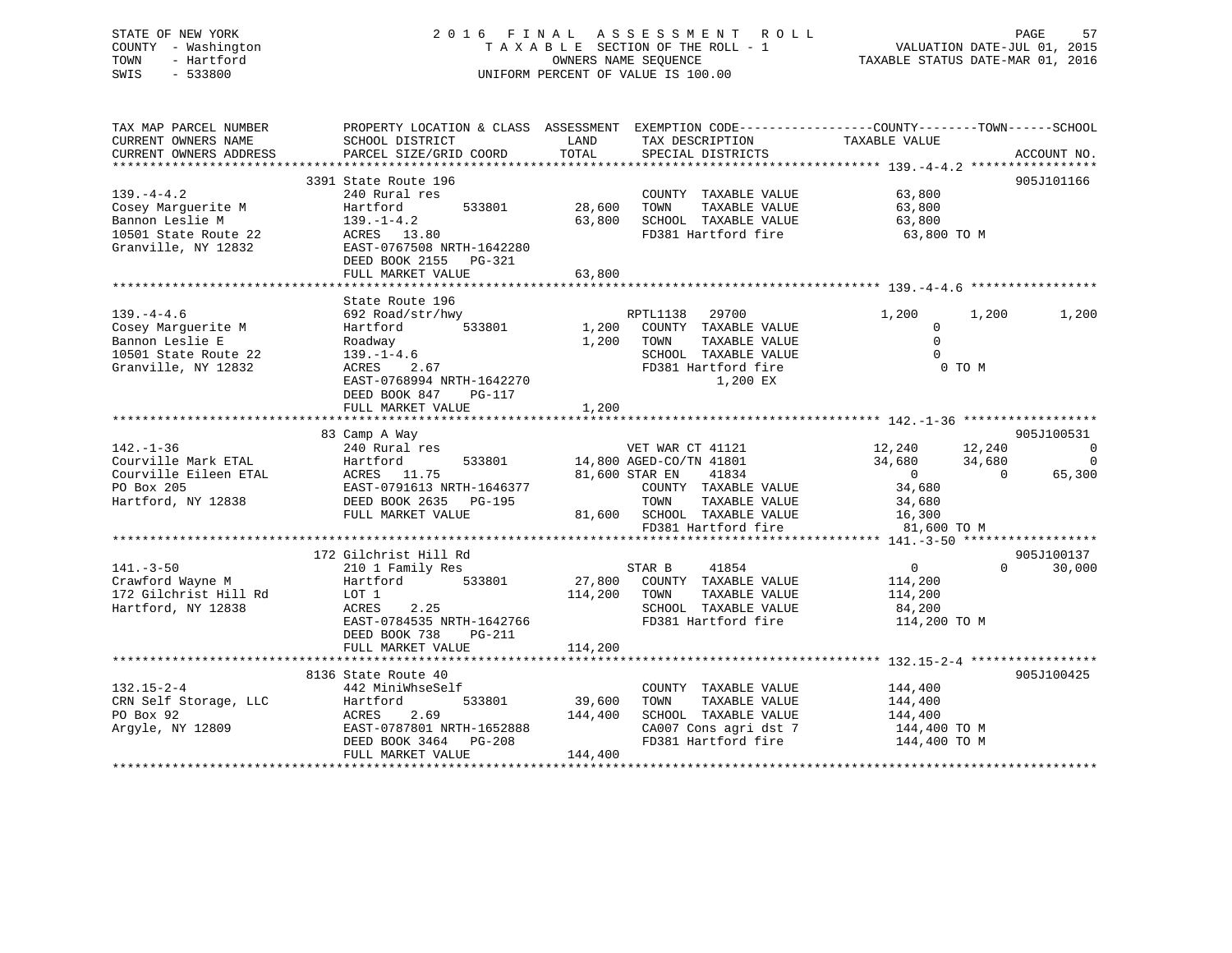### STATE OF NEW YORK 2 0 1 6 F I N A L A S S E S S M E N T R O L L PAGE 58 COUNTY - Washington T A X A B L E SECTION OF THE ROLL - 1 VALUATION DATE-JUL 01, 2015 TOWN - Hartford **TAXABLE STATUS DATE-MAR 01, 2016** OWNERS NAME SEQUENCE TAXABLE STATUS DATE-MAR 01, 2016 SWIS - 533800 UNIFORM PERCENT OF VALUE IS 100.00

| TAX MAP PARCEL NUMBER<br>CURRENT OWNERS NAME<br>CURRENT OWNERS ADDRESS                             | PROPERTY LOCATION & CLASS ASSESSMENT EXEMPTION CODE----------------COUNTY-------TOWN------SCHOOL<br>SCHOOL DISTRICT<br>PARCEL SIZE/GRID COORD                                      | LAND<br>TOTAL                | TAX DESCRIPTION<br>SPECIAL DISTRICTS                                                                                                     | TAXABLE VALUE                                                                  | ACCOUNT NO.                      |
|----------------------------------------------------------------------------------------------------|------------------------------------------------------------------------------------------------------------------------------------------------------------------------------------|------------------------------|------------------------------------------------------------------------------------------------------------------------------------------|--------------------------------------------------------------------------------|----------------------------------|
|                                                                                                    |                                                                                                                                                                                    |                              |                                                                                                                                          |                                                                                |                                  |
| $132. - 4 - 11.1$<br>Crumley Timothy S<br>Crumley Hannah R<br>477 Blood St<br>Granville, NY 12832  | 477 Blood St<br>240 Rural res<br>533801<br>Hartford<br>BLA 802/21-23<br>ACRES 74.80<br>EAST-0793679 NRTH-1650980<br>DEED BOOK 882<br>PG-144<br>FULL MARKET VALUE                   | 191,900<br>191,900           | STAR B<br>41854<br>80,500 COUNTY TAXABLE VALUE<br>TAXABLE VALUE<br>TOWN<br>SCHOOL TAXABLE VALUE<br>FD381 Hartford fire                   | $\overline{0}$<br>191,900<br>191,900<br>161,900<br>191,900 TO M                | 905J100354<br>$\Omega$<br>30,000 |
|                                                                                                    |                                                                                                                                                                                    |                              |                                                                                                                                          |                                                                                |                                  |
| $150. - 1 - 8.1$<br>Cummings Joshua<br>Oswald Emily H<br>1886 Burch Rd<br>Granville, NY 12832      | 1886 Burch Rd<br>240 Rural res<br>533801<br>Hartford<br>Rel Of Option 775/119<br>2535/194<br>ACRES 25.93<br>EAST-0790871 NRTH-1641526<br>DEED BOOK 2752 PG-75<br>FULL MARKET VALUE | 46,700<br>107,800<br>107,800 | STAR B<br>41854<br>COUNTY TAXABLE VALUE<br>TOWN<br>TAXABLE VALUE<br>SCHOOL TAXABLE VALUE<br>CA008 Cons agri dst 8<br>FD381 Hartford fire | $\overline{0}$<br>107,800<br>107,800<br>77,800<br>107,800 TO M<br>107,800 TO M | 30,000<br>$\Omega$               |
|                                                                                                    |                                                                                                                                                                                    |                              |                                                                                                                                          |                                                                                |                                  |
| $150. - 1 - 8.3$<br>Cummings Joshua<br>Oswald Emily H<br>1886 Burch Rd<br>Granville, NY 12832      | Burch Rd<br>323 Vacant rural<br>533801<br>Hartford<br>Sub Div Lot 3<br>to be combined in 2011 w/<br>ACRES 46.36<br>EAST-0791647 NRTH-1640631<br>DEED BOOK 2752 PG-75               | 42,500                       | COUNTY TAXABLE VALUE<br>TOWN<br>TAXABLE VALUE<br>42,500 SCHOOL TAXABLE VALUE<br>CA008 Cons agri dst 8<br>FD381 Hartford fire             | 42,500<br>42,500<br>42,500<br>42,500 TO M<br>42,500 TO M                       |                                  |
|                                                                                                    | FULL MARKET VALUE                                                                                                                                                                  | 42,500                       |                                                                                                                                          |                                                                                |                                  |
| $140. - 1 - 11$<br>Cuomo Properties<br>C/O Frank McFarren<br>83 Rojcewicz Ln<br>Fort Ann, NY 12827 | 83 Rojcewicz Ln<br>270 Mfg housing<br>Hartford<br>533801<br>Ex & Res $466/115$<br>ACRES<br>1.00<br>EAST-0775448 NRTH-1644198<br>DEED BOOK 2724 PG-288<br>FULL MARKET VALUE         | 23,000<br>53,000<br>53,000   | COUNTY TAXABLE VALUE<br>TAXABLE VALUE<br>TOWN<br>SCHOOL TAXABLE VALUE<br>CA007 Cons agri dst 7<br>FD381 Hartford fire                    | 53,000<br>53,000<br>53,000<br>53,000 TO M<br>53,000 TO M                       | 905J100550                       |
|                                                                                                    |                                                                                                                                                                                    |                              |                                                                                                                                          |                                                                                |                                  |
| $122. - 1 - 27.2$<br>Curlis Karen I<br>289 Hall Rd<br>Fort Ann, NY 12827                           | 289 Hall Rd<br>210 1 Family Res<br>533801<br>Hartford<br>LOT 1<br>4.45<br>ACRES<br>EAST-0772849 NRTH-1661684<br>DEED BOOK 3594 PG-46<br>FULL MARKET VALUE                          | 31,500<br>201,600<br>201,600 | COUNTY TAXABLE VALUE<br>TOWN<br>TAXABLE VALUE<br>SCHOOL TAXABLE VALUE<br>CA007 Cons agri dst 7<br>FD381 Hartford fire                    | 201,600<br>201,600<br>201,600<br>201,600 ТО М<br>201,600 TO M                  |                                  |
|                                                                                                    |                                                                                                                                                                                    |                              |                                                                                                                                          |                                                                                |                                  |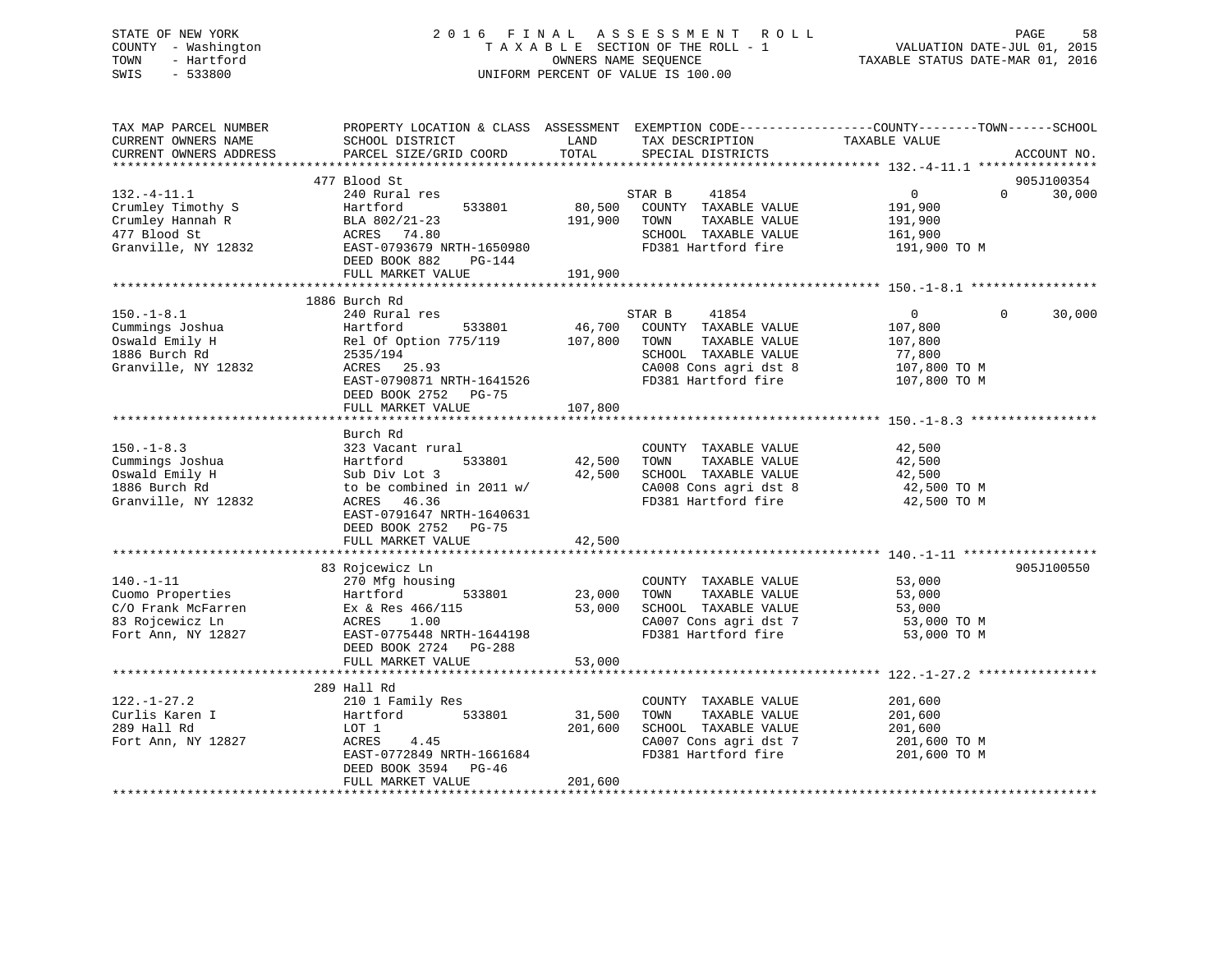### STATE OF NEW YORK 2 0 1 6 F I N A L A S S E S S M E N T R O L L PAGE 59 COUNTY - Washington T A X A B L E SECTION OF THE ROLL - 1 VALUATION DATE-JUL 01, 2015 TOWN - Hartford OWNERS NAME SEQUENCE TAXABLE STATUS DATE-MAR 01, 2016 SWIS - 533800 UNIFORM PERCENT OF VALUE IS 100.00

| TAX MAP PARCEL NUMBER<br>CURRENT OWNERS NAME | PROPERTY LOCATION & CLASS ASSESSMENT EXEMPTION CODE----------------COUNTY-------TOWN------SCHOOL<br>SCHOOL DISTRICT | LAND                      | TAX DESCRIPTION               | TAXABLE VALUE                    |          |                 |
|----------------------------------------------|---------------------------------------------------------------------------------------------------------------------|---------------------------|-------------------------------|----------------------------------|----------|-----------------|
| CURRENT OWNERS ADDRESS                       | PARCEL SIZE/GRID COORD                                                                                              | TOTAL                     | SPECIAL DISTRICTS             |                                  |          | ACCOUNT NO.     |
|                                              | 1+2+54 Wooddell Ln                                                                                                  |                           |                               |                                  |          | 905J100163      |
| $114. - 1 - 4$                               | 113 Cattle farm                                                                                                     |                           | AG DIST<br>41720              | 125,166                          |          | 125,166 125,166 |
| Curtis Lloyd D                               | 533801<br>Hartford                                                                                                  | 329,000 STAR B            | 41854                         | $0 \qquad \qquad$                | $\Omega$ | 30,000          |
| Curtis Cynthia                               | ACRES 326.80                                                                                                        | 390,600                   | COUNTY TAXABLE VALUE          | 265,434                          |          |                 |
| 1 Woodell Ln                                 | EAST-0787656 NRTH-1669195                                                                                           |                           | TOWN<br>TAXABLE VALUE         | 265,434                          |          |                 |
| Fort Ann, NY 12827                           | DEED BOOK 662<br>PG-331                                                                                             |                           | SCHOOL TAXABLE VALUE          | 235,434                          |          |                 |
|                                              | FULL MARKET VALUE                                                                                                   |                           | 390,600 CA007 Cons agri dst 7 | 265,434 TO M                     |          |                 |
| MAY BE SUBJECT TO PAYMENT                    |                                                                                                                     |                           | 125,166 EX                    |                                  |          |                 |
| UNDER AGDIST LAW TIL 2020                    |                                                                                                                     |                           | FD381 Hartford fire           | 390,600 TO M                     |          |                 |
|                                              |                                                                                                                     |                           |                               |                                  |          |                 |
|                                              | 56 North Rd                                                                                                         |                           |                               |                                  |          |                 |
| $149. - 1 - 9.2$                             | 210 1 Family Res                                                                                                    |                           | STAR EN<br>41834              | $\overline{0}$                   | $\Omega$ | 65,300          |
| Cushine Jon                                  | 533801<br>Hartford                                                                                                  | 26,900                    | COUNTY TAXABLE VALUE          | 205,500                          |          |                 |
| Cushine Melinda                              | 28A-127                                                                                                             | 205,500                   | TOWN<br>TAXABLE VALUE         | 205,500<br>140,200               |          |                 |
| 56 North Rd                                  | 2.03<br>ACRES                                                                                                       |                           | SCHOOL TAXABLE VALUE          |                                  |          |                 |
| Fort Ann, NY 12827                           | EAST-0773748 NRTH-1640175                                                                                           |                           | FD381 Hartford fire           | 205,500 TO M                     |          |                 |
|                                              | DEED BOOK 2636 PG-342                                                                                               |                           |                               |                                  |          |                 |
|                                              | FULL MARKET VALUE                                                                                                   | 205,500                   |                               |                                  |          |                 |
|                                              |                                                                                                                     |                           |                               |                                  |          |                 |
|                                              | 57 Country Ln                                                                                                       |                           |                               |                                  |          | 905J101095      |
| $122. - 1 - 43$                              | 240 Rural res                                                                                                       |                           | STAR B<br>41854               | $\overline{0}$                   | $\Omega$ | 30,000          |
|                                              |                                                                                                                     | 32,200                    | COUNTY TAXABLE VALUE          | 142,600                          |          |                 |
|                                              |                                                                                                                     | 142,600                   | TAXABLE VALUE<br>TOWN         | 142,600                          |          |                 |
|                                              |                                                                                                                     |                           | SCHOOL TAXABLE VALUE          | 112,600                          |          |                 |
| Fort Ann, NY 12827 DEED BOOK 584             | PG-333                                                                                                              |                           | CA007 Cons agri dst 7         | 142,600 TO M                     |          |                 |
|                                              | FULL MARKET VALUE                                                                                                   |                           | 142,600 FD381 Hartford fire   | 142,600 TO M                     |          |                 |
|                                              | 3180 Coach Rd                                                                                                       |                           |                               |                                  |          | 905J100167      |
| $149. - 1 - 25$                              | 210 1 Family Res                                                                                                    |                           | VET WAR CT 41121              | 26,730                           | 26,730   | $\overline{0}$  |
| Cuthbert Robert G                            | Hartford 533801                                                                                                     | VET WAR<br>44,900 STAR EN | 41834                         | $\overline{0}$                   | $\Omega$ | 65,300          |
| Cuthbert Helene L                            |                                                                                                                     |                           | 178,200 COUNTY TAXABLE VALUE  | 151,470                          |          |                 |
| 3180 Coach Rd                                | 957-334<br>ACRES 6.77                                                                                               |                           | TOWN<br>TAXABLE VALUE         | 151,470                          |          |                 |
| Argyle, NY 12809                             | EAST-0779622 NRTH-1638267                                                                                           |                           | SCHOOL TAXABLE VALUE          | 112,900                          |          |                 |
|                                              | DEED BOOK 425<br>PG-1039                                                                                            |                           | FD381 Hartford fire           | 178,200 TO M                     |          |                 |
|                                              | FULL MARKET VALUE                                                                                                   | 178,200                   |                               |                                  |          |                 |
|                                              |                                                                                                                     |                           |                               |                                  |          |                 |
|                                              | 4083 State Route 149                                                                                                |                           |                               |                                  |          |                 |
| $131. - 1 - 2.1$                             | 210 1 Family Res                                                                                                    |                           | AGED-CO/TN 41801              | 71,200                           | 71,200   | $\mathbf 0$     |
| Cutler Barbara                               | Hartford<br>533801                                                                                                  | 24,100 STAR EN            | 41834                         | $\overline{0}$                   | $\Omega$ | 65,300          |
| PO Box 141                                   | ACRES<br>1.30                                                                                                       | 178,000                   | COUNTY TAXABLE VALUE          | 106,800                          |          |                 |
| Hartford, NY 12838                           | EAST-0772694 NRTH-1654990                                                                                           |                           | TAXABLE VALUE<br>TOWN         | 106,800                          |          |                 |
|                                              | DEED BOOK W776 PG-254                                                                                               |                           | SCHOOL TAXABLE VALUE          | 112,700                          |          |                 |
|                                              | FULL MARKET VALUE                                                                                                   |                           | 178,000 CA007 Cons agri dst 7 | $178,000$ TO M<br>$178,000$ TO M |          |                 |
|                                              |                                                                                                                     |                           | FD381 Hartford fire           | 178,000 TO M                     |          |                 |
|                                              |                                                                                                                     |                           |                               |                                  |          |                 |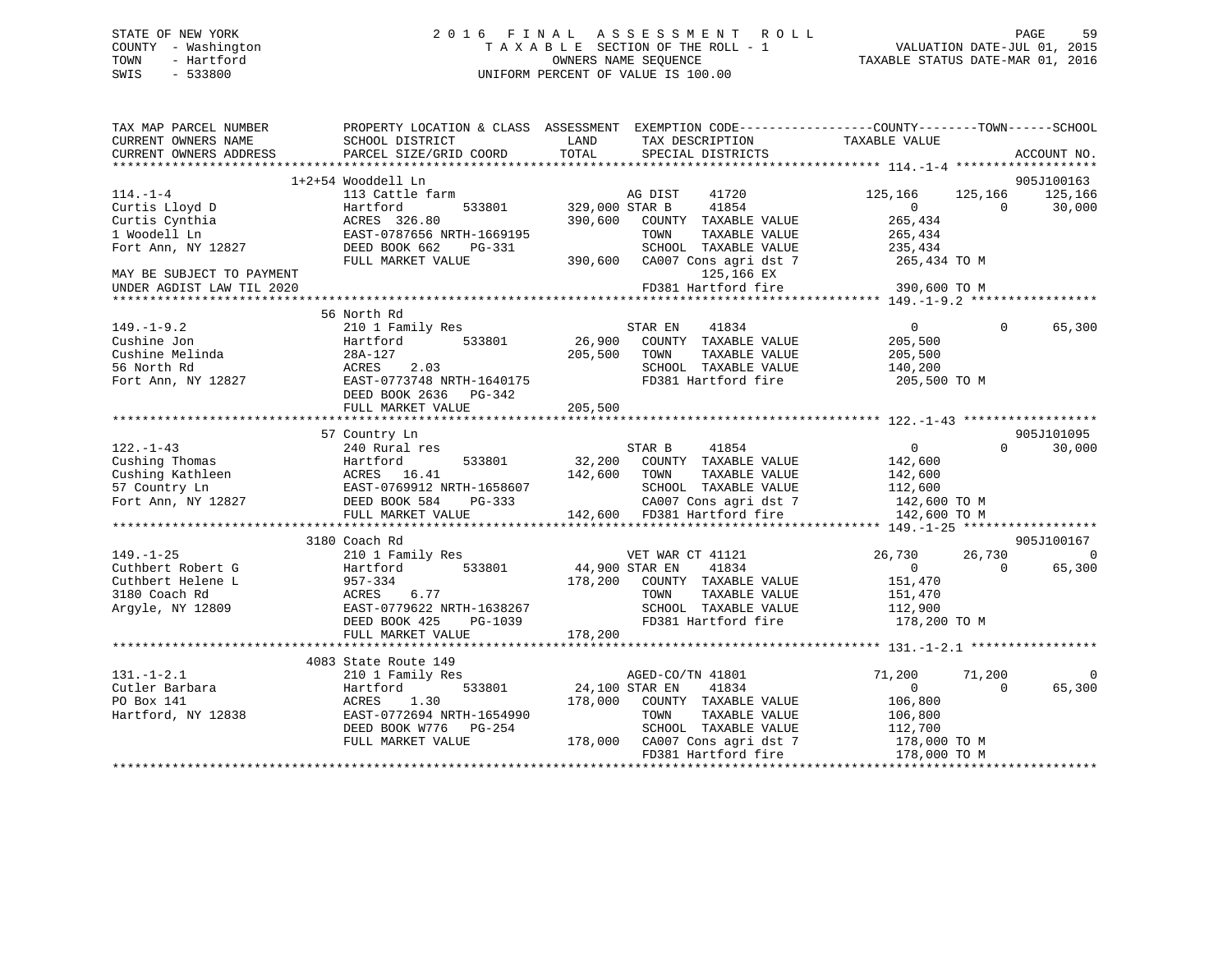### STATE OF NEW YORK 2 0 1 6 F I N A L A S S E S S M E N T R O L L PAGE 60 COUNTY - Washington T A X A B L E SECTION OF THE ROLL - 1 VALUATION DATE-JUL 01, 2015 TOWN - Hartford **TAXABLE STATUS DATE-MAR 01, 2016** OWNERS NAME SEQUENCE TAXABLE STATUS DATE-MAR 01, 2016 SWIS - 533800 UNIFORM PERCENT OF VALUE IS 100.00

| TAX MAP PARCEL NUMBER                                                                                                                                                                                                                                    |                           |         | PROPERTY LOCATION & CLASS ASSESSMENT EXEMPTION CODE----------------COUNTY-------TOWN------SCHOOL |                      |                    |
|----------------------------------------------------------------------------------------------------------------------------------------------------------------------------------------------------------------------------------------------------------|---------------------------|---------|--------------------------------------------------------------------------------------------------|----------------------|--------------------|
| CURRENT OWNERS NAME                                                                                                                                                                                                                                      | SCHOOL DISTRICT           | LAND    | TAX DESCRIPTION                                                                                  | TAXABLE VALUE        |                    |
| CURRENT OWNERS ADDRESS                                                                                                                                                                                                                                   | PARCEL SIZE/GRID COORD    | TOTAL   | SPECIAL DISTRICTS                                                                                |                      | ACCOUNT NO.        |
|                                                                                                                                                                                                                                                          |                           |         |                                                                                                  |                      |                    |
|                                                                                                                                                                                                                                                          | 46 Hartford Main St       |         |                                                                                                  |                      | 905J100329         |
| $132.15 - 2 - 28$                                                                                                                                                                                                                                        | 483 Converted Re          |         |                                                                                                  |                      |                    |
|                                                                                                                                                                                                                                                          |                           |         | COUNTY TAXABLE VALUE<br>TOWN     TAXABLE VALUE                                                   | 130,900<br>130,900   |                    |
| Daigle Dwayne                                                                                                                                                                                                                                            | Hartford                  |         |                                                                                                  |                      |                    |
|                                                                                                                                                                                                                                                          |                           | 130,900 | SCHOOL TAXABLE VALUE 130,900<br>CA007 Cons agri dst 7 130,900 TO M                               |                      |                    |
|                                                                                                                                                                                                                                                          |                           |         |                                                                                                  |                      |                    |
| Daigle Elaine<br>90 Honey Hill Ln<br>Granville, NY 12832<br>EAST-0786454 NRTH-1652561<br>EAST-0786454 NRTH-1652561                                                                                                                                       |                           |         | FD381 Hartford fire 130,900 TO M                                                                 |                      |                    |
|                                                                                                                                                                                                                                                          | DEED BOOK 493 PG-587      |         |                                                                                                  |                      |                    |
|                                                                                                                                                                                                                                                          | FULL MARKET VALUE         | 130,900 |                                                                                                  |                      |                    |
|                                                                                                                                                                                                                                                          |                           |         |                                                                                                  |                      |                    |
|                                                                                                                                                                                                                                                          | Gilchrist Hill Ext        |         |                                                                                                  |                      |                    |
| $141. - 3 - 17$                                                                                                                                                                                                                                          | 314 Rural vac<10          |         |                                                                                                  | 13,500               |                    |
| Darrow Brothers Construction Hartford                                                                                                                                                                                                                    |                           |         | COUNTY TAXABLE VALUE<br>TOWN     TAXABLE VALUE                                                   | 13,500               |                    |
| 538 Gansevoort Rd                                                                                                                                                                                                                                        | 1917/37                   |         | 13,500 SCHOOL TAXABLE VALUE 13,500<br>13,500 SCHOOL TAXABLE VALUE 13,500 TO M                    |                      |                    |
| Fort Edward, NY 12828                                                                                                                                                                                                                                    | ACRES 1.21                |         |                                                                                                  |                      |                    |
|                                                                                                                                                                                                                                                          | EAST-0784791 NRTH-1643815 |         |                                                                                                  |                      |                    |
|                                                                                                                                                                                                                                                          |                           |         |                                                                                                  |                      |                    |
|                                                                                                                                                                                                                                                          | DEED BOOK 2059 PG-284     |         |                                                                                                  |                      |                    |
|                                                                                                                                                                                                                                                          | FULL MARKET VALUE         | 13,500  |                                                                                                  |                      |                    |
|                                                                                                                                                                                                                                                          |                           |         |                                                                                                  |                      |                    |
|                                                                                                                                                                                                                                                          | 3759 State Route 149      |         |                                                                                                  |                      |                    |
| $130. - 1 - 9.61$                                                                                                                                                                                                                                        | 240 Rural res             |         | CW_10_VET/ 41151<br>533801 77,200 STAR B 41854<br>CW_10_VET/ 41151                               | 8,000                | 8,000<br>$\Omega$  |
| 130.-1-9.61 240 Rural res<br>Davidson Richard E Hartford 533801<br>Davidson Kerry L ACRES 59.10<br>PO Box 2557 EAST-0766089 NRTH-1651947<br>Glens Falls, NY 12801 DEED BOOK 2925 PG-287                                                                  |                           |         |                                                                                                  | $\overline{0}$       | $\Omega$<br>30,000 |
|                                                                                                                                                                                                                                                          |                           |         | 346,400 COUNTY TAXABLE VALUE                                                                     | 338,400<br>338,400   |                    |
|                                                                                                                                                                                                                                                          |                           |         | TOWN<br>TAXABLE VALUE                                                                            |                      |                    |
|                                                                                                                                                                                                                                                          |                           |         |                                                                                                  |                      |                    |
|                                                                                                                                                                                                                                                          | FULL MARKET VALUE         |         | SCHOOL TAXABLE VALUE 316,400<br>CA007 Cons agri dst 7 346,400 TO M                               |                      |                    |
|                                                                                                                                                                                                                                                          |                           |         |                                                                                                  | 346,400 TO M         |                    |
|                                                                                                                                                                                                                                                          |                           |         | SCROOM FOR ASSEMBLE 7<br>346,400 CA007 Cons agri dst 7<br>FD381 Hartford fire                    |                      |                    |
|                                                                                                                                                                                                                                                          | State Route 149           |         |                                                                                                  |                      |                    |
| $130. - 1 - 10.2$                                                                                                                                                                                                                                        | 314 Rural vac<10          |         | COUNTY TAXABLE VALUE                                                                             | 19,400               |                    |
|                                                                                                                                                                                                                                                          |                           |         |                                                                                                  | TAXABLE VALUE 19,400 |                    |
|                                                                                                                                                                                                                                                          |                           |         |                                                                                                  |                      |                    |
|                                                                                                                                                                                                                                                          |                           | 19,400  | SCHOOL TAXABLE VALUE 19,400<br>CA007 Cons agri dst 7 19,400 TO M                                 |                      |                    |
| 130.-1-10.2<br>Davidson Richard E<br>Davidson Kerry L<br>PO Box 2557<br>Glens Falls, NY 12801<br>Davidson Kerry L<br>BO Box 2557<br>EAST-0765153 NRTH-1651427<br>DEED BOOK 2925<br>PO BOR 251<br>PO BOR 257<br>PO BOR 2925<br>PO BOR 2925<br>PO BOR 2925 |                           |         |                                                                                                  |                      |                    |
|                                                                                                                                                                                                                                                          |                           |         | FD381 Hartford fire 19,400 TO M                                                                  |                      |                    |
|                                                                                                                                                                                                                                                          | FULL MARKET VALUE         | 19,400  |                                                                                                  |                      |                    |
|                                                                                                                                                                                                                                                          |                           |         |                                                                                                  |                      |                    |
|                                                                                                                                                                                                                                                          | 331 County Route 19       |         |                                                                                                  |                      | 905J100336         |
| $149. - 1 - 13$                                                                                                                                                                                                                                          | 240 Rural res             |         | 41854<br>STAR B                                                                                  | $\overline{0}$       | $\Omega$<br>30,000 |
| DeBolt Gary                                                                                                                                                                                                                                              | 533801<br>Hartford        |         | 39,500 COUNTY TAXABLE VALUE                                                                      | 338,000              |                    |
| DeBolt Gary<br>DeBolt Gwendolyn C                                                                                                                                                                                                                        | ACRES 11.98               |         | TAXABLE VALUE<br>338,000 TOWN                                                                    | 338,000              |                    |
| Beboil Sweet 19<br>331 County Route 19                                                                                                                                                                                                                   | EAST-0774614 NRTH-1638988 |         |                                                                                                  |                      |                    |
| Fort Ann, NY 12827                                                                                                                                                                                                                                       | DEED BOOK 3288 PG-138     |         | SCHOOL TAXABLE VALUE 308,000<br>CA007 Cons agri dst 7 338,000 TO M                               |                      |                    |
|                                                                                                                                                                                                                                                          | FULL MARKET VALUE         |         | 338,000 FD381 Hartford fire 338,000 TO M                                                         |                      |                    |
| MAY BE SUBJECT TO PAYMENT                                                                                                                                                                                                                                |                           |         |                                                                                                  |                      |                    |
|                                                                                                                                                                                                                                                          |                           |         |                                                                                                  |                      |                    |
| UNDER AGDIST LAW TIL 2018                                                                                                                                                                                                                                |                           |         |                                                                                                  |                      |                    |
|                                                                                                                                                                                                                                                          |                           |         |                                                                                                  |                      |                    |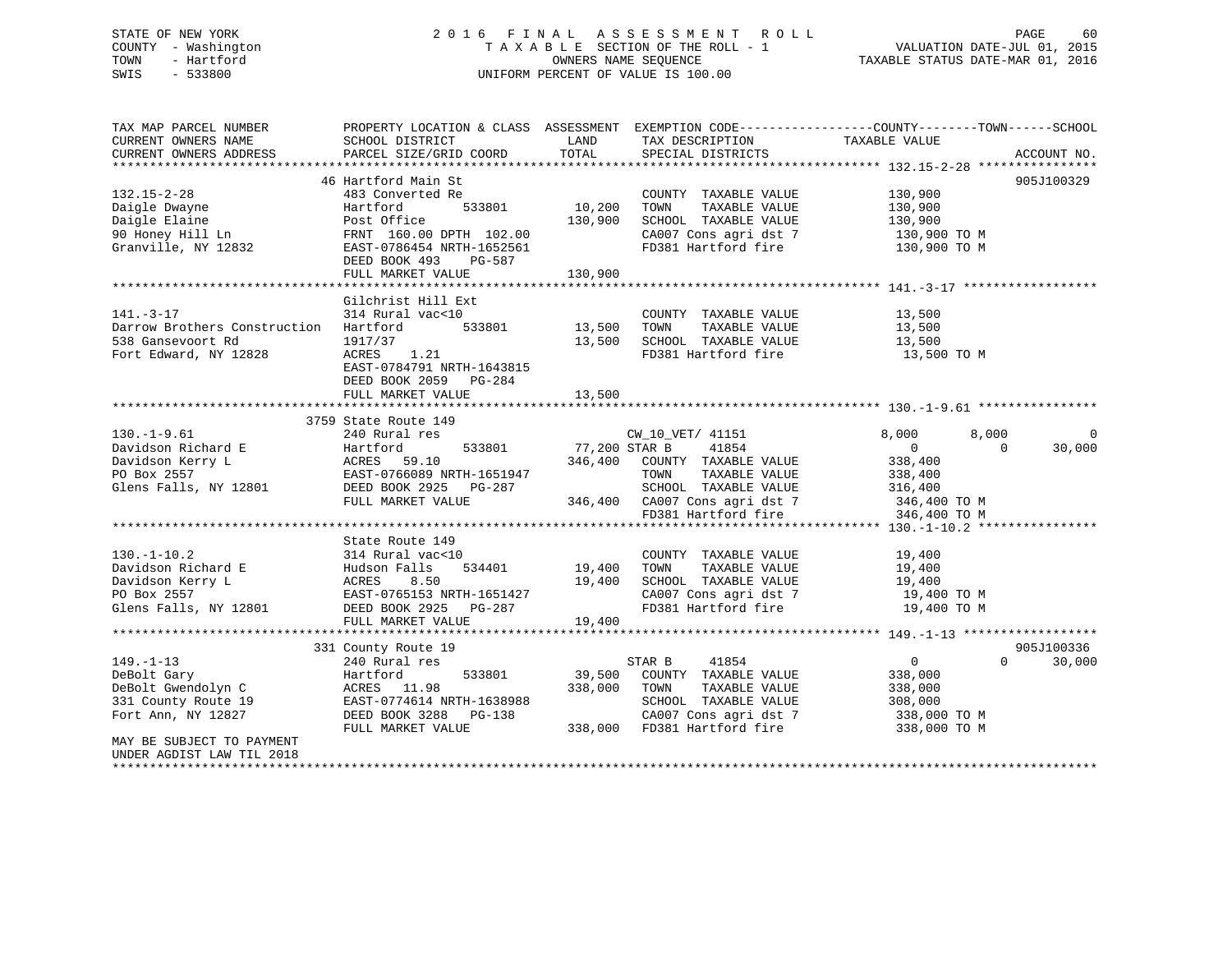### STATE OF NEW YORK 2 0 1 6 F I N A L A S S E S S M E N T R O L L PAGE 61 COUNTY - Washington T A X A B L E SECTION OF THE ROLL - 1 VALUATION DATE-JUL 01, 2015 TOWN - Hartford **TAXABLE STATUS DATE-MAR 01, 2016** OWNERS NAME SEQUENCE TAXABLE STATUS DATE-MAR 01, 2016 SWIS - 533800 UNIFORM PERCENT OF VALUE IS 100.00

| TAX MAP PARCEL NUMBER                       | PROPERTY LOCATION & CLASS ASSESSMENT EXEMPTION CODE----------------COUNTY-------TOWN-----SCHOOL |                |                                                                        |                |            |                                                       |
|---------------------------------------------|-------------------------------------------------------------------------------------------------|----------------|------------------------------------------------------------------------|----------------|------------|-------------------------------------------------------|
| CURRENT OWNERS NAME                         | SCHOOL DISTRICT                                                                                 | LAND           | TAX DESCRIPTION                                                        | TAXABLE VALUE  |            |                                                       |
| CURRENT OWNERS ADDRESS                      | PARCEL SIZE/GRID COORD TOTAL                                                                    |                | SPECIAL DISTRICTS                                                      |                |            | ACCOUNT NO.                                           |
|                                             |                                                                                                 |                |                                                                        |                |            |                                                       |
|                                             | 24 Winch Way                                                                                    |                | 78 PCT OF VALUE USED FOR EXEMPTION PURPOSES                            |                |            | 905J101174                                            |
| $149. - 1 - 26.2$                           | 240 Rural res                                                                                   |                | VET WAR CT 41121                                                       | 15,023 15,023  |            | $\overline{\phantom{0}}$                              |
| DeCota Helen LE                             | Hartford                                                                                        |                | 533801 34,600 AGED-CO/TN 41801                                         | 42,565 42,565  |            | $\begin{array}{c}\n0 \\ 0 \\ \hline\n40\n\end{array}$ |
| DeCota Michael S                            | ACRES 22.40                                                                                     |                | 128,400 AGED-SCH 41804                                                 | $\overline{0}$ | $\bigcirc$ |                                                       |
| 24 Winch Way                                | EAST-0780167 NRTH-1635614                                                                       |                | 41834<br>STAR EN                                                       | $\overline{0}$ | $\Omega$   | 65,300                                                |
| Argyle, NY 12809                            | DEED BOOK 3101    PG-304                                                                        |                | COUNTY TAXABLE VALUE                                                   | 70,812         |            |                                                       |
|                                             | FULL MARKET VALUE                                                                               | 128,400 TOWN   | TAXABLE VALUE                                                          | 70,812         |            |                                                       |
|                                             |                                                                                                 |                | SCHOOL TAXABLE VALUE                                                   | 23,039         |            |                                                       |
|                                             |                                                                                                 |                | FD381 Hartford fire                                                    | 128,400 TO M   |            |                                                       |
|                                             |                                                                                                 |                |                                                                        |                |            |                                                       |
|                                             | State Route 196                                                                                 |                |                                                                        |                |            | 905J101109                                            |
| $140. - 1 - 10$                             | 322 Rural vac>10                                                                                |                | COUNTY TAXABLE VALUE                                                   | 20,100         |            |                                                       |
| Delacruz Jesse Jr                           | Hartford                                                                                        | 533801 20,100  | TOWN<br>TAXABLE VALUE                                                  | 20,100         |            |                                                       |
| Scuderi-Delacruz Alicia Ann 730/268 Hwy App |                                                                                                 | 20,100         | SCHOOL TAXABLE VALUE                                                   | 20,100         |            |                                                       |
| 110 Rojcewicz Ln                            | ACRES 11.90                                                                                     |                | CA007 Cons agri dst 7 $20,100$ TO M                                    |                |            |                                                       |
| Fort Ann, NY 12827                          | EAST-0775271 NRTH-1645742                                                                       |                | FD381 Hartford fire                                                    | 20,100 TO M    |            |                                                       |
|                                             | DEED BOOK 3423 PG-89                                                                            |                |                                                                        |                |            |                                                       |
|                                             | FULL MARKET VALUE                                                                               | 20,100         |                                                                        |                |            |                                                       |
|                                             |                                                                                                 |                |                                                                        |                |            |                                                       |
|                                             | 110 Rojcewicz Ln                                                                                |                |                                                                        |                |            | 905J101437                                            |
| $140. - 1 - 12.1$                           | 210 1 Family Res<br>533801                                                                      |                | VET COM CT 41131<br>23,400 VET DIS CT 41141                            | 44,575         | 44,575     | $\Omega$                                              |
| Delacruz Jesse Jr                           | Hartford                                                                                        |                |                                                                        | 53,490         | 53,490     | $\overline{0}$                                        |
| Scuderi-Delacruz Alicia Ann ACRES 1.11      |                                                                                                 | 178,300 STAR B | 41854                                                                  | $\overline{0}$ | $\bigcirc$ | 30,000                                                |
| 110 Rojcewicz Ln                            | EAST-0775294 NRTH-1643691                                                                       |                | COUNTY TAXABLE VALUE                                                   | 80,235         |            |                                                       |
| Fort Ann, NY 12827                          | DEED BOOK 2544 PG-53                                                                            |                | TOWN<br>TAXABLE VALUE<br>178,300 SCHOOL TAXABLE VALUE 148,300          | 80,235         |            |                                                       |
|                                             | FULL MARKET VALUE                                                                               |                |                                                                        |                |            |                                                       |
|                                             |                                                                                                 |                | CA007 Cons agri dst 7 178,300 TO M<br>FD381 Hartford fire 178,300 TO M |                |            |                                                       |
|                                             |                                                                                                 |                |                                                                        |                |            |                                                       |
|                                             | 30 Mcdougal Rd                                                                                  |                |                                                                        |                |            |                                                       |
| $148. - 1 - 25.1$                           | 210 1 Family Res                                                                                |                | 41854<br>STAR B                                                        | $\overline{0}$ | $\Omega$   | 30,000                                                |
| Delisle Anthony J II                        | Hartford 533801                                                                                 |                | 26,400 COUNTY TAXABLE VALUE                                            | 305,800        |            |                                                       |
| Delisle Verna L                             | LOT 2                                                                                           | 305,800 TOWN   | TAXABLE VALUE                                                          | 305,800        |            |                                                       |
| 30 McDougal Rd                              | 897/249                                                                                         |                | SCHOOL TAXABLE VALUE 275,800                                           |                |            |                                                       |
| Fort Ann, NY 12827                          | 1.90<br>ACRES                                                                                   |                |                                                                        |                |            |                                                       |
|                                             | EAST-0766490 NRTH-1636481                                                                       |                | CA006 Cons agri dst 6 305,800 TO M<br>FD381 Hartford fire 305,800 TO M |                |            |                                                       |
|                                             | DEED BOOK 3378 PG-131                                                                           |                |                                                                        |                |            |                                                       |
|                                             | FULL MARKET VALUE                                                                               | 305,800        |                                                                        |                |            |                                                       |
|                                             |                                                                                                 |                |                                                                        |                |            |                                                       |
|                                             | 7201 State Route 40                                                                             |                |                                                                        |                |            | 905J101114                                            |
| $149. - 1 - 37.2$                           | 240 Rural res                                                                                   |                | STAR B<br>41854                                                        | $\overline{0}$ | $\Omega$   | 30,000                                                |
|                                             | 533801                                                                                          | 65,000         | COUNTY TAXABLE VALUE                                                   | 150,000        |            |                                                       |
|                                             |                                                                                                 | 150,000        | TAXABLE VALUE<br>TOWN                                                  | 150,000        |            |                                                       |
|                                             |                                                                                                 |                | SCHOOL TAXABLE VALUE                                                   | 120,000        |            |                                                       |
|                                             |                                                                                                 |                | CA006 Cons agri dst 6                                                  | 150,000 TO M   |            |                                                       |
|                                             | FULL MARKET VALUE                                                                               |                | 150,000 FD381 Hartford fire                                            | 150,000 TO M   |            |                                                       |
|                                             |                                                                                                 |                |                                                                        |                |            |                                                       |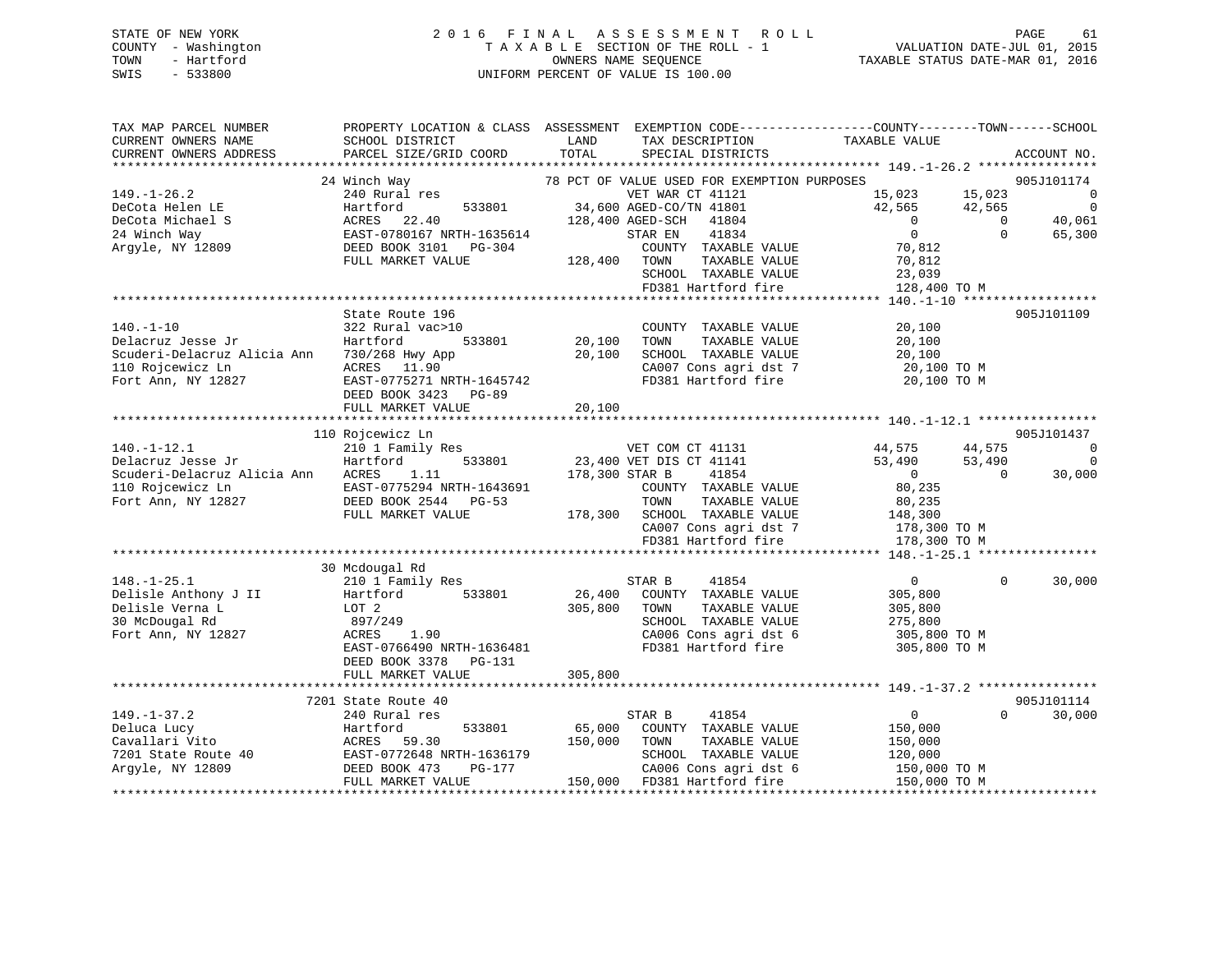### STATE OF NEW YORK 2 0 1 6 F I N A L A S S E S S M E N T R O L L PAGE 62 COUNTY - Washington T A X A B L E SECTION OF THE ROLL - 1 VALUATION DATE-JUL 01, 2015 TOWN - Hartford **TAXABLE STATUS DATE-MAR 01, 2016** OWNERS NAME SEQUENCE TAXABLE STATUS DATE-MAR 01, 2016 SWIS - 533800 UNIFORM PERCENT OF VALUE IS 100.00

| TAX MAP PARCEL NUMBER<br>CURRENT OWNERS NAME<br>CURRENT OWNERS ADDRESS                                     | PROPERTY LOCATION & CLASS ASSESSMENT<br>SCHOOL DISTRICT<br>PARCEL SIZE/GRID COORD                                                                                        | LAND<br>TOTAL                | TAX DESCRIPTION<br>SPECIAL DISTRICTS                                                                                                                    | EXEMPTION CODE-----------------COUNTY-------TOWN------SCHOOL<br>TAXABLE VALUE               | ACCOUNT NO.          |
|------------------------------------------------------------------------------------------------------------|--------------------------------------------------------------------------------------------------------------------------------------------------------------------------|------------------------------|---------------------------------------------------------------------------------------------------------------------------------------------------------|---------------------------------------------------------------------------------------------|----------------------|
| $141. - 3 - 55$<br>Demarsh Tina M<br>81 Old West Rd<br>Gansevoort, NY 12831                                | 66 Deer Run Way<br>210 1 Family Res<br>Hartford<br>533801<br>LOT 6<br>ACRES<br>8.11<br>EAST-0783056 NRTH-1643152<br>DEED BOOK 2643 PG-16<br>FULL MARKET VALUE            | 50,000<br>208,300<br>208,300 | COUNTY TAXABLE VALUE<br>TOWN<br>TAXABLE VALUE<br>SCHOOL TAXABLE VALUE<br>FD381 Hartford fire                                                            | 208,300<br>208,300<br>208,300<br>208,300 TO M                                               | 905J101347           |
| $141. - 1 - 66.1$<br>Dessaint Jeffrey W<br>59 Dick Hill Rd<br>Granville, NY 12832                          | 59 Dick Hill Rd<br>210 1 Family Res<br>533801<br>Hartford<br>7.30<br>ACRES<br>EAST-0787862 NRTH-1648144<br>DEED BOOK 489<br>PG-807<br>FULL MARKET VALUE                  | 217,900                      | 41854<br>STAR B<br>46,900 COUNTY TAXABLE VALUE<br>TOWN<br>TAXABLE VALUE<br>SCHOOL TAXABLE VALUE<br>CA007 Cons agri dst 7<br>217,900 FD381 Hartford fire | $\overline{0}$<br>$\Omega$<br>217,900<br>217,900<br>187,900<br>217,900 TO M<br>217,900 TO M | 905J100375<br>30,000 |
| $141. - 1 - 70.2$<br>Dessaint Raymond G<br>Dessaint Linda J<br>5 Skyview Meadows Ln<br>Granville, NY 12832 | 5 Skyview Meadows Ln<br>210 1 Family Res<br>Hartford<br>533801<br>ACRES<br>9.71 BANK<br>185<br>EAST-0786734 NRTH-1647982<br>DEED BOOK 892<br>PG-297<br>FULL MARKET VALUE | 34,200<br>149,700<br>149,700 | COUNTY TAXABLE VALUE<br>TAXABLE VALUE<br>TOWN<br>SCHOOL TAXABLE VALUE<br>CA007 Cons agri dst 7<br>FD381 Hartford fire                                   | 149,700<br>149,700<br>149,700<br>149,700 TO M<br>149,700 TO M                               | 905J101081           |
| $150. - 1 - 4$<br>Dewey Michael A<br>5521 State Route 40<br>Argyle, NY 12809                               | 5521 County Route 30<br>210 1 Family Res<br>Hartford<br>533801<br>FRNT 155.00 DPTH 170.00<br>EAST-0789058 NRTH-1641711<br>DEED BOOK 538<br>PG-132<br>FULL MARKET VALUE   | 18,600<br>118,300<br>118,300 | COUNTY TAXABLE VALUE<br>TAXABLE VALUE<br>TOWN<br>SCHOOL TAXABLE VALUE<br>CA008 Cons agri dst 8<br>FD381 Hartford fire                                   | 118,300<br>118,300<br>118,300<br>118,300 TO M<br>118,300 TO M                               | 905J100172           |
| $150. - 1 - 5$<br>Dewey Michael A<br>5521 State Route 40<br>Arqyle, NY 12809                               | County Route 30<br>312 Vac w/imprv<br>Hartford<br>533801<br>FRNT 71.00 DPTH 201.00<br>EAST-0788991 NRTH-1641792<br>DEED BOOK 1754 PG-105<br>FULL MARKET VALUE            | 4,300<br>5,900<br>5,900      | COUNTY TAXABLE VALUE<br>TOWN<br>TAXABLE VALUE<br>SCHOOL TAXABLE VALUE<br>CA008 Cons agri dst 8<br>FD381 Hartford fire                                   | 5,900<br>5,900<br>5,900<br>5,900 TO M<br>5,900 TO M                                         | 905J100699           |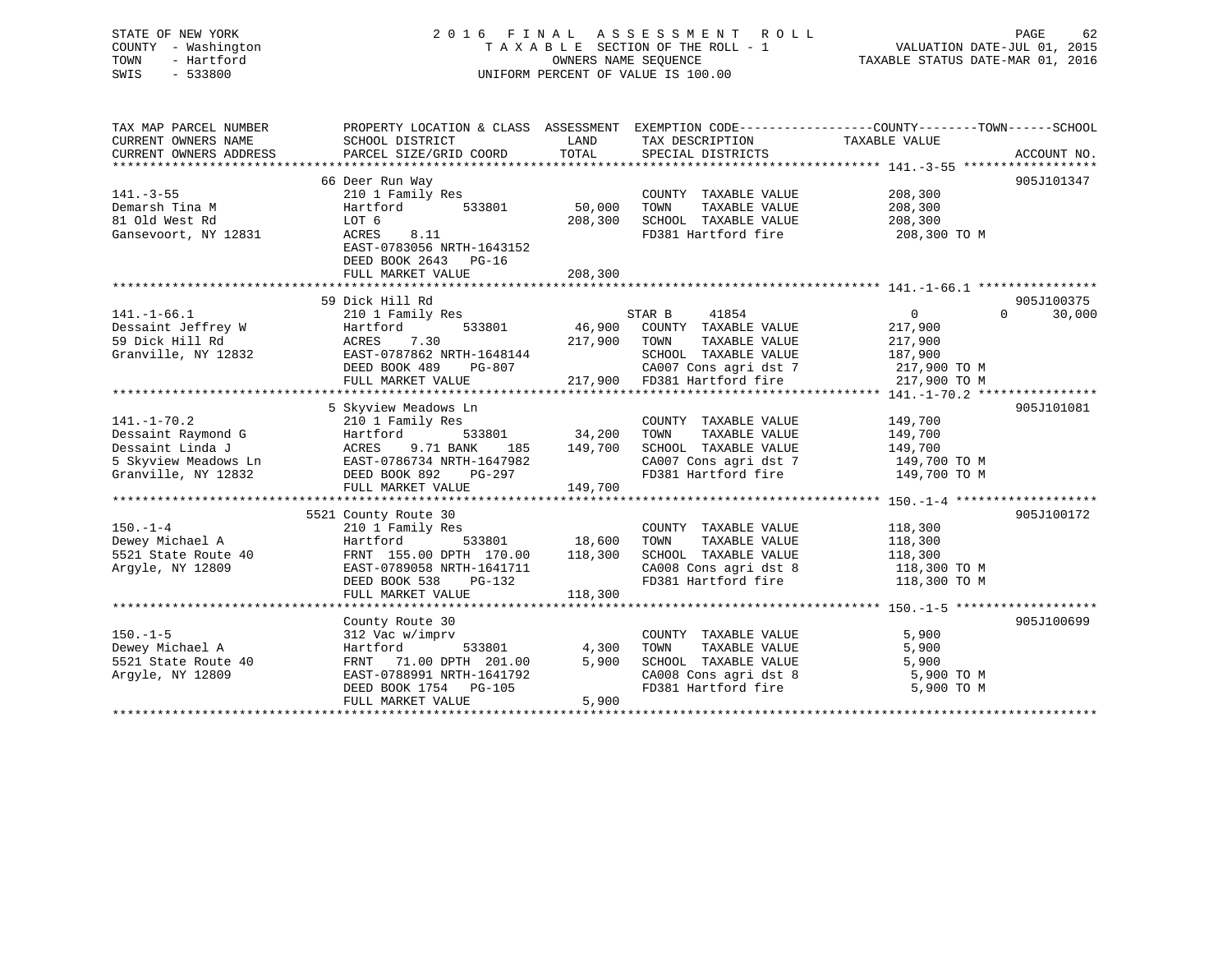### STATE OF NEW YORK 2 0 1 6 F I N A L A S S E S S M E N T R O L L PAGE 63 COUNTY - Washington T A X A B L E SECTION OF THE ROLL - 1 VALUATION DATE-JUL 01, 2015 TOWN - Hartford OWNERS NAME SEQUENCE TAXABLE STATUS DATE-MAR 01, 2016 SWIS - 533800 UNIFORM PERCENT OF VALUE IS 100.00

| TAX MAP PARCEL NUMBER  |                           |                |                                             | PROPERTY LOCATION & CLASS ASSESSMENT EXEMPTION CODE--------------COUNTY-------TOWN-----SCHOOL |             |
|------------------------|---------------------------|----------------|---------------------------------------------|-----------------------------------------------------------------------------------------------|-------------|
| CURRENT OWNERS NAME    | SCHOOL DISTRICT           | LAND           | TAX DESCRIPTION                             | TAXABLE VALUE                                                                                 |             |
| CURRENT OWNERS ADDRESS | PARCEL SIZE/GRID COORD    | TOTAL          | SPECIAL DISTRICTS                           |                                                                                               | ACCOUNT NO. |
|                        |                           |                |                                             |                                                                                               |             |
|                        | 58 Hastings Rd            |                | 73 PCT OF VALUE USED FOR EXEMPTION PURPOSES |                                                                                               | 905J101046  |
| $132. - 1 - 11.2$      | 281 Multiple res          |                | VET COM CT 41131                            | 19,382<br>19,382                                                                              | 0           |
| Dewey Milton M LE      | 533801<br>Hartford        | 13,400 STAR EN | 41834                                       | $\Omega$<br>0                                                                                 | 65,300      |
| Blackstone Cindy M     | BLA 764/233               |                | 106,200 STAR B MH 41864                     | $\overline{0}$<br>$\Omega$                                                                    | 28,000      |
| PO Box 4               | 2 Star exemptions         |                | COUNTY TAXABLE VALUE                        | 86,818                                                                                        |             |
| Hartford, NY 12828     | ACRES<br>2.00             |                | TOWN<br>TAXABLE VALUE                       | 86,818                                                                                        |             |
|                        | EAST-0787358 NRTH-1656868 |                | SCHOOL TAXABLE VALUE                        | 12,900                                                                                        |             |
|                        | DEED BOOK 3561 PG-48      |                | CA007 Cons agri dst 7                       | 106,200 TO M                                                                                  |             |
|                        |                           |                |                                             |                                                                                               |             |
|                        | FULL MARKET VALUE         |                | 106,200 FD381 Hartford fire                 | 106,200 TO M                                                                                  |             |
|                        |                           |                |                                             |                                                                                               |             |
|                        | 340 Pope Hill Rd          |                |                                             |                                                                                               |             |
| $150. - 1 - 23.3$      | 210 1 Family Res          |                | COUNTY TAXABLE VALUE                        | 102,800                                                                                       |             |
| Dewey Scott H          | Hartford<br>533801        | 38,300         | TOWN<br>TAXABLE VALUE                       | 102,800                                                                                       |             |
| Dewey Arlene B         | LOT 3                     | 102,800        | SCHOOL TAXABLE VALUE                        | 102,800                                                                                       |             |
| 340 Pope Hill Rd       | 5.02<br>ACRES             |                | FD381 Hartford fire                         | 102,800 TO M                                                                                  |             |
| Granville, NY 12832    | EAST-0784559 NRTH-1632120 |                |                                             |                                                                                               |             |
|                        | DEED BOOK 763<br>PG-142   |                |                                             |                                                                                               |             |
|                        | FULL MARKET VALUE         | 102,800        |                                             |                                                                                               |             |
|                        |                           |                |                                             |                                                                                               |             |
|                        | Pope Hill Rd              |                |                                             |                                                                                               |             |
| $150. - 1 - 23.4$      | 314 Rural vac<10          |                | COUNTY TAXABLE VALUE                        | 20,000                                                                                        |             |
| Dewey Scott H          | 533801<br>Hartford        | 20,000         | TAXABLE VALUE<br>TOWN                       | 20,000                                                                                        |             |
| Dewey Arlene B         | LOT 2B                    | 20,000         | SCHOOL TAXABLE VALUE                        | 20,000                                                                                        |             |
| 340 Pope Hill Rd       | 3.14<br>ACRES             |                | FD381 Hartford fire                         | 20,000 TO M                                                                                   |             |
| Granville, NY 12832    | EAST-0784207 NRTH-1632055 |                |                                             |                                                                                               |             |
|                        | DEED BOOK 2564 PG-6       |                |                                             |                                                                                               |             |
|                        |                           | 20,000         |                                             |                                                                                               |             |
|                        | FULL MARKET VALUE         |                |                                             |                                                                                               |             |
|                        |                           |                |                                             |                                                                                               |             |
|                        | 12 Rowe Hill Rd           |                |                                             |                                                                                               | 905J101327  |
| $141. - 1 - 43.1$      | 210 1 Family Res          |                | 41854<br>STAR B                             | $\overline{0}$<br>$\Omega$                                                                    | 30,000      |
| Deyoe Michael J        | Hartford<br>533801        | 34,900         | COUNTY TAXABLE VALUE                        | 279,000                                                                                       |             |
| Deyoe Joanne L         | 4.47<br>ACRES             | 279,000        | TOWN<br>TAXABLE VALUE                       | 279,000                                                                                       |             |
| 12 Rowe Hill Rd        | EAST-0786420 NRTH-1648498 |                | SCHOOL TAXABLE VALUE                        | 249,000                                                                                       |             |
| Hartford, NY 12838     | DEED BOOK 923<br>PG-92    |                | CA007 Cons agri dst 7                       | 279,000 ТО М                                                                                  |             |
|                        | FULL MARKET VALUE         |                | 279,000 FD381 Hartford fire                 | 279,000 TO M                                                                                  |             |
|                        |                           |                |                                             |                                                                                               |             |
|                        | 5641 County Route 30      |                |                                             |                                                                                               | 905J100576  |
| $141. - 3 - 29$        | 210 1 Family Res          |                | 41854<br>STAR B                             | $\overline{0}$<br>$\Omega$                                                                    | 30,000      |
| Dibble Daniel W        | 533801<br>Hartford        | 38,700         | COUNTY TAXABLE VALUE                        | 166,800                                                                                       |             |
| 5641 County Route 30   | LOT 1                     | 166,800        | TOWN<br>TAXABLE VALUE                       | 166,800                                                                                       |             |
| Granville, NY 12832    | ACRES<br>185<br>5.13 BANK |                | SCHOOL TAXABLE VALUE                        | 136,800                                                                                       |             |
|                        | EAST-0787468 NRTH-1644245 |                | CA008 Cons agri dst 8                       | 166,800 ТО М                                                                                  |             |
|                        | DEED BOOK 858<br>PG-272   |                |                                             | FD381 Hartford fire 166,800 TO M                                                              |             |
|                        | FULL MARKET VALUE         | 166,800        |                                             |                                                                                               |             |
|                        |                           |                |                                             |                                                                                               |             |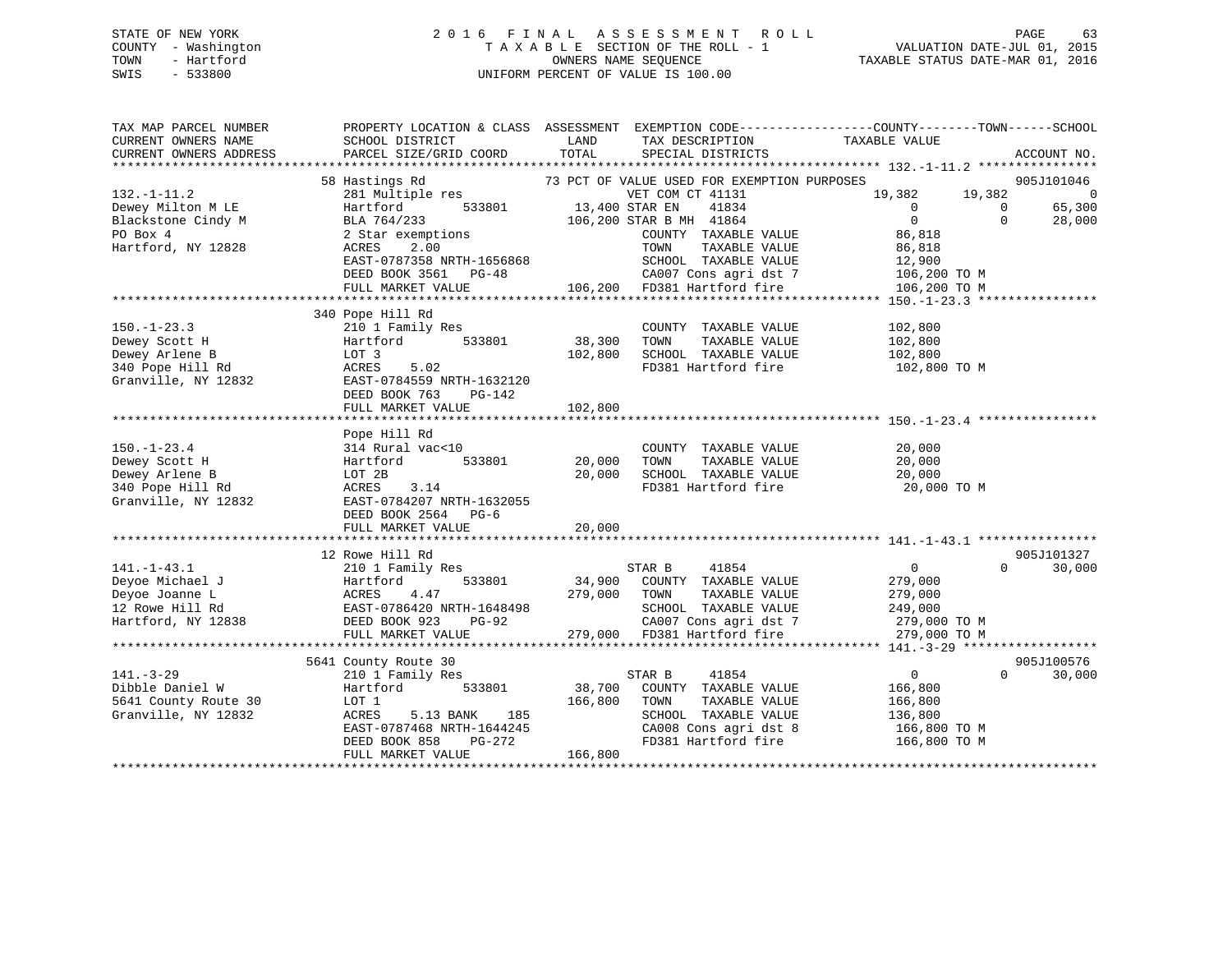### STATE OF NEW YORK 2 0 1 6 F I N A L A S S E S S M E N T R O L L PAGE 64 COUNTY - Washington T A X A B L E SECTION OF THE ROLL - 1 VALUATION DATE-JUL 01, 2015 TOWN - Hartford **TAXABLE STATUS DATE-MAR 01, 2016** OWNERS NAME SEQUENCE TAXABLE STATUS DATE-MAR 01, 2016 SWIS - 533800 UNIFORM PERCENT OF VALUE IS 100.00

| TAX MAP PARCEL NUMBER   | PROPERTY LOCATION & CLASS ASSESSMENT EXEMPTION CODE---------------COUNTY-------TOWN-----SCHOOL |         |                             |                |                    |
|-------------------------|------------------------------------------------------------------------------------------------|---------|-----------------------------|----------------|--------------------|
| CURRENT OWNERS NAME     | SCHOOL DISTRICT                                                                                | LAND    | TAX DESCRIPTION             | TAXABLE VALUE  |                    |
| CURRENT OWNERS ADDRESS  | PARCEL SIZE/GRID COORD                                                                         | TOTAL   | SPECIAL DISTRICTS           |                | ACCOUNT NO.        |
|                         |                                                                                                |         |                             |                |                    |
|                         | County Route 30                                                                                |         |                             |                |                    |
| $141. - 3 - 29.3$       | 314 Rural vac<10                                                                               |         | COUNTY TAXABLE VALUE        | 29,000         |                    |
| Dibble Daniel W         | 533801<br>Hartford                                                                             | 29,000  | TOWN<br>TAXABLE VALUE       | 29,000         |                    |
| 5641 County Route 30    | LOT 2                                                                                          | 29,000  | SCHOOL TAXABLE VALUE        | 29,000         |                    |
| Granville, NY 12832     | 7.73<br>ACRES                                                                                  |         | CA008 Cons agri dst 8       | 29,000 TO M    |                    |
|                         | EAST-0787324 NRTH-1643795                                                                      |         | FD381 Hartford fire         | 29,000 TO M    |                    |
|                         | DEED BOOK 2402 PG-312                                                                          |         |                             |                |                    |
|                         | FULL MARKET VALUE                                                                              | 29,000  |                             |                |                    |
|                         |                                                                                                |         |                             |                |                    |
|                         | 1486 Baldwin Corners Rd                                                                        |         |                             |                |                    |
| $122. - 1 - 33.6$       | 210 1 Family Res                                                                               |         | STAR EN<br>41834            | $\overline{0}$ | $\Omega$<br>65,300 |
| Dickinson Dennis C      | 533801<br>Hartford                                                                             |         | 41,000 COUNTY TAXABLE VALUE | 156,700        |                    |
|                         |                                                                                                |         |                             |                |                    |
| Dickinson Linda A       | 9.87<br>ACRES                                                                                  | 156,700 | TOWN<br>TAXABLE VALUE       | 156,700        |                    |
| 1486 Baldwin Corners Rd | EAST-0770869 NRTH-1662478                                                                      |         | SCHOOL TAXABLE VALUE        | 91,400         |                    |
| Fort Ann, NY 12827      | DEED BOOK 2070    PG-261                                                                       |         | CA007 Cons agri dst 7       | 156,700 TO M   |                    |
|                         | FULL MARKET VALUE                                                                              |         | 156,700 FD381 Hartford fire | 156,700 TO M   |                    |
|                         |                                                                                                |         |                             |                |                    |
|                         | 71 Marlboro Country Rd                                                                         |         |                             |                | 905J101091         |
| $141. - 3 - 24.5$       | 210 1 Family Res                                                                               |         | 41854<br>STAR B             | $\overline{0}$ | $\Omega$<br>30,000 |
| Didas Margaret A        | Hartford<br>533801                                                                             |         | 41,300 COUNTY TAXABLE VALUE | 174,300        |                    |
| Didas J Stephen         | 5.51<br>ACRES                                                                                  | 174,300 | TAXABLE VALUE<br>TOWN       | 174,300        |                    |
| 71 Marlboro Country Rd  | EAST-0786404 NRTH-1643106                                                                      |         | SCHOOL TAXABLE VALUE        | 144,300        |                    |
| Hartford, NY 12838      | DEED BOOK 468<br>PG-244                                                                        |         | FD381 Hartford fire         | 174,300 TO M   |                    |
|                         | FULL MARKET VALUE                                                                              | 174,300 |                             |                |                    |
|                         |                                                                                                |         |                             |                |                    |
|                         | 23 Acorn Hill Way                                                                              |         |                             |                | 905J100144         |
| $150. - 1 - 40$         |                                                                                                |         | 41834<br>STAR EN            | $\overline{0}$ | 65,300<br>$\Omega$ |
|                         | 210 1 Family Res                                                                               |         |                             |                |                    |
| Dillon Robert E         | 533801<br>Hartford                                                                             |         | 51,500 COUNTY TAXABLE VALUE | 162,700        |                    |
| PO Box 5                | LOT 1                                                                                          | 162,700 | TAXABLE VALUE<br>TOWN       | 162,700        |                    |
| Hartford, NY 12838      | 8.21<br>ACRES                                                                                  |         | SCHOOL TAXABLE VALUE        | 97,400         |                    |
|                         | EAST-0782651 NRTH-1639874                                                                      |         | FD381 Hartford fire         | 162,700 TO M   |                    |
|                         | DEED BOOK 518<br>$PG-330$                                                                      |         |                             |                |                    |
|                         | FULL MARKET VALUE                                                                              | 162,700 |                             |                |                    |
|                         |                                                                                                |         |                             |                |                    |
|                         | Gilchrist Hill Rd                                                                              |         |                             |                | 905J101287         |
| $150. - 1 - 50$         | 314 Rural vac<10                                                                               |         | COUNTY TAXABLE VALUE        | 16,300         |                    |
| Dillon Robert E         | Hartford<br>533801                                                                             | 16,300  | TOWN<br>TAXABLE VALUE       | 16,300         |                    |
| PO Box 5                | LOT 3                                                                                          | 16,300  | SCHOOL TAXABLE VALUE        | 16,300         |                    |
| Hartford, NY 12838      | ACRES<br>6.60                                                                                  |         | FD381 Hartford fire         | 16,300 TO M    |                    |
|                         | EAST-0783247 NRTH-1639642                                                                      |         |                             |                |                    |
|                         | DEED BOOK 836                                                                                  |         |                             |                |                    |
|                         | PG-322                                                                                         |         |                             |                |                    |
|                         | FULL MARKET VALUE                                                                              | 16,300  |                             |                |                    |
|                         |                                                                                                |         |                             |                |                    |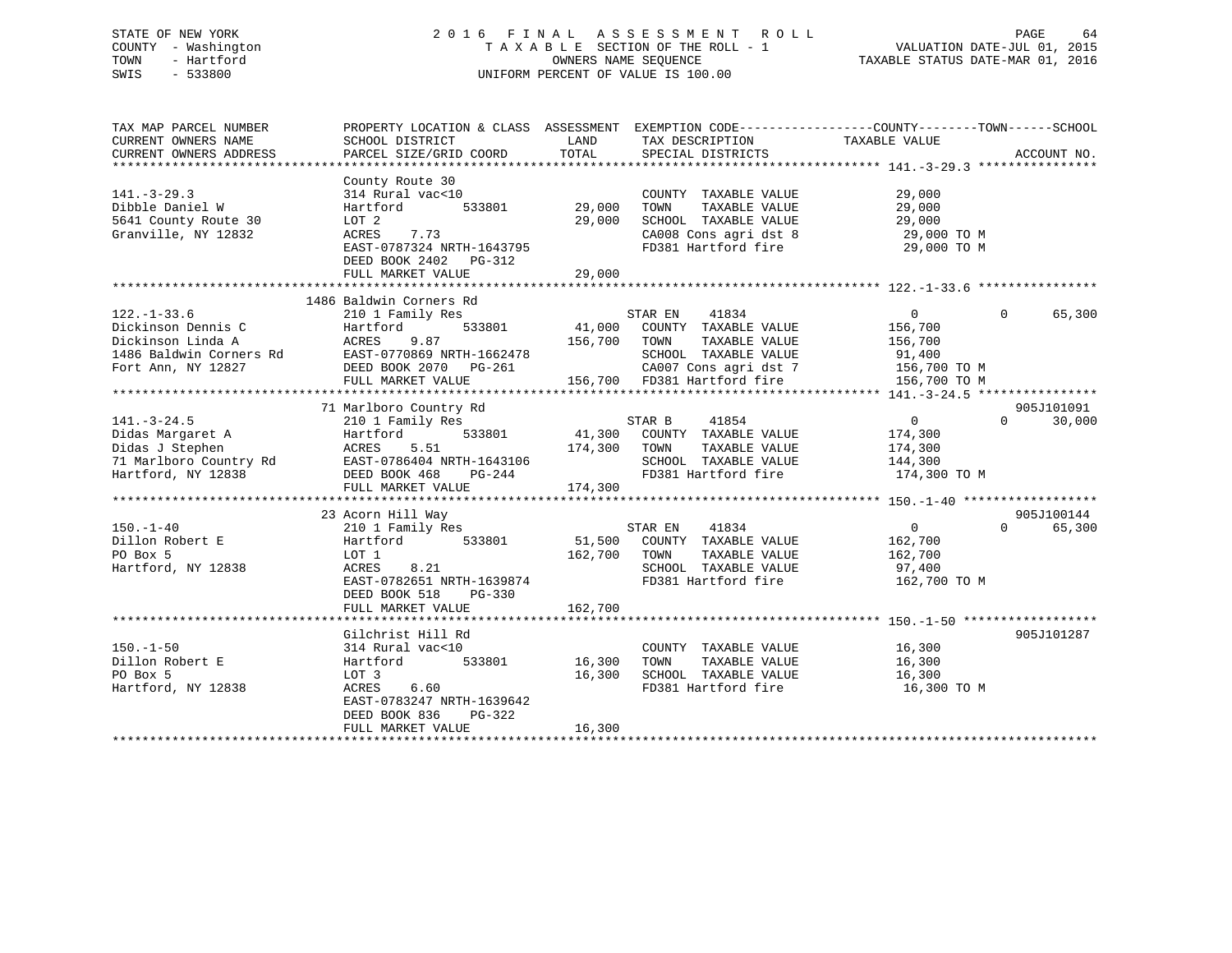### STATE OF NEW YORK 2 0 1 6 F I N A L A S S E S S M E N T R O L L PAGE 65 COUNTY - Washington T A X A B L E SECTION OF THE ROLL - 1 VALUATION DATE-JUL 01, 2015 TOWN - Hartford OWNERS NAME SEQUENCE TAXABLE STATUS DATE-MAR 01, 2016 SWIS - 533800 UNIFORM PERCENT OF VALUE IS 100.00

| TAX MAP PARCEL NUMBER     | PROPERTY LOCATION & CLASS ASSESSMENT EXEMPTION CODE----------------COUNTY-------TOWN------SCHOOL |         |                            |                |                        |
|---------------------------|--------------------------------------------------------------------------------------------------|---------|----------------------------|----------------|------------------------|
| CURRENT OWNERS NAME       | SCHOOL DISTRICT                                                                                  | LAND    | TAX DESCRIPTION            | TAXABLE VALUE  |                        |
| CURRENT OWNERS ADDRESS    | PARCEL SIZE/GRID COORD                                                                           | TOTAL   | SPECIAL DISTRICTS          |                | ACCOUNT NO.            |
|                           |                                                                                                  |         |                            |                |                        |
|                           | 5 Smith Ln                                                                                       |         |                            |                | 905J100175             |
| $148. - 1 - 16$           | 240 Rural res                                                                                    |         | COUNTY TAXABLE VALUE       | 130,500        |                        |
| Doetsch Francis B LE      | Hartford<br>533801                                                                               | 97,700  | TOWN<br>TAXABLE VALUE      | 130,500        |                        |
| Graham Joan M             | Trans Exempt Repay 2016                                                                          | 130,500 | SCHOOL TAXABLE VALUE       | 130,500        |                        |
| 5 Smith Ln                | ACRES 63.20                                                                                      |         | CA006 Cons agri dst 6      | 130,500 TO M   |                        |
| Argyle, NY 12809          | EAST-0768858 NRTH-1635181                                                                        |         | FD381 Hartford fire        | 130,500 TO M   |                        |
|                           | DEED BOOK 3228 PG-291                                                                            |         | TE533 Trans exmt repay-flg | $.00$ MT       |                        |
| MAY BE SUBJECT TO PAYMENT | FULL MARKET VALUE                                                                                | 130,500 |                            |                |                        |
| UNDER AGDIST LAW TIL 2020 |                                                                                                  |         |                            |                |                        |
|                           |                                                                                                  |         |                            |                |                        |
| $150. - 1 - 47$           | 360 Gilchrist Hill Rd                                                                            |         |                            |                | 905J101233             |
|                           | 240 Rural res                                                                                    |         | COUNTY TAXABLE VALUE       | 188,200        |                        |
| Dolderer Theodore         | Hartford<br>533801                                                                               | 60,500  | TAXABLE VALUE<br>TOWN      | 188,200        |                        |
| Dolderer Nancy            | 528/200 531/174 533/149                                                                          | 188,200 | SCHOOL TAXABLE VALUE       | 188,200        |                        |
| 97-15 76th St             | 572/125 866/64                                                                                   |         | FD381 Hartford fire        | 188,200 TO M   |                        |
| Ozone Park, NY 11416      | ACRES 17.20                                                                                      |         |                            |                |                        |
|                           | EAST-0783599 NRTH-1640478                                                                        |         |                            |                |                        |
|                           | DEED BOOK 3024 PG-126                                                                            |         |                            |                |                        |
|                           | FULL MARKET VALUE                                                                                | 188,200 |                            |                |                        |
|                           |                                                                                                  |         |                            |                |                        |
|                           | State Route 196                                                                                  |         |                            |                | 905J100176             |
| $149. - 1 - 1$            | 323 Vacant rural                                                                                 |         | COUNTY TAXABLE VALUE       | 74,800         |                        |
| Donaldson Paul P          | 533801<br>Hartford                                                                               | 74,800  | TOWN TAXABLE VALUE         | 74,800         |                        |
| 3360 State Route 196      | sub div 12299                                                                                    | 74,800  | SCHOOL TAXABLE VALUE       | 74,800         |                        |
| Fort Ann, NY 12827        | ACRES 63.16                                                                                      |         | FD381 Hartford fire        | 74,800 TO M    |                        |
|                           | EAST-0770477 NRTH-1640154                                                                        |         |                            |                |                        |
| MAY BE SUBJECT TO PAYMENT | DEED BOOK 462<br>PG-691                                                                          |         |                            |                |                        |
| UNDER AGDIST LAW TIL 2023 | FULL MARKET VALUE                                                                                | 74,800  |                            |                |                        |
|                           |                                                                                                  |         |                            |                |                        |
|                           | 3360 State Route 196                                                                             |         |                            |                |                        |
| $149. - 1 - 1.2$          | 210 1 Family Res                                                                                 |         | STAR EN<br>41834           | $\overline{0}$ | 65,300<br>$\mathbf{0}$ |
| Donaldson Paul P          | 533801<br>Hartford                                                                               | 37,900  | COUNTY TAXABLE VALUE       | 194,800        |                        |
| 3360 State Route 196      | Subdiv 12299 Lot 1                                                                               | 194,800 | TOWN<br>TAXABLE VALUE      | 194,800        |                        |
| Fort Ann, NY 12827        | ACRES<br>4.92                                                                                    |         | SCHOOL TAXABLE VALUE       | 129,500        |                        |
|                           | EAST-0769769 NRTH-1641284                                                                        |         | FD381 Hartford fire        | 194,800 TO M   |                        |
|                           | DEED BOOK 462<br>PG-691                                                                          |         |                            |                |                        |
|                           | FULL MARKET VALUE                                                                                | 194,800 |                            |                |                        |
|                           |                                                                                                  |         |                            |                |                        |
|                           | State Route 196                                                                                  |         |                            |                |                        |
| $149. - 1 - 1.3$          | 323 Vacant rural                                                                                 |         | COUNTY TAXABLE VALUE       | 26,800         |                        |
| Donaldson Paul P          | 533801<br>Hartford                                                                               | 26,800  | TAXABLE VALUE<br>TOWN      | 26,800         |                        |
| 3360 State Route 196      | ACRES 22.82                                                                                      | 26,800  | SCHOOL TAXABLE VALUE       | 26,800         |                        |
| Fort Ann, NY 12827        | EAST-0770638 NRTH-1641207                                                                        |         | FD381 Hartford fire        | 26,800 TO M    |                        |
|                           | DEED BOOK 462<br>PG-691                                                                          |         |                            |                |                        |
|                           | FULL MARKET VALUE                                                                                | 26,800  |                            |                |                        |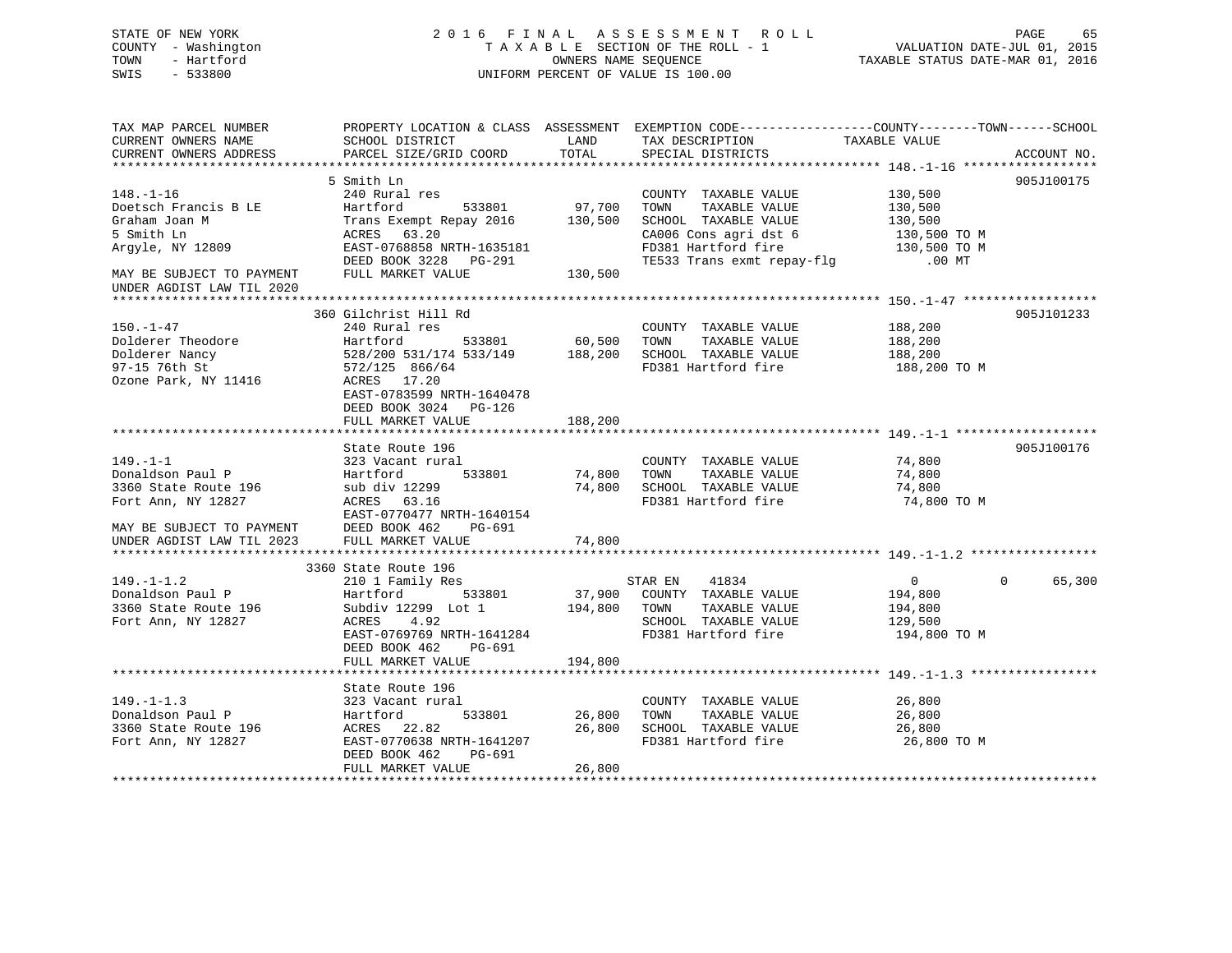### STATE OF NEW YORK 2 0 1 6 F I N A L A S S E S S M E N T R O L L PAGE 66 COUNTY - Washington T A X A B L E SECTION OF THE ROLL - 1 VALUATION DATE-JUL 01, 2015 TOWN - Hartford **TAXABLE STATUS DATE-MAR 01, 2016** OWNERS NAME SEQUENCE TAXABLE STATUS DATE-MAR 01, 2016 SWIS - 533800 UNIFORM PERCENT OF VALUE IS 100.00

| TAX MAP PARCEL NUMBER<br>CURRENT OWNERS NAME<br>CURRENT OWNERS ADDRESS                                                                                                                                                                             | PROPERTY LOCATION & CLASS ASSESSMENT EXEMPTION CODE----------------COUNTY-------TOWN------SCHOOL<br>SCHOOL DISTRICT<br>PARCEL SIZE/GRID COORD                                                                                          |        | LAND TAX DESCRIPTION TAXABLE VALUE COORD TOTAL SPECIAL DISTRICTS                       |                                              |          | ACCOUNT NO.                     |
|----------------------------------------------------------------------------------------------------------------------------------------------------------------------------------------------------------------------------------------------------|----------------------------------------------------------------------------------------------------------------------------------------------------------------------------------------------------------------------------------------|--------|----------------------------------------------------------------------------------------|----------------------------------------------|----------|---------------------------------|
|                                                                                                                                                                                                                                                    | 3302 State Route 196                                                                                                                                                                                                                   |        |                                                                                        |                                              |          |                                 |
| $149. - 1 - 1.1$<br>149.-1-1.1<br>Donaldson William R<br>3302 State Route 196<br>Fort Ann, NY 12827                                                                                                                                                | 240 Rural res                                                                                                                                                                                                                          |        | 196 MGRI-D IND 41730<br>199,100 STAR B 49,100 STAR B 49,100 STAR B 49,100 STAR B 41854 | 27,336 27,336                                | $\Omega$ | 27,336<br>30,000                |
|                                                                                                                                                                                                                                                    |                                                                                                                                                                                                                                        |        |                                                                                        |                                              |          |                                 |
|                                                                                                                                                                                                                                                    |                                                                                                                                                                                                                                        |        |                                                                                        |                                              |          |                                 |
|                                                                                                                                                                                                                                                    |                                                                                                                                                                                                                                        |        |                                                                                        |                                              |          |                                 |
| MAY BE SUBJECT TO PAYMENT<br>UNDER AGDIST LAW TIL 2023                                                                                                                                                                                             | 240 Rural res<br>Hartford 18.80 533801 49,100 STAR B 41854 4027,336 27,336 27,3<br>ACRES 18.80 228,500 COUNTY TAXABLE VALUE 201,164<br>RAST-0769319 NRTH-1639840 70WN TAXABLE VALUE 201,164<br>DEED BOOK 2496 PG-219 SCHOOL TAXABLE VA |        |                                                                                        |                                              |          |                                 |
|                                                                                                                                                                                                                                                    |                                                                                                                                                                                                                                        |        |                                                                                        |                                              |          |                                 |
|                                                                                                                                                                                                                                                    | 7405 State Route 40 42 PCT OF VALUE USED FOR EXEMPTION PURPOSES 905J100177<br>280 Res Multiple ag DIST 41720 117,720 117,720 117,720 117,720<br>Hartford 533801 327,500 AGED-CO/TN 41801 51,177 51,177 0<br>440/286 487,400 STAR EN    |        |                                                                                        |                                              |          |                                 |
| $140. -2 - 39$                                                                                                                                                                                                                                     |                                                                                                                                                                                                                                        |        |                                                                                        |                                              |          |                                 |
| Doniguian Michel<br>7405 State Route 40                                                                                                                                                                                                            |                                                                                                                                                                                                                                        |        |                                                                                        |                                              |          | 0<br>65,300                     |
|                                                                                                                                                                                                                                                    | $\begin{array}{ccccc} 440/286 & & & 487,400 & \text{STAR} & \text{EN} \\ \text{ACRES} & 319.60 & & & & & \text{COUNTY} & \text{T} \end{array}$                                                                                         |        |                                                                                        |                                              |          |                                 |
|                                                                                                                                                                                                                                                    |                                                                                                                                                                                                                                        |        |                                                                                        |                                              |          |                                 |
|                                                                                                                                                                                                                                                    |                                                                                                                                                                                                                                        |        |                                                                                        |                                              |          |                                 |
|                                                                                                                                                                                                                                                    |                                                                                                                                                                                                                                        |        |                                                                                        |                                              |          |                                 |
| 7405 State Route 40<br>Fort Ann, NY 12827<br>RAST-0776876 NRTH-1641181<br>MAY BE SUBJECT TO PAYMENT<br>DEED BOOK 3040 PG-112<br>UNDER AGDIST LAW TIL 2020<br>FULL MARKET VALUE<br>TOWN TAXABLE VALUE<br>2010 SCHOOL TAXABLE VALUE<br>487,400 CA    |                                                                                                                                                                                                                                        |        |                                                                                        |                                              |          |                                 |
|                                                                                                                                                                                                                                                    |                                                                                                                                                                                                                                        |        |                                                                                        |                                              |          |                                 |
|                                                                                                                                                                                                                                                    |                                                                                                                                                                                                                                        |        |                                                                                        |                                              |          |                                 |
| 140.-1-47.1<br>3445 State Route 196 Multiple 75 PCT OF NEW URE WAR CT 41121<br>280 Res Multiple 75 PCT OF NEW CT 41121<br>280 Res Multiple 533801 51,500 AGED-CO/TN 41801<br>280 Res Multiple 533801 51,500 AGED-CO/TN 41801<br>280 Mart           |                                                                                                                                                                                                                                        |        |                                                                                        |                                              |          |                                 |
|                                                                                                                                                                                                                                                    |                                                                                                                                                                                                                                        |        |                                                                                        |                                              |          |                                 |
|                                                                                                                                                                                                                                                    |                                                                                                                                                                                                                                        |        |                                                                                        |                                              |          |                                 |
|                                                                                                                                                                                                                                                    |                                                                                                                                                                                                                                        |        |                                                                                        |                                              |          |                                 |
|                                                                                                                                                                                                                                                    |                                                                                                                                                                                                                                        |        |                                                                                        |                                              |          |                                 |
|                                                                                                                                                                                                                                                    |                                                                                                                                                                                                                                        |        |                                                                                        |                                              |          |                                 |
|                                                                                                                                                                                                                                                    |                                                                                                                                                                                                                                        |        |                                                                                        |                                              |          |                                 |
|                                                                                                                                                                                                                                                    |                                                                                                                                                                                                                                        |        |                                                                                        |                                              |          |                                 |
|                                                                                                                                                                                                                                                    |                                                                                                                                                                                                                                        |        |                                                                                        |                                              |          |                                 |
|                                                                                                                                                                                                                                                    | 503 Blood St                                                                                                                                                                                                                           |        |                                                                                        |                                              |          | 905J100086                      |
|                                                                                                                                                                                                                                                    |                                                                                                                                                                                                                                        |        |                                                                                        |                                              |          | $\Omega$ and $\Omega$<br>65,300 |
| 313.-4-12<br>Downing Brian D<br>Downing Brian D<br>EXERE SUN Hartford<br>SUSBIOOD STATE STAR EN 41834<br>Hartford 533801<br>SUSBIOOD STAR STAR STAR STAR THANABLE VALUE<br>SUSBIOOD STARTS 533801<br>ACRES 6.70<br>SUSBIOOD TOWN TAXABLE VALUE<br> |                                                                                                                                                                                                                                        |        |                                                                                        | $\begin{array}{c} 0 \\ 122,800 \end{array}$  |          |                                 |
|                                                                                                                                                                                                                                                    |                                                                                                                                                                                                                                        |        |                                                                                        | TAXABLE VALUE 122,800                        |          |                                 |
|                                                                                                                                                                                                                                                    |                                                                                                                                                                                                                                        |        |                                                                                        |                                              |          |                                 |
|                                                                                                                                                                                                                                                    |                                                                                                                                                                                                                                        |        |                                                                                        |                                              |          |                                 |
|                                                                                                                                                                                                                                                    |                                                                                                                                                                                                                                        |        |                                                                                        |                                              |          |                                 |
|                                                                                                                                                                                                                                                    |                                                                                                                                                                                                                                        |        |                                                                                        |                                              |          |                                 |
|                                                                                                                                                                                                                                                    | Camp A Way                                                                                                                                                                                                                             |        |                                                                                        |                                              |          | 905J100567                      |
| $142. - 1 - 48$                                                                                                                                                                                                                                    | 322 Rural vac>10                                                                                                                                                                                                                       |        | COUNTY TAXABLE VALUE 13,400                                                            |                                              |          |                                 |
| 142.-1-48<br>Downing Brian D<br>503 Blood St                                                                                                                                                                                                       | 533801 13,400<br>Hartford                                                                                                                                                                                                              |        | TOWN                                                                                   | TAXABLE VALUE 13,400<br>TAXABLE VALUE 13,400 |          |                                 |
| 503 Blood St                                                                                                                                                                                                                                       | ACRES 10.08 13,400 SCHOOL TAXABLE VALUE<br>EAST-0792161 NRTH-1647663 FD381 Hartford fire                                                                                                                                               |        |                                                                                        |                                              |          |                                 |
| Granville, NY 12832                                                                                                                                                                                                                                | DEED BOOK 632<br>$PG-19$                                                                                                                                                                                                               |        | FD381 Hartford fire 13,400 TO M                                                        |                                              |          |                                 |
|                                                                                                                                                                                                                                                    | FULL MARKET VALUE                                                                                                                                                                                                                      | 13,400 |                                                                                        |                                              |          |                                 |
|                                                                                                                                                                                                                                                    |                                                                                                                                                                                                                                        |        |                                                                                        |                                              |          |                                 |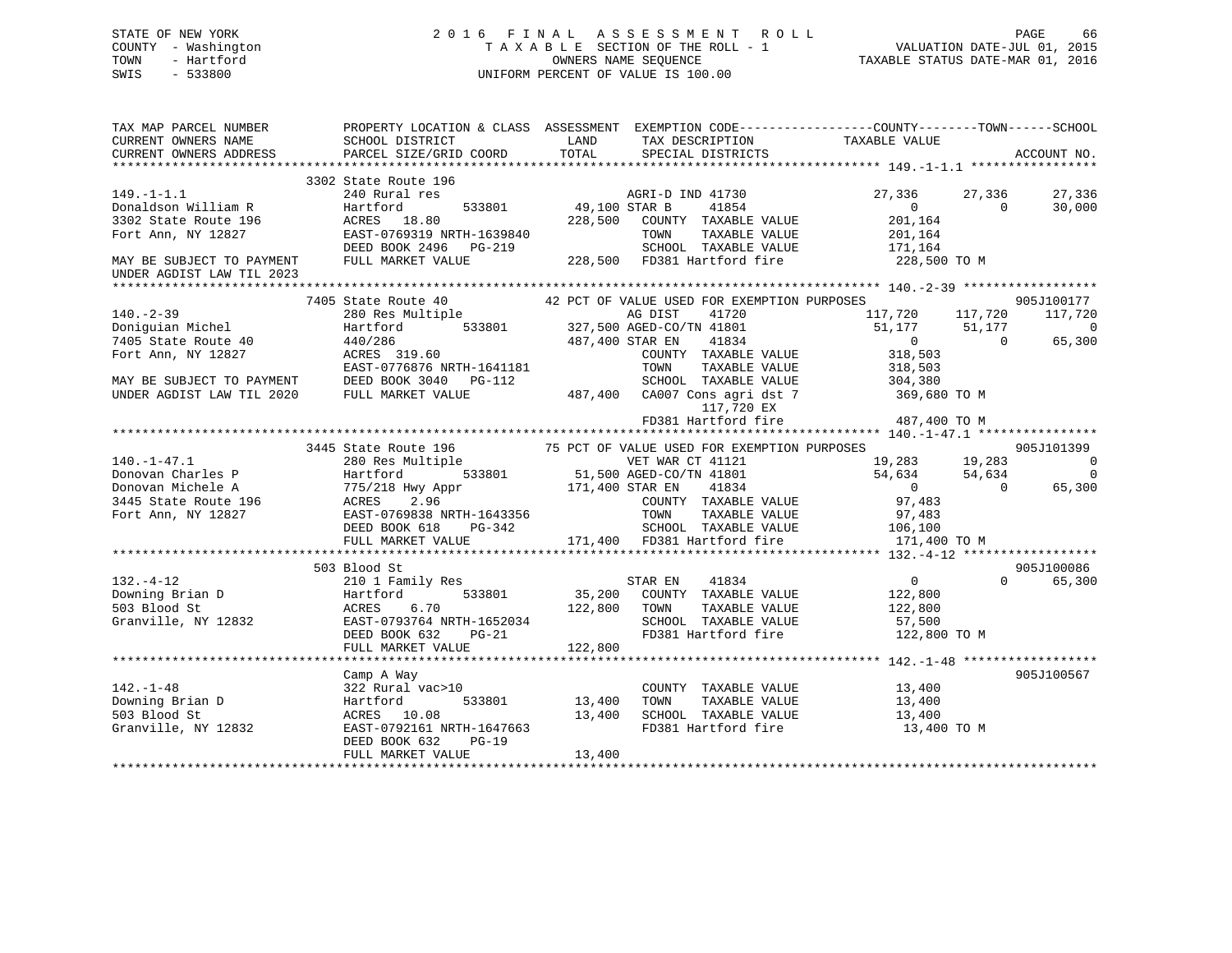# STATE OF NEW YORK 2 0 1 6 F I N A L A S S E S S M E N T R O L L PAGE 67 COUNTY - Washington T A X A B L E SECTION OF THE ROLL - 1 VALUATION DATE-JUL 01, 2015 TOWN - Hartford OWNERS NAME SEQUENCE TAXABLE STATUS DATE-MAR 01, 2016 SWIS - 533800 UNIFORM PERCENT OF VALUE IS 100.00

TAX MAP PARCEL NUMBER PROPERTY LOCATION & CLASS ASSESSMENT EXEMPTION CODE------------------COUNTY--------TOWN------SCHOOL CURRENT OWNERS NAME SCHOOL DISTRICT LAND TAX DESCRIPTION TAXABLE VALUE CURRENT OWNERS ADDRESS PARCEL SIZE/GRID COORD TOTAL SPECIAL DISTRICTS ACCOUNT NO. \*\*\*\*\*\*\*\*\*\*\*\*\*\*\*\*\*\*\*\*\*\*\*\*\*\*\*\*\*\*\*\*\*\*\*\*\*\*\*\*\*\*\*\*\*\*\*\*\*\*\*\*\*\*\*\*\*\*\*\*\*\*\*\*\*\*\*\*\*\*\*\*\*\*\*\*\*\*\*\*\*\*\*\*\*\*\*\*\*\*\*\*\*\*\*\*\*\*\*\*\*\*\* 140.-1-17 \*\*\*\*\*\*\*\*\*\*\*\*\*\*\*\*\*\* North Rd 905J100178140.-1-17 322 Rural vac>10 COUNTY TAXABLE VALUE 35,500 Doyle Kathleen M Hartford 533801 35,500 TOWN TAXABLE VALUE 35,500 29 Haviland Ave ACRES 13.60 35,500 SCHOOL TAXABLE VALUE 35,500 Glens Falls, NY 12801 EAST-0772213 NRTH-1642311 FD381 Hartford fire 35,500 TO M DEED BOOK 480 PG-508 FULL MARKET VALUE 35,500 \*\*\*\*\*\*\*\*\*\*\*\*\*\*\*\*\*\*\*\*\*\*\*\*\*\*\*\*\*\*\*\*\*\*\*\*\*\*\*\*\*\*\*\*\*\*\*\*\*\*\*\*\*\*\*\*\*\*\*\*\*\*\*\*\*\*\*\*\*\*\*\*\*\*\*\*\*\*\*\*\*\*\*\*\*\*\*\*\*\*\*\*\*\*\*\*\*\*\*\*\*\*\* 148.-1-25.6 \*\*\*\*\*\*\*\*\*\*\*\*\*\*\*\* 76 Mcdougal Rd 148.-1-25.6 210 1 Family Res VET WAR CT 41121 14,970 14,970 0 Dudley Russell E Sr Hartford 533801 29,400 STAR EN 41834 0 0 65,300 76 McDougall Rd LOT 4 99,800 COUNTY TAXABLE VALUE 84,830 Fort Ann, NY 12827 ACRES 7.50 TOWN TAXABLE VALUE 84,830 EAST-0766383 NRTH-1635085 SCHOOL TAXABLE VALUE 34,500 DEED BOOK 2241 PG-93 CA006 Cons agri dst 6 99,800 TO M FULL MARKET VALUE 99,800 FD381 Hartford fire 99,800 TO M \*\*\*\*\*\*\*\*\*\*\*\*\*\*\*\*\*\*\*\*\*\*\*\*\*\*\*\*\*\*\*\*\*\*\*\*\*\*\*\*\*\*\*\*\*\*\*\*\*\*\*\*\*\*\*\*\*\*\*\*\*\*\*\*\*\*\*\*\*\*\*\*\*\*\*\*\*\*\*\*\*\*\*\*\*\*\*\*\*\*\*\*\*\*\*\*\*\*\*\*\*\*\* 149.-1-26.13 \*\*\*\*\*\*\*\*\*\*\*\*\*\*\* 7 Winch Way 905J101221 149.-1-26.13 314 Rural vac<10 COUNTY TAXABLE VALUE 14,500 Duffy Devin Hartford 533801 14,500 TOWN TAXABLE VALUE 14,500 Morrow Sarah ACRES 1.57 BANK 185 14,500 SCHOOL TAXABLE VALUE 14,500 5 Winch Wa EAST-0779312 NRTH-1636083 FD381 Hartford fire 14,500 TO M Argyle, NY 12809 DEED BOOK 2325 PG-37 DEED BOOK 2323 PG-37<br>FULL MARKET VALUE 14,500 \*\*\*\*\*\*\*\*\*\*\*\*\*\*\*\*\*\*\*\*\*\*\*\*\*\*\*\*\*\*\*\*\*\*\*\*\*\*\*\*\*\*\*\*\*\*\*\*\*\*\*\*\*\*\*\*\*\*\*\*\*\*\*\*\*\*\*\*\*\*\*\*\*\*\*\*\*\*\*\*\*\*\*\*\*\*\*\*\*\*\*\*\*\*\*\*\*\*\*\*\*\*\* 149.-1-26.20 \*\*\*\*\*\*\*\*\*\*\*\*\*\*\* 5 Winch Way 149.-1-26.20 210 1 Family Res STAR B 41854 0 0 30,000 Duffy Devin Hartford 533801 22,800 COUNTY TAXABLE VALUE 74,700 Morrow Sarah ACRES 1.56 BANK 185 74,700 TOWN TAXABLE VALUE 74,700 5 Winch Wa EAST-0779132 NRTH-1635825 SCHOOL TAXABLE VALUE 44,700 Argyle, NY 12809 DEED BOOK 2325 PG-37 FD381 Hartford fire 74,700 TO M FULL MARKET VALUE 74,700 \*\*\*\*\*\*\*\*\*\*\*\*\*\*\*\*\*\*\*\*\*\*\*\*\*\*\*\*\*\*\*\*\*\*\*\*\*\*\*\*\*\*\*\*\*\*\*\*\*\*\*\*\*\*\*\*\*\*\*\*\*\*\*\*\*\*\*\*\*\*\*\*\*\*\*\*\*\*\*\*\*\*\*\*\*\*\*\*\*\*\*\*\*\*\*\*\*\*\*\*\*\*\* 114.-1-1.3 \*\*\*\*\*\*\*\*\*\*\*\*\*\*\*\*\* 58 Brayton Rd 114.-1-1.3 210 1 Family Res STAR B 41854 0 0 30,000 DuFore Thomas Hartford 533801 32,200 COUNTY TAXABLE VALUE 191,100 DuFore Tanya ACRES 3.41 191,100 TOWN TAXABLE VALUE 191,100 58 Brayton Rd EAST-0780028 NRTH-1669072 SCHOOL TAXABLE VALUE 161,100 Ft Ann, NY 12827 DEED BOOK 3267 PG-113 CA007 Cons agri dst 7 191,100 TO M FULL MARKET VALUE 191,100 FD381 Hartford fire 191,100 TO M \*\*\*\*\*\*\*\*\*\*\*\*\*\*\*\*\*\*\*\*\*\*\*\*\*\*\*\*\*\*\*\*\*\*\*\*\*\*\*\*\*\*\*\*\*\*\*\*\*\*\*\*\*\*\*\*\*\*\*\*\*\*\*\*\*\*\*\*\*\*\*\*\*\*\*\*\*\*\*\*\*\*\*\*\*\*\*\*\*\*\*\*\*\*\*\*\*\*\*\*\*\*\*\*\*\*\*\*\*\*\*\*\*\*\*\*\*\*\*\*\*\*\*\*\*\*\*\*\*\*\*\*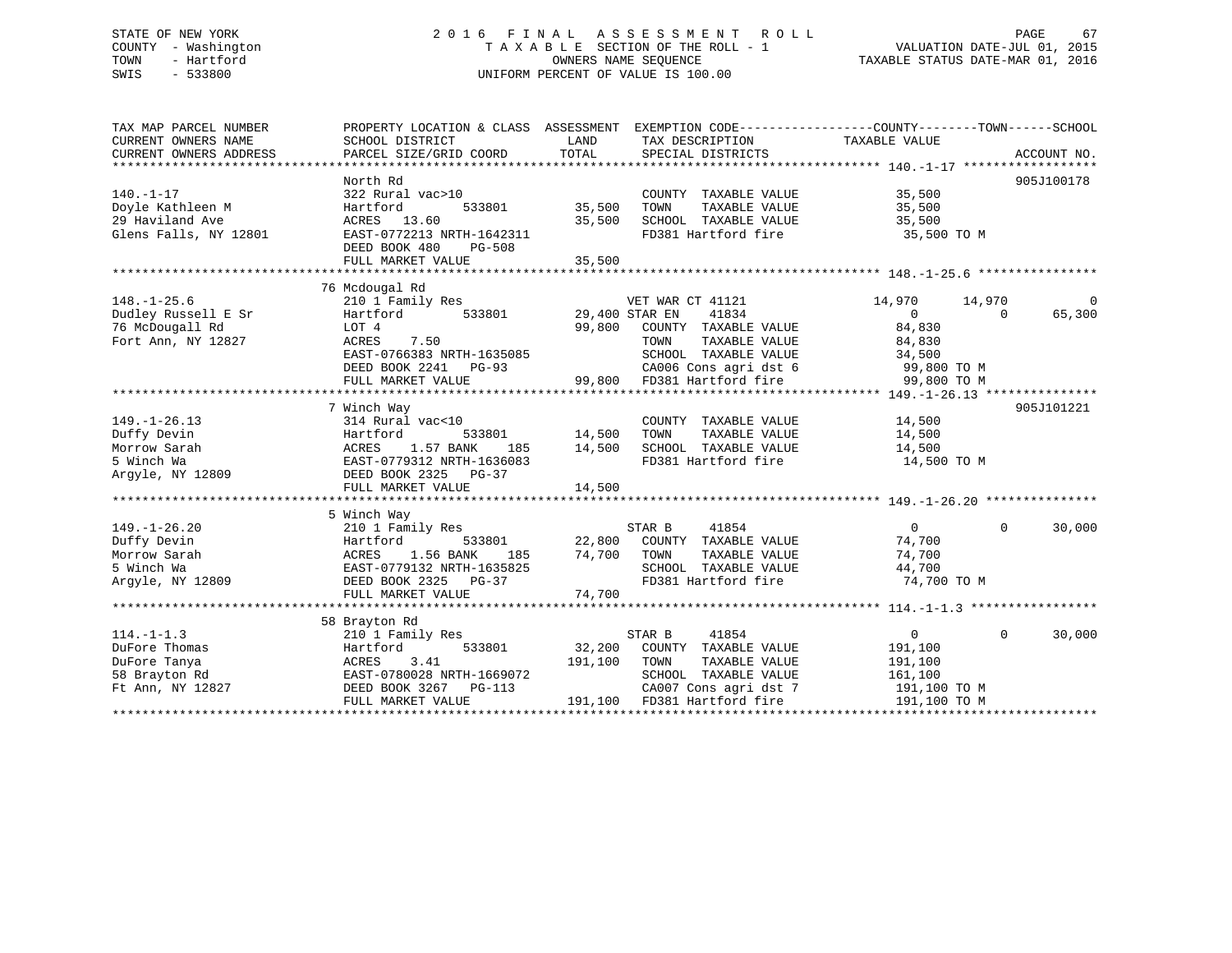### STATE OF NEW YORK 2 0 1 6 F I N A L A S S E S S M E N T R O L L PAGE 68 COUNTY - Washington T A X A B L E SECTION OF THE ROLL - 1 VALUATION DATE-JUL 01, 2015 TOWN - Hartford **TAXABLE STATUS DATE-MAR 01, 2016** OWNERS NAME SEQUENCE TAXABLE STATUS DATE-MAR 01, 2016 SWIS - 533800 UNIFORM PERCENT OF VALUE IS 100.00

| TAX MAP PARCEL NUMBER<br>CURRENT OWNERS NAME<br>CURRENT OWNERS ADDRESS                                                                                                                                                                                                                                                                                                                 | PROPERTY LOCATION & CLASS ASSESSMENT EXEMPTION CODE----------------COUNTY-------TOWN-----SCHOOL<br>SCHOOL DISTRICT<br>PARCEL SIZE/GRID COORD | LAND<br>TOTAL | TAX DESCRIPTION TAXABLE VALUE<br>SPECIAL DISTRICTS            |                |          | ACCOUNT NO. |
|----------------------------------------------------------------------------------------------------------------------------------------------------------------------------------------------------------------------------------------------------------------------------------------------------------------------------------------------------------------------------------------|----------------------------------------------------------------------------------------------------------------------------------------------|---------------|---------------------------------------------------------------|----------------|----------|-------------|
|                                                                                                                                                                                                                                                                                                                                                                                        | 241 Pope Hill Rd                                                                                                                             |               |                                                               |                |          | 905J101334  |
| $150. - 1 - 30.2$                                                                                                                                                                                                                                                                                                                                                                      | 240 Rural res                                                                                                                                |               | 41854<br>STAR B                                               | $\overline{0}$ | $\Omega$ | 30,000      |
| Dufour Michael                                                                                                                                                                                                                                                                                                                                                                         | Hartford                                                                                                                                     | 533801 46,400 | COUNTY TAXABLE VALUE                                          | 208,800        |          |             |
| Dufour Sherry                                                                                                                                                                                                                                                                                                                                                                          | LOT 2                                                                                                                                        | 208,800       | TOWN<br>TAXABLE VALUE                                         | 208,800        |          |             |
| 241 Pope Hill Rd                                                                                                                                                                                                                                                                                                                                                                       | ACRES 13.78                                                                                                                                  |               | SCHOOL TAXABLE VALUE                                          | 178,800        |          |             |
| Arqyle, NY 12809                                                                                                                                                                                                                                                                                                                                                                       | EAST-0782425 NRTH-1634873<br>DEED BOOK 706<br>PG-54<br>FULL MARKET VALUE                                                                     | 208,800       | FD381 Hartford fire                                           | 208,800 TO M   |          |             |
|                                                                                                                                                                                                                                                                                                                                                                                        |                                                                                                                                              |               |                                                               |                |          |             |
|                                                                                                                                                                                                                                                                                                                                                                                        | 501 Blood St                                                                                                                                 |               |                                                               |                |          | 905J101203  |
| $132. -4 - 11.3$                                                                                                                                                                                                                                                                                                                                                                       | 210 1 Family Res                                                                                                                             |               | 41834<br>STAR EN                                              | $\overline{0}$ | $\Omega$ | 65,300      |
| Dunster Richard                                                                                                                                                                                                                                                                                                                                                                        | 533801<br>Hartford                                                                                                                           |               | 29,500 COUNTY TAXABLE VALUE                                   | 153,300        |          |             |
| Dunster Marsha                                                                                                                                                                                                                                                                                                                                                                         | 2.70<br>ACRES                                                                                                                                | 153,300 TOWN  | TAXABLE VALUE                                                 | 153,300        |          |             |
| 501 Blood St                                                                                                                                                                                                                                                                                                                                                                           |                                                                                                                                              |               | SCHOOL TAXABLE VALUE                                          |                |          |             |
| Granville, NY 12832                                                                                                                                                                                                                                                                                                                                                                    |                                                                                                                                              |               |                                                               |                |          |             |
|                                                                                                                                                                                                                                                                                                                                                                                        |                                                                                                                                              |               |                                                               |                |          |             |
|                                                                                                                                                                                                                                                                                                                                                                                        |                                                                                                                                              |               |                                                               |                |          |             |
|                                                                                                                                                                                                                                                                                                                                                                                        | 46 Pope Hill Rd                                                                                                                              |               |                                                               |                |          | 905J101232  |
| $149. - 1 - 29.4$                                                                                                                                                                                                                                                                                                                                                                      | 210 1 Family Res                                                                                                                             |               | 3 533801 531AR B 41854<br>1933801 21,300 COUNTY TAXABLE VALUE | $\overline{0}$ | $\Omega$ | 30,000      |
| Durant Rhonda M                                                                                                                                                                                                                                                                                                                                                                        | Hartford                                                                                                                                     |               |                                                               | 90,600         |          |             |
| Durant Michael J Jr                                                                                                                                                                                                                                                                                                                                                                    | FRNT 100.00 DPTH 400.00                                                                                                                      | 90,600 TOWN   | TAXABLE VALUE                                                 | 90,600         |          |             |
| 46 Pope Hill Rd                                                                                                                                                                                                                                                                                                                                                                        | EAST-0778180 NRTH-1632997                                                                                                                    |               | SCHOOL TAXABLE VALUE                                          | 60,600         |          |             |
| Argyle, NY 12809                                                                                                                                                                                                                                                                                                                                                                       | DEED BOOK 3550 PG-34                                                                                                                         |               | CA006 Cons agri dst 6 90,600 TO M                             |                |          |             |
|                                                                                                                                                                                                                                                                                                                                                                                        | FULL MARKET VALUE                                                                                                                            |               | 90,600 FD381 Hartford fire                                    | 90,600 TO M    |          |             |
|                                                                                                                                                                                                                                                                                                                                                                                        |                                                                                                                                              |               |                                                               |                |          |             |
|                                                                                                                                                                                                                                                                                                                                                                                        | 198 County Route 17                                                                                                                          |               |                                                               |                |          | 905J100620  |
| $122. - 1 - 18$                                                                                                                                                                                                                                                                                                                                                                        | 210 1 Family Res                                                                                                                             |               | 41854<br>STAR B                                               | $\overline{0}$ | $\Omega$ | 30,000      |
| Durkee Dale R                                                                                                                                                                                                                                                                                                                                                                          | 533801<br>Hartford                                                                                                                           |               | 26,400 COUNTY TAXABLE VALUE                                   | 165,600        |          |             |
| Durkee Sonia R                                                                                                                                                                                                                                                                                                                                                                         | ACRES<br>1.89                                                                                                                                | 165,600       | TAXABLE VALUE<br>TOWN                                         | 165,600        |          |             |
|                                                                                                                                                                                                                                                                                                                                                                                        |                                                                                                                                              |               | SCHOOL TAXABLE VALUE                                          | 135,600        |          |             |
| $\begin{array}{lll} \text{198} & \text{198} & \text{198} \\ \text{198} & \text{198} & \text{199} \\ \text{199} & \text{199} & \text{199} \\ \text{190} & \text{190} & \text{190} \\ \text{190} & \text{190} & \text{190} \\ \text{191} & \text{190} & \text{190} \\ \text{191} & \text{190} & \text{190} \\ \text{192} & \text{190} & \text{190} \\ \text{193} & \text{190} & \text{1$ |                                                                                                                                              |               | CA007 Cons agri dst 7<br>165,600 FD381 Hartford fire          | 165,600 TO M   |          |             |
|                                                                                                                                                                                                                                                                                                                                                                                        | FULL MARKET VALUE                                                                                                                            |               |                                                               | 165,600 TO M   |          |             |
|                                                                                                                                                                                                                                                                                                                                                                                        |                                                                                                                                              |               |                                                               |                |          |             |
|                                                                                                                                                                                                                                                                                                                                                                                        | 143 County Route 17                                                                                                                          |               |                                                               |                |          |             |
| $122. - 1 - 17.1$                                                                                                                                                                                                                                                                                                                                                                      | 210 1 Family Res                                                                                                                             |               | STAR B<br>41854                                               | $\overline{0}$ | $\Omega$ | 30,000      |
| Durkee Douglas W                                                                                                                                                                                                                                                                                                                                                                       | 533801<br>Hartford                                                                                                                           |               | 34,900 COUNTY TAXABLE VALUE                                   | 201,700        |          |             |
| Durkee Sandra L                                                                                                                                                                                                                                                                                                                                                                        | ACRES<br>3.83                                                                                                                                | 201,700       | TAXABLE VALUE<br>TOWN                                         | 201,700        |          |             |
| 143 County Route 17 EAST-0772101 NRTH-1658178                                                                                                                                                                                                                                                                                                                                          |                                                                                                                                              |               | SCHOOL TAXABLE VALUE                                          | 171,700        |          |             |
| Fort Ann, NY 12827                                                                                                                                                                                                                                                                                                                                                                     | DEED BOOK 722<br>PG-82                                                                                                                       |               | CA007 Cons agri dst 7                                         | 201,700 TO M   |          |             |
|                                                                                                                                                                                                                                                                                                                                                                                        | FULL MARKET VALUE                                                                                                                            |               | 201,700 FD381 Hartford fire                                   | 201,700 TO M   |          |             |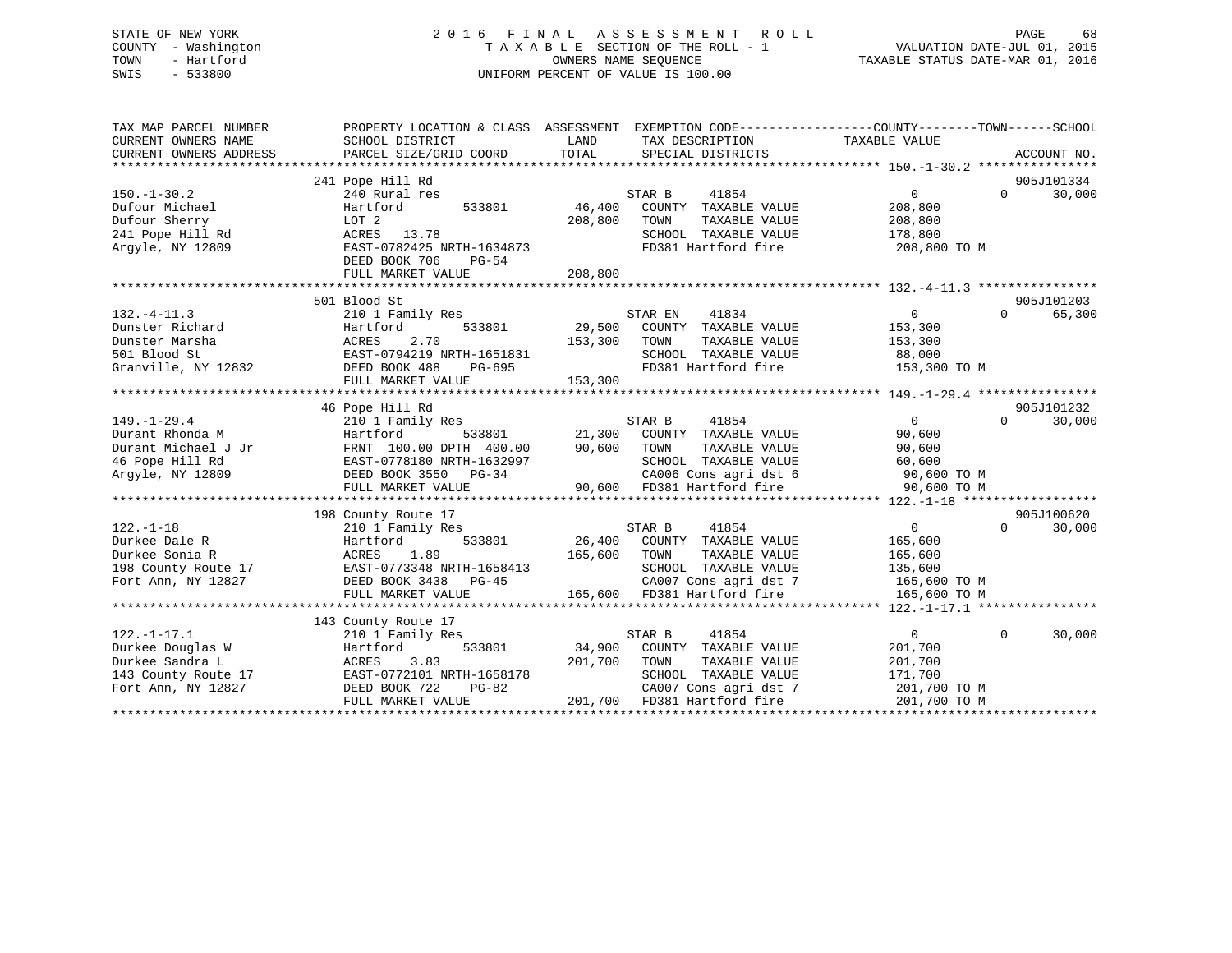### STATE OF NEW YORK 2 0 1 6 F I N A L A S S E S S M E N T R O L L PAGE 69 COUNTY - Washington T A X A B L E SECTION OF THE ROLL - 1 VALUATION DATE-JUL 01, 2015 TOWN - Hartford **TAXABLE STATUS DATE-MAR 01, 2016** OWNERS NAME SEQUENCE TAXABLE STATUS DATE-MAR 01, 2016 SWIS - 533800 UNIFORM PERCENT OF VALUE IS 100.00

| TAX MAP PARCEL NUMBER<br>CURRENT OWNERS NAME<br>CURRENT OWNERS ADDRESS                       | SCHOOL DISTRICT<br>PARCEL SIZE/GRID COORD                                                                                                                                                                                                 | LAND<br>TOTAL | TAX DESCRIPTION<br>SPECIAL DISTRICTS                                 | PROPERTY LOCATION & CLASS ASSESSMENT EXEMPTION CODE---------------COUNTY-------TOWN-----SCHOOL<br>TAXABLE VALUE | ACCOUNT NO.                |
|----------------------------------------------------------------------------------------------|-------------------------------------------------------------------------------------------------------------------------------------------------------------------------------------------------------------------------------------------|---------------|----------------------------------------------------------------------|-----------------------------------------------------------------------------------------------------------------|----------------------------|
|                                                                                              |                                                                                                                                                                                                                                           |               |                                                                      |                                                                                                                 |                            |
| $132. - 1 - 18.2$<br>Durkee Gordon                                                           | Hartford Main St<br>323 Vacant rural<br>533801<br>Hartford                                                                                                                                                                                | 75,700        | COUNTY TAXABLE VALUE<br>TOWN<br>TAXABLE VALUE                        | 75,700<br>75,700                                                                                                | 905J101099                 |
| Durkee Mary Lou<br>PO Box 44<br>Fort Ann, NY 12827                                           | 507/453<br>ACRES 55.10<br>EAST-0788482 NRTH-1657504<br>DEED BOOK 502 PG-248                                                                                                                                                               | 75,700        | SCHOOL TAXABLE VALUE<br>CA007 Cons agri dst 7<br>FD381 Hartford fire | 75,700 TO M<br>75,700 TO M<br>מפרי ה<br>75,700 TO M                                                             |                            |
|                                                                                              | FULL MARKET VALUE                                                                                                                                                                                                                         | 75,700        |                                                                      |                                                                                                                 |                            |
|                                                                                              |                                                                                                                                                                                                                                           |               |                                                                      |                                                                                                                 |                            |
|                                                                                              | 56 Durkee Ln                                                                                                                                                                                                                              |               | 17 PCT OF VALUE USED FOR EXEMPTION PURPOSES                          |                                                                                                                 | 905J100186                 |
| $114. - 1 - 20$                                                                              | 112 Dairy farm                                                                                                                                                                                                                            |               | 41720<br>AG DIST<br>41834                                            | 54,080<br>54,080<br>15,768 15,768<br>$\sim$ 0<br>$\overline{0}$                                                 | 54,080<br>15,768<br>65,300 |
|                                                                                              | Purkee Irrov Living Trust<br>Durkee Cecil M<br>Durkee Cecil M<br>2628/181Covenants&Restric 185,500 AGED-ALL 41800<br>2628/181Covenants&Restric 185,500 STAR EN 41834<br>56 Durkee Ln 1955/39WRP eastment 2865/<br>Fort Ann, NY 12827 ACRE |               | COUNTY TAXABLE VALUE<br>TAXABLE VALUE                                | 115,652<br>115,652                                                                                              |                            |
|                                                                                              | EAST-0785053 NRTH-1665808<br>MAY BE SUBJECT TO PAYMENT DEED BOOK 1955 PG-39                                                                                                                                                               |               | SCHOOL TAXABLE VALUE<br>CA007 Cons agri dst 7                        | 50,352<br>50,352<br>131,420 TO M                                                                                |                            |
| UNDER AGDIST LAW TIL 2020                                                                    | FULL MARKET VALUE                                                                                                                                                                                                                         | 185,500       | 54,080 EX<br>FD381 Hartford fire                                     | 185,500 TO M                                                                                                    |                            |
|                                                                                              | 231 County Route 17                                                                                                                                                                                                                       |               |                                                                      |                                                                                                                 | 905J100189                 |
| $122. - 1 - 17$                                                                              | 112 Dairy farm                                                                                                                                                                                                                            |               | AG DIST<br>41720                                                     | 195,342<br>195,342                                                                                              | 195,342                    |
| Durkee Willard L                                                                             | Hartford                                                                                                                                                                                                                                  |               | 533801 434,800 TEMP GRHSE 42120                                      | 50,000 50,000                                                                                                   | 50,000                     |
| Durkee Beverly A                                                                             | 449/1049 424/105-408/245 705,400 COUNTY TAXABLE VALUE                                                                                                                                                                                     |               |                                                                      | 460,058                                                                                                         |                            |
| 143 Hall Rd                                                                                  | LC3541/105                                                                                                                                                                                                                                |               | TOWN<br>TAXABLE VALUE                                                | 460,058                                                                                                         |                            |
| Fort Ann, NY 12827                                                                           | ACRES 383.40<br>EAST-0773790 NRTH-1658697                                                                                                                                                                                                 |               |                                                                      | TOWN TAAADDE<br>SCHOOL TAXABLE VALUE 400,000 TO M<br>And Consequent dst 7 460,058 TO M                          |                            |
| MAY BE SUBJECT TO PAYMENT<br>UNDER AGDIST LAW TIL 2020                                       | FULL MARKET VALUE                                                                                                                                                                                                                         | 705,400       | FD381 Hartford fire<br>50,000 EX                                     | 655,400 TO M                                                                                                    |                            |
|                                                                                              |                                                                                                                                                                                                                                           |               |                                                                      |                                                                                                                 |                            |
|                                                                                              | 143 Hall Rd                                                                                                                                                                                                                               |               |                                                                      |                                                                                                                 | 905J100275                 |
| $122. - 1 - 19$                                                                              | 210 1 Family Res                                                                                                                                                                                                                          |               | STAR EN<br>41834                                                     | $\overline{0}$                                                                                                  | $\Omega$<br>65,300         |
|                                                                                              |                                                                                                                                                                                                                                           |               | 23,800 COUNTY TAXABLE VALUE                                          | 178,500                                                                                                         |                            |
|                                                                                              |                                                                                                                                                                                                                                           | 178,500 TOWN  | TAXABLE VALUE                                                        | 178,500                                                                                                         |                            |
|                                                                                              |                                                                                                                                                                                                                                           |               | SCHOOL TAXABLE VALUE                                                 | 113,200                                                                                                         |                            |
|                                                                                              | Durkee Willard L<br>Durkee Beverly A<br>143 Hall Rd<br>The Beverly A<br>143 Hall Rd<br>EAST-0773484 NRTH-1658225<br>Fort Ann, NY 12827<br>DEED BOOK 529<br>PG-75<br>FULL MAPKET VALUE<br>FULL MARKET VALUE                                |               | CA007 Cons agri dst 7<br>178,500 FD381 Hartford fire                 | 178,500 TO M<br>178,500 TO M                                                                                    |                            |
|                                                                                              |                                                                                                                                                                                                                                           |               |                                                                      |                                                                                                                 |                            |
|                                                                                              | 27 Old Town Way                                                                                                                                                                                                                           |               |                                                                      |                                                                                                                 |                            |
| $150. - 1 - 34.6$                                                                            | 210 1 Family Res                                                                                                                                                                                                                          |               | 41854<br>STAR B                                                      | $\overline{0}$                                                                                                  | 30,000<br>$\Omega$         |
| Durling John D                                                                               | 533801<br>Hartford                                                                                                                                                                                                                        |               | 39,400 COUNTY TAXABLE VALUE                                          | 157,000                                                                                                         |                            |
|                                                                                              | 5.00                                                                                                                                                                                                                                      | 157,000       | TOWN<br>TAXABLE VALUE                                                | 157,000                                                                                                         |                            |
|                                                                                              | EAST-0785104 NRTH-1633965<br>DEED BOOK 2379 PG-209                                                                                                                                                                                        |               | SCHOOL TAXABLE VALUE                                                 | 127,000                                                                                                         |                            |
| Durling Paul A<br>37 Old Town Way<br>Granville, NY 12832<br>DEED BOOK 2379<br>DEED BOOK 2379 | PG-209<br>FULL MARKET VALUE                                                                                                                                                                                                               | 157,000       | FD381 Hartford fire                                                  | 157,000 TO M                                                                                                    |                            |
|                                                                                              |                                                                                                                                                                                                                                           |               |                                                                      |                                                                                                                 |                            |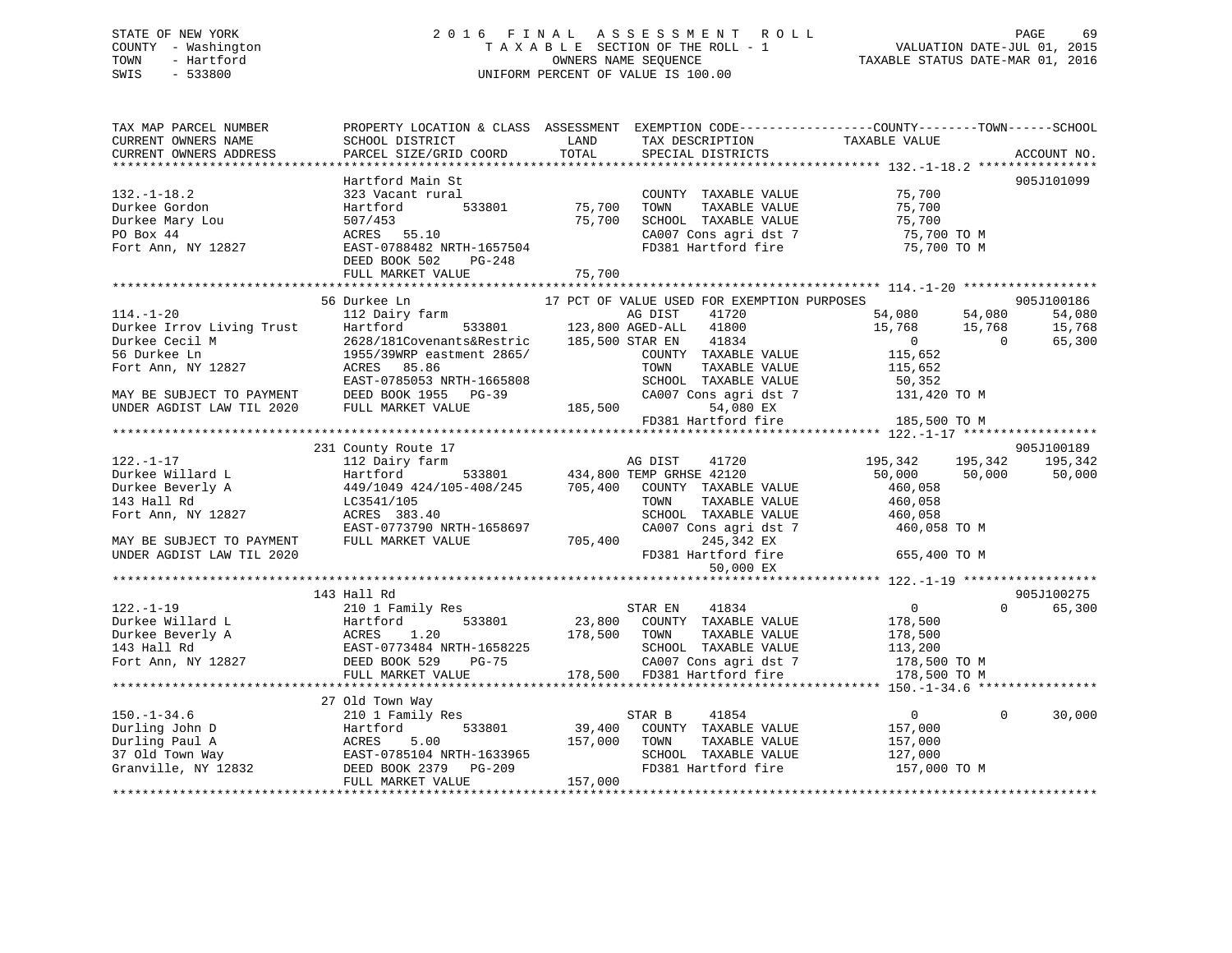### STATE OF NEW YORK 2 0 1 6 F I N A L A S S E S S M E N T R O L L PAGE 70 COUNTY - Washington T A X A B L E SECTION OF THE ROLL - 1 VALUATION DATE-JUL 01, 2015 TOWN - Hartford **TAXABLE STATUS DATE-MAR 01, 2016** OWNERS NAME SEQUENCE TAXABLE STATUS DATE-MAR 01, 2016 SWIS - 533800 UNIFORM PERCENT OF VALUE IS 100.00

| TAX MAP PARCEL NUMBER<br>CURRENT OWNERS NAME<br>CURRENT OWNERS ADDRESS                                                       | SCHOOL DISTRICT<br>PARCEL SIZE/GRID COORD                                                                                                                                       | LAND<br>TAX DESCRIPTION<br>TOTAL<br>SPECIAL DISTRICTS                                                                                                          | PROPERTY LOCATION & CLASS ASSESSMENT EXEMPTION CODE----------------COUNTY-------TOWN------SCHOOL<br>TAXABLE VALUE<br>ACCOUNT NO. |
|------------------------------------------------------------------------------------------------------------------------------|---------------------------------------------------------------------------------------------------------------------------------------------------------------------------------|----------------------------------------------------------------------------------------------------------------------------------------------------------------|----------------------------------------------------------------------------------------------------------------------------------|
|                                                                                                                              |                                                                                                                                                                                 |                                                                                                                                                                |                                                                                                                                  |
| $150. - 1 - 31.2$<br>Durling Paul A<br>Durling Marjorie M<br>37 Old Town Way<br>Granville, NY 12832                          | Pope Hill Rd<br>322 Rural vac>10<br>Hartford<br>533801<br>LOT 3<br>ACRES 10.28<br>EAST-0783935 NRTH-1633358<br>DEED BOOK 945<br>PG-286                                          | AG DIST<br>41720<br>22,000<br>COUNTY TAXABLE VALUE<br>22,000<br>TOWN<br>TAXABLE VALUE<br>SCHOOL TAXABLE VALUE<br>CA006 Cons agri dst 6<br>4,602 EX             | 4,602<br>4,602<br>4,602<br>17,398<br>17,398<br>17,398<br>17,398 TO M                                                             |
| MAY BE SUBJECT TO PAYMENT<br>UNDER AGDIST LAW TIL 2020<br>***********************                                            | FULL MARKET VALUE                                                                                                                                                               | 22,000 FD381 Hartford fire                                                                                                                                     | 22,000 TO M                                                                                                                      |
|                                                                                                                              | Old Town Way                                                                                                                                                                    |                                                                                                                                                                | 905J101191                                                                                                                       |
| $150. - 1 - 34.2$<br>Durling Paul A<br>Durling John D<br>37 Old Town Way<br>Granville, NY 12832<br>MAY BE SUBJECT TO PAYMENT | 314 Rural vac<10<br>533801<br>Hartford<br>ACRES<br>22.00<br>EAST-0784648 NRTH-1633567<br>DEED BOOK 2379 PG-213<br>FULL MARKET VALUE                                             | AGRI-D IND 41730<br>33,400<br>COUNTY TAXABLE VALUE<br>TAXABLE VALUE<br>98,300<br>TOWN<br>SCHOOL TAXABLE VALUE<br>FD381 Hartford fire<br>98,300                 | 8,867<br>8,867<br>8,867<br>89,433<br>89,433<br>89,433<br>98,300 TO M                                                             |
| UNDER AGDIST LAW TIL 2023                                                                                                    |                                                                                                                                                                                 |                                                                                                                                                                |                                                                                                                                  |
|                                                                                                                              | 37 Old Town Way                                                                                                                                                                 |                                                                                                                                                                | 905J101401                                                                                                                       |
| $150. - 1 - 34.5$<br>Durling Paul A<br>Durling Marjorie M<br>37 Old Town Way<br>Granville, NY 12832                          | 240 Rural res<br>533801<br>Hartford<br>ACRES 18.00<br>EAST-0784764 NRTH-1634419<br>DEED BOOK 940<br>PG-292<br>FULL MARKET VALUE                                                 | AGRI-D IND 41730<br>41,200 STAR EN<br>41834<br>173,600<br>COUNTY TAXABLE VALUE<br>TAXABLE VALUE<br>TOWN<br>SCHOOL TAXABLE VALUE<br>173,600 FD381 Hartford fire | 9,098<br>9,098<br>9,098<br>65,300<br>$\Omega$<br>$\overline{0}$<br>164,502<br>164,502<br>99,202<br>173,600 TO M                  |
| MAY BE SUBJECT TO PAYMENT<br>UNDER AGDIST LAW TIL 2023                                                                       |                                                                                                                                                                                 |                                                                                                                                                                |                                                                                                                                  |
| $158. - 2 - 6.3$<br>Durling Paul A<br>Durling Marjorie<br>37 Old Town Way<br>Granville, NY 12832                             | Lundy Rd OFF<br>312 Vac w/imprv<br>533801<br>Hartford<br>3206/57<br>$158. - 1 - 6.3$<br>9.94<br>ACRES<br>EAST-0788191 NRTH-1632351<br>DEED BOOK 3271 PG-95<br>FULL MARKET VALUE | COUNTY TAXABLE VALUE<br>6,500<br>TOWN<br>TAXABLE VALUE<br>18,900<br>SCHOOL TAXABLE VALUE<br>FD381 Hartford fire<br>18,900                                      | 905J100154<br>18,900<br>18,900<br>18,900<br>18,900 TO M                                                                          |
|                                                                                                                              |                                                                                                                                                                                 |                                                                                                                                                                |                                                                                                                                  |
| $142. - 1 - 21.1$<br>Duval Andre E II<br>Duval Linda<br>201 Blood St<br>Granville, NY 12832                                  | 201 Blood St<br>210 1 Family Res<br>533801<br>Hartford<br>ROW 551/180<br>ACRES<br>3.50<br>EAST-0792624 NRTH-1645784<br>DEED BOOK 551<br>PG-179<br>FULL MARKET VALUE             | STAR B<br>41854<br>32,500<br>COUNTY TAXABLE VALUE<br>127,700<br>TOWN<br>TAXABLE VALUE<br>SCHOOL TAXABLE VALUE<br>FD381 Hartford fire<br>127,700                | 905J101311<br>$\mathbf{0}$<br>$\Omega$<br>30,000<br>127,700<br>127,700<br>97,700<br>127,700 TO M                                 |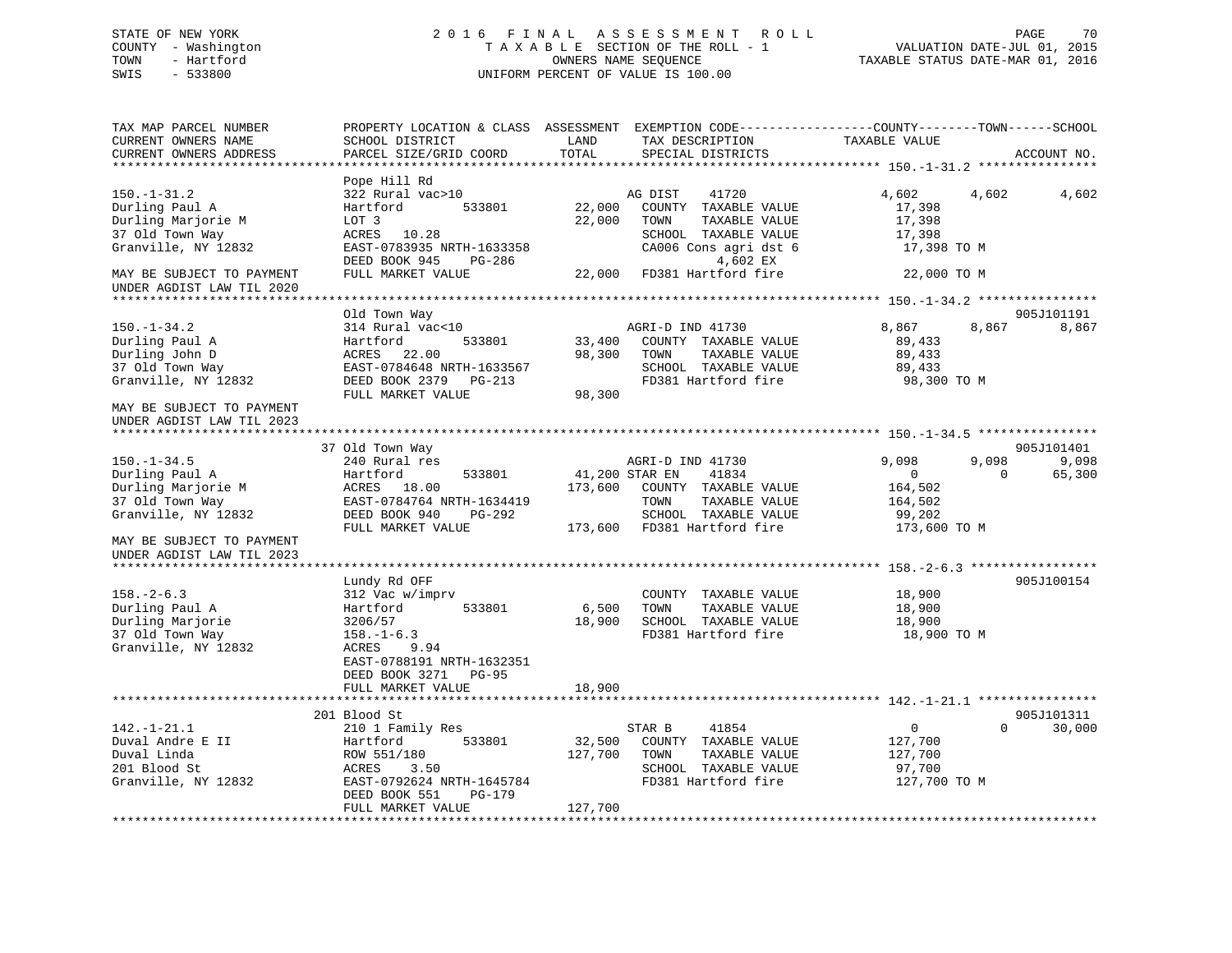### STATE OF NEW YORK 2 0 1 6 F I N A L A S S E S S M E N T R O L L PAGE 71 COUNTY - Washington T A X A B L E SECTION OF THE ROLL - 1 VALUATION DATE-JUL 01, 2015 TOWN - Hartford **TAXABLE STATUS DATE-MAR 01, 2016** OWNERS NAME SEQUENCE TAXABLE STATUS DATE-MAR 01, 2016 SWIS - 533800 UNIFORM PERCENT OF VALUE IS 100.00

| TAX MAP PARCEL NUMBER<br>CURRENT OWNERS NAME<br>CURRENT OWNERS ADDRESS | PROPERTY LOCATION & CLASS ASSESSMENT EXEMPTION CODE---------------COUNTY-------TOWN------SCHOOL<br>SCHOOL DISTRICT<br>PARCEL SIZE/GRID COORD | LAND<br>TOTAL  | TAX DESCRIPTION TAXABLE VALUE<br>SPECIAL DISTRICTS |                |          | ACCOUNT NO. |
|------------------------------------------------------------------------|----------------------------------------------------------------------------------------------------------------------------------------------|----------------|----------------------------------------------------|----------------|----------|-------------|
|                                                                        | 322 Blood St                                                                                                                                 |                |                                                    |                |          | 905J101200  |
| $142. - 1 - 9$                                                         | 210 1 Family Res                                                                                                                             |                | AGED-CO/TN 41801                                   | 23,580         | 23,580   | $\mathbf 0$ |
|                                                                        | 533801                                                                                                                                       | 40,900 STAR EN | 41834                                              | $\overline{0}$ | $\Omega$ | 65,300      |
|                                                                        |                                                                                                                                              | 78,600         | COUNTY TAXABLE VALUE                               | 55,020         |          |             |
| 322 Blood St                                                           | ACRES 5.70<br>EAST-0794934 NRTH-1647854                                                                                                      |                | TAXABLE VALUE<br>TOWN                              | 55,020         |          |             |
| Granville, NY 12832                                                    |                                                                                                                                              |                | SCHOOL TAXABLE VALUE                               | 13,300         |          |             |
|                                                                        | DEED BOOK 488<br>PG-620                                                                                                                      |                | FD381 Hartford fire 78,600 TO M                    |                |          |             |
|                                                                        |                                                                                                                                              |                |                                                    |                |          |             |
|                                                                        | 4229 State Route 149                                                                                                                         |                |                                                    |                |          | 905J100124  |
| $131. - 1 - 8$                                                         | 210 1 Family Res                                                                                                                             |                | 41854<br>STAR B                                    | $\overline{0}$ | $\Omega$ | 30,000      |
| 131.-1-8<br>Dyer Christy A                                             | Hartford                                                                                                                                     |                | 533801 44,100 COUNTY TAXABLE VALUE                 | 160,400        |          |             |
| 4229 State Route 149                                                   | ACRES<br>6.55                                                                                                                                | 160,400        | TAXABLE VALUE<br>TOWN                              | 160,400        |          |             |
| Fort Ann, NY 12827                                                     | EAST-0776085 NRTH-1653418                                                                                                                    |                | SCHOOL TAXABLE VALUE                               | 130,400        |          |             |
|                                                                        | DEED BOOK 916<br>PG-246                                                                                                                      |                | CA007 Cons agri dst 7                              | 160,400 TO M   |          |             |
|                                                                        | FULL MARKET VALUE                                                                                                                            |                | 160,400 FD381 Hartford fire                        | 160,400 TO M   |          |             |
|                                                                        |                                                                                                                                              |                |                                                    |                |          |             |
|                                                                        | Baldwin Corners Rd                                                                                                                           |                |                                                    |                |          | 905J100345  |
| $122. - 1 - 3$                                                         | 720 Mine/quarry                                                                                                                              |                | COUNTY TAXABLE VALUE                               | 140,700        |          |             |
| Eagles Nest LLC                                                        | Hartford 533801                                                                                                                              | 140,700        | TAXABLE VALUE<br>TOWN                              | 140,700        |          |             |
| 648 Truesdale Hill Rd                                                  | 815/212                                                                                                                                      | 140,700        | SCHOOL TAXABLE VALUE                               | 140,700        |          |             |
| Lake George, NY 12845                                                  | ACRES 49.00                                                                                                                                  |                | CA007 Cons agri dst 7 140,700 TO M                 |                |          |             |
|                                                                        | EAST-0771630 NRTH-1664545                                                                                                                    |                | FD381 Hartford fire                                | 140,700 TO M   |          |             |
|                                                                        | DEED BOOK 794<br>PG-315                                                                                                                      |                |                                                    |                |          |             |
|                                                                        | FULL MARKET VALUE                                                                                                                            | 140,700        |                                                    |                |          |             |
|                                                                        |                                                                                                                                              |                |                                                    |                |          |             |
|                                                                        | Miller Rdg                                                                                                                                   |                |                                                    |                |          | 905J101143  |
| $141. - 3 - 39.3$                                                      | 311 Res vac land                                                                                                                             |                | COUNTY TAXABLE VALUE                               | 500            |          |             |
| Efficacy Holdings LLC                                                  | Hartford                                                                                                                                     | 533801 500     | TAXABLE VALUE<br>TOWN                              | 500            |          |             |
| 8216 Revels Rd                                                         | FRNT 97.00 DPTH 66.00                                                                                                                        | 500            |                                                    | 500            |          |             |
| Riverview, FL 33569                                                    | EAST-0785866 NRTH-1641408                                                                                                                    |                | SCHOOL TAXABLE VALUE<br>FD381 Hartford fire        | 500 TO M       |          |             |
|                                                                        | DEED BOOK 3020 PG-317                                                                                                                        |                |                                                    |                |          |             |
|                                                                        | FULL MARKET VALUE                                                                                                                            | 500            |                                                    |                |          |             |
|                                                                        |                                                                                                                                              |                |                                                    |                |          |             |
|                                                                        | State Route 149 OFF                                                                                                                          |                |                                                    |                |          | 905J101386  |
| $132. - 2 - 38.7$                                                      | 314 Rural vac<10                                                                                                                             |                | COUNTY TAXABLE VALUE                               | 10,500         |          |             |
| Efthimiou Basil                                                        | 533801<br>Hartford                                                                                                                           | 10,500         | TAXABLE VALUE<br>TOWN                              | 10,500         |          |             |
| Efthimiou Claudia                                                      | Ease 611/238                                                                                                                                 | 10,500         | SCHOOL TAXABLE VALUE                               | 10,500         |          |             |
| 95 Stratford Ave                                                       | ACRES<br>3.15                                                                                                                                |                | FD381 Hartford fire                                | 10,500 TO M    |          |             |
| Garden City, NY 11530                                                  | EAST-0788993 NRTH-1651690                                                                                                                    |                |                                                    |                |          |             |
|                                                                        | DEED BOOK 609<br>$PG-243$                                                                                                                    |                |                                                    |                |          |             |
|                                                                        | FULL MARKET VALUE                                                                                                                            | 10,500         |                                                    |                |          |             |
|                                                                        |                                                                                                                                              |                |                                                    |                |          |             |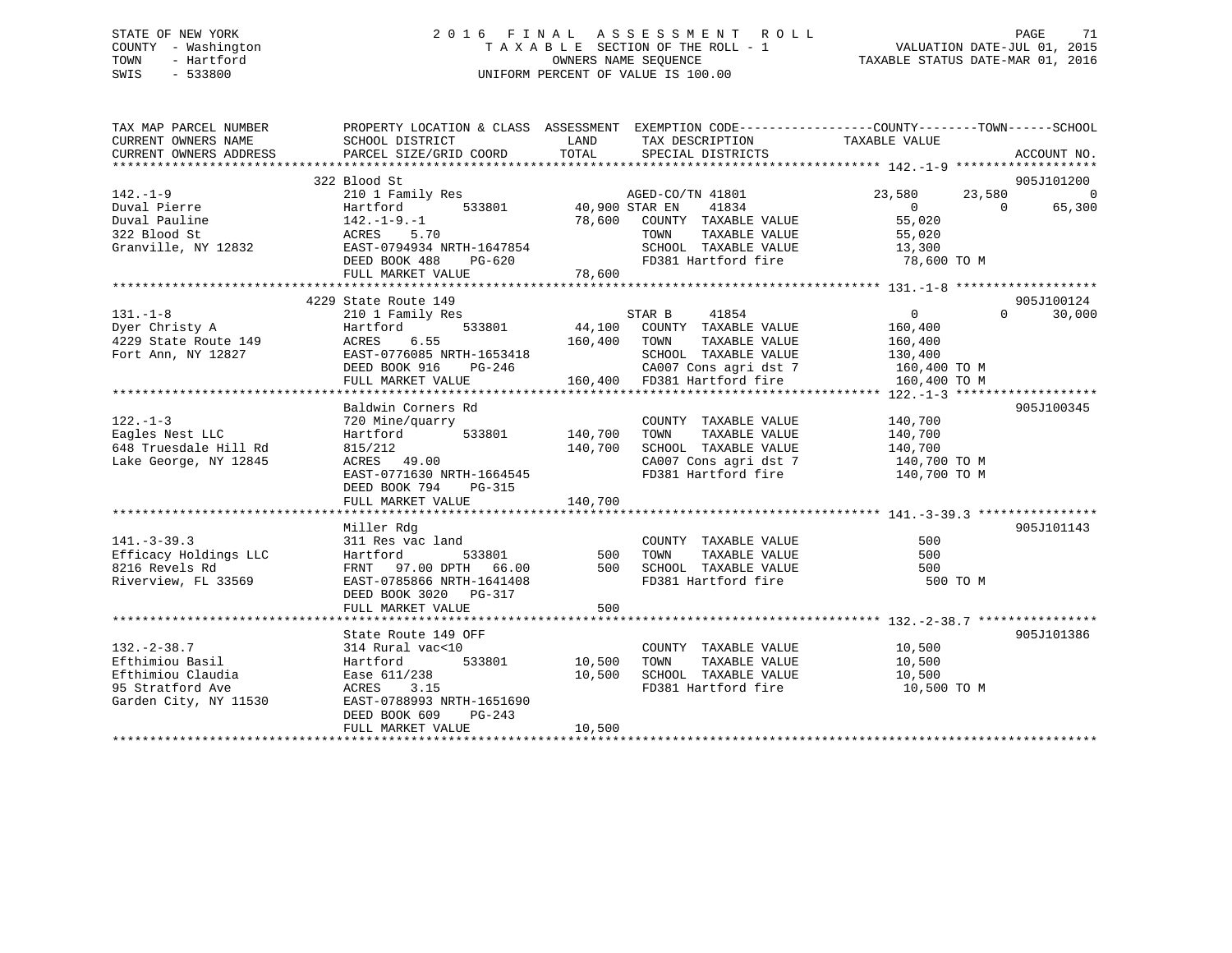| 2016 FINAL ASSESSMENT ROLL         | -72<br>PAGE                      |
|------------------------------------|----------------------------------|
|                                    | VALUATION DATE-JUL 01, 2015      |
| OWNERS NAME SEOUENCE               | TAXABLE STATUS DATE-MAR 01, 2016 |
| UNIFORM PERCENT OF VALUE IS 100.00 |                                  |
|                                    |                                  |
|                                    |                                  |
|                                    | TAXABLE SECTION OF THE ROLL - 1  |

| TAX MAP PARCEL NUMBER                                                                                                                                                                                                                                          | PROPERTY LOCATION & CLASS ASSESSMENT EXEMPTION CODE----------------COUNTY-------TOWN------SCHOOL |                                                                                                                        |                                             |                                                                                                                                                          |             |
|----------------------------------------------------------------------------------------------------------------------------------------------------------------------------------------------------------------------------------------------------------------|--------------------------------------------------------------------------------------------------|------------------------------------------------------------------------------------------------------------------------|---------------------------------------------|----------------------------------------------------------------------------------------------------------------------------------------------------------|-------------|
| CURRENT OWNERS NAME                                                                                                                                                                                                                                            | SCHOOL DISTRICT                                                                                  | <b>EXAMPLE SERVICE SERVICE SERVICE SERVICE SERVICE SERVICE SERVICE SERVICE SERVICE SERVICE SERVICE SERVICE SERVICE</b> | TAX DESCRIPTION                             | TAXABLE VALUE                                                                                                                                            |             |
| CURRENT OWNERS ADDRESS                                                                                                                                                                                                                                         | PARCEL SIZE/GRID COORD                                                                           | TOTAL                                                                                                                  | SPECIAL DISTRICTS                           |                                                                                                                                                          | ACCOUNT NO. |
|                                                                                                                                                                                                                                                                |                                                                                                  |                                                                                                                        |                                             |                                                                                                                                                          |             |
|                                                                                                                                                                                                                                                                | 1944 Burch Rd                                                                                    |                                                                                                                        |                                             |                                                                                                                                                          | 905L100427  |
|                                                                                                                                                                                                                                                                |                                                                                                  |                                                                                                                        |                                             |                                                                                                                                                          |             |
|                                                                                                                                                                                                                                                                |                                                                                                  |                                                                                                                        |                                             |                                                                                                                                                          |             |
|                                                                                                                                                                                                                                                                |                                                                                                  |                                                                                                                        |                                             |                                                                                                                                                          |             |
|                                                                                                                                                                                                                                                                |                                                                                                  |                                                                                                                        |                                             |                                                                                                                                                          |             |
|                                                                                                                                                                                                                                                                |                                                                                                  |                                                                                                                        |                                             |                                                                                                                                                          |             |
|                                                                                                                                                                                                                                                                |                                                                                                  |                                                                                                                        |                                             |                                                                                                                                                          |             |
|                                                                                                                                                                                                                                                                |                                                                                                  |                                                                                                                        |                                             |                                                                                                                                                          |             |
|                                                                                                                                                                                                                                                                | 7748 State Route 40                                                                              |                                                                                                                        |                                             |                                                                                                                                                          | 905J100286  |
| $140. -2 - 26$                                                                                                                                                                                                                                                 |                                                                                                  |                                                                                                                        |                                             |                                                                                                                                                          |             |
|                                                                                                                                                                                                                                                                |                                                                                                  |                                                                                                                        |                                             |                                                                                                                                                          |             |
|                                                                                                                                                                                                                                                                |                                                                                                  |                                                                                                                        |                                             |                                                                                                                                                          |             |
|                                                                                                                                                                                                                                                                |                                                                                                  |                                                                                                                        |                                             |                                                                                                                                                          |             |
|                                                                                                                                                                                                                                                                |                                                                                                  |                                                                                                                        |                                             |                                                                                                                                                          |             |
|                                                                                                                                                                                                                                                                |                                                                                                  |                                                                                                                        |                                             |                                                                                                                                                          |             |
|                                                                                                                                                                                                                                                                |                                                                                                  |                                                                                                                        |                                             |                                                                                                                                                          |             |
|                                                                                                                                                                                                                                                                | County Route 30 OFF                                                                              |                                                                                                                        |                                             |                                                                                                                                                          | 905J100208  |
| $158. - 2 - 1$                                                                                                                                                                                                                                                 |                                                                                                  |                                                                                                                        | COUNTY TAXABLE VALUE 6,500                  |                                                                                                                                                          |             |
| Ely Joseph L                                                                                                                                                                                                                                                   | 322 Rural vac>10<br>Hartford 533801 6,500<br>158 -1-1                                            |                                                                                                                        | TOWN                                        | TAXABLE VALUE 6,500                                                                                                                                      |             |
| 4304 County Route 30                                                                                                                                                                                                                                           | 322 Rural v<br>Hartford<br>158.–1–1                                                              |                                                                                                                        | 6,500 SCHOOL TAXABLE VALUE                  | 6,500                                                                                                                                                    |             |
| Granville, NY 12832                                                                                                                                                                                                                                            | 158.-1-1<br>ACRES 10.00                                                                          |                                                                                                                        | FD381 Hartford fire 6,500 TO M              |                                                                                                                                                          |             |
|                                                                                                                                                                                                                                                                | EAST-0782374 NRTH-1631886                                                                        |                                                                                                                        |                                             |                                                                                                                                                          |             |
|                                                                                                                                                                                                                                                                | DEED BOOK 2137 PG-67                                                                             |                                                                                                                        |                                             |                                                                                                                                                          |             |
|                                                                                                                                                                                                                                                                |                                                                                                  |                                                                                                                        |                                             |                                                                                                                                                          |             |
|                                                                                                                                                                                                                                                                |                                                                                                  |                                                                                                                        |                                             |                                                                                                                                                          |             |
|                                                                                                                                                                                                                                                                |                                                                                                  |                                                                                                                        |                                             |                                                                                                                                                          |             |
|                                                                                                                                                                                                                                                                |                                                                                                  |                                                                                                                        |                                             |                                                                                                                                                          |             |
|                                                                                                                                                                                                                                                                |                                                                                                  |                                                                                                                        |                                             |                                                                                                                                                          |             |
|                                                                                                                                                                                                                                                                |                                                                                                  |                                                                                                                        |                                             |                                                                                                                                                          |             |
|                                                                                                                                                                                                                                                                |                                                                                                  |                                                                                                                        |                                             |                                                                                                                                                          |             |
|                                                                                                                                                                                                                                                                |                                                                                                  |                                                                                                                        |                                             |                                                                                                                                                          |             |
|                                                                                                                                                                                                                                                                |                                                                                                  |                                                                                                                        |                                             |                                                                                                                                                          |             |
| XALE TRISP 19 216+218 COUNTY ROUGH SARKET VALUE USED POLARATIC PRESSUPED ACCOLL TAXABLE VALUE TO TAXABLE VALUE TO THE ORDER THAN THE POLACE STRAINS THE PROCESS SURFACE SARKET VALUE TO THE POLACE THE PROCESSUPPOSES ACRES 25                                 |                                                                                                  |                                                                                                                        |                                             |                                                                                                                                                          |             |
|                                                                                                                                                                                                                                                                |                                                                                                  |                                                                                                                        |                                             |                                                                                                                                                          |             |
|                                                                                                                                                                                                                                                                | 1269 James Rd<br>edmon nu<br>240 Rural res<br>Hartford                                           |                                                                                                                        | 57 PCT OF VALUE USED FOR EXEMPTION PURPOSES | $\begin{array}{cccc} \text{ES} & & & 905 \text{J} 100528 \\ 40,442 & & 40,442 & & 0 \\ 54,486 & & 54,486 & & 54,486 \\ 0 & & & 0 & & 65,300 \end{array}$ |             |
| $151. - 2 - 11$                                                                                                                                                                                                                                                |                                                                                                  |                                                                                                                        | VET COM CT 41131                            |                                                                                                                                                          |             |
|                                                                                                                                                                                                                                                                |                                                                                                  |                                                                                                                        |                                             |                                                                                                                                                          |             |
|                                                                                                                                                                                                                                                                |                                                                                                  |                                                                                                                        |                                             |                                                                                                                                                          |             |
|                                                                                                                                                                                                                                                                |                                                                                                  |                                                                                                                        |                                             |                                                                                                                                                          |             |
|                                                                                                                                                                                                                                                                |                                                                                                  |                                                                                                                        |                                             |                                                                                                                                                          |             |
|                                                                                                                                                                                                                                                                |                                                                                                  |                                                                                                                        |                                             |                                                                                                                                                          |             |
|                                                                                                                                                                                                                                                                |                                                                                                  |                                                                                                                        |                                             |                                                                                                                                                          |             |
| Eppley-Hill Suzanne M<br>151.-1-11<br>151.-1-11<br>283,800 STAR EN<br>283,800 STAR EN<br>283,800 STAR EN<br>283,800 STAR EN<br>283,800 STAR EN<br>283,800 TAXABLE VALUE<br>288,872<br>288,872<br>288,872<br>288,872<br>288,872<br>288,872<br>288,872<br>288,87 |                                                                                                  |                                                                                                                        |                                             |                                                                                                                                                          |             |
|                                                                                                                                                                                                                                                                |                                                                                                  |                                                                                                                        |                                             |                                                                                                                                                          |             |
|                                                                                                                                                                                                                                                                |                                                                                                  |                                                                                                                        |                                             |                                                                                                                                                          |             |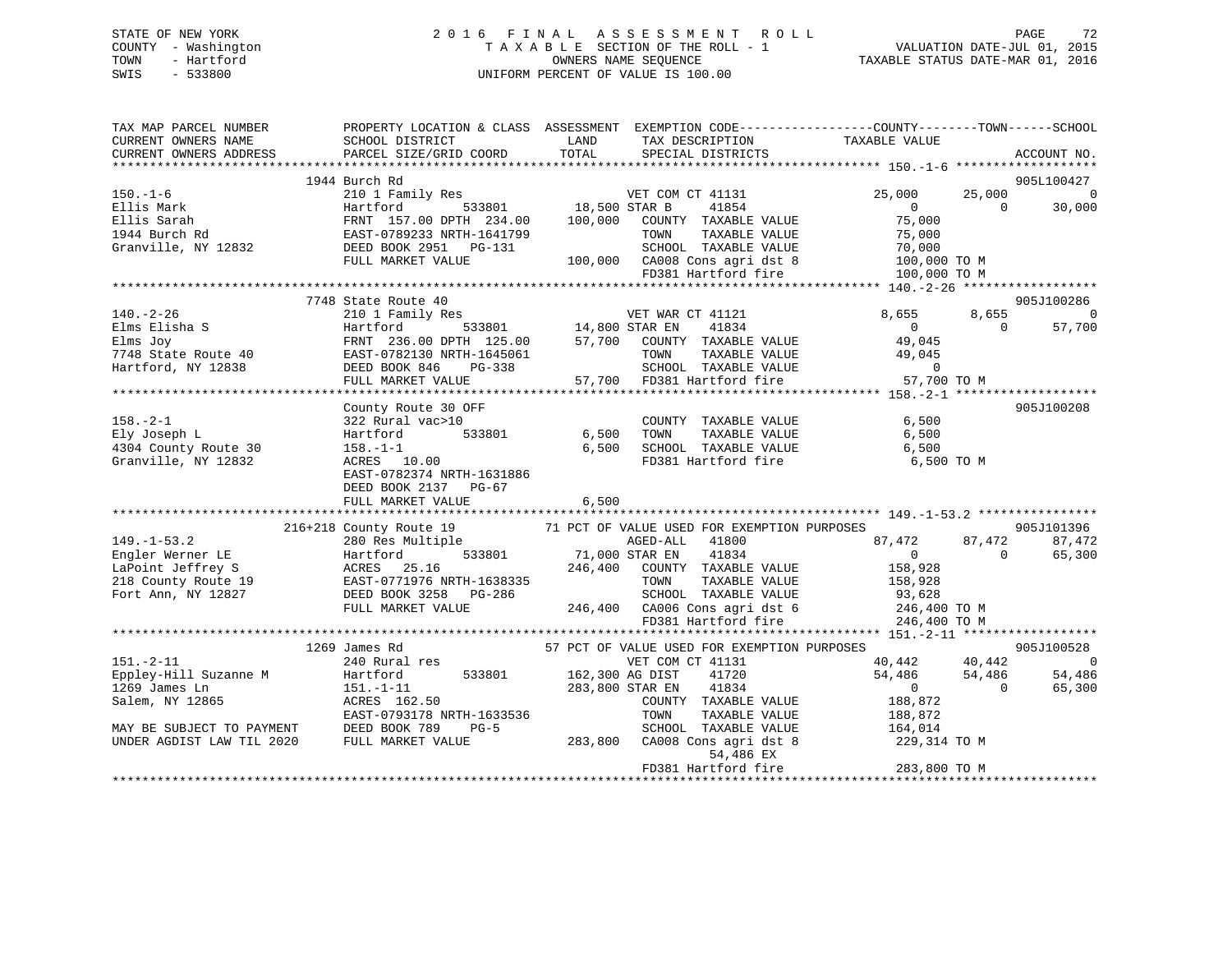## STATE OF NEW YORK 2 0 1 6 F I N A L A S S E S S M E N T R O L L PAGE 73 COUNTY - Washington T A X A B L E SECTION OF THE ROLL - 1 VALUATION DATE-JUL 01, 2015 TOWN - Hartford **TAXABLE STATUS DATE-MAR 01, 2016** OWNERS NAME SEQUENCE TAXABLE STATUS DATE-MAR 01, 2016 SWIS - 533800 UNIFORM PERCENT OF VALUE IS 100.00

| TAX MAP PARCEL NUMBER<br>CURRENT OWNERS NAME                                                                                                                                        | PROPERTY LOCATION & CLASS ASSESSMENT EXEMPTION CODE---------------COUNTY-------TOWN-----SCHOOL<br>SCHOOL DISTRICT                                                            | LAND           | TAX DESCRIPTION TAXABLE VALUE                                                                                                                                                                                                                    |                                     |                                           |
|-------------------------------------------------------------------------------------------------------------------------------------------------------------------------------------|------------------------------------------------------------------------------------------------------------------------------------------------------------------------------|----------------|--------------------------------------------------------------------------------------------------------------------------------------------------------------------------------------------------------------------------------------------------|-------------------------------------|-------------------------------------------|
| $149. - 1 - 44$                                                                                                                                                                     | 32 Russell Ln<br>210 1 Family Res                                                                                                                                            |                | STAR EN<br>41834<br>1y Res 533801 24,000 COUNTY TAXABLE VALUE<br>533801 24,000 COUNTY TAXABLE VALUE<br>69,900 TOWN<br>TAXABLE VALUE<br>SCHOOL TAXABLE VALUE 4,600<br>CA006 Cons agri dst 6 69,900 TO M<br>69,900 FD381 Hartford fire 69,900 TO M | $\overline{0}$<br>69,900<br>69,900  | 905J100209<br>$0 \qquad \qquad$<br>65,300 |
| $148. - 1 - 10$<br>Evens Family Trust<br>Evens Family Trust<br>ATT:Jared L Evens Trustee 869-308<br>3107 State Route 196 ACRES 2.80<br>Fort Ann, NY 12827 EAST-0765592 NRTH-1636880 | 3107 State Route 196<br>DEED BOOK 835<br>PG-161                                                                                                                              | 57,600         | COUNTY TAXABLE VALUE 57,600<br>TOWN                                                                                                                                                                                                              | TAXABLE VALUE 57,600                | 905J100268                                |
| $142. - 1 - 40$<br>FAB Revocable Trust dated Oct Hartford<br>1606 Route 9<br>Fort Edward, NY 12828 EAST-0789752 NRTH-1646254                                                        | 107 Camp A Way<br>$314$ Rural vac< $10$<br>533801 2,000<br>ACRES 3.30<br>DEED BOOK 2629 PG-215<br>FULL MARKET VALUE                                                          | 2,000<br>2,000 | COUNTY TAXABLE VALUE<br>TAXABLE VALUE<br>TOWN<br>SCHOOL TAXABLE VALUE<br>FD381 Hartford fire 2,000 TO M                                                                                                                                          | 2,000<br>2,000                      | 905J100707                                |
| $142. - 1 - 40.1$<br>FAB Revocable Trust dated Oct Hartford                                                                                                                         | 109 Camp A Way<br>$260$ Seasonal res<br>533801 14,500 TOWN<br>DEED BOOK 2629 PG-215<br>FULL MARKET VALUE                                                                     | 44,400         | COUNTY TAXABLE VALUE 44,400                                                                                                                                                                                                                      | TAXABLE VALUE 44,400<br>44,400 TO M |                                           |
| $142. - 1 - 41$<br>FAB Revocable Trust dated Oct Hartford<br>1606 Route 9<br>Fort Edward, NY 12828<br>Fort Edward, NY 12828<br>Fort Poetr 2629<br>Price Books 215                   | 115 Camp A Way<br>$314 \overline{\text{Rural vac} \times 10} \quad \text{COUNTY} \\ \text{Hartford} \quad 533801 \quad 11,200 \quad \text{TOWN} \\$<br>DEED BOOK 2629 PG-215 | 11,200         | COUNTY TAXABLE VALUE 11,200<br>TOWN TAXABLE VALUE 11,200<br>SCHOOL TAXABLE VALUE 11,200<br>FD381 Hartford fire                                                                                                                                   | 11,200 TO M                         | 905J100708                                |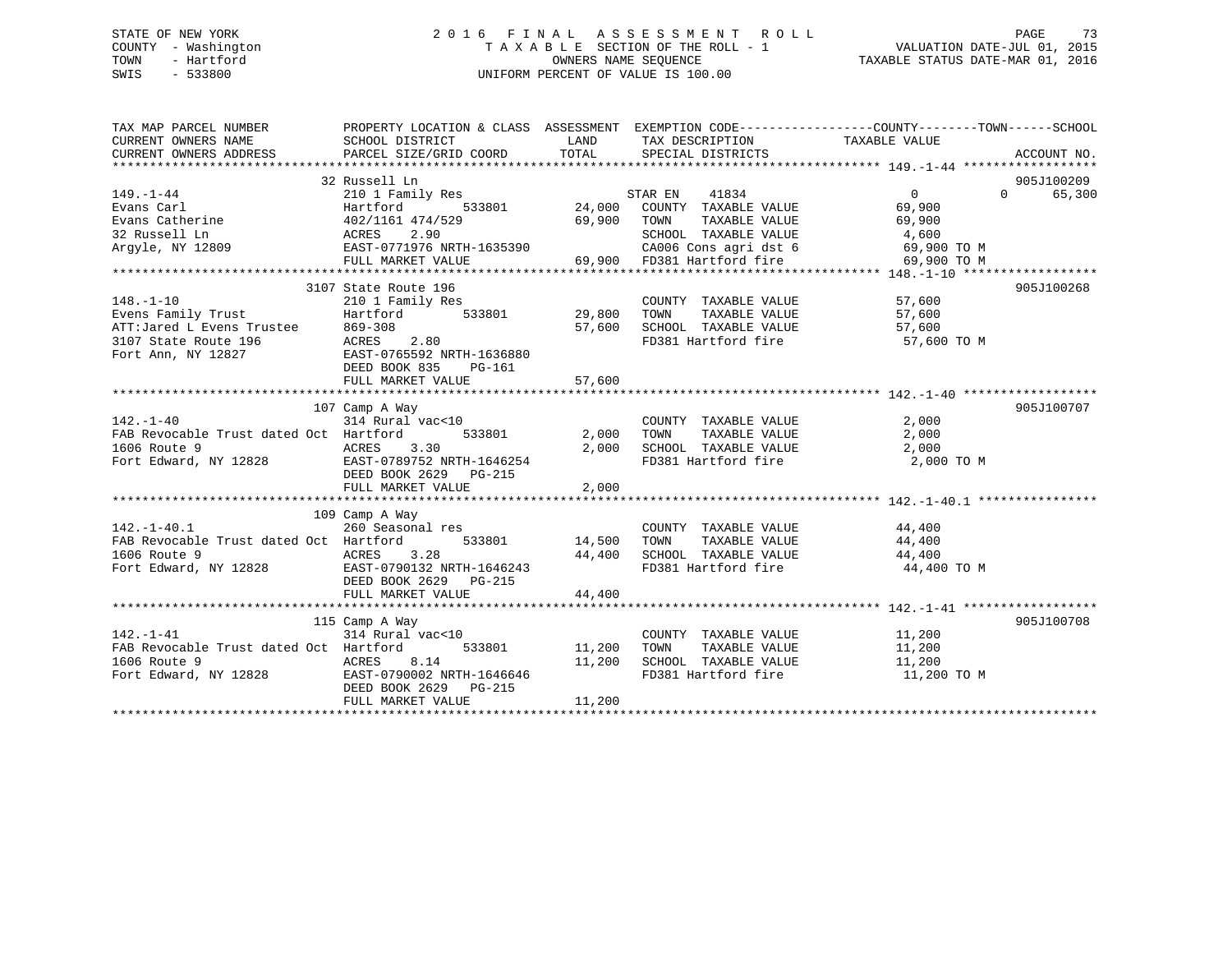#### STATE OF NEW YORK 2 0 1 6 F I N A L A S S E S S M E N T R O L L PAGE 74COUNTY - Washington  $\begin{array}{ccc}\n\text{T A X A B L E} & \text{SECTION OF THE ROLL - 1} \\
\text{T} & \text{M NERS NAME SEQUENCE}\n\end{array}$ OWNERS NAME SEQUENCE TAXABLE STATUS DATE-MAR 01, 2016 SWIS - 533800 UNIFORM PERCENT OF VALUE IS 100.00

VALUATION DATE-JUL 01, 2015

| LAND<br>TAXABLE VALUE<br>CURRENT OWNERS NAME<br>SCHOOL DISTRICT<br>TAX DESCRIPTION<br>TOTAL<br>SPECIAL DISTRICTS<br>CURRENT OWNERS ADDRESS<br>PARCEL SIZE/GRID COORD<br>ACCOUNT NO.<br>905J100352<br>924 County Route 17<br>$114. - 1 - 3$<br>41720<br>128,190<br>113 Cattle farm<br>AG DIST<br>128,190<br>128,190<br>533801<br>250,400<br>Faille Mark L<br>COUNTY TAXABLE VALUE<br>336,010<br>Hartford<br>1932 US Highway 206<br>ACRES 216.60<br>464,200<br>TAXABLE VALUE<br>336,010<br>TOWN<br>EAST-0784202 NRTH-1669280<br>SCHOOL TAXABLE VALUE<br>Skillman, NJ 08558<br>336,010<br>CA007 Cons agri dst 7 336,010 TO M<br>DEED BOOK 2830 PG-1<br>464,200<br>128,190 EX<br>FULL MARKET VALUE<br>MAY BE SUBJECT TO PAYMENT<br>FD381 Hartford fire<br>464,200 TO M<br>UNDER AGDIST LAW TIL 2020<br>County Route 17 OFF<br>41720<br>52,864<br>$114. - 1 - 20.3$<br>105 Vac farmland<br>AG DIST<br>52,864<br>52,864<br>533801<br>Faille Mark L<br>90,600<br>COUNTY TAXABLE VALUE<br>37,736<br>Hartford<br>90,600<br>1932 US Highway 206<br>ACRES 78.17<br>TOWN<br>TAXABLE VALUE<br>37,736<br>EAST-0785441 NRTH-1668543<br>37,736<br>Skillman, NJ 08558<br>SCHOOL TAXABLE VALUE<br>DEED BOOK 2830 PG-1<br>CA007 Cons agri dst 7<br>37,736 TO M<br>90,600<br>FULL MARKET VALUE<br>52,864 EX<br>MAY BE SUBJECT TO PAYMENT<br>FD381 Hartford fire<br>90,600 TO M<br>UNDER AGDIST LAW TIL 2020<br>905J100491<br>65 Gibbs Rd<br>$123. - 1 - 23$<br>240 Rural res<br>105,666<br>105,666<br>105,666<br>AG DIST<br>41720<br>533801<br>Faille Mark L<br>Hartford<br>189,100<br>COUNTY TAXABLE VALUE<br>436,934<br>1932 U.S. highway 206<br>542,600<br>436,934<br>2123/302<br>TOWN<br>TAXABLE VALUE<br>436,934<br>Skillman, NJ 08558<br>ACRES 134.20<br>SCHOOL TAXABLE VALUE<br>EAST-0784961 NRTH-1657212<br>CA007 Cons agri dst 7<br>436,934 TO M<br>MAY BE SUBJECT TO PAYMENT<br>DEED BOOK 3622 PG-225<br>105,666 EX<br>21 Kittie Mae Way<br>$132. - 1 - 21.4$<br>STAR B<br>41854<br>30,000<br>210 1 Family Res<br>$\overline{0}$<br>$\mathbf 0$<br>STAR B $41854$<br>30,500 COUNTY TAXABLE VALUE<br>533801<br>97,000<br>Falk Kathy K<br>Hartford<br>21 Kittie Mae Way<br>2.68 BANK<br>97,000<br>TOWN<br>TAXABLE VALUE<br>ACRES<br>107<br>97,000<br>Granville, NY 12832<br>EAST-0788507 NRTH-1655145<br>SCHOOL TAXABLE VALUE<br>67,000<br>CA007 Cons agri dst 7<br>97,000 TO M<br>DEED BOOK 782<br>PG-329<br>97,000 FD381 Hartford fire<br>97,000 TO M<br>FULL MARKET VALUE<br>905J101220<br>3114 Coach Rd<br>$149. - 1 - 26.12$<br>41854<br>$0 \qquad \qquad$<br>$\Omega$<br>30,000<br>210 1 Family Res<br>STAR B<br>Farley Sean M<br>37,300<br>221,300<br>Hartford<br>533801<br>COUNTY TAXABLE VALUE<br>Farley Jenifer M<br>221,300<br>ACRES<br>7.29<br>TOWN<br>TAXABLE VALUE<br>221,300<br>EAST-0779705 NRTH-1636665<br>3114 Coach Rd<br>SCHOOL TAXABLE VALUE<br>191,300<br>Argyle, NY 12809<br>DEED BOOK 786<br>PG-86<br>FD381 Hartford fire<br>221,300 TO M<br>221,300<br>FULL MARKET VALUE | TAX MAP PARCEL NUMBER | PROPERTY LOCATION & CLASS ASSESSMENT EXEMPTION CODE----------------COUNTY-------TOWN-----SCHOOL |  |  |  |
|---------------------------------------------------------------------------------------------------------------------------------------------------------------------------------------------------------------------------------------------------------------------------------------------------------------------------------------------------------------------------------------------------------------------------------------------------------------------------------------------------------------------------------------------------------------------------------------------------------------------------------------------------------------------------------------------------------------------------------------------------------------------------------------------------------------------------------------------------------------------------------------------------------------------------------------------------------------------------------------------------------------------------------------------------------------------------------------------------------------------------------------------------------------------------------------------------------------------------------------------------------------------------------------------------------------------------------------------------------------------------------------------------------------------------------------------------------------------------------------------------------------------------------------------------------------------------------------------------------------------------------------------------------------------------------------------------------------------------------------------------------------------------------------------------------------------------------------------------------------------------------------------------------------------------------------------------------------------------------------------------------------------------------------------------------------------------------------------------------------------------------------------------------------------------------------------------------------------------------------------------------------------------------------------------------------------------------------------------------------------------------------------------------------------------------------------------------------------------------------------------------------------------------------------------------------------------------------------------------------------------------------------------------------------------------------------------------------------------------------------------------------------------------------------------------------------------------------------------------------------------------------------------------------------------------------------------------------------------------------|-----------------------|-------------------------------------------------------------------------------------------------|--|--|--|
|                                                                                                                                                                                                                                                                                                                                                                                                                                                                                                                                                                                                                                                                                                                                                                                                                                                                                                                                                                                                                                                                                                                                                                                                                                                                                                                                                                                                                                                                                                                                                                                                                                                                                                                                                                                                                                                                                                                                                                                                                                                                                                                                                                                                                                                                                                                                                                                                                                                                                                                                                                                                                                                                                                                                                                                                                                                                                                                                                                                       |                       |                                                                                                 |  |  |  |
|                                                                                                                                                                                                                                                                                                                                                                                                                                                                                                                                                                                                                                                                                                                                                                                                                                                                                                                                                                                                                                                                                                                                                                                                                                                                                                                                                                                                                                                                                                                                                                                                                                                                                                                                                                                                                                                                                                                                                                                                                                                                                                                                                                                                                                                                                                                                                                                                                                                                                                                                                                                                                                                                                                                                                                                                                                                                                                                                                                                       |                       |                                                                                                 |  |  |  |
|                                                                                                                                                                                                                                                                                                                                                                                                                                                                                                                                                                                                                                                                                                                                                                                                                                                                                                                                                                                                                                                                                                                                                                                                                                                                                                                                                                                                                                                                                                                                                                                                                                                                                                                                                                                                                                                                                                                                                                                                                                                                                                                                                                                                                                                                                                                                                                                                                                                                                                                                                                                                                                                                                                                                                                                                                                                                                                                                                                                       |                       |                                                                                                 |  |  |  |
|                                                                                                                                                                                                                                                                                                                                                                                                                                                                                                                                                                                                                                                                                                                                                                                                                                                                                                                                                                                                                                                                                                                                                                                                                                                                                                                                                                                                                                                                                                                                                                                                                                                                                                                                                                                                                                                                                                                                                                                                                                                                                                                                                                                                                                                                                                                                                                                                                                                                                                                                                                                                                                                                                                                                                                                                                                                                                                                                                                                       |                       |                                                                                                 |  |  |  |
|                                                                                                                                                                                                                                                                                                                                                                                                                                                                                                                                                                                                                                                                                                                                                                                                                                                                                                                                                                                                                                                                                                                                                                                                                                                                                                                                                                                                                                                                                                                                                                                                                                                                                                                                                                                                                                                                                                                                                                                                                                                                                                                                                                                                                                                                                                                                                                                                                                                                                                                                                                                                                                                                                                                                                                                                                                                                                                                                                                                       |                       |                                                                                                 |  |  |  |
|                                                                                                                                                                                                                                                                                                                                                                                                                                                                                                                                                                                                                                                                                                                                                                                                                                                                                                                                                                                                                                                                                                                                                                                                                                                                                                                                                                                                                                                                                                                                                                                                                                                                                                                                                                                                                                                                                                                                                                                                                                                                                                                                                                                                                                                                                                                                                                                                                                                                                                                                                                                                                                                                                                                                                                                                                                                                                                                                                                                       |                       |                                                                                                 |  |  |  |
|                                                                                                                                                                                                                                                                                                                                                                                                                                                                                                                                                                                                                                                                                                                                                                                                                                                                                                                                                                                                                                                                                                                                                                                                                                                                                                                                                                                                                                                                                                                                                                                                                                                                                                                                                                                                                                                                                                                                                                                                                                                                                                                                                                                                                                                                                                                                                                                                                                                                                                                                                                                                                                                                                                                                                                                                                                                                                                                                                                                       |                       |                                                                                                 |  |  |  |
|                                                                                                                                                                                                                                                                                                                                                                                                                                                                                                                                                                                                                                                                                                                                                                                                                                                                                                                                                                                                                                                                                                                                                                                                                                                                                                                                                                                                                                                                                                                                                                                                                                                                                                                                                                                                                                                                                                                                                                                                                                                                                                                                                                                                                                                                                                                                                                                                                                                                                                                                                                                                                                                                                                                                                                                                                                                                                                                                                                                       |                       |                                                                                                 |  |  |  |
|                                                                                                                                                                                                                                                                                                                                                                                                                                                                                                                                                                                                                                                                                                                                                                                                                                                                                                                                                                                                                                                                                                                                                                                                                                                                                                                                                                                                                                                                                                                                                                                                                                                                                                                                                                                                                                                                                                                                                                                                                                                                                                                                                                                                                                                                                                                                                                                                                                                                                                                                                                                                                                                                                                                                                                                                                                                                                                                                                                                       |                       |                                                                                                 |  |  |  |
|                                                                                                                                                                                                                                                                                                                                                                                                                                                                                                                                                                                                                                                                                                                                                                                                                                                                                                                                                                                                                                                                                                                                                                                                                                                                                                                                                                                                                                                                                                                                                                                                                                                                                                                                                                                                                                                                                                                                                                                                                                                                                                                                                                                                                                                                                                                                                                                                                                                                                                                                                                                                                                                                                                                                                                                                                                                                                                                                                                                       |                       |                                                                                                 |  |  |  |
|                                                                                                                                                                                                                                                                                                                                                                                                                                                                                                                                                                                                                                                                                                                                                                                                                                                                                                                                                                                                                                                                                                                                                                                                                                                                                                                                                                                                                                                                                                                                                                                                                                                                                                                                                                                                                                                                                                                                                                                                                                                                                                                                                                                                                                                                                                                                                                                                                                                                                                                                                                                                                                                                                                                                                                                                                                                                                                                                                                                       |                       |                                                                                                 |  |  |  |
|                                                                                                                                                                                                                                                                                                                                                                                                                                                                                                                                                                                                                                                                                                                                                                                                                                                                                                                                                                                                                                                                                                                                                                                                                                                                                                                                                                                                                                                                                                                                                                                                                                                                                                                                                                                                                                                                                                                                                                                                                                                                                                                                                                                                                                                                                                                                                                                                                                                                                                                                                                                                                                                                                                                                                                                                                                                                                                                                                                                       |                       |                                                                                                 |  |  |  |
|                                                                                                                                                                                                                                                                                                                                                                                                                                                                                                                                                                                                                                                                                                                                                                                                                                                                                                                                                                                                                                                                                                                                                                                                                                                                                                                                                                                                                                                                                                                                                                                                                                                                                                                                                                                                                                                                                                                                                                                                                                                                                                                                                                                                                                                                                                                                                                                                                                                                                                                                                                                                                                                                                                                                                                                                                                                                                                                                                                                       |                       |                                                                                                 |  |  |  |
|                                                                                                                                                                                                                                                                                                                                                                                                                                                                                                                                                                                                                                                                                                                                                                                                                                                                                                                                                                                                                                                                                                                                                                                                                                                                                                                                                                                                                                                                                                                                                                                                                                                                                                                                                                                                                                                                                                                                                                                                                                                                                                                                                                                                                                                                                                                                                                                                                                                                                                                                                                                                                                                                                                                                                                                                                                                                                                                                                                                       |                       |                                                                                                 |  |  |  |
|                                                                                                                                                                                                                                                                                                                                                                                                                                                                                                                                                                                                                                                                                                                                                                                                                                                                                                                                                                                                                                                                                                                                                                                                                                                                                                                                                                                                                                                                                                                                                                                                                                                                                                                                                                                                                                                                                                                                                                                                                                                                                                                                                                                                                                                                                                                                                                                                                                                                                                                                                                                                                                                                                                                                                                                                                                                                                                                                                                                       |                       |                                                                                                 |  |  |  |
|                                                                                                                                                                                                                                                                                                                                                                                                                                                                                                                                                                                                                                                                                                                                                                                                                                                                                                                                                                                                                                                                                                                                                                                                                                                                                                                                                                                                                                                                                                                                                                                                                                                                                                                                                                                                                                                                                                                                                                                                                                                                                                                                                                                                                                                                                                                                                                                                                                                                                                                                                                                                                                                                                                                                                                                                                                                                                                                                                                                       |                       |                                                                                                 |  |  |  |
|                                                                                                                                                                                                                                                                                                                                                                                                                                                                                                                                                                                                                                                                                                                                                                                                                                                                                                                                                                                                                                                                                                                                                                                                                                                                                                                                                                                                                                                                                                                                                                                                                                                                                                                                                                                                                                                                                                                                                                                                                                                                                                                                                                                                                                                                                                                                                                                                                                                                                                                                                                                                                                                                                                                                                                                                                                                                                                                                                                                       |                       |                                                                                                 |  |  |  |
|                                                                                                                                                                                                                                                                                                                                                                                                                                                                                                                                                                                                                                                                                                                                                                                                                                                                                                                                                                                                                                                                                                                                                                                                                                                                                                                                                                                                                                                                                                                                                                                                                                                                                                                                                                                                                                                                                                                                                                                                                                                                                                                                                                                                                                                                                                                                                                                                                                                                                                                                                                                                                                                                                                                                                                                                                                                                                                                                                                                       |                       |                                                                                                 |  |  |  |
|                                                                                                                                                                                                                                                                                                                                                                                                                                                                                                                                                                                                                                                                                                                                                                                                                                                                                                                                                                                                                                                                                                                                                                                                                                                                                                                                                                                                                                                                                                                                                                                                                                                                                                                                                                                                                                                                                                                                                                                                                                                                                                                                                                                                                                                                                                                                                                                                                                                                                                                                                                                                                                                                                                                                                                                                                                                                                                                                                                                       |                       |                                                                                                 |  |  |  |
|                                                                                                                                                                                                                                                                                                                                                                                                                                                                                                                                                                                                                                                                                                                                                                                                                                                                                                                                                                                                                                                                                                                                                                                                                                                                                                                                                                                                                                                                                                                                                                                                                                                                                                                                                                                                                                                                                                                                                                                                                                                                                                                                                                                                                                                                                                                                                                                                                                                                                                                                                                                                                                                                                                                                                                                                                                                                                                                                                                                       |                       |                                                                                                 |  |  |  |
|                                                                                                                                                                                                                                                                                                                                                                                                                                                                                                                                                                                                                                                                                                                                                                                                                                                                                                                                                                                                                                                                                                                                                                                                                                                                                                                                                                                                                                                                                                                                                                                                                                                                                                                                                                                                                                                                                                                                                                                                                                                                                                                                                                                                                                                                                                                                                                                                                                                                                                                                                                                                                                                                                                                                                                                                                                                                                                                                                                                       |                       |                                                                                                 |  |  |  |
|                                                                                                                                                                                                                                                                                                                                                                                                                                                                                                                                                                                                                                                                                                                                                                                                                                                                                                                                                                                                                                                                                                                                                                                                                                                                                                                                                                                                                                                                                                                                                                                                                                                                                                                                                                                                                                                                                                                                                                                                                                                                                                                                                                                                                                                                                                                                                                                                                                                                                                                                                                                                                                                                                                                                                                                                                                                                                                                                                                                       |                       |                                                                                                 |  |  |  |
|                                                                                                                                                                                                                                                                                                                                                                                                                                                                                                                                                                                                                                                                                                                                                                                                                                                                                                                                                                                                                                                                                                                                                                                                                                                                                                                                                                                                                                                                                                                                                                                                                                                                                                                                                                                                                                                                                                                                                                                                                                                                                                                                                                                                                                                                                                                                                                                                                                                                                                                                                                                                                                                                                                                                                                                                                                                                                                                                                                                       |                       |                                                                                                 |  |  |  |
|                                                                                                                                                                                                                                                                                                                                                                                                                                                                                                                                                                                                                                                                                                                                                                                                                                                                                                                                                                                                                                                                                                                                                                                                                                                                                                                                                                                                                                                                                                                                                                                                                                                                                                                                                                                                                                                                                                                                                                                                                                                                                                                                                                                                                                                                                                                                                                                                                                                                                                                                                                                                                                                                                                                                                                                                                                                                                                                                                                                       |                       |                                                                                                 |  |  |  |
|                                                                                                                                                                                                                                                                                                                                                                                                                                                                                                                                                                                                                                                                                                                                                                                                                                                                                                                                                                                                                                                                                                                                                                                                                                                                                                                                                                                                                                                                                                                                                                                                                                                                                                                                                                                                                                                                                                                                                                                                                                                                                                                                                                                                                                                                                                                                                                                                                                                                                                                                                                                                                                                                                                                                                                                                                                                                                                                                                                                       |                       |                                                                                                 |  |  |  |
|                                                                                                                                                                                                                                                                                                                                                                                                                                                                                                                                                                                                                                                                                                                                                                                                                                                                                                                                                                                                                                                                                                                                                                                                                                                                                                                                                                                                                                                                                                                                                                                                                                                                                                                                                                                                                                                                                                                                                                                                                                                                                                                                                                                                                                                                                                                                                                                                                                                                                                                                                                                                                                                                                                                                                                                                                                                                                                                                                                                       |                       |                                                                                                 |  |  |  |
|                                                                                                                                                                                                                                                                                                                                                                                                                                                                                                                                                                                                                                                                                                                                                                                                                                                                                                                                                                                                                                                                                                                                                                                                                                                                                                                                                                                                                                                                                                                                                                                                                                                                                                                                                                                                                                                                                                                                                                                                                                                                                                                                                                                                                                                                                                                                                                                                                                                                                                                                                                                                                                                                                                                                                                                                                                                                                                                                                                                       |                       |                                                                                                 |  |  |  |
|                                                                                                                                                                                                                                                                                                                                                                                                                                                                                                                                                                                                                                                                                                                                                                                                                                                                                                                                                                                                                                                                                                                                                                                                                                                                                                                                                                                                                                                                                                                                                                                                                                                                                                                                                                                                                                                                                                                                                                                                                                                                                                                                                                                                                                                                                                                                                                                                                                                                                                                                                                                                                                                                                                                                                                                                                                                                                                                                                                                       |                       |                                                                                                 |  |  |  |
|                                                                                                                                                                                                                                                                                                                                                                                                                                                                                                                                                                                                                                                                                                                                                                                                                                                                                                                                                                                                                                                                                                                                                                                                                                                                                                                                                                                                                                                                                                                                                                                                                                                                                                                                                                                                                                                                                                                                                                                                                                                                                                                                                                                                                                                                                                                                                                                                                                                                                                                                                                                                                                                                                                                                                                                                                                                                                                                                                                                       |                       |                                                                                                 |  |  |  |
|                                                                                                                                                                                                                                                                                                                                                                                                                                                                                                                                                                                                                                                                                                                                                                                                                                                                                                                                                                                                                                                                                                                                                                                                                                                                                                                                                                                                                                                                                                                                                                                                                                                                                                                                                                                                                                                                                                                                                                                                                                                                                                                                                                                                                                                                                                                                                                                                                                                                                                                                                                                                                                                                                                                                                                                                                                                                                                                                                                                       |                       |                                                                                                 |  |  |  |
|                                                                                                                                                                                                                                                                                                                                                                                                                                                                                                                                                                                                                                                                                                                                                                                                                                                                                                                                                                                                                                                                                                                                                                                                                                                                                                                                                                                                                                                                                                                                                                                                                                                                                                                                                                                                                                                                                                                                                                                                                                                                                                                                                                                                                                                                                                                                                                                                                                                                                                                                                                                                                                                                                                                                                                                                                                                                                                                                                                                       |                       |                                                                                                 |  |  |  |
|                                                                                                                                                                                                                                                                                                                                                                                                                                                                                                                                                                                                                                                                                                                                                                                                                                                                                                                                                                                                                                                                                                                                                                                                                                                                                                                                                                                                                                                                                                                                                                                                                                                                                                                                                                                                                                                                                                                                                                                                                                                                                                                                                                                                                                                                                                                                                                                                                                                                                                                                                                                                                                                                                                                                                                                                                                                                                                                                                                                       |                       |                                                                                                 |  |  |  |
|                                                                                                                                                                                                                                                                                                                                                                                                                                                                                                                                                                                                                                                                                                                                                                                                                                                                                                                                                                                                                                                                                                                                                                                                                                                                                                                                                                                                                                                                                                                                                                                                                                                                                                                                                                                                                                                                                                                                                                                                                                                                                                                                                                                                                                                                                                                                                                                                                                                                                                                                                                                                                                                                                                                                                                                                                                                                                                                                                                                       |                       |                                                                                                 |  |  |  |
|                                                                                                                                                                                                                                                                                                                                                                                                                                                                                                                                                                                                                                                                                                                                                                                                                                                                                                                                                                                                                                                                                                                                                                                                                                                                                                                                                                                                                                                                                                                                                                                                                                                                                                                                                                                                                                                                                                                                                                                                                                                                                                                                                                                                                                                                                                                                                                                                                                                                                                                                                                                                                                                                                                                                                                                                                                                                                                                                                                                       |                       |                                                                                                 |  |  |  |
|                                                                                                                                                                                                                                                                                                                                                                                                                                                                                                                                                                                                                                                                                                                                                                                                                                                                                                                                                                                                                                                                                                                                                                                                                                                                                                                                                                                                                                                                                                                                                                                                                                                                                                                                                                                                                                                                                                                                                                                                                                                                                                                                                                                                                                                                                                                                                                                                                                                                                                                                                                                                                                                                                                                                                                                                                                                                                                                                                                                       |                       |                                                                                                 |  |  |  |
|                                                                                                                                                                                                                                                                                                                                                                                                                                                                                                                                                                                                                                                                                                                                                                                                                                                                                                                                                                                                                                                                                                                                                                                                                                                                                                                                                                                                                                                                                                                                                                                                                                                                                                                                                                                                                                                                                                                                                                                                                                                                                                                                                                                                                                                                                                                                                                                                                                                                                                                                                                                                                                                                                                                                                                                                                                                                                                                                                                                       |                       |                                                                                                 |  |  |  |
|                                                                                                                                                                                                                                                                                                                                                                                                                                                                                                                                                                                                                                                                                                                                                                                                                                                                                                                                                                                                                                                                                                                                                                                                                                                                                                                                                                                                                                                                                                                                                                                                                                                                                                                                                                                                                                                                                                                                                                                                                                                                                                                                                                                                                                                                                                                                                                                                                                                                                                                                                                                                                                                                                                                                                                                                                                                                                                                                                                                       |                       |                                                                                                 |  |  |  |
|                                                                                                                                                                                                                                                                                                                                                                                                                                                                                                                                                                                                                                                                                                                                                                                                                                                                                                                                                                                                                                                                                                                                                                                                                                                                                                                                                                                                                                                                                                                                                                                                                                                                                                                                                                                                                                                                                                                                                                                                                                                                                                                                                                                                                                                                                                                                                                                                                                                                                                                                                                                                                                                                                                                                                                                                                                                                                                                                                                                       |                       |                                                                                                 |  |  |  |
|                                                                                                                                                                                                                                                                                                                                                                                                                                                                                                                                                                                                                                                                                                                                                                                                                                                                                                                                                                                                                                                                                                                                                                                                                                                                                                                                                                                                                                                                                                                                                                                                                                                                                                                                                                                                                                                                                                                                                                                                                                                                                                                                                                                                                                                                                                                                                                                                                                                                                                                                                                                                                                                                                                                                                                                                                                                                                                                                                                                       |                       |                                                                                                 |  |  |  |
|                                                                                                                                                                                                                                                                                                                                                                                                                                                                                                                                                                                                                                                                                                                                                                                                                                                                                                                                                                                                                                                                                                                                                                                                                                                                                                                                                                                                                                                                                                                                                                                                                                                                                                                                                                                                                                                                                                                                                                                                                                                                                                                                                                                                                                                                                                                                                                                                                                                                                                                                                                                                                                                                                                                                                                                                                                                                                                                                                                                       |                       |                                                                                                 |  |  |  |
|                                                                                                                                                                                                                                                                                                                                                                                                                                                                                                                                                                                                                                                                                                                                                                                                                                                                                                                                                                                                                                                                                                                                                                                                                                                                                                                                                                                                                                                                                                                                                                                                                                                                                                                                                                                                                                                                                                                                                                                                                                                                                                                                                                                                                                                                                                                                                                                                                                                                                                                                                                                                                                                                                                                                                                                                                                                                                                                                                                                       |                       |                                                                                                 |  |  |  |
|                                                                                                                                                                                                                                                                                                                                                                                                                                                                                                                                                                                                                                                                                                                                                                                                                                                                                                                                                                                                                                                                                                                                                                                                                                                                                                                                                                                                                                                                                                                                                                                                                                                                                                                                                                                                                                                                                                                                                                                                                                                                                                                                                                                                                                                                                                                                                                                                                                                                                                                                                                                                                                                                                                                                                                                                                                                                                                                                                                                       |                       |                                                                                                 |  |  |  |
|                                                                                                                                                                                                                                                                                                                                                                                                                                                                                                                                                                                                                                                                                                                                                                                                                                                                                                                                                                                                                                                                                                                                                                                                                                                                                                                                                                                                                                                                                                                                                                                                                                                                                                                                                                                                                                                                                                                                                                                                                                                                                                                                                                                                                                                                                                                                                                                                                                                                                                                                                                                                                                                                                                                                                                                                                                                                                                                                                                                       |                       |                                                                                                 |  |  |  |
|                                                                                                                                                                                                                                                                                                                                                                                                                                                                                                                                                                                                                                                                                                                                                                                                                                                                                                                                                                                                                                                                                                                                                                                                                                                                                                                                                                                                                                                                                                                                                                                                                                                                                                                                                                                                                                                                                                                                                                                                                                                                                                                                                                                                                                                                                                                                                                                                                                                                                                                                                                                                                                                                                                                                                                                                                                                                                                                                                                                       |                       |                                                                                                 |  |  |  |
|                                                                                                                                                                                                                                                                                                                                                                                                                                                                                                                                                                                                                                                                                                                                                                                                                                                                                                                                                                                                                                                                                                                                                                                                                                                                                                                                                                                                                                                                                                                                                                                                                                                                                                                                                                                                                                                                                                                                                                                                                                                                                                                                                                                                                                                                                                                                                                                                                                                                                                                                                                                                                                                                                                                                                                                                                                                                                                                                                                                       |                       |                                                                                                 |  |  |  |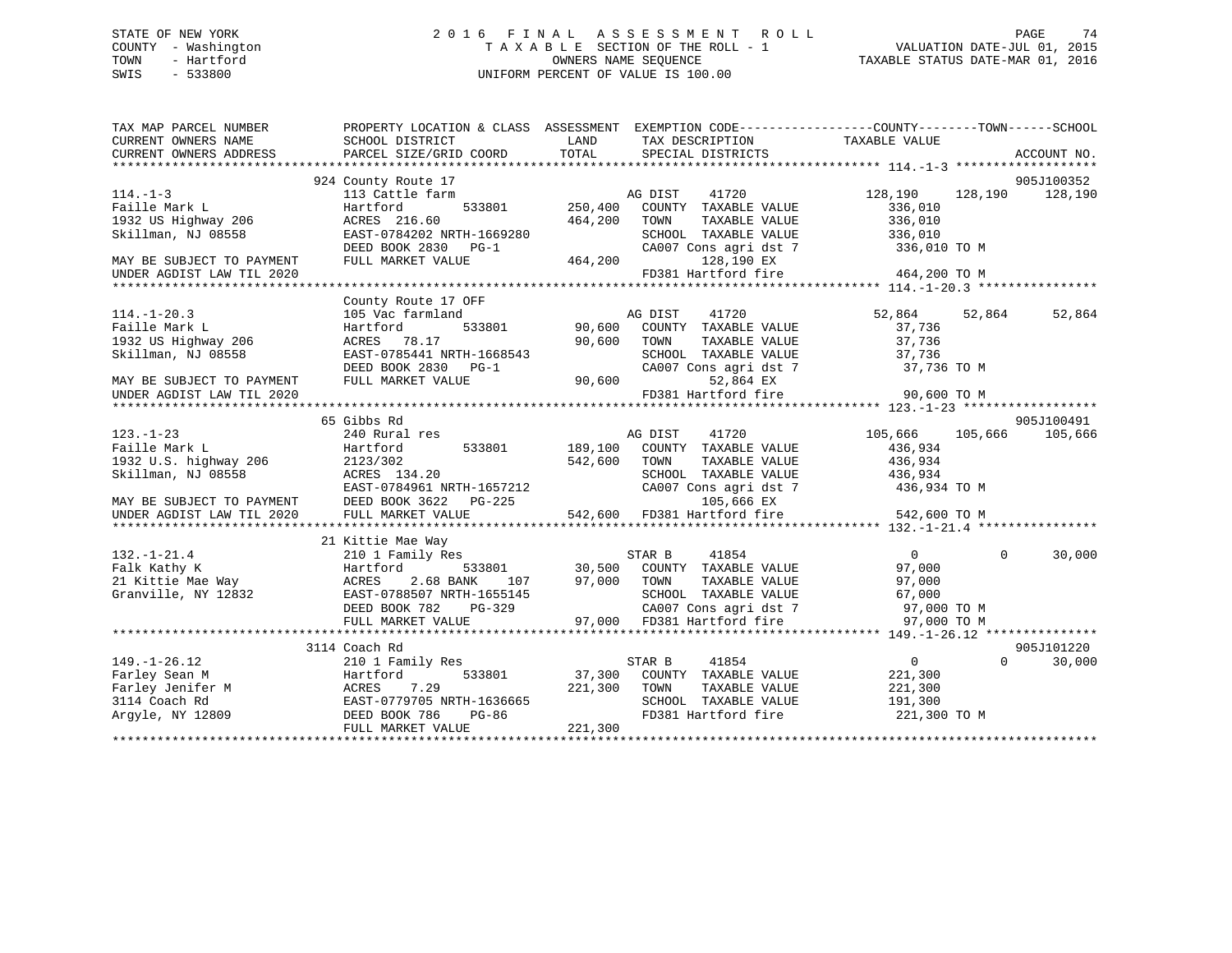## STATE OF NEW YORK 2 0 1 6 F I N A L A S S E S S M E N T R O L L PAGE 75 COUNTY - Washington T A X A B L E SECTION OF THE ROLL - 1 VALUATION DATE-JUL 01, 2015 TOWN - Hartford **TAXABLE STATUS DATE-MAR 01, 2016** OWNERS NAME SEQUENCE TAXABLE STATUS DATE-MAR 01, 2016 SWIS - 533800 UNIFORM PERCENT OF VALUE IS 100.00

| TAX MAP PARCEL NUMBER<br>CURRENT OWNERS NAME<br>CURRENT OWNERS ADDRESS                                        | PROPERTY LOCATION & CLASS ASSESSMENT EXEMPTION CODE---------------COUNTY-------TOWN-----SCHOOL<br>SCHOOL DISTRICT<br>PARCEL SIZE/GRID COORD          | LAND<br>TOTAL                | TAX DESCRIPTION TAXABLE VALUE<br>SPECIAL DISTRICTS                                                                                 |                                                                          | ACCOUNT NO.                  |
|---------------------------------------------------------------------------------------------------------------|------------------------------------------------------------------------------------------------------------------------------------------------------|------------------------------|------------------------------------------------------------------------------------------------------------------------------------|--------------------------------------------------------------------------|------------------------------|
| $150. - 1 - 55$                                                                                               | 264 Gilchrist Hill Rd<br>210 1 Family Res                                                                                                            |                              | VET COM CT 41131                                                                                                                   | 27,500<br>27,500                                                         | 905J101292<br>$\overline{0}$ |
| Fassler Joan M<br>264 Gilchrist Hill Rd<br>Hartford, NY 12838                                                 | 533801<br>Hartford<br>LOT 8<br>ACRES<br>5.20<br>EAST-0784951 NRTH-1640820<br>DEED BOOK 3483 PG-246                                                   | 39,000 STAR B<br>110,000     | 41854<br>COUNTY TAXABLE VALUE<br>TOWN      TAXABLE  VALUE<br>SCHOOL   TAXABLE  VALUE<br>FD381 Hartford fire                        | $\overline{0}$<br>$\Omega$<br>82,500<br>82,500<br>80,000<br>110,000 TO M | 30,000                       |
|                                                                                                               | FULL MARKET VALUE                                                                                                                                    | 110,000                      |                                                                                                                                    |                                                                          |                              |
|                                                                                                               | 45 Hartford Main St                                                                                                                                  |                              |                                                                                                                                    |                                                                          | 905J100412                   |
| $132.15 - 1 - 14$<br>Fed National Mortgage Assoc<br>14221 Dallas Pkwy Ste 1000<br>Dallas, TX 75240            | 210 1 Family Res<br>533801<br>Hartford<br>bdy & Agree 1701/214<br>ACRES 1.54<br>ACRES 1.54<br>EAST-0786114 NRTH-1652678<br>DEED BOOK 3611 PG-4       | 25,100<br>180,200            | COUNTY TAXABLE VALUE<br>TOWN<br>TAXABLE VALUE<br>SCHOOL TAXABLE VALUE<br>CA007 Cons agri dst 7 180,200 TO M<br>FD381 Hartford fire | 180,200<br>180,200<br>180,200<br>180,200 TO M                            |                              |
|                                                                                                               |                                                                                                                                                      |                              |                                                                                                                                    |                                                                          |                              |
|                                                                                                               | 7378 State Route 40                                                                                                                                  |                              |                                                                                                                                    |                                                                          | 905J101330                   |
| $149. - 1 - 22.5$<br>Fed National Mortgage Assoc<br>14221 Dallas Pkwy Ste 1000<br>Dallas, TX 75254            | 210 1 Family Res<br>$Hartford$ 533801 32,900<br>BLA 772/5<br>3.60<br>ACRES<br>EAST-0776223 NRTH-1638644<br>DEED BOOK 3617 PG-37<br>FULL MARKET VALUE | 152,300<br>152,300           | COUNTY TAXABLE VALUE<br>TOWN<br>TAXABLE VALUE<br>SCHOOL TAXABLE VALUE<br>WALUE سومینیند<br>FD381 Hartford fire                     | 152,300<br>152,300<br>152,300<br>152,300 TO M                            |                              |
|                                                                                                               |                                                                                                                                                      |                              |                                                                                                                                    |                                                                          |                              |
| $149. - 1 - 33.1$<br>Federal National Mortgage Ass Hartford<br>14221 Dallas Parkway, 1000<br>Dallas, TX 75254 | 7300 State Route 40<br>210 1 Family Res<br>533801<br>ACRES<br>5.00<br>EAST-0774969 NRTH-1636920<br>DEED BOOK 3597 PG-138<br>FULL MARKET VALUE        | 46,000<br>214,300<br>214,300 | COUNTY TAXABLE VALUE<br>TOWN<br>TAXABLE VALUE<br>SCHOOL TAXABLE VALUE 214,300<br>CA006 Cons agri dst 6<br>FD381 Hartford fire      | 214,300<br>214,300<br>214,300 TO M<br>214,300 TO M                       |                              |
|                                                                                                               |                                                                                                                                                      |                              |                                                                                                                                    |                                                                          |                              |
| $150. - 1 - 25$<br>Felice Laurie<br>33 Manross Rd<br>Bristol, CT 06010                                        | 228 Pope Hill Rd<br>240 Rural res<br>Hartford<br>533801<br>ACRES 15.00<br>EAST-0782114 NRTH-1632640<br>DEED BOOK 2715 PG-135<br>FULL MARKET VALUE    | 50,500<br>171,400<br>171,400 | COUNTY TAXABLE VALUE 171,400<br>TOWN<br>TAXABLE VALUE<br>SCHOOL TAXABLE VALUE<br>FD381 Hartford fire                               | 171,400<br>171,400<br>171,400 TO M                                       | 905J101001                   |
|                                                                                                               |                                                                                                                                                      |                              |                                                                                                                                    |                                                                          |                              |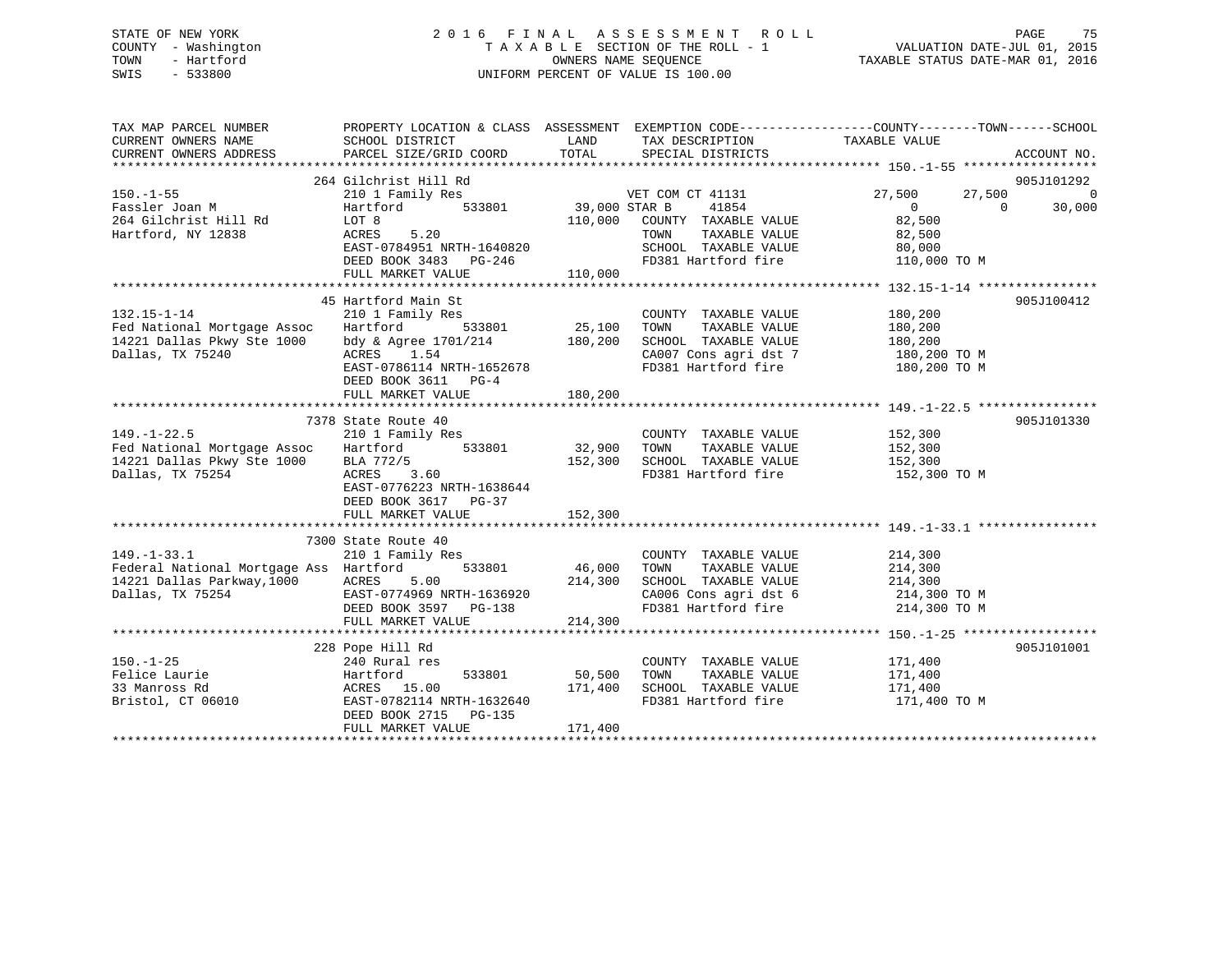## STATE OF NEW YORK 2 0 1 6 F I N A L A S S E S S M E N T R O L L PAGE 76 COUNTY - Washington T A X A B L E SECTION OF THE ROLL - 1 VALUATION DATE-JUL 01, 2015 TOWN - Hartford **TAXABLE STATUS DATE-MAR 01, 2016** OWNERS NAME SEQUENCE TAXABLE STATUS DATE-MAR 01, 2016 SWIS - 533800 UNIFORM PERCENT OF VALUE IS 100.00

| TAX MAP PARCEL NUMBER<br>CURRENT OWNERS NAME<br>CURRENT OWNERS ADDRESS                                  | PROPERTY LOCATION & CLASS ASSESSMENT EXEMPTION CODE----------------COUNTY-------TOWN------SCHOOL<br>SCHOOL DISTRICT<br>PARCEL SIZE/GRID COORD | LAND<br>TOTAL      | TAX DESCRIPTION<br>SPECIAL DISTRICTS                                                                                                             | TAXABLE VALUE                                                                             | ACCOUNT NO.     |
|---------------------------------------------------------------------------------------------------------|-----------------------------------------------------------------------------------------------------------------------------------------------|--------------------|--------------------------------------------------------------------------------------------------------------------------------------------------|-------------------------------------------------------------------------------------------|-----------------|
|                                                                                                         |                                                                                                                                               |                    |                                                                                                                                                  |                                                                                           |                 |
|                                                                                                         | 5173 County Route 30                                                                                                                          |                    |                                                                                                                                                  |                                                                                           | 905J100211      |
| $150. - 1 - 35$<br>Fessenden Janet A<br>Robbins Sarah J Trustee<br>C/O Sarah J Robbins<br>16 E State St | 240 Rural res<br>533801<br>Hartford<br>ACRES 223.10<br>EAST-0786041 NRTH-1636341<br>DEED BOOK 2723 PG-20                                      | 203,000<br>288,300 | 41720<br>AG DIST<br>COUNTY TAXABLE VALUE<br>TAXABLE VALUE<br>TOWN<br>SCHOOL TAXABLE VALUE<br>CA008 Cons agri dst 8                               | 66,208<br>66,208<br>222,092<br>222,092<br>222,092<br>222,092 TO M                         | 66,208          |
| Glens Falls, NY 12801                                                                                   | FULL MARKET VALUE                                                                                                                             | 288,300            | 66,208 EX                                                                                                                                        |                                                                                           |                 |
|                                                                                                         |                                                                                                                                               |                    | FD381 Hartford fire                                                                                                                              | 288,300 TO M                                                                              |                 |
| MAY BE SUBJECT TO PAYMENT<br>UNDER AGDIST LAW TIL 2020                                                  |                                                                                                                                               |                    |                                                                                                                                                  |                                                                                           |                 |
|                                                                                                         | 7381 State Route 40                                                                                                                           |                    |                                                                                                                                                  |                                                                                           | 905J100324      |
| $149. - 1 - 18$<br>Fiddlehead Creek LLC                                                                 | 473 Greenhouse<br>533801<br>Hartford                                                                                                          | 33,500 AG BUILD    | AG BUILD<br>41700<br>41700                                                                                                                       | 25,000<br>25,000<br>2,500<br>2,500                                                        | 25,000<br>2,500 |
| 7381 State Route 40<br>Fort Ann, NY 12827                                                               | ACRES<br>1.70<br>EAST-0775738 NRTH-1638931<br>DEED BOOK 3260 PG-27                                                                            |                    | 200,300 STAR B<br>41854<br>COUNTY TAXABLE VALUE<br>TOWN<br>TAXABLE VALUE                                                                         | $\overline{0}$<br>$\overline{0}$<br>172,800<br>172,800                                    | 30,000          |
| MAY BE SUBJECT TO PAYMENT<br>UNDER RPTL483 UNTIL 2024                                                   | FULL MARKET VALUE                                                                                                                             |                    | 200,300 SCHOOL TAXABLE VALUE<br>CA007 Cons agri dst 7<br>FD381 Hartford fire                                                                     | 142,800<br>200,300 TO M<br>200,300 TO M                                                   |                 |
|                                                                                                         |                                                                                                                                               |                    |                                                                                                                                                  |                                                                                           |                 |
| $149. - 1 - 18.1$                                                                                       | State Route 40 OFF<br>312 Vac w/imprv                                                                                                         |                    | COUNTY TAXABLE VALUE                                                                                                                             | 47,600                                                                                    | 905J101303      |
| Fiddlehead Creek LLC<br>7381 State Route 40<br>Fort Ann, NY 12827                                       | Hartford<br>533801<br>ACRES 15.30<br>EAST-0775273 NRTH-1639283                                                                                | 17,700<br>47,600   | TOWN<br>TAXABLE VALUE<br>SCHOOL TAXABLE VALUE<br>CA007 Cons agri dst 7                                                                           | 47,600<br>47,600<br>47,600 TO M                                                           |                 |
|                                                                                                         | DEED BOOK 3260 PG-27<br>FULL MARKET VALUE                                                                                                     | 47,600             | FD381 Hartford fire                                                                                                                              | 47,600 TO M                                                                               |                 |
|                                                                                                         | 289 Gilchrist Hill Rd                                                                                                                         |                    |                                                                                                                                                  |                                                                                           | 905J101301      |
| $150. - 1 - 67$<br>Field Charles E Jr<br>Field Janet A<br>PO Box 631<br>Shelter Island, NY 11964        | 312 Vac w/imprv<br>Hartford<br>533801<br>LOT 20<br>ACRES 10.15<br>EAST-0785049 NRTH-1638473<br>DEED BOOK 952<br>$PG-43$                       | 22,200<br>32,400   | COUNTY TAXABLE VALUE<br>TAXABLE VALUE<br>TOWN<br>SCHOOL TAXABLE VALUE<br>FD381 Hartford fire                                                     | 32,400<br>32,400<br>32,400<br>32,400 TO M                                                 |                 |
|                                                                                                         | FULL MARKET VALUE                                                                                                                             | 32,400             |                                                                                                                                                  |                                                                                           |                 |
|                                                                                                         |                                                                                                                                               |                    |                                                                                                                                                  |                                                                                           |                 |
|                                                                                                         | 3812 State Route 149                                                                                                                          |                    |                                                                                                                                                  |                                                                                           | 905J100220      |
| $130.-1-7.1$<br>Fioretti Edward J<br>Fioretti Lora Lin<br>3812 State Route 149<br>Fort Ann, NY 12827    | 112 Dairy farm<br>534401<br>Hudson Falls<br>ACRES 85.40<br>EAST-0768105 NRTH-1652107<br>DEED BOOK 1789 PG-334<br>FULL MARKET VALUE            | 137,100<br>307,900 | STAR B<br>41854<br>COUNTY TAXABLE VALUE<br>TAXABLE VALUE<br>TOWN<br>SCHOOL TAXABLE VALUE<br>CA007 Cons agri dst 7<br>307,900 FD381 Hartford fire | $\mathbf{0}$<br>$\Omega$<br>307,900<br>307,900<br>277,900<br>307,900 TO M<br>307,900 TO M | 30,000          |
| MAY BE SUBJECT TO PAYMENT<br>UNDER AGDIST LAW TIL 2020                                                  |                                                                                                                                               |                    |                                                                                                                                                  |                                                                                           |                 |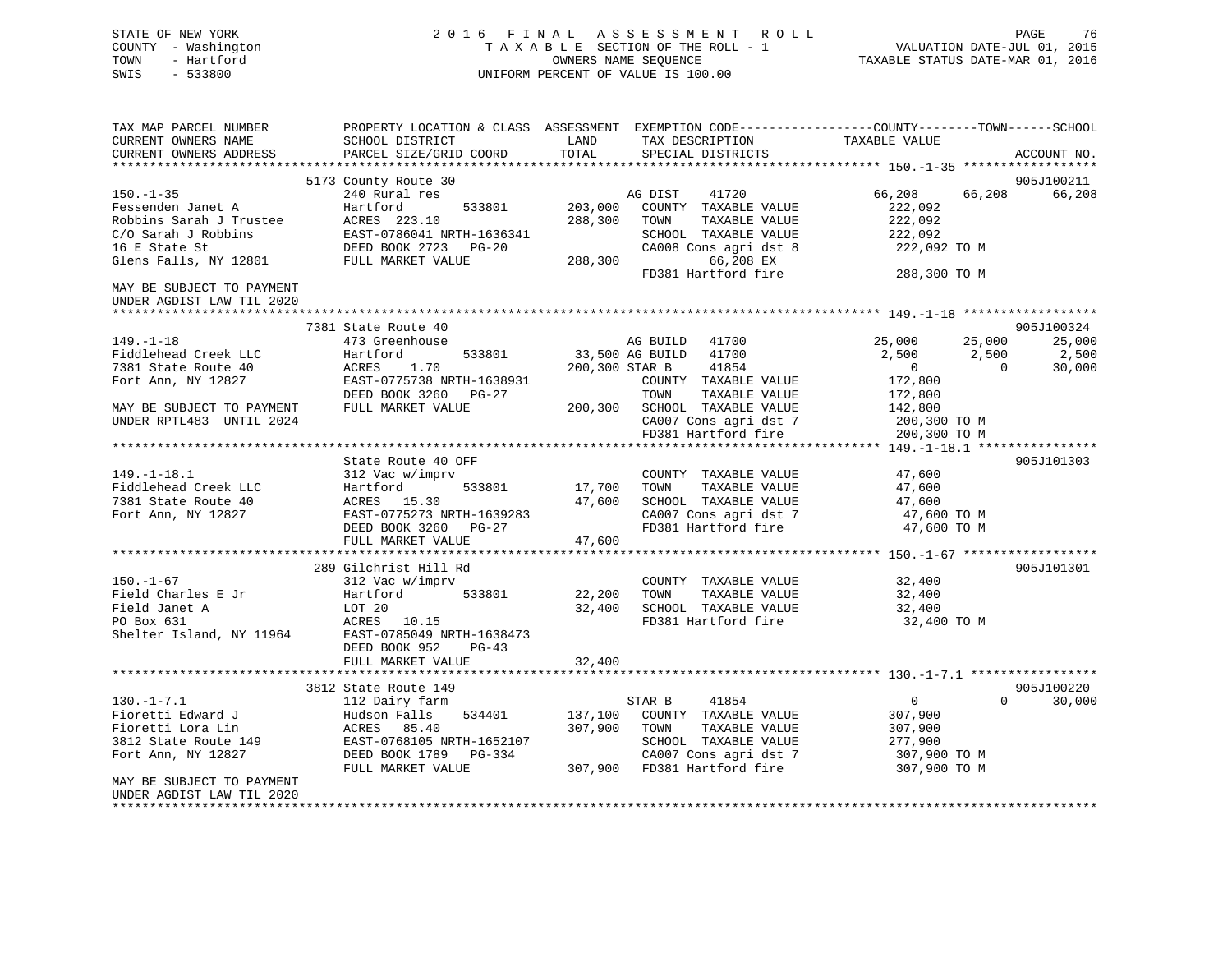| STATE OF NEW YORK<br>COUNTY - Washington<br>TOWN<br>- Hartford<br>SWIS<br>$-533800$ |                                                                                                                    | OWNERS NAME SEQUENCE | 2016 FINAL ASSESSMENT ROLL<br>TAXABLE SECTION OF THE ROLL - 1<br>UNIFORM PERCENT OF VALUE IS 100.00 | VALUATION DATE-JUL 01, 2015<br>TAXABLE STATUS DATE-MAR 01, 2016 | PAGE         | 77             |
|-------------------------------------------------------------------------------------|--------------------------------------------------------------------------------------------------------------------|----------------------|-----------------------------------------------------------------------------------------------------|-----------------------------------------------------------------|--------------|----------------|
| TAX MAP PARCEL NUMBER<br>CURRENT OWNERS NAME                                        | PROPERTY LOCATION & CLASS ASSESSMENT EXEMPTION CODE----------------COUNTY-------TOWN-----SCHOOL<br>SCHOOL DISTRICT | LAND                 | TAX DESCRIPTION                                                                                     | TAXABLE VALUE                                                   |              |                |
| CURRENT OWNERS ADDRESS                                                              | PARCEL SIZE/GRID COORD                                                                                             | TOTAL                | SPECIAL DISTRICTS                                                                                   |                                                                 | ACCOUNT NO.  |                |
|                                                                                     |                                                                                                                    |                      |                                                                                                     |                                                                 |              |                |
|                                                                                     | LOT 59 Provincial Pat                                                                                              |                      |                                                                                                     |                                                                 | 905J100218   |                |
| $130. - 1 - 8$<br>Fioretti Edward J                                                 | 105 Vac farmland<br>Hartford<br>533801                                                                             | 50,500               | COUNTY TAXABLE VALUE<br>TOWN<br>TAXABLE VALUE                                                       | 50,500<br>50,500                                                |              |                |
| Fioretti Lora Lin                                                                   | ACRES 43.00                                                                                                        | 50,500               | SCHOOL TAXABLE VALUE                                                                                | 50,500                                                          |              |                |
| 3812 State Route 149                                                                | EAST-0768434 NRTH-1649558                                                                                          |                      | CA007 Cons agri dst 7                                                                               | 50,500 TO M                                                     |              |                |
| Fort Ann, NY 12827                                                                  | DEED BOOK 1789 PG-334                                                                                              |                      | FD381 Hartford fire                                                                                 | 50,500 TO M                                                     |              |                |
|                                                                                     | FULL MARKET VALUE                                                                                                  | 50,500               |                                                                                                     |                                                                 |              |                |
| MAY BE SUBJECT TO PAYMENT<br>UNDER AGDIST LAW TIL 2020                              |                                                                                                                    |                      |                                                                                                     |                                                                 |              |                |
|                                                                                     | 3758&3784 State Route 149                                                                                          |                      |                                                                                                     |                                                                 | 905J100110   |                |
| $130. - 1 - 9.1$                                                                    | 113 Cattle farm                                                                                                    |                      | COUNTY TAXABLE VALUE                                                                                | 170,100                                                         |              |                |
| Fioretti Edward J                                                                   | Hartford<br>533801                                                                                                 | 119,100              | TAXABLE VALUE<br>TOWN                                                                               | 170,100                                                         |              |                |
| Fioretti Lora Lin                                                                   |                                                                                                                    | 170,100              | SCHOOL TAXABLE VALUE                                                                                | 170,100                                                         |              |                |
| 3812 State Route 149                                                                | ACRES 76.80<br>EAST-0767210 NRTH-1650507                                                                           |                      | CA007 Cons agri dst 7                                                                               | 170,100 TO M                                                    |              |                |
| Fort Ann, NY 12827                                                                  | DEED BOOK 1789 PG-330                                                                                              |                      | FD381 Hartford fire                                                                                 | 170,100 TO M                                                    |              |                |
|                                                                                     | FULL MARKET VALUE                                                                                                  | 170,100              |                                                                                                     |                                                                 |              |                |
| MAY BE SUBJECT TO PAYMENT<br>UNDER AGDIST LAW TIL 2020                              |                                                                                                                    |                      |                                                                                                     |                                                                 |              |                |
|                                                                                     |                                                                                                                    |                      |                                                                                                     |                                                                 |              |                |
|                                                                                     | 7236 State Route 40                                                                                                |                      |                                                                                                     |                                                                 | 905J100016   |                |
| $149. - 1 - 36$                                                                     | 210 1 Family Res                                                                                                   |                      | 41834<br>STAR EN                                                                                    | $\overline{0}$                                                  | $\Omega$     | 65,300         |
| Fish Owen Jr                                                                        | 533801<br>Hartford                                                                                                 |                      | 26,000 COUNTY TAXABLE VALUE                                                                         | 92,400                                                          |              |                |
| Fish Juanita                                                                        | ACRES<br>1.80                                                                                                      | 92,400 TOWN          | TAXABLE VALUE                                                                                       | 92,400                                                          |              |                |
| 7236 State Route 40                                                                 | EAST-0773858 NRTH-1635915                                                                                          |                      | SCHOOL TAXABLE VALUE                                                                                | 27,100                                                          |              |                |
| Argyle, NY 12809                                                                    | DEED BOOK 471 PG-1001                                                                                              |                      | CA006 Cons agri dst 6                                                                               | 92,400 TO M                                                     |              |                |
|                                                                                     | FULL MARKET VALUE                                                                                                  |                      | 92,400 FD381 Hartford fire                                                                          | 92,400 TO M                                                     |              |                |
|                                                                                     |                                                                                                                    |                      |                                                                                                     |                                                                 |              |                |
|                                                                                     | 70 Townsend Rd                                                                                                     |                      |                                                                                                     |                                                                 |              |                |
| $141. - 1 - 1.8$                                                                    | 240 Rural res                                                                                                      | 41,500               | 41854<br>STAR B                                                                                     | $\mathbf{0}$                                                    | $\Omega$     | 30,000         |
| Fiske Nathan<br>Fiske Hillary                                                       | Hartford<br>533801<br>2048-54, 1996/239, 2726/47                                                                   | 286,200              | COUNTY TAXABLE VALUE<br>TOWN<br>TAXABLE VALUE                                                       | 286,200<br>286,200                                              |              |                |
| 70 Townsend Rd                                                                      | ACRES 10.00                                                                                                        |                      | SCHOOL TAXABLE VALUE                                                                                | 256,200                                                         |              |                |
| Hartford, NY 12838                                                                  | EAST-0782433 NRTH-1647888                                                                                          |                      | CA007 Cons agri dst 7                                                                               | 286,200 TO M                                                    |              |                |
|                                                                                     | DEED BOOK 1996 PG-239                                                                                              |                      | FD381 Hartford fire                                                                                 | 286,200 TO M                                                    |              |                |
|                                                                                     | FULL MARKET VALUE                                                                                                  | 286,200              |                                                                                                     |                                                                 |              |                |
|                                                                                     |                                                                                                                    |                      |                                                                                                     |                                                                 |              |                |
|                                                                                     | 169 North Rd                                                                                                       |                      |                                                                                                     |                                                                 | 905J100221   |                |
| $140. - 1 - 19$                                                                     | 210 1 Family Res                                                                                                   |                      | VET WAR CT 41121                                                                                    | 18,450                                                          | 18,450       | $\overline{0}$ |
| Fleming Denzel B                                                                    | 533801<br>Hartford                                                                                                 | 32,400 STAR EN       | 41834                                                                                               | $\overline{0}$                                                  | $\mathbf{0}$ | 65,300         |
| Fleming Cynthia                                                                     | 537-109                                                                                                            | 123,000              | COUNTY TAXABLE VALUE                                                                                | 104,550                                                         |              |                |
| 169 North Rd                                                                        | ACRES<br>7.80                                                                                                      |                      | TOWN<br>TAXABLE VALUE                                                                               | 104,550                                                         |              |                |
| Fort Ann, NY 12827                                                                  | EAST-0772067 NRTH-1642577                                                                                          |                      | SCHOOL TAXABLE VALUE                                                                                | 57,700                                                          |              |                |
|                                                                                     | DEED BOOK 424<br>PG-224                                                                                            |                      | FD381 Hartford fire                                                                                 | 123,000 TO M                                                    |              |                |
|                                                                                     | FULL MARKET VALUE                                                                                                  | 123,000              |                                                                                                     |                                                                 |              |                |
|                                                                                     |                                                                                                                    |                      |                                                                                                     |                                                                 |              |                |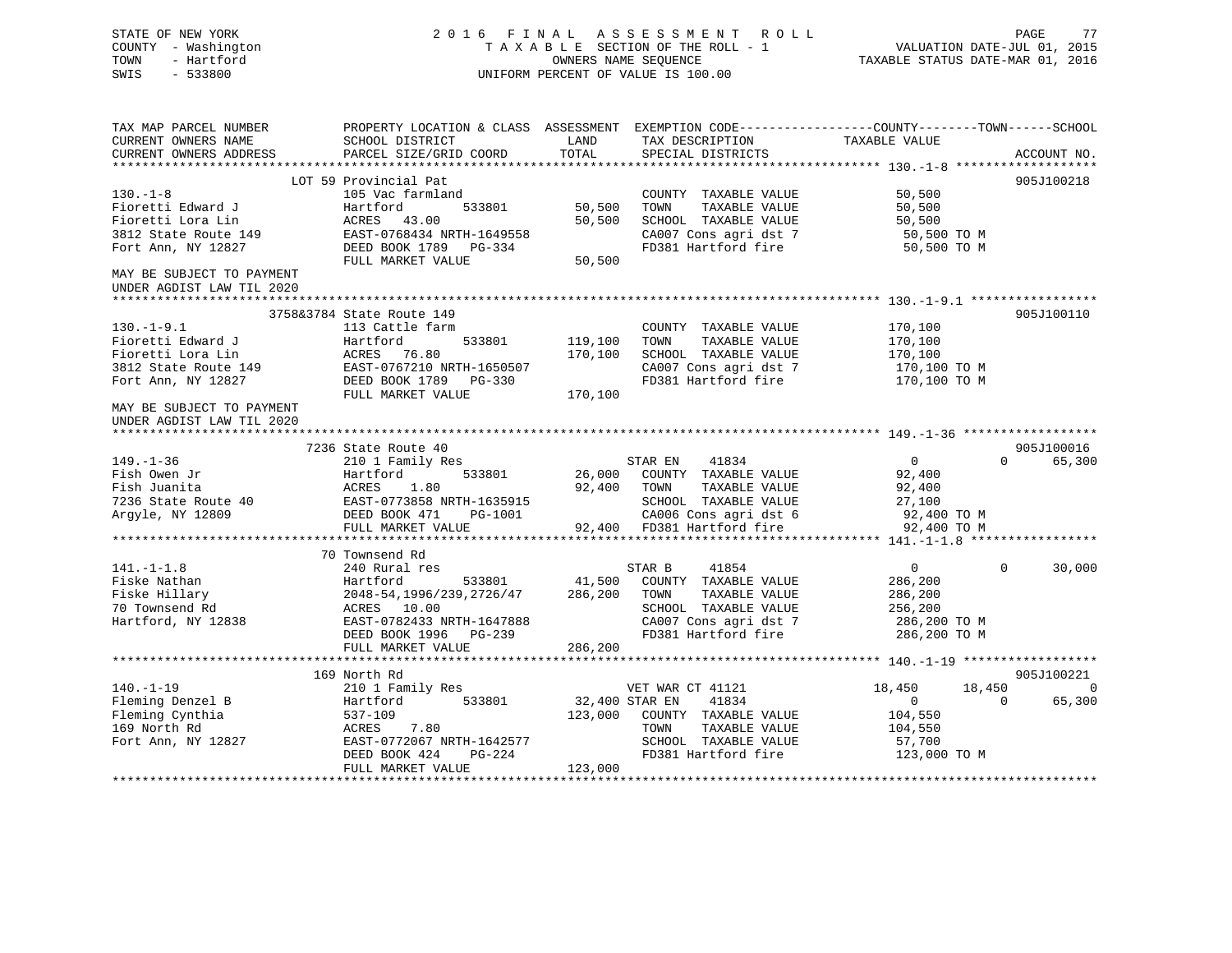## STATE OF NEW YORK 2 0 1 6 F I N A L A S S E S S M E N T R O L L PAGE 78 COUNTY - Washington T A X A B L E SECTION OF THE ROLL - 1 VALUATION DATE-JUL 01, 2015 TOWN - Hartford **TAXABLE STATUS DATE-MAR 01, 2016** OWNERS NAME SEQUENCE TAXABLE STATUS DATE-MAR 01, 2016 SWIS - 533800 UNIFORM PERCENT OF VALUE IS 100.00

| TAX MAP PARCEL NUMBER            | PROPERTY LOCATION & CLASS ASSESSMENT EXEMPTION CODE---------------COUNTY-------TOWN-----SCHOOL                                                                                                                                         |      |                                                                        |                                                |             |
|----------------------------------|----------------------------------------------------------------------------------------------------------------------------------------------------------------------------------------------------------------------------------------|------|------------------------------------------------------------------------|------------------------------------------------|-------------|
| CURRENT OWNERS NAME              | SCHOOL DISTRICT                                                                                                                                                                                                                        | LAND | TAX DESCRIPTION                                                        | TAXABLE VALUE                                  |             |
| CURRENT OWNERS ADDRESS           | PARCEL SIZE/GRID COORD TOTAL                                                                                                                                                                                                           |      | SPECIAL DISTRICTS                                                      |                                                | ACCOUNT NO. |
|                                  |                                                                                                                                                                                                                                        |      |                                                                        |                                                |             |
|                                  | State Route 149                                                                                                                                                                                                                        |      |                                                                        |                                                | 905J101307  |
| $131. - 1 - 19$                  | ac land COUNT<br>311 Res vac land                                                                                                                                                                                                      |      | COUNTY TAXABLE VALUE<br>TOWN TAXABLE VALUE                             | 100                                            |             |
| Florian Lori F                   |                                                                                                                                                                                                                                        |      |                                                                        | 100                                            |             |
| 92 Tee Hill Rd                   |                                                                                                                                                                                                                                        |      |                                                                        |                                                |             |
| Queensbury, NY 12804             |                                                                                                                                                                                                                                        |      | SCHOOL TAXABLE VALUE 100<br>CA007 Cons agri dst 7 100 TO M             |                                                |             |
|                                  |                                                                                                                                                                                                                                        |      | FD381 Hartford fire 100 TO M                                           |                                                |             |
|                                  | FRIT 17.00 DPTH 900.00<br>FRIT 17.00 DPTH 900.00<br>EAST-0776312 NRTH-1651221<br>DEED BOOK 679 PG-343<br>PET BOOK 679 PG-343                                                                                                           |      |                                                                        |                                                |             |
|                                  | FULL MARKET VALUE                                                                                                                                                                                                                      | 100  |                                                                        |                                                |             |
|                                  |                                                                                                                                                                                                                                        |      |                                                                        |                                                |             |
|                                  | State Route 196                                                                                                                                                                                                                        |      |                                                                        |                                                | 905J101105  |
| $140. - 1 - 4$                   |                                                                                                                                                                                                                                        |      | COUNTY TAXABLE VALUE 111,100                                           |                                                |             |
| Florian Lori F<br>92 Tee Hill Rd |                                                                                                                                                                                                                                        |      |                                                                        | TAXABLE VALUE 111,100<br>TAXABLE VALUE 111,100 |             |
| 92 Tee Hill Rd                   | 323 Vacant rural COUNTY TAXABLE VALUE<br>Hartford 533801 111,100 TOWN TAXABLE VALUE<br>Green Mountain Explosives 111,100 SCHOOL TAXABLE VALUE<br>ACRES 40.20 CA007 Cons agri dst 7<br>EAST-0773581 NRTH-1647654 FD381 Hartford fire    |      |                                                                        |                                                |             |
| Queensbury, NY 12804             |                                                                                                                                                                                                                                        |      | CA007 Cons agri dst 7 111,100 TO M<br>FD381 Hartford fire 111,100 TO M |                                                |             |
|                                  |                                                                                                                                                                                                                                        |      |                                                                        |                                                |             |
|                                  | DEED BOOK 2468 PG-259                                                                                                                                                                                                                  |      |                                                                        |                                                |             |
|                                  |                                                                                                                                                                                                                                        |      |                                                                        |                                                |             |
|                                  |                                                                                                                                                                                                                                        |      |                                                                        |                                                |             |
|                                  | Townsend Rd                                                                                                                                                                                                                            |      |                                                                        |                                                | 905J100640  |
| $141. - 1 - 1$                   |                                                                                                                                                                                                                                        |      |                                                                        | 54,924                                         | 54,924      |
| Foot-Hill Farm LLC               | IO5 Vac I<br>Hartford                                                                                                                                                                                                                  |      |                                                                        |                                                |             |
| 7969 State Route 40              |                                                                                                                                                                                                                                        |      |                                                                        |                                                |             |
| Hartford, NY 12838               |                                                                                                                                                                                                                                        |      |                                                                        |                                                |             |
|                                  |                                                                                                                                                                                                                                        |      |                                                                        |                                                |             |
| MAY BE SUBJECT TO PAYMENT        |                                                                                                                                                                                                                                        |      |                                                                        |                                                |             |
| UNDER AGDIST LAW TIL 2020        | 10Wilson Ku and MG DIST 41720 54,924 54,9<br>Hartford 533801 93,200 COUNTY TAXABLE VALUE 38,276<br>HARTES 80.70 93,200 TOWN TAXABLE VALUE 38,276<br>EAST-0780527 NRTH-1648665 SCHOOL TAXABLE VALUE 38,276<br>DEED BOOK 920 PG-250 CA00 |      |                                                                        |                                                |             |
|                                  |                                                                                                                                                                                                                                        |      |                                                                        |                                                |             |
|                                  | 7969 State Route 40<br>state Route 40<br>112 Dairy farm                                                                                                                                                                                |      |                                                                        |                                                | 905J100196  |
| $141. - 1 - 2.1$                 |                                                                                                                                                                                                                                        |      | AG DIST<br>41720                                                       | 161,616 161,616 161,616                        |             |
|                                  |                                                                                                                                                                                                                                        |      |                                                                        | $0$ 0 30,000<br>319,284                        |             |
|                                  |                                                                                                                                                                                                                                        |      |                                                                        |                                                |             |
|                                  |                                                                                                                                                                                                                                        |      |                                                                        |                                                |             |
|                                  |                                                                                                                                                                                                                                        |      |                                                                        |                                                |             |
|                                  | 141.-1-2.1<br>Foot-Hill Farm LLC Hartford 533801 311,100 STAR B 41854 0<br>7969 State Route 40 ACRES 255.40 480,900 COUNTY TAXABLE VALUE 319,284<br>Hartford, NY 12838 EAST-0783582 NRTH-1650070 TOWN TAXABLE VALUE 319,284<br>MAY BE  |      |                                                                        |                                                |             |
| UNDER AGDIST LAW TIL 2020        |                                                                                                                                                                                                                                        |      | 161,616 EX                                                             |                                                |             |
|                                  |                                                                                                                                                                                                                                        |      | FD381 Hartford fire 480,900 TO M                                       |                                                |             |
|                                  |                                                                                                                                                                                                                                        |      |                                                                        |                                                |             |
|                                  | State Route 40                                                                                                                                                                                                                         |      |                                                                        |                                                | 905J100099  |
| $141. - 1 - 8$                   | 105 Vac farmland                                                                                                                                                                                                                       |      |                                                                        | 9,420                                          | 9,420 9,420 |
| Foot-Hill Farm LLC               | Hartford                                                                                                                                                                                                                               |      |                                                                        | 7,380                                          |             |
| 7969 State Route 40              |                                                                                                                                                                                                                                        |      | TOWN TAXABLE VALUE 7,380<br>SCHOOL TAXABLE VALUE 7,380                 |                                                |             |
| Hartford, NY 12838               |                                                                                                                                                                                                                                        |      |                                                                        |                                                |             |
|                                  |                                                                                                                                                                                                                                        |      |                                                                        | 7,380 TO M                                     |             |
| MAY BE SUBJECT TO PAYMENT        | ACRES 12.00<br>EAST-0783838 NRTH-1648219<br>DEED BOOK 920 PG-250<br>FULL MARKET VALUE<br>FULL MARKET VALUE<br>26,800<br>CA007 Cons agri dst 7<br>29,420 EX                                                                             |      |                                                                        |                                                |             |
| UNDER AGDIST LAW TIL 2020        |                                                                                                                                                                                                                                        |      | FD381 Hartford fire 16,800 TO M                                        |                                                |             |
| ********************             |                                                                                                                                                                                                                                        |      |                                                                        |                                                |             |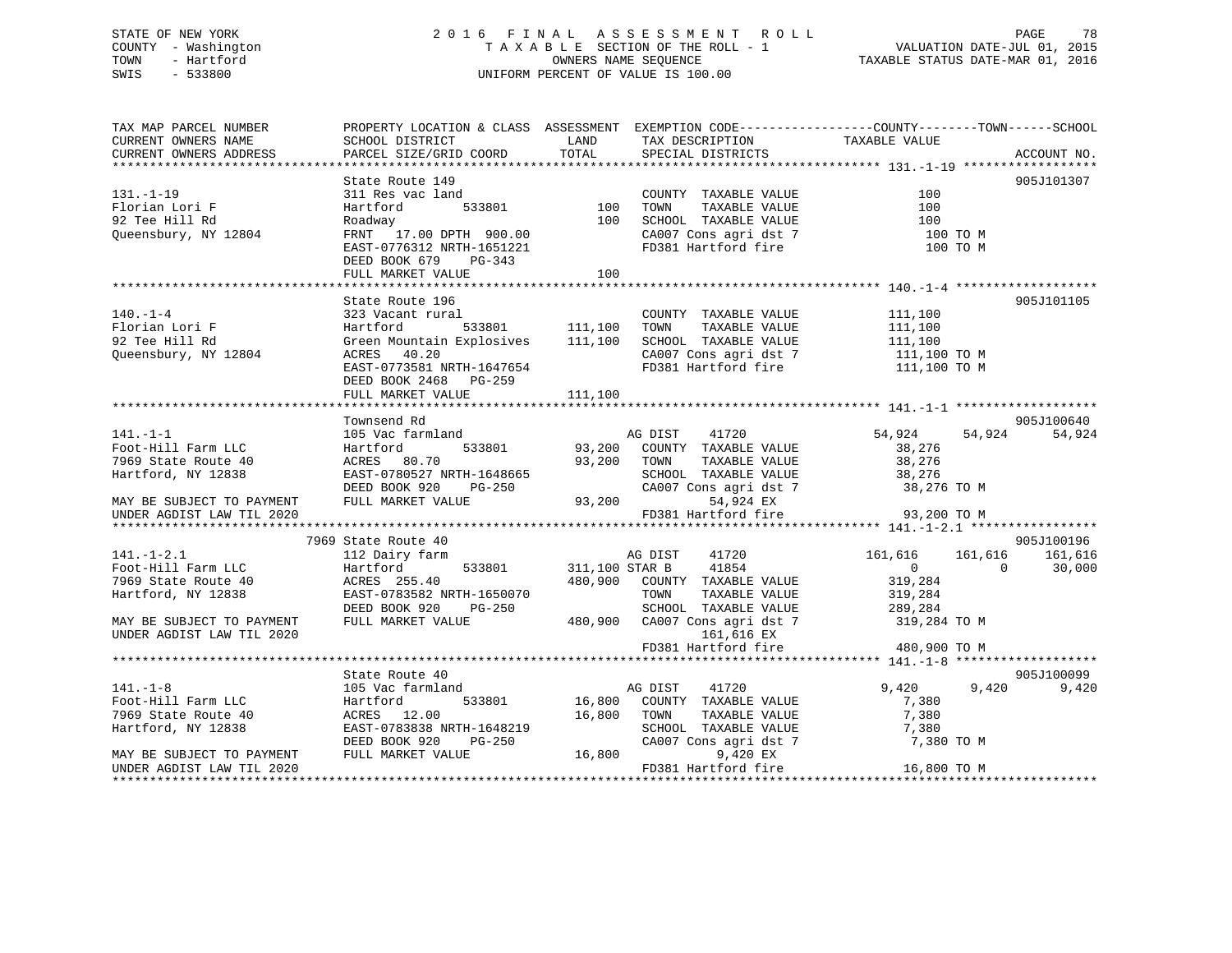## STATE OF NEW YORK 2 0 1 6 F I N A L A S S E S S M E N T R O L L PAGE 79 COUNTY - Washington T A X A B L E SECTION OF THE ROLL - 1 VALUATION DATE-JUL 01, 2015 TOWN - Hartford **TAXABLE STATUS DATE-MAR 01, 2016** OWNERS NAME SEQUENCE TAXABLE STATUS DATE-MAR 01, 2016 SWIS - 533800 UNIFORM PERCENT OF VALUE IS 100.00

| TAX MAP PARCEL NUMBER<br>CURRENT OWNERS NAME           | PROPERTY LOCATION & CLASS ASSESSMENT EXEMPTION CODE----------------COUNTY-------TOWN------SCHOOL<br>SCHOOL DISTRICT | LAND                      | TAX DESCRIPTION      |                                                          | TAXABLE VALUE                                                |                    |             |
|--------------------------------------------------------|---------------------------------------------------------------------------------------------------------------------|---------------------------|----------------------|----------------------------------------------------------|--------------------------------------------------------------|--------------------|-------------|
| CURRENT OWNERS ADDRESS                                 | PARCEL SIZE/GRID COORD                                                                                              | TOTAL                     |                      | SPECIAL DISTRICTS                                        |                                                              |                    | ACCOUNT NO. |
|                                                        | **************************                                                                                          | ************************* |                      |                                                          | ********************* 140.-2-40 *******************          |                    |             |
|                                                        | 7635 State Route 40                                                                                                 |                           |                      | AG BUILD $41700$                                         |                                                              |                    | 905J100363  |
| $140. - 2 - 40$                                        | 112 Dairy farm                                                                                                      |                           |                      |                                                          | 100,000                                                      | 100,000            | 100,000     |
| Foote Wayne E                                          | 533801<br>Hartford                                                                                                  | 124,700 AG DIST           |                      |                                                          | 62,293                                                       | 62,293<br>$\sim$ 0 | 62,293      |
| Foote Elizabeth                                        | $222/243$<br>ACRES 86.41                                                                                            |                           | 319,400 STAR B 41854 |                                                          | $\overline{0}$                                               |                    | 30,000      |
| 7635 State Route 40                                    |                                                                                                                     |                           |                      | COUNTY TAXABLE VALUE                                     | 157,107                                                      |                    |             |
| Hartford, NY 12838                                     | EAST-0779309 NRTH-1643203<br>DEED BOOK 623 PG-313                                                                   |                           | TOWN                 | TAXABLE VALUE<br>SCHOOL TAXABLE VALUE                    | 157,107                                                      |                    |             |
|                                                        | FULL MARKET VALUE                                                                                                   |                           |                      |                                                          | 127,107<br>319,400 CA007 Cons agri dst 7 257,107 TO M        |                    |             |
| MAY BE SUBJECT TO PAYMENT<br>UNDER AGDIST LAW TIL 2025 |                                                                                                                     |                           |                      | 62,293 EX                                                |                                                              |                    |             |
|                                                        |                                                                                                                     |                           |                      | FD381 Hartford fire                                      | 319,400 TO M                                                 |                    |             |
|                                                        | James Rd OFF                                                                                                        |                           |                      |                                                          | ******************** 151.-2-7.1 ******************           |                    | 905J100442  |
| $151 - 2 - 7.1$                                        | 322 Rural vac>10                                                                                                    |                           | FOR 480A 47460       |                                                          | 9,300                                                        | 9,300              | 9,300       |
| Foran Richard P                                        | 533801<br>Hartford                                                                                                  |                           |                      | 14,200 COUNTY TAXABLE VALUE                              | 4,900                                                        |                    |             |
| PO Box 456                                             |                                                                                                                     |                           |                      |                                                          |                                                              |                    |             |
|                                                        | Forest Tax 3219/160                                                                                                 | 14,200 TOWN               |                      | TAXABLE VALUE                                            | 4,900<br>4,900                                               |                    |             |
| Fort Ann, NY 12827                                     | $151. - 1 - 7.1$<br>ACRES 21.90                                                                                     |                           |                      | SCHOOL TAXABLE VALUE<br>CA008 Cons agri dst 8            |                                                              |                    |             |
| MAY BE SUBJECT TO PAYMENT                              | EAST-0793944 NRTH-1632624                                                                                           |                           |                      | FD381 Hartford fire                                      | 14,200 TO M                                                  |                    |             |
| UNDER RPTL480A UNTIL 2025                              | DEED BOOK 675<br>PG-154                                                                                             |                           |                      |                                                          | 14,200 TO M                                                  |                    |             |
|                                                        | FULL MARKET VALUE                                                                                                   |                           |                      |                                                          |                                                              |                    |             |
| ****************                                       |                                                                                                                     | 14,200                    |                      |                                                          |                                                              |                    |             |
|                                                        | Burch Rd OFF                                                                                                        |                           |                      |                                                          |                                                              |                    | 905J101062  |
| $151 - 2 - 7.2$                                        | 314 Rural vac<10                                                                                                    |                           | FOR 480A 47460       |                                                          | 2,400                                                        | 2,400              | 2,400       |
| Foran Richard P                                        | Hartford 533801                                                                                                     |                           |                      | 3,000 COUNTY TAXABLE VALUE                               | 600                                                          |                    |             |
| PO Box 456                                             | Forest Tax 3219/160                                                                                                 |                           | 3,000 TOWN           | TAXABLE VALUE                                            | 600                                                          |                    |             |
| Fort Ann, NY 12827                                     |                                                                                                                     |                           |                      |                                                          |                                                              |                    |             |
|                                                        | 151.-1-7.2<br>ACRES 4.60                                                                                            |                           |                      |                                                          | SCHOOL TAXABLE VALUE 600<br>CA008 Cons agri dst 8 3,000 TO M |                    |             |
| MAY BE SUBJECT TO PAYMENT                              | EAST-0795652 NRTH-1633053                                                                                           |                           |                      | FD381 Hartford fire                                      | 3,000 TO M                                                   |                    |             |
| UNDER RPTL480A UNTIL 2025                              | DEED BOOK 886<br>PG-128                                                                                             |                           |                      |                                                          |                                                              |                    |             |
|                                                        | FULL MARKET VALUE                                                                                                   | 3,000                     |                      |                                                          |                                                              |                    |             |
|                                                        |                                                                                                                     |                           |                      |                                                          |                                                              |                    |             |
|                                                        | James Rd OFF                                                                                                        |                           |                      |                                                          |                                                              |                    | 905J101070  |
| $151 - 2 - 7.3$                                        | 323 Vacant rural                                                                                                    |                           | FOR 480A 47460       |                                                          | 14,480                                                       | 14,480             | 14,480      |
| Foran Richard P                                        | Hartford 533801                                                                                                     |                           |                      | 18,100 COUNTY TAXABLE VALUE<br>18,100 TOWN TAXABLE VALUE | 3,620                                                        |                    |             |
| PO Box 456                                             | Forest Tax 3219/60                                                                                                  |                           |                      |                                                          | 3,620                                                        |                    |             |
| Fort Ann, NY 12827                                     | 151.-1-7.3<br>ACRES 27.80                                                                                           |                           |                      | SCHOOL TAXABLE VALUE                                     | 3,620                                                        |                    |             |
|                                                        |                                                                                                                     |                           |                      | CA008 Cons agri dst 8                                    | 18,100 TO M                                                  |                    |             |
| MAY BE SUBJECT TO PAYMENT                              | EAST-0795025 NRTH-1632962                                                                                           |                           |                      | FD381 Hartford fire                                      | 18,100 TO M                                                  |                    |             |
| UNDER RPTL480A UNTIL 2025                              | DEED BOOK 524 PG-86                                                                                                 |                           |                      |                                                          |                                                              |                    |             |
|                                                        | FULL MARKET VALUE                                                                                                   | 18,100                    |                      |                                                          |                                                              |                    |             |
|                                                        |                                                                                                                     |                           |                      |                                                          |                                                              |                    |             |
|                                                        | 65 Deer Run Way                                                                                                     |                           |                      |                                                          |                                                              |                    | 905J101328  |
| $141. - 3 - 56$                                        | 322 Rural vac>10                                                                                                    |                           |                      | COUNTY TAXABLE VALUE                                     | 19,500                                                       |                    |             |
| Ford Paul                                              | 533801<br>Hartford                                                                                                  |                           |                      | 19,500 TOWN TAXABLE VALUE<br>19,500 SCHOOL TAXABLE VALUE | 19,500                                                       |                    |             |
| Ford Carol L                                           | LOT 7                                                                                                               |                           |                      |                                                          | 19,500                                                       |                    |             |
| 45 Lorraine St                                         | ACRES 10.97                                                                                                         |                           |                      | FD381 Hartford fire                                      | 19,500 TO M                                                  |                    |             |
| PO Box 878                                             | EAST-0782616 NRTH-1642344                                                                                           |                           |                      |                                                          |                                                              |                    |             |
| Crystal Beach, FL 34681-0878 DEED BOOK 562             | $PG-38$                                                                                                             |                           |                      |                                                          |                                                              |                    |             |
|                                                        | FULL MARKET VALUE                                                                                                   | 19,500                    |                      |                                                          |                                                              |                    |             |
|                                                        |                                                                                                                     |                           |                      |                                                          |                                                              |                    |             |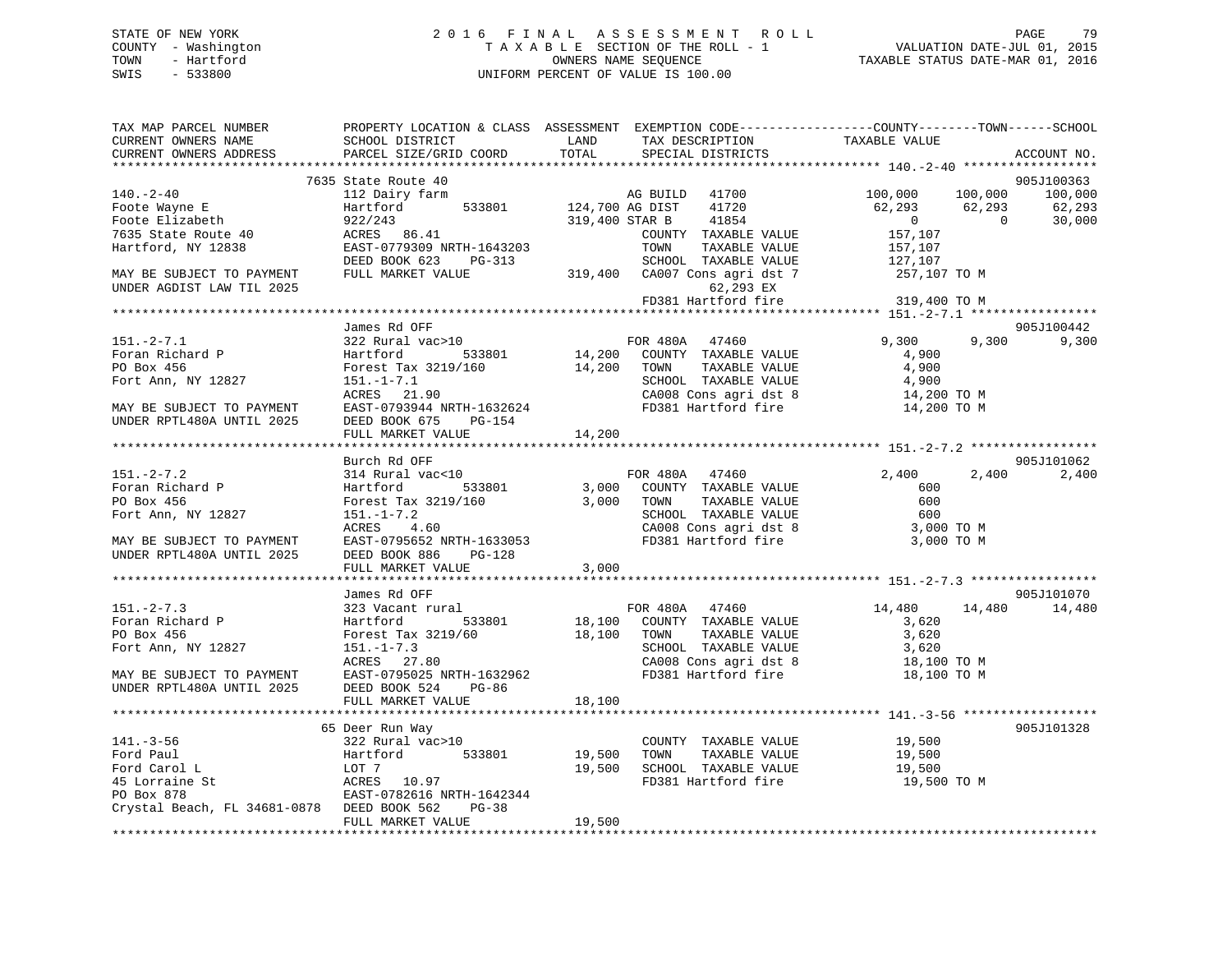## STATE OF NEW YORK 2 0 1 6 F I N A L A S S E S S M E N T R O L L PAGE 80 COUNTY - Washington T A X A B L E SECTION OF THE ROLL - 1 VALUATION DATE-JUL 01, 2015 TOWN - Hartford **TAXABLE STATUS DATE-MAR 01, 2016** OWNERS NAME SEQUENCE TAXABLE STATUS DATE-MAR 01, 2016 SWIS - 533800 UNIFORM PERCENT OF VALUE IS 100.00

| TAX MAP PARCEL NUMBER  | PROPERTY LOCATION & CLASS ASSESSMENT EXEMPTION CODE---------------COUNTY-------TOWN------SCHOOL                                                                                    |              |                                                                                                        |                    |                    |
|------------------------|------------------------------------------------------------------------------------------------------------------------------------------------------------------------------------|--------------|--------------------------------------------------------------------------------------------------------|--------------------|--------------------|
| CURRENT OWNERS NAME    | SCHOOL DISTRICT                                                                                                                                                                    |              | LAND TAX DESCRIPTION                                                                                   | TAXABLE VALUE      |                    |
| CURRENT OWNERS ADDRESS | PARCEL SIZE/GRID COORD                                                                                                                                                             | TOTAL        | SPECIAL DISTRICTS                                                                                      |                    | ACCOUNT NO.        |
|                        |                                                                                                                                                                                    |              |                                                                                                        |                    |                    |
| $149. - 1 - 37.4$      | 14 Russell Ln                                                                                                                                                                      |              |                                                                                                        |                    |                    |
|                        | 714 Lite Ind Man<br>Hartford 533801 69,500                                                                                                                                         |              | COUNTY TAXABLE VALUE                                                                                   | 103,100<br>103,100 |                    |
|                        |                                                                                                                                                                                    |              | TOWN<br>TAXABLE VALUE                                                                                  |                    |                    |
|                        |                                                                                                                                                                                    |              |                                                                                                        |                    |                    |
|                        |                                                                                                                                                                                    |              | SCHOOL TAXABLE VALUE 103,100<br>CA006 Cons agri dst 6 103,100 TO M<br>FD381 Hartford fire 103,100 TO M |                    |                    |
|                        |                                                                                                                                                                                    |              |                                                                                                        |                    |                    |
|                        | Fort Edward Supply Inc<br>13 Notre Dame Ext<br>Fort Edward, NY 12828<br>EAST-0772462 NRTH-1635097<br>DEED BOOK 2100 PG-283<br>CLEARED BOOK 2100 PG-283<br>CLEARED BOOK 2100 PG-283 |              |                                                                                                        |                    |                    |
|                        |                                                                                                                                                                                    |              |                                                                                                        |                    |                    |
|                        | 60 County Route 17                                                                                                                                                                 |              |                                                                                                        |                    | 905J100224         |
| $131. - 1 - 21$        | 210 1 Family Res                                                                                                                                                                   |              | STAR B<br>41854                                                                                        | $\overline{0}$     | $\Omega$<br>30,000 |
| Fountaine Craig M      | Hartford 533801 27,200 COUNTY TAXABLE VALUE 148,500                                                                                                                                |              |                                                                                                        |                    |                    |
| 60 County Route 17     | 870/80                                                                                                                                                                             | 148,500 TOWN | TAXABLE VALUE                                                                                          | 148,500            |                    |
| Hartford, NY 12827     | ACRES 1.80                                                                                                                                                                         |              | SCHOOL TAXABLE VALUE 118,500                                                                           |                    |                    |
|                        |                                                                                                                                                                                    |              | CA007 Cons agri dst 7 $148,500$ TO M                                                                   |                    |                    |
|                        | EAST-0771338 NRTH-1656138<br>DEED BOOK 3481 PG-260                                                                                                                                 |              | FD381 Hartford fire                                                                                    | 148,500 TO M       |                    |
|                        | FULL MARKET VALUE                                                                                                                                                                  | 148,500      |                                                                                                        |                    |                    |
|                        |                                                                                                                                                                                    |              |                                                                                                        |                    |                    |
|                        | County Route 17                                                                                                                                                                    |              |                                                                                                        |                    | 905J100339         |
| $122. - 1 - 26$        |                                                                                                                                                                                    |              |                                                                                                        |                    |                    |
| Fountaine Michelle C   | $314 \text{ Rural vac} < 10$ $314 \text{Rural vac} < 10$ $533801$ $15,500$ TOWN                                                                                                    |              | COUNTY TAXABLE VALUE 15,500<br>TOWN TAXABLE VALUE 15,500                                               |                    |                    |
| 48 County Route 17     | 870/72                                                                                                                                                                             |              | 15,500 TOWN IAAADLE VALUE 15,500<br>15,500 SCHOOL TAXABLE VALUE 15,500 TO M                            |                    |                    |
| Fort Ann, NY 12827     | ACRES 4.00                                                                                                                                                                         |              |                                                                                                        |                    |                    |
|                        | EAST-0771824 NRTH-1658138                                                                                                                                                          |              | CA007 Cons agri dst 7<br>FD381 Hartford fire                                                           |                    |                    |
|                        |                                                                                                                                                                                    |              |                                                                                                        | 15,500 TO M        |                    |
|                        | DEED BOOK 3481 PG-274                                                                                                                                                              |              |                                                                                                        |                    |                    |
|                        | FULL MARKET VALUE                                                                                                                                                                  | 15,500       |                                                                                                        |                    |                    |
|                        |                                                                                                                                                                                    |              |                                                                                                        |                    |                    |
|                        | East St                                                                                                                                                                            |              |                                                                                                        |                    | 905J100428         |
| $132.15 - 2 - 11$      | 312 Vac w/imprv                                                                                                                                                                    |              | COUNTY TAXABLE VALUE                                                                                   | 1,700              |                    |
| Fowler Jessica         |                                                                                                                                                                                    |              |                                                                                                        | 1,700              |                    |
| 1887 Hinds Rd          | $Hartford$ 533801 500 TOWN TAXABLE VALUE<br>FRNT 41.00 DPTH 52.00 1,700 SCHOOL TAXABLE VALUE                                                                                       |              |                                                                                                        | 1,700              |                    |
| Fort Edward, NY 12828  | FRNT 41.00 DPIR 32.00<br>EAST-0786585 NRTH-1652302                                                                                                                                 |              | CA007 Cons agri dst 7 1,700 TO M                                                                       |                    |                    |
|                        | DEED BOOK 875 PG-29                                                                                                                                                                |              | FD381 Hartford fire                                                                                    | 1,700 TO M         |                    |
|                        | FULL MARKET VALUE                                                                                                                                                                  | 1,700        |                                                                                                        |                    |                    |
|                        |                                                                                                                                                                                    |              |                                                                                                        |                    |                    |
|                        | 4352 State Route 149                                                                                                                                                               |              |                                                                                                        |                    | 905J101410         |
| $131. -1 - 5.2$        | 240 Rural res                                                                                                                                                                      |              | STAR B<br>41854                                                                                        | $\overline{0}$     | $\Omega$<br>30,000 |
| Fox John F             | Hartford 533801                                                                                                                                                                    |              | 57,200 COUNTY TAXABLE VALUE                                                                            | 243,700            |                    |
| 4352 State Route 149   | LOT 4                                                                                                                                                                              | 243,700 TOWN | TAXABLE VALUE                                                                                          | 243,700            |                    |
| Fort Ann, NY 12827     | ACRES 10.00                                                                                                                                                                        |              |                                                                                                        |                    |                    |
|                        | EAST-0777234 NRTH-1650785                                                                                                                                                          |              | SCHOOL TAXABLE VALUE 213,700<br>CA007 Cons agri dst 7 243,700 TO M                                     |                    |                    |
|                        | DEED BOOK $2444$ PG-115                                                                                                                                                            |              | FD381 Hartford fire 243,700 TO M                                                                       |                    |                    |
|                        | FULL MARKET VALUE                                                                                                                                                                  | 243,700      |                                                                                                        |                    |                    |
|                        |                                                                                                                                                                                    |              |                                                                                                        |                    |                    |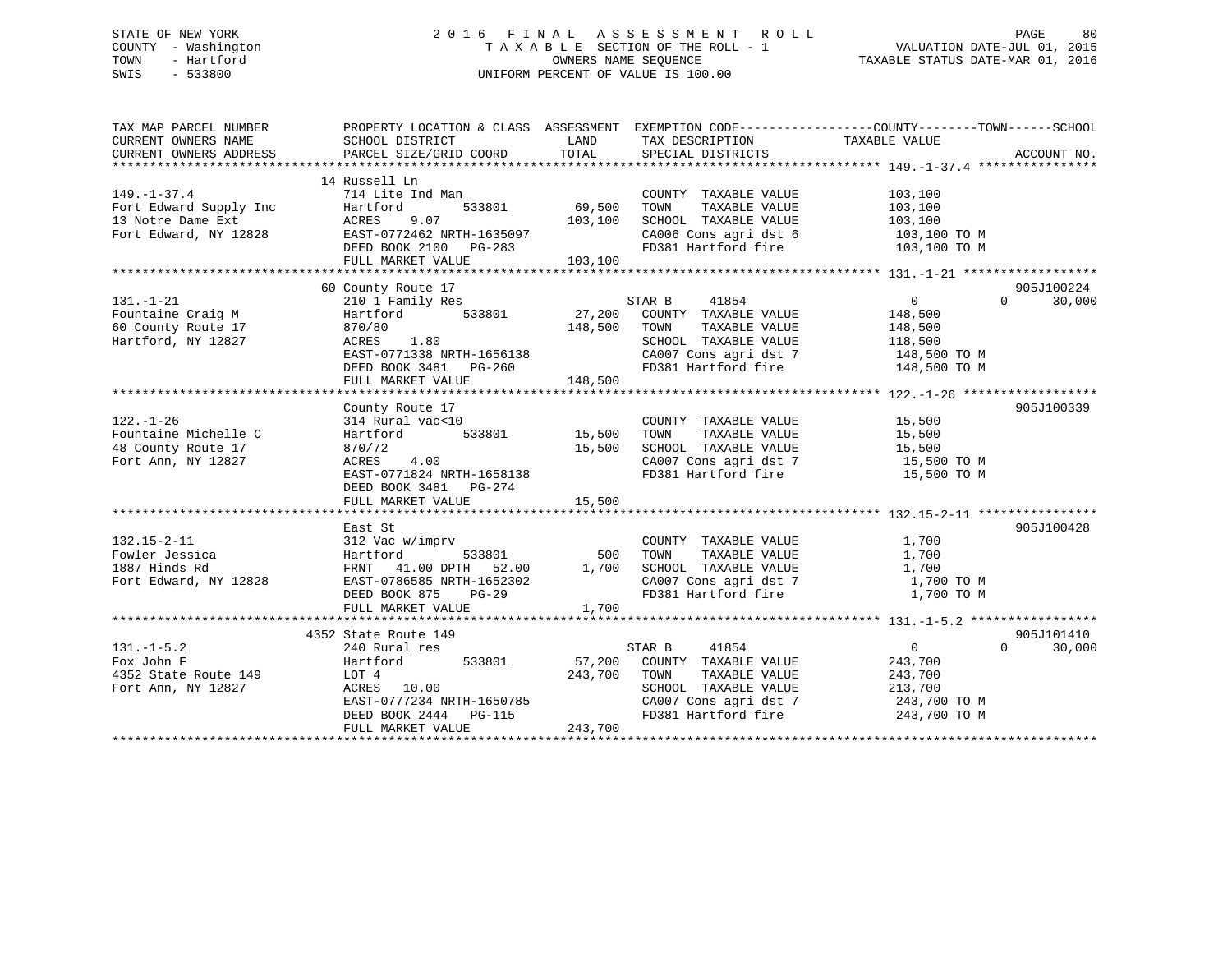## STATE OF NEW YORK 2 0 1 6 F I N A L A S S E S S M E N T R O L L PAGE 81 COUNTY - Washington T A X A B L E SECTION OF THE ROLL - 1 VALUATION DATE-JUL 01, 2015 TOWN - Hartford OWNERS NAME SEQUENCE TAXABLE STATUS DATE-MAR 01, 2016 SWIS - 533800 UNIFORM PERCENT OF VALUE IS 100.00

| TAX MAP PARCEL NUMBER<br>CURRENT OWNERS NAME<br>CURRENT OWNERS ADDRESS                                       | SCHOOL DISTRICT<br>PARCEL SIZE/GRID COORD                                                                                                              | LAND<br>TOTAL              | TAX DESCRIPTION<br>SPECIAL DISTRICTS                                                                                                                                                             | PROPERTY LOCATION & CLASS ASSESSMENT EXEMPTION CODE----------------COUNTY-------TOWN------SCHOOL<br>TAXABLE VALUE | ACCOUNT NO.                                  |
|--------------------------------------------------------------------------------------------------------------|--------------------------------------------------------------------------------------------------------------------------------------------------------|----------------------------|--------------------------------------------------------------------------------------------------------------------------------------------------------------------------------------------------|-------------------------------------------------------------------------------------------------------------------|----------------------------------------------|
| *********************                                                                                        | **************************                                                                                                                             |                            |                                                                                                                                                                                                  |                                                                                                                   |                                              |
| $132. - 1 - 23.1$<br>Fraley John<br>194 Hartford Main St<br>Granville, NY 12832                              | 194 Hartford Main St<br>210 1 Family Res<br>533801<br>Hartford<br>FRNT 214.00 DPTH<br>79.00<br>EAST-0788448 NRTH-1655593<br>DEED BOOK 2387<br>PG-177   | 14,700<br>65,000           | STAR B<br>41854<br>COUNTY TAXABLE VALUE<br>TOWN<br>TAXABLE VALUE<br>SCHOOL TAXABLE VALUE<br>CA007 Cons agri dst 7                                                                                | $\overline{0}$<br>$\Omega$<br>65,000<br>65,000<br>35,000<br>65,000 TO M                                           | 905J100227<br>30,000                         |
|                                                                                                              | FULL MARKET VALUE                                                                                                                                      | 65,000                     | FD381 Hartford fire                                                                                                                                                                              | 65,000 TO M                                                                                                       |                                              |
|                                                                                                              |                                                                                                                                                        |                            |                                                                                                                                                                                                  |                                                                                                                   |                                              |
| $132. - 1 - 23.2$<br>Francis Rodney E<br>Francis Eileen P<br>156 County Route 25<br>Granville, NY 12832      | 192 Hartford Main St<br>270 Mfg housing<br>Hartford<br>533801<br>50.00 DPTH 195.00<br>FRNT<br>EAST-0788452 NRTH-1655507<br>FULL MARKET VALUE           | 10,100<br>26,900           | COUNTY TAXABLE VALUE<br>TOWN<br>TAXABLE VALUE<br>SCHOOL TAXABLE VALUE<br>CA007 Cons agri dst 7<br>26,900 FD381 Hartford fire                                                                     | 26,900<br>26,900<br>26,900<br>26,900 TO M<br>26,900 TO M                                                          | 905J101066                                   |
|                                                                                                              |                                                                                                                                                        |                            |                                                                                                                                                                                                  |                                                                                                                   |                                              |
| $114. - 1 - 9.4$<br>Franck Ruth R<br>Whitney Kendrick B<br>8802 State Route 40                               | 8802 State Route 40<br>210 1 Family Res<br>533801<br>Hartford<br>ACRES<br>1.36<br>EAST-0791696 NRTH-1667434                                            | 24,400<br>159,500          | STAR B<br>41854<br>COUNTY TAXABLE VALUE<br>TOWN<br>TAXABLE VALUE<br>SCHOOL TAXABLE VALUE                                                                                                         | $\mathbf{0}$<br>$\Omega$<br>159,500<br>159,500<br>129,500                                                         | 30,000                                       |
| Fort Ann, NY 12827                                                                                           | DEED BOOK 2039 PG-141<br>FULL MARKET VALUE<br>*********************                                                                                    |                            | CA007 Cons agri dst 7<br>159,500 FD381 Hartford fire                                                                                                                                             | 159,500 TO M<br>159,500 TO M                                                                                      |                                              |
|                                                                                                              | 18 Miller Rdg                                                                                                                                          |                            |                                                                                                                                                                                                  | ********* $141. -3 -44.2$ ****                                                                                    | 905J101160                                   |
| $141. - 3 - 44.2$<br>Franck William II<br>King Tia<br>294 Gilchrist Hill Rd<br>Hartford, NY 12828            | 210 1 Family Res<br>533801<br>Hartford<br>ACRES<br>1.00<br>EAST-0785732 NRTH-1641344<br>DEED BOOK 3420<br>PG-36                                        | 23,000<br>60,600           | COUNTY TAXABLE VALUE<br>TAXABLE VALUE<br>TOWN<br>SCHOOL TAXABLE VALUE<br>FD381 Hartford fire                                                                                                     | 60,600<br>60,600<br>60,600<br>60,600 TO M                                                                         |                                              |
|                                                                                                              | FULL MARKET VALUE                                                                                                                                      | 60,600                     |                                                                                                                                                                                                  |                                                                                                                   |                                              |
|                                                                                                              |                                                                                                                                                        |                            |                                                                                                                                                                                                  |                                                                                                                   |                                              |
| $150. - 1 - 46$<br>Franck William Scott<br>Franck Stephanie R<br>294 Gilchrist Hill Rd<br>Hartford, NY 12838 | 291 & 294 Gilchrist Hill Rd<br>240 Rural res<br>533801<br>Hartford<br>3304/249<br>ACRES 61.95<br>EAST-0785059 NRTH-1639356<br>DEED BOOK 2700<br>PG-294 |                            | 79 PCT OF VALUE USED FOR EXEMPTION PURPOSES<br>VET COM CT 41131<br>114,700 VET DIS CT 41141<br>261,800 STAR EN<br>41834<br>COUNTY TAXABLE VALUE<br>TOWN<br>TAXABLE VALUE<br>SCHOOL TAXABLE VALUE | 45,000<br>51,706<br>103,411<br>90,000<br>$\mathbf{0}$<br>$\Omega$<br>106,683<br>126,800<br>196,500                | 905J101207<br>$\Omega$<br>$\Omega$<br>65,300 |
|                                                                                                              | FULL MARKET VALUE                                                                                                                                      | 261,800                    | FD381 Hartford fire                                                                                                                                                                              | 261,800 TO M                                                                                                      |                                              |
|                                                                                                              | 97 Gilchrist Hill Ext                                                                                                                                  |                            |                                                                                                                                                                                                  |                                                                                                                   | 905J100103                                   |
| $141.-3-10.1$<br>Frawley Donna C<br>95 Gilchrist Hill Ext<br>Hartford, NY 12838                              | 210 1 Family Res<br>533801<br>Hartford<br>2.40<br>ACRES<br>EAST-0785257 NRTH-1645260<br>DEED BOOK 698<br>PG-76<br>FULL MARKET VALUE                    | 37,600<br>96,000<br>96,000 | COUNTY TAXABLE VALUE<br>TOWN<br>TAXABLE VALUE<br>SCHOOL TAXABLE VALUE<br>FD381 Hartford fire                                                                                                     | 96,000<br>96,000<br>96,000<br>96,000 TO M                                                                         |                                              |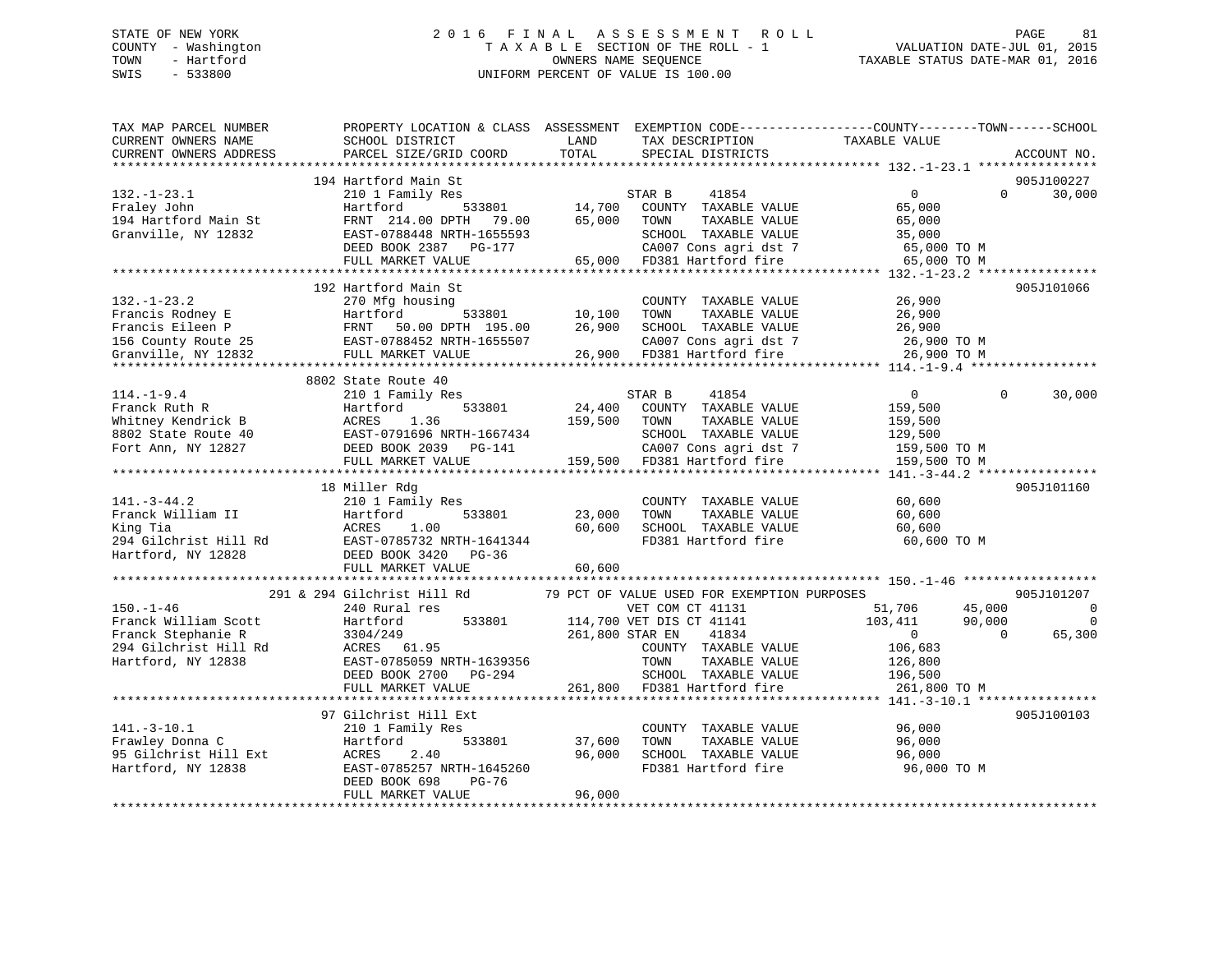## STATE OF NEW YORK 2 0 1 6 F I N A L A S S E S S M E N T R O L L PAGE 82 COUNTY - Washington T A X A B L E SECTION OF THE ROLL - 1 VALUATION DATE-JUL 01, 2015 TOWN - Hartford **TAXABLE STATUS DATE-MAR 01, 2016** OWNERS NAME SEQUENCE TAXABLE STATUS DATE-MAR 01, 2016 SWIS - 533800 UNIFORM PERCENT OF VALUE IS 100.00

| TAX MAP PARCEL NUMBER<br>PROPERTY LOCATION & CLASS ASSESSMENT EXEMPTION CODE----------------COUNTY-------TOWN------SCHOOL<br>TAXABLE VALUE<br>CURRENT OWNERS NAME<br>SCHOOL DISTRICT<br>LAND<br>TAX DESCRIPTION<br>CURRENT OWNERS ADDRESS<br>PARCEL SIZE/GRID COORD<br>TOTAL |                    |
|------------------------------------------------------------------------------------------------------------------------------------------------------------------------------------------------------------------------------------------------------------------------------|--------------------|
| SPECIAL DISTRICTS                                                                                                                                                                                                                                                            | ACCOUNT NO.        |
| 95 Gilchrist Hill Ext                                                                                                                                                                                                                                                        | 905J100229         |
| $141. - 3 - 12$<br>210 1 Family Res<br>STAR EN<br>41834<br>$\overline{0}$                                                                                                                                                                                                    | $\Omega$<br>65,300 |
| 533801<br>26,600 COUNTY TAXABLE VALUE<br>179,100<br>Frawley Donna C<br>Hartford                                                                                                                                                                                              |                    |
| 95 Gilchrist Hill Ext<br>ACRES 1.65<br>179,100 TOWN<br>TAXABLE VALUE<br>179,100                                                                                                                                                                                              |                    |
| Hartford, NY 12838<br>EAST-0785123 NRTH-1645029<br>SCHOOL TAXABLE VALUE<br>113,800                                                                                                                                                                                           |                    |
| FD381 Hartford fire<br>DEED BOOK 567 PG-252<br>179,100 TO M                                                                                                                                                                                                                  |                    |
| 179,100<br>FULL MARKET VALUE                                                                                                                                                                                                                                                 |                    |
|                                                                                                                                                                                                                                                                              |                    |
| Marlboro Country Rd<br>$141. - 3 - 24.4$<br>83,000                                                                                                                                                                                                                           | 905J101074         |
| 323 Vacant rural<br>COUNTY TAXABLE VALUE<br>533801<br>Frawley Donna C<br>83,000<br>TAXABLE VALUE<br>83,000<br>Hartford<br>TOWN                                                                                                                                               |                    |
| 95 Gilchrist Hill Ext<br>ACRES 62.30<br>83,000<br>SCHOOL TAXABLE VALUE<br>83,000                                                                                                                                                                                             |                    |
| FD381 Hartford fire<br>Hartford, NY 12838<br>EAST-0786302 NRTH-1644606<br>83,000 TO M                                                                                                                                                                                        |                    |
| DEED BOOK 567<br>PG-254                                                                                                                                                                                                                                                      |                    |
| FULL MARKET VALUE<br>83,000                                                                                                                                                                                                                                                  |                    |
|                                                                                                                                                                                                                                                                              |                    |
| 7212 State Route 40                                                                                                                                                                                                                                                          | 905J100365         |
| $149. - 1 - 37.1$<br>AG DIST<br>41720<br>8,992<br>312 Vac w/imprv                                                                                                                                                                                                            | 8,992<br>8,992     |
| Friedman Charles E<br>533801<br>66,708<br>Hartford<br>55,000 COUNTY TAXABLE VALUE                                                                                                                                                                                            |                    |
| 54 North St<br>ACRES 25.50<br>75,700<br>66,708<br>TOWN<br>TAXABLE VALUE                                                                                                                                                                                                      |                    |
| Hudson Falls, NY 12839<br>EAST-0774140 NRTH-1635460<br>SCHOOL TAXABLE VALUE<br>66,708                                                                                                                                                                                        |                    |
| CA006 Cons agri dst 6<br>DEED BOOK 2841 PG-150<br>66,708 TO M                                                                                                                                                                                                                |                    |
| 8,992 EX<br>FULL MARKET VALUE<br>$75,700$ FD3<br>MAY BE SUBJECT TO PAYMENT                                                                                                                                                                                                   |                    |
| FD381 Hartford fire<br>UNDER AGDIST LAW TIL 2020<br>75,700 TO M                                                                                                                                                                                                              |                    |
|                                                                                                                                                                                                                                                                              |                    |
| 5 Wright Rd                                                                                                                                                                                                                                                                  | 905J100349         |
| $132.11 - 3 - 1$<br>210 1 Family Res<br>STAR B<br>41854<br>0                                                                                                                                                                                                                 | $\Omega$<br>30,000 |
| Fronhofer Leonard V<br>533801<br>28,900 COUNTY TAXABLE VALUE<br>Hartford<br>117,000<br>PO Box 23<br>117,000 TOWN<br>3312/305<br>TAXABLE VALUE                                                                                                                                |                    |
| 117,000<br>Hartford, NY 12838<br>survey 12420 lot 2<br>SCHOOL TAXABLE VALUE<br>87,000                                                                                                                                                                                        |                    |
| CA007 Cons agri dst 7<br>$132 - 3 - 1$<br>117,000 TO M                                                                                                                                                                                                                       |                    |
| ACRES 5.20<br>FD381 Hartford fire<br>117,000 TO M                                                                                                                                                                                                                            |                    |
| EAST-0786691 NRTH-1654155                                                                                                                                                                                                                                                    |                    |
| DEED BOOK 766<br>PG-298                                                                                                                                                                                                                                                      |                    |
| FULL MARKET VALUE<br>117,000                                                                                                                                                                                                                                                 |                    |
|                                                                                                                                                                                                                                                                              |                    |
| 3152 County Route 43                                                                                                                                                                                                                                                         |                    |
| $148. - 1 - 8.5$<br>8,000<br>210 1 Family Res<br>CW_10_VET/ 41151<br>--- 20/TN 41801                                                                                                                                                                                         | 8,000<br>0         |
| 33,100 AGED-CO/TN 41801<br>Fuller Daniel Sr<br>533801<br>77,450<br>77,450<br>Hartford                                                                                                                                                                                        | $\Omega$           |
| 3152 County Route 43<br>ACRES<br>3.66<br>162,900 STAR EN<br>41834<br>$\overline{0}$                                                                                                                                                                                          | 65,300<br>$\Omega$ |
| Fort Ann, NY 12827<br>EAST-0765495 NRTH-1637688<br>COUNTY TAXABLE VALUE<br>77,450                                                                                                                                                                                            |                    |
| DEED BOOK 677<br>PG-102<br>TOWN<br>TAXABLE VALUE<br>77,450                                                                                                                                                                                                                   |                    |
| 162,900 SCHOOL TAXABLE VALUE<br>FULL MARKET VALUE<br>97,600                                                                                                                                                                                                                  |                    |
| FD381 Hartford fire<br>162,900 TO M                                                                                                                                                                                                                                          |                    |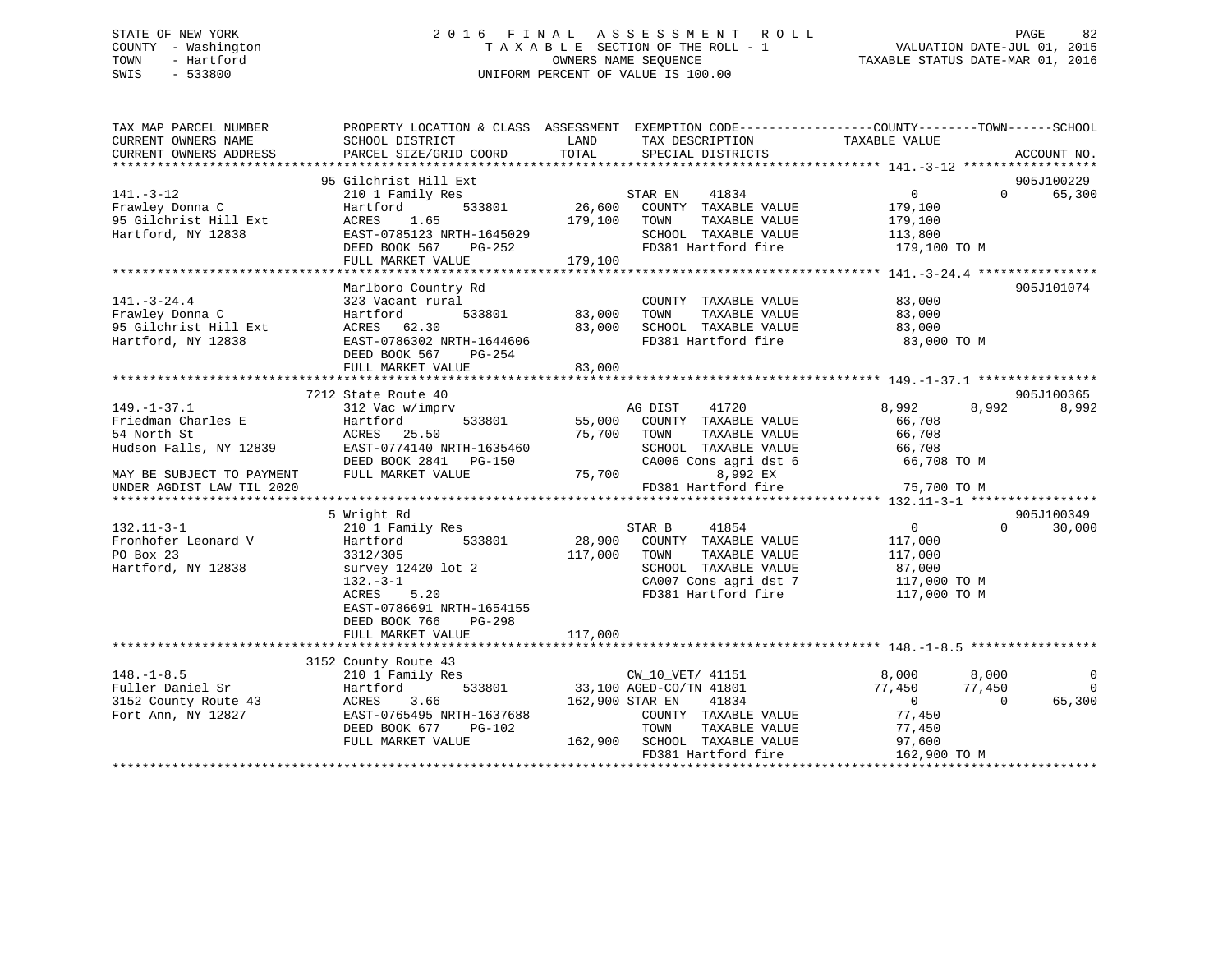## STATE OF NEW YORK 2 0 1 6 F I N A L A S S E S S M E N T R O L L PAGE 83 COUNTY - Washington T A X A B L E SECTION OF THE ROLL - 1 VALUATION DATE-JUL 01, 2015 TOWN - Hartford OWNERS NAME SEQUENCE TAXABLE STATUS DATE-MAR 01, 2016 SWIS - 533800 UNIFORM PERCENT OF VALUE IS 100.00

| TAX MAP PARCEL NUMBER     |                               |         | PROPERTY LOCATION & CLASS ASSESSMENT EXEMPTION CODE----------------COUNTY-------TOWN------SCHOOL |                    |                    |
|---------------------------|-------------------------------|---------|--------------------------------------------------------------------------------------------------|--------------------|--------------------|
| CURRENT OWNERS NAME       | SCHOOL DISTRICT               | LAND    | TAX DESCRIPTION                                                                                  | TAXABLE VALUE      |                    |
| CURRENT OWNERS ADDRESS    | PARCEL SIZE/GRID COORD        | TOTAL   | SPECIAL DISTRICTS                                                                                |                    | ACCOUNT NO.        |
|                           | 7389 State Route 40           |         |                                                                                                  |                    | 905J100267         |
| $149. - 1 - 20$           | 210 1 Family Res              |         | 41834<br>STAR EN                                                                                 | 0                  | $\Omega$<br>65,300 |
| Fuller Marjorie M         | 533801<br>Hartford            |         | 26,000 COUNTY TAXABLE VALUE                                                                      | 75,600             |                    |
| 7389 State Route 40       | 451/483-461/309               | 75,600  | TOWN<br>TAXABLE VALUE                                                                            | 75,600             |                    |
| Fort Ann, NY 12827        | 1.80<br>ACRES                 |         | SCHOOL TAXABLE VALUE                                                                             | 10,300             |                    |
|                           | EAST-0775834 NRTH-1639094     |         | FD381 Hartford fire                                                                              | 75,600 TO M        |                    |
|                           | DEED BOOK 740<br>PG-148       |         |                                                                                                  |                    |                    |
|                           | FULL MARKET VALUE             | 75,600  |                                                                                                  |                    |                    |
|                           |                               |         |                                                                                                  |                    |                    |
|                           | Eldridge Ln                   |         |                                                                                                  |                    | 905J100202         |
| $140. - 1 - 1$            | 105 Vac farmland              |         | AGRI-D IND 41730                                                                                 | 152,350<br>152,350 | 152,350            |
| Fullerton Gary L          | 533801<br>Hartford            | 268,700 | COUNTY TAXABLE VALUE                                                                             | 116,350            |                    |
| Fullerton Ellen C         | Filed Survey: $3038$ & $3042$ | 268,700 | TOWN<br>TAXABLE VALUE                                                                            | 116,350            |                    |
| 382 County Route 44       | 662/73 663/272                |         | SCHOOL TAXABLE VALUE                                                                             | 116,350            |                    |
| Argyle, NY 12809          | ACRES 241.40                  |         | FD381 Hartford fire                                                                              | 268,700 TO M       |                    |
|                           | EAST-0770455 NRTH-1649233     |         |                                                                                                  |                    |                    |
| MAY BE SUBJECT TO PAYMENT | DEED BOOK 3381 PG-129         | 268,700 |                                                                                                  |                    |                    |
| UNDER AGDIST LAW TIL 2023 | FULL MARKET VALUE             |         |                                                                                                  |                    |                    |
|                           | Eldridge Ln                   |         |                                                                                                  |                    |                    |
| $140. - 1 - 1.2$          | 105 Vac farmland              |         | COUNTY TAXABLE VALUE                                                                             | 200                |                    |
| Fullerton Gary L          | 533801<br>Hartford            | 200     | TAXABLE VALUE<br>TOWN                                                                            | 200                |                    |
| Fullerton Ellen C         | Ts #14715                     | 200     | SCHOOL TAXABLE VALUE                                                                             | 200                |                    |
| 382 County Route 44       | FRNT 335.00 DPTH 40.00        |         | FD381 Hartford fire                                                                              | 200 TO M           |                    |
| Argyle, NY 12809          | EAST-0772285 NRTH-1648828     |         |                                                                                                  |                    |                    |
|                           | DEED BOOK 3381 PG-122         |         |                                                                                                  |                    |                    |
|                           | FULL MARKET VALUE             | 200     |                                                                                                  |                    |                    |
|                           |                               |         |                                                                                                  |                    |                    |
|                           | Eldridge Ln                   |         |                                                                                                  |                    |                    |
| $140. - 1 - 1.4$          | 311 Res vac land              |         | COUNTY TAXABLE VALUE                                                                             | 12,200             |                    |
| Fullerton Gary L          | Hartford<br>533801            | 12,200  | TAXABLE VALUE<br>TOWN                                                                            | 12,200             |                    |
| Fullerton Ellen C         | FRNT 249.00 DPTH 165.00       | 12,200  | SCHOOL TAXABLE VALUE                                                                             | 12,200             |                    |
| 382 County Route 44       | EAST-0772083 NRTH-1644791     |         | FD381 Hartford fire                                                                              | 12,200 TO M        |                    |
| Argyle, NY 12809          | DEED BOOK 3381 PG-129         |         |                                                                                                  |                    |                    |
|                           | FULL MARKET VALUE             | 12,200  |                                                                                                  |                    |                    |
|                           | Eldridge Ln                   |         |                                                                                                  |                    |                    |
| $140. - 1 - 1.6$          | 105 Vac farmland              |         | AGRI-D IND 41730                                                                                 | 67,777<br>67,777   | 67,777             |
| Fullerton Gary L          | 533801<br>Hartford            | 121,700 | COUNTY TAXABLE VALUE                                                                             | 53,923             |                    |
| Fullerton Ellen C         | Filed Survey 3039&3042        | 121,700 | TOWN<br>TAXABLE VALUE                                                                            | 53,923             |                    |
| 382 County Route 44       | ACRES 114.50                  |         | SCHOOL TAXABLE VALUE                                                                             | 53,923             |                    |
| Argyle, NY 12809          | EAST-0771261 NRTH-1646702     |         | FD381 Hartford fire                                                                              | 121,700 TO M       |                    |
|                           | DEED BOOK 3381<br>PG-129      |         |                                                                                                  |                    |                    |
| MAY BE SUBJECT TO PAYMENT | FULL MARKET VALUE             | 121,700 |                                                                                                  |                    |                    |
| UNDER AGDIST LAW TIL 2023 |                               |         |                                                                                                  |                    |                    |
|                           |                               |         |                                                                                                  |                    |                    |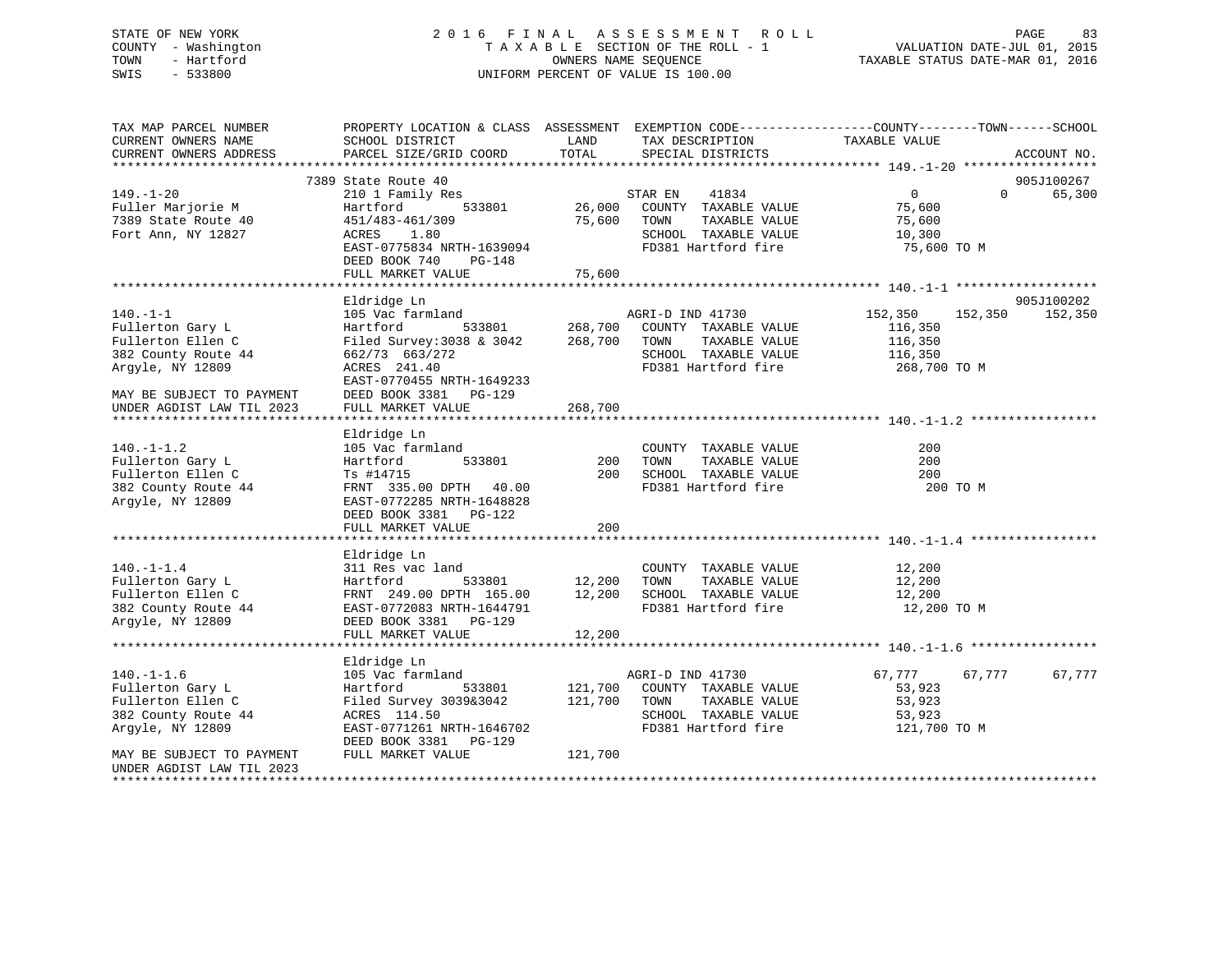| STATE OF NEW YORK<br>COUNTY - Washington<br>TOWN<br>- Hartford<br>SWIS<br>$-533800$ | 2016 FINAL ASSESSMENT ROLL<br>TAXABLE SECTION OF THE ROLL - 1<br>OWNERS NAME SEOUENCE<br>UNIFORM PERCENT OF VALUE IS 100.00 |         |                  |                                      | VALUATION DATE-JUL 01, 2015<br>TAXABLE STATUS DATE-MAR 01, 2016 | PAGE     | 84          |
|-------------------------------------------------------------------------------------|-----------------------------------------------------------------------------------------------------------------------------|---------|------------------|--------------------------------------|-----------------------------------------------------------------|----------|-------------|
| TAX MAP PARCEL NUMBER<br>CURRENT OWNERS NAME                                        | PROPERTY LOCATION & CLASS ASSESSMENT EXEMPTION CODE----------------COUNTY-------TOWN------SCHOOL                            | LAND    |                  |                                      | TAXABLE VALUE                                                   |          |             |
| CURRENT OWNERS ADDRESS                                                              | SCHOOL DISTRICT<br>PARCEL SIZE/GRID COORD                                                                                   | TOTAL   |                  | TAX DESCRIPTION<br>SPECIAL DISTRICTS |                                                                 |          | ACCOUNT NO. |
|                                                                                     |                                                                                                                             |         |                  |                                      |                                                                 |          |             |
|                                                                                     | Eldridge Ln                                                                                                                 |         |                  |                                      |                                                                 |          |             |
| $140. - 1 - 1.7$                                                                    | 105 Vac farmland                                                                                                            |         | AGRI-D IND 41730 |                                      | 76,154                                                          | 76,154   | 76,154      |
| Fullerton Gary L                                                                    | Hartford<br>533801                                                                                                          | 139,100 |                  | COUNTY TAXABLE VALUE                 | 62,946                                                          |          |             |
| Fullerton Ellen C                                                                   | field Survey3041;3042;124                                                                                                   | 139,100 | TOWN             | TAXABLE VALUE                        | 62,946                                                          |          |             |
| 382 County Route 44                                                                 | ACRES 129.38                                                                                                                |         |                  | SCHOOL TAXABLE VALUE                 | 62,946                                                          |          |             |
| Argyle, NY 12809                                                                    | EAST-0769062 NRTH-1645655<br>DEED BOOK 3381 PG-136                                                                          |         |                  | FD381 Hartford fire                  | 139,100 TO M                                                    |          |             |
| MAY BE SUBJECT TO PAYMENT                                                           | FULL MARKET VALUE                                                                                                           | 139,100 |                  |                                      |                                                                 |          |             |
| UNDER AGDIST LAW TIL 2023                                                           |                                                                                                                             |         |                  |                                      |                                                                 |          |             |
|                                                                                     | 5549 County Route 30                                                                                                        |         |                  |                                      |                                                                 |          |             |
| $141. - 3 - 34.1$                                                                   | 210 1 Family Res                                                                                                            |         | STAR B           | 41854                                | $\mathbf{0}$                                                    | $\Omega$ | 30,000      |
| Gage Richard                                                                        | 533801<br>Hartford                                                                                                          | 25,700  |                  | COUNTY TAXABLE VALUE                 | 91,000                                                          |          |             |
| Gage Kathy J                                                                        | LOT A                                                                                                                       | 91,000  | TOWN             | TAXABLE VALUE                        | 91,000                                                          |          |             |
| 5549 County Route 30                                                                | 937/305                                                                                                                     |         |                  | SCHOOL TAXABLE VALUE                 | 61,000                                                          |          |             |
| Granville, NY 12832                                                                 | ACRES<br>1.71                                                                                                               |         |                  | FD381 Hartford fire                  | 91,000 TO M                                                     |          |             |
|                                                                                     | EAST-0788452 NRTH-1642062                                                                                                   |         |                  |                                      |                                                                 |          |             |
|                                                                                     | DEED BOOK 937<br>PG-307                                                                                                     | 91,000  |                  |                                      |                                                                 |          |             |
|                                                                                     | FULL MARKET VALUE                                                                                                           |         |                  |                                      |                                                                 |          |             |
|                                                                                     | County Route 30                                                                                                             |         |                  |                                      |                                                                 |          |             |
| $141. - 3 - 34.3$                                                                   | 311 Res vac land                                                                                                            |         |                  | COUNTY TAXABLE VALUE                 | 500                                                             |          |             |
| Gage Richard                                                                        | 533801<br>Hartford                                                                                                          | 500     | TOWN             | TAXABLE VALUE                        | 500                                                             |          |             |
| Gage Kathy                                                                          | FRNT 31.00 DPTH 235.00                                                                                                      | 500     |                  | SCHOOL TAXABLE VALUE                 | 500                                                             |          |             |
| 5549 County Route 30                                                                | EAST-0788594 NRTH-1642222                                                                                                   |         |                  | FD381 Hartford fire                  | 500 TO M                                                        |          |             |
| Granville, NY 12832                                                                 | DEED BOOK 1686 PG-247                                                                                                       |         |                  |                                      |                                                                 |          |             |
|                                                                                     | FULL MARKET VALUE                                                                                                           | 500     |                  |                                      |                                                                 |          |             |
|                                                                                     | 175 Blood St                                                                                                                |         |                  |                                      |                                                                 |          | 905J100314  |
| $142. - 1 - 34$                                                                     | 240 Rural res                                                                                                               |         | STAR EN          | 41834                                | $\mathbf 0$                                                     | $\Omega$ | 65,300      |
| Gallinari Henry E                                                                   | Hartford<br>533801                                                                                                          | 57,800  |                  | COUNTY TAXABLE VALUE                 | 163,000                                                         |          |             |
| Gallinari Theresa L                                                                 | ACRES 16.80                                                                                                                 | 163,000 | TOWN             | TAXABLE VALUE                        | 163,000                                                         |          |             |
| PO Box 56                                                                           | EAST-0792350 NRTH-1645819                                                                                                   |         |                  | SCHOOL TAXABLE VALUE                 | 97,700                                                          |          |             |
| Hartford, NY 12838                                                                  | DEED BOOK 449<br>PG-956                                                                                                     |         |                  | FD381 Hartford fire                  | 163,000 TO M                                                    |          |             |
|                                                                                     | FULL MARKET VALUE                                                                                                           | 163,000 |                  |                                      |                                                                 |          |             |
|                                                                                     |                                                                                                                             |         |                  |                                      |                                                                 |          |             |
|                                                                                     | 3228 Coach Rd                                                                                                               |         |                  |                                      |                                                                 |          | 905J101080  |
| $149. - 1 - 24.2$<br>Galusha Dennis                                                 | 210 1 Family Res<br>533801<br>Hartford                                                                                      | 31,400  | STAR B           | 41854<br>COUNTY TAXABLE VALUE        | $\overline{0}$<br>219,600                                       | $\Omega$ | 30,000      |
| Galusha Colleen                                                                     | ACRES<br>1.70                                                                                                               | 219,600 | TOWN             | TAXABLE VALUE                        | 219,600                                                         |          |             |
| 3228 Coach Rd                                                                       | EAST-0779794 NRTH-1639727                                                                                                   |         |                  | SCHOOL TAXABLE VALUE                 | 189,600                                                         |          |             |
| Argyle, NY 12809                                                                    | DEED BOOK 920<br>$PG-33$                                                                                                    |         |                  | FD381 Hartford fire                  | 219,600 TO M                                                    |          |             |
|                                                                                     | FULL MARKET VALUE                                                                                                           | 219,600 |                  |                                      |                                                                 |          |             |
|                                                                                     |                                                                                                                             |         |                  |                                      |                                                                 |          |             |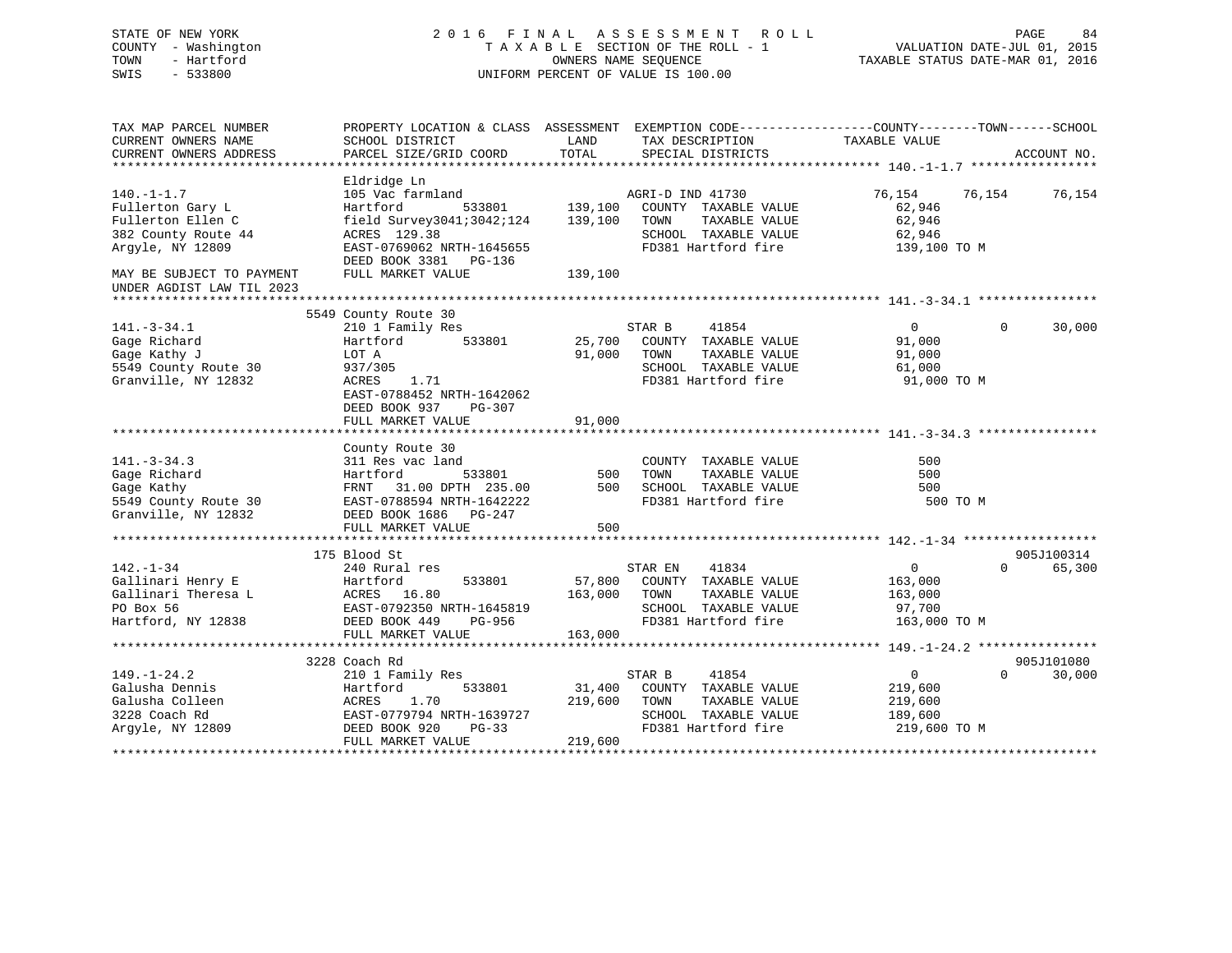|      | STATE OF NEW YORK   | 2016 FINAL ASSESSMENT ROLL           | PAGE                             | 85 |
|------|---------------------|--------------------------------------|----------------------------------|----|
|      | COUNTY - Washington | TAXABLE SECTION OF THE ROLL - 1      | VALUATION DATE-JUL 01, 2015      |    |
| TOWN | - Hartford          | OWNERS NAME SEOUENCE                 | TAXABLE STATUS DATE-MAR 01, 2016 |    |
| CUTC | EDDOOO              | LINIEODM DEDOEME OF 1731IE IC 100 00 |                                  |    |

# COUNTY - Washington T A X A B L E SECTION OF THE ROLL - 1 VALUATION DATE-JUL 01, 2015 SWIS - 533800 UNIFORM PERCENT OF VALUE IS 100.00

| TAX MAP PARCEL NUMBER  | PROPERTY LOCATION & CLASS ASSESSMENT EXEMPTION CODE----------------COUNTY-------TOWN------SCHOOL                                                                                                |         |                                |                                    |                    |
|------------------------|-------------------------------------------------------------------------------------------------------------------------------------------------------------------------------------------------|---------|--------------------------------|------------------------------------|--------------------|
| CURRENT OWNERS NAME    | SCHOOL DISTRICT                                                                                                                                                                                 | LAND    | TAX DESCRIPTION TAXABLE VALUE  |                                    |                    |
| CURRENT OWNERS ADDRESS | PARCEL SIZE/GRID COORD                                                                                                                                                                          | TOTAL   | SPECIAL DISTRICTS              |                                    | ACCOUNT NO.        |
|                        |                                                                                                                                                                                                 |         |                                |                                    |                    |
|                        | 163 Pope Hill Rd                                                                                                                                                                                |         |                                |                                    |                    |
| $150.-1-29.16$         | 210 1 Family Res                                                                                                                                                                                |         |                                |                                    |                    |
| Gann Russell           | 532001<br>Argyle                                                                                                                                                                                |         |                                | $59,940$ $59,940$ 0                | 20,000             |
|                        |                                                                                                                                                                                                 |         | 41854<br>399,600 STAR B        |                                    | 30,000             |
|                        |                                                                                                                                                                                                 |         | COUNTY TAXABLE VALUE           | 306,660<br>312,660                 |                    |
|                        |                                                                                                                                                                                                 |         | TOWN<br>TAXABLE VALUE          |                                    |                    |
|                        | FULL MARKET VALUE                                                                                                                                                                               |         | $399,600$ SCHOOL TAXABLE VALUE | 343,600<br>399,600 TO M            |                    |
|                        |                                                                                                                                                                                                 |         | CA006 Cons agri dst 6          |                                    |                    |
|                        |                                                                                                                                                                                                 |         | FD381 Hartford fire            | 399,600 TO M                       |                    |
|                        |                                                                                                                                                                                                 |         |                                |                                    |                    |
|                        | 7679 State Route 40                                                                                                                                                                             |         |                                |                                    | 905J101368         |
| $140. -2 - 37.3$       | 210 1 Family Res                                                                                                                                                                                |         | COUNTY TAXABLE VALUE           | 144,300                            |                    |
|                        | 140.1821.19<br>Gates Caleb A (Battle Franch 1987.00 DPTH 331.00 144,300<br>Boerem Brianna M (BAST-0780970 NRTH-1643987<br>Tartford, NY 12838 (DEED BOOK 3564 PG-15<br>FULL MARKET VALUE 144,300 |         | TAXABLE VALUE<br>TOWN          | 144,300                            |                    |
|                        |                                                                                                                                                                                                 |         | SCHOOL TAXABLE VALUE           | 144,300                            |                    |
|                        |                                                                                                                                                                                                 |         |                                | CA007 Cons agri dst 7 144,300 TO M |                    |
|                        |                                                                                                                                                                                                 |         | FD381 Hartford fire            | 144,300 TO M                       |                    |
|                        | FULL MARKET VALUE                                                                                                                                                                               | 144,300 |                                |                                    |                    |
|                        |                                                                                                                                                                                                 |         |                                |                                    |                    |
|                        | 60 Dick Hill Rd                                                                                                                                                                                 |         |                                |                                    | 905J100235         |
| $141. - 1 - 69$        | 210 1 Family Res                                                                                                                                                                                |         | STAR EN 41834                  | $\overline{0}$                     | $\Omega$<br>65,300 |
| Gauthier Charlotte     | $Hartford$ 533801                                                                                                                                                                               | 32,100  | COUNTY TAXABLE VALUE           | 135,000                            |                    |
| 60 Dick Hill Rd        | LOT 1                                                                                                                                                                                           | 135,000 | TOWN<br>TAXABLE VALUE          | 135,000                            |                    |
| Granville, NY 12832    | ACRES 2.40                                                                                                                                                                                      |         | SCHOOL TAXABLE VALUE           | 69,700                             |                    |
|                        | EAST-0787786 NRTH-1647677                                                                                                                                                                       |         |                                | CA007 Cons agri dst 7 135,000 TO M |                    |
|                        | DEED BOOK 2564 PG-87                                                                                                                                                                            |         | FD381 Hartford fire            | 135,000 TO M                       |                    |
|                        | FULL MARKET VALUE                                                                                                                                                                               | 135,000 |                                |                                    |                    |
|                        |                                                                                                                                                                                                 |         |                                |                                    |                    |
|                        | Dick Hill Rd                                                                                                                                                                                    |         |                                |                                    |                    |
| $141. - 1 - 69.3$      | 314 Rural vac<10                                                                                                                                                                                |         | COUNTY TAXABLE VALUE           | 10,000                             |                    |
| Gauthier Charlotte     | 533801<br>Hartford                                                                                                                                                                              | 10,000  | TAXABLE VALUE<br>TOWN          | 10,000                             |                    |
| Dessaint Tina          | LOT 4                                                                                                                                                                                           | 10,000  | SCHOOL TAXABLE VALUE           | 10,000                             |                    |
| 60 Dick Hill Rd        | ACRES 1.22                                                                                                                                                                                      |         | CA007 Cons agri dst 7          | 10,000 TO M                        |                    |
| Granville, NY 12832    | EAST-0788446 NRTH-1647984                                                                                                                                                                       |         | FD381 Hartford fire            | 10,000 TO M                        |                    |
|                        | PG-301<br>DEED BOOK 652                                                                                                                                                                         |         |                                |                                    |                    |
|                        | FULL MARKET VALUE                                                                                                                                                                               | 10,000  |                                |                                    |                    |
|                        |                                                                                                                                                                                                 |         |                                |                                    |                    |
|                        | Dick Hill Rd                                                                                                                                                                                    |         |                                |                                    |                    |
| $141. - 1 - 69.4$      | 314 Rural vac<10                                                                                                                                                                                |         | COUNTY TAXABLE VALUE           | 20,500                             |                    |
| Gauthier Charlotte     | 533801<br>Hartford                                                                                                                                                                              | 20,500  | TAXABLE VALUE<br>TOWN          | 20,500                             |                    |
| Dessaint Tina          | LOT 5                                                                                                                                                                                           | 20,500  | SCHOOL TAXABLE VALUE           | 20,500                             |                    |
| 60 Dick Hill Rd        | ACRES<br>5.39                                                                                                                                                                                   |         | CA007 Cons agri dst 7          | 20,500 TO M                        |                    |
| Granville, NY 12832    | EAST-0788631 NRTH-1647788                                                                                                                                                                       |         | FD381 Hartford fire            | 20,500 TO M                        |                    |
|                        | DEED BOOK 908<br>PG-231                                                                                                                                                                         |         |                                |                                    |                    |
|                        | FULL MARKET VALUE                                                                                                                                                                               | 20,500  |                                |                                    |                    |
|                        |                                                                                                                                                                                                 |         |                                |                                    |                    |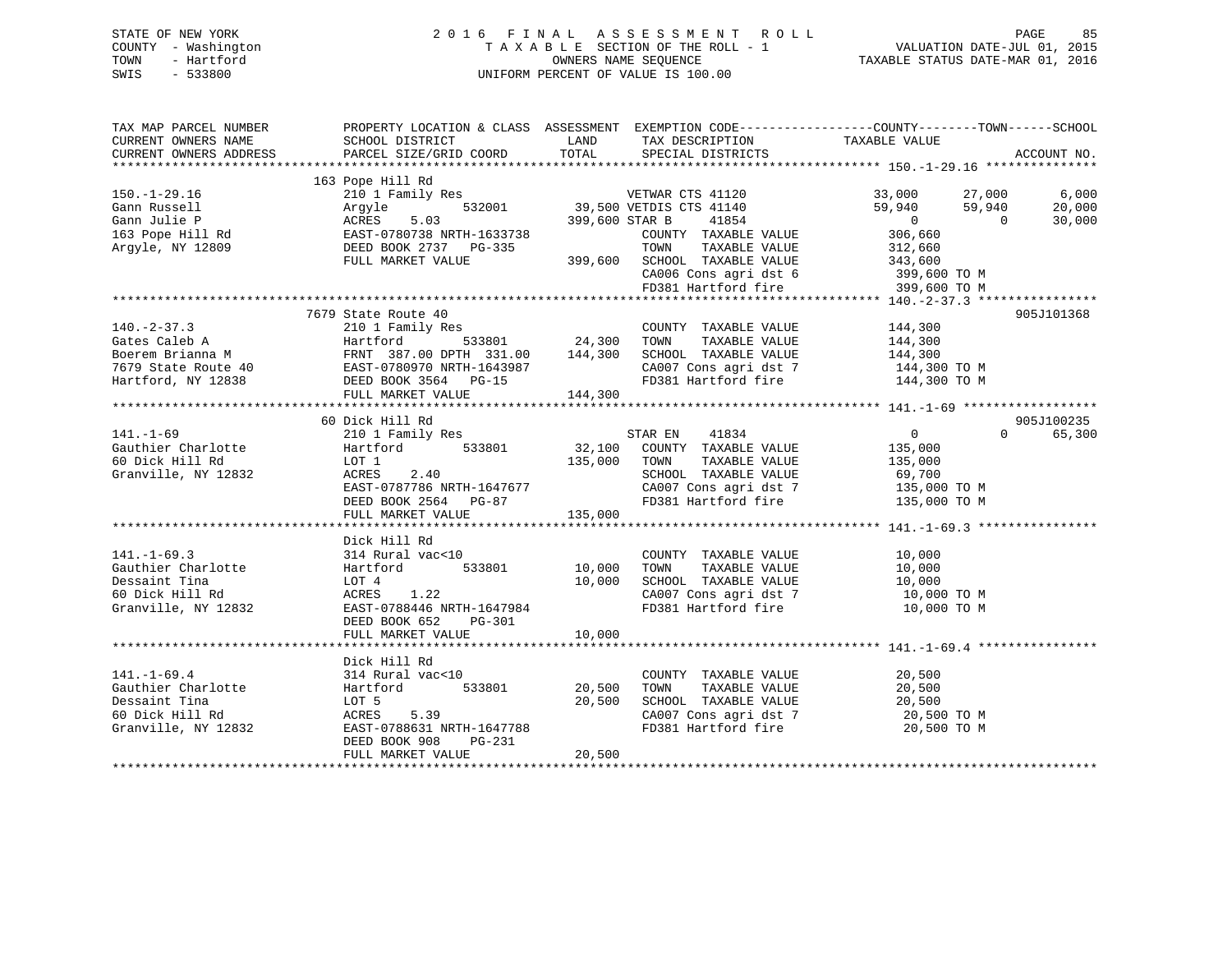|      | STATE OF NEW YORK   | 2016 FINAL ASSESSMENT ROLL                                     | PAGE | - 86 |
|------|---------------------|----------------------------------------------------------------|------|------|
|      | COUNTY - Washington | VALUATION DATE-JUL 01, 2015<br>TAXABLE SECTION OF THE ROLL - 1 |      |      |
| TOWN | - Hartford          | TAXABLE STATUS DATE-MAR 01, 2016<br>OWNERS NAME SEOUENCE       |      |      |
| SWIS | $-533800$           | UNIFORM PERCENT OF VALUE IS 100.00                             |      |      |
|      |                     |                                                                |      |      |
|      |                     |                                                                |      |      |

TAX MAP PARCEL NUMBER PROPERTY LOCATION & CLASS ASSESSMENT EXEMPTION CODE------------------COUNTY--------TOWN------SCHOOL

| CURRENT OWNERS NAME      | SCHOOL DISTRICT           | LAND    | TAX DESCRIPTION              | TAXABLE VALUE                  |                    |
|--------------------------|---------------------------|---------|------------------------------|--------------------------------|--------------------|
| CURRENT OWNERS ADDRESS   | PARCEL SIZE/GRID COORD    | TOTAL   | SPECIAL DISTRICTS            |                                | ACCOUNT NO.        |
|                          |                           |         |                              |                                |                    |
|                          | 72 Dick Hill Rd           |         |                              |                                |                    |
| $141. - 1 - 69.1$        | 210 1 Family Res          |         | STAR B<br>41854              | $\overline{0}$                 | $\Omega$<br>30,000 |
| Gauthier Roger G Jr      | 533801<br>Hartford        |         | 23,800 COUNTY TAXABLE VALUE  | 73,200                         |                    |
| 72 Dick Hill Rd          | Ease 665/34               |         | 73,200 TOWN<br>TAXABLE VALUE | 73,200                         |                    |
| Granville, NY 12832      | LOT 2                     |         | SCHOOL TAXABLE VALUE         | 43,200                         |                    |
|                          | ACRES<br>1.20             |         | CA007 Cons agri dst 7        | 73,200 TO M                    |                    |
|                          | EAST-0788045 NRTH-1647717 |         | FD381 Hartford fire          | 73,200 TO M                    |                    |
|                          | DEED BOOK 773<br>PG-119   |         |                              |                                |                    |
|                          | FULL MARKET VALUE         | 73,200  |                              |                                |                    |
|                          |                           |         |                              |                                |                    |
|                          | Dick Hill Rd              |         |                              |                                |                    |
| $141. - 1 - 69.2$        | 314 Rural vac<10          |         | COUNTY TAXABLE VALUE         | 13,000                         |                    |
| Gauthier Roger G Jr      | 533801<br>Hartford        | 13,000  | TOWN<br>TAXABLE VALUE        | 13,000                         |                    |
| 72 Dick Hill Rd          | LOT 3                     | 13,000  | SCHOOL TAXABLE VALUE         | 13,000                         |                    |
| Granville, NY 12832      | ACRES<br>1.10             |         | CA007 Cons agri dst 7        | $13,000$ TO M<br>$13,000$ TO M |                    |
|                          | EAST-0788188 NRTH-1647780 |         | FD381 Hartford fire          | 13,000 TO M                    |                    |
|                          | DEED BOOK 878<br>PG-248   |         |                              |                                |                    |
|                          | FULL MARKET VALUE         | 13,000  |                              |                                |                    |
|                          |                           |         |                              |                                |                    |
|                          | 44 Dick Hill Rd           |         |                              |                                |                    |
| $141. - 1 - 70.6$        | 210 1 Family Res          |         | 41854<br>STAR B              | $\overline{0}$                 | $\Omega$<br>30,000 |
| Gauthier Tina            | Hartford<br>533801        | 34,700  | COUNTY TAXABLE VALUE         | 134,000                        |                    |
| Kurjiaka Charles         | LOT 3                     | 134,000 | TOWN<br>TAXABLE VALUE        | 134,000                        |                    |
| 44 Dick Hill Rd          | ACRES<br>7.19             |         | SCHOOL TAXABLE VALUE         | 104,000                        |                    |
| Granville, NY 12832      | EAST-0787340 NRTH-1647359 |         | CA007 Cons agri dst 7        |                                |                    |
|                          |                           |         |                              | 134,000 TO M                   |                    |
|                          | DEED BOOK 2032 PG-192     |         | FD381 Hartford fire          | 134,000 TO M                   |                    |
|                          | FULL MARKET VALUE         | 134,000 |                              |                                |                    |
|                          |                           |         |                              |                                |                    |
|                          | 108 Dick Hill Rd          |         |                              |                                |                    |
| $141. - 1 - 69.5$        | 270 Mfg housing           |         | COUNTY TAXABLE VALUE         | 63,300                         |                    |
| Gauthier-Berry Charlotte | Hartford 533801           | 27,100  | TAXABLE VALUE<br>TOWN        | 63,300                         |                    |
| Gauthier Raymond         | LOT 6                     | 63,300  | SCHOOL TAXABLE VALUE         | 63,300                         |                    |
| 60 Dick Hill Rd          | ACRES<br>5.39             |         | CA007 Cons agri dst 7        | 63,300 TO M                    |                    |
| Granville, NY 12832      | EAST-0788937 NRTH-1648091 |         | FD381 Hartford fire          | 63,300 TO M                    |                    |
|                          | DEED BOOK 2947 PG-108     |         |                              |                                |                    |
|                          | FULL MARKET VALUE         | 63,300  |                              |                                |                    |
|                          |                           |         |                              |                                |                    |
|                          | 1 Deer Run Way            |         |                              |                                | 905J101344         |
| $141. - 3 - 52$          | 210 1 Family Res          |         | 41854<br>STAR B              | $\overline{0}$                 | 30,000<br>$\Omega$ |
| Gayton Ralph             | 533801<br>Hartford        | 25,600  | COUNTY TAXABLE VALUE         | 183,200                        |                    |
| Grayton Autumn           | LOT 3                     | 183,200 | TOWN<br>TAXABLE VALUE        | 183,200                        |                    |
| 1 Deer Run Way           | ACRES<br>5.00             |         | SCHOOL TAXABLE VALUE         | 153,200                        |                    |
| Hartford, NY 12838       | EAST-0783866 NRTH-1642809 |         | FD381 Hartford fire          | 183,200 TO M                   |                    |
|                          | DEED BOOK 2997 PG-256     |         |                              |                                |                    |
|                          | FULL MARKET VALUE         | 183,200 |                              |                                |                    |
|                          |                           |         |                              |                                |                    |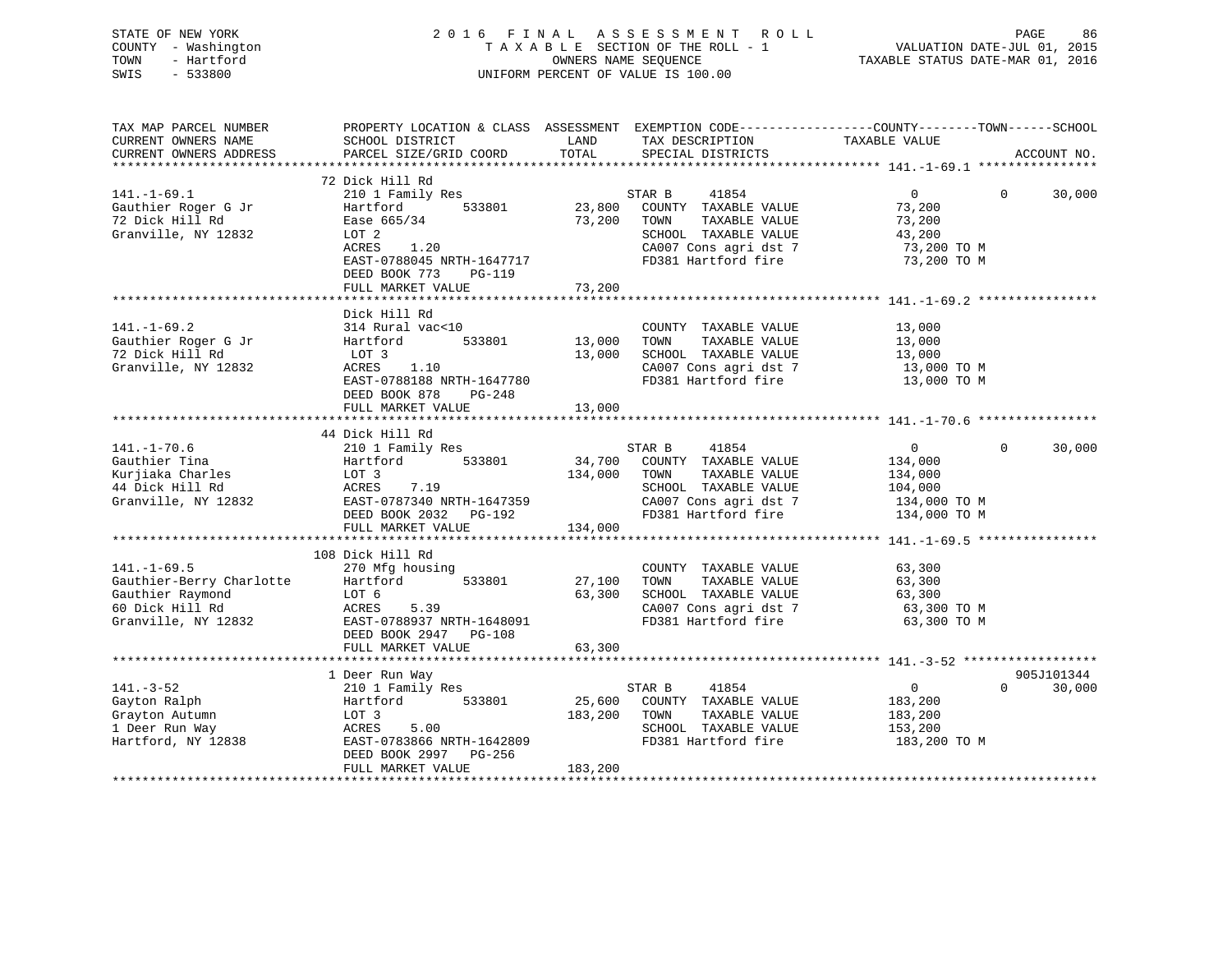## STATE OF NEW YORK 2 0 1 6 F I N A L A S S E S S M E N T R O L L PAGE 87 COUNTY - Washington T A X A B L E SECTION OF THE ROLL - 1 VALUATION DATE-JUL 01, 2015 TOWN - Hartford **TAXABLE STATUS DATE-MAR 01, 2016** OWNERS NAME SEQUENCE TAXABLE STATUS DATE-MAR 01, 2016 SWIS - 533800 UNIFORM PERCENT OF VALUE IS 100.00

| TAX MAP PARCEL NUMBER<br>CURRENT OWNERS NAME<br>CURRENT OWNERS ADDRESS                                                                                                                                        | PROPERTY LOCATION & CLASS ASSESSMENT EXEMPTION CODE----------------COUNTY-------TOWN------SCHOOL<br>SCHOOL DISTRICT<br>PARCEL SIZE/GRID COORD TOTAL | LAND                 | TAX DESCRIPTION TAXABLE VALUE<br>SPECIAL DISTRICTS  |                | ACCOUNT NO.        |
|---------------------------------------------------------------------------------------------------------------------------------------------------------------------------------------------------------------|-----------------------------------------------------------------------------------------------------------------------------------------------------|----------------------|-----------------------------------------------------|----------------|--------------------|
|                                                                                                                                                                                                               |                                                                                                                                                     |                      |                                                     |                |                    |
|                                                                                                                                                                                                               | 269 Townsend Rd                                                                                                                                     |                      |                                                     |                |                    |
| $131. - 1 - 5.9$                                                                                                                                                                                              | 210 1 Family Res                                                                                                                                    |                      | STAR B<br>41854                                     | $\Omega$       | $\Omega$<br>30,000 |
| Gebo Michael                                                                                                                                                                                                  |                                                                                                                                                     |                      | 533801 44,500 COUNTY TAXABLE VALUE                  | 240,400        |                    |
| Vannamee Jaclyn<br>PO Box 113<br>Hartford, NY 12838                                                                                                                                                           | Hartford 533801<br>ACRES 9.16<br>EAST-0779266 NRTH-1650762                                                                                          | 240,400              | TOWN<br>TAXABLE VALUE                               | 240,400        |                    |
|                                                                                                                                                                                                               |                                                                                                                                                     |                      | SCHOOL TAXABLE VALUE                                | 210,400        |                    |
|                                                                                                                                                                                                               | ----- 0//2400 NKIH-1650762<br>DEED BOOK 2112 PG-194<br>FIILL MARKET WALLER                                                                          |                      | CA007 Cons agri dst 7 240,400 TO M                  |                |                    |
|                                                                                                                                                                                                               | FULL MARKET VALUE                                                                                                                                   |                      | 240,400 FD381 Hartford fire                         | 240,400 TO M   |                    |
|                                                                                                                                                                                                               |                                                                                                                                                     |                      |                                                     |                |                    |
|                                                                                                                                                                                                               | 1730 Burch Rd                                                                                                                                       |                      |                                                     |                | 905J100644         |
| $142. - 1 - 27$                                                                                                                                                                                               | 210 1 Family Res                                                                                                                                    |                      | STAR B 41854                                        | $\overline{0}$ | 30,000<br>$\Omega$ |
|                                                                                                                                                                                                               |                                                                                                                                                     |                      | $533801$ 29,900 COUNTY TAXABLE VALUE                | 134,500        |                    |
|                                                                                                                                                                                                               |                                                                                                                                                     | 134,500 TOWN         | TAXABLE VALUE                                       | 134,500        |                    |
|                                                                                                                                                                                                               |                                                                                                                                                     |                      | SCHOOL TAXABLE VALUE                                | 104,500        |                    |
| 142.-1-2/<br>Ge Lawrence Hartford 533801 29,900<br>Ge Lawrence Hartford 533801 29,900<br>Ge Sheryl ACRES 2.81 134,500<br>1730 Burch Rd EAST-0794311 NRTH-1641568<br>Granville, NY 12832 DEED BOOK 2854 PG-285 |                                                                                                                                                     |                      | CA008 Cons agri dst 8 134,500 TO M                  |                |                    |
|                                                                                                                                                                                                               | FULL MARKET VALUE                                                                                                                                   |                      | 134,500 FD381 Hartford fire                         | 134,500 TO M   |                    |
|                                                                                                                                                                                                               |                                                                                                                                                     |                      |                                                     |                |                    |
|                                                                                                                                                                                                               | Hall Rd                                                                                                                                             |                      |                                                     |                | 905J100113         |
| $122. - 1 - 28$                                                                                                                                                                                               | 323 Vacant rural                                                                                                                                    |                      | COUNTY TAXABLE VALUE                                | 91,500         |                    |
| Genco Imports Exports Co LLC Hartford                                                                                                                                                                         | 533801                                                                                                                                              | 91,500               |                                                     | 91,500         |                    |
| 4 Carriage Dr                                                                                                                                                                                                 | ACRES 73.30                                                                                                                                         | 91,500               | TOWN      TAXABLE  VALUE<br>SCHOOL   TAXABLE  VALUE | 91,500         |                    |
| Latham, NY 12110                                                                                                                                                                                              | EAST-0772186 NRTH-1662410                                                                                                                           |                      | CA007 Cons agri dst 7 91,500 TO M                   |                |                    |
|                                                                                                                                                                                                               | DEED BOOK 1978 PG-1                                                                                                                                 |                      | FD381 Hartford fire                                 | 91,500 TO M    |                    |
|                                                                                                                                                                                                               | FULL MARKET VALUE                                                                                                                                   | $91,500$<br>$91,500$ |                                                     |                |                    |
|                                                                                                                                                                                                               |                                                                                                                                                     |                      |                                                     |                |                    |
|                                                                                                                                                                                                               | 86 Hartford Main St                                                                                                                                 |                      |                                                     |                | 905J100672         |
| $132.15 - 2 - 38$                                                                                                                                                                                             | 210 1 Family Res                                                                                                                                    |                      | STAR B<br>41854                                     | $\overline{0}$ | $\Omega$<br>30,000 |
| Gentry-Zeno Amber R                                                                                                                                                                                           | Hartford                                                                                                                                            |                      | 533801 17,000 COUNTY TAXABLE VALUE                  | 115,000        |                    |
| 86 Hartford Main St                                                                                                                                                                                           | FRNT 100.00 DPTH 230.00                                                                                                                             | 115,000              | TAXABLE VALUE<br>TOWN                               | 115,000        |                    |
| Hartford, NY 12838                                                                                                                                                                                            | EAST-0786853 NRTH-1653499                                                                                                                           |                      | SCHOOL TAXABLE VALUE                                | 85,000         |                    |
|                                                                                                                                                                                                               | DEED BOOK 3154 PG-150                                                                                                                               |                      | CA007 Cons agri dst 7                               | 115,000 TO M   |                    |
|                                                                                                                                                                                                               | FULL MARKET VALUE                                                                                                                                   |                      | 115,000 FD381 Hartford fire                         | 115,000 TO M   |                    |
|                                                                                                                                                                                                               |                                                                                                                                                     |                      |                                                     |                |                    |
|                                                                                                                                                                                                               | Swamp Ln                                                                                                                                            |                      |                                                     |                | 905J101275         |
| $149. - 1 - 30.17$                                                                                                                                                                                            | 314 Rural vac<10                                                                                                                                    |                      | COUNTY TAXABLE VALUE                                | 28,500         |                    |
| George Paul                                                                                                                                                                                                   | 533801<br>Hartford                                                                                                                                  | 28,500               | TAXABLE VALUE<br>TOWN                               | 28,500         |                    |
| 19 Taylor brook Ln                                                                                                                                                                                            | LOT 17                                                                                                                                              | 28,500               | SCHOOL TAXABLE VALUE                                | 28,500         |                    |
| Derry, NH 03038                                                                                                                                                                                               | ACRES 7.31                                                                                                                                          |                      | CA006 Cons agri dst 6<br>----- "----fard fire       | 28,500 TO M    |                    |
|                                                                                                                                                                                                               | EAST-0777080 NRTH-1634203                                                                                                                           |                      | FD381 Hartford fire                                 | 28,500 TO M    |                    |
|                                                                                                                                                                                                               | DEED BOOK 2622<br>$PG-96$                                                                                                                           |                      |                                                     |                |                    |
|                                                                                                                                                                                                               | FULL MARKET VALUE                                                                                                                                   | 28,500               |                                                     |                |                    |
|                                                                                                                                                                                                               |                                                                                                                                                     |                      |                                                     |                |                    |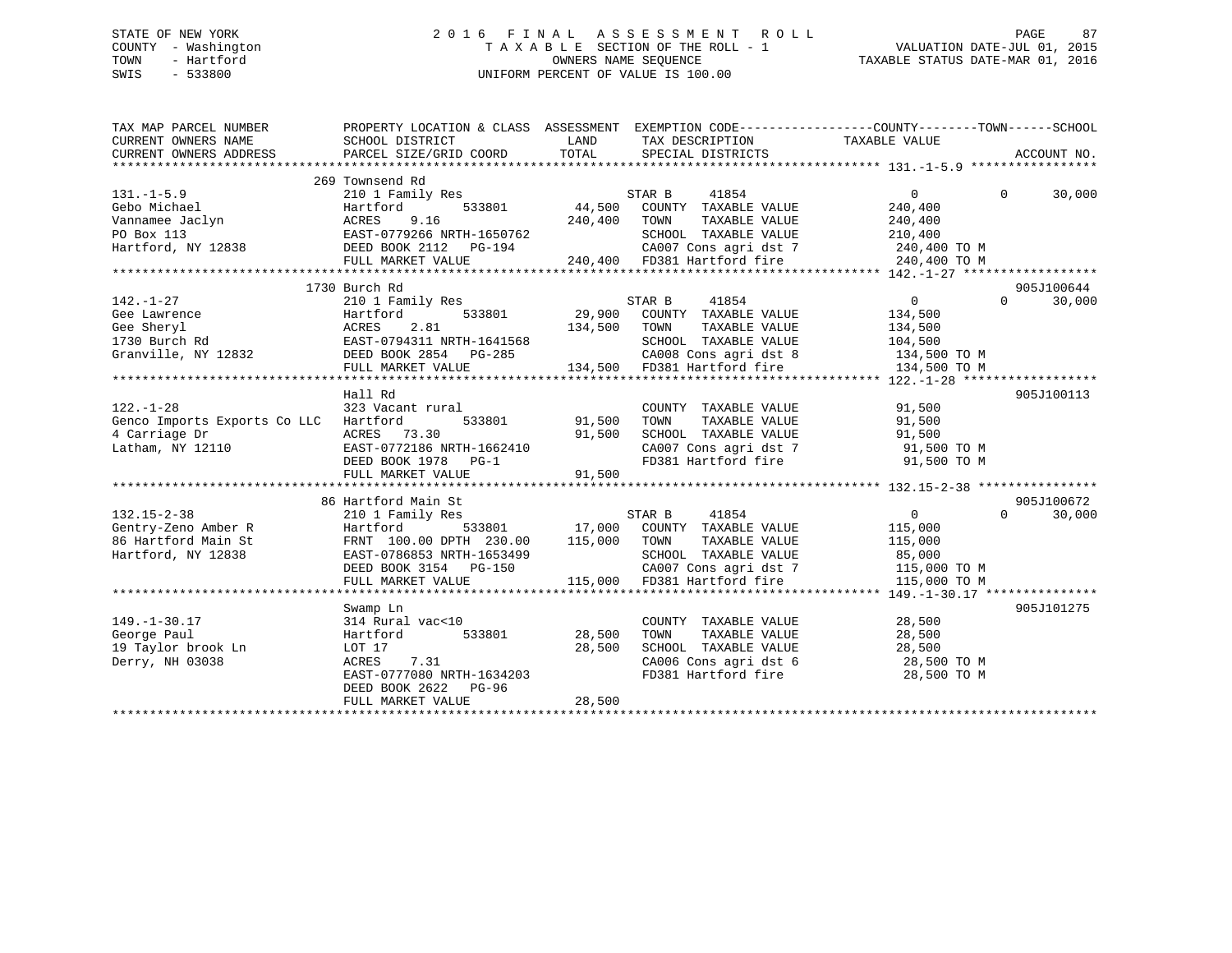| 2016 FINAL ASSESSMENT ROLL         | 88<br>PAGE                       |
|------------------------------------|----------------------------------|
| TAXABLE SECTION OF THE ROLL - 1    | VALUATION DATE-JUL 01, 2015      |
| OWNERS NAME SEOUENCE               | TAXABLE STATUS DATE-MAR 01, 2016 |
| UNIFORM PERCENT OF VALUE IS 100.00 |                                  |
|                                    |                                  |
|                                    |                                  |
|                                    |                                  |

| TAX MAP PARCEL NUMBER<br>CURRENT OWNERS NAME<br>CURRENT OWNERS ADDRESS | PROPERTY LOCATION & CLASS ASSESSMENT EXEMPTION CODE----------------COUNTY-------TOWN-----SCHOOL<br>SCHOOL DISTRICT<br>PARCEL SIZE/GRID COORD | LAND<br>TOTAL                                                              | TAX DESCRIPTION<br>SPECIAL DISTRICTS                                           | TAXABLE VALUE                                                           | ACCOUNT NO.        |
|------------------------------------------------------------------------|----------------------------------------------------------------------------------------------------------------------------------------------|----------------------------------------------------------------------------|--------------------------------------------------------------------------------|-------------------------------------------------------------------------|--------------------|
|                                                                        |                                                                                                                                              |                                                                            |                                                                                |                                                                         |                    |
|                                                                        | 1377 Burch Rd                                                                                                                                |                                                                            |                                                                                |                                                                         | 905J101338         |
| $151. - 2 - 8.1$                                                       | 323 Vacant rural                                                                                                                             |                                                                            | COUNTY TAXABLE VALUE                                                           | 40,200                                                                  |                    |
| Germon Edward F                                                        | Hartford<br>533801                                                                                                                           | 40,200                                                                     | TOWN<br>TAXABLE VALUE                                                          | 40,200                                                                  |                    |
| Germon Anne Whitney                                                    | ease 2688/227                                                                                                                                | 40,200                                                                     | SCHOOL TAXABLE VALUE                                                           | 40,200                                                                  |                    |
| 71 Mountain Ter                                                        | $151.-1-8.1$                                                                                                                                 |                                                                            |                                                                                | CA008 Cons agri dst 8 $\frac{40,200 \text{ T0 M}}{10,000 \text{ T0 M}}$ |                    |
| Bristol, VT 05443                                                      | ACRES 45.20                                                                                                                                  |                                                                            | FD381 Hartford fire                                                            | 40,200 TO M                                                             |                    |
|                                                                        | EAST-0796491 NRTH-1633104                                                                                                                    |                                                                            |                                                                                |                                                                         |                    |
|                                                                        | DEED BOOK 3353 PG-259                                                                                                                        |                                                                            |                                                                                |                                                                         |                    |
| MAY BE SUBJECT TO PAYMENT<br>UNDER AGDIST LAW TIL 2018                 | FULL MARKET VALUE                                                                                                                            | 40,200                                                                     |                                                                                |                                                                         |                    |
|                                                                        |                                                                                                                                              |                                                                            |                                                                                |                                                                         |                    |
|                                                                        | 27 Hartford Main St                                                                                                                          |                                                                            |                                                                                |                                                                         | 905J100243         |
| $132.15 - 1 - 20$                                                      | 220 2 Family Res                                                                                                                             |                                                                            | STAR B<br>41854                                                                | $\overline{0}$                                                          | $\Omega$<br>30,000 |
| Gibbs David A                                                          | Hartford                                                                                                                                     |                                                                            | COUNTY TAXABLE VALUE                                                           | 121,600                                                                 |                    |
| St John Linda                                                          | $533801$ $12,400$<br>FRNT 50.00 DPTH 254.00                                                                                                  | 121,600                                                                    | TAXABLE VALUE<br>TOWN                                                          | 121,600                                                                 |                    |
| 27 Hartford Main St                                                    | EAST-0786083 NRTH-1652266                                                                                                                    |                                                                            | SCHOOL TAXABLE VALUE                                                           | 91,600                                                                  |                    |
|                                                                        |                                                                                                                                              |                                                                            |                                                                                |                                                                         |                    |
| Hartford, NY 12838                                                     | DEED BOOK 1787    PG-333                                                                                                                     |                                                                            | CA007 Cons agri dst 7 121,600 TO M<br>121,600 FD381 Hartford fire 121,600 TO M |                                                                         |                    |
|                                                                        | FULL MARKET VALUE                                                                                                                            |                                                                            |                                                                                |                                                                         |                    |
|                                                                        |                                                                                                                                              |                                                                            |                                                                                |                                                                         |                    |
|                                                                        | 41 Hartford Main St                                                                                                                          |                                                                            |                                                                                |                                                                         | 905J100250         |
| $132.15 - 1 - 16$                                                      | 331 Com vac w/im                                                                                                                             |                                                                            | COUNTY TAXABLE VALUE                                                           | 6,000                                                                   |                    |
| Gibson Jane P                                                          | Hartford 533801<br>FRNT 35.00 DPTH 100.00<br>EAST-0786258 NRTH-1652478                                                                       | 533801                1,900<br>TH    100.00            6,000<br>TH-1652478 | TOWN<br>TAXABLE VALUE                                                          | 6,000                                                                   |                    |
| Gibson Kenneth                                                         |                                                                                                                                              |                                                                            | SCHOOL TAXABLE VALUE                                                           | 6,000                                                                   |                    |
| PO Box 186                                                             |                                                                                                                                              |                                                                            |                                                                                | CA007 Cons agri dst 7 6,000 TO M                                        |                    |
| Hartford, NY 12838                                                     | DEED BOOK 424 PG-1055                                                                                                                        |                                                                            | FD381 Hartford fire                                                            | 6,000 TO M                                                              |                    |
|                                                                        | FULL MARKET VALUE                                                                                                                            | 6,000                                                                      |                                                                                |                                                                         |                    |
|                                                                        |                                                                                                                                              |                                                                            |                                                                                |                                                                         |                    |
|                                                                        | 25 Hartford Main St                                                                                                                          |                                                                            |                                                                                |                                                                         | 905J100302         |
| $132.15 - 1 - 21$                                                      | 210 1 Family Res                                                                                                                             |                                                                            | COUNTY TAXABLE VALUE                                                           | 115,000                                                                 |                    |
| Gibson Jane P                                                          | 533801 12,700<br>Hartford                                                                                                                    |                                                                            | TAXABLE VALUE<br>TOWN                                                          | 115,000                                                                 |                    |
| PO Box 186                                                             | FRNT 54.00 DPTH 246.00                                                                                                                       | 115,000                                                                    | SCHOOL TAXABLE VALUE                                                           | 115,000                                                                 |                    |
| Hartford, NY 12838 EAST-0786087 NRTH-1652215                           |                                                                                                                                              |                                                                            |                                                                                | CA007 Cons agri dst 7 115,000 TO M                                      |                    |
|                                                                        | DEED BOOK 950<br>PG-117                                                                                                                      |                                                                            | FD381 Hartford fire                                                            | 115,000 TO M                                                            |                    |
|                                                                        | FULL MARKET VALUE                                                                                                                            | 115,000                                                                    |                                                                                |                                                                         |                    |
|                                                                        |                                                                                                                                              |                                                                            |                                                                                |                                                                         |                    |
|                                                                        | 26 Hartford Main St                                                                                                                          |                                                                            |                                                                                |                                                                         | 905J101058         |
| $132.15 - 2 - 15$                                                      | 312 Vac w/imprv                                                                                                                              |                                                                            | COUNTY TAXABLE VALUE                                                           | 17,700                                                                  |                    |
|                                                                        | 533801                                                                                                                                       |                                                                            | TOWN                                                                           |                                                                         |                    |
| Cibson Jane P<br>Gibson Kenneth M<br>PO Box 186                        | Hartford                                                                                                                                     | 8,600                                                                      | TAXABLE VALUE                                                                  | 17,700<br>17,700                                                        |                    |
|                                                                        | 459/33 465/397 476/187                                                                                                                       | 17,700                                                                     | SCHOOL TAXABLE VALUE                                                           | CA007 Cons agri dst 7 17,700 TO M                                       |                    |
|                                                                        | 2.10<br>ACRES                                                                                                                                |                                                                            |                                                                                |                                                                         |                    |
| Hartford, NY 12838                                                     | EAST-0786553 NRTH-1651973                                                                                                                    |                                                                            |                                                                                | FD381 Hartford fire 17,700 TO M                                         |                    |
|                                                                        | FULL MARKET VALUE                                                                                                                            | 17,700                                                                     |                                                                                | **************************************                                  |                    |
|                                                                        |                                                                                                                                              |                                                                            |                                                                                |                                                                         |                    |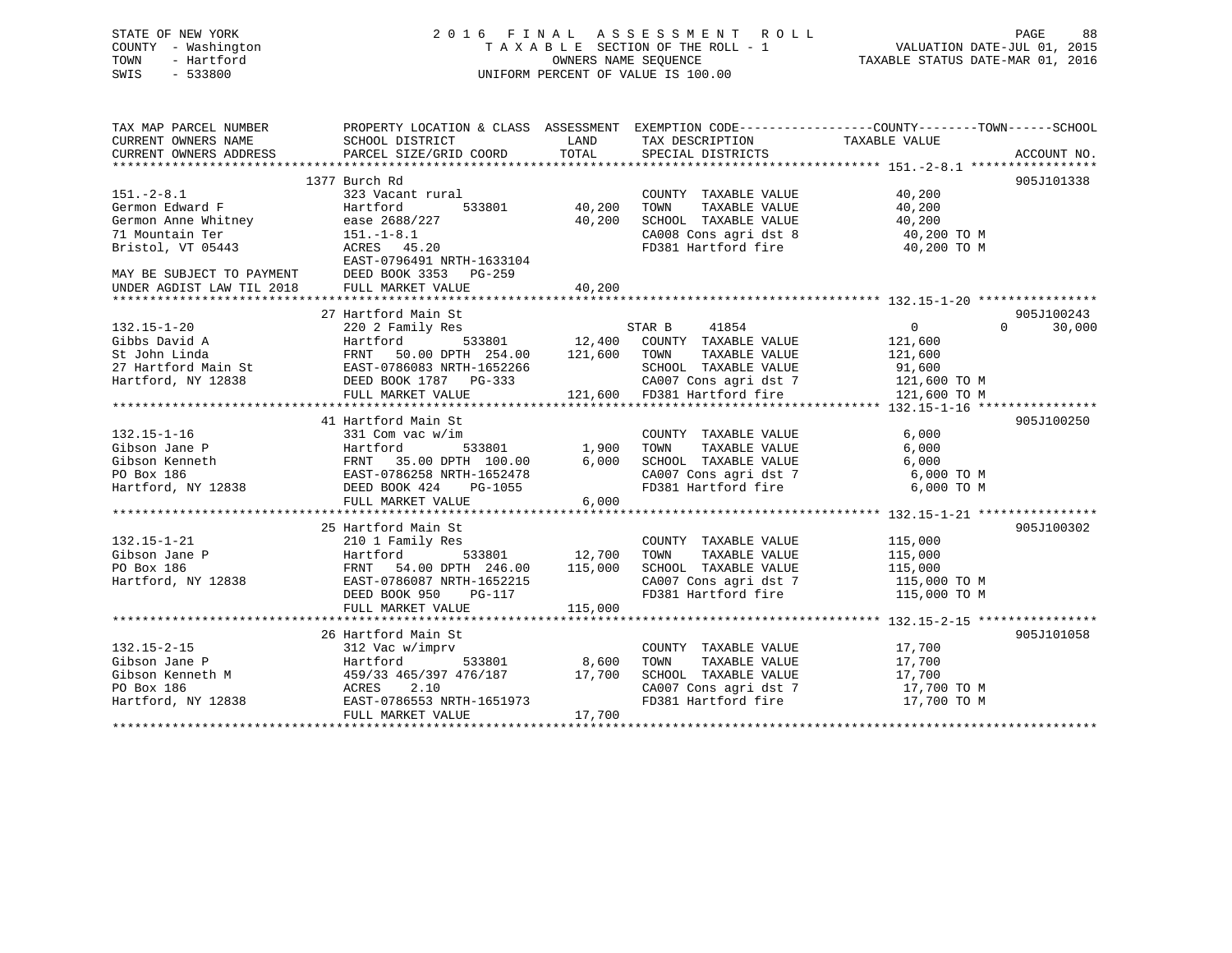## STATE OF NEW YORK 2 0 1 6 F I N A L A S S E S S M E N T R O L L PAGE 89 COUNTY - Washington T A X A B L E SECTION OF THE ROLL - 1 VALUATION DATE-JUL 01, 2015 TOWN - Hartford **TAXABLE STATUS DATE-MAR 01, 2016** OWNERS NAME SEQUENCE TAXABLE STATUS DATE-MAR 01, 2016 SWIS - 533800 UNIFORM PERCENT OF VALUE IS 100.00

| TAX MAP PARCEL NUMBER                                                                                                                                                                                                                                          | PROPERTY LOCATION & CLASS ASSESSMENT EXEMPTION CODE---------------COUNTY-------TOWN-----SCHOOL | LAND    |                                            |                                                                                |                    |
|----------------------------------------------------------------------------------------------------------------------------------------------------------------------------------------------------------------------------------------------------------------|------------------------------------------------------------------------------------------------|---------|--------------------------------------------|--------------------------------------------------------------------------------|--------------------|
| CURRENT OWNERS NAME<br>CURRENT OWNERS ADDRESS                                                                                                                                                                                                                  | SCHOOL DISTRICT<br>PARCEL SIZE/GRID COORD                                                      | TOTAL   | TAX DESCRIPTION<br>SPECIAL DISTRICTS       | TAXABLE VALUE                                                                  | ACCOUNT NO.        |
|                                                                                                                                                                                                                                                                |                                                                                                |         |                                            |                                                                                |                    |
|                                                                                                                                                                                                                                                                | 24 Hartford Main St                                                                            |         |                                            |                                                                                | 905J100291         |
| $132.15 - 2 - 20$                                                                                                                                                                                                                                              | 210 1 Family Res                                                                               |         | COUNTY TAXABLE VALUE                       |                                                                                |                    |
| Gibson Jane P                                                                                                                                                                                                                                                  | 533801 17,300<br>Hartford                                                                      |         | TOWN<br>TAXABLE VALUE                      | 111,700<br>111,700                                                             |                    |
| PO Box 186                                                                                                                                                                                                                                                     |                                                                                                |         | SCHOOL TAXABLE VALUE                       | 111,700                                                                        |                    |
| Hartford, NY 12838                                                                                                                                                                                                                                             | FRNT 110.00 DPTH 198.00 111,700<br>EAST-0786282 NRTH-1652045                                   |         |                                            |                                                                                |                    |
|                                                                                                                                                                                                                                                                | EAST-0786282 NRTH-1652045<br>DEED BOOK 846 PG-195                                              |         |                                            | CA007 Cons agri dst 7 111,700 TO M<br>FD381 Hartford fire 111,700 TO M         |                    |
|                                                                                                                                                                                                                                                                | FULL MARKET VALUE                                                                              | 111,700 |                                            |                                                                                |                    |
|                                                                                                                                                                                                                                                                |                                                                                                |         |                                            |                                                                                |                    |
|                                                                                                                                                                                                                                                                | 28 Hartford Main St                                                                            |         |                                            |                                                                                | 905J100251         |
| $132.15 - 2 - 21$                                                                                                                                                                                                                                              | 210 1 Family Res                                                                               |         | STAR EN 41834                              | $\overline{0}$                                                                 | $\Omega$<br>65,300 |
|                                                                                                                                                                                                                                                                |                                                                                                |         | 533801 12,200 COUNTY TAXABLE VALUE 152,800 |                                                                                |                    |
| CONSTRUCTED BOOK 186<br>CONSTRUCTED BATTLE 188.00 12,200 COUNT<br>Gibson Kenneth M FRNT 64.00 DPTH 188.00 152,800 TOWN<br>PO Box 186 EAST-0786324 NRTH-1652118 SCHOO<br>Hartford, NY 12838 DEED BOOK 434 PG-241 CA007                                          |                                                                                                |         |                                            |                                                                                |                    |
|                                                                                                                                                                                                                                                                |                                                                                                |         | TAXABLE VALUE                              | 152,800<br>87,500                                                              |                    |
|                                                                                                                                                                                                                                                                |                                                                                                |         | SCHOOL TAXABLE VALUE                       |                                                                                |                    |
|                                                                                                                                                                                                                                                                |                                                                                                |         |                                            | CA007 Cons agri dst 7 152,800 TO M<br>152,800 FD381 Hartford fire 152,800 TO M |                    |
|                                                                                                                                                                                                                                                                | FULL MARKET VALUE                                                                              |         |                                            |                                                                                |                    |
|                                                                                                                                                                                                                                                                |                                                                                                |         |                                            |                                                                                |                    |
|                                                                                                                                                                                                                                                                | 30 Hartford Main St                                                                            |         |                                            |                                                                                | 905J100290         |
| $132.15 - 2 - 22$                                                                                                                                                                                                                                              | 480 Mult-use bld                                                                               |         | COUNTY TAXABLE VALUE 75,500                |                                                                                |                    |
|                                                                                                                                                                                                                                                                |                                                                                                |         | TOWN<br>TAXABLE VALUE                      | טטפ, 15<br>75, 500                                                             |                    |
|                                                                                                                                                                                                                                                                |                                                                                                |         | SCHOOL TAXABLE VALUE                       |                                                                                |                    |
|                                                                                                                                                                                                                                                                |                                                                                                |         |                                            | CA007 Cons agri dst 7 75,500 TO M                                              |                    |
| Gibson Jane P<br>Hartford 533801 4,400<br>Gibson Kenneth M<br>PO Box 186<br>Hartford, NY 12838<br>EAST-0786331 NRTH-1652175<br>Hartford, NY 12838<br>DEED BOOK 533<br>DEED BOOK 533<br>DEED SON TH-1652175<br>FILIT. MARKET VALUE                              |                                                                                                |         | FD381 Hartford fire                        | 75,500 TO M                                                                    |                    |
|                                                                                                                                                                                                                                                                | FULL MARKET VALUE                                                                              | 75,500  |                                            |                                                                                |                    |
|                                                                                                                                                                                                                                                                |                                                                                                |         |                                            |                                                                                |                    |
|                                                                                                                                                                                                                                                                | 38 Hartford Main St                                                                            |         |                                            |                                                                                | 905J100264         |
|                                                                                                                                                                                                                                                                |                                                                                                |         | COUNTY TAXABLE VALUE                       | 120,500                                                                        |                    |
|                                                                                                                                                                                                                                                                | 533801 9,700                                                                                   |         | TAXABLE VALUE<br>TOWN                      | 120,500                                                                        |                    |
|                                                                                                                                                                                                                                                                |                                                                                                |         | SCHOOL TAXABLE VALUE                       | 120,500                                                                        |                    |
|                                                                                                                                                                                                                                                                |                                                                                                |         |                                            |                                                                                |                    |
| 132.15-2-26<br>Gibson Jane P<br>Gibson Kenneth M<br>PO Box 186<br>Hartford, NY 12838<br>Hartford, NY 12838<br>PO BOX 186<br>PO BOX 186<br>PO BOX 186<br>PO BOX 186<br>PO BOX 186<br>PO BOX 186<br>PO BOX 186<br>PO BOX 186<br>PO BOX 186<br>PO BOX 186<br>PO B |                                                                                                |         |                                            | CA007 Cons agri dst 7 120,500 TO M<br>FD381 Hartford fire 120,500 TO M         |                    |
|                                                                                                                                                                                                                                                                | FULL MARKET VALUE                                                                              | 120,500 |                                            |                                                                                |                    |
|                                                                                                                                                                                                                                                                |                                                                                                |         |                                            |                                                                                |                    |
|                                                                                                                                                                                                                                                                | 235 Washburn Hill Rd                                                                           |         |                                            |                                                                                | 905J101088         |
| $151. - 2 - 15$                                                                                                                                                                                                                                                | 210 1 Family Res                                                                               |         | COUNTY TAXABLE VALUE 179,200               |                                                                                |                    |
| Gibson Jane P                                                                                                                                                                                                                                                  | 533801<br>Hartford                                                                             | 27,100  | TAXABLE VALUE<br>TOWN                      | 179,200                                                                        |                    |
| 30 Hartford Main St                                                                                                                                                                                                                                            | 3078/224                                                                                       | 179,200 | SCHOOL TAXABLE VALUE                       |                                                                                |                    |
| Hartford, NY 12838                                                                                                                                                                                                                                             | $151.-1-15$                                                                                    |         |                                            | SCHOOL TAXABLE VALUE 179,200<br>CA008 Cons agri dst 8 179,200 TO M             |                    |
|                                                                                                                                                                                                                                                                | FRNT 270.00 DPTH 169.00                                                                        |         |                                            | FD381 Hartford fire 179,200 TO M                                               |                    |
|                                                                                                                                                                                                                                                                | ACRES 2.08                                                                                     |         |                                            |                                                                                |                    |
|                                                                                                                                                                                                                                                                | EAST-0794543 NRTH-1638803                                                                      |         |                                            |                                                                                |                    |
|                                                                                                                                                                                                                                                                | DEED BOOK 808<br>PG-326                                                                        |         |                                            |                                                                                |                    |
|                                                                                                                                                                                                                                                                | FULL MARKET VALUE                                                                              | 179,200 |                                            |                                                                                |                    |
|                                                                                                                                                                                                                                                                |                                                                                                |         |                                            |                                                                                |                    |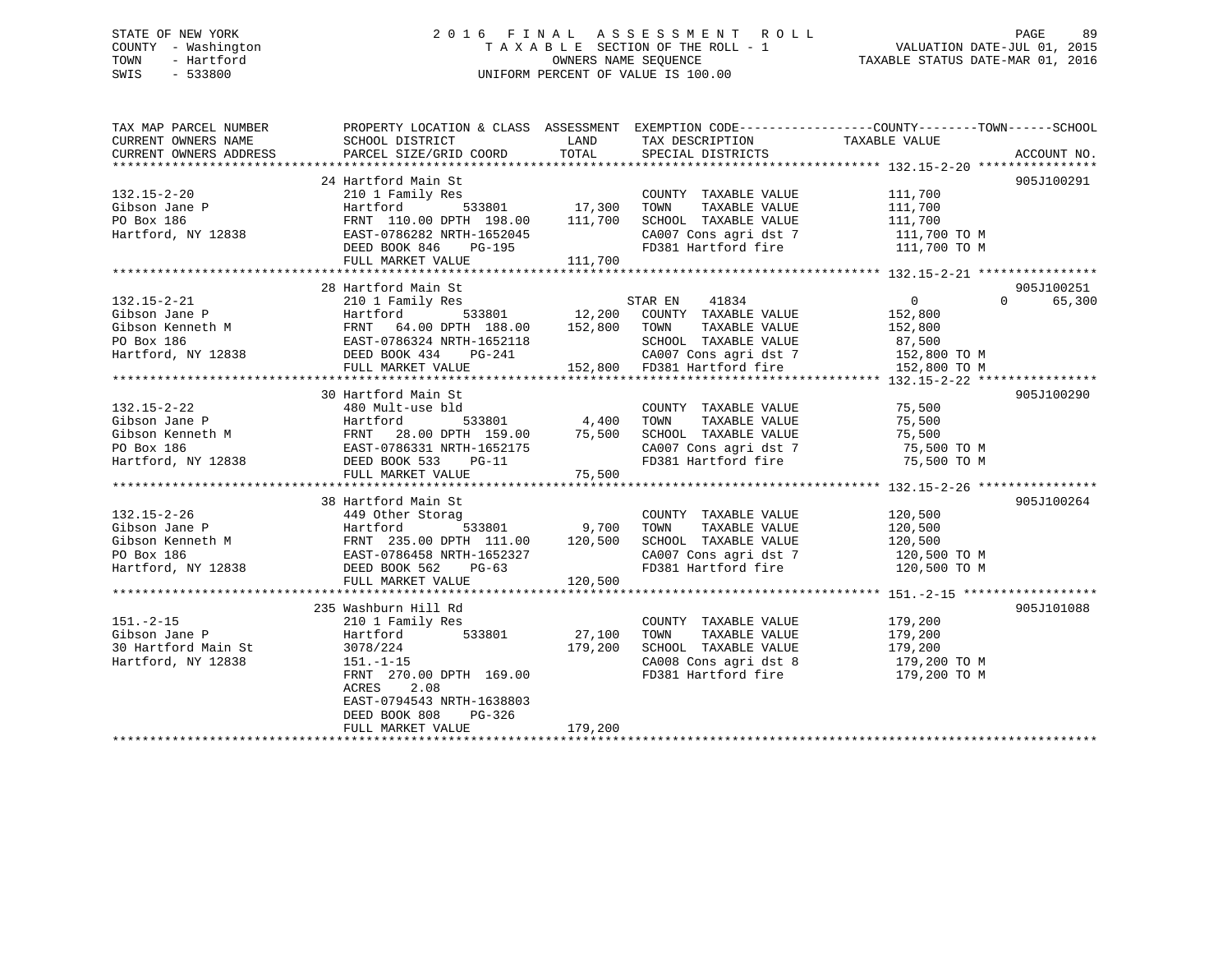## STATE OF NEW YORK 2 0 1 6 F I N A L A S S E S S M E N T R O L L PAGE 90 COUNTY - Washington T A X A B L E SECTION OF THE ROLL - 1 VALUATION DATE-JUL 01, 2015 TOWN - Hartford **TAXABLE STATUS DATE-MAR 01, 2016** OWNERS NAME SEQUENCE TAXABLE STATUS DATE-MAR 01, 2016 SWIS - 533800 UNIFORM PERCENT OF VALUE IS 100.00

| TAX MAP PARCEL NUMBER                                                                                                                                                                                                                                                                                                                                                                                                            |                                                                                                                                           | PROPERTY LOCATION & CLASS ASSESSMENT EXEMPTION CODE---------------COUNTY-------TOWN------SCHOOL                                                        |                                    |                |            |
|----------------------------------------------------------------------------------------------------------------------------------------------------------------------------------------------------------------------------------------------------------------------------------------------------------------------------------------------------------------------------------------------------------------------------------|-------------------------------------------------------------------------------------------------------------------------------------------|--------------------------------------------------------------------------------------------------------------------------------------------------------|------------------------------------|----------------|------------|
| CURRENT OWNERS NAME                                                                                                                                                                                                                                                                                                                                                                                                              | SCHOOL DISTRICT<br><b>EXAMPLE SERVICE SERVICE SERVICE SERVICE SERVICE SERVICE SERVICE SERVICE SERVICE SERVICE SERVICE SERVICE SERVICE</b> |                                                                                                                                                        | TAX DESCRIPTION TAXABLE VALUE      |                |            |
|                                                                                                                                                                                                                                                                                                                                                                                                                                  |                                                                                                                                           |                                                                                                                                                        |                                    |                |            |
|                                                                                                                                                                                                                                                                                                                                                                                                                                  |                                                                                                                                           |                                                                                                                                                        |                                    |                |            |
|                                                                                                                                                                                                                                                                                                                                                                                                                                  | 7745 State Route 40                                                                                                                       |                                                                                                                                                        |                                    |                | 905J100247 |
| $140. -2 - 30$                                                                                                                                                                                                                                                                                                                                                                                                                   |                                                                                                                                           | AGED-CO/TN 41801                                                                                                                                       | 62,600 62,600                      |                | $\sim$ 0   |
|                                                                                                                                                                                                                                                                                                                                                                                                                                  |                                                                                                                                           |                                                                                                                                                        |                                    | $\overline{0}$ | 65,300     |
|                                                                                                                                                                                                                                                                                                                                                                                                                                  |                                                                                                                                           |                                                                                                                                                        |                                    |                |            |
|                                                                                                                                                                                                                                                                                                                                                                                                                                  |                                                                                                                                           |                                                                                                                                                        |                                    |                |            |
|                                                                                                                                                                                                                                                                                                                                                                                                                                  |                                                                                                                                           |                                                                                                                                                        |                                    |                |            |
|                                                                                                                                                                                                                                                                                                                                                                                                                                  |                                                                                                                                           |                                                                                                                                                        |                                    |                |            |
| $\begin{tabular}{lllllllll} \hline 7745 \text{ State} & \text{Route 40} & \text{EAST-0782022 NRTH-1645282} & \text{TOWN} & \text{TXABLE VALUE} & 93,900 \\ \text{Hartford, NY 12838} & \text{DEED BOOK 812} & \text{PG-148} & \text{SCHOOL} & \text{TXABLE VALUE} & 91,200 \\ & & & & & & \\ \text{FULL MARKET VALUE} & 156,500 & \text{FD381 Hartford fire} & 156,500 & \text{TO M} \\ & & & & & & \\ \text{\bf \texttt{****}}$ |                                                                                                                                           |                                                                                                                                                        |                                    |                |            |
|                                                                                                                                                                                                                                                                                                                                                                                                                                  | 3938 & 3942 State Route 196                                                                                                               |                                                                                                                                                        |                                    |                | 905J100245 |
| 140.-2-36<br>Gibson Philip H (1998)<br>Gibson Mary Lou A (1998) ACRES 52.10<br>7745 State Route 40 (1998) EAST-0780917 NRTH-1644921<br>RAST-0780917 NRTH-1644921                                                                                                                                                                                                                                                                 |                                                                                                                                           | e 196<br>res<br>533801 79,600 COUNTY TAXABLE VALUE<br>134,674<br>147.800 TOWN TAXABLE VALUE<br>134,674<br>1.34,674                                     | 29,126 29,126                      |                | 29,126     |
|                                                                                                                                                                                                                                                                                                                                                                                                                                  |                                                                                                                                           |                                                                                                                                                        |                                    |                |            |
|                                                                                                                                                                                                                                                                                                                                                                                                                                  |                                                                                                                                           |                                                                                                                                                        |                                    |                |            |
|                                                                                                                                                                                                                                                                                                                                                                                                                                  |                                                                                                                                           |                                                                                                                                                        | SCHOOL TAXABLE VALUE 134,674       |                |            |
| Hartford, NY 12838                                                                                                                                                                                                                                                                                                                                                                                                               | DEED BOOK 456 PG-271 CAOC<br>FULL MARKET VALUE 163,800<br>DEED BOOK 456                                                                   |                                                                                                                                                        | CA007 Cons agri dst 7 134,674 TO M |                |            |
|                                                                                                                                                                                                                                                                                                                                                                                                                                  |                                                                                                                                           | 29,126 EX                                                                                                                                              |                                    |                |            |
| MAY BE SUBJECT TO PAYMENT                                                                                                                                                                                                                                                                                                                                                                                                        |                                                                                                                                           |                                                                                                                                                        | $FD381$ Hartford fire 163,800 TO M |                |            |
| UNDER AGDIST LAW TIL 2020                                                                                                                                                                                                                                                                                                                                                                                                        |                                                                                                                                           |                                                                                                                                                        |                                    |                |            |
|                                                                                                                                                                                                                                                                                                                                                                                                                                  |                                                                                                                                           |                                                                                                                                                        |                                    |                |            |
|                                                                                                                                                                                                                                                                                                                                                                                                                                  | 45 Rowe Hill Rd                                                                                                                           |                                                                                                                                                        |                                    |                | 905J100258 |
| 141.-1-40<br>210 1 Family Res<br>Gilman Ruth M-LE-<br>Hartford 533801 24,900 AGED-SCH 41804                                                                                                                                                                                                                                                                                                                                      |                                                                                                                                           |                                                                                                                                                        | 80,000                             | 80,000         | $\sim$ 0   |
|                                                                                                                                                                                                                                                                                                                                                                                                                                  |                                                                                                                                           |                                                                                                                                                        | $\overline{0}$                     | $\Omega$       | 56,000     |
|                                                                                                                                                                                                                                                                                                                                                                                                                                  |                                                                                                                                           | 41834<br>160,000 STAR EN                                                                                                                               | $\overline{0}$                     | $\overline{0}$ | 65,300     |
|                                                                                                                                                                                                                                                                                                                                                                                                                                  |                                                                                                                                           | 1649121 100,000 STAR EN TAXABLE VALUE<br>PG-328 TOWN TAXABLE VALUE 80,000<br>160,000 SCHOOL TAXABLE VALUE 38,700<br>CA007 Cons agri dst 7 160,000 TO M |                                    |                |            |
|                                                                                                                                                                                                                                                                                                                                                                                                                                  | PG-328                                                                                                                                    |                                                                                                                                                        |                                    |                |            |
|                                                                                                                                                                                                                                                                                                                                                                                                                                  | FULL MARKET VALUE                                                                                                                         |                                                                                                                                                        |                                    |                |            |
|                                                                                                                                                                                                                                                                                                                                                                                                                                  |                                                                                                                                           |                                                                                                                                                        |                                    |                |            |
|                                                                                                                                                                                                                                                                                                                                                                                                                                  |                                                                                                                                           |                                                                                                                                                        |                                    |                |            |
|                                                                                                                                                                                                                                                                                                                                                                                                                                  |                                                                                                                                           |                                                                                                                                                        |                                    |                |            |
|                                                                                                                                                                                                                                                                                                                                                                                                                                  | County Route 17                                                                                                                           |                                                                                                                                                        |                                    |                | 905J100278 |
| $122. - 1 - 54$                                                                                                                                                                                                                                                                                                                                                                                                                  | 692 Road/str/hwy                                                                                                                          | 29700<br>RPTL1138                                                                                                                                      | 1,500 1,500                        |                | 1,500      |
| Gilmore Harold Estate                                                                                                                                                                                                                                                                                                                                                                                                            |                                                                                                                                           | Hartford 533801 1,500 COUNTY TAXABLE VALUE                                                                                                             | $\Omega$                           |                |            |
| Bomoseen, VT 05732                                                                                                                                                                                                                                                                                                                                                                                                               | Road                                                                                                                                      | 1,500<br>TOWN<br>TAXABLE VALUE                                                                                                                         | $\overline{0}$                     |                |            |
|                                                                                                                                                                                                                                                                                                                                                                                                                                  | ACRES 5.80                                                                                                                                | SCHOOL TAXABLE VALUE                                                                                                                                   | $\Omega$                           |                |            |
|                                                                                                                                                                                                                                                                                                                                                                                                                                  | EAST-0768634 NRTH-1658696<br>DEED BOOK 657 PG-327                                                                                         | CA007 Cons agri dst 7                                                                                                                                  |                                    | 0 TO M         |            |
|                                                                                                                                                                                                                                                                                                                                                                                                                                  |                                                                                                                                           | 1,500 EX                                                                                                                                               |                                    |                |            |
|                                                                                                                                                                                                                                                                                                                                                                                                                                  | FULL MARKET VALUE                                                                                                                         | 1,500 FD381 Hartford fire                                                                                                                              |                                    | $0$ TO M       |            |
|                                                                                                                                                                                                                                                                                                                                                                                                                                  |                                                                                                                                           | 1,500 EX                                                                                                                                               |                                    |                |            |
|                                                                                                                                                                                                                                                                                                                                                                                                                                  |                                                                                                                                           |                                                                                                                                                        |                                    |                |            |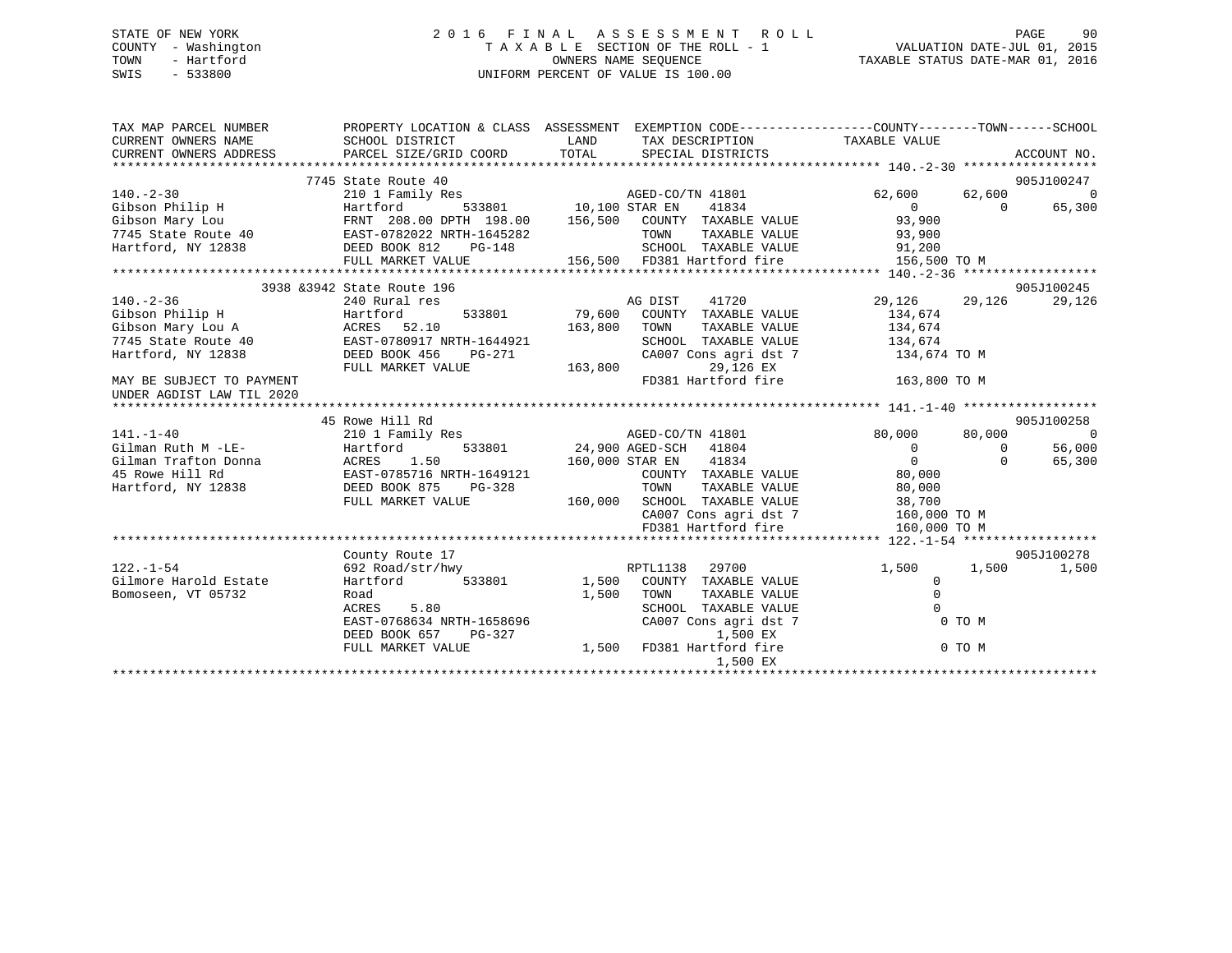## STATE OF NEW YORK 2 0 1 6 F I N A L A S S E S S M E N T R O L L PAGE 91 COUNTY - Washington T A X A B L E SECTION OF THE ROLL - 1 VALUATION DATE-JUL 01, 2015 TOWN - Hartford **TAXABLE STATUS DATE-MAR 01, 2016** OWNERS NAME SEQUENCE TAXABLE STATUS DATE-MAR 01, 2016 SWIS - 533800 UNIFORM PERCENT OF VALUE IS 100.00

| TAX MAP PARCEL NUMBER  | PROPERTY LOCATION & CLASS ASSESSMENT EXEMPTION CODE----------------COUNTY-------TOWN------SCHOOL |               |                               |                |                    |
|------------------------|--------------------------------------------------------------------------------------------------|---------------|-------------------------------|----------------|--------------------|
| CURRENT OWNERS NAME    | SCHOOL DISTRICT                                                                                  | LAND          | TAX DESCRIPTION               | TAXABLE VALUE  |                    |
| CURRENT OWNERS ADDRESS | PARCEL SIZE/GRID COORD                                                                           | TOTAL         | SPECIAL DISTRICTS             |                | ACCOUNT NO.        |
| ******************     |                                                                                                  |               |                               |                |                    |
|                        | County Route 17 OFF                                                                              |               |                               |                |                    |
| $122. - 1 - 54.1$      | 692 Road/str/hwy                                                                                 |               | 29700<br>RPTL1138             | 100            | 100<br>100         |
| Gilmore Harold Estate  | 533801<br>Hartford                                                                               | 100           | COUNTY TAXABLE VALUE          | $\Omega$       |                    |
| Bomoseen, VT 05732     | Road                                                                                             | 100           | TOWN<br>TAXABLE VALUE         | $\Omega$       |                    |
|                        | FRNT 50.00 DPTH 349.00                                                                           |               | SCHOOL TAXABLE VALUE          | $\Omega$       |                    |
|                        | EAST-0769643 NRTH-1659999                                                                        |               | CA007 Cons agri dst 7         | 0 TO M         |                    |
|                        | DEED BOOK 456<br>PG-261                                                                          |               | 100 EX                        |                |                    |
|                        | FULL MARKET VALUE                                                                                |               | 100 FD381 Hartford fire       | 0 TO M         |                    |
|                        |                                                                                                  |               | 100 EX                        |                |                    |
|                        |                                                                                                  |               |                               |                |                    |
|                        | County Route 17 OFF                                                                              |               |                               |                |                    |
| $122. - 1 - 54.2$      | 692 Road/str/hwy                                                                                 |               | RPTL1138<br>29700             | 400            | 400<br>400         |
| Gilmore Harold Estate  | 533801<br>Hartford                                                                               | 400           | COUNTY TAXABLE VALUE          | $\mathbf 0$    |                    |
| Bomoseen, VT 05732     | Road                                                                                             | 400           | TOWN<br>TAXABLE VALUE         | $\Omega$       |                    |
|                        | ACRES<br>1.90                                                                                    |               | SCHOOL TAXABLE VALUE          | $\Omega$       |                    |
|                        | EAST-0770840 NRTH-1660703                                                                        |               | CA007 Cons agri dst 7         | 0 TO M         |                    |
|                        | DEED BOOK 456<br>PG-261                                                                          |               | 400 EX                        |                |                    |
|                        | FULL MARKET VALUE                                                                                |               | 400 FD381 Hartford fire       | 0 TO M         |                    |
|                        |                                                                                                  |               | 400 EX                        |                |                    |
|                        |                                                                                                  |               |                               |                |                    |
|                        | 3950 State Route 149                                                                             |               |                               |                | 905J101057         |
| $131. - 1 - 12$        | 210 1 Family Res                                                                                 |               | COUNTY TAXABLE VALUE          | 155,000        |                    |
| Giorgianni Geon        | 533801<br>Hartford                                                                               | 43,500        | TOWN<br>TAXABLE VALUE         | 155,000        |                    |
| Marusic Heather E      | 6.40<br>ACRES                                                                                    | 155,000       | SCHOOL TAXABLE VALUE          | 155,000        |                    |
| 3950 State Route 149   | EAST-0769224 NRTH-1654316                                                                        |               | CA007 Cons agri dst 7         | 155,000 TO M   |                    |
| Fort Ann, NY 12827     | DEED BOOK 3582 PG-295                                                                            |               | FD381 Hartford fire           | 155,000 TO M   |                    |
|                        | FULL MARKET VALUE                                                                                | 155,000       |                               |                |                    |
|                        |                                                                                                  |               |                               |                |                    |
|                        | 208 Pope Hill Rd                                                                                 |               |                               |                |                    |
| $150. - 1 - 29.8$      | 210 1 Family Res                                                                                 |               | CLERGY<br>41400               | 1,500<br>1,500 | 1,500              |
| Girard Frank Jr        | 532001<br>Arqyle                                                                                 | 43,200 STAR B | 41854                         | $\overline{0}$ | $\Omega$<br>30,000 |
| Girard Patricia        | 6.00<br>ACRES                                                                                    |               | 198,700 COUNTY TAXABLE VALUE  | 197,200        |                    |
| 208 Pope Hill Rd       | EAST-0781791 NRTH-1633539                                                                        |               | TOWN<br>TAXABLE VALUE         | 197,200        |                    |
| Argyle, NY 12809       | DEED BOOK 654<br>PG-215                                                                          |               | SCHOOL TAXABLE VALUE          | 167,200        |                    |
|                        | FULL MARKET VALUE                                                                                |               | 198,700 CA006 Cons agri dst 6 | 198,700 TO M   |                    |
|                        |                                                                                                  |               | FD381 Hartford fire           | 198,700 TO M   |                    |
|                        |                                                                                                  |               |                               |                |                    |
|                        | 20 Mcdougal Rd                                                                                   |               |                               |                | 905J100237         |
| $148. - 1 - 12$        | 210 1 Family Res                                                                                 |               | 41854<br>STAR B               | $\overline{0}$ | $\Omega$<br>30,000 |
| Girard Peter J         | 533801<br>Hartford                                                                               | 47,300        | COUNTY TAXABLE VALUE          | 143,800        |                    |
| Girard Martha          | 887/168                                                                                          | 143,800       | TAXABLE VALUE<br>TOWN         | 143,800        |                    |
| 20 McDougal Rd         | ACRES<br>7.10                                                                                    |               | SCHOOL TAXABLE VALUE          | 113,800        |                    |
| Fort Ann, NY 12827     | EAST-0766148 NRTH-1636899                                                                        |               | FD381 Hartford fire           | 143,800 TO M   |                    |
|                        | DEED BOOK 433<br>PG-1031                                                                         |               |                               |                |                    |
|                        | FULL MARKET VALUE                                                                                | 143,800       |                               |                |                    |
|                        |                                                                                                  |               |                               |                |                    |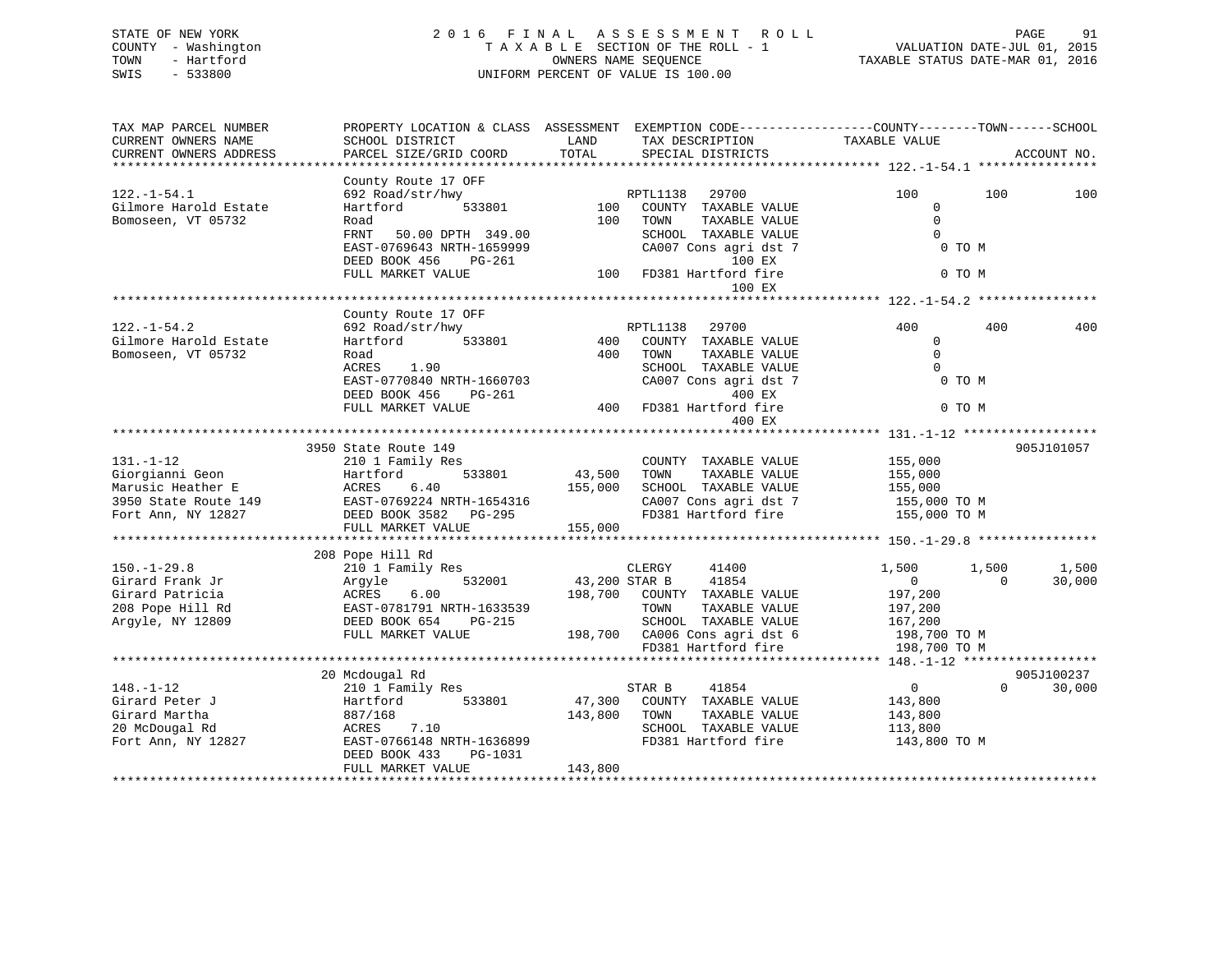## STATE OF NEW YORK 2 0 1 6 F I N A L A S S E S S M E N T R O L L PAGE 92 COUNTY - Washington T A X A B L E SECTION OF THE ROLL - 1 VALUATION DATE-JUL 01, 2015 TOWN - Hartford **TAXABLE STATUS DATE-MAR 01, 2016** OWNERS NAME SEQUENCE TAXABLE STATUS DATE-MAR 01, 2016 SWIS - 533800 UNIFORM PERCENT OF VALUE IS 100.00

| TAX MAP PARCEL NUMBER<br>CURRENT OWNERS NAME<br>CURRENT OWNERS ADDRESS | SCHOOL DISTRICT<br>PARCEL SIZE/GRID COORD                     | LAND<br>TOTAL  | TAX DESCRIPTION TAXABLE VALUE SPECIAL DISTRICTS | PROPERTY LOCATION & CLASS ASSESSMENT EXEMPTION CODE---------------COUNTY-------TOWN------SCHOOL                                | ACCOUNT NO. |
|------------------------------------------------------------------------|---------------------------------------------------------------|----------------|-------------------------------------------------|--------------------------------------------------------------------------------------------------------------------------------|-------------|
|                                                                        |                                                               |                |                                                 |                                                                                                                                |             |
| $151. - 2 - 4.9$<br>Glens Falls Lawn Care LLC                          | 23 Big Burch Hill Rd<br>113 Cattle farm<br>Hartford<br>533801 | AC<br>$41,500$ | AG DIST<br>41720<br>COUNTY TAXABLE VALUE        | 11,308 11,308<br>73,892                                                                                                        | 11,308      |
| 183 Pope Hill Rd                                                       | Subdiv12367 Lot 2                                             | 85,200         | TOWN<br>TAXABLE VALUE                           | 73,892                                                                                                                         |             |
| Arqyle, NY 12809                                                       | ACRES 36.37<br>EAST-0796249 NRTH-1639587                      |                | SCHOOL TAXABLE VALUE                            | 73,892                                                                                                                         |             |
|                                                                        | DEED BOOK 3242 PG-135                                         |                | 11,308 EX                                       |                                                                                                                                |             |
|                                                                        |                                                               |                |                                                 |                                                                                                                                |             |
|                                                                        | 4 Outatha Way                                                 |                |                                                 |                                                                                                                                | 905J101093  |
| $131. - 1 - 9.2$                                                       | 240 Rural res                                                 |                | COUNTY TAXABLE VALUE                            | 225,800                                                                                                                        |             |
|                                                                        |                                                               | 533801 38,800  | TAXABLE VALUE<br>TOWN                           | 225,800                                                                                                                        |             |
|                                                                        |                                                               | 225,800        | SCHOOL TAXABLE VALUE                            | 225,800                                                                                                                        |             |
|                                                                        |                                                               |                |                                                 | CA007 Cons agri dst 7 225,800 TO M                                                                                             |             |
|                                                                        |                                                               |                | FD381 Hartford fire                             | 225,800 TO M                                                                                                                   |             |
|                                                                        |                                                               | 225,800        |                                                 |                                                                                                                                |             |
|                                                                        |                                                               |                |                                                 |                                                                                                                                |             |
|                                                                        | 7134 State Route 40                                           |                |                                                 |                                                                                                                                | 905J100560  |
| $149. - 1 - 42$                                                        | 210 1 Family Res                                              |                | 41854<br>STAR B                                 | $\overline{0}$<br>$\Omega$                                                                                                     | 30,000      |
|                                                                        | 533801<br>Hartford                                            |                | 33,900 COUNTY TAXABLE VALUE                     | 141,200                                                                                                                        |             |
| Golden Kirstin P<br>7134 State Route 40                                | ACRES<br>3.88                                                 | 141,200 TOWN   | TAXABLE VALUE                                   | 141,200                                                                                                                        |             |
| Argyle, NY 12809                                                       | EAST-0772249 NRTH-1634023                                     |                |                                                 |                                                                                                                                |             |
|                                                                        | EAST-0772249 NRTH-1634023<br>DEED BOOK 3502 PG-84             |                |                                                 |                                                                                                                                |             |
|                                                                        | FULL MARKET VALUE                                             |                |                                                 | SCHOOL TAXABLE VALUE 111,200<br>CA006 Cons agri dst 6 141,200 TO M<br>141,200 FD381 Hartford fire 141,200 TO M<br>141,200 TO M |             |
|                                                                        |                                                               |                |                                                 |                                                                                                                                |             |
|                                                                        | LOT 22 Provincial Pat                                         |                |                                                 |                                                                                                                                | 905J100344  |
| $121. - 4 - 10$                                                        | 322 Rural vac>10                                              |                | COUNTY TAXABLE VALUE                            | 5,000                                                                                                                          |             |
| Goldfarb Rona                                                          | Hartford<br>533801                                            | 5,000          | TAXABLE VALUE<br>TOWN                           | 5,000                                                                                                                          |             |
| 60 Warren Rd                                                           | $121. - 1 - 10$<br>ACRES                                      | 5,000          | SCHOOL TAXABLE VALUE                            | 5,000                                                                                                                          |             |
| West Orange, NJ 07052                                                  | ACRES 10.90                                                   |                |                                                 |                                                                                                                                |             |
|                                                                        | EAST-0767476 NRTH-1660359                                     |                |                                                 | CA007 Cons agri dst 7 5,000 TO M<br>FD381 Hartford fire 5,000 TO M                                                             |             |
|                                                                        | DEED BOOK 810<br>PG-144                                       |                |                                                 |                                                                                                                                |             |
|                                                                        | FULL MARKET VALUE                                             | 5,000          |                                                 |                                                                                                                                |             |
|                                                                        |                                                               |                |                                                 |                                                                                                                                |             |
|                                                                        | 1678 Baldwin Corners Rd                                       |                |                                                 |                                                                                                                                | 905J100346  |
| $122. - 1 - 8$                                                         | 240 Rural res                                                 |                | 41720<br>AG DIST                                | 75,081<br>75,081                                                                                                               | 75,081      |
| Goldfarb Rona                                                          | Hartford                                                      | 533801 243,300 | COUNTY TAXABLE VALUE                            | 374,919                                                                                                                        |             |
| 60 Warren Rd                                                           | ACRES 194.40                                                  | 450,000        | TAXABLE VALUE<br>TOWN                           | 374,919                                                                                                                        |             |
| West Orange, NJ 07052 EAST-0775594 NRTH-1665443                        |                                                               |                | SCHOOL TAXABLE VALUE                            | 374,919                                                                                                                        |             |
|                                                                        | DEED BOOK 810<br>PG-144                                       |                | CA007 Cons agri dst 7                           | 374,919 TO M                                                                                                                   |             |
| MAY BE SUBJECT TO PAYMENT                                              | FULL MARKET VALUE                                             | 450,000        | 75,081 EX                                       |                                                                                                                                |             |
| UNDER AGDIST LAW TIL 2020                                              |                                                               |                | FD381 Hartford fire                             | 450,000 TO M                                                                                                                   |             |
|                                                                        |                                                               |                |                                                 |                                                                                                                                |             |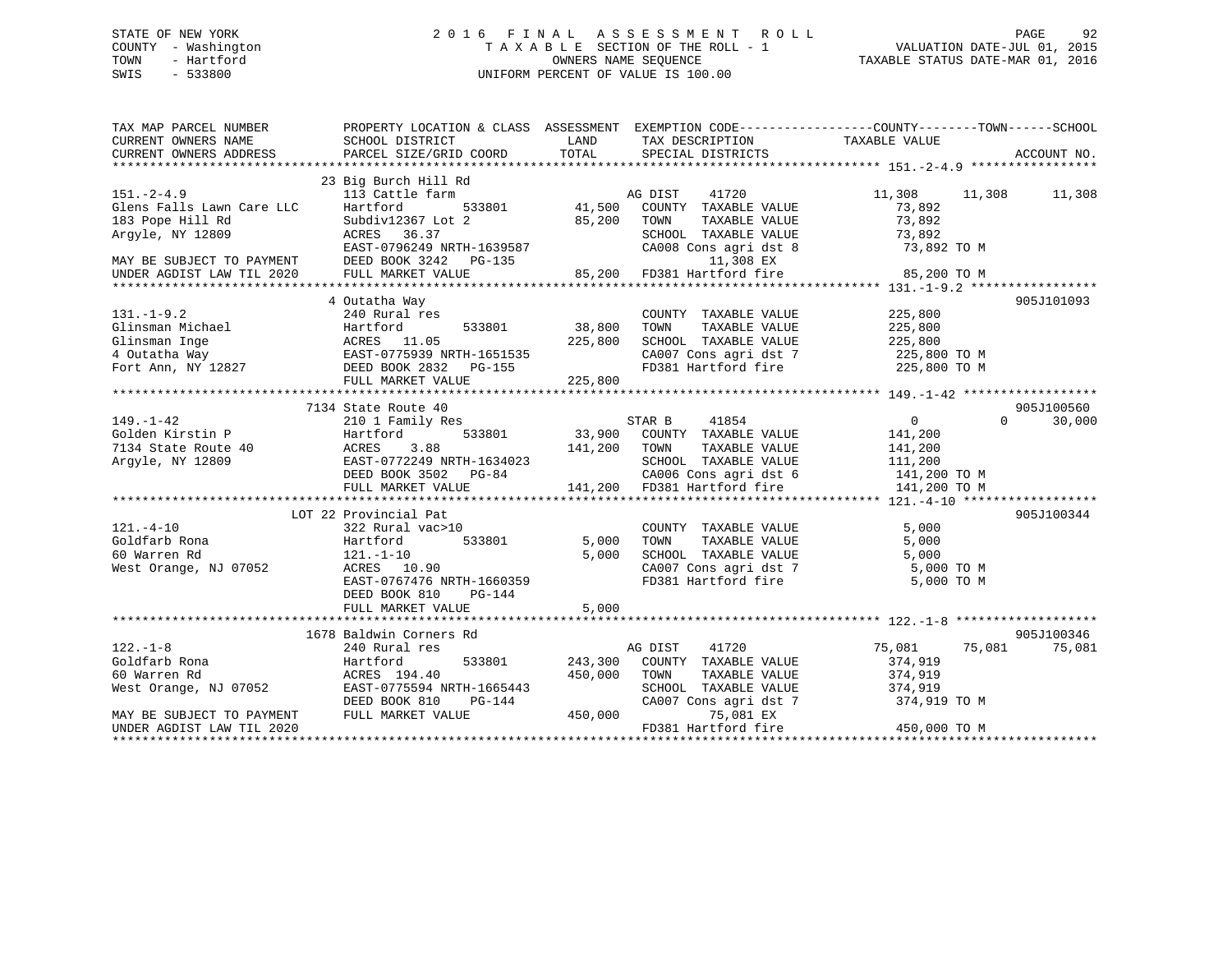## STATE OF NEW YORK 2 0 1 6 F I N A L A S S E S S M E N T R O L L PAGE 93 COUNTY - Washington T A X A B L E SECTION OF THE ROLL - 1 VALUATION DATE-JUL 01, 2015 TOWN - Hartford **TAXABLE STATUS DATE-MAR 01, 2016** OWNERS NAME SEQUENCE TAXABLE STATUS DATE-MAR 01, 2016 SWIS - 533800 UNIFORM PERCENT OF VALUE IS 100.00

| TAX MAP PARCEL NUMBER<br>CURRENT OWNERS NAME                                                                                                     | PROPERTY LOCATION & CLASS ASSESSMENT EXEMPTION CODE----------------COUNTY-------TOWN-----SCHOOL<br>SCHOOL DISTRICT                                                          | LAND                          | TAX DESCRIPTION                                                                                                                 | TAXABLE VALUE                                               |                                  |
|--------------------------------------------------------------------------------------------------------------------------------------------------|-----------------------------------------------------------------------------------------------------------------------------------------------------------------------------|-------------------------------|---------------------------------------------------------------------------------------------------------------------------------|-------------------------------------------------------------|----------------------------------|
| CURRENT OWNERS ADDRESS                                                                                                                           | PARCEL SIZE/GRID COORD                                                                                                                                                      | TOTAL                         | SPECIAL DISTRICTS                                                                                                               |                                                             | ACCOUNT NO.                      |
|                                                                                                                                                  | County Route 17                                                                                                                                                             |                               |                                                                                                                                 |                                                             | 905J100066                       |
| $122. - 1 - 9$<br>Goldstein Living Trust Barry S Hartford<br>Goldstein Living Trust Ami B ACRES 259.70<br>16305 New Kent Hwy<br>Lanexa, VA 23089 | 120 Field crops<br>533801<br>EAST-0778723 NRTH-1663911<br>DEED BOOK 3123 PG-307                                                                                             | 279,500<br>286,700            | 41720<br>AG DIST<br>COUNTY TAXABLE VALUE<br>TOWN<br>TAXABLE VALUE<br>SCHOOL TAXABLE VALUE<br>CA007 Cons agri dst 7              | 148,406<br>138,294<br>138,294<br>138,294<br>138,294 TO M    | 148,406<br>148,406               |
| MAY BE SUBJECT TO PAYMENT<br>UNDER AGDIST LAW TIL 2020                                                                                           | FULL MARKET VALUE                                                                                                                                                           | 286,700                       | 148,406 EX<br>FD381 Hartford fire                                                                                               | 286,700 TO M                                                |                                  |
|                                                                                                                                                  | 47 Wright Rd                                                                                                                                                                |                               |                                                                                                                                 |                                                             | 905J100131                       |
| $132. - 1 - 3$<br>Goldstein Living Trust Barry S Hartford<br>Goldstein Living Trust Ami B ACRES 67.30<br>16305 New Kent Hwy<br>Lanexa, VA 23089  | 113 Cattle farm<br>533801<br>EAST-0785146 NRTH-1654150<br>DEED BOOK 3123 PG-302<br>FULL MARKET VALUE                                                                        | 105,700<br>197,000<br>197,000 | AG DIST<br>41720<br>COUNTY TAXABLE VALUE<br>TOWN<br>TAXABLE VALUE<br>SCHOOL TAXABLE VALUE<br>CA007 Cons agri dst 7<br>54,956 EX | 54,956<br>142,044<br>142,044<br>142,044<br>142,044 TO M     | 54,956<br>54,956                 |
| MAY BE SUBJECT TO PAYMENT<br>UNDER AGDIST LAW TIL 2020                                                                                           |                                                                                                                                                                             |                               | FD381 Hartford fire                                                                                                             | 197,000 TO M                                                |                                  |
| $132. - 1 - 9$<br>Goldstein Living Trust Barry S Hartford<br>16305 New Kent Hwy<br>Lanexa, VA 23089                                              | Hastings Rd<br>311 Res vac land<br>533801<br>FRNT 99.00 DPTH 150.00<br>EAST-0786435 NRTH-1657431<br>DEED BOOK 3123 PG-318<br>FULL MARKET VALUE                              | 500<br>500<br>500             | COUNTY TAXABLE VALUE<br>TOWN<br>TAXABLE VALUE<br>SCHOOL TAXABLE VALUE<br>CA007 Cons agri dst 7<br>FD381 Hartford fire           | 500<br>500<br>500<br>500 TO M<br>500 TO M                   | 905J100673                       |
|                                                                                                                                                  |                                                                                                                                                                             |                               |                                                                                                                                 |                                                             |                                  |
| $132. - 2 - 38.6$<br>Goodrow Ronald R<br>Goodrow Linda<br>12997 Plowden Mill Rd<br>Alcolu, SC 29001                                              | Dick Hill Rd<br>322 Rural vac>10<br>Hartford<br>533801<br>CelloLease 3522/136<br>ACRES 18.50<br>EAST-0789136 NRTH-1651007<br>DEED BOOK 586<br>$PG-332$<br>FULL MARKET VALUE | 24,400<br>24,400<br>24,400    | COUNTY TAXABLE VALUE<br>TOWN<br>TAXABLE VALUE<br>SCHOOL TAXABLE VALUE<br>FD381 Hartford fire                                    | 24,400<br>24,400<br>24,400<br>24,400 TO M                   | 905J101365                       |
|                                                                                                                                                  |                                                                                                                                                                             |                               |                                                                                                                                 |                                                             |                                  |
| $150. - 1 - 54$<br>Goodsell Ronald F<br>328 Gilchrist Hill Rd<br>Hartford, NY 12838                                                              | 328 Gilchrist Hill Rd<br>210 1 Family Res<br>533801<br>Hartford<br>LOT 7<br>ACRES<br>5.32<br>EAST-0784614 NRTH-1640560<br>DEED BOOK 2244 PG-98                              | 39,400<br>85,300              | STAR B<br>41854<br>COUNTY TAXABLE VALUE<br>TOWN<br>TAXABLE VALUE<br>SCHOOL TAXABLE VALUE<br>FD381 Hartford fire                 | $\overline{0}$<br>85,300<br>85,300<br>55,300<br>85,300 TO M | 905J101291<br>$\Omega$<br>30,000 |
|                                                                                                                                                  | FULL MARKET VALUE                                                                                                                                                           | 85,300                        |                                                                                                                                 |                                                             |                                  |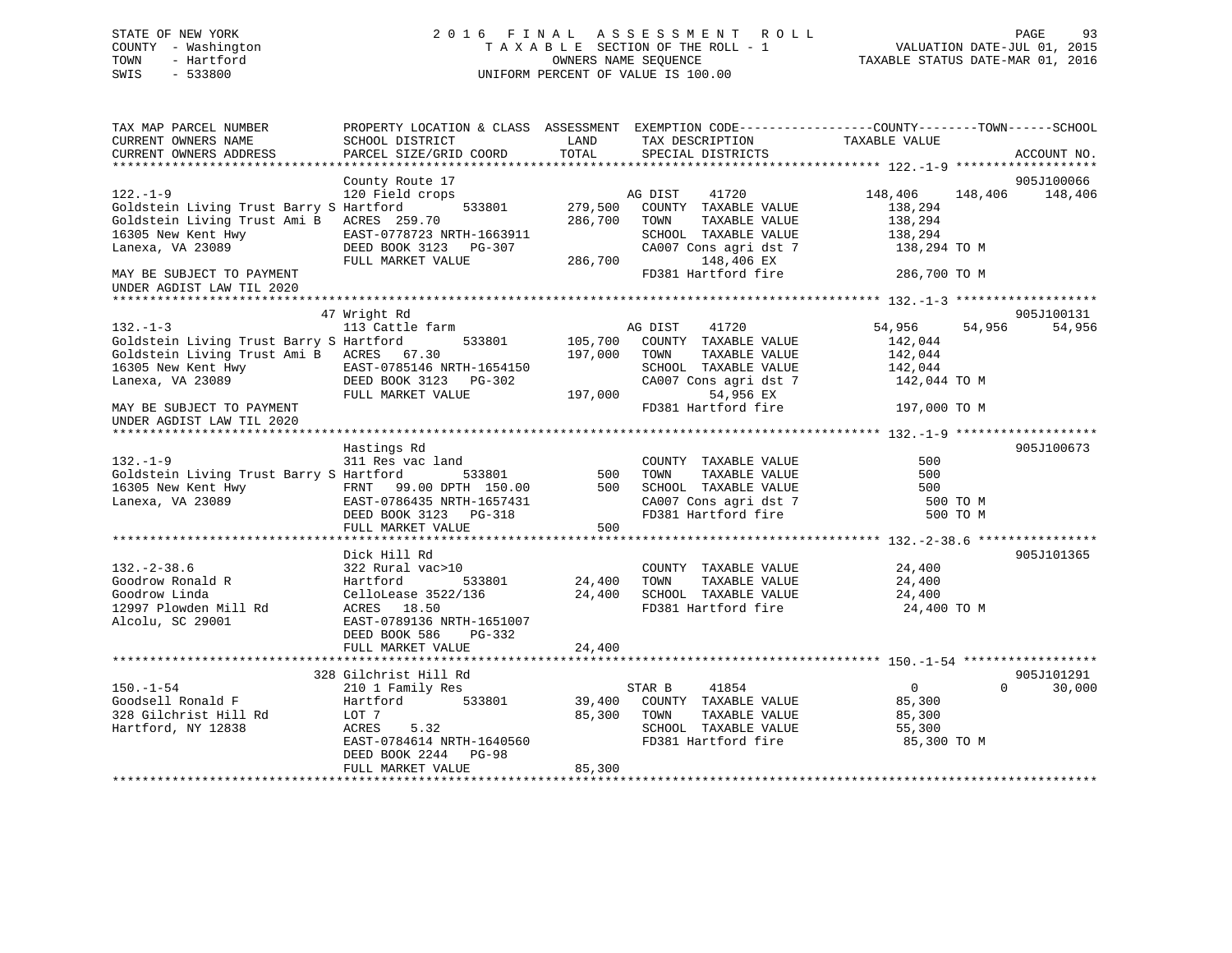## STATE OF NEW YORK 2 0 1 6 F I N A L A S S E S S M E N T R O L L PAGE 94 COUNTY - Washington T A X A B L E SECTION OF THE ROLL - 1 VALUATION DATE-JUL 01, 2015 TOWN - Hartford **TAXABLE STATUS DATE-MAR 01, 2016** OWNERS NAME SEQUENCE TAXABLE STATUS DATE-MAR 01, 2016 SWIS - 533800 UNIFORM PERCENT OF VALUE IS 100.00

| TAX MAP PARCEL NUMBER<br>CURRENT OWNERS NAME<br>CURRENT OWNERS ADDRESS                                         | PROPERTY LOCATION & CLASS ASSESSMENT EXEMPTION CODE---------------COUNTY-------TOWN------SCHOOL<br>SCHOOL DISTRICT | LAND<br>TOTAL | TAX DESCRIPTION                                                                                  | TAXABLE VALUE  |                          |
|----------------------------------------------------------------------------------------------------------------|--------------------------------------------------------------------------------------------------------------------|---------------|--------------------------------------------------------------------------------------------------|----------------|--------------------------|
|                                                                                                                | PARCEL SIZE/GRID COORD                                                                                             |               | SPECIAL DISTRICTS                                                                                |                | ACCOUNT NO.              |
|                                                                                                                | 1579 Baldwin Corners Rd                                                                                            |               |                                                                                                  |                | 905J100563               |
| $122. - 1 - 4$                                                                                                 | 312 Vac w/imprv                                                                                                    |               | COUNTY TAXABLE VALUE 56,900<br>TOWN TAXABLE VALUE 56,900<br>SCHOOL TAXABLE VALUE 56,900          |                |                          |
| Goodson Jason B                                                                                                | Hartford<br>533801                                                                                                 | 51,200        |                                                                                                  |                |                          |
| 1578 Baldwin Corners Rd                                                                                        | ACRES 59.70                                                                                                        | 56,900        |                                                                                                  |                |                          |
| Fort Ann, NY 12827                                                                                             | EAST-0773157 NRTH-1664730                                                                                          |               |                                                                                                  |                |                          |
|                                                                                                                | DEED BOOK 2150 PG-306                                                                                              |               | CA007 Cons agri dst 7 56,900 TO M<br>FD381 Hartford fire 56,900 TO M                             |                |                          |
|                                                                                                                | FULL MARKET VALUE                                                                                                  | 56,900        |                                                                                                  |                |                          |
|                                                                                                                |                                                                                                                    |               |                                                                                                  |                |                          |
|                                                                                                                | 1578 Baldwin Corners Rd                                                                                            |               |                                                                                                  |                |                          |
| $122. - 1 - 28.4$                                                                                              | 270 Mfg housing                                                                                                    |               | STAR B 41854 (0)<br>33,700 COUNTY TAXABLE VALUE (66,000 )<br>66,000 TOWN TAXABLE VALUE (66,000 ) |                | $\Omega$<br>30,000       |
| 122.-1-28.4 270 Mfg h<br>Goodson Jason B                 Hartford<br>1578 Baldwin Corners Rd             ACRES | 533801                                                                                                             |               |                                                                                                  |                |                          |
|                                                                                                                | 3.81                                                                                                               |               |                                                                                                  |                |                          |
| Fort Ann, NY 12827                                                                                             | EAST-0773057 NRTH-1663663                                                                                          |               |                                                                                                  |                |                          |
|                                                                                                                | DEED BOOK 830<br>PG-84                                                                                             |               |                                                                                                  |                |                          |
|                                                                                                                | FULL MARKET VALUE                                                                                                  |               | 563663 5CHOOL TAXABLE VALUE 36,000<br>-84 66,000 66,000 FD381 Hartford fire 66,000 TO M          |                |                          |
|                                                                                                                |                                                                                                                    |               |                                                                                                  |                |                          |
|                                                                                                                | 312 Blood St                                                                                                       |               |                                                                                                  |                |                          |
| $142. - 1 - 13.1$                                                                                              | 240 Rural res                                                                                                      |               | STAR B<br>41854                                                                                  | $\overline{0}$ | $\overline{0}$<br>30,000 |
|                                                                                                                |                                                                                                                    |               | 533801 37,300 COUNTY TAXABLE VALUE                                                               | 252,800        |                          |
|                                                                                                                |                                                                                                                    | 252,800 TOWN  | TAXABLE VALUE                                                                                    | 252,800        |                          |
|                                                                                                                | VRTH-1647462<br>PG-148                                                                                             |               | SCHOOL TAXABLE VALUE 222,800                                                                     |                |                          |
|                                                                                                                |                                                                                                                    |               | FD381 Hartford fire                                                                              | 252,800 TO M   |                          |
|                                                                                                                | FULL MARKET VALUE                                                                                                  | 252,800       |                                                                                                  |                |                          |
|                                                                                                                |                                                                                                                    |               |                                                                                                  |                |                          |
|                                                                                                                | Gilchrist Hill Rd                                                                                                  |               |                                                                                                  |                | 905J101293               |
| $150. - 1 - 56$                                                                                                | 314 Rural vac<10                                                                                                   |               | COUNTY TAXABLE VALUE 34,000                                                                      |                |                          |
| Goulet Michael J                                                                                               |                                                                                                                    | 34,000 TOWN   |                                                                                                  |                |                          |
| Goulet Tracey M                                                                                                |                                                                                                                    |               | 34,000 TOWN TAXABLE VALUE 34,000<br>34,000 SCHOOL TAXABLE VALUE 34,000                           |                |                          |
| 68 Mountain Ave                                                                                                | Hartford 533801<br>LOT 9<br>ACRES 6.25<br>EAST-0784798 NRTH-1639931                                                |               | FD381 Hartford fire 34,000 TO M                                                                  |                |                          |
| Winsted, CT 06098                                                                                              |                                                                                                                    |               |                                                                                                  |                |                          |
|                                                                                                                | DEED BOOK 2392 PG-323                                                                                              |               |                                                                                                  |                |                          |
|                                                                                                                | FULL MARKET VALUE                                                                                                  | 34,000        |                                                                                                  |                |                          |
|                                                                                                                |                                                                                                                    |               |                                                                                                  |                |                          |
|                                                                                                                | 5051 County Route 30                                                                                               |               |                                                                                                  |                | 905J100145               |
| $150. - 1 - 23$                                                                                                | 210 1 Family Res                                                                                                   |               | COUNTY TAXABLE VALUE 155,300<br>TOWN TAXABLE VALUE 155,300                                       |                |                          |
| Graham James R                                                                                                 | 533801<br>Hartford                                                                                                 | 23,600        | TOWN                                                                                             |                |                          |
| Graham Laura A                                                                                                 | LOT 4<br>ACRES 1.16                                                                                                | 155,300       | SCHOOL TAXABLE VALUE 155,300                                                                     |                |                          |
| 5248 Madison St                                                                                                |                                                                                                                    |               | FD381 Hartford fire                                                                              | 155,300 TO M   |                          |
| New Prt Rchy, FL 34652-4307 EAST-0784659 NRTH-1631949                                                          |                                                                                                                    |               |                                                                                                  |                |                          |
|                                                                                                                | DEED BOOK 2080 PG-39                                                                                               |               |                                                                                                  |                |                          |
|                                                                                                                | FULL MARKET VALUE                                                                                                  | 155,300       |                                                                                                  |                |                          |
|                                                                                                                |                                                                                                                    |               |                                                                                                  |                |                          |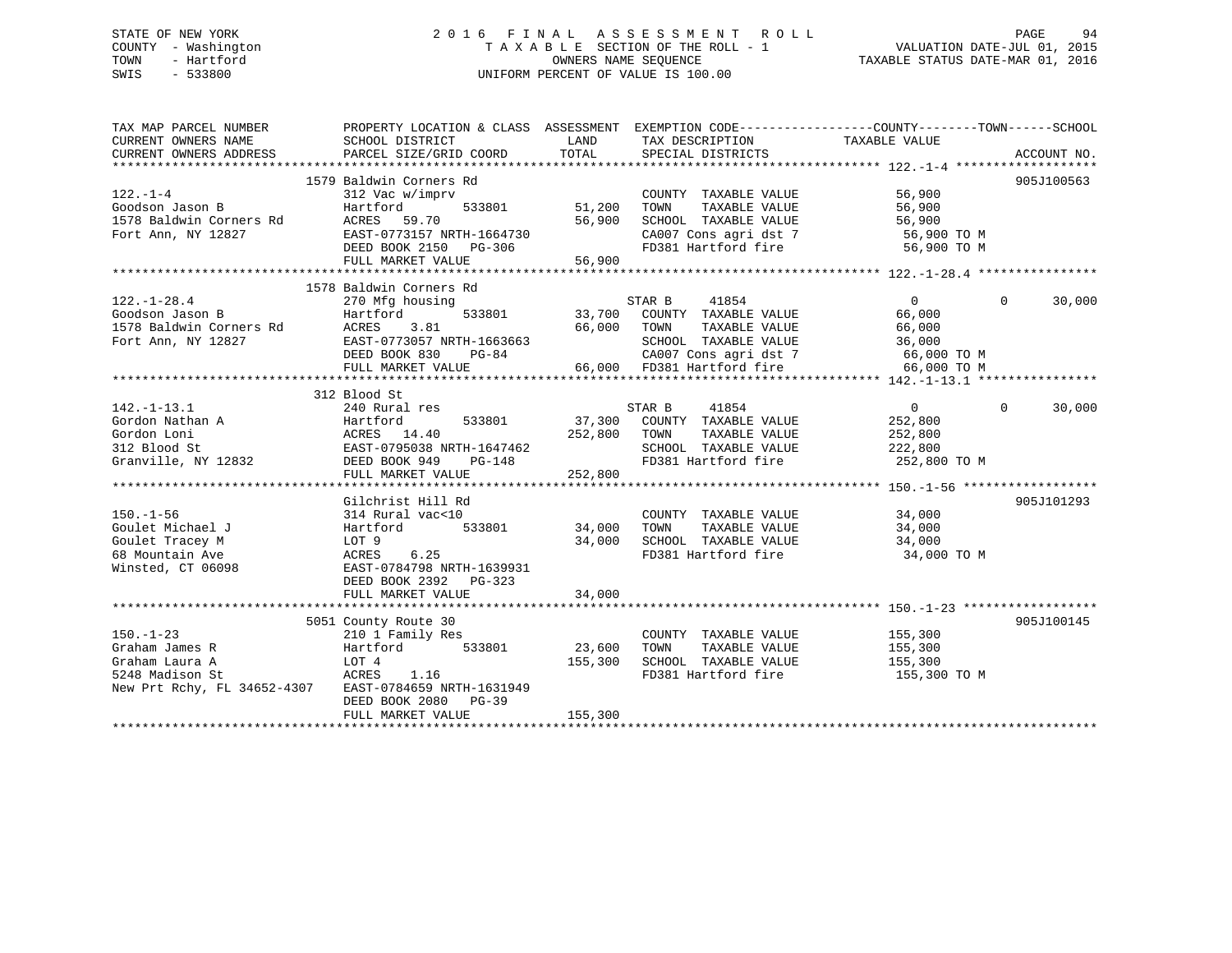## STATE OF NEW YORK 2 0 1 6 F I N A L A S S E S S M E N T R O L L PAGE 95 COUNTY - Washington T A X A B L E SECTION OF THE ROLL - 1 VALUATION DATE-JUL 01, 2015 TOWN - Hartford **TAXABLE STATUS DATE-MAR 01, 2016** OWNERS NAME SEQUENCE TAXABLE STATUS DATE-MAR 01, 2016 SWIS - 533800 UNIFORM PERCENT OF VALUE IS 100.00

| TAX MAP PARCEL NUMBER<br>CURRENT OWNERS NAME | PROPERTY LOCATION & CLASS ASSESSMENT EXEMPTION CODE---------------COUNTY-------TOWN------SCHOOL<br>SCHOOL DISTRICT | LAND             | TAX DESCRIPTION                                        | TAXABLE VALUE                                                    |                                  |
|----------------------------------------------|--------------------------------------------------------------------------------------------------------------------|------------------|--------------------------------------------------------|------------------------------------------------------------------|----------------------------------|
| CURRENT OWNERS ADDRESS                       | PARCEL SIZE/GRID COORD                                                                                             | TOTAL            | SPECIAL DISTRICTS                                      |                                                                  | ACCOUNT NO.                      |
|                                              |                                                                                                                    |                  |                                                        |                                                                  |                                  |
| $141. - 1 - 47$                              | 122 Rowe Hill Rd<br>210 1 Family Res                                                                               |                  | 41834<br>STAR EN                                       | 0                                                                | 905J100042<br>65,300<br>$\Omega$ |
| Graham Willard A LE                          | 533801<br>Hartford                                                                                                 | $^{S}$<br>25,600 | COUNTY TAXABLE VALUE                                   | 120,500                                                          |                                  |
| Graham Phyllis A LE                          | 1.68<br>ACRES                                                                                                      | 120,500          | TAXABLE VALUE<br>TOWN                                  | 120,500                                                          |                                  |
| PO Box 91                                    | EAST-0786583 NRTH-1650569                                                                                          |                  | SCHOOL TAXABLE VALUE                                   | 55,200                                                           |                                  |
| Hartford, NY 12838                           | DEED BOOK 3316 PG-314                                                                                              |                  |                                                        | CA007 Cons agri dst 7 120,500 TO M                               |                                  |
|                                              | FULL MARKET VALUE                                                                                                  |                  | 120,500 FD381 Hartford fire                            | 120,500 TO M                                                     |                                  |
|                                              |                                                                                                                    |                  |                                                        |                                                                  |                                  |
|                                              | Rowe Hill OFF Rd                                                                                                   |                  |                                                        |                                                                  | 905J100659                       |
| $141. - 1 - 49$                              | 323 Vacant rural                                                                                                   |                  | COUNTY TAXABLE VALUE                                   | 28,000                                                           |                                  |
| Graham Willard A LE                          | Hartford                                                                                                           | 533801 28,000    | TAXABLE VALUE<br>TOWN                                  | 28,000                                                           |                                  |
| Graham Phyllis A LE                          | ACRES 43.00                                                                                                        | 28,000           | SCHOOL TAXABLE VALUE                                   | 28,000                                                           |                                  |
| PO Box 91                                    | EAST-0787042 NRTH-1649747                                                                                          |                  |                                                        | SCHOOL TAXABLE VALUE 28,000<br>CA007 Cons agri dst 7 28,000 TO M |                                  |
| Hartford, NY 12838                           | DEED BOOK 3316 PG-314                                                                                              |                  | FD381 Hartford fire                                    | 28,000 TO M                                                      |                                  |
|                                              | FULL MARKET VALUE                                                                                                  | 28,000           |                                                        |                                                                  |                                  |
|                                              |                                                                                                                    |                  |                                                        |                                                                  |                                  |
|                                              | 1465 Baldwin Corners Rd                                                                                            |                  |                                                        |                                                                  | 905J101360                       |
| $122. - 1 - 33.3$                            | 210 1 Family Res                                                                                                   |                  | STAR B<br>41854                                        | $\overline{0}$                                                   | 30,000<br>$\overline{0}$         |
| Grant Marcia Ann<br>1465 Baldwin Corners Rd  | 533801<br>Hartford<br>635/264                                                                                      |                  | 39,700 DISAB-C/T 41931<br>110,600 COUNTY TAXABLE VALUE | 55,300<br>55,300                                                 | $\overline{0}$                   |
| Fort Ann, NY 12827                           | 5.39<br>ACRES                                                                                                      |                  | TOWN<br>TAXABLE VALUE                                  | 55,300<br>55,300                                                 |                                  |
|                                              | EAST-0770491 NRTH-1663897                                                                                          |                  | SCHOOL TAXABLE VALUE                                   | 80,600                                                           |                                  |
|                                              | DEED BOOK 575<br>$PG-145$                                                                                          |                  | FD381 Hartford fire                                    | 110,600 TO M                                                     |                                  |
|                                              | FULL MARKET VALUE                                                                                                  | 110,600          |                                                        |                                                                  |                                  |
|                                              |                                                                                                                    |                  |                                                        |                                                                  |                                  |
|                                              | Swamp Ln                                                                                                           |                  |                                                        |                                                                  | 905J101276                       |
| $149. - 1 - 30.18$                           | 314 Rural vac<10                                                                                                   |                  | COUNTY TAXABLE VALUE                                   | 27,000                                                           |                                  |
| Graves John                                  | 533801<br>Hartford                                                                                                 | 27,000           | TAXABLE VALUE<br>TOWN                                  | 27,000                                                           |                                  |
| Graves Amy                                   | LOT 18                                                                                                             | 27,000           | SCHOOL TAXABLE VALUE                                   | 27,000                                                           |                                  |
| 60 Croaker Rd S                              | 5.56<br>ACRES                                                                                                      |                  | CA006 Cons agri dst 6                                  | 27,000 TO M                                                      |                                  |
| Merritt, NC 28556                            | EAST-0776033 NRTH-1635970                                                                                          |                  | FD381 Hartford fire                                    | 27,000 TO M                                                      |                                  |
|                                              | DEED BOOK 3293 PG-303                                                                                              |                  |                                                        |                                                                  |                                  |
|                                              | FULL MARKET VALUE                                                                                                  | 27,000           |                                                        |                                                                  |                                  |
|                                              |                                                                                                                    |                  |                                                        |                                                                  |                                  |
|                                              | Swamp Ln                                                                                                           |                  |                                                        |                                                                  | 905J101277                       |
| $149. - 1 - 30.19$                           | 314 Rural vac<10                                                                                                   |                  | COUNTY TAXABLE VALUE                                   | 28,500                                                           |                                  |
| Graves John                                  | 533801<br>Hartford                                                                                                 | 28,500           | TAXABLE VALUE<br>TOWN                                  | 28,500                                                           |                                  |
| Graves Amy                                   | LOT 19                                                                                                             | 28,500           | SCHOOL TAXABLE VALUE                                   | 28,500                                                           |                                  |
| 60 Croaker Rd S                              | ACRES<br>7.02<br>EAST-0776164 NRTH-1635776                                                                         |                  | CA006 Cons agri dst 6<br>FD381 Hartford fire           | 28,500 TO M                                                      |                                  |
| Merritt, NC 28556                            | DEED BOOK 3293 PG-301                                                                                              |                  |                                                        | 28,500 TO M                                                      |                                  |
|                                              | FULL MARKET VALUE                                                                                                  | 28,500           |                                                        |                                                                  |                                  |
|                                              |                                                                                                                    |                  |                                                        |                                                                  |                                  |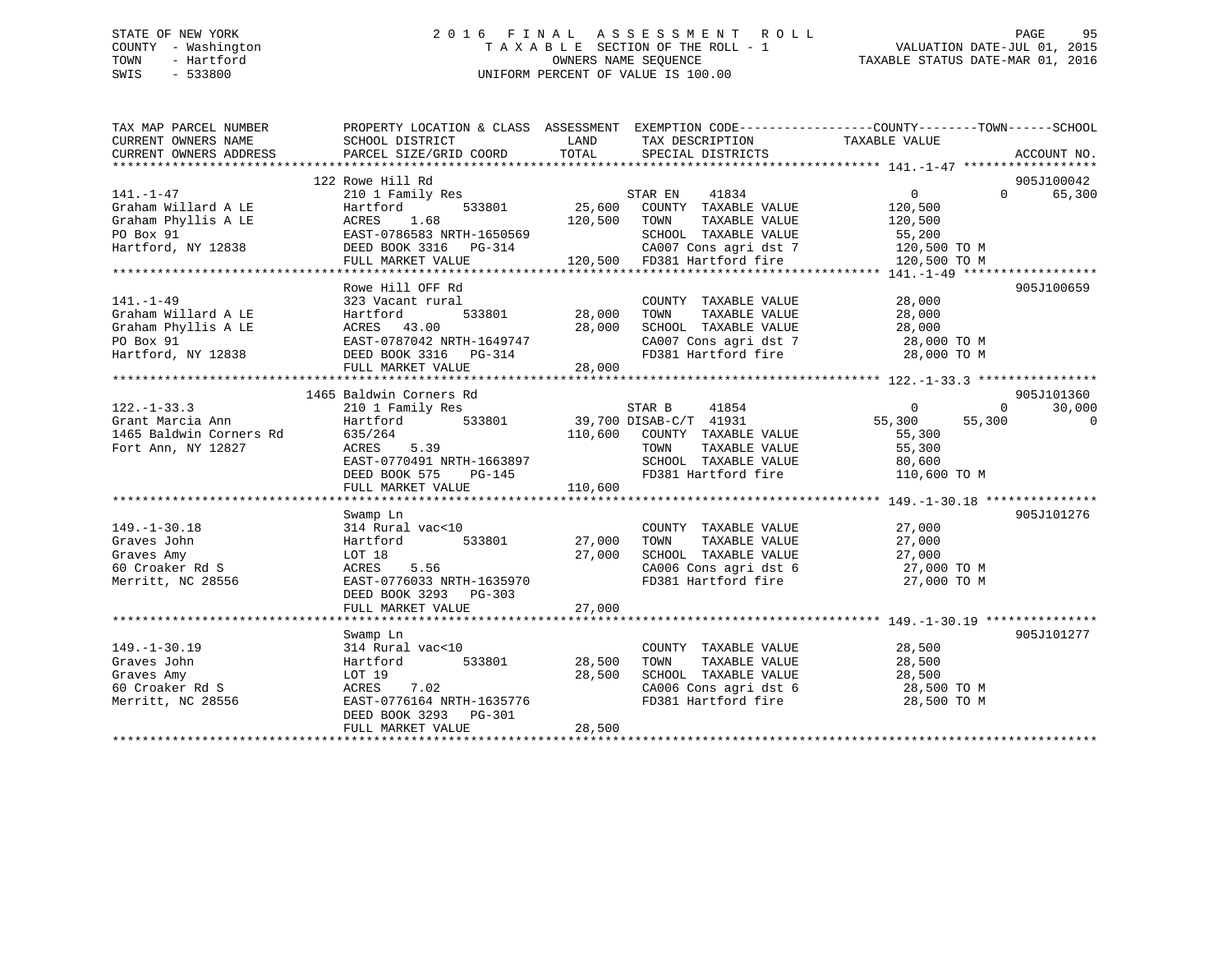## STATE OF NEW YORK 2 0 1 6 F I N A L A S S E S S M E N T R O L L PAGE 96 COUNTY - Washington T A X A B L E SECTION OF THE ROLL - 1 VALUATION DATE-JUL 01, 2015 TOWN - Hartford **TAXABLE STATUS DATE-MAR 01, 2016** OWNERS NAME SEQUENCE TAXABLE STATUS DATE-MAR 01, 2016 SWIS - 533800 UNIFORM PERCENT OF VALUE IS 100.00

| TAX MAP PARCEL NUMBER<br>CURRENT OWNERS NAME<br>CURRENT OWNERS ADDRESS                                                                                                                                                                      | PROPERTY LOCATION & CLASS ASSESSMENT EXEMPTION CODE---------------COUNTY-------TOWN------SCHOOL<br>SCHOOL DISTRICT<br>PARCEL SIZE/GRID COORD | LAND<br>TOTAL | TAX DESCRIPTION<br>SPECIAL DISTRICTS |                                   | ACCOUNT NO.        |
|---------------------------------------------------------------------------------------------------------------------------------------------------------------------------------------------------------------------------------------------|----------------------------------------------------------------------------------------------------------------------------------------------|---------------|--------------------------------------|-----------------------------------|--------------------|
|                                                                                                                                                                                                                                             |                                                                                                                                              |               |                                      |                                   |                    |
| $122. - 1 - 35.2$                                                                                                                                                                                                                           | 12 Country Ln Ext<br>270 Mfg housing                                                                                                         |               | COUNTY TAXABLE VALUE                 | 43,300                            |                    |
| Graves Steven                                                                                                                                                                                                                               | Hartford<br>533801                                                                                                                           | 23,300        | TAXABLE VALUE<br>TOWN                | 43,300                            |                    |
| Graves Amy                                                                                                                                                                                                                                  | 2159/302                                                                                                                                     | 43,300        | SCHOOL TAXABLE VALUE                 | 43,300                            |                    |
| 147 Hadlock Pond Rd                                                                                                                                                                                                                         | ACRES<br>1.09                                                                                                                                |               |                                      | CA007 Cons agri dst 7 43,300 TO M |                    |
| Fort Ann, NY 12827                                                                                                                                                                                                                          | EAST-0770348 NRTH-1659636<br>DEED BOOK 832<br>PG-36                                                                                          |               | FD381 Hartford fire                  | 43,300 TO M                       |                    |
|                                                                                                                                                                                                                                             | FULL MARKET VALUE                                                                                                                            | 43,300        |                                      |                                   |                    |
|                                                                                                                                                                                                                                             |                                                                                                                                              |               |                                      |                                   |                    |
|                                                                                                                                                                                                                                             | 7840 State Route 40                                                                                                                          |               |                                      |                                   | 905J100432         |
| $141. - 1 - 26$                                                                                                                                                                                                                             | 210 1 Family Res                                                                                                                             |               | 41854<br>STAR B                      | $\overline{0}$                    | $\Omega$<br>30,000 |
| Gray Michael<br>7840 State Route 40                                                                                                                                                                                                         | Hartford 533801 16,800 COUNTY TAXABLE VALUE<br>FRNT 211.00 DPTH 195.00 55,400 TOWN TAXABLE VALUE                                             |               |                                      | 55,400                            |                    |
|                                                                                                                                                                                                                                             |                                                                                                                                              |               |                                      | 55,400                            |                    |
| Hartford, NY 12838                                                                                                                                                                                                                          |                                                                                                                                              |               |                                      |                                   |                    |
|                                                                                                                                                                                                                                             |                                                                                                                                              |               |                                      |                                   |                    |
| Hartford, NY 12838<br>Hartford, NY 12838<br>EXST-0783504 NRTH-1646852<br>DEED BOOK 2965 PG-236<br>FULL MARKET VALUE 55,400<br>FULL MARKET VALUE 55,400<br>FULL MARKET VALUE 55,400<br>FULL MARKET VALUE 55,400<br>FULL MARKET STANDE 55,400 |                                                                                                                                              |               |                                      |                                   |                    |
|                                                                                                                                                                                                                                             |                                                                                                                                              |               |                                      |                                   |                    |
|                                                                                                                                                                                                                                             | 216 Hartford Main St                                                                                                                         |               |                                      |                                   | 905J101404         |
| $132. - 1 - 19.1$                                                                                                                                                                                                                           | 220 2 Family Res                                                                                                                             |               | 41854<br>STAR B                      | $\overline{0}$                    | $\Omega$<br>30,000 |
|                                                                                                                                                                                                                                             |                                                                                                                                              | 533801 17,900 | COUNTY TAXABLE VALUE                 | 225,300                           |                    |
|                                                                                                                                                                                                                                             | FRNT 119.00 DPTH 203.00                                                                                                                      | 225,300       | TOWN<br>TAXABLE VALUE                | 225,300                           |                    |
|                                                                                                                                                                                                                                             |                                                                                                                                              |               | SCHOOL TAXABLE VALUE                 | 195,300                           |                    |
| Granville, NY 12832                                                                                                                                                                                                                         | DEED BOOK 779<br>PG-230                                                                                                                      |               | CA007 Cons agri dst 7                | 225,300 TO M                      |                    |
|                                                                                                                                                                                                                                             | FULL MARKET VALUE                                                                                                                            |               | 225,300 FD381 Hartford fire          | 225,300 TO M                      |                    |
|                                                                                                                                                                                                                                             |                                                                                                                                              |               |                                      |                                   |                    |
|                                                                                                                                                                                                                                             | 7755 State Route 40                                                                                                                          |               |                                      |                                   | 905J100298         |
| $140. - 2 - 29$                                                                                                                                                                                                                             | 210 1 Family Res                                                                                                                             |               | 41854<br>STAR B                      | $0 \qquad \qquad$                 | $\Omega$<br>30,000 |
| Greco Michael L                                                                                                                                                                                                                             | Hartford<br>533801                                                                                                                           |               | 13,000 COUNTY TAXABLE VALUE          | 182,300                           |                    |
|                                                                                                                                                                                                                                             |                                                                                                                                              | 182,300       | TOWN<br>TAXABLE VALUE                | 182,300                           |                    |
|                                                                                                                                                                                                                                             |                                                                                                                                              |               | SCHOOL TAXABLE VALUE                 | 152,300                           |                    |
| Greco michaci 2<br>Greco Deborah L<br>7755 State Route 40<br>Hartford, NY 12838<br>The CEED BOOK 1997 PG-197<br>The CHEED BOOK 1997 PG-197<br>The CHEED BOOK 1997 PG-197                                                                    |                                                                                                                                              |               | FD381 Hartford fire                  | 182,300 TO M                      |                    |
|                                                                                                                                                                                                                                             | FULL MARKET VALUE                                                                                                                            | 182,300       |                                      |                                   |                    |
|                                                                                                                                                                                                                                             |                                                                                                                                              |               |                                      |                                   |                    |
|                                                                                                                                                                                                                                             | 21 Camp A Way                                                                                                                                |               |                                      |                                   | 905J100608         |
| $142. - 1 - 6$                                                                                                                                                                                                                              | 322 Rural vac>10                                                                                                                             |               | COUNTY TAXABLE VALUE                 | 16,600                            |                    |
|                                                                                                                                                                                                                                             |                                                                                                                                              | 16,600        | TOWN<br>TAXABLE VALUE                | 16,600                            |                    |
| Greene Steven<br>Greene Kristen<br>9060 Aldingham Pl<br>Mechanicsville, VA 23116<br>2006 BOOK 2949<br>2016<br>2006 BOOK 2949<br>2016<br>2016<br>2016 DEED BOOK 2949<br>2019<br>2016 PG-206                                                  |                                                                                                                                              | 16,600        | SCHOOL TAXABLE VALUE 16,600          |                                   |                    |
|                                                                                                                                                                                                                                             |                                                                                                                                              |               | FD381 Hartford fire                  | 16,600 TO M                       |                    |
|                                                                                                                                                                                                                                             |                                                                                                                                              |               |                                      |                                   |                    |
|                                                                                                                                                                                                                                             | FULL MARKET VALUE                                                                                                                            | 16,600        |                                      |                                   |                    |
|                                                                                                                                                                                                                                             |                                                                                                                                              |               |                                      |                                   |                    |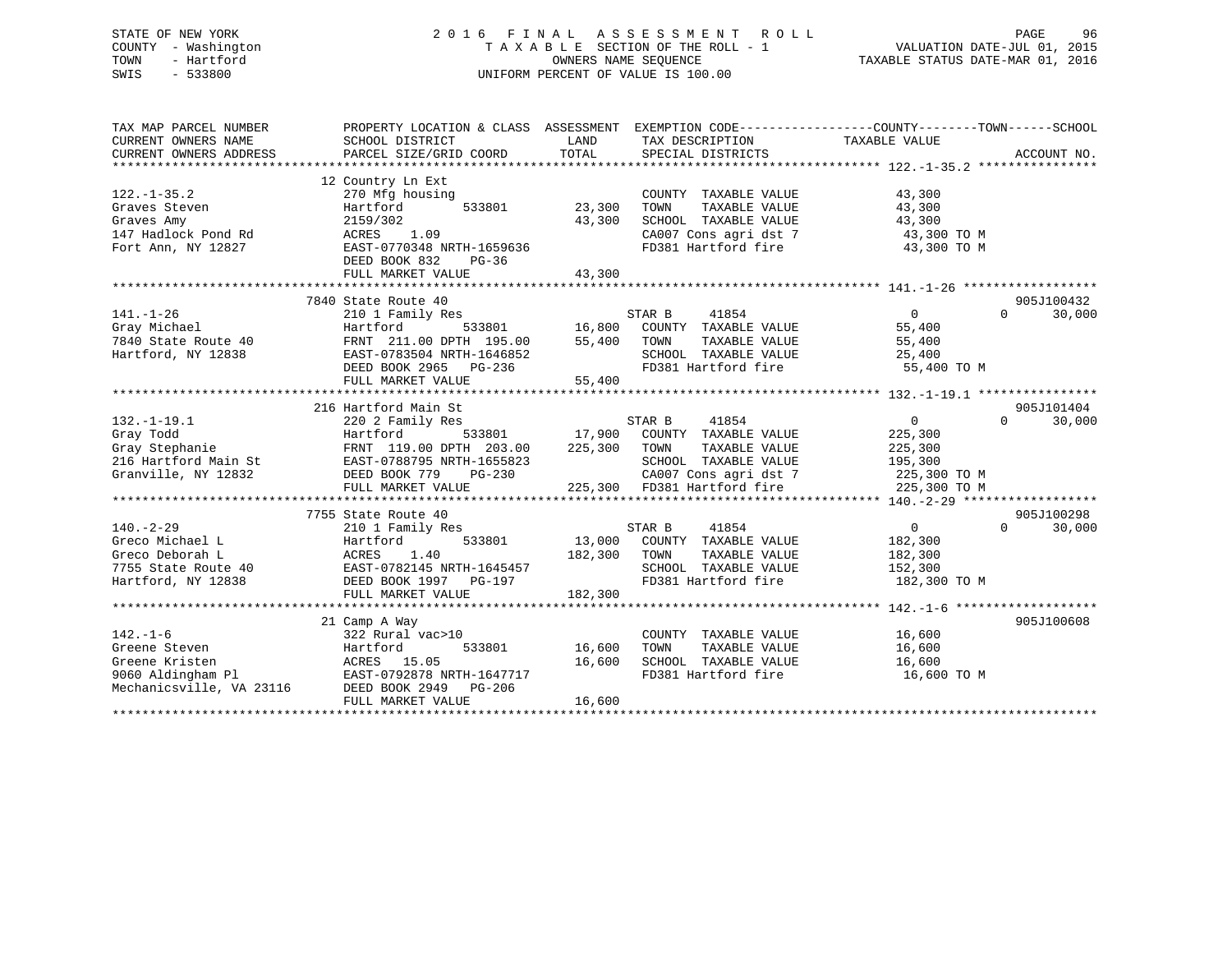| STATE OF NEW YORK   | 2016 FINAL ASSESSMENT ROLL         | 97<br>PAGE                       |
|---------------------|------------------------------------|----------------------------------|
| COUNTY - Washington | TAXABLE SECTION OF THE ROLL - 1    | VALUATION DATE-JUL 01, 2015      |
| - Hartford<br>TOWN  | OWNERS NAME SEOUENCE               | TAXABLE STATUS DATE-MAR 01, 2016 |
| SWIS<br>- 533800    | UNIFORM PERCENT OF VALUE IS 100.00 |                                  |

| TAX MAP PARCEL NUMBER                                                                                                                |                                                                                                                                                                                     | PROPERTY LOCATION & CLASS ASSESSMENT EXEMPTION CODE---------------COUNTY-------TOWN-----SCHOOL                                                                                                                                                   |                                                             |
|--------------------------------------------------------------------------------------------------------------------------------------|-------------------------------------------------------------------------------------------------------------------------------------------------------------------------------------|--------------------------------------------------------------------------------------------------------------------------------------------------------------------------------------------------------------------------------------------------|-------------------------------------------------------------|
| CURRENT OWNERS NAME                                                                                                                  | SCHOOL DISTRICT                                                                                                                                                                     | LAND<br>TAX DESCRIPTION                                                                                                                                                                                                                          | TAXABLE VALUE                                               |
| CURRENT OWNERS ADDRESS                                                                                                               | PARCEL SIZE/GRID COORD                                                                                                                                                              | TOTAL SPECIAL DISTRICTS                                                                                                                                                                                                                          | ACCOUNT NO.                                                 |
|                                                                                                                                      |                                                                                                                                                                                     |                                                                                                                                                                                                                                                  |                                                             |
|                                                                                                                                      | 8982 State Route 40                                                                                                                                                                 |                                                                                                                                                                                                                                                  |                                                             |
| $114. -1 - 5.1$                                                                                                                      |                                                                                                                                                                                     | 41720                                                                                                                                                                                                                                            | 114,666 114,666 114,666                                     |
| Greenery One LLC The                                                                                                                 |                                                                                                                                                                                     | 41854                                                                                                                                                                                                                                            | $\begin{array}{ccc} & & 0 & & \hline \end{array}$<br>30,000 |
| 8982 State Route 40                                                                                                                  | 130.495 Deeded                                                                                                                                                                      | 232,900 DISAB-C/T 41931                                                                                                                                                                                                                          | 34,935 34,935<br>$\overline{0}$                             |
| Fort Ann, NY 12827                                                                                                                   | ACRES 120.20                                                                                                                                                                        | COUNTY TAXABLE VALUE                                                                                                                                                                                                                             | 83,299                                                      |
|                                                                                                                                      | EAST-0790517 NRTH-1671126                                                                                                                                                           | TOWN                                                                                                                                                                                                                                             | TAXABLE VALUE 83,299                                        |
| MAY BE SUBJECT TO PAYMENT                                                                                                            | DEED BOOK 2323 PG-1                                                                                                                                                                 |                                                                                                                                                                                                                                                  | 88,234                                                      |
| UNDER AGDIST LAW TIL 2020                                                                                                            | FULL MARKET VALUE                                                                                                                                                                   | SCHOOL TAXABLE VALUE<br>232,900 CA007 Cons agri dst 7                                                                                                                                                                                            | 118,234 TO M                                                |
|                                                                                                                                      |                                                                                                                                                                                     | 114,666 EX                                                                                                                                                                                                                                       |                                                             |
|                                                                                                                                      |                                                                                                                                                                                     | FD381 Hartford fire                                                                                                                                                                                                                              | 232,900 TO M                                                |
|                                                                                                                                      |                                                                                                                                                                                     |                                                                                                                                                                                                                                                  |                                                             |
|                                                                                                                                      | 8552 State Route 40                                                                                                                                                                 |                                                                                                                                                                                                                                                  | 905J101322                                                  |
| $123. -1 - 11.2$                                                                                                                     | 210 1 Family Res                                                                                                                                                                    | STAR B<br>41854                                                                                                                                                                                                                                  | $\overline{0}$<br>$\Omega$<br>30,000                        |
|                                                                                                                                      |                                                                                                                                                                                     |                                                                                                                                                                                                                                                  |                                                             |
|                                                                                                                                      |                                                                                                                                                                                     |                                                                                                                                                                                                                                                  |                                                             |
|                                                                                                                                      |                                                                                                                                                                                     |                                                                                                                                                                                                                                                  |                                                             |
|                                                                                                                                      |                                                                                                                                                                                     | Chegory John B<br>Chegory John B<br>Chegory Lori J<br>Chegory Lori J<br>24,200 COUNTY TAXABLE VALUE<br>24,200 COUNTY TAXABLE VALUE<br>24,200 COUNTY TAXABLE VALUE<br>20,300 TOWN TAXABLE VALUE<br>20,300 TOWN TAXABLE VALUE<br>20,300 TOWN TAXAB |                                                             |
|                                                                                                                                      |                                                                                                                                                                                     |                                                                                                                                                                                                                                                  |                                                             |
|                                                                                                                                      |                                                                                                                                                                                     |                                                                                                                                                                                                                                                  |                                                             |
|                                                                                                                                      | 3430 State Route 196                                                                                                                                                                |                                                                                                                                                                                                                                                  |                                                             |
| $140.-1-41.4$                                                                                                                        | 210 1 Family Res                                                                                                                                                                    |                                                                                                                                                                                                                                                  | $\overline{0}$<br>$\Omega$<br>30,000                        |
| Gregory Russell R Jr and Hartford<br>3430 State Route 196 ACRES                                                                      |                                                                                                                                                                                     |                                                                                                                                                                                                                                                  | 137,100                                                     |
|                                                                                                                                      |                                                                                                                                                                                     |                                                                                                                                                                                                                                                  | TAXABLE VALUE 137,100                                       |
| Fort Ann, NY 12827                                                                                                                   |                                                                                                                                                                                     |                                                                                                                                                                                                                                                  |                                                             |
|                                                                                                                                      | ACRES 8.12<br>EAST-0770495 NRTH-1642780<br>DEED BOOK 669 PG-114<br>PETER DOOK 669 PG-114<br>PETER DEEP DOOK 669 PG-114<br>PETER DEEP DOOK 669 PG-114<br>PETER DEEP DEEP DEEP PERENT | SCHOOL TAXABLE VALUE 107,100<br>FD381 Hartford fire                                                                                                                                                                                              | 137,100 TO M                                                |
|                                                                                                                                      | FULL MARKET VALUE                                                                                                                                                                   | 137,100                                                                                                                                                                                                                                          |                                                             |
|                                                                                                                                      |                                                                                                                                                                                     |                                                                                                                                                                                                                                                  |                                                             |
|                                                                                                                                      | 559 Blood St                                                                                                                                                                        |                                                                                                                                                                                                                                                  | 905J100112                                                  |
|                                                                                                                                      | 210 1 Family Res                                                                                                                                                                    |                                                                                                                                                                                                                                                  | $\overline{0}$<br>$\Omega$<br>30,000                        |
|                                                                                                                                      |                                                                                                                                                                                     |                                                                                                                                                                                                                                                  |                                                             |
| COMPANY 1989<br>Grinnell Stephen W<br>S59 Blood St<br>Granville, NY 12832<br>EAST-07944                                              | 3.70                                                                                                                                                                                | 81,400 TOWN                                                                                                                                                                                                                                      |                                                             |
|                                                                                                                                      | EAST-0794494 NRTH-1653421                                                                                                                                                           | 81,400 TOWN TAXABLE VALUE<br>SCHOOL TAXABLE VALUE<br>FD381 Hartford fire                                                                                                                                                                         | TAXABLE VALUE 81,400<br>51,400                              |
|                                                                                                                                      | DEED BOOK 931<br>PG-325                                                                                                                                                             | FD381 Hartford fire                                                                                                                                                                                                                              | 81,400 TO M                                                 |
|                                                                                                                                      | FULL MARKET VALUE                                                                                                                                                                   | 81,400                                                                                                                                                                                                                                           |                                                             |
|                                                                                                                                      |                                                                                                                                                                                     |                                                                                                                                                                                                                                                  |                                                             |
|                                                                                                                                      | 45 Gilchrist Hill Ext                                                                                                                                                               |                                                                                                                                                                                                                                                  | 905J100230                                                  |
| $141. -3 - 9$                                                                                                                        | 210 1 Family Res                                                                                                                                                                    | STAR B 41854                                                                                                                                                                                                                                     | $\overline{0}$<br>$\Omega$<br>30,000                        |
|                                                                                                                                      |                                                                                                                                                                                     | 533801 32,800 COUNTY TAXABLE VALUE 146,700                                                                                                                                                                                                       |                                                             |
| First South Martford<br>The Same Strustee Hartford<br>15 Gilchrist Hill Rd Ext<br>17 ACRES 3.28<br>Hartford, NY 12838 EAST-0784698 N |                                                                                                                                                                                     |                                                                                                                                                                                                                                                  |                                                             |
| Hartford, NY 12838                                                                                                                   |                                                                                                                                                                                     |                                                                                                                                                                                                                                                  |                                                             |
|                                                                                                                                      |                                                                                                                                                                                     |                                                                                                                                                                                                                                                  |                                                             |
|                                                                                                                                      |                                                                                                                                                                                     | ACRES 3.28 146,700 TOWN TAXABLE VALUE 116,700<br>EAST-0784698 NRTH-1644327 SCHOOL TAXABLE VALUE 116,700<br>DEED BOOK 2897 PG-58 FD381 Hartford fire 146,700<br>FULL MARKET VALUE 146,700<br>FD381 Hartford fire 146,700 TO M                     |                                                             |
|                                                                                                                                      |                                                                                                                                                                                     |                                                                                                                                                                                                                                                  |                                                             |
|                                                                                                                                      |                                                                                                                                                                                     |                                                                                                                                                                                                                                                  |                                                             |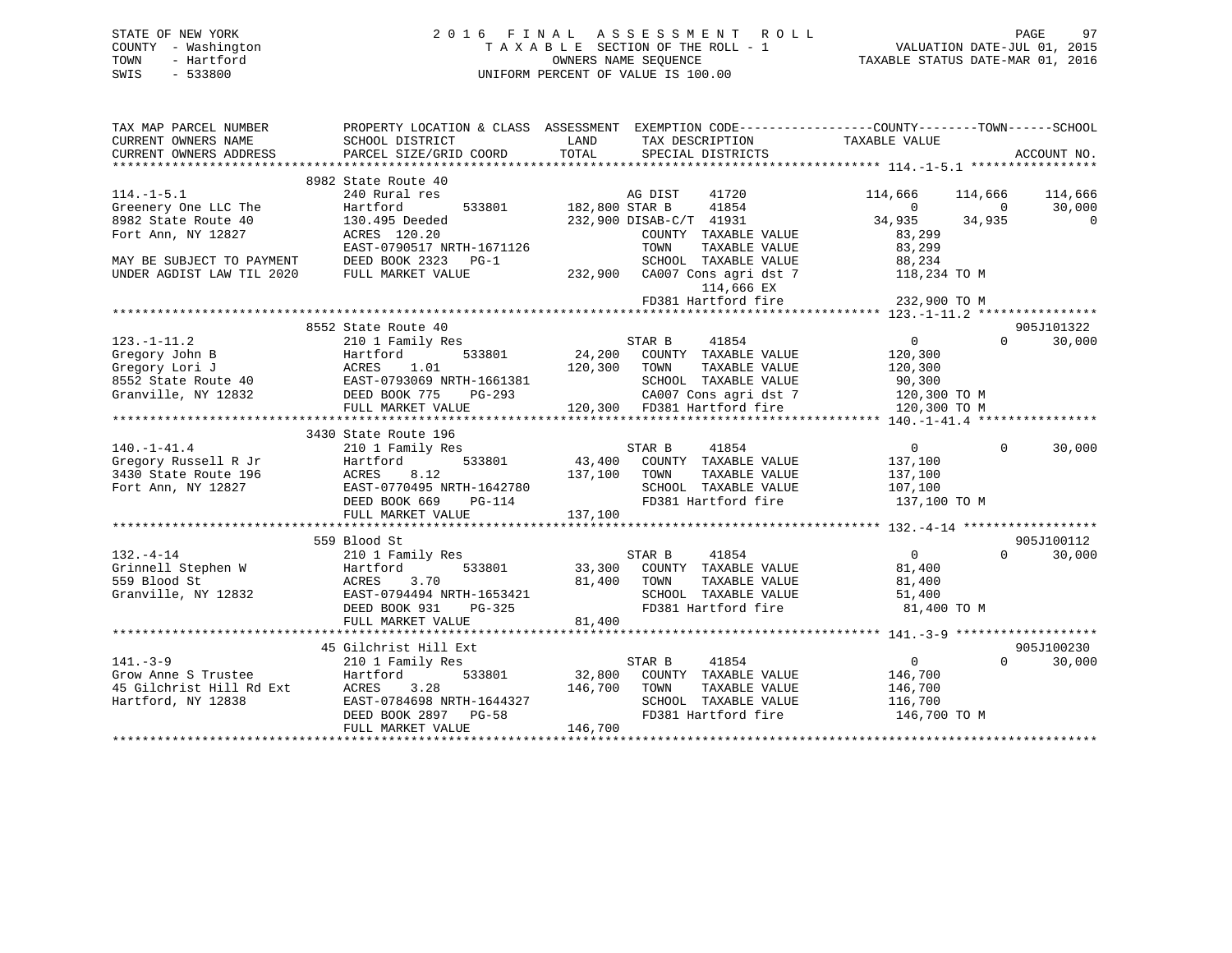## STATE OF NEW YORK 2 0 1 6 F I N A L A S S E S S M E N T R O L L PAGE 98 COUNTY - Washington T A X A B L E SECTION OF THE ROLL - 1 VALUATION DATE-JUL 01, 2015 TOWN - Hartford OWNERS NAME SEQUENCE TAXABLE STATUS DATE-MAR 01, 2016 SWIS - 533800 UNIFORM PERCENT OF VALUE IS 100.00UNIFORM PERCENT OF VALUE IS 100.00

| TAX MAP PARCEL NUMBER<br>CURRENT OWNERS NAME<br>CURRENT OWNERS ADDRESS                               | PROPERTY LOCATION & CLASS ASSESSMENT EXEMPTION CODE----------------COUNTY-------TOWN------SCHOOL<br>SCHOOL DISTRICT<br>PARCEL SIZE/GRID COORD | LAND<br>TOTAL     | TAX DESCRIPTION<br>SPECIAL DISTRICTS                                                                                        | TAXABLE VALUE                                                           | ACCOUNT NO.                      |
|------------------------------------------------------------------------------------------------------|-----------------------------------------------------------------------------------------------------------------------------------------------|-------------------|-----------------------------------------------------------------------------------------------------------------------------|-------------------------------------------------------------------------|----------------------------------|
|                                                                                                      | 379 Gilchrist Hill Rd                                                                                                                         |                   |                                                                                                                             |                                                                         | 905J101294                       |
| $150. - 1 - 57$<br>Guarino Mark A<br>Brodeen Melody A<br>379 Gilchrist Hill Rd<br>Hartford, NY 12838 | 210 1 Family Res<br>Hartford<br>533801<br>LOT 2<br>ACRES<br>2.89<br>EAST-0783841 NRTH-1639289<br>DEED BOOK 786<br>$PG-233$                    | 30,200<br>107,700 | 41834<br>STAR EN<br>COUNTY TAXABLE VALUE<br>TOWN<br>TAXABLE VALUE<br>SCHOOL TAXABLE VALUE<br>FD381 Hartford fire            | $\overline{0}$<br>107,700<br>107,700<br>42,400<br>107,700 TO M          | 65,300<br>$\Omega$               |
|                                                                                                      | FULL MARKET VALUE                                                                                                                             | 107,700           |                                                                                                                             |                                                                         |                                  |
|                                                                                                      | Gulf Ln                                                                                                                                       |                   |                                                                                                                             |                                                                         | 905J100390                       |
| $139. -4 - 1$<br>Gulf Road Hartford LLC<br>50 Broad St Ste 1137<br>New York, NY 10004                | 323 Vacant rural<br>533801<br>Hartford<br>$139. - 1 - 1$<br>ACRES 436.20<br>EAST-0766200 NRTH-1647256                                         |                   | AG DIST<br>41720<br>413,300 FOR 480A 47460<br>413,300 COUNTY TAXABLE VALUE<br>TOWN<br>TAXABLE VALUE<br>SCHOOL TAXABLE VALUE | 174,995<br>174,995<br>59,280<br>59,280<br>179,025<br>179,025<br>179,025 | 174,995<br>59,280                |
| MAY BE SUBJECT TO PAYMENT<br>UNDER RPTL480A UNTIL 2025                                               | DEED BOOK 2664 PG-152<br>FULL MARKET VALUE                                                                                                    | 413,300           | CA007 Cons agri dst 7<br>174,995 EX                                                                                         | 238,305 TO M                                                            |                                  |
|                                                                                                      |                                                                                                                                               |                   | FD381 Hartford fire                                                                                                         | 413,300 TO M                                                            |                                  |
|                                                                                                      | Country Ln                                                                                                                                    |                   |                                                                                                                             |                                                                         |                                  |
| $122. - 1 - 46.3$<br>Hadrick Dennis<br>Hadrick Susan D<br>14216 Roland Ct                            | 314 Rural vac<10<br>Hartford<br>533801<br>1.65<br>ACRES<br>EAST-0769118 NRTH-1659627                                                          | 15,000<br>15,000  | COUNTY TAXABLE VALUE<br>TAXABLE VALUE<br>TOWN<br>SCHOOL TAXABLE VALUE<br>CA007 Cons agri dst 7                              | 15,000<br>15,000<br>15,000<br>15,000 TO M                               |                                  |
| Woodbridge, VA 22193                                                                                 | DEED BOOK 875<br>PG-255<br>FULL MARKET VALUE                                                                                                  | 15,000            | FD381 Hartford fire                                                                                                         | 15,000 TO M                                                             |                                  |
|                                                                                                      |                                                                                                                                               |                   |                                                                                                                             |                                                                         |                                  |
| $131. - 1 - 13.4$<br>Hafele David R<br>Hafele Cathy A<br>3967 State Route 149                        | 3967 State Route 149<br>240 Rural res<br>Hartford<br>533801<br>ACRES 12.83<br>EAST-0769706 NRTH-1655105                                       | 195,500           | STAR B<br>41854<br>36,500 COUNTY TAXABLE VALUE<br>TAXABLE VALUE<br>TOWN<br>SCHOOL TAXABLE VALUE                             | $\overline{0}$<br>195,500<br>195,500<br>165,500                         | 905J101325<br>$\Omega$<br>30,000 |
| Fort Ann, NY 12827                                                                                   | DEED BOOK 548<br>$PG-17$<br>FULL MARKET VALUE                                                                                                 |                   | CA007 Cons agri dst 7<br>195,500 FD381 Hartford fire                                                                        | 195,500 TO M<br>195,500 TO M                                            |                                  |
|                                                                                                      |                                                                                                                                               |                   |                                                                                                                             |                                                                         |                                  |
| $149. - 1 - 32.2$                                                                                    | 7315 State Route 40<br>240 Rural res                                                                                                          |                   | 41854<br>STAR B                                                                                                             | $\overline{0}$                                                          | 905J101119<br>$\Omega$<br>30,000 |
| Haff Dana E<br>Haff Judith<br>7315 State Route 40<br>Fort Ann, NY 12827                              | Hartford<br>533801<br>876/194 and 778/253<br>ACRES 12.00<br>EAST-0773960 NRTH-1637480<br>DEED BOOK 1986 PG-321                                | 39,600<br>182,100 | COUNTY TAXABLE VALUE<br>TOWN<br>TAXABLE VALUE<br>SCHOOL TAXABLE VALUE<br>CA006 Cons agri dst 6<br>FD381 Hartford fire       | 182,100<br>182,100<br>152,100<br>182,100 TO M<br>182,100 TO M           |                                  |
| MAY BE SUBJECT TO PAYMENT<br>UNDER AGDIST LAW TIL 2020                                               | FULL MARKET VALUE                                                                                                                             | 182,100           |                                                                                                                             |                                                                         |                                  |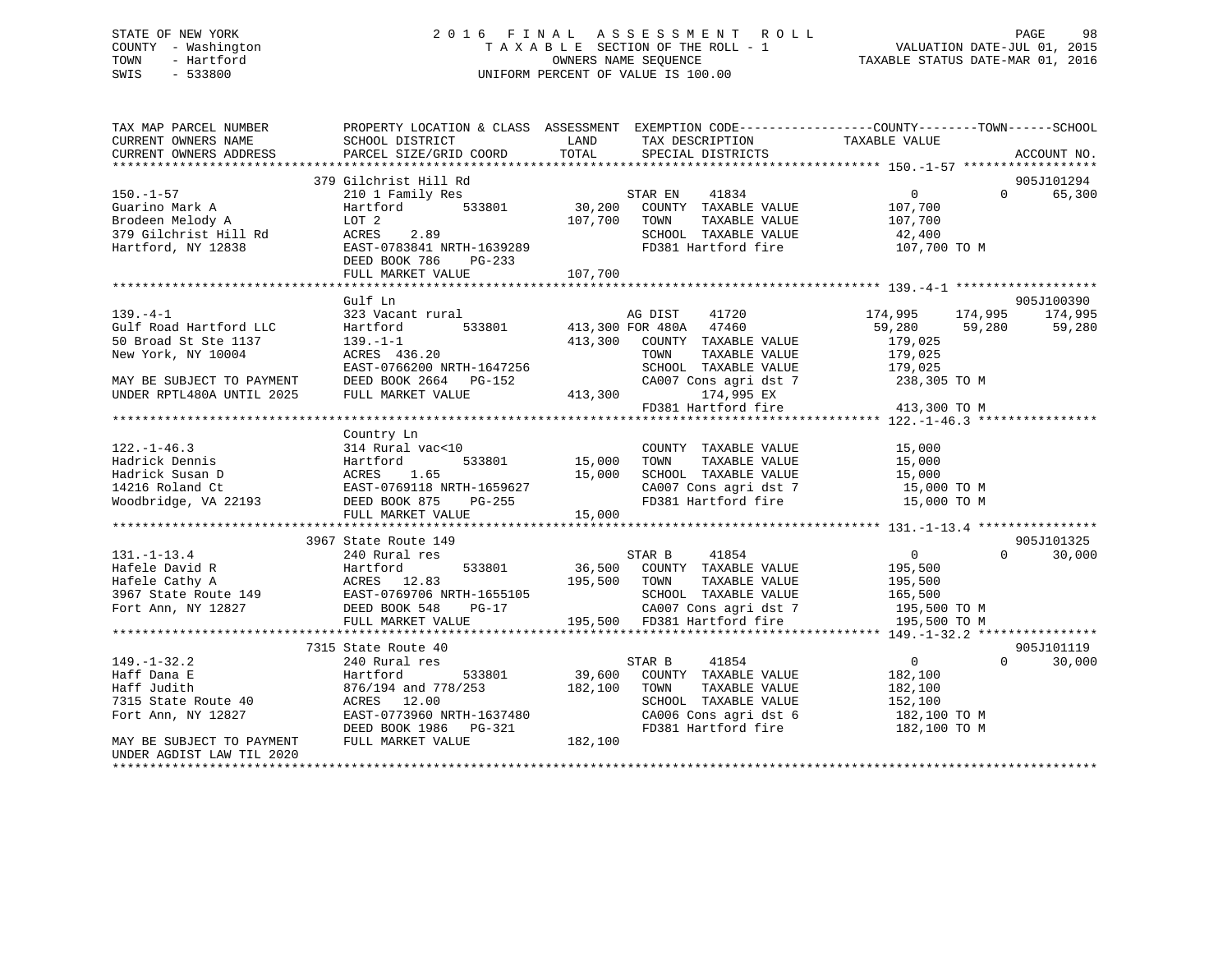## STATE OF NEW YORK 2 0 1 6 F I N A L A S S E S S M E N T R O L L PAGE 99 COUNTY - Washington T A X A B L E SECTION OF THE ROLL - 1 VALUATION DATE-JUL 01, 2015 TOWN - Hartford **TAXABLE STATUS DATE-MAR 01, 2016** OWNERS NAME SEQUENCE TAXABLE STATUS DATE-MAR 01, 2016 SWIS - 533800 UNIFORM PERCENT OF VALUE IS 100.00

| TAX MAP PARCEL NUMBER<br>CURRENT OWNERS NAME                                                                                                                                                                                                                                                                                                                                                                                                                                   | PROPERTY LOCATION & CLASS ASSESSMENT EXEMPTION CODE---------------COUNTY-------TOWN------SCHOOL                                                     |        |                                  |                |                    |
|--------------------------------------------------------------------------------------------------------------------------------------------------------------------------------------------------------------------------------------------------------------------------------------------------------------------------------------------------------------------------------------------------------------------------------------------------------------------------------|-----------------------------------------------------------------------------------------------------------------------------------------------------|--------|----------------------------------|----------------|--------------------|
| CURRENT OWNERS ADDRESS                                                                                                                                                                                                                                                                                                                                                                                                                                                         | SCHOOL DISTRICT                       LAND         TAX DESCRIPTION                  TAXABLE VALUE<br>PARCEL SIZE/GRID COORD TOTAL SPECIAL DISTRICTS |        |                                  |                | ACCOUNT NO.        |
|                                                                                                                                                                                                                                                                                                                                                                                                                                                                                |                                                                                                                                                     |        |                                  |                |                    |
|                                                                                                                                                                                                                                                                                                                                                                                                                                                                                |                                                                                                                                                     |        |                                  |                |                    |
| 33,000 TOWN TAXABLE VALUE 33,000<br>ACRES 11.15<br>7315 State Route 40<br>Fort Ann, NY 12827 DEED BOOK 778 PG-253<br>MAY BE SUBJECT TO PAYMENT<br>TULL MARKET VALUE 33,000<br>FULL MARKET VALUE 33,000<br>FULL MARKET VALUE 33,000<br>2006 Con                                                                                                                                                                                                                                 |                                                                                                                                                     |        | COUNTY TAXABLE VALUE 33,000      |                |                    |
|                                                                                                                                                                                                                                                                                                                                                                                                                                                                                |                                                                                                                                                     |        |                                  |                |                    |
|                                                                                                                                                                                                                                                                                                                                                                                                                                                                                |                                                                                                                                                     |        |                                  |                |                    |
|                                                                                                                                                                                                                                                                                                                                                                                                                                                                                |                                                                                                                                                     |        |                                  |                |                    |
|                                                                                                                                                                                                                                                                                                                                                                                                                                                                                |                                                                                                                                                     |        |                                  |                |                    |
|                                                                                                                                                                                                                                                                                                                                                                                                                                                                                |                                                                                                                                                     |        |                                  |                |                    |
|                                                                                                                                                                                                                                                                                                                                                                                                                                                                                |                                                                                                                                                     |        |                                  |                |                    |
| UNDER AGDIST LAW TIL 2020                                                                                                                                                                                                                                                                                                                                                                                                                                                      |                                                                                                                                                     |        |                                  |                |                    |
|                                                                                                                                                                                                                                                                                                                                                                                                                                                                                |                                                                                                                                                     |        |                                  |                |                    |
|                                                                                                                                                                                                                                                                                                                                                                                                                                                                                | County Route 19                                                                                                                                     |        |                                  |                |                    |
|                                                                                                                                                                                                                                                                                                                                                                                                                                                                                |                                                                                                                                                     |        |                                  |                |                    |
|                                                                                                                                                                                                                                                                                                                                                                                                                                                                                |                                                                                                                                                     |        |                                  |                |                    |
|                                                                                                                                                                                                                                                                                                                                                                                                                                                                                |                                                                                                                                                     |        |                                  |                |                    |
| 149.-1-32.15<br>Haff Dana E<br>Haff Judith Hartford 533801 11,100 TOWN TAXABLE VALUE<br>Haff Judith 778/253 876/194 11,100 SCHOOL TAXABLE VALUE<br>TOWN TAXABLE VALUE<br>TOWN TAXABLE VALUE<br>TOWN TAXABLE VALUE<br>TOWN TAXABLE VALUE<br>11,                                                                                                                                                                                                                                 |                                                                                                                                                     |        |                                  |                |                    |
|                                                                                                                                                                                                                                                                                                                                                                                                                                                                                |                                                                                                                                                     |        |                                  |                |                    |
|                                                                                                                                                                                                                                                                                                                                                                                                                                                                                | DEED BOOK 1986 PG-321                                                                                                                               |        |                                  |                |                    |
|                                                                                                                                                                                                                                                                                                                                                                                                                                                                                | FULL MARKET VALUE                                                                                                                                   | 11,100 |                                  |                |                    |
| $\begin{tabular}{lllllllllllllllllll} \multicolumn{3}{c }{149.-1-53.9} & \multicolumn{3}{c }{\texttt{Country Route 19 S/OFF}} & \multicolumn{3}{c }{\texttt{Country Route 19 S/OFF}} & \multicolumn{3}{c }{\texttt{COUNTY RQUE}} & \multicolumn{3}{c }{\texttt{COUNTY TAXABLE VALUE}} & \multicolumn{3}{c }{\texttt{GOUNTY Route 19 S/OFF}} & \multicolumn{3}{c }{\texttt{GOUNTY RALE VALUE}} & \multicolumn{3}{c }{\texttt{GOD}} & \multicolumn{3}{c }{\texttt{GOD}} & \mult$ |                                                                                                                                                     |        |                                  |                |                    |
|                                                                                                                                                                                                                                                                                                                                                                                                                                                                                |                                                                                                                                                     |        |                                  |                |                    |
|                                                                                                                                                                                                                                                                                                                                                                                                                                                                                |                                                                                                                                                     |        |                                  |                |                    |
|                                                                                                                                                                                                                                                                                                                                                                                                                                                                                |                                                                                                                                                     |        |                                  |                |                    |
|                                                                                                                                                                                                                                                                                                                                                                                                                                                                                |                                                                                                                                                     |        |                                  | 600 TO M       |                    |
|                                                                                                                                                                                                                                                                                                                                                                                                                                                                                |                                                                                                                                                     |        |                                  | 600 TO M       |                    |
|                                                                                                                                                                                                                                                                                                                                                                                                                                                                                |                                                                                                                                                     |        |                                  |                |                    |
|                                                                                                                                                                                                                                                                                                                                                                                                                                                                                | FULL MARKET VALUE                                                                                                                                   | 600    |                                  |                |                    |
|                                                                                                                                                                                                                                                                                                                                                                                                                                                                                |                                                                                                                                                     |        |                                  |                |                    |
|                                                                                                                                                                                                                                                                                                                                                                                                                                                                                | 5675 County Route 30<br>240 Rural res                                                                                                               |        |                                  |                | 905J100364         |
| $141. - 3 - 28$                                                                                                                                                                                                                                                                                                                                                                                                                                                                |                                                                                                                                                     |        | STAR B 41854                     | $\overline{0}$ | $\Omega$<br>30,000 |
|                                                                                                                                                                                                                                                                                                                                                                                                                                                                                |                                                                                                                                                     |        |                                  |                |                    |
|                                                                                                                                                                                                                                                                                                                                                                                                                                                                                |                                                                                                                                                     |        |                                  |                |                    |
|                                                                                                                                                                                                                                                                                                                                                                                                                                                                                |                                                                                                                                                     |        |                                  |                |                    |
| Hafner Erik G<br>Hafner Lynda M<br>Hafner Lynda M<br>Hafner Lynda M<br>234,700<br>EARES 16.59<br>EARES 16.59<br>EARES 16.59<br>EARES 16.59<br>EARES 16.59<br>EARES 204,700<br>EARES 16.59<br>EARES 234,700<br>EARES 2081,700<br>EARES 2081,700<br>EARES 2081                                                                                                                                                                                                                   |                                                                                                                                                     |        | FD381 Hartford fire 234,700 TO M |                |                    |
|                                                                                                                                                                                                                                                                                                                                                                                                                                                                                | FULL MARKET VALUE 234,700                                                                                                                           |        |                                  |                |                    |
|                                                                                                                                                                                                                                                                                                                                                                                                                                                                                |                                                                                                                                                     |        |                                  |                |                    |
|                                                                                                                                                                                                                                                                                                                                                                                                                                                                                |                                                                                                                                                     |        |                                  |                | 905J101150         |
|                                                                                                                                                                                                                                                                                                                                                                                                                                                                                |                                                                                                                                                     |        |                                  |                |                    |
|                                                                                                                                                                                                                                                                                                                                                                                                                                                                                |                                                                                                                                                     |        |                                  |                |                    |
|                                                                                                                                                                                                                                                                                                                                                                                                                                                                                |                                                                                                                                                     |        |                                  |                |                    |
|                                                                                                                                                                                                                                                                                                                                                                                                                                                                                |                                                                                                                                                     |        |                                  | 96,400 TO M    |                    |
|                                                                                                                                                                                                                                                                                                                                                                                                                                                                                |                                                                                                                                                     |        |                                  |                |                    |
| $\begin{tabular}{ccccc} 132.-2-2.5 & 24,70\\ 132.-2-2.5 & 2101 Find 1y Res \\ \text{Hahn Scott D} & Hartford & 533801 & 23,500 TOWN & TAXABLE VALUE \\ \text{Hahn Scott D} & ACO & ACO \\ \text{Hartford} & SCHOOL & TAXABLE VALUE \\ \text{Ham She R} & ACH & RAT 96,400 \\ \text{Hartford, NY 12838} & DEED BOK 898 & PG-195 \\ \text{Hartford, NY 12838} & DEED BOK 898 & PG-195 \\ \text{Hartford, NIX 12839} & FUL$                                                       |                                                                                                                                                     |        |                                  |                |                    |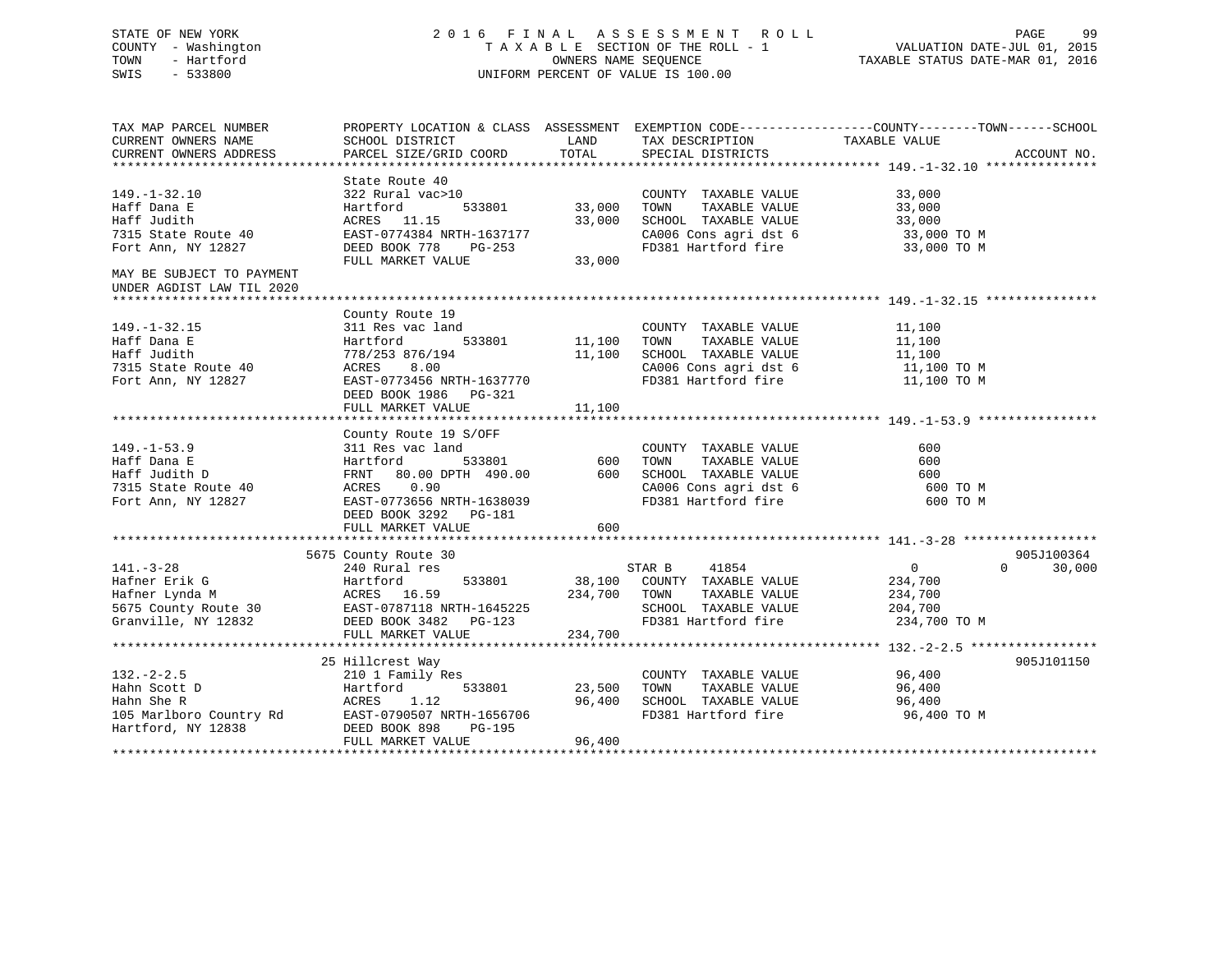## STATE OF NEW YORK 2 0 1 6 F I N A L A S S E S S M E N T R O L L PAGE 100 COUNTY - Washington T A X A B L E SECTION OF THE ROLL - 1 VALUATION DATE-JUL 01, 2015 TOWN - Hartford **TAXABLE STATUS DATE-MAR 01, 2016** OWNERS NAME SEQUENCE TAXABLE STATUS DATE-MAR 01, 2016 SWIS - 533800 UNIFORM PERCENT OF VALUE IS 100.00

| TAX MAP PARCEL NUMBER<br>CURRENT OWNERS NAME<br>CURRENT OWNERS ADDRESS                                                                                                                                                                                                                                                                                                                                                               | PROPERTY LOCATION & CLASS ASSESSMENT EXEMPTION CODE---------------COUNTY-------TOWN------SCHOOL<br>SCHOOL DISTRICT<br><b>EXAMPLE SERVICE SERVICE SERVICE SERVICE SERVICE SERVICE SERVICE SERVICE SERVICE SERVICE SERVICE SERVICE SERVICE</b><br>PARCEL SIZE/GRID COORD |               |                                                                                                                                                     |                                    | ACCOUNT NO.                                 |
|--------------------------------------------------------------------------------------------------------------------------------------------------------------------------------------------------------------------------------------------------------------------------------------------------------------------------------------------------------------------------------------------------------------------------------------|------------------------------------------------------------------------------------------------------------------------------------------------------------------------------------------------------------------------------------------------------------------------|---------------|-----------------------------------------------------------------------------------------------------------------------------------------------------|------------------------------------|---------------------------------------------|
|                                                                                                                                                                                                                                                                                                                                                                                                                                      |                                                                                                                                                                                                                                                                        |               |                                                                                                                                                     |                                    |                                             |
| $141. - 3 - 25$                                                                                                                                                                                                                                                                                                                                                                                                                      | 105 Marlboro Country Rd<br>210 1 Family Res<br>Hartford 533801 28,400 VET DIS CT 41141<br>1141                                                                                                                                                                         |               |                                                                                                                                                     | 37,750 37,750<br>37,750<br>37,750  | 905J100191<br>$\overline{0}$<br>$\mathbf 0$ |
| $\begin{tabular}{lllllllllllllllllll} \hline \text{A}} & \text{A} & \text{B} & \text{B} & \text{B} & \text{C} & \text{A} & \text{A} & \text{B} \\ \text{B} & \text{A} & \text{B} & \text{B} & \text{B} & \text{B} & \text{B} \\ \text{A} & \text{B} & \text{B} & \text{B} & \text{B} & \text{B} & \text{B} \\ \text{B} & \text{B} & \text{B} & \text{B} & \text{B} & \text{B} & \text{B} \\ \text{B} & \text{B} & \text{B} & \text{$ |                                                                                                                                                                                                                                                                        |               | 41854<br>COUNTY TAXABLE VALUE<br>TAXABLE VALUE                                                                                                      | $\overline{0}$<br>75,500<br>75,500 | 30,000<br>$\Omega$                          |
|                                                                                                                                                                                                                                                                                                                                                                                                                                      |                                                                                                                                                                                                                                                                        |               | 151,000 SCHOOL TAXABLE VALUE<br>FD381 Hartford fire                                                                                                 | 121,000<br>151,000 TO M            |                                             |
|                                                                                                                                                                                                                                                                                                                                                                                                                                      | LOT 5 Provincial Pat                                                                                                                                                                                                                                                   |               |                                                                                                                                                     |                                    | 905J100282                                  |
| $113. - 2 - 6$<br>Hall David R<br>68 Hall Rd<br>Fort Ann, NY 12827                                                                                                                                                                                                                                                                                                                                                                   | 113.-1-6<br>ACRES 18.00<br>EAST-0773537 NRTH-1666172<br>DEED BOOK W776 PG-254                                                                                                                                                                                          | 11,700        | COUNTY TAXABLE VALUE 11,700<br>TOWN TAXABLE VALUE 11,700<br>SCHOOL TAXABLE VALUE 11,700<br>CA007 Cons agri dst 7 11,700 TO M<br>FD381 Hartford fire | 11,700 TO M                        |                                             |
|                                                                                                                                                                                                                                                                                                                                                                                                                                      | FULL MARKET VALUE                                                                                                                                                                                                                                                      | 11,700        |                                                                                                                                                     |                                    |                                             |
|                                                                                                                                                                                                                                                                                                                                                                                                                                      |                                                                                                                                                                                                                                                                        |               |                                                                                                                                                     |                                    |                                             |
| $122. - 1 - 10.1$                                                                                                                                                                                                                                                                                                                                                                                                                    | County Route 17                                                                                                                                                                                                                                                        |               | 41720                                                                                                                                               |                                    | 905J100068                                  |
| Hall David R                                                                                                                                                                                                                                                                                                                                                                                                                         |                                                                                                                                                                                                                                                                        |               |                                                                                                                                                     | 42,123 42,123<br>9,477             | 42,123                                      |
| 68 Hall Rd                                                                                                                                                                                                                                                                                                                                                                                                                           |                                                                                                                                                                                                                                                                        | $51,600$ TOWN | TAXABLE VALUE                                                                                                                                       | 9,477                              |                                             |
| Fort Ann, NY 12827                                                                                                                                                                                                                                                                                                                                                                                                                   | $ACRES$ 33.10                                                                                                                                                                                                                                                          |               |                                                                                                                                                     | 9,477                              |                                             |
|                                                                                                                                                                                                                                                                                                                                                                                                                                      |                                                                                                                                                                                                                                                                        |               | SCHOOL TAXABLE VALUE<br>CA007 Cons agri dst 7                                                                                                       |                                    |                                             |
|                                                                                                                                                                                                                                                                                                                                                                                                                                      |                                                                                                                                                                                                                                                                        |               |                                                                                                                                                     |                                    |                                             |
| EXEST-0779114 NRTH-1662886<br>MAY BE SUBJECT TO PAYMENT EXEST-0779114 NRTH-1662886 CA007 Cons agri dst 7 9,477 TO M<br>EXEST-0779114 NRTH-1662886 42,123 EX<br>UNDER AGDIST LAW TIL 2020 FULL MARKET VALUE 51,600 FD381 Hartford fir                                                                                                                                                                                                 |                                                                                                                                                                                                                                                                        |               |                                                                                                                                                     |                                    |                                             |
|                                                                                                                                                                                                                                                                                                                                                                                                                                      |                                                                                                                                                                                                                                                                        |               |                                                                                                                                                     |                                    |                                             |
| $122. - 1 - 10.3$                                                                                                                                                                                                                                                                                                                                                                                                                    | $612 + 619$ County Route 17                                                                                                                                                                                                                                            |               |                                                                                                                                                     | 98,604 98,604                      | 905J101214<br>98,604                        |
| Hall David R                                                                                                                                                                                                                                                                                                                                                                                                                         |                                                                                                                                                                                                                                                                        |               |                                                                                                                                                     | 180,896                            |                                             |
| 68 Hall Rd                                                                                                                                                                                                                                                                                                                                                                                                                           | ACRES 127.00                                                                                                                                                                                                                                                           | 279,500 TOWN  | TAXABLE VALUE                                                                                                                                       | 180,896                            |                                             |
| Fort Ann, NY 12827                                                                                                                                                                                                                                                                                                                                                                                                                   | EAST-0779356 NRTH-1665798                                                                                                                                                                                                                                              |               | SCHOOL TAXABLE VALUE                                                                                                                                | 180,896                            |                                             |
|                                                                                                                                                                                                                                                                                                                                                                                                                                      | EAST-0779356 NRTH-1665798 SCHOOL 1<br>DEED BOOK 3442 PG-303 CA007 Cor<br>FULL MARKET VALUE 279,500                                                                                                                                                                     |               | CA007 Cons agri dst 7 180,896 TO M                                                                                                                  |                                    |                                             |
| MAY BE SUBJECT TO PAYMENT                                                                                                                                                                                                                                                                                                                                                                                                            |                                                                                                                                                                                                                                                                        |               | 98,604 EX                                                                                                                                           |                                    |                                             |
| UNDER AGDIST LAW TIL 2020                                                                                                                                                                                                                                                                                                                                                                                                            |                                                                                                                                                                                                                                                                        |               | FD381 Hartford fire                                                                                                                                 | 279,500 TO M                       |                                             |
|                                                                                                                                                                                                                                                                                                                                                                                                                                      | State Route 149                                                                                                                                                                                                                                                        |               |                                                                                                                                                     |                                    | 905J100277                                  |
| $131. -1 - 2$                                                                                                                                                                                                                                                                                                                                                                                                                        | 120 Field crops                                                                                                                                                                                                                                                        |               | 41720<br>AG DIST                                                                                                                                    | 115,771                            | 115,771 115,771                             |
| Hall David R                                                                                                                                                                                                                                                                                                                                                                                                                         | Hartford                                                                                                                                                                                                                                                               |               | 533801 215,800 COUNTY TAXABLE VALUE                                                                                                                 | 125,729                            |                                             |
| 68 Hall Rd                                                                                                                                                                                                                                                                                                                                                                                                                           | ACRES 173.20                                                                                                                                                                                                                                                           | 241,500       | TOWN<br>TAXABLE VALUE                                                                                                                               | 125,729                            |                                             |
| Fort Ann, NY 12827                                                                                                                                                                                                                                                                                                                                                                                                                   | EAST-0772474 NRTH-1654078                                                                                                                                                                                                                                              |               | SCHOOL TAXABLE VALUE                                                                                                                                | 125,729                            |                                             |
|                                                                                                                                                                                                                                                                                                                                                                                                                                      | DEED BOOK W776 PG-254                                                                                                                                                                                                                                                  |               | CA007 Cons agri dst 7 125,729 TO M                                                                                                                  |                                    |                                             |
| MAY BE SUBJECT TO PAYMENT                                                                                                                                                                                                                                                                                                                                                                                                            | FULL MARKET VALUE                                                                                                                                                                                                                                                      |               | 115,771 EX                                                                                                                                          | 241,500 TO M                       |                                             |
| UNDER AGDIST LAW TIL 2020                                                                                                                                                                                                                                                                                                                                                                                                            |                                                                                                                                                                                                                                                                        |               | FD381 Hartford fire                                                                                                                                 |                                    |                                             |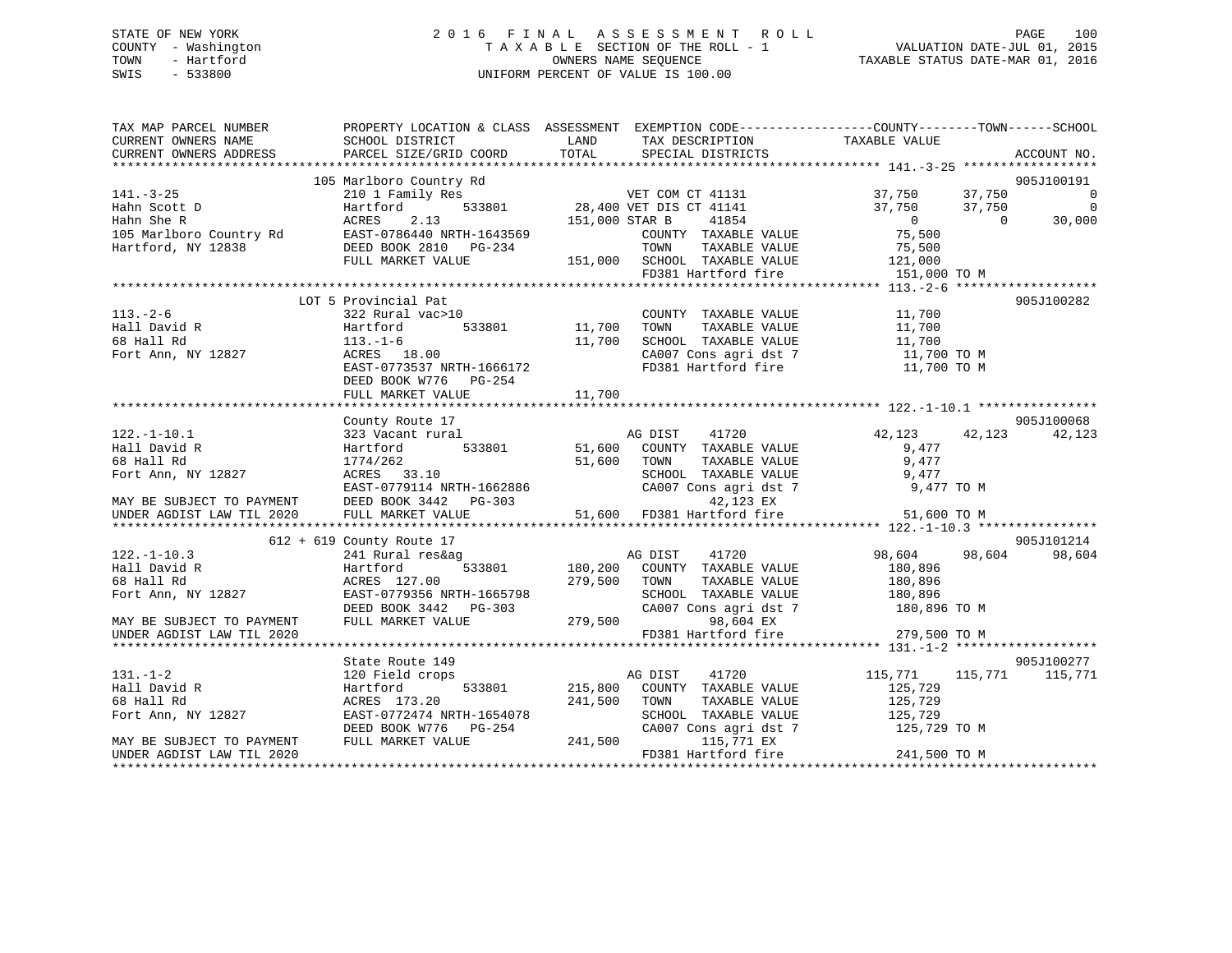| STATE OF NEW YORK   | 2016 FINAL ASSESSMENT ROLL         | 101<br>PAGE                      |
|---------------------|------------------------------------|----------------------------------|
| COUNTY - Washington | TAXABLE SECTION OF THE ROLL - 1    | VALUATION DATE-JUL 01, 2015      |
| TOWN<br>- Hartford  | OWNERS NAME SEOUENCE               | TAXABLE STATUS DATE-MAR 01, 2016 |
| $-533800$<br>SWIS   | UNIFORM PERCENT OF VALUE IS 100.00 |                                  |

| TAX MAP PARCEL NUMBER     |                                                                         | PROPERTY LOCATION & CLASS ASSESSMENT EXEMPTION CODE-----------------COUNTY--------TOWN------SCHOOL                         |                                               |
|---------------------------|-------------------------------------------------------------------------|----------------------------------------------------------------------------------------------------------------------------|-----------------------------------------------|
| CURRENT OWNERS NAME       | SCHOOL DISTRICT                                                         | LAND<br>TAX DESCRIPTION                                                                                                    | TAXABLE VALUE                                 |
| CURRENT OWNERS ADDRESS    | PARCEL SIZE/GRID COORD                                                  | TOTAL<br>SPECIAL DISTRICTS                                                                                                 | ACCOUNT NO.                                   |
|                           | 68 Hall Rd                                                              |                                                                                                                            | 905J100283                                    |
| $131. - 1 - 3$            | 241 Rural res&ag                                                        | AG BUILD<br>41700                                                                                                          | 6,000<br>6,000<br>6,000                       |
| Hall David R              | 533801<br>Hartford                                                      | 300,400 AG BUILD<br>41700                                                                                                  | 25,000<br>25,000<br>25,000                    |
| 68 Hall Rd                | ACRES 226.19                                                            | 41720<br>537,100 AG DIST                                                                                                   | 171,092<br>171,092<br>171,092                 |
| Fort Ann, NY 12827        | EAST-0774553 NRTH-1654999                                               | 41854<br>STAR B                                                                                                            | $\sim$ 0<br>$\Omega$<br>30,000                |
|                           | DEED BOOK W776 PG-254                                                   | COUNTY TAXABLE VALUE                                                                                                       | 335,008                                       |
| MAY BE SUBJECT TO PAYMENT | FULL MARKET VALUE                                                       | 537,100 TOWN<br>TAXABLE VALUE                                                                                              | 335,008                                       |
| UNDER AGDIST LAW TIL 2020 |                                                                         | SCHOOL TAXABLE VALUE                                                                                                       | 305,008                                       |
|                           |                                                                         | CA007 Cons agri dst 7                                                                                                      | 366,008 TO M                                  |
|                           |                                                                         | 171,092 EX                                                                                                                 |                                               |
|                           |                                                                         | FD381 Hartford fire                                                                                                        | 537,100 TO M                                  |
|                           |                                                                         |                                                                                                                            |                                               |
|                           | 178 Townsend Rd                                                         |                                                                                                                            | 905J101226                                    |
| $141. - 1 - 1.1$          | 210 1 Family Res                                                        | 41834<br>STAR EN                                                                                                           | $\overline{0}$<br>$0 \qquad \qquad$<br>65,300 |
| Haltermann Daniel J       | Hartford                                                                | ${\tt 533801} \hspace{20pt} {\tt 22,300} \hspace{20pt} {\tt COUNTY} \hspace{20pt} {\tt TAXABLE} \hspace{20pt} {\tt VALUE}$ | 95,500                                        |
| 178 Townsend Rd           | FRNT 200.00 DPTH 200.00                                                 | 95,500 TOWN<br>TAXABLE VALUE                                                                                               | 95,500                                        |
|                           | Hartford, NY 12838 EAST-0779971 NRTH-1649395                            | SCHOOL TAXABLE VALUE                                                                                                       | 30,200                                        |
|                           | DEED BOOK 2212 PG-305                                                   |                                                                                                                            | 95,500 TO M                                   |
|                           | FULL MARKET VALUE                                                       | SCHOOL Innoces<br>CA007 Cons agri dst 7<br>Fard fire                                                                       | 95,500 TO M                                   |
|                           |                                                                         |                                                                                                                            |                                               |
|                           | 24 Toad Ln                                                              |                                                                                                                            | 905J100687                                    |
| $141. - 3 - 22$           | 210 1 Family Res                                                        | STAR B<br>41854                                                                                                            | $\Omega$<br>$\overline{0}$<br>30,000          |
| Hamelin Russell           | 533801<br>Hartford                                                      |                                                                                                                            | 125,500                                       |
| Hamelin Dixie             | ACRES<br>1.84                                                           | 125,500 TOWN<br>TAXABLE VALUE                                                                                              | 125,500                                       |
| 24 Toad Ln                | EAST-0785294 NRTH-1643923                                               | SCHOOL TAXABLE VALUE                                                                                                       | 95,500                                        |
| Hartford, NY 12838        | DEED BOOK 813<br>$PG-235$                                               | FD381 Hartford fire                                                                                                        | 125,500 TO M                                  |
|                           | FULL MARKET VALUE                                                       | 125,500                                                                                                                    |                                               |
|                           |                                                                         |                                                                                                                            |                                               |
|                           | 51 Christian Hill Rd                                                    |                                                                                                                            | 905J100262                                    |
| $132. - 1 - 26.2$         | 210 1 Family Res                                                        | STAR B<br>41854                                                                                                            | $\overline{0}$<br>$\Omega$<br>30,000          |
| Hamilton Shawn            | Hartford 533801<br>FRNT 203.00 DPTH 214.00<br>EAST-0785347 NRTH-1652427 | 23,000 COUNTY TAXABLE VALUE                                                                                                | 89,300                                        |
| Lemaire Veronica          |                                                                         | $89,300$ TOWN<br>TAXABLE VALUE                                                                                             | 89,300                                        |
| PO Box 54                 | EAST-0785347 NRTH-1652427                                               | SCHOOL TAXABLE VALUE                                                                                                       | 59,300                                        |
| Hartford, NY 12838        | DEED BOOK 1984 PG-149                                                   | CA007 Cons agri dst 7                                                                                                      | 89,300 TO M<br>89.300 TO M                    |
|                           | FULL MARKET VALUE                                                       | 89,300 FD381 Hartford fire                                                                                                 | 89,300 TO M                                   |
|                           |                                                                         |                                                                                                                            |                                               |
|                           | 8455+8457 State Route 40                                                |                                                                                                                            | 905J101201                                    |
| $123. - 1 - 12.1$         | 280 Res Multiple                                                        | 41854<br>STAR B                                                                                                            | $\overline{0}$<br>$\Omega$<br>30,000          |
| Hamilton Steven P         | 533801<br>Hartford                                                      | 30,100 COUNTY TAXABLE VALUE                                                                                                | 188,200                                       |
| Hamilton Kendra J         | ACRES<br>7.00                                                           | 188,200<br>TAXABLE VALUE<br>TOWN                                                                                           | 188,200                                       |
| 8455 State Route 40       | n EAST-0792023<br>DEED BOOK 569<br>EAST-0792023 NRTH-1659648            | SCHOOL TAXABLE VALUE                                                                                                       | 158,200                                       |
| Granville, NY 12832       | PG-333                                                                  | CA007 Cons agri dst 7                                                                                                      | 188,200 TO M                                  |
|                           | FULL MARKET VALUE                                                       | 188,200 FD381 Hartford fire                                                                                                | 188,200 TO M                                  |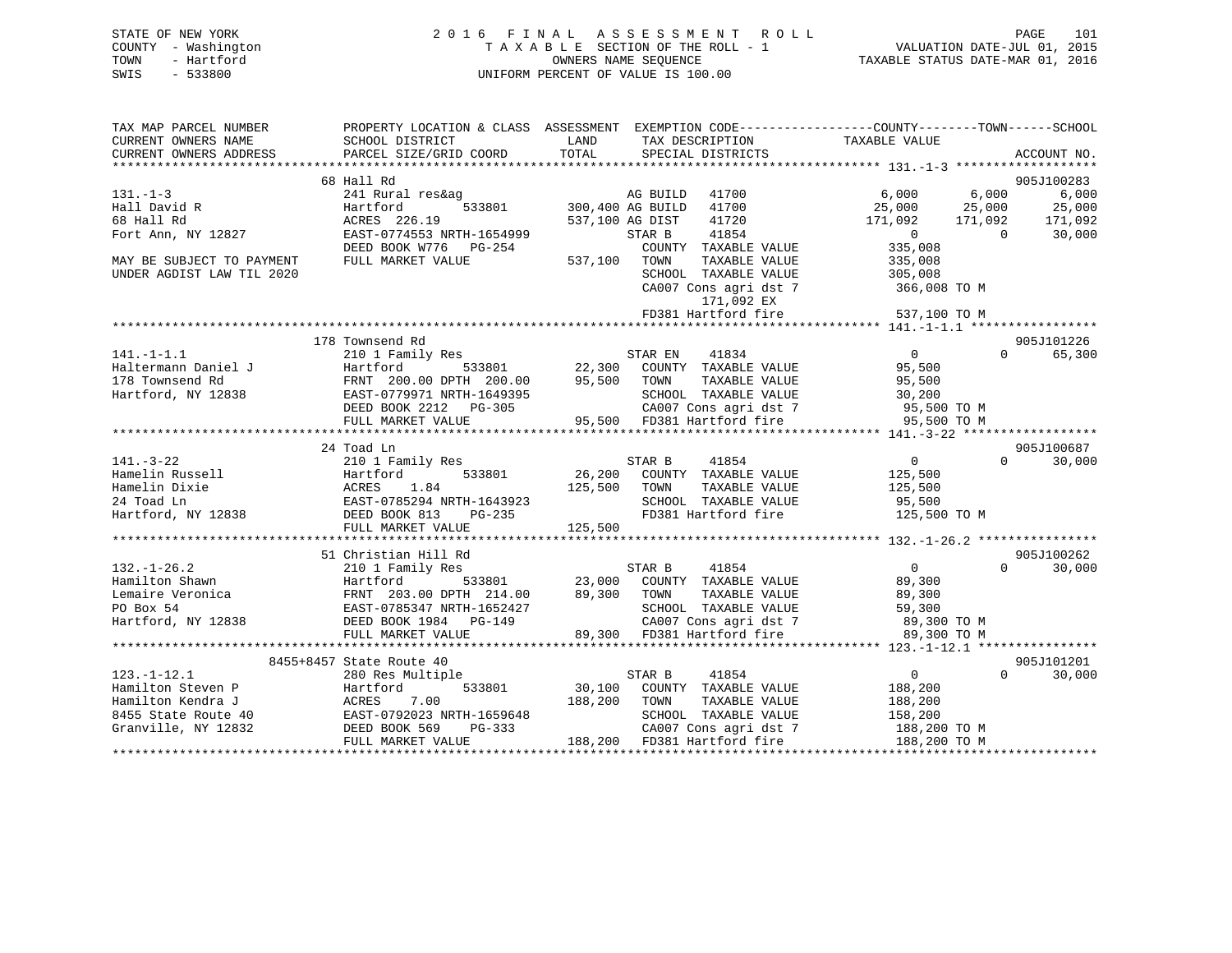## STATE OF NEW YORK 2 0 1 6 F I N A L A S S E S S M E N T R O L L PAGE 102 COUNTY - Washington T A X A B L E SECTION OF THE ROLL - 1 VALUATION DATE-JUL 01, 2015 TOWN - Hartford **TAXABLE STATUS DATE-MAR 01, 2016** OWNERS NAME SEQUENCE TAXABLE STATUS DATE-MAR 01, 2016 SWIS - 533800 UNIFORM PERCENT OF VALUE IS 100.00

| TAX MAP PARCEL NUMBER<br>CURRENT OWNERS NAME<br>CURRENT OWNERS ADDRESS                                                                                                                                                                                                                                                                                                                                                                             | PROPERTY LOCATION & CLASS ASSESSMENT EXEMPTION CODE---------------COUNTY-------TOWN------SCHOOL<br>SCHOOL DISTRICT<br>PARCEL SIZE/GRID COORD | <b>EXAMPLE TO A LAND THE SECOND SERVICE SERVICE SERVICE SERVICE SERVICE SERVICE SERVICE SERVICE SERVICE SERVICE</b><br>TOTAL | TAX DESCRIPTION TAXABLE VALUE SPECIAL DISTRICTS                                       |                                | ACCOUNT NO.                      |
|----------------------------------------------------------------------------------------------------------------------------------------------------------------------------------------------------------------------------------------------------------------------------------------------------------------------------------------------------------------------------------------------------------------------------------------------------|----------------------------------------------------------------------------------------------------------------------------------------------|------------------------------------------------------------------------------------------------------------------------------|---------------------------------------------------------------------------------------|--------------------------------|----------------------------------|
|                                                                                                                                                                                                                                                                                                                                                                                                                                                    |                                                                                                                                              |                                                                                                                              |                                                                                       |                                |                                  |
| $121. - 4 - 18$                                                                                                                                                                                                                                                                                                                                                                                                                                    | 75 Cedar Ridge Way                                                                                                                           |                                                                                                                              | STAR B<br>41854                                                                       | $\overline{0}$                 | 905J101120<br>$\Omega$<br>30,000 |
| Hammond Steven D                                                                                                                                                                                                                                                                                                                                                                                                                                   | 2001 - 1230 Mfg housing<br>Hartford 533801 26,800                                                                                            |                                                                                                                              | COUNTY TAXABLE VALUE                                                                  | 48,900                         |                                  |
| Hammond Nicolette G                                                                                                                                                                                                                                                                                                                                                                                                                                |                                                                                                                                              |                                                                                                                              | TOWN<br>TAXABLE VALUE                                                                 | 48,900                         |                                  |
| 75 Cedar Ridge Way                                                                                                                                                                                                                                                                                                                                                                                                                                 |                                                                                                                                              |                                                                                                                              | SCHOOL TAXABLE VALUE 18,900<br>CA007 Cons agri dst 7 18,900 TO M                      |                                |                                  |
| Fort Ann, NY 12827                                                                                                                                                                                                                                                                                                                                                                                                                                 | 121.-1-18<br>121.-1-18<br>ACRES 2.01<br>EAST-0768244 NRTH-1659033                                                                            |                                                                                                                              |                                                                                       |                                |                                  |
|                                                                                                                                                                                                                                                                                                                                                                                                                                                    |                                                                                                                                              |                                                                                                                              |                                                                                       |                                |                                  |
|                                                                                                                                                                                                                                                                                                                                                                                                                                                    |                                                                                                                                              |                                                                                                                              |                                                                                       |                                |                                  |
|                                                                                                                                                                                                                                                                                                                                                                                                                                                    | 30 Rowe Hill Rd                                                                                                                              |                                                                                                                              |                                                                                       |                                | 905J100060                       |
| $141. - 1 - 43$                                                                                                                                                                                                                                                                                                                                                                                                                                    | 210 1 Family Res                                                                                                                             |                                                                                                                              | STAR EN<br>41834                                                                      | $\overline{0}$                 | $\Omega$<br>65,300               |
|                                                                                                                                                                                                                                                                                                                                                                                                                                                    |                                                                                                                                              |                                                                                                                              | <sup>1</sup><br>533801 29,700 COUNTY TAXABLE VALUE                                    | 164,400                        |                                  |
|                                                                                                                                                                                                                                                                                                                                                                                                                                                    |                                                                                                                                              | 164,400 TOWN                                                                                                                 | TAXABLE VALUE                                                                         | 164,400                        |                                  |
|                                                                                                                                                                                                                                                                                                                                                                                                                                                    |                                                                                                                                              |                                                                                                                              | SCHOOL TAXABLE VALUE 99,100                                                           |                                |                                  |
| Fandley Albert J<br>Handley Nancy M<br>30 Rowe Hill Rd<br>Hartford, NY 12838<br>Hartford, NY 12838<br>PEED BOOK 787<br>PEED BOOK 787<br>PEED BOOK 787<br>PEED BOOK 787<br>PEED BOOK 787<br>PEED BOOK 787<br>PEED BOOK 787<br>PEED BOOK 787<br>PEED BOOK                                                                                                                                                                                            |                                                                                                                                              |                                                                                                                              | PG-231 CA007 Cons agri dst 7 164,400 TO M<br>164,400 FD381 Hartford fire 164,400 TO M |                                |                                  |
|                                                                                                                                                                                                                                                                                                                                                                                                                                                    | FULL MARKET VALUE                                                                                                                            |                                                                                                                              |                                                                                       |                                |                                  |
|                                                                                                                                                                                                                                                                                                                                                                                                                                                    |                                                                                                                                              |                                                                                                                              |                                                                                       |                                |                                  |
|                                                                                                                                                                                                                                                                                                                                                                                                                                                    | 7780 State Route 40                                                                                                                          |                                                                                                                              |                                                                                       |                                | 905J100287                       |
| $140. - 2 - 18$                                                                                                                                                                                                                                                                                                                                                                                                                                    | 210 1 Family Res<br>Hartford 533801 27,900 STAR EN 41834<br>395-1017,418-1153,836-278 108,200 COUNTY TAXABLE VALUE                           |                                                                                                                              |                                                                                       | VET WAR CT 41121 16,230 16,230 | $\Omega$                         |
| Hanna Edna                                                                                                                                                                                                                                                                                                                                                                                                                                         |                                                                                                                                              |                                                                                                                              |                                                                                       | $\overline{0}$<br>$\Omega$     | 65,300                           |
| Hanna Gordon                                                                                                                                                                                                                                                                                                                                                                                                                                       |                                                                                                                                              |                                                                                                                              |                                                                                       | 91,970                         |                                  |
| 7780 State Route 40<br>Hartford, NY 12838                                                                                                                                                                                                                                                                                                                                                                                                          | 434-538                                                                                                                                      |                                                                                                                              | TOWN       TAXABLE  VALUE<br>SCHOOL    TAXABLE  VALUE                                 | 91,970<br>42,900               |                                  |
| Hartford, NY 12838                                                                                                                                                                                                                                                                                                                                                                                                                                 | ACRES 2.30                                                                                                                                   |                                                                                                                              |                                                                                       |                                |                                  |
|                                                                                                                                                                                                                                                                                                                                                                                                                                                    | EAST-0782679 NRTH-1645582                                                                                                                    |                                                                                                                              | FD381 Hartford fire 108,200 TO M                                                      |                                |                                  |
|                                                                                                                                                                                                                                                                                                                                                                                                                                                    | DEED BOOK 267 PG-580                                                                                                                         |                                                                                                                              |                                                                                       |                                |                                  |
|                                                                                                                                                                                                                                                                                                                                                                                                                                                    | FULL MARKET VALUE                                                                                                                            | 108,200                                                                                                                      |                                                                                       |                                |                                  |
|                                                                                                                                                                                                                                                                                                                                                                                                                                                    |                                                                                                                                              |                                                                                                                              |                                                                                       |                                |                                  |
|                                                                                                                                                                                                                                                                                                                                                                                                                                                    | 419 Lily Pond Rd                                                                                                                             |                                                                                                                              |                                                                                       |                                | 905J101053                       |
|                                                                                                                                                                                                                                                                                                                                                                                                                                                    | 322 Rural vac>10                                                                                                                             |                                                                                                                              | COUNTY TAXABLE VALUE 11,400                                                           |                                |                                  |
|                                                                                                                                                                                                                                                                                                                                                                                                                                                    |                                                                                                                                              | 11,400 TOWN                                                                                                                  | TAXABLE VALUE<br>SCHOOL TAXABLE VALUE 11,400                                          | 11,400                         |                                  |
| 142.-1-23<br>Hannon Peter J<br>Hannon Natalie R<br>600 West End Ave Apt 4F<br>New York, NY 10024<br>Hannon Natalie R<br>EAST-0795055 NRTH-1645166<br>New York, NY 10024<br>FULL MARKET VALUE                                                                                                                                                                                                                                                       |                                                                                                                                              | 11,400                                                                                                                       |                                                                                       | 11,400 TO M                    |                                  |
|                                                                                                                                                                                                                                                                                                                                                                                                                                                    |                                                                                                                                              |                                                                                                                              | FD381 Hartford fire                                                                   |                                |                                  |
|                                                                                                                                                                                                                                                                                                                                                                                                                                                    |                                                                                                                                              |                                                                                                                              |                                                                                       |                                |                                  |
|                                                                                                                                                                                                                                                                                                                                                                                                                                                    |                                                                                                                                              | 11,400                                                                                                                       |                                                                                       |                                |                                  |
|                                                                                                                                                                                                                                                                                                                                                                                                                                                    | Lily Pond Rd OFF                                                                                                                             |                                                                                                                              |                                                                                       |                                | 905J100562                       |
| $142. - 1 - 24$                                                                                                                                                                                                                                                                                                                                                                                                                                    |                                                                                                                                              |                                                                                                                              |                                                                                       |                                |                                  |
|                                                                                                                                                                                                                                                                                                                                                                                                                                                    |                                                                                                                                              | 533801 11,800                                                                                                                | COUNTY TAXABLE VALUE 11,800<br>TOWN TAXABLE VALUE 11,800                              |                                |                                  |
|                                                                                                                                                                                                                                                                                                                                                                                                                                                    |                                                                                                                                              |                                                                                                                              | SCHOOL TAXABLE VALUE 11,800                                                           |                                |                                  |
| $\begin{tabular}{lllllllllllllllllll} \multicolumn{1}{c}{142.-1-24} & 322 Rural vac>10\\ \multicolumn{1}{c}{\text{Hannon Peter J}} & \multicolumn{1}{c}{\text{Hartford}} & 533801\\ \multicolumn{1}{c}{\text{Hannon Natalie}} & \multicolumn{1}{c}{\text{ACRES}} & 18.13\\ \multicolumn{1}{c}{600 West End Ave Apt 4F} & \multicolumn{1}{c}{\text{EAST-0795627 NRTH-1645362}}\\ \multicolumn{1}{c}{\text{New York, NY 10024}} & \multicolumn{1}{c$ | $11,800$<br>RTH-1645362                                                                                                                      |                                                                                                                              | FD381 Hartford fire                                                                   | 11,800 TO M                    |                                  |
|                                                                                                                                                                                                                                                                                                                                                                                                                                                    |                                                                                                                                              |                                                                                                                              |                                                                                       |                                |                                  |
|                                                                                                                                                                                                                                                                                                                                                                                                                                                    | FULL MARKET VALUE                                                                                                                            | 11,800                                                                                                                       |                                                                                       |                                |                                  |
|                                                                                                                                                                                                                                                                                                                                                                                                                                                    |                                                                                                                                              |                                                                                                                              |                                                                                       |                                |                                  |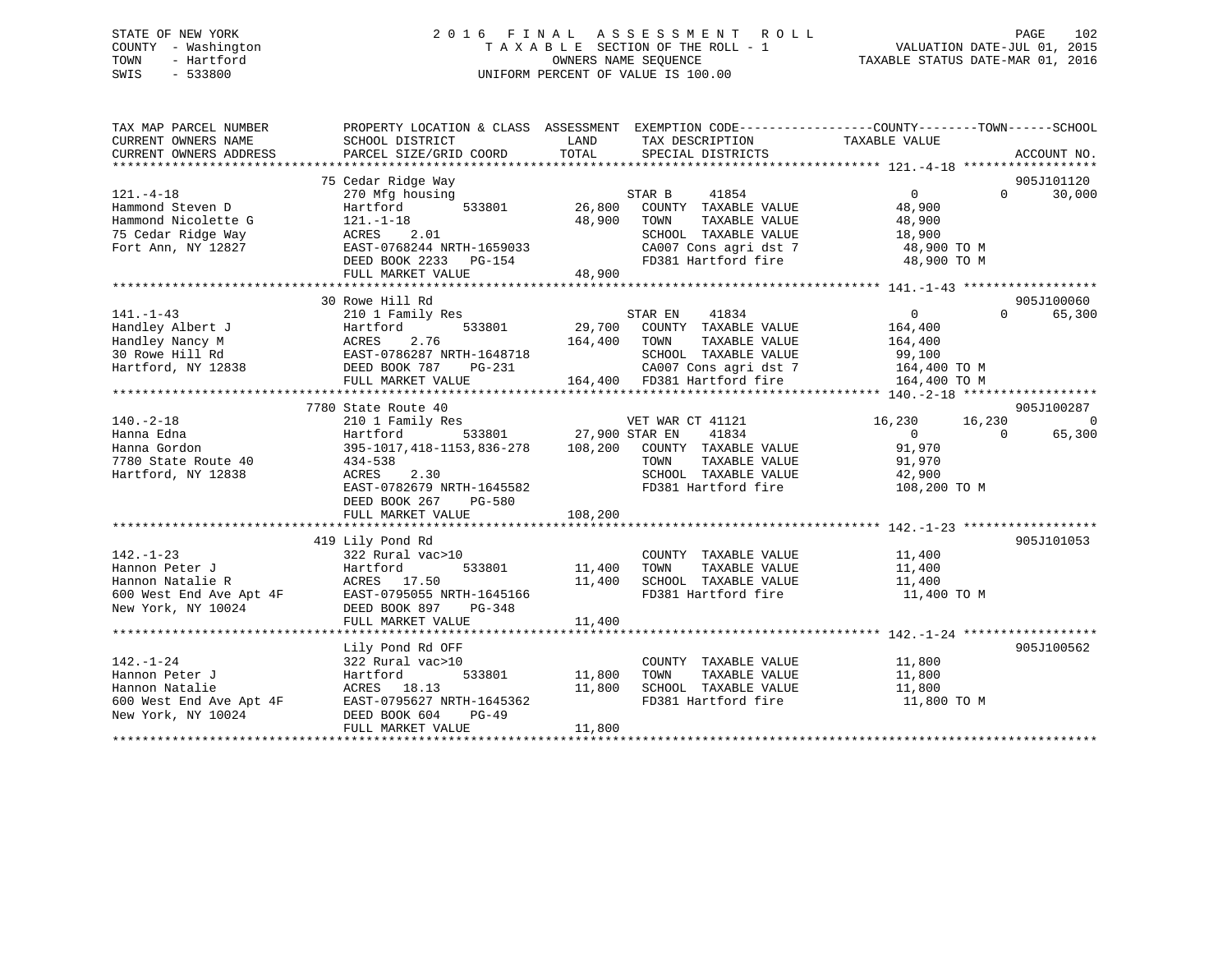## STATE OF NEW YORK 2 0 1 6 F I N A L A S S E S S M E N T R O L L PAGE 103 COUNTY - Washington T A X A B L E SECTION OF THE ROLL - 1 VALUATION DATE-JUL 01, 2015 TOWN - Hartford **TAXABLE STATUS DATE-MAR 01, 2016** OWNERS NAME SEQUENCE TAXABLE STATUS DATE-MAR 01, 2016 SWIS - 533800 UNIFORM PERCENT OF VALUE IS 100.00

| TAX MAP PARCEL NUMBER<br>CURRENT OWNERS NAME<br>CURRENT OWNERS ADDRESS | PROPERTY LOCATION & CLASS ASSESSMENT<br>SCHOOL DISTRICT<br>PARCEL SIZE/GRID COORD | LAND<br>TOTAL  | TAX DESCRIPTION<br>SPECIAL DISTRICTS          | EXEMPTION CODE-----------------COUNTY-------TOWN------SCHOOL<br>TAXABLE VALUE | ACCOUNT NO. |
|------------------------------------------------------------------------|-----------------------------------------------------------------------------------|----------------|-----------------------------------------------|-------------------------------------------------------------------------------|-------------|
| **************************                                             |                                                                                   |                |                                               |                                                                               |             |
|                                                                        | 7 Gibbs Rd                                                                        |                |                                               |                                                                               | 905J101155  |
| $132. - 1 - 32.2$                                                      | 240 Rural res                                                                     |                | AG BUILD 41700                                | 30,000<br>30,000                                                              | 30,000      |
| Happy Joseph D                                                         | 533801<br>Hartford                                                                | 93,900 AG DIST | 41720<br>41854                                | 50,006<br>50,006<br>$\Omega$                                                  | 50,006      |
| Happy Patty<br>7 Gibbs Rd                                              | 949/137                                                                           | 297,100 STAR B |                                               | $\overline{0}$<br>217,094                                                     | 30,000      |
| Granville, NY 12832                                                    | ACRES 52.70<br>EAST-0783432 NRTH-1656808                                          |                | COUNTY TAXABLE VALUE<br>TOWN<br>TAXABLE VALUE | 217,094                                                                       |             |
|                                                                        | DEED BOOK 957<br>PG-194                                                           |                | SCHOOL TAXABLE VALUE                          |                                                                               |             |
| MAY BE SUBJECT TO PAYMENT                                              | FULL MARKET VALUE                                                                 | 297,100        | CA007 Cons agri dst 7                         | 187,094<br>247,094 TO M                                                       |             |
| UNDER AGDIST LAW TIL 2024                                              |                                                                                   |                | 50,006 EX                                     |                                                                               |             |
|                                                                        |                                                                                   |                | FD381 Hartford fire                           | 297,100 TO M                                                                  |             |
|                                                                        |                                                                                   |                |                                               |                                                                               |             |
|                                                                        | Halls Pond Rd                                                                     |                |                                               |                                                                               |             |
| $150. - 1 - 18.1$                                                      | 105 Vac farmland                                                                  |                | 41720<br>AG DIST                              | 78,150<br>78,150                                                              | 78,150      |
| Happy Joseph D                                                         | 533801<br>Hartford                                                                | 106,700        | COUNTY TAXABLE VALUE                          | 28,550                                                                        |             |
| Happy Patricia A                                                       | Filey Survey 12511                                                                | 106,700        | TOWN<br>TAXABLE VALUE                         | 28,550                                                                        |             |
| 7 Gibbs Rd                                                             | Sub Div Lot 1                                                                     |                | SCHOOL TAXABLE VALUE                          | 28,550                                                                        |             |
| Granville, NY 12832                                                    | ACRES 67.90                                                                       |                | CA008 Cons agri dst 8                         | 28,550 TO M                                                                   |             |
|                                                                        | EAST-0790753 NRTH-1636482                                                         |                | 78,150 EX                                     |                                                                               |             |
| MAY BE SUBJECT TO PAYMENT                                              | DEED BOOK 3369 PG-161                                                             |                | FD381 Hartford fire                           | 106,700 TO M                                                                  |             |
| UNDER AGDIST LAW TIL 2020                                              | FULL MARKET VALUE                                                                 | 106,700        |                                               |                                                                               |             |
|                                                                        |                                                                                   |                |                                               |                                                                               |             |
|                                                                        | 74 Hartford Main St                                                               |                |                                               |                                                                               | 905J100493  |
| $132.15 - 2 - 36$                                                      | 210 1 Family Res                                                                  |                | VET WAR CT 41121                              | 12,045<br>12,045                                                              | $\Omega$    |
| Harrington Armand N                                                    | Hartford<br>533801                                                                | 23,300 STAR EN | 41834                                         | $\mathbf{0}$<br>$\Omega$                                                      | 65,300      |
| Harrington Karen M                                                     | FRNT 105.00 DPTH 427.00                                                           | 80,300         | COUNTY TAXABLE VALUE                          | 68,255                                                                        |             |
| 74 Hartford Main St                                                    | EAST-0786849 NRTH-1653242                                                         |                | TOWN<br>TAXABLE VALUE                         | 68,255                                                                        |             |
| Hartford, NY 12838                                                     | DEED BOOK 953<br>PG-296                                                           |                | SCHOOL TAXABLE VALUE                          | 15,000                                                                        |             |
|                                                                        | FULL MARKET VALUE                                                                 |                | 80,300 CA007 Cons agri dst 7                  | 80,300 TO M                                                                   |             |
|                                                                        |                                                                                   |                | FD381 Hartford fire                           | 80,300 TO M                                                                   |             |
|                                                                        |                                                                                   |                |                                               |                                                                               |             |
|                                                                        | 7800 State Route 40                                                               |                |                                               |                                                                               | 905J100300  |
| $141. - 1 - 14$                                                        | 210 1 Family Res                                                                  |                | 41834<br>STAR EN                              | $\Omega$<br>$\overline{0}$                                                    | 65,300      |
| Harrington Charles R                                                   | Hartford<br>533801                                                                | 11,000         | COUNTY TAXABLE VALUE                          | 115,000                                                                       |             |
| Harrington Audrey A                                                    | 399/619                                                                           | 115,000        | TOWN<br>TAXABLE VALUE                         | 115,000                                                                       |             |
| 7800 State Route 40                                                    | FRNT<br>64.00 DPTH 160.00                                                         |                | SCHOOL TAXABLE VALUE                          | 49,700                                                                        |             |
| Hartford, NY 12838                                                     | EAST-0782928 NRTH-1646122<br>PG-255                                               |                | FD381 Hartford fire                           | 115,000 TO M                                                                  |             |
|                                                                        | DEED BOOK 918<br>FULL MARKET VALUE                                                | 115,000        |                                               |                                                                               |             |
|                                                                        |                                                                                   |                |                                               |                                                                               |             |
|                                                                        | 96 Blood St                                                                       |                |                                               |                                                                               | 905J101329  |
| $142. - 1 - 31.1$                                                      | 210 1 Family Res                                                                  |                | STAR B<br>41854                               | $\overline{0}$<br>$\Omega$                                                    | 30,000      |
| Harrington David T                                                     | 533801<br>Hartford                                                                | 23,400         | COUNTY TAXABLE VALUE                          | 110,800                                                                       |             |
| Harrington Jody L                                                      | ACRES<br>1.10                                                                     | 110,800        | TOWN<br>TAXABLE VALUE                         | 110,800                                                                       |             |
| 96 Blood St                                                            | EAST-0791457 NRTH-1643020                                                         |                | SCHOOL TAXABLE VALUE                          | 80,800                                                                        |             |
| Granville, NY 12832                                                    | DEED BOOK 763<br>PG-190                                                           |                | CA008 Cons agri dst 8                         | 110,800 TO M                                                                  |             |
|                                                                        | FULL MARKET VALUE                                                                 | 110,800        | FD381 Hartford fire                           | 110,800 TO M                                                                  |             |
|                                                                        |                                                                                   |                |                                               |                                                                               |             |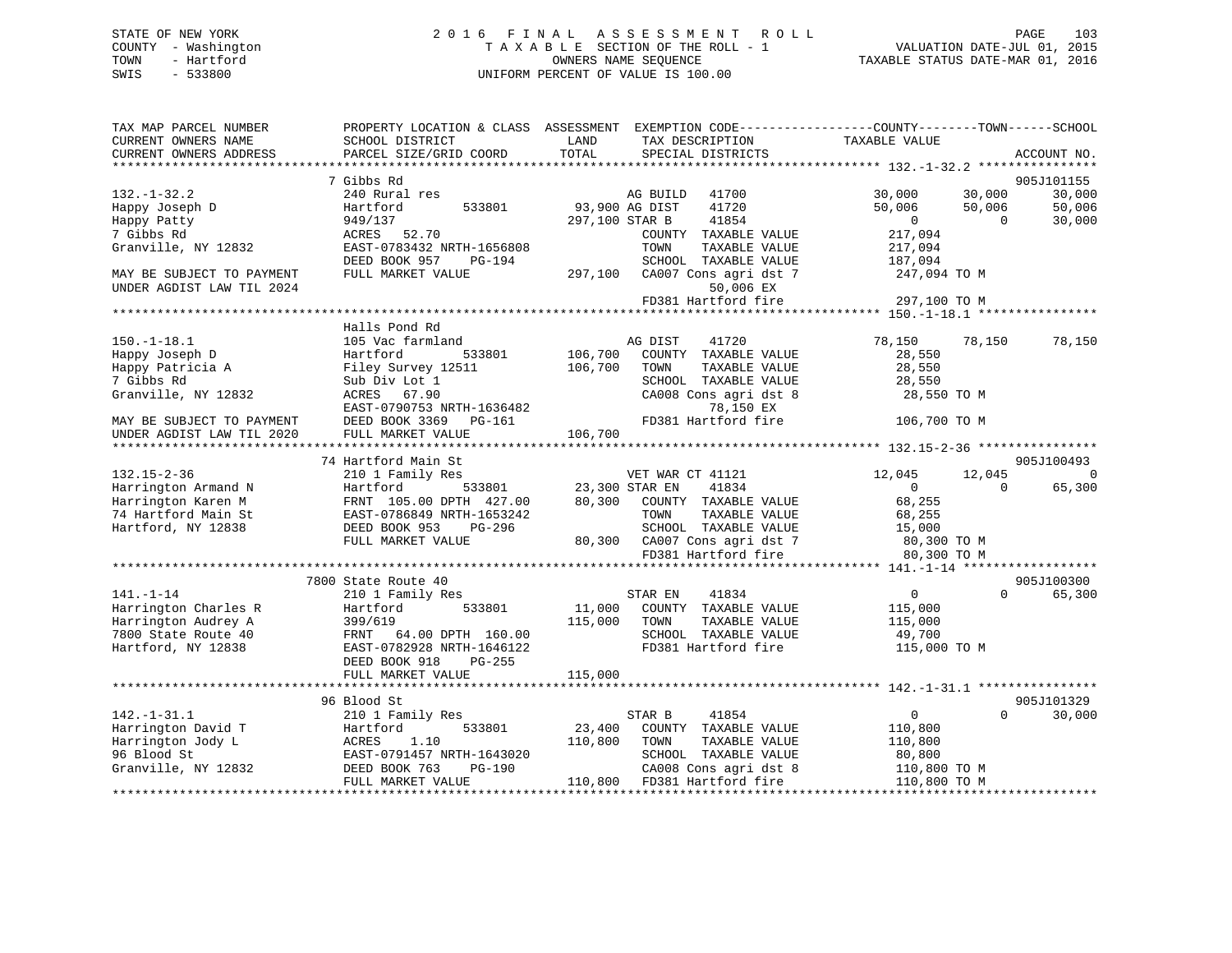## STATE OF NEW YORK 2 0 1 6 F I N A L A S S E S S M E N T R O L L PAGE 104 COUNTY - Washington T A X A B L E SECTION OF THE ROLL - 1 VALUATION DATE-JUL 01, 2015 TOWN - Hartford **TAXABLE STATUS DATE-MAR 01, 2016** OWNERS NAME SEQUENCE TAXABLE STATUS DATE-MAR 01, 2016 SWIS - 533800 UNIFORM PERCENT OF VALUE IS 100.00

| TAX MAP PARCEL NUMBER<br>CURRENT OWNERS NAME<br>CURRENT OWNERS ADDRESS                                 | PROPERTY LOCATION & CLASS ASSESSMENT EXEMPTION CODE---------------COUNTY-------TOWN-----SCHOOL<br>SCHOOL DISTRICT<br>PARCEL SIZE/GRID COORD                           | LAND<br>TOTAL              | TAX DESCRIPTION<br>SPECIAL DISTRICTS                                                                                                             | TAXABLE VALUE                                                                   | ACCOUNT NO.                      |
|--------------------------------------------------------------------------------------------------------|-----------------------------------------------------------------------------------------------------------------------------------------------------------------------|----------------------------|--------------------------------------------------------------------------------------------------------------------------------------------------|---------------------------------------------------------------------------------|----------------------------------|
| $149. - 1 - 30.24$                                                                                     | 133 Swamp Ln<br>240 Rural res                                                                                                                                         |                            | 91 PCT OF VALUE USED FOR EXEMPTION PURPOSES<br>VET WAR CT 41121                                                                                  | 25,839<br>25,839                                                                | 905J101282<br>$\overline{0}$     |
| Harrington Gary<br>Harrington Theresa<br>133 Swamp Ln<br>Arqyle, NY 12809                              | 533801<br>Hartford<br>LOT 24<br>ACRES 25.22<br>EAST-0777474 NRTH-1635644                                                                                              | 27,600 STAR B<br>189,300   | 41854<br>COUNTY TAXABLE VALUE<br>TAXABLE VALUE<br>TOWN<br>SCHOOL TAXABLE VALUE                                                                   | $\overline{0}$<br>163,461<br>163,461<br>159,300                                 | 30,000<br>$\Omega$               |
|                                                                                                        | DEED BOOK 621<br>PG-244<br>FULL MARKET VALUE                                                                                                                          |                            | CA006 Cons agri dst 6<br>189,300 FD381 Hartford fire                                                                                             | 189,300 TO M<br>189,300 TO M                                                    |                                  |
|                                                                                                        | 28 Pope Hill Rd                                                                                                                                                       |                            |                                                                                                                                                  |                                                                                 | 905J100231                       |
| $149. - 1 - 29.1$<br>Harrington Jason C<br>Harrington Wendy G<br>28 Pope Hill Rd<br>Argyle, NY 12809   | 210 1 Family Res<br>533801<br>Hartford<br>ACRES<br>8.97<br>EAST-0777852 NRTH-1632903<br>DEED BOOK 761<br>PG-177<br>FULL MARKET VALUE                                  | 28,200<br>177,600          | 41854<br>STAR B<br>COUNTY TAXABLE VALUE<br>TOWN<br>TAXABLE VALUE<br>SCHOOL TAXABLE VALUE<br>CA006 Cons agri dst 6<br>177,600 FD381 Hartford fire | $\overline{0}$<br>177,600<br>177,600<br>147,600<br>177,600 TO M<br>177,600 TO M | $\Omega$<br>30,000               |
|                                                                                                        |                                                                                                                                                                       |                            |                                                                                                                                                  |                                                                                 |                                  |
| $141. - 1 - 52$<br>Harrington Keith A<br>Harrington Armand<br>74 County Route 23<br>Hartford, NY 12838 | 55 Skyview Meadows Ln<br>210 1 Family Res<br>533801<br>Hartford<br>FRNT 125.00 DPTH 275.00<br>EAST-0787501 NRTH-1648998<br>DEED BOOK 2881 PG-227<br>FULL MARKET VALUE | 21,100<br>153,800          | STAR B<br>41854<br>COUNTY TAXABLE VALUE<br>TOWN<br>TAXABLE VALUE<br>SCHOOL TAXABLE VALUE<br>CA007 Cons agri dst 7<br>153,800 FD381 Hartford fire | $\overline{0}$<br>153,800<br>153,800<br>123,800<br>153,800 TO M<br>153,800 TO M | 905J101015<br>30,000<br>$\Omega$ |
|                                                                                                        | 236 Eldridge Ln                                                                                                                                                       |                            |                                                                                                                                                  |                                                                                 | 905J101196                       |
| $131. - 1 - 1.2$<br>Harsha Barbara J<br>3344 County Route 43<br>Fort Ann, NY 12827                     | 312 Vac w/imprv<br>Hartford<br>533801<br>1.00<br>ACRES<br>EAST-0771573 NRTH-1650354<br>DEED BOOK 488<br>PG-649                                                        | 13,000<br>15,500           | COUNTY TAXABLE VALUE<br>TOWN<br>TAXABLE VALUE<br>SCHOOL TAXABLE VALUE<br>CA007 Cons agri dst 7<br>FD381 Hartford fire                            | 15,500<br>15,500<br>15,500<br>15,500 TO M<br>15,500 TO M                        |                                  |
|                                                                                                        | FULL MARKET VALUE                                                                                                                                                     | 15,500                     |                                                                                                                                                  |                                                                                 |                                  |
| $131. -1 - 1.3$<br>Harsha Myron R<br>Harsha Barbara J<br>3344 County Route 43<br>Fort Ann, NY 12827    | Eldridge Ln OFF<br>314 Rural vac<10<br>533801<br>Hartford<br>2.02<br>ACRES<br>EAST-0771689 NRTH-1650433<br>DEED BOOK 623<br>PG-202<br>FULL MARKET VALUE               | 16,500<br>16,500<br>16,500 | COUNTY TAXABLE VALUE<br>TOWN<br>TAXABLE VALUE<br>SCHOOL TAXABLE VALUE<br>FD381 Hartford fire                                                     | 16,500<br>16,500<br>16,500<br>CA007 Cons agri dst 7 16,500 TO M<br>16,500 TO M  | 905J101408                       |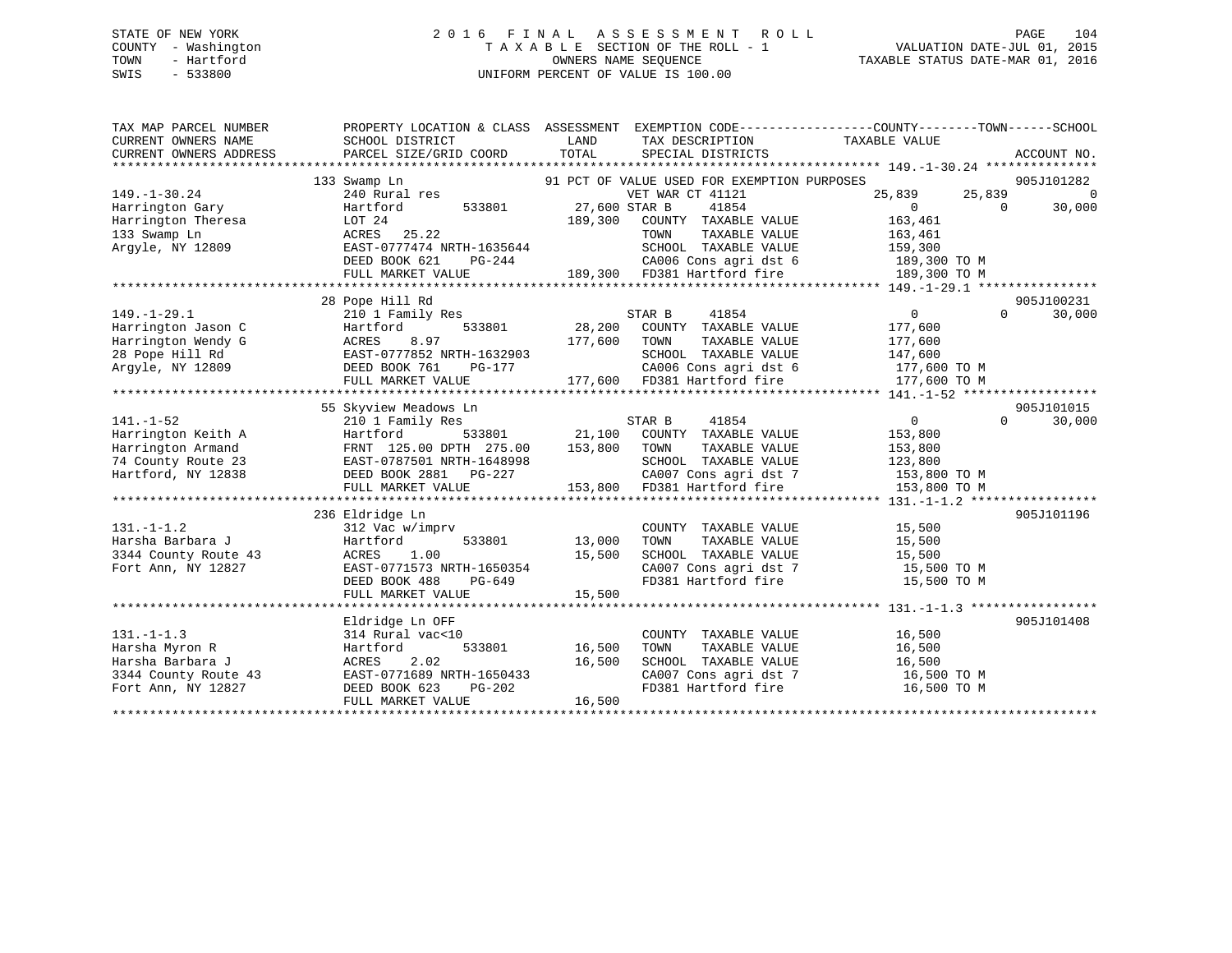## STATE OF NEW YORK 2 0 1 6 F I N A L A S S E S S M E N T R O L L PAGE 105 COUNTY - Washington T A X A B L E SECTION OF THE ROLL - 1 VALUATION DATE-JUL 01, 2015 TOWN - Hartford **TAXABLE STATUS DATE-MAR 01, 2016** OWNERS NAME SEQUENCE TAXABLE STATUS DATE-MAR 01, 2016 SWIS - 533800 UNIFORM PERCENT OF VALUE IS 100.00

| TAX MAP PARCEL NUMBER<br>CURRENT OWNERS NAME<br>CURRENT OWNERS ADDRESS | PROPERTY LOCATION & CLASS ASSESSMENT EXEMPTION CODE----------------COUNTY-------TOWN------SCHOOL<br>SCHOOL DISTRICT<br>PARCEL SIZE/GRID COORD | LAND<br>TOTAL | TAX DESCRIPTION TAXABLE VALUE<br>SPECIAL DISTRICTS |                  | ACCOUNT NO.          |
|------------------------------------------------------------------------|-----------------------------------------------------------------------------------------------------------------------------------------------|---------------|----------------------------------------------------|------------------|----------------------|
|                                                                        |                                                                                                                                               |               |                                                    |                  |                      |
| $139. -4 - 5$                                                          | Gulf Ln<br>105 Vac farmland                                                                                                                   |               | AG DIST<br>41720                                   | 60,653 60,653    | 905J100619<br>60,653 |
| Harsha Richard                                                         | Hartford                                                                                                                                      | 533801 96,200 | COUNTY TAXABLE VALUE                               | 35,547           |                      |
| Harsha Odelie                                                          | $139. - 1 - 5$                                                                                                                                | 96,200        | TOWN<br>TAXABLE VALUE                              | 35,547           |                      |
| 3466 County Route 43                                                   | ACRES 70.30                                                                                                                                   |               | SCHOOL TAXABLE VALUE                               | 35,547           |                      |
| Fort Ann, NY 12827                                                     | EAST-0765317 NRTH-1642710                                                                                                                     |               | CA007 Cons agri dst 7                              | 35,547 TO M      |                      |
|                                                                        | DEED BOOK 675<br>PG-294                                                                                                                       |               | 60,653 EX                                          |                  |                      |
| MAY BE SUBJECT TO PAYMENT                                              | FULL MARKET VALUE                                                                                                                             |               | 96,200 FD381 Hartford fire                         | 96,200 TO M      |                      |
| UNDER AGDIST LAW TIL 2020                                              |                                                                                                                                               |               |                                                    |                  |                      |
|                                                                        |                                                                                                                                               |               |                                                    |                  |                      |
|                                                                        | County Route 43                                                                                                                               |               |                                                    |                  |                      |
| $148. - 1 - 3.1$                                                       | 105 Vac farmland                                                                                                                              |               | AG DIST<br>41720                                   | 11,216<br>11,216 | 11,216               |
| Harsha Richard                                                         | Hartford                                                                                                                                      | 533801 16,800 | COUNTY TAXABLE VALUE                               | 5,584            |                      |
| Harsha Odelie                                                          | ACRES 13.30                                                                                                                                   | 16,800        | TOWN<br>TAXABLE VALUE                              | 5,584            |                      |
| 3466 County Route 43                                                   | EAST-0765586 NRTH-1641441                                                                                                                     |               | SCHOOL TAXABLE VALUE                               | 5,584            |                      |
| Fort Ann, NY 12827                                                     | DEED BOOK 675<br>PG-291                                                                                                                       |               | CA007 Cons agri dst 7                              | 5,584 TO M       |                      |
|                                                                        | FULL MARKET VALUE                                                                                                                             | 16,800        | 11,216 EX                                          |                  |                      |
| MAY BE SUBJECT TO PAYMENT                                              |                                                                                                                                               |               | FD381 Hartford fire                                | 16,800 TO M      |                      |
| UNDER AGDIST LAW TIL 2020                                              |                                                                                                                                               |               |                                                    |                  |                      |
|                                                                        |                                                                                                                                               |               |                                                    |                  |                      |
|                                                                        | 3260 County Route 43                                                                                                                          |               |                                                    |                  | 905J101007           |
| $148. - 1 - 4$                                                         | 220 2 Family Res                                                                                                                              |               | 41720<br>AG DIST                                   | 12,966<br>12,966 | 12,966               |
| Harsha Richard                                                         | 533801<br>Hartford                                                                                                                            | 47,700        | COUNTY TAXABLE VALUE                               | 176,834          |                      |
| Harsha Odelie                                                          | 499/101                                                                                                                                       | 189,800       | TOWN<br>TAXABLE VALUE                              | 176,834          |                      |
| 3466 County Route 43                                                   | ACRES 20.08                                                                                                                                   |               | SCHOOL TAXABLE VALUE                               | 176,834          |                      |
| Fort Ann, NY 12827                                                     | EAST-0765470 NRTH-1640725                                                                                                                     |               | CA007 Cons agri dst 7                              | 176,834 ТО М     |                      |
|                                                                        | DEED BOOK 675                                                                                                                                 |               |                                                    |                  |                      |
| MAY BE SUBJECT TO PAYMENT<br>UNDER AGDIST LAW TIL 2020                 | FULL MARKET VALUE                                                                                                                             |               | PG-294<br>E 189,800 FD381 Hartford fire            | 189,800 TO M     |                      |
|                                                                        |                                                                                                                                               |               |                                                    |                  |                      |
|                                                                        | County Route 43 OFF                                                                                                                           |               |                                                    |                  | 905J101079           |
| $148. - 1 - 5.2$                                                       | 314 Rural vac<10                                                                                                                              |               | COUNTY TAXABLE VALUE                               | 2,000            |                      |
| Harsha Richard                                                         | 533801<br>Hartford                                                                                                                            | 2,000         | TAXABLE VALUE<br>TOWN                              | 2,000            |                      |
| Harsha Odelie                                                          | 1.75<br>ACRES                                                                                                                                 | 2,000         | SCHOOL TAXABLE VALUE                               | 2,000            |                      |
| 3466 County Route 43                                                   | EAST-0766213 NRTH-1639611                                                                                                                     |               | FD381 Hartford fire                                | 2,000 TO M       |                      |
| Fort Ann, NY 12827                                                     | DEED BOOK 675<br>PG-294                                                                                                                       |               |                                                    |                  |                      |
|                                                                        | FULL MARKET VALUE                                                                                                                             | 2,000         |                                                    |                  |                      |
|                                                                        |                                                                                                                                               |               |                                                    |                  |                      |
|                                                                        | County Route 43 OFF                                                                                                                           |               |                                                    |                  | 905J101078           |
| $148. - 1 - 5.3$                                                       | 314 Rural vac<10                                                                                                                              |               | COUNTY TAXABLE VALUE                               | 2,000            |                      |
| Harsha Richard                                                         | 533801<br>Hartford                                                                                                                            | 2,000         | TOWN<br>TAXABLE VALUE                              | 2,000            |                      |
| Harsha Odelie                                                          | 1.75<br>ACRES                                                                                                                                 | 2,000         | SCHOOL TAXABLE VALUE                               | 2,000            |                      |
| 3466 County Route 43                                                   | EAST-0765957 NRTH-1639580                                                                                                                     |               | FD381 Hartford fire                                | 2,000 TO M       |                      |
| Fort Ann, NY 12827                                                     | DEED BOOK 675<br>PG-294                                                                                                                       |               |                                                    |                  |                      |
|                                                                        | FULL MARKET VALUE                                                                                                                             | 2,000         |                                                    |                  |                      |
|                                                                        |                                                                                                                                               |               |                                                    |                  |                      |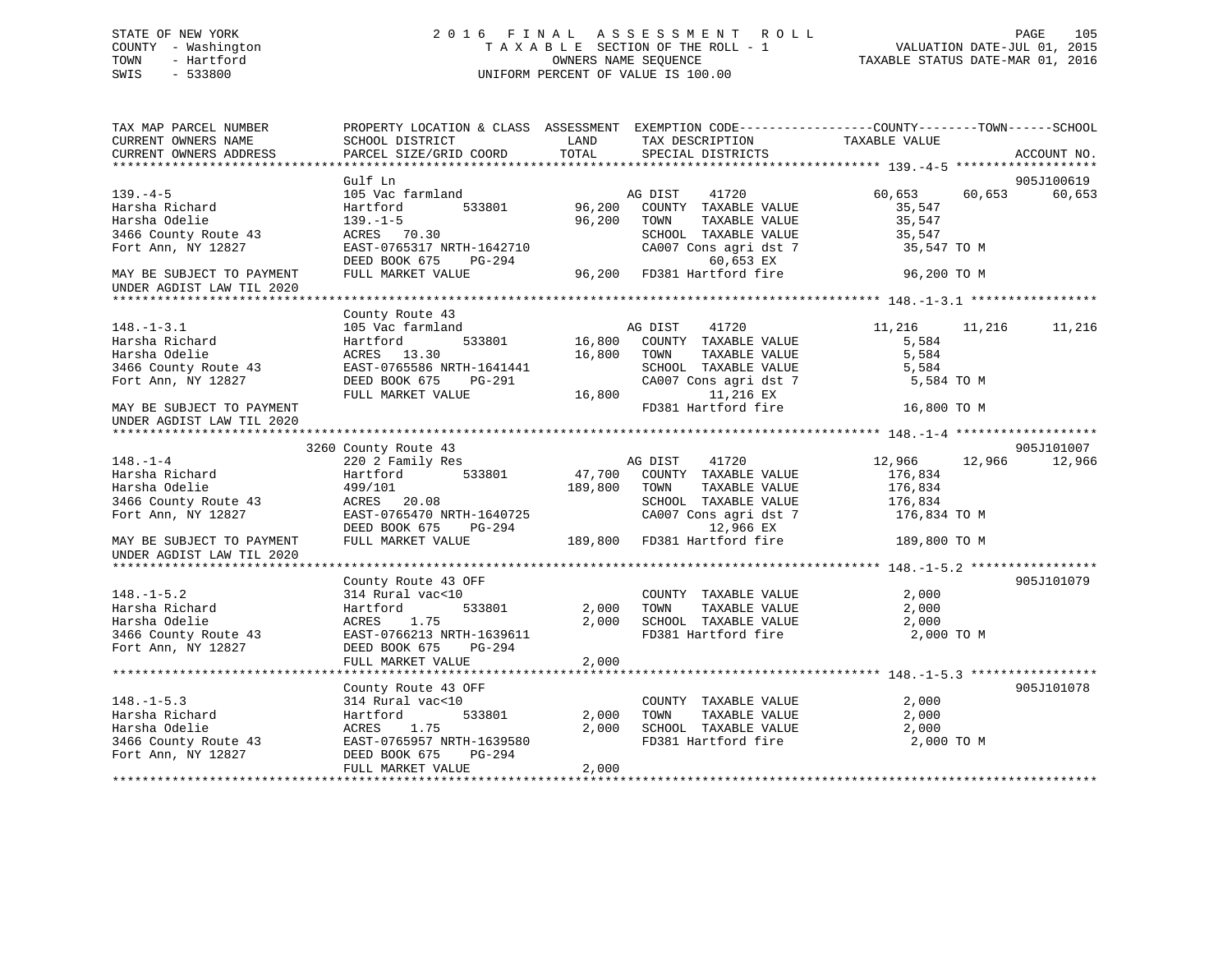STATE OF NEW YORK 2 0 1 6 F I N A L A S S E S S M E N T R O L L PAGE 106 COUNTY - Washington T A X A B L E SECTION OF THE ROLL - 1 VALUATION DATE-JUL 01, 2015 TOWN - Hartford **TAXABLE STATUS DATE-MAR 01, 2016** OWNERS NAME SEQUENCE TAXABLE STATUS DATE-MAR 01, 2016 SWIS - 533800 UNIFORM PERCENT OF VALUE IS 100.00

| TAX MAP PARCEL NUMBER                                                                                                                                                                                                                                | PROPERTY LOCATION & CLASS ASSESSMENT EXEMPTION CODE----------------COUNTY-------TOWN------SCHOOL |             |                                                                         |                       |                    |
|------------------------------------------------------------------------------------------------------------------------------------------------------------------------------------------------------------------------------------------------------|--------------------------------------------------------------------------------------------------|-------------|-------------------------------------------------------------------------|-----------------------|--------------------|
| CURRENT OWNERS NAME                                                                                                                                                                                                                                  | SCHOOL DISTRICT                                                                                  | LAND        | TAX DESCRIPTION                                                         | TAXABLE VALUE         |                    |
| CURRENT OWNERS ADDRESS                                                                                                                                                                                                                               | PARCEL SIZE/GRID COORD                                                                           | TOTAL       | SPECIAL DISTRICTS                                                       |                       | ACCOUNT NO.        |
|                                                                                                                                                                                                                                                      |                                                                                                  |             |                                                                         |                       |                    |
|                                                                                                                                                                                                                                                      | 3913 State Route 196                                                                             |             |                                                                         |                       | 905J100216         |
| 140.-2-4             682 Rec facility                COUNTY TAXABLE VALUE<br>Hartford Fish and Game Club In Hartford     533801      23,400  TOWN   TAXABLE VALUE                                                                                    |                                                                                                  |             | COUNTY TAXABLE VALUE 75,200                                             |                       |                    |
|                                                                                                                                                                                                                                                      |                                                                                                  |             |                                                                         | 75,200                |                    |
| PO Box 182                                                                                                                                                                                                                                           | 329/87 743/195                                                                                   |             |                                                                         |                       |                    |
| Hartford, NY 12838                                                                                                                                                                                                                                   | ACRES 4.36                                                                                       |             | 75,200 SCHOOL TAXABLE VALUE 75,200<br>CA007 Cons agri dst 7 75,200 TO M |                       |                    |
|                                                                                                                                                                                                                                                      | EAST-0780277 NRTH-1645653                                                                        |             | FD381 Hartford fire 75,200 TO M                                         |                       |                    |
|                                                                                                                                                                                                                                                      | DEED BOOK 274<br>PG-324                                                                          |             |                                                                         |                       |                    |
|                                                                                                                                                                                                                                                      | FULL MARKET VALUE                                                                                | 75,200      |                                                                         |                       |                    |
|                                                                                                                                                                                                                                                      |                                                                                                  |             |                                                                         |                       |                    |
|                                                                                                                                                                                                                                                      | State Route 196                                                                                  |             |                                                                         |                       |                    |
|                                                                                                                                                                                                                                                      |                                                                                                  |             |                                                                         | 15,400                |                    |
| 148.-1-6.2            314 Rural vac<10               COUNTY TAXABLE VALUE<br>Hartung Christian        Hartford     533801      15,400  TOWN   TAXABLE VALUE                                                                                          |                                                                                                  |             |                                                                         | 15,400                |                    |
|                                                                                                                                                                                                                                                      |                                                                                                  |             |                                                                         |                       |                    |
| Franklin, TN 37069                                                                                                                                                                                                                                   | LOT 2<br>ACRES 4.62                                                                              |             | 15,400 SCHOOL TAXABLE VALUE<br>FD381 Hartford fire                      | 15,400<br>15,400 TO M |                    |
|                                                                                                                                                                                                                                                      | EAST-0767522 NRTH-1640120                                                                        |             |                                                                         |                       |                    |
|                                                                                                                                                                                                                                                      | DEED BOOK 777 PG-285                                                                             |             |                                                                         |                       |                    |
|                                                                                                                                                                                                                                                      | FULL MARKET VALUE                                                                                | 15,400      |                                                                         |                       |                    |
|                                                                                                                                                                                                                                                      |                                                                                                  |             |                                                                         |                       |                    |
|                                                                                                                                                                                                                                                      | 1319 Baldwin Corners Rd                                                                          |             |                                                                         |                       | 905J100373         |
| $121. -4 - 5.1$                                                                                                                                                                                                                                      | 240 Rural res                                                                                    |             | STAR B<br>41854                                                         | $\overline{0}$        | $\Omega$<br>30,000 |
|                                                                                                                                                                                                                                                      |                                                                                                  |             |                                                                         |                       |                    |
|                                                                                                                                                                                                                                                      |                                                                                                  |             |                                                                         |                       |                    |
|                                                                                                                                                                                                                                                      |                                                                                                  |             | SCHOOL TAXABLE VALUE 101,700                                            |                       |                    |
| Hartung Janet<br>1319 Baldwin Corners Rd<br>Fort Ann, NY 12827<br>Fort Ann, NY 12827<br>Fort Ann, NY 12827<br>Fort Ann, NY 12827<br>Fort Ann, NY 12827<br>Fort Ann, NY 12827<br>Fort Ann, NY 12827<br>Fort Ann, NY 12827<br>Fort Ann, NY 12827<br>Fo | EAST-0766975 NRTH-1662883                                                                        |             | FD381 Hartford fire                                                     | 131,700 TO M          |                    |
|                                                                                                                                                                                                                                                      |                                                                                                  |             |                                                                         |                       |                    |
|                                                                                                                                                                                                                                                      | FULL MARKET VALUE                                                                                | 131,700     |                                                                         |                       |                    |
|                                                                                                                                                                                                                                                      |                                                                                                  |             |                                                                         |                       |                    |
|                                                                                                                                                                                                                                                      | State Route 196                                                                                  |             |                                                                         |                       |                    |
|                                                                                                                                                                                                                                                      |                                                                                                  |             | COUNTY TAXABLE VALUE 17,600                                             |                       |                    |
|                                                                                                                                                                                                                                                      |                                                                                                  |             | TAXABLE VALUE                                                           | 17,600                |                    |
|                                                                                                                                                                                                                                                      |                                                                                                  |             | 17,600 SCHOOL TAXABLE VALUE                                             | 17,600                |                    |
|                                                                                                                                                                                                                                                      |                                                                                                  |             | FD381 Hartford fire                                                     | 17,600 TO M           |                    |
| 148.-1-6.1 2010<br>Hartung Robert W 314 Rural vac<10 2000NT<br>Hartung Lisa A LOT 1 3126 State Route 4 2007 1<br>Hudson Falls, NY 12839 EAST-0767574 NRTH-1639863                                                                                    |                                                                                                  |             |                                                                         |                       |                    |
|                                                                                                                                                                                                                                                      | DEED BOOK 757 PG-317                                                                             |             |                                                                         |                       |                    |
|                                                                                                                                                                                                                                                      | FULL MARKET VALUE                                                                                | 17,600      |                                                                         |                       |                    |
|                                                                                                                                                                                                                                                      |                                                                                                  |             |                                                                         |                       |                    |
|                                                                                                                                                                                                                                                      | State Route 196                                                                                  |             |                                                                         |                       |                    |
| $148. - 1 - 6.3$                                                                                                                                                                                                                                     |                                                                                                  |             | COUNTY TAXABLE VALUE 16,600                                             |                       |                    |
|                                                                                                                                                                                                                                                      | 533801                                                                                           | 16,600 TOWN | TAXABLE VALUE                                                           | 16,600                |                    |
| Hartung Scott R<br>22 8th Ave                                                                                                                                                                                                                        | LOT 3                                                                                            |             | 16,600 SCHOOL TAXABLE VALUE 16,600                                      |                       |                    |
| Hudson Falls, NY 12839                                                                                                                                                                                                                               | ACRES 5.25                                                                                       |             | FD381 Hartford fire                                                     | 16,600 TO M           |                    |
|                                                                                                                                                                                                                                                      | EAST-0768190 NRTH-1640065                                                                        |             |                                                                         |                       |                    |
|                                                                                                                                                                                                                                                      | DEED BOOK 757<br>PG-315                                                                          |             |                                                                         |                       |                    |
|                                                                                                                                                                                                                                                      |                                                                                                  |             |                                                                         |                       |                    |
|                                                                                                                                                                                                                                                      |                                                                                                  |             |                                                                         |                       |                    |
|                                                                                                                                                                                                                                                      |                                                                                                  |             |                                                                         |                       |                    |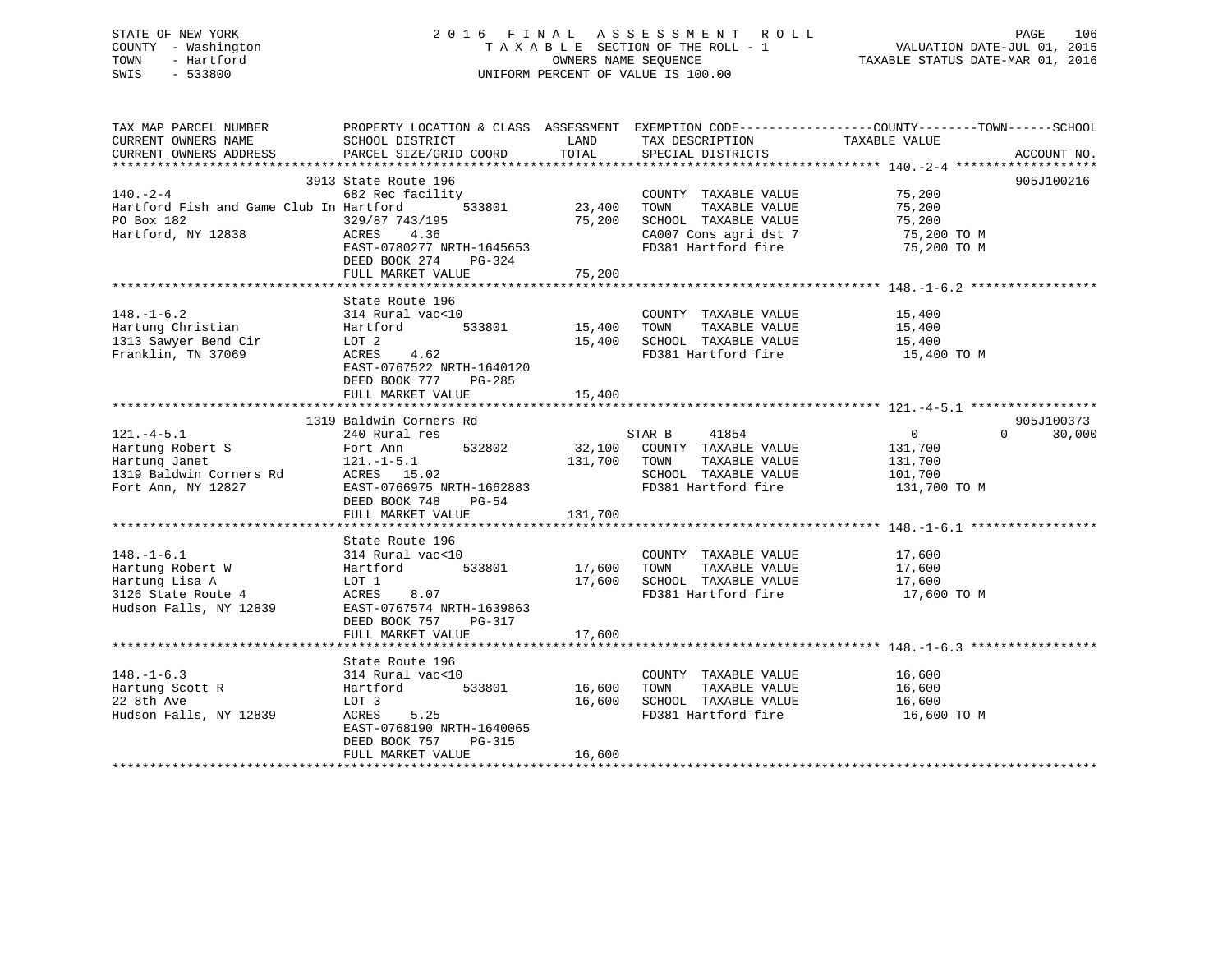## STATE OF NEW YORK 2 0 1 6 F I N A L A S S E S S M E N T R O L L PAGE 107 COUNTY - Washington T A X A B L E SECTION OF THE ROLL - 1 VALUATION DATE-JUL 01, 2015 TOWN - Hartford **TAXABLE STATUS DATE-MAR 01, 2016** OWNERS NAME SEQUENCE TAXABLE STATUS DATE-MAR 01, 2016 SWIS - 533800 UNIFORM PERCENT OF VALUE IS 100.00

| TOTAL<br>CURRENT OWNERS ADDRESS<br>PARCEL SIZE/GRID COORD<br>SPECIAL DISTRICTS<br>ACCOUNT NO.<br>287 Gilchrist Hill Rd<br>905J100309<br>$150. - 1 - 2$<br>240 Rural res<br>STAR B<br>41854<br>$\Omega$<br>30,000<br>$\Omega$<br>533801<br>92,000 FOR 480A<br>47460<br>Harwood F Douglas<br>Hartford<br>38,480<br>38,480<br>38,480<br>682/127 2801/314<br>140,900<br>COUNTY TAXABLE VALUE<br>Harwood Joanne M<br>102,420<br>287 Gilchrist Hill Rd<br>TAXABLE VALUE<br>Forest Tax 3230/160<br>TOWN<br>102,420<br>Hartford, NY 12838<br>ACRES 96.60<br>SCHOOL TAXABLE VALUE<br>72,420<br>EAST-0786427 NRTH-1639735<br>CA008 Cons agri dst 8<br>140,900 TO M<br>FD381 Hartford fire<br>DEED BOOK 682<br>140,900 TO M<br>MAY BE SUBJECT TO PAYMENT<br>PG-129<br>FULL MARKET VALUE<br>140,900<br>905J100577<br>1 Townsend Rd<br>267,300<br>411 Apartment<br>COUNTY TAXABLE VALUE<br>Hartford<br>533801<br>45,000<br>TAXABLE VALUE<br>267,300<br>TOWN<br>1.50<br>SCHOOL TAXABLE VALUE<br>ACRES<br>267,300<br>267,300<br>EAST-0782819 NRTH-1646607<br>FD381 Hartford fire<br>267,300 TO M<br>DEED BOOK 681<br>PG-272<br>FULL MARKET VALUE<br>267,300<br>905J100193<br>31 Skyview Meadows Ln<br>$141. - 1 - 71$<br>210 1 Family Res<br>STAR B<br>41854<br>$\overline{0}$<br>$\Omega$<br>30,000<br>533801<br>27,600 COUNTY TAXABLE VALUE<br>Hasemann Rebecca<br>Hartford<br>137,400<br>PO Box 82<br>ACRES<br>1.90<br>137,400<br>TAXABLE VALUE<br>137,400<br>TOWN<br>Hartford, NY 12838<br>SCHOOL TAXABLE VALUE<br>EAST-0786970 NRTH-1648327<br>107,400<br>DEED BOOK 3401 PG-329<br>CA007 Cons agri dst 7<br>137,400 TO M<br>137,400 FD381 Hartford fire<br>FULL MARKET VALUE<br>137,400 TO M<br>5232 State Route 149<br>905J101229<br>$132 - 2 - 27.2$<br>210 1 Family Res<br>STAR B<br>41854<br>$\overline{0}$<br>$\Omega$<br>30,000<br>31,400<br>Haxstun Jason L<br>533801<br>COUNTY TAXABLE VALUE<br>127,800<br>Hartford<br>5232 State Route 149 Rd<br>ACRES<br>9.10<br>127,800<br>TAXABLE VALUE<br>TOWN<br>127,800<br>SCHOOL TAXABLE VALUE<br>Granville, NY 12832<br>EAST-0793118 NRTH-1652710<br>97,800<br>FD381 Hartford fire<br>127,800 TO M<br>DEED BOOK 1977 PG-94<br>127,800<br>FULL MARKET VALUE<br>905J100621<br>56+61+69 Strainer Ln<br>41720<br>106,991<br>106,991<br>106,991<br>240 Rural res<br>AG DIST<br>Hartford<br>533801<br>263,500<br>COUNTY TAXABLE VALUE<br>284,309<br>ACRES 197.90<br>391,300<br>TOWN<br>TAXABLE VALUE<br>284,309<br>EAST-0771523 NRTH-1652270<br>SCHOOL TAXABLE VALUE<br>284,309<br>DEED BOOK 2480<br>CA007 Cons agri dst 7<br>PG-124<br>284,309 TO M<br>106,991 EX<br>FULL MARKET VALUE<br>391,300<br>FD381 Hartford fire<br>391,300 TO M<br>UNDER AGDIST LAW TIL 2020 | TAX MAP PARCEL NUMBER<br>CURRENT OWNERS NAME | PROPERTY LOCATION & CLASS ASSESSMENT<br>SCHOOL DISTRICT | LAND | EXEMPTION CODE-----------------COUNTY-------TOWN------SCHOOL<br>TAX DESCRIPTION | TAXABLE VALUE |  |
|---------------------------------------------------------------------------------------------------------------------------------------------------------------------------------------------------------------------------------------------------------------------------------------------------------------------------------------------------------------------------------------------------------------------------------------------------------------------------------------------------------------------------------------------------------------------------------------------------------------------------------------------------------------------------------------------------------------------------------------------------------------------------------------------------------------------------------------------------------------------------------------------------------------------------------------------------------------------------------------------------------------------------------------------------------------------------------------------------------------------------------------------------------------------------------------------------------------------------------------------------------------------------------------------------------------------------------------------------------------------------------------------------------------------------------------------------------------------------------------------------------------------------------------------------------------------------------------------------------------------------------------------------------------------------------------------------------------------------------------------------------------------------------------------------------------------------------------------------------------------------------------------------------------------------------------------------------------------------------------------------------------------------------------------------------------------------------------------------------------------------------------------------------------------------------------------------------------------------------------------------------------------------------------------------------------------------------------------------------------------------------------------------------------------------------------------------------------------------------------------------------------------------------------------------------------------------------------------------------------------------------------------------------------------------------------------------------|----------------------------------------------|---------------------------------------------------------|------|---------------------------------------------------------------------------------|---------------|--|
|                                                                                                                                                                                                                                                                                                                                                                                                                                                                                                                                                                                                                                                                                                                                                                                                                                                                                                                                                                                                                                                                                                                                                                                                                                                                                                                                                                                                                                                                                                                                                                                                                                                                                                                                                                                                                                                                                                                                                                                                                                                                                                                                                                                                                                                                                                                                                                                                                                                                                                                                                                                                                                                                                                         |                                              |                                                         |      |                                                                                 |               |  |
|                                                                                                                                                                                                                                                                                                                                                                                                                                                                                                                                                                                                                                                                                                                                                                                                                                                                                                                                                                                                                                                                                                                                                                                                                                                                                                                                                                                                                                                                                                                                                                                                                                                                                                                                                                                                                                                                                                                                                                                                                                                                                                                                                                                                                                                                                                                                                                                                                                                                                                                                                                                                                                                                                                         |                                              |                                                         |      |                                                                                 |               |  |
|                                                                                                                                                                                                                                                                                                                                                                                                                                                                                                                                                                                                                                                                                                                                                                                                                                                                                                                                                                                                                                                                                                                                                                                                                                                                                                                                                                                                                                                                                                                                                                                                                                                                                                                                                                                                                                                                                                                                                                                                                                                                                                                                                                                                                                                                                                                                                                                                                                                                                                                                                                                                                                                                                                         |                                              |                                                         |      |                                                                                 |               |  |
|                                                                                                                                                                                                                                                                                                                                                                                                                                                                                                                                                                                                                                                                                                                                                                                                                                                                                                                                                                                                                                                                                                                                                                                                                                                                                                                                                                                                                                                                                                                                                                                                                                                                                                                                                                                                                                                                                                                                                                                                                                                                                                                                                                                                                                                                                                                                                                                                                                                                                                                                                                                                                                                                                                         |                                              |                                                         |      |                                                                                 |               |  |
|                                                                                                                                                                                                                                                                                                                                                                                                                                                                                                                                                                                                                                                                                                                                                                                                                                                                                                                                                                                                                                                                                                                                                                                                                                                                                                                                                                                                                                                                                                                                                                                                                                                                                                                                                                                                                                                                                                                                                                                                                                                                                                                                                                                                                                                                                                                                                                                                                                                                                                                                                                                                                                                                                                         |                                              |                                                         |      |                                                                                 |               |  |
|                                                                                                                                                                                                                                                                                                                                                                                                                                                                                                                                                                                                                                                                                                                                                                                                                                                                                                                                                                                                                                                                                                                                                                                                                                                                                                                                                                                                                                                                                                                                                                                                                                                                                                                                                                                                                                                                                                                                                                                                                                                                                                                                                                                                                                                                                                                                                                                                                                                                                                                                                                                                                                                                                                         |                                              |                                                         |      |                                                                                 |               |  |
|                                                                                                                                                                                                                                                                                                                                                                                                                                                                                                                                                                                                                                                                                                                                                                                                                                                                                                                                                                                                                                                                                                                                                                                                                                                                                                                                                                                                                                                                                                                                                                                                                                                                                                                                                                                                                                                                                                                                                                                                                                                                                                                                                                                                                                                                                                                                                                                                                                                                                                                                                                                                                                                                                                         |                                              |                                                         |      |                                                                                 |               |  |
|                                                                                                                                                                                                                                                                                                                                                                                                                                                                                                                                                                                                                                                                                                                                                                                                                                                                                                                                                                                                                                                                                                                                                                                                                                                                                                                                                                                                                                                                                                                                                                                                                                                                                                                                                                                                                                                                                                                                                                                                                                                                                                                                                                                                                                                                                                                                                                                                                                                                                                                                                                                                                                                                                                         |                                              |                                                         |      |                                                                                 |               |  |
|                                                                                                                                                                                                                                                                                                                                                                                                                                                                                                                                                                                                                                                                                                                                                                                                                                                                                                                                                                                                                                                                                                                                                                                                                                                                                                                                                                                                                                                                                                                                                                                                                                                                                                                                                                                                                                                                                                                                                                                                                                                                                                                                                                                                                                                                                                                                                                                                                                                                                                                                                                                                                                                                                                         |                                              |                                                         |      |                                                                                 |               |  |
|                                                                                                                                                                                                                                                                                                                                                                                                                                                                                                                                                                                                                                                                                                                                                                                                                                                                                                                                                                                                                                                                                                                                                                                                                                                                                                                                                                                                                                                                                                                                                                                                                                                                                                                                                                                                                                                                                                                                                                                                                                                                                                                                                                                                                                                                                                                                                                                                                                                                                                                                                                                                                                                                                                         | UNDER RPTL480A UNTIL 2025                    |                                                         |      |                                                                                 |               |  |
|                                                                                                                                                                                                                                                                                                                                                                                                                                                                                                                                                                                                                                                                                                                                                                                                                                                                                                                                                                                                                                                                                                                                                                                                                                                                                                                                                                                                                                                                                                                                                                                                                                                                                                                                                                                                                                                                                                                                                                                                                                                                                                                                                                                                                                                                                                                                                                                                                                                                                                                                                                                                                                                                                                         |                                              |                                                         |      |                                                                                 |               |  |
|                                                                                                                                                                                                                                                                                                                                                                                                                                                                                                                                                                                                                                                                                                                                                                                                                                                                                                                                                                                                                                                                                                                                                                                                                                                                                                                                                                                                                                                                                                                                                                                                                                                                                                                                                                                                                                                                                                                                                                                                                                                                                                                                                                                                                                                                                                                                                                                                                                                                                                                                                                                                                                                                                                         |                                              |                                                         |      |                                                                                 |               |  |
|                                                                                                                                                                                                                                                                                                                                                                                                                                                                                                                                                                                                                                                                                                                                                                                                                                                                                                                                                                                                                                                                                                                                                                                                                                                                                                                                                                                                                                                                                                                                                                                                                                                                                                                                                                                                                                                                                                                                                                                                                                                                                                                                                                                                                                                                                                                                                                                                                                                                                                                                                                                                                                                                                                         | $140. -2 - 7$                                |                                                         |      |                                                                                 |               |  |
|                                                                                                                                                                                                                                                                                                                                                                                                                                                                                                                                                                                                                                                                                                                                                                                                                                                                                                                                                                                                                                                                                                                                                                                                                                                                                                                                                                                                                                                                                                                                                                                                                                                                                                                                                                                                                                                                                                                                                                                                                                                                                                                                                                                                                                                                                                                                                                                                                                                                                                                                                                                                                                                                                                         | Harwood Mark                                 |                                                         |      |                                                                                 |               |  |
|                                                                                                                                                                                                                                                                                                                                                                                                                                                                                                                                                                                                                                                                                                                                                                                                                                                                                                                                                                                                                                                                                                                                                                                                                                                                                                                                                                                                                                                                                                                                                                                                                                                                                                                                                                                                                                                                                                                                                                                                                                                                                                                                                                                                                                                                                                                                                                                                                                                                                                                                                                                                                                                                                                         | PO Box 91                                    |                                                         |      |                                                                                 |               |  |
|                                                                                                                                                                                                                                                                                                                                                                                                                                                                                                                                                                                                                                                                                                                                                                                                                                                                                                                                                                                                                                                                                                                                                                                                                                                                                                                                                                                                                                                                                                                                                                                                                                                                                                                                                                                                                                                                                                                                                                                                                                                                                                                                                                                                                                                                                                                                                                                                                                                                                                                                                                                                                                                                                                         | Cossayuna, NY 12823                          |                                                         |      |                                                                                 |               |  |
|                                                                                                                                                                                                                                                                                                                                                                                                                                                                                                                                                                                                                                                                                                                                                                                                                                                                                                                                                                                                                                                                                                                                                                                                                                                                                                                                                                                                                                                                                                                                                                                                                                                                                                                                                                                                                                                                                                                                                                                                                                                                                                                                                                                                                                                                                                                                                                                                                                                                                                                                                                                                                                                                                                         |                                              |                                                         |      |                                                                                 |               |  |
|                                                                                                                                                                                                                                                                                                                                                                                                                                                                                                                                                                                                                                                                                                                                                                                                                                                                                                                                                                                                                                                                                                                                                                                                                                                                                                                                                                                                                                                                                                                                                                                                                                                                                                                                                                                                                                                                                                                                                                                                                                                                                                                                                                                                                                                                                                                                                                                                                                                                                                                                                                                                                                                                                                         |                                              |                                                         |      |                                                                                 |               |  |
|                                                                                                                                                                                                                                                                                                                                                                                                                                                                                                                                                                                                                                                                                                                                                                                                                                                                                                                                                                                                                                                                                                                                                                                                                                                                                                                                                                                                                                                                                                                                                                                                                                                                                                                                                                                                                                                                                                                                                                                                                                                                                                                                                                                                                                                                                                                                                                                                                                                                                                                                                                                                                                                                                                         |                                              |                                                         |      |                                                                                 |               |  |
|                                                                                                                                                                                                                                                                                                                                                                                                                                                                                                                                                                                                                                                                                                                                                                                                                                                                                                                                                                                                                                                                                                                                                                                                                                                                                                                                                                                                                                                                                                                                                                                                                                                                                                                                                                                                                                                                                                                                                                                                                                                                                                                                                                                                                                                                                                                                                                                                                                                                                                                                                                                                                                                                                                         |                                              |                                                         |      |                                                                                 |               |  |
|                                                                                                                                                                                                                                                                                                                                                                                                                                                                                                                                                                                                                                                                                                                                                                                                                                                                                                                                                                                                                                                                                                                                                                                                                                                                                                                                                                                                                                                                                                                                                                                                                                                                                                                                                                                                                                                                                                                                                                                                                                                                                                                                                                                                                                                                                                                                                                                                                                                                                                                                                                                                                                                                                                         |                                              |                                                         |      |                                                                                 |               |  |
|                                                                                                                                                                                                                                                                                                                                                                                                                                                                                                                                                                                                                                                                                                                                                                                                                                                                                                                                                                                                                                                                                                                                                                                                                                                                                                                                                                                                                                                                                                                                                                                                                                                                                                                                                                                                                                                                                                                                                                                                                                                                                                                                                                                                                                                                                                                                                                                                                                                                                                                                                                                                                                                                                                         |                                              |                                                         |      |                                                                                 |               |  |
|                                                                                                                                                                                                                                                                                                                                                                                                                                                                                                                                                                                                                                                                                                                                                                                                                                                                                                                                                                                                                                                                                                                                                                                                                                                                                                                                                                                                                                                                                                                                                                                                                                                                                                                                                                                                                                                                                                                                                                                                                                                                                                                                                                                                                                                                                                                                                                                                                                                                                                                                                                                                                                                                                                         |                                              |                                                         |      |                                                                                 |               |  |
|                                                                                                                                                                                                                                                                                                                                                                                                                                                                                                                                                                                                                                                                                                                                                                                                                                                                                                                                                                                                                                                                                                                                                                                                                                                                                                                                                                                                                                                                                                                                                                                                                                                                                                                                                                                                                                                                                                                                                                                                                                                                                                                                                                                                                                                                                                                                                                                                                                                                                                                                                                                                                                                                                                         |                                              |                                                         |      |                                                                                 |               |  |
|                                                                                                                                                                                                                                                                                                                                                                                                                                                                                                                                                                                                                                                                                                                                                                                                                                                                                                                                                                                                                                                                                                                                                                                                                                                                                                                                                                                                                                                                                                                                                                                                                                                                                                                                                                                                                                                                                                                                                                                                                                                                                                                                                                                                                                                                                                                                                                                                                                                                                                                                                                                                                                                                                                         |                                              |                                                         |      |                                                                                 |               |  |
|                                                                                                                                                                                                                                                                                                                                                                                                                                                                                                                                                                                                                                                                                                                                                                                                                                                                                                                                                                                                                                                                                                                                                                                                                                                                                                                                                                                                                                                                                                                                                                                                                                                                                                                                                                                                                                                                                                                                                                                                                                                                                                                                                                                                                                                                                                                                                                                                                                                                                                                                                                                                                                                                                                         |                                              |                                                         |      |                                                                                 |               |  |
|                                                                                                                                                                                                                                                                                                                                                                                                                                                                                                                                                                                                                                                                                                                                                                                                                                                                                                                                                                                                                                                                                                                                                                                                                                                                                                                                                                                                                                                                                                                                                                                                                                                                                                                                                                                                                                                                                                                                                                                                                                                                                                                                                                                                                                                                                                                                                                                                                                                                                                                                                                                                                                                                                                         |                                              |                                                         |      |                                                                                 |               |  |
|                                                                                                                                                                                                                                                                                                                                                                                                                                                                                                                                                                                                                                                                                                                                                                                                                                                                                                                                                                                                                                                                                                                                                                                                                                                                                                                                                                                                                                                                                                                                                                                                                                                                                                                                                                                                                                                                                                                                                                                                                                                                                                                                                                                                                                                                                                                                                                                                                                                                                                                                                                                                                                                                                                         |                                              |                                                         |      |                                                                                 |               |  |
|                                                                                                                                                                                                                                                                                                                                                                                                                                                                                                                                                                                                                                                                                                                                                                                                                                                                                                                                                                                                                                                                                                                                                                                                                                                                                                                                                                                                                                                                                                                                                                                                                                                                                                                                                                                                                                                                                                                                                                                                                                                                                                                                                                                                                                                                                                                                                                                                                                                                                                                                                                                                                                                                                                         |                                              |                                                         |      |                                                                                 |               |  |
|                                                                                                                                                                                                                                                                                                                                                                                                                                                                                                                                                                                                                                                                                                                                                                                                                                                                                                                                                                                                                                                                                                                                                                                                                                                                                                                                                                                                                                                                                                                                                                                                                                                                                                                                                                                                                                                                                                                                                                                                                                                                                                                                                                                                                                                                                                                                                                                                                                                                                                                                                                                                                                                                                                         |                                              |                                                         |      |                                                                                 |               |  |
|                                                                                                                                                                                                                                                                                                                                                                                                                                                                                                                                                                                                                                                                                                                                                                                                                                                                                                                                                                                                                                                                                                                                                                                                                                                                                                                                                                                                                                                                                                                                                                                                                                                                                                                                                                                                                                                                                                                                                                                                                                                                                                                                                                                                                                                                                                                                                                                                                                                                                                                                                                                                                                                                                                         |                                              |                                                         |      |                                                                                 |               |  |
|                                                                                                                                                                                                                                                                                                                                                                                                                                                                                                                                                                                                                                                                                                                                                                                                                                                                                                                                                                                                                                                                                                                                                                                                                                                                                                                                                                                                                                                                                                                                                                                                                                                                                                                                                                                                                                                                                                                                                                                                                                                                                                                                                                                                                                                                                                                                                                                                                                                                                                                                                                                                                                                                                                         |                                              |                                                         |      |                                                                                 |               |  |
|                                                                                                                                                                                                                                                                                                                                                                                                                                                                                                                                                                                                                                                                                                                                                                                                                                                                                                                                                                                                                                                                                                                                                                                                                                                                                                                                                                                                                                                                                                                                                                                                                                                                                                                                                                                                                                                                                                                                                                                                                                                                                                                                                                                                                                                                                                                                                                                                                                                                                                                                                                                                                                                                                                         |                                              |                                                         |      |                                                                                 |               |  |
|                                                                                                                                                                                                                                                                                                                                                                                                                                                                                                                                                                                                                                                                                                                                                                                                                                                                                                                                                                                                                                                                                                                                                                                                                                                                                                                                                                                                                                                                                                                                                                                                                                                                                                                                                                                                                                                                                                                                                                                                                                                                                                                                                                                                                                                                                                                                                                                                                                                                                                                                                                                                                                                                                                         |                                              |                                                         |      |                                                                                 |               |  |
|                                                                                                                                                                                                                                                                                                                                                                                                                                                                                                                                                                                                                                                                                                                                                                                                                                                                                                                                                                                                                                                                                                                                                                                                                                                                                                                                                                                                                                                                                                                                                                                                                                                                                                                                                                                                                                                                                                                                                                                                                                                                                                                                                                                                                                                                                                                                                                                                                                                                                                                                                                                                                                                                                                         |                                              |                                                         |      |                                                                                 |               |  |
|                                                                                                                                                                                                                                                                                                                                                                                                                                                                                                                                                                                                                                                                                                                                                                                                                                                                                                                                                                                                                                                                                                                                                                                                                                                                                                                                                                                                                                                                                                                                                                                                                                                                                                                                                                                                                                                                                                                                                                                                                                                                                                                                                                                                                                                                                                                                                                                                                                                                                                                                                                                                                                                                                                         | $131. - 1 - 1.1$                             |                                                         |      |                                                                                 |               |  |
|                                                                                                                                                                                                                                                                                                                                                                                                                                                                                                                                                                                                                                                                                                                                                                                                                                                                                                                                                                                                                                                                                                                                                                                                                                                                                                                                                                                                                                                                                                                                                                                                                                                                                                                                                                                                                                                                                                                                                                                                                                                                                                                                                                                                                                                                                                                                                                                                                                                                                                                                                                                                                                                                                                         | Hayes Alice E Etal                           |                                                         |      |                                                                                 |               |  |
|                                                                                                                                                                                                                                                                                                                                                                                                                                                                                                                                                                                                                                                                                                                                                                                                                                                                                                                                                                                                                                                                                                                                                                                                                                                                                                                                                                                                                                                                                                                                                                                                                                                                                                                                                                                                                                                                                                                                                                                                                                                                                                                                                                                                                                                                                                                                                                                                                                                                                                                                                                                                                                                                                                         | Lewis Jennier Etal                           |                                                         |      |                                                                                 |               |  |
|                                                                                                                                                                                                                                                                                                                                                                                                                                                                                                                                                                                                                                                                                                                                                                                                                                                                                                                                                                                                                                                                                                                                                                                                                                                                                                                                                                                                                                                                                                                                                                                                                                                                                                                                                                                                                                                                                                                                                                                                                                                                                                                                                                                                                                                                                                                                                                                                                                                                                                                                                                                                                                                                                                         | Jennifer Lewis                               |                                                         |      |                                                                                 |               |  |
|                                                                                                                                                                                                                                                                                                                                                                                                                                                                                                                                                                                                                                                                                                                                                                                                                                                                                                                                                                                                                                                                                                                                                                                                                                                                                                                                                                                                                                                                                                                                                                                                                                                                                                                                                                                                                                                                                                                                                                                                                                                                                                                                                                                                                                                                                                                                                                                                                                                                                                                                                                                                                                                                                                         | 40 Strainer Ln                               |                                                         |      |                                                                                 |               |  |
|                                                                                                                                                                                                                                                                                                                                                                                                                                                                                                                                                                                                                                                                                                                                                                                                                                                                                                                                                                                                                                                                                                                                                                                                                                                                                                                                                                                                                                                                                                                                                                                                                                                                                                                                                                                                                                                                                                                                                                                                                                                                                                                                                                                                                                                                                                                                                                                                                                                                                                                                                                                                                                                                                                         | Ft Ann, NY 12827                             |                                                         |      |                                                                                 |               |  |
|                                                                                                                                                                                                                                                                                                                                                                                                                                                                                                                                                                                                                                                                                                                                                                                                                                                                                                                                                                                                                                                                                                                                                                                                                                                                                                                                                                                                                                                                                                                                                                                                                                                                                                                                                                                                                                                                                                                                                                                                                                                                                                                                                                                                                                                                                                                                                                                                                                                                                                                                                                                                                                                                                                         |                                              |                                                         |      |                                                                                 |               |  |
|                                                                                                                                                                                                                                                                                                                                                                                                                                                                                                                                                                                                                                                                                                                                                                                                                                                                                                                                                                                                                                                                                                                                                                                                                                                                                                                                                                                                                                                                                                                                                                                                                                                                                                                                                                                                                                                                                                                                                                                                                                                                                                                                                                                                                                                                                                                                                                                                                                                                                                                                                                                                                                                                                                         | MAY BE SUBJECT TO PAYMENT                    |                                                         |      |                                                                                 |               |  |
|                                                                                                                                                                                                                                                                                                                                                                                                                                                                                                                                                                                                                                                                                                                                                                                                                                                                                                                                                                                                                                                                                                                                                                                                                                                                                                                                                                                                                                                                                                                                                                                                                                                                                                                                                                                                                                                                                                                                                                                                                                                                                                                                                                                                                                                                                                                                                                                                                                                                                                                                                                                                                                                                                                         |                                              |                                                         |      |                                                                                 |               |  |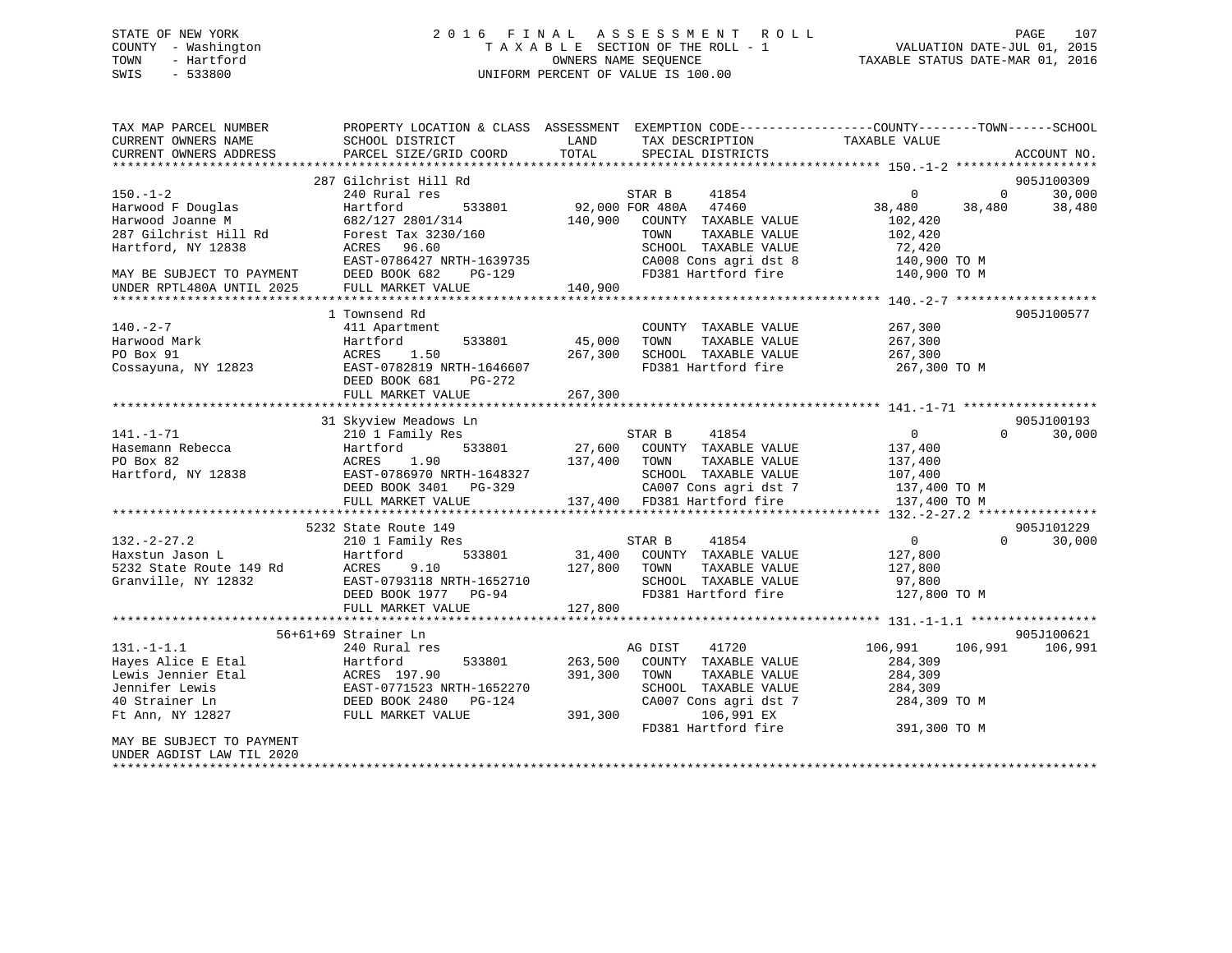## STATE OF NEW YORK 2 0 1 6 F I N A L A S S E S S M E N T R O L L PAGE 108 COUNTY - Washington T A X A B L E SECTION OF THE ROLL - 1 VALUATION DATE-JUL 01, 2015 TOWN - Hartford **TAXABLE STATUS DATE-MAR 01, 2016** OWNERS NAME SEQUENCE TAXABLE STATUS DATE-MAR 01, 2016 SWIS - 533800 UNIFORM PERCENT OF VALUE IS 100.00

| TAX MAP PARCEL NUMBER<br>CURRENT OWNERS NAME | PROPERTY LOCATION & CLASS ASSESSMENT EXEMPTION CODE---------------COUNTY-------TOWN-----SCHOOL<br>SCHOOL DISTRICT | LAND<br>TOTAL        | TAX DESCRIPTION                                     | TAXABLE VALUE              |                      |
|----------------------------------------------|-------------------------------------------------------------------------------------------------------------------|----------------------|-----------------------------------------------------|----------------------------|----------------------|
| CURRENT OWNERS ADDRESS                       | PARCEL SIZE/GRID COORD                                                                                            |                      | SPECIAL DISTRICTS                                   |                            | ACCOUNT NO.          |
|                                              | 5197 State Route 149                                                                                              |                      |                                                     |                            | 905J100449           |
| $132 - 2 - 23$                               | 210 1 Family Res                                                                                                  |                      | STAR EN 41834<br>38.901 38,500 COUNTY TAXABLE VALUE | $\overline{0}$             | 65,300<br>$\Omega$   |
| Hayes James A                                | 533801<br>Hartford                                                                                                |                      |                                                     | 118,400                    |                      |
| Hayes Lettie A                               | ACRES<br>5.09                                                                                                     | 118,400              | TOWN<br>TAXABLE VALUE                               | 118,400                    |                      |
| 5197 State Route 149                         | EAST-0792476 NRTH-1653421                                                                                         |                      | SCHOOL TAXABLE VALUE                                | 53,100                     |                      |
| Granville, NY 12832                          | DEED BOOK 683<br>PG-39                                                                                            |                      | FD381 Hartford fire 118,400 TO M                    |                            |                      |
|                                              | FULL MARKET VALUE                                                                                                 | 118,400              |                                                     |                            |                      |
|                                              |                                                                                                                   |                      |                                                     |                            |                      |
|                                              | 3874 State Route 149                                                                                              |                      |                                                     |                            |                      |
| $130. - 1 - 7.3$                             | 210 1 Family Res                                                                                                  |                      | VET WAR CT 41121                                    | 19,095<br>19,095           | $\mathbf 0$          |
| Hayes Justin                                 | Hudson Falls                                                                                                      | 534401 20,600 STAR B | 41854                                               | $\Omega$<br>$\Omega$       | 30,000               |
| 3874 State Route 149                         | ACRES<br>1.57                                                                                                     |                      | 127,300 COUNTY TAXABLE VALUE                        | 108,205                    |                      |
| Fort Ann, NY 12827                           | EAST-0767980 NRTH-1653716                                                                                         |                      | TOWN<br>TAXABLE VALUE                               | 108,205                    |                      |
|                                              | DEED BOOK 3388 PG-102                                                                                             |                      | SCHOOL TAXABLE VALUE                                | 97,300                     |                      |
|                                              | FULL MARKET VALUE                                                                                                 |                      | 127,300 CA007 Cons agri dst 7                       | 127,300 TO M               |                      |
|                                              |                                                                                                                   |                      | FD381 Hartford fire                                 | 127,300 TO M               |                      |
|                                              |                                                                                                                   |                      |                                                     |                            |                      |
|                                              | 63 Hartford Main St                                                                                               |                      |                                                     |                            | 905J100406           |
| $132.15 - 1 - 7$                             | 210 1 Family Res                                                                                                  |                      | COUNTY TAXABLE VALUE                                | 50,300                     |                      |
| Hayes Raymond A                              | Hartford<br>533801                                                                                                |                      | TAXABLE VALUE                                       | 50,300                     |                      |
| Hayes Rebecca M                              | 3062/255                                                                                                          | 50,300               | SCHOOL TAXABLE VALUE                                | 50,300                     |                      |
| 63 Hartford Main St                          | FRNT 42.00 DPTH 104.00                                                                                            |                      | CA007 Cons agri dst 7<br>FD381 Hartford fire        | 50,300 TO M                |                      |
| Hartford, NY 12838                           | EAST-0786482 NRTH-1653105                                                                                         |                      |                                                     | 50,300 TO M                |                      |
|                                              | DEED BOOK 3364 PG-267                                                                                             |                      |                                                     |                            |                      |
|                                              | FULL MARKET VALUE                                                                                                 | 50,300               |                                                     |                            |                      |
|                                              |                                                                                                                   |                      |                                                     |                            |                      |
| $149. - 1 - 22.2$                            | 355 County Route 19                                                                                               |                      | STAR B<br>41854                                     | $\overline{0}$<br>$\Omega$ | 905J101035<br>30,000 |
| Hayes Shawn C                                | 210 1 Family Res<br>533801<br>Hartford                                                                            |                      | 26,800 COUNTY TAXABLE VALUE                         | 103,700                    |                      |
| 355 County Route 19 Rd                       | ACRES<br>2.00                                                                                                     | 103,700 TOWN         | TAXABLE VALUE                                       | 103,700                    |                      |
| Fort Ann, NY 12827                           | EAST-0775372 NRTH-1638335                                                                                         |                      | SCHOOL TAXABLE VALUE                                | 73,700                     |                      |
|                                              | DEED BOOK 3278 PG-62                                                                                              |                      | FD381 Hartford fire                                 | 103,700 TO M               |                      |
|                                              | FULL MARKET VALUE                                                                                                 | 103,700              |                                                     |                            |                      |
|                                              |                                                                                                                   |                      |                                                     |                            |                      |
|                                              | 366 Gilchrist Hill Rd                                                                                             |                      |                                                     |                            | 905J101288           |
| $150. - 1 - 51$                              | 314 Rural vac<10                                                                                                  |                      | COUNTY TAXABLE VALUE                                | 30,300                     |                      |
| Heath Russell W                              | 533801<br>Hartford                                                                                                | 30,300               | TAXABLE VALUE<br>TOWN                               | 30,300                     |                      |
| Prevost Jody A                               | $P/O$ LOT $4$                                                                                                     | 30,300               | SCHOOL TAXABLE VALUE                                | 30,300                     |                      |
| 11018 State Route 22                         | ACRES 5.56                                                                                                        |                      | FD381 Hartford fire                                 | 30,300 TO M                |                      |
| Granville, NY 12832                          | EAST-0783479 NRTH-1639936                                                                                         |                      |                                                     |                            |                      |
|                                              | DEED BOOK 3176 PG-102                                                                                             |                      |                                                     |                            |                      |
|                                              | FULL MARKET VALUE                                                                                                 | 30,300               |                                                     |                            |                      |
|                                              |                                                                                                                   |                      |                                                     |                            |                      |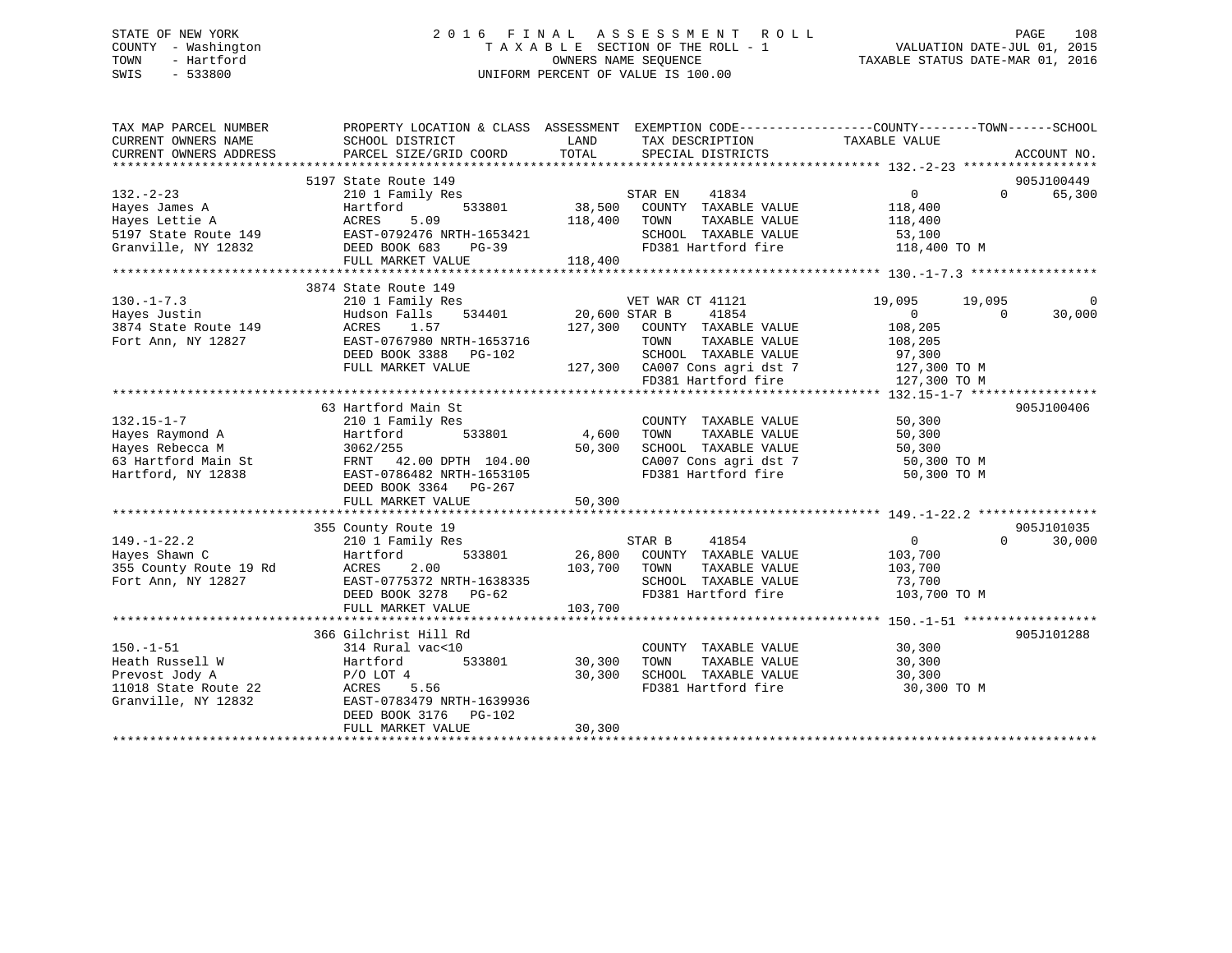## STATE OF NEW YORK 2 0 1 6 F I N A L A S S E S S M E N T R O L L PAGE 109 COUNTY - Washington T A X A B L E SECTION OF THE ROLL - 1 VALUATION DATE-JUL 01, 2015 TOWN - Hartford OWNERS NAME SEQUENCE TAXABLE STATUS DATE-MAR 01, 2016 SWIS - 533800 UNIFORM PERCENT OF VALUE IS 100.00

TAX MAP PARCEL NUMBER PROPERTY LOCATION & CLASS ASSESSMENT EXEMPTION CODE------------------COUNTY--------TOWN------SCHOOL CURRENT OWNERS NAME SCHOOL DISTRICT LAND TAX DESCRIPTION TAXABLE VALUE CURRENT OWNERS ADDRESS PARCEL SIZE/GRID COORD TOTAL SPECIAL DISTRICTS ACCOUNT NO. \*\*\*\*\*\*\*\*\*\*\*\*\*\*\*\*\*\*\*\*\*\*\*\*\*\*\*\*\*\*\*\*\*\*\*\*\*\*\*\*\*\*\*\*\*\*\*\*\*\*\*\*\*\*\*\*\*\*\*\*\*\*\*\*\*\*\*\*\*\*\*\*\*\*\*\*\*\*\*\*\*\*\*\*\*\*\*\*\*\*\*\*\*\*\*\*\*\*\*\*\*\*\* 140.-2-8.1 \*\*\*\*\*\*\*\*\*\*\*\*\*\*\*\*\* 7803 State Route 40 905J100395140.-2-8.1 210 1 Family Res COUNTY TAXABLE VALUE 131,300 Hecht Anna Hartford 533801 29,200 TOWN TAXABLE VALUE 131,300 435 Kissel Ave ACRES 4.30 131,300 SCHOOL TAXABLE VALUE 131,300 Staten Island, NY 10301 EAST-0782577 NRTH-1646359 FD381 Hartford fire 131,300 TO M DEED BOOK 3620 PG-38 FULL MARKET VALUE 131,300 \*\*\*\*\*\*\*\*\*\*\*\*\*\*\*\*\*\*\*\*\*\*\*\*\*\*\*\*\*\*\*\*\*\*\*\*\*\*\*\*\*\*\*\*\*\*\*\*\*\*\*\*\*\*\*\*\*\*\*\*\*\*\*\*\*\*\*\*\*\*\*\*\*\*\*\*\*\*\*\*\*\*\*\*\*\*\*\*\*\*\*\*\*\*\*\*\*\*\*\*\*\*\* 149.-1-27 \*\*\*\*\*\*\*\*\*\*\*\*\*\*\*\*\*\* Coach Rd 905J100315149.-1-27 323 Vacant rural COUNTY TAXABLE VALUE 92,500 Held Milton Hartford 533801 92,500 TOWN TAXABLE VALUE 92,500 Held Kalman M W 644/140 92,500 SCHOOL TAXABLE VALUE 92,500 Attn: Linda Held, Co-Administr ACRES 75.80 FD381 Hartford fire 92,500 TO M 801 Rensens Ln EAST-0778587 NRTH-1636782Oyster Bay, NY 11771 DEED BOOK 419 PG-1141 FULL MARKET VALUE 92,500 \*\*\*\*\*\*\*\*\*\*\*\*\*\*\*\*\*\*\*\*\*\*\*\*\*\*\*\*\*\*\*\*\*\*\*\*\*\*\*\*\*\*\*\*\*\*\*\*\*\*\*\*\*\*\*\*\*\*\*\*\*\*\*\*\*\*\*\*\*\*\*\*\*\*\*\*\*\*\*\*\*\*\*\*\*\*\*\*\*\*\*\*\*\*\*\*\*\*\*\*\*\*\* 150.-1-29.21 \*\*\*\*\*\*\*\*\*\*\*\*\*\*\* Pope Hill Rd 150.-1-29.21 314 Rural vac<10 COUNTY TAXABLE VALUE 3,500 Hemsing Robert C Argyle 532001 3,500 TOWN TAXABLE VALUE 3,500 Hemsing Melissa J ACRES 1.00 3,500 SCHOOL TAXABLE VALUE 3,500 70 Pope Hill Rd EAST-0778778 NRTH-1632606 CA006 Cons agri dst 6 3,500 TO M Argyle, NY 12809 DEED BOOK 843 PG-257 FD381 Hartford fire 3,500 TO M FULL MARKET VALUE 3,500 \*\*\*\*\*\*\*\*\*\*\*\*\*\*\*\*\*\*\*\*\*\*\*\*\*\*\*\*\*\*\*\*\*\*\*\*\*\*\*\*\*\*\*\*\*\*\*\*\*\*\*\*\*\*\*\*\*\*\*\*\*\*\*\*\*\*\*\*\*\*\*\*\*\*\*\*\*\*\*\*\*\*\*\*\*\*\*\*\*\*\*\*\*\*\*\*\*\*\*\*\*\*\* 113.-2-1.3 \*\*\*\*\*\*\*\*\*\*\*\*\*\*\*\*\* 697 East Starbuck Ln 905J101193113.-2-1.3 312 Vac w/imprv COUNTY TAXABLE VALUE 13,000 Henck Karl N Fort Ann 532802 4,500 TOWN TAXABLE VALUE 13,000 10 Charles St 113.-1-1.3 13,000 SCHOOL TAXABLE VALUE 13,000 Quincy, MA 02169 FRNT 314.00 DPTH 130.00 CA007 Cons agri dst 7 13,000 TO M EAST-0772963 NRTH-1669202 FD381 Hartford fire 13,000 TO M DEED BOOK 560 PG-223 FULL MARKET VALUE 13,000 \*\*\*\*\*\*\*\*\*\*\*\*\*\*\*\*\*\*\*\*\*\*\*\*\*\*\*\*\*\*\*\*\*\*\*\*\*\*\*\*\*\*\*\*\*\*\*\*\*\*\*\*\*\*\*\*\*\*\*\*\*\*\*\*\*\*\*\*\*\*\*\*\*\*\*\*\*\*\*\*\*\*\*\*\*\*\*\*\*\*\*\*\*\*\*\*\*\*\*\*\*\*\* 151.-2-4.1 \*\*\*\*\*\*\*\*\*\*\*\*\*\*\*\*\*1490 Burch Rd و1490 Burch Rd<br>151.-2-4.1 113 Cattle farm AG DIST 41720 43,088 43,088 43,088 43,088 Hensel Jeffrey Hartford 533801 102,500 TEMP GRHSE 42120 60,000 60,000 60,000 10 Duncan Dr sub div 12357 162,500 COUNTY TAXABLE VALUE 59,412 Troy, NY 12182 151.-1-4.1 TOWN TAXABLE VALUE 59,412 ACRES 78.60 SCHOOL TAXABLE VALUE 59,412 MAY BE SUBJECT TO PAYMENT EAST-0796700 NRTH-1636457 CA008 Cons agri dst 8 59,412 TO M UNDER AGDIST LAW TIL 2020 DEED BOOK 3431 PG-326 103,088 EX UNDER AGDIST LAW TIL 2020 DEED BOOK 3431 PG-326 103,088 EX<br>FULL MARKET VALUE 162,500 FD381 Hartford fire 102,500 TO M 60,000 EX \*\*\*\*\*\*\*\*\*\*\*\*\*\*\*\*\*\*\*\*\*\*\*\*\*\*\*\*\*\*\*\*\*\*\*\*\*\*\*\*\*\*\*\*\*\*\*\*\*\*\*\*\*\*\*\*\*\*\*\*\*\*\*\*\*\*\*\*\*\*\*\*\*\*\*\*\*\*\*\*\*\*\*\*\*\*\*\*\*\*\*\*\*\*\*\*\*\*\*\*\*\*\*\*\*\*\*\*\*\*\*\*\*\*\*\*\*\*\*\*\*\*\*\*\*\*\*\*\*\*\*\*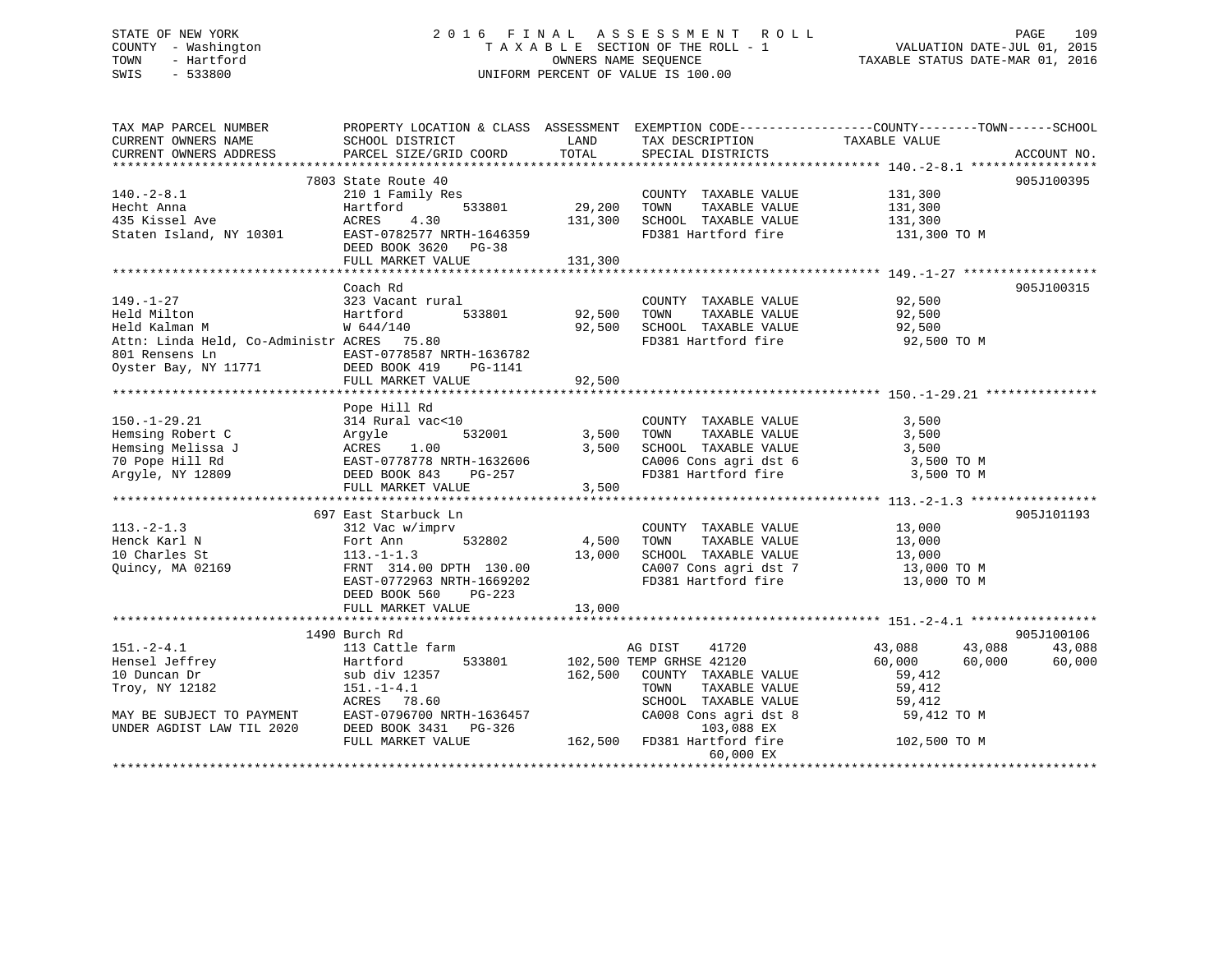#### STATE OF NEW YORK 2016 FINAL ASSESSMENT ROLL PAGE 110 COUNTY - Washington T A X A B L E SECTION OF THE ROLL - 1 VALUATION DATE-JUL 01, 2015 OWNERS NAME SEQUENCE TAXABLE STATUS DATE-MAR 01, 2016 SWIS - 533800 UNIFORM PERCENT OF VALUE IS 100.00

PAGE 110<br>VALUATION DATE-JUL 01, 2015

| TAX MAP PARCEL NUMBER<br>CURRENT OWNERS NAME<br>CURRENT OWNERS ADDRESS                            | SCHOOL DISTRICT<br>PARCEL SIZE/GRID COORD                                                                                                | LAND<br>TOTAL    | TAX DESCRIPTION<br>SPECIAL DISTRICTS                                                                                  | PROPERTY LOCATION & CLASS ASSESSMENT EXEMPTION CODE----------------COUNTY-------TOWN------SCHOOL<br>TAXABLE VALUE | ACCOUNT NO. |
|---------------------------------------------------------------------------------------------------|------------------------------------------------------------------------------------------------------------------------------------------|------------------|-----------------------------------------------------------------------------------------------------------------------|-------------------------------------------------------------------------------------------------------------------|-------------|
|                                                                                                   | Big Burch Hill Rd                                                                                                                        |                  |                                                                                                                       |                                                                                                                   | 905J101005  |
| $151. - 2 - 6$<br>Hensel Jeffrey J<br>10 Duncan Dr                                                | 105 Vac farmland<br>Hartford<br>533801<br>507/531                                                                                        | 2,300<br>2,300   | COUNTY TAXABLE VALUE<br>TOWN<br>TAXABLE VALUE<br>SCHOOL TAXABLE VALUE                                                 | 2,300<br>2,300<br>2,300                                                                                           |             |
| Troy, NY 12182                                                                                    | $151. - 1 - 6$<br>ACRES<br>4.60                                                                                                          |                  | CA008 Cons agri dst 8<br>FD381 Hartford fire                                                                          | 2,300 TO M<br>2,300 TO M                                                                                          |             |
| MAY BE SUBJECT TO PAYMENT<br>UNDER AGDIST LAW TIL 2019                                            | EAST-0796695 NRTH-1639407<br>DEED BOOK 3400<br>PG-114<br>FULL MARKET VALUE                                                               | 2,300            |                                                                                                                       |                                                                                                                   |             |
|                                                                                                   |                                                                                                                                          |                  |                                                                                                                       |                                                                                                                   |             |
| $149. - 1 - 30.5$<br>Hermance Theresa L<br>Pelkey Shawn M<br>PO Box 2678<br>Glens Falls, NY 12801 | 100 Swamp Ln<br>312 Vac w/imprv<br>Hartford<br>533801<br>LOT 5<br>6.71<br>ACRES<br>EAST-0775648 NRTH-1634764<br>DEED BOOK 908<br>$PG-90$ | 24,500<br>24,600 | COUNTY TAXABLE VALUE<br>TOWN<br>TAXABLE VALUE<br>SCHOOL TAXABLE VALUE<br>CA006 Cons agri dst 6<br>FD381 Hartford fire | 24,600<br>24,600<br>24,600<br>24,600 TO M<br>24,600 TO M                                                          | 905J101264  |
|                                                                                                   | FULL MARKET VALUE                                                                                                                        | 24,600           |                                                                                                                       |                                                                                                                   |             |
|                                                                                                   |                                                                                                                                          |                  |                                                                                                                       |                                                                                                                   |             |
|                                                                                                   | 24 Old Town Way                                                                                                                          |                  |                                                                                                                       |                                                                                                                   | 905J101230  |
| $150. - 1 - 34.3$                                                                                 | 210 1 Family Res                                                                                                                         |                  | COUNTY TAXABLE VALUE                                                                                                  | 90,000                                                                                                            |             |
| Hernandez Rafael                                                                                  | 533801<br>Hartford                                                                                                                       | 42,400           | TOWN<br>TAXABLE VALUE                                                                                                 | 90,000                                                                                                            |             |
| 24 Old Town Way<br>Granville, NY 12832                                                            | ACRES<br>6.10<br>EAST-0785802 NRTH-1634134<br>DEED BOOK 915<br>PG-205                                                                    | 90,000           | SCHOOL TAXABLE VALUE<br>FD381 Hartford fire                                                                           | 90,000<br>90,000 TO M                                                                                             |             |
|                                                                                                   | FULL MARKET VALUE                                                                                                                        | 90,000           |                                                                                                                       |                                                                                                                   |             |
|                                                                                                   |                                                                                                                                          |                  |                                                                                                                       |                                                                                                                   |             |
| $121. -4 - 5.11$<br>Herringshaw Joshua M<br>1288 Baldwin Corners Rd                               | Baldwin Corners Rd<br>314 Rural vac<10<br>532802<br>Fort Ann<br>LOT 2                                                                    | 15,500<br>15,500 | COUNTY TAXABLE VALUE<br>TOWN<br>TAXABLE VALUE<br>SCHOOL TAXABLE VALUE                                                 | 15,500<br>15,500<br>15,500                                                                                        |             |
| Fort Ann, NY 12827                                                                                | $121. - 1 - 5.11$<br>ACRES<br>1.83<br>EAST-0766391 NRTH-1661547<br>DEED BOOK 3507<br>PG-186                                              |                  | CA007 Cons agri dst 7<br>FD381 Hartford fire                                                                          | 15,500 TO M<br>15,500 TO M                                                                                        |             |
|                                                                                                   | FULL MARKET VALUE                                                                                                                        | 15,500           |                                                                                                                       |                                                                                                                   |             |
|                                                                                                   |                                                                                                                                          |                  |                                                                                                                       |                                                                                                                   |             |
|                                                                                                   | 1264 Baldwin Corners Rd                                                                                                                  |                  |                                                                                                                       |                                                                                                                   | 905J101223  |
| $121. -4 - 5.4$                                                                                   | 240 Rural res                                                                                                                            |                  | 41720<br>AG DIST                                                                                                      | 3,241<br>3,241                                                                                                    | 3,241       |
| Herringshaw Melton<br>Herringshaw Shonah                                                          | 532802<br>Fort Ann                                                                                                                       | 41,700 STAR B    | 41854                                                                                                                 | $\mathbf 0$<br>$\Omega$                                                                                           | 30,000      |
| 1264 Baldwin Corners Rd                                                                           | BLA 867-285<br>$121. - 1 - 5.4$                                                                                                          | 197,800          | COUNTY TAXABLE VALUE<br>TOWN<br>TAXABLE VALUE                                                                         | 194,559<br>194,559                                                                                                |             |
| Fort Ann, NY 12827                                                                                | ACRES 22.80                                                                                                                              |                  | SCHOOL TAXABLE VALUE                                                                                                  | 164,559                                                                                                           |             |
|                                                                                                   | EAST-0765750 NRTH-1661126                                                                                                                |                  | CA007 Cons agri dst 7                                                                                                 | 194,559 TO M                                                                                                      |             |
| MAY BE SUBJECT TO PAYMENT                                                                         | DEED BOOK 867<br>PG-288                                                                                                                  |                  | 3,241 EX                                                                                                              |                                                                                                                   |             |
| UNDER AGDIST LAW TIL 2020                                                                         | FULL MARKET VALUE                                                                                                                        | 197,800          | FD381 Hartford fire                                                                                                   | 197,800 TO M                                                                                                      |             |
|                                                                                                   |                                                                                                                                          |                  |                                                                                                                       |                                                                                                                   |             |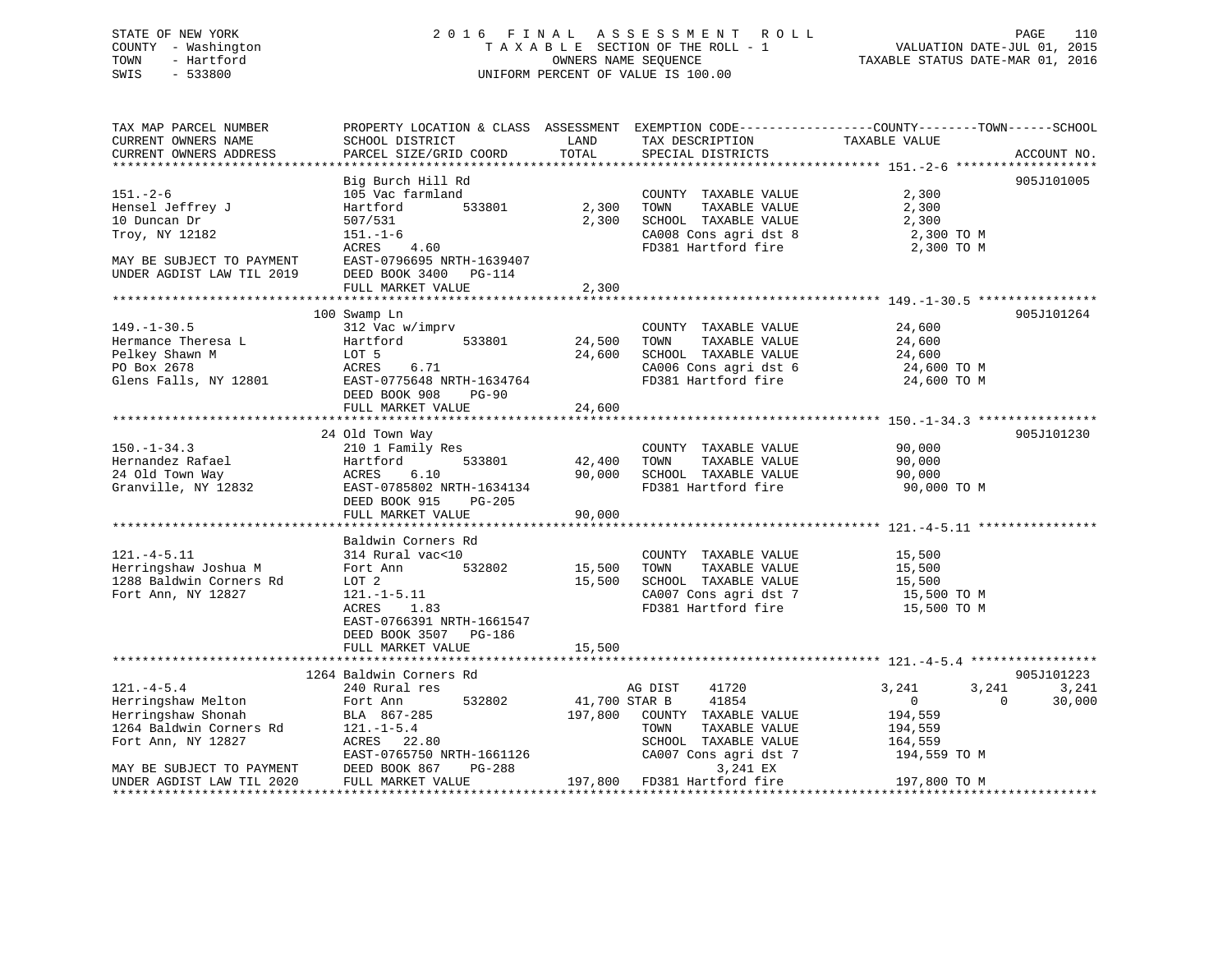## STATE OF NEW YORK 2 0 1 6 F I N A L A S S E S S M E N T R O L L PAGE 111 COUNTY - Washington T A X A B L E SECTION OF THE ROLL - 1 VALUATION DATE-JUL 01, 2015 TOWN - Hartford **TAXABLE STATUS DATE-MAR 01, 2016** OWNERS NAME SEQUENCE TAXABLE STATUS DATE-MAR 01, 2016 SWIS - 533800 UNIFORM PERCENT OF VALUE IS 100.00

| TAX MAP PARCEL NUMBER     | PROPERTY LOCATION & CLASS ASSESSMENT EXEMPTION CODE----------------COUNTY-------TOWN------SCHOOL |                |                        |                |              |             |
|---------------------------|--------------------------------------------------------------------------------------------------|----------------|------------------------|----------------|--------------|-------------|
| CURRENT OWNERS NAME       | SCHOOL DISTRICT                                                                                  | LAND           | TAX DESCRIPTION        | TAXABLE VALUE  |              |             |
| CURRENT OWNERS ADDRESS    | PARCEL SIZE/GRID COORD                                                                           | TOTAL          | SPECIAL DISTRICTS      |                |              | ACCOUNT NO. |
|                           |                                                                                                  |                |                        |                |              |             |
|                           | 1288 Baldwin Corners Rd                                                                          |                |                        |                |              |             |
| $121. -4 - 5.10$          | 210 1 Family Res                                                                                 |                | VET WAR CT 41121       | 14,940         | 14,940       | 0           |
| Herringshaw Melton H LE   | 532802<br>Fort Ann                                                                               | 25,500 STAR EN | 41834                  | $\overline{0}$ | $\Omega$     | 65,300      |
| Herringshaw Sharon LE     | LOT 1                                                                                            | 99,600         | COUNTY TAXABLE VALUE   | 84,660         |              |             |
| Bonnie S Schneideler      | $121.-1-5.10$                                                                                    |                | TAXABLE VALUE<br>TOWN  | 84,660         |              |             |
| 273 Ridge St              | ACRES<br>1.66                                                                                    |                | SCHOOL TAXABLE VALUE   | 34,300         |              |             |
| Glens Falls, NY 12801     | EAST-0766202 NRTH-1661496                                                                        |                | CA007 Cons agri dst 7  | 99,600 TO M    |              |             |
|                           | DEED BOOK 3565<br>PG-232                                                                         |                | FD381 Hartford fire    | 99,600 TO M    |              |             |
|                           | FULL MARKET VALUE                                                                                | 99,600         |                        |                |              |             |
|                           |                                                                                                  |                |                        |                |              |             |
|                           | 34 Hartford Main St                                                                              |                |                        |                |              |             |
| $132.15 - 2 - 24.1$       | 311 Res vac land                                                                                 |                | COUNTY TAXABLE VALUE   | 3,500          |              |             |
| Hershel Lodge No. 508     | Hartford<br>533801                                                                               | 3,500          | TOWN<br>TAXABLE VALUE  | 3,500          |              |             |
| ATT:David Townsend        | 1711/343                                                                                         | 3,500          | SCHOOL TAXABLE VALUE   | 3,500          |              |             |
| 11 Spring St              | FRNT 58.00 DPTH 245.00                                                                           |                | CA007 Cons agri dst 7  | 3,500 TO M     |              |             |
| Hudson Falls, NY 12839    | EAST-0786425 NRTH-1652202                                                                        |                | FD381 Hartford fire    | 3,500 TO M     |              |             |
|                           | DEED BOOK 1871 PG-179                                                                            |                |                        |                |              |             |
|                           | FULL MARKET VALUE                                                                                | 3,500          |                        |                |              |             |
|                           |                                                                                                  |                |                        |                |              |             |
|                           | Rowe Hill Rd                                                                                     |                |                        |                |              |             |
| $141. - 1 - 43.2$         | 314 Rural vac<10                                                                                 |                | COUNTY TAXABLE VALUE   | 19,000         |              |             |
| Heuser Jennifer           | 533801<br>Hartford                                                                               | 19,000         | TOWN<br>TAXABLE VALUE  | 19,000         |              |             |
| C/O Albert Handley        | 2573/67                                                                                          | 19,000         | SCHOOL TAXABLE VALUE   | 19,000         |              |             |
| 30 Rowe Hill Rd           | ACRES<br>2.57                                                                                    |                | CA007 Cons agri dst 7  | 19,000 TO M    |              |             |
| Hartford, NY 12838        | EAST-0786224 NRTH-1648923                                                                        |                | FD381 Hartford fire    | 19,000 TO M    |              |             |
|                           | DEED BOOK 3435 PG-302                                                                            |                |                        |                |              |             |
|                           | FULL MARKET VALUE                                                                                | 19,000         |                        |                |              |             |
|                           |                                                                                                  |                |                        |                |              |             |
|                           | 8422 State Route 40                                                                              |                |                        |                |              | 905J100285  |
| $123. - 1 - 12$           | 230 3 Family Res                                                                                 |                | AG DIST<br>41720       | 11,561         | 11,561       | 11,561      |
| Hicks Davis A             | 533801<br>Hartford                                                                               | 115,900 STAR B | 41854                  | $\overline{0}$ | $\mathbf{0}$ | 30,000      |
| PO Box 90                 | ACRES 137.10                                                                                     |                | 267,100 FOR 480A 47460 | 58,880         | 58,880       | 58,880      |
| Granville, NY 12832       | EAST-0792537 NRTH-1656882                                                                        |                | COUNTY TAXABLE VALUE   | 196,659        |              |             |
|                           | DEED BOOK 605<br>PG-181                                                                          |                | TOWN<br>TAXABLE VALUE  | 196,659        |              |             |
| MAY BE SUBJECT TO PAYMENT | FULL MARKET VALUE                                                                                | 267,100        | SCHOOL TAXABLE VALUE   | 166,659        |              |             |
| UNDER RPTL480A UNTIL 2025 |                                                                                                  |                | CA007 Cons agri dst 7  | 255,539 TO M   |              |             |
|                           |                                                                                                  |                | 11,561 EX              |                |              |             |
|                           |                                                                                                  |                | FD381 Hartford fire    | 267,100 TO M   |              |             |
|                           |                                                                                                  |                |                        |                |              |             |
|                           | LOT 50 Provincial Pat                                                                            |                |                        |                |              | 905J101033  |
| $132 - 2 - 2.2$           | 323 Vacant rural                                                                                 |                | FOR 480A<br>47460      | 18,200         | 18,200       | 18,200      |
| Hicks Davis A             | Hartford<br>533801                                                                               | 22,800         | COUNTY TAXABLE VALUE   | 4,600          |              |             |
| PO Box 90                 | ACRES 35.00                                                                                      | 22,800         | TAXABLE VALUE<br>TOWN  | 4,600          |              |             |
| Granville, NY 12832       | EAST-0791611 NRTH-1655863                                                                        |                | SCHOOL TAXABLE VALUE   | 4,600          |              |             |
|                           | PG-201<br>DEED BOOK 875                                                                          |                | FD381 Hartford fire    | 22,800 TO M    |              |             |
| MAY BE SUBJECT TO PAYMENT | FULL MARKET VALUE                                                                                | 22,800         |                        |                |              |             |
| UNDER RPTL480A UNTIL 2025 |                                                                                                  |                |                        |                |              |             |
| ********************      |                                                                                                  |                |                        |                |              |             |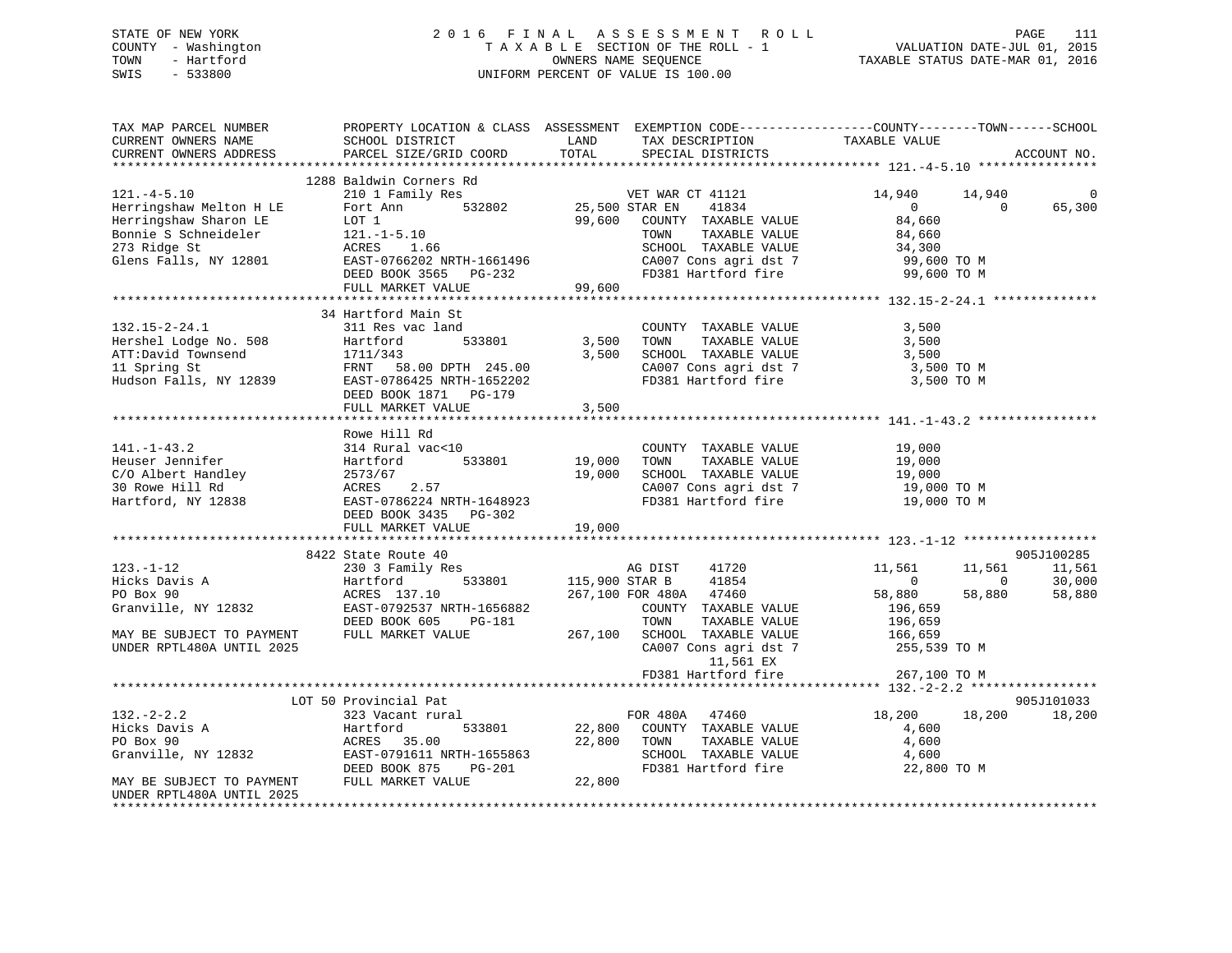#### STATE OF NEW YORK 2 0 1 6 F I N A L A S S E S S M E N T R O L L PAGE 112COUNTY - Washington T A X A B L E SECTION OF THE ROLL - 1 VALUATION DATE-JUL 01, 2015 OWNERS NAME SEQUENCE TAXABLE STATUS DATE-MAR 01, 2016 SWIS - 533800 UNIFORM PERCENT OF VALUE IS 100.00

112

| TAX MAP PARCEL NUMBER                                                                                                                                                                                                                  | PROPERTY LOCATION & CLASS ASSESSMENT EXEMPTION CODE----------------COUNTY-------TOWN-----SCHOOL                                                                                                                                            |        |                                                                  |                                                                                                                                         |          |                |
|----------------------------------------------------------------------------------------------------------------------------------------------------------------------------------------------------------------------------------------|--------------------------------------------------------------------------------------------------------------------------------------------------------------------------------------------------------------------------------------------|--------|------------------------------------------------------------------|-----------------------------------------------------------------------------------------------------------------------------------------|----------|----------------|
| CURRENT OWNERS NAME                                                                                                                                                                                                                    | SCHOOL DISTRICT                                                                                                                                                                                                                            | LAND   | TAX DESCRIPTION                                                  | TAXABLE VALUE                                                                                                                           |          |                |
|                                                                                                                                                                                                                                        |                                                                                                                                                                                                                                            |        |                                                                  |                                                                                                                                         |          |                |
|                                                                                                                                                                                                                                        |                                                                                                                                                                                                                                            |        |                                                                  |                                                                                                                                         |          |                |
|                                                                                                                                                                                                                                        | 1 East St                                                                                                                                                                                                                                  |        |                                                                  |                                                                                                                                         |          | 905J100327     |
| 132.15-2-27                                                                                                                                                                                                                            | 210 1 Family Res<br>Hartford 533801 9,700 STAR EN 41834                                                                                                                                                                                    |        |                                                                  |                                                                                                                                         |          | 31,900         |
|                                                                                                                                                                                                                                        |                                                                                                                                                                                                                                            |        |                                                                  | $31,900$ $31,900$ 0                                                                                                                     |          | 31,900         |
|                                                                                                                                                                                                                                        |                                                                                                                                                                                                                                            |        |                                                                  |                                                                                                                                         |          |                |
|                                                                                                                                                                                                                                        |                                                                                                                                                                                                                                            |        |                                                                  |                                                                                                                                         |          |                |
|                                                                                                                                                                                                                                        |                                                                                                                                                                                                                                            |        |                                                                  |                                                                                                                                         |          |                |
|                                                                                                                                                                                                                                        |                                                                                                                                                                                                                                            |        |                                                                  |                                                                                                                                         |          |                |
|                                                                                                                                                                                                                                        |                                                                                                                                                                                                                                            |        |                                                                  |                                                                                                                                         |          |                |
| Higgins Patricia J<br>PO Box 191 EAST-0786515 NRTH-1652492 TOWN TAXABLE VALUE<br>Hartford, NY 12838 DEED BOOK 512 PG-135 SCHOOL TAXABLE VALUE<br>FULL MARKET VALUE 53,800 CA007 Cons agri dst 7 63,800 TO M<br>FULL MARKET VALUE 53,80 |                                                                                                                                                                                                                                            |        |                                                                  |                                                                                                                                         |          |                |
|                                                                                                                                                                                                                                        | 77 Hartford Main St                                                                                                                                                                                                                        |        |                                                                  |                                                                                                                                         |          | 905J100084     |
| $132.15 - 1 - 5$                                                                                                                                                                                                                       | 210 1 Family Res                                                                                                                                                                                                                           |        | VET WAR CT 41121                                                 | 14,895 14,895                                                                                                                           |          | $\overline{0}$ |
| Hilder Raymond E                                                                                                                                                                                                                       | $\begin{tabular}{ll} Res & \quad VET WAR \\ 533801 & 31,400 STR EN \\ \end{tabular}$<br>Hartford                                                                                                                                           |        | 41834                                                            | $\begin{matrix}0&0\end{matrix}$                                                                                                         |          | 65,300         |
|                                                                                                                                                                                                                                        |                                                                                                                                                                                                                                            |        | 99,300 COUNTY TAXABLE VALUE                                      |                                                                                                                                         |          |                |
| Hilder Patricia Ann MCRES 3.20<br>PO Box 2 EAST-0786397 NRTH-1653419<br>Hartford, NY 12838 DEED BOOK 903 PG-137                                                                                                                        |                                                                                                                                                                                                                                            |        |                                                                  | $\begin{tabular}{lllllll} & 41834 & & & & & & \\ \text{TXABLE VALUE} & & & 84,405 \\ \text{TXABLE VALUE} & & & 84,405 \\ \end{tabular}$ |          |                |
|                                                                                                                                                                                                                                        |                                                                                                                                                                                                                                            |        |                                                                  |                                                                                                                                         |          |                |
|                                                                                                                                                                                                                                        |                                                                                                                                                                                                                                            |        |                                                                  |                                                                                                                                         |          |                |
|                                                                                                                                                                                                                                        |                                                                                                                                                                                                                                            |        |                                                                  |                                                                                                                                         |          |                |
|                                                                                                                                                                                                                                        | ACRES 3.20<br>EAST-0786397 NRTH-1653419<br>DEED BOOK 903 PG-137 SCHOOL TAXABLE VALUE 34,000<br>FULL MARKET VALUE 99,300 CA007 Cons agri dst 7 99,300 TO M<br>FD381 Hartford fire 99,300 TO M<br>FD381 Hartford fire 99,300 TO M<br>FD381 H |        |                                                                  |                                                                                                                                         |          |                |
|                                                                                                                                                                                                                                        | 29 Gilchrist Hill Ext                                                                                                                                                                                                                      |        |                                                                  |                                                                                                                                         |          | 905J100321     |
| $141. - 3 - 6$                                                                                                                                                                                                                         | 210 1 Family Res                                                                                                                                                                                                                           |        |                                                                  | $\overline{0}$                                                                                                                          | $\Omega$ | 65,300         |
|                                                                                                                                                                                                                                        |                                                                                                                                                                                                                                            |        |                                                                  |                                                                                                                                         |          |                |
|                                                                                                                                                                                                                                        |                                                                                                                                                                                                                                            |        |                                                                  |                                                                                                                                         |          |                |
|                                                                                                                                                                                                                                        |                                                                                                                                                                                                                                            |        |                                                                  |                                                                                                                                         |          |                |
|                                                                                                                                                                                                                                        |                                                                                                                                                                                                                                            |        |                                                                  |                                                                                                                                         |          |                |
| 141.-5-0<br>Hinchliffe James T<br>29 Gilchrist Hill Ext ACRES 2.54 93,800 TOWN TAXABLE VALUE<br>Hartford, NY 12838 EAST-0784330 NRTH-1643789 SCHOOL TAXABLE VALUE 28,500<br>Hartford, NY 12838 EAST-0784330 NRTH-1643789 SCHOOL TAXABL |                                                                                                                                                                                                                                            |        |                                                                  |                                                                                                                                         |          |                |
|                                                                                                                                                                                                                                        |                                                                                                                                                                                                                                            |        |                                                                  |                                                                                                                                         |          |                |
|                                                                                                                                                                                                                                        | 12 Dick Hill Rd                                                                                                                                                                                                                            |        |                                                                  |                                                                                                                                         |          |                |
|                                                                                                                                                                                                                                        |                                                                                                                                                                                                                                            |        |                                                                  |                                                                                                                                         | $\Omega$ | 30,000         |
|                                                                                                                                                                                                                                        |                                                                                                                                                                                                                                            |        |                                                                  |                                                                                                                                         |          |                |
|                                                                                                                                                                                                                                        |                                                                                                                                                                                                                                            |        |                                                                  |                                                                                                                                         |          |                |
|                                                                                                                                                                                                                                        |                                                                                                                                                                                                                                            |        |                                                                  |                                                                                                                                         |          |                |
|                                                                                                                                                                                                                                        |                                                                                                                                                                                                                                            |        |                                                                  |                                                                                                                                         |          |                |
|                                                                                                                                                                                                                                        |                                                                                                                                                                                                                                            |        |                                                                  |                                                                                                                                         |          |                |
|                                                                                                                                                                                                                                        |                                                                                                                                                                                                                                            |        |                                                                  |                                                                                                                                         |          |                |
|                                                                                                                                                                                                                                        |                                                                                                                                                                                                                                            |        |                                                                  |                                                                                                                                         |          | 905J101068     |
| $122. - 1 - 52$                                                                                                                                                                                                                        | cedar Rıdge Way<br>314 Rural vac<10                                                                                                                                                                                                        |        | COUNTY TAXABLE VALUE 15,600                                      |                                                                                                                                         |          |                |
| Hoag Rolland G                                                                                                                                                                                                                         | Hartford 533801 15,600                                                                                                                                                                                                                     |        | TAXABLE VALUE<br>TOWN                                            | 15,600                                                                                                                                  |          |                |
|                                                                                                                                                                                                                                        |                                                                                                                                                                                                                                            |        |                                                                  |                                                                                                                                         |          |                |
|                                                                                                                                                                                                                                        |                                                                                                                                                                                                                                            |        | SCHOOL TAXABLE VALUE 15,600<br>CA007 Cons agri dst 7 15,600 TO M |                                                                                                                                         |          |                |
| $C/O$ Compassionate Funeral Care ACRES 5.00 15,600<br>402 Maple Ave EAST-0769304 NRTH-1658822<br>Saratoga Springs, NY 12866 DEED BOOK 2631 PG-100                                                                                      |                                                                                                                                                                                                                                            |        | FD381 Hartford fire 15,600 TO M                                  |                                                                                                                                         |          |                |
|                                                                                                                                                                                                                                        | FULL MARKET VALUE                                                                                                                                                                                                                          | 15,600 |                                                                  |                                                                                                                                         |          |                |
|                                                                                                                                                                                                                                        |                                                                                                                                                                                                                                            |        |                                                                  |                                                                                                                                         |          |                |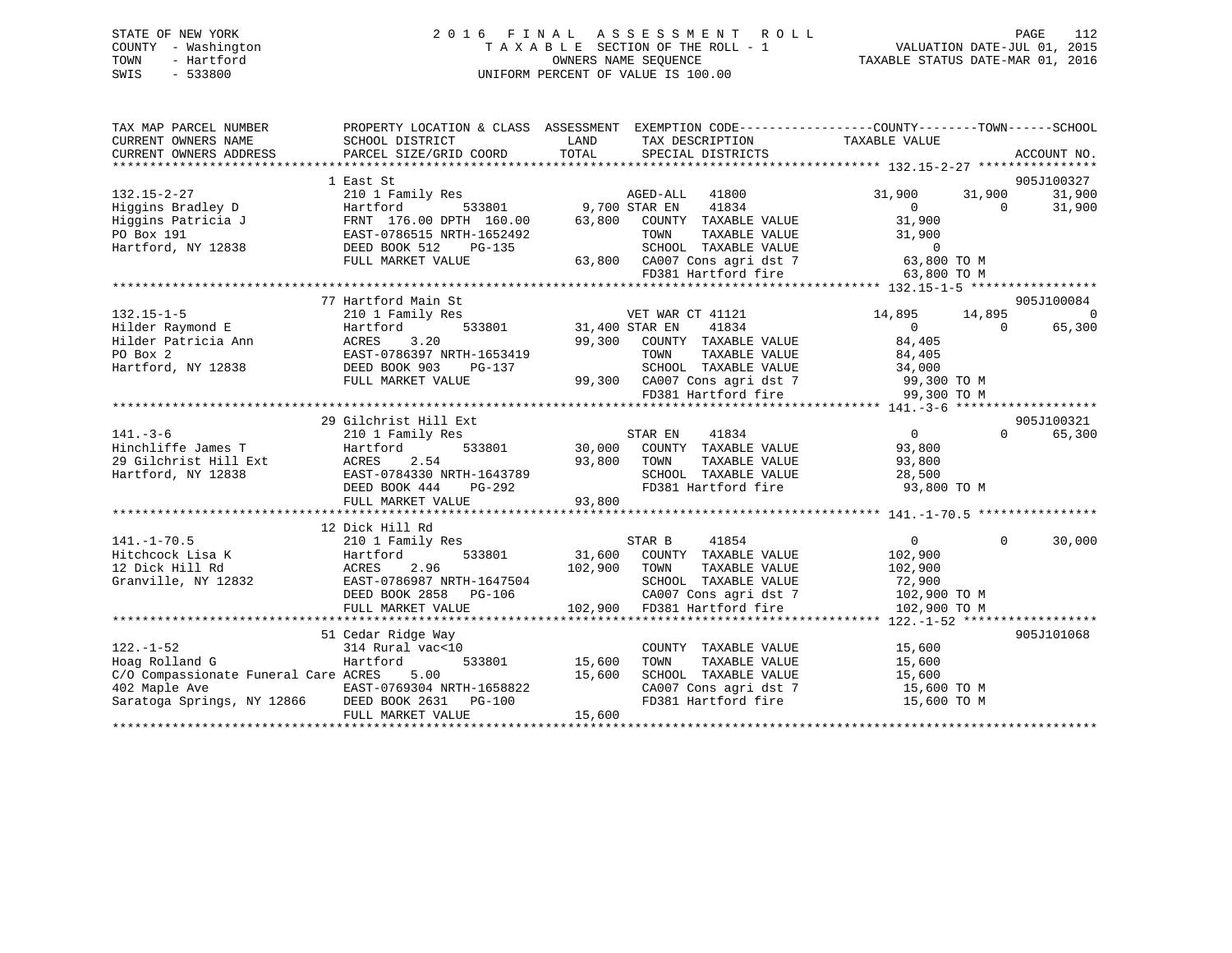## STATE OF NEW YORK 2 0 1 6 F I N A L A S S E S S M E N T R O L L PAGE 113 COUNTY - Washington T A X A B L E SECTION OF THE ROLL - 1 VALUATION DATE-JUL 01, 2015 TOWN - Hartford **TAXABLE STATUS DATE-MAR 01, 2016** OWNERS NAME SEQUENCE TAXABLE STATUS DATE-MAR 01, 2016 SWIS - 533800 UNIFORM PERCENT OF VALUE IS 100.00

| TAX MAP PARCEL NUMBER                                                                                                                    | PROPERTY LOCATION & CLASS ASSESSMENT EXEMPTION CODE----------------COUNTY-------TOWN------SCHOOL                                                        |                        |                                                                                                                                                                                                      |                                  |                                 |
|------------------------------------------------------------------------------------------------------------------------------------------|---------------------------------------------------------------------------------------------------------------------------------------------------------|------------------------|------------------------------------------------------------------------------------------------------------------------------------------------------------------------------------------------------|----------------------------------|---------------------------------|
| CURRENT OWNERS NAME                                                                                                                      | SCHOOL DISTRICT                                                                                                                                         | LAND                   | TAX DESCRIPTION                                                                                                                                                                                      | TAXABLE VALUE                    |                                 |
| CURRENT OWNERS ADDRESS                                                                                                                   | PARCEL SIZE/GRID COORD                                                                                                                                  | TOTAL                  | SPECIAL DISTRICTS                                                                                                                                                                                    |                                  | ACCOUNT NO.                     |
|                                                                                                                                          | 54 Marlboro Country Rd                                                                                                                                  |                        |                                                                                                                                                                                                      |                                  | 905J100434                      |
| $141.-3-38.1$                                                                                                                            | 210 1 Family Res                                                                                                                                        |                        | STAR B<br>41854                                                                                                                                                                                      | $\overline{0}$                   | $\Omega$ and $\Omega$<br>30,000 |
| Hoaque John J                                                                                                                            | Hartford                                                                                                                                                | 533801 48,500          | COUNTY TAXABLE VALUE                                                                                                                                                                                 | 146,300                          |                                 |
| Hoague Rebecca Sue                                                                                                                       | ACRES 7.70                                                                                                                                              | 146,300                | TOWN<br>TAXABLE VALUE                                                                                                                                                                                | 146,300                          |                                 |
|                                                                                                                                          |                                                                                                                                                         |                        | SCHOOL TAXABLE VALUE                                                                                                                                                                                 | 116,300                          |                                 |
|                                                                                                                                          |                                                                                                                                                         |                        | FD381 Hartford fire 146,300 TO M                                                                                                                                                                     |                                  |                                 |
|                                                                                                                                          |                                                                                                                                                         |                        |                                                                                                                                                                                                      |                                  |                                 |
|                                                                                                                                          |                                                                                                                                                         |                        |                                                                                                                                                                                                      |                                  |                                 |
|                                                                                                                                          | 176 Blood St                                                                                                                                            |                        |                                                                                                                                                                                                      |                                  | 905J100652                      |
| $142. - 1 - 22$                                                                                                                          | 240 Rural res                                                                                                                                           |                        | COUNTY TAXABLE VALUE                                                                                                                                                                                 | 145,500                          |                                 |
| Hoard Raymond K                                                                                                                          |                                                                                                                                                         | 53,400                 | TAXABLE VALUE<br>TOWN                                                                                                                                                                                | 145,500                          |                                 |
|                                                                                                                                          |                                                                                                                                                         | 145,500                | SCHOOL TAXABLE VALUE                                                                                                                                                                                 | 145,500                          |                                 |
|                                                                                                                                          |                                                                                                                                                         |                        | FD381 Hartford fire                                                                                                                                                                                  | 145,500 TO M                     |                                 |
|                                                                                                                                          |                                                                                                                                                         |                        |                                                                                                                                                                                                      |                                  |                                 |
|                                                                                                                                          |                                                                                                                                                         |                        |                                                                                                                                                                                                      |                                  |                                 |
|                                                                                                                                          |                                                                                                                                                         |                        |                                                                                                                                                                                                      |                                  |                                 |
|                                                                                                                                          | 4377 State Route 149                                                                                                                                    |                        |                                                                                                                                                                                                      |                                  |                                 |
| $131. -1 - 5.5$                                                                                                                          | 241 Rural res&ag                                                                                                                                        |                        | AG DIST 41720                                                                                                                                                                                        | 54,184<br>54,184                 | 54,184                          |
|                                                                                                                                          | Folge Philip W<br>Hodge Carolyn C<br>4377 State Route 149<br>4377 State Route 149<br>2007 EAST-0778460 NRTH-1652178                                     | 533801 107,600 STAR EN | 41834                                                                                                                                                                                                | $\overline{0}$<br>$\Omega$       | 65,300                          |
|                                                                                                                                          |                                                                                                                                                         |                        | 372,000 COUNTY TAXABLE VALUE                                                                                                                                                                         | 317,816<br>317,816               |                                 |
|                                                                                                                                          |                                                                                                                                                         |                        | TOWN<br>TAXABLE VALUE                                                                                                                                                                                |                                  |                                 |
| Fort Ann, NY 12827                                                                                                                       | DEED BOOK 956<br>PG-289                                                                                                                                 |                        | SCHOOL TAXABLE VALUE                                                                                                                                                                                 | 252,516                          |                                 |
|                                                                                                                                          | FULL MARKET VALUE                                                                                                                                       |                        |                                                                                                                                                                                                      | 317,816 TO M                     |                                 |
| MAY BE SUBJECT TO PAYMENT                                                                                                                |                                                                                                                                                         |                        | 54,184 EX                                                                                                                                                                                            |                                  |                                 |
|                                                                                                                                          |                                                                                                                                                         |                        |                                                                                                                                                                                                      |                                  |                                 |
|                                                                                                                                          |                                                                                                                                                         |                        |                                                                                                                                                                                                      |                                  |                                 |
| $132. - 1 - 2$                                                                                                                           | 86 Wright Rd                                                                                                                                            |                        | VET COM CT 41131 35,825                                                                                                                                                                              | 35,825                           | 905J100323<br>$\sim$ 0          |
|                                                                                                                                          | 210 1 Family Res                                                                                                                                        |                        |                                                                                                                                                                                                      | 71,650<br>71,650                 | $\overline{0}$                  |
|                                                                                                                                          | Hoffer Rodney K LE Hartford 533801<br>Hoffer Joanne K LE ACRES 1.20<br>23 East St EAST-0785020 NRTH-1655134<br>Hartford, NY 12838 DEED BOOK 3058 PG-112 |                        | 533801 23,800 VET DIS CT 41141<br>143,300 STAR EN<br>41834                                                                                                                                           | $\overline{0}$<br>$\overline{0}$ | 65,300                          |
|                                                                                                                                          |                                                                                                                                                         |                        |                                                                                                                                                                                                      |                                  |                                 |
|                                                                                                                                          |                                                                                                                                                         |                        |                                                                                                                                                                                                      |                                  |                                 |
|                                                                                                                                          | FULL MARKET VALUE                                                                                                                                       |                        |                                                                                                                                                                                                      |                                  |                                 |
|                                                                                                                                          |                                                                                                                                                         |                        |                                                                                                                                                                                                      |                                  |                                 |
|                                                                                                                                          |                                                                                                                                                         |                        | 7655134 COUNTY TAAADLE VALUE<br>35,825 TOWN TAXABLE VALUE 35,825<br>143,300 SCHOOL TAXABLE VALUE 78,000<br>78,000 CA007 Cons agri dst 7 143,300 TO M<br>CA007 Cons agri dst 7<br>FD381 Hartford fire | 143,300 TO M                     |                                 |
|                                                                                                                                          |                                                                                                                                                         |                        |                                                                                                                                                                                                      |                                  |                                 |
|                                                                                                                                          | 8922 State Route 40                                                                                                                                     |                        |                                                                                                                                                                                                      |                                  | 905J101305                      |
| $114. - 1 - 6.1$                                                                                                                         | 322 Rural vac>10                                                                                                                                        |                        | COUNTY TAXABLE VALUE                                                                                                                                                                                 | 38,000                           |                                 |
| Hogan Patrick T                                                                                                                          | Hartford<br>533801                                                                                                                                      | 38,000                 | TAXABLE VALUE<br>TOWN                                                                                                                                                                                | 38,000                           |                                 |
|                                                                                                                                          |                                                                                                                                                         | 38,000                 | SCHOOL TAXABLE VALUE                                                                                                                                                                                 | 38,000                           |                                 |
|                                                                                                                                          | EAST-0792004 NRTH-1670011                                                                                                                               |                        |                                                                                                                                                                                                      | 38,000 TO M                      |                                 |
| Expansion of the contract of the contract of the MCRES 10.90<br>136 County Rte 41 EAST-0792004 b<br>Hudson Falls, NY 12839 DEED BOOK 647 | PG-69                                                                                                                                                   |                        | CA007 Cons agri dst 7<br>CA007 Cons agri dst 7                                                                                                                                                       | 38,000 TO M                      |                                 |
|                                                                                                                                          | FULL MARKET VALUE                                                                                                                                       | 38,000                 |                                                                                                                                                                                                      |                                  |                                 |
|                                                                                                                                          |                                                                                                                                                         |                        |                                                                                                                                                                                                      |                                  |                                 |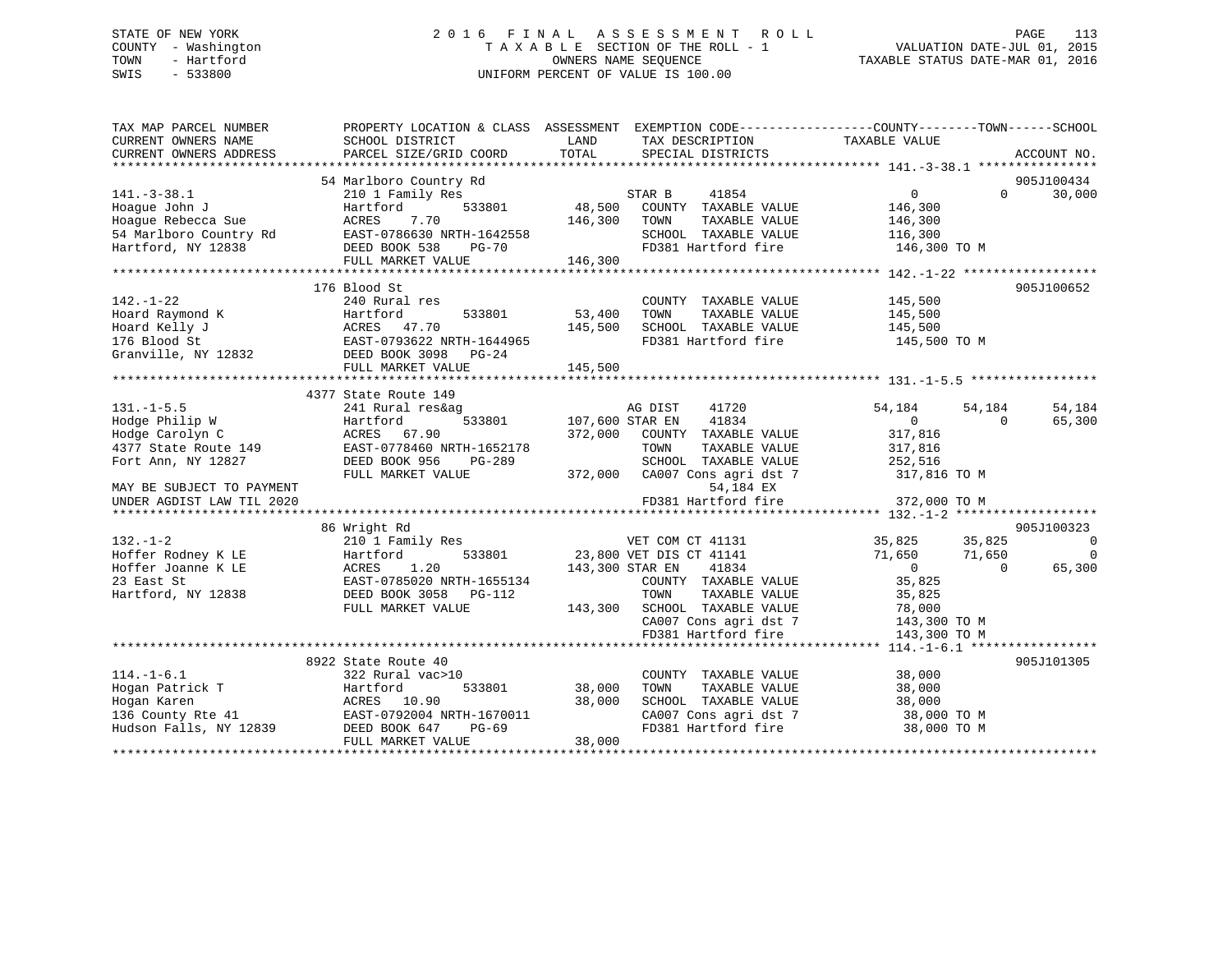## STATE OF NEW YORK 2 0 1 6 F I N A L A S S E S S M E N T R O L L PAGE 114 COUNTY - Washington T A X A B L E SECTION OF THE ROLL - 1 VALUATION DATE-JUL 01, 2015 TOWN - Hartford **TAXABLE STATUS DATE-MAR 01, 2016** OWNERS NAME SEQUENCE TAXABLE STATUS DATE-MAR 01, 2016 SWIS - 533800 UNIFORM PERCENT OF VALUE IS 100.00

| TAX MAP PARCEL NUMBER     | PROPERTY LOCATION & CLASS ASSESSMENT EXEMPTION CODE-----------------COUNTY--------TOWN------SCHOOL |                 |                          |                          |                |                           |
|---------------------------|----------------------------------------------------------------------------------------------------|-----------------|--------------------------|--------------------------|----------------|---------------------------|
| CURRENT OWNERS NAME       | SCHOOL DISTRICT                                                                                    | LAND            | TAX DESCRIPTION          | TAXABLE VALUE            |                |                           |
| CURRENT OWNERS ADDRESS    | PARCEL SIZE/GRID COORD                                                                             | TOTAL           | SPECIAL DISTRICTS        |                          |                | ACCOUNT NO.               |
|                           |                                                                                                    |                 |                          |                          |                |                           |
|                           | 3459 State Route 196                                                                               |                 |                          |                          |                | 905J100677                |
| $140. - 1 - 48$           | 270 Mfg housing                                                                                    |                 | 41854<br>STAR B          | $\overline{0}$           | $\Omega$       | 30,000                    |
| Holcomb Wanda             | 533801<br>Hartford                                                                                 | 15,200          | COUNTY TAXABLE VALUE     | 30,900                   |                |                           |
| 3459 State Route 196      | FRNT 125.00 DPTH 144.00                                                                            | 30,900          | TAXABLE VALUE<br>TOWN    | 30,900                   |                |                           |
| Fort Ann, NY 12827        | EAST-0769960 NRTH-1643719                                                                          |                 | SCHOOL TAXABLE VALUE     | 900                      |                |                           |
|                           | DEED BOOK 2692 PG-20                                                                               |                 | FD381 Hartford fire      | 30,900 TO M              |                |                           |
|                           | FULL MARKET VALUE                                                                                  | 30,900          |                          |                          |                |                           |
|                           |                                                                                                    |                 |                          |                          |                |                           |
|                           | 170 Dick Hill Rd                                                                                   |                 |                          |                          |                | 905J101393                |
| $142. - 1 - 2.1$          | 210 1 Family Res                                                                                   |                 | COUNTY TAXABLE VALUE     | 154,100                  |                |                           |
| Hollister Miles           | Hartford<br>533801                                                                                 | 24,500          | TAXABLE VALUE<br>TOWN    | 154,100                  |                |                           |
| Cleaver Mary              | 596/94                                                                                             | 154,100         | SCHOOL TAXABLE VALUE     | 154,100                  |                |                           |
| 248 Sackett St            | ACRES<br>1.10                                                                                      |                 | CA007 Cons agri dst 7    | 154,100 TO M             |                |                           |
| Brooklyn, NY 11231        | EAST-0790026 NRTH-1649881                                                                          |                 | FD381 Hartford fire      | 154,100 TO M             |                |                           |
|                           | DEED BOOK 3170 PG-217                                                                              |                 |                          |                          |                |                           |
|                           | FULL MARKET VALUE                                                                                  | 154,100         |                          |                          |                |                           |
|                           |                                                                                                    |                 |                          |                          |                |                           |
|                           | 166 Dick Hill Rd                                                                                   |                 |                          |                          |                |                           |
| $142. - 1 - 2.2$          | 120 Field crops                                                                                    |                 | AG BUILD<br>41700        | 50,000                   | 50,000         | 50,000                    |
| Hollister Miles A         | 533801<br>Hartford                                                                                 | 171,800 AG DIST | 41720                    | 69,623                   | 69,623         | 69,623                    |
| Cleaver Mary R            | ACRES 197.30                                                                                       | 228,300         | COUNTY TAXABLE VALUE     | 108,677                  |                |                           |
| 248 Sackett St            | EAST-0790594 NRTH-1648728                                                                          |                 | TAXABLE VALUE<br>TOWN    | 108,677                  |                |                           |
| Brooklyn, NY 11231        | DEED BOOK 3223 PG-213                                                                              |                 | SCHOOL TAXABLE VALUE     | 108,677                  |                |                           |
|                           | FULL MARKET VALUE                                                                                  | 228,300         | CA007 Cons agri dst 7    | 158,677 TO M             |                |                           |
| MAY BE SUBJECT TO PAYMENT |                                                                                                    |                 | 69,623 EX                |                          |                |                           |
| UNDER AGDIST LAW TIL 2025 |                                                                                                    |                 | FD381 Hartford fire      | 228,300 TO M             |                |                           |
|                           |                                                                                                    |                 |                          |                          |                |                           |
|                           | 83 Hinck Ln                                                                                        |                 |                          |                          |                | 905J100322                |
| $150. - 1 - 1$            | 240 Rural res                                                                                      |                 | AG BUILD 41700           | 4,000                    | 4,000          | 4,000                     |
| Holmes John U             | 533801<br>Hartford                                                                                 |                 | 168,200 AG BUILD 41700   | 33,000                   | 33,000         | 33,000                    |
| Holmes Linda P            | ACRES 226.50                                                                                       |                 | 320,000 AG DIST<br>41720 | 22,082                   | 22,082         | 22,082                    |
| PO Box 114                | EAST-0781686 NRTH-1641778                                                                          |                 | 41834<br>STAR EN         | $\overline{\phantom{0}}$ | $\overline{0}$ | 65,300                    |
| Hartford, NY 12838        | DEED BOOK 913<br>PG-206                                                                            |                 | FOR 480A 47460           | 88,160                   | 88,160         | 88,160                    |
|                           | FULL MARKET VALUE                                                                                  | 320,000         | COUNTY TAXABLE VALUE     | 172,758                  |                |                           |
| MAY BE SUBJECT TO PAYMENT |                                                                                                    |                 | TAXABLE VALUE<br>TOWN    | 172,758                  |                |                           |
| UNDER RPTL480A UNTIL 2025 |                                                                                                    |                 | SCHOOL TAXABLE VALUE     | 107,458                  |                |                           |
|                           |                                                                                                    |                 | CA007 Cons agri dst 7    | 297,918 TO M             |                |                           |
|                           |                                                                                                    |                 | 22,082 EX                |                          |                |                           |
|                           |                                                                                                    |                 | FD381 Hartford fire      | 320,000 TO M             |                |                           |
|                           |                                                                                                    |                 |                          |                          |                | * * * * * * * * * * * * * |
|                           | 42 Swamp Ln                                                                                        |                 |                          |                          |                | 905J100611                |
| $149. - 1 - 35$           | 240 Rural res                                                                                      |                 | COUNTY TAXABLE VALUE     | 334,800                  |                |                           |
| Holmes Robert M           | 533801<br>Hartford                                                                                 | 46,700          | TAXABLE VALUE<br>TOWN    | 334,800                  |                |                           |
| Holmes Debra L            |                                                                                                    | 334,800         | SCHOOL TAXABLE VALUE     | 334,800                  |                |                           |
| 125 Old North Rd          | EAST-0774698 NRTH-1636028                                                                          |                 | CA006 Cons agri dst 6    | 334,800 TO M             |                |                           |
| Winsted, CT 06098         | ACRES 16.26<br>EAST-0774698 NRTH-163602<br>DEED BOOK 3152 PG-330                                   |                 | FD381 Hartford fire      | 334,800 TO M             |                |                           |
|                           | FULL MARKET VALUE                                                                                  | 334,800         |                          |                          |                |                           |
|                           |                                                                                                    |                 |                          |                          |                |                           |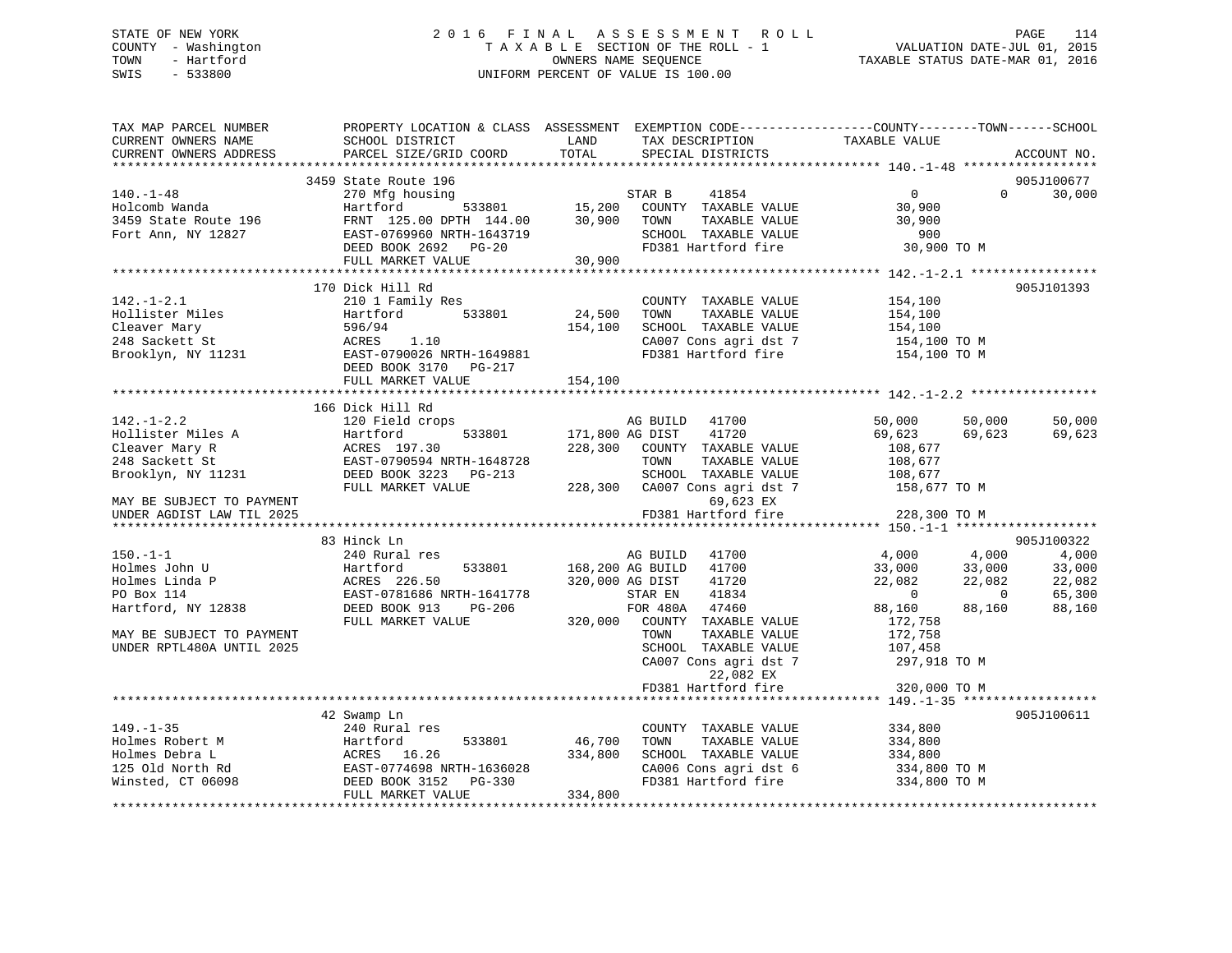## STATE OF NEW YORK 2 0 1 6 F I N A L A S S E S S M E N T R O L L PAGE 115 COUNTY - Washington T A X A B L E SECTION OF THE ROLL - 1 VALUATION DATE-JUL 01, 2015 TOWN - Hartford **TAXABLE STATUS DATE-MAR 01, 2016** OWNERS NAME SEQUENCE TAXABLE STATUS DATE-MAR 01, 2016 SWIS - 533800 UNIFORM PERCENT OF VALUE IS 100.00

| TAX MAP PARCEL NUMBER<br>CURRENT OWNERS NAME<br>CURRENT OWNERS ADDRESS | PROPERTY LOCATION & CLASS ASSESSMENT EXEMPTION CODE----------------COUNTY-------TOWN------SCHOOL<br>SCHOOL DISTRICT<br>PARCEL SIZE/GRID COORD                                                                | LAND<br>TOTAL | TAX DESCRIPTION<br>SPECIAL DISTRICTS                                           | TAXABLE VALUE                                | ACCOUNT NO.        |
|------------------------------------------------------------------------|--------------------------------------------------------------------------------------------------------------------------------------------------------------------------------------------------------------|---------------|--------------------------------------------------------------------------------|----------------------------------------------|--------------------|
|                                                                        |                                                                                                                                                                                                              |               |                                                                                |                                              |                    |
| 150.-1-1.1<br>Holmes Robert U 2nd Hartfo<br>ACRES                      | 45 Hinck Ln<br>210 1 Family Res                                                                                                                                                                              |               | STAR B<br>41854                                                                | $\overline{0}$                               | $\Omega$<br>30,000 |
|                                                                        | 533801<br>Hartford                                                                                                                                                                                           |               | 26,800 COUNTY TAXABLE VALUE                                                    | 185,800                                      |                    |
|                                                                        | 2.00                                                                                                                                                                                                         | 185,800       | TAXABLE VALUE<br>TOWN                                                          | 185,800                                      |                    |
|                                                                        | Hartford, NY 12838 EAST-0780520 NRTH-1640896                                                                                                                                                                 |               | SCHOOL TAXABLE VALUE                                                           | 155,800                                      |                    |
|                                                                        | DEED BOOK 1951    PG-99                                                                                                                                                                                      |               |                                                                                | CA007 Cons agri dst 7 185,800 TO M           |                    |
|                                                                        | FULL MARKET VALUE                                                                                                                                                                                            |               | 185,800 FD381 Hartford fire                                                    | 185,800 TO M                                 |                    |
|                                                                        |                                                                                                                                                                                                              |               |                                                                                |                                              |                    |
|                                                                        | 5245 County Route 30                                                                                                                                                                                         |               |                                                                                |                                              | 905J101337         |
| $150. - 1 - 37.3$                                                      | 210 1 Family Res                                                                                                                                                                                             |               | STAR B<br>41854                                                                | $\overline{0}$                               | 30,000<br>$\Omega$ |
| Horton Raymond D                                                       | Hartford                                                                                                                                                                                                     |               | 533801 20,900 COUNTY TAXABLE VALUE                                             | 99,900                                       |                    |
|                                                                        | Horton Raymond 2<br>Horton Valerie<br>5245 County Route 30<br>Granville, NY 12832<br>CHERED BOOK 551 PG-244<br>PEED BOOK 551 PG-244<br>PEED BOOK 551 PG-244<br>PG-244<br>FRNT 159.00 DPTH 290.00 99,900 TOWN |               |                                                                                | TAXABLE VALUE 99,900<br>TAXABLE VALUE 69,900 |                    |
|                                                                        |                                                                                                                                                                                                              |               | SCHOOL TAXABLE VALUE                                                           |                                              |                    |
|                                                                        |                                                                                                                                                                                                              |               |                                                                                | CA008 Cons agri dst 8 99,900 TO M            |                    |
|                                                                        | FULL MARKET VALUE                                                                                                                                                                                            |               | 99,900 FD381 Hartford fire                                                     | 99,900 TO M                                  |                    |
|                                                                        |                                                                                                                                                                                                              |               |                                                                                |                                              |                    |
|                                                                        | 4 Rojcewicz Ln                                                                                                                                                                                               |               |                                                                                |                                              |                    |
| $140.-1-9.1$                                                           | 210 1 Family Res                                                                                                                                                                                             |               | 41854                                                                          | $\overline{0}$                               | $\Omega$<br>30,000 |
| Houle Michael                                                          | Hartford<br>ACRES<br>533801                                                                                                                                                                                  |               |                                                                                | 167,600                                      |                    |
| 4 Rojcewicz Ln                                                         | 2.06                                                                                                                                                                                                         | 167,600       | TOWN                                                                           | TAXABLE VALUE 167,600                        |                    |
| Fort Ann, NY 12827                                                     | EAST-0774678 NRTH-1646044                                                                                                                                                                                    |               | SCHOOL TAXABLE VALUE                                                           | 137,600<br>167,600 TO M                      |                    |
|                                                                        | DEED BOOK 825<br>$PG-93$                                                                                                                                                                                     |               | CA007 Cons agri dst 7                                                          |                                              |                    |
|                                                                        | FULL MARKET VALUE                                                                                                                                                                                            |               | 167,600 FD381 Hartford fire 167,600 TO M                                       |                                              |                    |
|                                                                        |                                                                                                                                                                                                              |               |                                                                                |                                              |                    |
|                                                                        | 3668 State Route 196                                                                                                                                                                                         |               |                                                                                |                                              | 905J101134         |
| $140. - 1 - 9$                                                         | 240 Rural res                                                                                                                                                                                                |               | 41834<br>STAR EN                                                               | $\overline{0}$                               | $\Omega$<br>65,300 |
| Houle Richard LE                                                       |                                                                                                                                                                                                              |               | 533801 46,000 COUNTY TAXABLE VALUE                                             | 133,400                                      |                    |
| Houle Michelle                                                         | Hartford<br>ACRES 28.40                                                                                                                                                                                      | 133,400       | TAXABLE VALUE<br>TOWN                                                          | 133,400                                      |                    |
|                                                                        | 3668 State Route 196 EAST-0774642 NRTH-1645140                                                                                                                                                               |               | SCHOOL TAXABLE VALUE 68,100                                                    |                                              |                    |
|                                                                        | Fort Ann, NY 12827 DEED BOOK 2948 PG-261                                                                                                                                                                     |               | CA007 Cons agri dst 7 133,400 TO M<br>133,400 FD381 Hartford fire 133,400 TO M |                                              |                    |
|                                                                        | FULL MARKET VALUE                                                                                                                                                                                            |               |                                                                                |                                              |                    |
|                                                                        |                                                                                                                                                                                                              |               |                                                                                |                                              |                    |
|                                                                        | 7370 State Route 40                                                                                                                                                                                          |               |                                                                                |                                              | 905J100317         |
| $149. - 1 - 16$                                                        | 210 1 Family Res                                                                                                                                                                                             |               | 41854<br>STAR B                                                                | $\overline{0}$                               | $\Omega$<br>30,000 |
| Howard Melissa                                                         | Hartford                                                                                                                                                                                                     |               | 533801 26,500 COUNTY TAXABLE VALUE                                             | 157,000                                      |                    |
| 7370 State Route 40                                                    | BLA 772/5                                                                                                                                                                                                    | 157,000       | TOWN                                                                           | TAXABLE VALUE 157,000                        |                    |
| Fort Ann, NY 12827                                                     | ACRES 1.92                                                                                                                                                                                                   |               | SCHOOL TAXABLE VALUE                                                           | 127,000                                      |                    |
|                                                                        | EAST-0776005 NRTH-1638413                                                                                                                                                                                    |               | FD381 Hartford fire                                                            | 157,000 TO M                                 |                    |
|                                                                        | DEED BOOK 3048<br>PG-294                                                                                                                                                                                     |               |                                                                                |                                              |                    |
|                                                                        | FULL MARKET VALUE                                                                                                                                                                                            | 157,000       |                                                                                |                                              |                    |
|                                                                        |                                                                                                                                                                                                              |               |                                                                                |                                              |                    |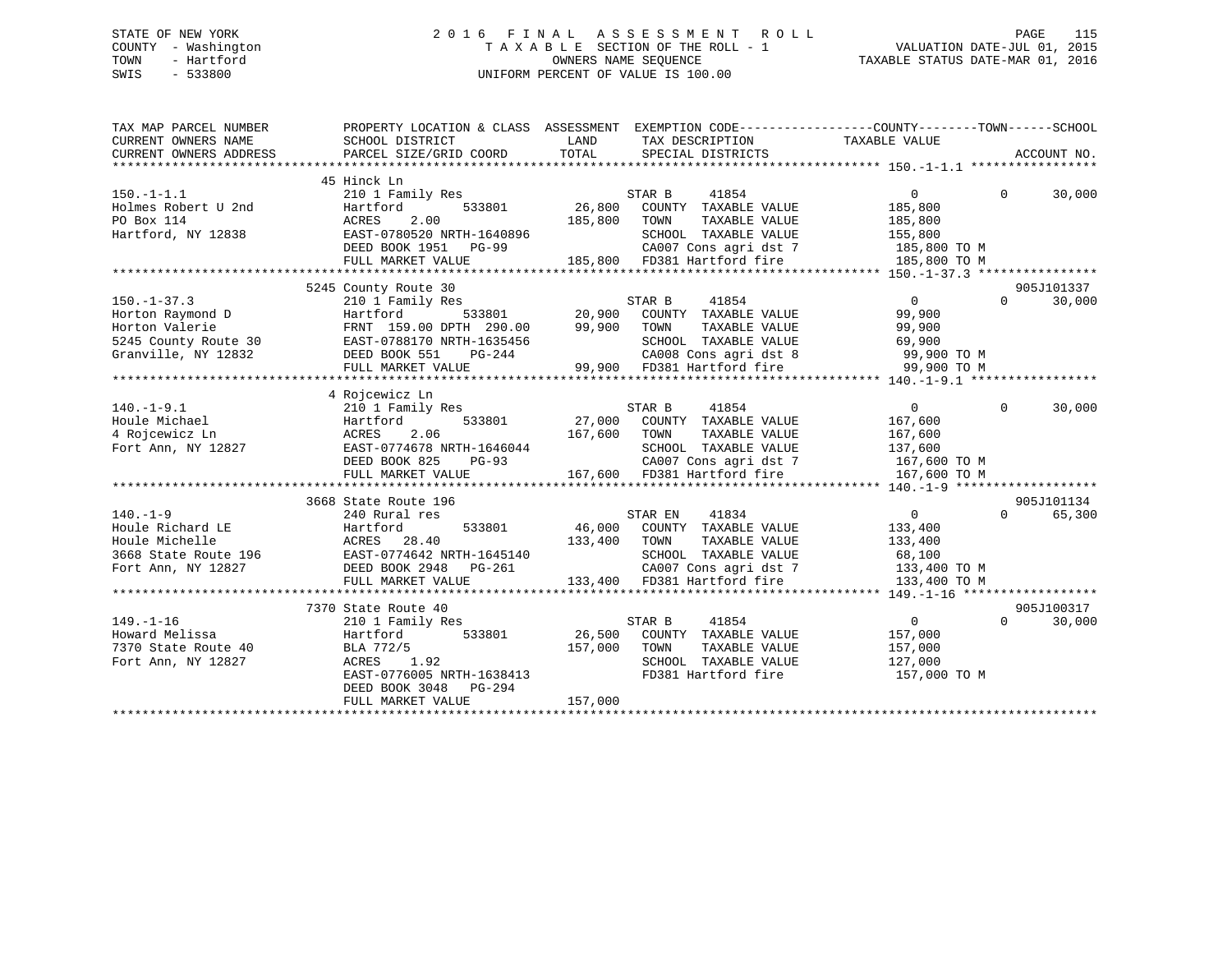## STATE OF NEW YORK 2 0 1 6 F I N A L A S S E S S M E N T R O L L PAGE 116 COUNTY - Washington T A X A B L E SECTION OF THE ROLL - 1 VALUATION DATE-JUL 01, 2015 TOWN - Hartford **TAXABLE STATUS DATE-MAR 01, 2016** OWNERS NAME SEQUENCE TAXABLE STATUS DATE-MAR 01, 2016 SWIS - 533800 UNIFORM PERCENT OF VALUE IS 100.00

| TAX MAP PARCEL NUMBER       | PROPERTY LOCATION & CLASS ASSESSMENT EXEMPTION CODE---------------COUNTY-------TOWN-----SCHOOL |         |                                   |                         |                    |
|-----------------------------|------------------------------------------------------------------------------------------------|---------|-----------------------------------|-------------------------|--------------------|
| CURRENT OWNERS NAME         | SCHOOL DISTRICT                                                                                | LAND    | TAX DESCRIPTION                   | TAXABLE VALUE           |                    |
| CURRENT OWNERS ADDRESS      | PARCEL SIZE/GRID COORD                                                                         | TOTAL   | SPECIAL DISTRICTS                 |                         | ACCOUNT NO.        |
|                             |                                                                                                |         |                                   |                         |                    |
|                             | Wright Rd                                                                                      |         |                                   |                         |                    |
| $122. - 1 - 15.4$           | 323 Vacant rural                                                                               |         | COUNTY TAXABLE VALUE              | 83,000                  |                    |
| Howard Scott                | Hartford<br>533801                                                                             | 83,000  | TOWN<br>TAXABLE VALUE             | 83,000                  |                    |
| PO Box 71                   | Lot 1- Subject to Debt to                                                                      | 83,000  | SCHOOL TAXABLE VALUE              | 83,000                  |                    |
| Hartford, NY 12838          | Nature Cnsrvtn Cntract 95                                                                      |         | CA007 Cons agri dst 7             | 83,000 TO M             |                    |
|                             | ACRES 103.73                                                                                   |         | FD381 Hartford fire               | 83,000 TO M             |                    |
|                             | EAST-0779241 NRTH-1657936                                                                      |         |                                   |                         |                    |
|                             | DEED BOOK 2455 PG-170                                                                          |         |                                   |                         |                    |
|                             | FULL MARKET VALUE                                                                              | 83,000  |                                   |                         |                    |
|                             |                                                                                                |         |                                   |                         |                    |
|                             | Country Ln                                                                                     |         |                                   |                         | 905J101126         |
| $122. - 1 - 42$             | 322 Rural vac>10                                                                               |         | COUNTY TAXABLE VALUE              | 53,700                  |                    |
| Howard Shelly S             | 533801<br>Hartford                                                                             | 53,700  | TOWN<br>TAXABLE VALUE             | 53,700                  |                    |
| ATT:Shelly Marcantonio      | ACRES 15.20                                                                                    | 53,700  | SCHOOL TAXABLE VALUE              | 53,700                  |                    |
| 9 Marine Dr                 | EAST-0770062 NRTH-1658307                                                                      |         | CA007 Cons agri dst 7             | 53,700 TO M             |                    |
| South Glens Falls, NY 12803 | DEED BOOK 812<br>PG-343                                                                        |         | FD381 Hartford fire               | 53,700 TO M             |                    |
|                             | FULL MARKET VALUE                                                                              | 53,700  |                                   |                         |                    |
|                             |                                                                                                |         |                                   |                         | 905J101363         |
| $131. - 1 - 13.5$           | State Route 149                                                                                |         | COUNTY TAXABLE VALUE 19,500       |                         |                    |
| Howe Adam                   | 322 Rural vac>10<br>533801<br>Hartford                                                         | 19,500  | TOWN<br>TAXABLE VALUE             | 19,500                  |                    |
| Howe Shannon                | ACRES 10.96                                                                                    | 19,500  | SCHOOL TAXABLE VALUE              | 19,500                  |                    |
| 59 Townsend Rd              | EAST-0769433 NRTH-1653924                                                                      |         | CA007 Cons agri dst 7 19,500 TO M |                         |                    |
| Hartford, NY 12838          | DEED BOOK 3572 PG-23                                                                           |         | FD381 Hartford fire               | 19,500 TO M             |                    |
|                             | FULL MARKET VALUE                                                                              | 19,500  |                                   |                         |                    |
|                             |                                                                                                |         |                                   |                         |                    |
|                             | 228 County Route 19                                                                            |         |                                   |                         |                    |
| $149. - 1 - 53.5$           | 210 1 Family Res                                                                               |         | STAR B<br>41854                   | $\overline{\mathbf{0}}$ | $\Omega$<br>30,000 |
| Howe Keith                  | Hartford<br>533801                                                                             | 30,900  | COUNTY TAXABLE VALUE              | 173,600                 |                    |
| 228 County Route 19         | 3.07<br>ACRES                                                                                  | 173,600 | TAXABLE VALUE<br>TOWN             | 173,600                 |                    |
| Fort Ann, NY 12827          | EAST-0772424 NRTH-1638954                                                                      |         | SCHOOL TAXABLE VALUE              | 143,600                 |                    |
|                             | DEED BOOK 732<br>PG-255                                                                        |         | CA006 Cons agri dst 6             | 173,600 TO M            |                    |
|                             | FULL MARKET VALUE                                                                              | 173,600 | FD381 Hartford fire               | 173,600 TO M            |                    |
|                             |                                                                                                |         |                                   |                         |                    |
|                             | 2 Townsend Rd                                                                                  |         |                                   |                         | 905J100569         |
| $141. - 1 - 12$             | 210 1 Family Res                                                                               |         | COUNTY TAXABLE VALUE              | 142,100                 |                    |
| Howk Phyllis                | 533801<br>Hartford                                                                             | 28,800  | TOWN<br>TAXABLE VALUE             | 142,100                 |                    |
| Howk Elroy                  | 3.09<br>ACRES                                                                                  | 142,100 | SCHOOL TAXABLE VALUE              | 142,100                 |                    |
| 2 Townsend Rd               | EAST-0783074 NRTH-1646924                                                                      |         | FD381 Hartford fire               | 142,100 TO M            |                    |
| Hartford, NY 12838          | DEED BOOK 2990 PG-74                                                                           |         |                                   |                         |                    |
|                             | FULL MARKET VALUE                                                                              | 142,100 |                                   |                         |                    |
|                             |                                                                                                |         |                                   |                         |                    |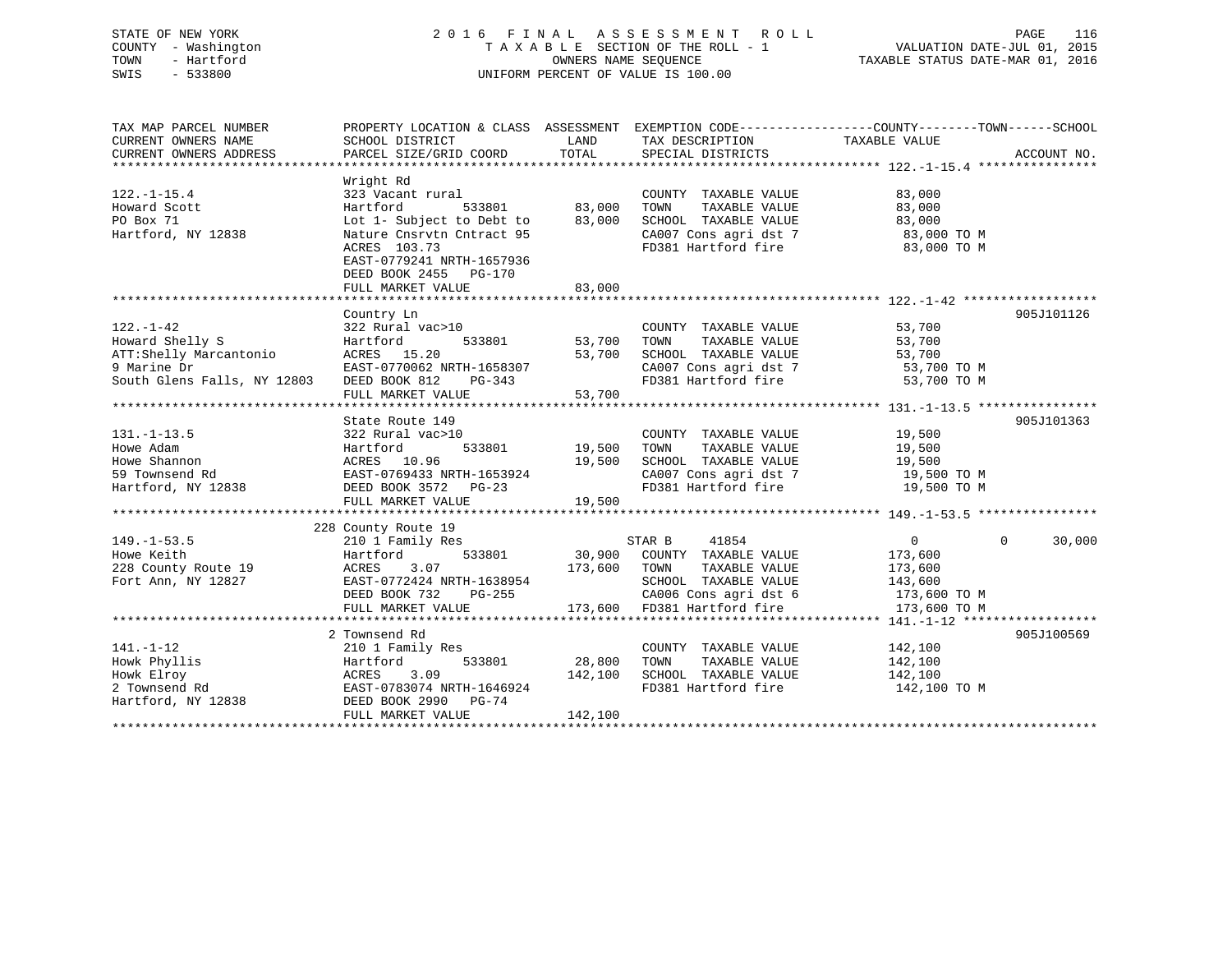## STATE OF NEW YORK 2 0 1 6 F I N A L A S S E S S M E N T R O L L PAGE 117 COUNTY - Washington T A X A B L E SECTION OF THE ROLL - 1 VALUATION DATE-JUL 01, 2015 TOWN - Hartford **TAXABLE STATUS DATE-MAR 01, 2016** OWNERS NAME SEQUENCE TAXABLE STATUS DATE-MAR 01, 2016 SWIS - 533800 UNIFORM PERCENT OF VALUE IS 100.00

| TAX MAP PARCEL NUMBER                                  |                           |                | PROPERTY LOCATION & CLASS ASSESSMENT EXEMPTION CODE----------------COUNTY-------TOWN------SCHOOL |                  |                    |
|--------------------------------------------------------|---------------------------|----------------|--------------------------------------------------------------------------------------------------|------------------|--------------------|
| CURRENT OWNERS NAME                                    | SCHOOL DISTRICT           | LAND           | TAX DESCRIPTION                                                                                  | TAXABLE VALUE    |                    |
| CURRENT OWNERS ADDRESS                                 | PARCEL SIZE/GRID COORD    | TOTAL          | SPECIAL DISTRICTS                                                                                |                  | ACCOUNT NO.        |
|                                                        |                           |                |                                                                                                  |                  |                    |
|                                                        | 298 Warren Rd             |                |                                                                                                  |                  | 905J100631         |
| $123. - 1 - 19$                                        | 113 Cattle farm           |                | AG DIST<br>41720                                                                                 | 19,280<br>19,280 | 19,280             |
| Hoyt W Jason                                           | Hartford<br>533801        |                | 54,100 TEMP GRHSE 42120                                                                          | $\mathbf{1}$     | $\mathbf{1}$<br>1  |
| Hoyt Lori                                              | ACRES 38.80               | 182,700        | COUNTY TAXABLE VALUE                                                                             | 163,419          |                    |
| 304 Warren Rd                                          | EAST-0786132 NRTH-1661839 |                | TOWN<br>TAXABLE VALUE                                                                            | 163,419          |                    |
| Fort Ann, NY 12827                                     | DEED BOOK 792<br>PG-108   |                | SCHOOL TAXABLE VALUE                                                                             | 163,419          |                    |
|                                                        | FULL MARKET VALUE         | 182,700        | CA007 Cons agri dst 7                                                                            | 163,419 TO M     |                    |
| MAY BE SUBJECT TO PAYMENT                              |                           |                | 19,281 EX                                                                                        |                  |                    |
| UNDER AGDIST LAW TIL 2020                              |                           |                | FD381 Hartford fire                                                                              | 182,699 TO M     |                    |
|                                                        |                           |                | $1$ EX                                                                                           |                  |                    |
|                                                        |                           |                |                                                                                                  |                  |                    |
|                                                        | State Route 40            |                |                                                                                                  |                  |                    |
| $149. -1 - 32.2 - 8801$                                | 837 Cell Tower            |                | COUNTY TAXABLE VALUE                                                                             | 0                |                    |
| Hudson Valley Wireless                                 | Hartford<br>533801        | $\overline{0}$ | TAXABLE VALUE<br>TOWN                                                                            | $\Omega$         |                    |
| 34 Russell Rd                                          |                           | $\overline{0}$ | SCHOOL TAXABLE VALUE                                                                             |                  |                    |
| Albany, NY 12205                                       | FULL MARKET VALUE         |                | 0 CA006 Cons agri dst 6                                                                          | 0 TO M           |                    |
|                                                        |                           |                | FD381 Hartford fire                                                                              | 0 TO M           |                    |
|                                                        |                           |                |                                                                                                  |                  |                    |
|                                                        | 318 County Route 19       |                |                                                                                                  |                  |                    |
| $149. - 1 - 32.4 - 8801$                               | 837 Cell Tower            |                | COUNTY TAXABLE VALUE                                                                             | 15,000           |                    |
| Hudson Valley Wireless                                 | 533801<br>Hartford        | $\overline{0}$ | TOWN<br>TAXABLE VALUE                                                                            | 15,000           |                    |
| 34 Russell Rd                                          | ACRES 0.05                | 15,000         | SCHOOL TAXABLE VALUE                                                                             | 15,000           |                    |
| Albany, NY 12205                                       | FULL MARKET VALUE         | 15,000         |                                                                                                  |                  |                    |
|                                                        |                           |                |                                                                                                  |                  |                    |
|                                                        | Swamp Ln                  |                |                                                                                                  |                  | 905J101261         |
| $149. - 1 - 30.2$                                      | 314 Rural vac<10          |                | COUNTY TAXABLE VALUE                                                                             | 27,000           |                    |
| Hufnagel John S                                        | 533801<br>Hartford        | 27,000         | TOWN<br>TAXABLE VALUE                                                                            | 27,000           |                    |
| Hufnagel Barbara A                                     | LOT 2                     | 27,000         | SCHOOL TAXABLE VALUE                                                                             | 27,000           |                    |
| 352 Warburton Ave                                      | ACRES<br>5.71             |                | CA006 Cons agri dst 6                                                                            | 27,000 TO M      |                    |
| Hastings On Hudson, NY 10706 EAST-0775259 NRTH-1635498 |                           |                | FD381 Hartford fire                                                                              | 27,000 TO M      |                    |
|                                                        | DEED BOOK 525<br>PG-224   |                |                                                                                                  |                  |                    |
|                                                        | FULL MARKET VALUE         | 27,000         |                                                                                                  |                  |                    |
|                                                        |                           |                |                                                                                                  |                  |                    |
|                                                        | 35 Christian Hill Rd      |                |                                                                                                  |                  |                    |
| $132. - 1 - 29.2$                                      | 210 1 Family Res          |                | STAR B<br>41854                                                                                  | $\Omega$         | 30,000<br>$\Omega$ |
| Hughes Henry J III                                     | Hartford<br>533801        | 20,100         | COUNTY TAXABLE VALUE                                                                             | 130,200          |                    |
| Nash-Hughes Elizabeth A                                | Survey 12722              | 130,200        | TOWN<br>TAXABLE VALUE                                                                            | 130,200          |                    |
| PO Box 64                                              | FRNT 127.00 DPTH 220.00   |                | SCHOOL TAXABLE VALUE                                                                             | 100,200          |                    |
| Hartford, NY 12838                                     | EAST-0784916 NRTH-1652360 |                | CA007 Cons agri dst 7                                                                            | 130,200 TO M     |                    |
|                                                        | DEED BOOK 3108<br>$PG-16$ |                | FD381 Hartford fire                                                                              | 130,200 TO M     |                    |
|                                                        | FULL MARKET VALUE         | 130,200        |                                                                                                  |                  |                    |
|                                                        |                           |                |                                                                                                  |                  |                    |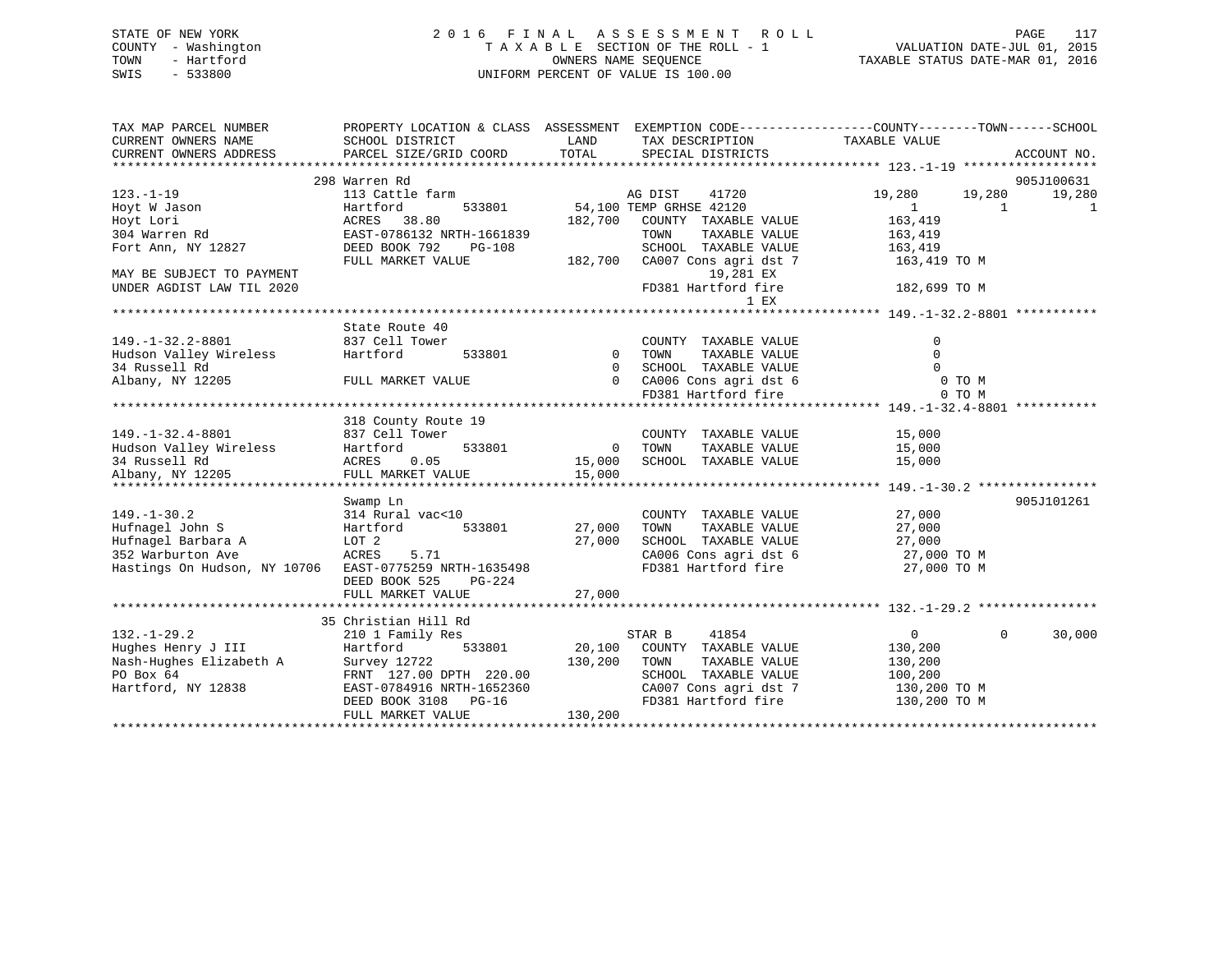## STATE OF NEW YORK 2 0 1 6 F I N A L A S S E S S M E N T R O L L PAGE 118 COUNTY - Washington T A X A B L E SECTION OF THE ROLL - 1 VALUATION DATE-JUL 01, 2015 TOWN - Hartford **TAXABLE STATUS DATE-MAR 01, 2016** OWNERS NAME SEQUENCE TAXABLE STATUS DATE-MAR 01, 2016 SWIS - 533800 UNIFORM PERCENT OF VALUE IS 100.00

| TAX MAP PARCEL NUMBER<br>CURRENT OWNERS NAME<br>CURRENT OWNERS ADDRESS | SCHOOL DISTRICT<br>PARCEL SIZE/GRID COORD                                                                                                                                                               | LAND<br>TOTAL                                            | TAX DESCRIPTION<br>SPECIAL DISTRICTS                             | PROPERTY LOCATION & CLASS ASSESSMENT EXEMPTION CODE----------------COUNTY-------TOWN------SCHOOL<br>TAXABLE VALUE | ACCOUNT NO.                  |
|------------------------------------------------------------------------|---------------------------------------------------------------------------------------------------------------------------------------------------------------------------------------------------------|----------------------------------------------------------|------------------------------------------------------------------|-------------------------------------------------------------------------------------------------------------------|------------------------------|
|                                                                        |                                                                                                                                                                                                         |                                                          |                                                                  |                                                                                                                   |                              |
|                                                                        | 19 East St                                                                                                                                                                                              |                                                          |                                                                  |                                                                                                                   | 905J100342                   |
| $132.15 - 2 - 8$<br>Huguley Joanne<br>21 East St                       | 281 Multiple res<br>Hartford<br>533801<br>FRNT 68.00 DPTH 365.00                                                                                                                                        | $\begin{array}{cc} 3801 & 22,400 \end{array}$<br>111,300 | STAR B<br>41854<br>COUNTY TAXABLE VALUE<br>TAXABLE VALUE<br>TOWN | $\overline{0}$<br>111,300<br>111,300                                                                              | $\Omega$<br>30,000           |
| Hartford, NY 12838                                                     | ACRES 0.61<br>EAST-0786841 NRTH-1652470<br>DEED BOOK W1780 PG-266                                                                                                                                       |                                                          | SCHOOL TAXABLE VALUE                                             | 81,300<br>CA007 Cons agri dst 7 111,300 TO M<br>FD381 Hartford fire 111,300 TO M                                  |                              |
|                                                                        | FULL MARKET VALUE                                                                                                                                                                                       | 111,300                                                  |                                                                  |                                                                                                                   |                              |
|                                                                        |                                                                                                                                                                                                         |                                                          |                                                                  |                                                                                                                   |                              |
| $132. - 2 - 26$                                                        | 5202 State Route 149                                                                                                                                                                                    |                                                          | 87 PCT OF VALUE USED FOR EXEMPTION PURPOSES<br>AGED-CO/TN 41801  |                                                                                                                   | 905J100330<br>$\overline{0}$ |
| Hunsperger Paul                                                        | 220 2 Family Res<br>1y Res<br>533801 32,900 STAR EN<br>190.900 COUNTY<br>Hartford                                                                                                                       |                                                          | 41834                                                            | 82,563<br>82,563<br>$\Omega$<br>$\bigcirc$                                                                        | 65,300                       |
| 5202 State Route 149                                                   | 386/86-446/373                                                                                                                                                                                          | 189,800                                                  | COUNTY TAXABLE VALUE                                             | 107,237                                                                                                           |                              |
| Granville, NY 12832                                                    | ACRES 16.30                                                                                                                                                                                             |                                                          | TOWN<br>TAXABLE VALUE                                            | 107,237                                                                                                           |                              |
|                                                                        | EAST-0791972 NRTH-1652798                                                                                                                                                                               |                                                          | SCHOOL TAXABLE VALUE                                             | 124,500                                                                                                           |                              |
|                                                                        | FULL MARKET VALUE                                                                                                                                                                                       |                                                          | 189,800 FD381 Hartford fire                                      | 189,800 TO M                                                                                                      |                              |
|                                                                        |                                                                                                                                                                                                         |                                                          |                                                                  |                                                                                                                   |                              |
|                                                                        | State Route 149                                                                                                                                                                                         |                                                          |                                                                  |                                                                                                                   | 905J100377                   |
| $132. - 2 - 27.1$                                                      | 322 Rural vac>10                                                                                                                                                                                        |                                                          | COUNTY TAXABLE VALUE 25,500                                      |                                                                                                                   |                              |
| Hunsperger Paul                                                        | 533801<br>Hartford                                                                                                                                                                                      | 25,500                                                   | TAXABLE VALUE<br>TOWN                                            | 25,500                                                                                                            |                              |
| Hunsperger Elma                                                        | 503/4                                                                                                                                                                                                   | 25,500                                                   | SCHOOL TAXABLE VALUE 25,500                                      |                                                                                                                   |                              |
| $5202$ State Route 149                                                 | ACRES 15.90                                                                                                                                                                                             |                                                          | FD381 Hartford fire                                              | 25,500 TO M                                                                                                       |                              |
| Granville, NY 12832                                                    | EAST-0792638 NRTH-1652501<br>DEED BOOK 503<br>$PG-1$                                                                                                                                                    |                                                          |                                                                  |                                                                                                                   |                              |
|                                                                        | FULL MARKET VALUE                                                                                                                                                                                       | 25,500                                                   |                                                                  |                                                                                                                   |                              |
|                                                                        |                                                                                                                                                                                                         |                                                          |                                                                  |                                                                                                                   |                              |
|                                                                        | 64 Hartford Main St                                                                                                                                                                                     |                                                          |                                                                  |                                                                                                                   | 905J100057                   |
| $132.15 - 2 - 32$                                                      | 210 1 Family Res                                                                                                                                                                                        |                                                          | STAR EN 41834                                                    | $\overline{0}$<br>$\Omega$                                                                                        | 65,300                       |
| Ingersoll Arlene -LE-                                                  | 533801                                                                                                                                                                                                  |                                                          | 24,700 COUNTY TAXABLE VALUE                                      | 122,000                                                                                                           |                              |
|                                                                        |                                                                                                                                                                                                         | 122,000 TOWN                                             | TAXABLE VALUE                                                    | 122,000                                                                                                           |                              |
|                                                                        | Ingersoll Arlene -LE-<br>Brynes Marlene Ingers<br>64 Hartford Main St<br>Bast-0786921 NRTH-1653028<br>Hartford, NY 12838<br>DEED BOOK 2291 PG-137<br>EAST-0786921 NRTH-1653028<br>DEED BOOK 2291 PG-137 |                                                          | SCHOOL TAXABLE VALUE                                             | 56,700                                                                                                            |                              |
|                                                                        |                                                                                                                                                                                                         |                                                          | 37 CA007 Cons agri dst 7<br>122,000 FD381 Hartford fire          | 122,000 TO M                                                                                                      |                              |
|                                                                        | FULL MARKET VALUE                                                                                                                                                                                       |                                                          |                                                                  | 122,000 TO M                                                                                                      |                              |
|                                                                        |                                                                                                                                                                                                         |                                                          |                                                                  |                                                                                                                   |                              |
|                                                                        | 20 Old Mill Ln                                                                                                                                                                                          |                                                          |                                                                  |                                                                                                                   | 905J100141                   |
| $141. - 1 - 24$                                                        | 210 1 Family Res                                                                                                                                                                                        |                                                          | 41854<br>STAR B                                                  | $\overline{0}$<br>$\Omega$                                                                                        | 30,000                       |
| Ingraham Scott                                                         | Hartford<br>533801                                                                                                                                                                                      | 23,000                                                   | COUNTY TAXABLE VALUE                                             | 46,300                                                                                                            |                              |
| Currie-Ingraham Correna                                                | 764/297                                                                                                                                                                                                 | 46,300                                                   | TOWN<br>TAXABLE VALUE                                            | 46,300                                                                                                            |                              |
| PO Box 194<br>Hartford, NY 12838                                       | ACRES<br>1.00                                                                                                                                                                                           |                                                          | SCHOOL TAXABLE VALUE<br>FD381 Hartford fire                      | 16,300                                                                                                            |                              |
|                                                                        | EAST-0783671 NRTH-1646400<br>DEED BOOK 2904 PG-13<br>FULL MARKET VALUE                                                                                                                                  | 46,300                                                   |                                                                  | 46,300 TO M                                                                                                       |                              |
|                                                                        |                                                                                                                                                                                                         |                                                          |                                                                  |                                                                                                                   |                              |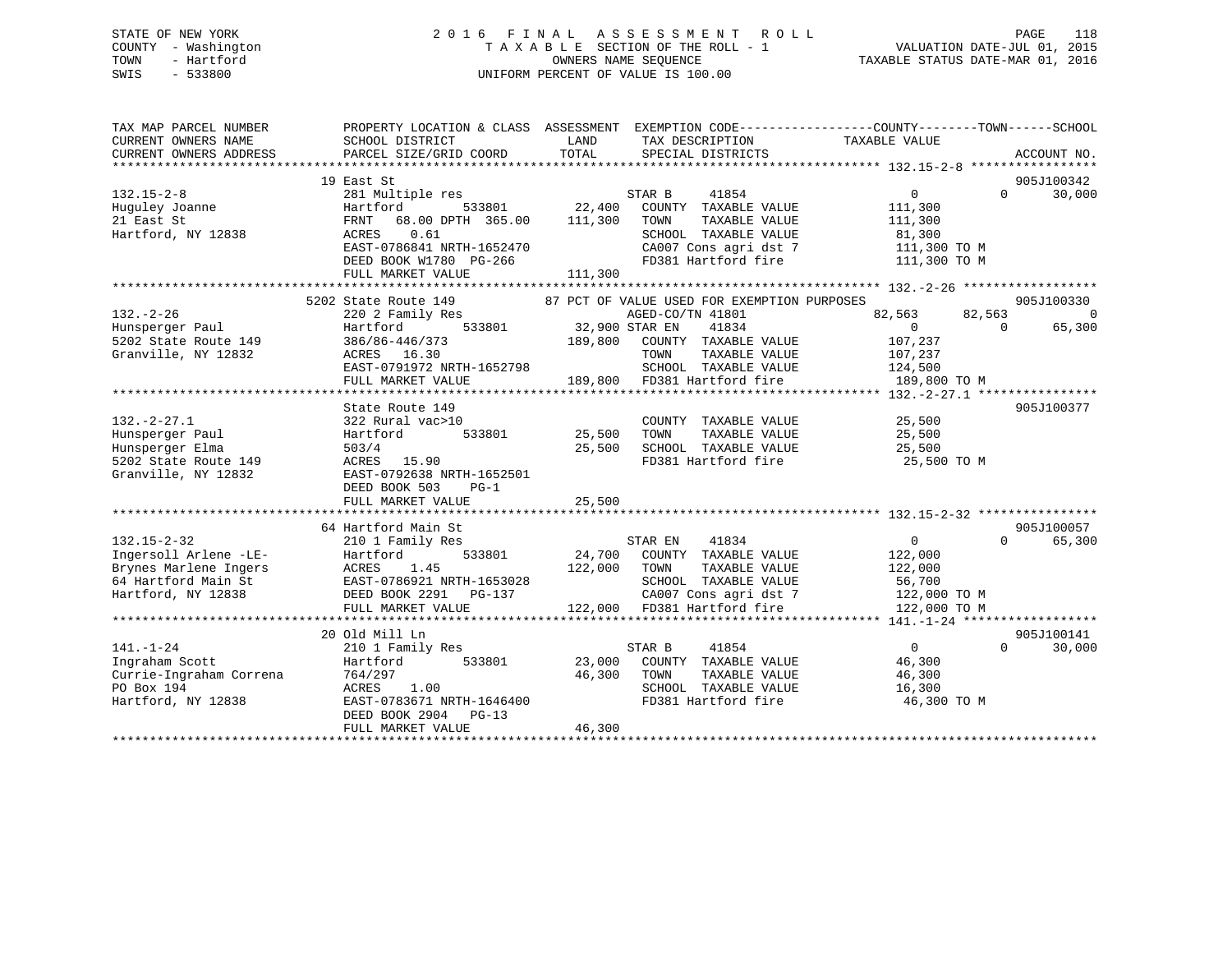## STATE OF NEW YORK 2 0 1 6 F I N A L A S S E S S M E N T R O L L PAGE 119 COUNTY - Washington T A X A B L E SECTION OF THE ROLL - 1 VALUATION DATE-JUL 01, 2015 TOWN - Hartford **TAXABLE STATUS DATE-MAR 01, 2016** OWNERS NAME SEQUENCE TAXABLE STATUS DATE-MAR 01, 2016 SWIS - 533800 UNIFORM PERCENT OF VALUE IS 100.00

| TAX MAP PARCEL NUMBER<br>CURRENT OWNERS NAME<br>CURRENT OWNERS ADDRESS                                                                      | SCHOOL DISTRICT<br>PARCEL SIZE/GRID COORD                                                                                                                                      | LAND<br>TOTAL                 | TAX DESCRIPTION<br>SPECIAL DISTRICTS                                                                                                                                 | PROPERTY LOCATION & CLASS ASSESSMENT EXEMPTION CODE---------------COUNTY-------TOWN-----SCHOOL<br>TAXABLE VALUE   | ACCOUNT NO.                     |
|---------------------------------------------------------------------------------------------------------------------------------------------|--------------------------------------------------------------------------------------------------------------------------------------------------------------------------------|-------------------------------|----------------------------------------------------------------------------------------------------------------------------------------------------------------------|-------------------------------------------------------------------------------------------------------------------|---------------------------------|
| $141. - 1 - 25.2$<br>Ingraham Scott<br>Currie-Ingraham Correna<br>PO Box 194<br>Hartford, NY 12838                                          | Old Mill Ln OFF<br>311 Res vac land<br>Hartford<br>533801<br>FRNT<br>15.00 DPTH<br>69.00<br>EAST-0783541 NRTH-1646382<br>DEED BOOK 2904 PG-13<br>FULL MARKET VALUE             | 100<br>100<br>100             | COUNTY TAXABLE VALUE<br>TAXABLE VALUE<br>TOWN<br>SCHOOL TAXABLE VALUE<br>FD381 Hartford fire                                                                         | 100<br>100<br>100<br>100 TO M                                                                                     |                                 |
|                                                                                                                                             |                                                                                                                                                                                |                               |                                                                                                                                                                      |                                                                                                                   |                                 |
| $132. - 1 - 7$<br>Introne James J<br>Introne Holly M<br>89 Hastings Rd<br>Granville, NY 12832                                               | 89 Hastings Rd<br>210 1 Family Res<br>Hartford<br>533801<br>ACRES<br>3.00<br>EAST-0786608 NRTH-1656980<br>DEED BOOK 513<br>PG-286<br>FULL MARKET VALUE                         | 30,600<br>119,000             | STAR EN<br>41834<br>COUNTY TAXABLE VALUE<br>TOWN<br>TAXABLE VALUE<br>SCHOOL TAXABLE VALUE<br>CA007 Cons agri dst 7<br>119,000 FD381 Hartford fire                    | 0<br>$\Omega$<br>119,000<br>119,000<br>53,700<br>119,000 TO M<br>119,000 TO M                                     | 905J100479<br>65,300            |
|                                                                                                                                             | 7251 State Route 40                                                                                                                                                            |                               |                                                                                                                                                                      |                                                                                                                   | 905J100272                      |
| $149. - 1 - 52$<br>Irion John V<br>Irion Patricia A<br>7251 State Route 40<br>Argyle, NY 12809<br>$131. - 1 - 20$                           | 240 Rural res<br>Hartford<br>533801<br>ACRES 16.51<br>EAST-0773650 NRTH-1636730<br>DEED BOOK 3253 PG-152<br>FULL MARKET VALUE<br>74 County Route 17<br>120 Field crops         | 42,500<br>184,400             | STAR B<br>41854<br>COUNTY TAXABLE VALUE<br>TOWN<br>TAXABLE VALUE<br>SCHOOL TAXABLE VALUE<br>CA006 Cons agri dst 6<br>184,400 FD381 Hartford fire<br>AG DIST<br>41720 | $\overline{0}$<br>$\Omega$<br>184,400<br>184,400<br>154,400<br>184,400 TO M<br>184,400 TO M<br>100,939<br>100,939 | 30,000<br>905J100225<br>100,939 |
| Irwin Joyce I LE<br>Fountaine Craig M<br>60 County Route 17<br>Hartford, NY 12827<br>MAY BE SUBJECT TO PAYMENT<br>UNDER AGDIST LAW TIL 2020 | 533801<br>Hartford<br>870/83<br>$122. - 1 - 23$<br>ACRES 131.00<br>EAST-0770396 NRTH-1656632<br>DEED BOOK 3481 PG-256<br>FULL MARKET VALUE                                     | 175,900<br>182,900<br>182,900 | COUNTY TAXABLE VALUE<br>TOWN<br>TAXABLE VALUE<br>SCHOOL TAXABLE VALUE<br>CA007 Cons agri dst 7<br>100,939 EX<br>FD381 Hartford fire                                  | 81,961<br>81,961<br>81,961<br>81,961 TO M<br>182,900 TO M                                                         |                                 |
| $131. - 1 - 22$<br>Irwin Joyce LE<br>Fountaine Michelle C<br>48 County Route 17<br>Fort Ann, NY 12827                                       | 48 County Route 17<br>210 1 Family Res<br>533801<br>Hartford<br>$122. - 1 - 22$<br>ACRES<br>1.40<br>EAST-0771248 NRTH-1655892<br>DEED BOOK 3481<br>PG-268<br>FULL MARKET VALUE | 25,700<br>119,200<br>119,200  | 41834<br>STAR EN<br>COUNTY TAXABLE VALUE<br>TOWN<br>TAXABLE VALUE<br>SCHOOL TAXABLE VALUE<br>CA007 Cons agri dst 7<br>FD381 Hartford fire                            | $\overline{0}$<br>$\Omega$<br>119,200<br>119,200<br>53,900<br>119,200 TO M<br>119,200 TO M                        | 905J100340<br>65,300            |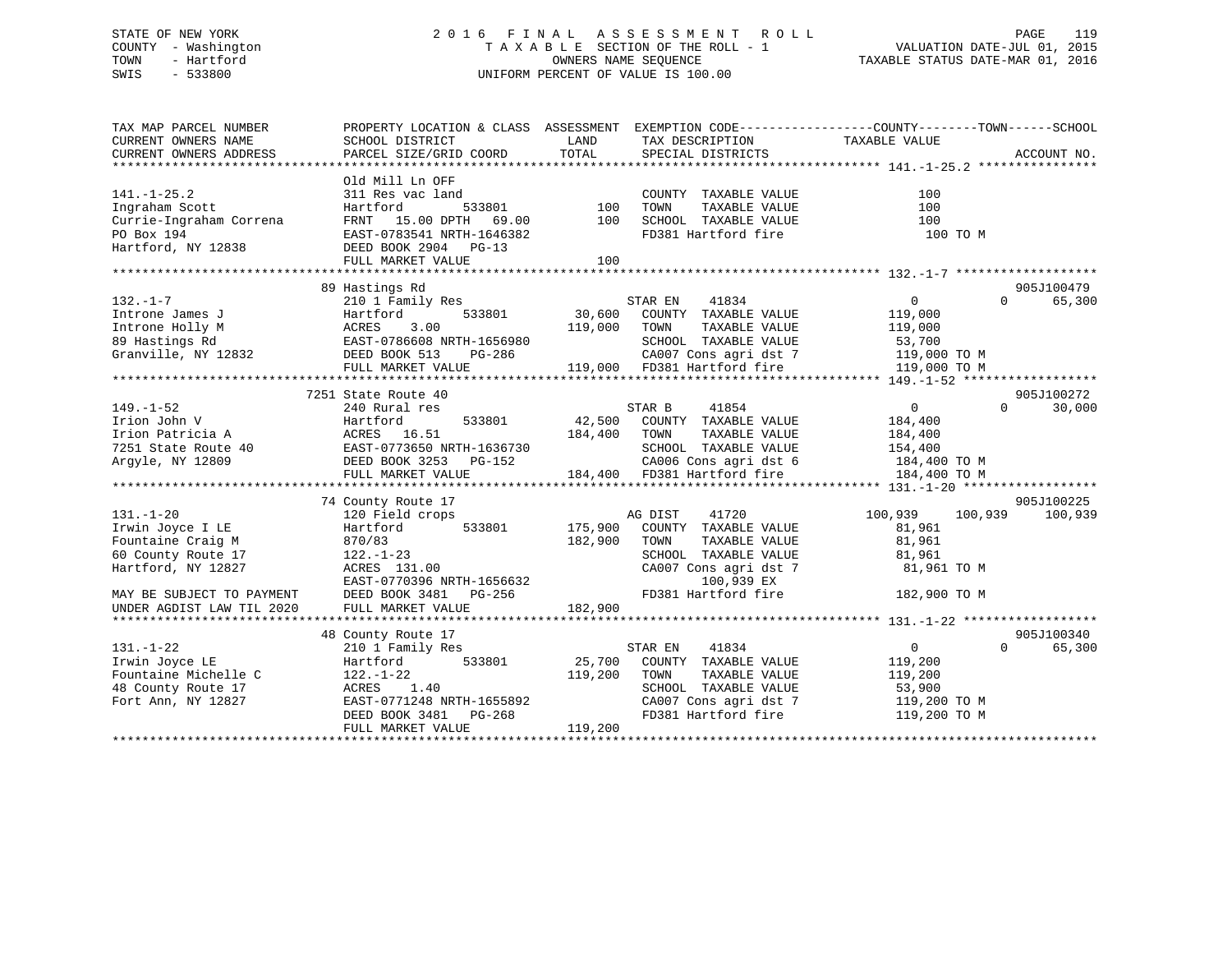## STATE OF NEW YORK 2 0 1 6 F I N A L A S S E S S M E N T R O L L PAGE 120 COUNTY - Washington T A X A B L E SECTION OF THE ROLL - 1 VALUATION DATE-JUL 01, 2015 TOWN - Hartford **TAXABLE STATUS DATE-MAR 01, 2016** OWNERS NAME SEQUENCE TAXABLE STATUS DATE-MAR 01, 2016 SWIS - 533800 UNIFORM PERCENT OF VALUE IS 100.00

| TAX MAP PARCEL NUMBER                                                                                                                  | PROPERTY LOCATION & CLASS ASSESSMENT EXEMPTION CODE---------------COUNTY-------TOWN------SCHOOL                                                                                                             |                                        |                                                                                    |                         |                                 |
|----------------------------------------------------------------------------------------------------------------------------------------|-------------------------------------------------------------------------------------------------------------------------------------------------------------------------------------------------------------|----------------------------------------|------------------------------------------------------------------------------------|-------------------------|---------------------------------|
|                                                                                                                                        |                                                                                                                                                                                                             |                                        |                                                                                    |                         |                                 |
|                                                                                                                                        | 59 Russell Ln                                                                                                                                                                                               |                                        |                                                                                    |                         | 905J100341                      |
| $149. - 1 - 46$                                                                                                                        | 210 1 Family Res                                                                                                                                                                                            |                                        | STAR B<br>41854                                                                    | $\overline{0}$          | $\Omega$ and $\Omega$<br>30,000 |
| Trwin Michael E<br>Irwin Michael E<br>Irwin Claudia<br>59 Russell Ln<br>Argyle, NY 12809<br>PEED BOOK 441 PG-704<br>FIILL MARKET VALUE |                                                                                                                                                                                                             |                                        | 533801 50,400 COUNTY TAXABLE VALUE                                                 | 177,100                 |                                 |
|                                                                                                                                        |                                                                                                                                                                                                             | 177,100                                | TAXABLE VALUE<br>TOWN                                                              | 177,100                 |                                 |
|                                                                                                                                        |                                                                                                                                                                                                             |                                        | SCHOOL TAXABLE VALUE                                                               | 147,100                 |                                 |
|                                                                                                                                        | PG-704                                                                                                                                                                                                      |                                        |                                                                                    |                         |                                 |
|                                                                                                                                        | FULL MARKET VALUE                                                                                                                                                                                           |                                        | 704 CA006 Cons agri dst 6 177,100 TO M<br>177,100 FD381 Hartford fire 177,100 TO M |                         |                                 |
|                                                                                                                                        |                                                                                                                                                                                                             |                                        |                                                                                    |                         |                                 |
|                                                                                                                                        | 640 Warren Rd                                                                                                                                                                                               |                                        |                                                                                    |                         |                                 |
| $123. - 1 - 11.10$                                                                                                                     | 270 Mfg housing                                                                                                                                                                                             |                                        | STAR B<br>41854                                                                    | $\overline{0}$          | 30,000<br>$\Omega$              |
| Irwin Russell C                                                                                                                        | 533801<br>Hartford                                                                                                                                                                                          |                                        | 28,800 COUNTY TAXABLE VALUE                                                        | 69,800                  |                                 |
| 636 Warren Rd                                                                                                                          | 5.00<br>ACRES                                                                                                                                                                                               | 69,800 TOWN                            | TAXABLE VALUE                                                                      | 69,800                  |                                 |
| Fort Ann, NY 12827                                                                                                                     |                                                                                                                                                                                                             |                                        |                                                                                    |                         |                                 |
|                                                                                                                                        |                                                                                                                                                                                                             |                                        |                                                                                    |                         |                                 |
|                                                                                                                                        |                                                                                                                                                                                                             |                                        |                                                                                    |                         |                                 |
|                                                                                                                                        | EAST-0792523 NRTH-1664032<br>DEED BOOK 782 PG-308 CA007 Cons agri dst 7 69,800 TO M<br>FULL MARKET VALUE 69,800 FD381 Hartford fire 69,800 TO M<br>FULL MARKET VALUE 69,800 FD381 Hartford fire 69,800 TO M |                                        |                                                                                    |                         |                                 |
|                                                                                                                                        | 49 Hartford Main St                                                                                                                                                                                         |                                        |                                                                                    |                         | 9079900721                      |
| $132.15 - 1 - 12$                                                                                                                      | 280 Res Multiple                                                                                                                                                                                            |                                        | COUNTY TAXABLE VALUE                                                               | 53,300                  |                                 |
|                                                                                                                                        |                                                                                                                                                                                                             | e<br>533801 13,300<br>"H 187.00 13,300 | TAXABLE VALUE<br>TOWN                                                              | 53,300                  |                                 |
|                                                                                                                                        |                                                                                                                                                                                                             |                                        | SCHOOL TAXABLE VALUE 53,300<br>CA007 Cons agri dst 7 53,300 TO M                   |                         |                                 |
|                                                                                                                                        |                                                                                                                                                                                                             |                                        |                                                                                    |                         |                                 |
|                                                                                                                                        |                                                                                                                                                                                                             |                                        | FD381 Hartford fire 53,300 TO M                                                    |                         |                                 |
|                                                                                                                                        |                                                                                                                                                                                                             |                                        |                                                                                    |                         |                                 |
|                                                                                                                                        |                                                                                                                                                                                                             |                                        |                                                                                    |                         |                                 |
|                                                                                                                                        | 70 Christian Hill Rd                                                                                                                                                                                        |                                        |                                                                                    |                         | 905J100326                      |
| $132.15 - 1 - 26$                                                                                                                      | 210 1 Family Res                                                                                                                                                                                            |                                        | COUNTY TAXABLE VALUE 108,400                                                       |                         |                                 |
|                                                                                                                                        |                                                                                                                                                                                                             | 533801 17,300                          | TOWN<br>TAXABLE VALUE                                                              | 108,400                 |                                 |
|                                                                                                                                        | FRNT 60.00 DPTH 110.00 108,400                                                                                                                                                                              |                                        | SCHOOL TAXABLE VALUE 108,400<br>CA007 Cons agri dst 7 108,400 TO M                 |                         |                                 |
| First Samuel<br>Irwin Samuel<br>Irwin Merry FRNT 60.00 D<br>PO Box 13 ACRES 0.50<br>Hartford, NY 12838 EAST-0785786 N                  |                                                                                                                                                                                                             |                                        |                                                                                    |                         |                                 |
|                                                                                                                                        | EAST-0785786 NRTH-1652232                                                                                                                                                                                   |                                        | FD381 Hartford fire                                                                | 108,400 TO M            |                                 |
|                                                                                                                                        | DEED BOOK 2999 PG-152                                                                                                                                                                                       |                                        |                                                                                    |                         |                                 |
|                                                                                                                                        |                                                                                                                                                                                                             |                                        |                                                                                    |                         |                                 |
|                                                                                                                                        |                                                                                                                                                                                                             |                                        |                                                                                    |                         |                                 |
|                                                                                                                                        | 7143 State Route 40                                                                                                                                                                                         |                                        |                                                                                    |                         |                                 |
| $149. - 1 - 43.2$                                                                                                                      | 210 1 Family Res                                                                                                                                                                                            |                                        | STAR B<br>41854<br>$25,800$ COUNTY TAXABLE VALUE                                   | $\overline{0}$          | 30,000<br>$\Omega$              |
| Iuliucci John James                                                                                                                    | 533801<br>Hartford                                                                                                                                                                                          |                                        |                                                                                    | 135,300                 |                                 |
| 7143 State Route 40<br>Argyle, NY 12809                                                                                                | Lot 2<br>ACRES<br>3.00                                                                                                                                                                                      | 135,300                                | TOWN<br>TAXABLE VALUE<br>SCHOOL TAXABLE VALUE                                      | 135,300                 |                                 |
|                                                                                                                                        |                                                                                                                                                                                                             |                                        |                                                                                    | 105,300<br>135,300 TO M |                                 |
| MAY BE SUBJECT TO PAYMENT DEED BOOK 3325                                                                                               | EAST-0771932 NRTH-1634251<br>DEED BOOK 3325 PG-327                                                                                                                                                          |                                        | CA006 Cons agri dst 6<br>FD381 Hartford fire                                       | 135,300 TO M            |                                 |
| UNDER AGDIST LAW TIL 2018                                                                                                              | FULL MARKET VALUE                                                                                                                                                                                           | 135,300                                |                                                                                    |                         |                                 |
|                                                                                                                                        |                                                                                                                                                                                                             |                                        |                                                                                    |                         |                                 |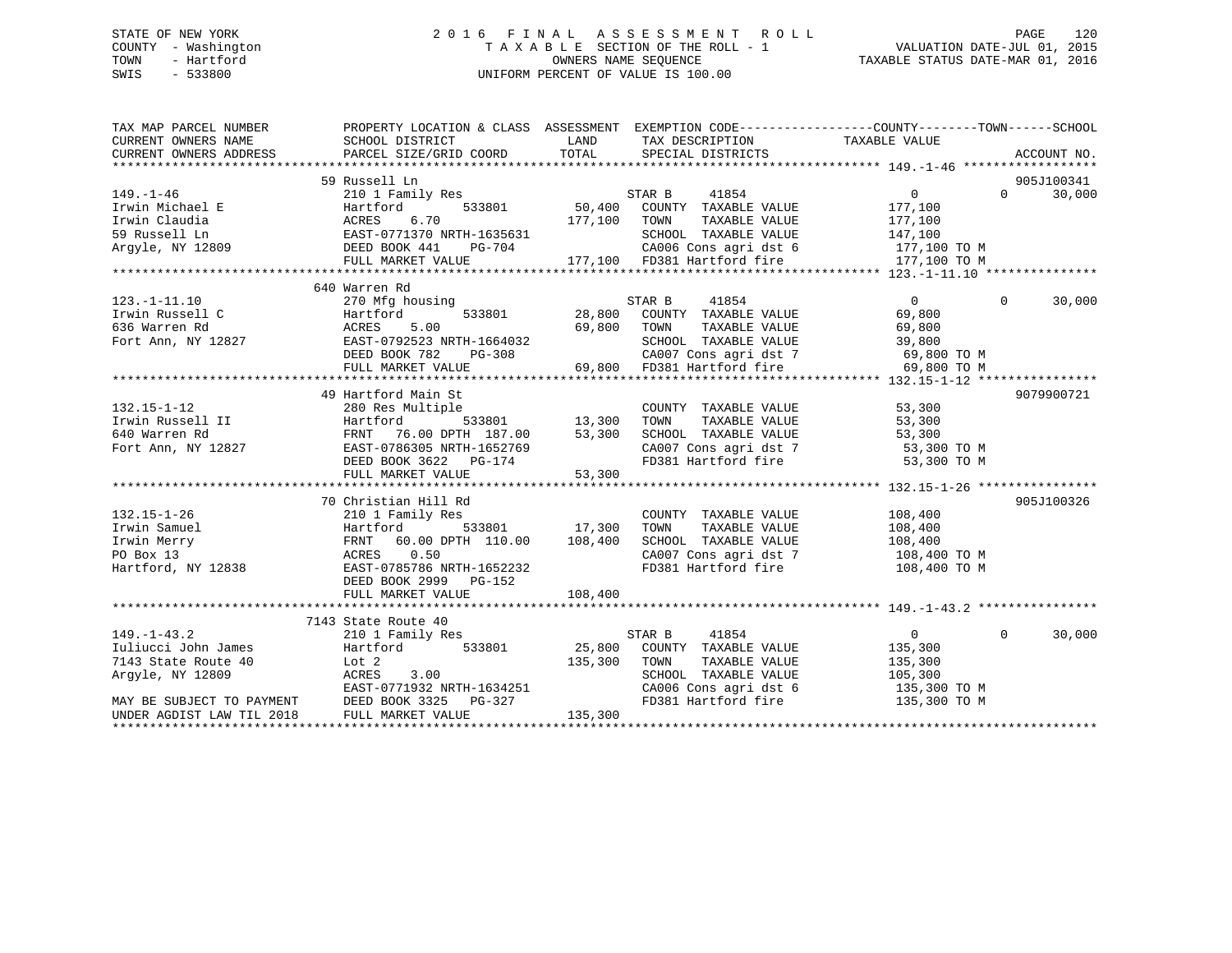## STATE OF NEW YORK 2 0 1 6 F I N A L A S S E S S M E N T R O L L PAGE 121 COUNTY - Washington T A X A B L E SECTION OF THE ROLL - 1 VALUATION DATE-JUL 01, 2015 TOWN - Hartford **TAXABLE STATUS DATE-MAR 01, 2016** OWNERS NAME SEQUENCE TAXABLE STATUS DATE-MAR 01, 2016 SWIS - 533800 UNIFORM PERCENT OF VALUE IS 100.00

| TAX MAP PARCEL NUMBER<br>CURRENT OWNERS NAME                                                                                                            | PROPERTY LOCATION & CLASS ASSESSMENT EXEMPTION CODE---------------COUNTY-------TOWN------SCHOOL<br>SCHOOL DISTRICT | LAND         | TAX DESCRIPTION                                                             | TAXABLE VALUE                                                          |                        |
|---------------------------------------------------------------------------------------------------------------------------------------------------------|--------------------------------------------------------------------------------------------------------------------|--------------|-----------------------------------------------------------------------------|------------------------------------------------------------------------|------------------------|
| CURRENT OWNERS ADDRESS                                                                                                                                  | PARCEL SIZE/GRID COORD                                                                                             | TOTAL        | SPECIAL DISTRICTS                                                           |                                                                        | ACCOUNT NO.            |
|                                                                                                                                                         |                                                                                                                    |              |                                                                             |                                                                        |                        |
|                                                                                                                                                         | 7143 State Route 40                                                                                                |              |                                                                             |                                                                        |                        |
| $149. - 1 - 43.4$                                                                                                                                       | 311 Res vac land                                                                                                   |              | COUNTY TAXABLE VALUE                                                        | 7,000                                                                  |                        |
| Iuliucci John James                                                                                                                                     | Hartford<br>533801                                                                                                 | 7,000        | TOWN<br>TAXABLE VALUE                                                       | 7,000                                                                  |                        |
| 7143 State Route 40                                                                                                                                     | Lot 2B                                                                                                             | 7,000        | SCHOOL TAXABLE VALUE                                                        | 7,000                                                                  |                        |
| Argyle, NY 12809                                                                                                                                        | Filed Survey: 12395                                                                                                |              | CA006 Cons agri dst 6                                                       | 7,000 TO M                                                             |                        |
|                                                                                                                                                         | ACRES<br>5.01                                                                                                      |              | FD381 Hartford fire                                                         | 7,000 TO M                                                             |                        |
|                                                                                                                                                         |                                                                                                                    |              |                                                                             |                                                                        |                        |
| MAY BE SUBJECT TO PAYMENT EAST-0772112 NRTH-1634615<br>UNDER AGDIST LAW TIL 2019 DEED BOOK 3325 PG-331                                                  |                                                                                                                    |              |                                                                             |                                                                        |                        |
|                                                                                                                                                         | FULL MARKET VALUE                                                                                                  | 7,000        |                                                                             |                                                                        |                        |
|                                                                                                                                                         |                                                                                                                    |              |                                                                             |                                                                        |                        |
|                                                                                                                                                         | East St                                                                                                            |              |                                                                             |                                                                        | 905J100078             |
| $132.15 - 2 - 12$                                                                                                                                       | 311 Res vac land                                                                                                   |              | COUNTY TAXABLE VALUE                                                        | 1,000                                                                  |                        |
|                                                                                                                                                         |                                                                                                                    | 533801 1,000 | TAXABLE VALUE<br>TOWN                                                       | 1,000                                                                  |                        |
|                                                                                                                                                         |                                                                                                                    | 1,000        | SCHOOL TAXABLE VALUE                                                        | 1,000                                                                  |                        |
|                                                                                                                                                         |                                                                                                                    |              |                                                                             | CA007 Cons agri dst 7 1,000 TO M                                       |                        |
| Jabot Arthur D<br>Jabot Deborah Martford 533801<br>PO Box 74 EAST-0786614 NRTH-1652229<br>Hartford, NY 12838 DEED BOOK 494 PG-703<br>PUILL MARKET VALUE |                                                                                                                    |              | FD381 Hartford fire                                                         | 1,000 TO M                                                             |                        |
|                                                                                                                                                         | FULL MARKET VALUE                                                                                                  | 1,000        |                                                                             |                                                                        |                        |
|                                                                                                                                                         |                                                                                                                    |              |                                                                             |                                                                        |                        |
|                                                                                                                                                         | 18 East St                                                                                                         |              |                                                                             |                                                                        | 905J100343             |
| $132.15 - 2 - 13$                                                                                                                                       |                                                                                                                    |              |                                                                             | 13,725<br>13,725                                                       | $\overline{0}$         |
| Jabot Arthur D                                                                                                                                          | 210 1 Family Res WET WAR CT 41121<br>Hartford 533801 13,100 VET DIS CT 41141                                       |              |                                                                             | 4,575<br>4,575                                                         | $\overline{0}$         |
| 210 1 1<br>Hartfo:<br>Hartfo:<br>RENT ACRES<br>Jabot Deborah                                                                                            | FRNT 88.00 DPTH 158.00 91,500 STAR EN                                                                              |              | 41834                                                                       | $\overline{0}$                                                         | $\bigcirc$<br>65,300   |
| PO Box 74                                                                                                                                               | 0.32                                                                                                               |              | COUNTY TAXABLE VALUE                                                        | 73,200                                                                 |                        |
| Hartford, NY 12838                                                                                                                                      | EAST-0786692 NRTH-1652197                                                                                          |              | TOWN<br>TAXABLE VALUE                                                       |                                                                        |                        |
|                                                                                                                                                         | DEED BOOK 448<br>PG-79                                                                                             |              | SCHOOL TAXABLE VALUE                                                        | 73,200<br>26,200                                                       |                        |
|                                                                                                                                                         | FULL MARKET VALUE                                                                                                  |              |                                                                             |                                                                        |                        |
|                                                                                                                                                         |                                                                                                                    |              | 91,500 CA007 Cons agri dst 7 91,500 TO M<br>FD381 Hartford fire 91,500 TO M |                                                                        |                        |
|                                                                                                                                                         |                                                                                                                    |              |                                                                             |                                                                        |                        |
|                                                                                                                                                         | 4211 State Route 149                                                                                               |              |                                                                             |                                                                        | 905J101324             |
| $131. - 1 - 8.1$                                                                                                                                        | 210 1 Family Res                                                                                                   |              | COUNTY TAXABLE VALUE                                                        | 134,100                                                                |                        |
|                                                                                                                                                         |                                                                                                                    | 23,800 TOWN  | TAXABLE VALUE                                                               | 134,100                                                                |                        |
|                                                                                                                                                         |                                                                                                                    |              | SCHOOL TAXABLE VALUE                                                        | 134,100                                                                |                        |
|                                                                                                                                                         |                                                                                                                    |              |                                                                             |                                                                        |                        |
|                                                                                                                                                         |                                                                                                                    |              |                                                                             | CA007 Cons agri dst 7 134,100 TO M<br>FD381 Hartford fire 134,100 TO M |                        |
|                                                                                                                                                         | FULL MARKET VALUE                                                                                                  | 134, 100     |                                                                             |                                                                        |                        |
|                                                                                                                                                         |                                                                                                                    |              |                                                                             |                                                                        |                        |
|                                                                                                                                                         | 1443 Baldwin Corners Rd 83 PCT OF VALUE USED FOR EXEMPTION PURPOSES                                                |              |                                                                             |                                                                        | 905J100347             |
| $122. - 1 - 33$                                                                                                                                         | 240 Rural res                                                                                                      |              | AGED-CO/TN 41801                                                            | 48,182<br>48,182                                                       | $\overline{0}$         |
| Jakway Richard O                                                                                                                                        | Hartford<br>Rd ACRES 42.10                                                                                         |              | 533801 46,400 AGED-SCH 41804                                                | $\overline{0}$                                                         | 28,909<br>$\mathbf{0}$ |
| 1443 Baldwin Corners Rd                                                                                                                                 |                                                                                                                    |              | 116,100 STAR EN 41834                                                       | $\overline{0}$                                                         | $\Omega$<br>65,300     |
| Fort Ann, NY 12827                                                                                                                                      | EAST-0770027 NRTH-1664426                                                                                          |              | COUNTY TAXABLE VALUE                                                        | 67,918                                                                 |                        |
|                                                                                                                                                         | DEED BOOK 715<br>PG-35                                                                                             |              | TOWN<br>TAXABLE VALUE                                                       | 67,918                                                                 |                        |
|                                                                                                                                                         | FULL MARKET VALUE                                                                                                  |              | 116,100 SCHOOL TAXABLE VALUE                                                | 21,891                                                                 |                        |
|                                                                                                                                                         |                                                                                                                    |              | FD381 Hartford fire                                                         | 116,100 TO M                                                           |                        |
|                                                                                                                                                         |                                                                                                                    |              |                                                                             |                                                                        |                        |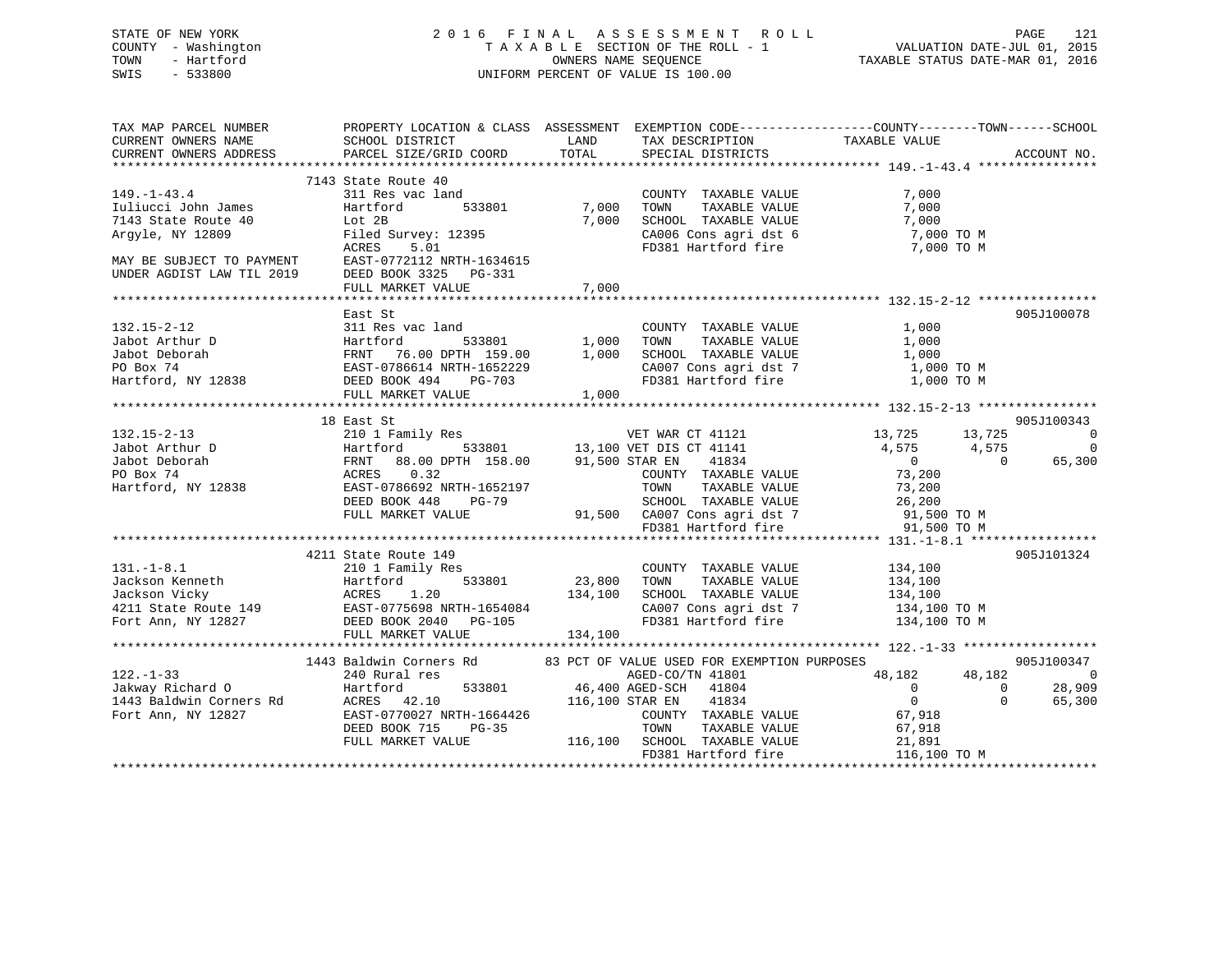## STATE OF NEW YORK 2 0 1 6 F I N A L A S S E S S M E N T R O L L PAGE 122 COUNTY - Washington T A X A B L E SECTION OF THE ROLL - 1 VALUATION DATE-JUL 01, 2015 TOWN - Hartford **TAXABLE STATUS DATE-MAR 01, 2016** OWNERS NAME SEQUENCE TAXABLE STATUS DATE-MAR 01, 2016 SWIS - 533800 UNIFORM PERCENT OF VALUE IS 100.00

| TAX MAP PARCEL NUMBER  | PROPERTY LOCATION & CLASS ASSESSMENT EXEMPTION CODE----------------COUNTY-------TOWN------SCHOOL |        |                                               |                              |             |
|------------------------|--------------------------------------------------------------------------------------------------|--------|-----------------------------------------------|------------------------------|-------------|
| CURRENT OWNERS NAME    | SCHOOL DISTRICT                                                                                  | LAND   | TAX DESCRIPTION                               | TAXABLE VALUE                |             |
| CURRENT OWNERS ADDRESS | PARCEL SIZE/GRID COORD                                                                           | TOTAL  | SPECIAL DISTRICTS                             |                              | ACCOUNT NO. |
|                        |                                                                                                  |        |                                               |                              |             |
|                        | Pope Hill Rd                                                                                     |        |                                               |                              | 905J101090  |
| $149. - 1 - 29.3$      | 314 Rural vac<10                                                                                 |        | COUNTY TAXABLE VALUE                          | 27,500                       |             |
| Jamieson David         | 533801<br>Hartford                                                                               | 27,500 | TOWN<br>TAXABLE VALUE                         | 27,500                       |             |
| Jamieson Keiko         | ROW 797-278 Dusty Hy Way 27,500                                                                  |        | SCHOOL TAXABLE VALUE                          |                              |             |
| 30 Dusty Hwy           | 6.40<br>ACRES                                                                                    |        | SCHOOL TAXABLE VALUE<br>CA006 Cons agri dst 6 | $27,500$ TO M<br>27,500 TO M |             |
| Arqyle, NY 12809       | EAST-0778102 NRTH-1632642                                                                        |        | FD381 Hartford fire 27,500 TO M               |                              |             |
|                        | DEED BOOK 1969 PG-67                                                                             |        |                                               |                              |             |
|                        | FULL MARKET VALUE                                                                                | 27,500 |                                               |                              |             |
|                        |                                                                                                  |        |                                               |                              |             |
|                        | County Route 19                                                                                  |        |                                               |                              | 905J100668  |
| $149. - 1 - 4.1$       | 314 Rural vac<10                                                                                 |        | COUNTY TAXABLE VALUE                          | 14,100                       |             |
| Jarrett H Thomas       | 533801<br>Hartford                                                                               | 14,100 | TAXABLE VALUE<br>TOWN                         | 14,100                       |             |
| PO Box 4737            | 1.30<br>ACRES                                                                                    | 14,100 | SCHOOL TAXABLE VALUE                          | 14,100                       |             |
| Queensbury, NY 12804   | EAST-0770547 NRTH-1638348                                                                        |        | FD381 Hartford fire                           | 14,100 TO M                  |             |
|                        | DEED BOOK 2482 PG-193                                                                            |        |                                               |                              |             |
|                        | FULL MARKET VALUE                                                                                | 14,100 |                                               |                              |             |
|                        |                                                                                                  |        |                                               |                              |             |
|                        | County Route 19                                                                                  |        |                                               |                              | 905J101073  |
| $149. - 1 - 4.2$       | 314 Rural vac<10                                                                                 |        | COUNTY TAXABLE VALUE                          | 13,800                       |             |
| Jarrett H Thomas       | 533801<br>Hartford                                                                               | 13,800 | TAXABLE VALUE<br>TOWN                         | 13,800                       |             |
| PO Box 4737            | ACRES<br>1.21                                                                                    | 13,800 | SCHOOL TAXABLE VALUE                          | 13,800                       |             |
| Queensbury, NY 12804   | EAST-0770350 NRTH-1638325                                                                        |        | FD381 Hartford fire                           | $13,800$ TO M                |             |
|                        | DEED BOOK 2482<br>PG-193                                                                         |        |                                               |                              |             |
|                        | FULL MARKET VALUE                                                                                | 13,800 |                                               |                              |             |
|                        |                                                                                                  |        |                                               |                              |             |
|                        | County Route 19                                                                                  |        |                                               |                              |             |
| $149. - 1 - 4.4$       |                                                                                                  |        |                                               |                              |             |
| Jarrett H Thomas       | 314 Rural vac<10<br>533801<br>Hartford                                                           | 20,000 | COUNTY TAXABLE VALUE<br>TOWN<br>TAXABLE VALUE | 20,000<br>20,000             |             |
| PO Box 4737            |                                                                                                  | 20,000 | SCHOOL TAXABLE VALUE                          | 20,000                       |             |
|                        | Sub DIv Lot 3                                                                                    |        | FD381 Hartford fire                           |                              |             |
| Queensbury, NY 12804   | 2.85<br>ACRES<br>EAST-0770448 NRTH-1638730                                                       |        |                                               | 20,000 TO M                  |             |
|                        |                                                                                                  |        |                                               |                              |             |
|                        | DEED BOOK 2482 PG-193                                                                            |        |                                               |                              |             |
|                        | FULL MARKET VALUE                                                                                | 20,000 |                                               |                              |             |
|                        |                                                                                                  |        |                                               |                              |             |
|                        | County Route 19                                                                                  |        |                                               |                              |             |
| $149. - 1 - 4.5$       | 314 Rural vac<10                                                                                 |        | COUNTY TAXABLE VALUE                          | 20,300                       |             |
| Jarrett H Thomas       | 533801<br>Hartford                                                                               | 20,300 | TAXABLE VALUE<br>TOWN                         | 20,300                       |             |
| PO Box 4737            | Sub Div Lot 4                                                                                    | 20,300 | SCHOOL TAXABLE VALUE                          | 20,300                       |             |
| Queensbury, NY 12804   | 2.92<br>ACRES                                                                                    |        | FD381 Hartford fire                           | 20,300 TO M                  |             |
|                        | EAST-0770217 NRTH-1638661                                                                        |        |                                               |                              |             |
|                        | DEED BOOK 2482 PG-193                                                                            |        |                                               |                              |             |
|                        | FULL MARKET VALUE                                                                                | 20,300 |                                               |                              |             |
|                        |                                                                                                  |        |                                               |                              |             |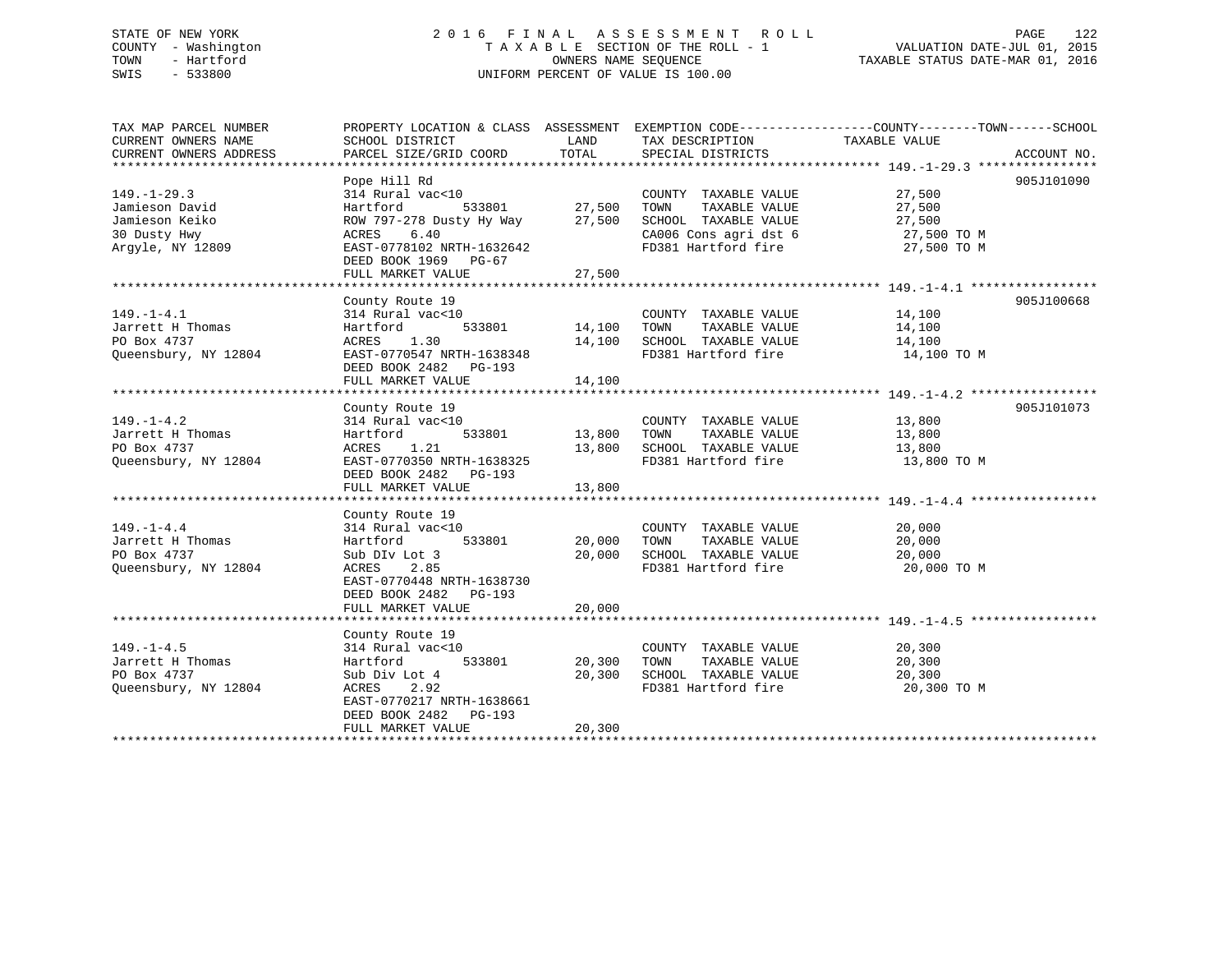## STATE OF NEW YORK 2 0 1 6 F I N A L A S S E S S M E N T R O L L PAGE 123 COUNTY - Washington T A X A B L E SECTION OF THE ROLL - 1 VALUATION DATE-JUL 01, 2015 TOWN - Hartford **TAXABLE STATUS DATE-MAR 01, 2016** OWNERS NAME SEQUENCE TAXABLE STATUS DATE-MAR 01, 2016 SWIS - 533800 UNIFORM PERCENT OF VALUE IS 100.00

| TAX MAP PARCEL NUMBER<br>CURRENT OWNERS NAME<br>CURRENT OWNERS ADDRESS                                  | SCHOOL DISTRICT<br>PARCEL SIZE/GRID COORD                                                                                                                      | LAND<br>TOTAL                | TAX DESCRIPTION<br>SPECIAL DISTRICTS                                                                                                                                    | PROPERTY LOCATION & CLASS ASSESSMENT EXEMPTION CODE----------------COUNTY-------TOWN------SCHOOL<br>TAXABLE VALUE   | ACCOUNT NO.                                    |
|---------------------------------------------------------------------------------------------------------|----------------------------------------------------------------------------------------------------------------------------------------------------------------|------------------------------|-------------------------------------------------------------------------------------------------------------------------------------------------------------------------|---------------------------------------------------------------------------------------------------------------------|------------------------------------------------|
|                                                                                                         |                                                                                                                                                                |                              |                                                                                                                                                                         |                                                                                                                     |                                                |
| $149. - 1 - 4.6$<br>Jarrett H Thomas<br>PO Box 4737<br>Queensbury, NY 12804                             | County Route 19<br>311 Res vac land<br>533801<br>Hartford<br>FRNT 10.00 DPTH 400.00<br>EAST-0770289 NRTH-1638250<br>DEED BOOK 2482 PG-193                      | $\frac{1}{300}$<br>300       | COUNTY TAXABLE VALUE<br>TAXABLE VALUE<br>TOWN<br>SCHOOL TAXABLE VALUE<br>FD381 Hartford fire                                                                            | 300<br>300<br>300<br>300 TO M                                                                                       |                                                |
|                                                                                                         | FULL MARKET VALUE                                                                                                                                              | 300                          |                                                                                                                                                                         |                                                                                                                     |                                                |
|                                                                                                         |                                                                                                                                                                |                              |                                                                                                                                                                         |                                                                                                                     |                                                |
| $141. - 3 - 14$<br>Jessen Philip R<br>Jessen Marion<br>74 Gilchrist Hill Ext<br>Hartford, NY 12838      | 74 Gilchrist Hill Ext<br>210 1 Family Res<br>533801<br>Hartford<br>ACRES<br>3.40<br>EAST-0785429 NRTH-1644801<br>DEED BOOK 477<br>PG-1046<br>FULL MARKET VALUE | 32,100<br>140,900<br>140,900 | STAR B<br>41854<br>COUNTY TAXABLE VALUE<br>TOWN<br>TAXABLE VALUE<br>SCHOOL TAXABLE VALUE<br>FD381 Hartford fire 140,900 TO M                                            | $\overline{0}$<br>$\Omega$<br>140,900<br>140,900<br>110,900                                                         | 905J100091<br>30,000                           |
|                                                                                                         |                                                                                                                                                                |                              |                                                                                                                                                                         |                                                                                                                     |                                                |
| $141. - 3 - 21$<br>JLC Enterprises, Inc<br>4448 State Route 4<br>Fort Ann, NY 12828                     | 186 Marlboro Country Rd<br>210 1 Family Res<br>533801<br>Hartford<br>1.48<br>ACRES<br>EAST-0785108 NRTH-1643643                                                | 24,800<br>167,000            | COUNTY TAXABLE VALUE<br>TOWN<br>TAXABLE VALUE<br>SCHOOL TAXABLE VALUE<br>FD381 Hartford fire                                                                            | 167,000<br>167,000<br>167,000<br>167,000 TO M                                                                       | 905J100181                                     |
|                                                                                                         | DEED BOOK 3563 PG-267<br>FULL MARKET VALUE                                                                                                                     | 167,000                      |                                                                                                                                                                         |                                                                                                                     |                                                |
|                                                                                                         | 3803 State Route 149                                                                                                                                           |                              |                                                                                                                                                                         |                                                                                                                     | 905J101094                                     |
| $130. - 1 - 7.2$<br>Johnsen Deborah G<br>Johnsen Robert D<br>3803 State Route 149<br>Fort Ann, NY 12827 | 210 1 Family Res<br>Hudson Falls<br>7.80<br>ACRES<br>EAST-0766922 NRTH-1652730<br>DEED BOOK 676<br>PG-311<br>FULL MARKET VALUE                                 | 162,200 STAR B               | ver war cr 41121<br>534401 - 25,300 ver DIS CT 41141<br>41854<br>COUNTY TAXABLE VALUE<br>TAXABLE VALUE<br>TOWN<br>162,200 SCHOOL TAXABLE VALUE<br>CA007 Cons agri dst 7 | 24,330<br>24,330<br>32,440<br>32,440<br>$\overline{0}$<br>$\Omega$<br>105,430<br>105,430<br>132,200<br>162,200 TO M | $\overline{\phantom{0}}$<br>$\Omega$<br>30,000 |
|                                                                                                         |                                                                                                                                                                |                              | FD381 Hartford fire                                                                                                                                                     | 162,200 TO M                                                                                                        |                                                |
| $150. - 1 - 24$<br>Johnson Daniel T<br>771 Chamberlain Mills Rd<br>Salem, NY 12865                      | 280 Pope Hill Rd<br>312 Vac w/imprv<br>533801<br>Hartford<br>36 Ad<br>ACRES 28.50<br>EAST-0783012 NRTH-1632472<br>DEED BOOK 764<br>PG-121<br>FULL MARKET VALUE | 54,500<br>57,300<br>57,300   | COUNTY TAXABLE VALUE<br>TAXABLE VALUE<br>TOWN<br>SCHOOL TAXABLE VALUE<br>FD381 Hartford fire                                                                            | 57,300<br>57,300<br>57,300<br>57,300 TO M                                                                           | 905J100666                                     |
|                                                                                                         |                                                                                                                                                                |                              |                                                                                                                                                                         |                                                                                                                     |                                                |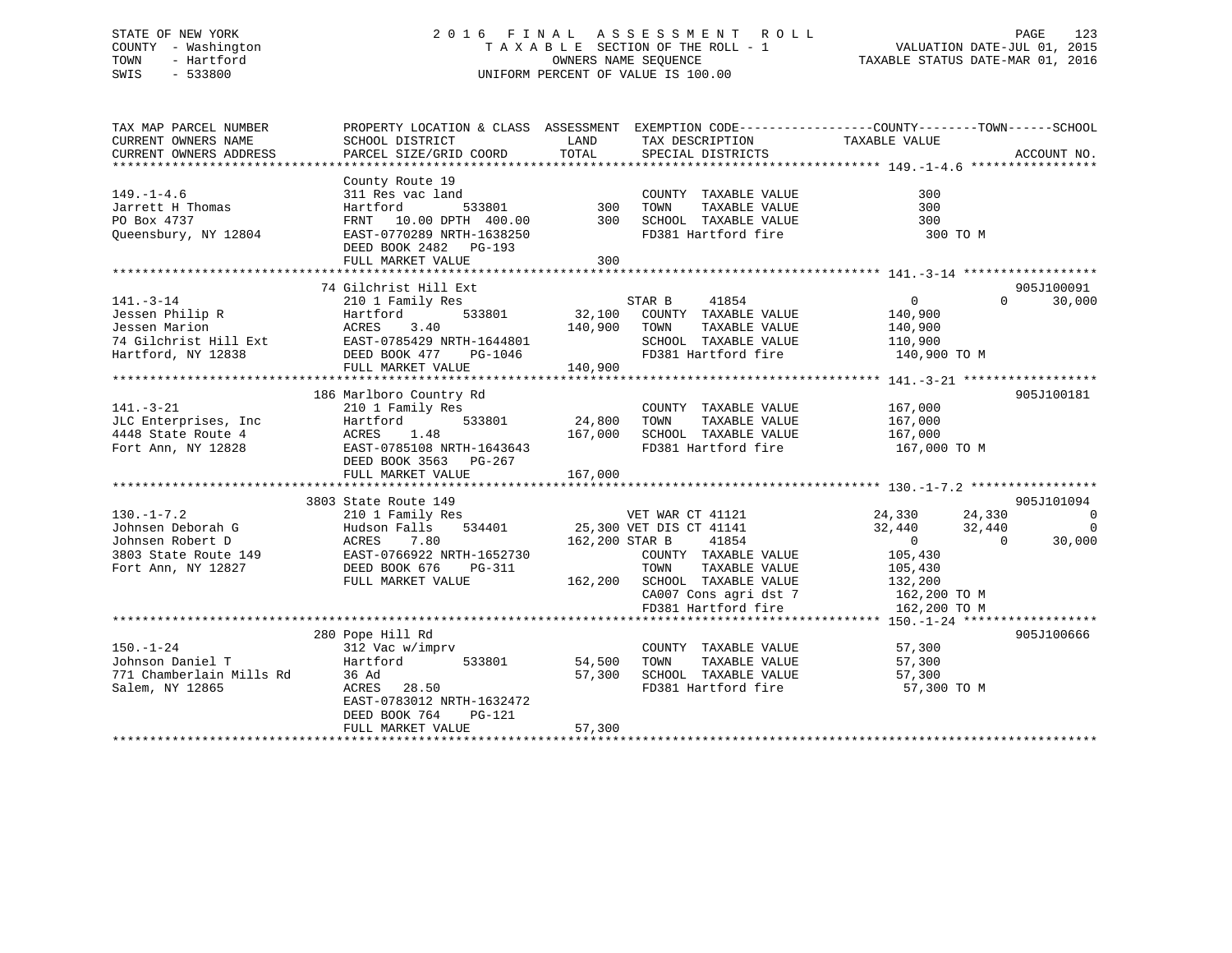## STATE OF NEW YORK 2 0 1 6 F I N A L A S S E S S M E N T R O L L PAGE 124 COUNTY - Washington T A X A B L E SECTION OF THE ROLL - 1 VALUATION DATE-JUL 01, 2015 TOWN - Hartford **TAXABLE STATUS DATE-MAR 01, 2016** OWNERS NAME SEQUENCE TAXABLE STATUS DATE-MAR 01, 2016 SWIS - 533800 UNIFORM PERCENT OF VALUE IS 100.00

| TAX MAP PARCEL NUMBER<br>CURRENT OWNERS NAME<br>CURRENT OWNERS ADDRESS               | PROPERTY LOCATION & CLASS ASSESSMENT EXEMPTION CODE---------------COUNTY-------TOWN------SCHOOL<br>SCHOOL DISTRICT<br>PARCEL SIZE/GRID COORD              | LAND<br>TOTAL           | TAX DESCRIPTION<br>SPECIAL DISTRICTS                                                                                  | TAXABLE VALUE                                                 | ACCOUNT NO.                      |
|--------------------------------------------------------------------------------------|-----------------------------------------------------------------------------------------------------------------------------------------------------------|-------------------------|-----------------------------------------------------------------------------------------------------------------------|---------------------------------------------------------------|----------------------------------|
|                                                                                      |                                                                                                                                                           |                         |                                                                                                                       |                                                               |                                  |
| $122. - 1 - 11$                                                                      | 41 Warren Rd<br>210 1 Family Res                                                                                                                          |                         | STAR B<br>41854                                                                                                       | $\overline{0}$                                                | 905J100064<br>$\Omega$<br>30,000 |
| Johnson Rachel<br>41 Warren Rd                                                       | 533801<br>Hartford<br>2.00<br>ACRES                                                                                                                       | 26,800<br>127,700       | COUNTY TAXABLE VALUE<br>TOWN<br>TAXABLE VALUE                                                                         | 127,700<br>127,700                                            |                                  |
| Fort Ann, NY 12827                                                                   | EAST-0779419 NRTH-1662149<br>DEED BOOK 3262 PG-50                                                                                                         |                         | SCHOOL TAXABLE VALUE<br>CA007 Cons agri dst 7                                                                         | 97,700<br>127,700 TO M                                        |                                  |
|                                                                                      | FULL MARKET VALUE                                                                                                                                         |                         | 127,700 FD381 Hartford fire                                                                                           | 127,700 TO M                                                  |                                  |
|                                                                                      | 3128 State Route 196                                                                                                                                      |                         |                                                                                                                       |                                                               |                                  |
| $148. - 1 - 25.10$<br>Johnson Thomas J<br>3128 State Route 196<br>Fort Ann, NY 12827 | 270 Mfg housing<br>533801<br>Hartford<br>LOT 1<br>3.11<br>ACRES<br>EAST-0766117 NRTH-1636376                                                              | 31,000<br>73,000        | COUNTY TAXABLE VALUE<br>TOWN<br>TAXABLE VALUE<br>SCHOOL TAXABLE VALUE<br>CA006 Cons agri dst 6<br>FD381 Hartford fire | 73,000<br>73,000<br>73,000<br>73,000 TO M<br>73,000 TO M      |                                  |
|                                                                                      | DEED BOOK 3575 PG-85<br>FULL MARKET VALUE                                                                                                                 | 73,000                  |                                                                                                                       |                                                               |                                  |
|                                                                                      |                                                                                                                                                           |                         |                                                                                                                       |                                                               |                                  |
|                                                                                      | Baldwin Corners Rd OFF                                                                                                                                    |                         |                                                                                                                       |                                                               | 905J101161                       |
| $121. -4 - 5.2$<br>Jointa Galusha LLC<br>269 Ballard Rd<br>Wilton, NY 12831          | 340 Vacant indus<br>533801<br>Hartford<br>$121. - 1 - 5.2$<br>ACRES 10.00<br>EAST-0765829 NRTH-1660708<br>DEED BOOK 899<br>PG-94                          | 4,000<br>4,000          | COUNTY TAXABLE VALUE<br>TOWN<br>TAXABLE VALUE<br>SCHOOL TAXABLE VALUE<br>CA007 Cons agri dst 7<br>FD381 Hartford fire | 4,000<br>4,000<br>4,000<br>4,000 TO M<br>4,000 TO M           |                                  |
|                                                                                      | FULL MARKET VALUE                                                                                                                                         | 4,000                   |                                                                                                                       |                                                               |                                  |
|                                                                                      | 1168 Baldwin Corners Rd                                                                                                                                   |                         |                                                                                                                       |                                                               | 905J100663                       |
| $121. - 4 - 11$<br>Jointa Galusha LLC<br>269 Ballard Rd<br>Wilton, NY 12831          | $341$ Ind vac w/im<br>532802<br>Fort Ann<br>506/68<br>488/210<br>$121. - 1 - 11$<br>ACRES 288.70<br>EAST-0763982 NRTH-1659511<br>DEED BOOK 891<br>$PG-78$ | 350,100<br>447,700      | COUNTY TAXABLE VALUE<br>TOWN<br>TAXABLE VALUE<br>SCHOOL TAXABLE VALUE<br>CA007 Cons agri dst 7<br>FD381 Hartford fire | 447,700<br>447,700<br>447,700<br>447,700 TO M<br>447,700 TO M |                                  |
|                                                                                      | FULL MARKET VALUE<br>***************************                                                                                                          | 447,700<br>************ |                                                                                                                       |                                                               |                                  |
|                                                                                      | 1154 Baldwin Corners Rd                                                                                                                                   |                         |                                                                                                                       |                                                               | 905J101340                       |
| $121. - 4 - 11.1$<br>Jointa Galusha LLC<br>269 Ballard Rd<br>Wilton, NY 12831        | $341$ Ind vac w/im<br>532802<br>Fort Ann<br>$121. - 1 - 11.1$<br>ACRES<br>1.30<br>EAST-0763164 NRTH-1660957                                               | 23,200<br>64,800        | COUNTY TAXABLE VALUE<br>TAXABLE VALUE<br>TOWN<br>SCHOOL TAXABLE VALUE<br>CA007 Cons agri dst 7<br>FD381 Hartford fire | 64,800<br>64,800<br>64,800<br>64,800 TO M<br>64,800 TO M      |                                  |
|                                                                                      | DEED BOOK 891<br><b>PG-78</b><br>FULL MARKET VALUE                                                                                                        | 64,800                  |                                                                                                                       |                                                               |                                  |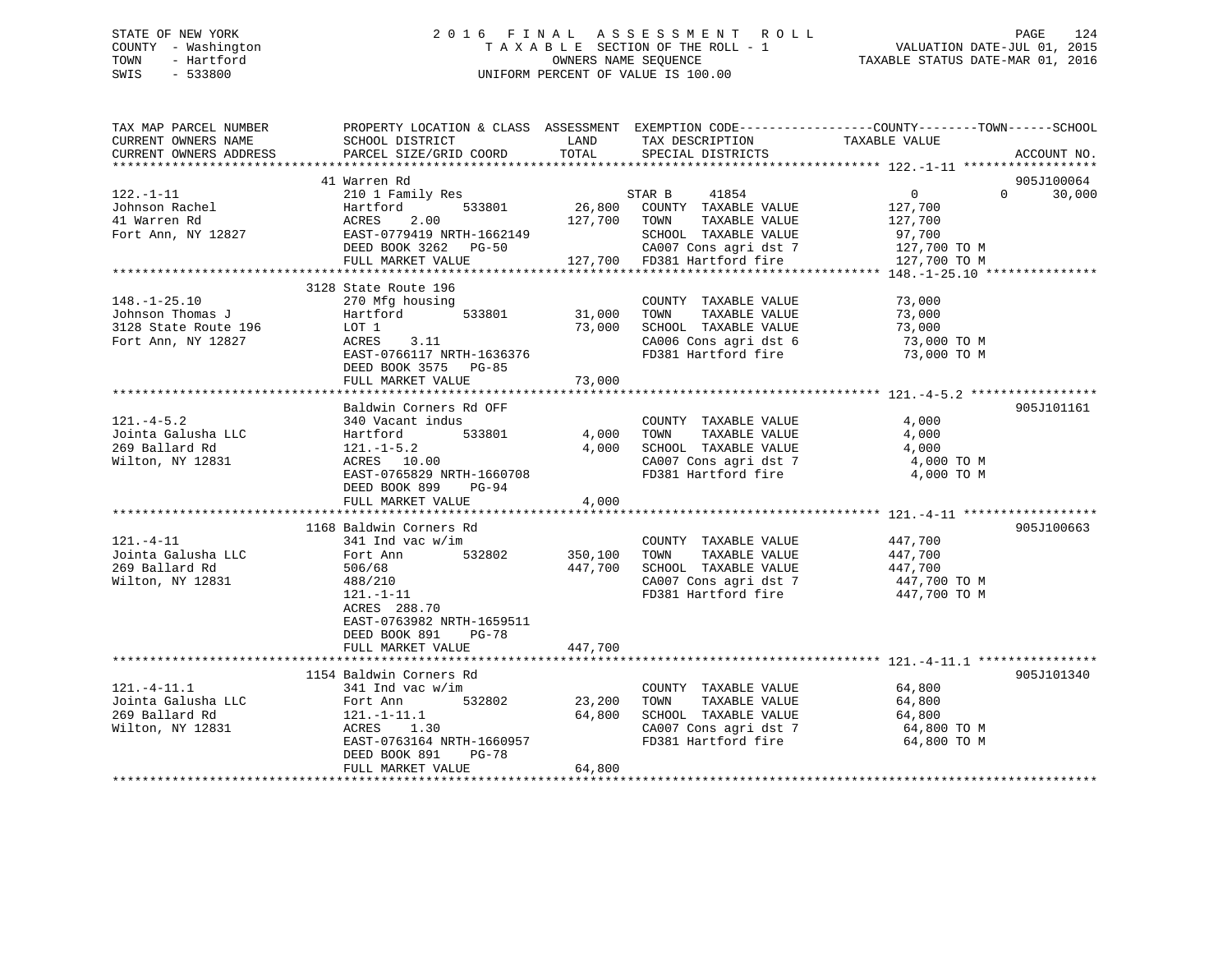## STATE OF NEW YORK 2 0 1 6 F I N A L A S S E S S M E N T R O L L PAGE 125 COUNTY - Washington T A X A B L E SECTION OF THE ROLL - 1 VALUATION DATE-JUL 01, 2015 TOWN - Hartford OWNERS NAME SEQUENCE TAXABLE STATUS DATE-MAR 01, 2016 SWIS - 533800 UNIFORM PERCENT OF VALUE IS 100.00

| TAX MAP PARCEL NUMBER<br>CURRENT OWNERS NAME<br>CURRENT OWNERS ADDRESS      | PROPERTY LOCATION & CLASS ASSESSMENT<br>SCHOOL DISTRICT<br>PARCEL SIZE/GRID COORD                                                                                                           | LAND<br>TOTAL              | EXEMPTION CODE-----------------COUNTY-------TOWN------SCHOOL<br>TAX DESCRIPTION<br>SPECIAL DISTRICTS                  | TAXABLE VALUE                                            | ACCOUNT NO. |
|-----------------------------------------------------------------------------|---------------------------------------------------------------------------------------------------------------------------------------------------------------------------------------------|----------------------------|-----------------------------------------------------------------------------------------------------------------------|----------------------------------------------------------|-------------|
| $121. - 4 - 15$<br>Jointa Galusha LLC<br>269 Ballard Rd<br>Wilton, NY 12831 | Baldwin Corners Rd OFF<br>340 Vacant indus<br>532802<br>Fort Ann<br>121.-1-15<br>ACRES 3.08<br>EAST-0766571 NRTH-1660203<br>DEED BOOK 894<br>PG-335<br>FULL MARKET VALUE                    | 1,200<br>1,200<br>1,200    | COUNTY TAXABLE VALUE<br>TOWN<br>TAXABLE VALUE<br>SCHOOL TAXABLE VALUE<br>CA007 Cons agri dst 7<br>FD381 Hartford fire | 1,200<br>1,200<br>1,200<br>1,200 TO M<br>1,200 TO M      | 905J1010317 |
| $121. - 4 - 16$<br>Jointa Galusha LLC<br>269 Ballard Rd<br>Wilton, NY 12831 | LOT 22 Provincial Pat<br>340 Vacant indus<br>533801<br>Hartford<br>$121. - 1 - 16$<br>ACRES 5.74<br>EAST-0766919 NRTH-1660315<br>DEED BOOK 2211 PG-180<br>FULL MARKET VALUE                 | 2,300<br>2,300<br>2,300    | COUNTY TAXABLE VALUE<br>TOWN<br>TAXABLE VALUE<br>SCHOOL TAXABLE VALUE<br>CA007 Cons agri dst 7<br>FD381 Hartford fire | 2,300<br>2,300<br>2,300<br>2,300 TO M<br>2,300 TO M      | 905J101216  |
| $121. - 4 - 19$<br>Jointa Galusha LLC<br>269 Ballard Rd<br>Wilton, NY 12831 | LOT Provincial Pat<br>340 Vacant indus<br>533801<br>Hartford<br>121.-1-19<br>ACRES 18.81<br>EAST-0768397 NRTH-1657968<br>DEED BOOK 1864 PG-191<br>FULL MARKET VALUE                         | 11,300<br>11,300<br>11,300 | COUNTY TAXABLE VALUE<br>TAXABLE VALUE<br>TOWN<br>SCHOOL TAXABLE VALUE<br>CA007 Cons agri dst 7<br>FD381 Hartford fire | 11,300<br>11,300<br>11,300<br>11,300 TO M<br>11,300 TO M | 905J101121  |
| $121. - 4 - 20$<br>Jointa Galusha LLC<br>269 Ballard Rd<br>Wilton, NY 12831 | LOT 22 Provincial Pat<br>340 Vacant indus<br>Hartford<br>533801<br>594/286<br>$121. - 1 - 20$<br>ACRES 10.10<br>EAST-0767916 NRTH-1657797<br>DEED BOOK 848<br>$PG-208$<br>FULL MARKET VALUE | 6,100<br>6,100<br>6,100    | COUNTY TAXABLE VALUE<br>TAXABLE VALUE<br>TOWN<br>SCHOOL TAXABLE VALUE<br>CA007 Cons agri dst 7<br>FD381 Hartford fire | 6,100<br>6,100<br>6,100<br>6,100 TO M<br>6,100 TO M      | 905J101122  |
| $121. - 4 - 21$<br>Jointa Galusha LLC<br>269 Ballard Rd<br>Wilton, NY 12831 | 95 Kelly Way<br>340 Vacant indus<br>533801<br>Hartford<br>$121. - 1 - 21$<br>ACRES 31.45<br>EAST-0766780 NRTH-1657582<br>DEED BOOK 860<br>PG-336<br>FULL MARKET VALUE                       | 15,600<br>15,600<br>15,600 | COUNTY TAXABLE VALUE<br>TAXABLE VALUE<br>TOWN<br>SCHOOL TAXABLE VALUE<br>CA007 Cons agri dst 7<br>FD381 Hartford fire | 15,600<br>15,600<br>15,600<br>15,600 TO M<br>15,600 TO M | 905J101138  |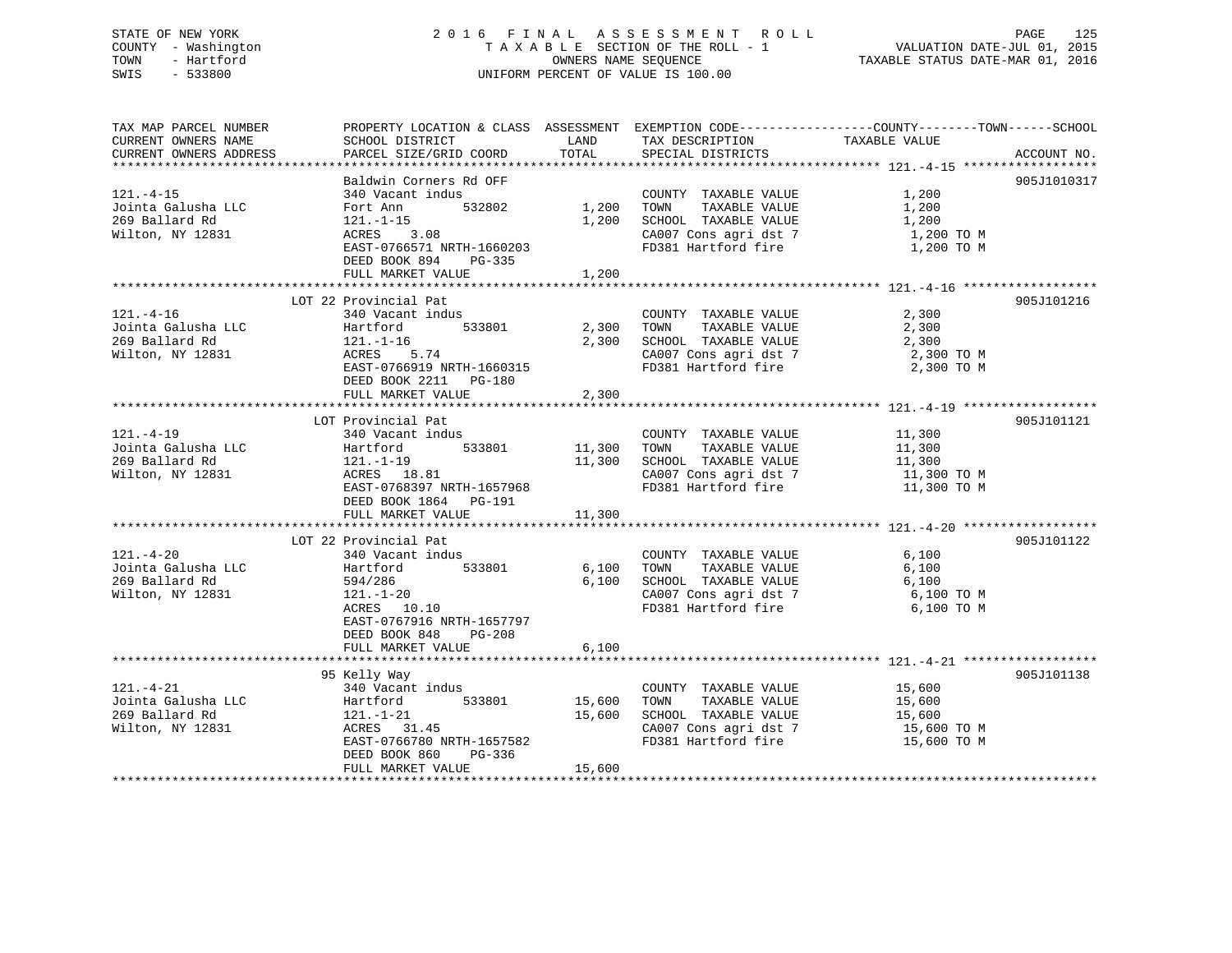# STATE OF NEW YORK 2016 FINAL ASSESSMENT ROLL PAGE 126 COUNTY - Washington  $T A X A B L E$  SECTION OF THE ROLL - 1<br>TOWN - Hartford SWIS - 533800 UNIFORM PERCENT OF VALUE IS 100.00

TAXABLE STATUS DATE-MAR 01, 2016

| TAX MAP PARCEL NUMBER                                                                   | PROPERTY LOCATION & CLASS ASSESSMENT EXEMPTION CODE---------------COUNTY-------TOWN-----SCHOOL                                                                                                                                                           |                                                                                                                      |                                                                                                                                                                                                      |                   |            |
|-----------------------------------------------------------------------------------------|----------------------------------------------------------------------------------------------------------------------------------------------------------------------------------------------------------------------------------------------------------|----------------------------------------------------------------------------------------------------------------------|------------------------------------------------------------------------------------------------------------------------------------------------------------------------------------------------------|-------------------|------------|
| CURRENT OWNERS NAME                                                                     | SCHOOL DISTRICT                                                                                                                                                                                                                                          | <b>EXAMPLE EXAMPLE THE EXAMPLE EXAMPLE EXAMPLE EXAMPLE EXAMPLE EXAMPLE EXAMPLE EXAMPLE EXAMPLE EXAMPLE EXAMPLE E</b> | TAX DESCRIPTION                                                                                                                                                                                      | TAXABLE VALUE     |            |
| CURRENT OWNERS ADDRESS                                                                  |                                                                                                                                                                                                                                                          |                                                                                                                      |                                                                                                                                                                                                      |                   |            |
|                                                                                         |                                                                                                                                                                                                                                                          |                                                                                                                      |                                                                                                                                                                                                      |                   |            |
|                                                                                         | LOT 22 Provincial Pat                                                                                                                                                                                                                                    |                                                                                                                      |                                                                                                                                                                                                      |                   | 905J101124 |
| 121.-4-22<br>Jointa Galusha LLC<br>269 Ballard Rd<br>121.-1-22<br>ACRES 10<br>RAST-0767 | 340 Vacant indus                                                                                                                                                                                                                                         |                                                                                                                      | COUNTY TAXABLE VALUE                                                                                                                                                                                 | 6,000             |            |
|                                                                                         | Hartford 533801 6,000                                                                                                                                                                                                                                    |                                                                                                                      | TAXABLE VALUE<br>TOWN                                                                                                                                                                                | 6,000             |            |
|                                                                                         |                                                                                                                                                                                                                                                          | 6,000                                                                                                                | SCHOOL TAXABLE VALUE                                                                                                                                                                                 | 6,000             |            |
|                                                                                         | 121.-1-22<br>ACRES 10.01                                                                                                                                                                                                                                 |                                                                                                                      | CA007 Cons agri dst 7 6,000 TO M<br>FD381 Hartford fire 6.000 TO M                                                                                                                                   |                   |            |
|                                                                                         | EAST-0767539 NRTH-1657772                                                                                                                                                                                                                                |                                                                                                                      | FD381 Hartford fire                                                                                                                                                                                  | 6,000 TO M        |            |
|                                                                                         | DEED BOOK 844<br>PG-194                                                                                                                                                                                                                                  |                                                                                                                      |                                                                                                                                                                                                      |                   |            |
|                                                                                         | FULL MARKET VALUE                                                                                                                                                                                                                                        | 6,000                                                                                                                |                                                                                                                                                                                                      |                   |            |
|                                                                                         |                                                                                                                                                                                                                                                          |                                                                                                                      |                                                                                                                                                                                                      |                   |            |
|                                                                                         | LOT 22 Provincial Pat                                                                                                                                                                                                                                    |                                                                                                                      |                                                                                                                                                                                                      |                   | 905J101123 |
| $121. - 4 - 23$                                                                         | 340 Vacant indus                                                                                                                                                                                                                                         |                                                                                                                      | $\begin{tabular}{lllllllll} \multicolumn{2}{c}{\textbf{COUNTY}} & \textbf{TAXABLE VALUE} & & & & 22,600 \\ \multicolumn{2}{c}{\textbf{TOWN}} & \textbf{TAXABLE VALUE} & & & 22,600 \\ \end{tabular}$ | 22,600            |            |
|                                                                                         |                                                                                                                                                                                                                                                          |                                                                                                                      |                                                                                                                                                                                                      |                   |            |
|                                                                                         |                                                                                                                                                                                                                                                          |                                                                                                                      |                                                                                                                                                                                                      |                   |            |
|                                                                                         |                                                                                                                                                                                                                                                          |                                                                                                                      | SCHOOL TAXABLE VALUE 22,600<br>CA007 Cons agri dst 7 22,600 TO M                                                                                                                                     |                   |            |
|                                                                                         | EAST-0766844 NRTH-1658698                                                                                                                                                                                                                                |                                                                                                                      | FD381 Hartford fire 22,600 TO M                                                                                                                                                                      |                   |            |
|                                                                                         | DEED BOOK 843 PG-69                                                                                                                                                                                                                                      |                                                                                                                      |                                                                                                                                                                                                      |                   |            |
|                                                                                         | FULL MARKET VALUE                                                                                                                                                                                                                                        | 22,600                                                                                                               |                                                                                                                                                                                                      |                   |            |
|                                                                                         |                                                                                                                                                                                                                                                          |                                                                                                                      |                                                                                                                                                                                                      |                   |            |
|                                                                                         | 116 Country Ln<br>122.-1-47 116 Country Ln<br>340 Vacant indus<br>340 Vacant indus<br>340 Vacant indus<br>533801 6,000<br>269 Ballard Rd<br>269 Ballard Rd<br>269 Ballard Rd<br>269 Ballard Rd<br>269 Ballard Rd<br>269 Ballard Rd<br>269 Ballard Rd<br> |                                                                                                                      |                                                                                                                                                                                                      |                   | 905J101129 |
|                                                                                         |                                                                                                                                                                                                                                                          |                                                                                                                      | COUNTY TAXABLE VALUE 6,000                                                                                                                                                                           |                   |            |
|                                                                                         |                                                                                                                                                                                                                                                          |                                                                                                                      |                                                                                                                                                                                                      |                   |            |
|                                                                                         |                                                                                                                                                                                                                                                          |                                                                                                                      |                                                                                                                                                                                                      |                   |            |
|                                                                                         |                                                                                                                                                                                                                                                          |                                                                                                                      | CA007 Cons agri dst 7 6,000 TO M                                                                                                                                                                     |                   |            |
|                                                                                         |                                                                                                                                                                                                                                                          |                                                                                                                      |                                                                                                                                                                                                      |                   |            |
|                                                                                         |                                                                                                                                                                                                                                                          |                                                                                                                      | FD381 Hartford fire 6,000 TO M                                                                                                                                                                       |                   |            |
|                                                                                         |                                                                                                                                                                                                                                                          |                                                                                                                      |                                                                                                                                                                                                      |                   |            |
|                                                                                         | LOT 21 Provincial Pat                                                                                                                                                                                                                                    |                                                                                                                      |                                                                                                                                                                                                      |                   | 905J100501 |
|                                                                                         |                                                                                                                                                                                                                                                          |                                                                                                                      | COUNTY TAXABLE VALUE 354,800                                                                                                                                                                         |                   |            |
| $130 - 1 - 1$                                                                           | 340 Vacant indus                                                                                                                                                                                                                                         |                                                                                                                      |                                                                                                                                                                                                      |                   |            |
|                                                                                         |                                                                                                                                                                                                                                                          |                                                                                                                      |                                                                                                                                                                                                      |                   |            |
|                                                                                         |                                                                                                                                                                                                                                                          |                                                                                                                      |                                                                                                                                                                                                      |                   |            |
|                                                                                         | 130.-1-1<br>Jointa Galusha LLC Fort Ann 532802 354,800<br>269 Ballard Rd ACRES 117.00 354,800<br>Wilton, NY 12831 BAST-0764337 NRTH-1657314<br>DEED BOOK 839 PG-104<br>The CHERE BOOK 839 PG-104<br>The CHERE SOCK RD 254.800                            |                                                                                                                      | CA007 Cons agri dst 7 354,800 TO M                                                                                                                                                                   |                   |            |
|                                                                                         |                                                                                                                                                                                                                                                          |                                                                                                                      | FD381 Hartford fire                                                                                                                                                                                  | 354,800 TO M      |            |
|                                                                                         | FULL MARKET VALUE                                                                                                                                                                                                                                        | 354,800                                                                                                              |                                                                                                                                                                                                      |                   |            |
|                                                                                         |                                                                                                                                                                                                                                                          |                                                                                                                      |                                                                                                                                                                                                      |                   |            |
|                                                                                         | Reynolds Ln                                                                                                                                                                                                                                              |                                                                                                                      |                                                                                                                                                                                                      |                   | 905J100219 |
| $130. - 1 - 2$                                                                          | 484 1 use sm bld                                                                                                                                                                                                                                         |                                                                                                                      | BUSIN97 47610                                                                                                                                                                                        | $12,500$ $12,500$ | 12,500     |
|                                                                                         |                                                                                                                                                                                                                                                          |                                                                                                                      |                                                                                                                                                                                                      |                   |            |
|                                                                                         |                                                                                                                                                                                                                                                          |                                                                                                                      |                                                                                                                                                                                                      |                   |            |
| Wilton, NY 12831                                                                        | $\begin{array}{cccc} & & & & & 326,800 & \text{TOMN} \ \text{RTH-1655591} & & & & & \text{SCHOOL} \ \text{PG-104} & & & & & \text{CAO07} \end{array}$<br>EAST-0766368 NRTH-1655591                                                                       |                                                                                                                      | SCHOOL TAXABLE VALUE 314,300                                                                                                                                                                         |                   |            |
|                                                                                         | DEED BOOK 839                                                                                                                                                                                                                                            |                                                                                                                      |                                                                                                                                                                                                      |                   |            |
|                                                                                         | FULL MARKET VALUE                                                                                                                                                                                                                                        |                                                                                                                      | 04 CA007 Cons agri dst 7 326,800 TO M<br>326,800 FD381 Hartford fire 326,800 TO M                                                                                                                    |                   |            |
|                                                                                         |                                                                                                                                                                                                                                                          |                                                                                                                      |                                                                                                                                                                                                      |                   |            |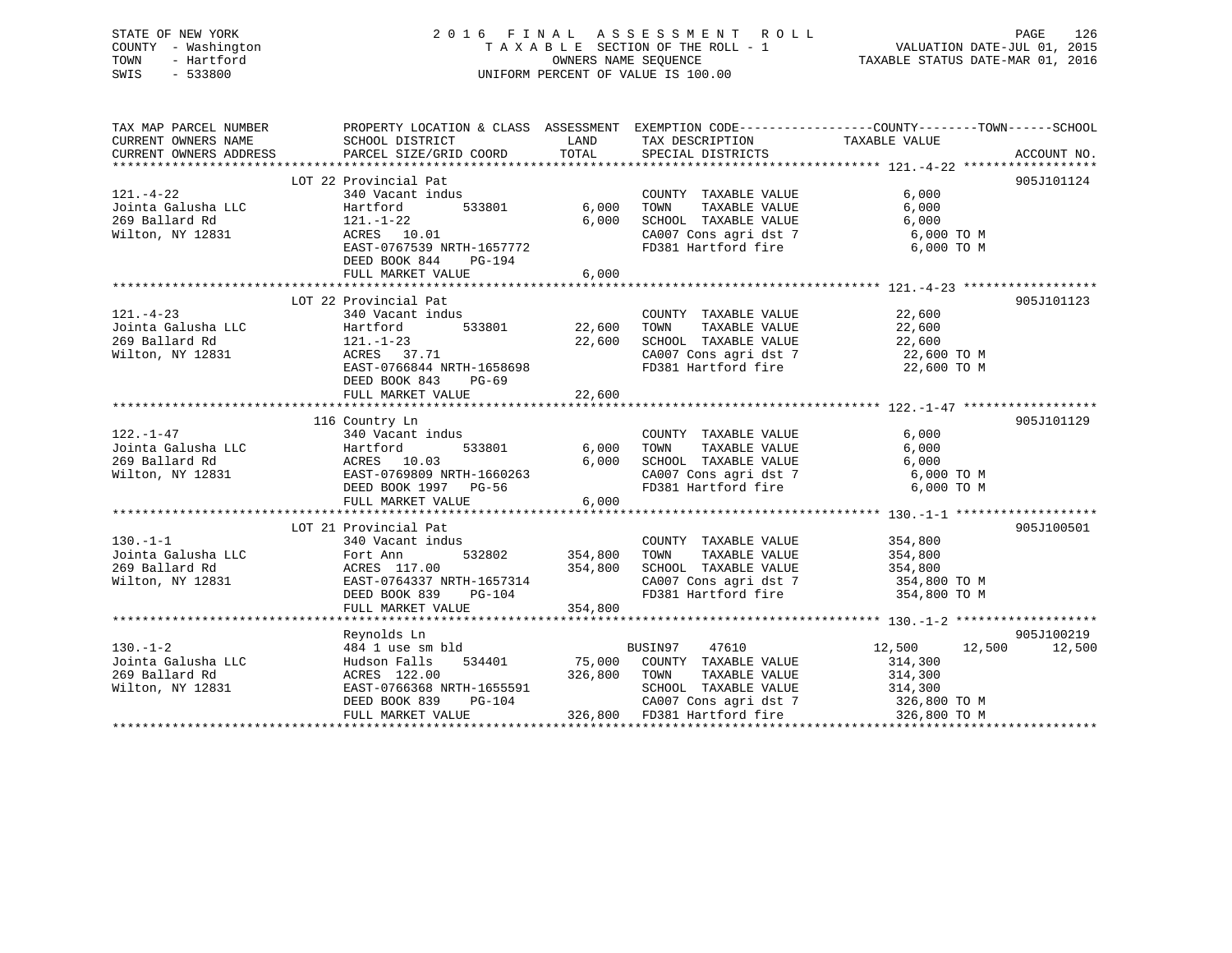## STATE OF NEW YORK 2 0 1 6 F I N A L A S S E S S M E N T R O L L PAGE 127 COUNTY - Washington T A X A B L E SECTION OF THE ROLL - 1 VALUATION DATE-JUL 01, 2015 TOWN - Hartford **TAXABLE STATUS DATE-MAR 01, 2016** OWNERS NAME SEQUENCE TAXABLE STATUS DATE-MAR 01, 2016 SWIS - 533800 UNIFORM PERCENT OF VALUE IS 100.00

| TAX MAP PARCEL NUMBER                                                                                                                                                                 |                                                         |                   |                                                                                                                                                              | PROPERTY LOCATION & CLASS ASSESSMENT EXEMPTION CODE----------------COUNTY-------TOWN------SCHOOL                          |
|---------------------------------------------------------------------------------------------------------------------------------------------------------------------------------------|---------------------------------------------------------|-------------------|--------------------------------------------------------------------------------------------------------------------------------------------------------------|---------------------------------------------------------------------------------------------------------------------------|
| CURRENT OWNERS NAME                                                                                                                                                                   |                                                         |                   |                                                                                                                                                              |                                                                                                                           |
| CURRENT OWNERS ADDRESS                                                                                                                                                                |                                                         |                   |                                                                                                                                                              | ACCOUNT NO.                                                                                                               |
|                                                                                                                                                                                       |                                                         |                   |                                                                                                                                                              |                                                                                                                           |
| $130 - 1 - 3$                                                                                                                                                                         | Reynolds Ln OFF<br>340 Vacant indus                     |                   |                                                                                                                                                              | 905J100122<br>1,700                                                                                                       |
| Jointa Galusha LLC                                                                                                                                                                    | Hartford                                                | 533801 1,700 TOWN | COUNTY TAXABLE VALUE<br>TOWN      TAXABLE VALUE                                                                                                              | 1,700                                                                                                                     |
|                                                                                                                                                                                       |                                                         | 1,700             | SCHOOL TAXABLE VALUE                                                                                                                                         | 1,700                                                                                                                     |
|                                                                                                                                                                                       |                                                         |                   | CA007 Cons agri dst 7 1,700 TO M                                                                                                                             |                                                                                                                           |
|                                                                                                                                                                                       |                                                         |                   | FD381 Hartford fire                                                                                                                                          | 1,700 TO M                                                                                                                |
|                                                                                                                                                                                       | DEED BOOK 845 PG-53<br>FULL MARKET VALUE 1,700          |                   |                                                                                                                                                              |                                                                                                                           |
|                                                                                                                                                                                       |                                                         |                   |                                                                                                                                                              |                                                                                                                           |
|                                                                                                                                                                                       | 3847 State Route 149                                    |                   |                                                                                                                                                              | 905L100572                                                                                                                |
| $130. - 1 - 4$                                                                                                                                                                        | 340 Vacant indus                                        |                   | COUNTY TAXABLE VALUE                                                                                                                                         | 600                                                                                                                       |
|                                                                                                                                                                                       | 533801<br>Hartford                                      | 600               | TOWN      TAXABLE  VALUE<br>SCHOOL    TAXABLE  VALUE                                                                                                         | 600                                                                                                                       |
|                                                                                                                                                                                       | 1.00                                                    | 600               |                                                                                                                                                              | 600                                                                                                                       |
|                                                                                                                                                                                       |                                                         |                   | CA007 Cons agri dst 7<br>FD381 Hartford fire                                                                                                                 | 600 TO M                                                                                                                  |
|                                                                                                                                                                                       | --<br>EAST-0767241 NRTH-1653119<br>DEED BOOK 1997 PG-66 |                   |                                                                                                                                                              | 600 TO M                                                                                                                  |
|                                                                                                                                                                                       | FULL MARKET VALUE                                       | 600               |                                                                                                                                                              |                                                                                                                           |
|                                                                                                                                                                                       |                                                         |                   |                                                                                                                                                              |                                                                                                                           |
|                                                                                                                                                                                       | 3837 State Route 149                                    |                   |                                                                                                                                                              | 905J100485                                                                                                                |
| $130. - 1 - 5$                                                                                                                                                                        | 340 Vacant indus                                        |                   | COUNTY TAXABLE VALUE                                                                                                                                         | 700                                                                                                                       |
| 130.-1-3<br>Jointa Galusha LLC 1116 1233801<br>269 Ballard Rd 110<br>Wilton, NY 12831 12831 12831 12831 12831 12831 12831 12831 12831 12832 12832 12832 12832 12832 12832 12832 12832 |                                                         | 700               | TOWN<br>TAXABLE VALUE                                                                                                                                        | 700                                                                                                                       |
|                                                                                                                                                                                       |                                                         | 700               | SCHOOL TAXABLE VALUE<br>CA007 Cons agri dst 7<br>FD381 Hartford of                                                                                           | 700                                                                                                                       |
|                                                                                                                                                                                       |                                                         |                   |                                                                                                                                                              | 700 TO M                                                                                                                  |
|                                                                                                                                                                                       | DEED BOOK 844 PG-239                                    |                   | FD381 Hartford fire                                                                                                                                          | 700 TO M                                                                                                                  |
|                                                                                                                                                                                       | FULL MARKET VALUE                                       | 700               |                                                                                                                                                              |                                                                                                                           |
|                                                                                                                                                                                       | Reynolds Ln                                             |                   |                                                                                                                                                              | 905J101131                                                                                                                |
| $130. - 1 - 9.3$                                                                                                                                                                      | 340 Vacant indus                                        |                   | COUNTY TAXABLE VALUE 20,400                                                                                                                                  |                                                                                                                           |
|                                                                                                                                                                                       | Hartford                                                | 533801 20,400     |                                                                                                                                                              |                                                                                                                           |
| Jointa Galusha LLC<br>269 Ballard Rd                                                                                                                                                  | ACRES 33.30                                             | 20,400            |                                                                                                                                                              |                                                                                                                           |
| Wilton, NY 12831                                                                                                                                                                      | EAST-0767021 NRTH-1654040                               |                   |                                                                                                                                                              |                                                                                                                           |
|                                                                                                                                                                                       | LASI-0707021 NRTH-1654040<br>DEED BOOK 842 PG-247       |                   |                                                                                                                                                              | TOWN TAXABLE VALUE<br>SCHOOL TAXABLE VALUE 20,400<br>CA007 Cons agri dst 7 20,400 TO M<br>FD381 Hartford fire 20,400 TO M |
|                                                                                                                                                                                       | FULL MARKET VALUE                                       | 20,400            |                                                                                                                                                              |                                                                                                                           |
|                                                                                                                                                                                       |                                                         |                   |                                                                                                                                                              |                                                                                                                           |
|                                                                                                                                                                                       | State Route 149                                         |                   |                                                                                                                                                              | 905J101180                                                                                                                |
| $130. - 1 - 9.4$                                                                                                                                                                      | 340 Vacant indus                                        |                   | COUNTY TAXABLE VALUE 3,300                                                                                                                                   |                                                                                                                           |
| Jointa Galusha LLC                                                                                                                                                                    | 533801                                                  | 3,300             | TOWN TAXABLE VALUE                                                                                                                                           | 3,300                                                                                                                     |
| 269 Ballard Rd                                                                                                                                                                        |                                                         |                   | $3,300 \quad \begin{array}{lll} \text{SCHOOL} & \text{TAXABLE VALUE} & \text{S},300 \\ \text{CA007 Cons agri dst 7} & \text{S},300 \text{ TO M} \end{array}$ |                                                                                                                           |
| Wilton, $\overline{NY}$ 12831                                                                                                                                                         |                                                         |                   |                                                                                                                                                              |                                                                                                                           |
|                                                                                                                                                                                       | DEED BOOK 842 PG-250                                    |                   | FD381 Hartford fire                                                                                                                                          | 3,300 TO M                                                                                                                |
|                                                                                                                                                                                       | FULL MARKET VALUE                                       | 3,300             |                                                                                                                                                              |                                                                                                                           |
|                                                                                                                                                                                       |                                                         |                   |                                                                                                                                                              |                                                                                                                           |
|                                                                                                                                                                                       |                                                         |                   |                                                                                                                                                              |                                                                                                                           |
|                                                                                                                                                                                       |                                                         |                   | COUNTY TAXABLE VALUE 137,600                                                                                                                                 |                                                                                                                           |
|                                                                                                                                                                                       |                                                         | 533801 24,600     | TOWN<br>TAXABLE VALUE<br>SCHOOL TAXABLE VALUE                                                                                                                | 137,600<br>137,600                                                                                                        |
|                                                                                                                                                                                       |                                                         |                   |                                                                                                                                                              |                                                                                                                           |
|                                                                                                                                                                                       |                                                         |                   |                                                                                                                                                              | CA007 Cons agri dst 7<br>FD381 Hartford fire 137,600 TO M<br>FD381 Hartford fire 137,600 TO M                             |
|                                                                                                                                                                                       | FULL MARKET VALUE                                       | 137,600           |                                                                                                                                                              |                                                                                                                           |
|                                                                                                                                                                                       |                                                         |                   |                                                                                                                                                              |                                                                                                                           |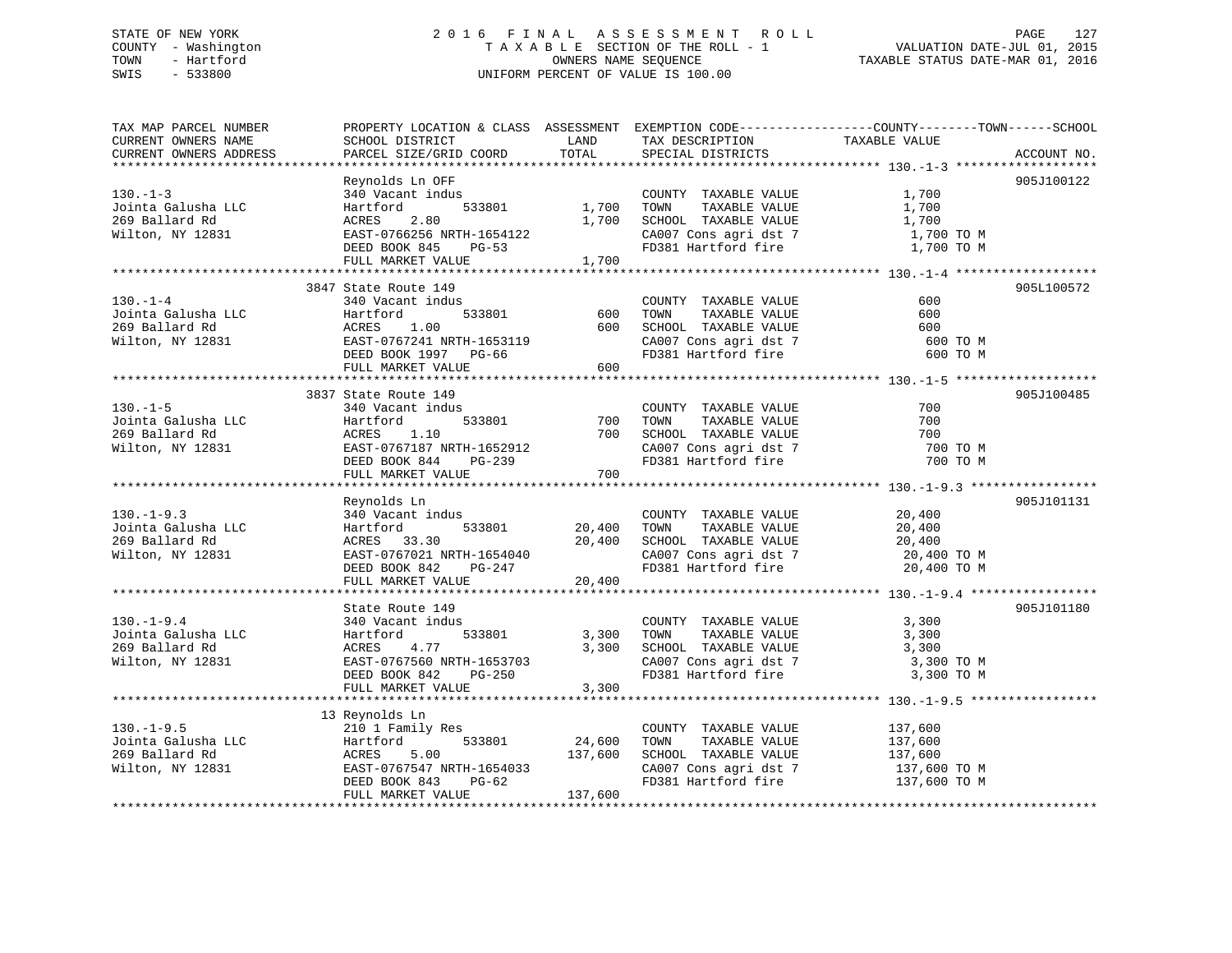## STATE OF NEW YORK 2 0 1 6 F I N A L A S S E S S M E N T R O L L PAGE 128 COUNTY - Washington T A X A B L E SECTION OF THE ROLL - 1 VALUATION DATE-JUL 01, 2015 TOWN - Hartford **TAXABLE STATUS DATE-MAR 01, 2016** OWNERS NAME SEQUENCE TAXABLE STATUS DATE-MAR 01, 2016 SWIS - 533800 UNIFORM PERCENT OF VALUE IS 100.00

| TAX MAP PARCEL NUMBER<br>CURRENT OWNERS NAME<br>CURRENT OWNERS ADDRESS        | SCHOOL DISTRICT<br>PARCEL SIZE/GRID COORD                                                                                                                        | LAND<br>TOTAL                 | TAX DESCRIPTION<br>SPECIAL DISTRICTS                                                                                                         | PROPERTY LOCATION & CLASS ASSESSMENT EXEMPTION CODE----------------COUNTY-------TOWN------SCHOOL<br>TAXABLE VALUE | ACCOUNT NO. |
|-------------------------------------------------------------------------------|------------------------------------------------------------------------------------------------------------------------------------------------------------------|-------------------------------|----------------------------------------------------------------------------------------------------------------------------------------------|-------------------------------------------------------------------------------------------------------------------|-------------|
|                                                                               |                                                                                                                                                                  |                               |                                                                                                                                              |                                                                                                                   |             |
| $130. - 1 - 9.6$<br>Jointa Galusha LLC<br>269 Ballard Rd<br>Wilton, NY 12831  | State Route 149 N/off<br>340 Vacant indus<br>,<br>533801<br>Hartford<br>ACRES<br>6.10<br>EAST-0765600 NRTH-1652640<br>DEED BOOK 1793 PG-331<br>FULL MARKET VALUE | 3,700<br>3,700<br>3,700       | COUNTY TAXABLE VALUE<br>TOWN<br>TAXABLE VALUE<br>SCHOOL TAXABLE VALUE<br>CA007 Cons agri dst 7<br>FD381 Hartford fire                        | 3,700<br>3,700<br>3,700<br>3,700 TO M<br>3,700 TO M                                                               |             |
|                                                                               | State Route 149 N/off                                                                                                                                            |                               |                                                                                                                                              |                                                                                                                   |             |
| $130. - 1 - 9.7$<br>Jointa Galusha LLC<br>269 Ballard Rd<br>Wilton, NY 12831  | 340 Vacant indus<br>Hartford<br>533801<br>FRNT 100.00 DPTH 840.00<br>EAST-0765395 NRTH-1652393<br>DEED BOOK 1793 PG-331<br>FULL MARKET VALUE                     | 1,200<br>1,200<br>1,200       | COUNTY TAXABLE VALUE<br>TAXABLE VALUE<br>TOWN<br>SCHOOL TAXABLE VALUE<br>CA007 Cons agri dst 7<br>ED201 Hartford fire<br>FD381 Hartford fire | 1,200<br>1,200<br>1,200<br>1,200 TO M<br>1,200 TO M                                                               |             |
|                                                                               | State Route 149 N/off                                                                                                                                            |                               |                                                                                                                                              |                                                                                                                   |             |
| $130. - 1 - 10.1$<br>Jointa Galusha LLC<br>269 Ballard Rd<br>Wilton, NY 12831 | 340 Vacant indus<br>Hudson Falls<br>534401<br>ACRES 71.30<br>EAST-0764388 NRTH-1651845<br>DEED BOOK 1793 PG-331                                                  | 28,500<br>28,500              | COUNTY TAXABLE VALUE<br>TOWN<br>TAXABLE VALUE<br>SCHOOL TAXABLE VALUE<br>CA007 Cons agri dst 7<br>FD381 Hartford fire                        | 28,500<br>28,500<br>28,500<br>28,500 TO M<br>28,500 TO M                                                          |             |
|                                                                               | FULL MARKET VALUE                                                                                                                                                | 28,500                        |                                                                                                                                              |                                                                                                                   |             |
| $130. - 1 - 11$<br>Jointa Galusha LLC<br>269 Ballard Rd<br>Wilton, NY 12831   | 119 Reynolds Ln<br>340 Vacant indus<br>Hudson Falls<br>534401<br>ACRES 24.70<br>EAST-0765856 NRTH-1653407<br>DEED BOOK 1875 PG-109<br>FULL MARKET VALUE          | 14,800<br>14,800<br>14,800    | COUNTY TAXABLE VALUE<br>TOWN<br>TAXABLE VALUE<br>SCHOOL TAXABLE VALUE<br>CA007 Cons agri dst 7<br>FD381 Hartford fire                        | 14,800<br>14,800<br>14,800<br>14,800 TO M<br>14,800 TO M                                                          | 905J100162  |
|                                                                               |                                                                                                                                                                  |                               |                                                                                                                                              |                                                                                                                   |             |
| $130. - 1 - 12$<br>Jointa Galusha LLC<br>269 Ballard Rd<br>Wilton, NY 12831   | 3865 State Route 149<br>340 Vacant indus<br>Hudson Falls<br>534401<br>ACRES 240.80<br>EAST-0764058 NRTH-1654602<br>DEED BOOK 839<br>PG-104<br>FULL MARKET VALUE  | 692,300<br>692,300<br>692,300 | COUNTY TAXABLE VALUE<br>TOWN<br>TAXABLE VALUE<br>SCHOOL TAXABLE VALUE<br>CA007 Cons agri dst 7<br>FD381 Hartford fire                        | 692,300<br>692,300<br>692,300<br>692,300 ТО М<br>692,300 TO M                                                     | 905J100502  |
|                                                                               |                                                                                                                                                                  |                               |                                                                                                                                              |                                                                                                                   |             |
| $131. - 1 - 13.1$<br>Jointa Galusha LLC<br>269 Ballard Rd<br>Wilton, NY 12831 | State Route 149<br>340 Vacant indus<br>533801<br>Hartford<br>ACRES 93.00<br>EAST-0768236 NRTH-1655923<br>PG-166<br>DEED BOOK 885                                 | 83,700<br>83,700              | COUNTY TAXABLE VALUE<br>TOWN<br>TAXABLE VALUE<br>SCHOOL TAXABLE VALUE<br>CA007 Cons agri dst 7<br>FD381 Hartford fire                        | 83,700<br>83,700<br>83,700<br>83,700 TO M<br>83,700 TO M                                                          | 905J100509  |
|                                                                               | FULL MARKET VALUE                                                                                                                                                | 83,700                        |                                                                                                                                              |                                                                                                                   |             |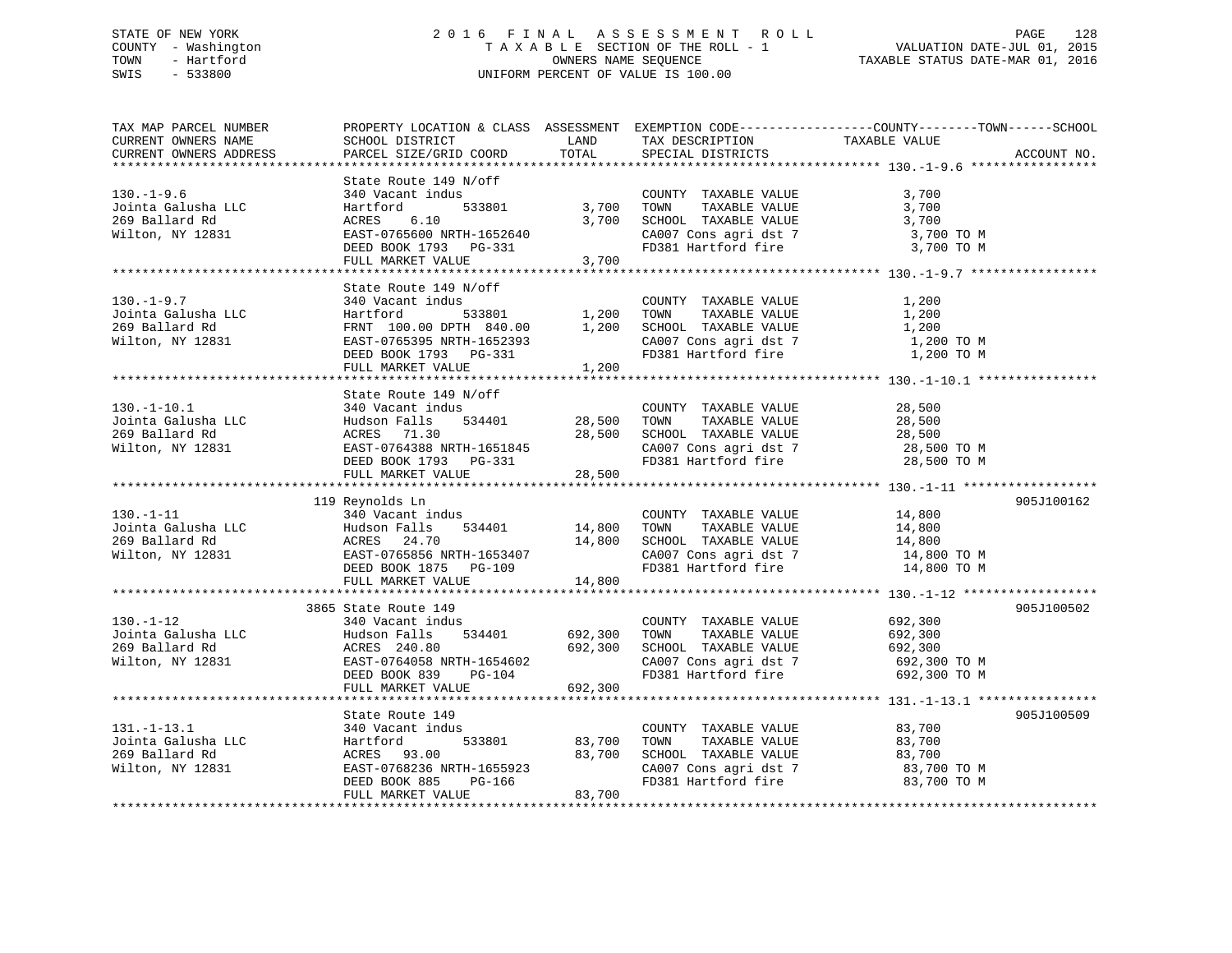## STATE OF NEW YORK 2 0 1 6 F I N A L A S S E S S M E N T R O L L PAGE 129 COUNTY - Washington T A X A B L E SECTION OF THE ROLL - 1 VALUATION DATE-JUL 01, 2015 TOWN - Hartford **TAXABLE STATUS DATE-MAR 01, 2016** OWNERS NAME SEQUENCE TAXABLE STATUS DATE-MAR 01, 2016 SWIS - 533800 UNIFORM PERCENT OF VALUE IS 100.00

| TAX MAP PARCEL NUMBER                                                                                                                                                                                                                                                                                                            | PROPERTY LOCATION & CLASS ASSESSMENT EXEMPTION CODE---------------COUNTY-------TOWN------SCHOOL                                       |              |                                                   |                                                                                 |                    |
|----------------------------------------------------------------------------------------------------------------------------------------------------------------------------------------------------------------------------------------------------------------------------------------------------------------------------------|---------------------------------------------------------------------------------------------------------------------------------------|--------------|---------------------------------------------------|---------------------------------------------------------------------------------|--------------------|
| CURRENT OWNERS NAME                                                                                                                                                                                                                                                                                                              | SCHOOL DISTRICT                                                                                                                       |              | LAND TAX DESCRIPTION                              | TAXABLE VALUE                                                                   |                    |
|                                                                                                                                                                                                                                                                                                                                  |                                                                                                                                       |              |                                                   |                                                                                 |                    |
|                                                                                                                                                                                                                                                                                                                                  |                                                                                                                                       |              |                                                   |                                                                                 |                    |
|                                                                                                                                                                                                                                                                                                                                  | 24 Reynolds Ln                                                                                                                        |              |                                                   |                                                                                 | 905J100207         |
| $131. - 1 - 14$                                                                                                                                                                                                                                                                                                                  |                                                                                                                                       |              | COUNTY TAXABLE VALUE                              | 400                                                                             |                    |
| Jointa Galusha LLC<br>269 Ballard Rd                                                                                                                                                                                                                                                                                             |                                                                                                                                       |              | TAXABLE VALUE<br>TOWN                             | 400                                                                             |                    |
|                                                                                                                                                                                                                                                                                                                                  |                                                                                                                                       |              | SCHOOL TAXABLE VALUE                              | 400                                                                             |                    |
| Wilton, NY 12831                                                                                                                                                                                                                                                                                                                 | EAST-0767940 NRTH-1654685<br>DEED BOOK 843 PG-64                                                                                      |              | CA007 Cons agri dst 7                             | 400 TO M                                                                        |                    |
|                                                                                                                                                                                                                                                                                                                                  |                                                                                                                                       |              | FD381 Hartford fire                               | 400 TO M                                                                        |                    |
|                                                                                                                                                                                                                                                                                                                                  | FULL MARKET VALUE                                                                                                                     | 400          |                                                   |                                                                                 |                    |
|                                                                                                                                                                                                                                                                                                                                  |                                                                                                                                       |              |                                                   |                                                                                 |                    |
|                                                                                                                                                                                                                                                                                                                                  | 34 Reynolds Ln                                                                                                                        |              |                                                   |                                                                                 | 905J100535         |
| $131. -1 - 15$                                                                                                                                                                                                                                                                                                                   | 681 Culture bldg                                                                                                                      |              | COUNTY TAXABLE VALUE 108,600                      |                                                                                 |                    |
|                                                                                                                                                                                                                                                                                                                                  | $533801$ $23,600$                                                                                                                     |              |                                                   |                                                                                 |                    |
|                                                                                                                                                                                                                                                                                                                                  | 2.00                                                                                                                                  | 108,600      |                                                   |                                                                                 |                    |
| Wilton, NY 12831 EAST-0767801 NRTH-1655050                                                                                                                                                                                                                                                                                       |                                                                                                                                       |              |                                                   | CA007 Cons agri dst 7 108,600 TO M                                              |                    |
|                                                                                                                                                                                                                                                                                                                                  | EAST-0767801 NRTH-1655050<br>DEED BOOK 844 PG-106                                                                                     |              | FD381 Hartford fire                               | 108,600 TO M                                                                    |                    |
|                                                                                                                                                                                                                                                                                                                                  | FULL MARKET VALUE                                                                                                                     | 108,600      |                                                   |                                                                                 |                    |
|                                                                                                                                                                                                                                                                                                                                  |                                                                                                                                       |              |                                                   |                                                                                 |                    |
|                                                                                                                                                                                                                                                                                                                                  | 95 Country Ln<br>280 Res Multiple<br>280 Res Multiple<br>280 Res Multiple<br>39,627<br>47,500 STAR EN 11834<br>39,627<br>2013<br>2013 |              |                                                   |                                                                                 | 905J101176         |
| $122. - 1 - 45$                                                                                                                                                                                                                                                                                                                  |                                                                                                                                       |              |                                                   | 39,627<br>39,627                                                                | $\overline{0}$     |
| Jones Anthony InterVivos Trust Hartford                                                                                                                                                                                                                                                                                          |                                                                                                                                       |              |                                                   | $\overline{0}$<br>$\bigcap$                                                     | 65,300             |
| Jones Anthony                                                                                                                                                                                                                                                                                                                    | ACRES<br>4.06                                                                                                                         | 125,800      | COUNTY TAXABLE VALUE                              | 86,173                                                                          |                    |
| 5 Cedar Ridge Way 6 EAST-0769967 NRTH-1659252                                                                                                                                                                                                                                                                                    |                                                                                                                                       |              | TAXABLE VALUE<br>TOWN                             | 86,173                                                                          |                    |
| Fort Ann, NY 12827 DEED BOOK 2344 PG-105                                                                                                                                                                                                                                                                                         |                                                                                                                                       |              |                                                   | 9-105 SCHOOL TAXABLE VALUE 60,500<br>125,800 CA007 Cons agri dst 7 125,800 TO M |                    |
|                                                                                                                                                                                                                                                                                                                                  | FULL MARKET VALUE                                                                                                                     |              |                                                   |                                                                                 |                    |
|                                                                                                                                                                                                                                                                                                                                  |                                                                                                                                       |              | FD381 Hartford fire                               | 125,800 TO M                                                                    |                    |
|                                                                                                                                                                                                                                                                                                                                  |                                                                                                                                       |              |                                                   |                                                                                 |                    |
|                                                                                                                                                                                                                                                                                                                                  | 5841 County Route 30                                                                                                                  |              |                                                   |                                                                                 | 905J100533         |
| $141. - 1 - 29$                                                                                                                                                                                                                                                                                                                  | 210 1 Family Res                                                                                                                      |              | STAR B 41854<br>33801 28,000 COUNTY TAXABLE VALUE | $\overline{0}$                                                                  | $\Omega$<br>30,000 |
|                                                                                                                                                                                                                                                                                                                                  |                                                                                                                                       |              |                                                   | 187,400                                                                         |                    |
|                                                                                                                                                                                                                                                                                                                                  |                                                                                                                                       | 187,400 TOWN |                                                   | TAXABLE VALUE 187,400                                                           |                    |
|                                                                                                                                                                                                                                                                                                                                  |                                                                                                                                       |              | SCHOOL TAXABLE VALUE 157,400                      |                                                                                 |                    |
| $\begin{tabular}{lllllllllllllllllllll} \rule{0pt}{0pt} 141.-1-29 & 2101 Family Res \\ \rule{0pt}{0pt} \text{Jones Brian F} & Hartford & 533801 & 28,000 \\ \rule{0pt}{0pt} \text{Jones Christine} & Christine & ACRES & 2.00 & 187,400 \\ \rule{0pt}{0pt} \text{Granville, NY 12832} & DEED BOOK 460 & PG-668 \\ \end{tabular}$ |                                                                                                                                       |              | FD381 Hartford fire                               | 187,400 TO M                                                                    |                    |
|                                                                                                                                                                                                                                                                                                                                  | FULL MARKET VALUE                                                                                                                     | 187,400      |                                                   |                                                                                 |                    |
|                                                                                                                                                                                                                                                                                                                                  |                                                                                                                                       |              |                                                   |                                                                                 |                    |
|                                                                                                                                                                                                                                                                                                                                  | 1735 Burch Rd                                                                                                                         |              |                                                   |                                                                                 | 905J100578         |
| $151. - 2 - 3$                                                                                                                                                                                                                                                                                                                   | 240 Rural res                                                                                                                         |              | STAR B<br>41854                                   | $\Omega$                                                                        | $\Omega$<br>30,000 |
| Jones Daniel                                                                                                                                                                                                                                                                                                                     | Hartford<br>533801                                                                                                                    | 40,300       | COUNTY TAXABLE VALUE                              | 100,600                                                                         |                    |
| Jones Laura E                                                                                                                                                                                                                                                                                                                    | $151.-1-3$                                                                                                                            | 100,600      | TAXABLE VALUE<br>TOWN                             | 100,600                                                                         |                    |
|                                                                                                                                                                                                                                                                                                                                  | ACRES 10.38                                                                                                                           |              | SCHOOL TAXABLE VALUE                              | 70,600                                                                          |                    |
| PO Box 101<br>Hartford, NY 12838                                                                                                                                                                                                                                                                                                 |                                                                                                                                       |              | CA008 Cons agri dst 8<br>FD381 Hartford fire      | 100,600 TO M                                                                    |                    |
|                                                                                                                                                                                                                                                                                                                                  | EAST-0794018 NRTH-1641167<br>DEED BOOK 624 PG-245                                                                                     |              |                                                   | 100,600 TO M                                                                    |                    |
|                                                                                                                                                                                                                                                                                                                                  | FULL MARKET VALUE                                                                                                                     | 100,600      |                                                   |                                                                                 |                    |
|                                                                                                                                                                                                                                                                                                                                  |                                                                                                                                       |              |                                                   |                                                                                 |                    |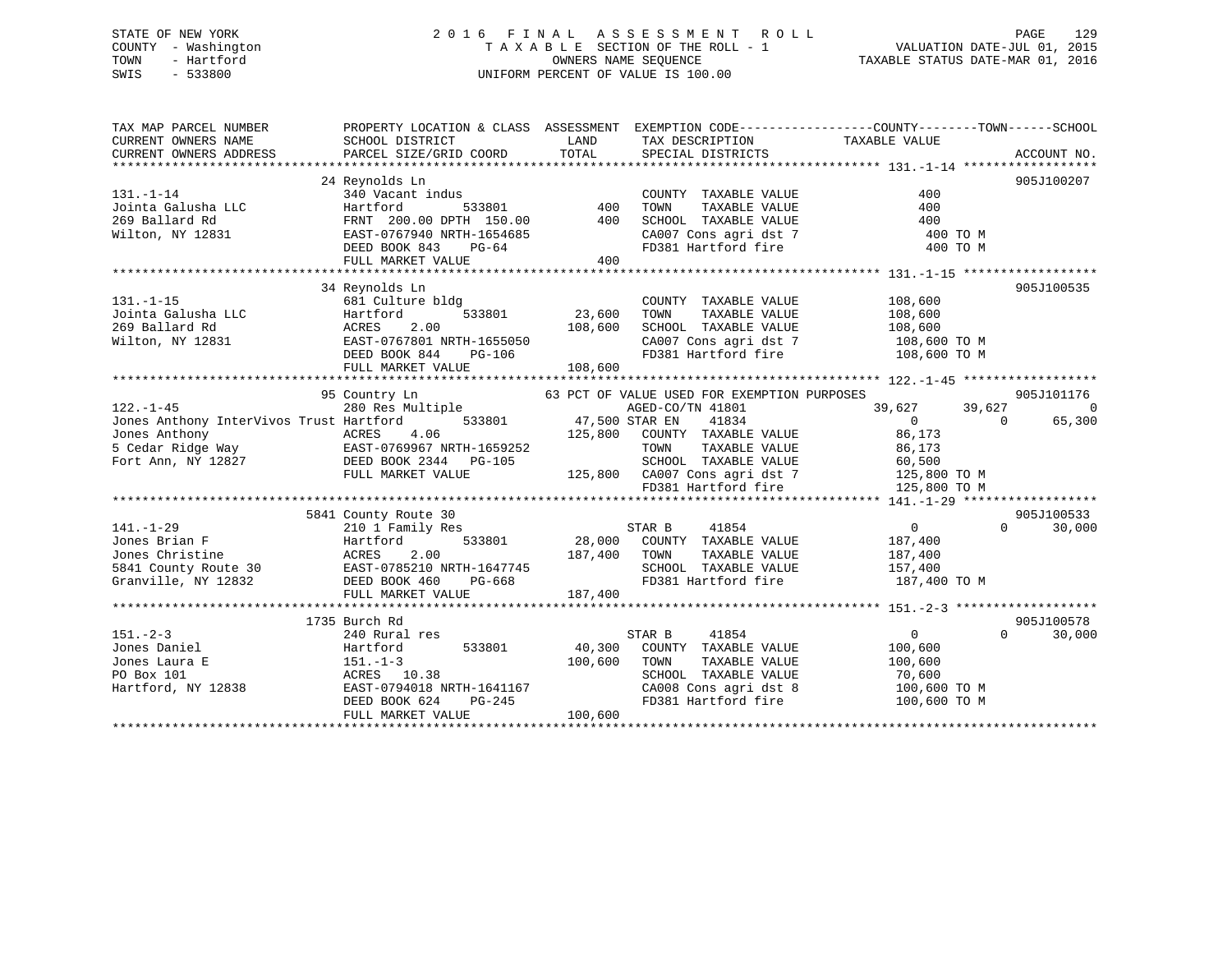# STATE OF NEW YORK 2016 FINAL ASSESSMENT ROLL PAGE 130 COUNTY - Washington  $T A X A B L E$  SECTION OF THE ROLL - 1<br>TOWN - Hartford SWIS - 533800 UNIFORM PERCENT OF VALUE IS 100.00

TAXABLE STATUS DATE-MAR 01, 2016

| TAX MAP PARCEL NUMBER<br>CURRENT OWNERS NAME | SCHOOL DISTRICT                                                         | LAND          | PROPERTY LOCATION & CLASS ASSESSMENT EXEMPTION CODE---------------COUNTY-------TOWN-----SCHOOL<br>TAX DESCRIPTION | TAXABLE VALUE         |                    |
|----------------------------------------------|-------------------------------------------------------------------------|---------------|-------------------------------------------------------------------------------------------------------------------|-----------------------|--------------------|
| CURRENT OWNERS ADDRESS                       | PARCEL SIZE/GRID COORD                                                  | TOTAL         | SPECIAL DISTRICTS                                                                                                 |                       | ACCOUNT NO.        |
|                                              |                                                                         |               |                                                                                                                   |                       |                    |
|                                              | Camp A Way                                                              |               |                                                                                                                   |                       | 905J100450         |
| $142. - 1 - 7$                               | 323 Vacant rural                                                        |               | COUNTY TAXABLE VALUE                                                                                              | 26,400                |                    |
| Jones Danny                                  | Hartford<br>533801                                                      | 26,400        | TOWN<br>TAXABLE VALUE                                                                                             | 26,400                |                    |
| Mahoney John<br>PO Box 168                   | $142. - 1 - 7. - 1$<br>ACRES 30.10                                      | 26,400        | SCHOOL TAXABLE VALUE<br>FD381 Hartford fire                                                                       | 26,400<br>26,400 TO M |                    |
| Poultney, VT 05764                           | EAST-0793486 NRTH-1648480<br>DEED BOOK 3386 PG-186<br>FULL MARKET VALUE | 26,400        |                                                                                                                   |                       |                    |
|                                              |                                                                         |               |                                                                                                                   |                       |                    |
|                                              | 45 Camp A Way                                                           |               |                                                                                                                   |                       | 905J100174         |
| $142. - 1 - 3$                               | 260 Seasonal res                                                        |               | COUNTY TAXABLE VALUE                                                                                              | 92,500                |                    |
| Jones Danny S                                | 533801<br>Hartford                                                      | 26,900        | TAXABLE VALUE<br>TOWN                                                                                             | 92,500                |                    |
| 99 Grove St                                  | $142. - 1 - 3. - 1$                                                     | 92,500        | SCHOOL TAXABLE VALUE                                                                                              | 92,500                |                    |
| Poultney, VT 05764                           | ACRES 30.37<br>EAST-0792540 NRTH-1649886<br>DEED BOOK 2478 PG-225       |               | FD381 Hartford fire                                                                                               | 92,500 TO M           |                    |
|                                              | FULL MARKET VALUE                                                       | 92,500        |                                                                                                                   |                       |                    |
|                                              |                                                                         |               |                                                                                                                   |                       |                    |
|                                              | Camp A Way                                                              |               |                                                                                                                   |                       | 905J100648         |
| $142. - 1 - 4$                               | 322 Rural vac>10                                                        |               | COUNTY TAXABLE VALUE                                                                                              | 13,700                |                    |
| Jones Danny S                                | Hartford<br>533801                                                      | 13,700        | TOWN<br>TAXABLE VALUE                                                                                             | 13,700                |                    |
| 99 Grove St                                  | ACRES 10.63                                                             | 13,700        | SCHOOL TAXABLE VALUE                                                                                              | 13,700                |                    |
| Poultney, VT 05764                           | EAST-0792335 NRTH-1649037<br>DEED BOOK 2478 PG-225                      |               | FD381 Hartford fire                                                                                               | 13,700 TO M           |                    |
|                                              | FULL MARKET VALUE                                                       | 13,700        |                                                                                                                   |                       |                    |
|                                              |                                                                         |               |                                                                                                                   |                       |                    |
|                                              | 5871 County Route 30                                                    |               |                                                                                                                   |                       | 905J100359         |
| $141. - 1 - 28$                              | 210 1 Family Res                                                        |               | COUNTY TAXABLE VALUE                                                                                              | 149,500               |                    |
| Jones Irrevoc Trust Gerald                   | Hartford                                                                | 533801 29,000 | TAXABLE VALUE<br>TOWN                                                                                             | 149,500               |                    |
| 5871 County Route 30                         | Trans Exempt Repay 2016 149,500                                         |               | SCHOOL TAXABLE VALUE                                                                                              | 149,500               |                    |
| Hartford, NY 12838                           | ACRES<br>2.59                                                           |               | FD381 Hartford fire                                                                                               | 149,500 TO M          |                    |
|                                              | EAST-0784674 NRTH-1647509                                               |               | TE533 Trans exmt repay-flg                                                                                        | $.00$ MT              |                    |
|                                              | DEED BOOK 3213 PG-263                                                   |               |                                                                                                                   |                       |                    |
|                                              | FULL MARKET VALUE                                                       | 149,500       |                                                                                                                   |                       |                    |
|                                              | 212 Hartford Main St                                                    |               |                                                                                                                   |                       |                    |
| $132. - 1 - 20.1$                            | 210 1 Family Res                                                        |               | STAR B<br>41854                                                                                                   | $\overline{0}$        | 30,000<br>$\Omega$ |
| Jones James M                                | Hartford<br>533801                                                      | 7,600         | COUNTY TAXABLE VALUE                                                                                              | 112,300               |                    |
| Jones Jodie L                                | FRNT 110.00 DPTH 161.00                                                 | 112,300       | TAXABLE VALUE<br>TOWN                                                                                             | 112,300               |                    |
| 212 Hartford Main St                         | EAST-0788757 NRTH-1655696                                               |               | SCHOOL TAXABLE VALUE                                                                                              | 82,300                |                    |
| Granville, NY 12832                          | DEED BOOK 752<br>PG-178                                                 |               | CA007 Cons agri dst 7                                                                                             | 112,300 TO M          |                    |
|                                              | FULL MARKET VALUE                                                       |               | 112,300 FD381 Hartford fire                                                                                       | 112,300 TO M          |                    |
|                                              |                                                                         |               |                                                                                                                   |                       |                    |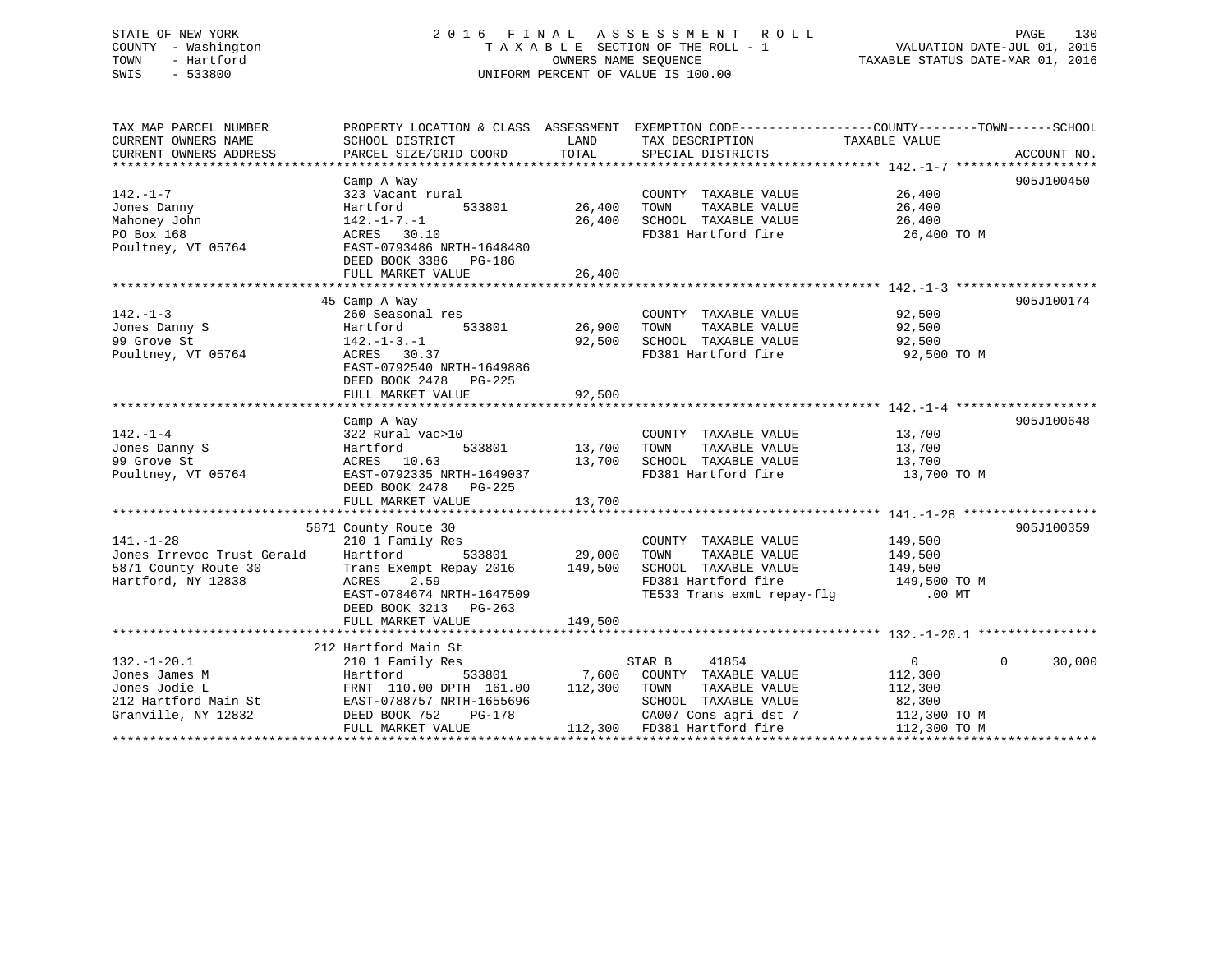## STATE OF NEW YORK 2 0 1 6 F I N A L A S S E S S M E N T R O L L PAGE 131 COUNTY - Washington T A X A B L E SECTION OF THE ROLL - 1 VALUATION DATE-JUL 01, 2015 TOWN - Hartford **TAXABLE STATUS DATE-MAR 01, 2016** OWNERS NAME SEQUENCE TAXABLE STATUS DATE-MAR 01, 2016 SWIS - 533800 UNIFORM PERCENT OF VALUE IS 100.00

| TAX MAP PARCEL NUMBER<br>CURRENT OWNERS NAME<br>CURRENT OWNERS ADDRESS   | SCHOOL DISTRICT<br>PARCEL SIZE/GRID COORD                                                                                                                                                                       | TAX DESCRIPTION TAXABLE VALUE SPECIAL DISTRICTS<br>LAND<br>TOTAL | PROPERTY LOCATION & CLASS ASSESSMENT EXEMPTION CODE----------------COUNTY-------TOWN------SCHOOL<br>ACCOUNT NO. |
|--------------------------------------------------------------------------|-----------------------------------------------------------------------------------------------------------------------------------------------------------------------------------------------------------------|------------------------------------------------------------------|-----------------------------------------------------------------------------------------------------------------|
|                                                                          |                                                                                                                                                                                                                 |                                                                  |                                                                                                                 |
|                                                                          | 48 Wright Rd                                                                                                                                                                                                    |                                                                  |                                                                                                                 |
| $132. - 1 - 3.1$                                                         | 210 1 Family Res                                                                                                                                                                                                |                                                                  | $\overline{0}$<br>$\Omega$<br>30,000                                                                            |
|                                                                          | 132.-1-3.1<br>Jones Lynne M<br>Jones Gary W<br>Hartford 533801<br>Hartford 533801<br>ACRES 1.66<br>48 Wright Rd EAST-0785945 NRTH-1654896<br>Granville, NY 12832<br>DEED BOOK 778 PG-348                        | STAR B 41854<br>25,500 COUNTY TAXABLE VALUE                      | 173,400                                                                                                         |
|                                                                          |                                                                                                                                                                                                                 | 173,400<br>TOWN<br>TAXABLE VALUE                                 | 173,400                                                                                                         |
|                                                                          |                                                                                                                                                                                                                 | SCHOOL TAXABLE VALUE                                             | 143,400                                                                                                         |
|                                                                          | $PG-348$                                                                                                                                                                                                        |                                                                  | CA007 Cons agri dst 7 173,400 TO M                                                                              |
|                                                                          |                                                                                                                                                                                                                 | FULL MARKET VALUE 173,400 FD381 Hartford fire                    | 173,400 TO M                                                                                                    |
|                                                                          |                                                                                                                                                                                                                 |                                                                  |                                                                                                                 |
|                                                                          | 61 Hartford Main St                                                                                                                                                                                             |                                                                  | 905J100257                                                                                                      |
| $132.15 - 1 - 8$                                                         | 210 1 Family Res                                                                                                                                                                                                | STAR B<br>41854                                                  | $\overline{0}$<br>$\Omega$<br>30,000                                                                            |
|                                                                          |                                                                                                                                                                                                                 |                                                                  | 192,500                                                                                                         |
|                                                                          |                                                                                                                                                                                                                 | 192,500<br>TOWN<br>TAXABLE VALUE                                 | 192,500                                                                                                         |
|                                                                          |                                                                                                                                                                                                                 | SCHOOL TAXABLE VALUE                                             | 162,500                                                                                                         |
|                                                                          | PG-143                                                                                                                                                                                                          |                                                                  | 192,500 TO M                                                                                                    |
|                                                                          | Jones Mark Hartford 533801<br>Jones Mary Elizabeth FRNT 81.00 DPTH 395.00<br>61 Hartford Main St EAST-0786314 NRTH-1653094<br>Hartford, NY 12838 DEED BOOK 721 PG-143<br>FILL MARKET VALUE<br>FULL MARKET VALUE | 43 CA007 Cons agri dst 7<br>192,500 FD381 Hartford fire          | 192,500 TO M                                                                                                    |
|                                                                          |                                                                                                                                                                                                                 |                                                                  |                                                                                                                 |
|                                                                          | 519 Blood St                                                                                                                                                                                                    |                                                                  |                                                                                                                 |
| $132. - 4 - 13.1$                                                        | 210 1 Family Res                                                                                                                                                                                                | COUNTY TAXABLE VALUE                                             | 185,700                                                                                                         |
|                                                                          |                                                                                                                                                                                                                 | 30,700<br>TOWN<br>TAXABLE VALUE                                  | 185,700                                                                                                         |
|                                                                          |                                                                                                                                                                                                                 | 185,700<br>SCHOOL TAXABLE VALUE 185,700                          |                                                                                                                 |
|                                                                          |                                                                                                                                                                                                                 | FD381 Hartford fire                                              | 185,700 TO M                                                                                                    |
|                                                                          | 132.-4-13.1 210 1 Family Res<br>Jones Maureen A Hartford 533801<br>Jones Christopher J ACRES 3.02<br>519 Blood St EAST-0794245 NRTH-1652582<br>Granville, NY 12832 DEED BOOK 829 PG-156                         |                                                                  |                                                                                                                 |
|                                                                          | FULL MARKET VALUE                                                                                                                                                                                               | 185,700                                                          |                                                                                                                 |
|                                                                          |                                                                                                                                                                                                                 |                                                                  |                                                                                                                 |
|                                                                          | 3685 State Route 196                                                                                                                                                                                            |                                                                  | 905J101103                                                                                                      |
| $140. - 1 - 6$                                                           | 210 1 Family Res                                                                                                                                                                                                | EFVET CL/T 41003                                                 | 71,600<br>$\overline{0}$                                                                                        |
| 140.-1-0<br>Jones Theresa V<br>3685 State Route 196<br>Tort Ann NY 12827 | Hartford                                                                                                                                                                                                        | 533801 35,500 ELG FVT/CO 41102                                   | 5,000<br>$\overline{0}$<br>$\Omega$                                                                             |
|                                                                          | ACRES 4.30                                                                                                                                                                                                      | 71,600 AGED-CO/TN 41801                                          | 29,970<br>$\Omega$<br>$\Omega$                                                                                  |
|                                                                          | EAST-0774895 NRTH-1646548                                                                                                                                                                                       | 41834<br>STAR EN                                                 | $\cap$<br>$\overline{0}$<br>65,300                                                                              |
|                                                                          | DEED BOOK 470<br>PG-607                                                                                                                                                                                         | COUNTY TAXABLE VALUE                                             | 36,630                                                                                                          |
|                                                                          | FULL MARKET VALUE                                                                                                                                                                                               | TAXABLE VALUE<br>71,600 TOWN                                     | $\Omega$                                                                                                        |
|                                                                          |                                                                                                                                                                                                                 |                                                                  | 6,300                                                                                                           |
|                                                                          |                                                                                                                                                                                                                 | SCHOOL TAXABLE VALUE<br>CA007 Cons agri dst 7                    | 71,600 TO M                                                                                                     |
|                                                                          |                                                                                                                                                                                                                 | FD381 Hartford fire                                              |                                                                                                                 |
|                                                                          |                                                                                                                                                                                                                 |                                                                  | 71,600 TO M                                                                                                     |
|                                                                          | 1350 Baldwin Corners Rd                                                                                                                                                                                         |                                                                  | 905J100599                                                                                                      |
| $121. -4 - 6$                                                            | 210 1 Family Res                                                                                                                                                                                                | STAR B<br>41854                                                  | $\overline{0}$<br>$\Omega$<br>30,000                                                                            |
|                                                                          | Fort Ann<br>532802                                                                                                                                                                                              | 25,000<br>COUNTY TAXABLE VALUE                                   |                                                                                                                 |
| Jordan Amy M<br>1350 Baldwin Corners Rd                                  |                                                                                                                                                                                                                 | 80,900<br>TAXABLE VALUE                                          | 80,900                                                                                                          |
|                                                                          | $121. - 1 - 6$                                                                                                                                                                                                  | TOWN<br>SCHOOL TAXABLE VALUE                                     | 80,900                                                                                                          |
| Fort Ann, NY 12827                                                       | ACRES 1.52                                                                                                                                                                                                      |                                                                  | 50,900                                                                                                          |
|                                                                          | EAST-0767739 NRTH-1662746<br>DEED BOOK 2876 PG-159                                                                                                                                                              | CA007 Cons agri dst 7<br>FD381 Hartford fire                     | 80,900 TO M                                                                                                     |
|                                                                          | DEED BOOK 2876                                                                                                                                                                                                  |                                                                  | 80,900 TO M                                                                                                     |
|                                                                          | FULL MARKET VALUE                                                                                                                                                                                               | 80,900                                                           |                                                                                                                 |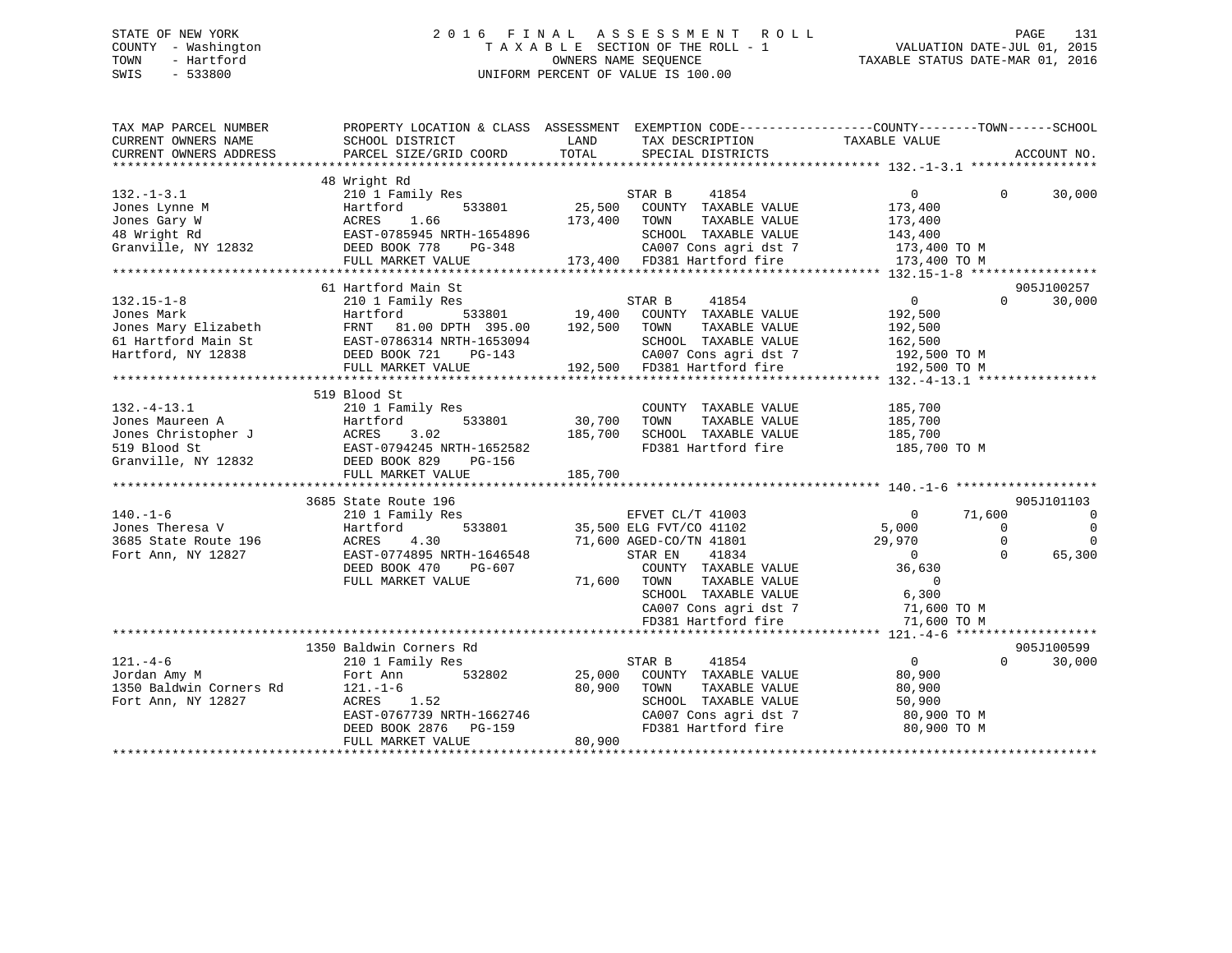## STATE OF NEW YORK 2 0 1 6 F I N A L A S S E S S M E N T R O L L PAGE 132 COUNTY - Washington T A X A B L E SECTION OF THE ROLL - 1 VALUATION DATE-JUL 01, 2015 TOWN - Hartford OWNERS NAME SEQUENCE TAXABLE STATUS DATE-MAR 01, 2016 SWIS - 533800 UNIFORM PERCENT OF VALUE IS 100.00

| TAX MAP PARCEL NUMBER<br>CURRENT OWNERS NAME<br>CURRENT OWNERS ADDRESS                        | PROPERTY LOCATION & CLASS ASSESSMENT EXEMPTION CODE---------------COUNTY-------TOWN-----SCHOOL<br>SCHOOL DISTRICT<br>PARCEL SIZE/GRID COORD                            | LAND<br>TOTAL              | TAX DESCRIPTION<br>SPECIAL DISTRICTS                                                                                      | TAXABLE VALUE                                                           | ACCOUNT NO.                      |
|-----------------------------------------------------------------------------------------------|------------------------------------------------------------------------------------------------------------------------------------------------------------------------|----------------------------|---------------------------------------------------------------------------------------------------------------------------|-------------------------------------------------------------------------|----------------------------------|
|                                                                                               | *********************                                                                                                                                                  |                            |                                                                                                                           |                                                                         |                                  |
| $132.-1-15.1$<br>Jordan Craig<br>Jordan Cherry<br>177 Hartford Main St<br>Granville, NY 12832 | 177 Hartford Main St<br>270 Mfg housing<br>Hartford<br>533801<br>ACRES<br>1.00<br>EAST-0787892 NRTH-1655469<br>DEED BOOK 494<br>PG-846                                 | 23,000<br>95,700           | 41854<br>STAR B<br>COUNTY TAXABLE VALUE<br>TAXABLE VALUE<br>TOWN<br>SCHOOL TAXABLE VALUE<br>CA007 Cons agri dst 7         | $\overline{0}$<br>$\Omega$<br>95,700<br>95,700<br>65,700<br>95,700 TO M | 905J100009<br>30,000             |
|                                                                                               | FULL MARKET VALUE                                                                                                                                                      |                            | 95,700 FD381 Hartford fire                                                                                                | 95,700 TO M                                                             |                                  |
|                                                                                               |                                                                                                                                                                        |                            |                                                                                                                           |                                                                         |                                  |
| $140. - 2 - 41$<br>Joy Edward S<br>3868 State Route 196<br>Fort Ann, NY 12827                 | 3868 State Route 196<br>240 Rural res<br>533801<br>Hartford<br>ACRES 33.30<br>EAST-0779171 NRTH-1644596<br>DEED BOOK 882<br>PG-176                                     | 73,900                     | STAR B<br>41854<br>COUNTY TAXABLE VALUE<br>136,400 TOWN<br>TAXABLE VALUE<br>SCHOOL TAXABLE VALUE<br>CA007 Cons agri dst 7 | $0 \qquad \qquad$<br>136,400<br>136,400<br>106,400<br>136,400 TO M      | 905J100054<br>30,000<br>$\Omega$ |
|                                                                                               | FULL MARKET VALUE                                                                                                                                                      |                            | 136,400 FD381 Hartford fire                                                                                               | 136,400 TO M                                                            |                                  |
|                                                                                               |                                                                                                                                                                        |                            |                                                                                                                           |                                                                         |                                  |
| $140.-2-41.5$<br>Joy Seth L<br>Hooper Angela<br>3868 State Route 196<br>Fort Ann, NY 12827    | State Route 196<br>311 Res vac land<br>Hartford<br>533801<br>ACRES<br>1.01<br>EAST-0778899 NRTH-1645347<br>DEED BOOK 3364 PG-170<br>FULL MARKET VALUE                  | 13,000<br>13,000<br>13,000 | COUNTY TAXABLE VALUE<br>TAXABLE VALUE<br>TOWN<br>SCHOOL TAXABLE VALUE<br>CA007 Cons agri dst 7<br>FD381 Hartford fire     | 13,000<br>13,000<br>13,000<br>13,000 TO M<br>13,000 TO M                |                                  |
|                                                                                               |                                                                                                                                                                        |                            |                                                                                                                           |                                                                         |                                  |
| $141. - 1 - 1.6$<br>JPMorgan Chase Bank<br>3415 Vision Dr<br>Columbus, OH 43219               | 46 Townsend Rd<br>210 1 Family Res<br>533801<br>Hartford<br>ACRES<br>4.97<br>EAST-0782536 NRTH-1647458<br>DEED BOOK 3489 PG-226                                        | 38,100<br>132,700          | COUNTY TAXABLE VALUE<br>TAXABLE VALUE<br>TOWN<br>SCHOOL TAXABLE VALUE<br>CA007 Cons agri dst 7<br>FD381 Hartford fire     | 132,700<br>132,700<br>132,700<br>132,700 TO M<br>132,700 TO M           |                                  |
|                                                                                               | FULL MARKET VALUE                                                                                                                                                      | 132,700                    |                                                                                                                           |                                                                         |                                  |
| $149. - 1 - 28.2$<br>Kameda Tetsuo<br>Kameda Helen P<br>3026 Coach Rd                         | Pope Hill Rd<br>314 Rural vac<10<br>533801<br>Hartford<br>Sub Div Lot 2<br>ACRES 4.77                                                                                  | 15,500<br>15,500           | COUNTY TAXABLE VALUE<br>TOWN<br>TAXABLE VALUE<br>SCHOOL TAXABLE VALUE<br>FD381 Hartford fire                              | 15,500<br>15,500<br>15,500<br>15,500 TO M                               | 905J100669                       |
| Argyle, NY 12832                                                                              | EAST-0778506 NRTH-1633477<br>DEED BOOK 3561 PG-236<br>FULL MARKET VALUE                                                                                                | 15,500                     |                                                                                                                           |                                                                         |                                  |
|                                                                                               | ************************                                                                                                                                               |                            |                                                                                                                           |                                                                         |                                  |
| $149. - 1 - 28.3$<br>Kameda Tetsuo<br>Kameda Helen P<br>3026 Coach Rd<br>Argyle, NY 12832     | Pope Hill Rd<br>322 Rural vac>10<br>Hartford<br>533801<br>Sub Div Lot 3<br>ACRES 10.10<br>EAST-0778288 NRTH-1634158<br>$PG-236$<br>DEED BOOK 3561<br>FULL MARKET VALUE | 18,800<br>18,800<br>18,800 | COUNTY TAXABLE VALUE<br>TOWN<br>TAXABLE VALUE<br>SCHOOL TAXABLE VALUE<br>FD381 Hartford fire                              | 18,800<br>18,800<br>18,800<br>18,800 TO M                               | 905J100669                       |
|                                                                                               |                                                                                                                                                                        |                            |                                                                                                                           |                                                                         |                                  |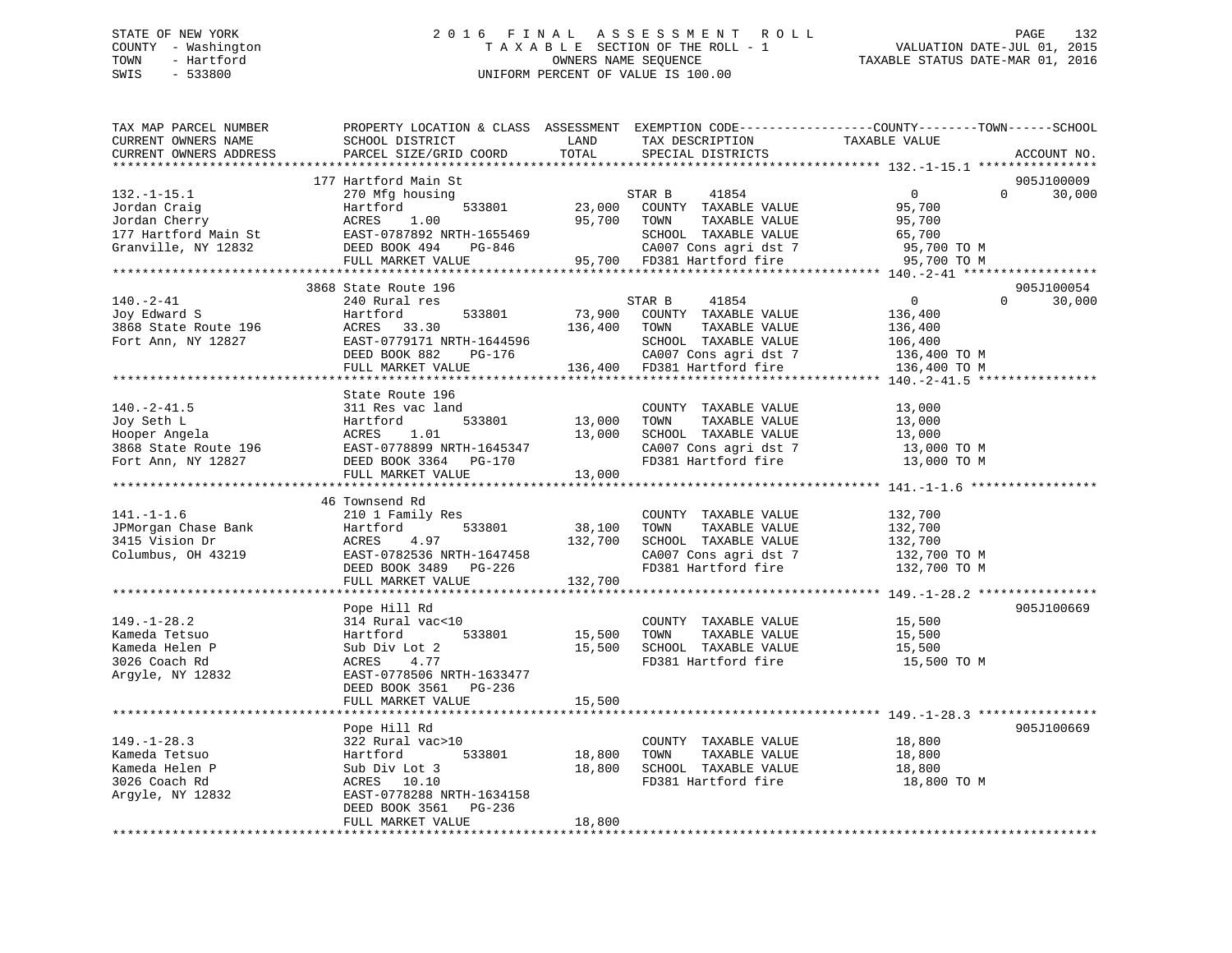## STATE OF NEW YORK 2 0 1 6 F I N A L A S S E S S M E N T R O L L PAGE 133 COUNTY - Washington T A X A B L E SECTION OF THE ROLL - 1 VALUATION DATE-JUL 01, 2015 TOWN - Hartford **TAXABLE STATUS DATE-MAR 01, 2016** OWNERS NAME SEQUENCE TAXABLE STATUS DATE-MAR 01, 2016 SWIS - 533800 UNIFORM PERCENT OF VALUE IS 100.00

| TAX MAP PARCEL NUMBER<br>CURRENT OWNERS NAME<br>CURRENT OWNERS ADDRESS | PROPERTY LOCATION & CLASS ASSESSMENT EXEMPTION CODE---------------COUNTY-------TOWN-----SCHOOL<br>SCHOOL DISTRICT<br>PARCEL SIZE/GRID COORD | LAND<br>TOTAL                      | TAX DESCRIPTION<br>SPECIAL DISTRICTS          | TAXABLE VALUE              | ACCOUNT NO. |
|------------------------------------------------------------------------|---------------------------------------------------------------------------------------------------------------------------------------------|------------------------------------|-----------------------------------------------|----------------------------|-------------|
|                                                                        |                                                                                                                                             |                                    |                                               |                            |             |
|                                                                        | 3026 Coach Rd                                                                                                                               |                                    |                                               | $\Omega$                   | 905J100669  |
| $149. - 1 - 28.4$                                                      | 240 Rural res                                                                                                                               | 28,800                             | STAR EN<br>41834                              | $\overline{0}$             | 65,300      |
| Kameda Tetsuo<br>Kameda Helen                                          | 533801<br>Hartford                                                                                                                          | 160,500                            | COUNTY TAXABLE VALUE<br>TAXABLE VALUE<br>TOWN | 160,500                    |             |
|                                                                        | Sub Div Lot 4                                                                                                                               |                                    |                                               | 160,500                    |             |
| 3026 Coach Rd                                                          |                                                                                                                                             |                                    | SCHOOL TAXABLE VALUE<br>FD381 Hartford fire   | 95,200                     |             |
| Argyle, NY 12809                                                       | ACRES 10.57<br>EAST-0778486 NRTH-1634785<br>DEED BOOK 2432 PG-230                                                                           |                                    |                                               | 160,500 TO M               |             |
|                                                                        |                                                                                                                                             |                                    |                                               |                            |             |
|                                                                        | 36 Hartford Main St                                                                                                                         |                                    |                                               |                            | 905J100328  |
| $132.15 - 2 - 25$                                                      | 210 1 Family Res                                                                                                                            |                                    | COUNTY TAXABLE VALUE                          | 82,200                     |             |
| Kearns Sandra J Estate                                                 | 533801 11,500<br>Hartford                                                                                                                   |                                    | TAXABLE VALUE<br>TOWN                         | 82,200                     |             |
| 13 North Rd                                                            | 640-250                                                                                                                                     | 82,200                             | SCHOOL TAXABLE VALUE                          | 82,200                     |             |
| South Glens Falls, NY 12803 FRNT 39.00 DPTH 279.00                     |                                                                                                                                             |                                    | CA007 Cons agri dst 7 82,200 TO M             |                            |             |
|                                                                        | EAST-0786421 NRTH-1652267                                                                                                                   |                                    | FD381 Hartford fire                           | 82,200 TO M                |             |
|                                                                        | DEED BOOK 3444 PG-71                                                                                                                        |                                    |                                               |                            |             |
|                                                                        | FULL MARKET VALUE                                                                                                                           | 82,200                             |                                               |                            |             |
|                                                                        |                                                                                                                                             |                                    |                                               |                            |             |
|                                                                        | State Route 149                                                                                                                             |                                    |                                               |                            | 905J101181  |
| $132. - 2 - 28.2$                                                      | 314 Rural vac<10                                                                                                                            |                                    | COUNTY TAXABLE VALUE                          | 12,500                     |             |
| Kelly William                                                          | Hartford                                                                                                                                    |                                    | TAXABLE VALUE                                 | 12,500                     |             |
| 22 Warwick Dr                                                          | 1.00<br>ACRES                                                                                                                               | 12,500                             | SCHOOL TAXABLE VALUE                          | 12,500                     |             |
| Fairport, NY 14450                                                     | EAST-0793318 NRTH-1653253                                                                                                                   |                                    | FD381 Hartford fire                           | 12,500 TO M                |             |
|                                                                        | DEED BOOK 486<br>PG-277                                                                                                                     |                                    |                                               |                            |             |
|                                                                        | FULL MARKET VALUE                                                                                                                           | 12,500                             |                                               |                            |             |
|                                                                        |                                                                                                                                             |                                    |                                               |                            |             |
|                                                                        | 1080 Lundy Rd                                                                                                                               |                                    |                                               |                            | 905J100361  |
| $158. - 2 - 7$                                                         | 240 Rural res                                                                                                                               |                                    | STAR EN 41834                                 | $\overline{0}$<br>$\Omega$ | 65,300      |
| Keys David                                                             | 533801<br>Hartford                                                                                                                          |                                    | 31,400 COUNTY TAXABLE VALUE                   | 177,300                    |             |
| Pitts Jean                                                             | $158. - 1 - 7$                                                                                                                              | 177,300 TOWN                       | TAXABLE VALUE                                 | 177,300                    |             |
| 1080 Lundy Rd                                                          | ACRES 10.61 BANK<br>40                                                                                                                      |                                    | SCHOOL TAXABLE VALUE                          | 112,000                    |             |
| Granville, NY 12832                                                    | EAST-0786625 NRTH-1632047                                                                                                                   |                                    | FD381 Hartford fire                           | 177,300 TO M               |             |
|                                                                        | DEED BOOK 564<br>PG-243                                                                                                                     |                                    |                                               |                            |             |
|                                                                        | FULL MARKET VALUE                                                                                                                           | 177,300                            |                                               |                            |             |
|                                                                        |                                                                                                                                             |                                    |                                               |                            |             |
|                                                                        | 7779 State Route 40                                                                                                                         |                                    |                                               |                            | 905J101115  |
| $140. -2 - 16$                                                         | 210 1 Family Res                                                                                                                            |                                    | AGED-CO/TN 41801                              | 50,850<br>50,850           | $\Omega$    |
| Keyser Sandra K                                                        | Hartford                                                                                                                                    | $\frac{19}{533801}$ 19,500 STAR EN | 41834                                         | $\overline{0}$<br>$\Omega$ | 65,300      |
| 7779 State Route 40                                                    | FRNT 266.00 DPTH 216.00                                                                                                                     |                                    | 101,700 COUNTY TAXABLE VALUE                  | 50,850                     |             |
| Hartford, NY 12838                                                     | EAST-0782472 NRTH-1645883                                                                                                                   |                                    | TOWN<br>TAXABLE VALUE                         | 50,850                     |             |
|                                                                        | DEED BOOK 502<br>PG-918                                                                                                                     |                                    | SCHOOL TAXABLE VALUE                          | 36,400                     |             |
|                                                                        | FULL MARKET VALUE                                                                                                                           |                                    | 101,700 FD381 Hartford fire                   | 101,700 TO M               |             |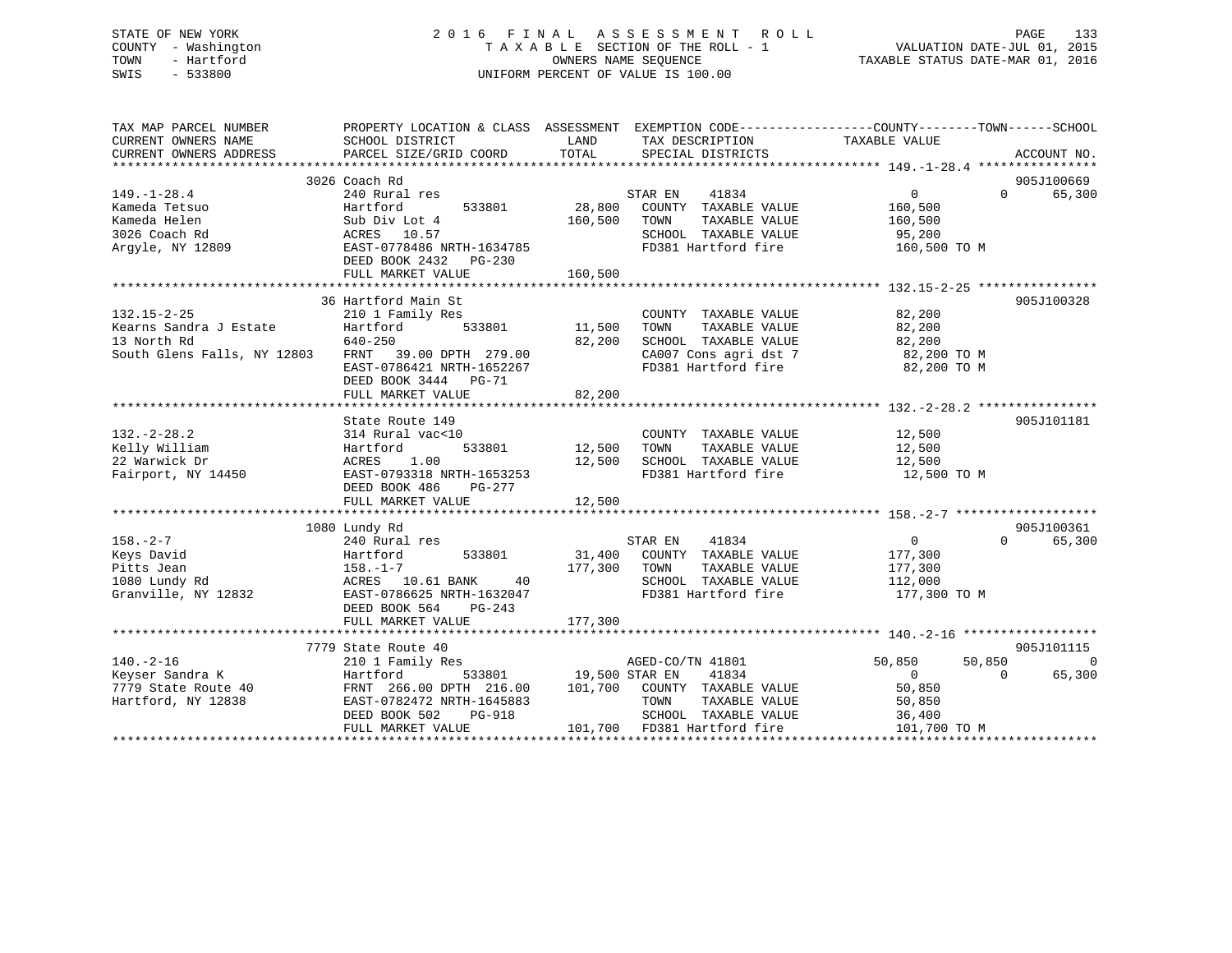## STATE OF NEW YORK 2 0 1 6 F I N A L A S S E S S M E N T R O L L PAGE 134 COUNTY - Washington T A X A B L E SECTION OF THE ROLL - 1 VALUATION DATE-JUL 01, 2015 TOWN - Hartford **TAXABLE STATUS DATE-MAR 01, 2016** OWNERS NAME SEQUENCE TAXABLE STATUS DATE-MAR 01, 2016 SWIS - 533800 UNIFORM PERCENT OF VALUE IS 100.00

| TAX MAP PARCEL NUMBER                                     | PROPERTY LOCATION & CLASS ASSESSMENT EXEMPTION CODE----------------COUNTY-------TOWN------SCHOOL |                            |                                                                        |                         |          |             |
|-----------------------------------------------------------|--------------------------------------------------------------------------------------------------|----------------------------|------------------------------------------------------------------------|-------------------------|----------|-------------|
| CURRENT OWNERS NAME                                       | SCHOOL DISTRICT                                                                                  | LAND                       | TAX DESCRIPTION                                                        | TAXABLE VALUE           |          |             |
| CURRENT OWNERS ADDRESS                                    | PARCEL SIZE/GRID COORD                                                                           | TOTAL                      | SPECIAL DISTRICTS                                                      |                         |          | ACCOUNT NO. |
|                                                           |                                                                                                  |                            |                                                                        |                         |          |             |
|                                                           | 351 Gilchrist Hill Rd                                                                            |                            |                                                                        |                         |          | 905J101425  |
| $150.-1-57.2$                                             | 210 1 Family Res                                                                                 |                            | STAR B<br>41854                                                        | $\overline{0}$          | $\Omega$ | 30,000      |
| Kibling Glenn                                             | 533801<br>Hartford                                                                               |                            | 32,800 COUNTY TAXABLE VALUE                                            | 130,800                 |          |             |
| Kibling Kimberly<br>351 Gilchrist Hill Rd                 | LOT 5<br>3.57 BANK 185<br>ACRES                                                                  | 130,800                    | TAXABLE VALUE<br>TOWN<br>SCHOOL TAXABLE VALUE                          | 130,800                 |          |             |
| Hartford, NY 12838                                        | EAST-0784363 NRTH-1639807                                                                        |                            | FD381 Hartford fire                                                    | 100,800<br>130,800 TO M |          |             |
|                                                           | DEED BOOK 910 PG-12                                                                              |                            |                                                                        |                         |          |             |
|                                                           | FULL MARKET VALUE                                                                                | 130,800                    |                                                                        |                         |          |             |
|                                                           |                                                                                                  |                            |                                                                        |                         |          |             |
|                                                           | Camp A Way                                                                                       |                            |                                                                        |                         |          | 905J100613  |
| $142. - 1 - 37$                                           | 322 Rural vac>10                                                                                 |                            | COUNTY TAXABLE VALUE 16,800                                            |                         |          |             |
| Kilmartin Jerald W                                        | 533801<br>Hartford                                                                               | COUNTY<br>16,800      TOWN |                                                                        |                         |          |             |
| Kilmartin Rosana A                                        | ACRES 15.25                                                                                      |                            | 16,800 TOWN TAXABLE VALUE 16,800<br>16,800 SCHOOL TAXABLE VALUE 16,800 |                         |          |             |
| 14 Harrison Ave                                           | EAST-0791433 NRTH-1645697                                                                        |                            | FD381 Hartford fire 16,800 TO M                                        |                         |          |             |
| Hudson Falls, NY 12839                                    | DEED BOOK 918<br>PG-79                                                                           |                            |                                                                        |                         |          |             |
|                                                           |                                                                                                  |                            |                                                                        |                         |          |             |
|                                                           |                                                                                                  |                            |                                                                        |                         |          |             |
|                                                           | Christian Hill Rd                                                                                |                            |                                                                        |                         |          | 9079900733  |
| $132.15 - 1 - 17$                                         | 330 Vacant comm                                                                                  |                            | COUNTY TAXABLE VALUE                                                   | 1,000                   |          |             |
| King Burch LLC<br>Attn: Brian Burch                       | Hartford                                                                                         | 533801 1,000<br>1,000      | TAXABLE VALUE<br>TOWN<br>SCHOOL TAXABLE VALUE                          | 1,000<br>1,000          |          |             |
| 183 Pope Hill Rd                                          | FRNT 75.00 DPTH 151.00<br>FRNT 75.00 DPTH 151.00<br>EAST-0786132 NRTH-1652513                    |                            | CA007 Cons agri dst 7 1,000 TO M                                       |                         |          |             |
| Arqyle, NY 12809                                          | DEED BOOK 2017 PG-62                                                                             |                            | FD381 Hartford fire                                                    | 1,000 TO M              |          |             |
|                                                           | FULL MARKET VALUE                                                                                | 1,000                      |                                                                        |                         |          |             |
|                                                           |                                                                                                  |                            |                                                                        |                         |          |             |
|                                                           | 85 Christian Hill Rd                                                                             |                            |                                                                        |                         |          | 9079900727  |
| $132.15 - 1 - 18$                                         | 449 Other Storag                                                                                 |                            | COUNTY TAXABLE VALUE                                                   | 72,500                  |          |             |
| King Burch LLC                                            | Hartford                                                                                         | 533801 3,500 TOWN          | TAXABLE VALUE                                                          | 72,500                  |          |             |
|                                                           | FRNT 49.00 DPTH 71.00 72,500                                                                     |                            | SCHOOL TAXABLE VALUE                                                   | 72,500                  |          |             |
| Attn: Brian Burch<br>183 Pope Hill Rd<br>Argyle, NY 12809 | EAST-0786194 NRTH-1652485                                                                        |                            | CA007 Cons agri dst 7<br>FD381 Hartford fire                           | 72,500 TO M             |          |             |
|                                                           | DEED BOOK 2017 PG-62                                                                             |                            |                                                                        | 72,500 TO M             |          |             |
|                                                           | FULL MARKET VALUE                                                                                | 72,500                     |                                                                        |                         |          |             |
|                                                           |                                                                                                  |                            |                                                                        |                         |          |             |
|                                                           | Hartford Main St                                                                                 |                            |                                                                        |                         |          | 905J100430  |
| $132. - 1 - 17$                                           | 312 Vac w/imprv                                                                                  |                            | COUNTY TAXABLE VALUE                                                   | 46,600                  |          |             |
| King David J                                              | 533801<br>Hartford                                                                               | 43,500                     | TOWN<br>TOWN       TAXABLE  VALUE<br>SCHOOL    TAXABLE  VALUE          | 46,600                  |          |             |
| Burch Brian S                                             | ACRES 18.70<br>EAST-0788356 NRTH-1656416                                                         | 46,600                     |                                                                        | 46,600                  |          |             |
| 218 Hartford Main St<br>Granville, NY 12832               | DEED BOOK 924<br>PG-254                                                                          |                            | CA007 Cons agri dst 7 46,600 TO M<br>FD381 Hartford fire               | 46,600 TO M             |          |             |
|                                                           | FULL MARKET VALUE                                                                                | 46,600                     |                                                                        |                         |          |             |
|                                                           |                                                                                                  |                            |                                                                        |                         |          |             |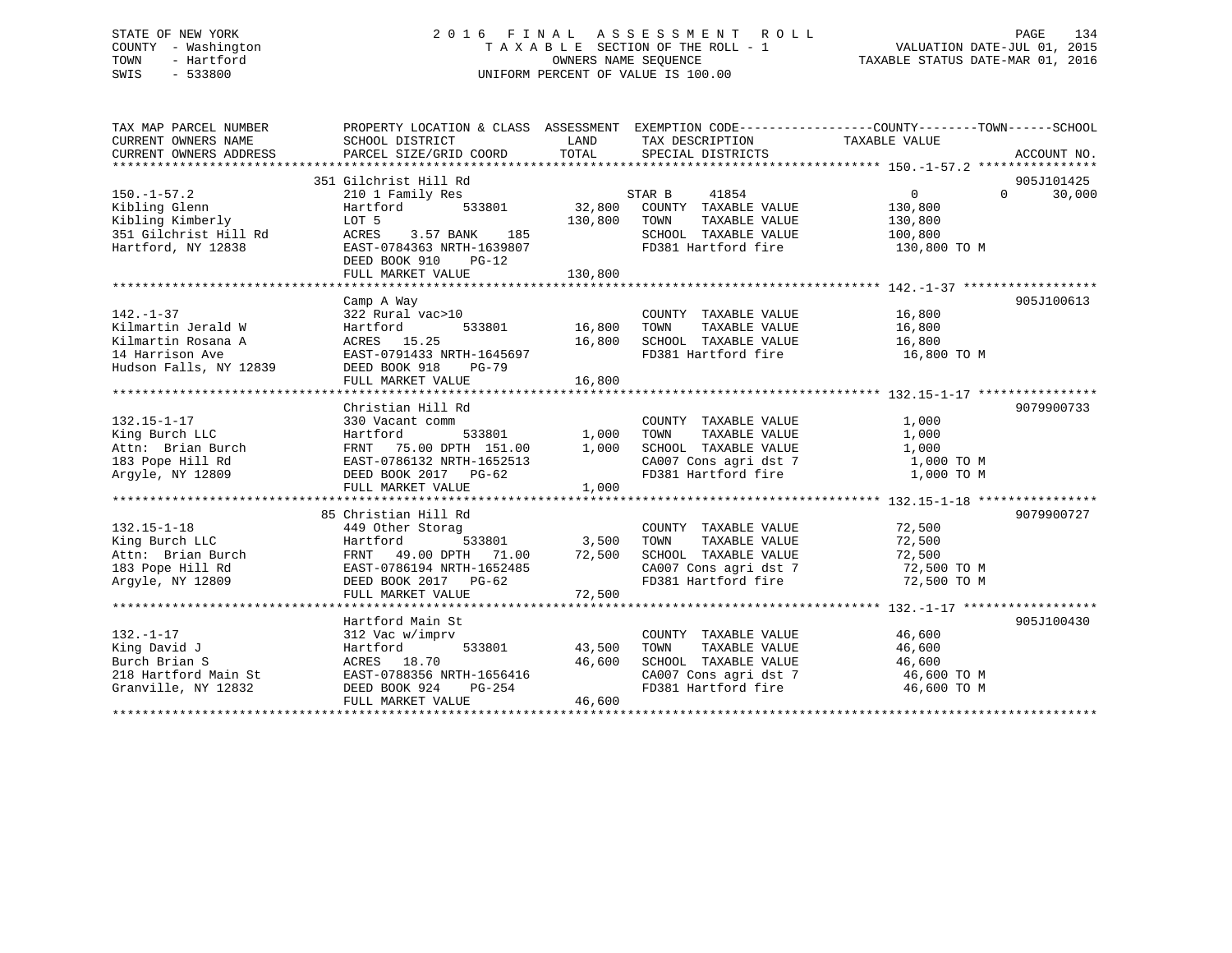## STATE OF NEW YORK 2 0 1 6 F I N A L A S S E S S M E N T R O L L PAGE 135 COUNTY - Washington T A X A B L E SECTION OF THE ROLL - 1 VALUATION DATE-JUL 01, 2015 TOWN - Hartford **TAXABLE STATUS DATE-MAR 01, 2016** OWNERS NAME SEQUENCE TAXABLE STATUS DATE-MAR 01, 2016 SWIS - 533800 UNIFORM PERCENT OF VALUE IS 100.00

| TAX MAP PARCEL NUMBER  | PROPERTY LOCATION & CLASS ASSESSMENT EXEMPTION CODE---------------COUNTY-------TOWN-----SCHOOL            |                  |                                                                  |                                                |                    |
|------------------------|-----------------------------------------------------------------------------------------------------------|------------------|------------------------------------------------------------------|------------------------------------------------|--------------------|
| CURRENT OWNERS NAME    | SCHOOL DISTRICT                                                                                           | LAND             | TAX DESCRIPTION                                                  | TAXABLE VALUE                                  |                    |
| CURRENT OWNERS ADDRESS | PARCEL SIZE/GRID COORD                                                                                    | TOTAL            | SPECIAL DISTRICTS                                                |                                                | ACCOUNT NO.        |
|                        |                                                                                                           |                  |                                                                  |                                                |                    |
|                        | Hartford Main OFF St                                                                                      |                  |                                                                  |                                                | 905J100073         |
| $132. - 1 - 19$        | 311 Res vac land                                                                                          |                  | COUNTY TAXABLE VALUE                                             | 3,000                                          |                    |
| King David J           | Hartford                                                                                                  | $533801$ $3,000$ | TAXABLE VALUE<br>TOWN                                            | 3,000                                          |                    |
| 218 Hartford Main St   | FRNT 260.00 DPTH 150.00                                                                                   | 3,000            | SCHOOL TAXABLE VALUE                                             | 3,000                                          |                    |
| Granville, NY 12832    | EAST-0788872 NRTH-1655652                                                                                 |                  | CA007 Cons agri dst 7 3,000 TO M                                 |                                                |                    |
|                        | DEED BOOK 2375 PG-184                                                                                     |                  | FD381 Hartford fire 3,000 TO M                                   |                                                |                    |
|                        | FULL MARKET VALUE                                                                                         | 3,000            |                                                                  |                                                |                    |
|                        |                                                                                                           |                  |                                                                  |                                                |                    |
|                        | 218 Hartford Main St                                                                                      |                  |                                                                  |                                                | 905J100081         |
| $132. - 1 - 21$        | 210 1 Family Res<br>533801                                                                                |                  | COUNTY TAXABLE VALUE                                             | 150,200                                        |                    |
| King David J           | Hartford                                                                                                  | 42,100           | TAXABLE VALUE<br>TOWN                                            | 150,200                                        |                    |
| 218 Hartford Main St   | ACRES<br>4.50                                                                                             | 150,200          | SCHOOL TAXABLE VALUE 150,200                                     |                                                |                    |
| Granville, NY 12832    | EAST-0789003 NRTH-1655802                                                                                 |                  | CA007 Cons agri dst 7 150,200 TO M                               |                                                |                    |
|                        | DEED BOOK 2375 PG-184                                                                                     |                  | FD381 Hartford fire                                              | 150,200 TO M                                   |                    |
|                        | FULL MARKET VALUE                                                                                         | 150,200          |                                                                  |                                                |                    |
|                        |                                                                                                           |                  |                                                                  |                                                |                    |
|                        | 3402 State Route 196                                                                                      |                  |                                                                  |                                                | 905J100379         |
| $140. - 1 - 45$        | 210 1 Family Res                                                                                          |                  | STAR B 41854                                                     | $\overline{0}$                                 | $\Omega$<br>30,000 |
| King David J           | Hartford                                                                                                  |                  | 533801 26,000 COUNTY TAXABLE VALUE                               | 170,000                                        |                    |
|                        |                                                                                                           |                  |                                                                  | TAXABLE VALUE 170,000<br>TAXABLE VALUE 140,000 |                    |
|                        | EAST-0770107 NRTH-1642297<br>DEED BOOK 2168 PG-152                                                        |                  | SCHOOL TAXABLE VALUE 140,000<br>FD381 Hartford fire 170,000 TO M |                                                |                    |
|                        |                                                                                                           |                  |                                                                  |                                                |                    |
|                        | FULL MARKET VALUE                                                                                         | 170,000          |                                                                  |                                                |                    |
|                        |                                                                                                           |                  |                                                                  |                                                |                    |
|                        | Kittie Mae Way                                                                                            |                  |                                                                  |                                                |                    |
| $132. - 1 - 21.6$      | 311 Res vac land                                                                                          |                  | COUNTY TAXABLE VALUE                                             | 6,500                                          |                    |
| King Donna G           | Hartford 533801 6,500<br>FRNT 22.00 DPTH 366.00 6,500<br>EAST-0788388 NRTH-1654743<br>DEED BOOK 862 PG-72 |                  | TOWN      TAXABLE  VALUE<br>SCHOOL    TAXABLE  VALUE             | 6,500                                          |                    |
| 3 Kittie Mae Way       |                                                                                                           |                  |                                                                  | 6,500                                          |                    |
| Granville, NY 12832    |                                                                                                           |                  | CA007 Cons agri dst 7 6,500 TO M                                 |                                                |                    |
|                        |                                                                                                           |                  | FD381 Hartford fire 6,500 TO M                                   |                                                |                    |
|                        | FULL MARKET VALUE                                                                                         | 6,500            |                                                                  |                                                |                    |
|                        |                                                                                                           |                  |                                                                  |                                                |                    |
|                        | 3 Kittie Mae Way                                                                                          |                  |                                                                  |                                                |                    |
| $132. - 1 - 21.7$      | 210 1 Family Res                                                                                          |                  |                                                                  | $\overline{0}$                                 | $\Omega$<br>30,000 |
| King Donna G           | Hartford                                                                                                  |                  |                                                                  | 82,500                                         |                    |
|                        | 3 Kittie Mae Way<br>Granville, NY 12832<br>EAST-0788332 NRTH-1654875                                      | 82,500 TOWN      | TAXABLE VALUE                                                    | 82,500                                         |                    |
|                        |                                                                                                           |                  | SCHOOL TAXABLE VALUE                                             | 52,500                                         |                    |
|                        | DEED BOOK 862<br>PG-78                                                                                    |                  |                                                                  |                                                |                    |
|                        | FULL MARKET VALUE                                                                                         |                  | 82,500 FD381 Hartford fire                                       | 82,500 TO M                                    |                    |
|                        |                                                                                                           |                  |                                                                  |                                                |                    |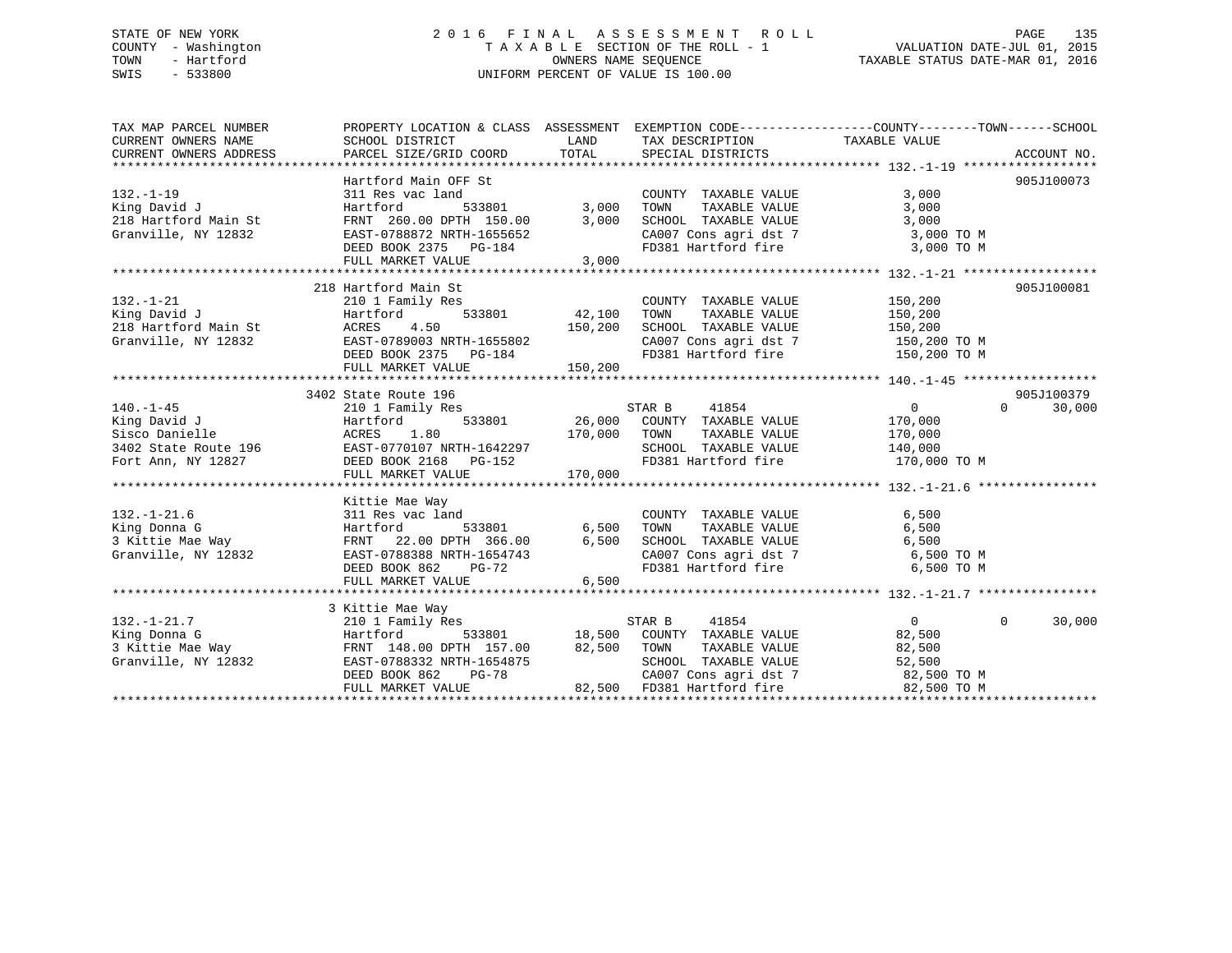## STATE OF NEW YORK 2 0 1 6 F I N A L A S S E S S M E N T R O L L PAGE 136 COUNTY - Washington T A X A B L E SECTION OF THE ROLL - 1 VALUATION DATE-JUL 01, 2015 TOWN - Hartford **TAXABLE STATUS DATE-MAR 01, 2016** OWNERS NAME SEQUENCE TAXABLE STATUS DATE-MAR 01, 2016 SWIS - 533800 UNIFORM PERCENT OF VALUE IS 100.00

| TAX MAP PARCEL NUMBER<br>CURRENT OWNERS NAME | PROPERTY LOCATION & CLASS ASSESSMENT EXEMPTION CODE----------------COUNTY-------TOWN------SCHOOL<br>SCHOOL DISTRICT | LAND    | TAX DESCRIPTION                                | TAXABLE VALUE  |                    |
|----------------------------------------------|---------------------------------------------------------------------------------------------------------------------|---------|------------------------------------------------|----------------|--------------------|
| CURRENT OWNERS ADDRESS                       | PARCEL SIZE/GRID COORD                                                                                              | TOTAL   | SPECIAL DISTRICTS                              |                | ACCOUNT NO.        |
|                                              |                                                                                                                     |         |                                                |                |                    |
|                                              | 5 Kittie Mae Way                                                                                                    |         |                                                |                | 905J101413         |
| $132. - 1 - 21.2$                            | 210 1 Family Res                                                                                                    |         | STAR B<br>41854                                | $\overline{0}$ | $\Omega$<br>30,000 |
| King Lisa E                                  | 533801<br>Hartford                                                                                                  | 18,700  | COUNTY TAXABLE VALUE                           | 178,300        |                    |
| 5 Kittie Mae Wa                              | 52.00 DPTH 209.00<br>FRNT                                                                                           | 178,300 | TOWN<br>TAXABLE VALUE                          | 178,300        |                    |
| Granville, NY 12832                          | EAST-0788378 NRTH-1654942                                                                                           |         | SCHOOL TAXABLE VALUE                           | 148,300        |                    |
|                                              | DEED BOOK 2111 PG-25                                                                                                |         | CA007 Cons agri dst 7                          | 178,300 TO M   |                    |
|                                              | FULL MARKET VALUE                                                                                                   |         | 178,300 FD381 Hartford fire                    | 178,300 TO M   |                    |
|                                              |                                                                                                                     |         |                                                |                |                    |
|                                              | LOT 49 Provincial Pat                                                                                               |         |                                                |                | 905J100082         |
| $132 - 2 - 3$                                | 314 Rural vac<10                                                                                                    |         | COUNTY TAXABLE VALUE                           | 5,600          |                    |
| King Raymond E                               | Hartford<br>533801                                                                                                  | 5,600   | TOWN<br>TAXABLE VALUE                          | 5,600          |                    |
| 210 County Route 23                          | 2.75 Ad                                                                                                             | 5,600   | SCHOOL TAXABLE VALUE                           | 5,600          |                    |
| Granville, NY 12832                          | ACRES<br>8.60                                                                                                       |         | FD381 Hartford fire                            | 5,600 TO M     |                    |
|                                              | EAST-0791066 NRTH-1655291                                                                                           |         |                                                |                |                    |
|                                              | DEED BOOK 899<br>PG-232                                                                                             |         |                                                |                |                    |
|                                              | FULL MARKET VALUE                                                                                                   | 5,600   |                                                |                |                    |
|                                              |                                                                                                                     |         |                                                |                |                    |
|                                              | 128 Blood St                                                                                                        |         |                                                |                | 905J100088         |
| $142. - 1 - 33$                              | 312 Vac w/imprv                                                                                                     |         | COUNTY TAXABLE VALUE                           | 27,600         |                    |
| King Scott                                   | 533801<br>Hartford                                                                                                  | 21,900  | TAXABLE VALUE<br>TOWN                          | 27,600         |                    |
| PO Box 131                                   | ACRES 14.74                                                                                                         | 27,600  | SCHOOL TAXABLE VALUE                           | 27,600         |                    |
| Hudson Falls, NY 12939                       | EAST-0792500 NRTH-1644106                                                                                           |         | FD381 Hartford fire                            | 27,600 TO M    |                    |
|                                              | DEED BOOK 1797 PG-271                                                                                               |         |                                                |                |                    |
|                                              | FULL MARKET VALUE                                                                                                   | 27,600  |                                                |                |                    |
|                                              |                                                                                                                     |         |                                                |                |                    |
|                                              | Kittie Mae Way                                                                                                      |         |                                                |                |                    |
| $132. - 1 - 21.5$                            | 314 Rural vac<10                                                                                                    |         | COUNTY TAXABLE VALUE                           | 20,000         |                    |
| King Thomas E                                | 533801<br>Hartford                                                                                                  | 20,000  | TAXABLE VALUE<br>TOWN                          | 20,000         |                    |
| 15 Berry Dr                                  | 3.16<br>ACRES                                                                                                       | 20,000  | SCHOOL TAXABLE VALUE                           | 20,000         |                    |
| Queensbury, NY 12804                         | EAST-0788674 NRTH-1655343                                                                                           |         | CA007 Cons agri dst 7<br>CA007 Cons agri dst 7 | 20,000 TO M    |                    |
|                                              | DEED BOOK 782<br>PG-326                                                                                             |         |                                                | 20,000 TO M    |                    |
|                                              | FULL MARKET VALUE                                                                                                   | 20,000  |                                                |                |                    |
|                                              |                                                                                                                     |         |                                                |                |                    |
|                                              | 11 Blood St Ext                                                                                                     |         |                                                |                |                    |
| $132. -4 - 4.2$                              | 210 1 Family Res                                                                                                    |         | 41854<br>STAR B                                | $\overline{0}$ | 30,000<br>$\Omega$ |
| Kingsley Mark F                              | Hartford<br>533801                                                                                                  | 22,400  | COUNTY TAXABLE VALUE                           | 111,700        |                    |
| Nartz Terri L                                | FRNT 137.00 DPTH 296.00                                                                                             | 111,700 | TOWN<br>TAXABLE VALUE<br>SCHOOL TAXABLE VALUE  | 111,700        |                    |
| 11 Blood St Ext                              | BANK<br>185                                                                                                         |         |                                                | 81,700         |                    |
| Granville, NY 12832                          | EAST-0794513 NRTH-1653989<br>DEED BOOK 678<br>PG-346                                                                |         | FD381 Hartford fire                            | 111,700 TO M   |                    |
|                                              | FULL MARKET VALUE                                                                                                   | 111,700 |                                                |                |                    |
|                                              |                                                                                                                     |         |                                                |                |                    |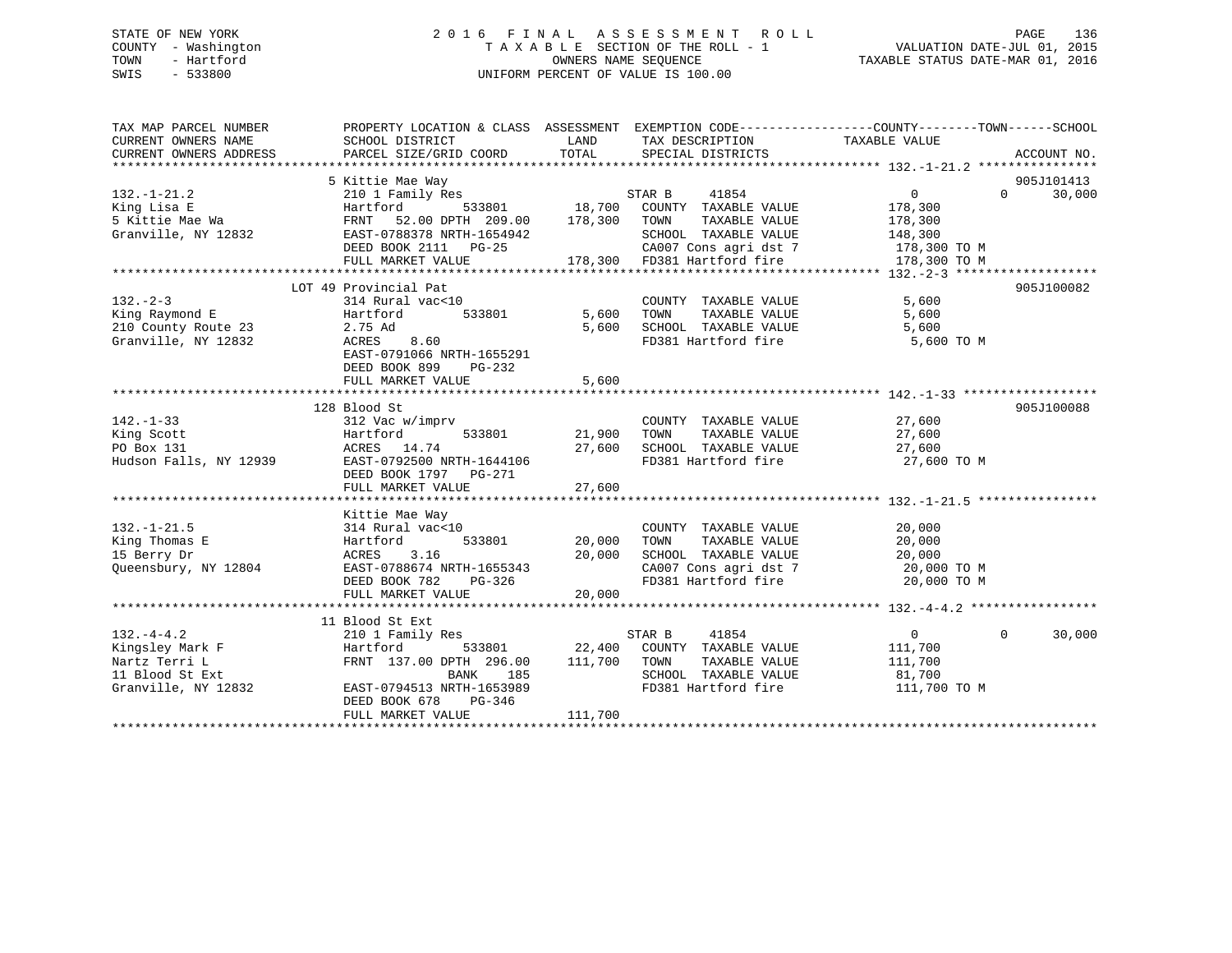## STATE OF NEW YORK 2 0 1 6 F I N A L A S S E S S M E N T R O L L PAGE 137 COUNTY - Washington T A X A B L E SECTION OF THE ROLL - 1 VALUATION DATE-JUL 01, 2015 TOWN - Hartford **TAXABLE STATUS DATE-MAR 01, 2016** OWNERS NAME SEQUENCE TAXABLE STATUS DATE-MAR 01, 2016 SWIS - 533800 UNIFORM PERCENT OF VALUE IS 100.00

| TAX MAP PARCEL NUMBER | PROPERTY LOCATION & CLASS ASSESSMENT EXEMPTION CODE----------------COUNTY-------TOWN------SCHOOL                                                                                                                                                                                                                                                                                                          |                                  |                |                                 |
|-----------------------|-----------------------------------------------------------------------------------------------------------------------------------------------------------------------------------------------------------------------------------------------------------------------------------------------------------------------------------------------------------------------------------------------------------|----------------------------------|----------------|---------------------------------|
|                       |                                                                                                                                                                                                                                                                                                                                                                                                           | TOTAL SPECIAL DISTRICTS          |                | ACCOUNT NO.                     |
|                       |                                                                                                                                                                                                                                                                                                                                                                                                           |                                  |                | 905J100297                      |
|                       | 209 Gilchrist Hill Rd<br>$\begin{array}{cccccccc} 141.-3-48 & 209 & \text{Gilchrift Hill Rd} & & & & & & & & 8,000 & 8,0 \\ \text{Klaiber Peter J} & 210 & 1 & \text{Family Res} & & & & & & & 8,000 & 8,0 \\ \text{Klaiber Peter J} & 3368/250: 3368/246 & 533801 & 23,800 & \text{STAR EN} & 41834 & 0 & 0 \\ \text{Bartford, NY 12838} & & & & & & & & 3368/250: 3368/246 & 93,800 & \text{COUNTY TAX$ |                                  |                |                                 |
|                       |                                                                                                                                                                                                                                                                                                                                                                                                           |                                  |                | $8,000$ 0<br>0 65,300<br>65,300 |
|                       |                                                                                                                                                                                                                                                                                                                                                                                                           |                                  |                |                                 |
|                       |                                                                                                                                                                                                                                                                                                                                                                                                           |                                  |                |                                 |
|                       |                                                                                                                                                                                                                                                                                                                                                                                                           |                                  |                |                                 |
|                       |                                                                                                                                                                                                                                                                                                                                                                                                           |                                  |                |                                 |
|                       |                                                                                                                                                                                                                                                                                                                                                                                                           |                                  |                |                                 |
|                       |                                                                                                                                                                                                                                                                                                                                                                                                           |                                  |                |                                 |
|                       | 3092 Coach Rd                                                                                                                                                                                                                                                                                                                                                                                             |                                  |                | 905J101435                      |
|                       |                                                                                                                                                                                                                                                                                                                                                                                                           |                                  |                |                                 |
|                       |                                                                                                                                                                                                                                                                                                                                                                                                           |                                  |                |                                 |
|                       |                                                                                                                                                                                                                                                                                                                                                                                                           |                                  |                |                                 |
|                       |                                                                                                                                                                                                                                                                                                                                                                                                           |                                  |                |                                 |
|                       |                                                                                                                                                                                                                                                                                                                                                                                                           |                                  |                |                                 |
|                       |                                                                                                                                                                                                                                                                                                                                                                                                           |                                  |                |                                 |
|                       |                                                                                                                                                                                                                                                                                                                                                                                                           |                                  |                |                                 |
|                       | 59 Blood St                                                                                                                                                                                                                                                                                                                                                                                               |                                  |                | 905J101183                      |
|                       |                                                                                                                                                                                                                                                                                                                                                                                                           |                                  | $\overline{0}$ | 30,000                          |
|                       |                                                                                                                                                                                                                                                                                                                                                                                                           |                                  |                |                                 |
|                       |                                                                                                                                                                                                                                                                                                                                                                                                           |                                  |                |                                 |
|                       |                                                                                                                                                                                                                                                                                                                                                                                                           |                                  |                |                                 |
|                       | 39 Blood St<br>210 1 Family Res<br>210 1 Family Res<br>210 1 Family Res<br>210 1 Family Res<br>210 1 Family Res<br>210 1 Family Res<br>210 533801<br>233801<br>233801<br>24,300 COUNTY TAXABLE VALUE<br>2109,200<br>200 200 200 200<br>200 200 200 200 2                                                                                                                                                  |                                  |                |                                 |
|                       |                                                                                                                                                                                                                                                                                                                                                                                                           |                                  |                |                                 |
|                       |                                                                                                                                                                                                                                                                                                                                                                                                           |                                  |                |                                 |
|                       |                                                                                                                                                                                                                                                                                                                                                                                                           |                                  |                |                                 |
|                       |                                                                                                                                                                                                                                                                                                                                                                                                           |                                  |                |                                 |
|                       |                                                                                                                                                                                                                                                                                                                                                                                                           |                                  |                |                                 |
|                       |                                                                                                                                                                                                                                                                                                                                                                                                           |                                  |                |                                 |
|                       |                                                                                                                                                                                                                                                                                                                                                                                                           |                                  |                |                                 |
|                       | 8850 State Route 40<br>EXAMPLE VALUE<br>EXAMP Barry Hartford 533801 46,600 TOWN TAXABLE VALUE<br>EXAMP Cheryl ACRES 6.92 218,900 SCHOOL TAXABLE VALUE 218,900<br>Fort Ann, NY 12827 DEED BOOK 2681 PG-59 218,900 FD381 Hartford fire 2                                                                                                                                                                    |                                  |                |                                 |
|                       |                                                                                                                                                                                                                                                                                                                                                                                                           |                                  |                |                                 |
|                       |                                                                                                                                                                                                                                                                                                                                                                                                           |                                  |                |                                 |
|                       |                                                                                                                                                                                                                                                                                                                                                                                                           |                                  |                |                                 |
|                       |                                                                                                                                                                                                                                                                                                                                                                                                           |                                  |                |                                 |
|                       |                                                                                                                                                                                                                                                                                                                                                                                                           |                                  |                |                                 |
|                       |                                                                                                                                                                                                                                                                                                                                                                                                           |                                  |                |                                 |
|                       |                                                                                                                                                                                                                                                                                                                                                                                                           |                                  |                |                                 |
|                       |                                                                                                                                                                                                                                                                                                                                                                                                           |                                  |                |                                 |
|                       |                                                                                                                                                                                                                                                                                                                                                                                                           |                                  |                |                                 |
|                       |                                                                                                                                                                                                                                                                                                                                                                                                           |                                  |                |                                 |
|                       |                                                                                                                                                                                                                                                                                                                                                                                                           |                                  |                |                                 |
|                       |                                                                                                                                                                                                                                                                                                                                                                                                           |                                  |                |                                 |
|                       | 114.-1-9.1<br>114.-1-9.1<br>114.-1-9.1<br>8880 State Route 40<br>Mapp Eugene (1/7 41003 COMPITON PURPOSES POR EXEMPTION PURPOSES (1/1003 0 73,283<br>110,600 ELGENET CL/T 41003 0 73,283<br>110,600 ELGENET (71102 146,830 164,830 46,                                                                                                                                                                    |                                  |                |                                 |
|                       |                                                                                                                                                                                                                                                                                                                                                                                                           | FD381 Hartford fire 208,700 TO M |                |                                 |
|                       |                                                                                                                                                                                                                                                                                                                                                                                                           |                                  |                |                                 |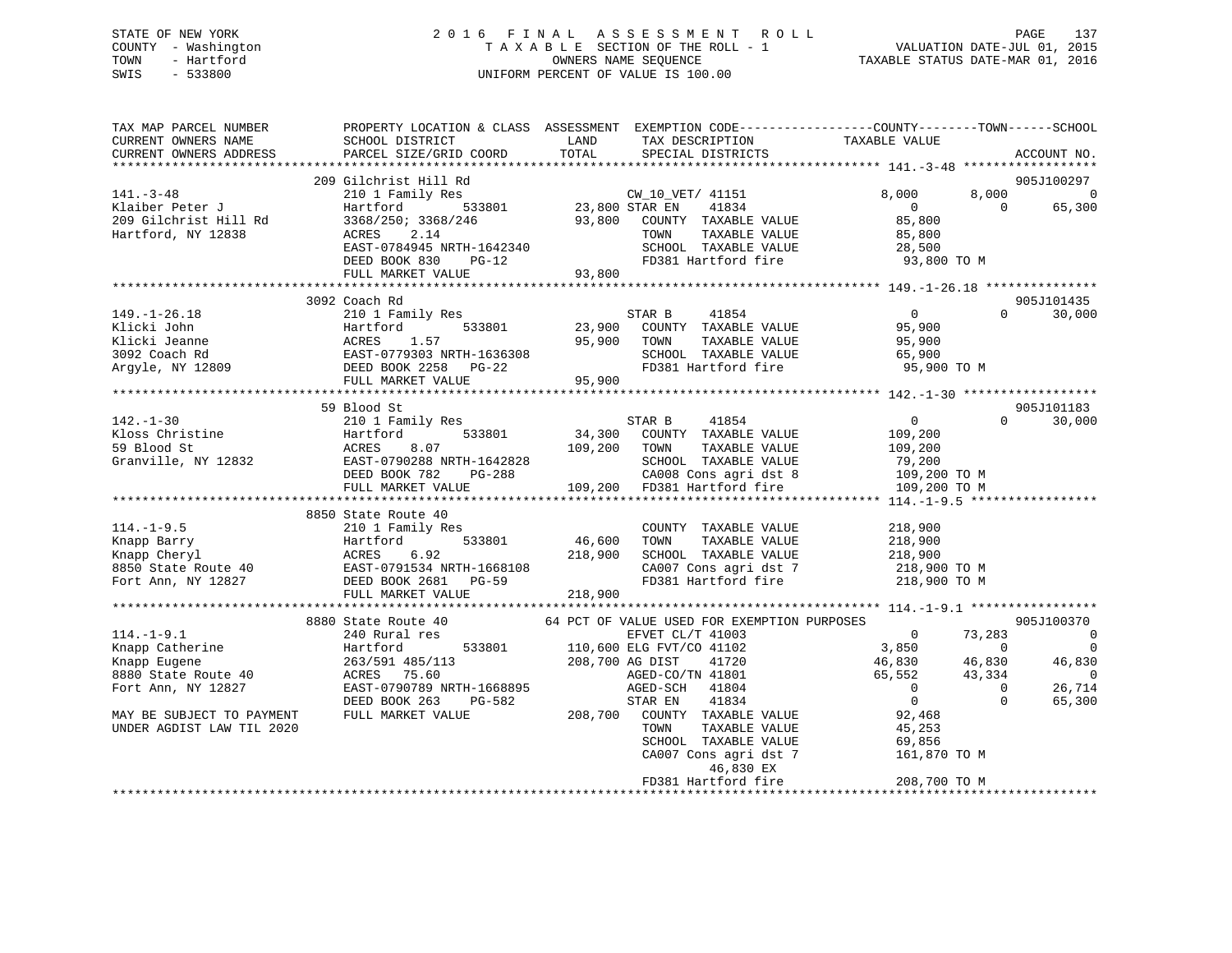## STATE OF NEW YORK 2 0 1 6 F I N A L A S S E S S M E N T R O L L PAGE 138 COUNTY - Washington T A X A B L E SECTION OF THE ROLL - 1 VALUATION DATE-JUL 01, 2015 TOWN - Hartford **TAXABLE STATUS DATE-MAR 01, 2016** OWNERS NAME SEQUENCE TAXABLE STATUS DATE-MAR 01, 2016 SWIS - 533800 UNIFORM PERCENT OF VALUE IS 100.00

| TAX MAP PARCEL NUMBER<br>CURRENT OWNERS NAME           | SCHOOL DISTRICT                                                                                                                                                                                                                               | LAND<br>TAX DESCRIPTION                                     | PROPERTY LOCATION & CLASS ASSESSMENT EXEMPTION CODE----------------COUNTY-------TOWN------SCHOOL<br>TAXABLE VALUE                                                                                                                             |
|--------------------------------------------------------|-----------------------------------------------------------------------------------------------------------------------------------------------------------------------------------------------------------------------------------------------|-------------------------------------------------------------|-----------------------------------------------------------------------------------------------------------------------------------------------------------------------------------------------------------------------------------------------|
| CURRENT OWNERS ADDRESS                                 | PARCEL SIZE/GRID COORD                                                                                                                                                                                                                        | TOTAL<br>SPECIAL DISTRICTS                                  | ACCOUNT NO.                                                                                                                                                                                                                                   |
|                                                        |                                                                                                                                                                                                                                               |                                                             |                                                                                                                                                                                                                                               |
|                                                        | State Route 40                                                                                                                                                                                                                                |                                                             | 905J100371                                                                                                                                                                                                                                    |
| $114.-1-9.2$                                           | 323 Vacant rural                                                                                                                                                                                                                              | AG DIST<br>41720                                            | 17,508<br>17,508 17,508                                                                                                                                                                                                                       |
| Knapp Catherine                                        | 533801<br>Hartford                                                                                                                                                                                                                            | 28,800<br>COUNTY TAXABLE VALUE                              | 11,292                                                                                                                                                                                                                                        |
| Knapp Eugene                                           | ACRES 27.20                                                                                                                                                                                                                                   | 28,800<br>TOWN<br>TAXABLE VALUE                             | 11,292                                                                                                                                                                                                                                        |
| 8880 State Route 40                                    | EAST-0792169 NRTH-1667856                                                                                                                                                                                                                     |                                                             | 11,292                                                                                                                                                                                                                                        |
| Fort Ann, NY 12827                                     | DEED BOOK 370<br>PG-367                                                                                                                                                                                                                       |                                                             | $\begin{tabular}{lllllllllll} \texttt{SCHOOL} & \texttt{TAXABLE} & \texttt{VALUE} & & \texttt{11,292} \\ \texttt{CA007} & \texttt{Cons}\ \texttt{agri}\ \texttt{dst}\ \texttt{7} & & \texttt{11,292} \ \texttt{TO}\ \texttt{M} \end{tabular}$ |
|                                                        | FULL MARKET VALUE                                                                                                                                                                                                                             | $6 \t\t\t\t 5CHOOL \t\t\t\t 28,800$<br>17,508 EX            |                                                                                                                                                                                                                                               |
| MAY BE SUBJECT TO PAYMENT<br>UNDER AGDIST LAW TIL 2020 |                                                                                                                                                                                                                                               | FD381 Hartford fire                                         | 28,800 TO M                                                                                                                                                                                                                                   |
|                                                        |                                                                                                                                                                                                                                               |                                                             |                                                                                                                                                                                                                                               |
|                                                        | State Route 40                                                                                                                                                                                                                                |                                                             |                                                                                                                                                                                                                                               |
| $114.-1-9.6$                                           | 311 Res vac land                                                                                                                                                                                                                              | COUNTY TAXABLE VALUE                                        | 3,000                                                                                                                                                                                                                                         |
|                                                        |                                                                                                                                                                                                                                               | TOWN<br>TAXABLE VALUE                                       | 3,000                                                                                                                                                                                                                                         |
|                                                        | Example Catherine Fartford 533801 3,000<br>Example Eugene FRNT 219.00 DPTH 180.00 3,000<br>8880 State Route 40 EAST-0791428 NRTH-1667717<br>Fort Ann, NY 12827 DEED BOOK 370 PG-367<br>FULL MARKET VALUE 3.000                                | SCHOOL TAXABLE VALUE                                        | 3,000                                                                                                                                                                                                                                         |
|                                                        |                                                                                                                                                                                                                                               |                                                             | CA007 Cons agri dst 7 3,000 TO M                                                                                                                                                                                                              |
|                                                        |                                                                                                                                                                                                                                               | FD381 Hartford fire                                         | 3,000 TO M                                                                                                                                                                                                                                    |
|                                                        | FULL MARKET VALUE                                                                                                                                                                                                                             | 3,000                                                       |                                                                                                                                                                                                                                               |
|                                                        |                                                                                                                                                                                                                                               |                                                             |                                                                                                                                                                                                                                               |
|                                                        | 22 Country Ln Ext                                                                                                                                                                                                                             |                                                             | 905J101159                                                                                                                                                                                                                                    |
|                                                        | 314 Rural vac<10                                                                                                                                                                                                                              | COUNTY TAXABLE VALUE                                        | TAXABLE VALUE 17,400<br>TAXABLE VALUE 17,400                                                                                                                                                                                                  |
|                                                        | 122.-1-35<br>Exerces 14 Rural vac<10<br>Exerces 14 Rural vac<10<br>Exerces 17,400<br>Exerces 7.74<br>PO Box 16<br>Comstock, NY 12821<br>Comstock, NY 12821<br>PO Box 16<br>EAST-0770820 NRTH-1659787<br>DEED BOOK 811<br>PO-254<br>THE PO-254 | 17,400<br>TOWN                                              |                                                                                                                                                                                                                                               |
|                                                        |                                                                                                                                                                                                                                               | SCHOOL TAXABLE VALUE                                        | 17,400<br>17,400 TO M                                                                                                                                                                                                                         |
|                                                        |                                                                                                                                                                                                                                               |                                                             |                                                                                                                                                                                                                                               |
|                                                        |                                                                                                                                                                                                                                               |                                                             |                                                                                                                                                                                                                                               |
|                                                        | FULL MARKET VALUE                                                                                                                                                                                                                             | 17,400                                                      |                                                                                                                                                                                                                                               |
|                                                        |                                                                                                                                                                                                                                               |                                                             |                                                                                                                                                                                                                                               |
|                                                        | 6 Country Ln Ext                                                                                                                                                                                                                              |                                                             |                                                                                                                                                                                                                                               |
| $122. - 1 - 35.1$                                      | 270 Mfg housing                                                                                                                                                                                                                               |                                                             | 49,500                                                                                                                                                                                                                                        |
|                                                        |                                                                                                                                                                                                                                               | COUNTY TAXABLE VALUE<br>TOWN TAXABLE VALUE<br>533801 23,200 | 49,500                                                                                                                                                                                                                                        |
|                                                        |                                                                                                                                                                                                                                               | 49,500<br>SCHOOL TAXABLE VALUE                              | 49,500                                                                                                                                                                                                                                        |
|                                                        | Example William F<br>Example 2159/307<br>Po Box 16<br>Comstock, NY 12821<br>Comstock, NY 12821<br>Po Box 16<br>Comstock, NY 12821<br>ACRES 1.02                                                                                               |                                                             | CA007 Cons agri dst 7 49,500 TO M                                                                                                                                                                                                             |
| Comstock, NY 12821                                     | ACRES 1.02                                                                                                                                                                                                                                    | FD381 Hartford fire                                         | 49,500 TO M                                                                                                                                                                                                                                   |
|                                                        | EAST-0770282 NRTH-1659574                                                                                                                                                                                                                     |                                                             |                                                                                                                                                                                                                                               |
|                                                        | DEED BOOK 811<br>PG-254                                                                                                                                                                                                                       |                                                             |                                                                                                                                                                                                                                               |
|                                                        | FULL MARKET VALUE                                                                                                                                                                                                                             | 49,500                                                      |                                                                                                                                                                                                                                               |
|                                                        |                                                                                                                                                                                                                                               |                                                             |                                                                                                                                                                                                                                               |
| $150. - 1 - 41$                                        | 407 Gilchrist Hill Rd                                                                                                                                                                                                                         |                                                             | 905J100205<br>$\overline{0}$<br>$\Omega$                                                                                                                                                                                                      |
|                                                        | 210 1 Family Res                                                                                                                                                                                                                              | STAR B<br>41854<br>COUNTY TAXABLE VALUE                     | 30,000                                                                                                                                                                                                                                        |
| Knowlton Michael<br>Cmith Torri                        | Hartford<br>5.17                                                                                                                                                                                                                              | 533801 29,400                                               | 64,500                                                                                                                                                                                                                                        |
| Smith Terri                                            | ACRES                                                                                                                                                                                                                                         | 64,500<br>TOWN<br>TAXABLE VALUE                             | 64,500                                                                                                                                                                                                                                        |
|                                                        |                                                                                                                                                                                                                                               | SCHOOL TAXABLE VALUE<br>FD381 Hartford fire                 | 34,500                                                                                                                                                                                                                                        |
|                                                        |                                                                                                                                                                                                                                               | 64,500                                                      | 64,500 TO M                                                                                                                                                                                                                                   |
|                                                        | FULL MARKET VALUE                                                                                                                                                                                                                             |                                                             |                                                                                                                                                                                                                                               |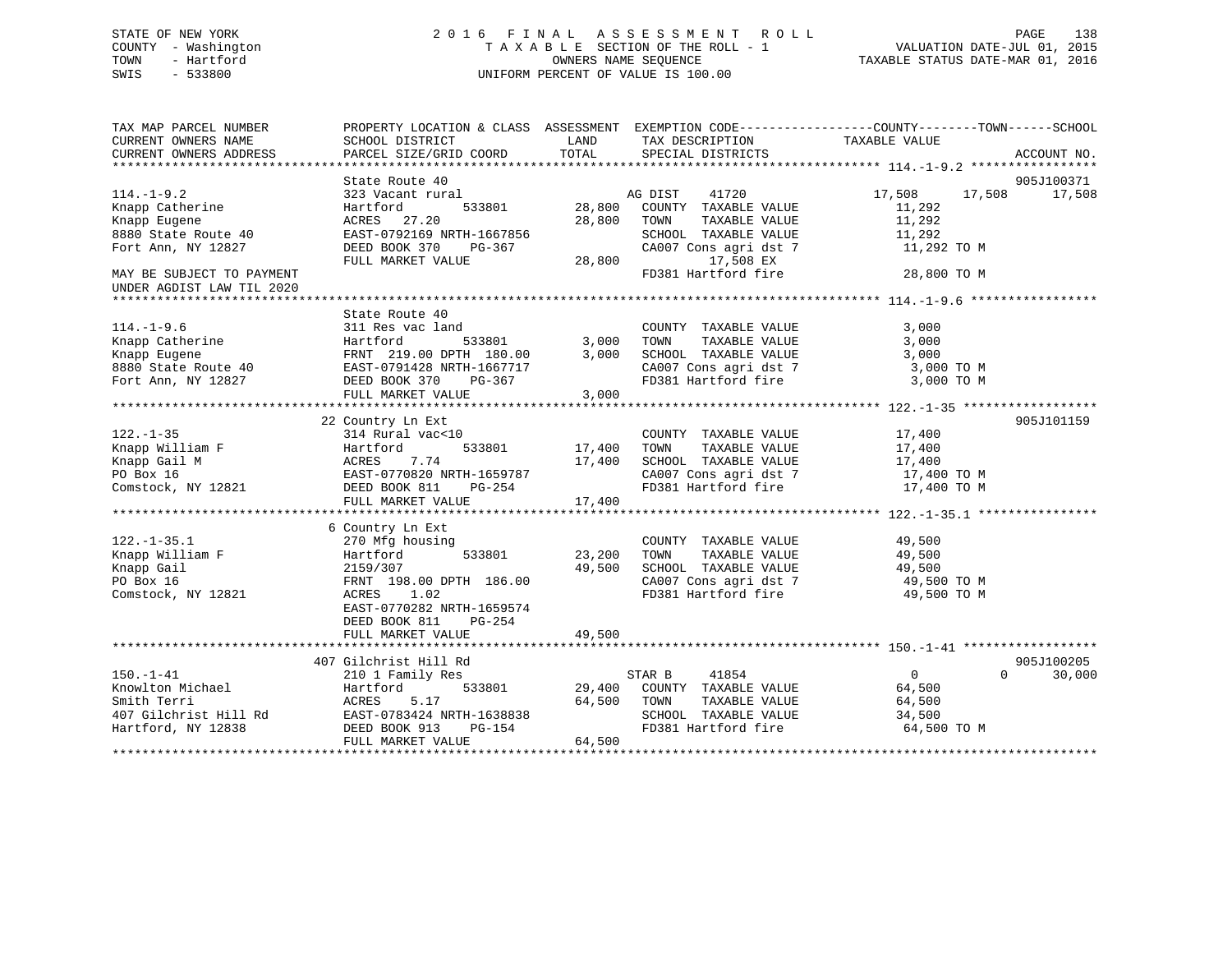# STATE OF NEW YORK 2016 FINAL ASSESSMENT ROLL PAGE 139 COUNTY - Washington  $T A X A B L E$  SECTION OF THE ROLL - 1<br>TOWN - Hartford SWIS - 533800 UNIFORM PERCENT OF VALUE IS 100.00

| TAX MAP PARCEL NUMBER  | PROPERTY LOCATION & CLASS ASSESSMENT                                                   |         |                                       | EXEMPTION CODE-----------------COUNTY--------TOWN-----SCHOOL |                    |
|------------------------|----------------------------------------------------------------------------------------|---------|---------------------------------------|--------------------------------------------------------------|--------------------|
| CURRENT OWNERS NAME    | SCHOOL DISTRICT                                                                        | LAND    | TAX DESCRIPTION                       | TAXABLE VALUE                                                |                    |
| CURRENT OWNERS ADDRESS | PARCEL SIZE/GRID COORD                                                                 | TOTAL   | SPECIAL DISTRICTS                     |                                                              | ACCOUNT NO.        |
|                        |                                                                                        |         |                                       |                                                              |                    |
|                        | 59 Townsend Rd                                                                         |         |                                       |                                                              |                    |
| $140. - 2 - 2.2$       | 210 1 Family Res                                                                       |         | STAR B<br>41854                       | $\mathbf{0}$                                                 | $\Omega$<br>30,000 |
| Kober Shannon M        | 533801<br>Hartford                                                                     | 23,900  | COUNTY TAXABLE VALUE                  | 83,100                                                       |                    |
| Howe Adam T            | ACRES<br>1.24                                                                          | 83,100  | TOWN<br>TAXABLE VALUE                 | 83,100                                                       |                    |
| 59 Townsend Rd         | EAST-0782030 NRTH-1647347                                                              |         | SCHOOL TAXABLE VALUE                  | 53,100                                                       |                    |
| Hartford, NY 12838     | DEED BOOK 3124 PG-95                                                                   |         | CA007 Cons agri dst 7                 | 83,100 TO M                                                  |                    |
|                        | FULL MARKET VALUE                                                                      |         | 83,100 FD381 Hartford fire            | 83,100 TO M                                                  |                    |
|                        |                                                                                        |         |                                       |                                                              |                    |
|                        | 200 Townsend Rd                                                                        |         |                                       |                                                              | 905J100470         |
| 141.-1-74              | 210 1 Family Res                                                                       |         | COUNTY TAXABLE VALUE                  | 150,800                                                      |                    |
|                        |                                                                                        | 25,600  |                                       |                                                              |                    |
| Kondaur Capital Corp   | 533801<br>Hartford                                                                     |         | TAXABLE VALUE<br>TOWN                 | 150,800                                                      |                    |
| 333 S Anita Dr Ste 400 | ACRES 1.69 BANK<br>185                                                                 | 150,800 | SCHOOL TAXABLE VALUE                  | 150,800                                                      |                    |
| Orange, CA 92868       | EAST-0779591 NRTH-1649523                                                              |         | CA007 Cons agri dst 7                 | 150,800 TO M                                                 |                    |
|                        | DEED BOOK 3534 PG-119                                                                  |         | FD381 Hartford fire                   | 150,800 TO M                                                 |                    |
|                        | FULL MARKET VALUE                                                                      | 150,800 |                                       |                                                              |                    |
|                        |                                                                                        |         |                                       |                                                              |                    |
|                        | 8115 State Route 40                                                                    |         |                                       |                                                              |                    |
| $132.15 - 2 - 4.1$     | 210 1 Family Res                                                                       |         | 41834<br>STAR EN                      | $\overline{0}$                                               | 65,300<br>$\Omega$ |
| Korn Frederick B       | Hartford<br>533801                                                                     | 27,000  | COUNTY TAXABLE VALUE                  | 215,100                                                      |                    |
| PO Box 190             | ACRES<br>2.62                                                                          | 215,100 | TOWN<br>TAXABLE VALUE                 | 215,100                                                      |                    |
| Hartford, NY 12838     | EAST-0787205 NRTH-1652744                                                              |         | SCHOOL TAXABLE VALUE                  | 149,800                                                      |                    |
|                        | DEED BOOK 1737 PG-124                                                                  |         | CA007 Cons agri dst 7                 | 215,100 TO M                                                 |                    |
|                        | FULL MARKET VALUE                                                                      |         | 215,100 FD381 Hartford fire           | 215,100 TO M                                                 |                    |
|                        |                                                                                        |         |                                       |                                                              |                    |
|                        | 3378 State Route 196                                                                   |         |                                       |                                                              | 905J100692         |
| $140. - 1 - 43$        | 714 Lite Ind Man                                                                       |         | COUNTY TAXABLE VALUE                  | 119,900                                                      |                    |
| Kresgies Holdings LLC  | 533801<br>Hartford                                                                     | 18,900  | TOWN<br>TAXABLE VALUE                 | 119,900                                                      |                    |
| 1546 State Route 196   |                                                                                        | 119,900 | SCHOOL TAXABLE VALUE                  | 119,900                                                      |                    |
| Fort Edward, NY 12828  | Hartford<br>FRNT 198.00 DPTH 150.00<br>COSSO NDTH-1641683<br>EAST-0769828 NRTH-1641683 |         | FD381 Hartford fire                   | 119,900 TO M                                                 |                    |
|                        | DEED BOOK 3431 PG-222                                                                  |         |                                       |                                                              |                    |
|                        | FULL MARKET VALUE                                                                      | 119,900 |                                       |                                                              |                    |
|                        |                                                                                        |         |                                       |                                                              |                    |
|                        | 3244 Coach Rd                                                                          |         |                                       |                                                              | 905J100453         |
| $149. - 1 - 23$        | 210 1 Family Res                                                                       |         | STAR B<br>41854                       | $\overline{0}$                                               | $\Omega$<br>30,000 |
| Kroosz Jeffrey M       | 533801<br>Hartford                                                                     | 29,900  | COUNTY TAXABLE VALUE                  | 111,500                                                      |                    |
| 3244 Coach Rd          | 1.30                                                                                   |         | TOWN                                  |                                                              |                    |
|                        | ACRES<br>EAST-0779602 NRTH-1639842                                                     | 111,500 | TAXABLE VALUE<br>SCHOOL TAXABLE VALUE | 111,500                                                      |                    |
| Argyle, NY 12809       |                                                                                        |         | FD381 Hartford fire                   | 81,500                                                       |                    |
|                        | DEED BOOK 2387<br>PG-207                                                               |         |                                       | 111,500 TO M                                                 |                    |
|                        | FULL MARKET VALUE                                                                      | 111,500 |                                       |                                                              |                    |
|                        |                                                                                        |         |                                       |                                                              |                    |
|                        | 61 Pope Hill Rd                                                                        |         |                                       |                                                              | 905J100669         |
| $149. - 1 - 28$        | 323 Vacant rural                                                                       |         | COUNTY TAXABLE VALUE                  | 69,600                                                       |                    |
| Krug Matthew           | 533801<br>Hartford                                                                     | 69,600  | TOWN<br>TAXABLE VALUE                 | 69,600                                                       |                    |
| 405 Clay Hill Rd       | Sub Div Lot 5                                                                          | 69,600  | SCHOOL TAXABLE VALUE                  | 69,600                                                       |                    |
| Fort Ann, NY 12827     | ACRES 48.00                                                                            |         | FD381 Hartford fire                   | 69,600 TO M                                                  |                    |
|                        | EAST-0779309 NRTH-1634306                                                              |         |                                       |                                                              |                    |
|                        | DEED BOOK 3524<br>PG-250                                                               |         |                                       |                                                              |                    |
|                        | FULL MARKET VALUE                                                                      | 69,600  |                                       |                                                              |                    |
|                        |                                                                                        |         |                                       |                                                              |                    |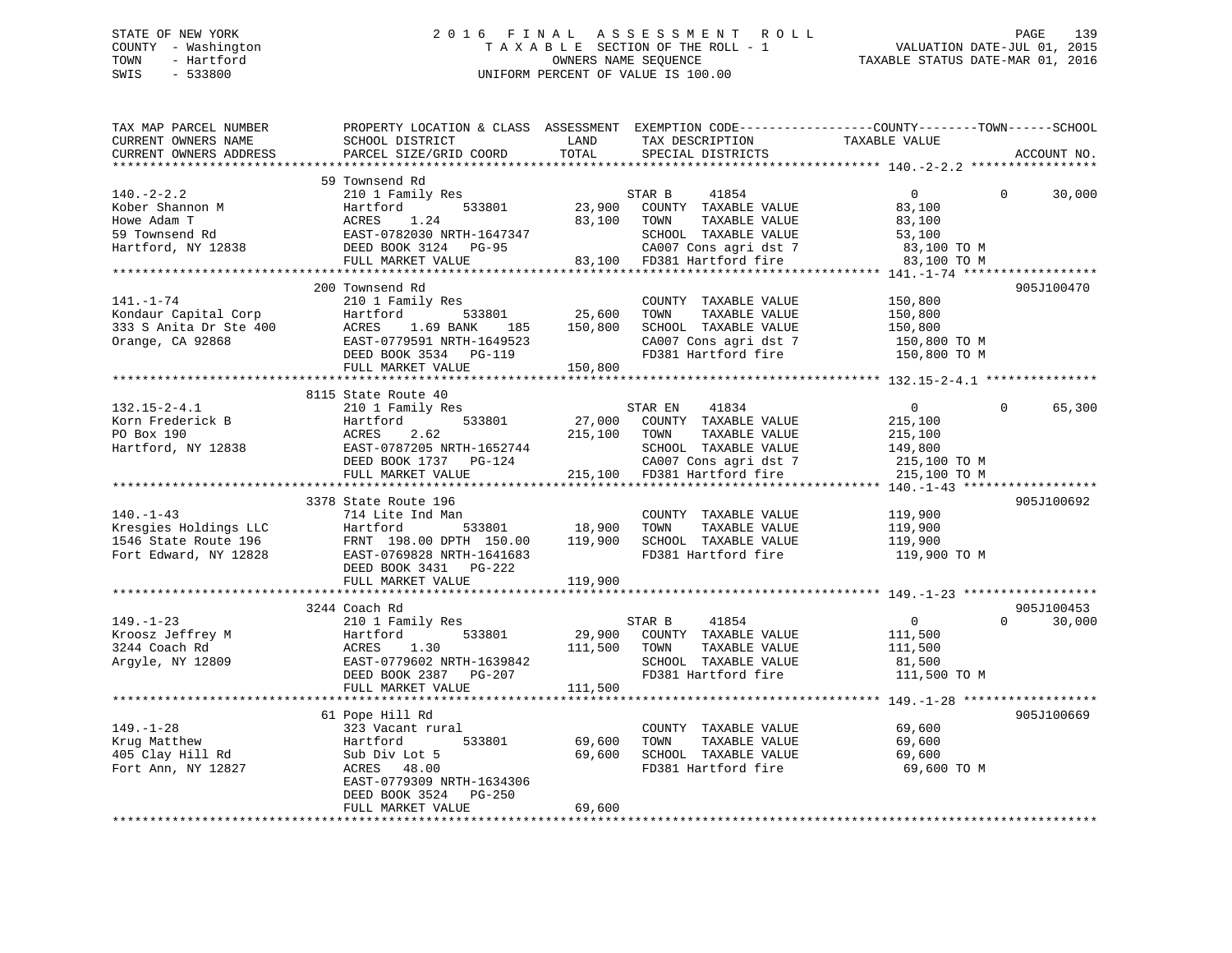## STATE OF NEW YORK 2 0 1 6 F I N A L A S S E S S M E N T R O L L PAGE 140 COUNTY - Washington T A X A B L E SECTION OF THE ROLL - 1 VALUATION DATE-JUL 01, 2015 TOWN - Hartford **TAXABLE STATUS DATE-MAR 01, 2016** OWNERS NAME SEQUENCE TAXABLE STATUS DATE-MAR 01, 2016 SWIS - 533800 UNIFORM PERCENT OF VALUE IS 100.00

| TOTAL<br>CURRENT OWNERS ADDRESS<br>PARCEL SIZE/GRID COORD<br>SPECIAL DISTRICTS<br>Lundy Rd OFF<br>$158. - 2 - 6.7$<br>322 Rural vac>10<br>COUNTY TAXABLE VALUE<br>20,000<br>Kuhr Ronald W<br>533801<br>20,000<br>TAXABLE VALUE<br>20,000<br>Hartford<br>TOWN<br>PO Box 275<br>20,000<br>SCHOOL TAXABLE VALUE<br>20,000<br>$158. - 1 - 6.7$<br>Argyle, NY 12809-0275<br>FD381 Hartford fire<br>ACRES<br>23.31<br>20,000 TO M<br>EAST-0787996 NRTH-1632966<br>DEED BOOK 475<br>PG-740<br>20,000<br>FULL MARKET VALUE<br>210 Gulf Ln<br>$139. -4 - 7$<br>240 Rural res<br>STAR B<br>41854<br>$\overline{0}$<br>$\Omega$<br>Labarge Patrick M<br>46,800<br>Hartford<br>533801<br>COUNTY TAXABLE VALUE<br>100,700 | ACCOUNT NO.<br>905J101118<br>905J100019<br>30,000 |
|--------------------------------------------------------------------------------------------------------------------------------------------------------------------------------------------------------------------------------------------------------------------------------------------------------------------------------------------------------------------------------------------------------------------------------------------------------------------------------------------------------------------------------------------------------------------------------------------------------------------------------------------------------------------------------------------------------------|---------------------------------------------------|
|                                                                                                                                                                                                                                                                                                                                                                                                                                                                                                                                                                                                                                                                                                              |                                                   |
|                                                                                                                                                                                                                                                                                                                                                                                                                                                                                                                                                                                                                                                                                                              |                                                   |
|                                                                                                                                                                                                                                                                                                                                                                                                                                                                                                                                                                                                                                                                                                              |                                                   |
|                                                                                                                                                                                                                                                                                                                                                                                                                                                                                                                                                                                                                                                                                                              |                                                   |
|                                                                                                                                                                                                                                                                                                                                                                                                                                                                                                                                                                                                                                                                                                              |                                                   |
|                                                                                                                                                                                                                                                                                                                                                                                                                                                                                                                                                                                                                                                                                                              |                                                   |
|                                                                                                                                                                                                                                                                                                                                                                                                                                                                                                                                                                                                                                                                                                              |                                                   |
|                                                                                                                                                                                                                                                                                                                                                                                                                                                                                                                                                                                                                                                                                                              |                                                   |
|                                                                                                                                                                                                                                                                                                                                                                                                                                                                                                                                                                                                                                                                                                              |                                                   |
|                                                                                                                                                                                                                                                                                                                                                                                                                                                                                                                                                                                                                                                                                                              |                                                   |
|                                                                                                                                                                                                                                                                                                                                                                                                                                                                                                                                                                                                                                                                                                              |                                                   |
|                                                                                                                                                                                                                                                                                                                                                                                                                                                                                                                                                                                                                                                                                                              |                                                   |
|                                                                                                                                                                                                                                                                                                                                                                                                                                                                                                                                                                                                                                                                                                              |                                                   |
| 100,700<br>TAXABLE VALUE<br>Labarge Lorraine C<br>LOT 1<br>TOWN<br>100,700                                                                                                                                                                                                                                                                                                                                                                                                                                                                                                                                                                                                                                   |                                                   |
| 210 Gulf Ln<br>SCHOOL TAXABLE VALUE<br>139.–1–7<br>70,700                                                                                                                                                                                                                                                                                                                                                                                                                                                                                                                                                                                                                                                    |                                                   |
| CA007 Cons agri dst 7<br>Fort Ann, NY 12827<br>ACRES 15.56<br>100,700 TO M                                                                                                                                                                                                                                                                                                                                                                                                                                                                                                                                                                                                                                   |                                                   |
| EAST-0766038 NRTH-1645193<br>FD381 Hartford fire<br>100,700 TO M                                                                                                                                                                                                                                                                                                                                                                                                                                                                                                                                                                                                                                             |                                                   |
| DEED BOOK 1925 PG-27                                                                                                                                                                                                                                                                                                                                                                                                                                                                                                                                                                                                                                                                                         |                                                   |
| 100,700<br>FULL MARKET VALUE                                                                                                                                                                                                                                                                                                                                                                                                                                                                                                                                                                                                                                                                                 |                                                   |
|                                                                                                                                                                                                                                                                                                                                                                                                                                                                                                                                                                                                                                                                                                              |                                                   |
| 93 Rojcewicz Ln                                                                                                                                                                                                                                                                                                                                                                                                                                                                                                                                                                                                                                                                                              |                                                   |
| $140. - 1 - 11.1$<br>STAR B<br>41854<br>$\overline{0}$<br>$\Omega$<br>210 1 Family Res                                                                                                                                                                                                                                                                                                                                                                                                                                                                                                                                                                                                                       | 30,000                                            |
| LaBrum Roberta<br>533801<br>Hartford<br>23,000<br>COUNTY TAXABLE VALUE<br>67,600                                                                                                                                                                                                                                                                                                                                                                                                                                                                                                                                                                                                                             |                                                   |
| 1.00<br>93 Rojcewicz Ln<br>ACRES<br>67,600<br>TOWN<br>TAXABLE VALUE<br>67,600                                                                                                                                                                                                                                                                                                                                                                                                                                                                                                                                                                                                                                |                                                   |
| Fort Ann, NY 12827<br>EAST-0775492 NRTH-1643990<br>SCHOOL TAXABLE VALUE<br>37,600                                                                                                                                                                                                                                                                                                                                                                                                                                                                                                                                                                                                                            |                                                   |
| DEED BOOK 744<br>CA007 Cons agri dst 7<br>67,600 TO M<br>PG-309                                                                                                                                                                                                                                                                                                                                                                                                                                                                                                                                                                                                                                              |                                                   |
| FULL MARKET VALUE<br>67,600 FD381 Hartford fire<br>67,600 TO M                                                                                                                                                                                                                                                                                                                                                                                                                                                                                                                                                                                                                                               |                                                   |
|                                                                                                                                                                                                                                                                                                                                                                                                                                                                                                                                                                                                                                                                                                              |                                                   |
| 5082 State Route 149                                                                                                                                                                                                                                                                                                                                                                                                                                                                                                                                                                                                                                                                                         | 905J100306                                        |
| $132. - 2 - 16$<br>STAR B<br>41854<br>$\overline{0}$<br>$\Omega$<br>270 Mfg housing                                                                                                                                                                                                                                                                                                                                                                                                                                                                                                                                                                                                                          | 30,000                                            |
| Lacross Paul<br>Hartford<br>533801<br>29,200<br>COUNTY TAXABLE VALUE<br>80,200                                                                                                                                                                                                                                                                                                                                                                                                                                                                                                                                                                                                                               |                                                   |
| ACRES 10.48<br>80,200<br>TAXABLE VALUE<br>Lacross Darcy<br>TOWN<br>80,200                                                                                                                                                                                                                                                                                                                                                                                                                                                                                                                                                                                                                                    |                                                   |
| 5082 State Route 149<br>EAST-0789618 NRTH-1652359<br>SCHOOL TAXABLE VALUE<br>50,200                                                                                                                                                                                                                                                                                                                                                                                                                                                                                                                                                                                                                          |                                                   |
| FD381 Hartford fire<br>80,200 TO M<br>Granville, NY 12832<br>DEED BOOK 646<br>PG-333                                                                                                                                                                                                                                                                                                                                                                                                                                                                                                                                                                                                                         |                                                   |
| 80,200<br>FULL MARKET VALUE                                                                                                                                                                                                                                                                                                                                                                                                                                                                                                                                                                                                                                                                                  |                                                   |
|                                                                                                                                                                                                                                                                                                                                                                                                                                                                                                                                                                                                                                                                                                              |                                                   |
| 3640 State Route 196                                                                                                                                                                                                                                                                                                                                                                                                                                                                                                                                                                                                                                                                                         | 905J101135                                        |
| $140. - 1 - 8$<br>41854<br>0<br>$\Omega$<br>240 Rural res<br>STAR B                                                                                                                                                                                                                                                                                                                                                                                                                                                                                                                                                                                                                                          | 30,000                                            |
| Lafond Gabriel J<br>533801<br>77,900<br>COUNTY TAXABLE VALUE<br>Hartford<br>183,000                                                                                                                                                                                                                                                                                                                                                                                                                                                                                                                                                                                                                          |                                                   |
| Lafond Karen E<br>ACRES 21.00<br>183,000<br>TAXABLE VALUE<br>TOWN<br>183,000                                                                                                                                                                                                                                                                                                                                                                                                                                                                                                                                                                                                                                 |                                                   |
| 3640 State Route 196<br>EAST-0773997 NRTH-1645296<br>SCHOOL TAXABLE VALUE<br>153,000                                                                                                                                                                                                                                                                                                                                                                                                                                                                                                                                                                                                                         |                                                   |
| Fort Ann, NY 12827<br>DEED BOOK 862<br><b>PG-70</b><br>CA007 Cons agri dst 7<br>183,000 TO M                                                                                                                                                                                                                                                                                                                                                                                                                                                                                                                                                                                                                 |                                                   |
| 183,000 FD381 Hartford fire<br>183,000 TO M<br>FULL MARKET VALUE                                                                                                                                                                                                                                                                                                                                                                                                                                                                                                                                                                                                                                             |                                                   |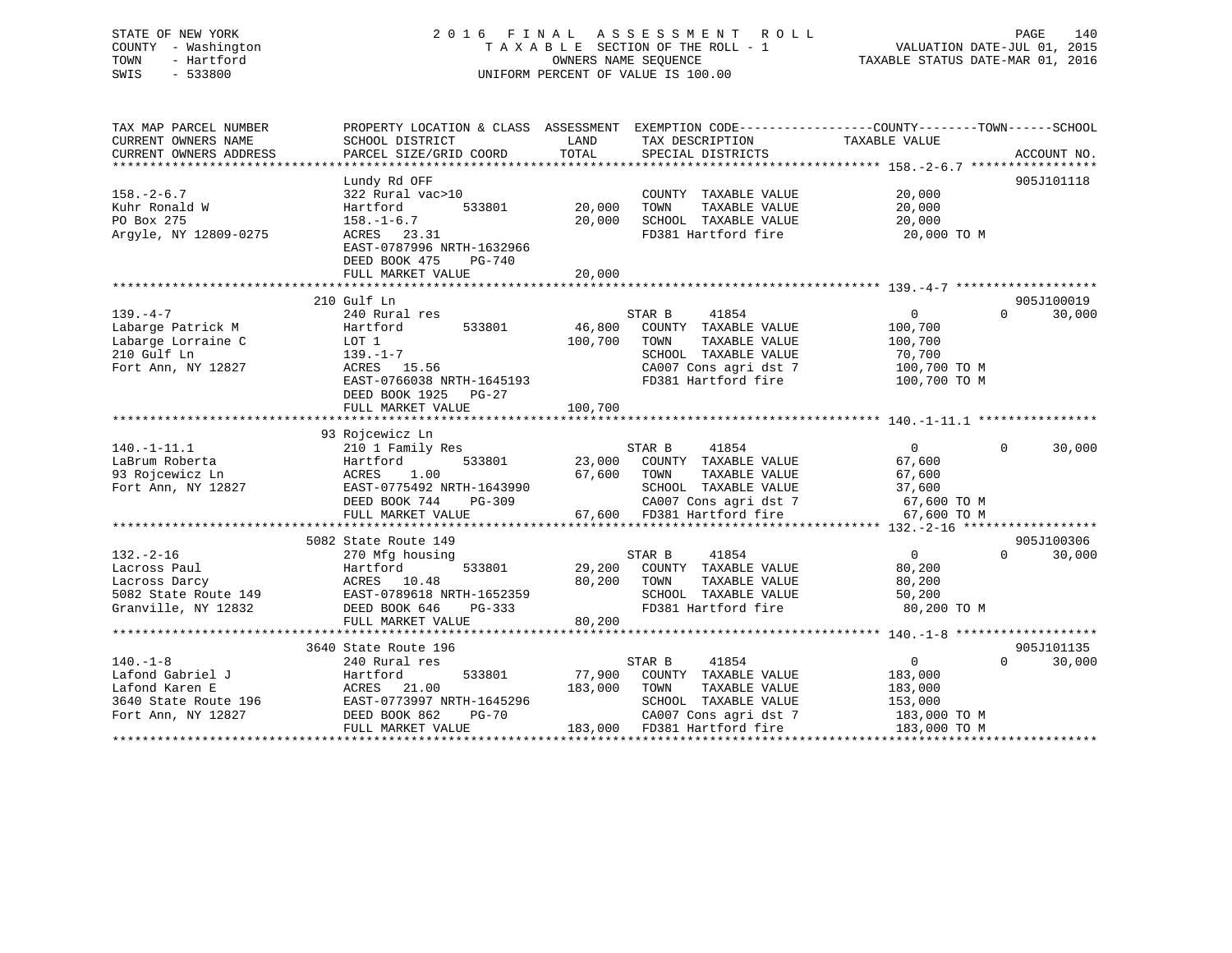## STATE OF NEW YORK 2 0 1 6 F I N A L A S S E S S M E N T R O L L PAGE 141 COUNTY - Washington T A X A B L E SECTION OF THE ROLL - 1 VALUATION DATE-JUL 01, 2015 TOWN - Hartford **TAXABLE STATUS DATE-MAR 01, 2016** OWNERS NAME SEQUENCE TAXABLE STATUS DATE-MAR 01, 2016 SWIS - 533800 UNIFORM PERCENT OF VALUE IS 100.00

| TAX MAP PARCEL NUMBER<br>CURRENT OWNERS NAME<br>CURRENT OWNERS ADDRESS | PROPERTY LOCATION & CLASS ASSESSMENT EXEMPTION CODE---------------COUNTY-------TOWN-----SCHOOL<br>SCHOOL DISTRICT<br>PARCEL SIZE/GRID COORD | LAND<br>TOTAL                                    | TAX DESCRIPTION<br>SPECIAL DISTRICTS          | TAXABLE VALUE    | ACCOUNT NO.        |
|------------------------------------------------------------------------|---------------------------------------------------------------------------------------------------------------------------------------------|--------------------------------------------------|-----------------------------------------------|------------------|--------------------|
|                                                                        |                                                                                                                                             |                                                  |                                               |                  |                    |
|                                                                        | 3513 State Route 196                                                                                                                        |                                                  |                                               |                  | 905J100116         |
| $140. - 1 - 34$                                                        | 210 1 Family Res                                                                                                                            |                                                  | STAR B<br>41854                               | $\overline{0}$   | $\Omega$<br>30,000 |
| Lafountain Heidi                                                       | 533801<br>Hartford                                                                                                                          | 25,300                                           | COUNTY TAXABLE VALUE                          | 80,900           |                    |
| 3513 State Route 196                                                   | ACRES<br>2.21                                                                                                                               | 80,900                                           | TAXABLE VALUE<br>TOWN                         | 80,900           |                    |
| Fort Ann, NY 12827                                                     | EAST-0771057 NRTH-1644786                                                                                                                   |                                                  | SCHOOL TAXABLE VALUE                          | 50,900           |                    |
|                                                                        | DEED BOOK 1926    PG-301                                                                                                                    |                                                  | FD381 Hartford fire                           | 80,900 TO M      |                    |
|                                                                        | FULL MARKET VALUE                                                                                                                           | 80,900                                           |                                               |                  |                    |
|                                                                        |                                                                                                                                             |                                                  |                                               |                  |                    |
|                                                                        | 5021 State Route 149                                                                                                                        |                                                  |                                               |                  | 905J100376         |
| $132.15 - 2 - 2$                                                       | 210 1 Family Res                                                                                                                            |                                                  | COUNTY TAXABLE VALUE                          | 35,900           |                    |
| LaGoy Richard X<br>PO Box 44                                           | 533801<br>Hartford<br>FRNT 115.00 DPTH 350.00                                                                                               | $\begin{array}{cc} 20,900 \\ 35,900 \end{array}$ | TOWN<br>TAXABLE VALUE<br>SCHOOL TAXABLE VALUE | 35,900<br>35,900 |                    |
| Hartford, NY 12838                                                     | EAST-0788016 NRTH-1652882                                                                                                                   |                                                  | FD381 Hartford fire                           | 35,900 TO M      |                    |
|                                                                        | DEED BOOK 2466 PG-35                                                                                                                        |                                                  |                                               |                  |                    |
|                                                                        | FULL MARKET VALUE                                                                                                                           | 35,900                                           |                                               |                  |                    |
|                                                                        |                                                                                                                                             |                                                  |                                               |                  |                    |
|                                                                        | Swamp Ln                                                                                                                                    |                                                  |                                               |                  | 905J101263         |
| $149. - 1 - 30.4$                                                      | 314 Rural vac<10                                                                                                                            |                                                  | COUNTY TAXABLE VALUE                          | 28,500           |                    |
| Lalla Joseph C                                                         | 533801<br>Hartford                                                                                                                          | 28,500                                           | TOWN<br>TAXABLE VALUE                         | 28,500           |                    |
| Lalla Shirley Ann                                                      | LOT 4                                                                                                                                       | 28,500                                           | SCHOOL TAXABLE VALUE                          | 28,500           |                    |
| 94 Maple St                                                            | ACRES<br>6.99                                                                                                                               |                                                  | CA006 Cons agri dst 6                         | 28,500 TO M      |                    |
| Yonkers, NY 10701                                                      | EAST-0775487 NRTH-1634986                                                                                                                   |                                                  | FD381 Hartford fire                           | 28,500 TO M      |                    |
|                                                                        | DEED BOOK 527<br>PG-157                                                                                                                     |                                                  |                                               |                  |                    |
|                                                                        | FULL MARKET VALUE                                                                                                                           | 28,500                                           |                                               |                  |                    |
|                                                                        |                                                                                                                                             |                                                  |                                               |                  |                    |
|                                                                        | Swamp Ln                                                                                                                                    |                                                  |                                               |                  | 905J101262         |
| $149. - 1 - 30.3$                                                      | 314 Rural vac<10                                                                                                                            |                                                  | COUNTY TAXABLE VALUE                          | 26,500           |                    |
| Lalla Shirley Ann                                                      | 533801<br>Hartford                                                                                                                          | 26,500                                           | TOWN<br>TAXABLE VALUE                         | 26,500           |                    |
| 94 Maple St                                                            | LOT 3                                                                                                                                       | 26,500                                           | SCHOOL TAXABLE VALUE                          | 26,500           |                    |
| Yonkers, NY 10701                                                      | ACRES<br>5.29                                                                                                                               |                                                  | CA006 Cons agri dst 6                         | 26,500 TO M      |                    |
|                                                                        | EAST-0775391 NRTH-1635240                                                                                                                   |                                                  | FD381 Hartford fire                           | 26,500 TO M      |                    |
|                                                                        | DEED BOOK 527<br>$PG-154$                                                                                                                   |                                                  |                                               |                  |                    |
|                                                                        | FULL MARKET VALUE                                                                                                                           | 26,500                                           |                                               |                  |                    |
|                                                                        | 68 Hartford Main St                                                                                                                         |                                                  |                                               |                  | 905J100487         |
| $132.15 - 2 - 33$                                                      |                                                                                                                                             |                                                  | STAR EN<br>41834                              | $\Omega$         | 45,400<br>$\Omega$ |
| Lamoureux Raymond L                                                    | 210 1 Family Res<br>Hartford                                                                                                                |                                                  | 533801 9,700 COUNTY TAXABLE VALUE             | 45,400           |                    |
| Lamoureux Florence                                                     | FRNT 47.00 DPTH 233.00                                                                                                                      | 45,400                                           | TOWN<br>TAXABLE VALUE                         | 45,400           |                    |
| 68 Hartford Main St                                                    | EAST-0786704 NRTH-1653106                                                                                                                   |                                                  | SCHOOL TAXABLE VALUE                          | $\overline{0}$   |                    |
| Hartford, NY 12838                                                     | DEED BOOK 465<br>PG-288                                                                                                                     |                                                  | CA007 Cons agri dst 7                         | 45,400 TO M      |                    |
|                                                                        | FULL MARKET VALUE                                                                                                                           |                                                  | 45,400 FD381 Hartford fire                    | 45,400 TO M      |                    |
|                                                                        |                                                                                                                                             |                                                  |                                               |                  |                    |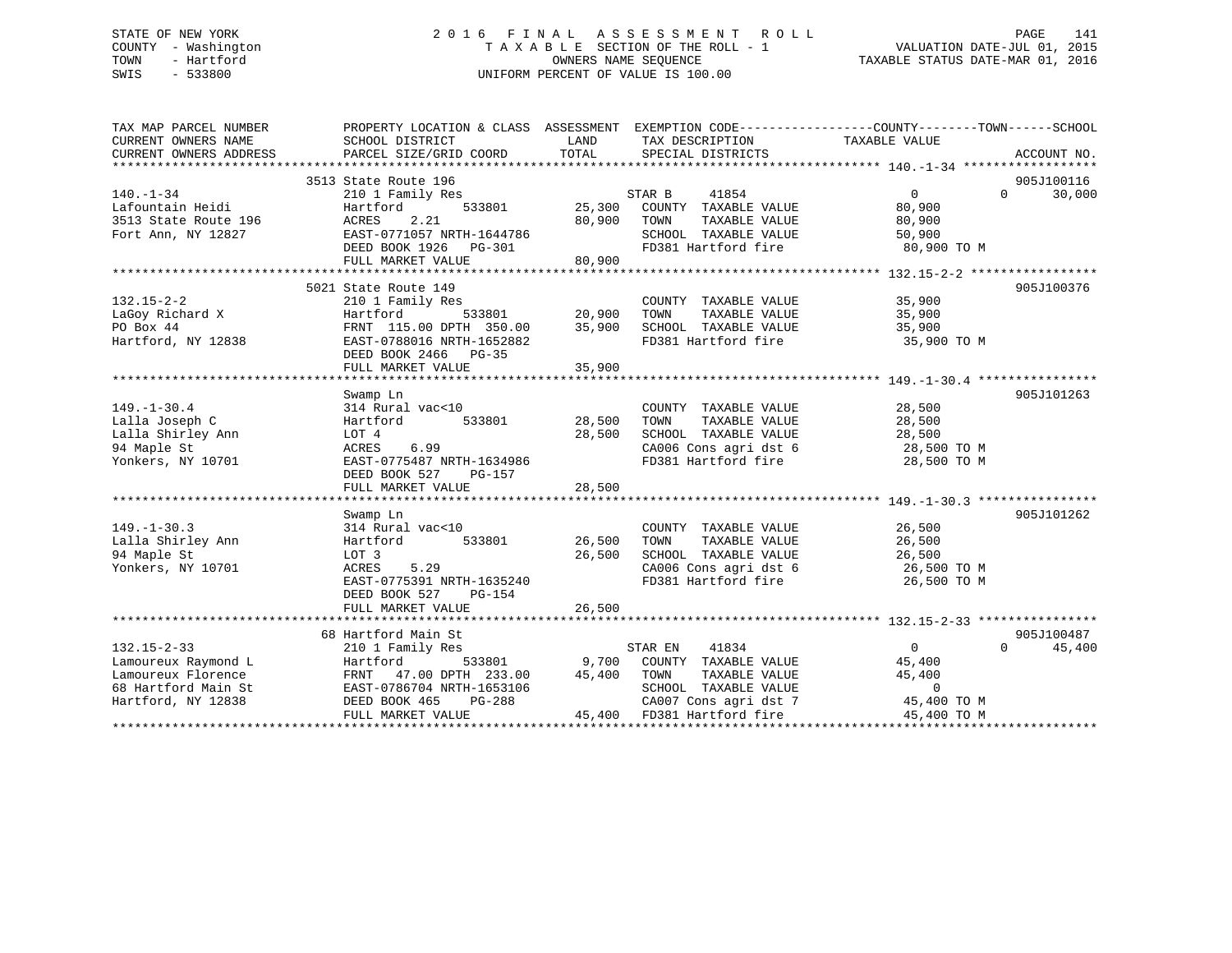## STATE OF NEW YORK 2 0 1 6 F I N A L A S S E S S M E N T R O L L PAGE 142 COUNTY - Washington T A X A B L E SECTION OF THE ROLL - 1 VALUATION DATE-JUL 01, 2015 TOWN - Hartford **TAXABLE STATUS DATE-MAR 01, 2016** OWNERS NAME SEQUENCE TAXABLE STATUS DATE-MAR 01, 2016 SWIS - 533800 UNIFORM PERCENT OF VALUE IS 100.00

| TAX MAP PARCEL NUMBER<br>CURRENT OWNERS ADDRESS |                      | CURRENT OWNERS NAME SCHOOL DISTRICT LAND TAX DESCRIPTION<br>PARCEL SIZE/GRID COORD TOTAL SPECIAL DISTRICTS                                                                                                                                                                                                                                                                                                                                                                                                                           | PROPERTY LOCATION & CLASS ASSESSMENT EXEMPTION CODE---------------COUNTY-------TOWN-----SCHOOL<br>TAXABLE VALUE<br>ACCOUNT NO.                                                                                                      |
|-------------------------------------------------|----------------------|--------------------------------------------------------------------------------------------------------------------------------------------------------------------------------------------------------------------------------------------------------------------------------------------------------------------------------------------------------------------------------------------------------------------------------------------------------------------------------------------------------------------------------------|-------------------------------------------------------------------------------------------------------------------------------------------------------------------------------------------------------------------------------------|
|                                                 |                      |                                                                                                                                                                                                                                                                                                                                                                                                                                                                                                                                      |                                                                                                                                                                                                                                     |
|                                                 |                      |                                                                                                                                                                                                                                                                                                                                                                                                                                                                                                                                      | 905J101252<br>$0 \t 0 \t 30,000$                                                                                                                                                                                                    |
|                                                 |                      | 121.-4-5.5<br>1230 Baldwin Corners Rd<br>121.-4-5.5<br>121.-4-5.5<br>101,000<br>1230 Baldwin Corners Rd<br>121.-1-5.5<br>121.-1-5.5<br>101,000<br>101,000<br>101,000<br>101,000<br>101,000<br>24,900<br>24,900<br>24,900<br>24,900<br>24,900<br>24,900<br>24,900<br>24<br>101,000<br>ACRES 1.50<br>ACRES 1.50<br>EAST-0765114 NRTH-1661376<br>DEED BOOK 3269 PG-345<br>FULL MARKET VALUE 101,000<br>FULL MARKET VALUE 101,000<br>FULL MARKET VALUE 101,000<br>201,000<br>201,000<br>201,000<br>201,000<br>201,000<br>201,000<br>201, |                                                                                                                                                                                                                                     |
|                                                 |                      |                                                                                                                                                                                                                                                                                                                                                                                                                                                                                                                                      |                                                                                                                                                                                                                                     |
|                                                 |                      |                                                                                                                                                                                                                                                                                                                                                                                                                                                                                                                                      |                                                                                                                                                                                                                                     |
|                                                 |                      |                                                                                                                                                                                                                                                                                                                                                                                                                                                                                                                                      |                                                                                                                                                                                                                                     |
|                                                 |                      |                                                                                                                                                                                                                                                                                                                                                                                                                                                                                                                                      |                                                                                                                                                                                                                                     |
|                                                 | 57 Rowe Hill Rd      |                                                                                                                                                                                                                                                                                                                                                                                                                                                                                                                                      | 905J100378                                                                                                                                                                                                                          |
|                                                 |                      |                                                                                                                                                                                                                                                                                                                                                                                                                                                                                                                                      | 0 65,300                                                                                                                                                                                                                            |
|                                                 | 5682 County Route 30 |                                                                                                                                                                                                                                                                                                                                                                                                                                                                                                                                      |                                                                                                                                                                                                                                     |
|                                                 |                      |                                                                                                                                                                                                                                                                                                                                                                                                                                                                                                                                      | 31,800 COUNTY TAXABLE VALUE 112,800 0 30,000<br>30,000 Martford 533801 31,800 COUNTY TAXABLE VALUE 112,800<br>5682 County Route 30 ACRES 4.00 112,800 TOWN TAXABLE VALUE 112,800<br>Granville, NY 12832 EAST-0787915.02 PG-76 FD381 |
|                                                 |                      |                                                                                                                                                                                                                                                                                                                                                                                                                                                                                                                                      |                                                                                                                                                                                                                                     |
|                                                 |                      |                                                                                                                                                                                                                                                                                                                                                                                                                                                                                                                                      | 60,000<br>11,648<br>$\overline{0}$<br>65,300                                                                                                                                                                                        |
|                                                 |                      |                                                                                                                                                                                                                                                                                                                                                                                                                                                                                                                                      |                                                                                                                                                                                                                                     |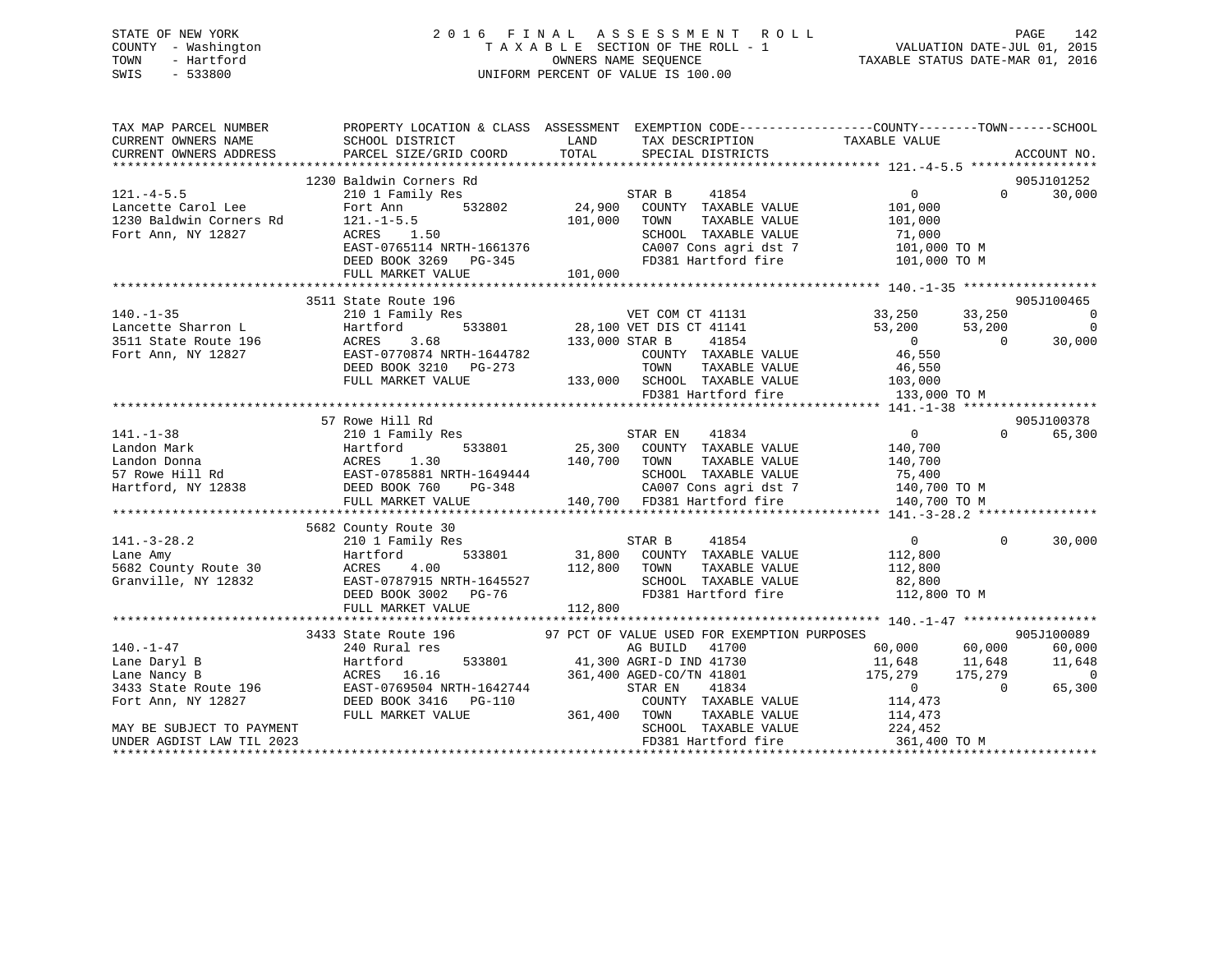## STATE OF NEW YORK 2 0 1 6 F I N A L A S S E S S M E N T R O L L PAGE 143 COUNTY - Washington T A X A B L E SECTION OF THE ROLL - 1 VALUATION DATE-JUL 01, 2015 TOWN - Hartford **TAXABLE STATUS DATE-MAR 01, 2016** OWNERS NAME SEQUENCE TAXABLE STATUS DATE-MAR 01, 2016 SWIS - 533800 UNIFORM PERCENT OF VALUE IS 100.00

| TAX MAP PARCEL NUMBER<br>CURRENT OWNERS NAME<br>CURRENT OWNERS ADDRESS                       | PROPERTY LOCATION & CLASS ASSESSMENT EXEMPTION CODE----------------COUNTY-------TOWN------SCHOOL<br>SCHOOL DISTRICT<br>PARCEL SIZE/GRID COORD                               | LAND<br>TOTAL                                  | TAX DESCRIPTION<br>SPECIAL DISTRICTS                                                                                   | TAXABLE VALUE                                                                       | ACCOUNT NO.                                        |
|----------------------------------------------------------------------------------------------|-----------------------------------------------------------------------------------------------------------------------------------------------------------------------------|------------------------------------------------|------------------------------------------------------------------------------------------------------------------------|-------------------------------------------------------------------------------------|----------------------------------------------------|
| $142. - 1 - 39$<br>Lapan Wade<br>8 Cherry St<br>Hudson Falls, NY 12839                       | 105 Camp A Way<br>322 Rural vac>10<br>Hartford<br>533801<br>ACRES 10.18<br>EAST-0789912 NRTH-1645688<br>DEED BOOK 855<br>PG-131<br>FULL MARKET VALUE                        | 13,500<br>TOWN<br>13,500<br>13,500             | COUNTY TAXABLE VALUE<br>TAXABLE VALUE<br>SCHOOL TAXABLE VALUE<br>FD381 Hartford fire                                   | 13,500<br>13,500<br>13,500<br>13,500 TO M                                           | 905J100614                                         |
| $142. - 1 - 45$<br>Lapan Wade<br>8 Cherry St<br>Hudson Falls, NY 12839                       | Camp A Way<br>322 Rural vac>10<br>Hartford<br>533801<br>LOT Q<br>ACRES 11.06<br>EAST-0790712 NRTH-1646737<br>DEED BOOK 785<br>PG-231<br>FULL MARKET VALUE                   | 14,000<br>TOWN<br>14,000<br>14,000             | COUNTY TAXABLE VALUE<br>TAXABLE VALUE<br>SCHOOL TAXABLE VALUE<br>FD381 Hartford fire                                   | 14,000<br>14,000<br>14,000<br>14,000 TO M                                           | 905J100047                                         |
| $139. -4 - 4.5$<br>Lapointe Robert<br>3395 State Route 196<br>Fort Ann, NY 12827             | 3395 State Route 196<br>433 Auto body<br>Hartford<br>533801<br>$139. - 1 - 4.5$<br>ACRES<br>2.10<br>EAST-0769756 NRTH-1642261<br>DEED BOOK 2590 PG-258<br>FULL MARKET VALUE | 38,500<br>TOWN<br>105,300<br>105,300           | COUNTY TAXABLE VALUE<br>TAXABLE VALUE<br>SCHOOL TAXABLE VALUE<br>FD381 Hartford fire                                   | 105,300<br>105,300<br>105,300<br>105,300 TO M                                       |                                                    |
| $141. - 3 - 53$<br>Larson Thomas<br>Larson Deborah<br>20 Deer Run Way<br>Hartford, NY 12838  | 20 Deer Run Way<br>210 1 Family Res<br>533801<br>Hartford<br>Lots B C D<br>ACRES<br>4.74<br>EAST-0783525 NRTH-1643053<br>DEED BOOK 948<br>$PG-240$<br>FULL MARKET VALUE     | 37,200 STAR B<br>173,600<br>TOWN<br>173,600    | VET WAR CT 41121<br>41854<br>COUNTY TAXABLE VALUE<br>TAXABLE VALUE<br>SCHOOL TAXABLE VALUE<br>FD381 Hartford fire      | 26,040<br>26,040<br>$\overline{0}$<br>147,560<br>147,560<br>143,600<br>173,600 TO M | 905J101345<br>$\overline{0}$<br>30,000<br>$\Omega$ |
| $148. - 1 - 25.5$<br>Latour John<br>Therrien Melissa<br>42 Mcdougal Rd<br>Fort Ann, NY 12827 | 42 Mcdougal Rd<br>210 1 Family Res<br>533801<br>Hartford<br>LOT 7<br>ACRES<br>2.64<br>EAST-0766237 NRTH-1636046<br>DEED BOOK 2762<br>PG-229<br>FULL MARKET VALUE            | STAR B<br>30,400<br>115,500<br>TOWN<br>115,500 | 41854<br>COUNTY TAXABLE VALUE<br>TAXABLE VALUE<br>SCHOOL TAXABLE VALUE<br>CA006 Cons agri dst 6<br>FD381 Hartford fire | $\overline{0}$<br>115,500<br>115,500<br>85,500<br>115,500 TO M<br>115,500 TO M      | $\mathbf{0}$<br>30,000                             |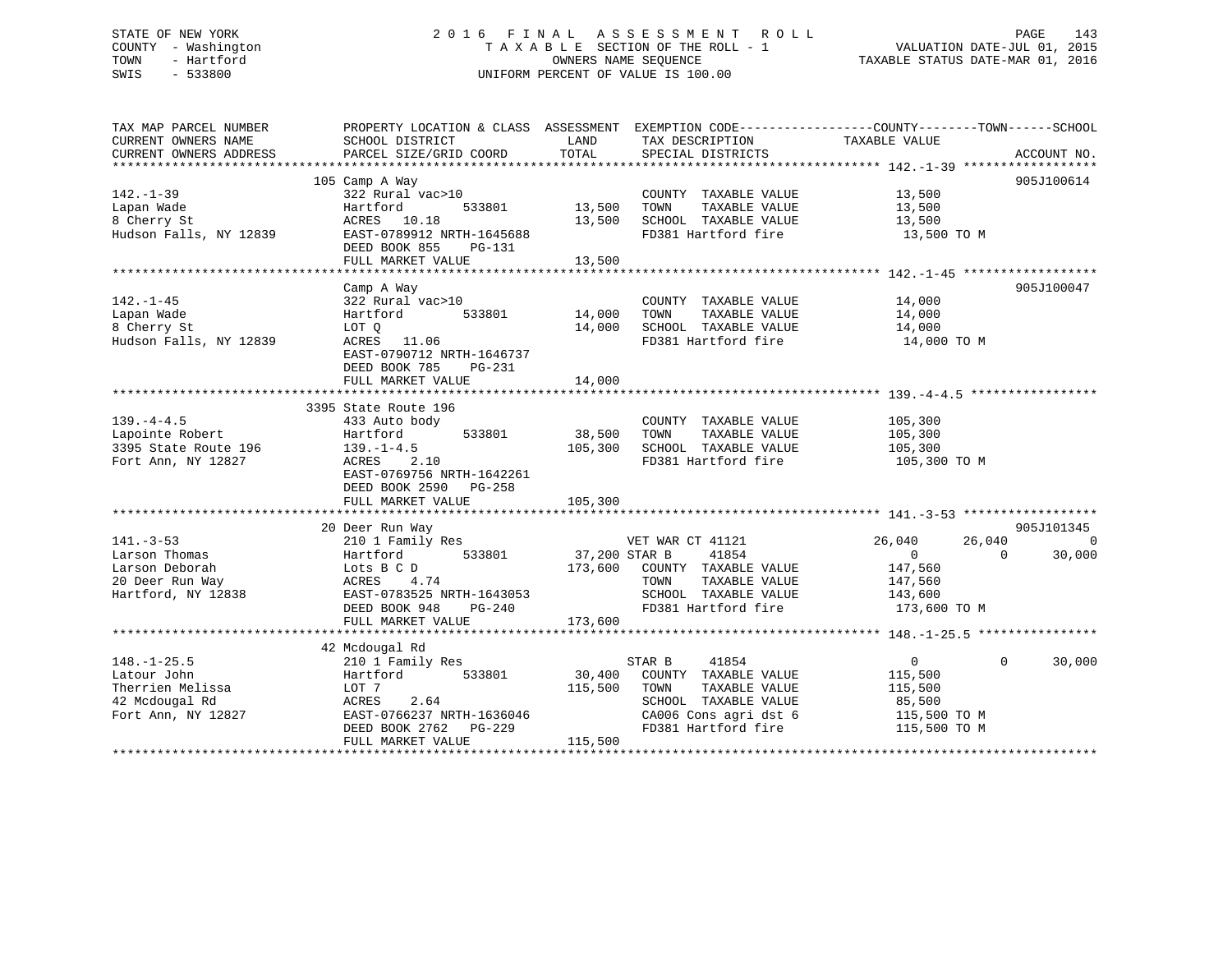## STATE OF NEW YORK 2 0 1 6 F I N A L A S S E S S M E N T R O L L PAGE 144 COUNTY - Washington T A X A B L E SECTION OF THE ROLL - 1 VALUATION DATE-JUL 01, 2015 TOWN - Hartford **TAXABLE STATUS DATE-MAR 01, 2016** OWNERS NAME SEQUENCE TAXABLE STATUS DATE-MAR 01, 2016 SWIS - 533800 UNIFORM PERCENT OF VALUE IS 100.00

| TAX MAP PARCEL NUMBER                                                                                                                                                                                                                                | PROPERTY LOCATION & CLASS ASSESSMENT EXEMPTION CODE---------------COUNTY-------TOWN------SCHOOL     |                                   |                                                                                                                                                                                                                                                                                                                                                                                                       |                            |        |
|------------------------------------------------------------------------------------------------------------------------------------------------------------------------------------------------------------------------------------------------------|-----------------------------------------------------------------------------------------------------|-----------------------------------|-------------------------------------------------------------------------------------------------------------------------------------------------------------------------------------------------------------------------------------------------------------------------------------------------------------------------------------------------------------------------------------------------------|----------------------------|--------|
|                                                                                                                                                                                                                                                      |                                                                                                     |                                   |                                                                                                                                                                                                                                                                                                                                                                                                       |                            |        |
|                                                                                                                                                                                                                                                      | 206 North Rd                                                                                        |                                   |                                                                                                                                                                                                                                                                                                                                                                                                       |                            |        |
| $140. - 1 - 28.1$                                                                                                                                                                                                                                    | 240 Rural res                                                                                       |                                   | AG BUILD 41700                                                                                                                                                                                                                                                                                                                                                                                        | 50,700 50,700              | 50,700 |
| 1201 Christopher M Hartford<br>Lavin Michele D 747/172<br>206 North Rd ACRES 1<br>Fort Ann, NY 12827 EAST-077.                                                                                                                                       | Hartford                                                                                            | AG BUILD<br>533801 46,800 AG DIST | 46,800 AG DIST 41720<br>241,300 STAR B 41854                                                                                                                                                                                                                                                                                                                                                          | 13,627 13,627              | 13,627 |
|                                                                                                                                                                                                                                                      | 747/172<br>ACRES 19.61                                                                              |                                   |                                                                                                                                                                                                                                                                                                                                                                                                       | $\sim$ 0<br>$\sim$ 0       | 30,000 |
|                                                                                                                                                                                                                                                      | EAST-0772860 NRTH-1644050                                                                           |                                   | COUNTY TAXABLE VALUE                                                                                                                                                                                                                                                                                                                                                                                  | 176,973                    |        |
|                                                                                                                                                                                                                                                      |                                                                                                     |                                   | TOWN<br>TAXABLE VALUE                                                                                                                                                                                                                                                                                                                                                                                 | 176,973                    |        |
|                                                                                                                                                                                                                                                      | DEED BOOK 665<br>$PG-84$                                                                            |                                   | SCHOOL TAXABLE VALUE 146,973                                                                                                                                                                                                                                                                                                                                                                          |                            |        |
| MAY BE SUBJECT TO PAYMENT                                                                                                                                                                                                                            | FULL MARKET VALUE                                                                                   |                                   | 241,300 CA007 Cons agri dst 7 227,673 TO M                                                                                                                                                                                                                                                                                                                                                            |                            |        |
| UNDER AGDIST LAW TIL 2022                                                                                                                                                                                                                            |                                                                                                     |                                   | 13,627 EX                                                                                                                                                                                                                                                                                                                                                                                             |                            |        |
|                                                                                                                                                                                                                                                      |                                                                                                     |                                   | FD381 Hartford fire                                                                                                                                                                                                                                                                                                                                                                                   | 241,300 TO M               |        |
|                                                                                                                                                                                                                                                      |                                                                                                     |                                   |                                                                                                                                                                                                                                                                                                                                                                                                       |                            |        |
|                                                                                                                                                                                                                                                      | State Route 196 S/off                                                                               |                                   |                                                                                                                                                                                                                                                                                                                                                                                                       |                            |        |
| $140. - 1 - 28.6$                                                                                                                                                                                                                                    | 323 Vacant rural                                                                                    |                                   | COUNTY TAXABLE VALUE                                                                                                                                                                                                                                                                                                                                                                                  | 30,800                     |        |
| 140.-1-28.6<br>Lavin Christopher M Hartford 533801 30,800<br>Lavin Michele D ACRES 22.02 30,800<br>206 North Rd EAST-0773392 NRTH-1644627<br>Fort Ann, NY 12827 DEED BOOK 3099 PG-42                                                                 |                                                                                                     |                                   | TAXABLE VALUE                                                                                                                                                                                                                                                                                                                                                                                         | 30,800                     |        |
|                                                                                                                                                                                                                                                      |                                                                                                     |                                   |                                                                                                                                                                                                                                                                                                                                                                                                       |                            |        |
|                                                                                                                                                                                                                                                      |                                                                                                     |                                   |                                                                                                                                                                                                                                                                                                                                                                                                       |                            |        |
|                                                                                                                                                                                                                                                      |                                                                                                     |                                   | SCHOOL TAXABLE VALUE $30,800$<br>CA007 Cons agri dst 7 30,800 TO M<br>FD381 Hartford fire 30,800 TO M                                                                                                                                                                                                                                                                                                 |                            |        |
|                                                                                                                                                                                                                                                      |                                                                                                     |                                   |                                                                                                                                                                                                                                                                                                                                                                                                       |                            |        |
|                                                                                                                                                                                                                                                      |                                                                                                     |                                   |                                                                                                                                                                                                                                                                                                                                                                                                       |                            |        |
|                                                                                                                                                                                                                                                      |                                                                                                     |                                   |                                                                                                                                                                                                                                                                                                                                                                                                       |                            |        |
|                                                                                                                                                                                                                                                      |                                                                                                     |                                   |                                                                                                                                                                                                                                                                                                                                                                                                       |                            |        |
|                                                                                                                                                                                                                                                      |                                                                                                     |                                   | $\begin{array}{ccccccccc} \texttt{sing} & & & & \texttt{STAR B} & & & 41854 & & & & 0 \\ & & & & \texttt{533801} & & & 26,800 & & \texttt{COUNTY} & & \texttt{TAXABLE VALUE} & & & & 39,300 \\ \end{array}$                                                                                                                                                                                           | $\Omega$                   | 30,000 |
|                                                                                                                                                                                                                                                      |                                                                                                     |                                   |                                                                                                                                                                                                                                                                                                                                                                                                       |                            |        |
|                                                                                                                                                                                                                                                      |                                                                                                     |                                   | TAXABLE VALUE                                                                                                                                                                                                                                                                                                                                                                                         | 39,300                     |        |
|                                                                                                                                                                                                                                                      |                                                                                                     |                                   | SCHOOL TAXABLE VALUE 9,300                                                                                                                                                                                                                                                                                                                                                                            |                            |        |
|                                                                                                                                                                                                                                                      |                                                                                                     |                                   | FD381 Hartford fire 39,300 TO M                                                                                                                                                                                                                                                                                                                                                                       |                            |        |
|                                                                                                                                                                                                                                                      |                                                                                                     |                                   |                                                                                                                                                                                                                                                                                                                                                                                                       |                            |        |
| 140.-1-22.2<br>Lavin George M Hartford 533801<br>26,800 COUNI<br>233 North Rd ACRES 2.00<br>26,800 COUNI<br>26,800 COUNI<br>26,800 COUNI<br>26,800 COUNI<br>26,800 COUNI<br>26,800 COUNI<br>26,800 COUNI<br>26,800 COUNI<br>26,800 COUNI<br>29,300 T |                                                                                                     |                                   |                                                                                                                                                                                                                                                                                                                                                                                                       |                            |        |
|                                                                                                                                                                                                                                                      |                                                                                                     |                                   |                                                                                                                                                                                                                                                                                                                                                                                                       |                            |        |
|                                                                                                                                                                                                                                                      |                                                                                                     |                                   |                                                                                                                                                                                                                                                                                                                                                                                                       | $\overline{0}$<br>$\Omega$ | 30,000 |
|                                                                                                                                                                                                                                                      |                                                                                                     |                                   |                                                                                                                                                                                                                                                                                                                                                                                                       | 81,300                     |        |
| 140.-1-37.1 210 1 Family Res<br>Lavin James J<br>Smith Sandra L<br>3484 State Route 196 EAST-0770452 NRTH-1644092<br>FOT ANA NY 12827 DEED BOOK 726 PG-156 PG-156 FD381 Hartford fire<br>1981 Hartford fire<br>1981 Hartford fire                    |                                                                                                     |                                   |                                                                                                                                                                                                                                                                                                                                                                                                       | 81,300                     |        |
|                                                                                                                                                                                                                                                      |                                                                                                     |                                   |                                                                                                                                                                                                                                                                                                                                                                                                       |                            |        |
|                                                                                                                                                                                                                                                      |                                                                                                     |                                   | SCHOOL TAXABLE VALUE 51,300<br>FD381 Hartford fire 61,300 TO M                                                                                                                                                                                                                                                                                                                                        |                            |        |
|                                                                                                                                                                                                                                                      |                                                                                                     |                                   |                                                                                                                                                                                                                                                                                                                                                                                                       |                            |        |
|                                                                                                                                                                                                                                                      |                                                                                                     |                                   |                                                                                                                                                                                                                                                                                                                                                                                                       |                            |        |
|                                                                                                                                                                                                                                                      |                                                                                                     |                                   |                                                                                                                                                                                                                                                                                                                                                                                                       |                            |        |
|                                                                                                                                                                                                                                                      | 234 North Rd                                                                                        |                                   |                                                                                                                                                                                                                                                                                                                                                                                                       | $\Omega$                   |        |
|                                                                                                                                                                                                                                                      | 210 1 Family Res                                                                                    |                                   |                                                                                                                                                                                                                                                                                                                                                                                                       | $\overline{0}$             | 30,000 |
|                                                                                                                                                                                                                                                      |                                                                                                     |                                   |                                                                                                                                                                                                                                                                                                                                                                                                       | 155,200                    |        |
|                                                                                                                                                                                                                                                      | 1.00                                                                                                |                                   | $\begin{tabular}{lcccccc} \bf 1y Res & & & & & & & & & & & \\ \bf 1y Res & & & & & & & & & & & \\ \bf 533801 & & & & & & & & & & & \\ \bf 155,200 & & & & & & & & & & \\ \bf 155,200 & & & & & & & & & \\ \bf 23.000 & & & & & & & & & & \\ \bf 25.000 & & & & & & & & & & \\ \bf 25.000 & & & & & & & & & & \\ \bf 25.000 & & & & & & & & & \\ \bf 25.000 & & & & & & & & & \\ \bf 25.000 & & & & &$ | TAXABLE VALUE 155,200      |        |
|                                                                                                                                                                                                                                                      | EAST-0772185 NRTH-1644219<br>2.1.1 0//2103 NKTH-1644219<br>DEED BOOK 2855 PG-120<br>EHIT MARWER 111 |                                   | SCHOOL TAXABLE VALUE 125,200<br>CA007 Cons agri dst 7 155,200 TO M                                                                                                                                                                                                                                                                                                                                    |                            |        |
|                                                                                                                                                                                                                                                      |                                                                                                     |                                   |                                                                                                                                                                                                                                                                                                                                                                                                       |                            |        |
|                                                                                                                                                                                                                                                      | FULL MARKET VALUE                                                                                   |                                   | 155,200 FD381 Hartford fire                                                                                                                                                                                                                                                                                                                                                                           | 155,200 TO M               |        |
|                                                                                                                                                                                                                                                      |                                                                                                     |                                   |                                                                                                                                                                                                                                                                                                                                                                                                       |                            |        |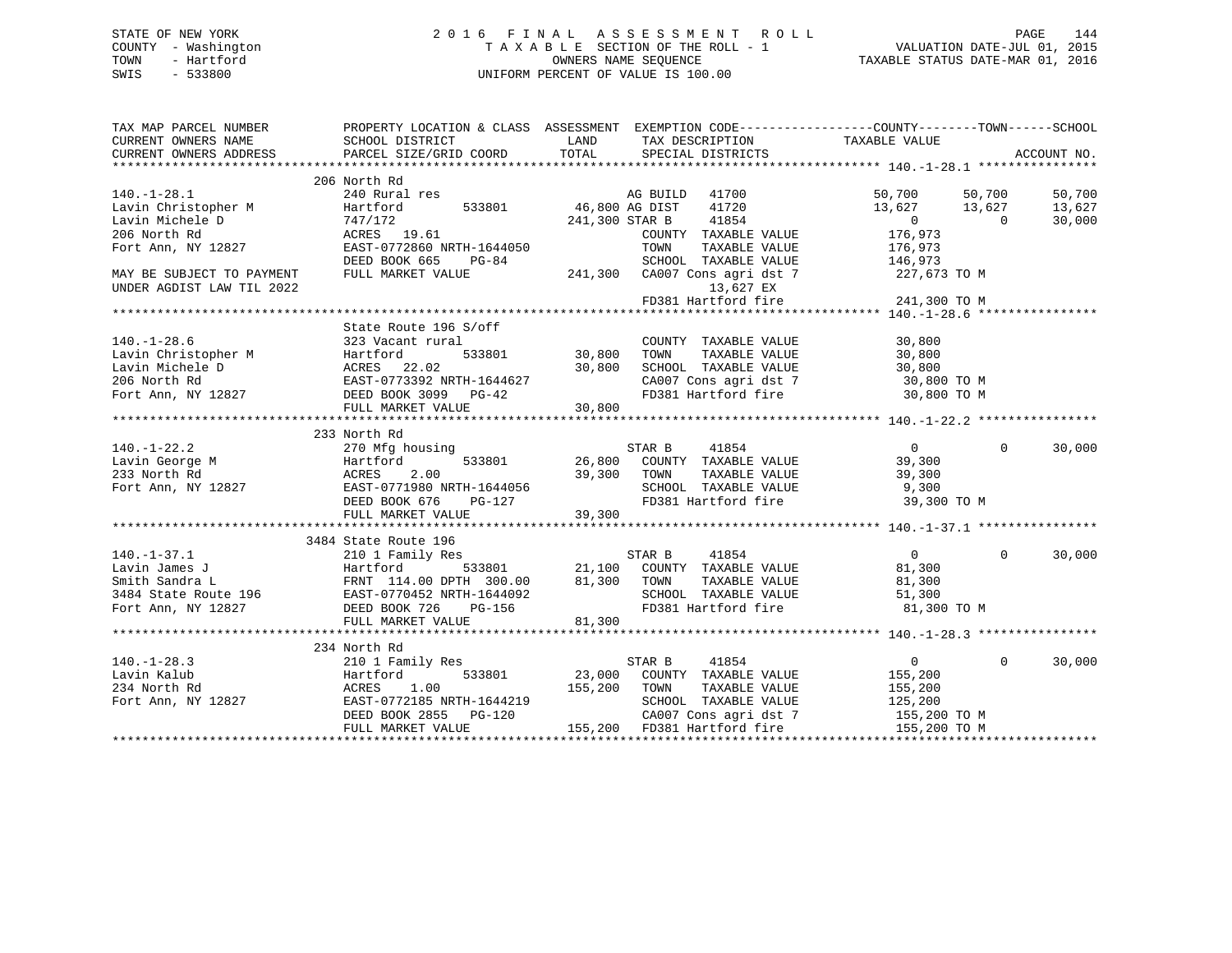# STATE OF NEW YORK 2 0 1 6 F I N A L A S S E S S M E N T R O L L PAGE 145 COUNTY - Washington T A X A B L E SECTION OF THE ROLL - 1 VALUATION DATE-JUL 01, 2015 TOWN - Hartford **TAXABLE STATUS DATE-MAR 01, 2016** OWNERS NAME SEQUENCE TAXABLE STATUS DATE-MAR 01, 2016 SWIS - 533800 UNIFORM PERCENT OF VALUE IS 100.00

| TAX MAP PARCEL NUMBER                                                  | PROPERTY LOCATION & CLASS ASSESSMENT EXEMPTION CODE---------------COUNTY-------TOWN-----SCHOOL                                                                                                                                                                                                                     |         |                                                                                                                                                                                                                                                                                                                                                              |                                    |                |                                  |
|------------------------------------------------------------------------|--------------------------------------------------------------------------------------------------------------------------------------------------------------------------------------------------------------------------------------------------------------------------------------------------------------------|---------|--------------------------------------------------------------------------------------------------------------------------------------------------------------------------------------------------------------------------------------------------------------------------------------------------------------------------------------------------------------|------------------------------------|----------------|----------------------------------|
| $140. - 1 - 28.7$<br>Lavin Kalub<br>234 North Rd<br>Fort Ann, NY 12827 | North Rd<br>484 1 use sm bld<br>Hot I use sur DIQ<br>Hartford 533801 15,400<br>FRNT 100.00 DPTH 203.00 57,300<br>ACRES 0.45<br>EAST-0772263 NRTH-1644080<br>NET-07022355 NRTH-1644080<br>DEED BOOK 3555 PG-141<br>FULL MARKET VALUE                                                                                | 57,300  | COUNTY TAXABLE VALUE<br>TOWN TAXABLE VALUE 57,300<br>SCHOOL TAXABLE VALUE 57,300<br>CA007 Cons_agri_dst 7 57,300 TO M<br>FD381 Hartford fire 57,300 TO M                                                                                                                                                                                                     | 57,300                             |                |                                  |
|                                                                        | 447 Gilchrist Hill Rd                                                                                                                                                                                                                                                                                              |         |                                                                                                                                                                                                                                                                                                                                                              |                                    |                | 905J100069                       |
|                                                                        |                                                                                                                                                                                                                                                                                                                    |         |                                                                                                                                                                                                                                                                                                                                                              | 19,400 19,400                      | $\overline{0}$ | $\overline{0}$<br>30,000         |
|                                                                        | 237 North Rd                                                                                                                                                                                                                                                                                                       |         |                                                                                                                                                                                                                                                                                                                                                              |                                    |                | 905J100584                       |
|                                                                        | 140.-1-23<br>Lavin Linda<br>237 North Rd FRNT 130.00 DPTH 260.00 72,100 TOWN<br>Fort Ann, NY 12827<br>Fort Ann, NY 12827<br>EAST-0771895 NRTH-1644383<br>DEED BOOK 479 PG-359<br>PD381 H                                                                                                                           |         | TOWN TAXABLE VALUE 72,100<br>SCHOOL TAXABLE VALUE 6,800<br>FD381 Hartford fire 72,100 TO M                                                                                                                                                                                                                                                                   |                                    |                | 0 65,300                         |
|                                                                        |                                                                                                                                                                                                                                                                                                                    |         |                                                                                                                                                                                                                                                                                                                                                              |                                    |                | 905J100581                       |
|                                                                        | State Route 196<br>$140.-1-22$<br>Lavin Matthew S<br>Hartford 533801 148,700<br>Lavin Linda L<br>164,400<br>237 North Rd<br>Fort Ann, NY 12827<br>Fort Ann, NY 12827<br>EAST-0772053 NRTH-1643131<br>DEED BOOK 739 PG-166                                                                                          |         | $\begin{tabular}{llllll} \multicolumn{2}{c}{\text{COUNTY}} & \text{TAXABLE VALUE} & & & 164,400 \\ \multicolumn{2}{c}{\text{TOWN}} & \text{TAXABLE VALUE} & & 164,400 \end{tabular}$<br>SCHOOL TAXABLE VALUE<br>SCHOOL TAXABLE VALUE 164,400 TO M<br>$\texttt{CA007}$ Cons agri dst 7 $\texttt{164,400}$ TO M<br>FD381 Hartford fire $\texttt{164,400}$ TO M |                                    |                |                                  |
|                                                                        | FULL MARKET VALUE                                                                                                                                                                                                                                                                                                  | 164,400 |                                                                                                                                                                                                                                                                                                                                                              |                                    |                |                                  |
|                                                                        | 3496 State Route 196<br>496 State Route 196<br>270 Mfg housing<br>3496 State Route 196<br>3496 State Route 196<br>3496 State Route 196<br>Fort Ann, NY 12827<br>3497 EAST-0770573 NRTH-1644170<br>DEED BOOK 2087 PG-341<br>50,000 TOWN TAXABLE VALUE<br>50,000 TOWN TAXABLE VALUE<br>50,000 TOWN TAXABLE VALUE<br> |         | SCHOOL TAXABLE VALUE<br>FD381 Hartford fire 50,000 TO M                                                                                                                                                                                                                                                                                                      | $\overline{0}$<br>50,000<br>50,000 |                | 905J101036<br>$\Omega$<br>30,000 |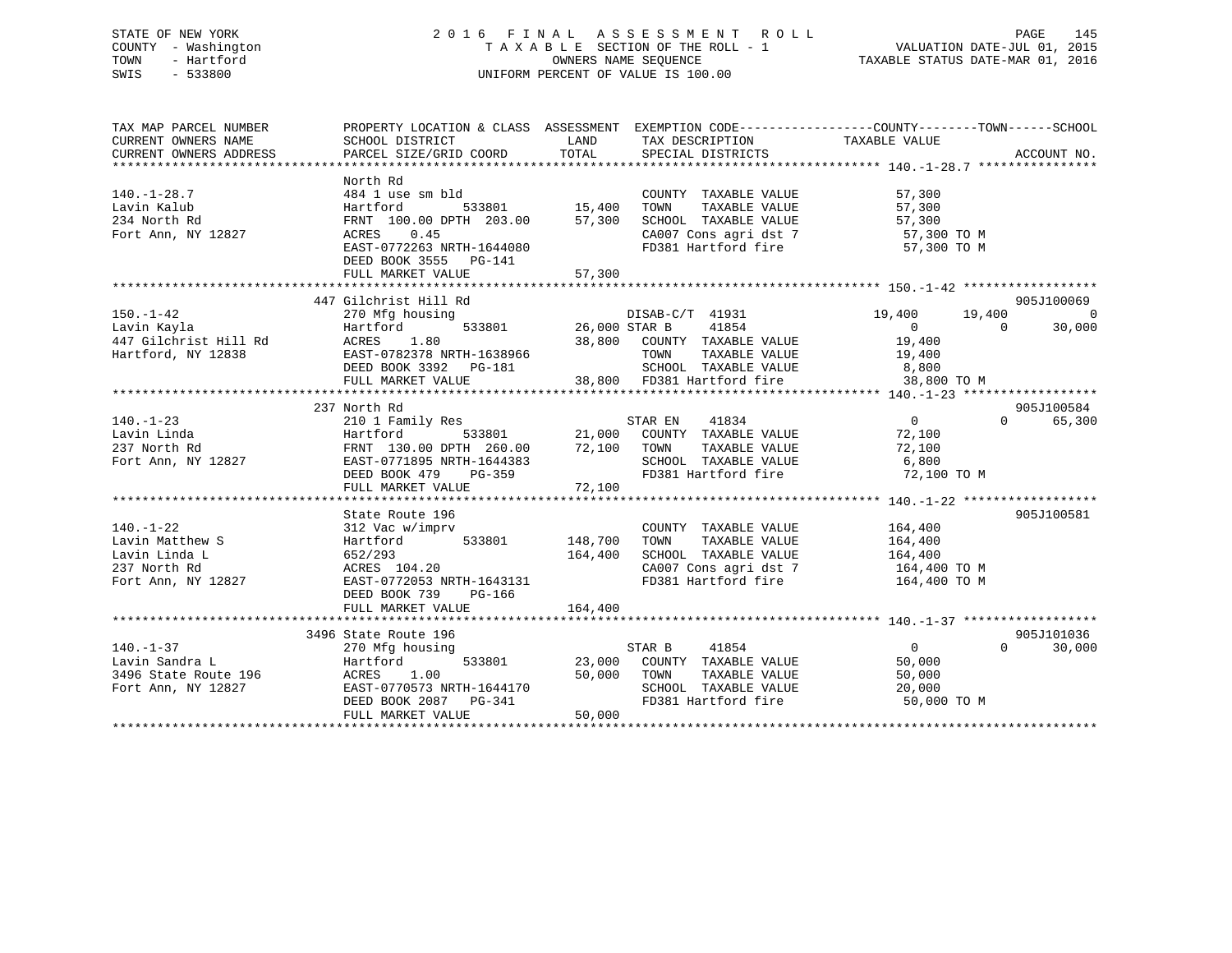# STATE OF NEW YORK 2 0 1 6 F I N A L A S S E S S M E N T R O L L PAGE 146 COUNTY - Washington T A X A B L E SECTION OF THE ROLL - 1 VALUATION DATE-JUL 01, 2015 TOWN - Hartford **TAXABLE STATUS DATE-MAR 01, 2016** OWNERS NAME SEQUENCE TAXABLE STATUS DATE-MAR 01, 2016 SWIS - 533800 UNIFORM PERCENT OF VALUE IS 100.00

| TAX MAP PARCEL NUMBER<br>CURRENT OWNERS NAME | PROPERTY LOCATION & CLASS ASSESSMENT<br>SCHOOL DISTRICT | LAND             | EXEMPTION CODE-----------------COUNTY-------TOWN------SCHOOL<br>TAX DESCRIPTION | TAXABLE VALUE              |             |
|----------------------------------------------|---------------------------------------------------------|------------------|---------------------------------------------------------------------------------|----------------------------|-------------|
| CURRENT OWNERS ADDRESS                       | PARCEL SIZE/GRID COORD                                  | TOTAL            | SPECIAL DISTRICTS                                                               |                            | ACCOUNT NO. |
|                                              |                                                         |                  |                                                                                 |                            |             |
|                                              | 3603 State Route 196                                    |                  |                                                                                 |                            | 905J100380  |
| $140. - 1 - 28$                              | 240 Rural res                                           | 533801 98,800    | 41720<br>AG DIST                                                                | 51,747 51,747              | 51,747      |
| Lavin Susan Estate<br>C/O James Lavin        | Hartford<br>Trans Exempt Repay 2016 195,700             |                  | COUNTY TAXABLE VALUE<br>TAXABLE VALUE<br>TOWN                                   | 143,953<br>143,953         |             |
| 3484 State Route 196                         | ACRES<br>55.30                                          |                  | SCHOOL TAXABLE VALUE                                                            | 143,953                    |             |
| Fort Ann, NY 12827                           | EAST-0772856 NRTH-1646141                               |                  | CA007 Cons agri dst 7                                                           | 143,953 TO M               |             |
|                                              | DEED BOOK 456<br>PG-1054                                |                  | 51,747 EX                                                                       |                            |             |
| MAY BE SUBJECT TO PAYMENT                    | FULL MARKET VALUE                                       |                  | 195,700 FD381 Hartford fire                                                     | 195,700 TO M               |             |
| UNDER AGDIST LAW TIL 2020                    |                                                         |                  | TE533 Trans exmt repay-flg                                                      | $.00$ MT                   |             |
|                                              |                                                         |                  |                                                                                 |                            |             |
|                                              | Eldridge Ln                                             |                  |                                                                                 |                            |             |
| $140. - 1 - 28.4$                            | 314 Rural vac<10                                        |                  | AG DIST<br>41720                                                                | 12,685 12,685              | 12,685      |
| Lavin Susan Estate                           | 533801<br>Hartford                                      | AC<br>32,600     | COUNTY TAXABLE VALUE                                                            | 19,915                     |             |
| C/O James Lavin                              | Lot 2                                                   | 32,600           | TOWN<br>TAXABLE VALUE                                                           | 19,915                     |             |
| 3484 State Route 196                         | ACRES 15.00                                             |                  | SCHOOL TAXABLE VALUE                                                            | 19,915                     |             |
| Fort Ann, NY 12827                           | EAST-0772934 NRTH-1647641                               |                  | CA007 Cons agri dst 7                                                           | 19,915 TO M                |             |
|                                              |                                                         |                  | 12,685 EX                                                                       |                            |             |
|                                              | DEED BOOK 456 PG-1054<br>FULL MARKET VALUE              |                  | 12,685 EX<br>32,600 FD381 Hartford fire                                         |                            |             |
| MAY BE SUBJECT TO PAYMENT                    |                                                         |                  |                                                                                 | 32,600 TO M                |             |
| UNDER AGDIST LAW TIL 2020                    |                                                         |                  |                                                                                 |                            |             |
|                                              | Eldridge Ln                                             |                  |                                                                                 |                            |             |
| $140. - 1 - 28.5$                            | 311 Res vac land                                        |                  | COUNTY TAXABLE VALUE                                                            | 18,600                     |             |
|                                              | 533801                                                  |                  | TOWN                                                                            |                            |             |
| Lavin Susan Estate                           | Hartford                                                | 18,600           | TAXABLE VALUE                                                                   | 18,600                     |             |
| C/O James Lavin                              | Lot 1<br>ACRES                                          | 18,600           | SCHOOL TAXABLE VALUE                                                            | 18,600                     |             |
| 3484 State Route 196                         | 5.00<br>EAST-0772761 NRTH-1647692                       |                  | CA007 Cons agri dst 7<br>FD381 Hartford fire                                    | 18,600 TO M                |             |
| Fort Ann, NY 12827                           |                                                         |                  |                                                                                 | 18,600 TO M                |             |
|                                              | DEED BOOK 456<br>PG-1054                                |                  |                                                                                 |                            |             |
|                                              | FULL MARKET VALUE                                       | 18,600           |                                                                                 |                            |             |
|                                              | State Route 149                                         |                  |                                                                                 |                            | 905J101385  |
| $131. - 1 - 8.4$                             | 314 Rural vac<10                                        |                  | COUNTY TAXABLE VALUE                                                            | 13,500                     |             |
| Law Jason                                    | Hartford<br>533801                                      |                  | TAXABLE VALUE<br>TOWN                                                           |                            |             |
| 2809 Bath Rd                                 | ACRES<br>3.14                                           | 13,500<br>13,500 | SCHOOL TAXABLE VALUE                                                            | 13,500<br>13,500           |             |
|                                              |                                                         |                  |                                                                                 |                            |             |
| Bristol, PA 19007                            | EAST-0776026 NRTH-1653034                               |                  | CA007 Cons agri dst 7<br>FD381 Hartford fire                                    | 13,500 TO M                |             |
|                                              | DEED BOOK 3378 PG-40                                    |                  |                                                                                 | 13,500 TO M                |             |
|                                              |                                                         |                  |                                                                                 |                            |             |
|                                              | 15 Baker Rd                                             |                  |                                                                                 |                            | 905J101171  |
| $132. - 2 - 10.2$                            |                                                         |                  | STAR B<br>41854                                                                 | $\overline{0}$<br>$\Omega$ |             |
| Lawrence Jeffrey G                           | 210 1 Family Res<br>533801                              | 28,200           |                                                                                 |                            | 30,000      |
| Lawrence Jennifer M                          | Hartford<br>ACRES<br>2.37                               | 262,200          | COUNTY TAXABLE VALUE<br>TOWN<br>TAXABLE VALUE                                   | 262,200<br>262,200         |             |
| 15 Baker Rd                                  |                                                         |                  | SCHOOL TAXABLE VALUE                                                            |                            |             |
| Granville, NY 12832                          | EAST-0790951 NRTH-1653401<br>DEED BOOK 2752 PG-136      |                  | FD381 Hartford fire                                                             | 232,200                    |             |
|                                              |                                                         |                  |                                                                                 | 262,200 TO M               |             |
|                                              | FULL MARKET VALUE                                       | 262, 200         |                                                                                 |                            |             |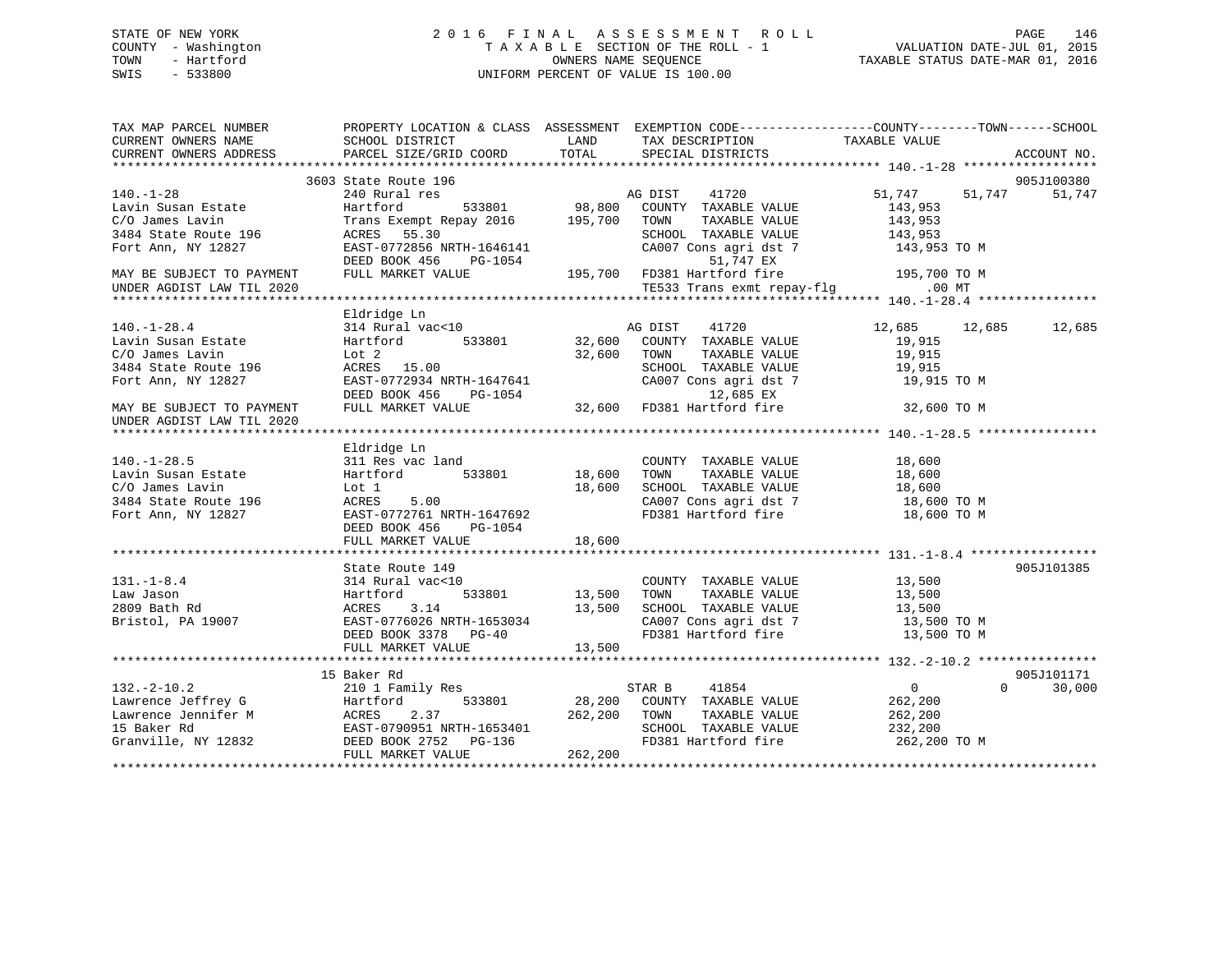# STATE OF NEW YORK 2 0 1 6 F I N A L A S S E S S M E N T R O L L PAGE 147 COUNTY - Washington T A X A B L E SECTION OF THE ROLL - 1 VALUATION DATE-JUL 01, 2015 TOWN - Hartford **TAXABLE STATUS DATE-MAR 01, 2016** OWNERS NAME SEQUENCE TAXABLE STATUS DATE-MAR 01, 2016 SWIS - 533800 UNIFORM PERCENT OF VALUE IS 100.00

| TAX MAP PARCEL NUMBER                                                                                                                                                                                                                                                                                                                                                                  | PROPERTY LOCATION & CLASS ASSESSMENT EXEMPTION CODE---------------COUNTY-------TOWN-----SCHOOL                                                                                                                                                         |                                                                                                                           |                |                   |             |
|----------------------------------------------------------------------------------------------------------------------------------------------------------------------------------------------------------------------------------------------------------------------------------------------------------------------------------------------------------------------------------------|--------------------------------------------------------------------------------------------------------------------------------------------------------------------------------------------------------------------------------------------------------|---------------------------------------------------------------------------------------------------------------------------|----------------|-------------------|-------------|
|                                                                                                                                                                                                                                                                                                                                                                                        |                                                                                                                                                                                                                                                        |                                                                                                                           |                |                   |             |
|                                                                                                                                                                                                                                                                                                                                                                                        | 4215 State Route 149                                                                                                                                                                                                                                   |                                                                                                                           |                |                   | 905J101363  |
| $131. -1 - 8.3$                                                                                                                                                                                                                                                                                                                                                                        | 210 1 Family Res                                                                                                                                                                                                                                       | 29 149<br>19 14854<br>533801 28,600 COUNTY TAXABLE VALUE 286,900<br>286,900 70WN TAXABLE VALUE 286,900<br>256,900 286,900 |                | $0 \qquad \qquad$ | 30,000      |
|                                                                                                                                                                                                                                                                                                                                                                                        |                                                                                                                                                                                                                                                        |                                                                                                                           |                |                   |             |
|                                                                                                                                                                                                                                                                                                                                                                                        |                                                                                                                                                                                                                                                        |                                                                                                                           |                |                   |             |
|                                                                                                                                                                                                                                                                                                                                                                                        |                                                                                                                                                                                                                                                        |                                                                                                                           |                |                   |             |
|                                                                                                                                                                                                                                                                                                                                                                                        |                                                                                                                                                                                                                                                        |                                                                                                                           |                |                   |             |
| 131.-1-8.3<br>Lawrence Robert L (1990)<br>28.600 COUNTY TAXABLE VALUE<br>28.600 COUNTY TAXABLE VALUE<br>28.600 COUNTY TAXABLE VALUE<br>28.600 COUNTY TAXABLE VALUE<br>28.600 COUNTY TAXABLE VALUE<br>28.600 COUNTY TAXABLE VALUE<br>28.6,900 T                                                                                                                                         |                                                                                                                                                                                                                                                        |                                                                                                                           |                |                   |             |
|                                                                                                                                                                                                                                                                                                                                                                                        |                                                                                                                                                                                                                                                        |                                                                                                                           |                |                   |             |
|                                                                                                                                                                                                                                                                                                                                                                                        | 304 Warren Rd                                                                                                                                                                                                                                          |                                                                                                                           |                |                   | 905J101384  |
| $\begin{tabular}{ccccc} 123.-1-18.1 & 304 \text{ Warren Rd} & 2101 \text{ Family Res} & 533801 & 23,600 \text{ COUNTY} & TAXABLE VALUE & 133,100 & 0 & 30,000 \\ & 304 \text{ Warren Rd} & 533801 & 23,600 \text{ COUNTY} & TAXABLE VALUE & 133,100 \\ & 304 \text{ Warren Rd} & 5327-0785432 \text{ NRTH}-1661967 & 133,100 & 5000 \\ & 304 \text{ Warren Rd} & 204 \text{ NRTH}-166$ |                                                                                                                                                                                                                                                        |                                                                                                                           |                |                   |             |
|                                                                                                                                                                                                                                                                                                                                                                                        |                                                                                                                                                                                                                                                        |                                                                                                                           |                |                   |             |
|                                                                                                                                                                                                                                                                                                                                                                                        |                                                                                                                                                                                                                                                        |                                                                                                                           |                |                   |             |
|                                                                                                                                                                                                                                                                                                                                                                                        |                                                                                                                                                                                                                                                        |                                                                                                                           |                |                   |             |
|                                                                                                                                                                                                                                                                                                                                                                                        |                                                                                                                                                                                                                                                        |                                                                                                                           |                |                   |             |
|                                                                                                                                                                                                                                                                                                                                                                                        |                                                                                                                                                                                                                                                        |                                                                                                                           |                |                   |             |
|                                                                                                                                                                                                                                                                                                                                                                                        |                                                                                                                                                                                                                                                        |                                                                                                                           |                |                   |             |
|                                                                                                                                                                                                                                                                                                                                                                                        | 544 Halls Pond Rd                                                                                                                                                                                                                                      |                                                                                                                           |                |                   |             |
| $150. - 1 - 17.3$                                                                                                                                                                                                                                                                                                                                                                      | 240 Rural res                                                                                                                                                                                                                                          | STAR B 41854                                                                                                              | $\overline{0}$ | $\Omega$          | 30,000      |
|                                                                                                                                                                                                                                                                                                                                                                                        |                                                                                                                                                                                                                                                        |                                                                                                                           |                |                   |             |
| 150.-1-17.3 230.1 66,300 COUNTY TAXABLE VALUE<br>Leblanc Stephen D Hartford 1533801 66,300 COUNTY TAXABLE VALUE<br>ADbott Kate M ACRES 45.25 195,500 TOWN TAXABLE VALUE 195,500<br>454 Halls Pond Rd EAST-0791390 NRTH-1633354 SCHOO                                                                                                                                                   |                                                                                                                                                                                                                                                        |                                                                                                                           |                |                   |             |
|                                                                                                                                                                                                                                                                                                                                                                                        |                                                                                                                                                                                                                                                        |                                                                                                                           |                |                   |             |
|                                                                                                                                                                                                                                                                                                                                                                                        |                                                                                                                                                                                                                                                        |                                                                                                                           |                |                   |             |
|                                                                                                                                                                                                                                                                                                                                                                                        |                                                                                                                                                                                                                                                        |                                                                                                                           |                |                   |             |
|                                                                                                                                                                                                                                                                                                                                                                                        |                                                                                                                                                                                                                                                        |                                                                                                                           |                |                   |             |
|                                                                                                                                                                                                                                                                                                                                                                                        | 8309 State Route 40                                                                                                                                                                                                                                    |                                                                                                                           |                |                   |             |
| $123.-1-15.1$                                                                                                                                                                                                                                                                                                                                                                          | 210 1 Family Res                                                                                                                                                                                                                                       | COUNTY TAXABLE VALUE 108,500                                                                                              |                |                   |             |
|                                                                                                                                                                                                                                                                                                                                                                                        |                                                                                                                                                                                                                                                        |                                                                                                                           |                |                   |             |
|                                                                                                                                                                                                                                                                                                                                                                                        |                                                                                                                                                                                                                                                        |                                                                                                                           |                |                   |             |
|                                                                                                                                                                                                                                                                                                                                                                                        |                                                                                                                                                                                                                                                        |                                                                                                                           |                |                   |             |
|                                                                                                                                                                                                                                                                                                                                                                                        |                                                                                                                                                                                                                                                        |                                                                                                                           |                |                   |             |
|                                                                                                                                                                                                                                                                                                                                                                                        |                                                                                                                                                                                                                                                        |                                                                                                                           |                |                   |             |
| 123.-1-15.1<br>Lee Melissa Hartford Birling Handle VALUE 108,500<br>233 Broadway B<br>FRNT 191.00 DPTH 263.00 108,500 SCHOOL TAXABLE VALUE 108,500<br>Fort Edward, NY 12828 EAST-0789706 NRTH-1656892 CA007 Cons agri dst 7 108,500 TO                                                                                                                                                 |                                                                                                                                                                                                                                                        |                                                                                                                           |                |                   |             |
|                                                                                                                                                                                                                                                                                                                                                                                        | Pope Hill Rd                                                                                                                                                                                                                                           |                                                                                                                           |                |                   | 905J100538  |
| $150. - 1 - 29.1$                                                                                                                                                                                                                                                                                                                                                                      | $\begin{tabular}{lllllllllllll} \textbf{323 Vacant rural} & \textbf{AG DIST} & \textbf{41720} & \textbf{9,549} \\ \textbf{Argyle} & \textbf{532001} & \textbf{44,100} & \textbf{COUNTY TAXABLE VALUE} & \textbf{34,551} \end{tabular}$                 |                                                                                                                           | 9,549          |                   | 9,549 9,549 |
| Lemieux Robert D                                                                                                                                                                                                                                                                                                                                                                       |                                                                                                                                                                                                                                                        |                                                                                                                           |                |                   |             |
| Lemieux Linda                                                                                                                                                                                                                                                                                                                                                                          |                                                                                                                                                                                                                                                        |                                                                                                                           |                |                   |             |
| 219 Pope Hill Rd                                                                                                                                                                                                                                                                                                                                                                       |                                                                                                                                                                                                                                                        |                                                                                                                           |                |                   |             |
| Argyle, NY 12809                                                                                                                                                                                                                                                                                                                                                                       |                                                                                                                                                                                                                                                        |                                                                                                                           |                |                   |             |
|                                                                                                                                                                                                                                                                                                                                                                                        |                                                                                                                                                                                                                                                        |                                                                                                                           |                |                   |             |
| MAY BE SUBJECT TO PAYMENT                                                                                                                                                                                                                                                                                                                                                              | LOT 1<br>ACRES 37.18<br>ACRES 37.18<br>EAST-0780908 NRTH-1634532<br>DEED BOOK 958 PG-84<br>FULL MARKET VALUE<br>PULL MARKET VALUE<br>PULL MARKET VALUE<br>ACRES 37.18<br>CA006 Cons agri dst 6<br>9,549 EX<br>PULL MARKET VALUE<br>44,100 FD381 Hartfo |                                                                                                                           |                |                   |             |
| UNDER AGDIST LAW TIL 2020                                                                                                                                                                                                                                                                                                                                                              |                                                                                                                                                                                                                                                        |                                                                                                                           |                |                   |             |
|                                                                                                                                                                                                                                                                                                                                                                                        |                                                                                                                                                                                                                                                        |                                                                                                                           |                |                   |             |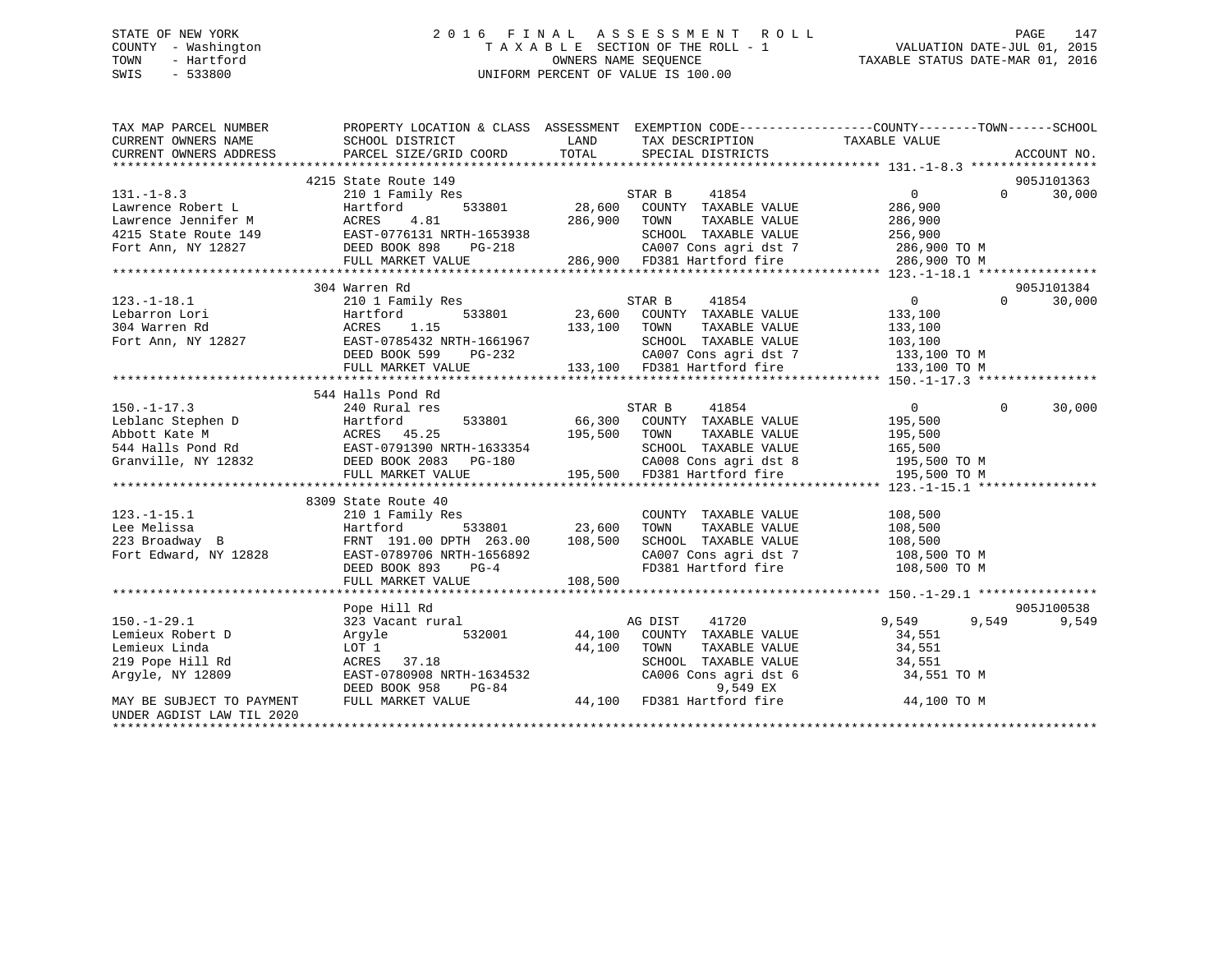# STATE OF NEW YORK 2 0 1 6 F I N A L A S S E S S M E N T R O L L PAGE 148 COUNTY - Washington T A X A B L E SECTION OF THE ROLL - 1 VALUATION DATE-JUL 01, 2015 TOWN - Hartford **TAXABLE STATUS DATE-MAR 01, 2016** OWNERS NAME SEQUENCE TAXABLE STATUS DATE-MAR 01, 2016 SWIS - 533800 UNIFORM PERCENT OF VALUE IS 100.00

| TAX MAP PARCEL NUMBER<br>CURRENT OWNERS NAME | PROPERTY LOCATION & CLASS ASSESSMENT EXEMPTION CODE---------------COUNTY-------TOWN-----SCHOOL                                                                                                          |                              |                                                                        |                               |            |
|----------------------------------------------|---------------------------------------------------------------------------------------------------------------------------------------------------------------------------------------------------------|------------------------------|------------------------------------------------------------------------|-------------------------------|------------|
|                                              | 219 Pope Hill Rd                                                                                                                                                                                        |                              |                                                                        |                               |            |
| $150. - 1 - 29.22$                           | 240 Rural res                                                                                                                                                                                           |                              | AG DIST 41720                                                          | 4,387<br>4,387                | 4,387      |
| Lemieux Robert D                             | 532001 50,800 STAR B<br>Arqyle                                                                                                                                                                          |                              | 41854                                                                  | $\overline{0}$<br>$\Omega$    | 30,000     |
| Lemieux Linda                                | LOT 2                                                                                                                                                                                                   |                              | 235,100 COUNTY TAXABLE VALUE                                           | 230,713                       |            |
| 219 Pope Hill Rd                             | ACRES 30.00                                                                                                                                                                                             |                              | TOWN<br>TAXABLE VALUE                                                  | 230,713                       |            |
| Argyle, NY 12809                             |                                                                                                                                                                                                         |                              | SCHOOL TAXABLE VALUE                                                   | 200,713                       |            |
|                                              |                                                                                                                                                                                                         |                              | CA006 Cons agri dst 6                                                  | 230,713 TO M                  |            |
| MAY BE SUBJECT TO PAYMENT                    | DEED BOOK 1962 PG-222<br>FIILL MARKET 1962 PG-222<br>FULL MARKET VALUE                                                                                                                                  | 235,100                      | 4,387 EX                                                               |                               |            |
| UNDER AGDIST LAW TIL 2020                    |                                                                                                                                                                                                         |                              | FD381 Hartford fire                                                    | 235,100 TO M                  |            |
|                                              |                                                                                                                                                                                                         |                              |                                                                        |                               |            |
|                                              | 17 Swamp Ln                                                                                                                                                                                             |                              |                                                                        |                               |            |
| $149. - 1 - 32.13$                           | 210 1 Family Res                                                                                                                                                                                        |                              | STAR B<br>41854                                                        | $0 \qquad \qquad$<br>$\Omega$ | 30,000     |
| LeRoux David E                               | 210 1 Fam.<br>Hartford<br>ACRES 2<br>9<br>BAST-07748                                                                                                                                                    |                              | 533801 29,700 COUNTY TAXABLE VALUE                                     | 101,600                       |            |
| 17 Swamp Ln<br>Argyle, NY 12809              | 2.77                                                                                                                                                                                                    | 101,600 TOWN                 | TAXABLE VALUE                                                          | 101,600                       |            |
|                                              | EAST-0774827 NRTH-1636508                                                                                                                                                                               |                              | SCHOOL TAXABLE VALUE                                                   | 71,600                        |            |
|                                              | DEED BOOK 954                                                                                                                                                                                           | H-1636508<br>PG-311          | CA006 Cons agri dst 6 101,600 TO M                                     |                               |            |
|                                              | FULL MARKET VALUE                                                                                                                                                                                       |                              | 101,600 FD381 Hartford fire                                            | 101,600 TO M                  |            |
|                                              |                                                                                                                                                                                                         |                              |                                                                        |                               |            |
|                                              | 57 Strainer Ln                                                                                                                                                                                          |                              |                                                                        |                               |            |
| $131. - 1 - 2.2$                             | 210 1 Family Res                                                                                                                                                                                        |                              | COUNTY TAXABLE VALUE                                                   | 165,500                       |            |
|                                              |                                                                                                                                                                                                         | 533801 28,600                | TAXABLE VALUE<br>TOWN                                                  | 165,500                       |            |
|                                              |                                                                                                                                                                                                         |                              | SCHOOL TAXABLE VALUE                                                   | 165,500                       |            |
|                                              |                                                                                                                                                                                                         |                              |                                                                        |                               |            |
|                                              | 131.-1-2.2<br>Lewis John J<br>Eioretti Catherine Hartford 533801 28,600<br>Fioretti Catherine ACRES 2.47 165,500<br>56 Strainer Ln EAST-0771215 NRTH-1653995<br>Fort Ann, NY 12827 DEED BOOK 3544 PG-84 |                              | CA007 Cons agri dst 7 165,500 TO M<br>FD381 Hartford fire 165,500 TO M |                               |            |
|                                              | FULL MARKET VALUE 165,500                                                                                                                                                                               |                              |                                                                        |                               |            |
|                                              |                                                                                                                                                                                                         |                              |                                                                        |                               |            |
|                                              | State Route 196                                                                                                                                                                                         |                              |                                                                        |                               | 905J101006 |
| $140. - 1 - 41$                              | 311 Res vac land                                                                                                                                                                                        |                              |                                                                        | 2,000                         |            |
| 311 Res v<br>Hartford<br>Lewis Michael       |                                                                                                                                                                                                         | d COUNT<br>533801 2,000 TOWN | COUNTY TAXABLE VALUE<br>TOWN TAXABLE VALUE                             | 2,000                         |            |
|                                              |                                                                                                                                                                                                         | 2,000                        | SCHOOL TAXABLE VALUE 2,000                                             |                               |            |
|                                              | Lewis Carol Anne<br>FRNT 123.00 DPTH 119.00<br>PO Box 113<br>EAST-0770195 NRTH-1642539                                                                                                                  |                              | FD381 Hartford fire                                                    | 2,000 TO M                    |            |
| Katskill Bay, NY 12844                       | DEED BOOK 2647 PG-188                                                                                                                                                                                   |                              |                                                                        |                               |            |
|                                              | FULL MARKET VALUE                                                                                                                                                                                       | 2,000                        |                                                                        |                               |            |
|                                              |                                                                                                                                                                                                         |                              |                                                                        |                               |            |
|                                              | 3414 State Route 196                                                                                                                                                                                    |                              |                                                                        |                               | 905J100059 |
| $140. - 1 - 46$                              | 210 1 Family Res                                                                                                                                                                                        |                              | COUNTY TAXABLE VALUE                                                   |                               |            |
| L40.-1-40<br>Lewis Michael                   | Hartford                                                                                                                                                                                                | 533801 10,600                | TAXABLE VALUE<br>TOWN                                                  | $56,800$<br>56.900            |            |
| Lewis Carol Anne                             |                                                                                                                                                                                                         | 56,800                       |                                                                        |                               |            |
| PO Box 113                                   |                                                                                                                                                                                                         |                              | SCHOOL TAXABLE VALUE 56,800<br>FD381 Hartford fire                     | 56,800 TO M                   |            |
| Katskill Bay, NY 12844 DEED BOOK 2771 PG-106 |                                                                                                                                                                                                         |                              |                                                                        |                               |            |
|                                              | FULL MARKET VALUE                                                                                                                                                                                       | 56,800                       |                                                                        |                               |            |
|                                              |                                                                                                                                                                                                         |                              |                                                                        |                               |            |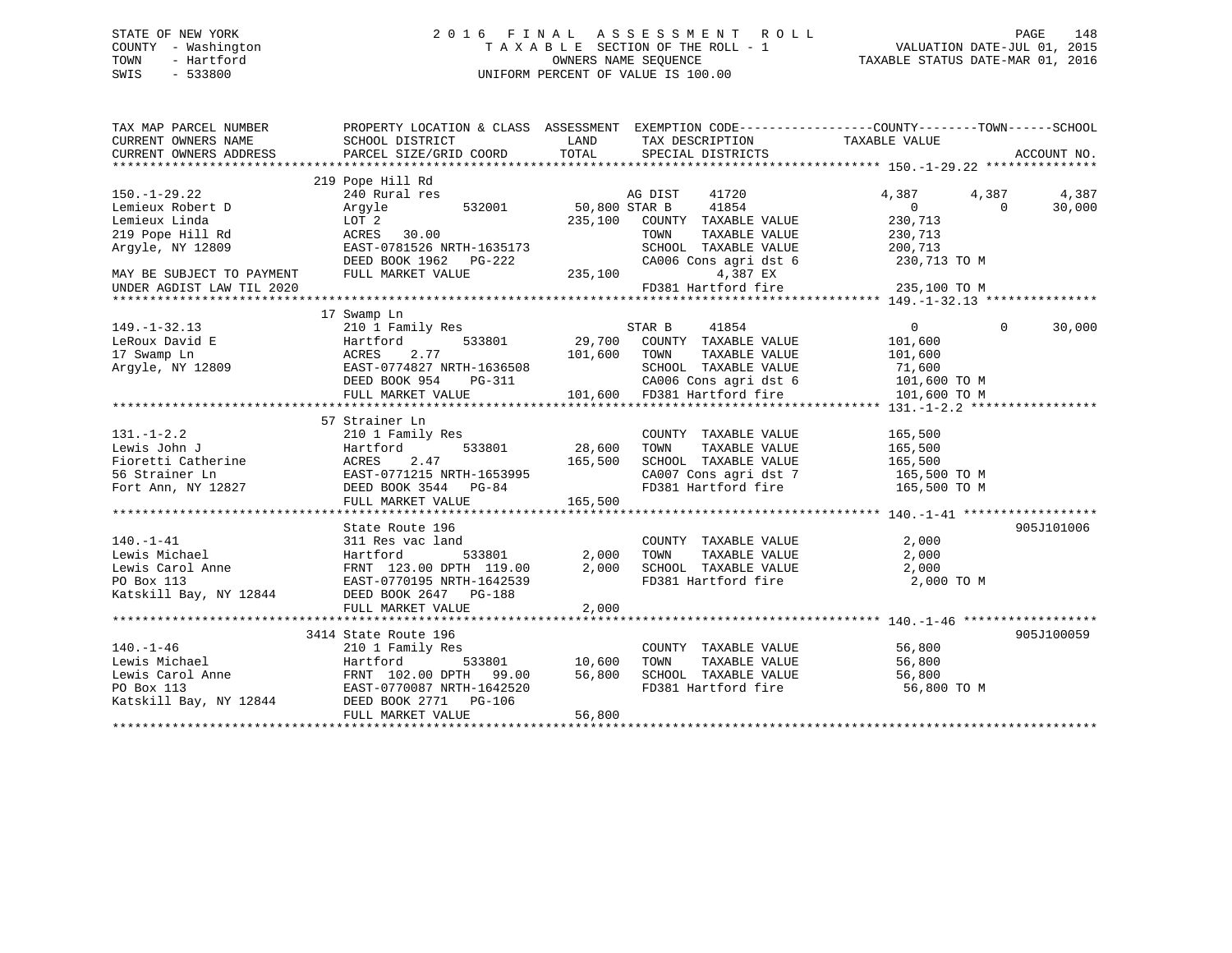# STATE OF NEW YORK 2 0 1 6 F I N A L A S S E S S M E N T R O L L PAGE 149 COUNTY - Washington T A X A B L E SECTION OF THE ROLL - 1 VALUATION DATE-JUL 01, 2015 TOWN - Hartford **TAXABLE STATUS DATE-MAR 01, 2016** OWNERS NAME SEQUENCE TAXABLE STATUS DATE-MAR 01, 2016 SWIS - 533800 UNIFORM PERCENT OF VALUE IS 100.00

| TAX MAP PARCEL NUMBER  | PROPERTY LOCATION & CLASS ASSESSMENT EXEMPTION CODE---------------COUNTY-------TOWN------SCHOOL                                     |             |                             |                |                    |
|------------------------|-------------------------------------------------------------------------------------------------------------------------------------|-------------|-----------------------------|----------------|--------------------|
|                        |                                                                                                                                     |             |                             |                |                    |
|                        |                                                                                                                                     |             |                             |                |                    |
|                        | 40 Strainer Ln                                                                                                                      |             |                             |                |                    |
| $131. - 1 - 1.4$       | 210 1 Family Res                                                                                                                    |             | STAR B<br>41854             | $\overline{0}$ | $\Omega$<br>30,000 |
| Lewis Neal             | 533801<br>Hartford                                                                                                                  | 43,600      | COUNTY TAXABLE VALUE        | 197,200        |                    |
| Lewis Jennifer         | ACRES<br>6.11                                                                                                                       | 197,200     | TOWN<br>TAXABLE VALUE       | 197,200        |                    |
| 40 Strainer Ln         | EAST-0770153 NRTH-1653532<br>7.7 DEED BOOK 663 PG-318                                                                               |             | SCHOOL TAXABLE VALUE        | 167,200        |                    |
| Fort Ann, NY 12827     |                                                                                                                                     |             | CA007 Cons agri dst 7       | 197,200 TO M   |                    |
|                        | FULL MARKET VALUE                                                                                                                   |             | 197,200 FD381 Hartford fire | 197,200 TO M   |                    |
|                        |                                                                                                                                     |             |                             |                |                    |
|                        | 5551 County Route 30                                                                                                                |             |                             |                | 905J100217         |
| $141. - 3 - 36$        | $210$ 1 Family Res<br>Hartford 533801 32,500 VET DIS CT 41141 31,975 31,975 31,975<br>Bdy Line Agmt 897/17 127,900 STAR B 41854 0 0 |             |                             |                | $\overline{0}$     |
| Liebig Frederick W     |                                                                                                                                     |             |                             |                | $\overline{0}$     |
| Liebig Deborah A       |                                                                                                                                     |             |                             |                | 30,000             |
| 18379 SE 55th Pl       | ACRES<br>5.00                                                                                                                       |             | COUNTY TAXABLE VALUE        | 31,975         |                    |
| Ocklawaha, FL 32179    | EAST-0788358 NRTH-1642405                                                                                                           |             | TOWN<br>TAXABLE VALUE       | 31,975         |                    |
|                        | DEED BOOK 1668 PG-116                                                                                                               |             | SCHOOL TAXABLE VALUE 97,900 |                |                    |
|                        | FULL MARKET VALUE                                                                                                                   |             | 127,900 FD381 Hartford fire | 127,900 TO M   |                    |
|                        |                                                                                                                                     |             |                             |                |                    |
|                        | 25 Marlboro Country Rd                                                                                                              |             |                             |                | 905J100387         |
| $141. - 3 - 41$        | 210 1 Family Res                                                                                                                    |             | STAR B<br>41854             | $\overline{0}$ | $\Omega$<br>30,000 |
| Liebig Michael B Sr    | 533801<br>Hartford                                                                                                                  |             | 34,500 COUNTY TAXABLE VALUE | 131,000        |                    |
| 25 Marlboro Country Rd | 131,000<br>ACRES<br>3.73<br>ACRES 3.73<br>EAST-0785918 NRTH-1642252<br>CALL DG-259                                                  |             | TOWN<br>TAXABLE VALUE       | 131,000        |                    |
| Hartford, NY 12838     |                                                                                                                                     |             | SCHOOL TAXABLE VALUE        | 101,000        |                    |
|                        |                                                                                                                                     |             | FD381 Hartford fire         | 131,000 TO M   |                    |
|                        | FULL MARKET VALUE                                                                                                                   | 131,000     |                             |                |                    |
|                        |                                                                                                                                     |             |                             |                |                    |
|                        | 7331 State Route 40                                                                                                                 |             |                             |                | 905J101438         |
| $149. - 1 - 32.9$      | 210 1 Family Res                                                                                                                    | S<br>29,900 | STAR B<br>41854             | $\overline{0}$ | $\Omega$<br>30,000 |
| Liebig Michael Jr      | 533801<br>Hartford                                                                                                                  |             | COUNTY TAXABLE VALUE        | 147,600        |                    |
| Liebig Meri            | LOT 5                                                                                                                               | 147,600     | TAXABLE VALUE<br>TOWN       | 147,600        |                    |
| 7331 State Route 40    |                                                                                                                                     |             | SCHOOL TAXABLE VALUE        | 117,600        |                    |
| Fort Ann, NY 12827     | ACRES 3.42<br>EAST-0774941 NRTH-1637691                                                                                             |             |                             |                |                    |
|                        | DEED BOOK 1792 PG-230                                                                                                               |             | FD381 Hartford fire         | 147,600 TO M   |                    |
|                        | FULL MARKET VALUE                                                                                                                   | 147,600     |                             |                |                    |
|                        |                                                                                                                                     |             |                             |                |                    |
|                        | 43 Hartford Main St                                                                                                                 |             |                             |                | 905J100384         |
| $132.15 - 1 - 15$      | 210 1 Family Res                                                                                                                    |             | STAR B<br>41854             | $\overline{0}$ | $\Omega$<br>30,000 |
| Liebig Robert E        | 533801 8,700<br>Hartford                                                                                                            |             | COUNTY TAXABLE VALUE        | 93,200         |                    |
| Liebig Karen B         | FRNT 48.00 DPTH 170.00 93,200 TOWN                                                                                                  |             | TAXABLE VALUE               | 93,200         |                    |
| PO Box 151             | EAST-0786232 NRTH-1652534                                                                                                           |             | SCHOOL TAXABLE VALUE        | 63,200         |                    |
| Hartford, NY 12838     | DEED BOOK 728<br><b>PG-90</b>                                                                                                       |             | CA007 Cons agri dst 7       | 93,200 TO M    |                    |
|                        | FULL MARKET VALUE                                                                                                                   |             | 93,200 FD381 Hartford fire  | 93,200 TO M    |                    |
|                        |                                                                                                                                     |             |                             |                |                    |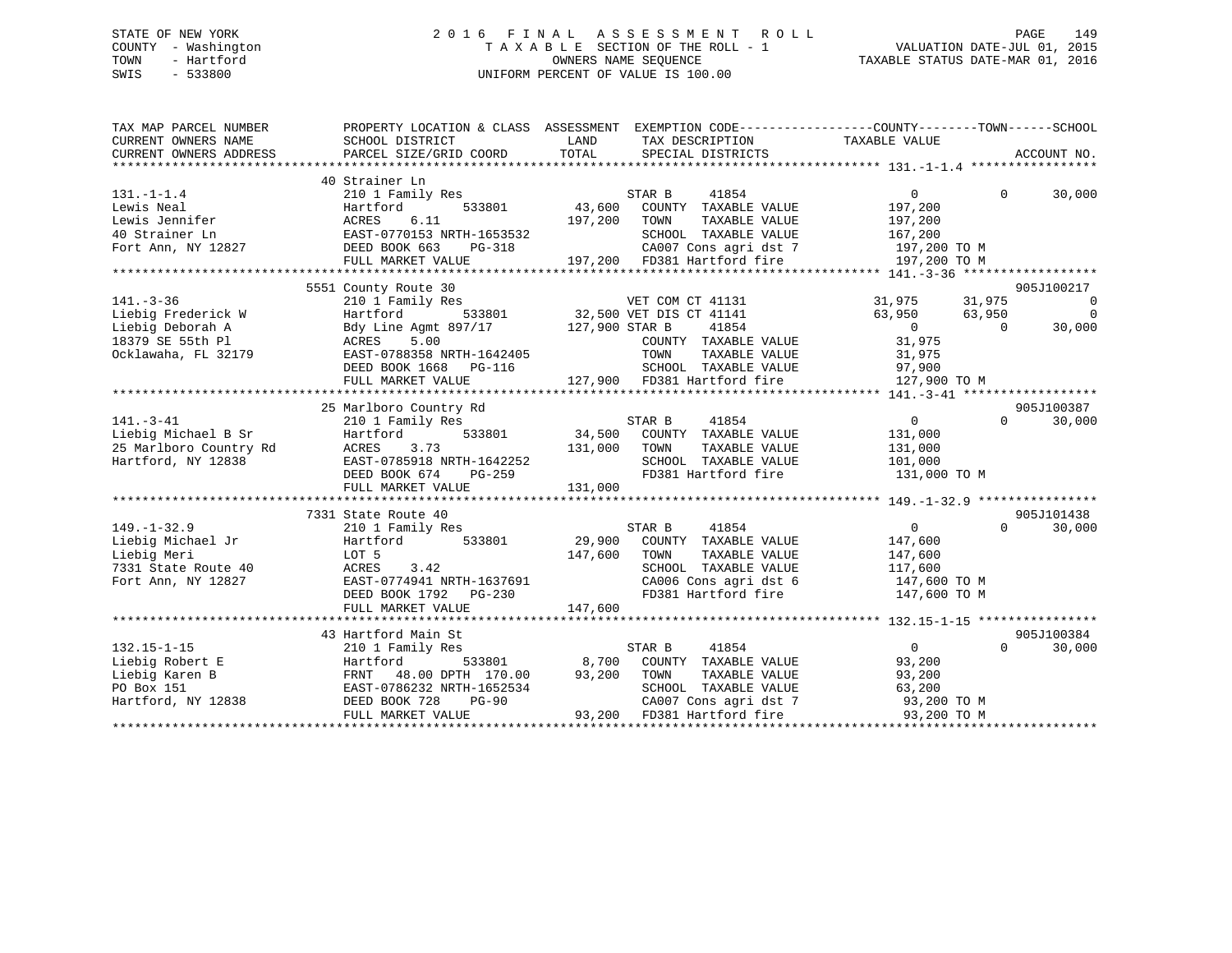# STATE OF NEW YORK 2 0 1 6 F I N A L A S S E S S M E N T R O L L PAGE 150 COUNTY - Washington T A X A B L E SECTION OF THE ROLL - 1 VALUATION DATE-JUL 01, 2015 TOWN - Hartford **TAXABLE STATUS DATE-MAR 01, 2016** OWNERS NAME SEQUENCE TAXABLE STATUS DATE-MAR 01, 2016 SWIS - 533800 UNIFORM PERCENT OF VALUE IS 100.00

| TAX MAP PARCEL NUMBER                                  | PROPERTY LOCATION & CLASS ASSESSMENT EXEMPTION CODE---------------COUNTY-------TOWN------SCHOOL                                                                                                                                                                                                                                                                                                                                |                   |                                                               |                       |                    |
|--------------------------------------------------------|--------------------------------------------------------------------------------------------------------------------------------------------------------------------------------------------------------------------------------------------------------------------------------------------------------------------------------------------------------------------------------------------------------------------------------|-------------------|---------------------------------------------------------------|-----------------------|--------------------|
| CURRENT OWNERS NAME                                    | SCHOOL DISTRICT                                                                                                                                                                                                                                                                                                                                                                                                                | LAND              | TAX DESCRIPTION                                               | TAXABLE VALUE         |                    |
| CURRENT OWNERS ADDRESS                                 | PARCEL SIZE/GRID COORD                                                                                                                                                                                                                                                                                                                                                                                                         | TOTAL             | SPECIAL DISTRICTS                                             |                       | ACCOUNT NO.        |
|                                                        | 7769 State Route 40                                                                                                                                                                                                                                                                                                                                                                                                            |                   |                                                               |                       | 905J100101         |
| $140. -2 - 27$                                         | 210 1 Family Res                                                                                                                                                                                                                                                                                                                                                                                                               | 6,600             | COUNTY TAXABLE VALUE                                          |                       |                    |
| Liebig Robert E Sr                                     | 533801<br>Hartford                                                                                                                                                                                                                                                                                                                                                                                                             |                   | TAXABLE VALUE<br>TOWN                                         | 145,400<br>145,400    |                    |
|                                                        |                                                                                                                                                                                                                                                                                                                                                                                                                                |                   | SCHOOL TAXABLE VALUE 145,400                                  |                       |                    |
|                                                        |                                                                                                                                                                                                                                                                                                                                                                                                                                |                   | FD381 Hartford fire                                           | 145,400 TO M          |                    |
|                                                        |                                                                                                                                                                                                                                                                                                                                                                                                                                |                   |                                                               |                       |                    |
|                                                        | Liebig Barbara L<br>The FRNT 150.00 DPTH 250.00 145,400<br>7765 State Route 40 EAST-0782371 NRTH-1645692<br>Hartford, NY 12838 DEED BOOK 719 PG-213<br>FULL MARKET VALUE 145,400<br>FULL MARKET VALUE                                                                                                                                                                                                                          |                   |                                                               |                       |                    |
|                                                        |                                                                                                                                                                                                                                                                                                                                                                                                                                | 145,400           |                                                               |                       |                    |
|                                                        | 7765 State Route 40                                                                                                                                                                                                                                                                                                                                                                                                            |                   |                                                               |                       | 905J100152         |
| $140. - 2 - 28$                                        |                                                                                                                                                                                                                                                                                                                                                                                                                                |                   |                                                               | $\overline{0}$        | $\Omega$<br>65,300 |
|                                                        |                                                                                                                                                                                                                                                                                                                                                                                                                                |                   |                                                               | 132,000               |                    |
|                                                        |                                                                                                                                                                                                                                                                                                                                                                                                                                |                   |                                                               | TAXABLE VALUE 132,000 |                    |
|                                                        |                                                                                                                                                                                                                                                                                                                                                                                                                                |                   |                                                               |                       |                    |
|                                                        | $\begin{tabular}{lllllllllllllllllllll} \textbf{140.-2-28} & \textbf{2101 Family Res} & \textbf{51AK EM} \\ \textbf{Liebig Robert E Sr} & \textbf{Hartford} & \textbf{533801} & \textbf{17,700} & \textbf{COUNTY} \\ \textbf{Liebig Barbara L} & \textbf{FRNT} & \textbf{89.00 DPTH} & \textbf{190.00} & \textbf{132,000} & \textbf{TOMN} \\ \textbf{7765 State Route 40} & \textbf{EAST-0782241 NRTH-1645625} & \textbf{SCHO$ |                   |                                                               |                       |                    |
|                                                        | FULL MARKET VALUE                                                                                                                                                                                                                                                                                                                                                                                                              | 132,000           |                                                               |                       |                    |
|                                                        |                                                                                                                                                                                                                                                                                                                                                                                                                                |                   |                                                               |                       |                    |
|                                                        | 7767 State Route 40                                                                                                                                                                                                                                                                                                                                                                                                            |                   |                                                               |                       | 905J101326         |
| $140.-2-28.1$                                          | 220 2 Family Res                                                                                                                                                                                                                                                                                                                                                                                                               |                   | COUNTY TAXABLE VALUE                                          | 103,900               |                    |
|                                                        |                                                                                                                                                                                                                                                                                                                                                                                                                                | 533801 7,900 TOWN | TAXABLE VALUE                                                 | 103,900               |                    |
|                                                        |                                                                                                                                                                                                                                                                                                                                                                                                                                |                   | SCHOOL TAXABLE VALUE                                          | 103,900               |                    |
|                                                        |                                                                                                                                                                                                                                                                                                                                                                                                                                |                   | FD381 Hartford fire 103,900 TO M                              |                       |                    |
|                                                        |                                                                                                                                                                                                                                                                                                                                                                                                                                |                   |                                                               |                       |                    |
|                                                        | 140.-2-28.1<br>Liebig Robert E Sr<br>Liebig Barbara ERNT 60.00 DPTH 127.00 103,900<br>The TRIS TO EXECT-0782320 NRTH-1645628<br>The Text Control NY 12838<br>The Magnetic Control CED BOOK 767 PG-78<br>The Magnetic CED BOOK 767 PG-78<br>                                                                                                                                                                                    |                   |                                                               |                       |                    |
|                                                        |                                                                                                                                                                                                                                                                                                                                                                                                                                |                   |                                                               |                       |                    |
|                                                        | 7860&7864 State Route 40                                                                                                                                                                                                                                                                                                                                                                                                       |                   |                                                               |                       | 905J100415         |
| $141. - 1 - 30.3$                                      | 240 Rural res                                                                                                                                                                                                                                                                                                                                                                                                                  |                   | AG DIST<br>41720                                              | 23,584<br>23,584      | 23,584             |
| Liebig Robert E Sr<br>Liebig Barbara                   | 533801                                                                                                                                                                                                                                                                                                                                                                                                                         |                   | 65,400 COUNTY TAXABLE VALUE                                   | 99,516                |                    |
|                                                        |                                                                                                                                                                                                                                                                                                                                                                                                                                | 123,100           | TOWN<br>TAXABLE VALUE                                         | 99,516                |                    |
| 7765 State Route 40                                    | 960/116+118+120                                                                                                                                                                                                                                                                                                                                                                                                                |                   | SCHOOL TAXABLE VALUE 99,516                                   |                       |                    |
| Hartford, NY 12838                                     | ACRES 37.46                                                                                                                                                                                                                                                                                                                                                                                                                    |                   | CA007 Cons agri dst 7                                         | 99,516 TO M           |                    |
|                                                        | EAST-0784482 NRTH-1647215                                                                                                                                                                                                                                                                                                                                                                                                      |                   | 23,584 EX                                                     |                       |                    |
|                                                        | DEED BOOK 2611 PG-34                                                                                                                                                                                                                                                                                                                                                                                                           |                   | FD381 Hartford fire 123,100 TO M                              |                       |                    |
| MAY BE SUBJECT TO PAYMENT<br>UNDER AGDIST LAW TIL 2020 | FULL MARKET VALUE                                                                                                                                                                                                                                                                                                                                                                                                              | 123,100           |                                                               |                       |                    |
|                                                        |                                                                                                                                                                                                                                                                                                                                                                                                                                |                   |                                                               |                       |                    |
|                                                        | 60 Country Ln                                                                                                                                                                                                                                                                                                                                                                                                                  |                   |                                                               |                       | 905J101153         |
| $122. - 1 - 38$                                        | 210 1 Family Res                                                                                                                                                                                                                                                                                                                                                                                                               |                   | 41854<br>STAR B                                               | $\overline{0}$        | $\Omega$<br>30,000 |
| Livingston Robert H                                    | Hartford                                                                                                                                                                                                                                                                                                                                                                                                                       |                   | 533801 40,400 COUNTY TAXABLE VALUE                            | 120,100               |                    |
| Dunkowski Christine                                    | ACRES 5.57 BANK                                                                                                                                                                                                                                                                                                                                                                                                                | 185 120,100 TOWN  |                                                               | 120,100               |                    |
| 60 Country Ln                                          | EAST-0771245 NRTH-1658877                                                                                                                                                                                                                                                                                                                                                                                                      |                   | TOWN       TAXABLE  VALUE<br>SCHOOL    TAXABLE  VALUE         | 90,100                |                    |
| Fort Ann, NY 12827                                     | DEED BOOK 954                                                                                                                                                                                                                                                                                                                                                                                                                  |                   | CA007 Cons agri dst 7 120,100 TO M                            |                       |                    |
|                                                        | FULL MARKET VALUE                                                                                                                                                                                                                                                                                                                                                                                                              |                   | PG-156 CA007 Cons agri dst 7<br>E 120,100 FD381 Hartford fire | 120,100 TO M          |                    |
|                                                        |                                                                                                                                                                                                                                                                                                                                                                                                                                |                   |                                                               |                       |                    |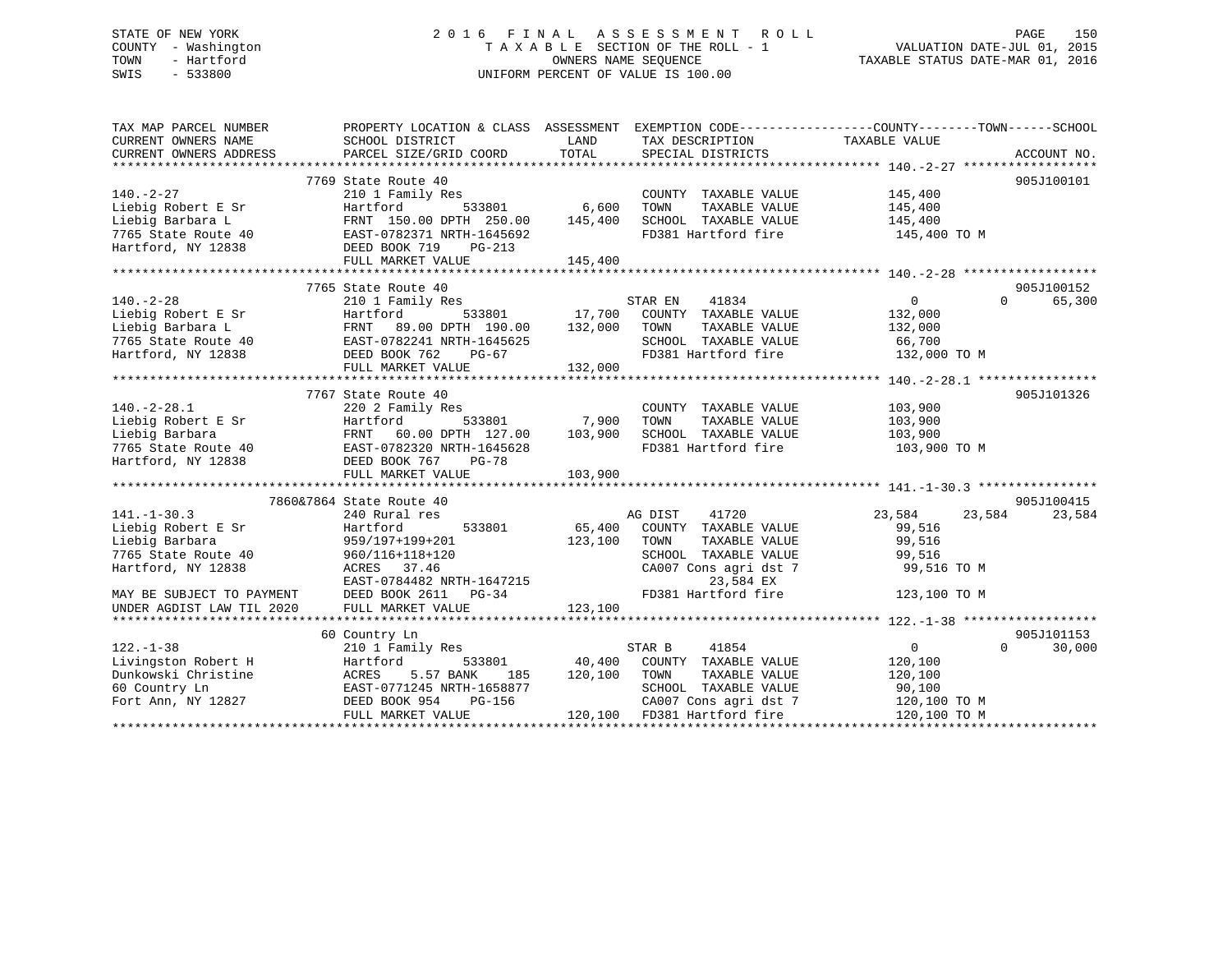# STATE OF NEW YORK 2 0 1 6 F I N A L A S S E S S M E N T R O L L PAGE 151 COUNTY - Washington T A X A B L E SECTION OF THE ROLL - 1 VALUATION DATE-JUL 01, 2015 TOWN - Hartford **TAXABLE STATUS DATE-MAR 01, 2016** OWNERS NAME SEQUENCE TAXABLE STATUS DATE-MAR 01, 2016 SWIS - 533800 UNIFORM PERCENT OF VALUE IS 100.00

| TAX MAP PARCEL NUMBER                                                                 | PROPERTY LOCATION & CLASS ASSESSMENT EXEMPTION CODE---------------COUNTY-------TOWN-----SCHOOL                                                                                                                                         |                                                       |                                                                              |                    |                   |            |
|---------------------------------------------------------------------------------------|----------------------------------------------------------------------------------------------------------------------------------------------------------------------------------------------------------------------------------------|-------------------------------------------------------|------------------------------------------------------------------------------|--------------------|-------------------|------------|
| CURRENT OWNERS NAME                                                                   | SCHOOL DISTRICT                                                                                                                                                                                                                        | <b>EXAMPLE TO A LAND THE EXAMPLE THE SET OF STATE</b> | TAX DESCRIPTION                                                              | TAXABLE VALUE      |                   |            |
|                                                                                       |                                                                                                                                                                                                                                        |                                                       |                                                                              |                    |                   |            |
|                                                                                       |                                                                                                                                                                                                                                        |                                                       |                                                                              |                    |                   |            |
|                                                                                       | 5263 County Route 30                                                                                                                                                                                                                   |                                                       |                                                                              |                    |                   | 905J101175 |
| $150. - 1 - 37.2$                                                                     | 210 1 Family Res                                                                                                                                                                                                                       |                                                       | STAR B<br>41854                                                              | $\overline{0}$     | $0 \qquad \qquad$ | 30,000     |
| $\begin{array}{ll}\n\text{Logan John W Jr.} \\ \text{Longan John W Jr.}\n\end{array}$ | Hartford 533801 22,800 COUNTY TAXABLE VALUE<br>FRNT 315.00 DPTH 225.00 129,300 TOWN TAXABLE VALUE                                                                                                                                      |                                                       |                                                                              | 129,300<br>129,300 |                   |            |
|                                                                                       |                                                                                                                                                                                                                                        |                                                       |                                                                              |                    |                   |            |
|                                                                                       |                                                                                                                                                                                                                                        |                                                       |                                                                              |                    |                   |            |
|                                                                                       |                                                                                                                                                                                                                                        |                                                       |                                                                              |                    |                   |            |
|                                                                                       | Logan Shari L<br>5263 County Route 30 EAST-0788319 NRTH-1635674 SCHOOL TAXABLE VALUE<br>Granville, NY 12832 DEED BOOK 1871 PG-182 CA008 Cons agri dst 8 129,300 TO M<br>FULL MARKET VALUE 129,300 FD381 Hartford fire 129,300 TO M<br> |                                                       |                                                                              |                    |                   |            |
|                                                                                       | 231 Gibbs Rd                                                                                                                                                                                                                           |                                                       |                                                                              |                    |                   | 905J101163 |
| $123. - 1 - 16.2$                                                                     | 210 1 Family Res                                                                                                                                                                                                                       |                                                       | STAR B 41854                                                                 | $\overline{0}$     | $\Omega$          | 30,000     |
| Loscalzo Sarah                                                                        | Hartford                                                                                                                                                                                                                               |                                                       | 533801 27,000 COUNTY TAXABLE VALUE                                           | 77,700             |                   |            |
|                                                                                       |                                                                                                                                                                                                                                        |                                                       |                                                                              | 77,700             |                   |            |
|                                                                                       |                                                                                                                                                                                                                                        |                                                       | TOWN       TAXABLE  VALUE<br>SCHOOL    TAXABLE  VALUE                        | 47,700             |                   |            |
|                                                                                       | 231 Gibbs Rd<br>Fort Ann, NY 12827 EAST-0786587 NRTH-1660590 SCHOOL<br>DEED BOOK 931 PG-55 CA007 CC                                                                                                                                    |                                                       | CA007 Cons agri dst 7 77,700 TO M                                            |                    |                   |            |
|                                                                                       | FULL MARKET VALUE 77,700 FD381 Hartford fire                                                                                                                                                                                           |                                                       |                                                                              | 77,700 TO M        |                   |            |
|                                                                                       |                                                                                                                                                                                                                                        |                                                       |                                                                              |                    |                   |            |
|                                                                                       | Gibbs Rd                                                                                                                                                                                                                               |                                                       |                                                                              |                    |                   | 905J101427 |
| $123. - 1 - 16.3$                                                                     | 323 Vacant rural                                                                                                                                                                                                                       |                                                       | COUNTY TAXABLE VALUE                                                         | 49,900             |                   |            |
| Loscalzo Sarah                                                                        | Hartford                                                                                                                                                                                                                               | l<br>533801                   49,900                  | TOWN                                                                         | 49,900             |                   |            |
| 231 Gibbs Rd                                                                          | ACRES 33.60                                                                                                                                                                                                                            | 49,900                                                | VALUE کلیست<br>TAXABLE VALUE<br>TAXABLE VALUE<br>SCHOOL TAXABLE VALUE 49,900 |                    |                   |            |
| Fort Ann, NY 12827                                                                    | EAST-0785872 NRTH-1660505<br>DEED BOOK 931 PG-55                                                                                                                                                                                       |                                                       |                                                                              | 49,900 TO M        |                   |            |
|                                                                                       |                                                                                                                                                                                                                                        |                                                       | CA007 Cons agri dst 7<br>FD381 Hartford fire                                 | 49,900 TO M        |                   |            |
|                                                                                       | FULL MARKET VALUE                                                                                                                                                                                                                      | 49,900                                                |                                                                              |                    |                   |            |
|                                                                                       |                                                                                                                                                                                                                                        |                                                       |                                                                              |                    |                   |            |
|                                                                                       | 105 County Route 19                                                                                                                                                                                                                    |                                                       |                                                                              |                    |                   |            |
| $149. - 1 - 3.1$                                                                      | 280 Res Multiple                                                                                                                                                                                                                       |                                                       | STAR B<br>41854                                                              | $\overline{0}$     | $\Omega$          | 30,000     |
|                                                                                       |                                                                                                                                                                                                                                        |                                                       | 533801 57,800 COUNTY TAXABLE VALUE                                           | 114,300            |                   |            |
|                                                                                       |                                                                                                                                                                                                                                        | 114,300 TOWN                                          | TAXABLE VALUE                                                                | 114,300            |                   |            |
|                                                                                       |                                                                                                                                                                                                                                        |                                                       | SCHOOL TAXABLE VALUE 84,300                                                  |                    |                   |            |
|                                                                                       | Fort Ann, NY 12827 DEED BOOK 2785 PG-37                                                                                                                                                                                                |                                                       | FD381 Hartford fire 114,300 TO M                                             |                    |                   |            |
|                                                                                       | FULL MARKET VALUE                                                                                                                                                                                                                      | 114,300                                               |                                                                              |                    |                   |            |
|                                                                                       |                                                                                                                                                                                                                                        |                                                       |                                                                              |                    |                   |            |
|                                                                                       | 8393 State Route 40                                                                                                                                                                                                                    |                                                       |                                                                              |                    |                   | 905J100393 |
| $123. - 1 - 13.1$                                                                     | 210 1 Family Res                                                                                                                                                                                                                       |                                                       | AGED-ALL 41800                                                               | 35,100 35,100      |                   | 35,100     |
| Luedders Gertrude                                                                     | Hartford                                                                                                                                                                                                                               | 533801 22,500 STAR EN                                 | 41834                                                                        | $\overline{0}$ 0   |                   | 35,100     |
|                                                                                       |                                                                                                                                                                                                                                        |                                                       |                                                                              | 35,100             |                   |            |
|                                                                                       | Luedders Robert H FRNT 358.00 DPTH 116.00 70,200 COUNTY TAXABLE VALUE 35,100<br>8393 State Route 40 EAST-0791298 NRTH-1658661 TOWN TAXABLE VALUE 35,100<br>Granville, NY 12832 DEED BOOK 532 PG-281 SCHOOL TAXABLE VALUE 0             |                                                       |                                                                              |                    |                   |            |
|                                                                                       |                                                                                                                                                                                                                                        |                                                       |                                                                              |                    |                   |            |
|                                                                                       | FULL MARKET VALUE                                                                                                                                                                                                                      |                                                       | 70,200 CA007 Cons agri dst 7 (200 TO M FD381 Hartford fire 1990) 70,200 TO M |                    |                   |            |
|                                                                                       |                                                                                                                                                                                                                                        |                                                       |                                                                              |                    |                   |            |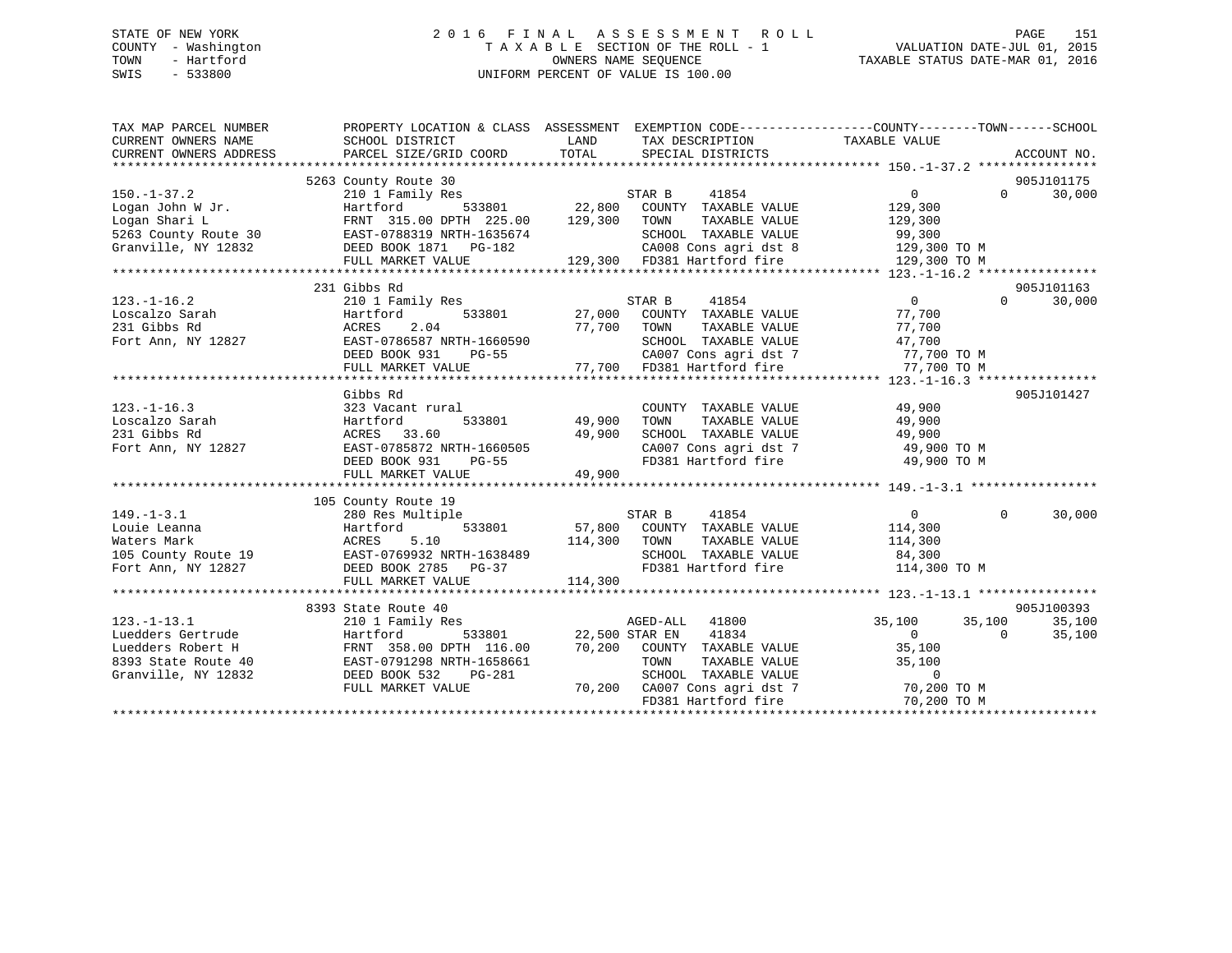# STATE OF NEW YORK 2 0 1 6 F I N A L A S S E S S M E N T R O L L PAGE 152 COUNTY - Washington T A X A B L E SECTION OF THE ROLL - 1 VALUATION DATE-JUL 01, 2015 TOWN - Hartford **TAXABLE STATUS DATE-MAR 01, 2016** OWNERS NAME SEQUENCE TAXABLE STATUS DATE-MAR 01, 2016 SWIS - 533800 UNIFORM PERCENT OF VALUE IS 100.00

| TAX MAP PARCEL NUMBER<br>CURRENT OWNERS NAME                                                                                                                                                                      | PROPERTY LOCATION & CLASS ASSESSMENT EXEMPTION CODE---------------COUNTY-------TOWN------SCHOOL<br>SCHOOL DISTRICT        | LAND    | TAX DESCRIPTION                                        | TAXABLE VALUE                    |                            |
|-------------------------------------------------------------------------------------------------------------------------------------------------------------------------------------------------------------------|---------------------------------------------------------------------------------------------------------------------------|---------|--------------------------------------------------------|----------------------------------|----------------------------|
| CURRENT OWNERS ADDRESS                                                                                                                                                                                            | PARCEL SIZE/GRID COORD                                                                                                    | TOTAL   | SPECIAL DISTRICTS                                      |                                  | ACCOUNT NO.                |
|                                                                                                                                                                                                                   | 1040 Lundy Rd                                                                                                             |         |                                                        |                                  | 905J100394                 |
| $158. - 2 - 3$                                                                                                                                                                                                    | 112 Dairy farm                                                                                                            |         | AG DIST<br>41720                                       | 65,801                           | 65,801<br>65,801           |
| Hartford<br>158.-1-3<br>ACRES 8:<br>EAST-0786<br>ERST-0786<br>Lundy William Reid                                                                                                                                  | 533801<br>Hartford                                                                                                        |         | 127,500 STAR B 41854                                   | $\overline{0}$                   | $\overline{0}$<br>30,000   |
| Lundy Regina C                                                                                                                                                                                                    |                                                                                                                           |         | 277,500 COUNTY TAXABLE VALUE                           | 211,699                          |                            |
| 1040 Lundy Rd                                                                                                                                                                                                     | $158.-1-3$<br>ACRES 82.10                                                                                                 |         | TOWN<br>TAXABLE VALUE                                  | 211,699                          |                            |
| Granville, NY 12832                                                                                                                                                                                               | EAST-0786312 NRTH-1631595                                                                                                 |         | SCHOOL TAXABLE VALUE                                   | 181,699                          |                            |
|                                                                                                                                                                                                                   | DEED BOOK 721 PG-239                                                                                                      |         | CA008 Cons agri dst 8                                  | 211,699 TO M                     |                            |
| MAY BE SUBJECT TO PAYMENT FULL MARKET VALUE                                                                                                                                                                       |                                                                                                                           | 277,500 | 65,801 EX                                              |                                  |                            |
| UNDER AGDIST LAW TIL 2020                                                                                                                                                                                         |                                                                                                                           |         | FD381 Hartford fire                                    | 277,500 TO M                     |                            |
|                                                                                                                                                                                                                   |                                                                                                                           |         |                                                        |                                  |                            |
|                                                                                                                                                                                                                   | 7729 State Route 40                                                                                                       |         |                                                        |                                  | 905J100279                 |
| $140. - 2 - 34$                                                                                                                                                                                                   | 210 1 Family Res                                                                                                          |         | STAR B                                                 | $\overline{0}$                   | $\Omega$<br>30,000         |
| FIAR B 41854<br>10,600 COUNTY TAXABLE VALUE<br>7729 State Route 40 FRNT 98.00 DPTH 100.00 112,700 TOWN TAXABLE VALUE<br>Hartford, NY 12838 EAST-0781830 NRTH-1644972 SCHOOL TAXABLE VALUE<br>DEED BOOK 2950 PC-13 |                                                                                                                           |         |                                                        | 112,700<br>112,700               |                            |
|                                                                                                                                                                                                                   |                                                                                                                           |         | TAXABLE VALUE                                          |                                  |                            |
|                                                                                                                                                                                                                   | EAST-0781830 NRTH-1644972<br>DEED BOOK 2950 PG-13 FULL MARKET VALUE 112,700                                               |         | SCHOOL TAXABLE VALUE                                   | 82,700                           |                            |
|                                                                                                                                                                                                                   |                                                                                                                           |         |                                                        | FD381 Hartford fire 112,700 TO M |                            |
|                                                                                                                                                                                                                   |                                                                                                                           |         |                                                        |                                  |                            |
|                                                                                                                                                                                                                   |                                                                                                                           |         |                                                        |                                  |                            |
|                                                                                                                                                                                                                   | East Starbuck Ln                                                                                                          |         |                                                        |                                  | 905J100223                 |
| $113.-2-1.1$                                                                                                                                                                                                      | 323 Vacant rural<br>Fort Ann 532802                                                                                       |         | AG DIST 41720                                          | 38,019<br>53,800 53,800          | 38,019<br>38,019<br>53,800 |
| Lupo Realty LLC<br>17 Peconic Ave                                                                                                                                                                                 | Forest Tax 3624/129                                                                                                       |         | 141,400 FOR 480A 47460<br>141,400 COUNTY TAXABLE VALUE | 49,581                           |                            |
| Medford, NY 11763                                                                                                                                                                                                 | $113.-1-1.1$                                                                                                              |         | TAXABLE VALUE<br>TOWN                                  | 49,581                           |                            |
|                                                                                                                                                                                                                   |                                                                                                                           |         | SCHOOL TAXABLE VALUE                                   |                                  |                            |
| MAY BE SUBJECT TO PAYMENT                                                                                                                                                                                         | ACRES 149.71<br>EAST-0772209 NRTH-1667106                                                                                 |         | CA007 Cons agri dst 7                                  | 49,581<br>103,381 TO M           |                            |
| UNDER RPTL480A UNTIL 2025                                                                                                                                                                                         | DEED BOOK 2527 PG-144                                                                                                     |         | 38,019 EX                                              |                                  |                            |
|                                                                                                                                                                                                                   | FULL MARKET VALUE                                                                                                         |         | 141,400 FD381 Hartford fire                            | 141,400 TO M                     |                            |
|                                                                                                                                                                                                                   |                                                                                                                           |         |                                                        |                                  |                            |
|                                                                                                                                                                                                                   | East Starbuck Ln                                                                                                          |         |                                                        |                                  | 905J101056                 |
| $113.-2-1.2$                                                                                                                                                                                                      | 323 Vacant rural                                                                                                          |         | AG DIST 41720                                          | 39,619 39,619                    | 39,619                     |
| Lupo Realty LLC                                                                                                                                                                                                   | Fort Ann 532802                                                                                                           |         | 67,900 COUNTY TAXABLE VALUE                            | 28,281                           |                            |
| 17 Peconic Ave                                                                                                                                                                                                    | Forest Tax 3624/129 67,900 TOWN                                                                                           |         | TAXABLE VALUE                                          | 28,281                           |                            |
| Medford, NY 11763                                                                                                                                                                                                 | $113. - 1 - 1.2$<br>$113.-1-1.2$<br>ACRES $41.54$                                                                         |         | SCHOOL TAXABLE VALUE                                   | 28,281                           |                            |
|                                                                                                                                                                                                                   |                                                                                                                           |         | CA007 Cons agri dst 7                                  | 28,281 TO M                      |                            |
| MAY BE SUBJECT TO PAYMENT                                                                                                                                                                                         | 113.-1-1.2<br>ACRES 41.54<br>EAST-0773407 NRTH-1668409 39,619 EX<br>PRIN DOOK 2527 PG-144 FD381 Hartford fire             |         |                                                        |                                  |                            |
| UNDER AGDIST LAW TIL 2020                                                                                                                                                                                         |                                                                                                                           |         |                                                        | 67,900 TO M                      |                            |
|                                                                                                                                                                                                                   | FULL MARKET VALUE                                                                                                         | 67,900  |                                                        |                                  |                            |
|                                                                                                                                                                                                                   |                                                                                                                           |         |                                                        |                                  |                            |
|                                                                                                                                                                                                                   | 98 West Starbuck Ln                                                                                                       |         |                                                        |                                  | 905J101047                 |
| $112. - 2 - 5$                                                                                                                                                                                                    | 240 Rural res                                                                                                             |         | AG DIST 41720                                          | 148,712 148,712                  | 148,712                    |
| Lupo Realty, LLC<br>17 Peconic Ave                                                                                                                                                                                |                                                                                                                           |         |                                                        | 135,600<br>135,600<br>305,488    | 135,600                    |
| Medford, NY 11763                                                                                                                                                                                                 | Fort Ann 532802 464,900 FOR 480A 47460<br>Forest Tax 3624/129 589,800 COUNTY TAXABLE VALUE<br>112.-1-5 TOWN TAXABLE VALUE |         | TAXABLE VALUE                                          | 305,488                          |                            |
|                                                                                                                                                                                                                   | ACRES 548.10                                                                                                              |         | SCHOOL TAXABLE VALUE                                   | 305,488                          |                            |
| PRIOR OWNER ON 3/01/2016                                                                                                                                                                                          |                                                                                                                           |         |                                                        | FD381 Hartford fire 589,800 TO M |                            |
| Lupo Realty, LLC                                                                                                                                                                                                  | EAST-0768099 NRTH-1666541<br>DEED BOOK 3545 PG-62<br>DEED BOOK 3545 PG-62                                                 |         |                                                        |                                  |                            |
|                                                                                                                                                                                                                   | FULL MARKET VALUE                                                                                                         | 589,800 |                                                        |                                  |                            |
| MAY BE SUBJECT TO PAYMENT                                                                                                                                                                                         |                                                                                                                           |         |                                                        |                                  |                            |
| UNDER RPTL480A UNTIL 2025                                                                                                                                                                                         |                                                                                                                           |         |                                                        |                                  |                            |
|                                                                                                                                                                                                                   |                                                                                                                           |         |                                                        |                                  |                            |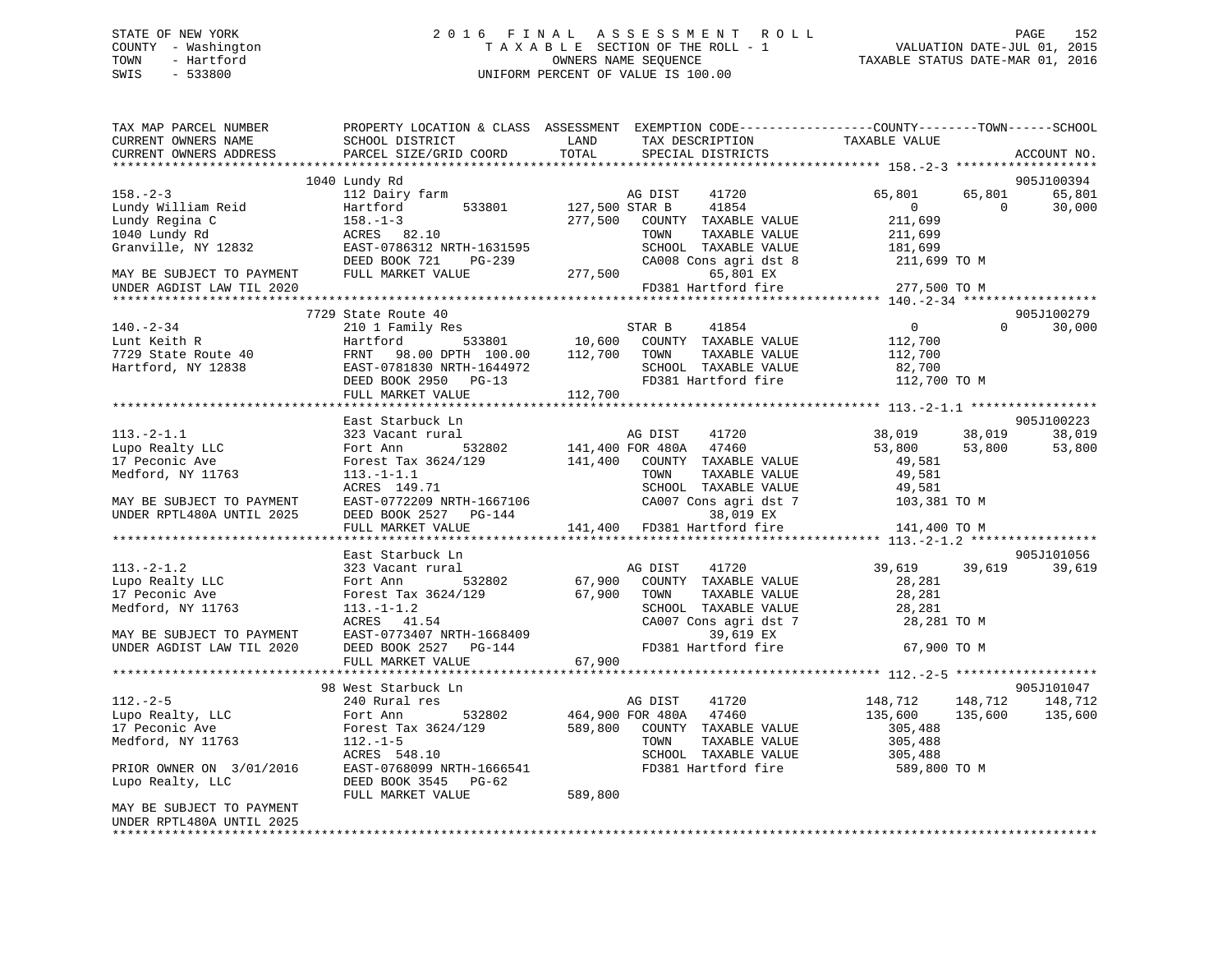# STATE OF NEW YORK 2 0 1 6 F I N A L A S S E S S M E N T R O L L PAGE 153 COUNTY - Washington T A X A B L E SECTION OF THE ROLL - 1 VALUATION DATE-JUL 01, 2015 TOWN - Hartford **TAXABLE STATUS DATE-MAR 01, 2016** OWNERS NAME SEQUENCE TAXABLE STATUS DATE-MAR 01, 2016 SWIS - 533800 UNIFORM PERCENT OF VALUE IS 100.00

| TAX MAP PARCEL NUMBER<br>CURRENT OWNERS NAME<br>CURRENT OWNERS ADDRESS                                                                                                                                 | SCHOOL DISTRICT<br>PARCEL SIZE/GRID COORD                                                                                                                                                                                                                                                                                                       | LAND<br>TAX DESCRIPTION<br>TOTAL<br>SPECIAL DISTRICTS                                                                                                                                                                                                                                                                                                                                                       | PROPERTY LOCATION & CLASS ASSESSMENT EXEMPTION CODE----------------COUNTY-------TOWN-----SCHOOL<br>TAXABLE VALUE<br>ACCOUNT NO.                                                                                                                           |
|--------------------------------------------------------------------------------------------------------------------------------------------------------------------------------------------------------|-------------------------------------------------------------------------------------------------------------------------------------------------------------------------------------------------------------------------------------------------------------------------------------------------------------------------------------------------|-------------------------------------------------------------------------------------------------------------------------------------------------------------------------------------------------------------------------------------------------------------------------------------------------------------------------------------------------------------------------------------------------------------|-----------------------------------------------------------------------------------------------------------------------------------------------------------------------------------------------------------------------------------------------------------|
|                                                                                                                                                                                                        |                                                                                                                                                                                                                                                                                                                                                 |                                                                                                                                                                                                                                                                                                                                                                                                             |                                                                                                                                                                                                                                                           |
| $122. - 1 - 25$<br>Lyman Dorothy A<br>PO Box 133<br>Hartford, NY 12838                                                                                                                                 | 123 County Route 17<br>270 Mfg housing<br>533801<br>Hartford<br>ACRES<br>3.40<br>EAST-0771568 NRTH-1657970<br>DEED BOOK 411<br>PG-975<br>FULL MARKET VALUE                                                                                                                                                                                      | VET COM CT 41131<br>VET COM CT 41131<br>32,100 AGED-CO/TN 41801<br>57,800 STAR EN<br>41834<br>COUNTY TAXABLE VALUE<br>TOWN<br>TAXABLE VALUE<br>57,800 SCHOOL TAXABLE VALUE<br>CA007 Cons agri dst 7                                                                                                                                                                                                         | 905J100398<br>14,450<br>14,450<br>$\overline{0}$<br>8,670<br>$\overline{0}$<br>8,670<br>57,800<br>$\overline{0}$<br>$\overline{0}$<br>34,680<br>34,680<br>$\overline{0}$<br>57,800 TO M                                                                   |
|                                                                                                                                                                                                        |                                                                                                                                                                                                                                                                                                                                                 | FD381 Hartford fire                                                                                                                                                                                                                                                                                                                                                                                         | 57,800 TO M                                                                                                                                                                                                                                               |
|                                                                                                                                                                                                        |                                                                                                                                                                                                                                                                                                                                                 |                                                                                                                                                                                                                                                                                                                                                                                                             |                                                                                                                                                                                                                                                           |
| $150. - 1 - 9$<br>Lyman Tobey<br>PO Box 193<br>Hartford, NY 12838                                                                                                                                      | 24 Lily Pond Rd<br>210 1 Family Res<br>Hartford 533801<br>LOT 1<br>ACRES<br>2.64<br>DEED BOOK 2582 PG-129<br>FULL MARKET VALUE                                                                                                                                                                                                                  | 41854<br>STAR B<br>29,200 COUNTY TAXABLE VALUE<br>95,100<br>TAXABLE VALUE<br>TOWN<br>SCHOOL TAXABLE VALUE<br>CA008 Cons agri dst 8<br>FD381 Hartford fire<br>95,100                                                                                                                                                                                                                                         | 905J100355<br>$\overline{0}$<br>30,000<br>$\Omega$<br>95,100<br>95,100<br>65,100<br>95,100 TO M<br>95,100 TO M                                                                                                                                            |
|                                                                                                                                                                                                        |                                                                                                                                                                                                                                                                                                                                                 |                                                                                                                                                                                                                                                                                                                                                                                                             |                                                                                                                                                                                                                                                           |
| $142. - 1 - 25$<br>Lynch Mark<br>Lynch Peggy<br>104 Blood St<br>MAY BE SUBJECT TO PAYMENT<br>UNDER AGDIST LAW TIL 2020<br>$141. - 3 - 20$<br>MacDuff Jerry T<br>396 Bowen Hill Rd<br>Thurman, NY 12885 | 104 Blood St<br>240 Rural res<br>Hartford<br>Filed Survey: 12517<br>ACRES 208.20<br>Granville, NY 12832 EAST-0793732 NRTH-1643424<br>DEED BOOK 3377 PG-202<br>FULL MARKET VALUE<br>187 Marlboro Country Rd<br>210 1 Family Res<br>Hartford<br>533801<br>ACRES<br>1.15<br>EAST-0784896 NRTH-1643435<br>DEED BOOK 3241 PG-34<br>FULL MARKET VALUE | 41 PCT OF VALUE USED FOR EXEMPTION PURPOSES<br>VET WAR CT 41121<br>533801 188,300 AG DIST<br>41720<br>315,900 STAR B<br>41854<br>COUNTY TAXABLE VALUE<br>TOWN<br>TAXABLE VALUE<br>SCHOOL TAXABLE VALUE<br>315,900 CA008 Cons agri dst 8<br>60,875 EX<br>FD381 Hartford fire<br>COUNTY TAXABLE VALUE<br>23,600<br>TOWN<br>TAXABLE VALUE<br>120,600<br>SCHOOL TAXABLE VALUE<br>FD381 Hartford fire<br>120,600 | 905J100357<br>19,428 19,428<br>$\overline{0}$<br>60,875<br>60,875<br>60,875<br>$\overline{0}$<br>$\overline{0}$<br>30,000<br>235,597<br>235,597<br>225,025<br>255,025 TO M<br>315,900 TO M<br>905J100426<br>120,600<br>120,600<br>120,600<br>120,600 TO M |
| $139. - 4 - 7.4$<br>Macduff Thomas W<br>Macduff Jodi L<br>208 Gulf Rd<br>Fort Ann, NY 12827                                                                                                            | 208 Gulf Ln<br>210 1 Family Res<br>533801<br>Hartford<br>Sub Div Lot 2<br>$139. - 1 - 7.4$<br>FRNT 100.00 DPTH 326.00<br>EAST-0765445 NRTH-1644753<br>DEED BOOK 2369 PG-158<br>FULL MARKET VALUE                                                                                                                                                | STAR B<br>41854<br>20,700<br>COUNTY TAXABLE VALUE<br>100,700<br>TOWN<br>TAXABLE VALUE<br>SCHOOL TAXABLE VALUE<br>CA007 Cons agri dst 7<br>FD381 Hartford fire<br>100,700                                                                                                                                                                                                                                    | 30,000<br>$\overline{0}$<br>$\Omega$<br>100,700<br>100,700<br>70,700<br>100,700 TO M<br>100,700 TO M                                                                                                                                                      |
|                                                                                                                                                                                                        |                                                                                                                                                                                                                                                                                                                                                 |                                                                                                                                                                                                                                                                                                                                                                                                             |                                                                                                                                                                                                                                                           |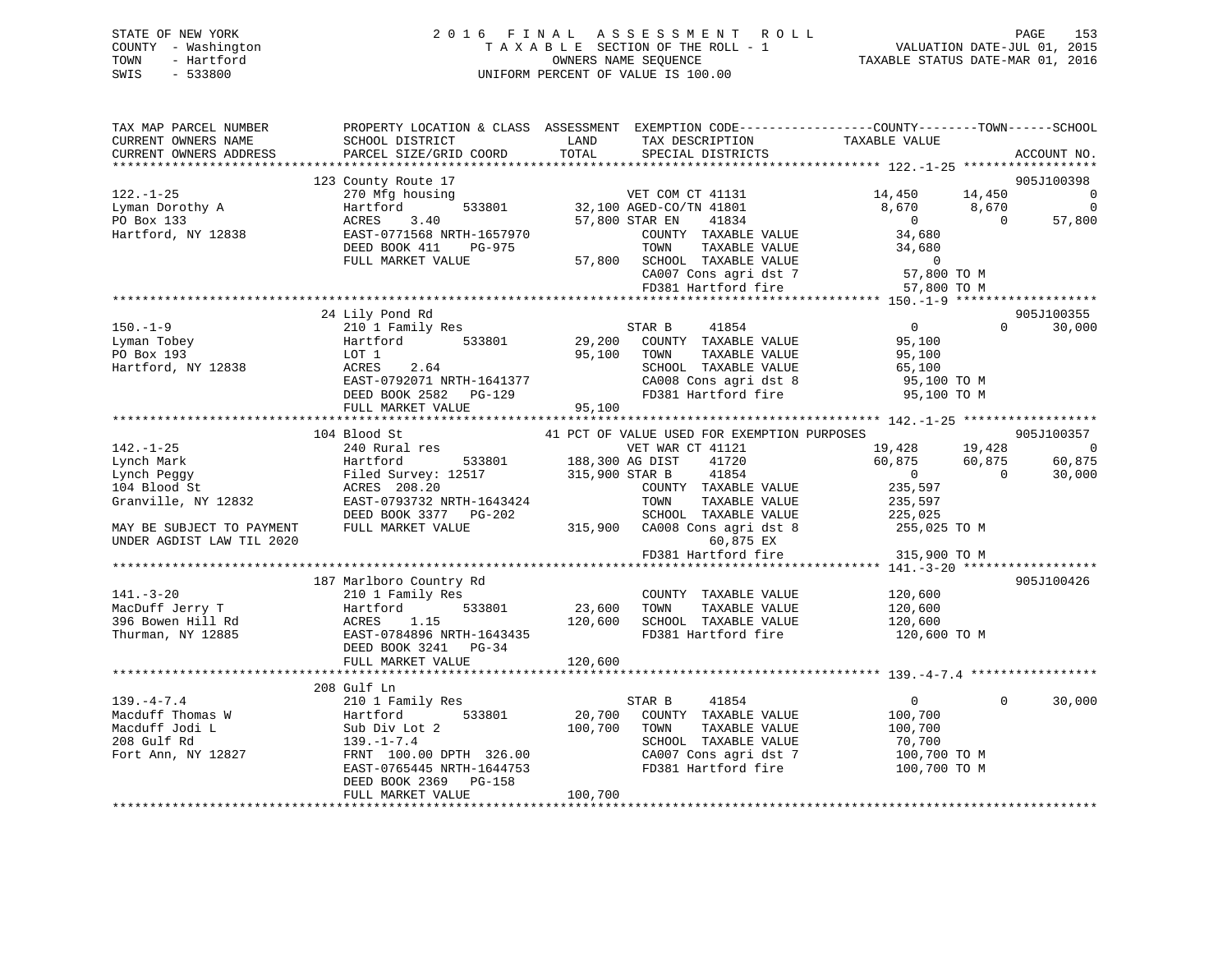STATE OF NEW YORK 2 0 1 6 F I N A L A S S E S S M E N T R O L L PAGE 154 COUNTY - Washington T A X A B L E SECTION OF THE ROLL - 1 VALUATION DATE-JUL 01, 2015 TOWN - Hartford **TAXABLE STATUS DATE-MAR 01, 2016** OWNERS NAME SEQUENCE TAXABLE STATUS DATE-MAR 01, 2016 SWIS - 533800 UNIFORM PERCENT OF VALUE IS 100.00

| TAX MAP PARCEL NUMBER                                                                                                                                                                       | PROPERTY LOCATION & CLASS ASSESSMENT EXEMPTION CODE---------------COUNTY-------TOWN-----SCHOOL                                                                                                                                       |               |                                                                    |                                  |                    |
|---------------------------------------------------------------------------------------------------------------------------------------------------------------------------------------------|--------------------------------------------------------------------------------------------------------------------------------------------------------------------------------------------------------------------------------------|---------------|--------------------------------------------------------------------|----------------------------------|--------------------|
| CURRENT OWNERS NAME<br>CURRENT OWNERS ADDRESS                                                                                                                                               | SCHOOL DISTRICT<br>PARCEL SIZE/GRID COORD                                                                                                                                                                                            | LAND<br>TOTAL | TAX DESCRIPTION<br>SPECIAL DISTRICTS                               | TAXABLE VALUE                    | ACCOUNT NO.        |
|                                                                                                                                                                                             |                                                                                                                                                                                                                                      |               |                                                                    |                                  |                    |
|                                                                                                                                                                                             | 170 West Starbuck Ln                                                                                                                                                                                                                 |               |                                                                    |                                  |                    |
| $112.-2-5.3$                                                                                                                                                                                | 210 1 Family Res                                                                                                                                                                                                                     |               | COUNTY TAXABLE VALUE                                               | 137,000                          |                    |
| Macedo John R                                                                                                                                                                               | Fort Ann 532802                                                                                                                                                                                                                      | 29,700        | TOWN<br>TAXABLE VALUE                                              | 137,000                          |                    |
| Macedo Cindy L                                                                                                                                                                              | LOT 3                                                                                                                                                                                                                                | 137,000       | SCHOOL TAXABLE VALUE 137,000                                       |                                  |                    |
| 170 West Starbuck Ln                                                                                                                                                                        | $112. - 1 - 5.3$                                                                                                                                                                                                                     |               | FD381 Hartford fire 137,000 TO M                                   |                                  |                    |
| Fort Ann, NY 12827                                                                                                                                                                          | ACRES<br>2.77                                                                                                                                                                                                                        |               |                                                                    |                                  |                    |
|                                                                                                                                                                                             | EAST-0767122 NRTH-1668025                                                                                                                                                                                                            |               |                                                                    |                                  |                    |
|                                                                                                                                                                                             | DEED BOOK 3560 PG-113                                                                                                                                                                                                                |               |                                                                    |                                  |                    |
|                                                                                                                                                                                             | FULL MARKET VALUE                                                                                                                                                                                                                    | 137,000       |                                                                    |                                  |                    |
|                                                                                                                                                                                             |                                                                                                                                                                                                                                      |               |                                                                    |                                  |                    |
|                                                                                                                                                                                             | 11 Gilchrist Hill Ext                                                                                                                                                                                                                |               |                                                                    |                                  | 905J100143         |
| $141. - 3 - 4$                                                                                                                                                                              | 210 1 Family Res                                                                                                                                                                                                                     |               | STAR B<br>41854                                                    | $\overline{0}$                   | 30,000<br>$\Omega$ |
| 141.-3-4<br>Macura Joseph M<br>Macura Emily J<br>1 Gilchrist Hill Ext<br>Hartford, NY 12838<br>2.40<br>Hartford, NY 12838<br>2.40<br>EED BOOK 3214<br>PG-313                                |                                                                                                                                                                                                                                      |               | 28,300 COUNTY TAXABLE VALUE                                        | 167,000                          |                    |
|                                                                                                                                                                                             |                                                                                                                                                                                                                                      | 167,000 TOWN  | TAXABLE VALUE                                                      | 167,000                          |                    |
|                                                                                                                                                                                             |                                                                                                                                                                                                                                      |               | SCHOOL TAXABLE VALUE                                               | 137,000                          |                    |
|                                                                                                                                                                                             |                                                                                                                                                                                                                                      |               | FD381 Hartford fire                                                | 167,000 TO M                     |                    |
|                                                                                                                                                                                             | FULL MARKET VALUE                                                                                                                                                                                                                    | 167,000       |                                                                    |                                  |                    |
|                                                                                                                                                                                             | 227 Gilchrist Hill Rd                                                                                                                                                                                                                |               |                                                                    |                                  | 905J100623         |
| $141. - 3 - 47$                                                                                                                                                                             | 210 1 Family Res                                                                                                                                                                                                                     |               | STAR EN 41834                                                      | $\overline{0}$                   | 65,300<br>$\Omega$ |
| Macura Mary S Trustee                                                                                                                                                                       | Hartford 533801                                                                                                                                                                                                                      |               | 25,800 COUNTY TAXABLE VALUE                                        | 142,600                          |                    |
| Sulzer Simon O                                                                                                                                                                              | 3368/259,3368/242                                                                                                                                                                                                                    | 142,600 TOWN  | TAXABLE VALUE                                                      | 142,600                          |                    |
|                                                                                                                                                                                             |                                                                                                                                                                                                                                      |               | SCHOOL TAXABLE VALUE 77,300                                        |                                  |                    |
|                                                                                                                                                                                             | EAST-0785250 NRTH-1642045                                                                                                                                                                                                            |               | FD381 Hartford fire                                                | 142,600 TO M                     |                    |
| Particle Simon 9<br>PO Box 1<br>Hartford, NY 12838<br>Hartford, NY 12838<br>DEED BOOK 2785<br>Hartford, NY 12838                                                                            | DEED BOOK 2785 PG-207                                                                                                                                                                                                                |               |                                                                    |                                  |                    |
|                                                                                                                                                                                             | FULL MARKET VALUE                                                                                                                                                                                                                    | 142,600       |                                                                    |                                  |                    |
|                                                                                                                                                                                             |                                                                                                                                                                                                                                      |               |                                                                    |                                  |                    |
|                                                                                                                                                                                             | 1624 Baldwin Corners Rd                                                                                                                                                                                                              |               |                                                                    |                                  | 905J100403         |
| $122. - 1 - 7$                                                                                                                                                                              | 210 1 Family Res                                                                                                                                                                                                                     |               | STAR B 41854                                                       | $\overline{0}$                   | $\Omega$<br>30,000 |
| Rd<br>Mallory Samuel S Jr                                                                                                                                                                   | Hartford                                                                                                                                                                                                                             |               | 533801 10,100 COUNTY TAXABLE VALUE                                 | 59,100                           |                    |
| 1624 Baldwin Corners Rd                                                                                                                                                                     |                                                                                                                                                                                                                                      |               |                                                                    |                                  |                    |
| Fort Ann, NY 12827                                                                                                                                                                          |                                                                                                                                                                                                                                      |               |                                                                    |                                  |                    |
|                                                                                                                                                                                             |                                                                                                                                                                                                                                      |               |                                                                    |                                  |                    |
|                                                                                                                                                                                             | 1991) 624 Baldwin Corners Rd FRNT 80.00 DPTH 120.00 59,100 TOWN TAXABLE VALUE<br>1991) 624 Baldwin Corners Rd FRNT 80.00 DPTH 120.00 59,100 TOWN TAXABLE VALUE<br>1991) DEED BOOK 2418 PG-313 CA007 Cons agri dst 7 59,100 TO M<br>F |               |                                                                    |                                  |                    |
|                                                                                                                                                                                             |                                                                                                                                                                                                                                      |               |                                                                    |                                  |                    |
|                                                                                                                                                                                             | 76 Christian Hill Rd                                                                                                                                                                                                                 |               |                                                                    |                                  | 905J100678         |
| $132.15 - 1 - 27$                                                                                                                                                                           | 220 2 Family Res                                                                                                                                                                                                                     |               | AGED-ALL 41800                                                     | 25,950<br>25,950                 | 25,950             |
|                                                                                                                                                                                             |                                                                                                                                                                                                                                      |               | 533801 12,400 STAR EN 41834<br>195.00 51,900 COUNTY TAXABLE 0      | $\bigcirc$<br>$\Omega$<br>25,950 | 25,950             |
|                                                                                                                                                                                             |                                                                                                                                                                                                                                      | 51,900        | COUNTY TAXABLE VALUE                                               | 25,950                           |                    |
| Mangan-Lagoy Paula E<br>Lagoy Richard X FRNT 135.00 DPTH 95.00<br>76 Christian Hill Rd EAST-0785930 NRTH-1652331<br>PO Box 138 DEED BOOK 720 PG-273<br>Hartford, NY 12838 FULL MARKET VALUE |                                                                                                                                                                                                                                      |               | TOWN<br>TAXABLE VALUE                                              |                                  |                    |
|                                                                                                                                                                                             |                                                                                                                                                                                                                                      |               | SCHOOL TAXABLE VALUE 0<br>51,900 CA007 Cons agri dst 7 51,900 TO M |                                  |                    |
|                                                                                                                                                                                             |                                                                                                                                                                                                                                      |               | FD381 Hartford fire                                                | 51,900 TO M                      |                    |
|                                                                                                                                                                                             |                                                                                                                                                                                                                                      |               |                                                                    |                                  |                    |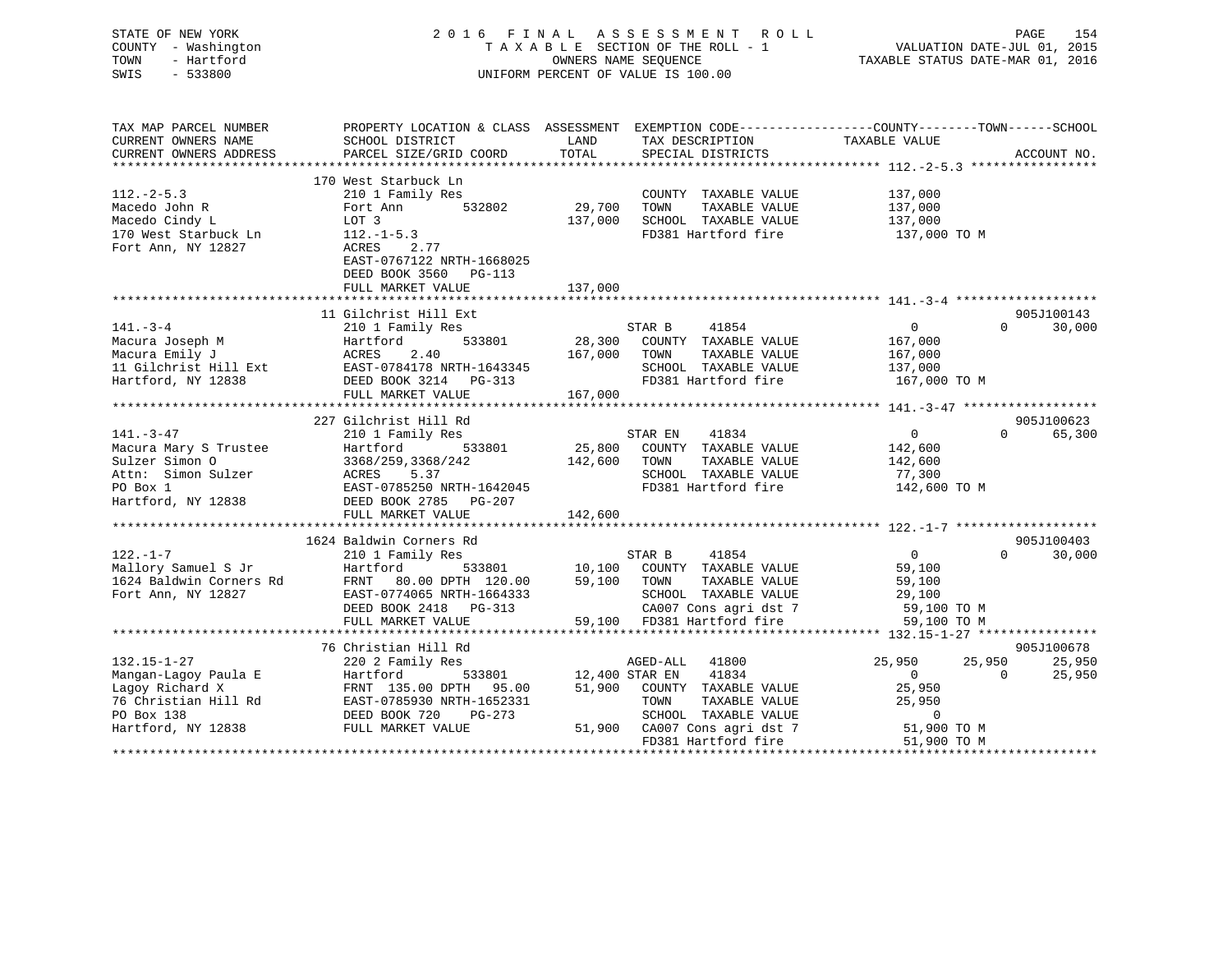# STATE OF NEW YORK 2 0 1 6 F I N A L A S S E S S M E N T R O L L PAGE 155 COUNTY - Washington T A X A B L E SECTION OF THE ROLL - 1 VALUATION DATE-JUL 01, 2015 TOWN - Hartford **TAXABLE STATUS DATE-MAR 01, 2016** OWNERS NAME SEQUENCE TAXABLE STATUS DATE-MAR 01, 2016 SWIS - 533800 UNIFORM PERCENT OF VALUE IS 100.00

| TAX MAP PARCEL NUMBER<br>CURRENT OWNERS NAME<br>CURRENT OWNERS ADDRESS                              | PROPERTY LOCATION & CLASS ASSESSMENT EXEMPTION CODE---------------COUNTY-------TOWN-----SCHOOL<br>SCHOOL DISTRICT<br>PARCEL SIZE/GRID COORD                     | LAND<br>TOTAL                | TAX DESCRIPTION<br>SPECIAL DISTRICTS                                                                                                                       | TAXABLE VALUE                                                                                    | ACCOUNT NO.                      |
|-----------------------------------------------------------------------------------------------------|-----------------------------------------------------------------------------------------------------------------------------------------------------------------|------------------------------|------------------------------------------------------------------------------------------------------------------------------------------------------------|--------------------------------------------------------------------------------------------------|----------------------------------|
| $132. - 2 - 1.1$<br>Mangini Anthony<br>60 Knoll Crest Rd<br>Nesconset, NY 11767                     | 8210 State Route 40<br>210 1 Family Res<br>533801<br>Hartford<br>4.00<br>ACRES<br>EAST-0789488 NRTH-1654667<br>DEED BOOK 896<br>PG-316                          | 34,400<br>136,000            | COUNTY TAXABLE VALUE<br>TAXABLE VALUE<br>TOWN<br>SCHOOL TAXABLE VALUE<br>FD381 Hartford fire                                                               | 136,000<br>136,000<br>136,000<br>136,000 TO M                                                    | 905J101364                       |
|                                                                                                     | FULL MARKET VALUE                                                                                                                                               | 136,000                      |                                                                                                                                                            |                                                                                                  |                                  |
| $140. - 1 - 14$<br>Manning Michael<br>17 Schuyler St<br>Hudson Falls, NY 12839                      | 101 North Rd<br>210 1 Family Res<br>533801<br>Hartford<br>1.00<br>ACRES<br>EAST-0773147 NRTH-1641208<br>DEED BOOK 443<br>PG-941<br>FULL MARKET VALUE            | 23,000<br>129,000<br>129,000 | COUNTY TAXABLE VALUE<br>TOWN<br>TAXABLE VALUE<br>SCHOOL TAXABLE VALUE<br>FD381 Hartford fire                                                               | 129,000<br>129,000<br>129,000<br>129,000 TO M                                                    | 905J100404                       |
| $141. - 3 - 24.3$<br>Martin Randy A<br>Martin Alisa L<br>PO Box 207<br>Hartford, NY 12838           | 137 Marlboro Country Rd<br>210 1 Family Res<br>533801<br>Hartford<br>2.45<br>ACRES<br>EAST-0786217 NRTH-1643775<br>DEED BOOK 539<br>PG-257<br>FULL MARKET VALUE | 29,700<br>97,000<br>97,000   | STAR B<br>41854<br>COUNTY TAXABLE VALUE<br>TOWN<br>TAXABLE VALUE<br>SCHOOL TAXABLE VALUE<br>FD381 Hartford fire                                            | $\Omega$<br>97,000<br>97,000<br>67,000<br>97,000 TO M                                            | 905J101049<br>$\Omega$<br>30,000 |
|                                                                                                     |                                                                                                                                                                 |                              |                                                                                                                                                            |                                                                                                  | 905J101283                       |
| $149. - 1 - 30.25$<br>Martindale Raymond<br>Martindale Michelle<br>139 Swamp Ln<br>Argyle, NY 12809 | Swamp Ln OFF<br>322 Rural vac>10<br>533801<br>Hartford<br>LOT 25<br>ACRES 12.65<br>EAST-0777607 NRTH-1634851<br>DEED BOOK 804<br>PG-150                         | 8,000<br>8,000               | COUNTY TAXABLE VALUE<br>TOWN<br>TAXABLE VALUE<br>SCHOOL TAXABLE VALUE<br>CA006 Cons agri dst 6<br>FD381 Hartford fire                                      | 8,000<br>8,000<br>8,000<br>8,000 TO M<br>8,000 TO M                                              |                                  |
|                                                                                                     | FULL MARKET VALUE                                                                                                                                               | 8,000                        |                                                                                                                                                            |                                                                                                  |                                  |
|                                                                                                     | 139 Swamp Ln                                                                                                                                                    |                              |                                                                                                                                                            |                                                                                                  | 905J101284                       |
| $149. - 1 - 30.26$<br>Martindale Raymond<br>Martindale Michelle<br>139 Swamp Ln<br>Arqyle, NY 12809 | 210 1 Family Res<br>533801<br>Hartford<br>LOT 26<br>7.64<br>ACRES<br>EAST-0777397 NRTH-1634510<br>PG-216<br>DEED BOOK 699<br>FULL MARKET VALUE                  | 26,800 STAR EN<br>133,000    | AGED-CO/TN 41801<br>41834<br>COUNTY TAXABLE VALUE<br>TOWN<br>TAXABLE VALUE<br>SCHOOL TAXABLE VALUE<br>CA006 Cons agri dst 6<br>133,000 FD381 Hartford fire | 46,550<br>46,550<br>$\overline{0}$<br>86,450<br>86,450<br>67,700<br>133,000 TO M<br>133,000 TO M | $\Omega$<br>65,300<br>$\Omega$   |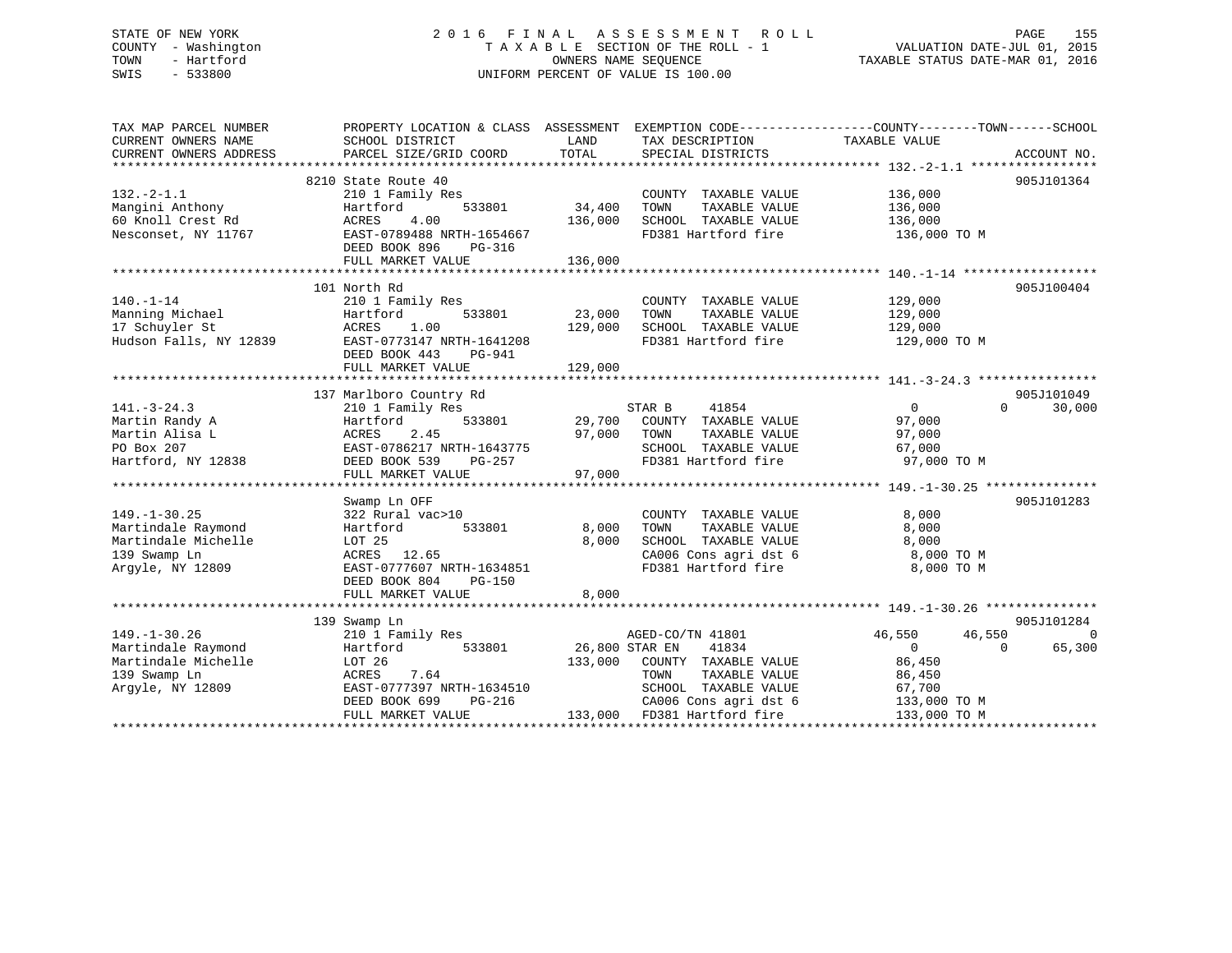# STATE OF NEW YORK 2 0 1 6 F I N A L A S S E S S M E N T R O L L PAGE 156 COUNTY - Washington T A X A B L E SECTION OF THE ROLL - 1 VALUATION DATE-JUL 01, 2015 TOWN - Hartford **TAXABLE STATUS DATE-MAR 01, 2016** OWNERS NAME SEQUENCE TAXABLE STATUS DATE-MAR 01, 2016 SWIS - 533800 UNIFORM PERCENT OF VALUE IS 100.00

| TAX MAP PARCEL NUMBER<br>CURRENT OWNERS NAME<br>CURRENT OWNERS ADDRESS                                                                                                                                                                                       | PROPERTY LOCATION & CLASS ASSESSMENT EXEMPTION CODE---------------COUNTY-------TOWN-----SCHOOL<br>SCHOOL DISTRICT<br>PARCEL SIZE/GRID COORD | LAND<br>TOTAL         | TAX DESCRIPTION<br>SPECIAL DISTRICTS                                 | TAXABLE VALUE    | ACCOUNT NO.        |
|--------------------------------------------------------------------------------------------------------------------------------------------------------------------------------------------------------------------------------------------------------------|---------------------------------------------------------------------------------------------------------------------------------------------|-----------------------|----------------------------------------------------------------------|------------------|--------------------|
|                                                                                                                                                                                                                                                              |                                                                                                                                             |                       |                                                                      |                  |                    |
|                                                                                                                                                                                                                                                              | 5 Northrup Ln                                                                                                                               |                       |                                                                      |                  | 905J100445         |
| $131. -1 - 7$                                                                                                                                                                                                                                                | 210 1 Family Res                                                                                                                            |                       | COUNTY TAXABLE VALUE                                                 | 64,500           |                    |
| Martindale Raymond L                                                                                                                                                                                                                                         | Hartford<br>533801                                                                                                                          | 22,300                | TAXABLE VALUE<br>TOWN                                                | 64,500           |                    |
| Martindale Judith                                                                                                                                                                                                                                            | FRNT 200.00 DPTH 200.00                                                                                                                     | 64,500                | SCHOOL TAXABLE VALUE                                                 | 64,500           |                    |
| 92 Martindale Way                                                                                                                                                                                                                                            | EAST-0776403 NRTH-1651823                                                                                                                   |                       |                                                                      |                  |                    |
| Salem, NY 12865                                                                                                                                                                                                                                              | DEED BOOK 454 PG-968                                                                                                                        |                       | CA007 Cons agri dst 7 64,500 TO M<br>FD381 Hartford fire 64,500 TO M |                  |                    |
|                                                                                                                                                                                                                                                              | FULL MARKET VALUE                                                                                                                           | 64,500                |                                                                      |                  |                    |
|                                                                                                                                                                                                                                                              |                                                                                                                                             |                       |                                                                      |                  |                    |
|                                                                                                                                                                                                                                                              | 32 Hartford Main St                                                                                                                         |                       |                                                                      |                  | 905J100407         |
| 132.15-2-23                                                                                                                                                                                                                                                  | 632 Benevolent                                                                                                                              |                       | COUNTY TAXABLE VALUE                                                 | 56,600           |                    |
| Masonic Hall                                                                                                                                                                                                                                                 | Hartford<br>533801                                                                                                                          | 4,000                 | TAXABLE VALUE<br>TOWN                                                | 56,600           |                    |
| ATT: David Townsend<br>11 Spring St<br>11 Spring St<br>12 Spring St<br>27 Spring St<br>27 Spring St<br>27 Spring St<br>27 Spring St<br>27 Spring St<br>27 Spring St<br>27 Spring St<br>27 Spring St<br>27 Spring St<br>27 Spring St<br>27 Spring St<br>27 Sp |                                                                                                                                             | 56,600                | SCHOOL TAXABLE VALUE                                                 | 56,600           |                    |
|                                                                                                                                                                                                                                                              |                                                                                                                                             |                       | SCHOOL TAXABLE VALUE 56,600<br>CA007 Cons agri dst 7 56,600 TO M     |                  |                    |
| Hudson Falls, NY 12839                                                                                                                                                                                                                                       | DEED BOOK 144<br>PG-378                                                                                                                     |                       | FD381 Hartford fire                                                  | 56,600 TO M      |                    |
|                                                                                                                                                                                                                                                              | FULL MARKET VALUE                                                                                                                           | 56,600                |                                                                      |                  |                    |
|                                                                                                                                                                                                                                                              |                                                                                                                                             |                       |                                                                      |                  |                    |
|                                                                                                                                                                                                                                                              | 70 Hartford Main St                                                                                                                         |                       |                                                                      |                  | 905J100276         |
| 132.15-2-34                                                                                                                                                                                                                                                  | 210 1 Family Res                                                                                                                            |                       | VET COM CT 41131                                                     | 16,100<br>16,100 | $\Omega$           |
| Matte Joel N                                                                                                                                                                                                                                                 | Hartford                                                                                                                                    | 533801 11,500 STAR EN | 41834                                                                | $\Omega$         | 64,400<br>$\Omega$ |
| Matte Linda C                                                                                                                                                                                                                                                | FRNT 47.00 DPTH 233.00                                                                                                                      |                       | 64,400 COUNTY TAXABLE VALUE                                          | 48,300           |                    |
| Matte Linda C<br>70 Hartford Main St                                                                                                                                                                                                                         | EAST-0786728 NRTH-1653145                                                                                                                   |                       | TOWN<br>TAXABLE VALUE                                                | 48,300           |                    |
| Hartford, NY 12838                                                                                                                                                                                                                                           | DEED BOOK 3521 PG-280                                                                                                                       |                       |                                                                      | $\overline{0}$   |                    |
|                                                                                                                                                                                                                                                              | FULL MARKET VALUE                                                                                                                           |                       | SCHOOL TAXABLE VALUE<br>64,400 CA007 Cons agri dst 7                 | 64,400 TO M      |                    |
|                                                                                                                                                                                                                                                              |                                                                                                                                             |                       | FD381 Hartford fire                                                  | 64,400 TO M      |                    |
|                                                                                                                                                                                                                                                              |                                                                                                                                             |                       |                                                                      |                  |                    |
|                                                                                                                                                                                                                                                              |                                                                                                                                             |                       |                                                                      |                  |                    |
|                                                                                                                                                                                                                                                              | Camp A Way                                                                                                                                  |                       |                                                                      |                  | 905J100568         |
| $142. - 1 - 5$                                                                                                                                                                                                                                               | 322 Rural vac>10                                                                                                                            |                       | COUNTY TAXABLE VALUE                                                 | 13,500           |                    |
| Mattes David                                                                                                                                                                                                                                                 | Hartford<br>533801                                                                                                                          | 13,500 TOWN           | TAXABLE VALUE                                                        | 13,500           |                    |
| Mattes Justin                                                                                                                                                                                                                                                | $142. - 1 - 5. - 1$                                                                                                                         | 13,500                | SCHOOL TAXABLE VALUE                                                 | 13,500           |                    |
| 3 Bellow Cir                                                                                                                                                                                                                                                 | ACRES 10.34                                                                                                                                 |                       | FD381 Hartford fire                                                  | 13,500 TO M      |                    |
| Queensbury, NY 12804                                                                                                                                                                                                                                         | EAST-0792551 NRTH-1648452                                                                                                                   |                       |                                                                      |                  |                    |
|                                                                                                                                                                                                                                                              | DEED BOOK 3594 PG-108                                                                                                                       |                       |                                                                      |                  |                    |
|                                                                                                                                                                                                                                                              |                                                                                                                                             |                       |                                                                      |                  |                    |
|                                                                                                                                                                                                                                                              |                                                                                                                                             |                       |                                                                      |                  |                    |
|                                                                                                                                                                                                                                                              | State Route 149                                                                                                                             |                       |                                                                      |                  | 905J101377         |
| $132. - 2 - 10.3$                                                                                                                                                                                                                                            | 322 Rural vac>10                                                                                                                            |                       | COUNTY TAXABLE VALUE                                                 | 9,100            |                    |
| Mattia Ronald T                                                                                                                                                                                                                                              | 533801<br>Hartford                                                                                                                          | 9,100                 | TOWN<br>TAXABLE VALUE                                                | 9,100            |                    |
| Mattia Christine                                                                                                                                                                                                                                             | FRNT 580.00 DPTH                                                                                                                            | 9,100                 | SCHOOL TAXABLE VALUE                                                 | 9,100            |                    |
| 5 Helen Dr                                                                                                                                                                                                                                                   | ACRES 14.00                                                                                                                                 |                       | FD381 Hartford fire                                                  | 9,100 TO M       |                    |
| Queensbury, NY 12804                                                                                                                                                                                                                                         | EAST-0790143 NRTH-1652561                                                                                                                   |                       |                                                                      |                  |                    |
|                                                                                                                                                                                                                                                              | DEED BOOK 740<br>$PG-207$                                                                                                                   |                       |                                                                      |                  |                    |
|                                                                                                                                                                                                                                                              | FULL MARKET VALUE                                                                                                                           | 9,100                 |                                                                      |                  |                    |
|                                                                                                                                                                                                                                                              |                                                                                                                                             |                       |                                                                      |                  |                    |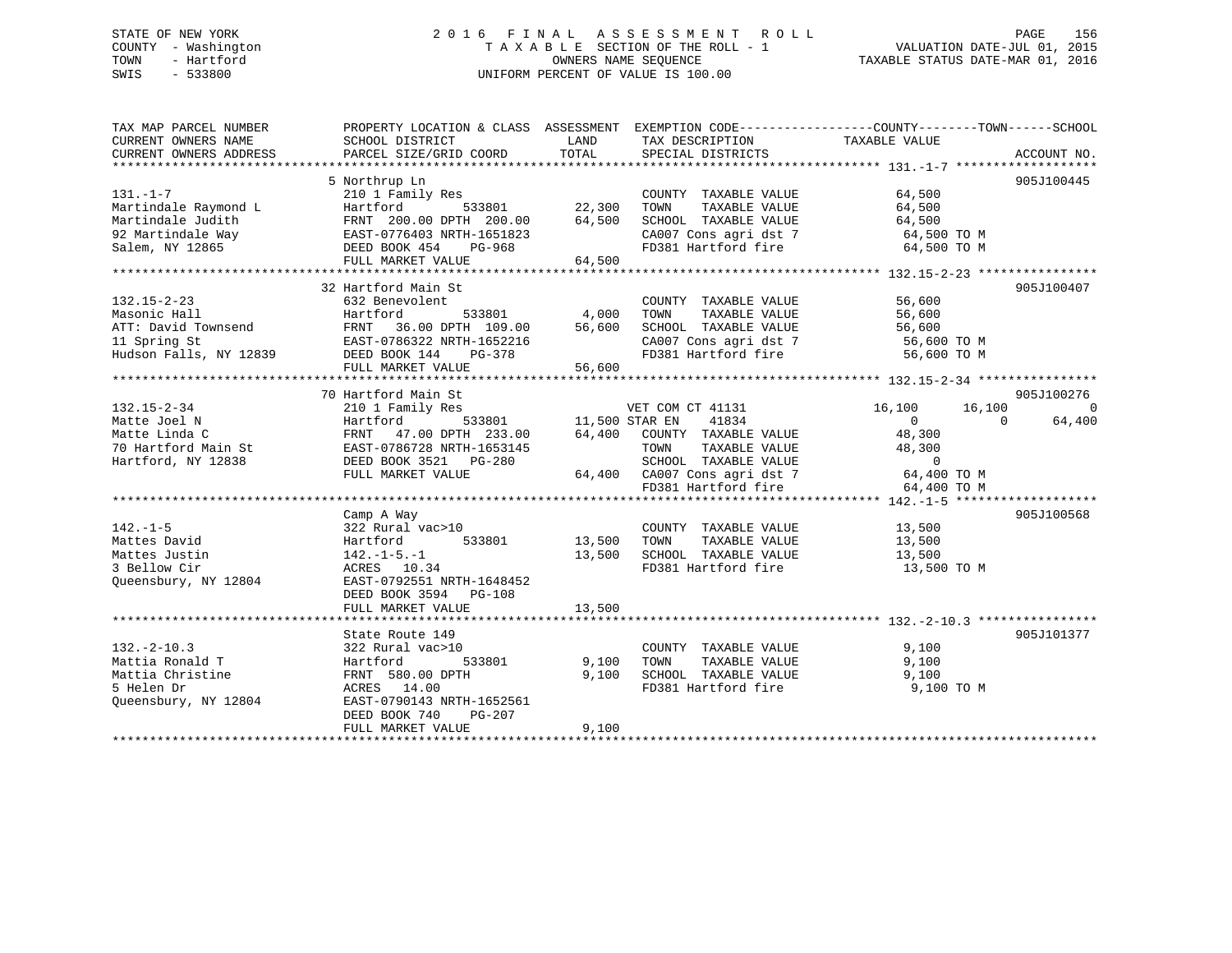# STATE OF NEW YORK 2 0 1 6 F I N A L A S S E S S M E N T R O L L PAGE 157 COUNTY - Washington T A X A B L E SECTION OF THE ROLL - 1 VALUATION DATE-JUL 01, 2015 TOWN - Hartford **TAXABLE STATUS DATE-MAR 01, 2016** OWNERS NAME SEQUENCE TAXABLE STATUS DATE-MAR 01, 2016 SWIS - 533800 UNIFORM PERCENT OF VALUE IS 100.00

| TAX MAP PARCEL NUMBER                               | PROPERTY LOCATION & CLASS ASSESSMENT EXEMPTION CODE--------------COUNTY-------TOWN-----SCHOOL |               |                                             |                                |            |
|-----------------------------------------------------|-----------------------------------------------------------------------------------------------|---------------|---------------------------------------------|--------------------------------|------------|
| CURRENT OWNERS NAME                                 | SCHOOL DISTRICT                                                                               | LAND          | TAX DESCRIPTION                             | TAXABLE VALUE                  |            |
| CURRENT OWNERS ADDRESS<br>************************* |                                                                                               |               |                                             |                                |            |
|                                                     | 5106 State Route 149                                                                          |               |                                             |                                | 905J100389 |
| $132 - 2 - 37$                                      | 312 Vac w/imprv                                                                               |               | COUNTY TAXABLE VALUE                        | 42,200                         |            |
| Mattia Ronald T                                     | 533801<br>Hartford                                                                            | 36,100        | TOWN<br>TAXABLE VALUE                       | 42,200                         |            |
| Mattia Christine M                                  | 4.14<br>ACRES                                                                                 | 42,200        |                                             |                                |            |
| 5 Helen Dr                                          | EAST-0790498 NRTH-1652890                                                                     |               | SCHOOL TAXABLE VALUE<br>FD381 Hartford fire |                                |            |
| Queensbury, NY 12804                                | DEED BOOK 740<br>PG-207                                                                       |               |                                             | 42,200<br>42,200 TO M          |            |
|                                                     | FULL MARKET VALUE                                                                             | 42,200        |                                             |                                |            |
|                                                     |                                                                                               |               |                                             |                                |            |
|                                                     | 326 Pope Hill Rd                                                                              |               |                                             |                                |            |
| $150. - 1 - 23.1$                                   | 270 Mfg housing                                                                               |               | STAR B<br>41854                             | $\overline{0}$<br>$\mathbf{0}$ | 30,000     |
| Mattison Brian S                                    | 533801<br>Hartford                                                                            | 34,400        | COUNTY TAXABLE VALUE                        | 60,700                         |            |
| Mattison Kellie J                                   | LOT 1                                                                                         | 60,700        | TOWN<br>TAXABLE VALUE                       | 60,700                         |            |
| 326 Pope Hill Rd                                    | 8.84<br>ACRES                                                                                 |               | SCHOOL TAXABLE VALUE                        | 30,700                         |            |
| Argyle, NY 12809                                    | EAST-0783747 NRTH-1632202                                                                     |               | FD381 Hartford fire                         | 60,700 TO M                    |            |
|                                                     | DEED BOOK 1739 PG-138                                                                         |               |                                             |                                |            |
|                                                     | FULL MARKET VALUE                                                                             | 60,700        |                                             |                                |            |
|                                                     |                                                                                               |               |                                             |                                |            |
|                                                     | Pope Hill Rd                                                                                  |               |                                             |                                |            |
| $150. - 1 - 23.2$                                   | 314 Rural vac<10                                                                              |               | COUNTY TAXABLE VALUE                        | 22,000                         |            |
| Mattison Brian S                                    | 533801<br>Hartford                                                                            | 22,000        | TOWN<br>TAXABLE VALUE                       | 22,000                         |            |
| Mattison Kellie J                                   | LOT 2A                                                                                        | 22,000        | SCHOOL TAXABLE VALUE                        | 22,000                         |            |
| 326 Pope Hill Rd                                    | 3.79<br>ACRES                                                                                 |               | FD381 Hartford fire                         | 22,000 TO M                    |            |
| Argyle, NY 12809                                    | EAST-0783999 NRTH-1632086                                                                     |               |                                             |                                |            |
|                                                     | DEED BOOK 1739 PG-138                                                                         |               |                                             |                                |            |
|                                                     |                                                                                               |               |                                             |                                |            |
|                                                     |                                                                                               |               |                                             |                                |            |
|                                                     | 7859 State Route 40                                                                           |               |                                             |                                | 905J100027 |
| $141. - 1 - 9$                                      | 270 Mfg housing                                                                               |               | COUNTY TAXABLE VALUE                        | 31,000                         |            |
| Mattison John                                       | Hartford                                                                                      | 533801 18,600 | TAXABLE VALUE<br>TOWN                       | 31,000                         |            |
| 15 Holly Corner Rd                                  | FRNT 150.00 DPTH 175.00                                                                       | 31,000        | SCHOOL TAXABLE VALUE                        | 31,000                         |            |
|                                                     | Fredericksburg, VA 22406 EAST-0783507 NRTH-1647437                                            |               | CA007 Cons agri dst 7 31,000 TO M           |                                |            |
|                                                     | DEED BOOK 3191 PG-289                                                                         |               | FD381 Hartford fire                         | 31,000 TO M                    |            |
|                                                     | FULL MARKET VALUE                                                                             | 31,000        |                                             |                                |            |
|                                                     |                                                                                               |               |                                             |                                |            |
|                                                     | 1550 Baldwin Corners Rd                                                                       |               |                                             |                                |            |
| $122. - 1 - 28.6$                                   | 210 1 Family Res                                                                              |               | STAR B<br>41854                             | $\overline{0}$<br>$\Omega$     | 30,000     |
| Maynard George A Jr                                 | 533801<br>Hartford                                                                            |               | 29,200 COUNTY TAXABLE VALUE                 | 127,800                        |            |
| Palmer Kimberly M                                   | ACRES 10.47                                                                                   | 127,800       | TOWN<br>TAXABLE VALUE                       | 127,800                        |            |
| 1550 Baldwin Corners Rd                             | EAST-0772325 NRTH-1663377                                                                     |               | SCHOOL TAXABLE VALUE                        | 97,800                         |            |
| Fort Ann, NY 12927                                  | DEED BOOK 2975 PG-231                                                                         |               | CA007 Cons agri dst 7                       | 127,800 TO M                   |            |
|                                                     | FULL MARKET VALUE                                                                             |               | 127,800 FD381 Hartford fire                 | 127,800 TO M                   |            |
|                                                     |                                                                                               |               |                                             |                                |            |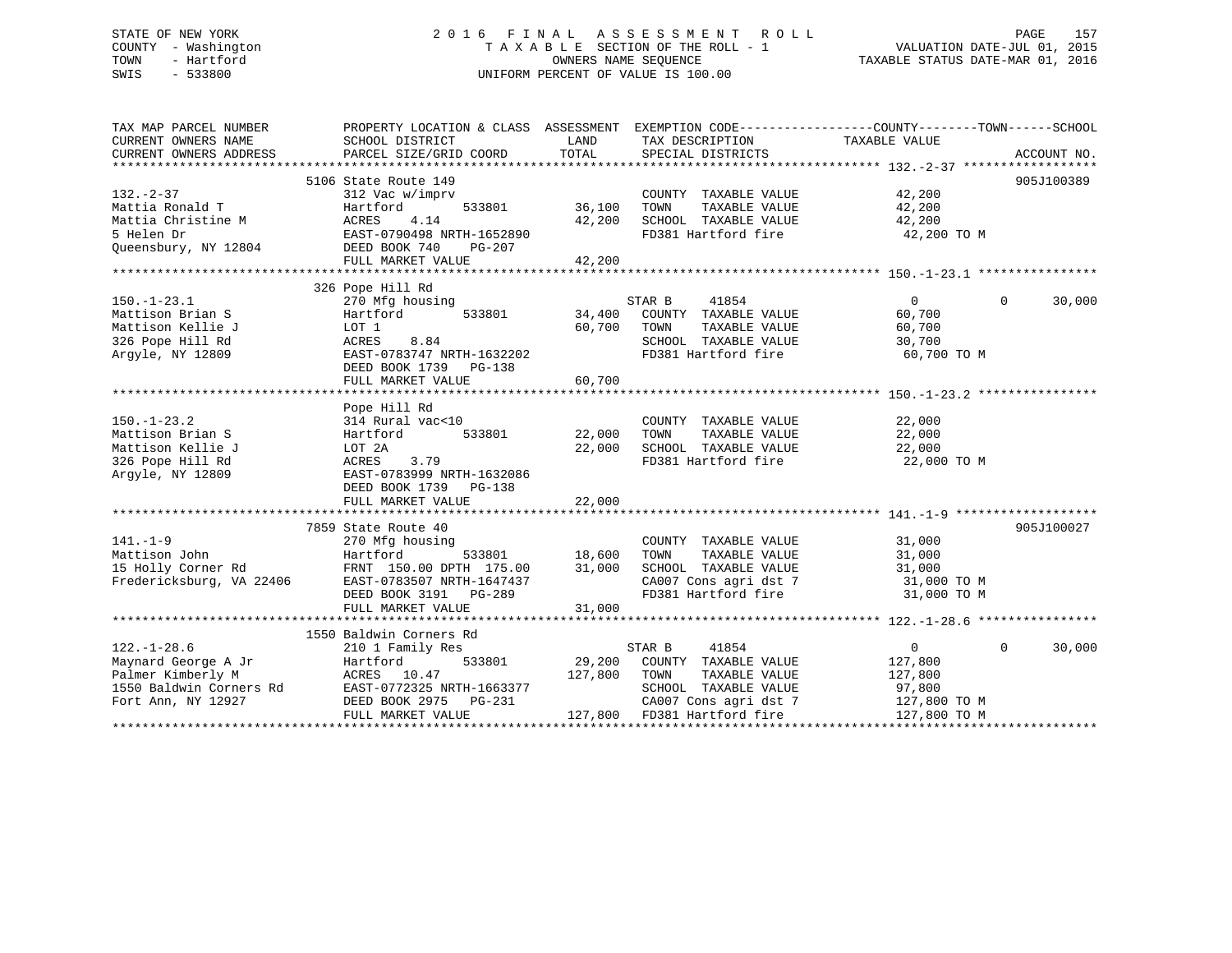# STATE OF NEW YORK 2 0 1 6 F I N A L A S S E S S M E N T R O L L PAGE 158 COUNTY - Washington T A X A B L E SECTION OF THE ROLL - 1 VALUATION DATE-JUL 01, 2015 TOWN - Hartford **TAXABLE STATUS DATE-MAR 01, 2016** OWNERS NAME SEQUENCE TAXABLE STATUS DATE-MAR 01, 2016 SWIS - 533800 UNIFORM PERCENT OF VALUE IS 100.00

| TAX MAP PARCEL NUMBER<br>CURRENT OWNERS NAME<br>CURRENT OWNERS ADDRESS                          | PROPERTY LOCATION & CLASS ASSESSMENT EXEMPTION CODE----------------COUNTY-------TOWN-----SCHOOL<br>SCHOOL DISTRICT<br>PARCEL SIZE/GRID COORD                | LAND<br>TOTAL                | TAX DESCRIPTION<br>SPECIAL DISTRICTS                                                                                                             | TAXABLE VALUE                                                                  | ACCOUNT NO.                      |
|-------------------------------------------------------------------------------------------------|-------------------------------------------------------------------------------------------------------------------------------------------------------------|------------------------------|--------------------------------------------------------------------------------------------------------------------------------------------------|--------------------------------------------------------------------------------|----------------------------------|
|                                                                                                 |                                                                                                                                                             |                              |                                                                                                                                                  |                                                                                |                                  |
| $142. - 1 - 31$<br>Maynard Thomas E<br>Harrington Darly A<br>88 Blood St<br>Granville, NY 12832 | 88 Blood St<br>210 1 Family Res<br>533801<br>Hartford<br>ACRES<br>1.62<br>EAST-0791297 NRTH-1642910<br>DEED BOOK 888<br>$PG-14$<br>FULL MARKET VALUE        | 25,400<br>121,700            | STAR B<br>41854<br>COUNTY TAXABLE VALUE<br>TAXABLE VALUE<br>TOWN<br>SCHOOL TAXABLE VALUE<br>CA008 Cons agri dst 8<br>121,700 FD381 Hartford fire | $\overline{0}$<br>121,700<br>121,700<br>91,700<br>121,700 TO M<br>121,700 TO M | 905J100305<br>$\Omega$<br>30,000 |
|                                                                                                 |                                                                                                                                                             |                              |                                                                                                                                                  |                                                                                |                                  |
| $141. - 3 - 7$<br>McAvoy Robert H<br>PO Box 11<br>Glens Falls, NY 12801                         | 33 Gilchrist Hill Ext<br>210 1 Family Res<br>Hartford<br>533801<br>ACRES<br>2.86<br>EAST-0784414 NRTH-1643988<br>DEED BOOK 3571 PG-210<br>FULL MARKET VALUE | 30,100<br>124,500<br>124,500 | VET WAR CT 41121<br>COUNTY TAXABLE VALUE<br>TOWN<br>TAXABLE VALUE<br>SCHOOL TAXABLE VALUE<br>FD381 Hartford fire                                 | 18,675<br>18,675<br>105,825<br>105,825<br>124,500<br>124,500 TO M              | 905J100270<br>$\Omega$           |
|                                                                                                 | 8796 State Route 40                                                                                                                                         |                              |                                                                                                                                                  |                                                                                | 905J101405                       |
| $114. - 1 - 9.3$<br>McCabe Brenda J<br>8796 State Route 40<br>Fort Ann, NY 12827                | 270 Mfg housing<br>533801<br>Hartford<br>ACRES<br>4.34<br>EAST-0792231 NRTH-1667231<br>DEED BOOK 3501 PG-62<br>FULL MARKET VALUE                            | 28,300<br>42,500             | 41834<br>STAR EN<br>COUNTY TAXABLE VALUE<br>TOWN<br>TAXABLE VALUE<br>SCHOOL TAXABLE VALUE<br>CA007 Cons agri dst 7<br>42,500 FD381 Hartford fire | $\Omega$<br>42,500<br>42,500<br>$\overline{0}$<br>42,500 TO M<br>42,500 TO M   | $\Omega$<br>42,500               |
|                                                                                                 |                                                                                                                                                             |                              |                                                                                                                                                  |                                                                                |                                  |
| $122. - 1 - 36$<br>McCane Daniel<br>McCane Darleen<br>76 Country Ln<br>Fort Ann, NY 12827       | Country Ln<br>322 Rural vac>10<br>533801<br>Hartford<br>ACRES 10.11<br>EAST-0770882 NRTH-1659381<br>DEED BOOK 2300 PG-261<br>FULL MARKET VALUE              | 31,500<br>31,500<br>31,500   | COUNTY TAXABLE VALUE<br>TOWN<br>TAXABLE VALUE<br>SCHOOL TAXABLE VALUE<br>CA007 Cons agri dst 7<br>FD381 Hartford fire                            | 31,500<br>31,500<br>31,500<br>31,500 TO M<br>31,500 TO M                       | 905J101152                       |
|                                                                                                 |                                                                                                                                                             |                              |                                                                                                                                                  |                                                                                |                                  |
| $122. - 1 - 37$<br>McCane Daniel<br>McCane Darleen<br>76 Country Ln<br>Fort Ann, NY 12827       | 76 Country Ln<br>210 1 Family Res<br>Hartford<br>533801<br>ACRES<br>5.48<br>EAST-0771044 NRTH-1659114<br>DEED BOOK 2300 PG-261                              | 163,000                      | 41854<br>STAR B<br>40,000 COUNTY TAXABLE VALUE<br>TOWN<br>TAXABLE VALUE<br>SCHOOL TAXABLE VALUE<br>CA007 Cons agri dst 7                         | $\overline{0}$<br>163,000<br>163,000<br>133,000<br>163,000 TO M                | 905J101165<br>30,000<br>$\Omega$ |
|                                                                                                 | FULL MARKET VALUE                                                                                                                                           |                              | 163,000 FD381 Hartford fire                                                                                                                      | 163,000 TO M                                                                   |                                  |
| $140. - 2 - 24$<br>McCarthy Charles E<br>7754 State Route 40<br>Hartford, NY 12838              | 7754 State Route 40<br>210 1 Family Res<br>533801<br>Hartford<br>FRNT 175.00 DPTH 122.00<br>EAST-0782325 NRTH-1645317                                       | 17,000<br>55,000             | 41854<br>STAR B<br>COUNTY TAXABLE VALUE<br>TAXABLE VALUE<br>TOWN<br>SCHOOL TAXABLE VALUE                                                         | $\overline{0}$<br>55,000<br>55,000<br>25,000                                   | 905J100414<br>$\Omega$<br>30,000 |
|                                                                                                 | DEED BOOK 3127<br>$PG-93$<br>FULL MARKET VALUE                                                                                                              | 55,000                       | FD381 Hartford fire                                                                                                                              | 55,000 TO M                                                                    |                                  |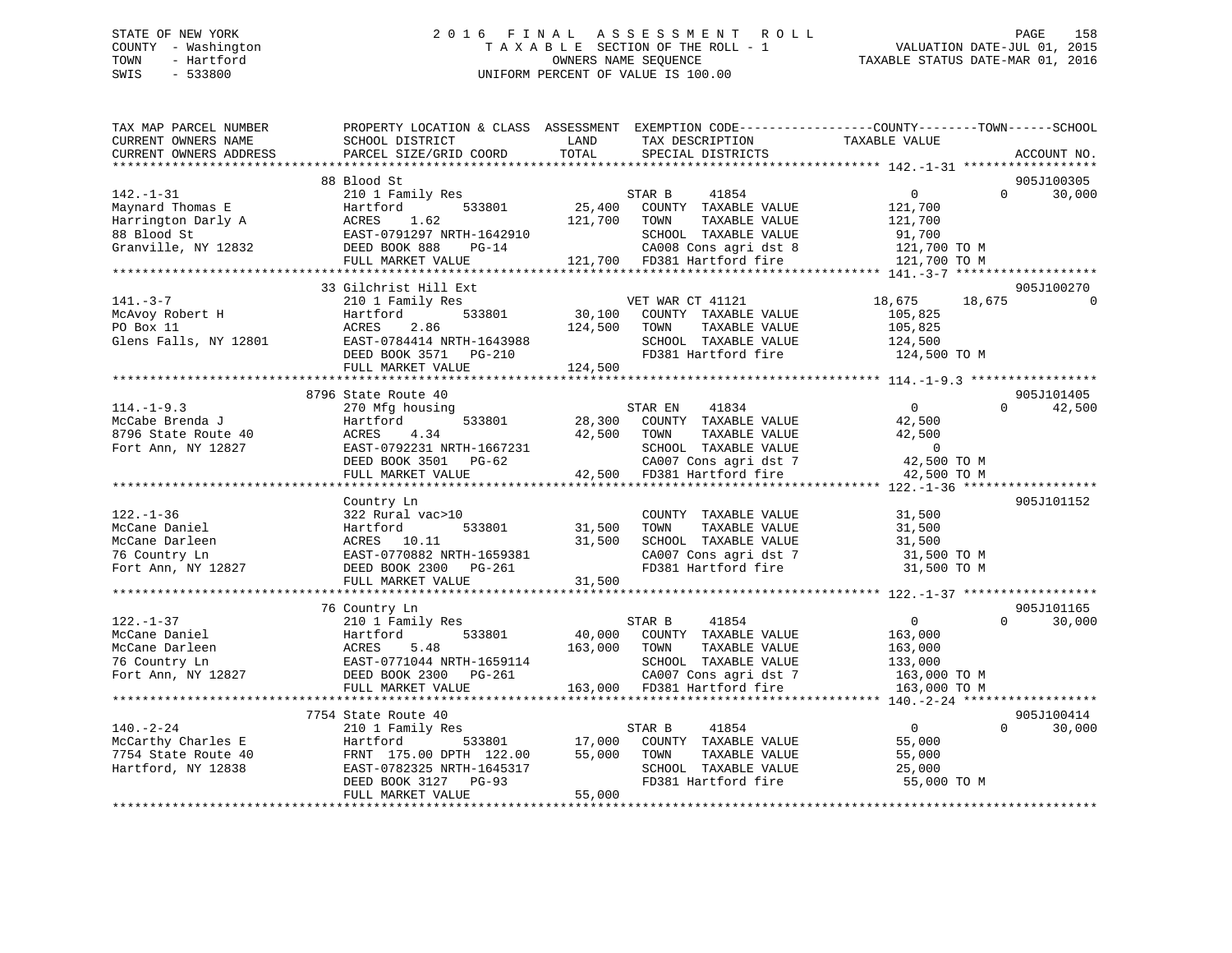# STATE OF NEW YORK 2 0 1 6 F I N A L A S S E S S M E N T R O L L PAGE 159 COUNTY - Washington T A X A B L E SECTION OF THE ROLL - 1 VALUATION DATE-JUL 01, 2015 TOWN - Hartford **TAXABLE STATUS DATE-MAR 01, 2016** OWNERS NAME SEQUENCE TAXABLE STATUS DATE-MAR 01, 2016 SWIS - 533800 UNIFORM PERCENT OF VALUE IS 100.00

| TAX MAP PARCEL NUMBER<br>CURRENT OWNERS NAME | PROPERTY LOCATION & CLASS ASSESSMENT<br>SCHOOL DISTRICT | LAND    | EXEMPTION CODE-----------------COUNTY-------TOWN------SCHOOL<br>TAX DESCRIPTION | TAXABLE VALUE  |          |             |
|----------------------------------------------|---------------------------------------------------------|---------|---------------------------------------------------------------------------------|----------------|----------|-------------|
| CURRENT OWNERS ADDRESS                       | PARCEL SIZE/GRID COORD                                  | TOTAL   | SPECIAL DISTRICTS                                                               |                |          | ACCOUNT NO. |
|                                              |                                                         |         |                                                                                 |                |          |             |
|                                              | 48 Winch Way                                            |         |                                                                                 |                |          | 905J101194  |
| $149. - 1 - 26.3$                            | 240 Rural res                                           |         | 41854<br>STAR B                                                                 | 0              | $\Omega$ | 30,000      |
| McCarthy Dale                                | 533801<br>Hartford                                      | 28,600  | COUNTY TAXABLE VALUE                                                            | 113,800        |          |             |
| 41 Winch Way                                 | ACRES 13.11                                             | 113,800 | TOWN<br>TAXABLE VALUE                                                           | 113,800        |          |             |
| Arqyle, NY 12809                             | EAST-0780171 NRTH-1636134                               |         | SCHOOL TAXABLE VALUE                                                            | 83,800         |          |             |
|                                              | DEED BOOK 1951 PG-223                                   |         | FD381 Hartford fire                                                             | 113,800 TO M   |          |             |
|                                              | FULL MARKET VALUE                                       | 113,800 |                                                                                 |                |          |             |
|                                              |                                                         |         |                                                                                 |                |          |             |
|                                              | 18 Brodie Way                                           |         |                                                                                 |                |          | 905J101084  |
| $132 - 2 - 35.3$                             | 280 Res Multiple                                        |         | STAR B<br>41854                                                                 | $\Omega$       | $\Omega$ | 30,000      |
| McCarthy Holly J                             | Hartford<br>533801                                      | 19,700  | COUNTY TAXABLE VALUE                                                            | 125,400        |          |             |
| McCarthy Duane F                             |                                                         | 125,400 | TAXABLE VALUE<br>TOWN                                                           | 125,400        |          |             |
| 18 Brodie Way                                | FRNT 270.00 DPTH 110.00<br>EAST-0791440 NRTH-1652338    |         | SCHOOL TAXABLE VALUE                                                            | 95,400         |          |             |
| PO Box 82                                    | DEED BOOK 860<br>$PG-10$                                |         | FD381 Hartford fire                                                             | 125,400 TO M   |          |             |
| Hartford, NY 12838                           | FULL MARKET VALUE                                       | 125,400 |                                                                                 |                |          |             |
|                                              |                                                         |         |                                                                                 |                |          |             |
|                                              | 286 Hall Rd                                             |         |                                                                                 |                |          | 905J101357  |
| $122. - 1 - 27.1$                            | 210 1 Family Res                                        |         | STAR B<br>41854                                                                 | $\overline{0}$ | $\Omega$ | 30,000      |
| McCarthy Jeffrey J                           | 533801<br>Hartford                                      | 46,500  | COUNTY TAXABLE VALUE                                                            | 240,400        |          |             |
| McCarthy Melanie E                           | 8.84<br>ACRES                                           | 240,400 | TAXABLE VALUE<br>TOWN                                                           | 240,400        |          |             |
| 286 Hall Rd                                  | EAST-0774048 NRTH-1661996                               |         | SCHOOL TAXABLE VALUE                                                            | 210,400        |          |             |
| Fort Ann, NY 12827                           | DEED BOOK 571<br>PG-222                                 |         | CA007 Cons agri dst 7                                                           | 240,400 TO M   |          |             |
|                                              | FULL MARKET VALUE                                       |         | 240,400 FD381 Hartford fire                                                     | 240,400 TO M   |          |             |
|                                              |                                                         |         |                                                                                 |                |          |             |
|                                              | Pope Hill Rd                                            |         |                                                                                 |                |          |             |
| $150. - 1 - 29.6$                            | 314 Rural vac<10                                        |         | COUNTY TAXABLE VALUE                                                            | 36,200         |          |             |
| McCarthy Kevin T                             | 532001<br>Argyle                                        | 36,200  | TAXABLE VALUE<br>TOWN                                                           | 36,200         |          |             |
| McCarthy Barbara                             | 654/211-214                                             | 36,200  | SCHOOL TAXABLE VALUE                                                            | 36,200         |          |             |
| 19 Heritage Pkwy                             | 6.26<br>ACRES                                           |         | CA006 Cons agri dst 6                                                           | 36,200 TO M    |          |             |
| Glenville, NY 12302                          | EAST-0781509 NRTH-1633362                               |         | FD381 Hartford fire                                                             | 36,200 TO M    |          |             |
|                                              | DEED BOOK 650<br>$PG-10$                                |         |                                                                                 |                |          |             |
|                                              | FULL MARKET VALUE                                       | 36,200  |                                                                                 |                |          |             |
|                                              |                                                         |         |                                                                                 |                |          |             |
|                                              | 5860 County Route 30                                    |         |                                                                                 |                |          | 905J100415  |
| $141. - 1 - 30$                              | 240 Rural res                                           |         | AG DIST<br>41720                                                                | 42,817         | 42,817   | 42,817      |
| McCauley Natalie                             | 533801<br>Hartford                                      |         | 89,000 STAR EN<br>41834                                                         | $\Omega$       | $\Omega$ | 65,300      |
| 5860 County Route 40                         | 766/347                                                 | 257,800 | COUNTY TAXABLE VALUE                                                            | 214,983        |          |             |
| Hartford, NY 12838                           | ACRES 35.80                                             |         | TAXABLE VALUE<br>TOWN                                                           | 214,983        |          |             |
|                                              | EAST-0785003 NRTH-1648366                               |         | SCHOOL TAXABLE VALUE                                                            | 149,683        |          |             |
| MAY BE SUBJECT TO PAYMENT                    | DEED BOOK 960<br>PG-122                                 |         | CA007 Cons agri dst 7                                                           | 214,983 TO M   |          |             |
| UNDER AGDIST LAW TIL 2020                    | FULL MARKET VALUE                                       | 257,800 | 42,817 EX                                                                       |                |          |             |
|                                              |                                                         |         | FD381 Hartford fire                                                             | 257,800 TO M   |          |             |
|                                              |                                                         |         |                                                                                 |                |          |             |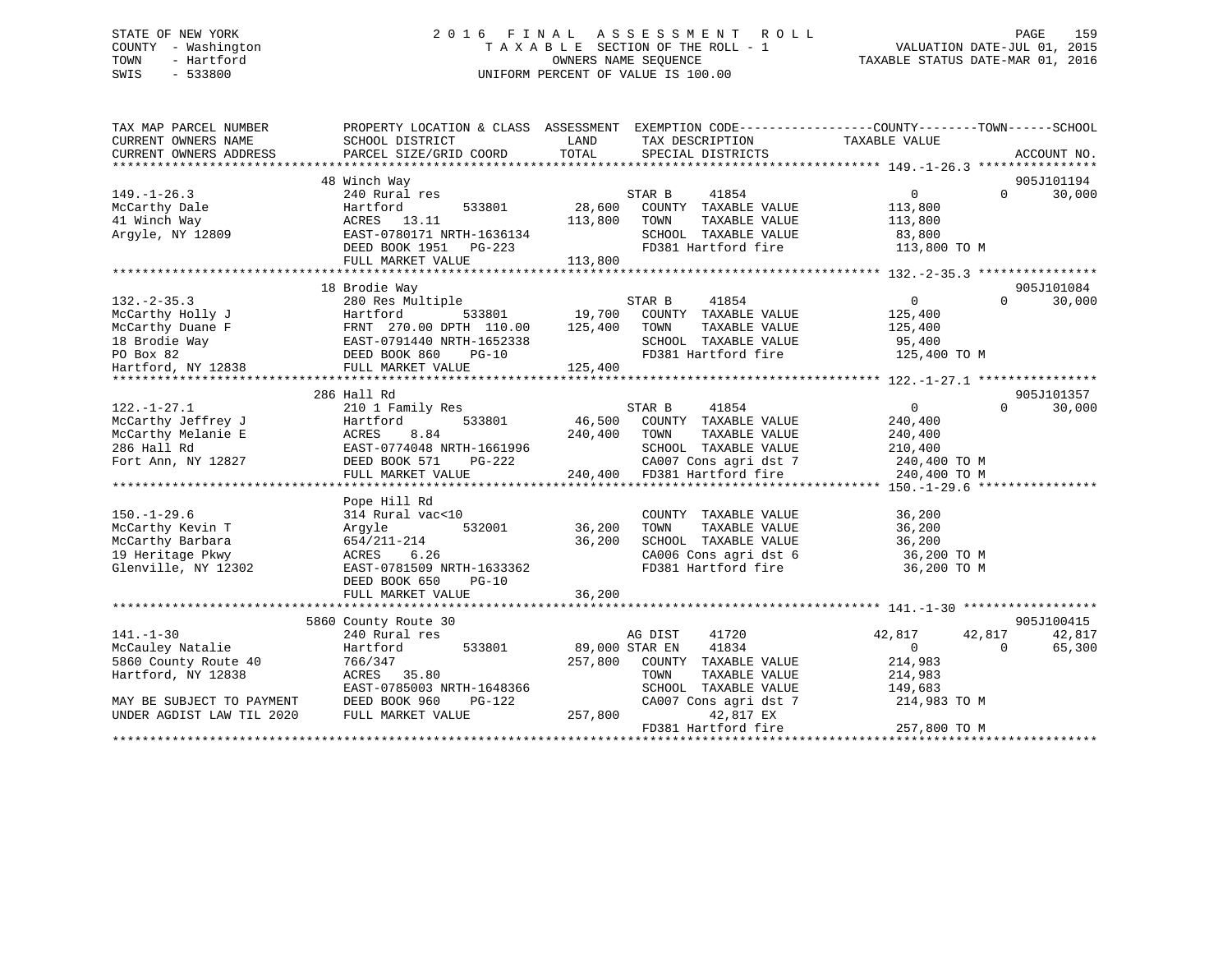# STATE OF NEW YORK 2 0 1 6 F I N A L A S S E S S M E N T R O L L PAGE 160 COUNTY - Washington T A X A B L E SECTION OF THE ROLL - 1 VALUATION DATE-JUL 01, 2015 TOWN - Hartford **TAXABLE STATUS DATE-MAR 01, 2016** OWNERS NAME SEQUENCE TAXABLE STATUS DATE-MAR 01, 2016 SWIS - 533800 UNIFORM PERCENT OF VALUE IS 100.00

| TAX MAP PARCEL NUMBER<br>CURRENT OWNERS NAME<br>CURRENT OWNERS ADDRESS                | SCHOOL DISTRICT<br>PARCEL SIZE/GRID COORD                                                                                                                                      | LAND<br>TOTAL                     | TAX DESCRIPTION TAXABLE VALUE<br>SPECIAL DISTRICTS                                                                                                               | PROPERTY LOCATION & CLASS ASSESSMENT EXEMPTION CODE----------------COUNTY-------TOWN------SCHOOL | ACCOUNT NO. |
|---------------------------------------------------------------------------------------|--------------------------------------------------------------------------------------------------------------------------------------------------------------------------------|-----------------------------------|------------------------------------------------------------------------------------------------------------------------------------------------------------------|--------------------------------------------------------------------------------------------------|-------------|
| $148. - 1 - 25.3$<br>McClellan Heather A<br>48 McDougal Rd<br>Fort Ann, NY 12827      | 48 Mcdougal Rd<br>210 1 Family Res<br>Hartford<br>533801<br>LOT 8<br>ACRES<br>2.26<br>EAST-0766533 NRTH-1636129<br>DEED BOOK 821<br>PG-163<br>FULL MARKET VALUE                | 27,800<br>93,800<br>93,800        | STAR B<br>41854<br>COUNTY TAXABLE VALUE<br>TAXABLE VALUE<br>TOWN<br>SCHOOL TAXABLE VALUE<br>CA006 Cons agri dst 6 93,800 TO M<br>FD381 Hartford fire 93,800 TO M | $\overline{0}$<br>$\Omega$<br>93,800<br>93,800<br>63,800                                         | 30,000      |
| $148. - 1 - 25.4$<br>McClellan Heather A<br>48 McDougal Rd<br>Fort Ann, NY 12827      | Mcdougal Rd<br>314 Rural vac<10<br>533801<br>Hartford<br>LOT 9<br>ACRES<br>2.57<br>EAST-0766548 NRTH-1635861<br>DEED BOOK 2282 PG-196<br>FULL MARKET VALUE                     | 18,000<br>18,000<br>18,000        | COUNTY TAXABLE VALUE<br>TAXABLE VALUE<br>TOWN<br>SCHOOL TAXABLE VALUE<br>CA006 Cons agri dst 6 18,000 TO M<br>FD381 Hartford fire                                | 18,000<br>18,000<br>18,000<br>18,000 TO M                                                        |             |
| $114. - 1 - 12$<br>McClenning Robert L<br>2629 County Route 17<br>Granville, NY 12832 | State Route 40<br>314 Rural vac<10<br>Hartford<br>ACRES<br>7.20<br>EAST-0792537 NRTH-1666537<br>DEED BOOK 470<br>PG-68<br>FULL MARKET VALUE                                    | 533801 17,000<br>17,000<br>17,000 | COUNTY TAXABLE VALUE<br>TAXABLE VALUE<br>TOWN<br>SCHOOL TAXABLE VALUE<br>SCHOOL TAXABLE VALUE 17,000<br>CA007 Cons agri dst 7 17,000 TO M<br>FD381 Hartford fire | 17,000<br>17,000<br>17,000<br>17,000 TO M                                                        | 905J100417  |
| $114. - 1 - 14$<br>McClenning Robert L<br>2629 County Route 17<br>Granville, NY 12832 | State Route 40<br>314 Rural vac<10<br>533801<br>Hartford<br>4.10<br>ACRES<br>EAST-0792894 NRTH-1665464<br>DEED BOOK 470<br>PG-68<br>FULL MARKET VALUE                          | 2,000<br>2,000<br>2,000           | COUNTY TAXABLE VALUE<br>TOWN<br>TAXABLE VALUE<br>SCHOOL TAXABLE VALUE<br>CA007 Cons agri dst 7 2,000 TO M<br>FD381 Hartford fire                                 | 2,000<br>2,000<br>2,000<br>2,000 TO M                                                            | 905J101034  |
| $122. - 1 - 49$<br>McClure Lee<br>32 Stone Schoolhouse Rd<br>Hudson Falls, NY 12839   | 126 Country Ln<br>323 Vacant rural<br>Hartford<br>533801<br>723-111 Easement & ROW<br>ACRES 50.03<br>EAST-0768743 NRTH-1660318<br>DEED BOOK 472<br>PG-149<br>FULL MARKET VALUE | 44,500<br>44,500<br>44,500        | COUNTY TAXABLE VALUE<br>TOWN<br>TAXABLE VALUE<br>SCHOOL TAXABLE VALUE<br>CA007 Cons agri dst 7<br>FD381 Hartford fire                                            | 44,500<br>44,500<br>44,500<br>44,500 TO M<br>44,500 TO M                                         | 905J101125  |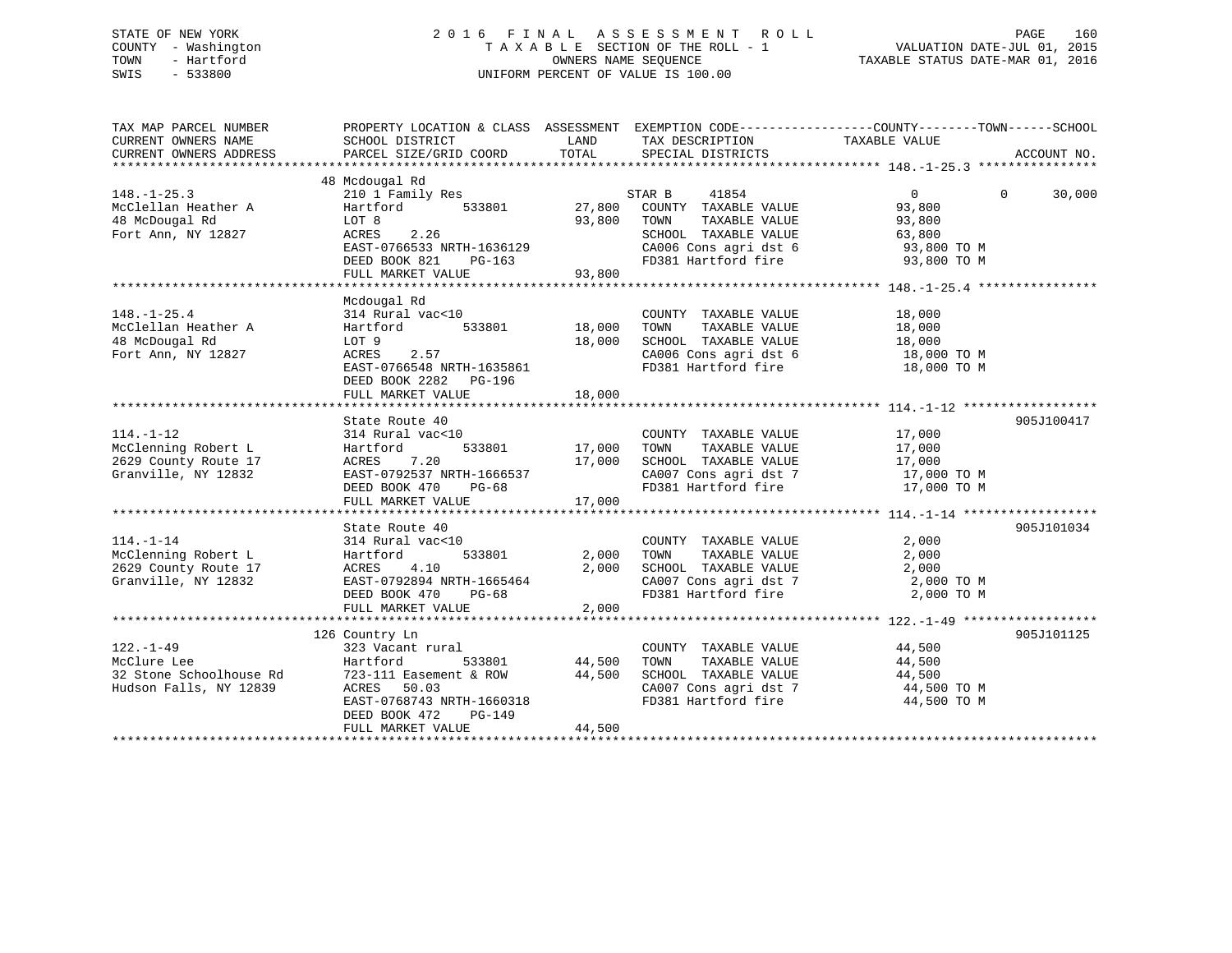# STATE OF NEW YORK 2 0 1 6 F I N A L A S S E S S M E N T R O L L PAGE 161 COUNTY - Washington T A X A B L E SECTION OF THE ROLL - 1 VALUATION DATE-JUL 01, 2015 TOWN - Hartford **TAXABLE STATUS DATE-MAR 01, 2016** OWNERS NAME SEQUENCE TAXABLE STATUS DATE-MAR 01, 2016 SWIS - 533800 UNIFORM PERCENT OF VALUE IS 100.00

| TAX MAP PARCEL NUMBER<br>CURRENT OWNERS NAME<br>CURRENT OWNERS ADDRESS                                                                                                                                                         | PROPERTY LOCATION & CLASS ASSESSMENT EXEMPTION CODE---------------COUNTY-------TOWN-----SCHOOL<br>SCHOOL DISTRICT<br>PARCEL SIZE/GRID COORD | LAND<br>TOTAL | TAX DESCRIPTION<br>SPECIAL DISTRICTS         | TAXABLE VALUE      | ACCOUNT NO.        |
|--------------------------------------------------------------------------------------------------------------------------------------------------------------------------------------------------------------------------------|---------------------------------------------------------------------------------------------------------------------------------------------|---------------|----------------------------------------------|--------------------|--------------------|
|                                                                                                                                                                                                                                |                                                                                                                                             |               |                                              |                    |                    |
|                                                                                                                                                                                                                                | 83 Hartford Main St                                                                                                                         |               |                                              |                    | 905J100655         |
| $132.15 - 1 - 4$                                                                                                                                                                                                               | 210 1 Family Res                                                                                                                            |               | STAR B<br>41854                              | $\overline{0}$     | 30,000<br>$\Omega$ |
| McCotter John A                                                                                                                                                                                                                |                                                                                                                                             |               |                                              | 98,400             |                    |
|                                                                                                                                                                                                                                |                                                                                                                                             |               |                                              | 98,400             |                    |
|                                                                                                                                                                                                                                |                                                                                                                                             |               |                                              | 68,400             |                    |
|                                                                                                                                                                                                                                |                                                                                                                                             |               |                                              | 98,400 TO M        |                    |
| McCotter John A (McCotter Gladys FRNT 125.00 DPTH 492.00 98,400 TOWN TAXABLE VALUE NOCOtter Gladys FRNT 125.00 DPTH 492.00 98,400 TOWN TAXABLE VALUE STATE OF A (MARKET VALUE DEED BOOK 3168 PG-38 (MARKET VALUE PULL MARKET V |                                                                                                                                             |               |                                              | 98,400 TO M        |                    |
|                                                                                                                                                                                                                                |                                                                                                                                             |               |                                              |                    |                    |
|                                                                                                                                                                                                                                | 38 Hinck Ln                                                                                                                                 |               |                                              |                    | 905J101313         |
| $149. - 1 - 24.4$                                                                                                                                                                                                              | 240 Rural res                                                                                                                               |               | 41854<br>STAR B                              | $\overline{0}$     | $\Omega$<br>30,000 |
| McCullen Larry M<br>McCullen Georgia W<br>PO Box 76<br>Hartford, NY 12838<br>Hartford, NY 12838<br>PEED BOOK 539<br>PG-347<br>PULLENCIAN PEED BOOK 539<br>PG-347<br>PULLENCIAN PEED BOOK 539<br>PG-347                         |                                                                                                                                             |               | 35,300 COUNTY TAXABLE VALUE                  | 150,900            |                    |
|                                                                                                                                                                                                                                |                                                                                                                                             | 150,900 TOWN  | TAXABLE VALUE                                | 150,900            |                    |
|                                                                                                                                                                                                                                |                                                                                                                                             |               | SCHOOL TAXABLE VALUE 120,900                 |                    |                    |
|                                                                                                                                                                                                                                |                                                                                                                                             | 150,900       | FD381 Hartford fire 150,900 TO M             |                    |                    |
|                                                                                                                                                                                                                                | FULL MARKET VALUE                                                                                                                           |               |                                              |                    |                    |
|                                                                                                                                                                                                                                |                                                                                                                                             |               |                                              |                    |                    |
|                                                                                                                                                                                                                                | 300 Hall Rd                                                                                                                                 |               |                                              |                    | 905J100142         |
| $122. - 1 - 27$                                                                                                                                                                                                                | 210 1 Family Res                                                                                                                            |               | 41854<br>STAR B                              | $\Omega$           | 30,000<br>$\Omega$ |
| McFarren Renee Martford                                                                                                                                                                                                        | 533801 40,400                                                                                                                               |               | COUNTY TAXABLE VALUE                         | 165,600            |                    |
| 300 Hall Rd                                                                                                                                                                                                                    | LOT 4                                                                                                                                       | 165,600       | TAXABLE VALUE<br>TOWN                        | 165,600<br>135,600 |                    |
| Fort Ann, NY 12827                                                                                                                                                                                                             | 5.58<br>ACRES                                                                                                                               |               | SCHOOL TAXABLE VALUE                         |                    |                    |
|                                                                                                                                                                                                                                | EAST-0773606 NRTH-1662060                                                                                                                   |               | CA007 Cons agri dst 7 165,600 TO M           |                    |                    |
|                                                                                                                                                                                                                                | DEED BOOK 2592 PG-61                                                                                                                        |               | FD381 Hartford fire                          | 165,600 TO M       |                    |
|                                                                                                                                                                                                                                | FULL MARKET VALUE                                                                                                                           | 165,600       |                                              |                    |                    |
|                                                                                                                                                                                                                                | 332 Hall Rd                                                                                                                                 |               |                                              |                    |                    |
| $122. - 1 - 27.5$                                                                                                                                                                                                              | 314 Rural vac<10                                                                                                                            |               |                                              |                    |                    |
| 122.-1-2<br>McFarren Renee                                                                                                                                                                                                     | 533801<br>Hartford                                                                                                                          |               | COUNTY TAXABLE VALUE 25,700<br>25,700 TOWN   |                    |                    |
|                                                                                                                                                                                                                                | LOT 5                                                                                                                                       | 25,700        |                                              |                    |                    |
| Fort Ann, NY 12827                                                                                                                                                                                                             | 8.34<br>ACRES                                                                                                                               |               | CA007 Cons agri dst 7 25,700 TO M            |                    |                    |
|                                                                                                                                                                                                                                | EAST-0773922 NRTH-1662533                                                                                                                   |               | FD381 Hartford fire                          | 25,700 TO M        |                    |
|                                                                                                                                                                                                                                | DEED BOOK 3478 PG-302                                                                                                                       |               |                                              |                    |                    |
|                                                                                                                                                                                                                                | FULL MARKET VALUE                                                                                                                           | 25,700        |                                              |                    |                    |
|                                                                                                                                                                                                                                |                                                                                                                                             |               |                                              |                    |                    |
|                                                                                                                                                                                                                                | 3701 State Route 196                                                                                                                        |               |                                              |                    | 905J101367         |
| $140. - 1 - 6.1$                                                                                                                                                                                                               | 312 Vac w/imprv                                                                                                                             |               | COUNTY TAXABLE VALUE                         | 36,500             |                    |
| McFarren William                                                                                                                                                                                                               | 533801<br>Hartford                                                                                                                          | 26,800        | TAXABLE VALUE<br>TOWN                        | 36,500             |                    |
| 653 County Route 41                                                                                                                                                                                                            | ACRES<br>2.00                                                                                                                               | 36,500        | SCHOOL TAXABLE VALUE                         | 36,500             |                    |
| Hudson Falls, NY 12839                                                                                                                                                                                                         | EAST-0775231 NRTH-1646616                                                                                                                   |               | CA007 Cons agri dst 7<br>En281 Hartford fire | 36,500 TO M        |                    |
|                                                                                                                                                                                                                                | DEED BOOK 3461 PG-301                                                                                                                       |               | FD381 Hartford fire                          | 36,500 TO M        |                    |
|                                                                                                                                                                                                                                | FULL MARKET VALUE                                                                                                                           | 36,500        |                                              |                    |                    |
|                                                                                                                                                                                                                                |                                                                                                                                             |               |                                              |                    |                    |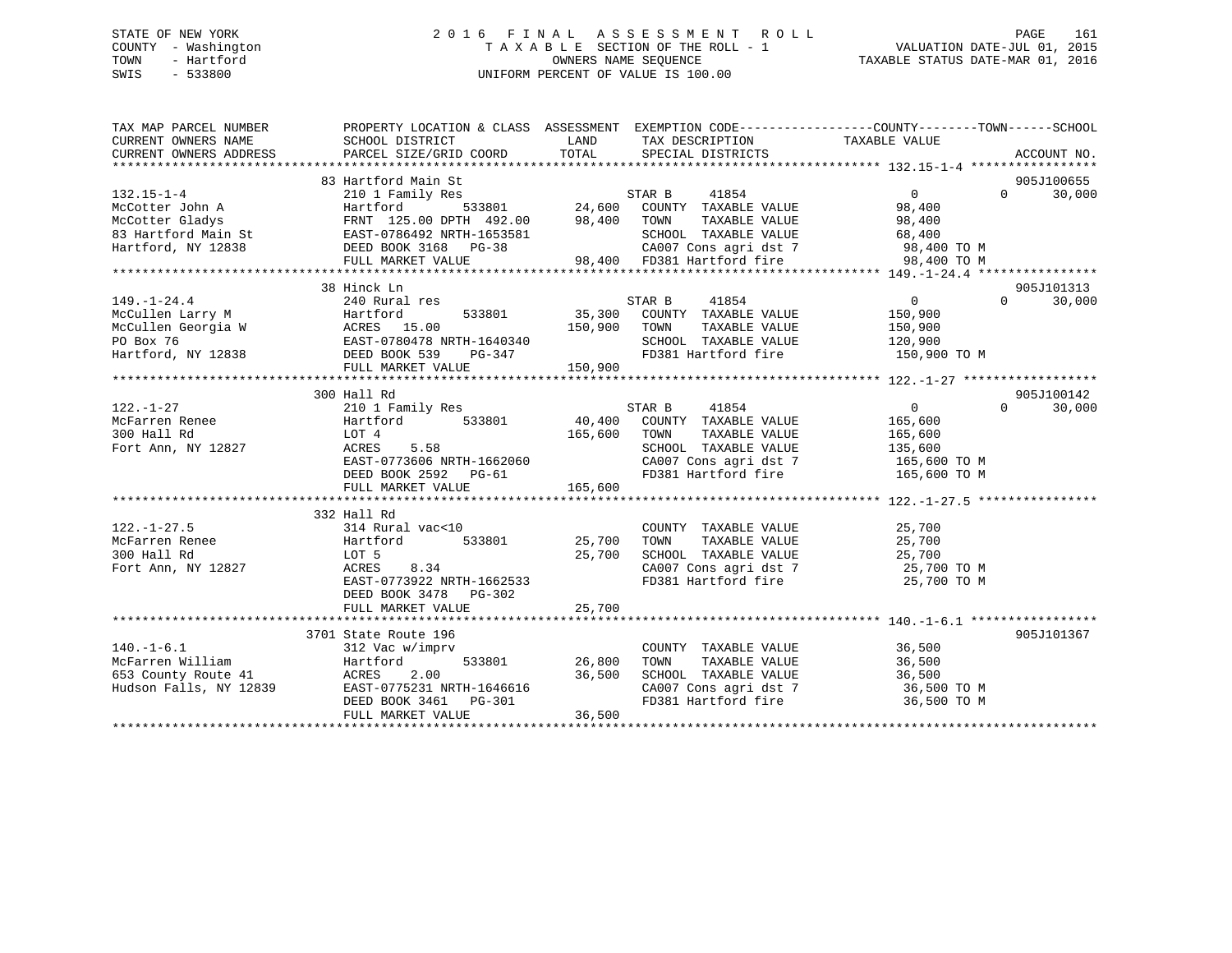# STATE OF NEW YORK 2 0 1 6 F I N A L A S S E S S M E N T R O L L PAGE 162 COUNTY - Washington T A X A B L E SECTION OF THE ROLL - 1 VALUATION DATE-JUL 01, 2015 TOWN - Hartford **TAXABLE STATUS DATE-MAR 01, 2016** OWNERS NAME SEQUENCE TAXABLE STATUS DATE-MAR 01, 2016 SWIS - 533800 UNIFORM PERCENT OF VALUE IS 100.00

| TAX MAP PARCEL NUMBER<br>CURRENT OWNERS NAME<br>CURRENT OWNERS ADDRESS                                                                                                      | PROPERTY LOCATION & CLASS ASSESSMENT EXEMPTION CODE----------------COUNTY-------TOWN-----SCHOOL<br>SCHOOL DISTRICT<br>PARCEL SIZE/GRID COORD  | LAND<br>TOTAL                       | TAX DESCRIPTION TAXABLE VALUE<br>SPECIAL DISTRICTS                                                                                |                                                          | ACCOUNT NO.                      |
|-----------------------------------------------------------------------------------------------------------------------------------------------------------------------------|-----------------------------------------------------------------------------------------------------------------------------------------------|-------------------------------------|-----------------------------------------------------------------------------------------------------------------------------------|----------------------------------------------------------|----------------------------------|
| $141. - 3 - 39.5$                                                                                                                                                           | 31 Miller Rdg<br>240 Rural res                                                                                                                |                                     | 41834<br>STAR EN                                                                                                                  | $\Omega$                                                 | 905J101164<br>$\Omega$<br>65,300 |
| Mcgee Martha<br>31 Miller Rdg<br>Hartford, NY 12838                                                                                                                         | 533801 40,100<br>Hartford<br>ACRES 13.80<br>EAST-0786514 NRTH-1641529<br>DEED BOOK 2049<br>PG-224                                             | 178,500                             | COUNTY TAXABLE VALUE<br>TAXABLE VALUE<br>TOWN<br>SCHOOL TAXABLE VALUE<br>FD381 Hartford fire 178,500 TO M                         | 178,500<br>178,500<br>113,200                            |                                  |
|                                                                                                                                                                             | FULL MARKET VALUE                                                                                                                             | 178,500                             |                                                                                                                                   |                                                          |                                  |
| $141. - 3 - 37$<br>McKernon Glen<br>Stoner Mae<br>66 Queen Mary Dr<br>Queensbury, NY 12804                                                                                  | County Route 30<br>322 Rural vac>10<br>533801<br>Hartford<br>LOT 2<br>ACRES 10.20<br>EAST-0787672 NRTH-1642677<br>DEED BOOK 499<br>PG-184     | 31,500<br>31,500                    | COUNTY TAXABLE VALUE<br>TOWN<br>TAXABLE VALUE<br>SCHOOL TAXABLE VALUE<br>CA008 Cons agri dst 8<br>CA008 Cons agri dst 8           | 31,500<br>31,500<br>31,500<br>31,500 TO M<br>31,500 TO M | 905J101009                       |
|                                                                                                                                                                             | FULL MARKET VALUE                                                                                                                             | 31,500                              |                                                                                                                                   |                                                          |                                  |
| $149. - 1 - 22.1$<br>McKinstry Matthew<br>White Jacquelyn<br>7400 State Route 40<br>Fort Ann, NY 12827<br>Fort Ann, NY 12827<br>DEED BOOK 3251 PG-203<br>Fort Ann, NY 12827 | 7400 State Route 40<br>240 Rural res<br>Hartford<br>FULL MARKET VALUE                                                                         | 533801 97,000<br>290,700<br>290,700 | COUNTY TAXABLE VALUE<br>TAXABLE VALUE<br>TOWN<br>SCHOOL TAXABLE VALUE<br>FD381 Hartford fire                                      | 290,700<br>290,700<br>290,700<br>290,700 TO M            | 905J100671                       |
| $141. - 3 - 42$<br>Meager Alice M<br>Hartfo<br>ACRES<br>28 Collins Ter<br>Saratoga Springs, NY 12866 EAST-0785656 NRTH-1641858                                              | 15 Marlboro Country Rd<br>210 1 Family Res<br>Hartford<br>533801<br>1.52<br>DEED BOOK 554<br>PG-127<br>FULL MARKET VALUE                      | 26,100<br>126,000<br>126,000        | COUNTY TAXABLE VALUE<br>TAXABLE VALUE<br>TOWN<br>SCHOOL TAXABLE VALUE 126,000<br>FD381 Hartford fire                              | 126,000<br>126,000<br>126,000 TO M                       | 905J100351                       |
|                                                                                                                                                                             | 59 Hartford Main St                                                                                                                           |                                     |                                                                                                                                   |                                                          | 905J100031                       |
| $132.15 - 1 - 9$<br>Mercure Ronald A<br>Mercure Diane<br>59 Hartford Main St<br>Hartford, NY 12838                                                                          | 210 1 Family Res<br>Hartford<br>533801<br>FRNT 99.00 DPTH 422.00<br>EAST-0786274 NRTH-1652999<br>DEED BOOK 506<br>PG-447<br>FULL MARKET VALUE | 22,600<br>78,900<br>78,900          | COUNTY TAXABLE VALUE<br>TOWN<br>TAXABLE VALUE<br>SCHOOL TAXABLE VALUE<br>CA007 Cons agri dst 7 78,900 TO M<br>FD381 Hartford fire | 78,900<br>78,900<br>78,900<br>78,900 TO M                |                                  |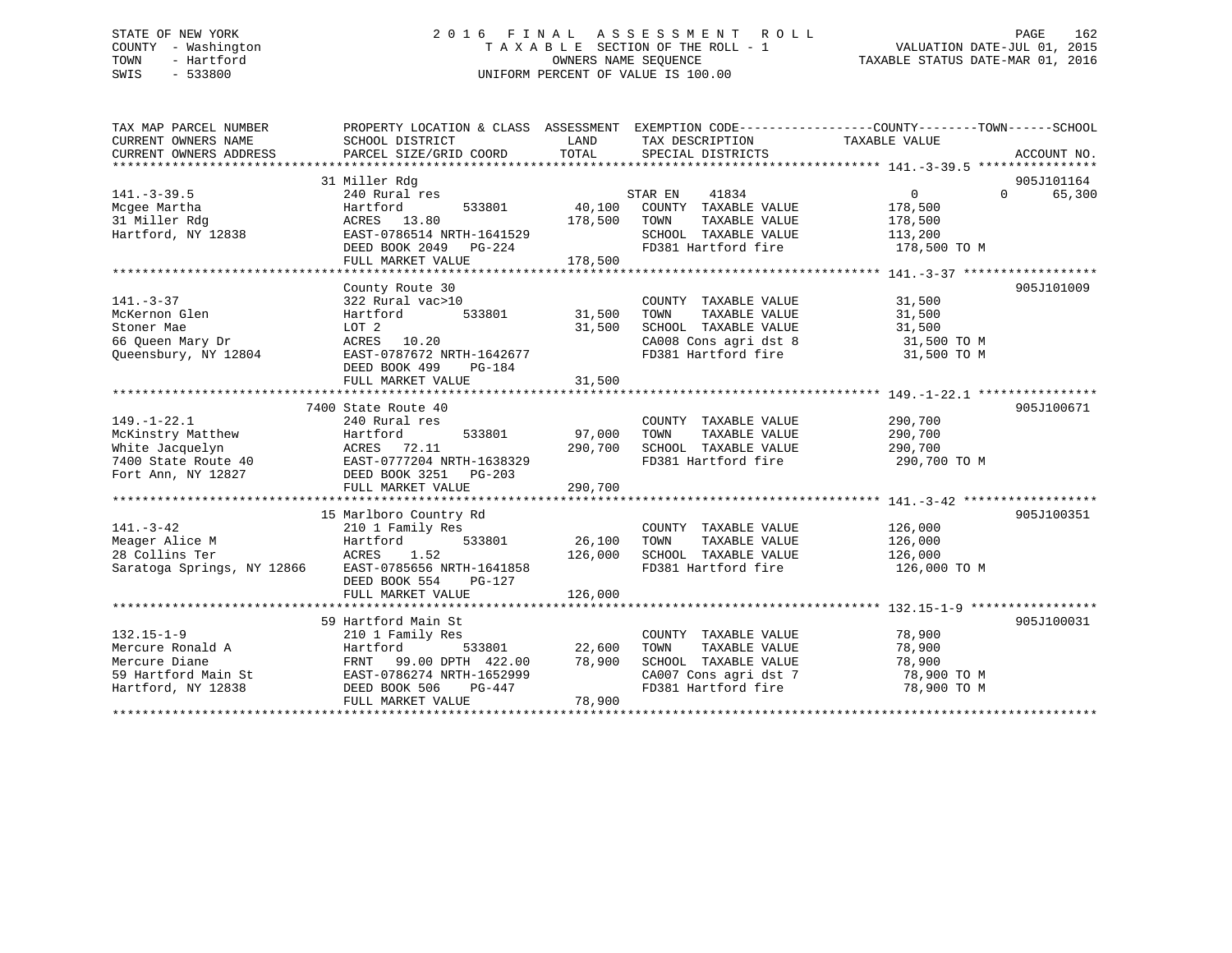# STATE OF NEW YORK 2 0 1 6 F I N A L A S S E S S M E N T R O L L PAGE 163 COUNTY - Washington T A X A B L E SECTION OF THE ROLL - 1 VALUATION DATE-JUL 01, 2015 TOWN - Hartford **TAXABLE STATUS DATE-MAR 01, 2016** OWNERS NAME SEQUENCE TAXABLE STATUS DATE-MAR 01, 2016 SWIS - 533800 UNIFORM PERCENT OF VALUE IS 100.00

| TAX MAP PARCEL NUMBER<br>CURRENT OWNERS NAME<br>CURRENT OWNERS ADDRESS | PROPERTY LOCATION & CLASS ASSESSMENT EXEMPTION CODE---------------COUNTY-------TOWN-----SCHOOL<br>SCHOOL DISTRICT<br>PARCEL SIZE/GRID COORD | LAND<br>TOTAL | TAX DESCRIPTION TAXABLE VALUE<br>SPECIAL DISTRICTS |                 |        | ACCOUNT NO. |
|------------------------------------------------------------------------|---------------------------------------------------------------------------------------------------------------------------------------------|---------------|----------------------------------------------------|-----------------|--------|-------------|
|                                                                        |                                                                                                                                             |               |                                                    |                 |        |             |
|                                                                        | County Route 30                                                                                                                             |               |                                                    |                 |        | 905J100214  |
| $150. - 1 - 19$                                                        | 323 Vacant rural                                                                                                                            |               | AG DIST<br>41720                                   | 30,583          | 30,583 | 30,583      |
| Mercure Ronald A                                                       | 533801<br>Hartford                                                                                                                          | 40,800        | COUNTY TAXABLE VALUE                               | 10,217          |        |             |
| Mercure Brian R                                                        | LOT 1                                                                                                                                       | 40,800        | TAXABLE VALUE<br>TOWN                              | 10,217          |        |             |
| 5319 County Route 30                                                   | ACRES 29.91                                                                                                                                 |               | SCHOOL TAXABLE VALUE                               | 10,217          |        |             |
| Granville, NY 12832                                                    | EAST-0789605 NRTH-1635530<br>DEED BOOK 826<br>PG-190                                                                                        |               | CA008 Cons agri dst 8<br>30,583 EX                 | 10,217 TO M     |        |             |
| MAY BE SUBJECT TO PAYMENT                                              | FULL MARKET VALUE                                                                                                                           | 40,800        | FD381 Hartford fire                                | 40,800 TO M     |        |             |
| UNDER AGDIST LAW TIL 2020                                              |                                                                                                                                             |               |                                                    |                 |        |             |
|                                                                        |                                                                                                                                             |               |                                                    |                 |        |             |
|                                                                        | County Route 30                                                                                                                             |               |                                                    |                 |        |             |
| $150.-1-19.1$                                                          | 323 Vacant rural                                                                                                                            |               | 41720<br>AG DIST                                   | 20,929 20,929   |        | 20,929      |
| Mercure Ronald A                                                       | 533801<br>Hartford                                                                                                                          | 33,900        | COUNTY TAXABLE VALUE                               | 12,971          |        |             |
| Mercure Brian R                                                        | LOT 2                                                                                                                                       | 33,900        | TOWN<br>TAXABLE VALUE                              | 12,971          |        |             |
| 5319 County Route 30                                                   | ACRES 33.09                                                                                                                                 |               | SCHOOL TAXABLE VALUE                               | 12,971          |        |             |
| Granville, NY 12832                                                    | EAST-0789369 NRTH-1634787                                                                                                                   |               | CA008 Cons agri dst 8                              | 12,971 TO M     |        |             |
|                                                                        | DEED BOOK 940<br><b>PG-117</b>                                                                                                              |               | 20,929 EX                                          |                 |        |             |
| MAY BE SUBJECT TO PAYMENT<br>UNDER AGDIST LAW TIL 2020                 | FULL MARKET VALUE                                                                                                                           | $17$ 33,900   | FD381 Hartford fire                                | 33,900 TO M     |        |             |
|                                                                        |                                                                                                                                             |               |                                                    |                 |        |             |
|                                                                        | County Route 30                                                                                                                             |               |                                                    |                 |        |             |
| $150.-1-19.2$                                                          | 323 Vacant rural                                                                                                                            |               | AG DIST<br>41720                                   | 21,568          | 21,568 | 21,568      |
| Mercure Ronald A                                                       | 533801<br>Hartford                                                                                                                          |               | 35,500 COUNTY TAXABLE VALUE                        | 13,932          |        |             |
| Mercure Brian R                                                        | LOT 3                                                                                                                                       | 35,500        | TOWN<br>TAXABLE VALUE                              | 13,932          |        |             |
| 5319 County Route 30                                                   | ACRES 35.54                                                                                                                                 |               | SCHOOL TAXABLE VALUE                               | 13,932          |        |             |
| Granville, NY 12832                                                    | EAST-0788879 NRTH-1634073<br>DEED BOOK 1993 PG-165                                                                                          |               | CA008 Cons agri dst 8<br>21,568 EX                 | 13,932 TO M     |        |             |
| MAY BE SUBJECT TO PAYMENT<br>UNDER AGDIST LAW TIL 2020                 | FULL MARKET VALUE                                                                                                                           | 35,500        | FD381 Hartford fire                                | 35,500 TO M     |        |             |
|                                                                        |                                                                                                                                             |               |                                                    |                 |        |             |
|                                                                        | 5195 County Route 30                                                                                                                        |               |                                                    |                 |        | 905J100433  |
| $150. - 1 - 36$                                                        | 241 Rural res&ag                                                                                                                            |               | AG DIST<br>41720                                   | 23, 162 23, 162 |        | 23,162      |
| Mercure Ronald A                                                       | Hartford<br>533801                                                                                                                          |               | 56,700 COUNTY TAXABLE VALUE                        | 114,538         |        |             |
| Mercure Diane                                                          | ACRES 32.00                                                                                                                                 | 137,700       | TOWN<br>TAXABLE VALUE                              | 114,538         |        |             |
| 5319 County Route 30                                                   | EAST-0787217 NRTH-1636038                                                                                                                   |               | SCHOOL TAXABLE VALUE                               | 114,538         |        |             |
| Granville, NY 12832                                                    | DEED BOOK 752<br>$PG-5$                                                                                                                     |               | CA008 Cons agri dst 8                              | 114,538 TO M    |        |             |
|                                                                        | FULL MARKET VALUE                                                                                                                           | 137,700       | 23,162 EX                                          |                 |        |             |
| MAY BE SUBJECT TO PAYMENT<br>UNDER AGDIST LAW TIL 2020                 |                                                                                                                                             |               | FD381 Hartford fire                                | 137,700 TO M    |        |             |
|                                                                        |                                                                                                                                             |               |                                                    |                 |        |             |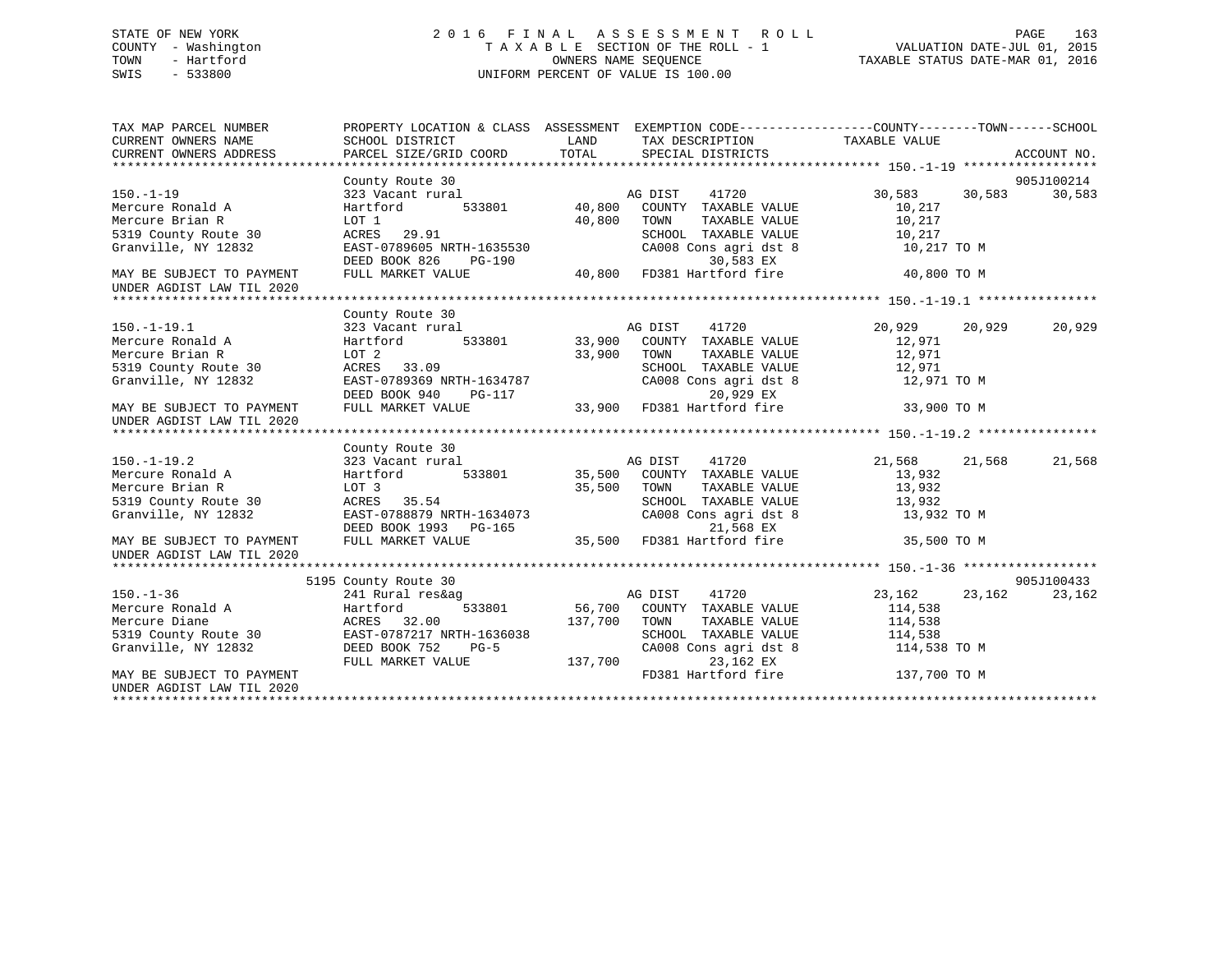# STATE OF NEW YORK 2 0 1 6 F I N A L A S S E S S M E N T R O L L PAGE 164 COUNTY - Washington T A X A B L E SECTION OF THE ROLL - 1 VALUATION DATE-JUL 01, 2015 TOWN - Hartford **TAXABLE STATUS DATE-MAR 01, 2016** OWNERS NAME SEQUENCE TAXABLE STATUS DATE-MAR 01, 2016 SWIS - 533800 UNIFORM PERCENT OF VALUE IS 100.00

| TAX MAP PARCEL NUMBER<br>CURRENT OWNERS NAME<br>CURRENT OWNERS ADDRESS                                    | SCHOOL DISTRICT<br>PARCEL SIZE/GRID COORD                                                                                                                    | PROPERTY LOCATION & CLASS ASSESSMENT EXEMPTION CODE----------------COUNTY-------TOWN------SCHOOL<br>LAND<br>TAX DESCRIPTION<br>TOTAL<br>SPECIAL DISTRICTS                               | TAXABLE VALUE<br>ACCOUNT NO.                                                                                                                     |
|-----------------------------------------------------------------------------------------------------------|--------------------------------------------------------------------------------------------------------------------------------------------------------------|-----------------------------------------------------------------------------------------------------------------------------------------------------------------------------------------|--------------------------------------------------------------------------------------------------------------------------------------------------|
|                                                                                                           |                                                                                                                                                              |                                                                                                                                                                                         |                                                                                                                                                  |
| $150. - 1 - 38$<br>Mercure Ronald A<br>Mercure Diane<br>5319 County Route 30<br>Granville, NY 12832       | 47 Washburn Hill Rd<br>112 Dairy farm<br>533801<br>Hartford<br>2 STAR Exemptions<br>ACRES 330.20<br>EAST-0789276 NRTH-1638361                                | AG DIST<br>41720<br>353,100 STAR B<br>41854<br>649,800<br>COUNTY TAXABLE VALUE<br>TOWN<br>TAXABLE VALUE<br>SCHOOL TAXABLE VALUE                                                         | 905J100431<br>176,057<br>176,057<br>176,057<br>$\Omega$<br>$\Omega$<br>30,000<br>473,743<br>473,743<br>443,743                                   |
| MAY BE SUBJECT TO PAYMENT<br>UNDER AGDIST LAW TIL 2020                                                    | DEED BOOK 752<br>$PG-1$<br>FULL MARKET VALUE                                                                                                                 | CA008 Cons agri dst 8<br>649,800<br>176,057 EX<br>FD381 Hartford fire                                                                                                                   | 473,743 TO M<br>649,800 TO M                                                                                                                     |
|                                                                                                           |                                                                                                                                                              |                                                                                                                                                                                         |                                                                                                                                                  |
| $149. - 1 - 5$<br>Middleton Daniel A<br>1450 Patten Mills Rd<br>Fort Ann, NY 12827                        | County Route 19<br>322 Rural vac>10<br>Hartford<br>533801<br>ACRES 12.46<br>EAST-0770963 NRTH-1638708<br>DEED BOOK 463 PG-773                                | COUNTY TAXABLE VALUE<br>38,300<br>TOWN<br>TAXABLE VALUE<br>38,300<br>SCHOOL TAXABLE VALUE<br>FD381 Hartford fire                                                                        | 905J100438<br>38,300<br>38,300<br>38,300<br>38,300 TO M                                                                                          |
|                                                                                                           | FULL MARKET VALUE                                                                                                                                            | 38,300                                                                                                                                                                                  |                                                                                                                                                  |
| $132. - 1 - 6$                                                                                            | Hastings Rd                                                                                                                                                  | AG DIST<br>41720                                                                                                                                                                        | 905J100439<br>50,946<br>50,946<br>50,946                                                                                                         |
| Mihaly Luke B Etal<br>Mihaly Matthew Etal<br>111 Booth Hill Rd<br>Trumbull, CT 06611                      | 323 Vacant rural<br>533801<br>Hartford<br>718/343<br>ACRES 72.00<br>EAST-0786682 NRTH-1655725<br>DEED BOOK 906<br>$PG-200$                                   | 98,900<br>COUNTY TAXABLE VALUE<br>98,900<br>TAXABLE VALUE<br>TOWN<br>SCHOOL TAXABLE VALUE<br>CA007 Cons agri dst 7<br>50,946 EX                                                         | 47,954<br>47,954<br>47,954<br>47,954 TO M                                                                                                        |
| MAY BE SUBJECT TO PAYMENT<br>UNDER AGDIST LAW TIL 2020                                                    | FULL MARKET VALUE                                                                                                                                            | 98,900 FD381 Hartford fire                                                                                                                                                              | 98,900 TO M                                                                                                                                      |
|                                                                                                           | Gilchrist Hill Rd                                                                                                                                            |                                                                                                                                                                                         | 905J100441                                                                                                                                       |
| $141. - 1 - 21$<br>Mihaly Luke B Etal<br>Mihaly Matthew G Etal<br>111 Booth Hill Rd<br>Trumbull, CT 06611 | 323 Vacant rural<br>Hartford<br>533801<br>718/347<br>ACRES 64.00<br>EAST-0784448 NRTH-1645612<br>DEED BOOK 906 PG-204                                        | AGRI-D IND 41730<br>67,800<br>COUNTY TAXABLE VALUE<br>67,800<br>TOWN<br>TAXABLE VALUE<br>SCHOOL TAXABLE VALUE<br>FD381 Hartford fire                                                    | 16,799<br>16,799<br>16,799<br>51,001<br>51,001<br>51,001<br>67,800 TO M                                                                          |
| MAY BE SUBJECT TO PAYMENT<br>UNDER AGDIST LAW TIL 2023                                                    | FULL MARKET VALUE                                                                                                                                            | 67,800                                                                                                                                                                                  |                                                                                                                                                  |
|                                                                                                           |                                                                                                                                                              |                                                                                                                                                                                         |                                                                                                                                                  |
| $131.-1-13.2$<br>Miller Gary I<br>Miller Shirley I<br>3906 State Route 149<br>Fort Ann, NY 12827          | 3906 State Route 149<br>210 1 Family Res<br>Hartford<br>533801<br>ACRES<br>3.35<br>EAST-0768244 NRTH-1653885<br>DEED BOOK 471<br>PG-107<br>FULL MARKET VALUE | VET COM CT 41131<br>31,900 STAR EN<br>41834<br>111,700<br>COUNTY TAXABLE VALUE<br>TAXABLE VALUE<br>TOWN<br>SCHOOL TAXABLE VALUE<br>111,700 CA007 Cons agri dst 7<br>FD381 Hartford fire | 905J101132<br>27,925<br>27,925<br>$\Omega$<br>$\overline{0}$<br>$\Omega$<br>65,300<br>83,775<br>83,775<br>46,400<br>111,700 TO M<br>111,700 TO M |
|                                                                                                           |                                                                                                                                                              | *****************************                                                                                                                                                           |                                                                                                                                                  |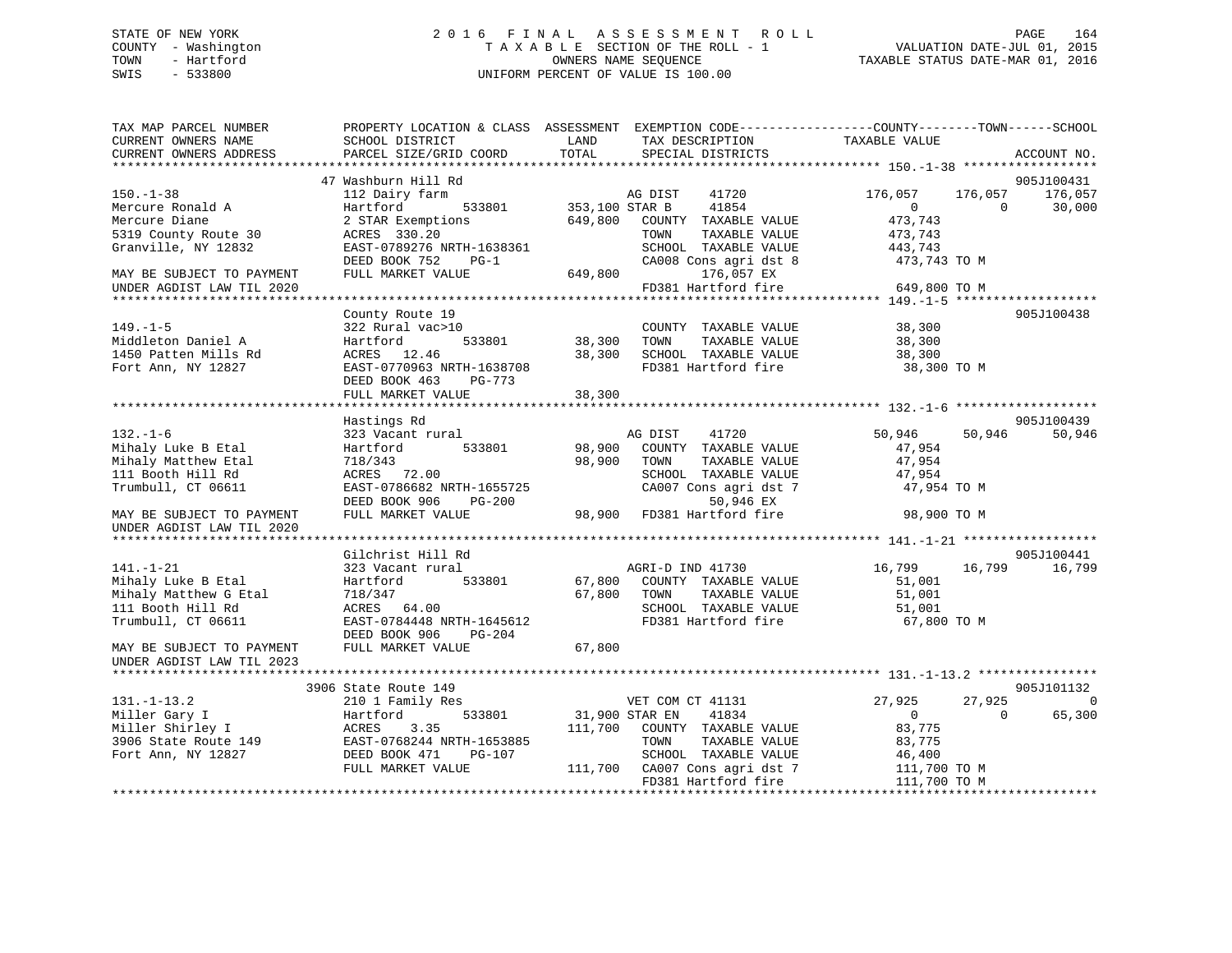# STATE OF NEW YORK 2 0 1 6 F I N A L A S S E S S M E N T R O L L PAGE 165 COUNTY - Washington T A X A B L E SECTION OF THE ROLL - 1 VALUATION DATE-JUL 01, 2015 TOWN - Hartford **TAXABLE STATUS DATE-MAR 01, 2016** OWNERS NAME SEQUENCE TAXABLE STATUS DATE-MAR 01, 2016 SWIS - 533800 UNIFORM PERCENT OF VALUE IS 100.00

| TAX MAP PARCEL NUMBER                                                                                                                                                                                                                                     | PROPERTY LOCATION & CLASS ASSESSMENT EXEMPTION CODE----------------COUNTY-------TOWN------SCHOOL |                     |                                                                                                                                                                                                                                                                                                                                                                                                                                                        |                                                                                                         |                    |
|-----------------------------------------------------------------------------------------------------------------------------------------------------------------------------------------------------------------------------------------------------------|--------------------------------------------------------------------------------------------------|---------------------|--------------------------------------------------------------------------------------------------------------------------------------------------------------------------------------------------------------------------------------------------------------------------------------------------------------------------------------------------------------------------------------------------------------------------------------------------------|---------------------------------------------------------------------------------------------------------|--------------------|
|                                                                                                                                                                                                                                                           |                                                                                                  |                     |                                                                                                                                                                                                                                                                                                                                                                                                                                                        |                                                                                                         |                    |
|                                                                                                                                                                                                                                                           | 5582 County Route 30                                                                             |                     |                                                                                                                                                                                                                                                                                                                                                                                                                                                        |                                                                                                         | 905J100423         |
| $141. - 3 - 32$                                                                                                                                                                                                                                           | 210 1 Family Res                                                                                 |                     | STAR B<br>41854                                                                                                                                                                                                                                                                                                                                                                                                                                        | $0 \qquad \qquad$                                                                                       | $\Omega$<br>30,000 |
| Miller George<br>Miller Suann                                                                                                                                                                                                                             | 533801<br>Hartford                                                                               | 37,800              | COUNTY TAXABLE VALUE                                                                                                                                                                                                                                                                                                                                                                                                                                   | 211,100                                                                                                 |                    |
|                                                                                                                                                                                                                                                           | ROW 1992-323                                                                                     | 211,100             | TOWN<br>TAXABLE VALUE                                                                                                                                                                                                                                                                                                                                                                                                                                  | 211,100                                                                                                 |                    |
|                                                                                                                                                                                                                                                           | 4.90<br>ACRES                                                                                    |                     | SCHOOL TAXABLE VALUE                                                                                                                                                                                                                                                                                                                                                                                                                                   | 181,100                                                                                                 |                    |
| <br>5582 County Route 30<br>Granville, NY 12832                                                                                                                                                                                                           | $\texttt{EAST-0788801} \text{ NRTH-1642780}$                                                     |                     |                                                                                                                                                                                                                                                                                                                                                                                                                                                        |                                                                                                         |                    |
|                                                                                                                                                                                                                                                           | DEED BOOK 3032 PG-174                                                                            |                     |                                                                                                                                                                                                                                                                                                                                                                                                                                                        | CA008 Cons agri dst 8 211,100 TO M<br>FD381 Hartford fire 211,100 TO M                                  |                    |
|                                                                                                                                                                                                                                                           |                                                                                                  |                     |                                                                                                                                                                                                                                                                                                                                                                                                                                                        |                                                                                                         |                    |
|                                                                                                                                                                                                                                                           |                                                                                                  |                     |                                                                                                                                                                                                                                                                                                                                                                                                                                                        |                                                                                                         |                    |
|                                                                                                                                                                                                                                                           | County Route 30                                                                                  |                     |                                                                                                                                                                                                                                                                                                                                                                                                                                                        |                                                                                                         |                    |
|                                                                                                                                                                                                                                                           |                                                                                                  |                     |                                                                                                                                                                                                                                                                                                                                                                                                                                                        |                                                                                                         |                    |
|                                                                                                                                                                                                                                                           |                                                                                                  |                     | COUNTY TAXABLE VALUE 18,500<br>TOWN TAXABLE VALUE 18,500                                                                                                                                                                                                                                                                                                                                                                                               |                                                                                                         |                    |
|                                                                                                                                                                                                                                                           |                                                                                                  |                     |                                                                                                                                                                                                                                                                                                                                                                                                                                                        |                                                                                                         |                    |
|                                                                                                                                                                                                                                                           |                                                                                                  |                     |                                                                                                                                                                                                                                                                                                                                                                                                                                                        |                                                                                                         |                    |
| 141.-3-33.1<br>141.-3-33.1<br>18,500<br>18,500<br>18,500<br>18,500<br>18,500<br>18,500<br>5582 County Route 30<br>Granville, NY 12832<br>18,500<br>18,500<br>EAST-0788898 NRTH-1642451<br>DEED BOOK 3032<br>PG-170<br>19,500<br>FULL MARKET VALUE         |                                                                                                  |                     | SCHOOL TAXABLE VALUE<br>CAOOS Cons agri dst 8 18,500<br>FD381 Hartford fire 18,500 TO M<br>FD381 Hartford fire 18,500 TO M                                                                                                                                                                                                                                                                                                                             |                                                                                                         |                    |
|                                                                                                                                                                                                                                                           |                                                                                                  |                     |                                                                                                                                                                                                                                                                                                                                                                                                                                                        |                                                                                                         |                    |
|                                                                                                                                                                                                                                                           |                                                                                                  |                     |                                                                                                                                                                                                                                                                                                                                                                                                                                                        |                                                                                                         |                    |
|                                                                                                                                                                                                                                                           | 57 Wright Rd                                                                                     |                     |                                                                                                                                                                                                                                                                                                                                                                                                                                                        |                                                                                                         |                    |
| $132. - 1 - 3.3$                                                                                                                                                                                                                                          | 210 1 Family Res                                                                                 |                     |                                                                                                                                                                                                                                                                                                                                                                                                                                                        |                                                                                                         |                    |
|                                                                                                                                                                                                                                                           |                                                                                                  | 23,600              |                                                                                                                                                                                                                                                                                                                                                                                                                                                        |                                                                                                         |                    |
|                                                                                                                                                                                                                                                           |                                                                                                  |                     | COUNTY TAXABLE VALUE 115,800<br>TOWN TAXABLE VALUE 115,800<br>SCHOOL TAXABLE VALUE 115,800                                                                                                                                                                                                                                                                                                                                                             |                                                                                                         |                    |
|                                                                                                                                                                                                                                                           |                                                                                                  |                     |                                                                                                                                                                                                                                                                                                                                                                                                                                                        |                                                                                                         |                    |
| 132.-1-3.3<br>Miller Mark A<br>LaPoint Dale T<br>Po Box 184<br>Hartford, NY 12838<br>Hartford, NY 12838<br>Po Box 184<br>Hartford, NY 12838<br>Po Box 184<br>EAST-0785590<br>NRTH-1654862                                                                 |                                                                                                  |                     | FD381 Hartford fire                                                                                                                                                                                                                                                                                                                                                                                                                                    | $\texttt{CA007}$ Cons agri dst 7 $\texttt{115,800}$ TO M<br>FD381 Hartford fire $\texttt{115,800}$ TO M |                    |
|                                                                                                                                                                                                                                                           | DEED BOOK 3547 PG-311                                                                            |                     |                                                                                                                                                                                                                                                                                                                                                                                                                                                        |                                                                                                         |                    |
|                                                                                                                                                                                                                                                           |                                                                                                  |                     |                                                                                                                                                                                                                                                                                                                                                                                                                                                        |                                                                                                         |                    |
|                                                                                                                                                                                                                                                           |                                                                                                  |                     |                                                                                                                                                                                                                                                                                                                                                                                                                                                        |                                                                                                         |                    |
|                                                                                                                                                                                                                                                           | 77 Skyview Meadows Ln                                                                            |                     |                                                                                                                                                                                                                                                                                                                                                                                                                                                        |                                                                                                         | 905J100147         |
| $141. - 1 - 50$                                                                                                                                                                                                                                           | 210 1 Family Res                                                                                 |                     | STAR B 41854                                                                                                                                                                                                                                                                                                                                                                                                                                           | $\overline{0}$                                                                                          | 30,000<br>$\Omega$ |
|                                                                                                                                                                                                                                                           |                                                                                                  |                     | 533801 26,400 COUNTY TAXABLE VALUE                                                                                                                                                                                                                                                                                                                                                                                                                     | 208,100                                                                                                 |                    |
|                                                                                                                                                                                                                                                           |                                                                                                  | 208,100 TOWN        | TAXABLE VALUE                                                                                                                                                                                                                                                                                                                                                                                                                                          | $208,100$<br>$178,100$                                                                                  |                    |
|                                                                                                                                                                                                                                                           |                                                                                                  |                     | SCHOOL TAXABLE VALUE                                                                                                                                                                                                                                                                                                                                                                                                                                   |                                                                                                         |                    |
|                                                                                                                                                                                                                                                           |                                                                                                  | H-1649325<br>PG-136 | 208,100 TON CA007 Cons agri dst 7 208,100 TO M 208,100 FD381 Hartford fire 208,100 TO M                                                                                                                                                                                                                                                                                                                                                                |                                                                                                         |                    |
|                                                                                                                                                                                                                                                           | FULL MARKET VALUE                                                                                |                     |                                                                                                                                                                                                                                                                                                                                                                                                                                                        |                                                                                                         |                    |
|                                                                                                                                                                                                                                                           |                                                                                                  |                     |                                                                                                                                                                                                                                                                                                                                                                                                                                                        |                                                                                                         |                    |
|                                                                                                                                                                                                                                                           | 2092 County Route 43                                                                             |                     |                                                                                                                                                                                                                                                                                                                                                                                                                                                        |                                                                                                         | 905J100021         |
| $148. - 1 - 26$                                                                                                                                                                                                                                           | 411 Apartment                                                                                    |                     |                                                                                                                                                                                                                                                                                                                                                                                                                                                        |                                                                                                         |                    |
|                                                                                                                                                                                                                                                           |                                                                                                  |                     | $\begin{tabular}{lllllll} \multicolumn{2}{l}{{\small \texttt{COUNTY}}} & \multicolumn{2}{l}{\small \texttt{TAXABLE}} & \multicolumn{2}{l}{\small \texttt{VALUE}} & \multicolumn{2}{l}{\small \texttt{199,600}} \\ \multicolumn{2}{l}{\small \texttt{r}^{\small \texttt{CUMN}}} & \multicolumn{2}{l}{\small \texttt{TAXABLE}} & \multicolumn{2}{l}{\small \texttt{VALUE}} & \multicolumn{2}{l}{\small \texttt{199,600}} \end{tabular}$<br>TAXABLE VALUE |                                                                                                         |                    |
|                                                                                                                                                                                                                                                           |                                                                                                  |                     | SCHOOL TAXABLE VALUE 199,600                                                                                                                                                                                                                                                                                                                                                                                                                           |                                                                                                         |                    |
|                                                                                                                                                                                                                                                           |                                                                                                  |                     | FD381 Hartford fire                                                                                                                                                                                                                                                                                                                                                                                                                                    | 199,600 TO M                                                                                            |                    |
| Fig. -1-20<br>Miller Robert R<br>Miller Susan H<br>PO Box 50<br>Hartford, NY 12838<br>Hartford, NY 12838<br>PO BOX 563<br>DEED BOOK 563<br>PO BOX 50<br>DEED BOOK 563<br>PO PO BOX 50<br>PO BOX 50<br>Hartford, NY 12838<br>DEED BOOK 563<br>PO PO PO BOX |                                                                                                  |                     |                                                                                                                                                                                                                                                                                                                                                                                                                                                        |                                                                                                         |                    |
|                                                                                                                                                                                                                                                           | FULL MARKET VALUE                                                                                | 199,600             |                                                                                                                                                                                                                                                                                                                                                                                                                                                        |                                                                                                         |                    |
|                                                                                                                                                                                                                                                           |                                                                                                  |                     |                                                                                                                                                                                                                                                                                                                                                                                                                                                        |                                                                                                         |                    |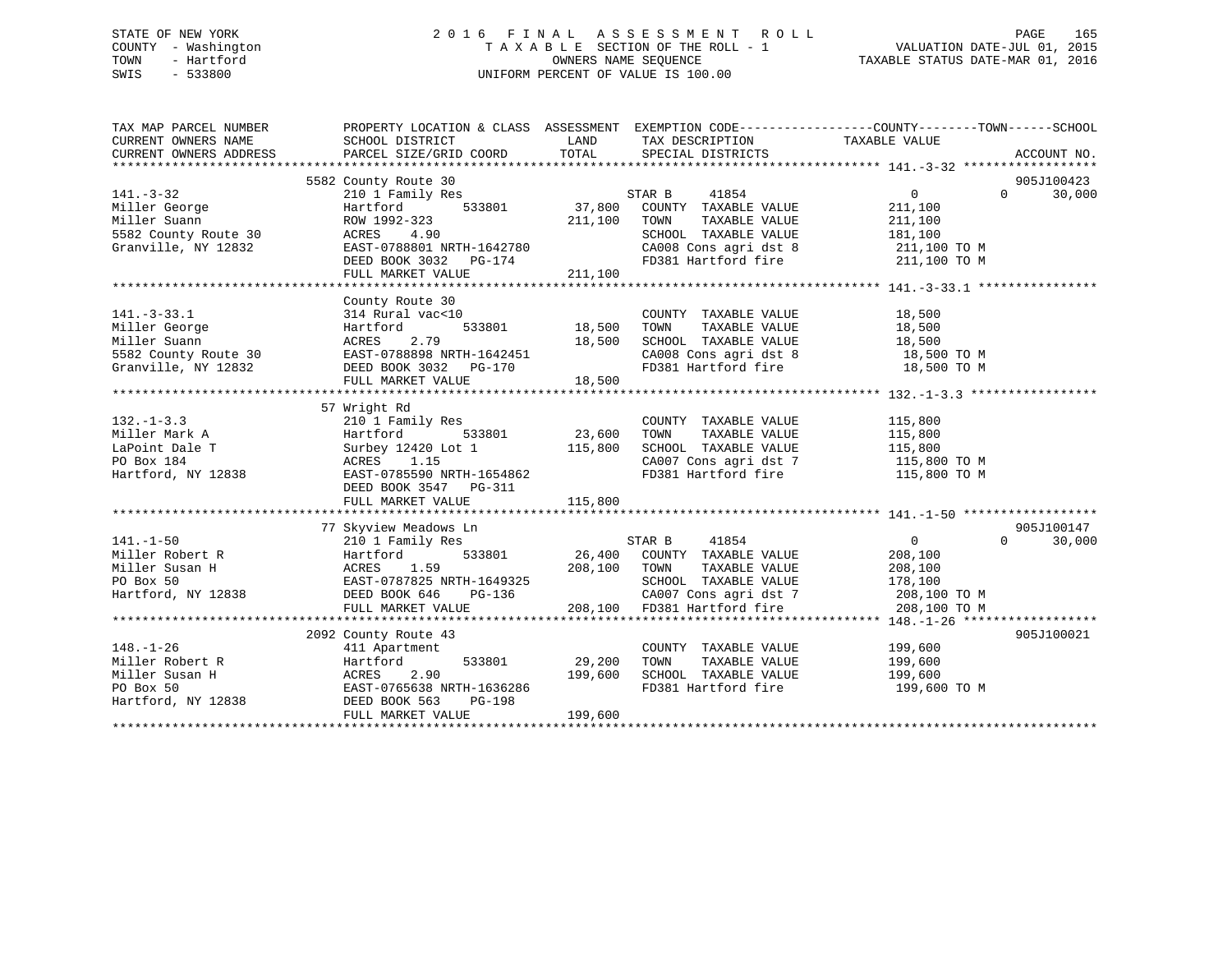# STATE OF NEW YORK 2 0 1 6 F I N A L A S S E S S M E N T R O L L PAGE 166 COUNTY - Washington T A X A B L E SECTION OF THE ROLL - 1 VALUATION DATE-JUL 01, 2015 TOWN - Hartford **TAXABLE STATUS DATE-MAR 01, 2016** OWNERS NAME SEQUENCE TAXABLE STATUS DATE-MAR 01, 2016 SWIS - 533800 UNIFORM PERCENT OF VALUE IS 100.00

| TAX MAP PARCEL NUMBER | PROPERTY LOCATION & CLASS ASSESSMENT EXEMPTION CODE---------------COUNTY-------TOWN-----SCHOOL                                                                                                                                                                                |                                    |                                                                      |                |                    |
|-----------------------|-------------------------------------------------------------------------------------------------------------------------------------------------------------------------------------------------------------------------------------------------------------------------------|------------------------------------|----------------------------------------------------------------------|----------------|--------------------|
|                       |                                                                                                                                                                                                                                                                               |                                    |                                                                      |                |                    |
|                       | 136 Dick Hill Rd                                                                                                                                                                                                                                                              |                                    |                                                                      |                | 905J100120         |
|                       |                                                                                                                                                                                                                                                                               |                                    | COUNTY TAXABLE VALUE                                                 | 63,000         |                    |
|                       |                                                                                                                                                                                                                                                                               |                                    | TOWN TAXABLE VALUE<br>SCHOOL TAXABLE VALUE                           | 63,000         |                    |
|                       |                                                                                                                                                                                                                                                                               |                                    |                                                                      | 63,000         |                    |
|                       |                                                                                                                                                                                                                                                                               |                                    | CA007 Cons agri dst 7 63,000 TO M                                    |                |                    |
|                       | 142.-1-2<br>Miller Tracy<br>Miller Tracy<br>22,900<br>2806 Moores Mill Rd<br>Aynor, SC 29511<br>290<br>Aynor, SC 29511<br>290<br>23,000<br>23,000<br>23,000<br>23,000<br>23,000<br>23,000<br>23,000<br>23,000<br>23,000<br>23,000<br>23,000<br>23,000<br>23,000<br>25,000<br> |                                    | FD381 Hartford fire 63,000 TO M                                      |                |                    |
|                       | FULL MARKET VALUE                                                                                                                                                                                                                                                             | 63,000                             |                                                                      |                |                    |
|                       |                                                                                                                                                                                                                                                                               |                                    |                                                                      |                |                    |
|                       | 1620 Baldwin Corners Rd                                                                                                                                                                                                                                                       |                                    |                                                                      |                | 905J100056         |
|                       |                                                                                                                                                                                                                                                                               |                                    |                                                                      |                |                    |
|                       |                                                                                                                                                                                                                                                                               |                                    |                                                                      |                |                    |
|                       |                                                                                                                                                                                                                                                                               |                                    |                                                                      |                |                    |
|                       |                                                                                                                                                                                                                                                                               |                                    |                                                                      |                |                    |
|                       |                                                                                                                                                                                                                                                                               |                                    |                                                                      |                |                    |
|                       |                                                                                                                                                                                                                                                                               |                                    |                                                                      |                |                    |
|                       |                                                                                                                                                                                                                                                                               |                                    |                                                                      |                |                    |
|                       | 7 Kittie Mae Way                                                                                                                                                                                                                                                              | $\frac{1}{533801}$ $\frac{1}{500}$ |                                                                      |                |                    |
|                       |                                                                                                                                                                                                                                                                               |                                    | COUNTY TAXABLE VALUE<br>TOWN     TAXABLE VALUE                       | 1,500          |                    |
|                       |                                                                                                                                                                                                                                                                               |                                    |                                                                      | 1,500          |                    |
|                       |                                                                                                                                                                                                                                                                               |                                    | SCHOOL TAXABLE VALUE 1,500<br>CA007 Cons agri dst 7 1,500 TO M       |                |                    |
|                       |                                                                                                                                                                                                                                                                               |                                    |                                                                      |                |                    |
|                       | 132.-1-21.3<br>Milne Lisa King<br>5 Kittie Mae Way<br>5 Kittie Mae Way<br>6 Granville, NY 12832<br>7 Granville, NY 12832<br>8 DEED BOOK 3276<br>8 DEED BOOK 3276<br>8 PG-270                                                                                                  |                                    | FD381 Hartford fire 1,500 TO M                                       |                |                    |
|                       | FULL MARKET VALUE                                                                                                                                                                                                                                                             | 1,500                              |                                                                      |                |                    |
|                       |                                                                                                                                                                                                                                                                               |                                    |                                                                      |                |                    |
|                       |                                                                                                                                                                                                                                                                               |                                    |                                                                      |                |                    |
|                       |                                                                                                                                                                                                                                                                               |                                    |                                                                      |                |                    |
|                       |                                                                                                                                                                                                                                                                               |                                    | TOWN                                                                 |                |                    |
|                       | 132.-1-21.8<br>Milne Robert J<br>Milne Robert J<br>Milne Lisa E<br>5 Kittie Mae Way<br>Granville, NY 12832<br>13,000<br>13,000<br>5 Kittie Mae Way<br>Granville, NY 12832<br>TULL MARKET VALUE<br>FULL MARKET VALUE                                                           |                                    | SCHOOL TAXABLE VALUE 13,000                                          |                |                    |
|                       |                                                                                                                                                                                                                                                                               |                                    | CA007 Cons agri dst 7 13,000 TO M<br>FD381 Hartford fire 13,000 TO M |                |                    |
|                       |                                                                                                                                                                                                                                                                               |                                    |                                                                      |                |                    |
|                       |                                                                                                                                                                                                                                                                               |                                    |                                                                      |                |                    |
|                       |                                                                                                                                                                                                                                                                               |                                    |                                                                      |                |                    |
|                       | 287 Blood St                                                                                                                                                                                                                                                                  |                                    |                                                                      |                |                    |
| $142. - 1 - 13.2$     | 240 Rural res                                                                                                                                                                                                                                                                 |                                    | STAR B<br>41854                                                      | $\overline{0}$ | $\Omega$<br>30,000 |
|                       |                                                                                                                                                                                                                                                                               |                                    |                                                                      |                |                    |
|                       |                                                                                                                                                                                                                                                                               |                                    |                                                                      |                |                    |
|                       |                                                                                                                                                                                                                                                                               |                                    |                                                                      |                |                    |
|                       |                                                                                                                                                                                                                                                                               |                                    | FD381 Hartford fire 135,200 TO M                                     |                |                    |
|                       |                                                                                                                                                                                                                                                                               |                                    |                                                                      |                |                    |
|                       |                                                                                                                                                                                                                                                                               |                                    |                                                                      |                |                    |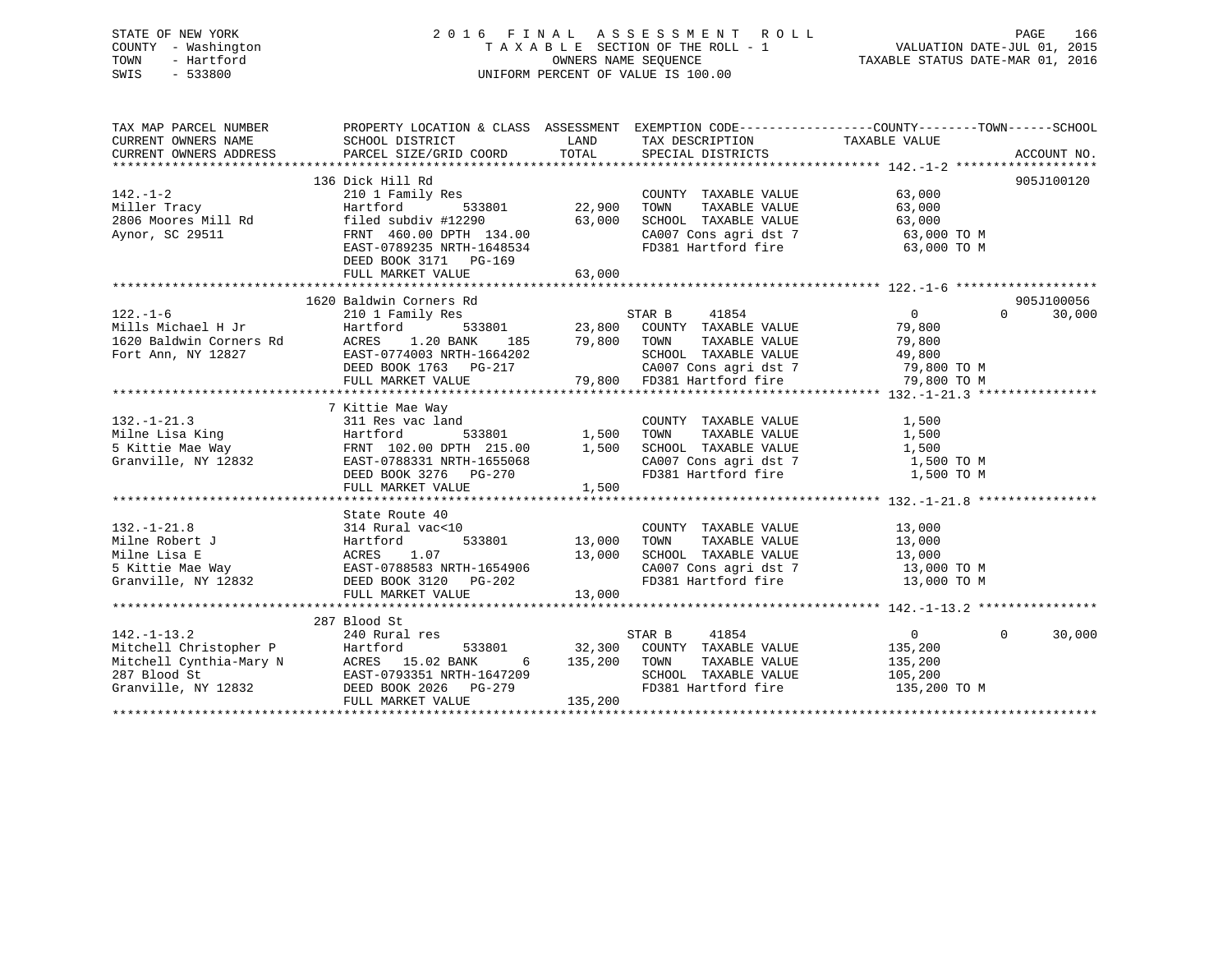# STATE OF NEW YORK 2 0 1 6 F I N A L A S S E S S M E N T R O L L PAGE 167 COUNTY - Washington T A X A B L E SECTION OF THE ROLL - 1 VALUATION DATE-JUL 01, 2015 TOWN - Hartford **TAXABLE STATUS DATE-MAR 01, 2016** OWNERS NAME SEQUENCE TAXABLE STATUS DATE-MAR 01, 2016 SWIS - 533800 UNIFORM PERCENT OF VALUE IS 100.00

| TAX MAP PARCEL NUMBER<br>CURRENT OWNERS NAME<br>CURRENT OWNERS ADDRESS                                                                                                                                                                     | PROPERTY LOCATION & CLASS ASSESSMENT EXEMPTION CODE----------------COUNTY-------TOWN------SCHOOL<br>SCHOOL DISTRICT<br>PARCEL SIZE/GRID COORD | LAND<br>TOTAL                    | TAX DESCRIPTION<br>SPECIAL DISTRICTS                               | TAXABLE VALUE                      | ACCOUNT NO.                                    |
|--------------------------------------------------------------------------------------------------------------------------------------------------------------------------------------------------------------------------------------------|-----------------------------------------------------------------------------------------------------------------------------------------------|----------------------------------|--------------------------------------------------------------------|------------------------------------|------------------------------------------------|
|                                                                                                                                                                                                                                            |                                                                                                                                               |                                  |                                                                    |                                    |                                                |
|                                                                                                                                                                                                                                            | 7778 State Route 40                                                                                                                           |                                  |                                                                    |                                    | 905J100451                                     |
| $140. -2 - 19$                                                                                                                                                                                                                             | 210 1 Family Res                                                                                                                              | VET WAR<br>533801 12,200 STAR EN | VET WAR CT 41121                                                   | 13,350<br>$\overline{0}$           | $\overline{0}$<br>13,350<br>65,300<br>$\Omega$ |
| Modeen Stanley E<br>Modeen Veontha P<br>Modeen Veontha P<br>TRNT 66.00 DPTH 186.00 89,000 COUNTY TAXABLE VALUE<br>TRNT 66.00 DPTH 186.00 89,000 COUNTY TAXABLE VALUE<br>TOWN TAXABLE VALUE<br>Hartford, NY 12838 DEED BOOK 409 PM SCHOOL T |                                                                                                                                               |                                  |                                                                    | 75,650                             |                                                |
|                                                                                                                                                                                                                                            |                                                                                                                                               |                                  | TAXABLE VALUE                                                      | 75,650                             |                                                |
|                                                                                                                                                                                                                                            |                                                                                                                                               |                                  | SCHOOL TAXABLE VALUE                                               | 23,700                             |                                                |
|                                                                                                                                                                                                                                            | FULL MARKET VALUE                                                                                                                             | 89.007                           | SCHOOL   TAXABLE VALUE<br>89,000    FD381 Hartford fire            | 89,000 TO M                        |                                                |
|                                                                                                                                                                                                                                            |                                                                                                                                               |                                  |                                                                    |                                    |                                                |
|                                                                                                                                                                                                                                            | 123 Rowe Hill Rd                                                                                                                              |                                  |                                                                    |                                    | 905J100201                                     |
| $141. - 1 - 36$                                                                                                                                                                                                                            | 433 Auto body                                                                                                                                 |                                  | COUNTY TAXABLE VALUE                                               | 94,100<br>94.100                   |                                                |
| Molgano, Jr Frank A Trustee                                                                                                                                                                                                                | Hartford<br>533801                                                                                                                            | 40,900                           | TAXABLE VALUE<br>TOWN                                              | 94,100                             |                                                |
| PO Box 1592                                                                                                                                                                                                                                | ACRES 2.26                                                                                                                                    | 94,100                           | SCHOOL TAXABLE VALUE                                               | 94,100                             |                                                |
| Manchester Center, VT 05255                                                                                                                                                                                                                | EAST-0786304 NRTH-1650773                                                                                                                     |                                  | CA007 Cons agri dst 7                                              | 94,100 TO M                        |                                                |
|                                                                                                                                                                                                                                            | DEED BOOK 3404 PG-223                                                                                                                         | 94,100                           |                                                                    | FD381 Hartford fire 94,100 TO M    |                                                |
|                                                                                                                                                                                                                                            | FULL MARKET VALUE                                                                                                                             |                                  |                                                                    |                                    |                                                |
|                                                                                                                                                                                                                                            |                                                                                                                                               |                                  |                                                                    |                                    |                                                |
|                                                                                                                                                                                                                                            | West Starbuck Ln                                                                                                                              |                                  |                                                                    |                                    | 905J100452                                     |
| $112. - 2 - 2$                                                                                                                                                                                                                             | 322 Rural vac>10                                                                                                                              |                                  | COUNTY TAXABLE VALUE                                               | 31,500                             |                                                |
| Moni Charles                                                                                                                                                                                                                               | Hartford<br>533801                                                                                                                            | 31,500 TOWN                      | TAXABLE VALUE                                                      | 31,500                             |                                                |
| 124 Parkside Dr                                                                                                                                                                                                                            | 939/107                                                                                                                                       |                                  | 31,500 SCHOOL TAXABLE VALUE                                        | 31,500                             |                                                |
| Princeton, NJ 08540                                                                                                                                                                                                                        | $112.-1-2$<br>ACRES 10.24<br>EAST-0765668 NRTH-1667689<br>DEED BOOK 939<br><b>PG-109</b><br>FULL MARKET VALUE                                 | 31,500                           | FD381 Hartford fire                                                | 31,500 TO M                        |                                                |
|                                                                                                                                                                                                                                            |                                                                                                                                               |                                  |                                                                    |                                    |                                                |
|                                                                                                                                                                                                                                            | 8421 State Route 40                                                                                                                           |                                  |                                                                    |                                    |                                                |
| $123. - 1 - 12.2$                                                                                                                                                                                                                          | 240 Rural res                                                                                                                                 |                                  | STAR B 41854                                                       | $\overline{0}$                     | $\Omega$<br>30,000                             |
| Monikowski Frank                                                                                                                                                                                                                           | 533801<br>Hartford                                                                                                                            |                                  | 49,100 COUNTY TAXABLE VALUE                                        | 236,100                            |                                                |
| Monikowski Linda                                                                                                                                                                                                                           | LOT 1, 3618/227                                                                                                                               | 236,100 TOWN                     | TAXABLE VALUE                                                      | 236,100                            |                                                |
| PO Box 33                                                                                                                                                                                                                                  | sub aband 3624/219                                                                                                                            |                                  | SCHOOL TAXABLE VALUE 206,100<br>CA007 Cons agri dst 7 236,100 TO M |                                    |                                                |
| Hartford, NY 12838                                                                                                                                                                                                                         | ACRES 39.23                                                                                                                                   |                                  |                                                                    |                                    |                                                |
|                                                                                                                                                                                                                                            | EAST-0791461 NRTH-1659819                                                                                                                     |                                  | FD381 Hartford fire                                                | 236,100 TO M                       |                                                |
|                                                                                                                                                                                                                                            | DEED BOOK 3098 PG-58                                                                                                                          |                                  |                                                                    |                                    |                                                |
|                                                                                                                                                                                                                                            | FULL MARKET VALUE                                                                                                                             | 236,100                          |                                                                    |                                    |                                                |
|                                                                                                                                                                                                                                            | 68 Rowe Hill Rd                                                                                                                               |                                  |                                                                    |                                    | 905J101392                                     |
| $141. - 1 - 44.1$                                                                                                                                                                                                                          | 210 1 Family Res                                                                                                                              |                                  | COUNTY TAXABLE VALUE                                               | 171,400                            |                                                |
| Monn Stephen                                                                                                                                                                                                                               | 533801<br>Hartford                                                                                                                            | 37,500                           | TOWN<br>TAXABLE VALUE                                              | 171,400                            |                                                |
| 68 Rowe Hill Rd                                                                                                                                                                                                                            | 628-115,636-33                                                                                                                                | 171,400                          | SCHOOL TAXABLE VALUE                                               | 171,400                            |                                                |
| Hartford, NY 12838                                                                                                                                                                                                                         | ACRES<br>4.81                                                                                                                                 |                                  |                                                                    | CA007 Cons agri dst 7 171,400 TO M |                                                |
|                                                                                                                                                                                                                                            | EAST-0786176 NRTH-1649326                                                                                                                     |                                  | FD381 Hartford fire                                                | 171,400 TO M                       |                                                |
|                                                                                                                                                                                                                                            | DEED BOOK 3373 PG-276                                                                                                                         |                                  |                                                                    |                                    |                                                |
|                                                                                                                                                                                                                                            | FULL MARKET VALUE                                                                                                                             | 171,400                          |                                                                    |                                    |                                                |
|                                                                                                                                                                                                                                            |                                                                                                                                               |                                  |                                                                    |                                    |                                                |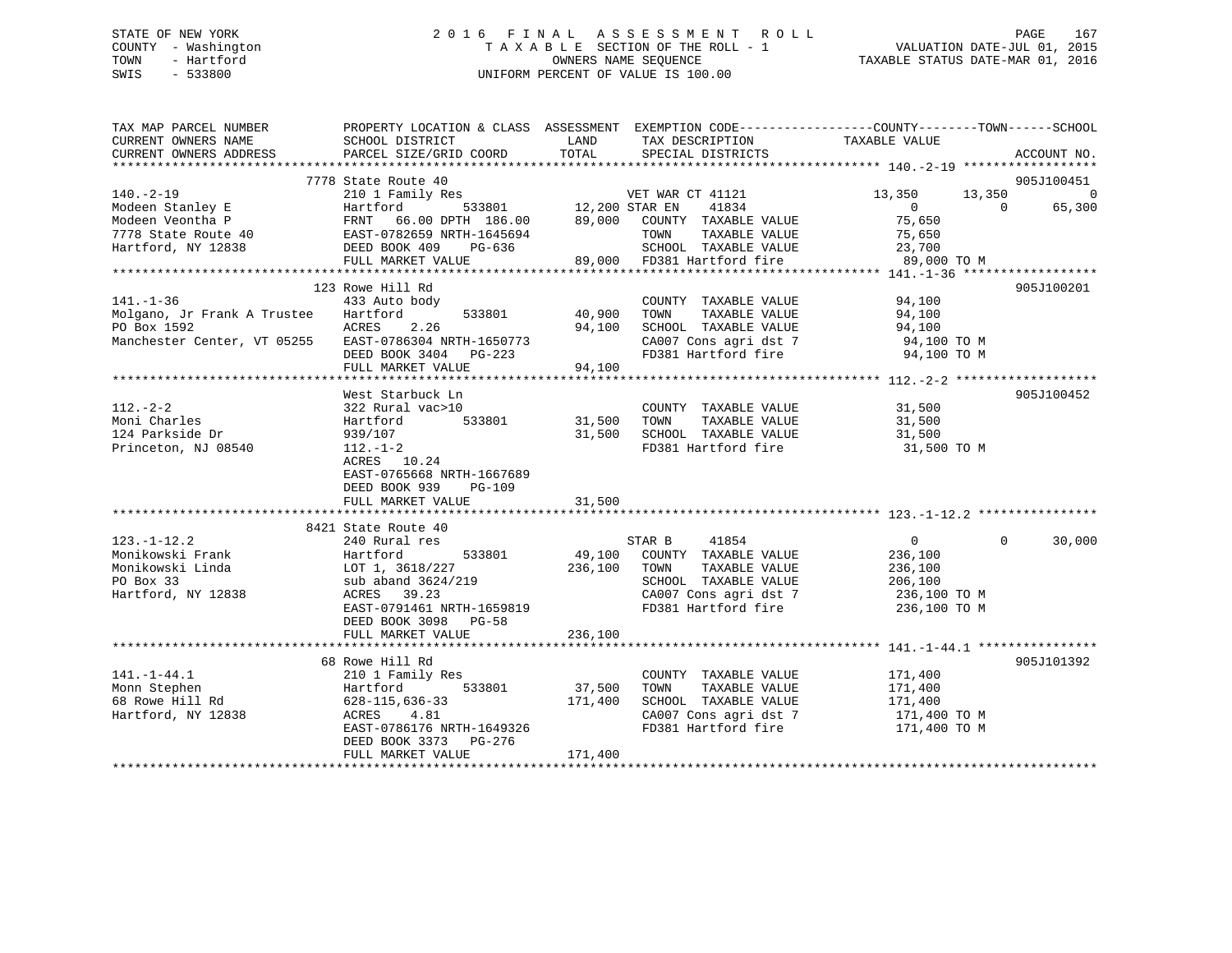# STATE OF NEW YORK 2 0 1 6 F I N A L A S S E S S M E N T R O L L PAGE 168 COUNTY - Washington T A X A B L E SECTION OF THE ROLL - 1 VALUATION DATE-JUL 01, 2015 TOWN - Hartford **TAXABLE STATUS DATE-MAR 01, 2016** OWNERS NAME SEQUENCE TAXABLE STATUS DATE-MAR 01, 2016 SWIS - 533800 UNIFORM PERCENT OF VALUE IS 100.00

| TAX MAP PARCEL NUMBER<br>CURRENT OWNERS NAME<br>CURRENT OWNERS ADDRESS                                                                                                                                                                                                            | PROPERTY LOCATION & CLASS ASSESSMENT<br>SCHOOL DISTRICT<br>PARCEL SIZE/GRID COORD                                                                                        | LAND<br>TOTAL                     | TAX DESCRIPTION<br>SPECIAL DISTRICTS                                                                                                                             | EXEMPTION CODE-----------------COUNTY-------TOWN------SCHOOL<br>TAXABLE VALUE                                 | ACCOUNT NO.                  |
|-----------------------------------------------------------------------------------------------------------------------------------------------------------------------------------------------------------------------------------------------------------------------------------|--------------------------------------------------------------------------------------------------------------------------------------------------------------------------|-----------------------------------|------------------------------------------------------------------------------------------------------------------------------------------------------------------|---------------------------------------------------------------------------------------------------------------|------------------------------|
| $139. -4 - 7.5$<br>Monroe Jonathan S<br>Monroe Krystal M<br>166 Gulf Ln<br>166 Gulf Ln<br>167 Gulf Ln<br>167 Gulf Ln<br>168 Gulf Ln<br>168 Gulf Ln<br>168 Gulf Ln<br>168 Gulf Ln<br>168 Gulf Ln<br>168 Gulf Ln<br>168 Gulf Ln<br>168 Gulf Ln<br>168 Gulf Ln<br>168 Gulf Ln<br>168 | 166 Gulf Ln<br>314 Rural vac<10<br>DEED BOOK 2835 PG-317<br>FULL MARKET VALUE                                                                                            | 533801 16,800<br>16,800<br>16,800 | COUNTY TAXABLE VALUE<br>TOWN<br>TAXABLE VALUE<br>SCHOOL TAXABLE VALUE<br>FD381 Hartford fire                                                                     | 16,800<br>16,800<br>16,800<br>CA007 Cons agri dst 7 16,800 TO M<br>16,800 TO M                                |                              |
| $150. - 1 - 29.10$<br>Monroe Kenneth R Sr<br>139 Pope Hill Rd<br>Argyle, NY 12809                                                                                                                                                                                                 | 139 Pope Hill Rd<br>210 1 Family Res<br>532001<br>Arqyle<br>ACRES<br>2.30<br>EAST-0780315 NRTH-1633368<br>DEED BOOK 936<br>PG-95<br>FULL MARKET VALUE                    | 29,100 STAR EN                    | AGED-ALL 41800<br>41834<br>155,500 COUNTY TAXABLE VALUE<br>TOWN<br>TAXABLE VALUE<br>SCHOOL TAXABLE VALUE<br>155,500 CA006 Cons agri dst 6<br>FD381 Hartford fire | 77,750<br>77,750<br>$\Omega$<br>77,750<br>77,750<br>12,450<br>155,500 TO M<br>155,500 TO M                    | 77,750<br>65,300<br>$\Omega$ |
| $139. -4 - 7.1$<br>Monroe Kermit O<br>Monroe Dianna<br>182 Gulf Ln<br>Fort Ann, NY 12827                                                                                                                                                                                          | 182 Gulf Ln<br>210 1 Family Res<br>Hartford<br>1.00<br>EAST-0765264 NRTH-1644051<br>DEED BOOK 659<br>PG-57<br>FULL MARKET VALUE                                          | 104,300 TOWN<br>104,300           | 41854<br>STAR B<br>533801 23,000 COUNTY TAXABLE VALUE<br>TAXABLE VALUE<br>SCHOOL TAXABLE VALUE 74,300<br>CA007 Cons agri dst 7<br>FD381 Hartford fire            | $\overline{0}$<br>104,300<br>104,300<br>104,300 TO M<br>104,300 TO M                                          | $\Omega$<br>30,000           |
| $139. -4 - 7.2$<br>Monroe Kermit O<br>Monroe Dianna L<br>182 Gulf Ln<br>Fort Ann, NY 12827                                                                                                                                                                                        | 172 Gulf Ln<br>312 Vac w/imprv<br>139.-1-7.2<br>FRNT 130.00 DPTH 147.00<br>EAST-0765233 NRTH-1643839<br>PERD BOOK 836 PG-272                                             | 1,000<br>4,500<br>4,500           | COUNTY TAXABLE VALUE<br>TOWN TAXABLE VALUE<br>SCHOOL TAXABLE VALUE<br>CA007 Cons agri dst 7<br>FD381 Hartford fire                                               | 4,500<br>4,500<br>4,500<br>4,500 TO M<br>4,500 TO M                                                           |                              |
| $139. -4 - 7.3$<br>Monroe Kermit O<br>Monroe Dianna L<br>182 Gulf Ln<br>Fort Ann, NY 12827                                                                                                                                                                                        | Gulf Ln<br>323 Vacant rural<br>Hartford<br>533801<br>LOT 2<br>$139. - 1 - 7.3$<br>ACRES 28.05<br>EAST-0765885 NRTH-1644350<br>DEED BOOK 2586 PG-134<br>FULL MARKET VALUE | 45,600<br>45,600<br>45,600        | COUNTY TAXABLE VALUE 45,600<br>TOWN<br>TAXABLE VALUE                                                                                                             | 45,600<br>SCHOOL TAXABLE VALUE 45,600<br>CA007 Cons agri dst 7 45,600 TO M<br>FD381 Hartford fire 45,600 TO M |                              |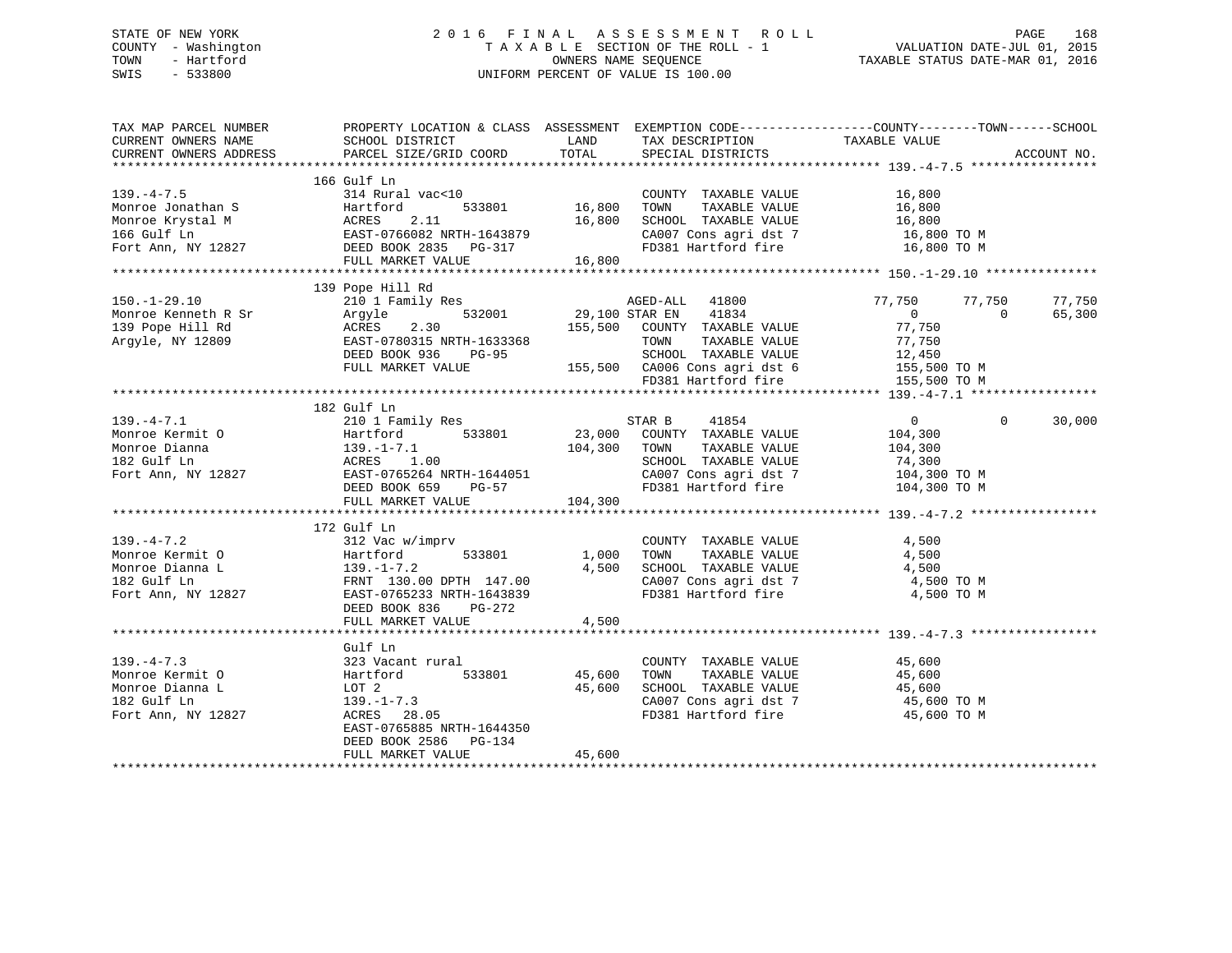# STATE OF NEW YORK 2 0 1 6 F I N A L A S S E S S M E N T R O L L PAGE 169 COUNTY - Washington T A X A B L E SECTION OF THE ROLL - 1 VALUATION DATE-JUL 01, 2015 TOWN - Hartford **TAXABLE STATUS DATE-MAR 01, 2016** OWNERS NAME SEQUENCE TAXABLE STATUS DATE-MAR 01, 2016 SWIS - 533800 UNIFORM PERCENT OF VALUE IS 100.00

| 40 Mcdougal Rd<br>314 Rural vac<10<br>$148. - 1 - 25.8$<br>COUNTY TAXABLE VALUE<br>$\frac{26}{36}$ ,000<br>533801<br>Monroe Richard K<br>Monroe Marcia D<br>Monroe Marcia D<br>68 Robbins Rd<br>Wilton, NY 12831<br>Wilton, NY 12831<br>DEED BOOK 3237 PG-344<br>TOWN<br>TAXABLE VALUE<br>SCHOOL TAXABLE VALUE<br>26,000<br>26,000 TO M<br>200 TO M<br>CA006 Cons agri dst 6<br>FD381 Hartford fire 26,000 TO M<br>3491 State Route 196<br>905J100454<br>166,053<br>$139. -4 - 3$<br>112 Dairy farm<br>AG DIST<br>41720<br>166,053<br>166,053<br>533801 302,700 STAR EN 41834<br>Moore Leonard F<br>Moore Dawn<br>Hartford<br>$\Omega$<br>$\Omega$<br>65,300<br>286,547<br>$139. - 1 - 3$<br>452,600<br>COUNTY TAXABLE VALUE<br>Moore Dawn<br>3491 State Route 196<br>ACRES 263.75<br>TOWN<br>TAXABLE VALUE<br>286,547<br>EAST-0768067 NRTH-1643490<br>SCHOOL TAXABLE VALUE<br>Fort Ann, NY 12827<br>221,247<br>CA007 Cons agri dst 7 286,547 TO M<br>DEED BOOK 3599 PG-188 CA00<br>FULL MARKET VALUE 452,600 PULL MARKET VALUE<br>166,053 EX<br>MAY BE SUBJECT TO PAYMENT<br>FD381 Hartford fire 452,600 TO M<br>UNDER AGDIST LAW TIL 2020<br>905J100015<br>Gilchrist Hill Rd<br>$150. - 1 - 45$<br>323 Vacant rural<br>70,000<br>70,000<br>70,000<br>Moore Marlene Trustee<br>Hartford<br>533801<br>32,600<br>Pike Mary Ellen Trustee<br>823/75<br>TAXABLE VALUE<br>32,600<br>456 Gilchrist Hill Rd<br>Forest Tax 2324/32<br>SCHOOL TAXABLE VALUE<br>FD381 Hartford fire<br>32,600<br>ACRES 155.60<br>102,600 TO M<br>EAST-0782172 NRTH-1637342<br>DEED BOOK 3378 PG-49<br>MAY BE SUBJECT TO PAYMENT<br>102,600<br>UNDER RPTL480A UNTIL 2025<br>FULL MARKET VALUE<br>Durkee Ln<br>$114. - 1 - 20.2$<br>323 Vacant rural<br>COUNTY TAXABLE VALUE 41,000<br>TOWN<br>TAXABLE VALUE<br>41,000<br>SCHOOL TAXABLE VALUE 41,000<br>CA007 Cons agri dst 7 41,000 TO M<br>Greenwich, NY 12834<br>FD381 Hartford fire 41,000 TO M<br>41,000<br>FULL MARKET VALUE<br>905J101069<br>142 Baker Rd<br>$132 - 2 - 21.3$<br>210 1 Family Res<br>133,300<br>COUNTY TAXABLE VALUE<br>Morizio Mark J<br>533801 34,500<br>TOWN<br>TAXABLE VALUE<br>133,300<br>Hartford<br>SCHOOL TAXABLE VALUE 133,300<br>PO Box 202<br>4.03<br>133,300<br>ACRES<br>FD381 Hartford fire<br>Hartford, NY 12838<br>EAST-0793666 NRTH-1654121<br>133,300 TO M<br>DEED BOOK 2873 PG-143<br>FULL MARKET VALUE<br>133,300 | TAX MAP PARCEL NUMBER | PROPERTY LOCATION & CLASS ASSESSMENT EXEMPTION CODE----------------COUNTY-------TOWN------SCHOOL |  |  |
|-----------------------------------------------------------------------------------------------------------------------------------------------------------------------------------------------------------------------------------------------------------------------------------------------------------------------------------------------------------------------------------------------------------------------------------------------------------------------------------------------------------------------------------------------------------------------------------------------------------------------------------------------------------------------------------------------------------------------------------------------------------------------------------------------------------------------------------------------------------------------------------------------------------------------------------------------------------------------------------------------------------------------------------------------------------------------------------------------------------------------------------------------------------------------------------------------------------------------------------------------------------------------------------------------------------------------------------------------------------------------------------------------------------------------------------------------------------------------------------------------------------------------------------------------------------------------------------------------------------------------------------------------------------------------------------------------------------------------------------------------------------------------------------------------------------------------------------------------------------------------------------------------------------------------------------------------------------------------------------------------------------------------------------------------------------------------------------------------------------------------------------------------------------------------------------------------------------------------------------------------------------------------------------------------------------------------------------------------------------------------------------|-----------------------|--------------------------------------------------------------------------------------------------|--|--|
|                                                                                                                                                                                                                                                                                                                                                                                                                                                                                                                                                                                                                                                                                                                                                                                                                                                                                                                                                                                                                                                                                                                                                                                                                                                                                                                                                                                                                                                                                                                                                                                                                                                                                                                                                                                                                                                                                                                                                                                                                                                                                                                                                                                                                                                                                                                                                                                   |                       |                                                                                                  |  |  |
|                                                                                                                                                                                                                                                                                                                                                                                                                                                                                                                                                                                                                                                                                                                                                                                                                                                                                                                                                                                                                                                                                                                                                                                                                                                                                                                                                                                                                                                                                                                                                                                                                                                                                                                                                                                                                                                                                                                                                                                                                                                                                                                                                                                                                                                                                                                                                                                   |                       |                                                                                                  |  |  |
|                                                                                                                                                                                                                                                                                                                                                                                                                                                                                                                                                                                                                                                                                                                                                                                                                                                                                                                                                                                                                                                                                                                                                                                                                                                                                                                                                                                                                                                                                                                                                                                                                                                                                                                                                                                                                                                                                                                                                                                                                                                                                                                                                                                                                                                                                                                                                                                   |                       |                                                                                                  |  |  |
|                                                                                                                                                                                                                                                                                                                                                                                                                                                                                                                                                                                                                                                                                                                                                                                                                                                                                                                                                                                                                                                                                                                                                                                                                                                                                                                                                                                                                                                                                                                                                                                                                                                                                                                                                                                                                                                                                                                                                                                                                                                                                                                                                                                                                                                                                                                                                                                   |                       |                                                                                                  |  |  |
|                                                                                                                                                                                                                                                                                                                                                                                                                                                                                                                                                                                                                                                                                                                                                                                                                                                                                                                                                                                                                                                                                                                                                                                                                                                                                                                                                                                                                                                                                                                                                                                                                                                                                                                                                                                                                                                                                                                                                                                                                                                                                                                                                                                                                                                                                                                                                                                   |                       |                                                                                                  |  |  |
|                                                                                                                                                                                                                                                                                                                                                                                                                                                                                                                                                                                                                                                                                                                                                                                                                                                                                                                                                                                                                                                                                                                                                                                                                                                                                                                                                                                                                                                                                                                                                                                                                                                                                                                                                                                                                                                                                                                                                                                                                                                                                                                                                                                                                                                                                                                                                                                   |                       |                                                                                                  |  |  |
|                                                                                                                                                                                                                                                                                                                                                                                                                                                                                                                                                                                                                                                                                                                                                                                                                                                                                                                                                                                                                                                                                                                                                                                                                                                                                                                                                                                                                                                                                                                                                                                                                                                                                                                                                                                                                                                                                                                                                                                                                                                                                                                                                                                                                                                                                                                                                                                   |                       |                                                                                                  |  |  |
|                                                                                                                                                                                                                                                                                                                                                                                                                                                                                                                                                                                                                                                                                                                                                                                                                                                                                                                                                                                                                                                                                                                                                                                                                                                                                                                                                                                                                                                                                                                                                                                                                                                                                                                                                                                                                                                                                                                                                                                                                                                                                                                                                                                                                                                                                                                                                                                   |                       |                                                                                                  |  |  |
|                                                                                                                                                                                                                                                                                                                                                                                                                                                                                                                                                                                                                                                                                                                                                                                                                                                                                                                                                                                                                                                                                                                                                                                                                                                                                                                                                                                                                                                                                                                                                                                                                                                                                                                                                                                                                                                                                                                                                                                                                                                                                                                                                                                                                                                                                                                                                                                   |                       |                                                                                                  |  |  |
|                                                                                                                                                                                                                                                                                                                                                                                                                                                                                                                                                                                                                                                                                                                                                                                                                                                                                                                                                                                                                                                                                                                                                                                                                                                                                                                                                                                                                                                                                                                                                                                                                                                                                                                                                                                                                                                                                                                                                                                                                                                                                                                                                                                                                                                                                                                                                                                   |                       |                                                                                                  |  |  |
|                                                                                                                                                                                                                                                                                                                                                                                                                                                                                                                                                                                                                                                                                                                                                                                                                                                                                                                                                                                                                                                                                                                                                                                                                                                                                                                                                                                                                                                                                                                                                                                                                                                                                                                                                                                                                                                                                                                                                                                                                                                                                                                                                                                                                                                                                                                                                                                   |                       |                                                                                                  |  |  |
|                                                                                                                                                                                                                                                                                                                                                                                                                                                                                                                                                                                                                                                                                                                                                                                                                                                                                                                                                                                                                                                                                                                                                                                                                                                                                                                                                                                                                                                                                                                                                                                                                                                                                                                                                                                                                                                                                                                                                                                                                                                                                                                                                                                                                                                                                                                                                                                   |                       |                                                                                                  |  |  |
|                                                                                                                                                                                                                                                                                                                                                                                                                                                                                                                                                                                                                                                                                                                                                                                                                                                                                                                                                                                                                                                                                                                                                                                                                                                                                                                                                                                                                                                                                                                                                                                                                                                                                                                                                                                                                                                                                                                                                                                                                                                                                                                                                                                                                                                                                                                                                                                   |                       |                                                                                                  |  |  |
|                                                                                                                                                                                                                                                                                                                                                                                                                                                                                                                                                                                                                                                                                                                                                                                                                                                                                                                                                                                                                                                                                                                                                                                                                                                                                                                                                                                                                                                                                                                                                                                                                                                                                                                                                                                                                                                                                                                                                                                                                                                                                                                                                                                                                                                                                                                                                                                   |                       |                                                                                                  |  |  |
|                                                                                                                                                                                                                                                                                                                                                                                                                                                                                                                                                                                                                                                                                                                                                                                                                                                                                                                                                                                                                                                                                                                                                                                                                                                                                                                                                                                                                                                                                                                                                                                                                                                                                                                                                                                                                                                                                                                                                                                                                                                                                                                                                                                                                                                                                                                                                                                   |                       |                                                                                                  |  |  |
|                                                                                                                                                                                                                                                                                                                                                                                                                                                                                                                                                                                                                                                                                                                                                                                                                                                                                                                                                                                                                                                                                                                                                                                                                                                                                                                                                                                                                                                                                                                                                                                                                                                                                                                                                                                                                                                                                                                                                                                                                                                                                                                                                                                                                                                                                                                                                                                   |                       |                                                                                                  |  |  |
|                                                                                                                                                                                                                                                                                                                                                                                                                                                                                                                                                                                                                                                                                                                                                                                                                                                                                                                                                                                                                                                                                                                                                                                                                                                                                                                                                                                                                                                                                                                                                                                                                                                                                                                                                                                                                                                                                                                                                                                                                                                                                                                                                                                                                                                                                                                                                                                   |                       |                                                                                                  |  |  |
|                                                                                                                                                                                                                                                                                                                                                                                                                                                                                                                                                                                                                                                                                                                                                                                                                                                                                                                                                                                                                                                                                                                                                                                                                                                                                                                                                                                                                                                                                                                                                                                                                                                                                                                                                                                                                                                                                                                                                                                                                                                                                                                                                                                                                                                                                                                                                                                   |                       |                                                                                                  |  |  |
|                                                                                                                                                                                                                                                                                                                                                                                                                                                                                                                                                                                                                                                                                                                                                                                                                                                                                                                                                                                                                                                                                                                                                                                                                                                                                                                                                                                                                                                                                                                                                                                                                                                                                                                                                                                                                                                                                                                                                                                                                                                                                                                                                                                                                                                                                                                                                                                   |                       |                                                                                                  |  |  |
|                                                                                                                                                                                                                                                                                                                                                                                                                                                                                                                                                                                                                                                                                                                                                                                                                                                                                                                                                                                                                                                                                                                                                                                                                                                                                                                                                                                                                                                                                                                                                                                                                                                                                                                                                                                                                                                                                                                                                                                                                                                                                                                                                                                                                                                                                                                                                                                   |                       |                                                                                                  |  |  |
|                                                                                                                                                                                                                                                                                                                                                                                                                                                                                                                                                                                                                                                                                                                                                                                                                                                                                                                                                                                                                                                                                                                                                                                                                                                                                                                                                                                                                                                                                                                                                                                                                                                                                                                                                                                                                                                                                                                                                                                                                                                                                                                                                                                                                                                                                                                                                                                   |                       |                                                                                                  |  |  |
|                                                                                                                                                                                                                                                                                                                                                                                                                                                                                                                                                                                                                                                                                                                                                                                                                                                                                                                                                                                                                                                                                                                                                                                                                                                                                                                                                                                                                                                                                                                                                                                                                                                                                                                                                                                                                                                                                                                                                                                                                                                                                                                                                                                                                                                                                                                                                                                   |                       |                                                                                                  |  |  |
|                                                                                                                                                                                                                                                                                                                                                                                                                                                                                                                                                                                                                                                                                                                                                                                                                                                                                                                                                                                                                                                                                                                                                                                                                                                                                                                                                                                                                                                                                                                                                                                                                                                                                                                                                                                                                                                                                                                                                                                                                                                                                                                                                                                                                                                                                                                                                                                   |                       |                                                                                                  |  |  |
|                                                                                                                                                                                                                                                                                                                                                                                                                                                                                                                                                                                                                                                                                                                                                                                                                                                                                                                                                                                                                                                                                                                                                                                                                                                                                                                                                                                                                                                                                                                                                                                                                                                                                                                                                                                                                                                                                                                                                                                                                                                                                                                                                                                                                                                                                                                                                                                   |                       |                                                                                                  |  |  |
|                                                                                                                                                                                                                                                                                                                                                                                                                                                                                                                                                                                                                                                                                                                                                                                                                                                                                                                                                                                                                                                                                                                                                                                                                                                                                                                                                                                                                                                                                                                                                                                                                                                                                                                                                                                                                                                                                                                                                                                                                                                                                                                                                                                                                                                                                                                                                                                   |                       |                                                                                                  |  |  |
|                                                                                                                                                                                                                                                                                                                                                                                                                                                                                                                                                                                                                                                                                                                                                                                                                                                                                                                                                                                                                                                                                                                                                                                                                                                                                                                                                                                                                                                                                                                                                                                                                                                                                                                                                                                                                                                                                                                                                                                                                                                                                                                                                                                                                                                                                                                                                                                   |                       |                                                                                                  |  |  |
|                                                                                                                                                                                                                                                                                                                                                                                                                                                                                                                                                                                                                                                                                                                                                                                                                                                                                                                                                                                                                                                                                                                                                                                                                                                                                                                                                                                                                                                                                                                                                                                                                                                                                                                                                                                                                                                                                                                                                                                                                                                                                                                                                                                                                                                                                                                                                                                   |                       |                                                                                                  |  |  |
|                                                                                                                                                                                                                                                                                                                                                                                                                                                                                                                                                                                                                                                                                                                                                                                                                                                                                                                                                                                                                                                                                                                                                                                                                                                                                                                                                                                                                                                                                                                                                                                                                                                                                                                                                                                                                                                                                                                                                                                                                                                                                                                                                                                                                                                                                                                                                                                   | Hartford, NY 12838    |                                                                                                  |  |  |
|                                                                                                                                                                                                                                                                                                                                                                                                                                                                                                                                                                                                                                                                                                                                                                                                                                                                                                                                                                                                                                                                                                                                                                                                                                                                                                                                                                                                                                                                                                                                                                                                                                                                                                                                                                                                                                                                                                                                                                                                                                                                                                                                                                                                                                                                                                                                                                                   |                       |                                                                                                  |  |  |
|                                                                                                                                                                                                                                                                                                                                                                                                                                                                                                                                                                                                                                                                                                                                                                                                                                                                                                                                                                                                                                                                                                                                                                                                                                                                                                                                                                                                                                                                                                                                                                                                                                                                                                                                                                                                                                                                                                                                                                                                                                                                                                                                                                                                                                                                                                                                                                                   |                       |                                                                                                  |  |  |
|                                                                                                                                                                                                                                                                                                                                                                                                                                                                                                                                                                                                                                                                                                                                                                                                                                                                                                                                                                                                                                                                                                                                                                                                                                                                                                                                                                                                                                                                                                                                                                                                                                                                                                                                                                                                                                                                                                                                                                                                                                                                                                                                                                                                                                                                                                                                                                                   |                       |                                                                                                  |  |  |
|                                                                                                                                                                                                                                                                                                                                                                                                                                                                                                                                                                                                                                                                                                                                                                                                                                                                                                                                                                                                                                                                                                                                                                                                                                                                                                                                                                                                                                                                                                                                                                                                                                                                                                                                                                                                                                                                                                                                                                                                                                                                                                                                                                                                                                                                                                                                                                                   |                       |                                                                                                  |  |  |
|                                                                                                                                                                                                                                                                                                                                                                                                                                                                                                                                                                                                                                                                                                                                                                                                                                                                                                                                                                                                                                                                                                                                                                                                                                                                                                                                                                                                                                                                                                                                                                                                                                                                                                                                                                                                                                                                                                                                                                                                                                                                                                                                                                                                                                                                                                                                                                                   |                       |                                                                                                  |  |  |
|                                                                                                                                                                                                                                                                                                                                                                                                                                                                                                                                                                                                                                                                                                                                                                                                                                                                                                                                                                                                                                                                                                                                                                                                                                                                                                                                                                                                                                                                                                                                                                                                                                                                                                                                                                                                                                                                                                                                                                                                                                                                                                                                                                                                                                                                                                                                                                                   |                       |                                                                                                  |  |  |
|                                                                                                                                                                                                                                                                                                                                                                                                                                                                                                                                                                                                                                                                                                                                                                                                                                                                                                                                                                                                                                                                                                                                                                                                                                                                                                                                                                                                                                                                                                                                                                                                                                                                                                                                                                                                                                                                                                                                                                                                                                                                                                                                                                                                                                                                                                                                                                                   |                       |                                                                                                  |  |  |
|                                                                                                                                                                                                                                                                                                                                                                                                                                                                                                                                                                                                                                                                                                                                                                                                                                                                                                                                                                                                                                                                                                                                                                                                                                                                                                                                                                                                                                                                                                                                                                                                                                                                                                                                                                                                                                                                                                                                                                                                                                                                                                                                                                                                                                                                                                                                                                                   |                       |                                                                                                  |  |  |
|                                                                                                                                                                                                                                                                                                                                                                                                                                                                                                                                                                                                                                                                                                                                                                                                                                                                                                                                                                                                                                                                                                                                                                                                                                                                                                                                                                                                                                                                                                                                                                                                                                                                                                                                                                                                                                                                                                                                                                                                                                                                                                                                                                                                                                                                                                                                                                                   |                       |                                                                                                  |  |  |
|                                                                                                                                                                                                                                                                                                                                                                                                                                                                                                                                                                                                                                                                                                                                                                                                                                                                                                                                                                                                                                                                                                                                                                                                                                                                                                                                                                                                                                                                                                                                                                                                                                                                                                                                                                                                                                                                                                                                                                                                                                                                                                                                                                                                                                                                                                                                                                                   |                       |                                                                                                  |  |  |
|                                                                                                                                                                                                                                                                                                                                                                                                                                                                                                                                                                                                                                                                                                                                                                                                                                                                                                                                                                                                                                                                                                                                                                                                                                                                                                                                                                                                                                                                                                                                                                                                                                                                                                                                                                                                                                                                                                                                                                                                                                                                                                                                                                                                                                                                                                                                                                                   |                       |                                                                                                  |  |  |
|                                                                                                                                                                                                                                                                                                                                                                                                                                                                                                                                                                                                                                                                                                                                                                                                                                                                                                                                                                                                                                                                                                                                                                                                                                                                                                                                                                                                                                                                                                                                                                                                                                                                                                                                                                                                                                                                                                                                                                                                                                                                                                                                                                                                                                                                                                                                                                                   |                       |                                                                                                  |  |  |
|                                                                                                                                                                                                                                                                                                                                                                                                                                                                                                                                                                                                                                                                                                                                                                                                                                                                                                                                                                                                                                                                                                                                                                                                                                                                                                                                                                                                                                                                                                                                                                                                                                                                                                                                                                                                                                                                                                                                                                                                                                                                                                                                                                                                                                                                                                                                                                                   |                       |                                                                                                  |  |  |
|                                                                                                                                                                                                                                                                                                                                                                                                                                                                                                                                                                                                                                                                                                                                                                                                                                                                                                                                                                                                                                                                                                                                                                                                                                                                                                                                                                                                                                                                                                                                                                                                                                                                                                                                                                                                                                                                                                                                                                                                                                                                                                                                                                                                                                                                                                                                                                                   |                       |                                                                                                  |  |  |
|                                                                                                                                                                                                                                                                                                                                                                                                                                                                                                                                                                                                                                                                                                                                                                                                                                                                                                                                                                                                                                                                                                                                                                                                                                                                                                                                                                                                                                                                                                                                                                                                                                                                                                                                                                                                                                                                                                                                                                                                                                                                                                                                                                                                                                                                                                                                                                                   |                       |                                                                                                  |  |  |
|                                                                                                                                                                                                                                                                                                                                                                                                                                                                                                                                                                                                                                                                                                                                                                                                                                                                                                                                                                                                                                                                                                                                                                                                                                                                                                                                                                                                                                                                                                                                                                                                                                                                                                                                                                                                                                                                                                                                                                                                                                                                                                                                                                                                                                                                                                                                                                                   |                       |                                                                                                  |  |  |
|                                                                                                                                                                                                                                                                                                                                                                                                                                                                                                                                                                                                                                                                                                                                                                                                                                                                                                                                                                                                                                                                                                                                                                                                                                                                                                                                                                                                                                                                                                                                                                                                                                                                                                                                                                                                                                                                                                                                                                                                                                                                                                                                                                                                                                                                                                                                                                                   |                       |                                                                                                  |  |  |
|                                                                                                                                                                                                                                                                                                                                                                                                                                                                                                                                                                                                                                                                                                                                                                                                                                                                                                                                                                                                                                                                                                                                                                                                                                                                                                                                                                                                                                                                                                                                                                                                                                                                                                                                                                                                                                                                                                                                                                                                                                                                                                                                                                                                                                                                                                                                                                                   |                       |                                                                                                  |  |  |
|                                                                                                                                                                                                                                                                                                                                                                                                                                                                                                                                                                                                                                                                                                                                                                                                                                                                                                                                                                                                                                                                                                                                                                                                                                                                                                                                                                                                                                                                                                                                                                                                                                                                                                                                                                                                                                                                                                                                                                                                                                                                                                                                                                                                                                                                                                                                                                                   |                       |                                                                                                  |  |  |
|                                                                                                                                                                                                                                                                                                                                                                                                                                                                                                                                                                                                                                                                                                                                                                                                                                                                                                                                                                                                                                                                                                                                                                                                                                                                                                                                                                                                                                                                                                                                                                                                                                                                                                                                                                                                                                                                                                                                                                                                                                                                                                                                                                                                                                                                                                                                                                                   |                       |                                                                                                  |  |  |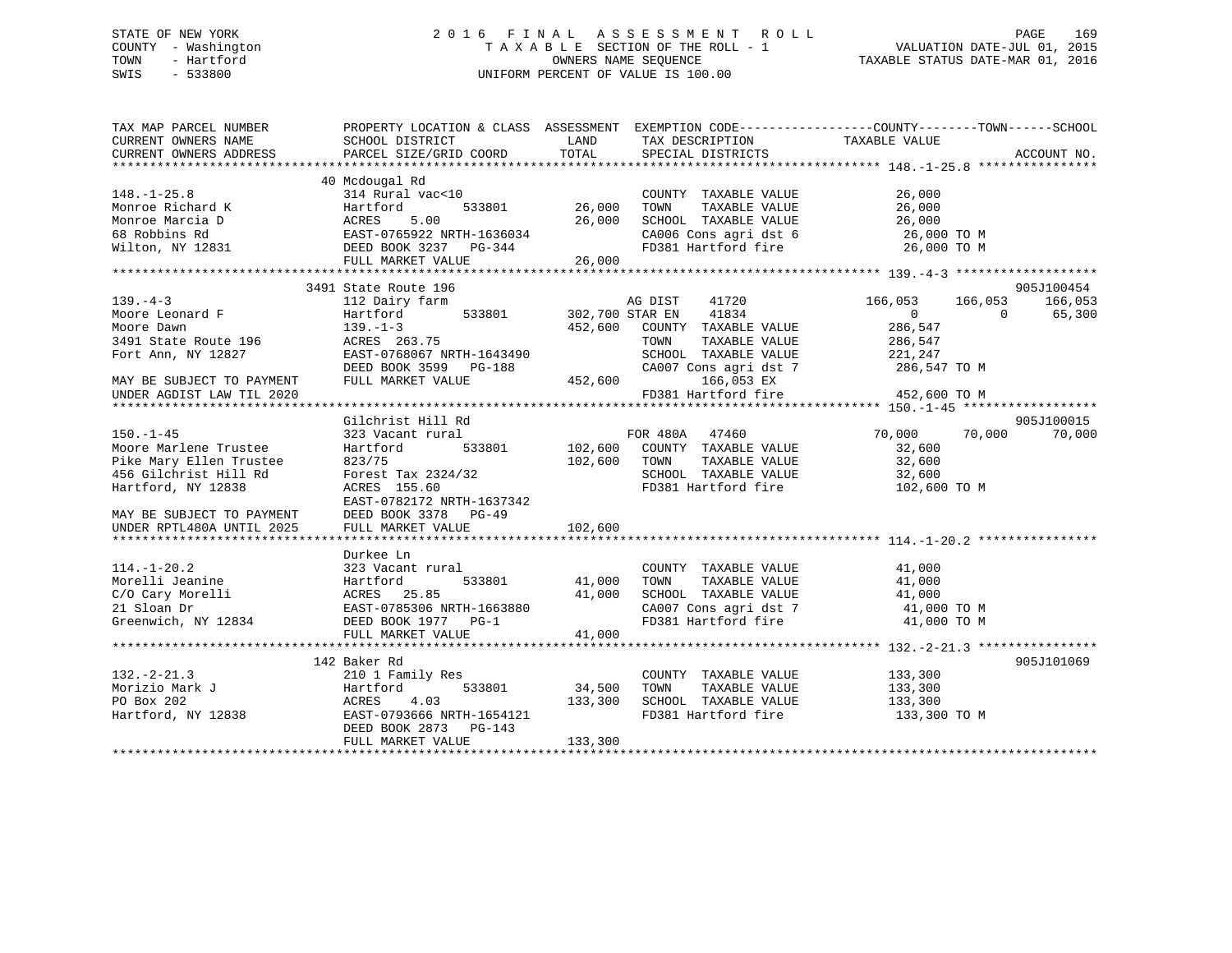# STATE OF NEW YORK 2 0 1 6 F I N A L A S S E S S M E N T R O L L PAGE 170 COUNTY - Washington T A X A B L E SECTION OF THE ROLL - 1 VALUATION DATE-JUL 01, 2015 TOWN - Hartford **TAXABLE STATUS DATE-MAR 01, 2016** OWNERS NAME SEQUENCE TAXABLE STATUS DATE-MAR 01, 2016 SWIS - 533800 UNIFORM PERCENT OF VALUE IS 100.00

| TAX MAP PARCEL NUMBER<br>CURRENT OWNERS NAME<br>CURRENT OWNERS ADDRESS                                     | PROPERTY LOCATION & CLASS ASSESSMENT EXEMPTION CODE----------------COUNTY-------TOWN------SCHOOL<br>SCHOOL DISTRICT<br>PARCEL SIZE/GRID COORD               | LAND<br>TOTAL              | TAX DESCRIPTION<br>SPECIAL DISTRICTS                                                                                                                                                                                       | TAXABLE VALUE                                                                                                  | ACCOUNT NO.                                                 |                                            |
|------------------------------------------------------------------------------------------------------------|-------------------------------------------------------------------------------------------------------------------------------------------------------------|----------------------------|----------------------------------------------------------------------------------------------------------------------------------------------------------------------------------------------------------------------------|----------------------------------------------------------------------------------------------------------------|-------------------------------------------------------------|--------------------------------------------|
|                                                                                                            |                                                                                                                                                             |                            |                                                                                                                                                                                                                            |                                                                                                                |                                                             |                                            |
| $148. - 1 - 23$<br>Morris Deborah A<br>146 McDougal Rd<br>Argyle, NY 12809                                 | 146 Mcdougal Rd<br>240 Rural res<br>533801<br>Hartford<br>ACRES 13.30<br>EAST-0767583 NRTH-1634431                                                          | 237,600 TOWN               | STAR B<br>41854<br>52,600 COUNTY TAXABLE VALUE<br>TAXABLE VALUE<br>SCHOOL TAXABLE VALUE                                                                                                                                    | $\overline{0}$<br>237,600<br>237,600<br>207,600                                                                | 905J100607<br>$\Omega$<br>30,000                            |                                            |
|                                                                                                            | DEED BOOK 561<br>PG-58                                                                                                                                      |                            | CA006 Cons agri dst 6                                                                                                                                                                                                      | 237,600 TO M                                                                                                   |                                                             |                                            |
|                                                                                                            | FULL MARKET VALUE                                                                                                                                           |                            | 237,600 FD381 Hartford fire                                                                                                                                                                                                | 237,600 TO M                                                                                                   |                                                             |                                            |
|                                                                                                            | 354 County Route 19                                                                                                                                         |                            |                                                                                                                                                                                                                            |                                                                                                                | 905J101380                                                  |                                            |
| $149. - 1 - 32.7$<br>Morrison Patricia S<br>354 County Route 19<br>Fort Ann, NY 12827                      | 210 1 Family Res<br>Hartford 533801<br>LOT 4<br>ACRES 3.42<br>EAST-0775183 NRTH-1638024<br>DEED BOOK 2608 PG-183                                            | 151,100                    | 41854<br>STAR B<br>32,200 COUNTY TAXABLE VALUE<br>TAXABLE VALUE<br>TOWN<br>SCHOOL TAXABLE VALUE<br>CA006 Cons agri dst 6<br>FD381 Hartford fire                                                                            | $\overline{0}$<br>151,100<br>151,100<br>121,100<br>151,100 TO M<br>151,100 TO M                                | $\Omega$<br>30,000                                          |                                            |
|                                                                                                            | FULL MARKET VALUE                                                                                                                                           | 151,100                    |                                                                                                                                                                                                                            |                                                                                                                |                                                             |                                            |
| $123. - 1 - 11.12$<br>Morrow Brian O<br>24 Pacific St<br>Granville, NY 12832                               | 8492 State Route 40<br>314 Rural vac<10<br>533801<br>Hartford<br>ACRES<br>1.34<br>EAST-0792865 NRTH-1660298<br>DEED BOOK 2056 PG-265<br>FULL MARKET VALUE   | 14,000<br>14,000<br>14,000 | COUNTY TAXABLE VALUE<br>TAXABLE VALUE<br>TOWN<br>SCHOOL TAXABLE VALUE<br>FD381 Hartford fire                                                                                                                               | 14,000<br>14,000<br>SCHOOL TAXABLE VALUE 14,000<br>CA007 Cons agri dst 7 14,000 TO M<br>14,000 TO M            |                                                             |                                            |
|                                                                                                            | 13 Guilder Hollow Rd                                                                                                                                        |                            | 56 PCT OF VALUE USED FOR EXEMPTION PURPOSES                                                                                                                                                                                |                                                                                                                | 905J100459                                                  |                                            |
| $123. - 1 - 11$<br>Carmel, IN 46032<br>MAY BE SUBJECT TO PAYMENT<br>UNDER AGDIST LAW TIL 2020              | 240 Rural res<br>DEED BOOK 3570 PG-189<br>FULL MARKET VALUE                                                                                                 | 474,000 TOWN               | VET COM CT 41131<br>289,900 VET DIS CT 41141<br>474,000 AG DIST<br>41720<br>41834<br>STAR EN<br>COUNTY TAXABLE VALUE<br>TAXABLE VALUE<br>SCHOOL TAXABLE VALUE<br>CA007 Cons agri dst 7<br>60,098 EX<br>FD381 Hartford fire | 55,000<br>110,000<br>60,098<br>$\overline{0}$<br>248,902<br>278,902<br>348,602<br>413,902 TO M<br>474,000 TO M | 45,000<br>90,000<br>60,098<br>60,098<br>$\bigcap$<br>65,300 | $\overline{\phantom{0}}$<br>$\overline{0}$ |
|                                                                                                            |                                                                                                                                                             |                            |                                                                                                                                                                                                                            |                                                                                                                |                                                             |                                            |
| $123. - 1 - 11.1$<br>Morrow Jean O -LE-<br>Morrow Paula ETAL<br>8518 State Route 40<br>Granville, NY 12832 | 8518 State Route 40<br>210 1 Family Res<br>533801<br>Hartford<br>6.66<br>ACRES<br>EAST-0793113 NRTH-1661043<br>DEED BOOK 831<br>PG-319<br>FULL MARKET VALUE |                            | AGED-ALL<br>41800<br>27,800 STAR EN<br>41834<br>95,500 COUNTY TAXABLE VALUE<br>TOWN<br>TAXABLE VALUE<br>SCHOOL TAXABLE VALUE<br>95,500 CA007 Cons agri dst 7<br>FD381 Hartford fire                                        | 47,750<br>$\overline{0}$<br>47,750<br>47,750<br>$\overline{0}$<br>95,500 TO M<br>95,500 TO M                   | 905J101321<br>47,750<br>47,750<br>$\Omega$<br>47,750        |                                            |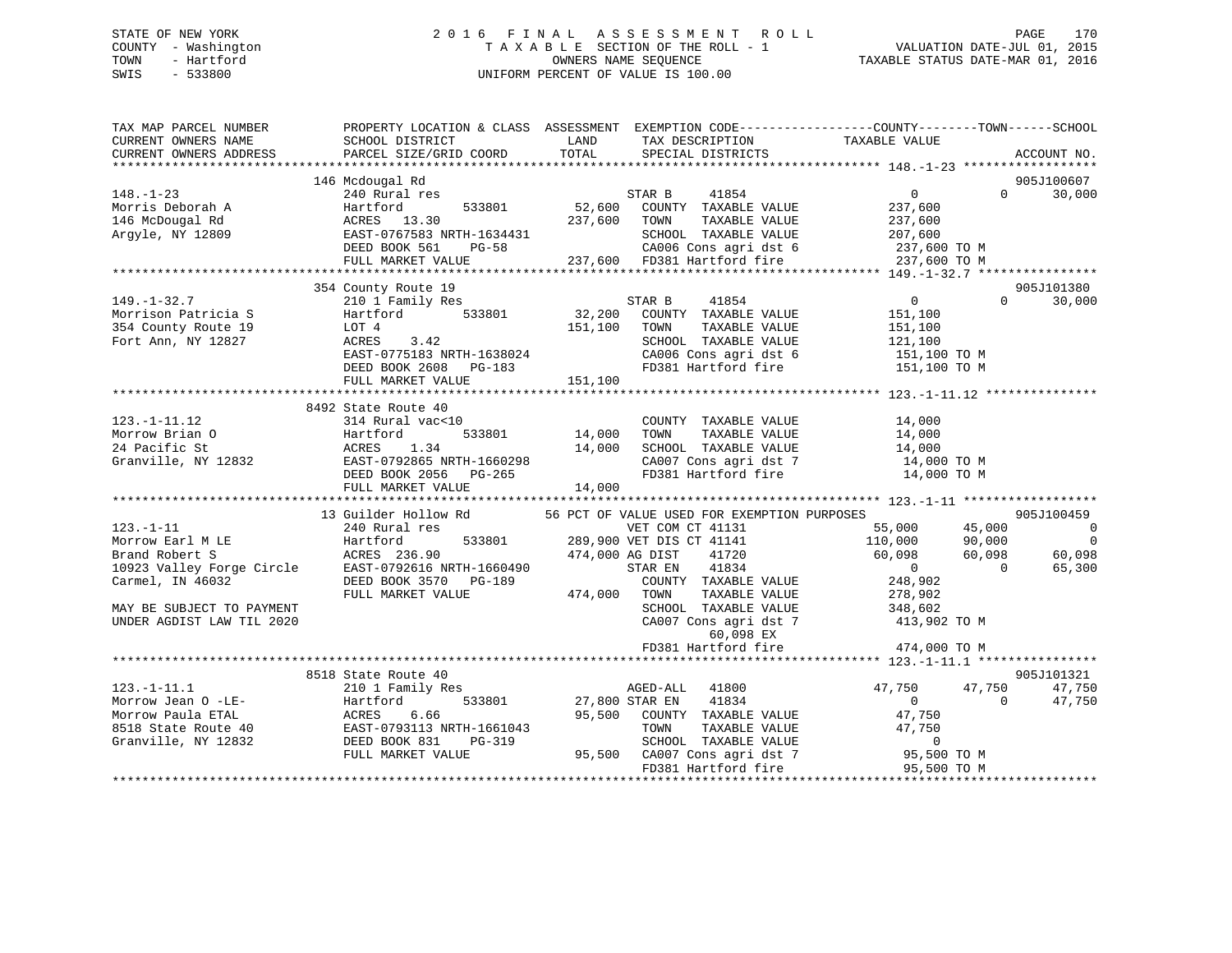# STATE OF NEW YORK 2 0 1 6 F I N A L A S S E S S M E N T R O L L PAGE 171 COUNTY - Washington T A X A B L E SECTION OF THE ROLL - 1 VALUATION DATE-JUL 01, 2015 TOWN - Hartford OWNERS NAME SEQUENCE TAXABLE STATUS DATE-MAR 01, 2016 SWIS - 533800 UNIFORM PERCENT OF VALUE IS 100.00

| TAX MAP PARCEL NUMBER<br>CURRENT OWNERS NAME<br>CURRENT OWNERS ADDRESS | PROPERTY LOCATION & CLASS ASSESSMENT<br>SCHOOL DISTRICT<br>PARCEL SIZE/GRID COORD | LAND<br>TAX DESCRIPTION<br>TOTAL<br>SPECIAL DISTRICTS                                                                           | EXEMPTION CODE----------------COUNTY-------TOWN------SCHOOL<br>TAXABLE VALUE<br>ACCOUNT NO. |
|------------------------------------------------------------------------|-----------------------------------------------------------------------------------|---------------------------------------------------------------------------------------------------------------------------------|---------------------------------------------------------------------------------------------|
|                                                                        |                                                                                   |                                                                                                                                 |                                                                                             |
| $123. - 1 - 11.3$                                                      | 8488 State Route 40<br>270 Mfg housing                                            | AGED-CO/TN 41801                                                                                                                | 905J101323<br>$\overline{0}$<br>21,300<br>21,300                                            |
| Morrow Paula J<br>8518 State Route 40<br>Granville, NY 12832           | Hartford<br>533801<br>ACRES<br>1.00<br>EAST-0792782 NRTH-1660044                  | 41834<br>23,000 STAR EN<br>42,600 COUNTY TAXABLE VALUE<br>TAXABLE VALUE<br>TOWN                                                 | $\overline{0}$<br>$\Omega$<br>42,600<br>21,300<br>21,300                                    |
|                                                                        | DEED BOOK 561<br>PG-67                                                            | SCHOOL TAXABLE VALUE                                                                                                            | $\overline{0}$                                                                              |
|                                                                        | FULL MARKET VALUE                                                                 | 42,600 CA007 Cons agri dst 7                                                                                                    | 42,600 TO M                                                                                 |
|                                                                        |                                                                                   | FD381 Hartford fire                                                                                                             | 42,600 TO M                                                                                 |
|                                                                        |                                                                                   |                                                                                                                                 |                                                                                             |
|                                                                        | 72 Hartford Main St                                                               |                                                                                                                                 | 905J100161                                                                                  |
| $132.15 - 2 - 35$                                                      | 210 1 Family Res                                                                  | STAR B<br>41854                                                                                                                 | $\overline{0}$<br>$\Omega$<br>30,000                                                        |
| Morse Diane S                                                          | Hartford                                                                          | ${\tt 533801} {\qquad \qquad 17,000} {\qquad \qquad } {\tt COUNTY} {\qquad \qquad } {\tt TAXABLE} {\qquad \qquad } {\tt VALUE}$ | 74,200                                                                                      |
| 72 Hartford Main St                                                    | FRNT 50.00 DPTH 427.00                                                            | 74,200 TOWN<br>TAXABLE VALUE                                                                                                    | 74,200                                                                                      |
| Hartford, NY 12838                                                     | EAST-0786860 NRTH-1653161                                                         | SCHOOL TAXABLE VALUE                                                                                                            | 44,200                                                                                      |
|                                                                        | DEED BOOK 2917 PG-285                                                             | CA007 Cons agri dst 7                                                                                                           | 74,200 TO M                                                                                 |
|                                                                        | FULL MARKET VALUE                                                                 | 74,200 FD381 Hartford fire                                                                                                      | 74,200 TO M                                                                                 |
|                                                                        |                                                                                   |                                                                                                                                 |                                                                                             |
|                                                                        | 3216 Coach Rd                                                                     |                                                                                                                                 | 905J101157                                                                                  |
| $149. - 1 - 24.3$                                                      | 210 1 Family Res                                                                  | STAR B<br>41854                                                                                                                 | $\Omega$<br>30,000<br>$\overline{0}$                                                        |
| Morse Donald                                                           | Hartford<br>533801                                                                | 40,100<br>COUNTY TAXABLE VALUE                                                                                                  | 204,600                                                                                     |
| Morse Carol                                                            | 5.50 BANK<br>ACRES<br>150                                                         | 204,600<br>TAXABLE VALUE<br>TOWN                                                                                                | 204,600                                                                                     |
| 3216 Coach Rd                                                          | EAST-0779665 NRTH-1638993                                                         | SCHOOL TAXABLE VALUE                                                                                                            | 174,600                                                                                     |
| Argyle, NY 12809                                                       | DEED BOOK 477<br>PG-189<br>FULL MARKET VALUE                                      | FD381 Hartford fire<br>204,600                                                                                                  | 204,600 TO M                                                                                |
|                                                                        |                                                                                   |                                                                                                                                 |                                                                                             |
|                                                                        | 8284 State Route 40                                                               |                                                                                                                                 | 905J100686                                                                                  |
| $132. - 1 - 18.1$                                                      | 240 Rural res                                                                     | AGRI-D IND 41730                                                                                                                | 14,612<br>14,612<br>14,612                                                                  |
| Moselle Bruce                                                          | Hartford<br>533801                                                                | 57,100 STAR B<br>41854                                                                                                          | $\mathbf{0}$<br>30,000<br>$\Omega$                                                          |
| Moselle Darlene                                                        | 36.65<br>ACRES                                                                    | 329,500<br>COUNTY TAXABLE VALUE                                                                                                 | 314,888                                                                                     |
| 8284 State Route 40                                                    | EAST-0790036 NRTH-1655545                                                         | TOWN<br>TAXABLE VALUE                                                                                                           | 314,888                                                                                     |
| Granville, NY 12832                                                    | DEED BOOK 926<br>PG-89                                                            | SCHOOL TAXABLE VALUE                                                                                                            | 284,888                                                                                     |
|                                                                        | FULL MARKET VALUE                                                                 | 329,500 FD381 Hartford fire                                                                                                     | 329,500 TO M                                                                                |
| MAY BE SUBJECT TO PAYMENT                                              |                                                                                   |                                                                                                                                 |                                                                                             |
| UNDER AGDIST LAW TIL 2023                                              |                                                                                   |                                                                                                                                 |                                                                                             |
|                                                                        |                                                                                   |                                                                                                                                 |                                                                                             |
| $140. - 1 - 2$                                                         | 232 Eldridge Ln                                                                   | 41700                                                                                                                           | 905J100204                                                                                  |
|                                                                        | 240 Rural res                                                                     | AG BUILD                                                                                                                        | 22,900<br>22,900<br>22,900                                                                  |
| Moulton Daniel                                                         | 533801<br>Hartford                                                                | 59,800 STAR B<br>41854                                                                                                          | $\overline{0}$<br>$\Omega$<br>30,000                                                        |
| Moulton Jane                                                           | ACRES<br>36.67                                                                    | 168,300<br>COUNTY TAXABLE VALUE                                                                                                 | 145,400                                                                                     |
| 232 Eldridge Ln                                                        | EAST-0772523 NRTH-1649695                                                         | TAXABLE VALUE<br>TOWN                                                                                                           | 145,400                                                                                     |
| Fort Ann, NY 12827                                                     | DEED BOOK 783<br>$PG-44$                                                          | SCHOOL TAXABLE VALUE<br>168,300 FD381 Hartford fire                                                                             | 115,400                                                                                     |
| MAY BE SUBJECT TO PAYMENT                                              | FULL MARKET VALUE                                                                 |                                                                                                                                 | 168,300 TO M                                                                                |
| UNDER RPTL483 UNTIL 2020                                               |                                                                                   |                                                                                                                                 |                                                                                             |
|                                                                        |                                                                                   |                                                                                                                                 |                                                                                             |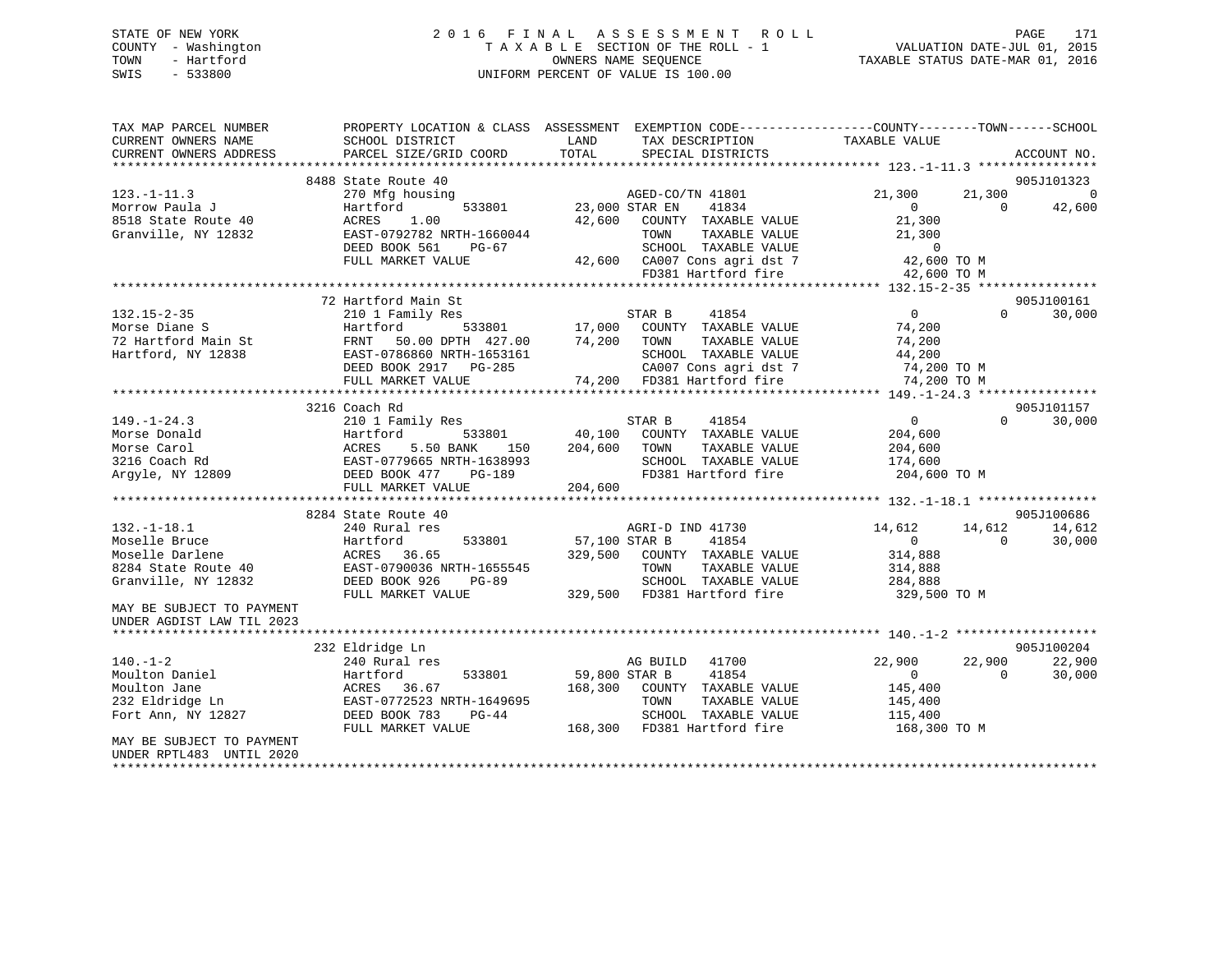# STATE OF NEW YORK 2 0 1 6 F I N A L A S S E S S M E N T R O L L PAGE 172 COUNTY - Washington T A X A B L E SECTION OF THE ROLL - 1 VALUATION DATE-JUL 01, 2015 TOWN - Hartford **TAXABLE STATUS DATE-MAR 01, 2016** OWNERS NAME SEQUENCE TAXABLE STATUS DATE-MAR 01, 2016 SWIS - 533800 UNIFORM PERCENT OF VALUE IS 100.00

| TAX MAP PARCEL NUMBER                                                                                                                                                                                                                  | PROPERTY LOCATION & CLASS ASSESSMENT EXEMPTION CODE-----------------COUNTY-------TOWN------SCHOOL |         |  |          |            |
|----------------------------------------------------------------------------------------------------------------------------------------------------------------------------------------------------------------------------------------|---------------------------------------------------------------------------------------------------|---------|--|----------|------------|
|                                                                                                                                                                                                                                        |                                                                                                   |         |  |          |            |
|                                                                                                                                                                                                                                        | 187 North Rd                                                                                      |         |  |          | 905J100645 |
|                                                                                                                                                                                                                                        |                                                                                                   |         |  |          | $\Omega$   |
|                                                                                                                                                                                                                                        |                                                                                                   |         |  |          | 30,000     |
|                                                                                                                                                                                                                                        |                                                                                                   |         |  |          |            |
|                                                                                                                                                                                                                                        |                                                                                                   |         |  |          |            |
|                                                                                                                                                                                                                                        |                                                                                                   |         |  |          |            |
|                                                                                                                                                                                                                                        |                                                                                                   |         |  |          |            |
|                                                                                                                                                                                                                                        |                                                                                                   |         |  |          |            |
|                                                                                                                                                                                                                                        | 99 County Route 19                                                                                |         |  |          | 905J100184 |
|                                                                                                                                                                                                                                        |                                                                                                   |         |  |          |            |
|                                                                                                                                                                                                                                        |                                                                                                   |         |  |          |            |
|                                                                                                                                                                                                                                        |                                                                                                   |         |  |          |            |
|                                                                                                                                                                                                                                        |                                                                                                   |         |  |          |            |
|                                                                                                                                                                                                                                        |                                                                                                   |         |  |          |            |
|                                                                                                                                                                                                                                        |                                                                                                   |         |  |          |            |
|                                                                                                                                                                                                                                        |                                                                                                   |         |  |          |            |
|                                                                                                                                                                                                                                        | 1806 Burch Rd                                                                                     |         |  |          |            |
|                                                                                                                                                                                                                                        |                                                                                                   |         |  | $\Omega$ | 30,000     |
|                                                                                                                                                                                                                                        |                                                                                                   |         |  |          |            |
|                                                                                                                                                                                                                                        |                                                                                                   |         |  |          |            |
|                                                                                                                                                                                                                                        |                                                                                                   |         |  |          |            |
| 1806 Burch Rd 2010 Family Res STAR B 41854 0<br>Mullen Jay Hartford 533801 30,900 COUNTY TAXABLE VALUE 172,400<br>1806 Burch Rd LOT 2<br>Granville, NY 12832 ACRES 3.07 SCHOOL TAXABLE VALUE 172,400<br>EAST-0792444 NRTH-1641561 CA00 |                                                                                                   |         |  |          |            |
|                                                                                                                                                                                                                                        |                                                                                                   |         |  |          |            |
|                                                                                                                                                                                                                                        | FULL MARKET VALUE                                                                                 | 172,400 |  |          |            |
|                                                                                                                                                                                                                                        |                                                                                                   |         |  |          |            |
|                                                                                                                                                                                                                                        | Hall Rd                                                                                           |         |  |          | 905J101306 |
|                                                                                                                                                                                                                                        |                                                                                                   |         |  |          |            |
|                                                                                                                                                                                                                                        |                                                                                                   |         |  |          |            |
|                                                                                                                                                                                                                                        |                                                                                                   |         |  |          |            |
|                                                                                                                                                                                                                                        |                                                                                                   |         |  |          |            |
|                                                                                                                                                                                                                                        |                                                                                                   |         |  |          |            |
|                                                                                                                                                                                                                                        |                                                                                                   |         |  |          |            |
|                                                                                                                                                                                                                                        |                                                                                                   |         |  |          |            |
|                                                                                                                                                                                                                                        | 349 Hall Rd                                                                                       |         |  |          |            |
|                                                                                                                                                                                                                                        |                                                                                                   |         |  | $\Omega$ | 30,000     |
|                                                                                                                                                                                                                                        |                                                                                                   |         |  |          |            |
|                                                                                                                                                                                                                                        |                                                                                                   |         |  |          |            |
|                                                                                                                                                                                                                                        |                                                                                                   |         |  |          |            |
|                                                                                                                                                                                                                                        |                                                                                                   |         |  |          |            |
| 349 Hall As and the Mullins Denis L and 2011 Family Res STAR B 41854 0<br>Mullins Denis L Hartford 533801 26,800 COUNTY TAXABLE VALUE 165,200<br>349 Hall Rd ACRES 2.00<br>Fort Ann, NY 12827 EAST-0773382 NRTH-1663198 CA007 Cons a   |                                                                                                   |         |  |          |            |
|                                                                                                                                                                                                                                        | FULL MARKET VALUE                                                                                 | 165,200 |  |          |            |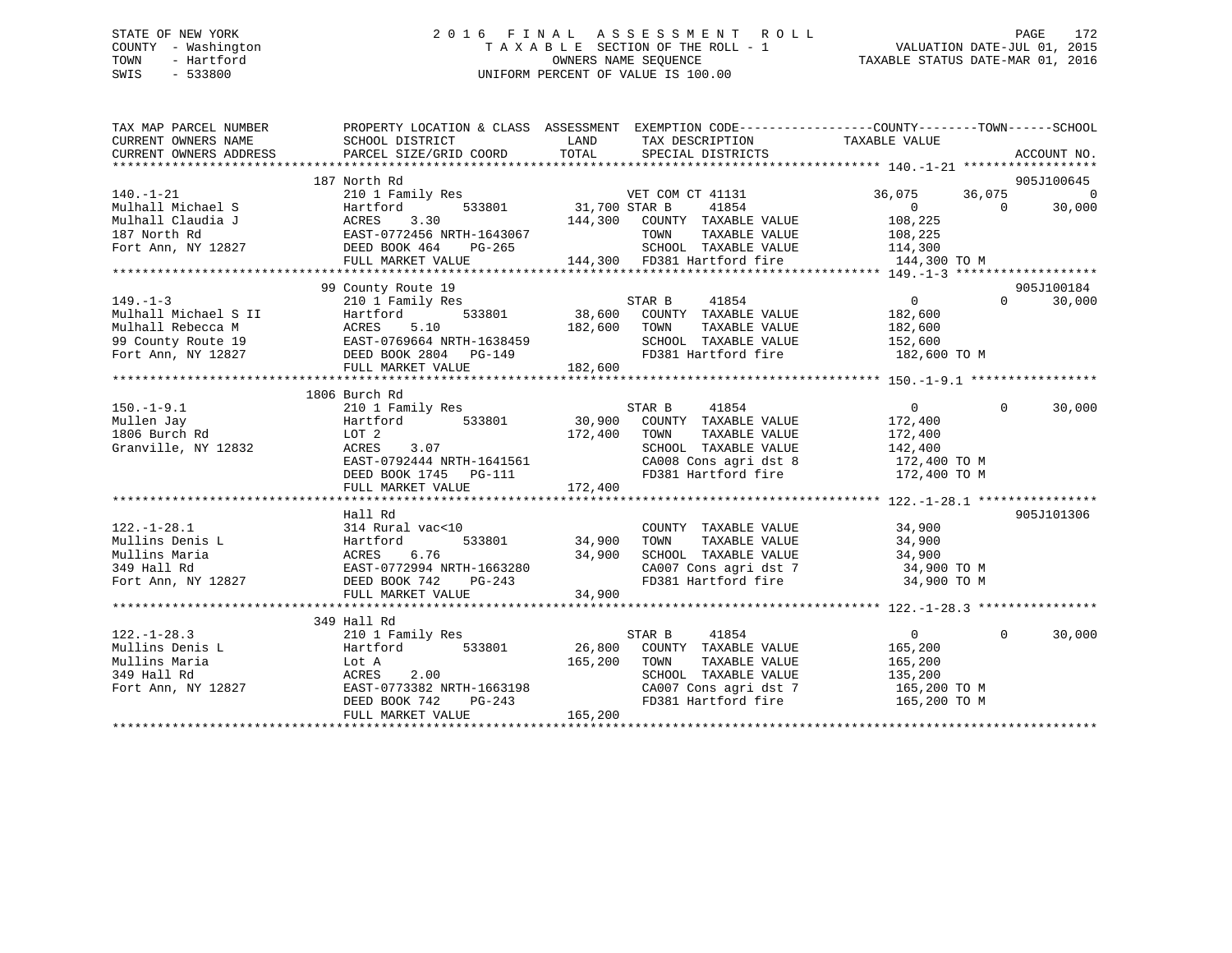# STATE OF NEW YORK 2 0 1 6 F I N A L A S S E S S M E N T R O L L PAGE 173 COUNTY - Washington T A X A B L E SECTION OF THE ROLL - 1 VALUATION DATE-JUL 01, 2015 TOWN - Hartford **TAXABLE STATUS DATE-MAR 01, 2016** OWNERS NAME SEQUENCE TAXABLE STATUS DATE-MAR 01, 2016 SWIS - 533800 UNIFORM PERCENT OF VALUE IS 100.00

| TAX MAP PARCEL NUMBER<br>CURRENT OWNERS NAME<br>CURRENT OWNERS ADDRESS                                                                  | PROPERTY LOCATION & CLASS ASSESSMENT EXEMPTION CODE----------------COUNTY-------TOWN------SCHOOL<br>SCHOOL DISTRICT<br>PARCEL SIZE/GRID COORD                       | LAND<br>TOTAL                 | TAX DESCRIPTION<br>SPECIAL DISTRICTS                                                                                                                                 | TAXABLE VALUE                                                                               | ACCOUNT NO.          |
|-----------------------------------------------------------------------------------------------------------------------------------------|---------------------------------------------------------------------------------------------------------------------------------------------------------------------|-------------------------------|----------------------------------------------------------------------------------------------------------------------------------------------------------------------|---------------------------------------------------------------------------------------------|----------------------|
| $132.15 - 2 - 31$<br>Munchbach Benjamin G<br>Munchbach Sheryl M<br>60 County Route 23<br>Hartford, NY 12838                             | 60 Hartford Main St<br>210 1 Family Res<br>533801<br>Hartford<br>FRNT 106.00 DPTH 161.00<br>EAST-0786632 NRTH-1652983<br>DEED BOOK 3611 PG-318<br>FULL MARKET VALUE | 14,700<br>98,300<br>98,300    | COUNTY TAXABLE VALUE<br>TOWN<br>TAXABLE VALUE<br>SCHOOL TAXABLE VALUE<br>CA007 Cons agri dst 7<br>FD381 Hartford fire                                                | 98,300<br>98,300<br>98,300<br>98,300 TO M<br>98,300 TO M                                    |                      |
|                                                                                                                                         |                                                                                                                                                                     |                               |                                                                                                                                                                      |                                                                                             |                      |
| $148. - 1 - 21$<br>Munson-Farley Jenifer H<br>Munson-Franchini Lori J<br>3114 Coach Rd<br>Argyle, NY 12809<br>MAY BE SUBJECT TO PAYMENT | 232 Mcdougal Rd<br>240 Rural res<br>533801<br>Hartford<br>ACRES 80.20<br>EAST-0767235 NRTH-1632873<br>DEED BOOK 572<br>PG-316<br>FULL MARKET VALUE                  | 105,600<br>243,000<br>243,000 | AG DIST<br>41720<br>COUNTY TAXABLE VALUE<br>TOWN<br>TAXABLE VALUE<br>SCHOOL TAXABLE VALUE<br>CA006 Cons agri dst 6<br>30,394 EX<br>FD381 Hartford fire               | 30,394<br>30,394<br>212,606<br>212,606<br>212,606<br>212,606 TO M<br>243,000 TO M           | 905J100466<br>30,394 |
| UNDER AGDIST LAW TIL 2020                                                                                                               |                                                                                                                                                                     |                               |                                                                                                                                                                      |                                                                                             |                      |
|                                                                                                                                         |                                                                                                                                                                     |                               |                                                                                                                                                                      |                                                                                             |                      |
|                                                                                                                                         | Mcdougal Rd OFF                                                                                                                                                     |                               |                                                                                                                                                                      |                                                                                             | 905J100467           |
| $148. - 1 - 17$<br>Munson-Franchini Lori J<br>Munson-Farley Jenifer H<br>3 Isaac Foss Rd<br>Chester, NH 03036                           | 323 Vacant rural<br>Hartford<br>533801<br>ACRES 52.10<br>EAST-0769587 NRTH-1633077<br>DEED BOOK 572<br>PG-316                                                       | 47,400<br>47,400              | AG DIST<br>41720<br>COUNTY TAXABLE VALUE<br>TOWN<br>TAXABLE VALUE<br>SCHOOL TAXABLE VALUE<br>CA006 Cons agri dst 6                                                   | 20,174<br>20,174<br>27,226<br>27,226<br>27,226<br>27,226 TO M                               | 20,174               |
| MAY BE SUBJECT TO PAYMENT<br>UNDER AGDIST LAW TIL 2020                                                                                  | FULL MARKET VALUE                                                                                                                                                   | 47,400                        | 20,174 EX<br>FD381 Hartford fire                                                                                                                                     | 47,400 TO M                                                                                 |                      |
|                                                                                                                                         |                                                                                                                                                                     |                               |                                                                                                                                                                      |                                                                                             |                      |
|                                                                                                                                         | Pope Hill Rd                                                                                                                                                        |                               |                                                                                                                                                                      |                                                                                             |                      |
| $150. - 1 - 29.17$<br>Murphy Brian<br>Murphy Kathy L<br>823 Bay Rd<br>Queensbury, NY 12804<br>MAY BE SUBJECT TO PAYMENT                 | 314 Rural vac<10<br>532001<br>Arqyle<br>756/116<br>8.10<br>ACRES<br>EAST-0780093 NRTH-1633765<br>DEED BOOK 707<br>PG-222<br>FULL MARKET VALUE                       | 23,600                        | AG DIST<br>41720<br>23,600 COUNTY TAXABLE VALUE<br>TAXABLE VALUE<br>TOWN<br>SCHOOL TAXABLE VALUE<br>CA006 Cons agri dst 6<br>20,541 EX<br>23,600 FD381 Hartford fire | 20,541<br>20,541<br>3,059<br>3,059<br>3,059<br>3,059 TO M<br>23,600 TO M                    | 20,541               |
| UNDER AGDIST LAW TIL 2020                                                                                                               |                                                                                                                                                                     |                               |                                                                                                                                                                      |                                                                                             |                      |
|                                                                                                                                         | 40 Christian Hill Rd                                                                                                                                                |                               |                                                                                                                                                                      |                                                                                             | 905J100369           |
| $132. - 1 - 28$<br>Murphy Elise M<br>PO Box 218<br>Hartford, NY 12838                                                                   | 210 1 Family Res<br>533801<br>Hartford<br>ACRES<br>1.40<br>EAST-0785093 NRTH-1652136<br>DEED BOOK 700<br>PG-190<br>FULL MARKET VALUE                                | 25,700<br>171,900             | 41854<br>STAR B<br>COUNTY TAXABLE VALUE<br>TAXABLE VALUE<br>TOWN<br>SCHOOL TAXABLE VALUE<br>CA007 Cons agri dst 7<br>171,900 FD381 Hartford fire                     | $\overline{0}$<br>$\Omega$<br>171,900<br>171,900<br>141,900<br>171,900 TO M<br>171,900 TO M | 30,000               |
|                                                                                                                                         |                                                                                                                                                                     |                               |                                                                                                                                                                      |                                                                                             |                      |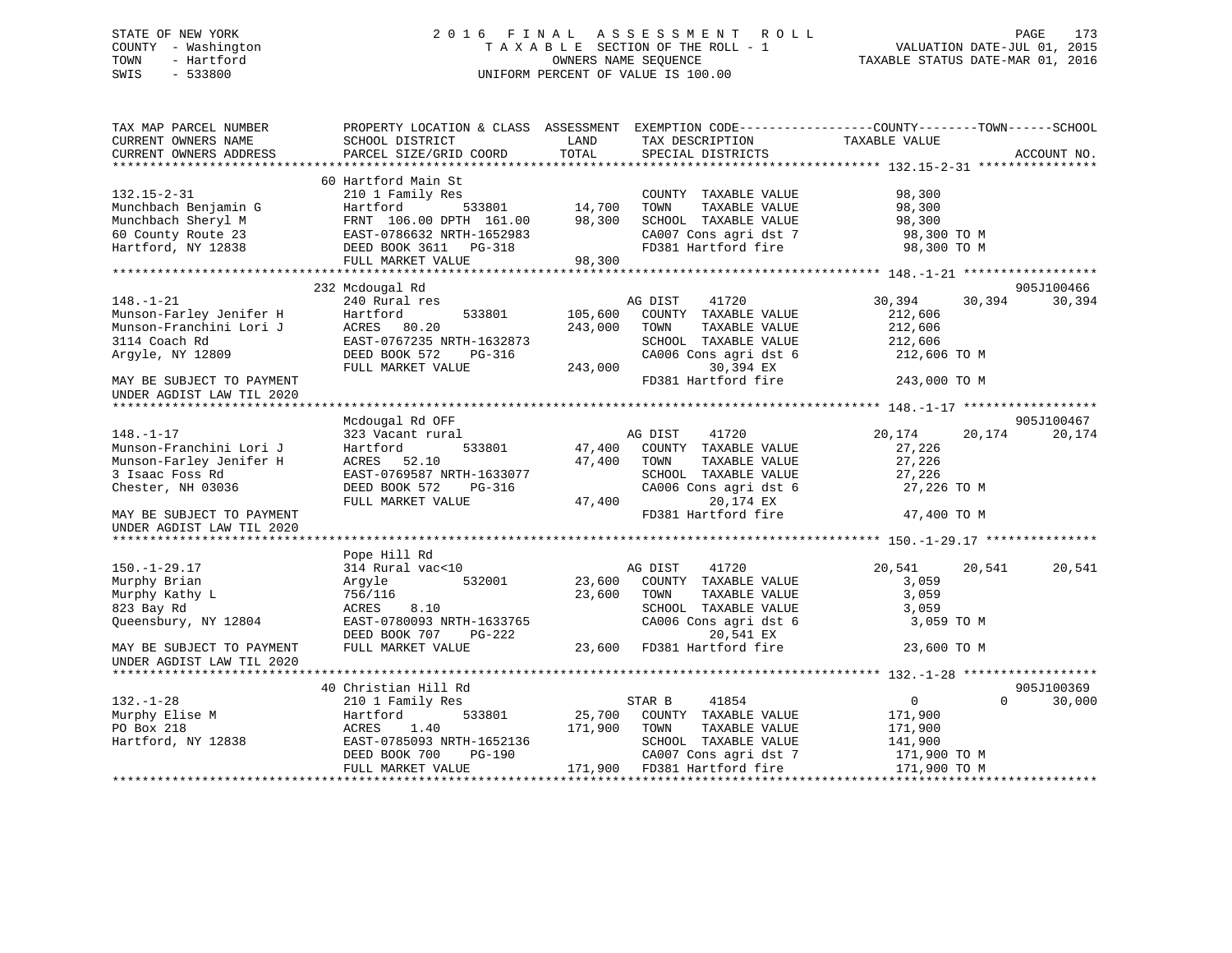# STATE OF NEW YORK 2 0 1 6 F I N A L A S S E S S M E N T R O L L PAGE 174 COUNTY - Washington T A X A B L E SECTION OF THE ROLL - 1 VALUATION DATE-JUL 01, 2015 TOWN - Hartford **TAXABLE STATUS DATE-MAR 01, 2016** OWNERS NAME SEQUENCE TAXABLE STATUS DATE-MAR 01, 2016 SWIS - 533800 UNIFORM PERCENT OF VALUE IS 100.00

| TAX MAP PARCEL NUMBER<br>CURRENT OWNERS NAME    | PROPERTY LOCATION & CLASS ASSESSMENT EXEMPTION CODE---------------COUNTY-------TOWN-----SCHOOL<br>SCHOOL DISTRICT | LAND    | TAX DESCRIPTION                                      | TAXABLE VALUE  |                    |
|-------------------------------------------------|-------------------------------------------------------------------------------------------------------------------|---------|------------------------------------------------------|----------------|--------------------|
| CURRENT OWNERS ADDRESS                          | PARCEL SIZE/GRID COORD                                                                                            | TOTAL   | SPECIAL DISTRICTS                                    |                | ACCOUNT NO.        |
|                                                 |                                                                                                                   |         |                                                      |                |                    |
|                                                 | 35 Skyview Meadows Ln                                                                                             |         |                                                      |                | 905J100368         |
| $141. - 1 - 57$                                 | 210 1 Family Res                                                                                                  |         | COUNTY TAXABLE VALUE                                 | 145,400        |                    |
| Murphy Erin B                                   | 533801<br>Hartford                                                                                                | 33,300  | TOWN<br>TAXABLE VALUE                                | 145,400        |                    |
| 44 Skyview Meadows Ln                           | Trans Exempt Repay 2016                                                                                           | 145,400 | SCHOOL TAXABLE VALUE                                 | 145,400        |                    |
| Granville, NY 12832                             | 3.40<br>ACRES                                                                                                     |         | CA007 Cons agri dst 7                                | 145,400 TO M   |                    |
|                                                 | EAST-0786911 NRTH-1648501                                                                                         |         | FD381 Hartford fire                                  | 145,400 TO M   |                    |
|                                                 | DEED BOOK 3586 PG-293                                                                                             |         | TE533 Trans exmt repay-flg                           | $.00$ MT       |                    |
|                                                 | FULL MARKET VALUE                                                                                                 | 145,400 |                                                      |                |                    |
|                                                 |                                                                                                                   |         |                                                      |                |                    |
|                                                 | Skyview Meadows Ln                                                                                                |         |                                                      |                | 905J101021         |
| $141. - 1 - 59$                                 | 311 Res vac land                                                                                                  |         | COUNTY TAXABLE VALUE                                 | 1,500          |                    |
| Murphy Steven D                                 | 533801<br>Hartford                                                                                                | 1,500   | TOWN<br>TAXABLE VALUE                                | 1,500          |                    |
| 44 Skyview Meadows Ln                           | FRNT 150.00 DPTH 532.00                                                                                           | 1,500   | SCHOOL TAXABLE VALUE                                 | 1,500          |                    |
| Granville, NY 12832                             | EAST-0787592 NRTH-1648694                                                                                         |         | CA007 Cons agri dst 7                                | 1,500 TO M     |                    |
|                                                 | DEED BOOK 2536 PG-1                                                                                               |         | FD381 Hartford fire                                  | 1,500 TO M     |                    |
|                                                 | FULL MARKET VALUE                                                                                                 | 1,500   |                                                      |                |                    |
|                                                 |                                                                                                                   |         |                                                      |                |                    |
|                                                 | 44 Skyview Meadows Ln                                                                                             |         |                                                      |                | 905J101026         |
| $141. - 1 - 65$                                 | 210 1 Family Res                                                                                                  |         | STAR B<br>41854                                      | $\overline{0}$ | 30,000<br>$\Omega$ |
| Murphy Steven D                                 | 533801<br>Hartford                                                                                                | 32,300  | COUNTY TAXABLE VALUE                                 | 195,600        |                    |
| Murphy Salenda                                  | ACRES<br>9.24                                                                                                     | 195,600 | TOWN<br>TAXABLE VALUE                                | 195,600        |                    |
| Murphy Barbon<br>44 Skyview Meadows Ln<br>10832 | EAST-0788343 NRTH-1648774                                                                                         |         | SCHOOL TAXABLE VALUE                                 | 165,600        |                    |
| Granville, NY 12832                             | DEED BOOK 558<br>$PG-75$                                                                                          |         |                                                      | 195,600 TO M   |                    |
|                                                 | FULL MARKET VALUE                                                                                                 |         | CA007 Cons agri dst 7<br>195,600 FD381 Hartford fire | 195,600 TO M   |                    |
|                                                 |                                                                                                                   |         |                                                      |                |                    |
|                                                 | 5255 State Route 149                                                                                              |         |                                                      |                | 905J100332         |
| $132. - 2 - 21.1$                               | 210 1 Family Res                                                                                                  |         | STAR B<br>41854                                      | $\overline{0}$ | $\Omega$<br>30,000 |
| Murray David                                    | 533801<br>Hartford                                                                                                | 38,200  | COUNTY TAXABLE VALUE                                 | 104,500        |                    |
| Murray Shari                                    | ACRES<br>5.00                                                                                                     | 104,500 | TOWN<br>TAXABLE VALUE                                | 104,500        |                    |
| 5255 State Route 149                            | EAST-0794015 NRTH-1653862                                                                                         |         | SCHOOL TAXABLE VALUE                                 | 74,500         |                    |
| Granville, NY 12832                             | DEED BOOK 2466 PG-161                                                                                             |         | FD381 Hartford fire                                  | 104,500 TO M   |                    |
|                                                 | FULL MARKET VALUE                                                                                                 | 104,500 |                                                      |                |                    |
|                                                 |                                                                                                                   |         |                                                      |                |                    |
|                                                 | 52 Cedar Ridge Way                                                                                                |         |                                                      |                | 905J101128         |
| $122. - 1 - 50$                                 | 210 1 Family Res                                                                                                  |         | 41854<br>STAR B                                      | $\overline{0}$ | $\Omega$<br>30,000 |
| Murray Kristy                                   | Hartford<br>533801                                                                                                | 27,100  | COUNTY TAXABLE VALUE                                 | 81,400         |                    |
| 52 Cedar Ridge Way                              | 7.37<br>ACRES                                                                                                     | 81,400  | TOWN<br>TAXABLE VALUE                                | 81,400         |                    |
| Fort Ann, NY 12827                              | EAST-0768702 NRTH-1659403                                                                                         |         | SCHOOL TAXABLE VALUE                                 | 51,400         |                    |
|                                                 | DEED BOOK 3428 PG-200                                                                                             |         | CA007 Cons agri dst 7                                | 81,400 TO M    |                    |
|                                                 | FULL MARKET VALUE                                                                                                 | 81,400  | 81,400 FD381 Hartford fire                           | 81,400 TO M    |                    |
|                                                 |                                                                                                                   |         |                                                      |                |                    |
|                                                 | 229 Blood St                                                                                                      |         |                                                      |                | 905J100469         |
| $142. - 1 - 17$                                 | 312 Vac w/imprv                                                                                                   |         | COUNTY TAXABLE VALUE                                 | 21,200         |                    |
| Myer Roy I Jr                                   | Hartford<br>533801                                                                                                | 20,000  | TOWN<br>TAXABLE VALUE                                | 21,200         |                    |
| Myer Douglas A                                  | 2329/156                                                                                                          | 21,200  | SCHOOL TAXABLE VALUE                                 | 21,200         |                    |
|                                                 |                                                                                                                   |         | FD381 Hartford fire                                  | 21,200 TO M    |                    |
|                                                 |                                                                                                                   |         |                                                      |                |                    |
| Granville, NY 12832                             | DEED BOOK 3137 PG-149                                                                                             |         |                                                      |                |                    |
|                                                 | FULL MARKET VALUE                                                                                                 | 21,200  |                                                      |                |                    |
|                                                 |                                                                                                                   |         |                                                      |                |                    |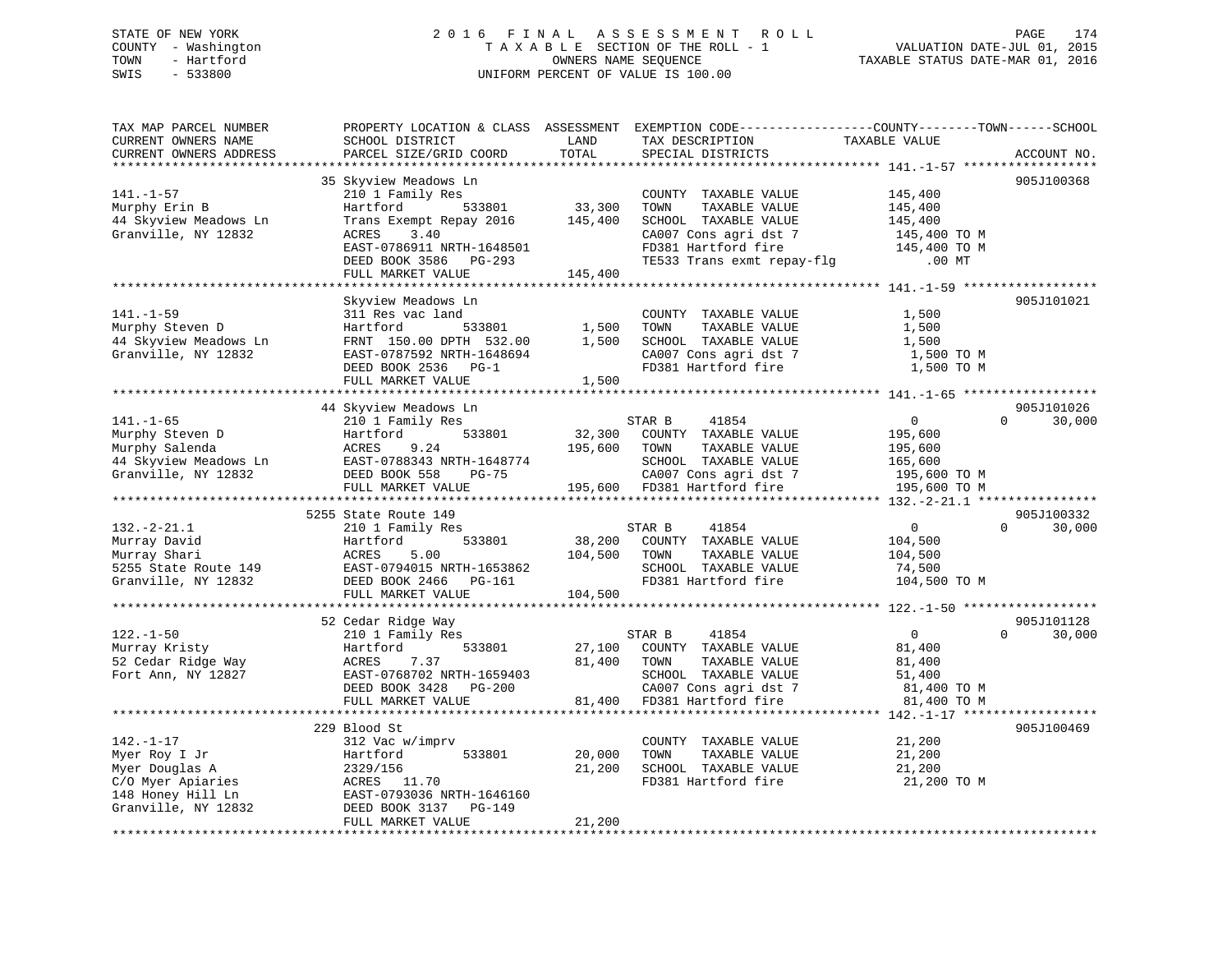# STATE OF NEW YORK 2 0 1 6 F I N A L A S S E S S M E N T R O L L PAGE 175 COUNTY - Washington T A X A B L E SECTION OF THE ROLL - 1 VALUATION DATE-JUL 01, 2015 TOWN - Hartford **TAXABLE STATUS DATE-MAR 01, 2016** OWNERS NAME SEQUENCE TAXABLE STATUS DATE-MAR 01, 2016 SWIS - 533800 UNIFORM PERCENT OF VALUE IS 100.00

| TAX MAP PARCEL NUMBER<br>CURRENT OWNERS NAME | PROPERTY LOCATION & CLASS ASSESSMENT EXEMPTION CODE----------------COUNTY-------TOWN-----SCHOOL<br>SCHOOL DISTRICT | LAND           | TAX DESCRIPTION            | TAXABLE VALUE    |                    |
|----------------------------------------------|--------------------------------------------------------------------------------------------------------------------|----------------|----------------------------|------------------|--------------------|
| CURRENT OWNERS ADDRESS                       | PARCEL SIZE/GRID COORD                                                                                             | TOTAL          | SPECIAL DISTRICTS          |                  | ACCOUNT NO.        |
|                                              |                                                                                                                    |                |                            |                  |                    |
|                                              | Country Ln Ext                                                                                                     |                |                            |                  | 905J101139         |
| $122. - 1 - 34$                              | 323 Vacant rural                                                                                                   |                | COUNTY TAXABLE VALUE       | 56,000           |                    |
| Myhrberg Gustaf H                            | Hartford<br>533801                                                                                                 | 56,000         | TOWN<br>TAXABLE VALUE      | 56,000           |                    |
| 88 Everts Ave                                | ACRES 30.46                                                                                                        | 56,000         | SCHOOL TAXABLE VALUE       | 56,000           |                    |
| Queensbury, NY 12804                         | EAST-0770941 NRTH-1660606                                                                                          |                | CA007 Cons agri dst 7      | 56,000 TO M      |                    |
|                                              | DEED BOOK 2677 PG-76                                                                                               |                | FD381 Hartford fire        | 56,000 TO M      |                    |
|                                              | FULL MARKET VALUE                                                                                                  | 56,000         |                            |                  |                    |
|                                              |                                                                                                                    |                |                            |                  |                    |
|                                              | Country Ln Ext                                                                                                     |                |                            |                  |                    |
| $122. - 1 - 34.1$                            | 314 Rural vac<10                                                                                                   |                | COUNTY TAXABLE VALUE       | 24,600           |                    |
| Myhrberg Gustaf H                            | Hartford<br>533801                                                                                                 | 24,600         | TAXABLE VALUE<br>TOWN      | 24,600           |                    |
| 88 Everts Ave                                | 4.04<br>ACRES                                                                                                      | 24,600         | SCHOOL TAXABLE VALUE       | 24,600           |                    |
| Queensbury, NY 12804                         | EAST-0770686 NRTH-1660111                                                                                          |                | CA007 Cons agri dst 7      | 24,600 TO M      |                    |
|                                              | DEED BOOK 785<br>PG-145                                                                                            |                | FD381 Hartford fire        | 24,600 TO M      |                    |
|                                              | FULL MARKET VALUE                                                                                                  | 24,600         |                            |                  |                    |
|                                              |                                                                                                                    |                |                            |                  |                    |
|                                              | 32 Brayton Rd                                                                                                      |                |                            |                  | 905J101339         |
| $114. - 1 - 1.1$                             | 210 1 Family Res                                                                                                   |                | VET COM CT 41131           | 17,975<br>17,975 | $\Omega$           |
| Myott David T                                | Hartford<br>533801                                                                                                 | 19,900 STAR EN | 41834                      | $\Omega$         | 65,300<br>$\Omega$ |
| Myott Audrey J                               | Unrecord Tax Sale                                                                                                  | 71,900         | COUNTY TAXABLE VALUE       | 53,925           |                    |
| 32 Brayton Rd                                | FRNT 200.00 DPTH 150.00                                                                                            |                | TOWN<br>TAXABLE VALUE      | 53,925           |                    |
| Fort Ann, NY 12827                           | EAST-0780047 NRTH-1668045                                                                                          |                | SCHOOL TAXABLE VALUE       | 6,600            |                    |
|                                              | DEED BOOK 825<br>PG-257                                                                                            |                | CA007 Cons agri dst 7      | 71,900 TO M      |                    |
|                                              | FULL MARKET VALUE                                                                                                  |                | 71,900 FD381 Hartford fire | 71,900 TO M      |                    |
|                                              |                                                                                                                    |                |                            |                  |                    |
|                                              | 65 Hartford Main St                                                                                                |                |                            |                  | 905J100011         |
| $132.15 - 1 - 6$                             | 210 1 Family Res                                                                                                   |                | STAR EN<br>41834           | $\overline{0}$   | $\Omega$<br>65,300 |
| Myott Margaret                               | 533801<br>Hartford                                                                                                 | 23,400         | COUNTY TAXABLE VALUE       | 133,200          |                    |
| PO Box 158                                   | 1.10<br>ACRES                                                                                                      | 133,200        | TAXABLE VALUE<br>TOWN      | 133,200          |                    |
| Hartford, NY 12838                           | EAST-0786355 NRTH-1653206                                                                                          |                | SCHOOL TAXABLE VALUE       | 67,900           |                    |
|                                              | DEED BOOK 502<br>PG-1027                                                                                           |                | CA007 Cons agri dst 7      | 133,200 TO M     |                    |
|                                              | FULL MARKET VALUE                                                                                                  | 133,200        | FD381 Hartford fire        | 133,200 TO M     |                    |
|                                              |                                                                                                                    |                |                            |                  |                    |
|                                              | 7848 State Route 40                                                                                                |                |                            |                  | 905J100301         |
| $141. - 1 - 27$                              | 210 1 Family Res                                                                                                   |                | COUNTY TAXABLE VALUE       | 68,700           |                    |
| Narkiewicz Peter                             | Hartford<br>533801                                                                                                 | 21,200         | TOWN<br>TAXABLE VALUE      | 68,700           |                    |
| Narkiewicz Sarah                             | FRNT 225.00 DPTH                                                                                                   | 68,700         | SCHOOL TAXABLE VALUE       | 68,700           |                    |
| 56 Deer Run Way                              | ACRES<br>0.79                                                                                                      |                | FD381 Hartford fire        | 68,700 TO M      |                    |
| Hartford, NY 12838                           | EAST-0783591 NRTH-1647034                                                                                          |                |                            |                  |                    |
|                                              | DEED BOOK 3417 PG-120                                                                                              |                |                            |                  |                    |
|                                              | FULL MARKET VALUE                                                                                                  | 68,700         |                            |                  |                    |
|                                              |                                                                                                                    |                |                            |                  |                    |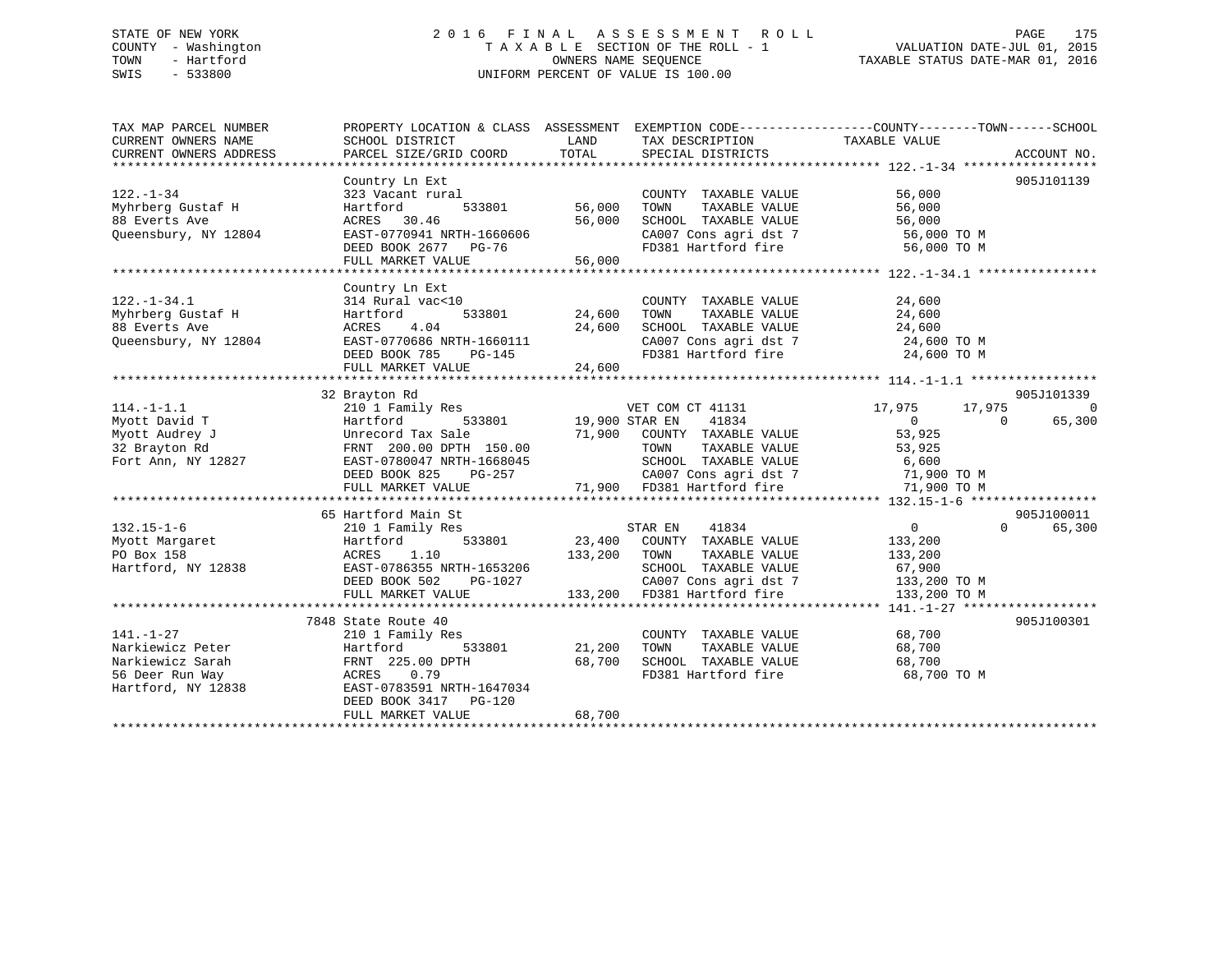# STATE OF NEW YORK 2 0 1 6 F I N A L A S S E S S M E N T R O L L PAGE 176 COUNTY - Washington T A X A B L E SECTION OF THE ROLL - 1 VALUATION DATE-JUL 01, 2015 TOWN - Hartford **TAXABLE STATUS DATE-MAR 01, 2016** OWNERS NAME SEQUENCE TAXABLE STATUS DATE-MAR 01, 2016 SWIS - 533800 UNIFORM PERCENT OF VALUE IS 100.00

| 905J101348<br>56 Deer Run Way<br>30 200 210 141.-3-57<br>210 1 Family Res<br>Narkiewicz Revocable Trust Pet Hartford 533801 39,300 COUNTY TAXABLE VALUE 175,400<br>Narkiewicz Peter D LOT 8 175 100 175,400 70WN TAXABLE VALUE 175,400<br>$\overline{0}$<br>30,000<br>Narkiewicz Peter D<br>Markiewicz Peter D<br>Hartford, NY 12838<br>Hartford, NY 12838<br>Hartford, NY 12838<br>Hartford, NY 12838<br>DEED BOOK 2277<br>PG-125<br>Hartford FD381 Hartford fire<br>DEED BOOK 2277<br>PG-125<br>SCHOOL TAXABLE VALUE 145,400<br>175,400 TO M<br>905J100471<br>$[121. -4-9$ 1292 Baldwin Corners Rd<br>210 Rural res<br>Neddo Thomas R Sr-LE-<br>210 Rural res<br>210 Rural 121.-1-9<br>2192 Baldwin Corners Rd<br>213 C/O Scott E Meddo Scott E<br>211.-1-9<br>219 C/O Scott E Meddo Scott E<br>219 Cronin Rd<br><br>905J100575<br>24 Gibson Rd<br>$\begin{array}{ccc} & & & & \text{if } & \text{if } & \text{if } & \text{if } & \text{if } & \text{if } & \text{if } & \text{if } & \text{if } & \text{if } & \text{if } & \text{if } & \text{if } & \text{if } & \text{if } & \text{if } & \text{if } & \text{if } & \text{if } & \text{if } & \text{if } & \text{if } & \text{if } & \text{if } & \text{if } & \text{if } & \text{if } & \text{if } & \text{if } & \text{if } & \text{if } & \text{if } & \text{if } & \text{if } & \text{if }$<br>41854<br>30,000<br>$141. - 1 - 22$<br>141.-1-22<br>Nestle Chrys P (Aural 1es 33801 41,600 COUNTY TAXABLE VALUE 173,500<br>Nestle Frank D (EAST-0783636 NRTH-1645802 5CHOOL TAXABLE VALUE 173,500<br>Hartford, NY 12838 DEED BOOK 506 PG-437 FD381 Hartford fire 173,500 TO<br>Christian Hill Rd<br>905J101415<br>Christian Hill Rd<br>Nicholson Patricia L Estate Hartford 533801 500 TOWN TAXABLE VALUE<br>Nicholson Phillip FRNT 30.00 DPTH 143.00 500 SCHOOL TAXABLE VALUE<br>C/O Russ Howard EAST-0785583 NRTH-1652234 CA007 Cons agri dst 7 500<br>500<br>FULL MARKET VALUE<br>62 Christian Hill Rd<br>905J100123<br>$\begin{tabular}{lllllllllll} \multicolumn{2}{c}{\textbf{COUNTY}} & \textbf{TAXABLE VALUE} & & & 108,200 \\ \multicolumn{2}{c}{\textbf{TOWN}} & \textbf{TAXABLE VALUE} & & 108,200 \end{tabular}$<br>132.15-1-24<br>210 1 Family Res<br>533801 18,700 TOWN<br>Nicholson Patricia L Estate Hartford<br>SCHOOL TAXABLE VALUE 108,200<br>CA007 Cons agri dst 7 108,200 TO M<br>CA007 Cons agri dst 7 108,200 TO M<br>FD381 Hartford fire 108,200 TO M<br>108,200<br>FULL MARKET VALUE | PROPERTY LOCATION & CLASS ASSESSMENT EXEMPTION CODE----------------COUNTY-------TOWN------SCHOOL |  |  |
|------------------------------------------------------------------------------------------------------------------------------------------------------------------------------------------------------------------------------------------------------------------------------------------------------------------------------------------------------------------------------------------------------------------------------------------------------------------------------------------------------------------------------------------------------------------------------------------------------------------------------------------------------------------------------------------------------------------------------------------------------------------------------------------------------------------------------------------------------------------------------------------------------------------------------------------------------------------------------------------------------------------------------------------------------------------------------------------------------------------------------------------------------------------------------------------------------------------------------------------------------------------------------------------------------------------------------------------------------------------------------------------------------------------------------------------------------------------------------------------------------------------------------------------------------------------------------------------------------------------------------------------------------------------------------------------------------------------------------------------------------------------------------------------------------------------------------------------------------------------------------------------------------------------------------------------------------------------------------------------------------------------------------------------------------------------------------------------------------------------------------------------------------------------------------------------------------------------------------------------------------------------------------------------------------------------------------------------------------------------------------------------------------------------------------------------------------------------------|--------------------------------------------------------------------------------------------------|--|--|
|                                                                                                                                                                                                                                                                                                                                                                                                                                                                                                                                                                                                                                                                                                                                                                                                                                                                                                                                                                                                                                                                                                                                                                                                                                                                                                                                                                                                                                                                                                                                                                                                                                                                                                                                                                                                                                                                                                                                                                                                                                                                                                                                                                                                                                                                                                                                                                                                                                                                        |                                                                                                  |  |  |
|                                                                                                                                                                                                                                                                                                                                                                                                                                                                                                                                                                                                                                                                                                                                                                                                                                                                                                                                                                                                                                                                                                                                                                                                                                                                                                                                                                                                                                                                                                                                                                                                                                                                                                                                                                                                                                                                                                                                                                                                                                                                                                                                                                                                                                                                                                                                                                                                                                                                        |                                                                                                  |  |  |
|                                                                                                                                                                                                                                                                                                                                                                                                                                                                                                                                                                                                                                                                                                                                                                                                                                                                                                                                                                                                                                                                                                                                                                                                                                                                                                                                                                                                                                                                                                                                                                                                                                                                                                                                                                                                                                                                                                                                                                                                                                                                                                                                                                                                                                                                                                                                                                                                                                                                        |                                                                                                  |  |  |
|                                                                                                                                                                                                                                                                                                                                                                                                                                                                                                                                                                                                                                                                                                                                                                                                                                                                                                                                                                                                                                                                                                                                                                                                                                                                                                                                                                                                                                                                                                                                                                                                                                                                                                                                                                                                                                                                                                                                                                                                                                                                                                                                                                                                                                                                                                                                                                                                                                                                        |                                                                                                  |  |  |
|                                                                                                                                                                                                                                                                                                                                                                                                                                                                                                                                                                                                                                                                                                                                                                                                                                                                                                                                                                                                                                                                                                                                                                                                                                                                                                                                                                                                                                                                                                                                                                                                                                                                                                                                                                                                                                                                                                                                                                                                                                                                                                                                                                                                                                                                                                                                                                                                                                                                        |                                                                                                  |  |  |
|                                                                                                                                                                                                                                                                                                                                                                                                                                                                                                                                                                                                                                                                                                                                                                                                                                                                                                                                                                                                                                                                                                                                                                                                                                                                                                                                                                                                                                                                                                                                                                                                                                                                                                                                                                                                                                                                                                                                                                                                                                                                                                                                                                                                                                                                                                                                                                                                                                                                        |                                                                                                  |  |  |
|                                                                                                                                                                                                                                                                                                                                                                                                                                                                                                                                                                                                                                                                                                                                                                                                                                                                                                                                                                                                                                                                                                                                                                                                                                                                                                                                                                                                                                                                                                                                                                                                                                                                                                                                                                                                                                                                                                                                                                                                                                                                                                                                                                                                                                                                                                                                                                                                                                                                        |                                                                                                  |  |  |
|                                                                                                                                                                                                                                                                                                                                                                                                                                                                                                                                                                                                                                                                                                                                                                                                                                                                                                                                                                                                                                                                                                                                                                                                                                                                                                                                                                                                                                                                                                                                                                                                                                                                                                                                                                                                                                                                                                                                                                                                                                                                                                                                                                                                                                                                                                                                                                                                                                                                        |                                                                                                  |  |  |
|                                                                                                                                                                                                                                                                                                                                                                                                                                                                                                                                                                                                                                                                                                                                                                                                                                                                                                                                                                                                                                                                                                                                                                                                                                                                                                                                                                                                                                                                                                                                                                                                                                                                                                                                                                                                                                                                                                                                                                                                                                                                                                                                                                                                                                                                                                                                                                                                                                                                        |                                                                                                  |  |  |
|                                                                                                                                                                                                                                                                                                                                                                                                                                                                                                                                                                                                                                                                                                                                                                                                                                                                                                                                                                                                                                                                                                                                                                                                                                                                                                                                                                                                                                                                                                                                                                                                                                                                                                                                                                                                                                                                                                                                                                                                                                                                                                                                                                                                                                                                                                                                                                                                                                                                        |                                                                                                  |  |  |
|                                                                                                                                                                                                                                                                                                                                                                                                                                                                                                                                                                                                                                                                                                                                                                                                                                                                                                                                                                                                                                                                                                                                                                                                                                                                                                                                                                                                                                                                                                                                                                                                                                                                                                                                                                                                                                                                                                                                                                                                                                                                                                                                                                                                                                                                                                                                                                                                                                                                        |                                                                                                  |  |  |
|                                                                                                                                                                                                                                                                                                                                                                                                                                                                                                                                                                                                                                                                                                                                                                                                                                                                                                                                                                                                                                                                                                                                                                                                                                                                                                                                                                                                                                                                                                                                                                                                                                                                                                                                                                                                                                                                                                                                                                                                                                                                                                                                                                                                                                                                                                                                                                                                                                                                        |                                                                                                  |  |  |
|                                                                                                                                                                                                                                                                                                                                                                                                                                                                                                                                                                                                                                                                                                                                                                                                                                                                                                                                                                                                                                                                                                                                                                                                                                                                                                                                                                                                                                                                                                                                                                                                                                                                                                                                                                                                                                                                                                                                                                                                                                                                                                                                                                                                                                                                                                                                                                                                                                                                        |                                                                                                  |  |  |
|                                                                                                                                                                                                                                                                                                                                                                                                                                                                                                                                                                                                                                                                                                                                                                                                                                                                                                                                                                                                                                                                                                                                                                                                                                                                                                                                                                                                                                                                                                                                                                                                                                                                                                                                                                                                                                                                                                                                                                                                                                                                                                                                                                                                                                                                                                                                                                                                                                                                        |                                                                                                  |  |  |
|                                                                                                                                                                                                                                                                                                                                                                                                                                                                                                                                                                                                                                                                                                                                                                                                                                                                                                                                                                                                                                                                                                                                                                                                                                                                                                                                                                                                                                                                                                                                                                                                                                                                                                                                                                                                                                                                                                                                                                                                                                                                                                                                                                                                                                                                                                                                                                                                                                                                        |                                                                                                  |  |  |
|                                                                                                                                                                                                                                                                                                                                                                                                                                                                                                                                                                                                                                                                                                                                                                                                                                                                                                                                                                                                                                                                                                                                                                                                                                                                                                                                                                                                                                                                                                                                                                                                                                                                                                                                                                                                                                                                                                                                                                                                                                                                                                                                                                                                                                                                                                                                                                                                                                                                        |                                                                                                  |  |  |
|                                                                                                                                                                                                                                                                                                                                                                                                                                                                                                                                                                                                                                                                                                                                                                                                                                                                                                                                                                                                                                                                                                                                                                                                                                                                                                                                                                                                                                                                                                                                                                                                                                                                                                                                                                                                                                                                                                                                                                                                                                                                                                                                                                                                                                                                                                                                                                                                                                                                        |                                                                                                  |  |  |
|                                                                                                                                                                                                                                                                                                                                                                                                                                                                                                                                                                                                                                                                                                                                                                                                                                                                                                                                                                                                                                                                                                                                                                                                                                                                                                                                                                                                                                                                                                                                                                                                                                                                                                                                                                                                                                                                                                                                                                                                                                                                                                                                                                                                                                                                                                                                                                                                                                                                        |                                                                                                  |  |  |
|                                                                                                                                                                                                                                                                                                                                                                                                                                                                                                                                                                                                                                                                                                                                                                                                                                                                                                                                                                                                                                                                                                                                                                                                                                                                                                                                                                                                                                                                                                                                                                                                                                                                                                                                                                                                                                                                                                                                                                                                                                                                                                                                                                                                                                                                                                                                                                                                                                                                        |                                                                                                  |  |  |
|                                                                                                                                                                                                                                                                                                                                                                                                                                                                                                                                                                                                                                                                                                                                                                                                                                                                                                                                                                                                                                                                                                                                                                                                                                                                                                                                                                                                                                                                                                                                                                                                                                                                                                                                                                                                                                                                                                                                                                                                                                                                                                                                                                                                                                                                                                                                                                                                                                                                        |                                                                                                  |  |  |
|                                                                                                                                                                                                                                                                                                                                                                                                                                                                                                                                                                                                                                                                                                                                                                                                                                                                                                                                                                                                                                                                                                                                                                                                                                                                                                                                                                                                                                                                                                                                                                                                                                                                                                                                                                                                                                                                                                                                                                                                                                                                                                                                                                                                                                                                                                                                                                                                                                                                        |                                                                                                  |  |  |
|                                                                                                                                                                                                                                                                                                                                                                                                                                                                                                                                                                                                                                                                                                                                                                                                                                                                                                                                                                                                                                                                                                                                                                                                                                                                                                                                                                                                                                                                                                                                                                                                                                                                                                                                                                                                                                                                                                                                                                                                                                                                                                                                                                                                                                                                                                                                                                                                                                                                        |                                                                                                  |  |  |
|                                                                                                                                                                                                                                                                                                                                                                                                                                                                                                                                                                                                                                                                                                                                                                                                                                                                                                                                                                                                                                                                                                                                                                                                                                                                                                                                                                                                                                                                                                                                                                                                                                                                                                                                                                                                                                                                                                                                                                                                                                                                                                                                                                                                                                                                                                                                                                                                                                                                        |                                                                                                  |  |  |
|                                                                                                                                                                                                                                                                                                                                                                                                                                                                                                                                                                                                                                                                                                                                                                                                                                                                                                                                                                                                                                                                                                                                                                                                                                                                                                                                                                                                                                                                                                                                                                                                                                                                                                                                                                                                                                                                                                                                                                                                                                                                                                                                                                                                                                                                                                                                                                                                                                                                        |                                                                                                  |  |  |
|                                                                                                                                                                                                                                                                                                                                                                                                                                                                                                                                                                                                                                                                                                                                                                                                                                                                                                                                                                                                                                                                                                                                                                                                                                                                                                                                                                                                                                                                                                                                                                                                                                                                                                                                                                                                                                                                                                                                                                                                                                                                                                                                                                                                                                                                                                                                                                                                                                                                        |                                                                                                  |  |  |
|                                                                                                                                                                                                                                                                                                                                                                                                                                                                                                                                                                                                                                                                                                                                                                                                                                                                                                                                                                                                                                                                                                                                                                                                                                                                                                                                                                                                                                                                                                                                                                                                                                                                                                                                                                                                                                                                                                                                                                                                                                                                                                                                                                                                                                                                                                                                                                                                                                                                        |                                                                                                  |  |  |
|                                                                                                                                                                                                                                                                                                                                                                                                                                                                                                                                                                                                                                                                                                                                                                                                                                                                                                                                                                                                                                                                                                                                                                                                                                                                                                                                                                                                                                                                                                                                                                                                                                                                                                                                                                                                                                                                                                                                                                                                                                                                                                                                                                                                                                                                                                                                                                                                                                                                        |                                                                                                  |  |  |
|                                                                                                                                                                                                                                                                                                                                                                                                                                                                                                                                                                                                                                                                                                                                                                                                                                                                                                                                                                                                                                                                                                                                                                                                                                                                                                                                                                                                                                                                                                                                                                                                                                                                                                                                                                                                                                                                                                                                                                                                                                                                                                                                                                                                                                                                                                                                                                                                                                                                        |                                                                                                  |  |  |
|                                                                                                                                                                                                                                                                                                                                                                                                                                                                                                                                                                                                                                                                                                                                                                                                                                                                                                                                                                                                                                                                                                                                                                                                                                                                                                                                                                                                                                                                                                                                                                                                                                                                                                                                                                                                                                                                                                                                                                                                                                                                                                                                                                                                                                                                                                                                                                                                                                                                        |                                                                                                  |  |  |
|                                                                                                                                                                                                                                                                                                                                                                                                                                                                                                                                                                                                                                                                                                                                                                                                                                                                                                                                                                                                                                                                                                                                                                                                                                                                                                                                                                                                                                                                                                                                                                                                                                                                                                                                                                                                                                                                                                                                                                                                                                                                                                                                                                                                                                                                                                                                                                                                                                                                        |                                                                                                  |  |  |
|                                                                                                                                                                                                                                                                                                                                                                                                                                                                                                                                                                                                                                                                                                                                                                                                                                                                                                                                                                                                                                                                                                                                                                                                                                                                                                                                                                                                                                                                                                                                                                                                                                                                                                                                                                                                                                                                                                                                                                                                                                                                                                                                                                                                                                                                                                                                                                                                                                                                        |                                                                                                  |  |  |
|                                                                                                                                                                                                                                                                                                                                                                                                                                                                                                                                                                                                                                                                                                                                                                                                                                                                                                                                                                                                                                                                                                                                                                                                                                                                                                                                                                                                                                                                                                                                                                                                                                                                                                                                                                                                                                                                                                                                                                                                                                                                                                                                                                                                                                                                                                                                                                                                                                                                        |                                                                                                  |  |  |
|                                                                                                                                                                                                                                                                                                                                                                                                                                                                                                                                                                                                                                                                                                                                                                                                                                                                                                                                                                                                                                                                                                                                                                                                                                                                                                                                                                                                                                                                                                                                                                                                                                                                                                                                                                                                                                                                                                                                                                                                                                                                                                                                                                                                                                                                                                                                                                                                                                                                        |                                                                                                  |  |  |
|                                                                                                                                                                                                                                                                                                                                                                                                                                                                                                                                                                                                                                                                                                                                                                                                                                                                                                                                                                                                                                                                                                                                                                                                                                                                                                                                                                                                                                                                                                                                                                                                                                                                                                                                                                                                                                                                                                                                                                                                                                                                                                                                                                                                                                                                                                                                                                                                                                                                        |                                                                                                  |  |  |
|                                                                                                                                                                                                                                                                                                                                                                                                                                                                                                                                                                                                                                                                                                                                                                                                                                                                                                                                                                                                                                                                                                                                                                                                                                                                                                                                                                                                                                                                                                                                                                                                                                                                                                                                                                                                                                                                                                                                                                                                                                                                                                                                                                                                                                                                                                                                                                                                                                                                        |                                                                                                  |  |  |
|                                                                                                                                                                                                                                                                                                                                                                                                                                                                                                                                                                                                                                                                                                                                                                                                                                                                                                                                                                                                                                                                                                                                                                                                                                                                                                                                                                                                                                                                                                                                                                                                                                                                                                                                                                                                                                                                                                                                                                                                                                                                                                                                                                                                                                                                                                                                                                                                                                                                        |                                                                                                  |  |  |
|                                                                                                                                                                                                                                                                                                                                                                                                                                                                                                                                                                                                                                                                                                                                                                                                                                                                                                                                                                                                                                                                                                                                                                                                                                                                                                                                                                                                                                                                                                                                                                                                                                                                                                                                                                                                                                                                                                                                                                                                                                                                                                                                                                                                                                                                                                                                                                                                                                                                        |                                                                                                  |  |  |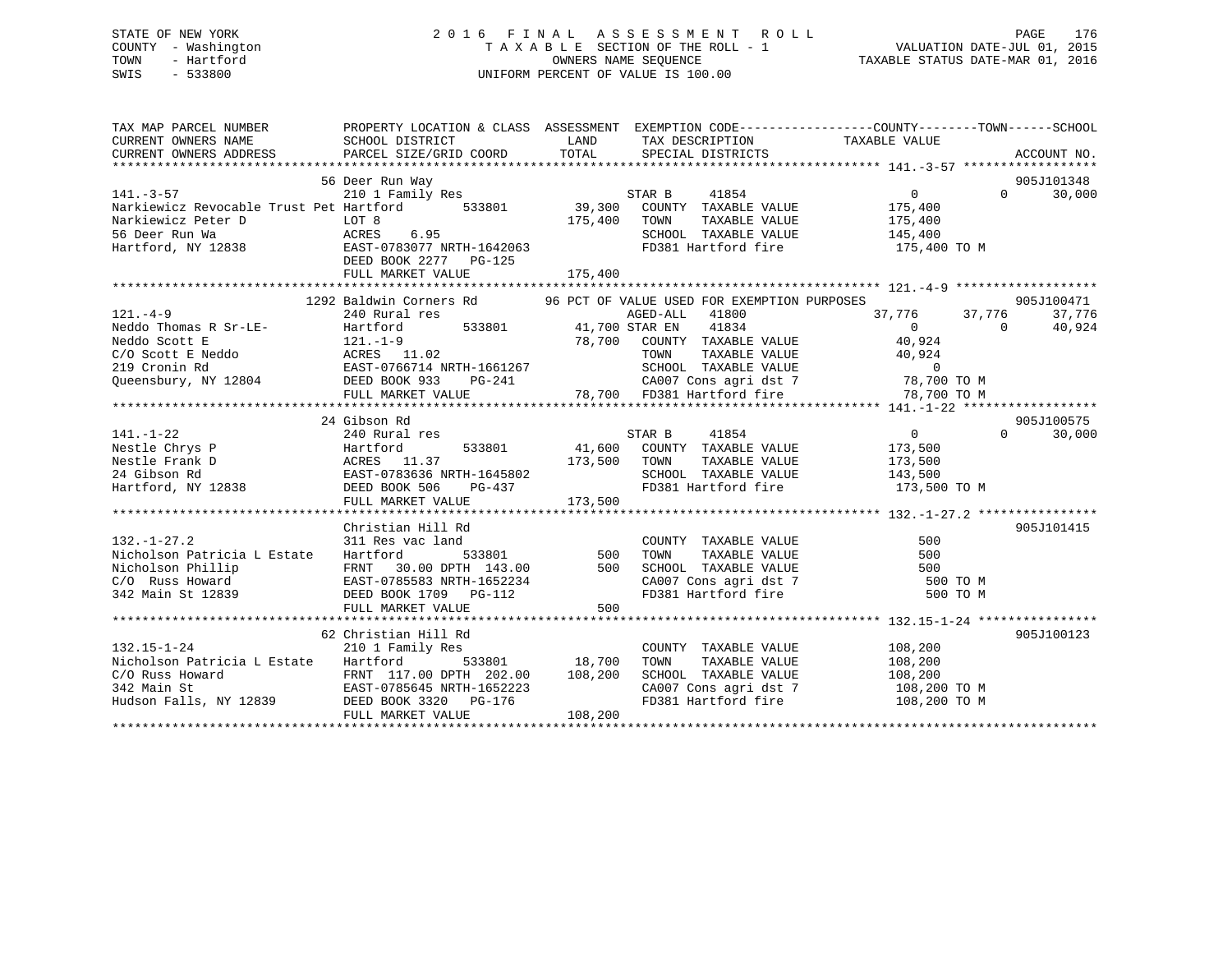# STATE OF NEW YORK 2 0 1 6 F I N A L A S S E S S M E N T R O L L PAGE 177 COUNTY - Washington T A X A B L E SECTION OF THE ROLL - 1 VALUATION DATE-JUL 01, 2015 TOWN - Hartford **TAXABLE STATUS DATE-MAR 01, 2016** OWNERS NAME SEQUENCE TAXABLE STATUS DATE-MAR 01, 2016 SWIS - 533800 UNIFORM PERCENT OF VALUE IS 100.00

| TAX MAP PARCEL NUMBER<br>CURRENT OWNERS NAME<br>CURRENT OWNERS ADDRESS                                                                                                                                                                                                                                                   | PROPERTY LOCATION & CLASS ASSESSMENT EXEMPTION CODE---------------COUNTY-------TOWN------SCHOOL<br>SCHOOL DISTRICT<br>PARCEL SIZE/GRID COORD | LAND<br>TOTAL  | TAX DESCRIPTION TAXABLE VALUE<br>SPECIAL DISTRICTS                                               |                | ACCOUNT NO.                      |
|--------------------------------------------------------------------------------------------------------------------------------------------------------------------------------------------------------------------------------------------------------------------------------------------------------------------------|----------------------------------------------------------------------------------------------------------------------------------------------|----------------|--------------------------------------------------------------------------------------------------|----------------|----------------------------------|
|                                                                                                                                                                                                                                                                                                                          |                                                                                                                                              |                |                                                                                                  |                |                                  |
| $141. - 1 - 34$                                                                                                                                                                                                                                                                                                          | 7948 State Route 40<br>210 1 Family Res                                                                                                      |                | STAR B<br>41854                                                                                  | $\Omega$       | 905J100558<br>30,000<br>$\Omega$ |
|                                                                                                                                                                                                                                                                                                                          |                                                                                                                                              |                | 533801 30,200 COUNTY TAXABLE VALUE 133,200                                                       |                |                                  |
| 11.17 Research 133,200<br>Nims Jennifer (133,200)<br>Nims Jennifer (133,200)<br>PO Box 145<br>Hartford, NY 12838<br>Hartford, NY 12838<br>DEED BOOK 2759 PG-47                                                                                                                                                           |                                                                                                                                              |                | TOWN<br>TAXABLE VALUE                                                                            | 133,200        |                                  |
|                                                                                                                                                                                                                                                                                                                          |                                                                                                                                              |                | SCHOOL TAXABLE VALUE                                                                             | 103,200        |                                  |
|                                                                                                                                                                                                                                                                                                                          |                                                                                                                                              |                | CA007 Cons agri dst 7 133,200 TO M                                                               |                |                                  |
|                                                                                                                                                                                                                                                                                                                          | FULL MARKET VALUE                                                                                                                            |                | 133,200 FD381 Hartford fire                                                                      | 133,200 TO M   |                                  |
|                                                                                                                                                                                                                                                                                                                          |                                                                                                                                              |                |                                                                                                  |                |                                  |
|                                                                                                                                                                                                                                                                                                                          | 3376 State Route 196                                                                                                                         |                |                                                                                                  |                | 905J100690                       |
| $140. - 1 - 42$                                                                                                                                                                                                                                                                                                          | 210 1 Family Res                                                                                                                             |                | COUNTY TAXABLE VALUE                                                                             | 169,800        |                                  |
| Nims Chad<br>Nims Chad<br>1546 State Route 196                                                                                                                                                                                                                                                                           | $533801$ $24,500$<br>$169,800$<br>Hartford                                                                                                   |                | TAXABLE VALUE<br>TOWN                                                                            | 169,800        |                                  |
|                                                                                                                                                                                                                                                                                                                          | ACRES 1.40                                                                                                                                   |                | SCHOOL TAXABLE VALUE                                                                             | 169,800        |                                  |
| Fort Edward, NY 12828                                                                                                                                                                                                                                                                                                    | EAST-0769942 NRTH-1641612                                                                                                                    |                | FD381 Hartford fire 169,800 TO M                                                                 |                |                                  |
|                                                                                                                                                                                                                                                                                                                          | DEED BOOK 2293 PG-345                                                                                                                        |                |                                                                                                  |                |                                  |
|                                                                                                                                                                                                                                                                                                                          | FULL MARKET VALUE                                                                                                                            | 169,800        |                                                                                                  |                |                                  |
|                                                                                                                                                                                                                                                                                                                          |                                                                                                                                              |                |                                                                                                  |                |                                  |
|                                                                                                                                                                                                                                                                                                                          | 3134 Coach Rd                                                                                                                                |                |                                                                                                  |                | 905J101249                       |
| $149. - 1 - 26.16$                                                                                                                                                                                                                                                                                                       | 240 Rural res                                                                                                                                |                | STAR B<br>41854                                                                                  | $\overline{0}$ | $\Omega$<br>30,000               |
|                                                                                                                                                                                                                                                                                                                          |                                                                                                                                              |                | 533801 53,900 COUNTY TAXABLE VALUE                                                               | 302,500        |                                  |
|                                                                                                                                                                                                                                                                                                                          |                                                                                                                                              |                | TAXABLE VALUE                                                                                    | 302,500        |                                  |
|                                                                                                                                                                                                                                                                                                                          |                                                                                                                                              |                | SCHOOL TAXABLE VALUE 272,500<br>FD381 Hartford fire 302,500 TO M                                 |                |                                  |
| 149.-1-20.10<br>Nims Chad E<br>1546 State Route 196 MCRES 46.79 302,500 TOWN<br>Fort Edward, NY 12828 EAST-0780600 NRTH-1637782 SCHOO<br>FD381 PERST PG-185 FD381                                                                                                                                                        | EAST-0780600 NRTH-1637782<br>DEED BOOK 3357 PG-185                                                                                           |                |                                                                                                  |                |                                  |
|                                                                                                                                                                                                                                                                                                                          | FULL MARKET VALUE                                                                                                                            | 302,500        |                                                                                                  |                |                                  |
|                                                                                                                                                                                                                                                                                                                          |                                                                                                                                              |                |                                                                                                  |                |                                  |
|                                                                                                                                                                                                                                                                                                                          | 7684 State Route 40                                                                                                                          |                |                                                                                                  |                | 905J100168                       |
|                                                                                                                                                                                                                                                                                                                          |                                                                                                                                              |                | COUNTY TAXABLE VALUE                                                                             | 126,400        |                                  |
|                                                                                                                                                                                                                                                                                                                          |                                                                                                                                              | 44,900         |                                                                                                  |                |                                  |
| $\begin{tabular}{lllllllllllllllllllll} \textbf{140.-2-37} & \textbf{240 Rural res} \\ \textbf{Nims Outdoor Services Inc} & \textbf{Hartford} & \textbf{533801} \\ \textbf{1546 State Route 196} & \textbf{ACRES} & \textbf{39.00} \\ \textbf{Fort Edward, NY 12828} & \textbf{EAST-0781074 NRTH-1643311} \end{tabular}$ |                                                                                                                                              | 126,400        | TOWN TAXABLE VALUE 126,400<br>SCHOOL TAXABLE VALUE 126,400<br>CA007 Cons agri dst 7 126,400 TO M |                |                                  |
|                                                                                                                                                                                                                                                                                                                          | AURES 39.00 126,400<br>EAST-0781074 NRTH-1643311<br>DEED BOOK 3480 PG-124                                                                    |                |                                                                                                  |                |                                  |
|                                                                                                                                                                                                                                                                                                                          |                                                                                                                                              |                | FD381 Hartford fire 126,400 TO M                                                                 |                |                                  |
|                                                                                                                                                                                                                                                                                                                          | FULL MARKET VALUE                                                                                                                            | 126,400        |                                                                                                  |                |                                  |
|                                                                                                                                                                                                                                                                                                                          |                                                                                                                                              |                |                                                                                                  |                |                                  |
|                                                                                                                                                                                                                                                                                                                          | 44 Russell Ln                                                                                                                                |                |                                                                                                  |                | 905J100512                       |
| $149. - 1 - 45$                                                                                                                                                                                                                                                                                                          | 210 1 Family Res                                                                                                                             |                | COUNTY TAXABLE VALUE                                                                             | 143,000        |                                  |
| 149.-1-45<br>NIMS Property LLC<br>1546 State Route 196 ACRES<br>Fort Edward, NY 12828 EAST-07717<br>12828 EAST-07717                                                                                                                                                                                                     |                                                                                                                                              | 533801 30,200  | TOWN<br>TAXABLE VALUE                                                                            | 143,000        |                                  |
|                                                                                                                                                                                                                                                                                                                          | 2.90                                                                                                                                         | 143,000        | SCHOOL TAXABLE VALUE                                                                             | 143,000        |                                  |
|                                                                                                                                                                                                                                                                                                                          | EAST-0771743 NRTH-1635425                                                                                                                    |                |                                                                                                  |                |                                  |
|                                                                                                                                                                                                                                                                                                                          | DEED BOOK 3618 PG-281                                                                                                                        | $\overline{a}$ | CA006 Cons agri dst 6 143,000 TO M<br>FD381 Hartford fire 143,000 TO M                           |                |                                  |
|                                                                                                                                                                                                                                                                                                                          | FULL MARKET VALUE                                                                                                                            | 143,000        |                                                                                                  |                |                                  |
|                                                                                                                                                                                                                                                                                                                          |                                                                                                                                              |                |                                                                                                  |                |                                  |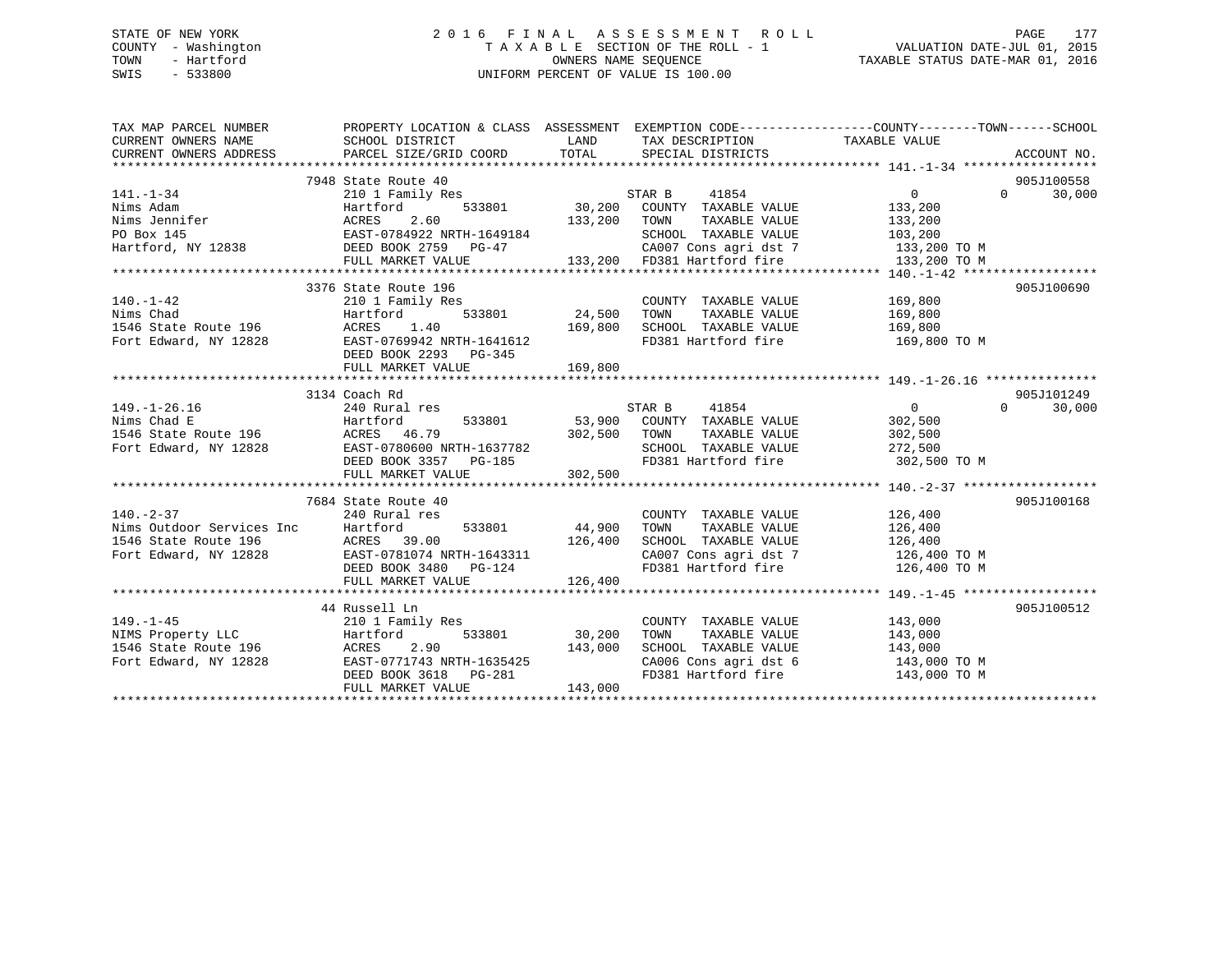# STATE OF NEW YORK 2 0 1 6 F I N A L A S S E S S M E N T R O L L PAGE 178 COUNTY - Washington T A X A B L E SECTION OF THE ROLL - 1 VALUATION DATE-JUL 01, 2015 TOWN - Hartford **TAXABLE STATUS DATE-MAR 01, 2016** OWNERS NAME SEQUENCE TAXABLE STATUS DATE-MAR 01, 2016 SWIS - 533800 UNIFORM PERCENT OF VALUE IS 100.00

| TAX MAP PARCEL NUMBER<br>CURRENT OWNERS NAME<br>CURRENT OWNERS ADDRESS                                                                                                                                                                                           | PROPERTY LOCATION & CLASS ASSESSMENT EXEMPTION CODE-----------------COUNTY-------TOWN------SCHOOL<br>SCHOOL DISTRICT<br>PARCEL SIZE/GRID COORD TOTAL SPECIAL DISTRICTS |                               | LAND TAX DESCRIPTION                                                                                                                                            | TAXABLE VALUE                                     | ACCOUNT NO.         |
|------------------------------------------------------------------------------------------------------------------------------------------------------------------------------------------------------------------------------------------------------------------|------------------------------------------------------------------------------------------------------------------------------------------------------------------------|-------------------------------|-----------------------------------------------------------------------------------------------------------------------------------------------------------------|---------------------------------------------------|---------------------|
|                                                                                                                                                                                                                                                                  |                                                                                                                                                                        |                               |                                                                                                                                                                 |                                                   |                     |
|                                                                                                                                                                                                                                                                  | 14 Hillcrest Way                                                                                                                                                       |                               |                                                                                                                                                                 |                                                   | 905J101110          |
| $132 - 2 - 2.3$                                                                                                                                                                                                                                                  | 210 1 Family Res                                                                                                                                                       |                               | VET WAR CT 41121                                                                                                                                                | 19,875 19,875                                     | $\overline{0}$      |
|                                                                                                                                                                                                                                                                  | 533801 23,600 STAR B                                                                                                                                                   |                               | 41854                                                                                                                                                           | $\begin{smallmatrix}&&0\112,625\end{smallmatrix}$ | $\bigcap$<br>30,000 |
|                                                                                                                                                                                                                                                                  |                                                                                                                                                                        |                               | 132,500 COUNTY TAXABLE VALUE                                                                                                                                    |                                                   |                     |
|                                                                                                                                                                                                                                                                  |                                                                                                                                                                        |                               | TOWN                                                                                                                                                            | TAXABLE VALUE 112,625                             |                     |
| Noble Stanley<br>Noble Jean<br>14 Hillcrest Way<br>Granville, NY 12832<br>The CRES 1.16<br>CRES 1.16<br>CRES 1.16<br>CRES 1.16<br>CRES 1.16<br>CRES 1.16<br>CRES 1.16<br>CRES 1.16<br>CRES 1.16<br>CRES 1.16<br>CRES 1.16<br>CRES 1.16<br>CRES 1.16<br>CRES 1.16 |                                                                                                                                                                        |                               | SCHOOL TAXABLE VALUE 102,500                                                                                                                                    |                                                   |                     |
|                                                                                                                                                                                                                                                                  | FULL MARKET VALUE                                                                                                                                                      |                               | -282 SCHOOL TAXABLE VALUE<br>132,500 FD381 Hartford fire                                                                                                        | 132,500 TO M                                      |                     |
|                                                                                                                                                                                                                                                                  |                                                                                                                                                                        |                               |                                                                                                                                                                 |                                                   |                     |
|                                                                                                                                                                                                                                                                  | 7936 State Route 40                                                                                                                                                    |                               |                                                                                                                                                                 |                                                   | 905J100179          |
| $141. - 1 - 33$                                                                                                                                                                                                                                                  | 314 Rural vac<10                                                                                                                                                       |                               | COUNTY TAXABLE VALUE 24,000                                                                                                                                     |                                                   |                     |
|                                                                                                                                                                                                                                                                  |                                                                                                                                                                        |                               | TAXABLE VALUE                                                                                                                                                   | 24,000                                            |                     |
|                                                                                                                                                                                                                                                                  |                                                                                                                                                                        |                               |                                                                                                                                                                 |                                                   |                     |
|                                                                                                                                                                                                                                                                  |                                                                                                                                                                        |                               |                                                                                                                                                                 |                                                   |                     |
| Nokes Barbara<br>Nokes Barbara<br>24,000<br>24,000<br>24,000<br>24,000<br>24,000<br>24,000<br>24,000<br>24,000<br>24,000<br>24,000<br>24,000<br>24,000<br>24,000<br>24,000<br>24,000<br>24,000<br>24,000<br>24,000                                               |                                                                                                                                                                        |                               | SCHOOL TAXABLE VALUE $24,000$<br>CA007 Cons agri dst 7 $24,000$ TO M<br>FD381 Hartford fire $24,000$ TO M                                                       |                                                   |                     |
|                                                                                                                                                                                                                                                                  | FULL MARKET VALUE 24,000                                                                                                                                               |                               |                                                                                                                                                                 |                                                   |                     |
|                                                                                                                                                                                                                                                                  |                                                                                                                                                                        |                               |                                                                                                                                                                 |                                                   |                     |
|                                                                                                                                                                                                                                                                  | Blood St Ext                                                                                                                                                           |                               |                                                                                                                                                                 |                                                   |                     |
| $132. - 4 - 4.6$                                                                                                                                                                                                                                                 | 311 Res vac land                                                                                                                                                       |                               |                                                                                                                                                                 | 9,600                                             |                     |
|                                                                                                                                                                                                                                                                  |                                                                                                                                                                        | d COUNTY<br>533801 9,600 TOWN | COUNTY TAXABLE VALUE<br>TOWN      TAXABLE  VALUE                                                                                                                |                                                   |                     |
|                                                                                                                                                                                                                                                                  |                                                                                                                                                                        |                               |                                                                                                                                                                 |                                                   |                     |
|                                                                                                                                                                                                                                                                  |                                                                                                                                                                        |                               | FD381 Hartford fire 9,600 TO M                                                                                                                                  |                                                   |                     |
|                                                                                                                                                                                                                                                                  | EAST-0794486 NRTH-1654126                                                                                                                                              |                               |                                                                                                                                                                 |                                                   |                     |
|                                                                                                                                                                                                                                                                  | DEED BOOK 2865 PG-61                                                                                                                                                   |                               |                                                                                                                                                                 |                                                   |                     |
|                                                                                                                                                                                                                                                                  | FULL MARKET VALUE                                                                                                                                                      | 9,600                         |                                                                                                                                                                 |                                                   |                     |
|                                                                                                                                                                                                                                                                  |                                                                                                                                                                        |                               |                                                                                                                                                                 |                                                   |                     |
|                                                                                                                                                                                                                                                                  | 166 Baker Rd                                                                                                                                                           |                               |                                                                                                                                                                 |                                                   | 9079900745          |
|                                                                                                                                                                                                                                                                  |                                                                                                                                                                        |                               |                                                                                                                                                                 | $\overline{0}$                                    | 30,000<br>$\Omega$  |
|                                                                                                                                                                                                                                                                  |                                                                                                                                                                        |                               |                                                                                                                                                                 | 114,500                                           |                     |
|                                                                                                                                                                                                                                                                  |                                                                                                                                                                        |                               |                                                                                                                                                                 | TAXABLE VALUE 114,500                             |                     |
|                                                                                                                                                                                                                                                                  |                                                                                                                                                                        |                               |                                                                                                                                                                 |                                                   |                     |
|                                                                                                                                                                                                                                                                  |                                                                                                                                                                        |                               |                                                                                                                                                                 |                                                   |                     |
|                                                                                                                                                                                                                                                                  |                                                                                                                                                                        |                               |                                                                                                                                                                 |                                                   |                     |
| 132.-4-4<br>Norman James A<br>166 Baker Rd<br>Granville, NY 12832<br>12832<br>12832<br>114,500 TOWN<br>EEED BOOK 1683 PG-216<br>114,500 FD381 H<br>114,500 FD381 H<br>114,500 FD381 H<br>114,500 FD381 H<br>114,500 FD381 H<br>114,500 FD381 H<br>114,500        |                                                                                                                                                                        |                               |                                                                                                                                                                 |                                                   |                     |
|                                                                                                                                                                                                                                                                  | 30 Gibson Rd                                                                                                                                                           |                               |                                                                                                                                                                 |                                                   | 905J101391          |
|                                                                                                                                                                                                                                                                  |                                                                                                                                                                        |                               | COUNTY TAXABLE VALUE 115,000                                                                                                                                    |                                                   |                     |
| $141. - 1 - 20.3$                                                                                                                                                                                                                                                | 280 Res Multiple                                                                                                                                                       |                               |                                                                                                                                                                 |                                                   |                     |
|                                                                                                                                                                                                                                                                  |                                                                                                                                                                        |                               | $38,000 \qquad \text{TOWN} \qquad \text{TAXABLE VALUE} \qquad \qquad 115,000 \\ 115,000 \qquad \text{SCHOOL} \qquad \text{TAXABLE VALUE} \qquad \qquad 115,000$ |                                                   |                     |
| North Country Storage Svc Hartford 533801<br>290-R North St ACRES 1.40<br>Newburgh, NY 12550 EAST-0783171 NRTH-1646377                                                                                                                                           |                                                                                                                                                                        |                               | FD381 Hartford fire 115,000 TO M                                                                                                                                |                                                   |                     |
|                                                                                                                                                                                                                                                                  | DEED BOOK 3512 PG-188                                                                                                                                                  |                               |                                                                                                                                                                 |                                                   |                     |
|                                                                                                                                                                                                                                                                  | FULL MARKET VALUE                                                                                                                                                      | 115,000                       |                                                                                                                                                                 |                                                   |                     |
|                                                                                                                                                                                                                                                                  |                                                                                                                                                                        |                               |                                                                                                                                                                 |                                                   |                     |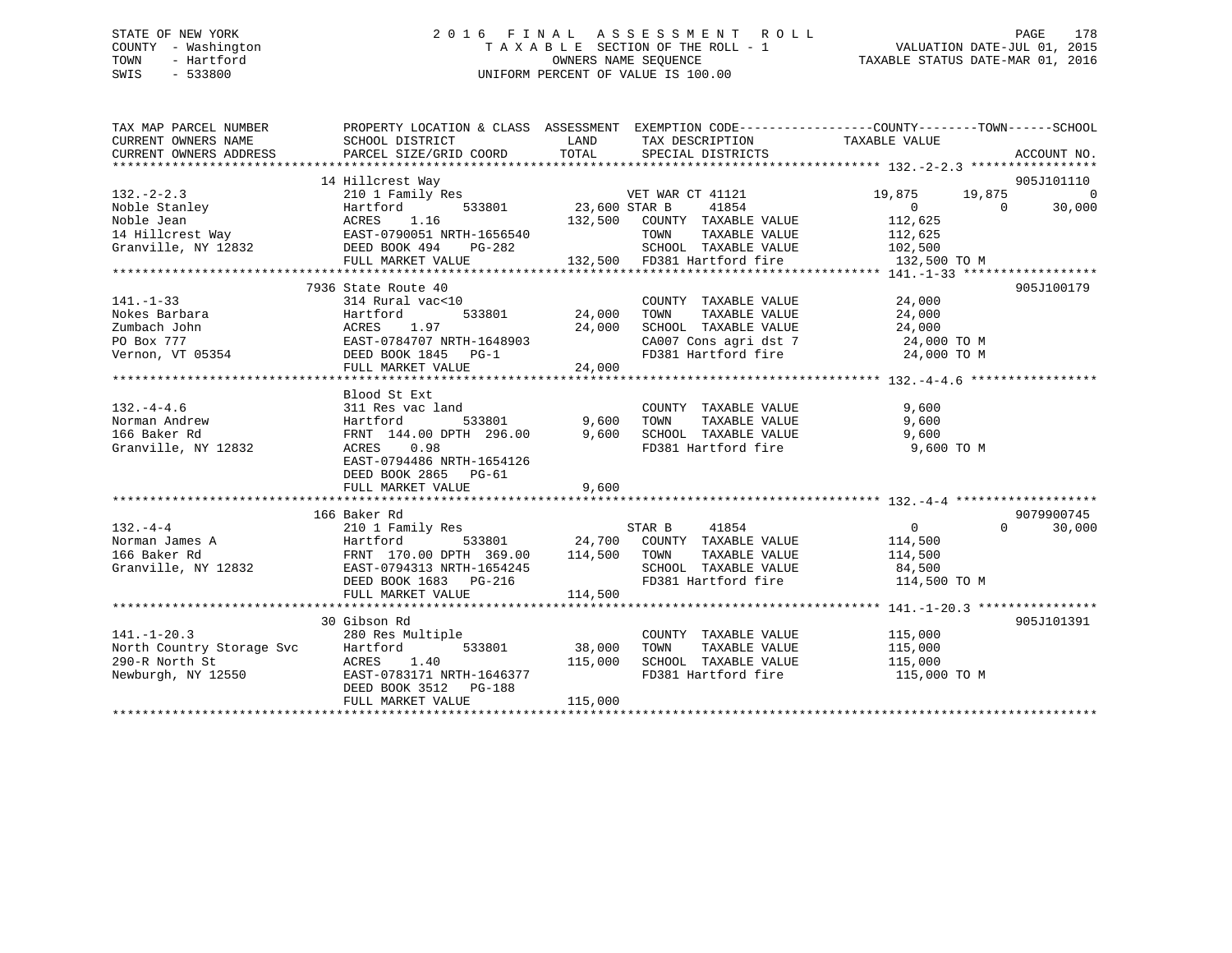# STATE OF NEW YORK 2 0 1 6 F I N A L A S S E S S M E N T R O L L PAGE 179 COUNTY - Washington T A X A B L E SECTION OF THE ROLL - 1 VALUATION DATE-JUL 01, 2015 TOWN - Hartford **TAXABLE STATUS DATE-MAR 01, 2016** OWNERS NAME SEQUENCE TAXABLE STATUS DATE-MAR 01, 2016 SWIS - 533800 UNIFORM PERCENT OF VALUE IS 100.00

| TAX MAP PARCEL NUMBER                         | PROPERTY LOCATION & CLASS ASSESSMENT EXEMPTION CODE----------------COUNTY-------TOWN-----SCHOOL | LAND           |                                      |                                                                   |          |             |
|-----------------------------------------------|-------------------------------------------------------------------------------------------------|----------------|--------------------------------------|-------------------------------------------------------------------|----------|-------------|
| CURRENT OWNERS NAME<br>CURRENT OWNERS ADDRESS | SCHOOL DISTRICT<br>PARCEL SIZE/GRID COORD                                                       | TOTAL          | TAX DESCRIPTION<br>SPECIAL DISTRICTS | TAXABLE VALUE                                                     |          | ACCOUNT NO. |
| *************************                     |                                                                                                 |                |                                      |                                                                   |          |             |
|                                               | 7021 State Route 40                                                                             |                |                                      |                                                                   |          | 905J100680  |
| $149. - 1 - 40$                               | 240 Rural res                                                                                   |                | 41720<br>AG DIST                     | 40,213                                                            | 40,213   | 40,213      |
| North Wayne R LE                              | Hartford<br>533801                                                                              | 95,500 STAR EN | 41834                                | $\overline{0}$                                                    | $\Omega$ | 65,300      |
| North Marion G LE                             | ACRES<br>68.30                                                                                  | 194,700        | COUNTY TAXABLE VALUE                 | 154,487                                                           |          |             |
| 7021 State Route 40                           | EAST-0770973 NRTH-1631805                                                                       |                | TAXABLE VALUE<br>TOWN                | 154,487                                                           |          |             |
| Argyle, NY 12809                              | DEED BOOK 3546<br>PG-168                                                                        |                | SCHOOL TAXABLE VALUE                 | 89,187                                                            |          |             |
|                                               | FULL MARKET VALUE                                                                               |                | 194,700 CA006 Cons agri dst 6        | 154,487 TO M                                                      |          |             |
| MAY BE SUBJECT TO PAYMENT                     |                                                                                                 |                | 40,213 EX                            |                                                                   |          |             |
| UNDER AGDIST LAW TIL 2020                     |                                                                                                 |                | FD381 Hartford fire                  | 194,700 TO M<br>******************* 122.-1-39 ******************* |          |             |
|                                               | 34 Country Ln                                                                                   |                |                                      |                                                                   |          | 905J101102  |
| $122. - 1 - 39$                               | 210 1 Family Res                                                                                |                | STAR B<br>41854                      | $\overline{0}$                                                    | $\Omega$ | 30,000      |
| Norton Dale                                   | Hartford<br>533801                                                                              | 38,500         | COUNTY TAXABLE VALUE                 | 188,100                                                           |          |             |
| Norton Suzanne                                | ACRES<br>5.07                                                                                   | 188,100        | TOWN<br>TAXABLE VALUE                | 188,100                                                           |          |             |
| 34 Country Ln                                 | EAST-0771419 NRTH-1658478                                                                       |                | SCHOOL TAXABLE VALUE                 | 158,100                                                           |          |             |
| Fort Ann, NY 12827                            | PG-277                                                                                          |                | CA007 Cons agri dst 7                |                                                                   |          |             |
|                                               | DEED BOOK 564<br>FULL MARKET VALUE                                                              |                | 188,100 FD381 Hartford fire          | 188,100 TO M<br>188,100 TO M                                      |          |             |
|                                               |                                                                                                 |                |                                      |                                                                   |          |             |
|                                               | 280 Dick Hill Rd                                                                                |                |                                      |                                                                   |          | 905J100518  |
| $132 - 2 - 30$                                | 240 Rural res                                                                                   |                | 41854<br>STAR B                      | $\overline{0}$                                                    | $\Omega$ | 30,000      |
| Norton Forrest                                | Hartford<br>533801                                                                              | 34,400         | COUNTY TAXABLE VALUE                 | 109,000                                                           |          |             |
| Norton Sheryl                                 | ACRES 13.70                                                                                     | 109,000        | TAXABLE VALUE<br>TOWN                | 109,000                                                           |          |             |
| 280 Dick Hill Rd                              | EAST-0791768 NRTH-1651799                                                                       |                | SCHOOL TAXABLE VALUE                 | 79,000                                                            |          |             |
| Granville, NY 12832                           | DEED BOOK 2241 PG-51                                                                            |                | FD381 Hartford fire                  | 109,000 TO M                                                      |          |             |
|                                               | FULL MARKET VALUE                                                                               | 109,000        |                                      |                                                                   |          |             |
|                                               |                                                                                                 |                |                                      |                                                                   |          |             |
|                                               | Brayton Rd                                                                                      |                |                                      |                                                                   |          | 905J100477  |
| $113. - 2 - 3$                                | 311 Res vac land                                                                                |                | COUNTY TAXABLE VALUE                 | 2,500                                                             |          |             |
| Norton Frederick H                            | 533801<br>Hartford                                                                              | 2,500          | TAXABLE VALUE<br>TOWN                | 2,500                                                             |          |             |
| Norton Genevieve S                            | 373/364                                                                                         | 2,500          | SCHOOL TAXABLE VALUE                 | 2,500                                                             |          |             |
| 1218 Baker Rd                                 | Ex & Res 563/194                                                                                |                | CA007 Cons agri dst 7                | 2,500 TO M                                                        |          |             |
| Granville, NY 12832                           | $113. - 1 - 3$                                                                                  |                | FD381 Hartford fire                  | 2,500 TO M                                                        |          |             |
|                                               | FRNT 160.00 DPTH 219.00                                                                         |                |                                      |                                                                   |          |             |
|                                               | EAST-0779820 NRTH-1668190                                                                       |                |                                      |                                                                   |          |             |
|                                               | DEED BOOK 371<br>PG-712                                                                         |                |                                      |                                                                   |          |             |
|                                               | FULL MARKET VALUE                                                                               | 2,500          |                                      |                                                                   |          |             |
|                                               |                                                                                                 |                |                                      |                                                                   |          |             |
|                                               | 3456 State Route 196                                                                            |                |                                      |                                                                   |          | 905J100180  |
| $140. - 1 - 40$                               | 210 1 Family Res                                                                                |                | STAR B<br>41854                      | $\overline{0}$                                                    | $\Omega$ | 30,000      |
| O'Hara Brian P                                | Hartford<br>533801                                                                              | 14,300         | COUNTY TAXABLE VALUE                 | 94,000                                                            |          |             |
| 3456 State Route 196                          | FRNT 142.00 DPTH 112.00                                                                         | 94,000         | TOWN<br>TAXABLE VALUE                | 94,000                                                            |          |             |
| Fort Ann, NY 12827                            | 0.31<br>ACRES                                                                                   |                | SCHOOL TAXABLE VALUE                 | 64,000                                                            |          |             |
|                                               | EAST-0770117 NRTH-1643591                                                                       |                | FD381 Hartford fire                  | 94,000 TO M                                                       |          |             |
|                                               | DEED BOOK 3458<br>PG-204                                                                        |                |                                      |                                                                   |          |             |
|                                               | FULL MARKET VALUE                                                                               | 94,000         |                                      |                                                                   |          |             |
|                                               |                                                                                                 |                |                                      |                                                                   |          |             |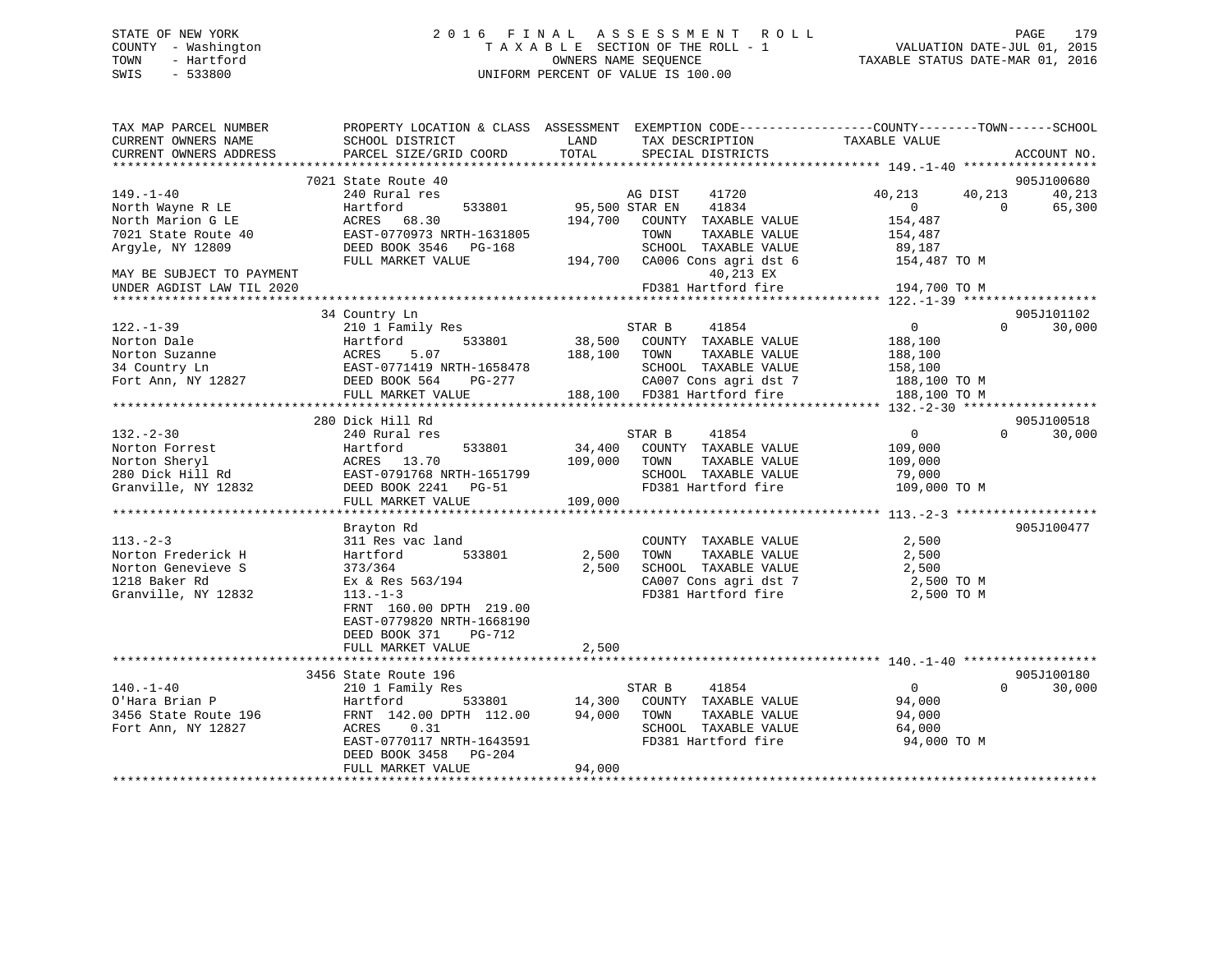# STATE OF NEW YORK 2 0 1 6 F I N A L A S S E S S M E N T R O L L PAGE 180 COUNTY - Washington T A X A B L E SECTION OF THE ROLL - 1 VALUATION DATE-JUL 01, 2015 TOWN - Hartford **TAXABLE STATUS DATE-MAR 01, 2016** OWNERS NAME SEQUENCE TAXABLE STATUS DATE-MAR 01, 2016 SWIS - 533800 UNIFORM PERCENT OF VALUE IS 100.00

| TAX MAP PARCEL NUMBER<br>CURRENT OWNERS NAME | SCHOOL DISTRICT           | LAND                             | PROPERTY LOCATION & CLASS ASSESSMENT EXEMPTION CODE---------------COUNTY-------TOWN------SCHOOL<br>TAX DESCRIPTION | TAXABLE VALUE              |                |
|----------------------------------------------|---------------------------|----------------------------------|--------------------------------------------------------------------------------------------------------------------|----------------------------|----------------|
| CURRENT OWNERS ADDRESS                       | PARCEL SIZE/GRID COORD    | TOTAL                            | SPECIAL DISTRICTS                                                                                                  |                            | ACCOUNT NO.    |
|                                              | Blood St                  |                                  |                                                                                                                    |                            | 905J100481     |
| $142. - 1 - 8$                               | 323 Vacant rural          |                                  | COUNTY TAXABLE VALUE                                                                                               | 36,800                     |                |
| Oatman Thomas Elliott                        | Hartford<br>533801        | 36,800                           | TOWN<br>TAXABLE VALUE                                                                                              | 36,800                     |                |
| 2025 Hanson Ln                               | ACRES 37.60               | 36,800                           | SCHOOL TAXABLE VALUE                                                                                               | 36,800                     |                |
| Woodbridge, VA 22191                         | EAST-0794661 NRTH-1648830 |                                  | FD381 Hartford fire                                                                                                | 36,800 TO M                |                |
|                                              | DEED BOOK 840<br>PG-199   |                                  |                                                                                                                    |                            |                |
|                                              | FULL MARKET VALUE         | 36,800                           |                                                                                                                    |                            |                |
|                                              |                           |                                  |                                                                                                                    |                            |                |
|                                              | 3984 State Route 149      |                                  |                                                                                                                    |                            | 905J101234     |
| $131. - 1 - 13.3$                            | 210 1 Family Res          |                                  | AGED-ALL<br>41800                                                                                                  | 54,250<br>54,250           | 54,250         |
| OConnor Diane E                              | Hartford<br>533801        |                                  | 41834                                                                                                              | $\Omega$<br>$\Omega$       | 54,250         |
| Petteys Donna Lea                            | Trans Exempt Repay 2016   | 23,400 STAR EN<br>108,500 COUNTY | COUNTY TAXABLE VALUE                                                                                               | 54,250                     |                |
| 3984 State Route 149                         | ACRES<br>1.10             |                                  | TOWN<br>TAXABLE VALUE                                                                                              | 54,250                     |                |
| Fort Ann, NY 12827                           | EAST-0770272 NRTH-1654557 |                                  | SCHOOL TAXABLE VALUE                                                                                               | $\overline{0}$             |                |
|                                              | DEED BOOK 743<br>PG-192   |                                  | CA007 Cons agri dst 7                                                                                              | 108,500 TO M               |                |
|                                              | FULL MARKET VALUE         |                                  | 108,500 FD381 Hartford fire                                                                                        | 108,500 TO M               |                |
|                                              |                           |                                  | TE533 Trans exmt repay-flg                                                                                         | $.00$ MT                   |                |
|                                              |                           |                                  |                                                                                                                    |                            |                |
|                                              | Pope Hill Rd              |                                  |                                                                                                                    |                            | 905J100050     |
| $150. - 1 - 30$                              | 314 Rural vac<10          |                                  | COUNTY TAXABLE VALUE                                                                                               | $\frac{13,800}{12}$        |                |
| Oqden Ryan                                   | 533801<br>Hartford        | 13,800                           | TAXABLE VALUE<br>TOWN                                                                                              |                            |                |
| 240 Little Burch Hill Rd                     | LOT 5                     | 13,800                           | SCHOOL TAXABLE VALUE                                                                                               | 13,800                     |                |
| Granville, NY 12832                          | 1.20<br>ACRES             |                                  | FD381 Hartford fire                                                                                                | 13,800 TO M                |                |
|                                              | EAST-0782928 NRTH-1633454 |                                  |                                                                                                                    |                            |                |
|                                              | DEED BOOK 3542 PG-210     |                                  |                                                                                                                    |                            |                |
|                                              | FULL MARKET VALUE         | 13,800                           |                                                                                                                    |                            |                |
|                                              |                           |                                  |                                                                                                                    |                            |                |
|                                              | 14 Hartford Main St       |                                  |                                                                                                                    |                            | 905J100418     |
| $132.15 - 2 - 17$                            | 210 1 Family Res          |                                  | COUNTY TAXABLE VALUE                                                                                               | 69,500                     |                |
| Ogden Travis R                               | Hartford<br>533801        | 16,800                           | TAXABLE VALUE<br>TOWN                                                                                              | 69,500                     |                |
| 14 Hartford Main St                          | FRNT 128.00 DPTH 165.00   | 69,500                           | SCHOOL TAXABLE VALUE                                                                                               | 69,500                     |                |
| Hartford, NY 12838                           | EAST-0786145 NRTH-1651776 |                                  | CA007 Cons agri dst 7<br>CA007 Cons agri dst 7                                                                     | 69,500 TO M                |                |
|                                              | DEED BOOK 3580 PG-343     |                                  |                                                                                                                    | 69,500 TO M                |                |
|                                              | FULL MARKET VALUE         | 69,500                           |                                                                                                                    |                            |                |
|                                              |                           |                                  |                                                                                                                    |                            |                |
|                                              | 30 Baker Rd               |                                  |                                                                                                                    |                            | 905J100571     |
| $132. - 2 - 18$                              | 210 1 Family Res          |                                  | CW_10_VET/ 41151                                                                                                   | 8,000<br>8,000             | $\overline{0}$ |
| Olsen George Jr                              | 533801<br>Hartford        |                                  | 28,300 CW_10_VET/ 41151                                                                                            | 8,000<br>8,000             |                |
| Olsen Celine                                 | two veteran owners        | 132,000 STAR B                   | 41854                                                                                                              | $\overline{0}$<br>$\Omega$ | 30,000         |
| 30 Baker Rd                                  | 2.40<br>ACRES             |                                  | COUNTY TAXABLE VALUE                                                                                               | 116,000                    |                |
| Granville, NY 12832                          | EAST-0791349 NRTH-1653209 |                                  | TOWN<br>TAXABLE VALUE                                                                                              | 116,000                    |                |
|                                              | DEED BOOK 2634 PG-224     |                                  | SCHOOL TAXABLE VALUE                                                                                               | 102,000                    |                |
|                                              | FULL MARKET VALUE         |                                  | 132,000 FD381 Hartford fire                                                                                        | 132,000 TO M               |                |
|                                              |                           |                                  |                                                                                                                    |                            |                |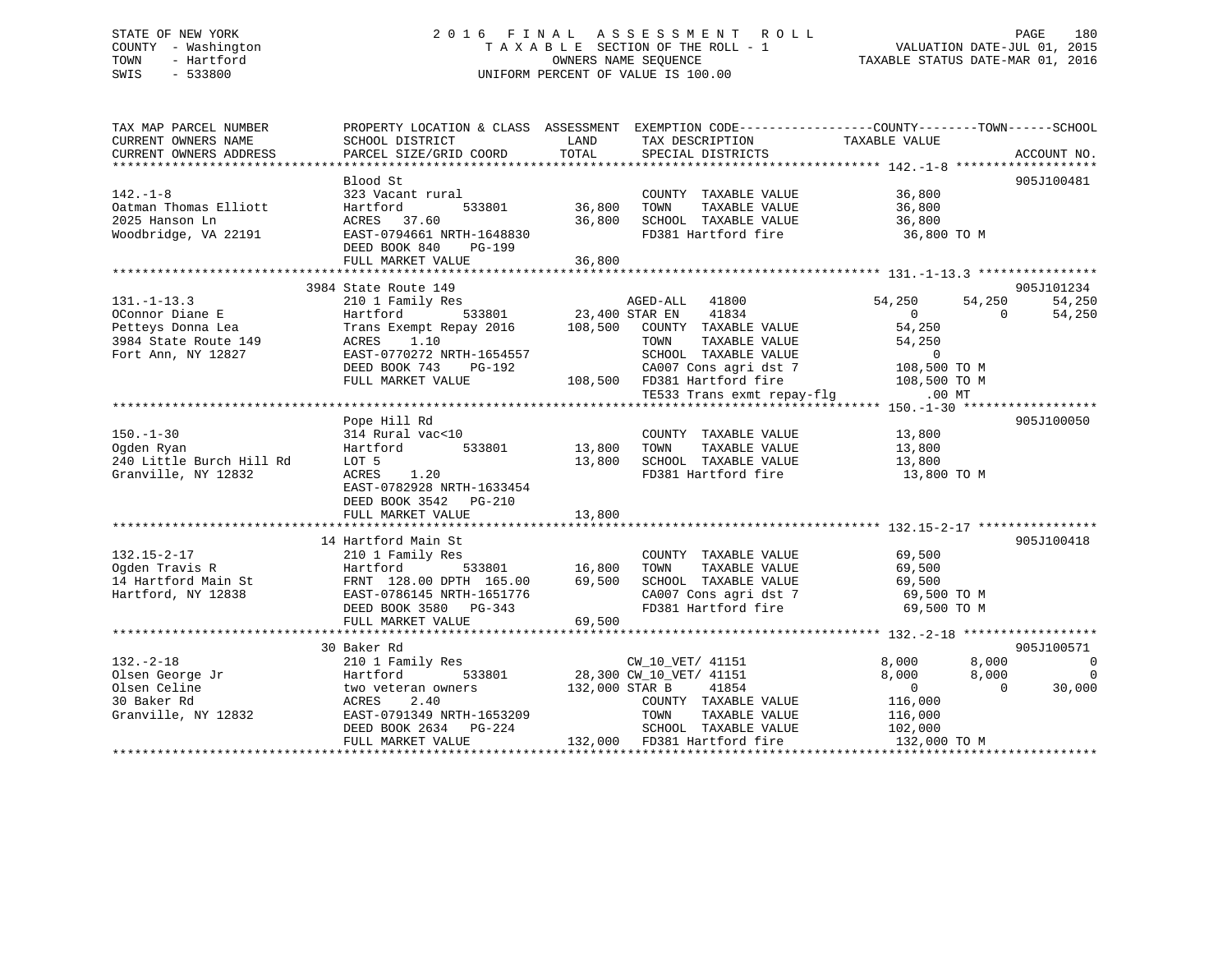## STATE OF NEW YORK 2 0 1 6 F I N A L A S S E S S M E N T R O L L PAGE 181 COUNTY - Washington T A X A B L E SECTION OF THE ROLL - 1 VALUATION DATE-JUL 01, 2015 TOWN - Hartford **TAXABLE STATUS DATE-MAR 01, 2016** OWNERS NAME SEQUENCE TAXABLE STATUS DATE-MAR 01, 2016 SWIS - 533800 UNIFORM PERCENT OF VALUE IS 100.00

| TAX MAP PARCEL NUMBER                                                                                                                                                                                                                                            | PROPERTY LOCATION & CLASS ASSESSMENT EXEMPTION CODE----------------COUNTY-------TOWN------SCHOOL                                                                                                                               |              |                                                                  |                                                          |          |             |
|------------------------------------------------------------------------------------------------------------------------------------------------------------------------------------------------------------------------------------------------------------------|--------------------------------------------------------------------------------------------------------------------------------------------------------------------------------------------------------------------------------|--------------|------------------------------------------------------------------|----------------------------------------------------------|----------|-------------|
| CURRENT OWNERS NAME                                                                                                                                                                                                                                              | SCHOOL DISTRICT                                                                                                                                                                                                                | LAND         | TAX DESCRIPTION                                                  | TAXABLE VALUE                                            |          |             |
| CURRENT OWNERS ADDRESS                                                                                                                                                                                                                                           | PARCEL SIZE/GRID COORD                                                                                                                                                                                                         | TOTAL        | SPECIAL DISTRICTS                                                |                                                          |          | ACCOUNT NO. |
|                                                                                                                                                                                                                                                                  |                                                                                                                                                                                                                                |              |                                                                  |                                                          |          |             |
|                                                                                                                                                                                                                                                                  | 5499 County Route 30 32 PCT OF VALUE USED FOR EXEMPTION PURPOSES                                                                                                                                                               |              |                                                                  |                                                          |          | 905J100310  |
| $150. - 1 - 3$                                                                                                                                                                                                                                                   | 188,500 AG DIST 41720<br>Hartford 533801 188,500 AGED-ALL 41800<br>188,500 AGED-ALL 41800                                                                                                                                      |              | 41720                                                            | 55,945 55,945 55,945<br>74,688 74,688 74,688<br>0 18,743 |          |             |
| Oreschnick Robert LE                                                                                                                                                                                                                                             |                                                                                                                                                                                                                                |              |                                                                  |                                                          |          |             |
| Oreschnick Hillary LE                                                                                                                                                                                                                                            | 3189/42<br>ACRES 117.48                                                                                                                                                                                                        |              | 466,800 STAR EN 41834                                            |                                                          |          |             |
| 5499 County Route 30                                                                                                                                                                                                                                             | ACRES 117.48<br>EAST-0788675 NRTH-1640846                                                                                                                                                                                      |              | COUNTY TAXABLE VALUE                                             | 336,167                                                  |          |             |
| Granville, NY 12832                                                                                                                                                                                                                                              |                                                                                                                                                                                                                                |              | TOWN<br>TAXABLE VALUE                                            | 336,167                                                  |          |             |
| MAY BE SUBJECT TO PAYMENT                                                                                                                                                                                                                                        | DEED BOOK 3221 PG-201 SCHOOL TAXABLE VALUE<br>FULL MARKET VALUE 466,800 CA008 Cons agri dst 8                                                                                                                                  |              | SCHOOL TAXABLE VALUE 317,424                                     | 410,855 TO M                                             |          |             |
| UNDER AGDIST LAW TIL 2020                                                                                                                                                                                                                                        |                                                                                                                                                                                                                                |              | 55,945 EX                                                        |                                                          |          |             |
|                                                                                                                                                                                                                                                                  |                                                                                                                                                                                                                                |              | $FD381$ Hartford fire $466,800$ TO M                             |                                                          |          |             |
|                                                                                                                                                                                                                                                                  |                                                                                                                                                                                                                                |              |                                                                  |                                                          |          |             |
|                                                                                                                                                                                                                                                                  | 5732 County Route 30                                                                                                                                                                                                           |              |                                                                  |                                                          |          | 905J100488  |
| 141.-1-70.1<br>Osborne Franklin D                                                                                                                                                                                                                                | 240 Rural res                                                                                                                                                                                                                  |              | AG DIST 41720                                                    | 111,252                                                  | 111,252  | 111,252     |
|                                                                                                                                                                                                                                                                  | Hartford                                                                                                                                                                                                                       |              | 533801 193,000 COUNTY TAXABLE VALUE                              | 137,848                                                  |          |             |
|                                                                                                                                                                                                                                                                  | LOT 5                                                                                                                                                                                                                          | 249,100 TOWN | TAXABLE VALUE                                                    | 137,848                                                  |          |             |
|                                                                                                                                                                                                                                                                  |                                                                                                                                                                                                                                |              | SCHOOL TAXABLE VALUE                                             |                                                          |          |             |
|                                                                                                                                                                                                                                                                  |                                                                                                                                                                                                                                |              | $CAO07$ Cons agri dst 7                                          | 137,848<br>137,848 TO M                                  |          |             |
| 5836 County Route 30<br>Granville, NY 12832<br>EAST-0786999 NRTH-1646726                                                                                                                                                                                         |                                                                                                                                                                                                                                |              |                                                                  |                                                          |          |             |
| MAY BE SUBJECT TO PAYMENT                                                                                                                                                                                                                                        | EAU CAU CONS AGE THAT ASSESS THAT A CAUSE ON THE CAUSE OF THE CAUSE OF THE CAUSE OF THE CAUSE OF THE CAUSE OF THE CAUSE OF THE CAUSE OF THE CAUSE OF THE CAUSE OF THE CAUSE OF THE CAUSE OF THE CAUSE OF THE CAUSE OF THE CAUS |              |                                                                  |                                                          |          |             |
| UNDER AGDIST LAW TIL 2020                                                                                                                                                                                                                                        | FULL MARKET VALUE                                                                                                                                                                                                              | 249,100      |                                                                  |                                                          |          |             |
|                                                                                                                                                                                                                                                                  |                                                                                                                                                                                                                                |              |                                                                  |                                                          |          |             |
|                                                                                                                                                                                                                                                                  | 5711 County Route 30                                                                                                                                                                                                           |              |                                                                  |                                                          |          |             |
| $141. - 1 - 70.7$                                                                                                                                                                                                                                                | 210 1 Family Res<br>Hartford 533801                                                                                                                                                                                            | 24,100       | COUNTY TAXABLE VALUE 78,300                                      |                                                          |          |             |
|                                                                                                                                                                                                                                                                  |                                                                                                                                                                                                                                |              | TOWN<br>TAXABLE VALUE                                            | 78,300                                                   |          |             |
|                                                                                                                                                                                                                                                                  |                                                                                                                                                                                                                                |              | SCHOOL TAXABLE VALUE 78,300<br>CA007 Cons agri dst 7 78,300 TO M |                                                          |          |             |
|                                                                                                                                                                                                                                                                  |                                                                                                                                                                                                                                |              |                                                                  |                                                          |          |             |
| 141.-1-70.7 210 1 Family Res<br>0sborne Franklin D Hartford 533801 24,100<br>0sborne Georgia I LOT 4 78,300<br>5836 County Route 30 ACRES 1.57<br>Granville, NY 12832 EAST-0787097 NRTH-1645906                                                                  |                                                                                                                                                                                                                                |              | FD381 Hartford fire 78,300 TO M                                  |                                                          |          |             |
|                                                                                                                                                                                                                                                                  | DEED BOOK 2966 PG-268                                                                                                                                                                                                          |              |                                                                  |                                                          |          |             |
|                                                                                                                                                                                                                                                                  | FULL MARKET VALUE                                                                                                                                                                                                              | 78,300       |                                                                  |                                                          |          |             |
|                                                                                                                                                                                                                                                                  |                                                                                                                                                                                                                                |              |                                                                  |                                                          |          |             |
|                                                                                                                                                                                                                                                                  | 5836 County Route 30                                                                                                                                                                                                           |              |                                                                  |                                                          |          |             |
| $141. - 1 - 70.8$                                                                                                                                                                                                                                                | 210 1 Family Res                                                                                                                                                                                                               |              | STAR EN<br>41834                                                 | $0 \qquad \qquad$                                        | $\Omega$ | 65,300      |
|                                                                                                                                                                                                                                                                  |                                                                                                                                                                                                                                |              | 26,200 COUNTY TAXABLE VALUE                                      | 160,600                                                  |          |             |
|                                                                                                                                                                                                                                                                  |                                                                                                                                                                                                                                | 160,600 TOWN | TAXABLE VALUE                                                    | 160,600<br>95,300                                        |          |             |
|                                                                                                                                                                                                                                                                  |                                                                                                                                                                                                                                |              | SCHOOL TAXABLE VALUE                                             |                                                          |          |             |
|                                                                                                                                                                                                                                                                  |                                                                                                                                                                                                                                |              | CA007 Cons agri dst 7<br>FD381 Hartford fire                     | 160,600 TO M                                             |          |             |
| 141.-1-70.8 210 1 Family Res<br>0sborne Franklin D<br>0sborne Georgia LOT 1<br>5336 County Route 30 ACRES 1.55<br>Granville, NY 12832 EAST-0785527 NRTH-1648083<br>DEED BOOK 421 PG-1085                                                                         |                                                                                                                                                                                                                                | $PG-1085$    |                                                                  | 160,600 TO M                                             |          |             |
|                                                                                                                                                                                                                                                                  | FULL MARKET VALUE                                                                                                                                                                                                              | 160,600      |                                                                  |                                                          |          |             |
|                                                                                                                                                                                                                                                                  |                                                                                                                                                                                                                                |              |                                                                  |                                                          |          |             |
|                                                                                                                                                                                                                                                                  | 7 Rowe Hill Rd                                                                                                                                                                                                                 |              |                                                                  |                                                          |          |             |
|                                                                                                                                                                                                                                                                  | 210 1 Family Res                                                                                                                                                                                                               | 27,400       | COUNTY TAXABLE VALUE                                             | 35,900<br>35,900                                         |          |             |
|                                                                                                                                                                                                                                                                  | 533801                                                                                                                                                                                                                         |              | TOWN<br>TAXABLE VALUE                                            |                                                          |          |             |
|                                                                                                                                                                                                                                                                  |                                                                                                                                                                                                                                | 35,900       | SCHOOL TAXABLE VALUE 35,900<br>CA007 Cons agri dst 7 35,900 TO M |                                                          |          |             |
|                                                                                                                                                                                                                                                                  |                                                                                                                                                                                                                                |              |                                                                  |                                                          |          |             |
|                                                                                                                                                                                                                                                                  | ACRES 2.15<br>EAST-0785834 NRTH-1648100                                                                                                                                                                                        |              | FD381 Hartford fire                                              | 35,900 TO M                                              |          |             |
| 141.-1-70.9<br>Osborne Franklin D<br>Osborne Georgia<br>5836 County Route 30<br>Granville, NY 12832<br>The EAST-0785834 NR7<br>DEED BOOK 421<br>CHATES<br>COLOGER 2.15<br>CHATES<br>CHATES<br>CHATES<br>CHATES<br>CHATES<br>CHATES<br>CHATES<br>CHATES<br>CHATES | PG-1085                                                                                                                                                                                                                        |              |                                                                  |                                                          |          |             |
|                                                                                                                                                                                                                                                                  | FULL MARKET VALUE                                                                                                                                                                                                              | 35,900       |                                                                  |                                                          |          |             |
|                                                                                                                                                                                                                                                                  |                                                                                                                                                                                                                                |              |                                                                  |                                                          |          |             |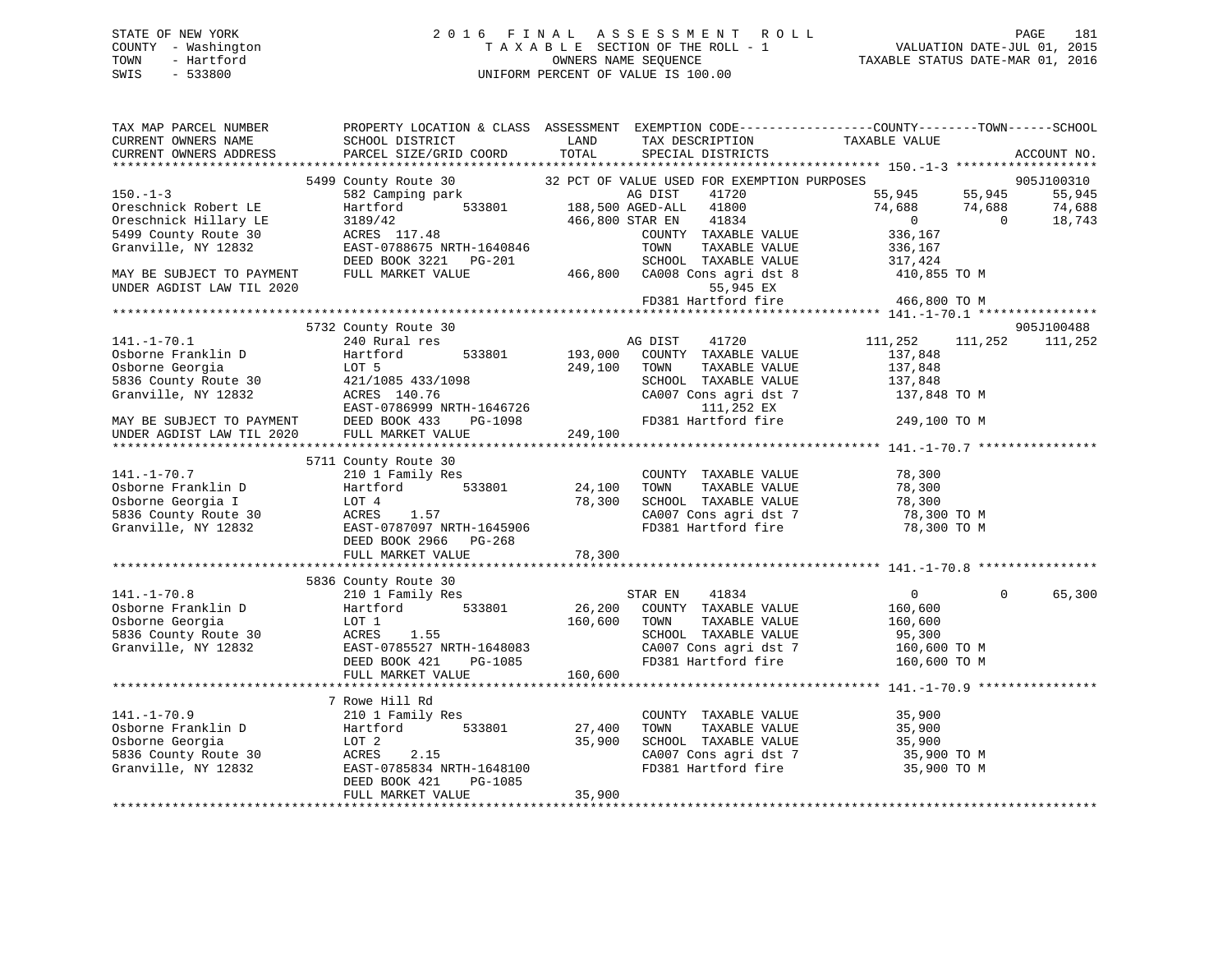## STATE OF NEW YORK 2 0 1 6 F I N A L A S S E S S M E N T R O L L PAGE 182 COUNTY - Washington T A X A B L E SECTION OF THE ROLL - 1 VALUATION DATE-JUL 01, 2015 TOWN - Hartford **TAXABLE STATUS DATE-MAR 01, 2016** OWNERS NAME SEQUENCE TAXABLE STATUS DATE-MAR 01, 2016 SWIS - 533800 UNIFORM PERCENT OF VALUE IS 100.00

| TAX MAP PARCEL NUMBER                                                                                                                                                                                                                | PROPERTY LOCATION & CLASS ASSESSMENT EXEMPTION CODE---------------COUNTY-------TOWN-----SCHOOL |                    |                                                                                                                                                                                                                                                |                |                    |
|--------------------------------------------------------------------------------------------------------------------------------------------------------------------------------------------------------------------------------------|------------------------------------------------------------------------------------------------|--------------------|------------------------------------------------------------------------------------------------------------------------------------------------------------------------------------------------------------------------------------------------|----------------|--------------------|
| CURRENT OWNERS NAME                                                                                                                                                                                                                  | SCHOOL DISTRICT                                                                                | LAND               | TAX DESCRIPTION                                                                                                                                                                                                                                | TAXABLE VALUE  |                    |
| CURRENT OWNERS ADDRESS                                                                                                                                                                                                               | PARCEL SIZE/GRID COORD                                                                         | TOTAL              | SPECIAL DISTRICTS                                                                                                                                                                                                                              |                | ACCOUNT NO.        |
|                                                                                                                                                                                                                                      |                                                                                                |                    |                                                                                                                                                                                                                                                |                |                    |
|                                                                                                                                                                                                                                      | Gilchrist Hill Ext                                                                             |                    |                                                                                                                                                                                                                                                |                | 905J100688         |
| $141. - 3 - 15$                                                                                                                                                                                                                      | 314 Rural vac<10                                                                               |                    | $\begin{tabular}{lllllllll} \multicolumn{2}{c}{\textbf{COUNTY}} & \textbf{TAXABLE} & \textbf{VALUE} & & 14,500 \\ \multicolumn{2}{c}{\textbf{TAYABLE: VALUE}} & & & 14,500 \\ \multicolumn{2}{c}{\textbf{TAYABLE: VALUE}} & & & \end{tabular}$ |                |                    |
| Osborne G Keith                                                                                                                                                                                                                      | Hartford                                                                                       | 533801 14,500 TOWN | TAXABLE VALUE                                                                                                                                                                                                                                  |                |                    |
| Osborne Brenda                                                                                                                                                                                                                       |                                                                                                |                    | 14,500 SCHOOL TAXABLE VALUE 14,500                                                                                                                                                                                                             |                |                    |
| 25 Toad Ln                                                                                                                                                                                                                           |                                                                                                |                    | FD381 Hartford fire                                                                                                                                                                                                                            | 14,500 TO M    |                    |
| Hartford, NY 12838 DEED BOOK 872 PG-120                                                                                                                                                                                              | ACRES 1.52<br>EAST-0785024 NRTH-1644047<br>EAST-079 PG-120                                     |                    |                                                                                                                                                                                                                                                |                |                    |
|                                                                                                                                                                                                                                      |                                                                                                |                    |                                                                                                                                                                                                                                                |                |                    |
|                                                                                                                                                                                                                                      |                                                                                                |                    |                                                                                                                                                                                                                                                |                |                    |
|                                                                                                                                                                                                                                      | 25 Toad Ln                                                                                     |                    |                                                                                                                                                                                                                                                |                | 905J101420         |
|                                                                                                                                                                                                                                      |                                                                                                |                    | $\begin{array}{ccccccccc} \texttt{533801} & & & & \texttt{STAR B} & & & \texttt{41854} & & & & & 0 \\ \texttt{533801} & & & & \texttt{29,900} & & \texttt{COUNTY} & & \texttt{TAXABLE VALUE} & & & & \texttt{173,600} \end{array}$             | $\overline{0}$ | $\Omega$<br>30,000 |
|                                                                                                                                                                                                                                      |                                                                                                |                    |                                                                                                                                                                                                                                                |                |                    |
|                                                                                                                                                                                                                                      |                                                                                                | 173,600 TOWN       | TAXABLE VALUE 173,600                                                                                                                                                                                                                          |                |                    |
|                                                                                                                                                                                                                                      |                                                                                                |                    | SCHOOL TAXABLE VALUE                                                                                                                                                                                                                           | 143,600        |                    |
| 141.-3-15.1<br>Osborne G Keith<br>Osborne Brenda<br>25 Toad Ln<br>26 Toad Ln<br>25 Toad Ln<br>26 Toad Ln<br>26 Toad Ln<br>26 Toad Ln<br>26 Toad Ln<br>26 Toad Ln<br>26 Toad Ln<br>26 Toad Ln<br>26 Toad Ln<br>26 DEED BOOK 629 PG-80 |                                                                                                | $PG-80$            | FD381 Hartford fire 173,600 TO M                                                                                                                                                                                                               |                |                    |
|                                                                                                                                                                                                                                      | FULL MARKET VALUE                                                                              | 173,600            |                                                                                                                                                                                                                                                |                |                    |
|                                                                                                                                                                                                                                      |                                                                                                |                    |                                                                                                                                                                                                                                                |                |                    |
|                                                                                                                                                                                                                                      | 3943 State Route 149                                                                           |                    |                                                                                                                                                                                                                                                |                |                    |
| $131. - 1 - 13.8$                                                                                                                                                                                                                    | 240 Rural res                                                                                  |                    | STAR B 41854                                                                                                                                                                                                                                   | $\overline{0}$ | $\Omega$<br>30,000 |
| Ostrander Melissa G                                                                                                                                                                                                                  | Hartford 533801 38,500 COUNTY TAXABLE VALUE                                                    |                    |                                                                                                                                                                                                                                                | 232,800        |                    |
| 3943 State Route 149                                                                                                                                                                                                                 | 2608/317<br>ACRES 10.31                                                                        | 232,800 TOWN       | TAXABLE VALUE 232,800                                                                                                                                                                                                                          |                |                    |
| Fort Ann, NY 12827                                                                                                                                                                                                                   |                                                                                                |                    |                                                                                                                                                                                                                                                |                |                    |
|                                                                                                                                                                                                                                      | EAST-0769076 NRTH-1654864                                                                      |                    | SCHOOL TAXABLE VALUE 202,800<br>CA007 Cons agri dst 7 232,800 TO M                                                                                                                                                                             |                |                    |
|                                                                                                                                                                                                                                      |                                                                                                |                    |                                                                                                                                                                                                                                                |                |                    |
|                                                                                                                                                                                                                                      |                                                                                                |                    |                                                                                                                                                                                                                                                |                |                    |
|                                                                                                                                                                                                                                      |                                                                                                |                    |                                                                                                                                                                                                                                                |                |                    |
|                                                                                                                                                                                                                                      | 282 Dick Hill Rd                                                                               |                    |                                                                                                                                                                                                                                                |                | 905J101051         |
| $132. - 2 - 35.1$                                                                                                                                                                                                                    | 210 1 Family Res                                                                               |                    | STAR B 41854                                                                                                                                                                                                                                   | $\overline{0}$ | 30,000<br>$\Omega$ |
|                                                                                                                                                                                                                                      |                                                                                                |                    | 533801 26,500 COUNTY TAXABLE VALUE 80,900                                                                                                                                                                                                      |                |                    |
|                                                                                                                                                                                                                                      |                                                                                                | 80,900 TOWN        | TAXABLE VALUE                                                                                                                                                                                                                                  | 80,900         |                    |
| Powellette Barry<br>Po Box 42<br>Hartford, NY 12838<br>Hartford, NY 12838<br>EAST-0791735 NRTH-1652251                                                                                                                               |                                                                                                |                    | SCHOOL TAXABLE VALUE                                                                                                                                                                                                                           | 50,900         |                    |
|                                                                                                                                                                                                                                      | DEED BOOK 2729 PG-53                                                                           |                    | FD381 Hartford fire 30,900 TO M                                                                                                                                                                                                                |                |                    |
|                                                                                                                                                                                                                                      | FULL MARKET VALUE                                                                              | 80,900             |                                                                                                                                                                                                                                                |                |                    |
|                                                                                                                                                                                                                                      |                                                                                                |                    |                                                                                                                                                                                                                                                |                |                    |
|                                                                                                                                                                                                                                      | Kelly Way                                                                                      |                    |                                                                                                                                                                                                                                                |                |                    |
|                                                                                                                                                                                                                                      |                                                                                                |                    | COUNTY TAXABLE VALUE 28,400                                                                                                                                                                                                                    |                |                    |
|                                                                                                                                                                                                                                      |                                                                                                | 533801 28,400      | TAXABLE VALUE 28,400<br>TOWN                                                                                                                                                                                                                   |                |                    |
| 121.-4-18.1<br>Paige Sherry<br>784 County Route 46<br>784 County Route 46<br>Fort Edward, NY 12828-3202<br>202 ACRES 24.68                                                                                                           |                                                                                                | 28,400             |                                                                                                                                                                                                                                                |                |                    |
|                                                                                                                                                                                                                                      |                                                                                                |                    | SCHOOL TAXABLE VALUE 28,400<br>CA007 Cons agri dst 7 28,400 TO M                                                                                                                                                                               |                |                    |
|                                                                                                                                                                                                                                      | EAST-0767706 NRTH-1659434                                                                      |                    | FD381 Hartford fire 28,400 TO M                                                                                                                                                                                                                |                |                    |
|                                                                                                                                                                                                                                      | DEED BOOK 939<br>PG-175                                                                        |                    |                                                                                                                                                                                                                                                |                |                    |
|                                                                                                                                                                                                                                      |                                                                                                |                    |                                                                                                                                                                                                                                                |                |                    |
|                                                                                                                                                                                                                                      |                                                                                                |                    |                                                                                                                                                                                                                                                |                |                    |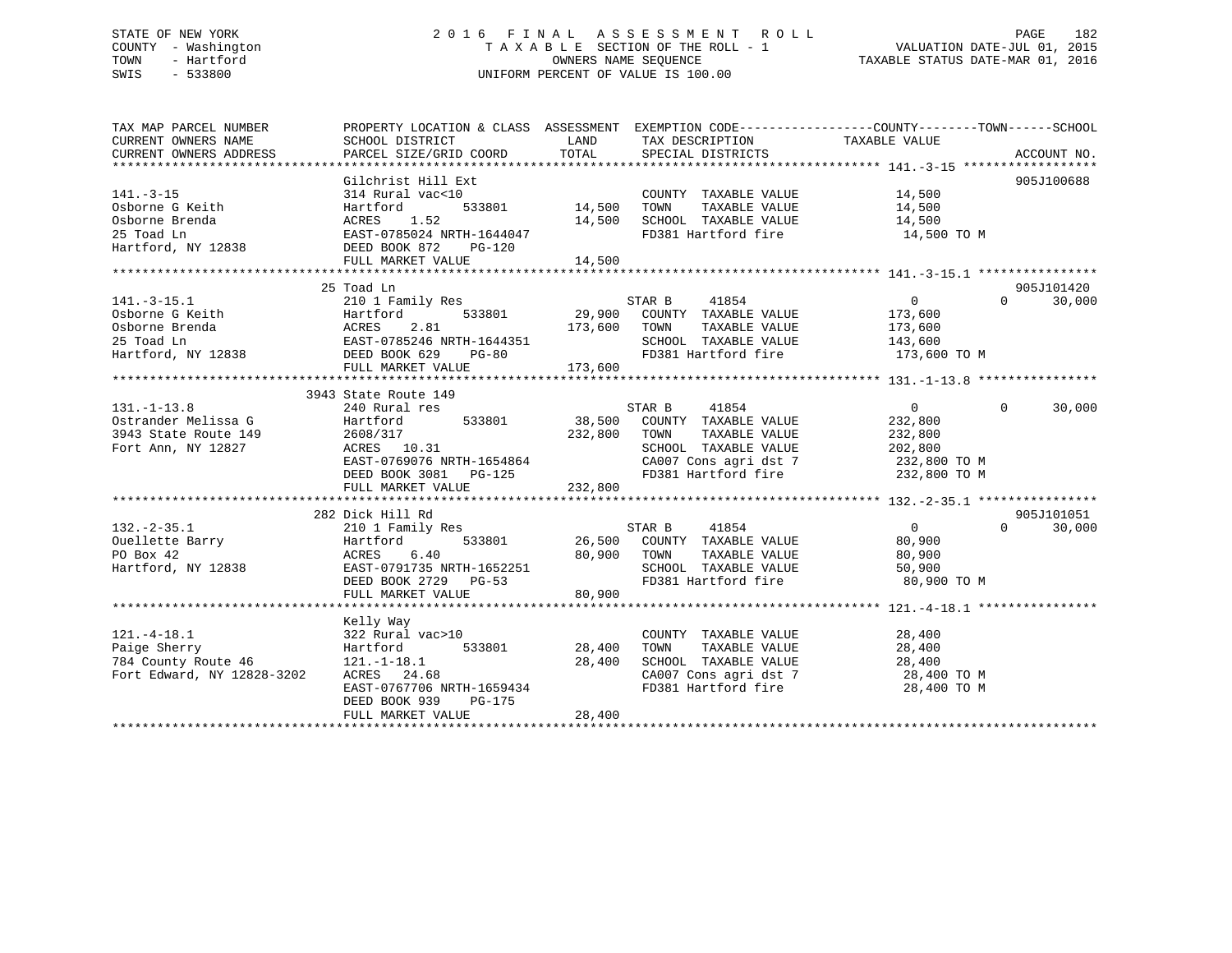## STATE OF NEW YORK 2 0 1 6 F I N A L A S S E S S M E N T R O L L PAGE 183 COUNTY - Washington T A X A B L E SECTION OF THE ROLL - 1 VALUATION DATE-JUL 01, 2015 TOWN - Hartford **TAXABLE STATUS DATE-MAR 01, 2016** OWNERS NAME SEQUENCE TAXABLE STATUS DATE-MAR 01, 2016 SWIS - 533800 UNIFORM PERCENT OF VALUE IS 100.00

| TAX MAP PARCEL NUMBER<br>CURRENT OWNERS NAME                                     | SCHOOL DISTRICT                                    | PROPERTY LOCATION & CLASS ASSESSMENT EXEMPTION CODE---------------COUNTY-------TOWN------SCHOOL<br>LAND<br>TAX DESCRIPTION | TAXABLE VALUE                              |                |
|----------------------------------------------------------------------------------|----------------------------------------------------|----------------------------------------------------------------------------------------------------------------------------|--------------------------------------------|----------------|
| CURRENT OWNERS ADDRESS                                                           | PARCEL SIZE/GRID COORD                             | TOTAL<br>SPECIAL DISTRICTS                                                                                                 |                                            | ACCOUNT NO.    |
|                                                                                  | 1434 Baldwin Corners Rd                            |                                                                                                                            |                                            |                |
|                                                                                  | 210 1 Family Res                                   | RG<br>FOR CHE TO THE VET COM CT 41131<br>F33801 27,200 VET DIS CT 41141                                                    | 39,425 39,425                              | $\overline{0}$ |
|                                                                                  | Hartford                                           |                                                                                                                            | 39,425<br>39,425                           | $\overline{0}$ |
|                                                                                  | ACRES<br>2.10                                      | 157,700 STAR B<br>41854                                                                                                    | $\overline{0}$<br>$\Omega$                 | 30,000         |
| 122.-1-33.4<br>Palmer Billy Joe<br>1434 Baldwin Corners Rd<br>Fort Ann, NY 12827 | EAST-0769606 NRTH-1663113                          | COUNTY TAXABLE VALUE                                                                                                       | 78,850                                     |                |
|                                                                                  | DEED BOOK 897 PG-186                               | TOWN<br>TAXABLE VALUE                                                                                                      | 78,850                                     |                |
|                                                                                  | FULL MARKET VALUE                                  | 157,700 SCHOOL TAXABLE VALUE                                                                                               | 127,700                                    |                |
|                                                                                  |                                                    | CA007 Cons agri dst 7                                                                                                      | 157,700 TO M                               |                |
|                                                                                  |                                                    | FD381 Hartford fire                                                                                                        | 157,700 TO M                               |                |
|                                                                                  |                                                    |                                                                                                                            |                                            |                |
|                                                                                  | 3434 State Route 196                               |                                                                                                                            |                                            |                |
| $140. - 1 - 41.3$                                                                | 210 1 Family Res                                   | AGED-CO/TN 41801<br>38,500 STAR EN 41834                                                                                   | 14,175<br>14,175                           |                |
| Palmer John                                                                      | ,<br>533801                                        |                                                                                                                            | $\overline{0}$<br>$\overline{0}$           | 65,300         |
|                                                                                  |                                                    | 94,500 COUNTY TAXABLE VALUE                                                                                                | 80,325                                     |                |
|                                                                                  |                                                    | TAXABLE VALUE<br>TOWN                                                                                                      | 80,325                                     |                |
| Fort Ann, NY 12827                                                               | DEED BOOK 654<br>PG-140                            | SCHOOL TAXABLE VALUE                                                                                                       | 29,200                                     |                |
|                                                                                  | FULL MARKET VALUE                                  | 94,500 FD381 Hartford fire                                                                                                 | 94,500 TO M                                |                |
|                                                                                  |                                                    |                                                                                                                            |                                            |                |
|                                                                                  | 5173 State Route 149                               |                                                                                                                            |                                            | 905J100383     |
| $132 - 2 - 24$<br>132.-2-24<br>Palmer Kenneth D<br>5173 State Route 149          | 210 1 Family Res                                   | VET COM CT 41131<br>33801 25,700 STAR B 41854                                                                              | 40,625<br>40,625                           | 0              |
|                                                                                  | Hartford 533801                                    |                                                                                                                            | $\Omega$<br>$\overline{0}$                 | 30,000         |
|                                                                                  | 568-295 568-297                                    | 162,500 COUNTY TAXABLE VALUE                                                                                               | 121,875                                    |                |
| Granville, NY 12832                                                              | ACRES 1.70                                         | TAXABLE VALUE<br>TOWN                                                                                                      | 121,875                                    |                |
|                                                                                  | EAST-0791886 NRTH-1653227                          | SCHOOL TAXABLE VALUE                                                                                                       | 132,500                                    |                |
|                                                                                  | DEED BOOK 2852 PG-171                              | FD381 Hartford fire                                                                                                        | 162,500 TO M                               |                |
|                                                                                  | FULL MARKET VALUE                                  | 162,500                                                                                                                    |                                            |                |
|                                                                                  |                                                    |                                                                                                                            |                                            |                |
| $132. - 2 - 10.1$                                                                | 5087 State Route 149                               |                                                                                                                            | 16,222                                     | 905J100362     |
|                                                                                  | 240 Rural res                                      | AGRI-D IND 41730<br>81,100 STAR B                                                                                          | 16,222<br>$\overline{0}$<br>$\overline{0}$ | 16,222         |
| Palmer Lydia R                                                                   | 533801<br>Hartford                                 | 41854                                                                                                                      |                                            | 30,000         |
| 5087 State Route 149                                                             | ACRES 70.80                                        | 211,500 COUNTY TAXABLE VALUE                                                                                               | 195,278                                    |                |
| Granville, NY 12832                                                              | EAST-0790164 NRTH-1653984<br>DEED BOOK 3058 PG-231 | TOWN<br>TAXABLE VALUE<br>SCHOOL TAXABLE VALUE                                                                              | 195,278                                    |                |
| MAY BE SUBJECT TO PAYMENT                                                        | FULL MARKET VALUE                                  | 211,500 FD381 Hartford fire                                                                                                | 165,278<br>211,500 TO M                    |                |
| UNDER AGDIST LAW TIL 2023                                                        |                                                    |                                                                                                                            |                                            |                |
|                                                                                  |                                                    |                                                                                                                            |                                            |                |
|                                                                                  | 31 Slate Way                                       |                                                                                                                            |                                            |                |
| $140. - 1 - 41.6$                                                                | 210 1 Family Res                                   | STAR B<br>41854                                                                                                            | $\overline{0}$<br>$\Omega$                 | 30,000         |
| Palmer Melody                                                                    | 533801<br>Hartford                                 | 38,000 COUNTY TAXABLE VALUE                                                                                                | 136,100                                    |                |
| Palmer George                                                                    | LOT 2                                              | 136,100<br>TOWN<br>TAXABLE VALUE                                                                                           | 136,100                                    |                |
| 31 Slate Way                                                                     | 6.25<br>ACRES                                      | SCHOOL TAXABLE VALUE                                                                                                       | 106,100                                    |                |
| Fort Ann, NY 12827                                                               | EAST-0770543 NRTH-1642043                          | FD381 Hartford fire                                                                                                        | 136,100 TO M                               |                |
|                                                                                  | PG-223<br>DEED BOOK 729                            |                                                                                                                            |                                            |                |
|                                                                                  | FULL MARKET VALUE                                  | 136,100                                                                                                                    |                                            |                |
|                                                                                  |                                                    |                                                                                                                            |                                            |                |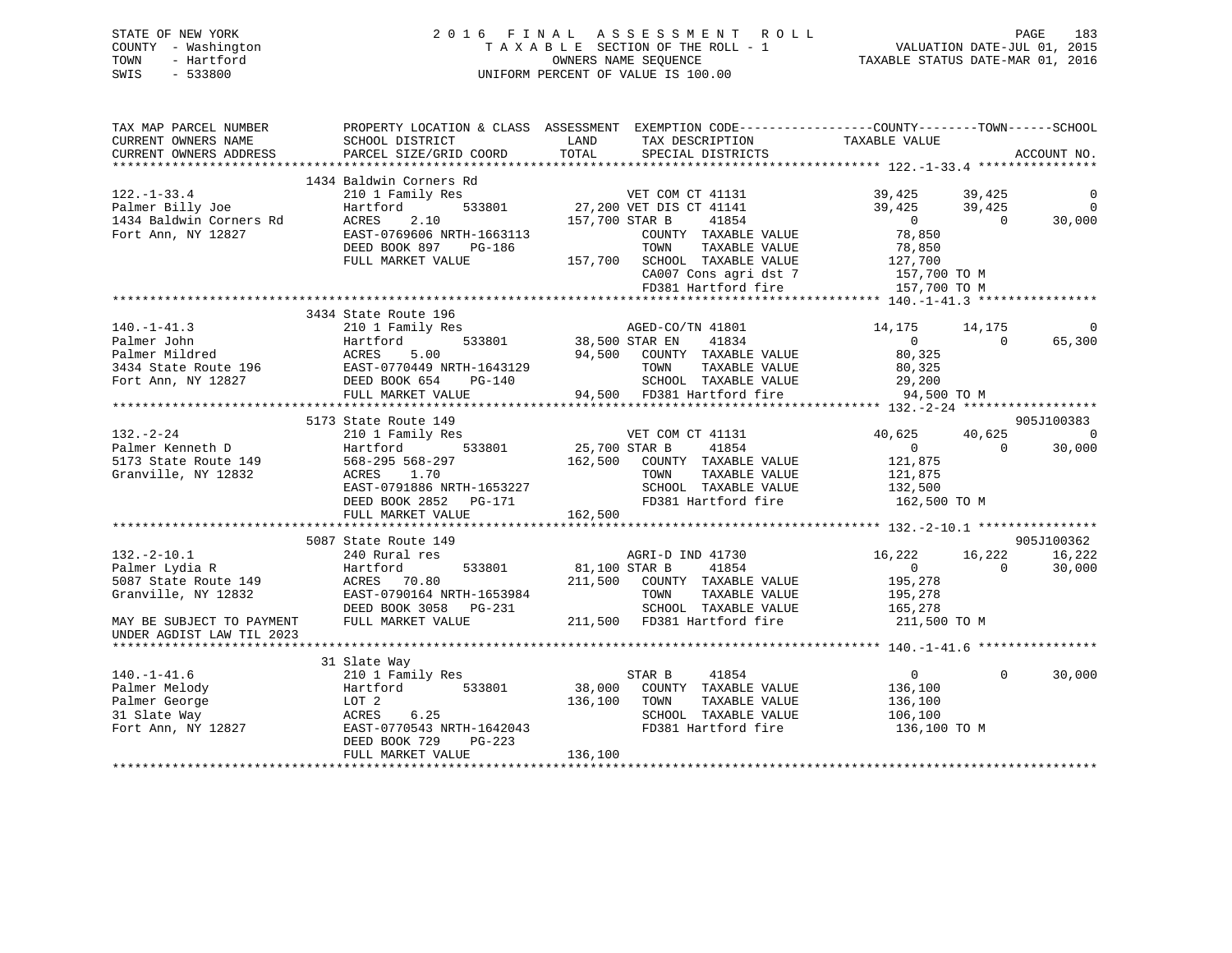## STATE OF NEW YORK 2 0 1 6 F I N A L A S S E S S M E N T R O L L PAGE 184 COUNTY - Washington T A X A B L E SECTION OF THE ROLL - 1 VALUATION DATE-JUL 01, 2015 TOWN - Hartford **TAXABLE STATUS DATE-MAR 01, 2016** OWNERS NAME SEQUENCE TAXABLE STATUS DATE-MAR 01, 2016 SWIS - 533800 UNIFORM PERCENT OF VALUE IS 100.00

| TAX MAP PARCEL NUMBER<br>CURRENT OWNERS NAME | PROPERTY LOCATION & CLASS ASSESSMENT EXEMPTION CODE----------------COUNTY-------TOWN------SCHOOL<br>SCHOOL DISTRICT | LAND            | TAX DESCRIPTION                             | TAXABLE VALUE      |                          |
|----------------------------------------------|---------------------------------------------------------------------------------------------------------------------|-----------------|---------------------------------------------|--------------------|--------------------------|
| CURRENT OWNERS ADDRESS                       | PARCEL SIZE/GRID COORD                                                                                              | TOTAL           | SPECIAL DISTRICTS                           |                    | ACCOUNT NO.              |
|                                              |                                                                                                                     |                 |                                             |                    |                          |
|                                              | Burch Rd                                                                                                            |                 |                                             |                    |                          |
| $151. - 2 - 4.6$                             | 323 Vacant rural                                                                                                    |                 | COUNTY TAXABLE VALUE                        | 93,000             |                          |
| Papandrea Raymond                            | Hartford<br>533801                                                                                                  | 93,000          | TOWN<br>TAXABLE VALUE                       | 93,000             |                          |
| 182 Fisher Rd                                | ACRES<br>42.60                                                                                                      | 93,000          | SCHOOL TAXABLE VALUE                        | 93,000             |                          |
| Orwell, VT 05760                             | EAST-0795266 NRTH-1637719                                                                                           |                 | CA008 Cons agri dst 8                       | 93,000 TO M        |                          |
|                                              | DEED BOOK 3073 PG-96                                                                                                |                 | FD381 Hartford fire                         | 93,000 TO M        |                          |
| MAY BE SUBJECT TO PAYMENT                    | FULL MARKET VALUE                                                                                                   | 93,000          |                                             |                    |                          |
| UNDER AGDIST LAW TIL 2016<br>************    |                                                                                                                     |                 |                                             |                    |                          |
|                                              | 122 Hartford Main St                                                                                                |                 |                                             |                    | 905J100348               |
| $132.11 - 3 - 2$                             | 210 1 Family Res                                                                                                    |                 | STAR B<br>41854                             | $\overline{0}$     | $\Omega$<br>30,000       |
| Parrott-Fuller Linda W                       | 533801<br>Hartford                                                                                                  | 17,000          | COUNTY TAXABLE VALUE                        | 170,000            |                          |
| 122 Hartford Main St                         | $132 - 3 - 2$                                                                                                       | 170,000         | TOWN<br>TAXABLE VALUE                       | 170,000            |                          |
| Granville, NY 12832                          | FRNT 152.00 DPTH 140.00                                                                                             |                 | SCHOOL TAXABLE VALUE                        | 140,000            |                          |
|                                              | EAST-0787122 NRTH-1654360                                                                                           |                 | CA007 Cons agri dst 7                       | 170,000 TO M       |                          |
|                                              | DEED BOOK 2846 PG-144                                                                                               |                 | FD381 Hartford fire                         | 170,000 TO M       |                          |
|                                              | FULL MARKET VALUE                                                                                                   | 170,000         |                                             |                    |                          |
|                                              |                                                                                                                     |                 |                                             |                    |                          |
|                                              | 16 Brayton Rd                                                                                                       |                 | 33 PCT OF VALUE USED FOR EXEMPTION PURPOSES |                    | 905J101315               |
| $113. - 2 - 3.2$                             | 114 Sheep farm                                                                                                      |                 | VET WAR CT 41121                            | 16,860<br>16,860   | $\overline{0}$           |
| Paulsen Paul H                               | Hartford<br>533801                                                                                                  | 245,000 AG DIST | 41720                                       | 137,742<br>137,742 | 137,742                  |
| Paulsen Cynthia                              | $113. - 1 - 3.2$                                                                                                    |                 | 340,600 AGED-CO/TN 41801                    | 47,769<br>47,769   | $\overline{0}$           |
| 16 Brayton Rd                                | ACRES 202.30                                                                                                        |                 | AGED-SCH 41804                              | $\overline{0}$     | 28,100<br>$\overline{0}$ |
| Fort Ann, NY 12827                           | EAST-0778023 NRTH-1668882                                                                                           |                 | 41834<br>STAR EN                            | $\overline{0}$     | $\Omega$<br>65,300       |
|                                              | DEED BOOK 563<br>PG-194                                                                                             |                 | COUNTY TAXABLE VALUE                        | 138,229            |                          |
| MAY BE SUBJECT TO PAYMENT                    | FULL MARKET VALUE                                                                                                   | 340,600         | TAXABLE VALUE<br>TOWN                       | 138,229            |                          |
| UNDER AGDIST LAW TIL 2020                    |                                                                                                                     |                 | SCHOOL TAXABLE VALUE                        | 109,458            |                          |
|                                              |                                                                                                                     |                 | CA007 Cons agri dst 7                       | 202,858 TO M       |                          |
|                                              |                                                                                                                     |                 | 137,742 EX                                  |                    |                          |
|                                              |                                                                                                                     |                 | FD381 Hartford fire                         | 340,600 TO M       |                          |
|                                              |                                                                                                                     |                 |                                             |                    |                          |
|                                              | 143 Marlboro Country Rd                                                                                             |                 |                                             |                    | 905J101225               |
| $141. - 3 - 24.7$                            | 210 1 Family Res                                                                                                    |                 | COUNTY TAXABLE VALUE                        | 93,500             |                          |
| Pauquette Edmund                             | Hartford<br>533801                                                                                                  | 24,000          | TOWN<br>TAXABLE VALUE                       | 93,500             |                          |
| Pauquette Margaret                           | Survey 12636                                                                                                        | 93,500          | SCHOOL TAXABLE VALUE                        | 93,500             |                          |
| 143 Marlboro Country Rd                      | 3466/219                                                                                                            |                 | FD381 Hartford fire                         | 93,500 TO M        |                          |
| Hartford, NY 12838                           | 2.57<br>ACRES                                                                                                       |                 |                                             |                    |                          |
|                                              | EAST-0785751 NRTH-1643719                                                                                           |                 |                                             |                    |                          |
|                                              | DEED BOOK 3021 PG-143                                                                                               |                 |                                             |                    |                          |
|                                              | FULL MARKET VALUE                                                                                                   | 93,500          |                                             |                    |                          |
|                                              |                                                                                                                     |                 |                                             |                    |                          |
|                                              | 3446 State Route 196                                                                                                |                 |                                             |                    |                          |
| $140. - 1 - 41.2$                            | 210 1 Family Res                                                                                                    |                 | COUNTY TAXABLE VALUE                        | 173,000            |                          |
| Pearson Jane                                 | 533801<br>Hartford                                                                                                  | 38,200          | TOWN<br>TAXABLE VALUE                       | 173,000            |                          |
| 3446 State Route 196                         | 5.00<br>ACRES                                                                                                       | 173,000         | SCHOOL TAXABLE VALUE                        | 173,000            |                          |
| Fort Ann, NY 12827                           | EAST-0770423 NRTH-1643413                                                                                           |                 | FD381 Hartford fire                         | 173,000 TO M       |                          |
|                                              | DEED BOOK 2188<br>PG-106                                                                                            |                 |                                             |                    |                          |
|                                              | FULL MARKET VALUE                                                                                                   | 173,000         |                                             |                    |                          |
|                                              |                                                                                                                     |                 |                                             |                    |                          |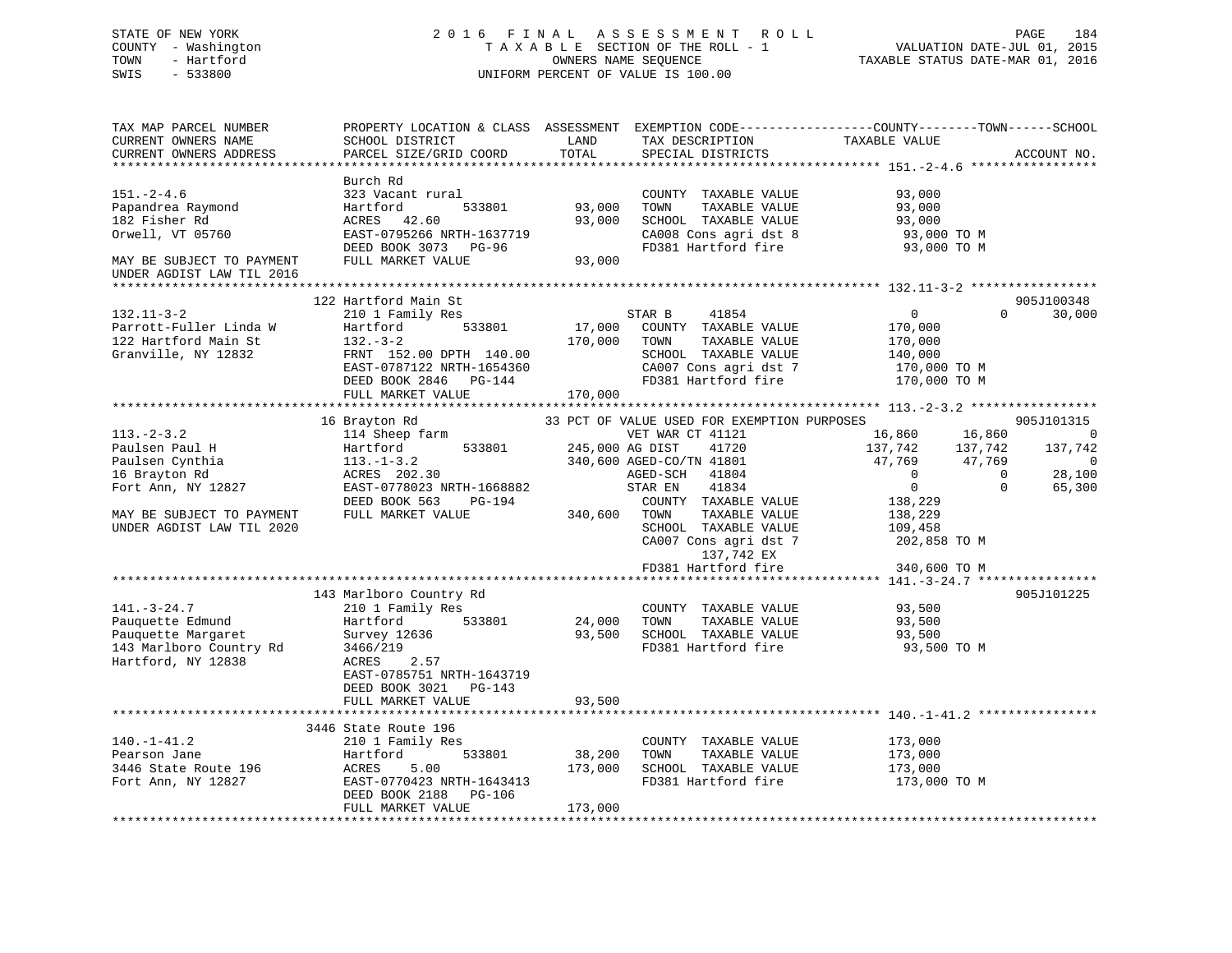## STATE OF NEW YORK 2 0 1 6 F I N A L A S S E S S M E N T R O L L PAGE 185 COUNTY - Washington T A X A B L E SECTION OF THE ROLL - 1 VALUATION DATE-JUL 01, 2015 TOWN - Hartford **TAXABLE STATUS DATE-MAR 01, 2016** OWNERS NAME SEQUENCE TAXABLE STATUS DATE-MAR 01, 2016 SWIS - 533800 UNIFORM PERCENT OF VALUE IS 100.00

| TAX MAP PARCEL NUMBER<br>CURRENT OWNERS NAME | PROPERTY LOCATION & CLASS ASSESSMENT EXEMPTION CODE---------------COUNTY-------TOWN-----SCHOOL<br>SCHOOL DISTRICT | LAND    | TAX DESCRIPTION       | TAXABLE VALUE |                                  |
|----------------------------------------------|-------------------------------------------------------------------------------------------------------------------|---------|-----------------------|---------------|----------------------------------|
| CURRENT OWNERS ADDRESS                       | PARCEL SIZE/GRID COORD                                                                                            | TOTAL   | SPECIAL DISTRICTS     |               | ACCOUNT NO.                      |
|                                              |                                                                                                                   |         |                       |               |                                  |
| $132.11 - 3 - 4$                             | 108 Hartford Main St                                                                                              |         | STAR EN<br>41834      | $\Omega$      | 905J100192<br>$\Omega$<br>65,300 |
| Pelkey William C                             | 210 1 Family Res<br>Hartford<br>533801                                                                            | 22,600  | COUNTY TAXABLE VALUE  | 165,600       |                                  |
| Pelkey Kelly A                               | $132 - 3 - 4$                                                                                                     | 165,600 | TOWN<br>TAXABLE VALUE | 165,600       |                                  |
| 108 Hartford Main St                         | FRNT 146.00 DPTH 168.00                                                                                           |         | SCHOOL TAXABLE VALUE  | 100,300       |                                  |
| Granville, NY 12832                          | BANK<br>151                                                                                                       |         | CA007 Cons agri dst 7 | 165,600 TO M  |                                  |
|                                              | EAST-0787006 NRTH-1654107                                                                                         |         | FD381 Hartford fire   | 165,600 TO M  |                                  |
|                                              | DEED BOOK 1968 PG-299                                                                                             |         |                       |               |                                  |
|                                              | FULL MARKET VALUE                                                                                                 | 165,600 |                       |               |                                  |
|                                              |                                                                                                                   |         |                       |               |                                  |
|                                              | 70 Camp A Way                                                                                                     |         |                       |               | 905J100029                       |
| $142. - 1 - 47$                              | 260 Seasonal res                                                                                                  |         | COUNTY TAXABLE VALUE  | 62,700        |                                  |
| Pelletier Denis A                            | Hartford<br>533801                                                                                                | 13,800  | TAXABLE VALUE<br>TOWN | 62,700        |                                  |
| Pelletier Diane L                            | ACRES 10.17                                                                                                       | 62,700  | SCHOOL TAXABLE VALUE  | 62,700        |                                  |
| 16 Malboeuf Rd                               | EAST-0791643 NRTH-1647315                                                                                         |         | FD381 Hartford fire   | 62,700 TO M   |                                  |
| Ware, MA 01082                               | DEED BOOK 2256<br>PG-101                                                                                          |         |                       |               |                                  |
|                                              | FULL MARKET VALUE                                                                                                 | 62,700  |                       |               |                                  |
|                                              |                                                                                                                   |         |                       |               |                                  |
|                                              | 1842 Burch Rd                                                                                                     |         |                       |               | 905J100320                       |
| $150. - 1 - 8$                               | 312 Vac w/imprv                                                                                                   |         | COUNTY TAXABLE VALUE  | 32,300        |                                  |
| Perkins Gregory                              | Hartford<br>533801                                                                                                | 32,300  | TOWN<br>TAXABLE VALUE | 32,300        |                                  |
| PO Box 632                                   | 8.43<br>ACRES                                                                                                     | 32,300  | SCHOOL TAXABLE VALUE  | 32,300        |                                  |
| Salem, NY 12865                              | EAST-0791501 NRTH-1641264                                                                                         |         | CA008 Cons agri dst 8 | 32,300 TO M   |                                  |
|                                              | DEED BOOK 2816<br>PG-124                                                                                          |         | FD381 Hartford fire   | 32,300 TO M   |                                  |
|                                              | FULL MARKET VALUE                                                                                                 | 32,300  |                       |               |                                  |
|                                              |                                                                                                                   |         |                       |               |                                  |
|                                              | 461 Blood St                                                                                                      |         |                       |               | 905J101059                       |
| $132. -4 - 11.2$                             | 312 Vac w/imprv                                                                                                   |         | COUNTY TAXABLE VALUE  | 17,700        |                                  |
| Pesha Charles R                              | Hartford<br>533801                                                                                                | 14,300  | TOWN<br>TAXABLE VALUE | 17,700        |                                  |
| Pesha Ronna                                  | ACRES<br>1.33                                                                                                     | 17,700  | SCHOOL TAXABLE VALUE  | 17,700        |                                  |
| 22 Fourth St                                 | EAST-0794508 NRTH-1651023                                                                                         |         | FD381 Hartford fire   | 17,700 TO M   |                                  |
| Fair Haven, VT 05743                         | DEED BOOK 2062 PG-62                                                                                              |         |                       |               |                                  |
|                                              | FULL MARKET VALUE                                                                                                 | 17,700  |                       |               |                                  |
|                                              |                                                                                                                   |         |                       |               |                                  |
|                                              | 8171 State Route 40                                                                                               |         |                       |               | 905J101341                       |
| $132. - 2 - 12.4$                            | 210 1 Family Res                                                                                                  |         | COUNTY TAXABLE VALUE  | 155,000       |                                  |
| Peterson Michael J                           | 533801<br>Hartford                                                                                                | 30,600  | TAXABLE VALUE<br>TOWN | 155,000       |                                  |
| Peterson Eve A                               | 3.00<br>ACRES                                                                                                     | 155,000 | SCHOOL TAXABLE VALUE  | 155,000       |                                  |
| 8171 State Route 40                          | EAST-0787851 NRTH-1653903                                                                                         |         | CA007 Cons agri dst 7 | 155,000 TO M  |                                  |
| Granville, NY 12832                          | DEED BOOK 3553 PG-69                                                                                              |         | FD381 Hartford fire   | 155,000 TO M  |                                  |
|                                              | FULL MARKET VALUE                                                                                                 | 155,000 |                       |               |                                  |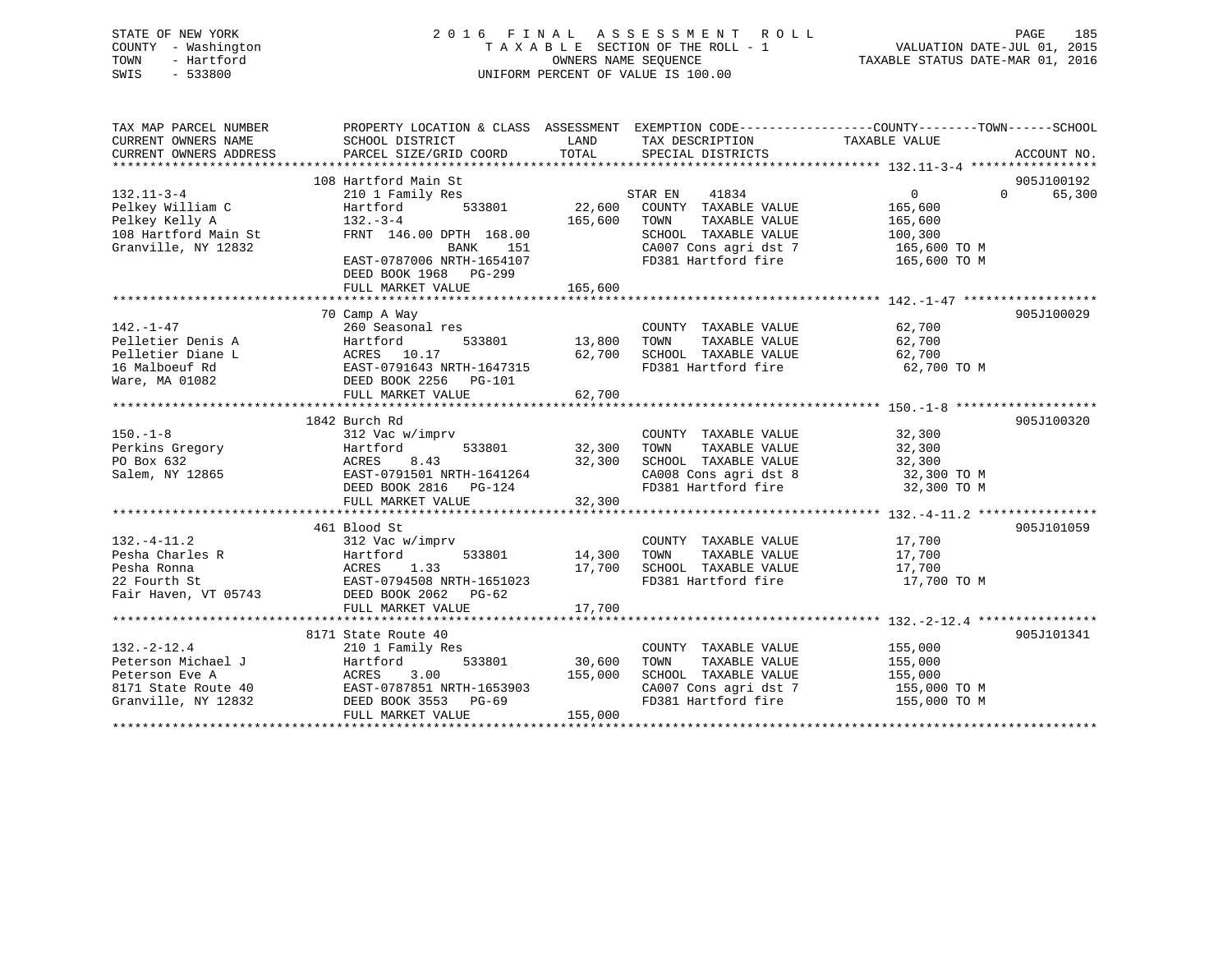## STATE OF NEW YORK 2 0 1 6 F I N A L A S S E S S M E N T R O L L PAGE 186 COUNTY - Washington T A X A B L E SECTION OF THE ROLL - 1 VALUATION DATE-JUL 01, 2015 TOWN - Hartford **TAXABLE STATUS DATE-MAR 01, 2016** OWNERS NAME SEQUENCE TAXABLE STATUS DATE-MAR 01, 2016 SWIS - 533800 UNIFORM PERCENT OF VALUE IS 100.00

| TAX MAP PARCEL NUMBER<br>CURRENT OWNERS NAME           | PROPERTY LOCATION & CLASS ASSESSMENT<br>SCHOOL DISTRICT | LAND            | TAX DESCRIPTION                  | EXEMPTION CODE-----------------COUNTY-------TOWN------SCHOOL<br>TAXABLE VALUE |             |
|--------------------------------------------------------|---------------------------------------------------------|-----------------|----------------------------------|-------------------------------------------------------------------------------|-------------|
| CURRENT OWNERS ADDRESS                                 | PARCEL SIZE/GRID COORD                                  | TOTAL           | SPECIAL DISTRICTS                |                                                                               | ACCOUNT NO. |
|                                                        |                                                         |                 |                                  |                                                                               | 905J101031  |
| $141. - 3 - 38.2$                                      | 47 Marlboro Country Rd<br>210 1 Family Res              |                 | COUNTY TAXABLE VALUE             | 169,300                                                                       |             |
| Petit Chas R                                           | 533801<br>Hartford                                      | 28,600          | TAXABLE VALUE<br>TOWN            | 169,300                                                                       |             |
| Petit Kim M                                            | 465/197-200                                             | 169,300         | SCHOOL TAXABLE VALUE             | 169,300                                                                       |             |
| 47 Marlboro County Ln                                  | ACRES<br>2.47                                           |                 | FD381 Hartford fire              | 169,300 то м                                                                  |             |
| Hartford, NY 12838                                     | EAST-0786211 NRTH-1642614                               |                 |                                  |                                                                               |             |
|                                                        | FULL MARKET VALUE                                       | 169,300         |                                  |                                                                               |             |
|                                                        |                                                         |                 |                                  |                                                                               |             |
|                                                        | 50 Harper Hill Rd                                       |                 |                                  |                                                                               | 905J100504  |
| $123. - 1 - 20$                                        | 312 Vac w/imprv                                         |                 | COUNTY TAXABLE VALUE             | 106,100                                                                       |             |
| Petrie Carol C ETAL                                    | 533801<br>Hartford                                      | 97,700          | TOWN<br>TAXABLE VALUE            | 106,100                                                                       |             |
| Cal Janice M ETAL                                      | ACRES 100.08                                            | 106,100         | SCHOOL TAXABLE VALUE             | 106,100                                                                       |             |
| ATT:Clark Miller                                       | EAST-0784546 NRTH-1659982                               |                 | CA007 Cons agri dst 7            | 106,100 TO M                                                                  |             |
| 350 Essex St                                           | DEED BOOK 666<br><b>PG-216</b>                          |                 | FD381 Hartford fire              | 106,100 TO M                                                                  |             |
| Swampsott, MA 01907                                    | FULL MARKET VALUE                                       | 106,100         |                                  |                                                                               |             |
|                                                        |                                                         |                 |                                  |                                                                               |             |
|                                                        | 89 Warren Rd                                            |                 |                                  |                                                                               | 905J100515  |
| $122. - 1 - 12$                                        | 113 Cattle farm                                         |                 | 41720<br>AG DIST                 | 77,131<br>77,131                                                              | 77,131      |
| Petteys Brent H                                        | 533801<br>Hartford                                      | 135,200         | COUNTY TAXABLE VALUE             | 152,869                                                                       |             |
| Petteys Donna Lea                                      | 88.80<br>ACRES                                          | 230,000         | TOWN<br>TAXABLE VALUE            | 152,869                                                                       |             |
| 299 County Route 17                                    | EAST-0780394 NRTH-1663219                               |                 | SCHOOL TAXABLE VALUE             | 152,869                                                                       |             |
| Fort Ann, NY 12827                                     | DEED BOOK 509<br>PG-312                                 |                 | CA007 Cons agri dst 7            | 152,869 TO M                                                                  |             |
|                                                        | FULL MARKET VALUE                                       | 230,000         | 77,131 EX                        |                                                                               |             |
| MAY BE SUBJECT TO PAYMENT<br>UNDER AGDIST LAW TIL 2020 |                                                         |                 | FD381 Hartford fire              | 230,000 TO M                                                                  |             |
| **********************                                 |                                                         |                 |                                  |                                                                               |             |
|                                                        | 299 + 322 County Route 17                               |                 |                                  |                                                                               | 905J100506  |
| $122. - 1 - 16$                                        | 112 Dairy farm                                          |                 | AG DIST<br>41720                 | 157,523<br>157,523                                                            | 157,523     |
| Petteys Brent H                                        | 533801<br>Hartford                                      | 316,000 STAR EN | 41834                            | $\mathbf{0}$<br>$\Omega$                                                      | 65,300      |
| Petteys Donna Lea                                      | ACRES 272.20                                            | 627,600         | COUNTY TAXABLE VALUE             | 470,077                                                                       |             |
| 299 County Route 17                                    | EAST-0776083 NRTH-1660345                               |                 | TOWN<br>TAXABLE VALUE            | 470,077                                                                       |             |
| Fort Ann, NY 12827                                     | DEED BOOK 420<br>PG-217                                 |                 | SCHOOL TAXABLE VALUE             | 404,777                                                                       |             |
|                                                        | FULL MARKET VALUE                                       | 627,600         | CA007 Cons agri dst 7            | 470,077 TO M                                                                  |             |
| MAY BE SUBJECT TO PAYMENT                              |                                                         |                 | 157,523 EX                       |                                                                               |             |
| UNDER AGDIST LAW TIL 2020                              |                                                         |                 | FD381 Hartford fire              | 627,600 TO M                                                                  |             |
|                                                        |                                                         |                 |                                  |                                                                               |             |
|                                                        | 336 Hall Rd                                             |                 |                                  |                                                                               |             |
| $122. - 1 - 28.5$                                      | 120 Field crops                                         |                 | 41720<br>AG DIST                 | 60,179<br>60,179                                                              | 60,179      |
| Petteys Brent H                                        | Hartford<br>533801                                      | 96,500          | COUNTY TAXABLE VALUE             | 50,921                                                                        |             |
| Petteys Donna                                          | ACRES 83.50                                             | 111,100         | TOWN<br>TAXABLE VALUE            | 50,921                                                                        |             |
| 299 County Route 17                                    | EAST-0774858 NRTH-1662961                               |                 | SCHOOL TAXABLE VALUE             | 50,921                                                                        |             |
| Fort Ann, NY 12827                                     | DEED BOOK 885<br><b>PG-164</b>                          |                 | CA007 Cons agri dst 7            | 50,921 TO M                                                                   |             |
|                                                        | FULL MARKET VALUE                                       | 111,100         | 60,179 EX<br>FD381 Hartford fire |                                                                               |             |
| MAY BE SUBJECT TO PAYMENT<br>UNDER AGDIST LAW TIL 2020 |                                                         |                 |                                  | 111,100 TO M                                                                  |             |
|                                                        |                                                         |                 |                                  |                                                                               |             |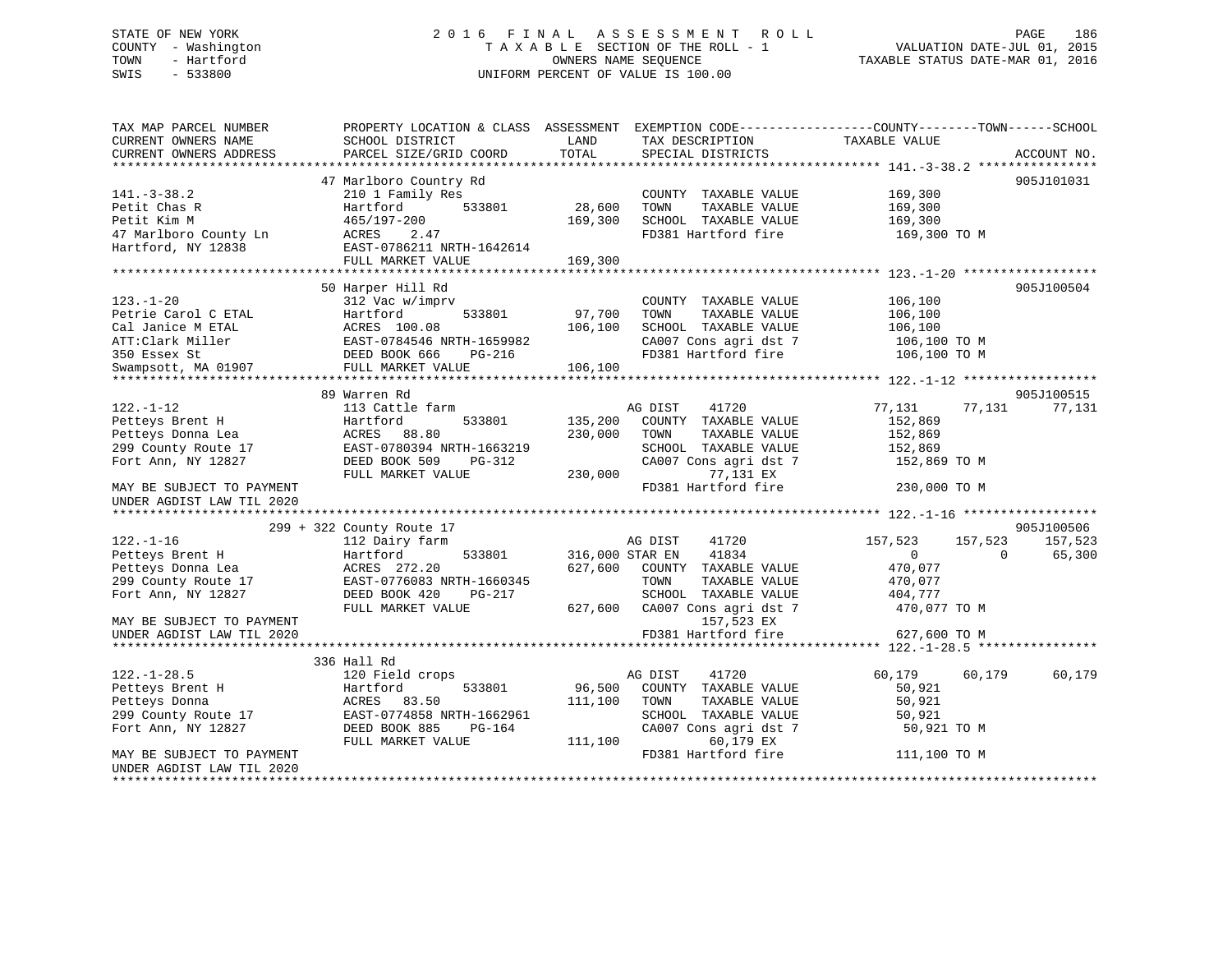## STATE OF NEW YORK 2 0 1 6 F I N A L A S S E S S M E N T R O L L PAGE 187 COUNTY - Washington T A X A B L E SECTION OF THE ROLL - 1 VALUATION DATE-JUL 01, 2015 TOWN - Hartford **TAXABLE STATUS DATE-MAR 01, 2016** OWNERS NAME SEQUENCE TAXABLE STATUS DATE-MAR 01, 2016 SWIS - 533800 UNIFORM PERCENT OF VALUE IS 100.00

| TAX MAP PARCEL NUMBER     | PROPERTY LOCATION & CLASS ASSESSMENT |              | EXEMPTION CODE-----------------COUNTY--------TOWN------SCHOOL                  |                  |                    |
|---------------------------|--------------------------------------|--------------|--------------------------------------------------------------------------------|------------------|--------------------|
| CURRENT OWNERS NAME       | SCHOOL DISTRICT                      | LAND         | TAX DESCRIPTION                                                                | TAXABLE VALUE    |                    |
| CURRENT OWNERS ADDRESS    | PARCEL SIZE/GRID COORD               | TOTAL        | SPECIAL DISTRICTS                                                              |                  | ACCOUNT NO.        |
|                           |                                      |              |                                                                                |                  |                    |
|                           | State Route 149                      |              |                                                                                |                  | 905J202523         |
| $131. - 1 - 13.7$         | 105 Vac farmland                     |              | AG DIST<br>41720                                                               | 65,063<br>65,063 | 65,063             |
| Petteys Brent H           | 533801<br>Hartford                   | 98,500       | COUNTY TAXABLE VALUE                                                           | 33,437           |                    |
| Petteys Donna Lea         | ACRES<br>88.10                       | 98,500       | TOWN<br>TAXABLE VALUE                                                          | 33,437           |                    |
| 299 County Route 17       | EAST-0769709 NRTH-1653245            |              | SCHOOL TAXABLE VALUE<br>CA007 Cons agri dst 7                                  | 33,437           |                    |
| Fort Ann, NY 12827        | DEED BOOK 446<br>PG-514              |              |                                                                                | 33,437 TO M      |                    |
|                           | FULL MARKET VALUE                    | 98,500       | 65,063 EX                                                                      |                  |                    |
| MAY BE SUBJECT TO PAYMENT |                                      |              | FD381 Hartford fire                                                            | 98,500 TO M      |                    |
| UNDER AGDIST LAW TIL 2020 |                                      |              |                                                                                |                  |                    |
|                           |                                      |              |                                                                                |                  |                    |
|                           | Mcdougal Rd                          |              |                                                                                |                  | 905J101244         |
| $148. - 1 - 23.1$         | 314 Rural vac<10                     |              | COUNTY TAXABLE VALUE                                                           | 17,100           |                    |
| Petteys Glenn C Jr        | Hartford<br>533801                   | 17,100       | TAXABLE VALUE<br>TOWN                                                          | 17,100           |                    |
| Petteys Brenda L          | 5.65<br>ACRES                        | 17,100       | SCHOOL TAXABLE VALUE                                                           | 17,100           |                    |
| 94 McDougal Rd            | EAST-0767165 NRTH-1634518            |              | CA006 Cons agri dst 6                                                          | 17,100 TO M      |                    |
| Fort Ann, NY 12827        | DEED BOOK 503<br>PG-540              |              | FD381 Hartford fire                                                            | 17,100 TO M      |                    |
|                           | FULL MARKET VALUE                    | 17,100       |                                                                                |                  |                    |
|                           |                                      |              |                                                                                |                  |                    |
|                           | 94 Mcdougal Rd                       |              |                                                                                |                  | 905J100350         |
| $148. - 1 - 24$           | 210 1 Family Res                     |              | STAR B<br>41854                                                                | $\overline{0}$   | $\Omega$<br>30,000 |
| Petteys Glenn C Jr        | 533801<br>Hartford                   |              | 23,700 COUNTY TAXABLE VALUE                                                    | 130,900          |                    |
| Petteys Brenda L          | 2.42<br>ACRES                        | 130,900 TOWN | TAXABLE VALUE                                                                  | 130,900          |                    |
| 94 McDougal Rd            | EAST-0767026 NRTH-1634701            |              | SCHOOL TAXABLE VALUE 100,900                                                   |                  |                    |
| Fort Ann, NY 12827        | DEED BOOK 445<br>PG-842              |              | CA006 Cons agri dst 6 130,900 TO M<br>130,900 FD381 Hartford fire 130,900 TO M |                  |                    |
|                           | FULL MARKET VALUE                    |              |                                                                                |                  |                    |
|                           |                                      |              |                                                                                |                  |                    |
|                           | 8549 State Route 40                  |              |                                                                                |                  | 905J101376         |
| $123. - 1 - 11.5$         | 210 1 Family Res                     |              | 41854<br>STAR B                                                                | $\overline{0}$   | 30,000<br>$\Omega$ |
| Petteys Phillip E         | 533801<br>Hartford                   |              | 26,700 COUNTY TAXABLE VALUE                                                    | 187,400          |                    |
| Petteys Emily             | ACRES<br>6.70                        | 187,400      | TAXABLE VALUE<br>TOWN                                                          | 187,400          |                    |
| 8549 State Route 40       | EAST-0792321 NRTH-1661577            |              | SCHOOL TAXABLE VALUE                                                           | 157,400          |                    |
| Granville, NY 12832       | DEED BOOK 589<br>PG-237              |              | CA007 Cons agri dst 7                                                          | 187,400 TO M     |                    |
|                           | FULL MARKET VALUE                    |              | 187,400 FD381 Hartford fire                                                    | 187,400 TO M     |                    |
|                           |                                      |              |                                                                                |                  |                    |
|                           | 7386 State Route 40                  |              |                                                                                |                  | 905J101071         |
| $149. - 1 - 22.3$         | 210 1 Family Res                     |              | 41834<br>STAR EN                                                               | $\overline{0}$   | $\Omega$<br>65,300 |
| Phillips John W           | 533801<br>Hartford                   |              | 23,800 COUNTY TAXABLE VALUE                                                    | 127,000          |                    |
| Phillips Sharon           | ACRES 1.20                           |              | 127,000 TOWN                                                                   | 127,000          |                    |
| 7386 State Route 40       | EAST-0776190 NRTH-1638822            |              | SCHOOL TAXABLE VALUE<br>FD381 Unwifer Taxabur                                  | 61,700           |                    |
| Fort Ann, NY 12827        | DEED BOOK 463<br>$PG-14$             |              | FD381 Hartford fire                                                            | 127,000 TO M     |                    |
|                           | FULL MARKET VALUE                    | 127,000      |                                                                                |                  |                    |
|                           |                                      |              |                                                                                |                  |                    |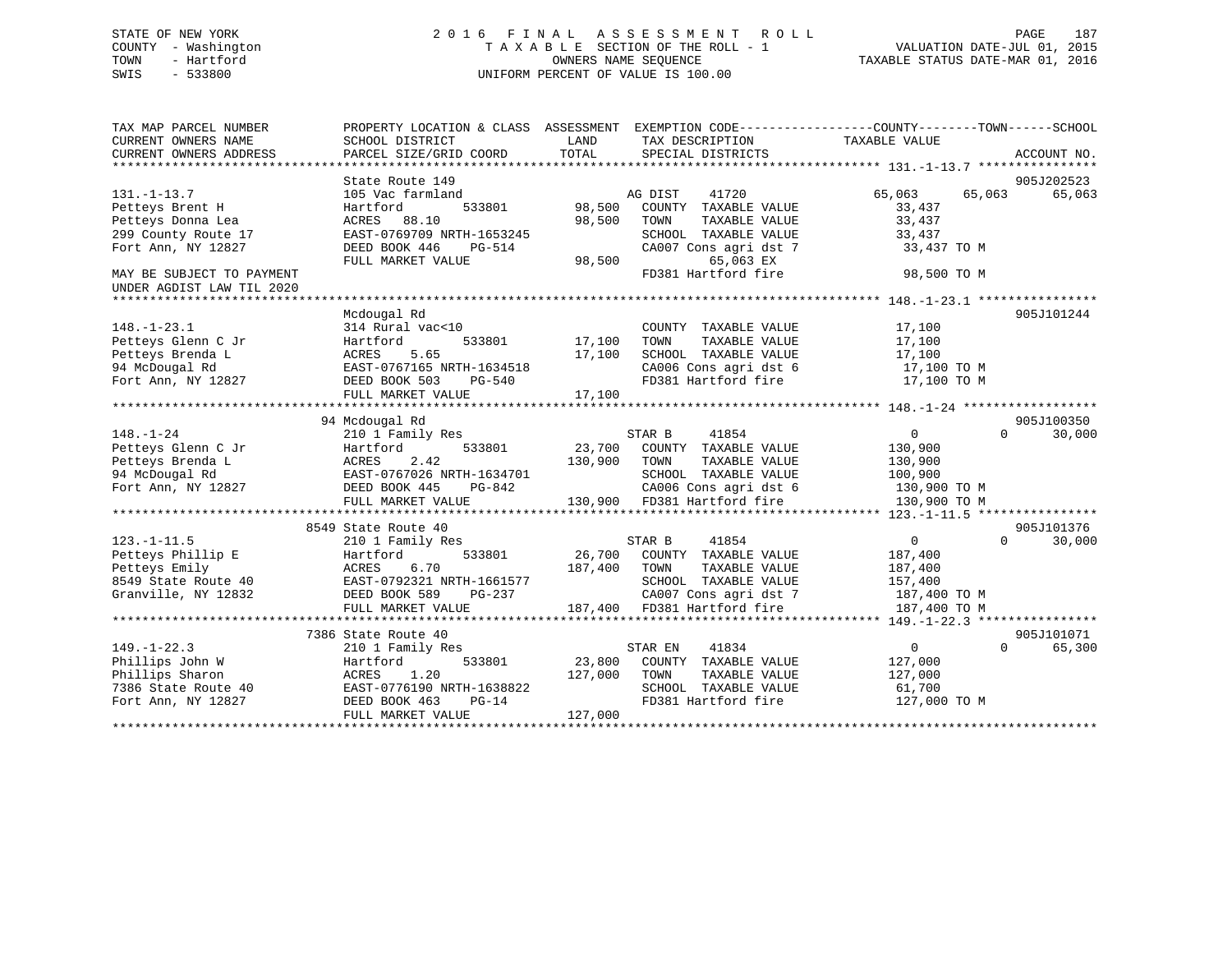## STATE OF NEW YORK 2 0 1 6 F I N A L A S S E S S M E N T R O L L PAGE 188 COUNTY - Washington T A X A B L E SECTION OF THE ROLL - 1 VALUATION DATE-JUL 01, 2015 TOWN - Hartford **TAXABLE STATUS DATE-MAR 01, 2016** OWNERS NAME SEQUENCE TAXABLE STATUS DATE-MAR 01, 2016 SWIS - 533800 UNIFORM PERCENT OF VALUE IS 100.00

| TAX MAP PARCEL NUMBER<br>CURRENT OWNERS NAME<br>CURRENT OWNERS ADDRESS<br>**********************         | SCHOOL DISTRICT<br>PARCEL SIZE/GRID COORD                                                                                                                                             | LAND<br>TOTAL                | TAX DESCRIPTION<br>SPECIAL DISTRICTS                                                                                                            | PROPERTY LOCATION & CLASS ASSESSMENT EXEMPTION CODE---------------COUNTY-------TOWN------SCHOOL<br>TAXABLE VALUE<br>ACCOUNT NO. |
|----------------------------------------------------------------------------------------------------------|---------------------------------------------------------------------------------------------------------------------------------------------------------------------------------------|------------------------------|-------------------------------------------------------------------------------------------------------------------------------------------------|---------------------------------------------------------------------------------------------------------------------------------|
| $149. - 1 - 24.7$<br>Pike William F Jr<br>Pike Mary Ellen<br>456 Gilchrist Hill Rd<br>Hartford, NY 12838 | Hinck Ln<br>323 Vacant rural<br>Hartford<br>533801<br>ACRES 27.80<br>EAST-0780387 NRTH-1639274<br>DEED BOOK 3357 PG-181<br>FULL MARKET VALUE                                          | 18,100<br>18,100<br>18,100   | COUNTY TAXABLE VALUE<br>TAXABLE VALUE<br>TOWN<br>SCHOOL TAXABLE VALUE<br>FD381 Hartford fire                                                    | 18,100<br>18,100<br>18,100<br>18,100 TO M                                                                                       |
| $150. - 1 - 44$<br>Pike William F Jr<br>Pike Mary Ellen<br>456 Gilchrist Hill Rd<br>Hartford, NY 12838   | 456 Gilchrist Hill Rd<br>210 1 Family Res<br>533801<br>Hartford<br>ACRES<br>1.40<br>EAST-0782050 NRTH-1639291<br>DEED BOOK 424<br>PG-1047<br>FULL MARKET VALUE                        | 24,500<br>118,400<br>118,400 | STAR EN<br>41834<br>COUNTY TAXABLE VALUE<br>TOWN<br>TAXABLE VALUE<br>SCHOOL TAXABLE VALUE<br>FD381 Hartford fire                                | 905J100510<br>$\overline{0}$<br>$\Omega$<br>65,300<br>118,400<br>118,400<br>53,100<br>118,400 TO M                              |
| $150. - 1 - 45.2$<br>Pike William F Jr<br>Pike Maryellen<br>456 Gilchrist Hill Rd<br>Hartford, NY 12838  | Gilchrist Hill Rd<br>323 Vacant rural<br>533801<br>Hartford<br>30.30<br>ACRES<br>EAST-0781602 NRTH-1639851<br>DEED BOOK 2109 PG-100<br>FULL MARKET VALUE                              | 36,400<br>36,400<br>36,400   | COUNTY TAXABLE VALUE<br>TOWN<br>TAXABLE VALUE<br>SCHOOL TAXABLE VALUE<br>FD381 Hartford fire                                                    | 36,400<br>36,400<br>36,400<br>36,400 TO M                                                                                       |
| $122. - 1 - 28.2$<br>Plude Theodore C<br>Plude Alma L<br>1558 Baldwin Corners Rd<br>Fort Ann, NY 12827   | Baldwin Corners Rd<br>311 Res vac land<br>533801<br>Hartford<br>FRNT<br>79.00 DPTH 317.00<br>EAST-0772649 NRTH-1663555<br>DEED BOOK 569<br>PG-224<br>FULL MARKET VALUE                | 7,400<br>7,400<br>7,400      | COUNTY TAXABLE VALUE<br>TOWN<br>TAXABLE VALUE<br>SCHOOL TAXABLE VALUE<br>CA007 Cons agri dst 7<br>FD381 Hartford fire                           | 905J101358<br>7,400<br>7,400<br>7,400<br>7,400 TO M<br>7,400 TO M                                                               |
| $122. - 1 - 30$<br>Plude Theodore C<br>1558 Baldwin Corners Rd<br>Fort Ann, NY 12827                     | 1558 Baldwin Corners Rd<br>210 1 Family Res<br>Hartford<br>533801<br>FRNT 200.00 DPTH 200.00 78,000 TOWN<br>EAST-0772681 NRTH-1663654<br>DEED BOOK 444<br>PG-504<br>FULL MARKET VALUE |                              | STAR EN<br>41834<br>22,300 COUNTY TAXABLE VALUE<br>TAXABLE VALUE<br>SCHOOL TAXABLE VALUE<br>CA007 Cons agri dst 7<br>78,000 FD381 Hartford fire | 905J100511<br>$\overline{0}$<br>$\Omega$<br>65,300<br>78,000<br>78,000<br>12,700<br>78,000 TO M<br>78,000 TO M                  |
| $150. - 1 - 30.3$<br>Plude Thomas M<br>Mattison Katie E<br>243 Pope Hill Rd<br>Argyle, NY 12809          | 243 Pope Hill Rd<br>240 Rural res<br>533801<br>Hartford<br>LOT 3<br>ACRES 13.60<br>EAST-0782687 NRTH-1634833<br>DEED BOOK 3349 PG-265<br>FULL MARKET VALUE                            | 45,700<br>134,600<br>134,600 | STAR B<br>41854<br>COUNTY TAXABLE VALUE<br>TOWN<br>TAXABLE VALUE<br>SCHOOL TAXABLE VALUE<br>FD381 Hartford fire                                 | 905J101335<br>$\overline{0}$<br>$\Omega$<br>30,000<br>134,600<br>134,600<br>104,600<br>134,600 TO M                             |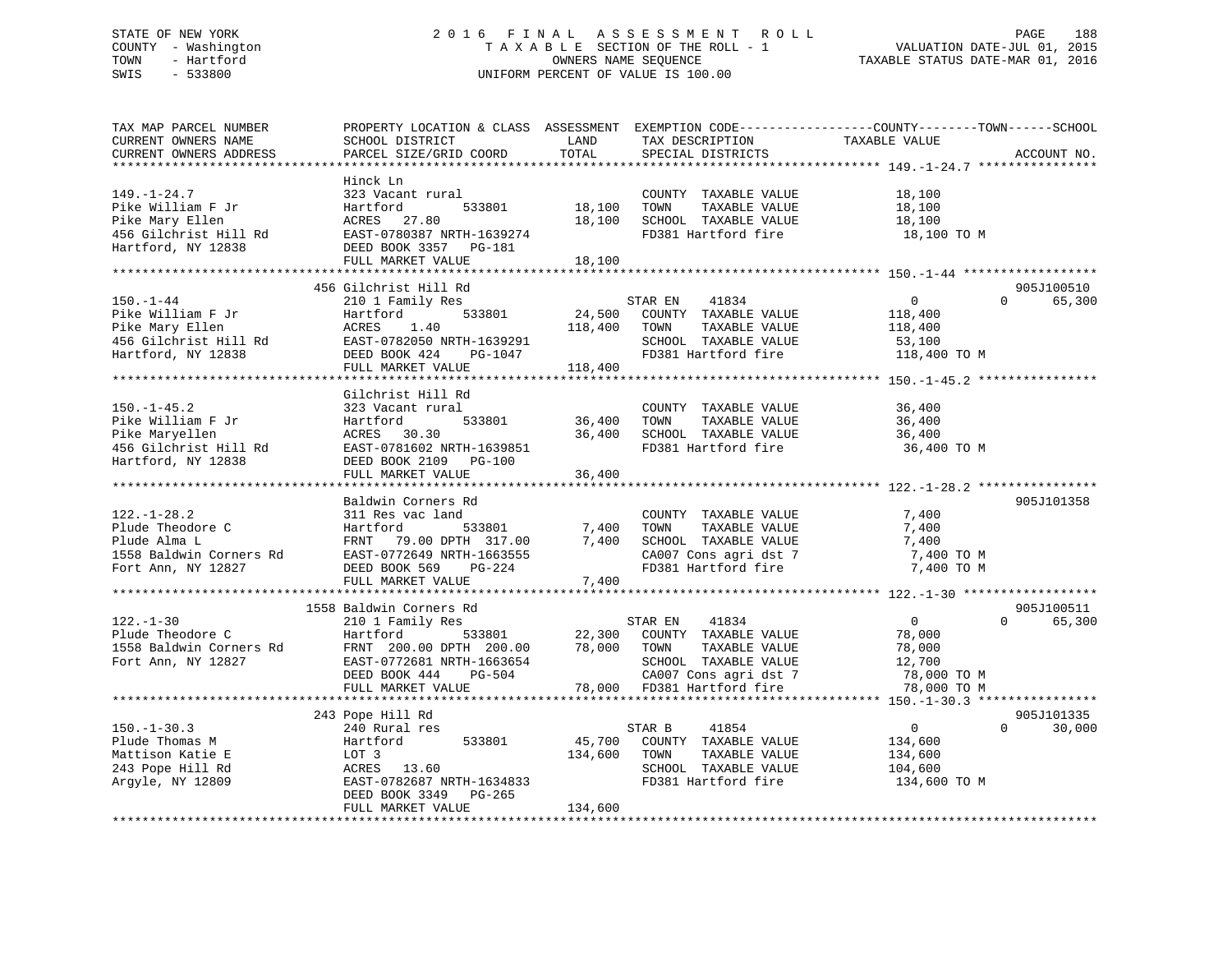## STATE OF NEW YORK 2 0 1 6 F I N A L A S S E S S M E N T R O L L PAGE 189 COUNTY - Washington T A X A B L E SECTION OF THE ROLL - 1 VALUATION DATE-JUL 01, 2015 TOWN - Hartford **TAXABLE STATUS DATE-MAR 01, 2016** OWNERS NAME SEQUENCE TAXABLE STATUS DATE-MAR 01, 2016 SWIS - 533800 UNIFORM PERCENT OF VALUE IS 100.00

| TAXABLE VALUE<br>CURRENT OWNERS NAME<br>SCHOOL DISTRICT<br>LAND<br>TAX DESCRIPTION<br>CURRENT OWNERS ADDRESS<br>TOTAL<br>PARCEL SIZE/GRID COORD<br>SPECIAL DISTRICTS                                                                                                 | ACCOUNT NO.        |
|----------------------------------------------------------------------------------------------------------------------------------------------------------------------------------------------------------------------------------------------------------------------|--------------------|
|                                                                                                                                                                                                                                                                      |                    |
| State Route 196                                                                                                                                                                                                                                                      | 905J100053         |
| $140. -1 - 5$<br>47,200<br>330 Vacant comm<br>COUNTY TAXABLE VALUE                                                                                                                                                                                                   |                    |
| Pole Valley Players Club Corp Hartford<br>47,200                                                                                                                                                                                                                     |                    |
| TOWN       TAXABLE  VALUE<br>SCHOOL    TAXABLE  VALUE<br>Part of Golf Course<br>PO Box 209<br>47,200                                                                                                                                                                 |                    |
| Hartford, NY 12838<br>CA007 Cons agri dst 7 47,200 TO M                                                                                                                                                                                                              |                    |
| FD381 Hartford fire<br>47,200 TO M                                                                                                                                                                                                                                   |                    |
| EAST-0775140 NRTH-1647602<br>DEED BOOK 828<br>PG-259                                                                                                                                                                                                                 |                    |
| 47,200<br>FULL MARKET VALUE                                                                                                                                                                                                                                          |                    |
|                                                                                                                                                                                                                                                                      |                    |
| 3737 State Route 196                                                                                                                                                                                                                                                 | 905J100552         |
| $140. -2 - 1.1$<br>552 Golf course<br>527,800<br>COUNTY TAXABLE VALUE                                                                                                                                                                                                |                    |
| 527,800<br>Pole Valley Players Club Corp Hartford<br>TAXABLE VALUE                                                                                                                                                                                                   |                    |
| 527,800<br>SCHOOL TAXABLE VALUE                                                                                                                                                                                                                                      |                    |
| PO Box 209<br>Hartford, NY 12838 EAST-0776582 NRTH-1648251<br>DEED BOOK 819 PG-208<br>527,800<br>527,800 ТО М                                                                                                                                                        |                    |
| CA007 Cons agri dst 7 527,800 TO<br>EZ014 Empire Zone-Site 14 527,800 TO<br>H-1648251<br>PG-208                                                                                                                                                                      |                    |
| 527,800 FD381 Hartford fire 527,800 TO M<br>FULL MARKET VALUE                                                                                                                                                                                                        |                    |
|                                                                                                                                                                                                                                                                      |                    |
| 3898 State Route 196                                                                                                                                                                                                                                                 |                    |
| $140. - 2 - 41.4$<br>$\overline{0}$                                                                                                                                                                                                                                  | $\Omega$<br>30,000 |
|                                                                                                                                                                                                                                                                      |                    |
|                                                                                                                                                                                                                                                                      |                    |
| Follack Brian T<br>Pollack Monica<br>Pollack Monica<br>218,600<br>218,600<br>218,600<br>218,600<br>218,600<br>218,600<br>Fort Ann, NY 12827<br>DEED BOOK 875<br>DEED BOOK 875<br>219,600<br>218,600<br>218,600<br>218,600<br>218,600<br>218,600<br>218,600<br>218,60 |                    |
| CA007 Cons agri dst 7 218,600 TO M                                                                                                                                                                                                                                   |                    |
| FULL MARKET VALUE 218,600 FD381 Hartford fire<br>218,600 TO M                                                                                                                                                                                                        |                    |
|                                                                                                                                                                                                                                                                      |                    |
| 3220 Coach Rd                                                                                                                                                                                                                                                        | 905J101332         |
| $149. - 1 - 24.6$<br>VET WAR CT 41121<br>CTAD R 41854<br>29,790<br>27,000<br>$\begin{tabular}{lllll} \bf res & & \tt VET\ \tt WAR\ CT \\ & 533801 & 36,300\ \tt STR\ B \\ \end{tabular}$                                                                             | $\overline{0}$     |
| $\overline{0}$<br>$\overline{0}$<br>Pollack Kevin                                                                                                                                                                                                                    | 30,000             |
| 198,600 COUNTY TAXABLE VALUE 168,810<br>3220 Coach Rd                                                                                                                                                                                                                |                    |
| TAXABLE VALUE<br>Argyle, NY 12809<br>TOWN<br>171,600<br>$8 - 1$                                                                                                                                                                                                      |                    |
| 240 August 10.00<br>Hartford 533801<br>ACRES 10.00<br>EAST-0779984 NRTH-1639208<br>PERD ROOK 2978 PG-331<br>SCHOOL TAXABLE VALUE 168,600                                                                                                                             |                    |
| 198,600 FD381 Hartford fire<br>FULL MARKET VALUE<br>198,600 TO M                                                                                                                                                                                                     |                    |
|                                                                                                                                                                                                                                                                      |                    |
| Russell Ln                                                                                                                                                                                                                                                           |                    |
| $149. - 1 - 43.3$<br>323 Vacant rural<br>COUNTY TAXABLE VALUE<br>39,700                                                                                                                                                                                              |                    |
| 39,700<br>533801 39,700<br>Pollack Thomas W<br>TOWN<br>TAXABLE VALUE<br>Hartford                                                                                                                                                                                     |                    |
| 39,700<br>39,700 TO M<br>Lot 3<br>ACRES<br>39,700<br>Pollack Debbie H<br>SCHOOL TAXABLE VALUE<br>42.10                                                                                                                                                               |                    |
| 66 Russell Ln<br>ACRES 42.10<br>CA006 Cons agri dst 6<br>FD381 Hartford fire<br>EAST-0771168 NRTH-1634284                                                                                                                                                            |                    |
| 39,700 TO M<br>Argyle, NY 12809                                                                                                                                                                                                                                      |                    |
| DEED BOOK 3235 PG-97<br>39,700                                                                                                                                                                                                                                       |                    |
| FULL MARKET VALUE                                                                                                                                                                                                                                                    |                    |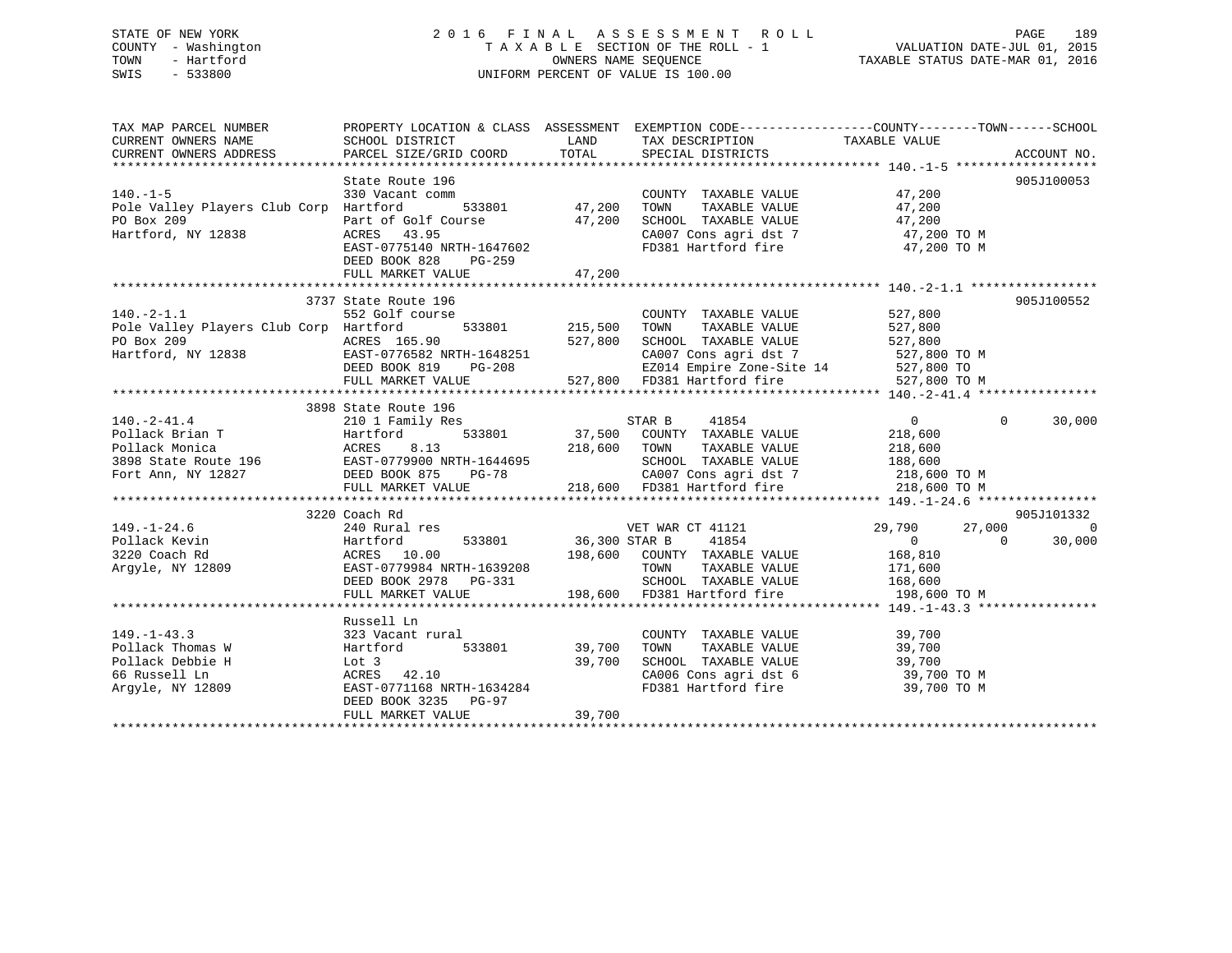## STATE OF NEW YORK 2 0 1 6 F I N A L A S S E S S M E N T R O L L PAGE 190 COUNTY - Washington T A X A B L E SECTION OF THE ROLL - 1 VALUATION DATE-JUL 01, 2015 TOWN - Hartford **TAXABLE STATUS DATE-MAR 01, 2016** OWNERS NAME SEQUENCE TAXABLE STATUS DATE-MAR 01, 2016 SWIS - 533800 UNIFORM PERCENT OF VALUE IS 100.00

| TAX MAP PARCEL NUMBER<br>CURRENT OWNERS NAME<br>CURRENT OWNERS ADDRESS                                      | PROPERTY LOCATION & CLASS ASSESSMENT EXEMPTION CODE---------------COUNTY-------TOWN------SCHOOL<br>SCHOOL DISTRICT<br>PARCEL SIZE/GRID COORD                                      | LAND<br>TOTAL                                 | TAX DESCRIPTION TAXABLE VALUE<br>SPECIAL DISTRICTS                                                                                                                                                                                                                                                               |                                                                                            |          | ACCOUNT NO.                                |
|-------------------------------------------------------------------------------------------------------------|-----------------------------------------------------------------------------------------------------------------------------------------------------------------------------------|-----------------------------------------------|------------------------------------------------------------------------------------------------------------------------------------------------------------------------------------------------------------------------------------------------------------------------------------------------------------------|--------------------------------------------------------------------------------------------|----------|--------------------------------------------|
| $149. - 1 - 51.1$<br>Pollack Thomas W<br>66 Russell Ln<br>Argyle, NY 12809                                  | Russell Ln OFF<br>314 Rural vac<10<br>Hartford<br>9.30 BANK<br>ACRES<br>EAST-0771620 NRTH-1636251<br>DEED BOOK 807 PG-122<br>FULL MARKET VALUE                                    | )<br>533801 18,400<br>ANK 40 18,400<br>18,400 | COUNTY TAXABLE VALUE<br>TAXABLE VALUE<br>TOWN<br>SCHOOL TAXABLE VALUE<br>$\begin{array}{lll} \texttt{CA006} \texttt{ Cons} & \texttt{aspti} & \texttt{dst} & \texttt{6} & \texttt{18,400} & \texttt{TO M} \\ \texttt{FD381} & \texttt{Hartford} & \texttt{fire} & & \texttt{18,400} & \texttt{TO M} \end{array}$ | 18,400<br>18,400<br>18,400                                                                 |          | 905J100514                                 |
|                                                                                                             |                                                                                                                                                                                   |                                               |                                                                                                                                                                                                                                                                                                                  |                                                                                            |          |                                            |
| 1991 - 1992<br>Pollack Thomas W 12809<br>Argyle, NY 12809<br>EAST-07718                                     | 66 Russell Ln<br>210 1 Family Res<br>533801<br>2.48 BANK<br>40<br>EAST-0771897 NRTH-1635797<br>DEED BOOK 807<br>PG-122<br>FULL MARKET VALUE                                       | 149,800 TOWN                                  | STAR EN 41834<br>29,800 COUNTY TAXABLE VALUE<br>TAXABLE VALUE<br>SCHOOL TAXABLE VALUE<br>149,800 FD381 Hartford fire                                                                                                                                                                                             | $\overline{0}$<br>149,800<br>149,800<br>84,500<br>149,800 TO M                             | $\Omega$ | 905J100513<br>65,300                       |
|                                                                                                             | 355 Wright Rd                                                                                                                                                                     |                                               |                                                                                                                                                                                                                                                                                                                  |                                                                                            |          | 905J101318                                 |
| $122. - 1 - 15.2$<br>Pollock Faylene I<br>355 Wright Rd<br>Fort Ann, NY 12827                               | 210 1 Family Res<br>Hartford<br>FRNT 160.00 DPTH 245.00 138,400 STAR B<br>EAST-0780847 NRTH-1658977<br>DEED BOOK 792<br>PG-190<br>FULL MARKET VALUE                               |                                               | VET COM CT 41131 34,600 34,600<br>533801 22,100 VET DIS CT 41141<br>41854<br>COUNTY TAXABLE VALUE<br>TAXABLE VALUE<br>TOWN<br>138,400 SCHOOL TAXABLE VALUE<br>CA007 Cons agri dst 7 138,400 TO M                                                                                                                 | $41,520$ $41,520$<br>$\begin{array}{c}0\\62.280\end{array}$<br>62,280<br>62,280<br>108,400 | $\Omega$ | $\overline{0}$<br>$\overline{0}$<br>30,000 |
|                                                                                                             |                                                                                                                                                                                   |                                               | FD381 Hartford fire                                                                                                                                                                                                                                                                                              | 138,400 TO M                                                                               |          |                                            |
|                                                                                                             | 123 County Route 19                                                                                                                                                               |                                               |                                                                                                                                                                                                                                                                                                                  |                                                                                            |          |                                            |
| $149. - 1 - 4.3$<br>Pomainville Leonard<br>Pomainville Julie A<br>123 County Route 19<br>Fort Ann, NY 12827 | 210 1 Family Res<br>Hartford<br>ACRES 1.80 158,300 TOWN<br>EAST-0770182 NRTH-1638305 SCHOOI<br>DEED BOOK 2224 PG-164 FD381<br>FULL MARKET VALUE                                   | STAR B<br>158,300                             | 41854<br>533801 26,000 COUNTY TAXABLE VALUE<br>TAXABLE VALUE<br>SCHOOL TAXABLE VALUE 196,300<br>SCHOOL TAXABLE VALUE 128,300<br>FD381 Hartford fire 158,300 TO M                                                                                                                                                 | $\overline{0}$<br>158,300<br>158,300                                                       | $\Omega$ | 30,000                                     |
|                                                                                                             |                                                                                                                                                                                   |                                               |                                                                                                                                                                                                                                                                                                                  |                                                                                            |          |                                            |
| $121. - 4 - 14$<br>Potter Charles W<br>Potter Lois<br>77 Northrup Ln<br>Fort Ann, NY 12827                  | Baldwin Corners Rd OFF<br>314 Rural vac<10<br>532802<br>Fort Ann<br>$121. - 1 - 14$<br>ACRES<br>3.67<br>EAST-0766692 NRTH-1659601<br>PG-819<br>DEED BOOK 464<br>FULL MARKET VALUE | 1,800<br>1,800<br>1,800                       | COUNTY TAXABLE VALUE<br>TOWN<br>TAXABLE VALUE<br>SCHOOL TAXABLE VALUE<br>CA007 Cons agri dst 7 1,800 TO M<br>FD381 Hartford fire                                                                                                                                                                                 | 1,800<br>1,800<br>1,800<br>1,800 TO M                                                      |          | 905J101316                                 |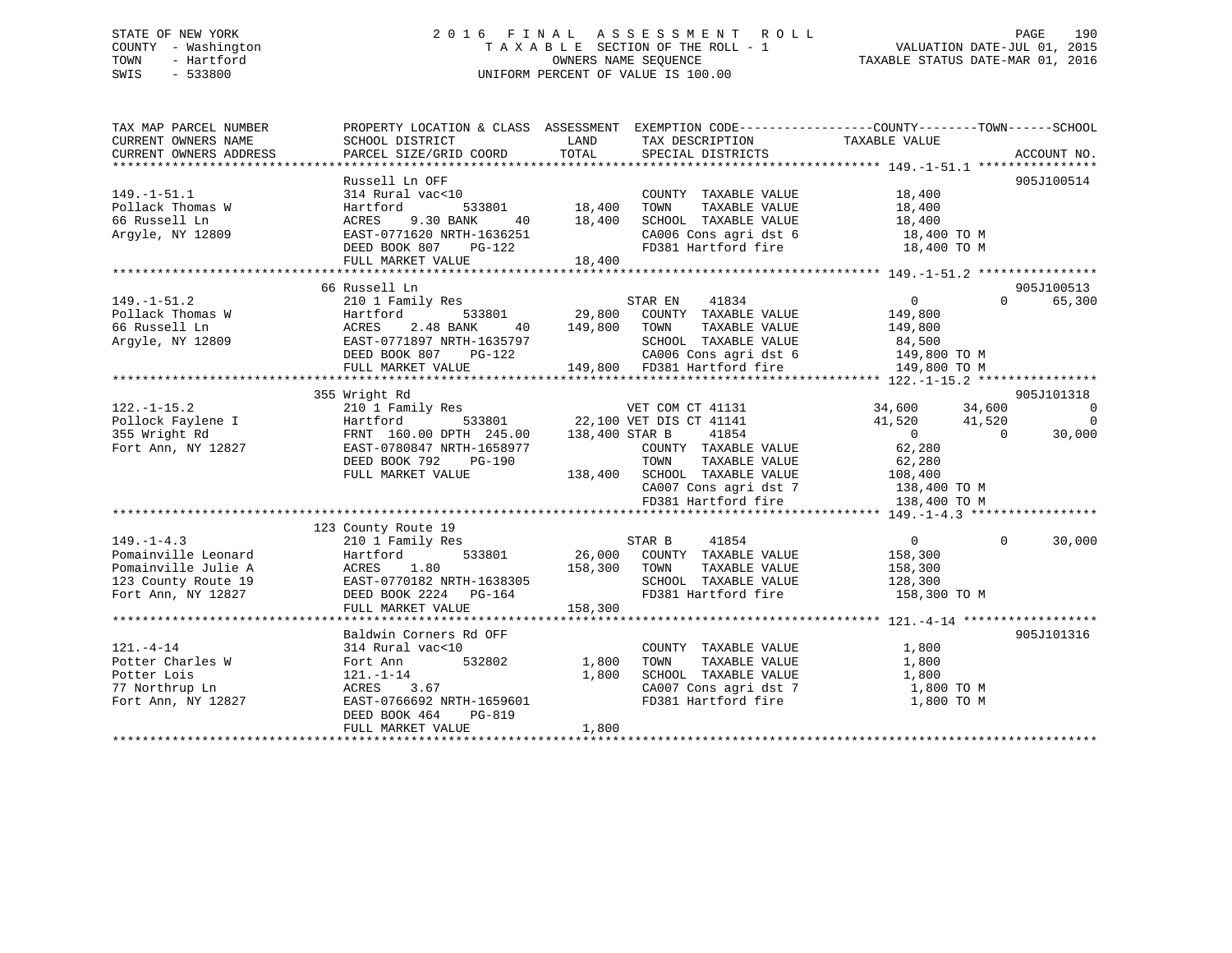## STATE OF NEW YORK 2 0 1 6 F I N A L A S S E S S M E N T R O L L PAGE 191 COUNTY - Washington T A X A B L E SECTION OF THE ROLL - 1 VALUATION DATE-JUL 01, 2015 TOWN - Hartford **TAXABLE STATUS DATE-MAR 01, 2016** OWNERS NAME SEQUENCE TAXABLE STATUS DATE-MAR 01, 2016 SWIS - 533800 UNIFORM PERCENT OF VALUE IS 100.00

| TAX MAP PARCEL NUMBER     | PROPERTY LOCATION & CLASS ASSESSMENT EXEMPTION CODE----------------COUNTY-------TOWN------SCHOOL                                                                                                                                                         |                                            |                                                                            |                         |          |                     |
|---------------------------|----------------------------------------------------------------------------------------------------------------------------------------------------------------------------------------------------------------------------------------------------------|--------------------------------------------|----------------------------------------------------------------------------|-------------------------|----------|---------------------|
| CURRENT OWNERS NAME       | SCHOOL DISTRICT                                                                                                                                                                                                                                          | <b>EXAMPLE THE STATE OF STATE OF STATE</b> | TAX DESCRIPTION                                                            | TAXABLE VALUE           |          |                     |
| CURRENT OWNERS ADDRESS    | PARCEL SIZE/GRID COORD                                                                                                                                                                                                                                   | TOTAL                                      | SPECIAL DISTRICTS                                                          |                         |          | ACCOUNT NO.         |
|                           |                                                                                                                                                                                                                                                          |                                            |                                                                            |                         |          |                     |
|                           | 77 Northrup Ln<br>Northrup Ln<br>113 Cattle farm                                                                                                                                                                                                         |                                            | 32 PCT OF VALUE USED FOR EXEMPTION PURPOSES                                |                         |          | 905J100149          |
| $131. - 1 - 4$            |                                                                                                                                                                                                                                                          |                                            | AG DIST<br>41720                                                           | 165,601 165,601 165,601 |          |                     |
| Potter Charles W          | Hartford                                                                                                                                                                                                                                                 |                                            | 533801 333,700 AGED-ALL 41800                                              | 70,288 70,288           |          | $70, 288$<br>65,300 |
| Potter Lois F             |                                                                                                                                                                                                                                                          |                                            |                                                                            | $\overline{0}$          | $\sim$ 0 | 65,300              |
| 77 Northrup Ln            |                                                                                                                                                                                                                                                          |                                            | COUNTY TAXABLE VALUE                                                       | 203,411                 |          |                     |
| Fort Ann, NY 12827        | PG-819<br>DEED BOOK 464                                                                                                                                                                                                                                  |                                            | TOWN                                                                       | TAXABLE VALUE 203,411   |          |                     |
|                           | FULL MARKET VALUE                                                                                                                                                                                                                                        |                                            | 439,300 SCHOOL TAXABLE VALUE                                               | 138,111                 |          |                     |
| MAY BE SUBJECT TO PAYMENT |                                                                                                                                                                                                                                                          |                                            | CA007 Cons agri dst 7 273,699 TO M                                         |                         |          |                     |
| UNDER AGDIST LAW TIL 2020 |                                                                                                                                                                                                                                                          |                                            | 165,601 EX                                                                 |                         |          |                     |
|                           |                                                                                                                                                                                                                                                          |                                            | 165,601 EX<br>FD381 Hartford fire 439,300 TO M                             |                         |          |                     |
|                           |                                                                                                                                                                                                                                                          |                                            |                                                                            |                         |          |                     |
|                           | 29 Country Ln Ext                                                                                                                                                                                                                                        |                                            |                                                                            |                         |          | 905J101141          |
| $122. - 1 - 48$           | 210 1 Family Res                                                                                                                                                                                                                                         |                                            | STAR B<br>41854                                                            | $\overline{0}$          | $\Omega$ | 30,000              |
|                           |                                                                                                                                                                                                                                                          |                                            |                                                                            |                         |          |                     |
|                           |                                                                                                                                                                                                                                                          |                                            |                                                                            |                         |          |                     |
|                           |                                                                                                                                                                                                                                                          |                                            |                                                                            |                         |          |                     |
|                           | 2.1 - 1 - 1 - 2.1 - 1 - 2.1 - 2.1 - 2.1 - 2.1 - 2.1 - 2.1 - 2.1 - 2.1 - 2.1 - 2.1 - 2.1 - 2.1 - 2.1 - 2.1 - 2.<br>29 COUNTY Lane Ext.<br>29 COUNTY Lane Ext.<br>29 COUNTY Lane Ext.<br>29 COUNTY LANE VALUE<br>29 COUNTY LANE VALUE<br>29                |                                            |                                                                            |                         |          |                     |
|                           |                                                                                                                                                                                                                                                          |                                            |                                                                            |                         |          |                     |
|                           |                                                                                                                                                                                                                                                          |                                            |                                                                            |                         |          |                     |
|                           | 27 Country Ln Ext                                                                                                                                                                                                                                        |                                            |                                                                            |                         |          |                     |
|                           |                                                                                                                                                                                                                                                          |                                            | COUNTY TAXABLE VALUE                                                       | 12,500                  |          |                     |
|                           |                                                                                                                                                                                                                                                          |                                            | TAXABLE VALUE                                                              | 12,500                  |          |                     |
|                           |                                                                                                                                                                                                                                                          |                                            | SCHOOL TAXABLE VALUE 12,500                                                |                         |          |                     |
|                           |                                                                                                                                                                                                                                                          |                                            | $CA007$ Cons agri dst 7 $12,500$ TO M<br>FD381 Hartford fire $12,500$ TO M |                         |          |                     |
|                           |                                                                                                                                                                                                                                                          |                                            |                                                                            |                         |          |                     |
|                           | 122.-1-48.1<br>Potter Gerald Jr. Hartford 533801 12,500<br>29 Country Lane Ext. ACRES 1.00 BANK 185 12,500<br>Fort Ann, NY 12827<br>BEED BOOK 1780 PG-325<br>POOK 1780 PG-325                                                                            |                                            |                                                                            |                         |          |                     |
|                           |                                                                                                                                                                                                                                                          |                                            |                                                                            |                         |          |                     |
|                           | 13 Camp A Way                                                                                                                                                                                                                                            |                                            |                                                                            |                         |          | 905J100136          |
| $142. - 1 - 11$           | $314 \text{ Rural vac} < 10$ $314 \text{Rural vac} < 10$ $533801 \text{ } 9,400$ TOWN                                                                                                                                                                    |                                            | COUNTY TAXABLE VALUE<br>TOWN      TAXABLE VALUE                            | 9,400                   |          |                     |
|                           |                                                                                                                                                                                                                                                          |                                            |                                                                            | 9,400                   |          |                     |
|                           |                                                                                                                                                                                                                                                          | 9,400                                      | SCHOOL TAXABLE VALUE 9,400                                                 |                         |          |                     |
|                           | 142.-1-11<br>Powers Martin 11 314 Rural vac<10<br>PO Box 972<br>Bernardston, MA 01337<br>EAST-0793797 NRTH-1647664<br>EAST-0793797 NRTH-1647664                                                                                                          |                                            | FD381 Hartford fire                                                        | 9,400 TO M              |          |                     |
|                           | DEED BOOK 2939<br>PG-341                                                                                                                                                                                                                                 |                                            |                                                                            |                         |          |                     |
|                           | FULL MARKET VALUE                                                                                                                                                                                                                                        | 9,400                                      |                                                                            |                         |          |                     |
|                           |                                                                                                                                                                                                                                                          |                                            |                                                                            |                         |          |                     |
|                           | 21 Gilchrist Hill Ext                                                                                                                                                                                                                                    | STAR B                                     |                                                                            |                         |          | 905J100274          |
| $141. - 3 - 5$            | 210 1 Family Res                                                                                                                                                                                                                                         |                                            | 41854                                                                      | $\overline{0}$          |          | 30,000<br>$\Omega$  |
|                           |                                                                                                                                                                                                                                                          |                                            | 533801 28,900 COUNTY TAXABLE VALUE 192,100                                 |                         |          |                     |
|                           |                                                                                                                                                                                                                                                          |                                            | TOWN TAXABLE VALUE 192,100<br>SCHOOL TAXABLE VALUE 162,100                 |                         |          |                     |
|                           |                                                                                                                                                                                                                                                          |                                            |                                                                            |                         |          |                     |
|                           | Pritzker Stan L<br>Pritzker Stan L<br>Levine Marna L<br>28,900 COUNTY<br>Levine Marna L<br>21 Gilchrest Hill Rd<br>28,900 COUNTY<br>21 Gilchrest Hill Rd<br>28,900 COUNTY<br>21 Gilchrest Hill Rd<br>28,900 COUNTY<br>21 Gilchrest Hill Rd<br>28,25<br>2 |                                            | FD381 Hartford fire 192,100 TO M                                           |                         |          |                     |
|                           | FULL MARKET VALUE                                                                                                                                                                                                                                        | 192,100                                    |                                                                            |                         |          |                     |
|                           |                                                                                                                                                                                                                                                          |                                            |                                                                            |                         |          |                     |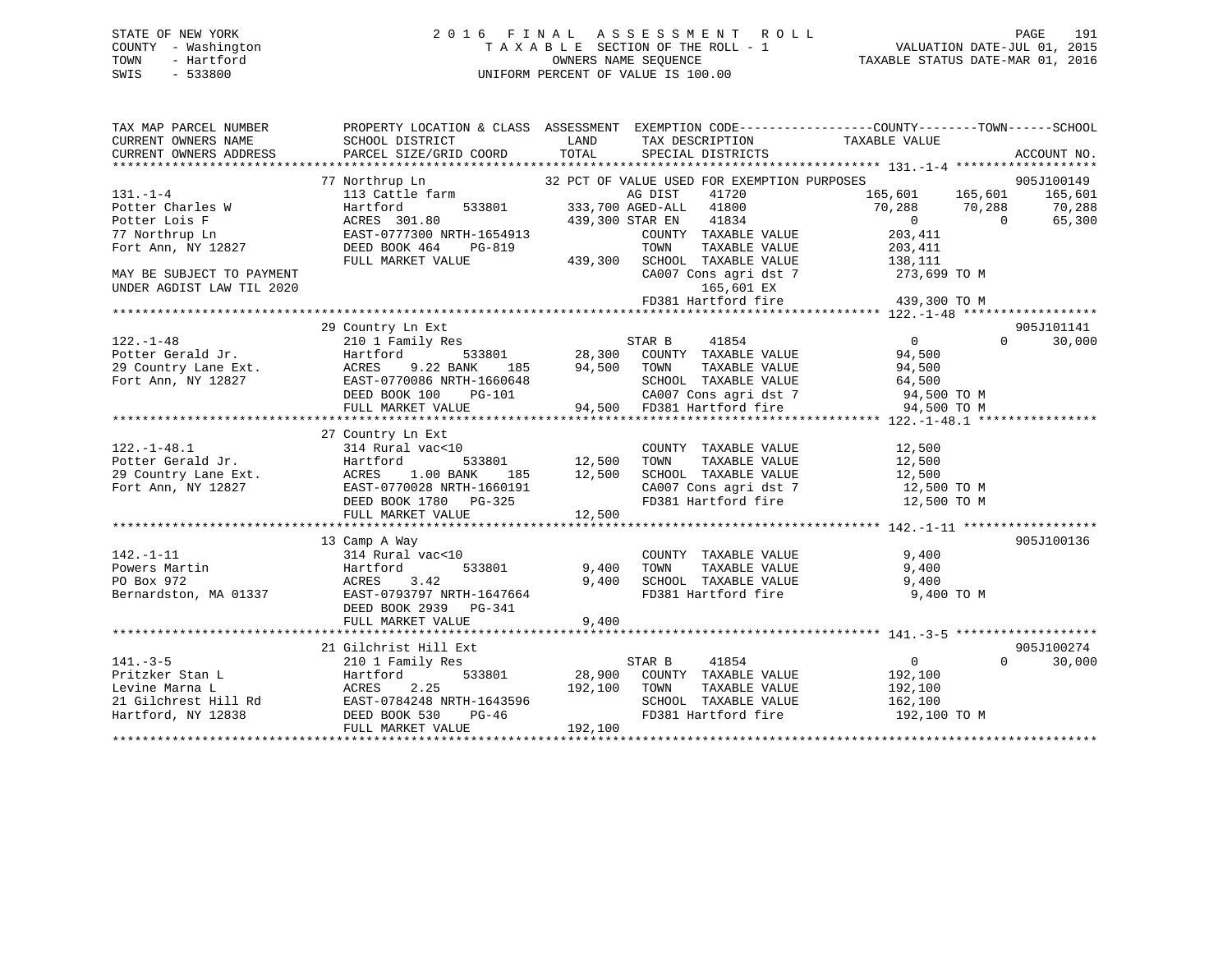| STATE OF NEW YORK<br>COUNTY - Washington<br>- Hartford<br>TOWN<br>$-533800$<br>SWIS |                                                                                                   |                 | 2016 FINAL ASSESSMENT ROLL<br>TAXABLE SECTION OF THE ROLL - 1<br>OWNERS NAME SEQUENCE<br>UNIFORM PERCENT OF VALUE IS 100.00 | PAGE 192<br>VALUATION DATE-JUL 01, 2015<br>TAXABLE STATUS DATE VILLE |                |
|-------------------------------------------------------------------------------------|---------------------------------------------------------------------------------------------------|-----------------|-----------------------------------------------------------------------------------------------------------------------------|----------------------------------------------------------------------|----------------|
| TAX MAP PARCEL NUMBER                                                               | PROPERTY LOCATION & CLASS ASSESSMENT EXEMPTION CODE----------------COUNTY--------TOWN------SCHOOL |                 |                                                                                                                             |                                                                      |                |
| CURRENT OWNERS NAME<br>CURRENT OWNERS ADDRESS                                       | SCHOOL DISTRICT<br>PARCEL SIZE/GRID COORD                                                         | LAND<br>TOTAL   | TAX DESCRIPTION<br>SPECIAL DISTRICTS                                                                                        | TAXABLE VALUE                                                        | ACCOUNT NO.    |
|                                                                                     |                                                                                                   |                 |                                                                                                                             |                                                                      |                |
|                                                                                     | 5291 State Route 149                                                                              |                 |                                                                                                                             |                                                                      |                |
| $132 - 4 - 4.4$                                                                     | 440 Warehouse                                                                                     |                 | COUNTY TAXABLE VALUE                                                                                                        | 117,000                                                              |                |
| Properties of Hartford NY LLC Hartford                                              | 533801                                                                                            | 25,000          | TAXABLE VALUE<br>TOWN                                                                                                       | 117,000                                                              |                |
| PO Box 321                                                                          | 732/8                                                                                             | 117,000         | SCHOOL TAXABLE VALUE                                                                                                        | 117,000                                                              |                |
| Argyle, NY 12809                                                                    | ACRES<br>1.80<br>EAST-0794443 NRTH-1653862                                                        |                 | FD381 Hartford fire                                                                                                         | 117,000 TO M                                                         |                |
|                                                                                     | DEED BOOK 3297 PG-25                                                                              |                 |                                                                                                                             |                                                                      |                |
|                                                                                     | FULL MARKET VALUE                                                                                 | 117,000         |                                                                                                                             |                                                                      |                |
|                                                                                     |                                                                                                   |                 |                                                                                                                             |                                                                      |                |
|                                                                                     | 149 Wright Rd                                                                                     |                 |                                                                                                                             |                                                                      | 905J100013     |
| $132. - 1 - 1$                                                                      | 210 1 Family Res                                                                                  |                 | COUNTY TAXABLE VALUE                                                                                                        | 120,500                                                              |                |
| Pruiksma Trudy L                                                                    | Hartford<br>533801                                                                                | 24,200          | TOWN<br>TAXABLE VALUE                                                                                                       | 120,500                                                              |                |
| Attn: Richard & Nancy Armstron ACRES                                                | 1.00                                                                                              | 120,500         | SCHOOL TAXABLE VALUE                                                                                                        | 120,500                                                              |                |
|                                                                                     |                                                                                                   |                 | CA007 Cons agri dst 7<br>FD381 Hartford fire                                                                                | 120,500 TO M<br>120,500 TO M                                         |                |
|                                                                                     | FULL MARKET VALUE                                                                                 | 120,500         |                                                                                                                             |                                                                      |                |
|                                                                                     |                                                                                                   |                 |                                                                                                                             |                                                                      |                |
|                                                                                     | 118 Townsend Rd                                                                                   |                 |                                                                                                                             |                                                                      | 905J100643     |
| $141. - 1 - 73$                                                                     | 210 1 Family Res                                                                                  |                 | VET WAR CT 41121                                                                                                            | 15,450<br>15,450                                                     | $\overline{0}$ |
| Pugh Carol                                                                          | 533801<br>Hartford                                                                                |                 | 27,600 VET COM CT 41131                                                                                                     | 25,750<br>25,750                                                     | $\overline{0}$ |
| Pugh Kenneth                                                                        | 2.22<br>ACRES                                                                                     | 103,000 STAR EN | 41834                                                                                                                       | $\overline{0}$<br>$\Omega$                                           | 65,300         |
| PO Box 83                                                                           | EAST-0781560 NRTH-1649329                                                                         |                 | COUNTY TAXABLE VALUE                                                                                                        | 61,800                                                               |                |
| Hartford, NY 12838                                                                  | DEED BOOK 3019 PG-182<br>FULL MARKET VALUE                                                        |                 | TAXABLE VALUE<br>TOWN<br>103,000 SCHOOL TAXABLE VALUE                                                                       | 61,800<br>37,700                                                     |                |
|                                                                                     |                                                                                                   |                 | CA007 Cons agri dst 7                                                                                                       | 103,000 TO M                                                         |                |
|                                                                                     |                                                                                                   |                 | FD381 Hartford fire                                                                                                         | 103,000 TO M                                                         |                |
|                                                                                     |                                                                                                   |                 |                                                                                                                             |                                                                      |                |
|                                                                                     | 219 County Route 19                                                                               |                 |                                                                                                                             |                                                                      | 905J100522     |
| $149. - 1 - 7.1$                                                                    | 240 Rural res                                                                                     |                 | COUNTY TAXABLE VALUE                                                                                                        | 162,300                                                              |                |
| Purdy Dorothy LE                                                                    | 533801<br>Hartford                                                                                | 72,000          | TAXABLE VALUE<br>TOWN                                                                                                       | 162,300                                                              |                |
| Purdy Kenneth R Etal                                                                | ACRES 51.21                                                                                       | 162,300         | SCHOOL TAXABLE VALUE                                                                                                        | 162,300                                                              |                |
| c/o Marcia Dwyer<br>58 Cronin Rd<br>58 Cronin Rd                                    | EAST-0772399 NRTH-1640231<br>PG-320                                                               |                 | FD381 Hartford fire                                                                                                         | 162,300 TO M                                                         |                |
| Queensbury, NY 12804                                                                | DEED BOOK 917<br>FULL MARKET VALUE                                                                | 162,300         |                                                                                                                             |                                                                      |                |
|                                                                                     |                                                                                                   |                 |                                                                                                                             |                                                                      |                |
|                                                                                     | 508 County Route 17                                                                               |                 |                                                                                                                             |                                                                      |                |
| $122. - 1 - 10.5$                                                                   | 270 Mfg housing                                                                                   |                 | 41854<br>STAR B                                                                                                             | $\overline{0}$<br>$\Omega$                                           | 30,000         |
| Purdy Kelsey                                                                        | Hartford<br>533801                                                                                | 25,000          | COUNTY TAXABLE VALUE                                                                                                        | 53,400                                                               |                |
| 39 Brayton Rd                                                                       | ACRES<br>2.05                                                                                     | 53,400          | TOWN<br>TAXABLE VALUE                                                                                                       | 53,400                                                               |                |
| Fort Ann, NY 12827                                                                  | EAST-0778722 NRTH-1663372                                                                         |                 | SCHOOL TAXABLE VALUE                                                                                                        | 23,400                                                               |                |
|                                                                                     | DEED BOOK 2914 PG-182                                                                             |                 | CA007 Cons agri dst 7                                                                                                       | 53,400 TO M                                                          |                |
|                                                                                     | FULL MARKET VALUE                                                                                 |                 | 53,400 FD381 Hartford fire                                                                                                  | 53,400 TO M                                                          |                |

\*\*\*\*\*\*\*\*\*\*\*\*\*\*\*\*\*\*\*\*\*\*\*\*\*\*\*\*\*\*\*\*\*\*\*\*\*\*\*\*\*\*\*\*\*\*\*\*\*\*\*\*\*\*\*\*\*\*\*\*\*\*\*\*\*\*\*\*\*\*\*\*\*\*\*\*\*\*\*\*\*\*\*\*\*\*\*\*\*\*\*\*\*\*\*\*\*\*\*\*\*\*\*\*\*\*\*\*\*\*\*\*\*\*\*\*\*\*\*\*\*\*\*\*\*\*\*\*\*\*\*\*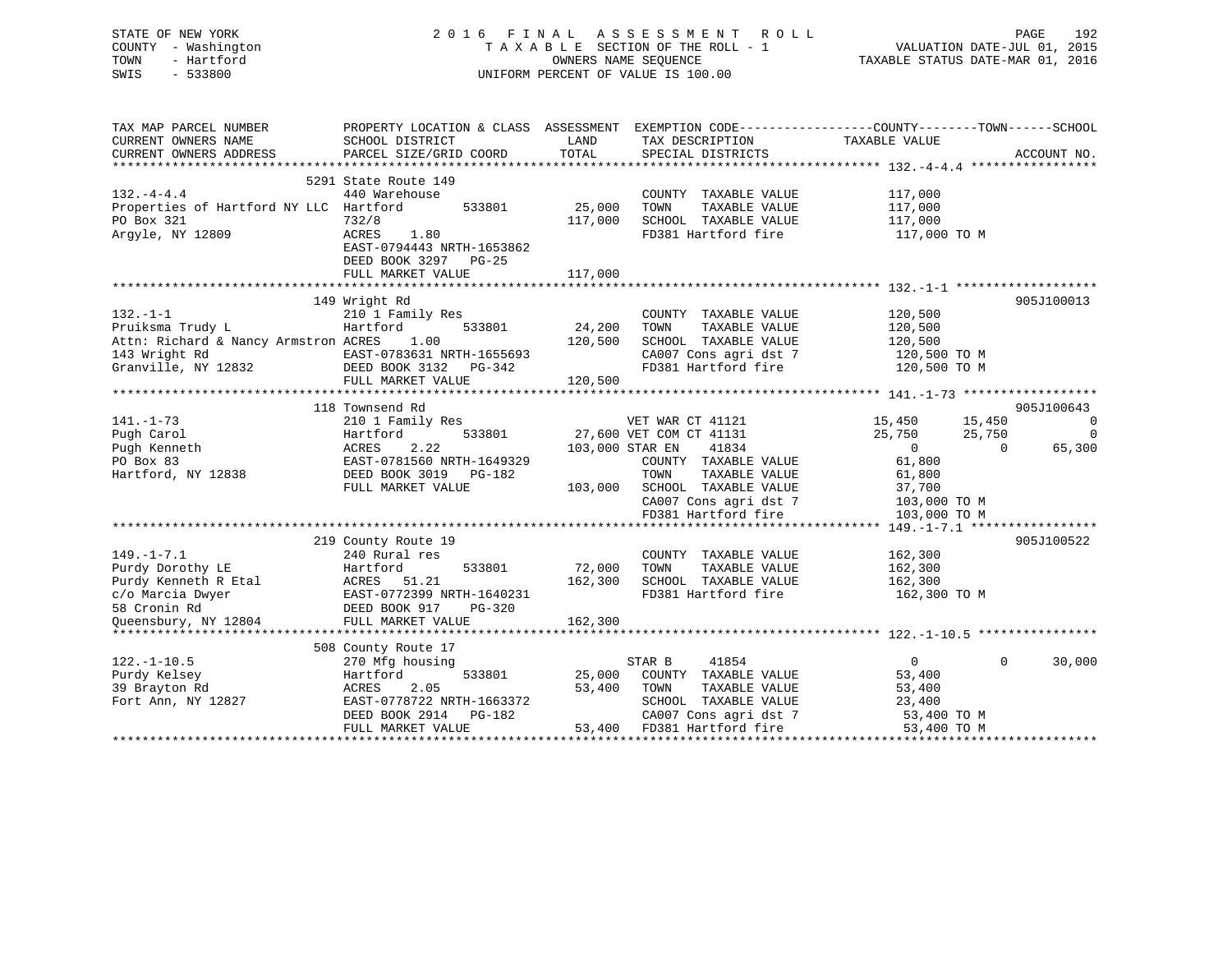## STATE OF NEW YORK 2 0 1 6 F I N A L A S S E S S M E N T R O L L PAGE 193 COUNTY - Washington T A X A B L E SECTION OF THE ROLL - 1 VALUATION DATE-JUL 01, 2015 TOWN - Hartford **TAXABLE STATUS DATE-MAR 01, 2016** OWNERS NAME SEQUENCE TAXABLE STATUS DATE-MAR 01, 2016 SWIS - 533800 UNIFORM PERCENT OF VALUE IS 100.00

| TAX MAP PARCEL NUMBER                                                                                                                                                                                                                                                          | PROPERTY LOCATION & CLASS ASSESSMENT EXEMPTION CODE---------------COUNTY-------TOWN------SCHOOL                                                      |                                    |                                                                  |                                                                                                                                            |            |                |
|--------------------------------------------------------------------------------------------------------------------------------------------------------------------------------------------------------------------------------------------------------------------------------|------------------------------------------------------------------------------------------------------------------------------------------------------|------------------------------------|------------------------------------------------------------------|--------------------------------------------------------------------------------------------------------------------------------------------|------------|----------------|
|                                                                                                                                                                                                                                                                                | 83 North Rd                                                                                                                                          |                                    |                                                                  |                                                                                                                                            |            | 905J101030     |
| $149. - 1 - 7.2$                                                                                                                                                                                                                                                               | 210 1 Family Res                                                                                                                                     |                                    | VET COM CT 41131                                                 | 38,500 38,500                                                                                                                              |            | $\overline{0}$ |
| 149.-1-7.2<br>Purdy Kenneth R<br>Purdy Marie P<br>83 North Rd<br>83 North Rd<br>Fort Ann, NY 12827<br>Purdy Marie P<br>EAST-0773303 NRTH-1640662<br>Fort Ann, NY 12827<br>PURDY NEED BOOK 3094<br>PE-214<br>PURDY VALUE<br>PURDY NATHE-1640662<br>PURDY                        |                                                                                                                                                      | $\overline{533801}$ 30,800 STAR EN |                                                                  |                                                                                                                                            | $\bigcirc$ | 65,300         |
|                                                                                                                                                                                                                                                                                |                                                                                                                                                      |                                    | 154,000 COUNTY TAXABLE VALUE                                     |                                                                                                                                            |            |                |
|                                                                                                                                                                                                                                                                                |                                                                                                                                                      |                                    | TOWN                                                             | $\begin{tabular}{lllllllll} \bf 41834 & 0 \\ \hline \texttt{TAXABLE VALUE} & 115,500 \\ \texttt{TAXABLE VALUE} & 115,500 \\ \end{tabular}$ |            |                |
|                                                                                                                                                                                                                                                                                |                                                                                                                                                      |                                    | SCHOOL TAXABLE VALUE 88,700                                      |                                                                                                                                            |            |                |
|                                                                                                                                                                                                                                                                                | FULL MARKET VALUE                                                                                                                                    |                                    | 154,000 FD381 Hartford fire                                      | 154,000 TO M                                                                                                                               |            |                |
|                                                                                                                                                                                                                                                                                |                                                                                                                                                      |                                    |                                                                  |                                                                                                                                            |            |                |
|                                                                                                                                                                                                                                                                                | 58 North Rd                                                                                                                                          |                                    |                                                                  |                                                                                                                                            |            |                |
|                                                                                                                                                                                                                                                                                |                                                                                                                                                      |                                    |                                                                  | $0 \qquad \qquad$                                                                                                                          | $\Omega$   | 30,000         |
|                                                                                                                                                                                                                                                                                |                                                                                                                                                      |                                    |                                                                  | 101,700                                                                                                                                    |            |                |
|                                                                                                                                                                                                                                                                                |                                                                                                                                                      |                                    |                                                                  | TAXABLE VALUE 101,700                                                                                                                      |            |                |
|                                                                                                                                                                                                                                                                                |                                                                                                                                                      |                                    |                                                                  |                                                                                                                                            |            |                |
|                                                                                                                                                                                                                                                                                |                                                                                                                                                      |                                    | SCHOOL TAXABLE VALUE 71,700<br>FD381 Hartford fire 101,700 TO M  |                                                                                                                                            |            |                |
|                                                                                                                                                                                                                                                                                |                                                                                                                                                      |                                    |                                                                  |                                                                                                                                            |            |                |
| 149.-1-9.1 210 1 Family ACL<br>Purdy Lester M Hartford 533801 29,800 CODA1.<br>58 North Rd ACRES 2.80 101,700 TOWN EAST-0773744 NRTH-1640521 SCHOO!<br>DEED BOOK 850 PG-10 FD381 20, 201,700 PD381                                                                             |                                                                                                                                                      |                                    |                                                                  |                                                                                                                                            |            |                |
|                                                                                                                                                                                                                                                                                | 57 North Rd                                                                                                                                          |                                    | 83 PCT OF VALUE USED FOR EXEMPTION PURPOSES                      |                                                                                                                                            |            | 905J100523     |
|                                                                                                                                                                                                                                                                                |                                                                                                                                                      |                                    |                                                                  |                                                                                                                                            |            |                |
|                                                                                                                                                                                                                                                                                |                                                                                                                                                      |                                    |                                                                  |                                                                                                                                            |            |                |
|                                                                                                                                                                                                                                                                                |                                                                                                                                                      |                                    |                                                                  |                                                                                                                                            |            |                |
|                                                                                                                                                                                                                                                                                |                                                                                                                                                      |                                    |                                                                  |                                                                                                                                            |            |                |
|                                                                                                                                                                                                                                                                                |                                                                                                                                                      |                                    |                                                                  |                                                                                                                                            |            |                |
|                                                                                                                                                                                                                                                                                |                                                                                                                                                      |                                    |                                                                  |                                                                                                                                            |            |                |
| 149.-1-9<br>Purdy Lester T<br>240 Rural res<br>Purdy Lester T<br>240 Rural res<br>240 Rural res<br>240 Rural res<br>240 Rural res<br>240 Rural res<br>240 Rural res<br>24.50<br>26 Martford 533801<br>26 Martford 533801<br>26 Martford 1121<br>26 Martfor                     |                                                                                                                                                      |                                    |                                                                  |                                                                                                                                            |            |                |
|                                                                                                                                                                                                                                                                                | 91 Hartford Main St                                                                                                                                  |                                    |                                                                  |                                                                                                                                            |            | 905J100633     |
| $132.15 - 1 - 3$                                                                                                                                                                                                                                                               | 210 1 Family Res                                                                                                                                     |                                    | VET WAR CT 41121                                                 | 22,605 22,605 0                                                                                                                            |            |                |
|                                                                                                                                                                                                                                                                                |                                                                                                                                                      | 533801 28,100 STAR EN              | 41834                                                            | $\begin{array}{ccc} & & & 0 & \quad & \quad & 0 \end{array}$                                                                               |            | 65,300         |
|                                                                                                                                                                                                                                                                                |                                                                                                                                                      |                                    | 150,700 COUNTY TAXABLE VALUE                                     |                                                                                                                                            |            |                |
|                                                                                                                                                                                                                                                                                | EAST-0786479 NRTH-1653729                                                                                                                            |                                    | TAXABLE VALUE<br>TOWN                                            | 128,095<br>128,095                                                                                                                         |            |                |
|                                                                                                                                                                                                                                                                                |                                                                                                                                                      |                                    |                                                                  |                                                                                                                                            |            |                |
|                                                                                                                                                                                                                                                                                |                                                                                                                                                      |                                    |                                                                  |                                                                                                                                            |            |                |
|                                                                                                                                                                                                                                                                                | DEED BOOK 583 PG-161 SCHOOL TAXABLE VALUE 85,400<br>FULL MARKET VALUE 150,700 CA007 Cons agri dst 7 150,700 TO M<br>FD381 Hartford fire 150,700 TO M |                                    |                                                                  |                                                                                                                                            |            |                |
|                                                                                                                                                                                                                                                                                |                                                                                                                                                      |                                    |                                                                  |                                                                                                                                            |            |                |
|                                                                                                                                                                                                                                                                                | 43 Cedar Ridge Way                                                                                                                                   |                                    |                                                                  |                                                                                                                                            |            | 905J101178     |
|                                                                                                                                                                                                                                                                                |                                                                                                                                                      |                                    |                                                                  |                                                                                                                                            |            |                |
| $122. - 1 - 51$                                                                                                                                                                                                                                                                | 210 1 Family Res                                                                                                                                     |                                    | COUNTY TAXABLE VALUE 93,500                                      |                                                                                                                                            |            |                |
|                                                                                                                                                                                                                                                                                |                                                                                                                                                      |                                    | TOWN<br>TAXABLE VALUE                                            | 93,500                                                                                                                                     |            |                |
|                                                                                                                                                                                                                                                                                |                                                                                                                                                      |                                    | SCHOOL TAXABLE VALUE 93,500<br>CA007 Cons agri dst 7 93,500 TO M |                                                                                                                                            |            |                |
|                                                                                                                                                                                                                                                                                |                                                                                                                                                      |                                    | FD381 Hartford fire 93,500 TO M                                  |                                                                                                                                            |            |                |
| Pane Anoo<br>24,400<br>24,400<br>3 York Wa<br>253 York Wa<br>254<br>26 BAST-0769374 NRTH-1659055<br>27,500<br>27,500<br>27,500<br>27,500<br>27,500<br>27,500<br>27,500<br>27,500<br>27,500<br>27,500<br>27,500<br>27,500<br>27,500<br>27,500<br>27,500<br>27,500<br>27,500<br> |                                                                                                                                                      | 93,500                             |                                                                  |                                                                                                                                            |            |                |
|                                                                                                                                                                                                                                                                                | FULL MARKET VALUE                                                                                                                                    |                                    |                                                                  |                                                                                                                                            |            |                |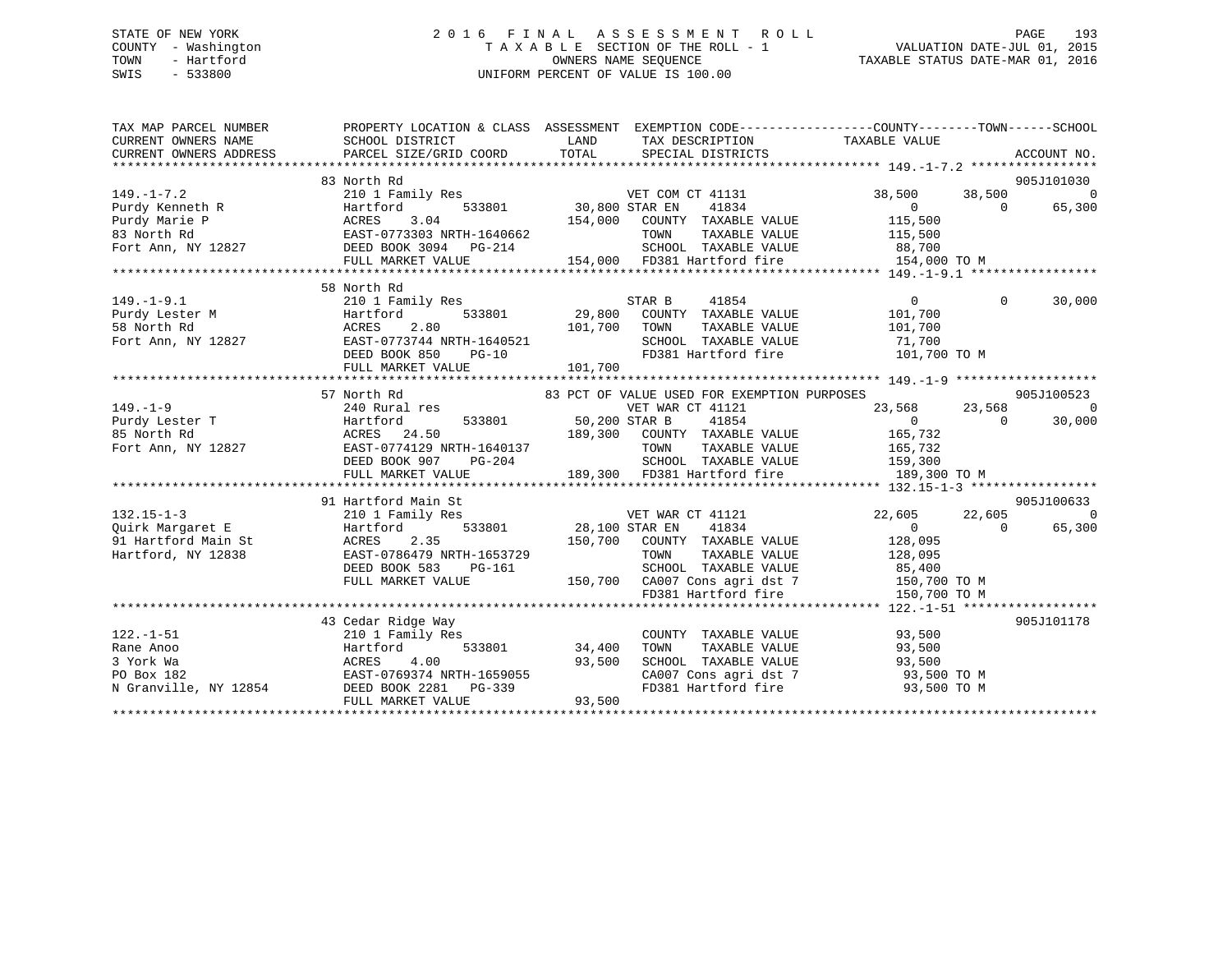## STATE OF NEW YORK 2 0 1 6 F I N A L A S S E S S M E N T R O L L PAGE 194 COUNTY - Washington T A X A B L E SECTION OF THE ROLL - 1 VALUATION DATE-JUL 01, 2015 TOWN - Hartford **TAXABLE STATUS DATE-MAR 01, 2016** OWNERS NAME SEQUENCE TAXABLE STATUS DATE-MAR 01, 2016 SWIS - 533800 UNIFORM PERCENT OF VALUE IS 100.00

| TOTAL<br>PARCEL SIZE/GRID COORD<br>SPECIAL DISTRICTS<br>CURRENT OWNERS ADDRESS                 | ACCOUNT NO. |
|------------------------------------------------------------------------------------------------|-------------|
|                                                                                                |             |
| 104 Durkee Ln                                                                                  |             |
| $114. - 1 - 20.1$<br>41720<br>240 Rural res<br>AG DIST<br>100,406<br>100,406                   | 100,406     |
| Ranney Thomas K<br>205,700 STAR B<br>41854<br>Hartford<br>533801<br>$\overline{0}$<br>$\Omega$ | 30,000      |
| Ranney Debra<br>ACRES 156.77<br>356,900<br>256,494<br>COUNTY TAXABLE VALUE                     |             |
| 104 Durkee Ln<br>EAST-0783420 NRTH-1664858<br>TAXABLE VALUE<br>256,494<br>TOWN                 |             |
| DEED BOOK 2628<br>SCHOOL TAXABLE VALUE<br>Fort Ann, NY 12827<br>PG-188<br>226,494              |             |
| FULL MARKET VALUE<br>CA007 Cons agri dst 7<br>356,900<br>256,494 TO M                          |             |
| 100,406 EX<br>MAY BE SUBJECT TO PAYMENT                                                        |             |
| FD381 Hartford fire<br>356,900 TO M<br>UNDER AGDIST LAW TIL 2020                               |             |
|                                                                                                |             |
| LOT 14 Provincial Pat                                                                          | 905J101215  |
| $122. - 1 - 10.4$<br>314 Rural vac<10<br>41720<br>6,562<br>6,562<br>AG DIST                    | 6,562       |
| Ranney Thomas K<br>533801<br>10,500<br>COUNTY TAXABLE VALUE<br>Hartford<br>3,938               |             |
| Ranney Debra P<br>8.00<br>3,938<br>ACRES<br>10,500<br>TOWN<br>TAXABLE VALUE                    |             |
| 104 Durkee Ln<br>EAST-0782551 NRTH-1664305<br>SCHOOL TAXABLE VALUE<br>3,938                    |             |
| CA007 Cons agri dst 7<br>Fort Ann, NY 12827<br>DEED BOOK 2307 PG-172<br>3,938 TO M             |             |
| 6,562 EX<br>FULL MARKET VALUE<br>10,500                                                        |             |
| FD381 Hartford fire<br>MAY BE SUBJECT TO PAYMENT<br>10,500 TO M                                |             |
| UNDER AGDIST LAW TIL 2020                                                                      |             |
|                                                                                                |             |
| 1108 Lundy Rd                                                                                  | 905J100529  |
| $158. - 2 - 6.4$<br>312 Vac w/imprv<br>39,500<br>COUNTY TAXABLE VALUE                          |             |
| Rasweiler Frances H<br>533801<br>38,500<br>TAXABLE VALUE<br>Hartford<br>TOWN<br>39,500         |             |
| 514 Madison Green<br>39,500<br>SCHOOL TAXABLE VALUE<br>1683-292<br>39,500                      |             |
| Pompton Plains, NJ 07444<br>FD381 Hartford fire<br>$158. - 1 - 6.4$<br>39,500 TO M             |             |
| ACRES 29.94                                                                                    |             |
| EAST-0786871 NRTH-1632395                                                                      |             |
| DEED BOOK 519<br>PG-66                                                                         |             |
| 39,500<br>FULL MARKET VALUE                                                                    |             |
|                                                                                                |             |
| Townsend Rd OFF                                                                                | 905J101117  |
| $131. - 1 - 17$<br>314 Rural vac<10<br>COUNTY TAXABLE VALUE<br>12,500                          |             |
| Ratcliff Elizabeth H<br>533801<br>12,500<br>TAXABLE VALUE<br>12,500<br>Hartford<br>TOWN        |             |
| PO Box 45<br>2.80<br>12,500<br>SCHOOL TAXABLE VALUE<br>ACRES<br>12,500                         |             |
| Hartford, NY 12838<br>EAST-0778389 NRTH-1650751<br>CA007 Cons agri dst 7<br>12,500 TO M        |             |
| FD381 Hartford fire<br>12,500 TO M<br>DEED BOOK 475<br>PG-242                                  |             |
| FULL MARKET VALUE<br>12,500                                                                    |             |
|                                                                                                |             |
| 257 Townsend Rd                                                                                | 905J100271  |
| $131. - 1 - 18$<br>210 1 Family Res<br>41854<br>0<br>$\Omega$<br>STAR B                        | 30,000      |
| Ratcliff Elizabeth H<br>26,800<br>533801<br>COUNTY TAXABLE VALUE<br>Hartford<br>146,400        |             |
| 2.00<br>PO Box 45<br>ACRES<br>146,400<br>TAXABLE VALUE<br>TOWN<br>146,400                      |             |
| EAST-0778691 NRTH-1650808<br>SCHOOL TAXABLE VALUE<br>Hartford, NY 12838<br>116,400             |             |
| CA007 Cons agri dst 7<br>DEED BOOK 475<br>$PG-240$<br>146,400 TO M                             |             |
| 146,400 FD381 Hartford fire<br>FULL MARKET VALUE<br>146,400 TO M                               |             |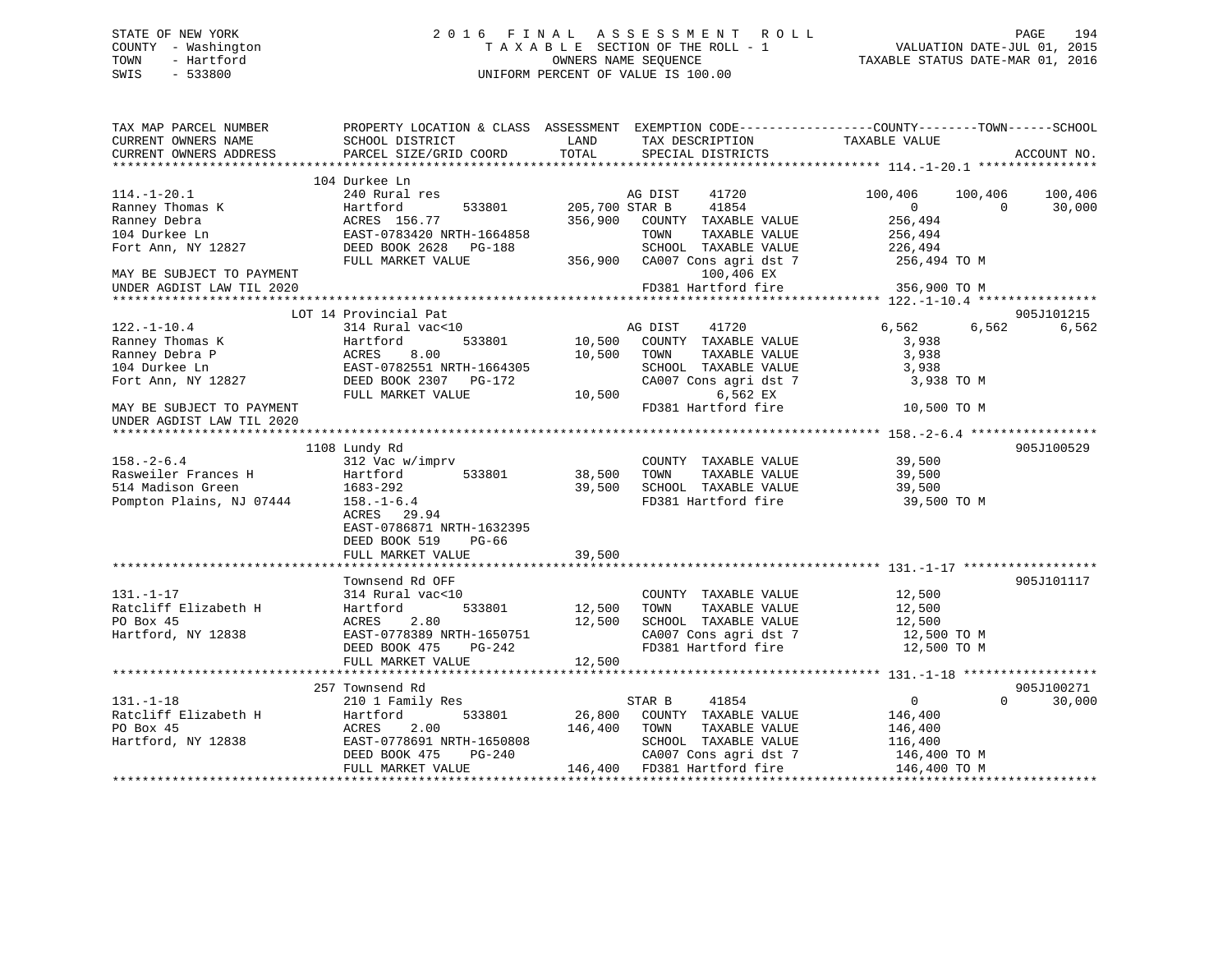## STATE OF NEW YORK 2 0 1 6 F I N A L A S S E S S M E N T R O L L PAGE 195 COUNTY - Washington T A X A B L E SECTION OF THE ROLL - 1 VALUATION DATE-JUL 01, 2015 TOWN - Hartford **TAXABLE STATUS DATE-MAR 01, 2016** OWNERS NAME SEQUENCE TAXABLE STATUS DATE-MAR 01, 2016 SWIS - 533800 UNIFORM PERCENT OF VALUE IS 100.00

| TAX MAP PARCEL NUMBER<br>CURRENT OWNERS NAME<br>CURRENT OWNERS ADDRESS | PROPERTY LOCATION & CLASS ASSESSMENT EXEMPTION CODE---------------COUNTY-------TOWN-----SCHOOL<br>SCHOOL DISTRICT<br>PARCEL SIZE/GRID COORD | LAND<br>TOTAL  | TAX DESCRIPTION<br>SPECIAL DISTRICTS                                  | TAXABLE VALUE                                  | ACCOUNT NO.        |
|------------------------------------------------------------------------|---------------------------------------------------------------------------------------------------------------------------------------------|----------------|-----------------------------------------------------------------------|------------------------------------------------|--------------------|
|                                                                        | 191 Hartford Main St                                                                                                                        |                |                                                                       |                                                | 905J100530         |
| $132. - 1 - 16$<br>Rathbun Dorothy                                     | 210 1 Family Res<br>533801<br>Hartford                                                                                                      | 27,900 STAR EN | AGED-CO/TN 41801<br>41834                                             | 17,280<br>17,280<br>$\overline{0}$<br>$\Omega$ | $\Omega$<br>65,300 |
| 191 Hartford Main St<br>Granville, NY 12832                            | ACRES<br>8.10<br>EAST-0788028 NRTH-1656060<br>DEED BOOK 443<br>PG-181                                                                       | 172,800        | COUNTY TAXABLE VALUE<br>TOWN<br>TAXABLE VALUE<br>SCHOOL TAXABLE VALUE | 155,520<br>155,520<br>107,500                  |                    |
|                                                                        | FULL MARKET VALUE                                                                                                                           |                | 172,800 CA007 Cons agri dst 7<br>FD381 Hartford fire                  | 172,800 TO M<br>172,800 TO M                   |                    |
|                                                                        |                                                                                                                                             |                |                                                                       |                                                |                    |
|                                                                        | 419 Blood St                                                                                                                                |                |                                                                       |                                                | 905J101064         |
| $132. -4 - 9.2$                                                        | 323 Vacant rural                                                                                                                            | 29,400         | COUNTY TAXABLE VALUE<br>TAXABLE VALUE                                 | 29,400                                         |                    |
| Ratti David B<br>PO Box 1951                                           | Hartford<br>533801<br>ACRES 27.30                                                                                                           | 29,400         | TOWN<br>SCHOOL TAXABLE VALUE                                          | 29,400<br>29,400                               |                    |
| Manchester Center, VT 05255                                            | EAST-0793845 NRTH-1649787<br>DEED BOOK 875<br>PG-226                                                                                        |                | FD381 Hartford fire                                                   | 29,400 TO M                                    |                    |
|                                                                        | FULL MARKET VALUE                                                                                                                           | 29,400         |                                                                       |                                                |                    |
|                                                                        |                                                                                                                                             |                |                                                                       |                                                |                    |
|                                                                        | Swamp Ln OFF                                                                                                                                |                |                                                                       |                                                | 905J101267         |
| $149. - 1 - 30.8$                                                      | 314 Rural vac<10                                                                                                                            |                | COUNTY TAXABLE VALUE                                                  | 9,000                                          |                    |
| Rattlesnake Hill LLC                                                   | 533801<br>Hartford                                                                                                                          | 9,000          | TOWN<br>TAXABLE VALUE                                                 | 9,000                                          |                    |
| PO Box 1140                                                            | LOT 8                                                                                                                                       | 9,000          | SCHOOL TAXABLE VALUE                                                  | 9,000                                          |                    |
| Gardiner, ME 04345                                                     | ACRES<br>8.03                                                                                                                               |                | CA006 Cons agri dst 6                                                 | 9,000 TO M                                     |                    |
|                                                                        | EAST-0775386 NRTH-1633798<br>DEED BOOK 2595 PG-213<br>FULL MARKET VALUE                                                                     | 9,000          | FD381 Hartford fire                                                   | 9,000 TO M                                     |                    |
|                                                                        |                                                                                                                                             |                |                                                                       |                                                |                    |
|                                                                        | Swamp Ln OFF                                                                                                                                |                |                                                                       |                                                | 905J101304         |
| $149. - 1 - 30.9$                                                      | 314 Rural vac<10                                                                                                                            |                | COUNTY TAXABLE VALUE                                                  | 7,500                                          |                    |
| Rattlesnake Hill LLC                                                   | 533801<br>Hartford                                                                                                                          | 7,500          | TAXABLE VALUE<br>TOWN                                                 | 7,500                                          |                    |
| PO Box 1140                                                            | LOT 9                                                                                                                                       | 7,500          | SCHOOL TAXABLE VALUE                                                  | 7,500                                          |                    |
| Gardiner, ME 04345                                                     | ACRES<br>5.24                                                                                                                               |                | CA006 Cons agri dst 6                                                 | 7,500 TO M                                     |                    |
|                                                                        | EAST-0775707 NRTH-1634016<br>DEED BOOK 2595 PG-213                                                                                          |                | FD381 Hartford fire                                                   | 7,500 TO M                                     |                    |
|                                                                        | FULL MARKET VALUE                                                                                                                           | 7,500          |                                                                       |                                                |                    |
|                                                                        |                                                                                                                                             |                |                                                                       |                                                |                    |
|                                                                        | Swamp Ln OFF                                                                                                                                |                |                                                                       |                                                | 905J101268         |
| $149. - 1 - 30.10$<br>Rattlesnake Hill LLC                             | 314 Rural vac<10<br>533801                                                                                                                  | 5,000          | COUNTY TAXABLE VALUE<br>TAXABLE VALUE<br>TOWN                         | 5,000<br>5,000                                 |                    |
| PO Box 1140                                                            | Hartford                                                                                                                                    | 5,000          | SCHOOL TAXABLE VALUE                                                  | 5,000                                          |                    |
| Gardiner, ME 04345                                                     | LOT 10<br>ACRES<br>2.82                                                                                                                     |                | CA006 Cons agri dst 6                                                 | 5,000 TO M                                     |                    |
|                                                                        | EAST-0776015 NRTH-1634163                                                                                                                   |                | FD381 Hartford fire                                                   | 5,000 TO M                                     |                    |
|                                                                        | DEED BOOK 2595 PG-213                                                                                                                       |                |                                                                       |                                                |                    |
|                                                                        | FULL MARKET VALUE                                                                                                                           | 5,000          |                                                                       |                                                |                    |
|                                                                        |                                                                                                                                             |                |                                                                       |                                                |                    |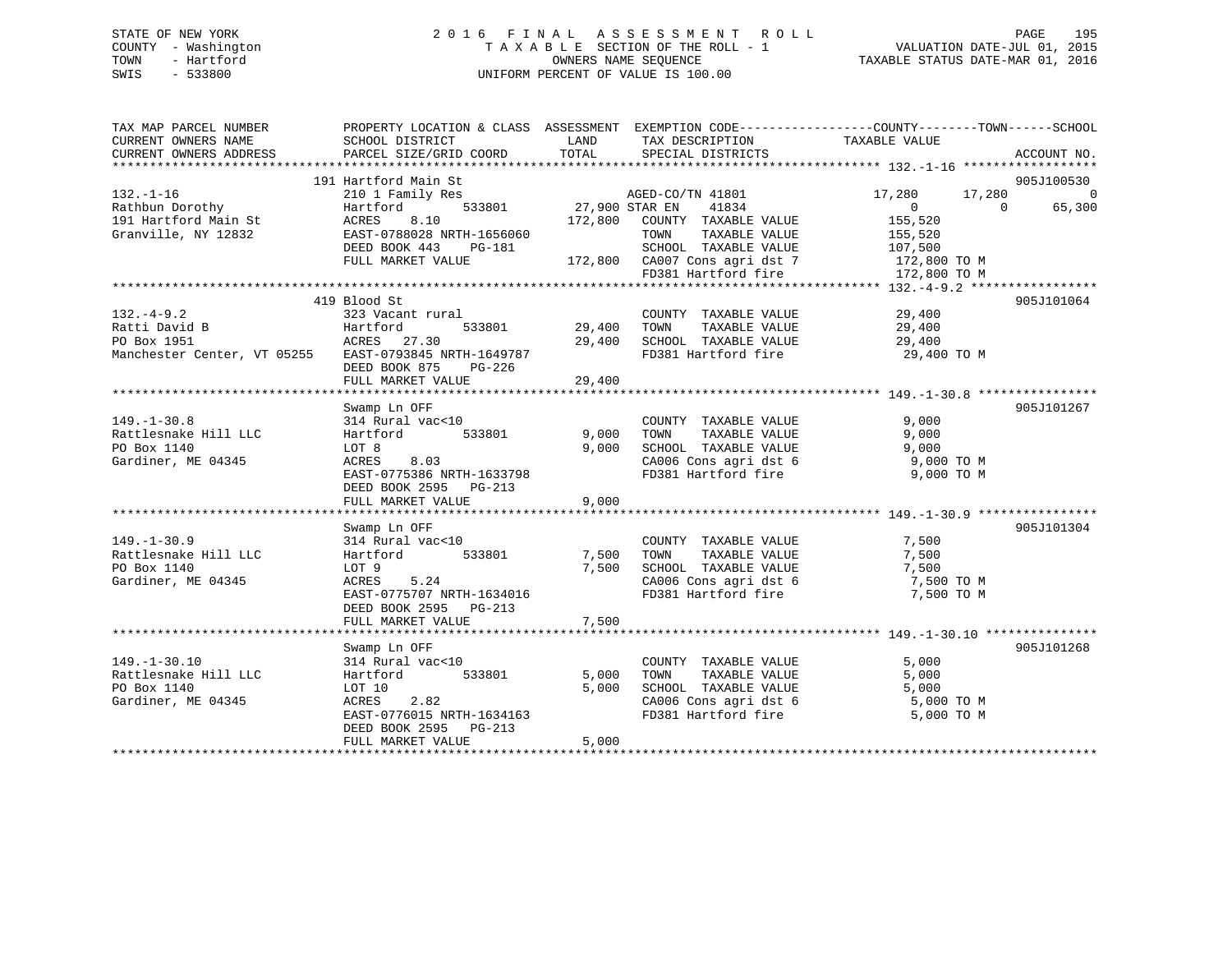## STATE OF NEW YORK 2 0 1 6 F I N A L A S S E S S M E N T R O L L PAGE 196 COUNTY - Washington T A X A B L E SECTION OF THE ROLL - 1 VALUATION DATE-JUL 01, 2015 TOWN - Hartford **TAXABLE STATUS DATE-MAR 01, 2016** OWNERS NAME SEQUENCE TAXABLE STATUS DATE-MAR 01, 2016 SWIS - 533800 UNIFORM PERCENT OF VALUE IS 100.00

| TAX MAP PARCEL NUMBER  |                           |        |                       | PROPERTY LOCATION & CLASS ASSESSMENT EXEMPTION CODE----------------COUNTY-------TOWN------SCHOOL |  |
|------------------------|---------------------------|--------|-----------------------|--------------------------------------------------------------------------------------------------|--|
| CURRENT OWNERS NAME    | SCHOOL DISTRICT           | LAND   | TAX DESCRIPTION       | TAXABLE VALUE                                                                                    |  |
| CURRENT OWNERS ADDRESS | PARCEL SIZE/GRID COORD    | TOTAL  | SPECIAL DISTRICTS     | ACCOUNT NO.                                                                                      |  |
|                        |                           |        |                       |                                                                                                  |  |
|                        | Swamp Ln OFF              |        |                       | 905J101269                                                                                       |  |
| $149. - 1 - 30.11$     | 322 Rural vac>10          |        | COUNTY TAXABLE VALUE  | 14,500                                                                                           |  |
| Rattlesnake Hill LLC   | 533801<br>Hartford        | 14,500 | TOWN<br>TAXABLE VALUE | 14,500                                                                                           |  |
| PO Box 1140            | LOT 11                    | 14,500 | SCHOOL TAXABLE VALUE  | 14,500                                                                                           |  |
| Gardiner, ME 04345     | ACRES 18.78               |        | CA006 Cons agri dst 6 | 14,500 TO M                                                                                      |  |
|                        | EAST-0775582 NRTH-1632718 |        | FD381 Hartford fire   | 14,500 TO M                                                                                      |  |
|                        | DEED BOOK 2595 PG-213     |        |                       |                                                                                                  |  |
|                        | FULL MARKET VALUE         | 14,500 |                       |                                                                                                  |  |
|                        |                           |        |                       |                                                                                                  |  |
|                        | Swamp Ln OFF              |        |                       | 905J101270                                                                                       |  |
| $149. - 1 - 30.12$     | 314 Rural vac<10          |        | COUNTY TAXABLE VALUE  | 9,000                                                                                            |  |
| Rattlesnake Hill LLC   | 533801<br>Hartford        | 9,000  | TOWN<br>TAXABLE VALUE | 9,000                                                                                            |  |
| PO Box 1140            | LOT 12                    | 9,000  | SCHOOL TAXABLE VALUE  | 9,000                                                                                            |  |
| Gardiner, ME 04345     | 8.61<br>ACRES             |        | CA006 Cons agri dst 6 | 9,000 TO M                                                                                       |  |
|                        | EAST-0775979 NRTH-1632828 |        | FD381 Hartford fire   | 9,000 TO M                                                                                       |  |
|                        | DEED BOOK 2595 PG-213     |        |                       |                                                                                                  |  |
|                        | FULL MARKET VALUE         | 9,000  |                       |                                                                                                  |  |
|                        |                           |        |                       |                                                                                                  |  |
|                        | Swamp Ln OFF              |        |                       | 905J101271                                                                                       |  |
| $149. - 1 - 30.13$     | 314 Rural vac<10          |        | COUNTY TAXABLE VALUE  | 9,500                                                                                            |  |
| Rattlesnake Hill LLC   | 533801<br>Hartford        | 9,500  | TOWN<br>TAXABLE VALUE | 9,500                                                                                            |  |
| PO Box 1140            | LOT 13                    | 9,500  | SCHOOL TAXABLE VALUE  | 9,500                                                                                            |  |
| Gardiner, ME 04345     | ACRES<br>9.13             |        | CA006 Cons agri dst 6 | 9,500 TO M                                                                                       |  |
|                        | EAST-0776170 NRTH-1633074 |        | FD381 Hartford fire   | 9,500 TO M                                                                                       |  |
|                        | DEED BOOK 2595 PG-213     |        |                       |                                                                                                  |  |
|                        | FULL MARKET VALUE         | 9,500  |                       |                                                                                                  |  |
|                        |                           |        |                       |                                                                                                  |  |
|                        | Swamp Ln OFF              |        |                       | 905J101272                                                                                       |  |
| $149. - 1 - 30.14$     | 314 Rural vac<10          |        | COUNTY TAXABLE VALUE  | 10,000                                                                                           |  |
| Rattlesnake Hill LLC   | 533801<br>Hartford        | 10,000 | TAXABLE VALUE<br>TOWN | 10,000                                                                                           |  |
| PO Box 1140            | LOT 14                    | 10,000 | SCHOOL TAXABLE VALUE  | 10,000                                                                                           |  |
| Gardiner, ME 04345     | ACRES<br>9.64             |        | CA006 Cons agri dst 6 | 10,000 TO M                                                                                      |  |
|                        | EAST-0776364 NRTH-1633385 |        | FD381 Hartford fire   | 10,000 TO M                                                                                      |  |
|                        | DEED BOOK 2595 PG-213     |        |                       |                                                                                                  |  |
|                        | FULL MARKET VALUE         | 10,000 |                       |                                                                                                  |  |
|                        |                           |        |                       |                                                                                                  |  |
|                        | Swamp Ln OFF              |        |                       | 905J101273                                                                                       |  |
| $149. - 1 - 30.15$     | 314 Rural vac<10          |        | COUNTY TAXABLE VALUE  | 10,000                                                                                           |  |
| Rattlesnake Hill LLC   | 533801<br>Hartford        | 10,000 | TAXABLE VALUE<br>TOWN | 10,000                                                                                           |  |
| PO Box 1140            | LOT 15                    | 10,000 | SCHOOL TAXABLE VALUE  | 10,000                                                                                           |  |
| Gardiner, ME 04345     | ACRES<br>9.94             |        | CA006 Cons agri dst 6 | 10,000 TO M                                                                                      |  |
|                        | EAST-0776530 NRTH-1633771 |        | FD381 Hartford fire   | 10,000 TO M                                                                                      |  |
|                        | DEED BOOK 2595 PG-213     |        |                       |                                                                                                  |  |
|                        | FULL MARKET VALUE         | 10,000 |                       |                                                                                                  |  |
|                        |                           |        |                       |                                                                                                  |  |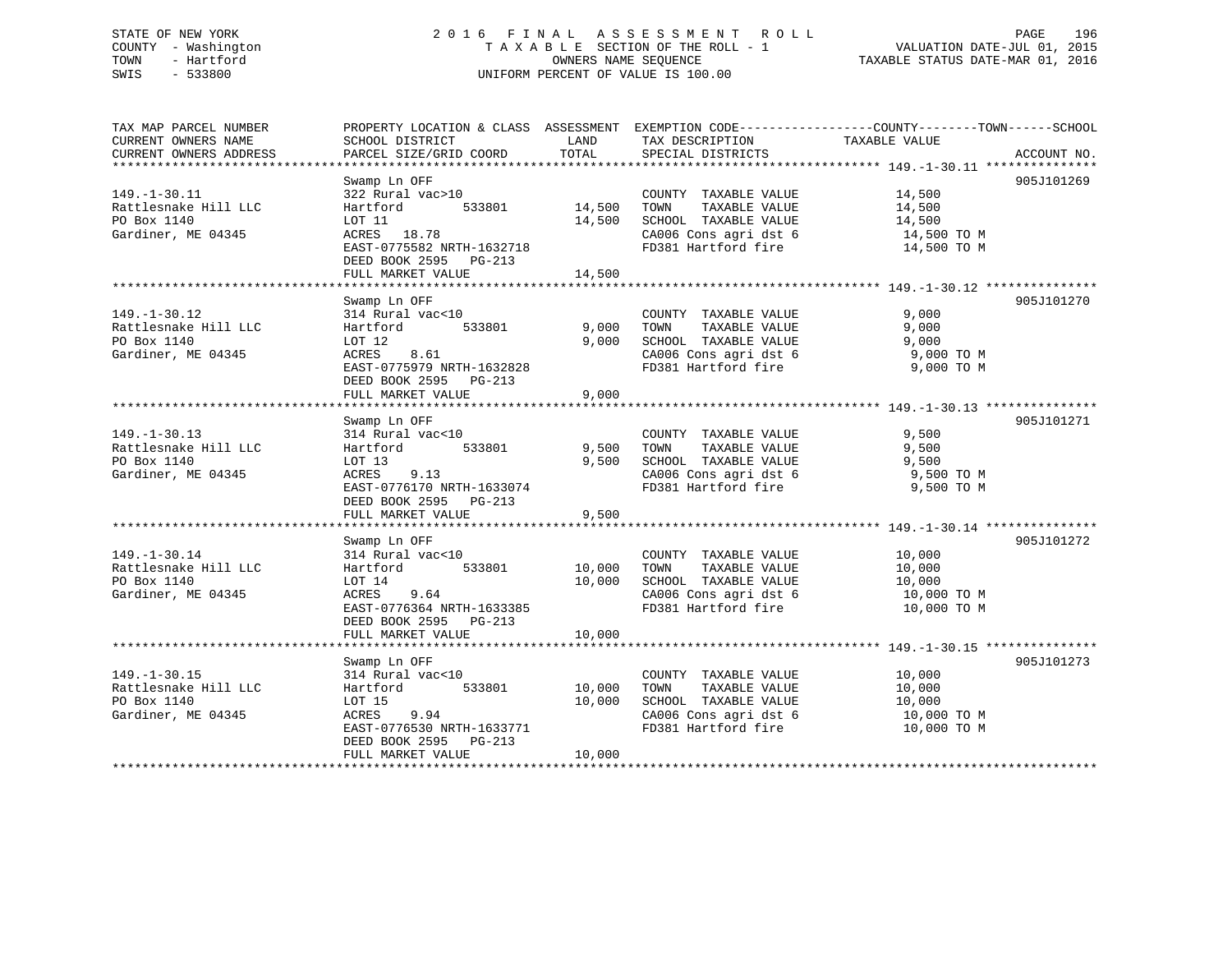## STATE OF NEW YORK 2 0 1 6 F I N A L A S S E S S M E N T R O L L PAGE 197 COUNTY - Washington T A X A B L E SECTION OF THE ROLL - 1 VALUATION DATE-JUL 01, 2015 TOWN - Hartford **TAXABLE STATUS DATE-MAR 01, 2016** OWNERS NAME SEQUENCE TAXABLE STATUS DATE-MAR 01, 2016 SWIS - 533800 UNIFORM PERCENT OF VALUE IS 100.00

| TAX MAP PARCEL NUMBER<br>CURRENT OWNERS NAME | PROPERTY LOCATION & CLASS ASSESSMENT EXEMPTION CODE---------------COUNTY-------TOWN-----SCHOOL<br>SCHOOL DISTRICT                                                             |               | LAND TAX DESCRIPTION                                                                                   | TAXABLE VALUE         |             |
|----------------------------------------------|-------------------------------------------------------------------------------------------------------------------------------------------------------------------------------|---------------|--------------------------------------------------------------------------------------------------------|-----------------------|-------------|
| CURRENT OWNERS ADDRESS                       | PARCEL SIZE/GRID COORD TOTAL SPECIAL DISTRICTS                                                                                                                                |               |                                                                                                        |                       | ACCOUNT NO. |
|                                              |                                                                                                                                                                               |               |                                                                                                        |                       |             |
|                                              | Swamp Ln OFF                                                                                                                                                                  |               |                                                                                                        |                       | 905J101274  |
| $149. - 1 - 30.16$                           | 314 Rural vac<10                                                                                                                                                              |               | COUNTY TAXABLE VALUE                                                                                   | 9,000                 |             |
| Rattlesnake Hill LLC                         | 533801 9,000<br>Hartford                                                                                                                                                      |               | TAXABLE VALUE<br>TOWN                                                                                  | 9,000                 |             |
| PO Box 1140                                  | LOT 16<br>ACRES 8.49                                                                                                                                                          | 9,000         | SCHOOL TAXABLE VALUE                                                                                   | 9,000                 |             |
| Gardiner, ME 04345                           |                                                                                                                                                                               |               | CA006 Cons agri dst 6 9,000 TO M                                                                       |                       |             |
|                                              | EAST-0776790 NRTH-1633956                                                                                                                                                     |               | FD381 Hartford fire                                                                                    | 9,000 TO M            |             |
|                                              | DEED BOOK 2595 PG-213                                                                                                                                                         |               |                                                                                                        |                       |             |
|                                              | FULL MARKET VALUE                                                                                                                                                             | 9,000         |                                                                                                        |                       |             |
|                                              |                                                                                                                                                                               |               |                                                                                                        |                       |             |
|                                              | Coach Rd                                                                                                                                                                      |               |                                                                                                        |                       | 905J101285  |
| $149. - 1 - 30.27$<br>Rattlesnake Hill LLC   |                                                                                                                                                                               |               |                                                                                                        | 28,000                |             |
|                                              |                                                                                                                                                                               |               |                                                                                                        | 28,000                |             |
| PO Box 1140                                  | LOT 27                                                                                                                                                                        | 28,000        | SCHOOL TAXABLE VALUE 28,000<br>CA006 Cons agri dst 6 28,000 TO M                                       |                       |             |
| Gardiner, ME 04345                           | ACRES 40.60                                                                                                                                                                   |               | CA006 Cons agri dst 6<br>FD381 Hartford fire                                                           |                       |             |
|                                              | EAST-0777259 NRTH-1633150                                                                                                                                                     |               |                                                                                                        | 28,000 TO M           |             |
|                                              | DEED BOOK 2595 PG-213                                                                                                                                                         |               |                                                                                                        |                       |             |
|                                              | FULL MARKET VALUE                                                                                                                                                             | 28,000        |                                                                                                        |                       |             |
|                                              | State Route 40                                                                                                                                                                |               |                                                                                                        |                       |             |
| $149. - 1 - 37.5$                            | 311 Res vac land                                                                                                                                                              |               | COUNTY TAXABLE VALUE 12,000                                                                            |                       |             |
| Rattlesnake Hill LLC                         |                                                                                                                                                                               | 533801 12,000 |                                                                                                        |                       |             |
| PO Box 1140                                  | Hartford 533801 12,000 TOWN TAXABLE VALUE 12,000<br>FRNT 100.00 DPTH 380.00 12,000 SCHOOL TAXABLE VALUE 12,000<br>EAST-0772984 NRTH-1634866 CA006 Cons agri dst 6 12,000 TO M |               |                                                                                                        |                       |             |
| Gardiner, ME 04345                           |                                                                                                                                                                               |               |                                                                                                        |                       |             |
|                                              | DEED BOOK 2839 PG-18                                                                                                                                                          |               | FD381 Hartford fire 12,000 TO M                                                                        |                       |             |
|                                              | FULL MARKET VALUE                                                                                                                                                             | 12,000        |                                                                                                        |                       |             |
|                                              |                                                                                                                                                                               |               |                                                                                                        |                       |             |
|                                              | State Route 40 OFF                                                                                                                                                            |               |                                                                                                        |                       |             |
| $149. - 1 - 37.6$                            | 311 Res vac land                                                                                                                                                              |               |                                                                                                        | 600                   |             |
| Rattlesnake Hill LLC                         | 533801<br>Hartford                                                                                                                                                            | $600$         | COUNTY TAXABLE VALUE<br>TOWN TAXABLE VALUE<br>TOWN                                                     | 600                   |             |
| PO Box 1140                                  |                                                                                                                                                                               |               |                                                                                                        |                       |             |
| Gardiner, ME 04345                           | FRNT 98.00 DPTH 106.00 600 SCHOOL TAXABLE VALUE<br>EAST-0773983 NRTH-1634219 CA006 Cons agri dst 6<br>DEED BOOK 2348 PG-149 FD381 Hartford fire                               |               | SCHOOL TAXABLE VALUE 600<br>CA006 Cons agri dst 6 600 TO M                                             |                       |             |
|                                              |                                                                                                                                                                               |               | FD381 Hartford fire                                                                                    | 600 TO M              |             |
|                                              | FULL MARKET VALUE                                                                                                                                                             | 600           |                                                                                                        |                       |             |
|                                              |                                                                                                                                                                               |               |                                                                                                        |                       |             |
|                                              | 7186 State Route 40                                                                                                                                                           |               |                                                                                                        |                       | 905J100604  |
| $149. - 1 - 39.1$                            | 480 Mult-use bld                                                                                                                                                              |               | COUNTY TAXABLE VALUE 389,800                                                                           |                       |             |
| Rattlesnake Hill LLC                         | Hartford                                                                                                                                                                      | 533801 88,700 | TOWN                                                                                                   | TAXABLE VALUE 389,800 |             |
| PO Box 1140                                  |                                                                                                                                                                               |               |                                                                                                        |                       |             |
| Gardiner, ME 04345                           |                                                                                                                                                                               |               |                                                                                                        |                       |             |
|                                              | ACRES 7.07 389,800<br>EAST-0773178 NRTH-1634433<br>DEED BOOK 2839 PG-18                                                                                                       |               | SCHOOL TAXABLE VALUE 389,800<br>CA006 Cons agri dst 6 389,800 TO M<br>FD381 Hartford fire 389,800 TO M |                       |             |
|                                              | FULL MARKET VALUE                                                                                                                                                             | 389,800       |                                                                                                        |                       |             |
|                                              |                                                                                                                                                                               |               |                                                                                                        |                       |             |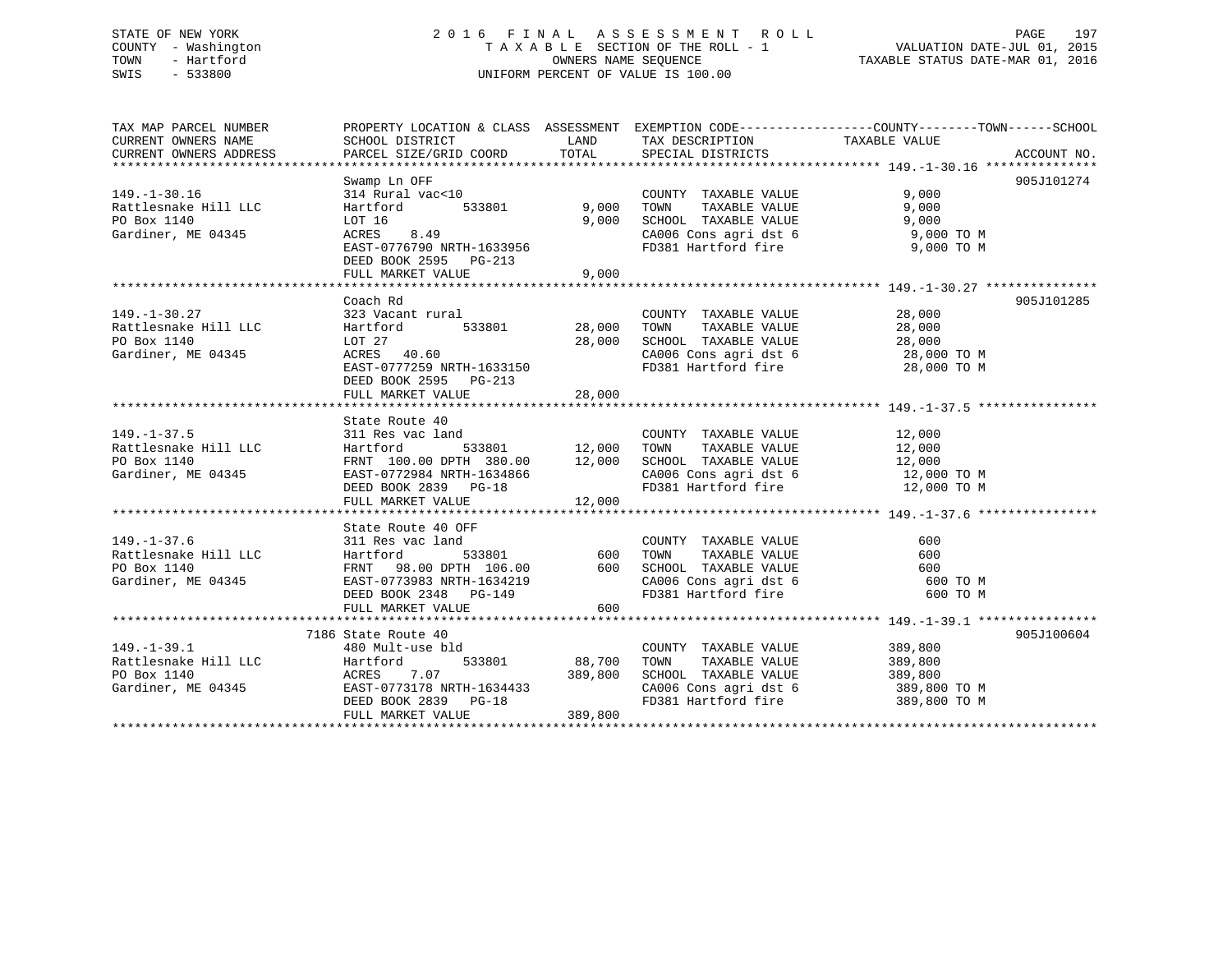## STATE OF NEW YORK 2 0 1 6 F I N A L A S S E S S M E N T R O L L PAGE 198 COUNTY - Washington T A X A B L E SECTION OF THE ROLL - 1 VALUATION DATE-JUL 01, 2015 TOWN - Hartford **TAXABLE STATUS DATE-MAR 01, 2016** OWNERS NAME SEQUENCE TAXABLE STATUS DATE-MAR 01, 2016 SWIS - 533800 UNIFORM PERCENT OF VALUE IS 100.00

| TAX MAP PARCEL NUMBER                                                                                                                                                                                                                                              | PROPERTY LOCATION & CLASS ASSESSMENT EXEMPTION CODE---------------COUNTY-------TOWN-----SCHOOL                                                                                                          |         |                                                                                                                                  |               |                        |
|--------------------------------------------------------------------------------------------------------------------------------------------------------------------------------------------------------------------------------------------------------------------|---------------------------------------------------------------------------------------------------------------------------------------------------------------------------------------------------------|---------|----------------------------------------------------------------------------------------------------------------------------------|---------------|------------------------|
|                                                                                                                                                                                                                                                                    |                                                                                                                                                                                                         |         |                                                                                                                                  |               |                        |
|                                                                                                                                                                                                                                                                    | 7162 State Route 40                                                                                                                                                                                     |         |                                                                                                                                  |               | 905J101167             |
| $149. - 1 - 39.2$                                                                                                                                                                                                                                                  | $\begin{array}{cc}\n \text{land} \\  \text{533801} \\  \text{10}\n \end{array}$                                                                                                                         |         | COUNTY TAXABLE VALUE 13,000                                                                                                      |               |                        |
|                                                                                                                                                                                                                                                                    |                                                                                                                                                                                                         |         |                                                                                                                                  |               |                        |
|                                                                                                                                                                                                                                                                    |                                                                                                                                                                                                         |         |                                                                                                                                  |               |                        |
|                                                                                                                                                                                                                                                                    |                                                                                                                                                                                                         |         |                                                                                                                                  |               |                        |
|                                                                                                                                                                                                                                                                    |                                                                                                                                                                                                         |         | TOWN TAXABLE VALUE 13,000<br>SCHOOL TAXABLE VALUE 13,000<br>CA006 Cons agri dst 6 13,000 TO M<br>FD381 Hartford fire 13,000 TO M |               |                        |
| 149.-1-39.2<br>Rattlesnake Hill LLC Hartford 533801 13,000<br>PO Box 1140 13,000<br>Gardiner, ME 04345 EAST-0772491 NRTH-1634310<br>DEED BOOK 2410 PG-214<br>FIILL MARKET VALUE 13,000                                                                             |                                                                                                                                                                                                         |         |                                                                                                                                  |               |                        |
|                                                                                                                                                                                                                                                                    |                                                                                                                                                                                                         |         |                                                                                                                                  |               |                        |
|                                                                                                                                                                                                                                                                    | State Route 40                                                                                                                                                                                          |         |                                                                                                                                  |               | 905J101168             |
|                                                                                                                                                                                                                                                                    |                                                                                                                                                                                                         |         |                                                                                                                                  |               |                        |
|                                                                                                                                                                                                                                                                    |                                                                                                                                                                                                         |         |                                                                                                                                  |               |                        |
|                                                                                                                                                                                                                                                                    |                                                                                                                                                                                                         |         |                                                                                                                                  |               |                        |
|                                                                                                                                                                                                                                                                    |                                                                                                                                                                                                         |         |                                                                                                                                  |               |                        |
| 149.-1-39.3<br>Rattlesnake Hill LLC<br>Rattlesnake Hill LLC<br>PO Box 1140<br>Gardiner, ME 04345<br>Cardiner, ME 04345<br>DEED BOOK 2410<br>DEED BOOK 2410<br>PG-214<br>PG-214<br>PG-214<br>PG-214<br>PG-214<br>PG-214<br>PG-214<br>PG-214<br>PG-214<br>PG-214<br> |                                                                                                                                                                                                         |         |                                                                                                                                  |               |                        |
|                                                                                                                                                                                                                                                                    | FULL MARKET VALUE                                                                                                                                                                                       | 2,500   |                                                                                                                                  |               |                        |
|                                                                                                                                                                                                                                                                    |                                                                                                                                                                                                         |         |                                                                                                                                  |               |                        |
|                                                                                                                                                                                                                                                                    | 7190 State Route 40                                                                                                                                                                                     |         |                                                                                                                                  |               |                        |
| 149.-1-39.4<br>Rattlesnake Hill LLC<br>PO Box 1140<br>Gardiner, ME 04345<br>Rattlesnake Hill LLC<br>ACRES 132.30<br>EAST-0773894 M<br>REED 700K 2348                                                                                                               | 331 Com vac w/im                                                                                                                                                                                        |         | M AG DIST 41720<br>533801 196,700 COUNTY TAXABLE VALUE<br>41720                                                                  | 34,413 34,413 | 34,413                 |
|                                                                                                                                                                                                                                                                    |                                                                                                                                                                                                         |         |                                                                                                                                  | 229,887       |                        |
|                                                                                                                                                                                                                                                                    |                                                                                                                                                                                                         |         |                                                                                                                                  |               |                        |
|                                                                                                                                                                                                                                                                    |                                                                                                                                                                                                         |         |                                                                                                                                  |               |                        |
|                                                                                                                                                                                                                                                                    |                                                                                                                                                                                                         |         |                                                                                                                                  | 229,887 TO M  |                        |
| MAY BE SUBJECT TO PAYMENT                                                                                                                                                                                                                                          | ACRES 132.30 264,300 TOWN TAXABLE VALUE 229,887<br>EAST-0773894 NRTH-1632955 SCHOOL TAXABLE VALUE 229,887<br>DEED BOOK 2348 PG-149 CA006 Cons agri dst 6 229,887<br>FULL MARKET VALUE 264,300 34,413 EX |         |                                                                                                                                  |               |                        |
| UNDER AGDIST LAW TIL 2020                                                                                                                                                                                                                                          |                                                                                                                                                                                                         |         | FD381 Hartford fire                                                                                                              | 264,300 TO M  |                        |
|                                                                                                                                                                                                                                                                    |                                                                                                                                                                                                         |         |                                                                                                                                  |               |                        |
| 3388 State Route 19<br>140.-1-44 220 2 Family Re<br>Reid Mildred F Hartford<br>3388 State Route 196 ACRES 1.60                                                                                                                                                     | 3388 State Route 196                                                                                                                                                                                    |         |                                                                                                                                  |               | 905J100532<br>$\Omega$ |
|                                                                                                                                                                                                                                                                    | 220 2 Family Res                                                                                                                                                                                        |         |                                                                                                                                  |               | 65,300                 |
|                                                                                                                                                                                                                                                                    |                                                                                                                                                                                                         |         |                                                                                                                                  |               |                        |
|                                                                                                                                                                                                                                                                    |                                                                                                                                                                                                         |         |                                                                                                                                  |               |                        |
| 3388 State Route 196<br>Fort Ann, NY 12827 EAST-0769967 NRTH-1641941<br>EAST-0769967 NRTH-1641941                                                                                                                                                                  |                                                                                                                                                                                                         |         | SCHOOL TAXABLE VALUE 67,000                                                                                                      |               |                        |
|                                                                                                                                                                                                                                                                    | DEED BOOK 384 PG-353<br>FULL MARKET VALUE                                                                                                                                                               | 132,300 | FD381 Hartford fire                                                                                                              | 132,300 TO M  |                        |
|                                                                                                                                                                                                                                                                    |                                                                                                                                                                                                         |         |                                                                                                                                  |               |                        |
|                                                                                                                                                                                                                                                                    | Pope Hill Rd                                                                                                                                                                                            |         |                                                                                                                                  |               |                        |
|                                                                                                                                                                                                                                                                    |                                                                                                                                                                                                         |         |                                                                                                                                  |               |                        |
|                                                                                                                                                                                                                                                                    |                                                                                                                                                                                                         |         |                                                                                                                                  |               |                        |
|                                                                                                                                                                                                                                                                    |                                                                                                                                                                                                         |         |                                                                                                                                  |               |                        |
|                                                                                                                                                                                                                                                                    |                                                                                                                                                                                                         |         |                                                                                                                                  |               |                        |
|                                                                                                                                                                                                                                                                    |                                                                                                                                                                                                         |         |                                                                                                                                  |               |                        |
|                                                                                                                                                                                                                                                                    | FULL MARKET VALUE                                                                                                                                                                                       | 1,000   |                                                                                                                                  |               |                        |
|                                                                                                                                                                                                                                                                    |                                                                                                                                                                                                         |         |                                                                                                                                  |               |                        |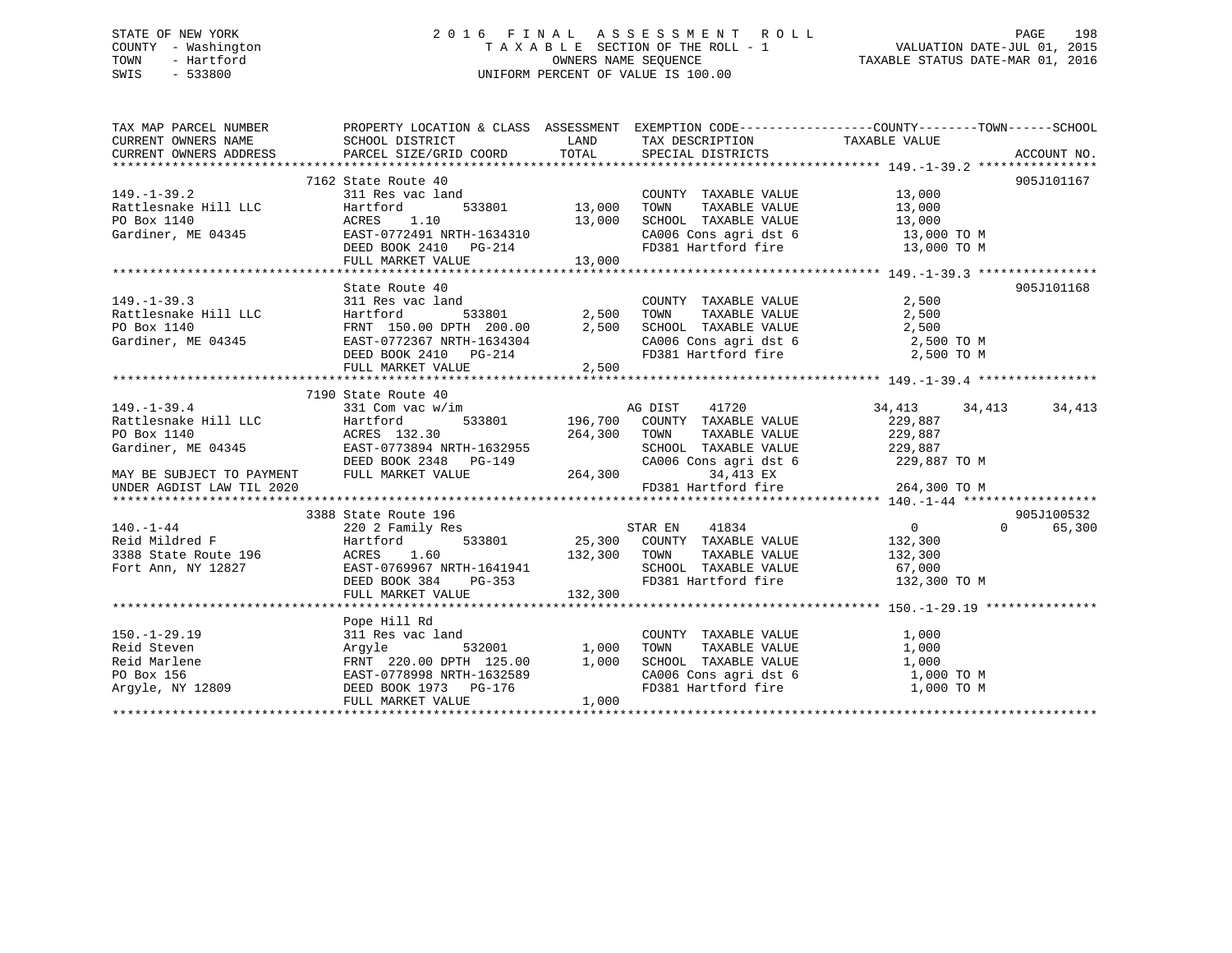## STATE OF NEW YORK 2 0 1 6 F I N A L A S S E S S M E N T R O L L PAGE 199 COUNTY - Washington T A X A B L E SECTION OF THE ROLL - 1 VALUATION DATE-JUL 01, 2015 TOWN - Hartford **TAXABLE STATUS DATE-MAR 01, 2016** OWNERS NAME SEQUENCE TAXABLE STATUS DATE-MAR 01, 2016 SWIS - 533800 UNIFORM PERCENT OF VALUE IS 100.00

| TAX MAP PARCEL NUMBER     | PROPERTY LOCATION & CLASS ASSESSMENT EXEMPTION CODE----------------COUNTY-------TOWN------SCHOOL                                                                      |               |                                                                                                                                                                                                                                               |                            |                |
|---------------------------|-----------------------------------------------------------------------------------------------------------------------------------------------------------------------|---------------|-----------------------------------------------------------------------------------------------------------------------------------------------------------------------------------------------------------------------------------------------|----------------------------|----------------|
| CURRENT OWNERS NAME       | SCHOOL DISTRICT                                                                                                                                                       | LAND          | TAX DESCRIPTION                                                                                                                                                                                                                               | TAXABLE VALUE              |                |
| CURRENT OWNERS ADDRESS    | PARCEL SIZE/GRID COORD                                                                                                                                                | TOTAL         | SPECIAL DISTRICTS                                                                                                                                                                                                                             |                            | ACCOUNT NO.    |
|                           |                                                                                                                                                                       |               |                                                                                                                                                                                                                                               |                            |                |
|                           | County Route 23                                                                                                                                                       |               |                                                                                                                                                                                                                                               |                            | 905J100119     |
| $132. - 1 - 27$           | 314 Rural vac<10                                                                                                                                                      |               | COUNTY TAXABLE VALUE                                                                                                                                                                                                                          | 21,400                     |                |
| Reinman David E           | 533801<br>Hartford                                                                                                                                                    | 21,400        | TOWN<br>TAXABLE VALUE                                                                                                                                                                                                                         | 21,400                     |                |
| Reinman Cynthia           | 3.20<br>ACRES                                                                                                                                                         | 21,400        | $\begin{tabular}{lllllllllll} \texttt{SCHOOL} & \texttt{TAXABLE} & \texttt{VALUE} & & \texttt{21,400} \\ \texttt{CA007} & \texttt{Cons}\ \texttt{agri}\ \texttt{dst}\ \texttt{7} & & \texttt{21,400} \ \texttt{TO}\ \texttt{M} \end{tabular}$ |                            |                |
| PO Box 115                | EAST-0785722 NRTH-1651870                                                                                                                                             |               |                                                                                                                                                                                                                                               |                            |                |
| Elizabethtown, NY 12932   | DEED BOOK 960<br>PG-178                                                                                                                                               |               | FD381 Hartford fire 21,400 TO M                                                                                                                                                                                                               |                            |                |
|                           | FULL MARKET VALUE                                                                                                                                                     | 21,400        |                                                                                                                                                                                                                                               |                            |                |
|                           |                                                                                                                                                                       |               |                                                                                                                                                                                                                                               |                            |                |
|                           | Camp A Way                                                                                                                                                            |               |                                                                                                                                                                                                                                               |                            | 905J100534     |
| $142. - 1 - 35$           | 322 Rural vac>10                                                                                                                                                      |               | COUNTY TAXABLE VALUE                                                                                                                                                                                                                          | 13,400                     |                |
|                           |                                                                                                                                                                       | 533801 13,400 | TOWN                                                                                                                                                                                                                                          | TAXABLE VALUE 13,400       |                |
|                           |                                                                                                                                                                       | 13,400        | SCHOOL TAXABLE VALUE                                                                                                                                                                                                                          | 13,400                     |                |
|                           |                                                                                                                                                                       |               | FD381 Hartford fire 13,400 TO M                                                                                                                                                                                                               |                            |                |
|                           | Reisinger Adam<br>Reisinger Olga (1994)<br>Reisinger Olga (1994)<br>Reisinger Olga (1994)<br>EAST-0792218 NRTH-1646821<br>Farmingville, NY 11738 (DEED BOOK 444 PG-81 |               |                                                                                                                                                                                                                                               |                            |                |
|                           | FULL MARKET VALUE                                                                                                                                                     | 13,400        |                                                                                                                                                                                                                                               |                            |                |
|                           |                                                                                                                                                                       |               |                                                                                                                                                                                                                                               |                            |                |
|                           | 61 Blood St                                                                                                                                                           |               |                                                                                                                                                                                                                                               |                            |                |
| $142. - 1 - 30.2$         | 210 1 Family Res                                                                                                                                                      |               | STAR B<br>41854                                                                                                                                                                                                                               | $\overline{0}$<br>$\sim$ 0 | 30,000         |
| Rentas Jennifer M         | Hartford                                                                                                                                                              |               | 533801 26,800 DISAB-C/T 41931                                                                                                                                                                                                                 | 96,500<br>96,500           | $\overline{0}$ |
| 61 Blood St               | LOT 2                                                                                                                                                                 |               | 193,000 COUNTY TAXABLE VALUE                                                                                                                                                                                                                  | 96,500                     |                |
| Granville, NY 12832       | 2.00<br>ACRES                                                                                                                                                         |               | TOWN<br>TAXABLE VALUE                                                                                                                                                                                                                         | 96,500                     |                |
|                           | EAST-0790650 NRTH-1642977<br>EAST-0790650 NRTH-1642977<br>DEED BOOK 2650 PG-205                                                                                       |               | SCHOOL TAXABLE VALUE 163,000<br>CA008 Cons agri dst 8 193,000 TO M                                                                                                                                                                            |                            |                |
|                           |                                                                                                                                                                       |               |                                                                                                                                                                                                                                               |                            |                |
|                           | FULL MARKET VALUE                                                                                                                                                     |               | 193,000 FD381 Hartford fire 193,000 TO M                                                                                                                                                                                                      |                            |                |
|                           |                                                                                                                                                                       |               |                                                                                                                                                                                                                                               |                            |                |
|                           | 111 Pope Hill Rd                                                                                                                                                      |               |                                                                                                                                                                                                                                               |                            |                |
| $150. - 1 - 29.18$        | 240 Rural res                                                                                                                                                         |               | 41720<br>AG DIST                                                                                                                                                                                                                              | 15,470<br>15,470           | 15,470         |
| Reynolds Daniel J         | 532001 46,500 STAR B<br>Argyle                                                                                                                                        |               | 41854                                                                                                                                                                                                                                         | $\Omega$<br>$\Omega$       | 30,000         |
| Reynolds Melissa A        | $875/83 + 85$                                                                                                                                                         |               | 174,500 COUNTY TAXABLE VALUE                                                                                                                                                                                                                  | 159,030                    |                |
| 111 Pope Hill Rd          | ACRES 16.98                                                                                                                                                           |               | TOWN<br>TAXABLE VALUE                                                                                                                                                                                                                         | 159,030                    |                |
| Argyle, NY 12809          | EAST-0779419 NRTH-1633480                                                                                                                                             |               | SCHOOL TAXABLE VALUE                                                                                                                                                                                                                          | 129,030                    |                |
|                           | DEED BOOK 707<br>PG-219                                                                                                                                               |               | CA006 Cons agri dst 6                                                                                                                                                                                                                         | 159,030 TO M               |                |
| MAY BE SUBJECT TO PAYMENT | FULL MARKET VALUE                                                                                                                                                     | 174,500       | 15,470 EX                                                                                                                                                                                                                                     |                            |                |
| UNDER AGDIST LAW TIL 2020 |                                                                                                                                                                       |               | FD381 Hartford fire                                                                                                                                                                                                                           | 174,500 TO M               |                |
|                           |                                                                                                                                                                       |               |                                                                                                                                                                                                                                               |                            |                |
|                           | Pope Hill Rd                                                                                                                                                          |               |                                                                                                                                                                                                                                               |                            |                |
| $150. - 1 - 29.23$        | 312 Vac w/imprv                                                                                                                                                       |               | COUNTY TAXABLE VALUE                                                                                                                                                                                                                          | 38,100                     |                |
| Reynolds Daniel J         | 532001<br>Argyle                                                                                                                                                      | 17,200        | TAXABLE VALUE<br>TOWN                                                                                                                                                                                                                         | 38,100                     |                |
| Reynolds Melissa A        |                                                                                                                                                                       | 38,100        | SCHOOL TAXABLE VALUE                                                                                                                                                                                                                          | 38,100                     |                |
| 111 Pope Hill Rd          |                                                                                                                                                                       |               | CA006 Cons agri dst 6<br>FD381 Hartford fire                                                                                                                                                                                                  | 38,100 TO M                |                |
| Arqyle, NY 12809          | ACRES 2.10<br>EAST-0779591 NRTH-1632906<br>DEED BOOK 3178 PG-174<br>- ******** VALUE                                                                                  |               |                                                                                                                                                                                                                                               | 38,100 TO M                |                |
|                           |                                                                                                                                                                       | 38,100        |                                                                                                                                                                                                                                               |                            |                |
|                           |                                                                                                                                                                       |               |                                                                                                                                                                                                                                               |                            |                |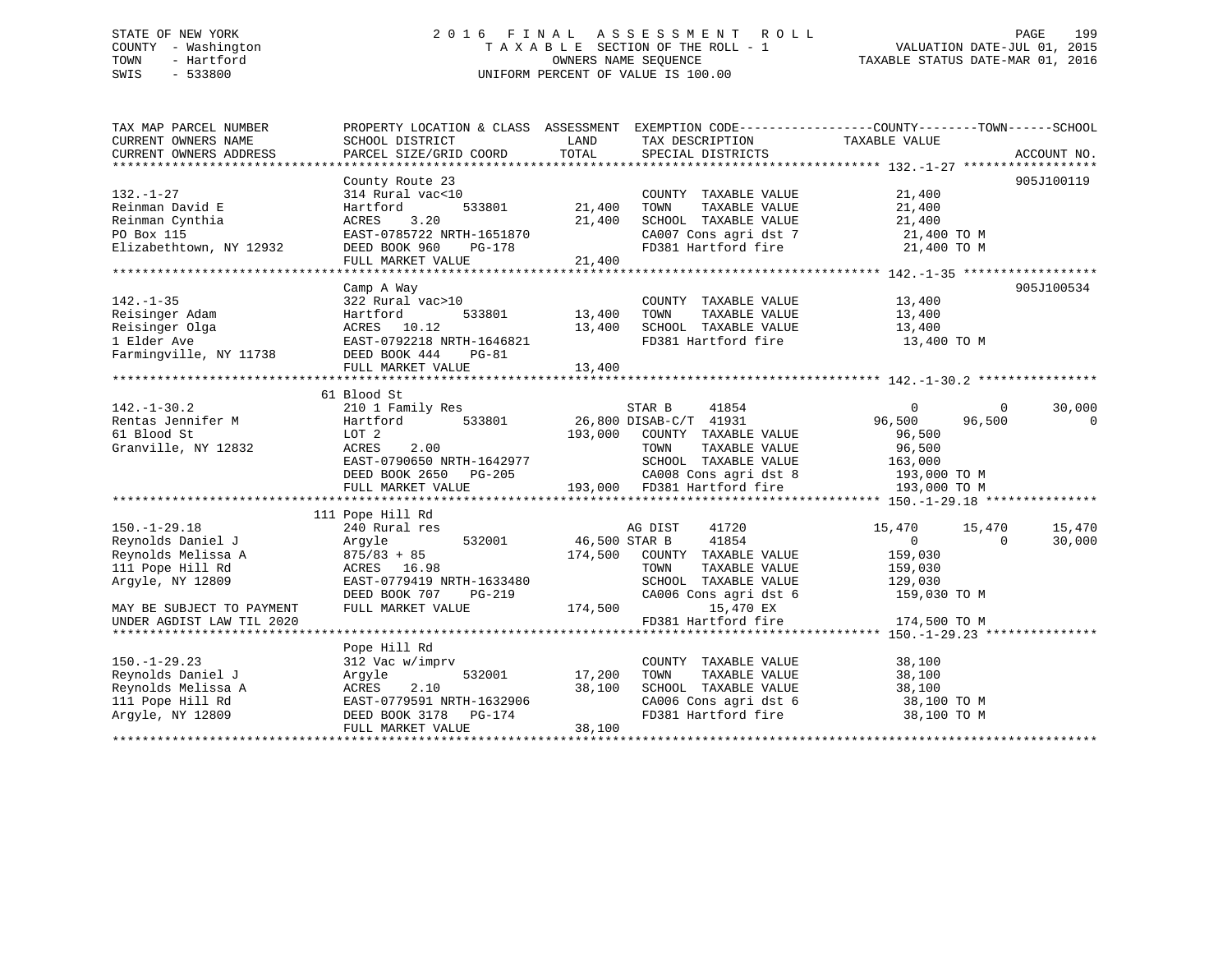## STATE OF NEW YORK 2 0 1 6 F I N A L A S S E S S M E N T R O L L PAGE 200 COUNTY - Washington T A X A B L E SECTION OF THE ROLL - 1 VALUATION DATE-JUL 01, 2015 TOWN - Hartford OWNERS NAME SEQUENCE TAXABLE STATUS DATE-MAR 01, 2016 SWIS - 533800 UNIFORM PERCENT OF VALUE IS 100.00

| TAX MAP PARCEL NUMBER<br>CURRENT OWNERS NAME                                             | SCHOOL DISTRICT                                                       | LAND              | TAX DESCRIPTION TAXABLE VALUE                                                        | PROPERTY LOCATION & CLASS ASSESSMENT EXEMPTION CODE---------------COUNTY-------TOWN------SCHOOL |             |
|------------------------------------------------------------------------------------------|-----------------------------------------------------------------------|-------------------|--------------------------------------------------------------------------------------|-------------------------------------------------------------------------------------------------|-------------|
| CURRENT OWNERS ADDRESS                                                                   | PARCEL SIZE/GRID COORD                                                | TOTAL             | SPECIAL DISTRICTS                                                                    |                                                                                                 | ACCOUNT NO. |
|                                                                                          | 85 Pope Hill Rd                                                       |                   |                                                                                      |                                                                                                 | 905J100536  |
| $150. - 1 - 26$                                                                          | 210 1 Family Res                                                      |                   | 41800<br>AGED-ALL                                                                    | 75,300<br>75,300                                                                                | 75,300      |
| Reynolds Naomi                                                                           | Argyle<br>532001                                                      | 44,500 STAR EN    | 41834                                                                                | $\Omega$<br>$\Omega$                                                                            | 65,300      |
| 85 Pope Hill Rd                                                                          | 875/80                                                                | 150,600           | COUNTY TAXABLE VALUE                                                                 | 75,300                                                                                          |             |
| Argyle, NY 12809                                                                         | 6.36<br>ACRES                                                         |                   | TOWN<br>TAXABLE VALUE                                                                | 75,300                                                                                          |             |
|                                                                                          | EAST-0779176 NRTH-1632863                                             |                   | SCHOOL TAXABLE VALUE                                                                 | 10,000                                                                                          |             |
|                                                                                          | DEED BOOK 707<br>PG-210                                               |                   | G-210 CA006 Cons agri dst 6 150,600 TO M<br>150,600 FD381 Hartford fire 150,600 TO M |                                                                                                 |             |
|                                                                                          | FULL MARKET VALUE                                                     |                   |                                                                                      |                                                                                                 |             |
|                                                                                          | 3669 State Route 196                                                  |                   |                                                                                      |                                                                                                 | 905J101403  |
| $140. - 1 - 6.2$                                                                         | 210 1 Family Res                                                      |                   | COUNTY TAXABLE VALUE                                                                 | 130,900                                                                                         |             |
| Reynolds Rebecca                                                                         | 533801<br>Hartford                                                    | 23,600            | TAXABLE VALUE<br>TOWN                                                                | 130,900                                                                                         |             |
| 3669 State Route 196                                                                     | $861/27 + 722/281$                                                    | 130,900           | SCHOOL TAXABLE VALUE                                                                 | 130,900                                                                                         |             |
| Fort Ann, NY 12827                                                                       | 2.70<br>ACRES                                                         |                   |                                                                                      | CA007 Cons agri dst 7 130,900 TO M                                                              |             |
|                                                                                          | EAST-0774539 NRTH-1646488                                             |                   | FD381 Hartford fire                                                                  | 130,900 TO M                                                                                    |             |
|                                                                                          | DEED BOOK 3469 PG-142                                                 |                   |                                                                                      |                                                                                                 |             |
|                                                                                          | FULL MARKET VALUE                                                     | 130,900           |                                                                                      |                                                                                                 |             |
|                                                                                          |                                                                       |                   |                                                                                      |                                                                                                 |             |
|                                                                                          | Pope Hill Rd                                                          |                   |                                                                                      |                                                                                                 |             |
| $150. - 1 - 29.7$                                                                        | 311 Res vac land                                                      |                   | COUNTY TAXABLE VALUE                                                                 | 1,000                                                                                           |             |
| Reynolds Robert E Argyle                                                                 |                                                                       | -<br>532001 1,000 | TOWN<br>TAXABLE VALUE                                                                | 1,000                                                                                           |             |
| Reynolds Elizabeth L FRNT 430.00 DPTH 150.00<br>276 Safford Rd EAST-0779776 NRTH-1632718 |                                                                       | 1,000             | SCHOOL TAXABLE VALUE                                                                 | 1,000                                                                                           |             |
|                                                                                          |                                                                       |                   | CA006 Cons agri dst 6                                                                | 1,000 TO M                                                                                      |             |
| Arqyle, NY 12809                                                                         | DEED BOOK 2359 PG-38                                                  |                   | FD381 Hartford fire                                                                  | 1,000 TO M                                                                                      |             |
|                                                                                          | FULL MARKET VALUE                                                     | 1,000             |                                                                                      |                                                                                                 |             |
|                                                                                          |                                                                       |                   |                                                                                      |                                                                                                 |             |
|                                                                                          | 3568 State Route 196                                                  |                   |                                                                                      |                                                                                                 | 905J100063  |
| $140. - 1 - 26$                                                                          | 210 1 Family Res                                                      |                   | COUNTY TAXABLE VALUE                                                                 | 132,400                                                                                         |             |
| Rich Matthew J                                                                           | Hartford                                                              | 533801 21,700     | TOWN<br>TAXABLE VALUE                                                                | 132,400                                                                                         |             |
| 3568 State Route 196                                                                     | FRNT 150.00 DPTH 250.00 132,400                                       |                   | SCHOOL TAXABLE VALUE                                                                 | 132,400                                                                                         |             |
| Fort Ann, NY 12827                                                                       | FRNT 150.00 LL 11<br>EAST-0772351 NRTH-1644731<br>CHEROLET 041 DG-153 |                   | FD381 Hartford fire                                                                  | 132,400 TO M                                                                                    |             |
|                                                                                          | DEED BOOK 941<br>PG-153                                               |                   |                                                                                      |                                                                                                 |             |
|                                                                                          | FULL MARKET VALUE                                                     | 132,400           |                                                                                      |                                                                                                 |             |
|                                                                                          | 5126 County Route 30                                                  |                   |                                                                                      |                                                                                                 |             |
| $150. - 1 - 21.1$                                                                        | 210 1 Family Res                                                      |                   | 41854<br>STAR B                                                                      | $\overline{0}$<br>$\Omega$                                                                      | 30,000      |
| Richards Gretchen                                                                        | 533801<br>Hartford                                                    | 29,200            | COUNTY TAXABLE VALUE                                                                 | 226,600                                                                                         |             |
| Richards Jeffrey W                                                                       | BLA 1963-180                                                          | 226,600           | TOWN<br>TAXABLE VALUE                                                                | 226,600                                                                                         |             |
| 5126 County Route 30 ACRES                                                               | 4.28                                                                  |                   | SCHOOL TAXABLE VALUE                                                                 | 196,600                                                                                         |             |
| Granville, NY 12832                                                                      | EAST-0785910 NRTH-1633464                                             |                   |                                                                                      |                                                                                                 |             |
|                                                                                          | PG-54<br>DEED BOOK 919                                                |                   | CA008 Cons agri dst 8<br>FD381 Hartford fire                                         | 226,600 ТО М<br>226,600 ТО М                                                                    |             |
|                                                                                          | FULL MARKET VALUE                                                     | 226,600           |                                                                                      |                                                                                                 |             |
|                                                                                          |                                                                       |                   |                                                                                      |                                                                                                 |             |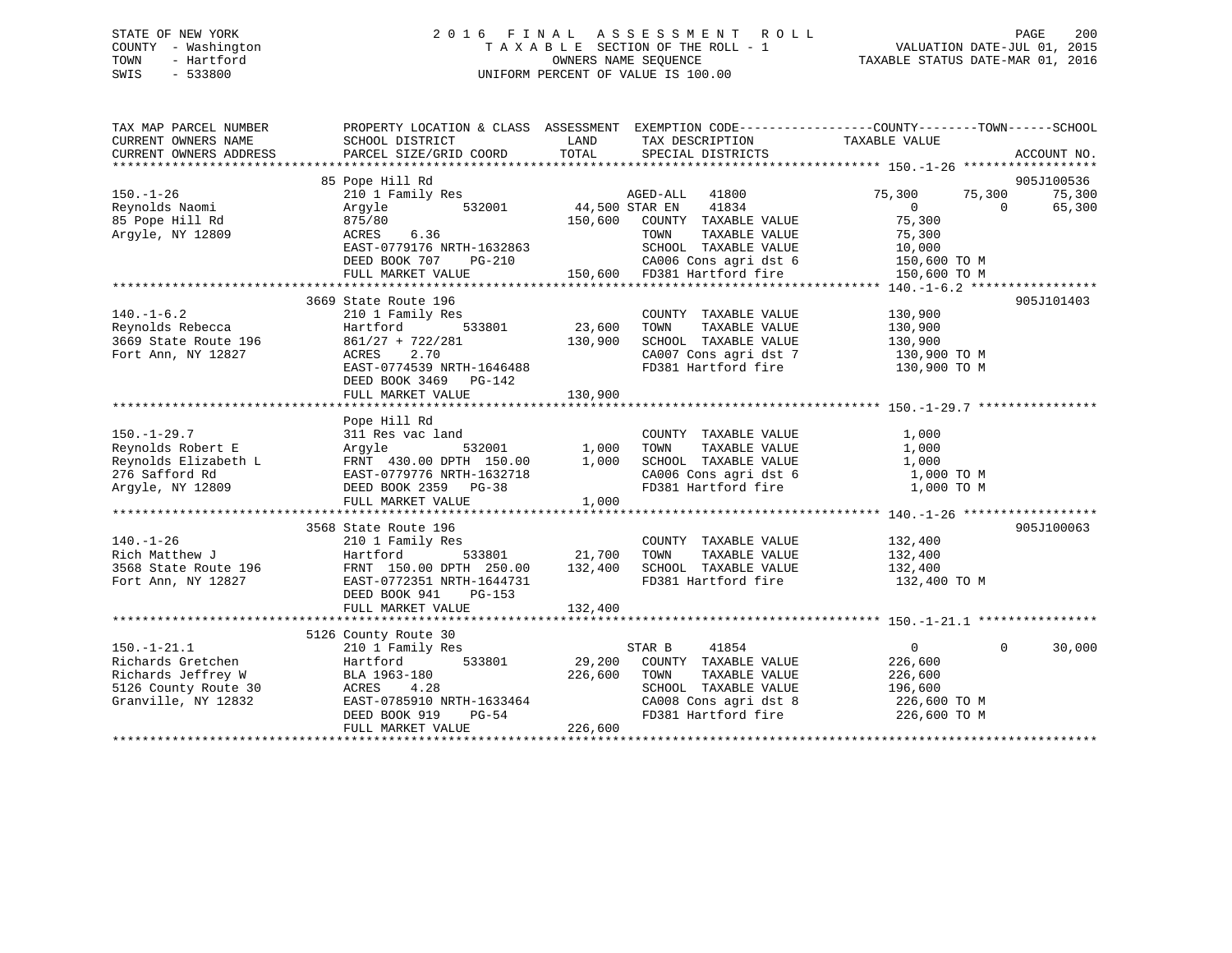## STATE OF NEW YORK 2 0 1 6 F I N A L A S S E S S M E N T R O L L PAGE 201 COUNTY - Washington T A X A B L E SECTION OF THE ROLL - 1 VALUATION DATE-JUL 01, 2015 TOWN - Hartford **TAXABLE STATUS DATE-MAR 01, 2016** OWNERS NAME SEQUENCE TAXABLE STATUS DATE-MAR 01, 2016 SWIS - 533800 UNIFORM PERCENT OF VALUE IS 100.00

| TAX MAP PARCEL NUMBER<br>CURRENT OWNERS NAME<br>CURRENT OWNERS ADDRESS                                                                     | PROPERTY LOCATION & CLASS ASSESSMENT EXEMPTION CODE---------------COUNTY-------TOWN-----SCHOOL<br>SCHOOL DISTRICT<br>PARCEL SIZE/GRID COORD              | LAND<br>TOTAL                | TAX DESCRIPTION<br>SPECIAL DISTRICTS                                                                                                                      | TAXABLE VALUE                                                                                     | ACCOUNT NO.                               |
|--------------------------------------------------------------------------------------------------------------------------------------------|----------------------------------------------------------------------------------------------------------------------------------------------------------|------------------------------|-----------------------------------------------------------------------------------------------------------------------------------------------------------|---------------------------------------------------------------------------------------------------|-------------------------------------------|
|                                                                                                                                            |                                                                                                                                                          |                              |                                                                                                                                                           |                                                                                                   |                                           |
| $149. - 1 - 32.3$<br>Richards Michael Rev<br>Weber Sharon Rev<br>7336 State Route 40<br>Fort Ann, NY 12827                                 | 7336 State Route 40<br>210 1 Family Res<br>533801<br>Hartford<br>6.09<br>ACRES<br>EAST-0775459 NRTH-1637745<br>DEED BOOK 857 PG-170<br>FULL MARKET VALUE | 58,100 STAR EN<br>335,700    | CLERGY<br>41400<br>41834<br>COUNTY TAXABLE VALUE<br>TOWN<br>TAXABLE VALUE<br>SCHOOL TAXABLE VALUE<br>335,700 CA006 Cons agri dst 6<br>FD381 Hartford fire | 1,500<br>1,500<br>$\overline{0}$<br>334,200<br>334,200<br>268,900<br>335,700 TO M<br>335,700 TO M | 905J101189<br>1,500<br>$\Omega$<br>65,300 |
|                                                                                                                                            |                                                                                                                                                          |                              |                                                                                                                                                           |                                                                                                   |                                           |
| $149. - 1 - 32.12$<br>Richards Michael Rev<br>Weber Sharon Rev<br>7336 State Route 40<br>Fort Ann, NY 12827                                | Swamp Ln<br>314 Rural vac<10<br>Hartford 533801<br>ACRES 1.86<br>EAST-0775561 NRTH-1637516<br>DEED BOOK 857<br>PG-170<br>FULL MARKET VALUE               | 3,000<br>3,000<br>3,000      | COUNTY TAXABLE VALUE<br>TOWN<br>TAXABLE VALUE<br>SCHOOL TAXABLE VALUE<br>CA006 Cons agri dst 6<br>FD381 Hartford fire                                     | 3,000<br>3,000<br>3,000<br>3,000 TO M<br>3,000 TO M                                               |                                           |
|                                                                                                                                            | 220 Blood St                                                                                                                                             |                              |                                                                                                                                                           |                                                                                                   | 905J100542                                |
| $142. - 1 - 18$<br>Ricketts Harold R LE<br>Ricketts Harold W<br>220 Blood St<br>Granville, NY 12832 DEED BOOK 3347 PG-31                   | 210 1 Family Res<br>Hartford 533801<br>ACRES 2.60<br>EAST-0793349 NRTH-1645731                                                                           | 29,100<br>32,200             | COUNTY TAXABLE VALUE<br>TAXABLE VALUE<br>TOWN<br>SCHOOL TAXABLE VALUE<br>FD381 Hartford fire                                                              | 32,200<br>32,200<br>32,200<br>32,200 TO M                                                         |                                           |
|                                                                                                                                            | FULL MARKET VALUE                                                                                                                                        | 32,200                       |                                                                                                                                                           |                                                                                                   |                                           |
|                                                                                                                                            | 230 Blood St                                                                                                                                             |                              |                                                                                                                                                           |                                                                                                   |                                           |
| $142. - 1 - 18.1$<br>Ricketts Harold W<br>Hartfo<br>ACRES<br>EAST-0<br>Ricketts Penny<br>230 Blood St<br>Granville, NY 12832 DEED BOOK 669 | 210 1 Family Res<br>533801<br>Hartford<br>1.00<br>EAST-0793372 NRTH-1645888<br>PG-199<br>FULL MARKET VALUE                                               | 23,000<br>106,800<br>106,800 | STAR B<br>41854<br>COUNTY TAXABLE VALUE<br>TOWN<br>TAXABLE VALUE<br>SCHOOL TAXABLE VALUE<br>FD381 Hartford fire                                           | $\overline{0}$<br>106,800<br>106,800<br>76,800<br>106,800 TO M                                    | 30,000<br>$\Omega$                        |
|                                                                                                                                            |                                                                                                                                                          |                              |                                                                                                                                                           |                                                                                                   |                                           |
| $140. - 1 - 1.3$<br>Riley Donna J<br>3 Eldridge Ln<br>Fort Ann, NY 12827                                                                   | 3 Eldridge Ln<br>210 1 Family Res<br>Hartford<br>533801<br>5.75<br>ACRES<br>EAST-0771753 NRTH-1644848<br>DEED BOOK 1939 PG-304<br>FULL MARKET VALUE      | 41,100<br>142,000<br>142,000 | STAR B<br>41854<br>COUNTY TAXABLE VALUE<br>TOWN<br>TAXABLE VALUE<br>SCHOOL TAXABLE VALUE<br>FD381 Hartford fire                                           | $\overline{0}$<br>142,000<br>142,000<br>112,000<br>142,000 TO M                                   | $\Omega$<br>30,000                        |
|                                                                                                                                            |                                                                                                                                                          |                              |                                                                                                                                                           |                                                                                                   |                                           |
| $132. -4 - 13$<br>Ritchie William Jr<br>Box 50<br>Middle Granville, NY 12849                                                               | Blood St<br>322 Rural vac>10<br>Hartford<br>533801<br>Survey 12474<br>ACRES 13.43<br>EAST-0794011 NRTH-1652636<br>DEED BOOK 423<br>PG-337                | 15,600<br>15,600             | COUNTY TAXABLE VALUE<br>TOWN<br>TAXABLE VALUE<br>SCHOOL TAXABLE VALUE<br>FD381 Hartford fire                                                              | 15,600<br>15,600<br>15,600<br>15,600 TO M                                                         | 905J100543                                |
|                                                                                                                                            | FULL MARKET VALUE                                                                                                                                        | 15,600                       |                                                                                                                                                           |                                                                                                   |                                           |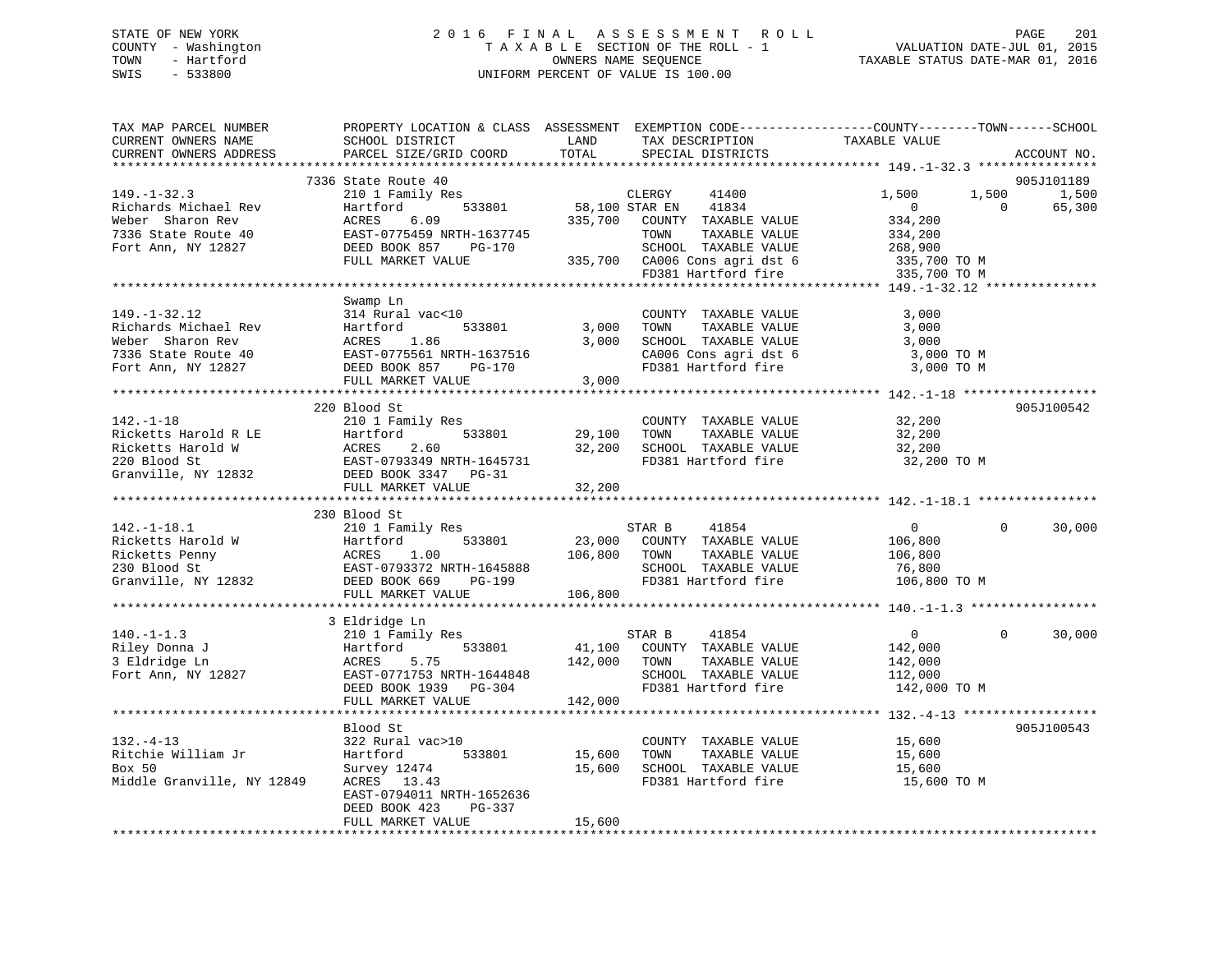## STATE OF NEW YORK 2 0 1 6 F I N A L A S S E S S M E N T R O L L PAGE 202 COUNTY - Washington T A X A B L E SECTION OF THE ROLL - 1 VALUATION DATE-JUL 01, 2015 TOWN - Hartford **TAXABLE STATUS DATE-MAR 01, 2016** OWNERS NAME SEQUENCE TAXABLE STATUS DATE-MAR 01, 2016 SWIS - 533800 UNIFORM PERCENT OF VALUE IS 100.00

| TAX MAP PARCEL NUMBER<br>CURRENT OWNERS NAME                                                      | PROPERTY LOCATION & CLASS ASSESSMENT EXEMPTION CODE-----------------COUNTY--------TOWN------SCHOOL<br>SCHOOL DISTRICT                                                                             | LAND                          | TAX DESCRIPTION                                                                                                                                                                                                         | TAXABLE VALUE                                                                                                             |                                                  |                                                                                                |
|---------------------------------------------------------------------------------------------------|---------------------------------------------------------------------------------------------------------------------------------------------------------------------------------------------------|-------------------------------|-------------------------------------------------------------------------------------------------------------------------------------------------------------------------------------------------------------------------|---------------------------------------------------------------------------------------------------------------------------|--------------------------------------------------|------------------------------------------------------------------------------------------------|
| CURRENT OWNERS ADDRESS                                                                            | PARCEL SIZE/GRID COORD                                                                                                                                                                            | TOTAL                         | SPECIAL DISTRICTS                                                                                                                                                                                                       |                                                                                                                           |                                                  | ACCOUNT NO.                                                                                    |
| 132.15-2-40<br>Rivers Jennifer Kathleen<br>Winchell Jeffery Jr<br>PO Box 63<br>Hartford, NY 12838 | 96 Hartford Main St<br>210 1 Family Res<br>Hartford 533801 12,400<br>FRNT 55.00 DPTH 226.00 127,500<br>ACRES<br>0.28<br>EAST-0786942 NRTH-1653794<br>DEED BOOK 3483<br>PG-21<br>FULL MARKET VALUE | 127,500                       | COUNTY TAXABLE VALUE<br>TOWN<br>TAXABLE VALUE<br>SCHOOL TAXABLE VALUE<br>CA007 Cons agri dst 7 127,500 TO M<br>FD381 Hartford fire                                                                                      | 127,500<br>127,500<br>127,500<br>127,500 TO M                                                                             |                                                  | 905J100299                                                                                     |
| $132. - 2 - 28.1$<br>RJ Young Construction LLC<br>567 Blood St                                    | 5256 State Route 149<br>322 Rural vac>10<br>533801<br>Hartford<br>ACRES 18.75<br>Granville, NY 12832 EAST-0793743 NRTH-1653070<br>DEED BOOK 3623 PG-75<br>FULL MARKET VALUE                       | 40,500<br>40,500              | COUNTY TAXABLE VALUE 40,500<br>TOWN<br>TAXABLE VALUE<br>40,500 SCHOOL TAXABLE VALUE<br>FD381 Hartford fire 40,500 TO M                                                                                                  | 40,500<br>40,500                                                                                                          |                                                  | 905J100018                                                                                     |
| $149. - 1 - 24.9$                                                                                 | 3251 Coach Rd<br>210 1 Family Res<br>FULL MARKET VALUE                                                                                                                                            | 160, 100                      | STAR B<br>41854<br>32,500 COUNTY TAXABLE VALUE<br>160,100 TOWN<br>TAXABLE VALUE<br>SCHOOL TAXABLE VALUE<br>FD381 Hartford fire 160,100 TO M                                                                             | $\overline{0}$<br>160,100<br>160,100<br>130,100                                                                           | $\Omega$                                         | 30,000                                                                                         |
| $141. - 3 - 3$<br>Robbins Virginia<br>119 Gilchrist Hill Rd<br>Hartford, NY 12838                 | 119 Gilchrist Hill Rd<br>210 1 Family Res<br>Hartford<br>ACRES<br>3.20<br>EAST-0783894 NRTH-1643452<br>DEED BOOK 437<br>PG-560<br>FULL MARKET VALUE                                               |                               | EFVET CL/T 41003<br>533801 31,400 ELG FVT/CO 41102<br>67,600 AGED-CO/TN 41801<br>AGED-SCH 41804<br>STAR EN 41834<br>67,600 COUNTY TAXABLE VALUE<br>TOWN<br>TAXABLE VALUE<br>SCHOOL TAXABLE VALUE<br>FD381 Hartford fire | $\overline{0}$<br>1,500<br>$33,050$ $19,524$<br>$\overline{0}$<br>$\Omega$<br>33,050<br>19,524<br>$\Omega$<br>67,600 TO M | 28,552<br>$\overline{0}$<br>$\Omega$<br>$\Omega$ | 905J100544<br>$\overline{\phantom{0}}$<br>$\overline{0}$<br>$\overline{0}$<br>30,420<br>37,180 |
| $149. - 1 - 24.1$<br>Robbins Virginia<br>119 Gilchrist Hill Rd<br>Hartford, NY 12838              | Coach Rd<br>323 Vacant rural<br>533801<br>Hartford<br>ACRES 70.20<br>EAST-0778714 NRTH-1639318<br>DEED BOOK 841<br>$PG-167$<br>FULL MARKET VALUE                                                  | 118,500<br>118,500<br>118,500 | COUNTY TAXABLE VALUE 118,500<br>TAXABLE VALUE<br>TOWN<br>SCHOOL TAXABLE VALUE<br>FD381 Hartford fire                                                                                                                    | 118,500<br>118,500<br>118,500 TO M                                                                                        |                                                  | 905J100252                                                                                     |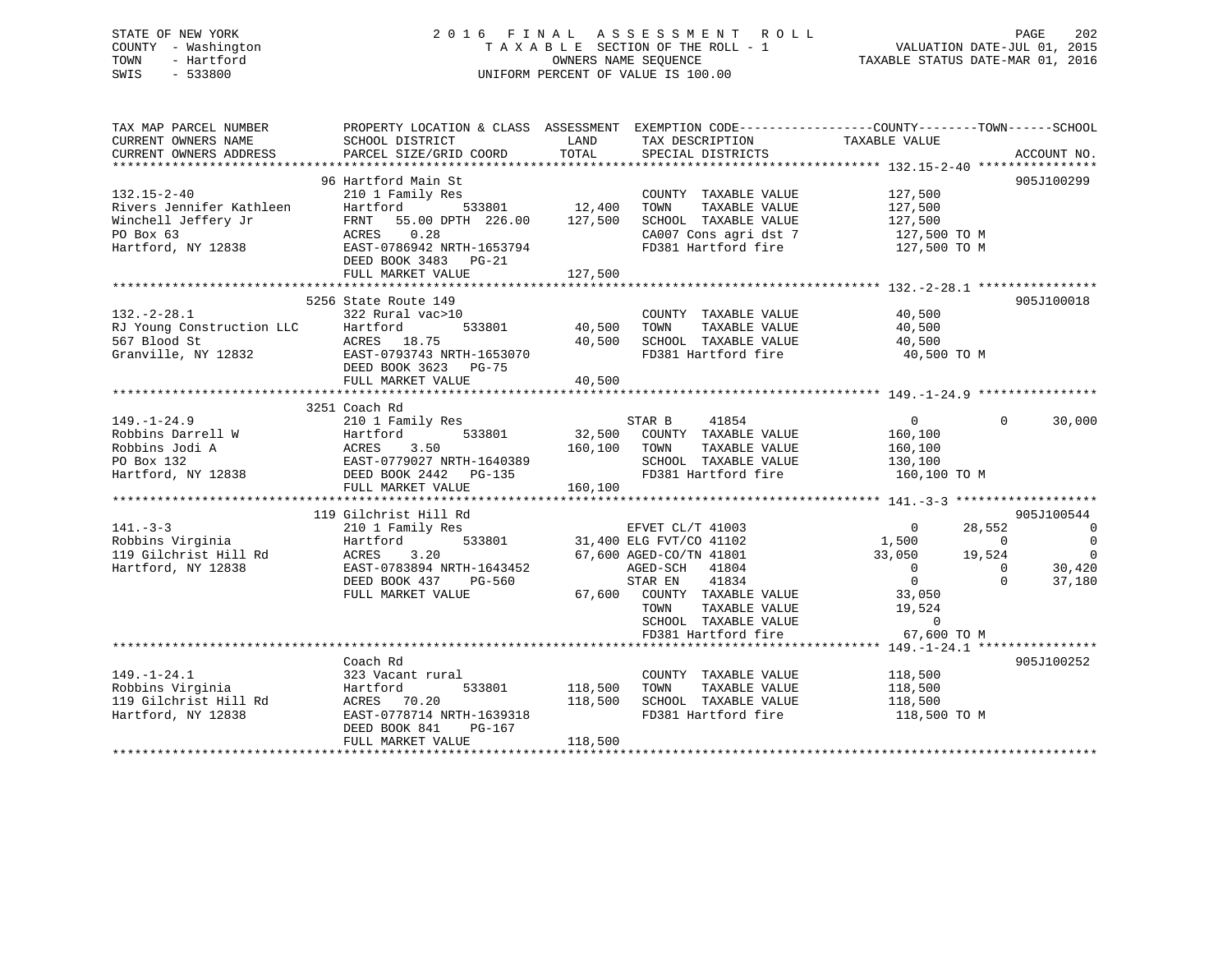## STATE OF NEW YORK 2 0 1 6 F I N A L A S S E S S M E N T R O L L PAGE 203 COUNTY - Washington T A X A B L E SECTION OF THE ROLL - 1 VALUATION DATE-JUL 01, 2015 TOWN - Hartford **TAXABLE STATUS DATE-MAR 01, 2016** OWNERS NAME SEQUENCE TAXABLE STATUS DATE-MAR 01, 2016 SWIS - 533800 UNIFORM PERCENT OF VALUE IS 100.00

| TAX MAP PARCEL NUMBER<br>CURRENT OWNERS NAME<br>CURRENT OWNERS ADDRESS                                                                                    | SCHOOL DISTRICT<br>PARCEL SIZE/GRID COORD                                                                                                                          | LAND<br>TAX DESCRIPTION<br>TOTAL<br>SPECIAL DISTRICTS                                                                                                                                                                                                                                     | PROPERTY LOCATION & CLASS ASSESSMENT EXEMPTION CODE---------------COUNTY-------TOWN-----SCHOOL<br>TAXABLE VALUE<br>ACCOUNT NO.                                                          |
|-----------------------------------------------------------------------------------------------------------------------------------------------------------|--------------------------------------------------------------------------------------------------------------------------------------------------------------------|-------------------------------------------------------------------------------------------------------------------------------------------------------------------------------------------------------------------------------------------------------------------------------------------|-----------------------------------------------------------------------------------------------------------------------------------------------------------------------------------------|
| $141. - 1 - 35$<br>Roberts David M<br>628 Lower Oak St<br>Hudson Falls, NY 12839                                                                          | State Route 40<br>311 Res vac land<br>Hartford<br>FRNT 402.00 DPTH 76.00 1,000<br>EAST-0786315 NRTH-1651016<br>DEED BOOK 911<br>$PG-11$<br>FULL MARKET VALUE       | COUNTY TAXABLE VALUE<br>533801 1,000<br>TOWN<br>TAXABLE VALUE<br>CA007 Cons agri dst 7<br>CA007 Cons agri dst 7<br>1,000                                                                                                                                                                  | 905J100199<br>1,000<br>1,000<br>1,000<br>1,000 TO M<br>FD381 Hartford fire 1,000 TO M                                                                                                   |
| $132. - 1 - 22$<br>Robillard Mark E<br>206 Hartford Main St<br>Granville, NY 12832                                                                        | 206 Hartford Main St<br>210 1 Family Res<br>Hartford<br>FRNT 107.00 DPTH 300.00<br>EAST-0788653 NRTH-1655591<br>DEED BOOK 2637 PG-143<br>FULL MARKET VALUE         | STAR B<br>41854<br>533801 20,600 COUNTY TAXABLE VALUE<br>120,500 TOWN<br>TAXABLE VALUE<br>120,500 FD381 Hartford fire                                                                                                                                                                     | 905J100367<br>$\overline{0}$<br>$\Omega$<br>30,000<br>120,500<br>120,500<br>SCHOOL TAXABLE VALUE 90,500<br>CA007 Cons agri dst 7 120,500 TO M<br>120,500 TO M                           |
| $150. - 1 - 17.1$<br>Rock Stanley D<br>Rock Janet R<br>659 Halls Pond Rd<br>Granville, NY 12832<br>MAY BE SUBJECT TO PAYMENT<br>UNDER AGDIST LAW TIL 2020 | 659 Halls Pond Rd<br>241 Rural res&ag<br>Hartford<br>ACRES 105.50<br>EAST-0790896 NRTH-1634324<br>DEED BOOK 872<br>PG-343<br>FULL MARKET VALUE                     | 65 PCT OF VALUE USED FOR EXEMPTION PURPOSES<br>VET COM CT 41131<br>$\overline{533801}$ 147,300 AG DIST<br>41720<br>41834<br>309,600 STAR EN<br>COUNTY TAXABLE VALUE<br>TOWN<br>TAXABLE VALUE<br>309,600 SCHOOL TAXABLE VALUE<br>CA008 Cons agri dst 8<br>81,555 EX<br>FD381 Hartford fire | 905J100255<br>50,310 45,000<br>$\overline{0}$<br>81,555 81,555<br>81,555<br>$\overline{0}$<br>$\overline{0}$<br>65,300<br>177,735<br>183,045<br>162,745<br>228,045 TO M<br>309,600 TO M |
| $141. - 1 - 58$<br>Rogers Joshua L<br>40 Skyview Meadows Ln<br>Granville, NY 12832                                                                        | 40 Skyview Meadows Ln<br>210 1 Family Res<br>533801<br>Hartford<br>ACRES 1.25                                                                                      | STAR B 41854<br>24,000 COUNTY TAXABLE VALUE<br>165,000 TOWN<br>TAXABLE VALUE<br>EAST-0787514 NRTH-1648544<br>DEED BOOK 2535 PG-349 (2007 Cons agri dst 7<br>FULL MARKET VALUE 165,000 FD381 Hartford fire                                                                                 | 905J101020<br>$\overline{0}$<br>$\Omega$<br>30,000<br>165,000<br>$135,000$<br>$135,000$<br>CA007 Cons agri dst 7 165,000 TO M<br>FD381 Hartford fire 165,000 TO M                       |
| $141. - 3 - 30$<br>Rogers June Q<br>5601 County Route 30<br>Granville, NY 12832                                                                           | 5601 County Route 30<br>240 Rural res<br>533801<br>Hartford<br>$870 - 64$<br>ACRES 12.44<br>EAST-0787677 NRTH-1643032<br>DEED BOOK 3509 PG-14<br>FULL MARKET VALUE | STAR EN<br>41834<br>36,100<br>COUNTY TAXABLE VALUE<br>236,600<br>TOWN<br>TAXABLE VALUE<br>SCHOOL TAXABLE VALUE<br>236,600                                                                                                                                                                 | 905J100548<br>$\overline{0}$<br>$\Omega$<br>65,300<br>236,600<br>236,600<br>171,300<br>CA008 Cons agri dst 8 236,600 TO M<br>FD381 Hartford fire 236,600 TO M                           |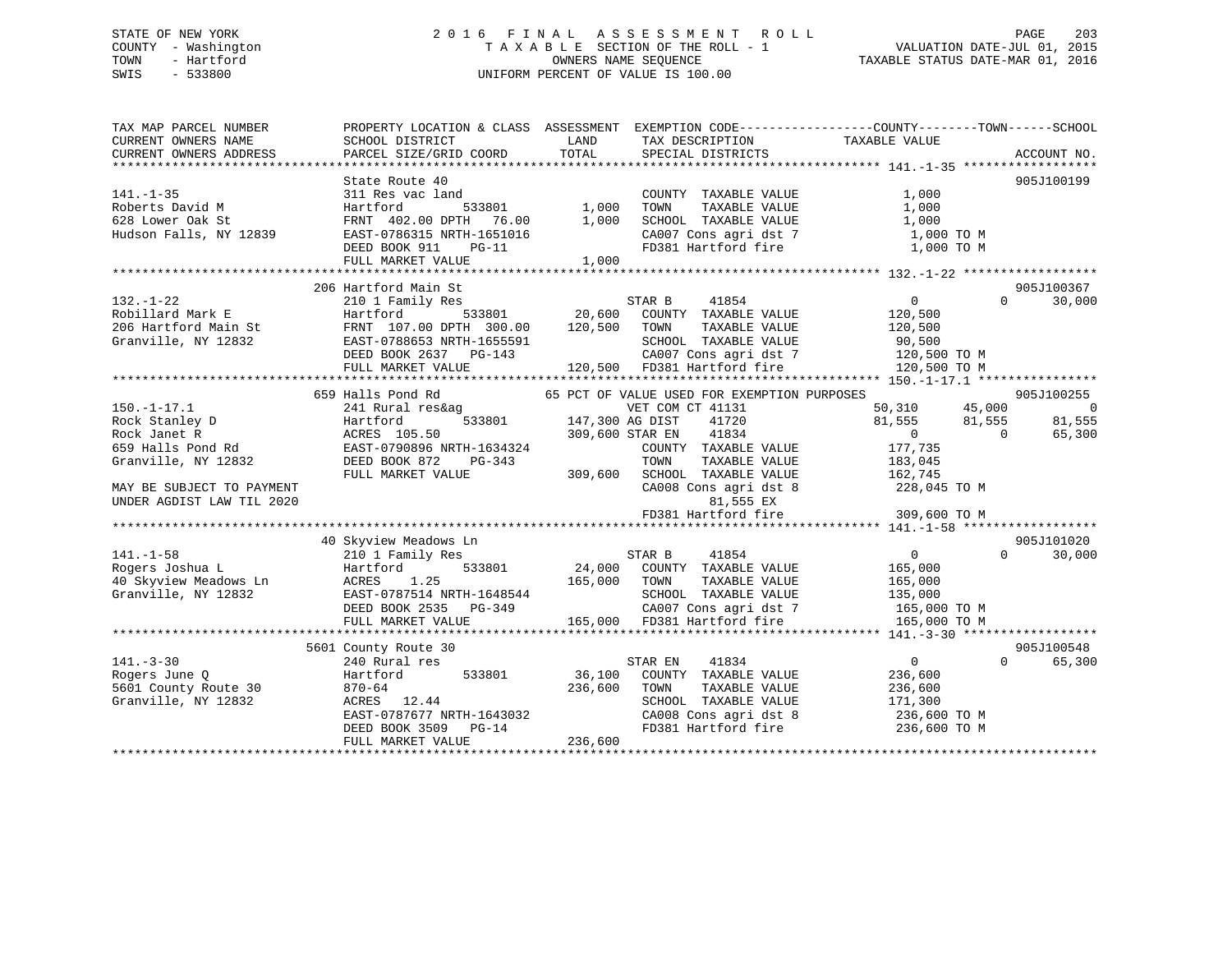## STATE OF NEW YORK 2 0 1 6 F I N A L A S S E S S M E N T R O L L PAGE 204 COUNTY - Washington T A X A B L E SECTION OF THE ROLL - 1 VALUATION DATE-JUL 01, 2015 TOWN - Hartford **TAXABLE STATUS DATE-MAR 01, 2016** OWNERS NAME SEQUENCE TAXABLE STATUS DATE-MAR 01, 2016 SWIS - 533800 UNIFORM PERCENT OF VALUE IS 100.00

| TAX MAP PARCEL NUMBER<br>CURRENT OWNERS NAME<br>CURRENT OWNERS ADDRESS | PROPERTY LOCATION & CLASS ASSESSMENT EXEMPTION CODE---------------COUNTY-------TOWN-----SCHOOL<br>SCHOOL DISTRICT<br>PARCEL SIZE/GRID COORD | LAND<br>TOTAL | TAX DESCRIPTION TAXABLE VALUE<br>SPECIAL DISTRICTS   |                  | ACCOUNT NO.                 |
|------------------------------------------------------------------------|---------------------------------------------------------------------------------------------------------------------------------------------|---------------|------------------------------------------------------|------------------|-----------------------------|
|                                                                        |                                                                                                                                             |               |                                                      |                  |                             |
|                                                                        | 11 East St                                                                                                                                  |               |                                                      |                  | 905J100580                  |
| $132.15 - 2 - 9$                                                       | 210 1 Family Res                                                                                                                            |               | STAR B<br>41854                                      | $\overline{0}$   | 30,000<br>$0 \qquad \qquad$ |
| Rogers Matthew A                                                       | Hartford<br>533801                                                                                                                          | 24,300        | COUNTY TAXABLE VALUE                                 | 106,000          |                             |
| 11 East St                                                             | ACRES<br>1.35                                                                                                                               | 106,000       | TAXABLE VALUE<br>TOWN                                | 106,000          |                             |
| Hartford, NY 12838                                                     | EAST-0786732 NRTH-1652513                                                                                                                   |               | SCHOOL TAXABLE VALUE                                 | 76,000           |                             |
|                                                                        | DEED BOOK 554<br>PG-205                                                                                                                     |               |                                                      | 106,000 TO M     |                             |
|                                                                        | FULL MARKET VALUE                                                                                                                           |               | CA007 Cons agri dst 7<br>106,000 FD381 Hartford fire | 106,000 TO M     |                             |
|                                                                        |                                                                                                                                             |               |                                                      |                  |                             |
|                                                                        | 419 Gilchrist Hill Rd                                                                                                                       |               |                                                      |                  | 905J101402                  |
| $150. - 1 - 64.1$                                                      | 210 1 Family Res                                                                                                                            |               | STAR B<br>41854                                      | $\overline{0}$   | $\Omega$<br>30,000          |
| Rogers Paul W                                                          | 533801<br>Hartford                                                                                                                          |               | 31,300 COUNTY TAXABLE VALUE                          | 215,700          |                             |
| Rogers Wendy C                                                         | $P/O$ 11                                                                                                                                    | 215,700 TOWN  | TAXABLE VALUE                                        | 215,700          |                             |
| 419 Gilchrist Hill Rd                                                  | ACRES<br>6.50 BANK<br>40                                                                                                                    |               | SCHOOL TAXABLE VALUE                                 | 185,700          |                             |
| Hartford, NY 12838                                                     | EAST-0783036 NRTH-1638582                                                                                                                   |               | FD381 Hartford fire                                  | 215,700 TO M     |                             |
|                                                                        | DEED BOOK 692 PG-292                                                                                                                        |               |                                                      |                  |                             |
|                                                                        | FULL MARKET VALUE                                                                                                                           | 215,700       |                                                      |                  |                             |
|                                                                        |                                                                                                                                             |               |                                                      |                  |                             |
|                                                                        | Blood St                                                                                                                                    |               |                                                      |                  | 905J100574                  |
| $142. - 1 - 15$                                                        | 323 Vacant rural                                                                                                                            |               | COUNTY TAXABLE VALUE                                 | 50,100           |                             |
| Rogers Richard C Major                                                 | Hartford<br>533801                                                                                                                          | 50,100        | TAXABLE VALUE<br>TOWN                                | 50,100           |                             |
| Rogers Margaret A                                                      | ACRES 58.02                                                                                                                                 | 50,100        | SCHOOL TAXABLE VALUE                                 | 50,100           |                             |
| PO Box 1091                                                            | EAST-0794851 NRTH-1646437                                                                                                                   |               | FD381 Hartford fire                                  | 50,100 TO M      |                             |
| Cordova, AK 99574                                                      | DEED BOOK 2338 PG-161                                                                                                                       |               |                                                      |                  |                             |
|                                                                        | FULL MARKET VALUE                                                                                                                           | 50,100        |                                                      |                  |                             |
|                                                                        |                                                                                                                                             |               |                                                      |                  |                             |
|                                                                        | Coach Rd                                                                                                                                    |               |                                                      |                  | 905J101186                  |
| $149. - 1 - 26.9$                                                      | 314 Rural vac<10                                                                                                                            |               | COUNTY TAXABLE VALUE                                 | 26,000           |                             |
| Ross Gerald F                                                          | 533801<br>Hartford                                                                                                                          | 26,000        | TAXABLE VALUE<br>TOWN                                | 26,000           |                             |
| Ross Patricia                                                          | 5.00<br>ACRES                                                                                                                               | 26,000        | SCHOOL TAXABLE VALUE                                 | 26,000           |                             |
| 3144 Coach Rd                                                          | EAST-0779593 NRTH-1637825                                                                                                                   |               | FD381 Hartford fire                                  | 26,000 TO M      |                             |
| Argyle, NY 12809                                                       | DEED BOOK 658<br>PG-67                                                                                                                      |               |                                                      |                  |                             |
|                                                                        | FULL MARKET VALUE                                                                                                                           | 26,000        |                                                      |                  |                             |
|                                                                        |                                                                                                                                             |               |                                                      |                  |                             |
|                                                                        | 3144 Coach Rd                                                                                                                               |               |                                                      |                  | 905J101187                  |
| $149. - 1 - 26.10$                                                     | 210 1 Family Res                                                                                                                            |               | VET WAR CT 41121                                     | 26,175<br>26,175 | $\Omega$                    |
| Ross Gerald F                                                          | Hartford<br>533801                                                                                                                          | 37,400 STAR B | 41854                                                | $\Omega$         | 30,000<br>$\Omega$          |
| Ross Patricia                                                          | 594/257                                                                                                                                     | 174,500       | COUNTY TAXABLE VALUE                                 | 148,325          |                             |
| 3144 Coach Rd                                                          | ACRES 7.36                                                                                                                                  |               | TAXABLE VALUE<br>TOWN                                | 148,325          |                             |
| Arqyle, NY 12809                                                       | EAST-0779653 NRTH-1637475                                                                                                                   |               | SCHOOL TAXABLE VALUE                                 | 144,500          |                             |
|                                                                        | DEED BOOK 658<br>PG-65                                                                                                                      |               | FD381 Hartford fire                                  | 174,500 TO M     |                             |
|                                                                        | FULL MARKET VALUE                                                                                                                           | 174,500       |                                                      |                  |                             |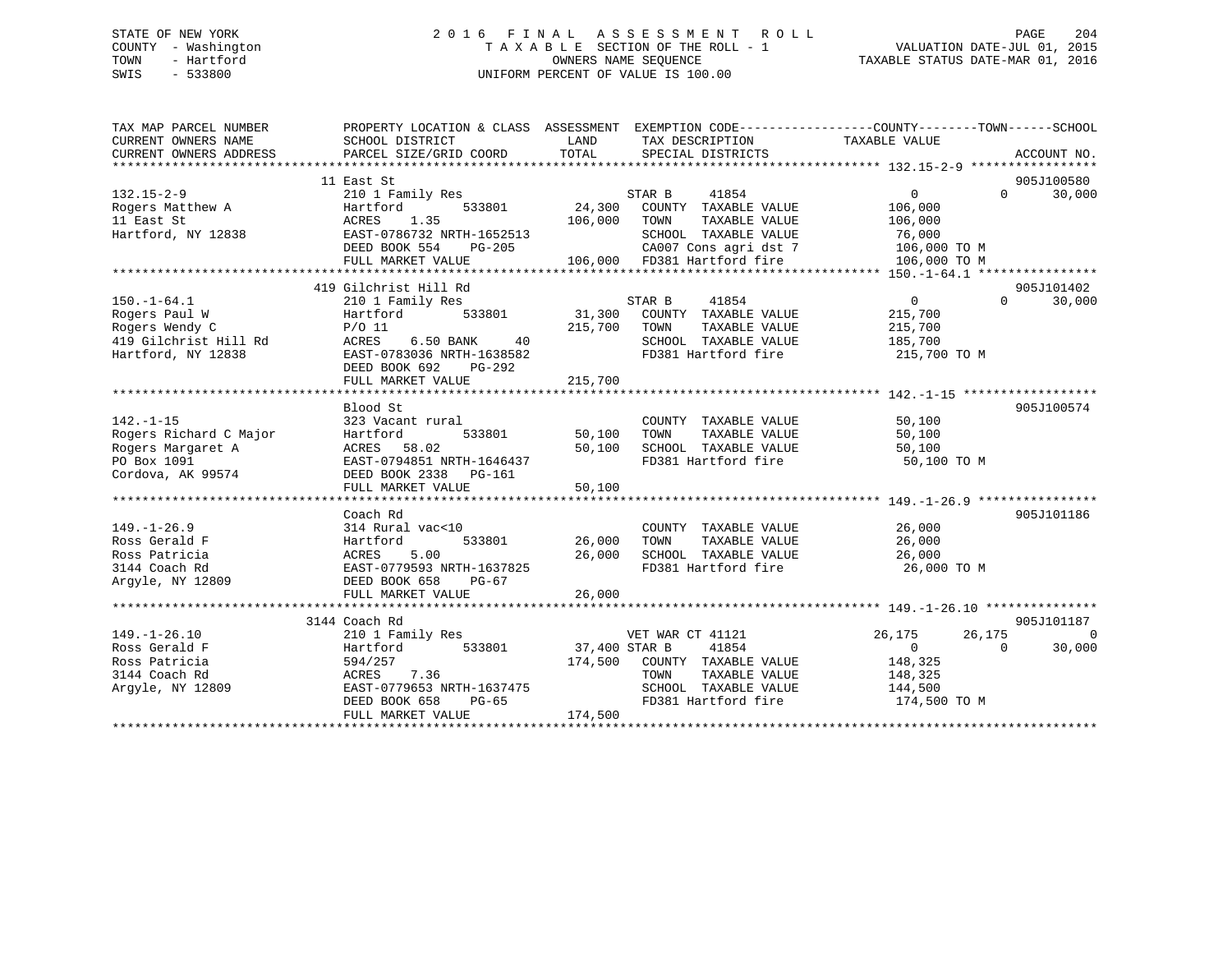## STATE OF NEW YORK 2 0 1 6 F I N A L A S S E S S M E N T R O L L PAGE 205 COUNTY - Washington T A X A B L E SECTION OF THE ROLL - 1 VALUATION DATE-JUL 01, 2015 TOWN - Hartford **TAXABLE STATUS DATE-MAR 01, 2016** OWNERS NAME SEQUENCE TAXABLE STATUS DATE-MAR 01, 2016 SWIS - 533800 UNIFORM PERCENT OF VALUE IS 100.00

| TAX MAP PARCEL NUMBER<br>CURRENT OWNERS NAME<br>CURRENT OWNERS ADDRESS | PROPERTY LOCATION & CLASS ASSESSMENT EXEMPTION CODE----------------COUNTY-------TOWN-----SCHOOL<br>SCHOOL DISTRICT<br>PARCEL SIZE/GRID COORD | LAND<br>TOTAL | TAX DESCRIPTION TAXABLE VALUE<br>SPECIAL DISTRICTS |                | ACCOUNT NO.        |
|------------------------------------------------------------------------|----------------------------------------------------------------------------------------------------------------------------------------------|---------------|----------------------------------------------------|----------------|--------------------|
|                                                                        | 5538 County Route 30                                                                                                                         |               |                                                    |                | 905J100424         |
| $141. - 3 - 33$                                                        | 240 Rural res                                                                                                                                |               | STAR B<br>41854                                    | $\Omega$       | $\Omega$<br>30,000 |
| Roy Diane                                                              | Hartford                                                                                                                                     | 533801 27,700 | COUNTY TAXABLE VALUE                               | 105,800        |                    |
| 5538 County Route 30                                                   | ACRES 10.43                                                                                                                                  | 105,800       | TOWN<br>TAXABLE VALUE                              | 105,800        |                    |
| Granville, NY 12832                                                    | EAST-0789502 NRTH-1642340                                                                                                                    |               | SCHOOL TAXABLE VALUE                               | 75,800         |                    |
|                                                                        | DEED BOOK 918<br>PG-116                                                                                                                      |               | CA008 Cons agri dst 8                              | 105,800 TO M   |                    |
|                                                                        | FULL MARKET VALUE                                                                                                                            |               | 105,800 FD381 Hartford fire                        | 105,800 TO M   |                    |
|                                                                        |                                                                                                                                              |               |                                                    |                |                    |
|                                                                        | County Route 30 OFF                                                                                                                          |               |                                                    |                |                    |
| $141. - 3 - 33.2$                                                      | 323 Vacant rural                                                                                                                             |               | COUNTY TAXABLE VALUE                               | 48,300         |                    |
| Roy Diane                                                              | Hartford                                                                                                                                     | 533801 48,300 | TAXABLE VALUE<br>TOWN                              | 48,300         |                    |
| 5538 County Route 30                                                   | ACRES 58.57                                                                                                                                  | 48,300        | SCHOOL TAXABLE VALUE                               | 48,300         |                    |
| Granville, NY 12832                                                    | EAST-0790028 NRTH-1643944                                                                                                                    |               |                                                    | 48,300 TO M    |                    |
|                                                                        | $PG-116$<br>DEED BOOK 918                                                                                                                    |               | CA008 Cons agri dst 8<br>FD381 Hartford fire       | 48,300 TO M    |                    |
|                                                                        | FULL MARKET VALUE                                                                                                                            | 48,300        |                                                    |                |                    |
|                                                                        |                                                                                                                                              |               |                                                    |                |                    |
|                                                                        | 128 North Rd                                                                                                                                 |               |                                                    |                | 905J100170         |
| $140. -1 - 13$                                                         | 240 Rural res                                                                                                                                |               | STAR B<br>41854                                    | $\overline{0}$ | $\Omega$<br>30,000 |
| Roycewicz Clifford L                                                   | Hartford<br>533801                                                                                                                           |               | 87,400 COUNTY TAXABLE VALUE                        | 159,300        |                    |
| Roycewicz Denise A                                                     | ACRES 47.00                                                                                                                                  | 159,300 TOWN  | TAXABLE VALUE                                      | 159,300        |                    |
| 128 North Rd                                                           | EAST-0773792 NRTH-1641729                                                                                                                    |               | SCHOOL TAXABLE VALUE                               | 129,300        |                    |
| Fort Ann, NY 12827                                                     | DEED BOOK 845<br>$PG-40$                                                                                                                     |               | FD381 Hartford fire                                | 159,300 TO M   |                    |
|                                                                        | FULL MARKET VALUE                                                                                                                            | 159,300       |                                                    |                |                    |
|                                                                        |                                                                                                                                              |               |                                                    |                |                    |
|                                                                        | North Rd                                                                                                                                     |               |                                                    |                | 905J100549         |
| $140. - 1 - 15$                                                        | 314 Rural vac<10                                                                                                                             |               | COUNTY TAXABLE VALUE                               | 15,000         |                    |
| Roycewicz Clifford L                                                   | Hartford                                                                                                                                     | 533801 15,000 | TOWN<br>TAXABLE VALUE                              | 15,000         |                    |
| 128 North Rd                                                           | 2.40<br>ACRES                                                                                                                                | 15,000        | SCHOOL TAXABLE VALUE                               | 15,000         |                    |
| Fort Ann, NY 12827                                                     | EAST-0772889 NRTH-1641230                                                                                                                    |               | FD381 Hartford fire<br>FD381 Hartford fire         | 15,000 TO M    |                    |
|                                                                        | DEED BOOK 504<br>PG-135                                                                                                                      |               |                                                    |                |                    |
|                                                                        | FULL MARKET VALUE                                                                                                                            | 15,000        |                                                    |                |                    |
|                                                                        |                                                                                                                                              |               |                                                    |                |                    |
|                                                                        | County Route 19 OFF                                                                                                                          |               |                                                    |                | 905J101184         |
| $149. - 1 - 6.2$                                                       | 314 Rural vac<10                                                                                                                             |               | COUNTY TAXABLE VALUE                               | 2,700          |                    |
| Roycewicz Clifford L                                                   | 533801<br>Hartford                                                                                                                           | 2,700         | TAXABLE VALUE<br>TOWN                              | 2,700          |                    |
| 128 North Rd                                                           | $149. - 1 - 6.2 - 1$                                                                                                                         | 2,700         | SCHOOL TAXABLE VALUE                               | 2,700          |                    |
| Fort Ann, NY 12827                                                     | ACRES 4.12                                                                                                                                   |               | FD381 Hartford fire                                | 2,700 TO M     |                    |
|                                                                        | EAST-0771494 NRTH-1640594                                                                                                                    |               |                                                    |                |                    |
|                                                                        | DEED BOOK 504<br>PG-135                                                                                                                      |               |                                                    |                |                    |
|                                                                        | FULL MARKET VALUE                                                                                                                            | 2,700         |                                                    |                |                    |
|                                                                        |                                                                                                                                              |               |                                                    |                |                    |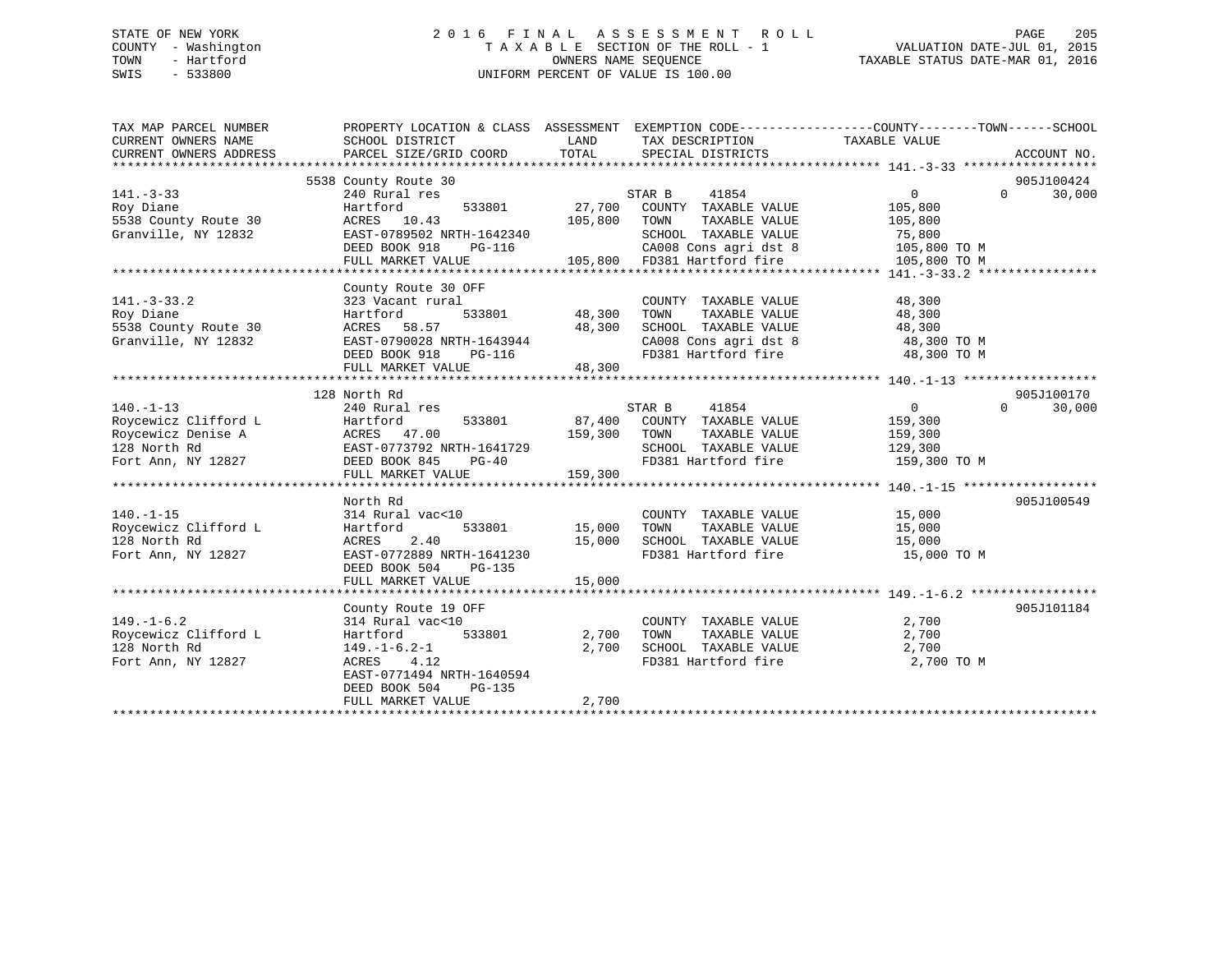## STATE OF NEW YORK 2 0 1 6 F I N A L A S S E S S M E N T R O L L PAGE 206 COUNTY - Washington T A X A B L E SECTION OF THE ROLL - 1 VALUATION DATE-JUL 01, 2015 TOWN - Hartford **TAXABLE STATUS DATE-MAR 01, 2016** OWNERS NAME SEQUENCE TAXABLE STATUS DATE-MAR 01, 2016 SWIS - 533800 UNIFORM PERCENT OF VALUE IS 100.00

| TAX MAP PARCEL NUMBER<br>CURRENT OWNERS NAME<br>CURRENT OWNERS ADDRESS                                   | SCHOOL DISTRICT<br>PARCEL SIZE/GRID COORD                                                                                                                                               | LAND<br>TOTAL                | TAX DESCRIPTION<br>SPECIAL DISTRICTS                                                                                                | PROPERTY LOCATION & CLASS ASSESSMENT EXEMPTION CODE----------------COUNTY-------TOWN-----SCHOOL<br>TAXABLE VALUE<br>ACCOUNT NO. |                   |
|----------------------------------------------------------------------------------------------------------|-----------------------------------------------------------------------------------------------------------------------------------------------------------------------------------------|------------------------------|-------------------------------------------------------------------------------------------------------------------------------------|---------------------------------------------------------------------------------------------------------------------------------|-------------------|
|                                                                                                          | 5630 County Route 30                                                                                                                                                                    |                              |                                                                                                                                     |                                                                                                                                 |                   |
| $141. - 3 - 29.2$<br>Rozell Matthew A<br>Rozell Laura L                                                  | 240 Rural res<br>533801<br>Hartford<br>ACRES 64.08<br>5630 County Route 30 EAST-0788905 NRTH-1644223                                                                                    | 75,800<br>297,700 TOWN       | 41854<br>STAR B<br>COUNTY TAXABLE VALUE<br>TAXABLE VALUE<br>SCHOOL TAXABLE VALUE                                                    | $\overline{0}$<br>$\Omega$<br>297,700<br>297,700<br>267,700                                                                     | 30,000            |
| Granville, NY 12832                                                                                      | DEED BOOK 760<br>PG-309                                                                                                                                                                 |                              | CA008 Cons agri dst 8<br>297,700 FD381 Hartford fire                                                                                | 297,700 TO M                                                                                                                    |                   |
|                                                                                                          | FULL MARKET VALUE                                                                                                                                                                       |                              |                                                                                                                                     | 297,700 TO M                                                                                                                    |                   |
|                                                                                                          |                                                                                                                                                                                         |                              |                                                                                                                                     |                                                                                                                                 |                   |
| $149. - 1 - 53.1$<br>Rubin Mary<br>64 Tilford Rd<br>Argyle, NY 12809                                     | 293 County Route 19<br>210 1 Family Res<br>533801<br>Hartford<br>LOT 1<br>700/293. 2707/111<br>ACRES<br>3.00<br>EAST-0774002 NRTH-1638938<br>DEED BOOK 2707 PG-111<br>FULL MARKET VALUE | 30,600<br>210,000<br>210,000 | COUNTY TAXABLE VALUE<br>TOWN<br>TAXABLE VALUE<br>SCHOOL TAXABLE VALUE<br>CA007 Cons agri dst 7<br>FD381 Hartford fire 210,000 TO M  | 905J101373<br>210,000<br>210,000<br>210,000<br>210,000 TO M                                                                     |                   |
|                                                                                                          |                                                                                                                                                                                         |                              |                                                                                                                                     |                                                                                                                                 |                   |
|                                                                                                          | 427 Gilchrist Hill Rd                                                                                                                                                                   |                              |                                                                                                                                     | 905J101374                                                                                                                      |                   |
| $150. - 1 - 45.1$<br>Ruckert Christopher J<br>427 Gilchrist Hill Rd<br>Hartford, NY 12838                | 210 1 Family Res<br>Hartford 533801<br>ROW 2622/73<br>ACRES<br>5.56<br>EAST-0782524 NRTH-1638685<br>DEED BOOK 2622 PG-70                                                                | 198,500                      | STAR B<br>41854<br>40,300 COUNTY TAXABLE VALUE<br>TAXABLE VALUE<br>TOWN<br>SCHOOL TAXABLE VALUE<br>FD381 Hartford fire              | $\overline{0}$<br>$\Omega$<br>198,500<br>198,500<br>168,500<br>198,500 TO M                                                     | 30,000            |
|                                                                                                          | FULL MARKET VALUE                                                                                                                                                                       | 198,500                      |                                                                                                                                     |                                                                                                                                 |                   |
|                                                                                                          |                                                                                                                                                                                         |                              |                                                                                                                                     |                                                                                                                                 |                   |
| $113. - 2 - 5$<br>Rudenko Denise<br>Arno John M<br>PO Box 130<br>Fort Ann, NY 12827                      | 672 County Route 17<br>113 Cattle farm<br>533801<br>Hartford<br>$113. - 1 - 5$<br>ACRES 254.10<br>EAST-0776194 NRTH-1667474<br>DEED BOOK 3370 PG-57                                     | 236,300 STAR B               | 41720<br>AG DIST<br>41854<br>352,200 COUNTY TAXABLE VALUE<br>TAXABLE VALUE<br>TOWN<br>SCHOOL TAXABLE VALUE<br>CA007 Cons agri dst 7 | 905J100662<br>108,628<br>108,628<br>$\overline{0}$<br>$\overline{0}$<br>243,572<br>243,572<br>213,572<br>243,572 TO M           | 108,628<br>30,000 |
| MAY BE SUBJECT TO PAYMENT                                                                                | FULL MARKET VALUE                                                                                                                                                                       | 352,200                      | 108,628 EX                                                                                                                          |                                                                                                                                 |                   |
| UNDER AGDIST LAW TIL 2020                                                                                |                                                                                                                                                                                         |                              | FD381 Hartford fire                                                                                                                 | 352,200 TO M                                                                                                                    |                   |
|                                                                                                          |                                                                                                                                                                                         |                              |                                                                                                                                     |                                                                                                                                 |                   |
| $150. - 1 - 33$<br>Russell James S II<br>59 Booky Hill Rd<br>59 Rocky Hill Rd<br>New Fairfield, CT 06812 | 5125 County Route 30<br>240 Rural res<br>Hartford<br>533801<br>ACRES 10.00<br>EAST-0785321 NRTH-1633321<br>DEED BOOK 3401 PG-85<br>FULL MARKET VALUE                                    | 33,700<br>50,500<br>50,500   | COUNTY TAXABLE VALUE<br>TAXABLE VALUE<br>TOWN<br>SCHOOL TAXABLE VALUE<br>FD381 Hartford fire                                        | 905J100557<br>50,500<br>50,500<br>50,500<br>50,500 TO M                                                                         |                   |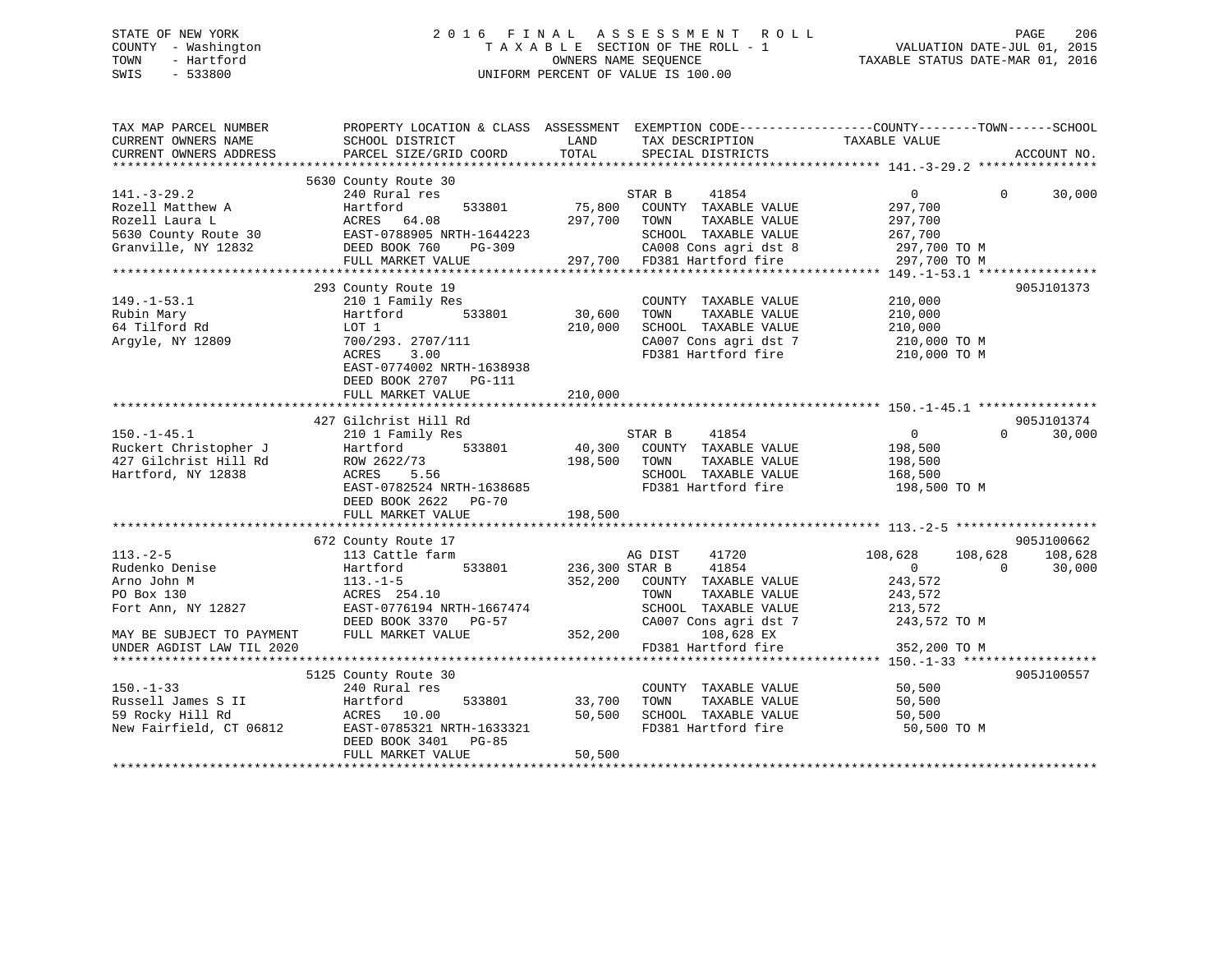## STATE OF NEW YORK 2 0 1 6 F I N A L A S S E S S M E N T R O L L PAGE 207 COUNTY - Washington T A X A B L E SECTION OF THE ROLL - 1 VALUATION DATE-JUL 01, 2015 TOWN - Hartford OWNERS NAME SEQUENCE TAXABLE STATUS DATE-MAR 01, 2016 SWIS - 533800 UNIFORM PERCENT OF VALUE IS 100.00

| TAX MAP PARCEL NUMBER                                                                      | PROPERTY LOCATION & CLASS ASSESSMENT EXEMPTION CODE---------------COUNTY-------TOWN-----SCHOOL                                                                                                                                 |                                                                                                                                                   |                                                                         |                                                 |     |     |     |     |     |     |     |     |     |     |     |     |     |     |     |     |     |     |     |     |  |  |  |
|--------------------------------------------------------------------------------------------|--------------------------------------------------------------------------------------------------------------------------------------------------------------------------------------------------------------------------------|---------------------------------------------------------------------------------------------------------------------------------------------------|-------------------------------------------------------------------------|-------------------------------------------------|-----|-----|-----|-----|-----|-----|-----|-----|-----|-----|-----|-----|-----|-----|-----|-----|-----|-----|-----|-----|--|--|--|
| CURRENT OWNERS NAME                                                                        | SCHOOL DISTRICT                                                                                                                                                                                                                | <b>LAND</b><br>TAX DESCRIPTION                                                                                                                    | TAXABLE VALUE                                                           |                                                 |     |     |     |     |     |     |     |     |     |     |     |     |     |     |     |     |     |     |     |     |  |  |  |
| CURRENT OWNERS ADDRESS                                                                     | PARCEL SIZE/GRID COORD                                                                                                                                                                                                         | TOTAL                                                                                                                                             | SPECIAL DISTRICTS                                                       | ACCOUNT NO.                                     |     |     |     |     |     |     |     |     |     |     |     |     |     |     |     |     |     |     |     |     |  |  |  |
|                                                                                            |                                                                                                                                                                                                                                |                                                                                                                                                   |                                                                         |                                                 |     |     |     |     |     |     |     |     |     |     |     |     |     |     |     |     |     |     |     |     |  |  |  |
|                                                                                            | 350 Gilchrist Hill Rd and B3 PCT OF VALUE USED FOR EXEMPTION PURPOSES<br>210 1 Family Res VET COM CT 41131 14<br>Hartford 533801 46,900 STAR EN 41834                                                                          |                                                                                                                                                   |                                                                         | 905J101290                                      |     |     |     |     |     |     |     |     |     |     |     |     |     |     |     |     |     |     |     |     |  |  |  |
| $150. - 1 - 53$                                                                            |                                                                                                                                                                                                                                |                                                                                                                                                   |                                                                         | $14,982$ $14,982$ 0<br>$\overline{\phantom{0}}$ |     |     |     |     |     |     |     |     |     |     |     |     |     |     |     |     |     |     |     |     |  |  |  |
|                                                                                            |                                                                                                                                                                                                                                |                                                                                                                                                   |                                                                         |                                                 |     |     |     |     |     |     |     |     |     |     |     |     |     |     |     |     |     |     |     |     |  |  |  |
|                                                                                            |                                                                                                                                                                                                                                |                                                                                                                                                   |                                                                         |                                                 |     |     |     |     |     |     |     |     |     |     |     |     |     |     |     |     |     |     |     |     |  |  |  |
|                                                                                            |                                                                                                                                                                                                                                |                                                                                                                                                   |                                                                         |                                                 |     |     |     |     |     |     |     |     |     |     |     |     |     |     |     |     |     |     |     |     |  |  |  |
|                                                                                            |                                                                                                                                                                                                                                |                                                                                                                                                   |                                                                         |                                                 |     |     |     |     |     |     |     |     |     |     |     |     |     |     |     |     |     |     |     |     |  |  |  |
|                                                                                            |                                                                                                                                                                                                                                |                                                                                                                                                   |                                                                         |                                                 |     |     |     |     |     |     |     |     |     |     |     |     |     |     |     |     |     |     |     |     |  |  |  |
|                                                                                            | $\n\n\n150.-1-53\n210\n140\n210\n210\n210\n210\n210\n210\n210\n210\n210\n210\n210\n210\n210\n210\n210\n210\n210\n210\n210\n210\$                                                                                               | 150.-1-53                                                                                                                                         | 210                                                                     | 140                                             | 210 | 210 | 210 | 210 | 210 | 210 | 210 | 210 | 210 | 210 | 210 | 210 | 210 | 210 | 210 | 210 | 210 | 210 | 210 | 210 |  |  |  |
| 150.-1-53                                                                                  | 210                                                                                                                                                                                                                            | 140                                                                                                                                               | 210                                                                     | 210                                             | 210 | 210 | 210 | 210 | 210 | 210 | 210 | 210 | 210 | 210 | 210 | 210 | 210 | 210 | 210 | 210 | 210 | 210 |     |     |  |  |  |
|                                                                                            | 1121 Lundy Rd                                                                                                                                                                                                                  |                                                                                                                                                   |                                                                         | 905J101000                                      |     |     |     |     |     |     |     |     |     |     |     |     |     |     |     |     |     |     |     |     |  |  |  |
|                                                                                            |                                                                                                                                                                                                                                | AGED-CO/TN 41801                                                                                                                                  | 56,835                                                                  | $\Omega$<br>56,835                              |     |     |     |     |     |     |     |     |     |     |     |     |     |     |     |     |     |     |     |     |  |  |  |
|                                                                                            | Hartford 533801 35,400 STAR EN                                                                                                                                                                                                 |                                                                                                                                                   | $\overline{0}$<br>41834                                                 | 65,300<br>$\overline{0}$                        |     |     |     |     |     |     |     |     |     |     |     |     |     |     |     |     |     |     |     |     |  |  |  |
|                                                                                            |                                                                                                                                                                                                                                | 126,300 COUNTY TAXABLE VALUE<br>TOWN TAXABLE VALUE                                                                                                | 69,465<br>69,465                                                        |                                                 |     |     |     |     |     |     |     |     |     |     |     |     |     |     |     |     |     |     |     |     |  |  |  |
|                                                                                            |                                                                                                                                                                                                                                |                                                                                                                                                   |                                                                         |                                                 |     |     |     |     |     |     |     |     |     |     |     |     |     |     |     |     |     |     |     |     |  |  |  |
|                                                                                            |                                                                                                                                                                                                                                |                                                                                                                                                   |                                                                         |                                                 |     |     |     |     |     |     |     |     |     |     |     |     |     |     |     |     |     |     |     |     |  |  |  |
|                                                                                            |                                                                                                                                                                                                                                |                                                                                                                                                   | FD381 Hartford fire                                                     |                                                 |     |     |     |     |     |     |     |     |     |     |     |     |     |     |     |     |     |     |     |     |  |  |  |
|                                                                                            | 158.-2-6.2<br>Rutter Joel Hartford 533801 33,100<br>Rutter Claudia 158.-1-6.2<br>121 Lundy Rd ACRES 10.06<br>Granville, NY 12832 EAST-0786365 NRTH-1633355<br>DEED BOOK 819 PG-218<br>126,300<br>126,300<br>126,300<br>126,300 |                                                                                                                                                   |                                                                         |                                                 |     |     |     |     |     |     |     |     |     |     |     |     |     |     |     |     |     |     |     |     |  |  |  |
|                                                                                            |                                                                                                                                                                                                                                |                                                                                                                                                   |                                                                         |                                                 |     |     |     |     |     |     |     |     |     |     |     |     |     |     |     |     |     |     |     |     |  |  |  |
|                                                                                            | 7 Baker Rd                                                                                                                                                                                                                     |                                                                                                                                                   |                                                                         | 905J100587                                      |     |     |     |     |     |     |     |     |     |     |     |     |     |     |     |     |     |     |     |     |  |  |  |
| $132. - 2 - 17$                                                                            |                                                                                                                                                                                                                                |                                                                                                                                                   | $\begin{array}{ccccc} & & & & 0 \\ & & & & 129\,,500 \end{array}$ VALUE | $\Omega$<br>30,000                              |     |     |     |     |     |     |     |     |     |     |     |     |     |     |     |     |     |     |     |     |  |  |  |
|                                                                                            |                                                                                                                                                                                                                                |                                                                                                                                                   |                                                                         |                                                 |     |     |     |     |     |     |     |     |     |     |     |     |     |     |     |     |     |     |     |     |  |  |  |
|                                                                                            |                                                                                                                                                                                                                                |                                                                                                                                                   |                                                                         |                                                 |     |     |     |     |     |     |     |     |     |     |     |     |     |     |     |     |     |     |     |     |  |  |  |
|                                                                                            |                                                                                                                                                                                                                                |                                                                                                                                                   |                                                                         |                                                 |     |     |     |     |     |     |     |     |     |     |     |     |     |     |     |     |     |     |     |     |  |  |  |
|                                                                                            |                                                                                                                                                                                                                                |                                                                                                                                                   |                                                                         |                                                 |     |     |     |     |     |     |     |     |     |     |     |     |     |     |     |     |     |     |     |     |  |  |  |
|                                                                                            | FULL MARKET VALUE                                                                                                                                                                                                              | 129,500                                                                                                                                           |                                                                         |                                                 |     |     |     |     |     |     |     |     |     |     |     |     |     |     |     |     |     |     |     |     |  |  |  |
|                                                                                            |                                                                                                                                                                                                                                |                                                                                                                                                   |                                                                         |                                                 |     |     |     |     |     |     |     |     |     |     |     |     |     |     |     |     |     |     |     |     |  |  |  |
|                                                                                            | 51 Hartford Main St                                                                                                                                                                                                            | Main St<br>1.40 333801 34,500 VET COM CT 41131<br>1.40 146,800 STAR B 41854<br>24,500 STAR B 41854<br>24,500 STAR B 41854<br>20UNTY TAXABLE VALUE |                                                                         | 905J100182                                      |     |     |     |     |     |     |     |     |     |     |     |     |     |     |     |     |     |     |     |     |  |  |  |
| An turch Mair<br>210 1 Family<br>51 Hartford Main St<br>Hartford, NY 12838<br>EAST-0786190 | 210 1 Family Res                                                                                                                                                                                                               |                                                                                                                                                   |                                                                         | $\overline{\phantom{0}}$                        |     |     |     |     |     |     |     |     |     |     |     |     |     |     |     |     |     |     |     |     |  |  |  |
|                                                                                            |                                                                                                                                                                                                                                |                                                                                                                                                   |                                                                         | $\overline{0}$                                  |     |     |     |     |     |     |     |     |     |     |     |     |     |     |     |     |     |     |     |     |  |  |  |
|                                                                                            |                                                                                                                                                                                                                                |                                                                                                                                                   | $\overline{0}$                                                          | 30,000<br>$\sim$ 0                              |     |     |     |     |     |     |     |     |     |     |     |     |     |     |     |     |     |     |     |     |  |  |  |
|                                                                                            | EAST-0786190 NRTH-1652881                                                                                                                                                                                                      | COUNTY TAXABLE VALUE<br>TOWN TAXABLE VALUE                                                                                                        | 73,400                                                                  |                                                 |     |     |     |     |     |     |     |     |     |     |     |     |     |     |     |     |     |     |     |     |  |  |  |
|                                                                                            | DEED BOOK 2551 PG-1                                                                                                                                                                                                            |                                                                                                                                                   | TAXABLE VALUE<br>73,400                                                 |                                                 |     |     |     |     |     |     |     |     |     |     |     |     |     |     |     |     |     |     |     |     |  |  |  |
|                                                                                            | FULL MARKET VALUE<br>FULL MARKET VALUE 146,800 SCHOOL TAXABLE VALUE 116,800 TO M<br>CA007 Cons agri dst 7 146,800 TO M<br>FD381 Hartford fire 146,800 TO M                                                                     |                                                                                                                                                   |                                                                         |                                                 |     |     |     |     |     |     |     |     |     |     |     |     |     |     |     |     |     |     |     |     |  |  |  |
|                                                                                            |                                                                                                                                                                                                                                |                                                                                                                                                   |                                                                         |                                                 |     |     |     |     |     |     |     |     |     |     |     |     |     |     |     |     |     |     |     |     |  |  |  |
|                                                                                            |                                                                                                                                                                                                                                |                                                                                                                                                   |                                                                         |                                                 |     |     |     |     |     |     |     |     |     |     |     |     |     |     |     |     |     |     |     |     |  |  |  |
|                                                                                            |                                                                                                                                                                                                                                |                                                                                                                                                   |                                                                         |                                                 |     |     |     |     |     |     |     |     |     |     |     |     |     |     |     |     |     |     |     |     |  |  |  |
|                                                                                            | 176 Pope Hill Rd                                                                                                                                                                                                               |                                                                                                                                                   |                                                                         |                                                 |     |     |     |     |     |     |     |     |     |     |     |     |     |     |     |     |     |     |     |     |  |  |  |
|                                                                                            |                                                                                                                                                                                                                                |                                                                                                                                                   |                                                                         |                                                 |     |     |     |     |     |     |     |     |     |     |     |     |     |     |     |     |     |     |     |     |  |  |  |
|                                                                                            | 532001 16,500                                                                                                                                                                                                                  | TOWN                                                                                                                                              | COUNTY TAXABLE VALUE 16,500<br>TOWN TAXABLE VALUE 16,500                |                                                 |     |     |     |     |     |     |     |     |     |     |     |     |     |     |     |     |     |     |     |     |  |  |  |
|                                                                                            |                                                                                                                                                                                                                                |                                                                                                                                                   | SCHOOL TAXABLE VALUE 16,500                                             |                                                 |     |     |     |     |     |     |     |     |     |     |     |     |     |     |     |     |     |     |     |     |  |  |  |
|                                                                                            |                                                                                                                                                                                                                                |                                                                                                                                                   |                                                                         |                                                 |     |     |     |     |     |     |     |     |     |     |     |     |     |     |     |     |     |     |     |     |  |  |  |
|                                                                                            |                                                                                                                                                                                                                                |                                                                                                                                                   | CA006 Cons agri dst 6 16,500 TO M<br>FD381 Hartford fire 16,500 TO M    |                                                 |     |     |     |     |     |     |     |     |     |     |     |     |     |     |     |     |     |     |     |     |  |  |  |
|                                                                                            | FULL MARKET VALUE                                                                                                                                                                                                              | 16,500                                                                                                                                            |                                                                         |                                                 |     |     |     |     |     |     |     |     |     |     |     |     |     |     |     |     |     |     |     |     |  |  |  |
|                                                                                            |                                                                                                                                                                                                                                |                                                                                                                                                   |                                                                         |                                                 |     |     |     |     |     |     |     |     |     |     |     |     |     |     |     |     |     |     |     |     |  |  |  |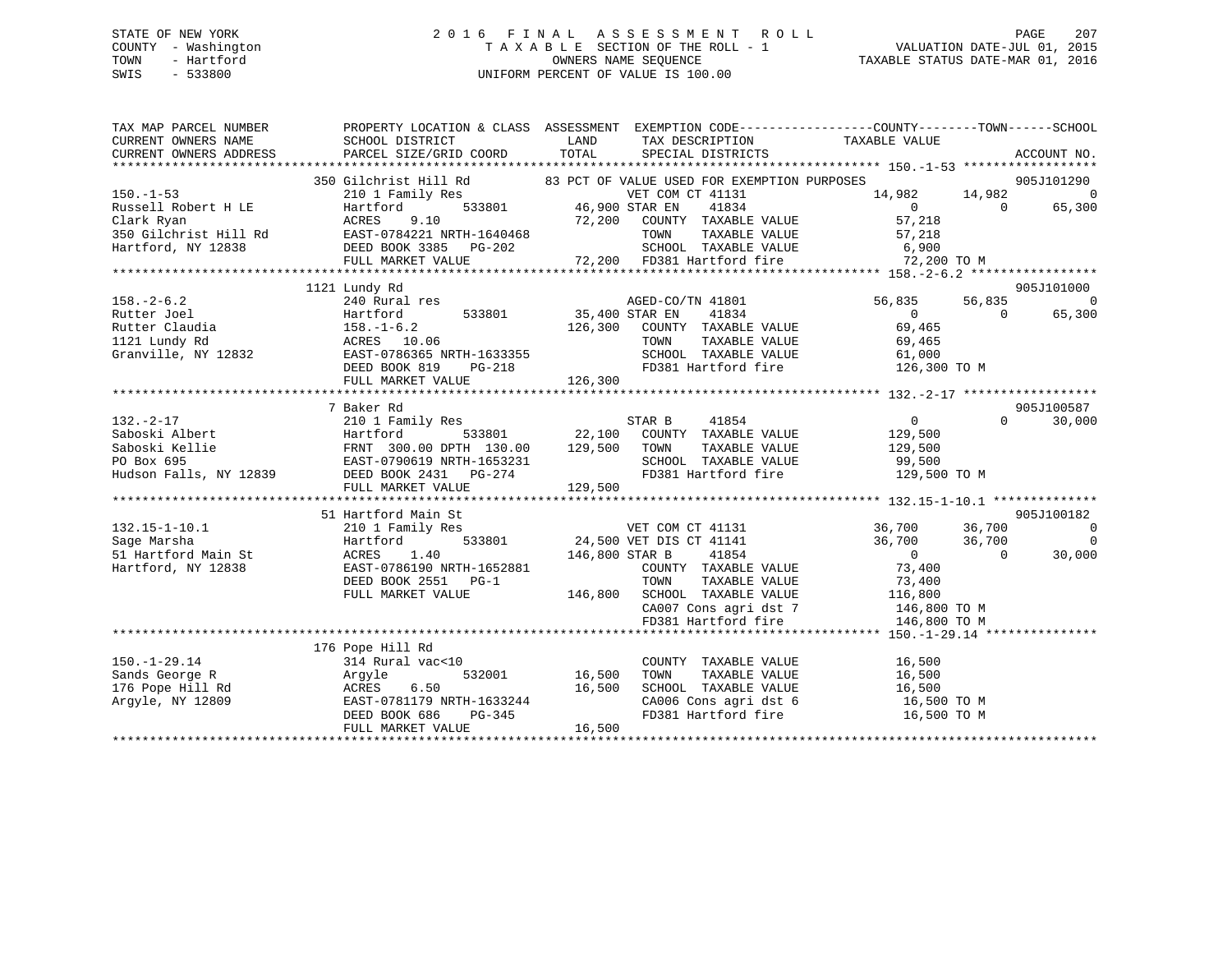## STATE OF NEW YORK 2 0 1 6 F I N A L A S S E S S M E N T R O L L PAGE 208 COUNTY - Washington T A X A B L E SECTION OF THE ROLL - 1 VALUATION DATE-JUL 01, 2015 TOWN - Hartford **TAXABLE STATUS DATE-MAR 01, 2016** OWNERS NAME SEQUENCE TAXABLE STATUS DATE-MAR 01, 2016 SWIS - 533800 UNIFORM PERCENT OF VALUE IS 100.00

| TAX MAP PARCEL NUMBER   | PROPERTY LOCATION & CLASS ASSESSMENT              |                                | EXEMPTION CODE----------------COUNTY-------TOWN------SCHOOL |                       |
|-------------------------|---------------------------------------------------|--------------------------------|-------------------------------------------------------------|-----------------------|
| CURRENT OWNERS NAME     | SCHOOL DISTRICT                                   | LAND<br>TAX DESCRIPTION        | TAXABLE VALUE                                               |                       |
| CURRENT OWNERS ADDRESS  | PARCEL SIZE/GRID COORD                            | TOTAL<br>SPECIAL DISTRICTS     |                                                             | ACCOUNT NO.           |
|                         |                                                   |                                |                                                             |                       |
|                         | 176 Marlboro Country Rd                           |                                |                                                             | 905J101039            |
| $141. - 3 - 24.2$       | 210 1 Family Res                                  | COUNTY TAXABLE VALUE           | 84,400                                                      |                       |
| Sargent Matthew         | Hartford<br>533801                                | 32,600<br>TOWN                 | TAXABLE VALUE<br>84,400                                     |                       |
| Gillis Brittany         | FRNT 416.00 DPTH 369.00                           | 84,400<br>SCHOOL TAXABLE VALUE | 84,400                                                      |                       |
| 176 Marlboro Country Rd | EAST-0785276 NRTH-1643604                         | FD381 Hartford fire            | 84,400 TO M                                                 |                       |
| Hartford, NY 12838      | DEED BOOK 3433 PG-102                             |                                |                                                             |                       |
|                         | FULL MARKET VALUE<br>*************************    | 84,400<br>*************        |                                                             |                       |
|                         |                                                   |                                |                                                             |                       |
|                         | 250 Hartford Main St                              |                                |                                                             | 905J101255            |
| $132. - 1 - 18.4$       | 270 Mfg housing                                   | 41854<br>STAR B                | $\overline{0}$                                              | 30,000<br>0           |
| Sargent Robert          | 533801<br>Hartford                                | 26,400 DISAB-C/T 41931         | 13,050                                                      | 13,050<br>$\mathbf 0$ |
| Mesick Wanda            | 1.90<br>ACRES                                     | 52,200<br>COUNTY TAXABLE VALUE | 39,150                                                      |                       |
| 250 Hartford Main St    | EAST-0789200 NRTH-1656094                         | TOWN                           | 39,150<br>TAXABLE VALUE                                     |                       |
| Granville, NY 12832     | DEED BOOK 3379 PG-133                             | SCHOOL TAXABLE VALUE           | 22,200                                                      |                       |
|                         | FULL MARKET VALUE                                 | 52,200 CA007 Cons agri dst 7   | 52,200 TO M                                                 |                       |
|                         |                                                   | FD381 Hartford fire            | 52,200 TO M                                                 |                       |
|                         |                                                   |                                |                                                             |                       |
|                         | 502 Blood St                                      |                                |                                                             | 905J100693            |
| $132. -4-6$             | 210 1 Family Res                                  | AGED-CO/TN 41801               | 19,440                                                      | 19,440<br>$\Omega$    |
| Sargent Robert          | Hartford<br>533801                                | 41834<br>19,700 STAR EN        | $\overline{0}$                                              | 43,200<br>$\Omega$    |
| Sargent Marie           | FRNT 113.00 DPTH 263.00                           | 43,200<br>COUNTY TAXABLE VALUE | 23,760                                                      |                       |
| 502 Blood St            | EAST-0794448 NRTH-1652147                         | TOWN                           | TAXABLE VALUE<br>23,760                                     |                       |
| Granville, NY 12832     | DEED BOOK 506<br>$PG-20$                          | SCHOOL TAXABLE VALUE           | $\overline{0}$                                              |                       |
|                         | FULL MARKET VALUE<br>**************************** | 43,200 FD381 Hartford fire     | 43,200 TO M                                                 |                       |
|                         | 16 Hastings Rd                                    |                                |                                                             | 905J100458            |
| $132. - 1 - 14$         | 210 1 Family Res                                  | 41854<br>STAR B                | $\overline{0}$                                              | 30,000<br>$\Omega$    |
| Sasselman Karl W        | Hartford<br>533801                                | 23,000<br>COUNTY TAXABLE VALUE | 119,000                                                     |                       |
| 16 Hastings Rd          | 1.00 BANK<br>ACRES<br>185                         | 119,000<br>TOWN                | TAXABLE VALUE<br>119,000                                    |                       |
| Granville, NY 12832     | EAST-0787796 NRTH-1655628                         | SCHOOL TAXABLE VALUE           | 89,000                                                      |                       |
|                         | DEED BOOK 932<br>$PG-245$                         | CA007 Cons agri dst 7          | 119,000 TO M                                                |                       |
|                         | FULL MARKET VALUE                                 | 119,000<br>FD381 Hartford fire | 119,000 TO M                                                |                       |
|                         |                                                   |                                |                                                             |                       |
|                         | 4683 State Route 149                              |                                |                                                             | 905J101416            |
| $132. - 1 - 27.3$       | 210 1 Family Res                                  | STAR B<br>41854                | $\overline{0}$                                              | $\Omega$<br>30,000    |
| Saunders Steven L       | Hartford<br>533801                                | 24,200<br>COUNTY TAXABLE VALUE | 135,700                                                     |                       |
| Saunders Karen          | ACRES<br>1.00                                     | 135,700<br>TOWN                | TAXABLE VALUE<br>135,700                                    |                       |
| 4683 State Route 149    | EAST-0785307 NRTH-1651856                         | SCHOOL TAXABLE VALUE           | 105,700                                                     |                       |
| Hartford, NY 12838      | DEED BOOK 641<br>PG-153                           | CA007 Cons agri dst 7          | 135,700 TO M                                                |                       |
|                         | FULL MARKET VALUE                                 | 135,700<br>FD381 Hartford fire | 135,700 TO M                                                |                       |
|                         |                                                   |                                |                                                             |                       |
|                         |                                                   |                                |                                                             |                       |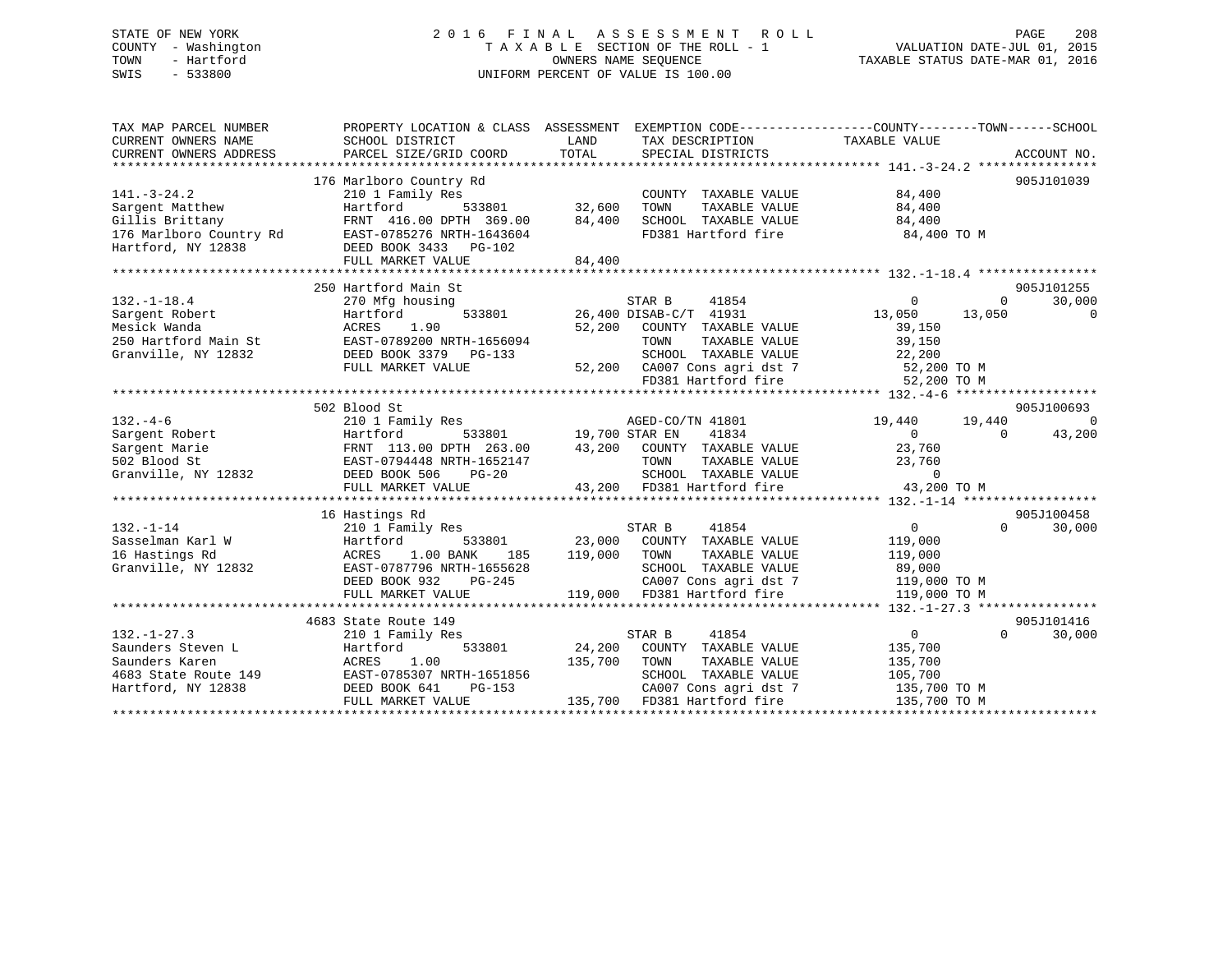# STATE OF NEW YORK 209 2016 FINAL ASSESSMENT ROLL PAGE 209 COUNTY - Washington  $\begin{array}{ccc}\n\text{T A X A B L E} & \text{SECTION OF THE ROLL - 1} \\
\text{T} & \text{MURR S EQUENCE}\n\end{array}$ SWIS - 533800 UNIFORM PERCENT OF VALUE IS 100.00

| TAX MAP PARCEL NUMBER                                            | PROPERTY LOCATION & CLASS ASSESSMENT EXEMPTION CODE----------------COUNTY-------TOWN------SCHOOL                                                                  |         |                                                                        |                |                             |
|------------------------------------------------------------------|-------------------------------------------------------------------------------------------------------------------------------------------------------------------|---------|------------------------------------------------------------------------|----------------|-----------------------------|
| CURRENT OWNERS NAME                                              | SCHOOL DISTRICT                                                                                                                                                   | LAND    | TAX DESCRIPTION                                                        | TAXABLE VALUE  |                             |
|                                                                  |                                                                                                                                                                   |         |                                                                        |                |                             |
|                                                                  |                                                                                                                                                                   |         |                                                                        |                |                             |
|                                                                  | State Route 149                                                                                                                                                   |         |                                                                        |                | 905J101417                  |
| $132. - 1 - 27.4$                                                | 314 Rural vac<10                                                                                                                                                  |         | COUNTY TAXABLE VALUE 12,500                                            |                |                             |
| Saunders Steven L                                                | 533801 12,500<br>Hartford                                                                                                                                         |         | TAXABLE VALUE<br>TOWN                                                  | 12,500         |                             |
|                                                                  | ACRES 1.00                                                                                                                                                        | 12,500  | SCHOOL TAXABLE VALUE 12,500                                            |                |                             |
| 4683 State Route 149<br>Hartford, NY 12838<br>Hartford, NY 12838 | EAST-0785467 NRTH-1651869                                                                                                                                         |         |                                                                        |                |                             |
|                                                                  | EAST-0785467 NRTH-1651869<br>DEED BOOK 682 PG-131                                                                                                                 |         | CA007 Cons agri dst 7 12,500 TO M<br>FD381 Hartford fire 12,500 TO M   |                |                             |
|                                                                  | FULL MARKET VALUE                                                                                                                                                 | 12,500  |                                                                        |                |                             |
|                                                                  |                                                                                                                                                                   |         |                                                                        |                |                             |
|                                                                  | 7752 State Route 40                                                                                                                                               |         |                                                                        |                | 905J100446                  |
| $140. -2 - 25$                                                   |                                                                                                                                                                   |         | COUNTY TAXABLE VALUE                                                   | 100,600        |                             |
|                                                                  | 210 1 Family Res<br>Hartford 533801 11,000                                                                                                                        |         | TOWN<br>TAXABLE VALUE                                                  | 100,600        |                             |
|                                                                  |                                                                                                                                                                   |         | SCHOOL TAXABLE VALUE 100,600                                           |                |                             |
|                                                                  | 140.-2-25<br>Saunders Tonya B<br>7752 State Route 40<br>Hartford, NY 12838<br>EAST-0782226 NRTH-1645208<br>EAST-0782226 NRTH-1645208<br>EAST-0782226 NRTH-1645208 |         | FD381 Hartford fire                                                    | 100,600 TO M   |                             |
|                                                                  | DEED BOOK 3598 PG-255                                                                                                                                             |         |                                                                        |                |                             |
|                                                                  | FULL MARKET VALUE                                                                                                                                                 | 100,600 |                                                                        |                |                             |
|                                                                  |                                                                                                                                                                   |         |                                                                        |                |                             |
|                                                                  | 151 Pope Hill Rd                                                                                                                                                  |         |                                                                        |                | 905J100158                  |
| $150. - 1 - 27$                                                  | 210 1 Family Res                                                                                                                                                  |         | STAR B<br>41854                                                        | $\overline{0}$ | $0 \qquad \qquad$<br>30,000 |
| 150.-1-4,<br>Savage Rose Ann<br>Paill Rd                         | 532001                                                                                                                                                            |         | 33,500 COUNTY TAXABLE VALUE                                            | 145,900        |                             |
|                                                                  | Argyle                                                                                                                                                            |         |                                                                        |                |                             |
|                                                                  | BLA 707/207                                                                                                                                                       | 145,900 | TOWN<br>TAXABLE VALUE                                                  | 145,900        |                             |
| Argyle, NY 12809                                                 | ACRES 2.26                                                                                                                                                        |         | SCHOOL TAXABLE VALUE 115,900                                           |                |                             |
|                                                                  | EAST-0780453 NRTH-1633798                                                                                                                                         |         | CA006 Cons agri dst 6 145,900 TO M<br>FD381 Hartford fire 145,900 TO M |                |                             |
|                                                                  | DEED BOOK 919 PG-87                                                                                                                                               |         |                                                                        |                |                             |
|                                                                  | FULL MARKET VALUE                                                                                                                                                 | 145,900 |                                                                        |                |                             |
|                                                                  |                                                                                                                                                                   |         |                                                                        |                |                             |
|                                                                  | County Route 30                                                                                                                                                   |         |                                                                        |                | 905J100447                  |
| $150. - 1 - 20$                                                  | 323 Vacant rural                                                                                                                                                  |         | COUNTY TAXABLE VALUE                                                   | 38,500         |                             |
| Saville Jay                                                      |                                                                                                                                                                   |         | TOWN TAXABLE VALUE                                                     | 38,500         |                             |
| Saville Lisa                                                     | 916/47                                                                                                                                                            | 38,500  | SCHOOL TAXABLE VALUE 38,500                                            |                |                             |
| 96 Reservoir Rd                                                  | ACRES 29.90<br>EAST-0788091 N                                                                                                                                     |         | CA008 Cons agri dst 8<br>FD381 Hartford fire                           | 38,500 TO M    |                             |
| Fort Edward, NY 12828                                            | EAST-0788091 NRTH-1634260                                                                                                                                         |         |                                                                        | 38,500 TO M    |                             |
|                                                                  | DEED BOOK 913<br>PG-305                                                                                                                                           |         |                                                                        |                |                             |
|                                                                  | FULL MARKET VALUE                                                                                                                                                 | 38,500  |                                                                        |                |                             |
|                                                                  |                                                                                                                                                                   |         |                                                                        |                |                             |
|                                                                  | 29 Hartford Main St                                                                                                                                               |         |                                                                        |                | 905J100399                  |
| $132.15 - 1 - 19$                                                | 210 1 Family Res                                                                                                                                                  |         | STAR EN 41834                                                          | $\overline{0}$ | $0 \qquad \qquad$<br>65,300 |
| Sawn Sandra R                                                    | Hartford                                                                                                                                                          |         | 533801 23,600 COUNTY TAXABLE VALUE                                     | 223,300        |                             |
| PO Box 195                                                       |                                                                                                                                                                   |         |                                                                        |                |                             |
| Hartford, NY 12838                                               | FRNT 178.00 DPTH 282.00 223,300 TOWN TAXABLE VALUE 223,300<br>EAST-0786145 NRTH-1652336 SCHOOL TAXABLE VALUE 158,000                                              |         |                                                                        |                |                             |
|                                                                  | DEED BOOK 1803 PG-26                                                                                                                                              |         | CA007 Cons agri dst 7 223,300 TO M                                     |                |                             |
|                                                                  | FULL MARKET VALUE                                                                                                                                                 |         | 223,300 FD381 Hartford fire                                            | 223,300 TO M   |                             |
|                                                                  |                                                                                                                                                                   |         |                                                                        |                |                             |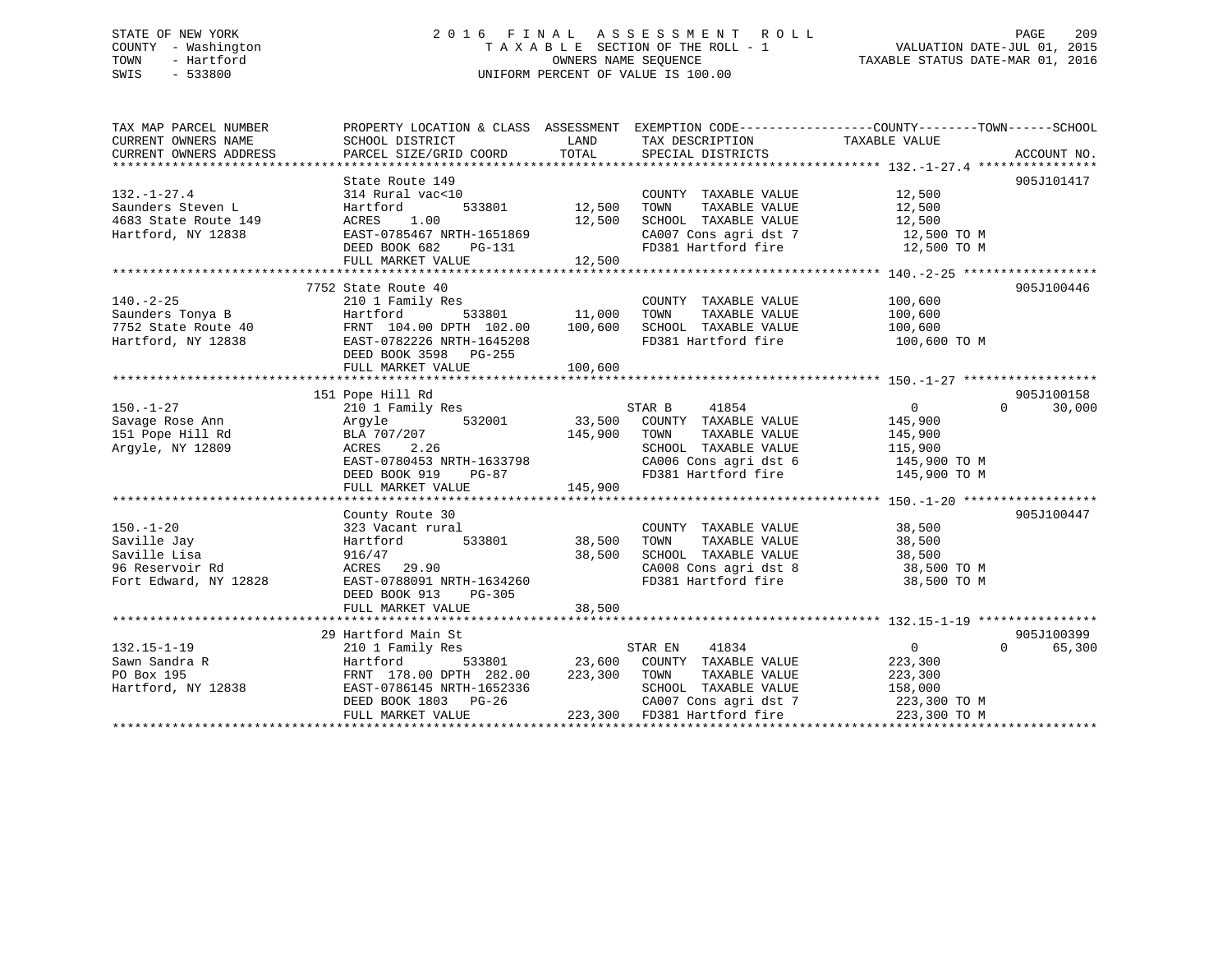## STATE OF NEW YORK 2 0 1 6 F I N A L A S S E S S M E N T R O L L PAGE 210 COUNTY - Washington T A X A B L E SECTION OF THE ROLL - 1 VALUATION DATE-JUL 01, 2015 TOWN - Hartford **TAXABLE STATUS DATE-MAR 01, 2016** OWNERS NAME SEQUENCE TAXABLE STATUS DATE-MAR 01, 2016 SWIS - 533800 UNIFORM PERCENT OF VALUE IS 100.00

| TAX MAP PARCEL NUMBER     |                                                                                                                                                                    |               | PROPERTY LOCATION & CLASS ASSESSMENT EXEMPTION CODE----------------COUNTY-------TOWN------SCHOOL |                  |                    |
|---------------------------|--------------------------------------------------------------------------------------------------------------------------------------------------------------------|---------------|--------------------------------------------------------------------------------------------------|------------------|--------------------|
| CURRENT OWNERS NAME       | SCHOOL DISTRICT                                                                                                                                                    | LAND          | TAX DESCRIPTION                                                                                  | TAXABLE VALUE    |                    |
| CURRENT OWNERS ADDRESS    | PARCEL SIZE/GRID COORD                                                                                                                                             | TOTAL         | SPECIAL DISTRICTS                                                                                |                  | ACCOUNT NO.        |
|                           |                                                                                                                                                                    |               |                                                                                                  |                  |                    |
|                           | 7382 State Route 40                                                                                                                                                |               |                                                                                                  |                  | 905J100527         |
| $149. - 1 - 19$           | 210 1 Family Res                                                                                                                                                   |               | VET COM CT 41131<br>533801 19,500 AGED-CO/TN 41801                                               | 23,575<br>23,575 | - 0                |
| Sawtell Paul E LE         |                                                                                                                                                                    |               |                                                                                                  | 35,363<br>35,363 | $\overline{0}$     |
| Sawtell Gary C            | FRNT 140.00 DPTH 205.00                                                                                                                                            |               | 94,300 AGED-SCH 41804                                                                            | $\overline{0}$   | 37,720<br>$\Omega$ |
| 7382 State Route 40       | Hartford 533801<br>FRNT 140.00 DPTH 205.00<br>40 EAST-0776049 NRTH-1638736<br>77 DEED BOOK 3211 PG-330                                                             |               | 41834<br>STAR EN                                                                                 | $\Omega$         | $\Omega$<br>56,580 |
| Fort Ann, NY 12827        |                                                                                                                                                                    |               | COUNTY TAXABLE VALUE                                                                             | 35,362           |                    |
|                           | FULL MARKET VALUE                                                                                                                                                  |               | 94,300 TOWN<br>TAXABLE VALUE                                                                     | 35,362           |                    |
|                           |                                                                                                                                                                    |               | SCHOOL TAXABLE VALUE                                                                             | $\Omega$         |                    |
|                           |                                                                                                                                                                    |               | FD381 Hartford fire                                                                              | 94,300 TO M      |                    |
|                           |                                                                                                                                                                    |               |                                                                                                  |                  |                    |
|                           | State Route 40                                                                                                                                                     |               |                                                                                                  |                  | 905J101254         |
| $123. - 1 - 13.5$         | 314 Rural vac<10                                                                                                                                                   |               | COUNTY TAXABLE VALUE                                                                             | 24,700           |                    |
|                           |                                                                                                                                                                    | 533801 24,700 | TAXABLE VALUE<br>TOWN                                                                            | 24,700           |                    |
|                           |                                                                                                                                                                    | 24,700        | SCHOOL TAXABLE VALUE                                                                             | 24,700           |                    |
|                           |                                                                                                                                                                    |               | CA007 Cons agri dst 7                                                                            | 24,700 TO M      |                    |
|                           | Schiavoni Frank J<br>Sellingham Linda<br>3220 Del Monte Ct<br>Fairfield, CA 94534<br>The Case DOOK 686<br>Fairfield, CA 94534<br>DEED BOOK 686<br>PG-231<br>PG-231 |               | FD381 Hartford fire                                                                              | 24,700 TO M      |                    |
|                           | FULL MARKET VALUE                                                                                                                                                  | 24,700        |                                                                                                  |                  |                    |
|                           |                                                                                                                                                                    |               |                                                                                                  |                  |                    |
|                           | State Route 40                                                                                                                                                     |               |                                                                                                  |                  | 905J100185         |
| $123. - 1 - 15$           | 323 Vacant rural                                                                                                                                                   |               | AG DIST<br>41720                                                                                 | 69,459           | 69,459<br>69,459   |
| Schneider William A       | 533801<br>Hartford                                                                                                                                                 | 146,800       | COUNTY TAXABLE VALUE                                                                             | 79,841           |                    |
| Schneider Joanne K        | 3185/82                                                                                                                                                            | 149,300       | TOWN<br>TAXABLE VALUE                                                                            | 79,841           |                    |
| 60 Country Club Rd        | $\text{ACRES}$ 120.60<br>ACRES 120.60                                                                                                                              |               | SCHOOL TAXABLE VALUE                                                                             | 79,841           |                    |
| Middletown, CT 06457      | EAST-0789242 NRTH-1659368                                                                                                                                          |               | CA007 Cons agri dst 7                                                                            | 79,841 TO M      |                    |
|                           |                                                                                                                                                                    |               |                                                                                                  |                  |                    |
| MAY BE SUBJECT TO PAYMENT |                                                                                                                                                                    |               |                                                                                                  | 149,300 TO M     |                    |
| UNDER AGDIST LAW TIL 2020 |                                                                                                                                                                    |               |                                                                                                  |                  |                    |
|                           |                                                                                                                                                                    |               |                                                                                                  |                  |                    |
|                           | 7735 State Route 40                                                                                                                                                |               |                                                                                                  |                  | 905J100642         |
| $140. - 2 - 33$           | 210 1 Family Res                                                                                                                                                   |               |                                                                                                  | $\overline{0}$   | $\Omega$<br>30,000 |
|                           |                                                                                                                                                                    |               |                                                                                                  | 134,300          |                    |
|                           | 71.00 DPTH 355.00 134,300 TOWN                                                                                                                                     |               | TAXABLE VALUE                                                                                    | 134,300          |                    |
|                           |                                                                                                                                                                    |               | SCHOOL TAXABLE VALUE                                                                             | 104,300          |                    |
|                           |                                                                                                                                                                    |               | FD381 Hartford fire                                                                              | 134,300 TO M     |                    |
|                           |                                                                                                                                                                    |               |                                                                                                  |                  |                    |
|                           |                                                                                                                                                                    |               |                                                                                                  |                  |                    |
|                           | 8852 State Route 40                                                                                                                                                |               |                                                                                                  |                  | 905J100318         |
| $114. - 1 - 8$            | 210 1 Family Res                                                                                                                                                   |               | 41854<br>STAR B                                                                                  | $\overline{0}$   | 30,000<br>$\Omega$ |
| Schroeder Mark            | 533801<br>Hartford                                                                                                                                                 |               | 26,500 COUNTY TAXABLE VALUE                                                                      | 209,300          |                    |
| 8852 State Route 40       | ROW 710/277                                                                                                                                                        | 209,300       | TOWN<br>TAXABLE VALUE                                                                            | 209,300          |                    |
| Fort Ann, NY 12827        | 6.31<br>ACRES                                                                                                                                                      |               | SCHOOL TAXABLE VALUE                                                                             | 179,300          |                    |
|                           | EAST-0791729 NRTH-1668566                                                                                                                                          |               | CA007 Cons agri dst 7<br>FD381 Hartford fire                                                     | 209,300 TO M     |                    |
|                           | DEED BOOK $1883$ PG- $114$                                                                                                                                         |               |                                                                                                  | 209,300 TO M     |                    |
|                           | FULL MARKET VALUE                                                                                                                                                  | 209,300       |                                                                                                  |                  |                    |
|                           |                                                                                                                                                                    |               |                                                                                                  |                  |                    |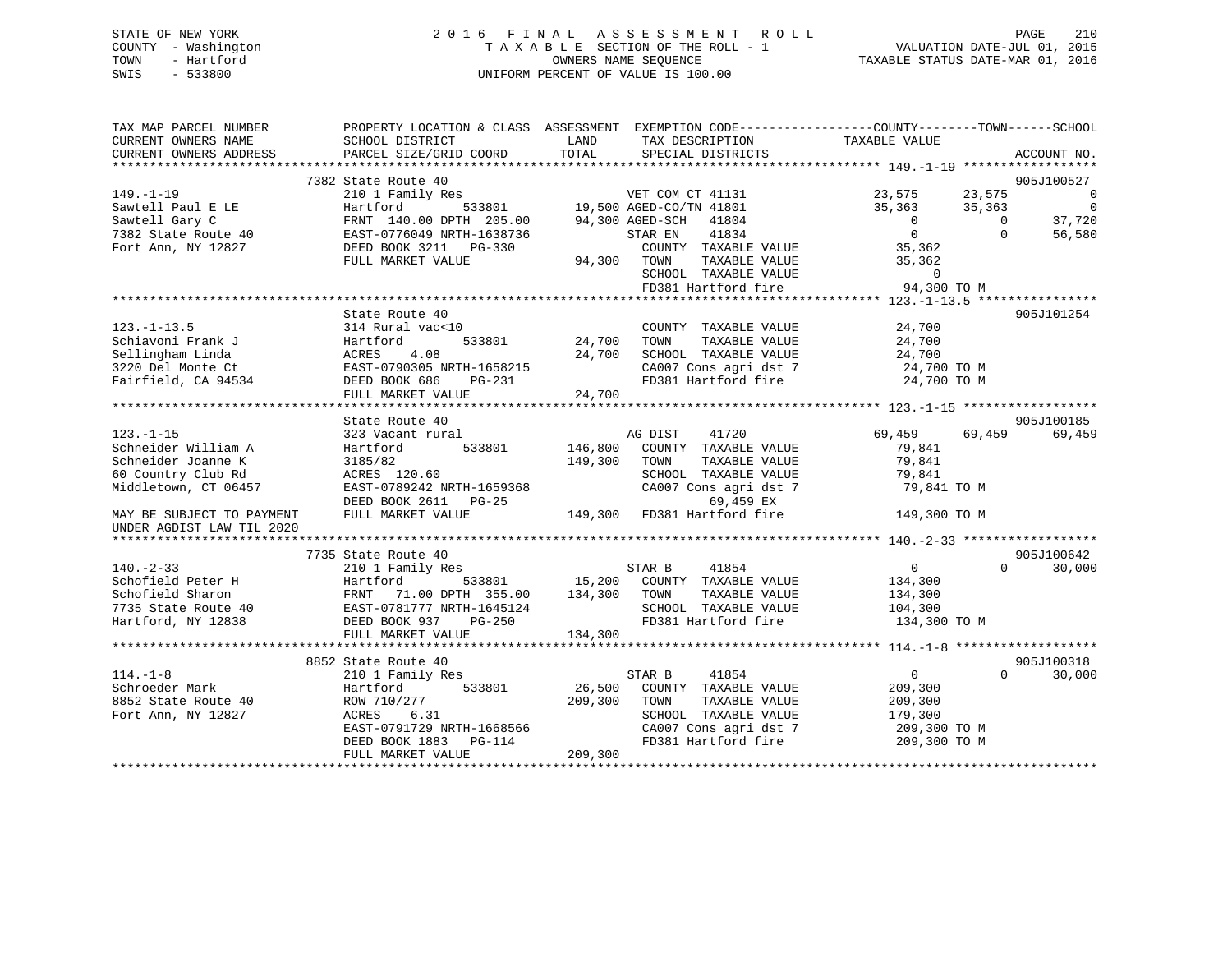## STATE OF NEW YORK 2 0 1 6 F I N A L A S S E S S M E N T R O L L PAGE 211 COUNTY - Washington T A X A B L E SECTION OF THE ROLL - 1 VALUATION DATE-JUL 01, 2015 TOWN - Hartford **TAXABLE STATUS DATE-MAR 01, 2016** OWNERS NAME SEQUENCE TAXABLE STATUS DATE-MAR 01, 2016 SWIS - 533800 UNIFORM PERCENT OF VALUE IS 100.00

| TAXABLE VALUE<br>CURRENT OWNERS NAME<br>SCHOOL DISTRICT<br>LAND<br>TAX DESCRIPTION<br>TOTAL<br>CURRENT OWNERS ADDRESS<br>PARCEL SIZE/GRID COORD<br>SPECIAL DISTRICTS<br>ACCOUNT NO.<br>30 Hillcrest Way<br>905J100566<br>$132 - 2 - 2.1$<br>$\overline{0}$<br>240 Rural res<br>STAR EN<br>41834<br>$\Omega$<br>70,200<br>533801<br>COUNTY TAXABLE VALUE<br>Schult Roy A<br>Hartford<br>175,400<br>ACRES 30.00<br>EAST-0790726 NRTH-1656231<br>Schult Lucille N<br>175,400<br>TOWN<br>TAXABLE VALUE<br>175,400<br>30 Hillcrest Way<br>SCHOOL TAXABLE VALUE<br>110,100<br>Granville, NY 12832 DEED BOOK 2355 PG-144<br>FD381 Hartford fire<br>175,400 TO M<br>FULL MARKET VALUE<br>175,400<br>8322 State Route 40<br>$123. - 1 - 13.7$<br>210 1 Family Res<br>COUNTY TAXABLE VALUE<br>139,900<br>Schult Roy A -LE-<br>533801<br>24,800<br>TAXABLE VALUE<br>139,900<br>Hartford<br>TOWN<br>SCHOOL TAXABLE VALUE<br>Schult Lucille -LE-<br>LOT B<br>139,900<br>139,900<br>FD381 Hartford fire<br>8322 State Route 40<br>ACRES<br>4.56<br>139,900 TO M<br>Granville, NY 12832<br>EAST-0790326 NRTH-1657055<br>DEED BOOK 2140 PG-194<br>139,900<br>FULL MARKET VALUE<br>6 Hillcrest Way<br>$132. - 2 - 2.6$<br>210 1 Family Res<br>123,200<br>COUNTY TAXABLE VALUE<br>Schult Roy A -LE-<br>533801<br>23,500<br>TAXABLE VALUE<br>123,200<br>Hartford<br>TOWN<br>Schult Eric S<br>123,200<br>SCHOOL TAXABLE VALUE<br>123,200<br>2140/190<br>FD381 Hartford fire<br>6 Hillcrest Way<br>123,200 TO M<br>Sub Lot A<br>Granville, NY 12832<br>FRNT 218.00 DPTH 226.00<br>EAST-0789925 NRTH-1656652<br>DEED BOOK 2174 PG-227<br>FULL MARKET VALUE<br>123,200<br>905J101040<br>State Route 40 | PROPERTY LOCATION & CLASS ASSESSMENT EXEMPTION CODE----------------COUNTY-------TOWN------SCHOOL |
|---------------------------------------------------------------------------------------------------------------------------------------------------------------------------------------------------------------------------------------------------------------------------------------------------------------------------------------------------------------------------------------------------------------------------------------------------------------------------------------------------------------------------------------------------------------------------------------------------------------------------------------------------------------------------------------------------------------------------------------------------------------------------------------------------------------------------------------------------------------------------------------------------------------------------------------------------------------------------------------------------------------------------------------------------------------------------------------------------------------------------------------------------------------------------------------------------------------------------------------------------------------------------------------------------------------------------------------------------------------------------------------------------------------------------------------------------------------------------------------------------------------------------------------------------------------------------------------------------------------------------------------------------------------------------------|--------------------------------------------------------------------------------------------------|
|                                                                                                                                                                                                                                                                                                                                                                                                                                                                                                                                                                                                                                                                                                                                                                                                                                                                                                                                                                                                                                                                                                                                                                                                                                                                                                                                                                                                                                                                                                                                                                                                                                                                                 |                                                                                                  |
|                                                                                                                                                                                                                                                                                                                                                                                                                                                                                                                                                                                                                                                                                                                                                                                                                                                                                                                                                                                                                                                                                                                                                                                                                                                                                                                                                                                                                                                                                                                                                                                                                                                                                 |                                                                                                  |
|                                                                                                                                                                                                                                                                                                                                                                                                                                                                                                                                                                                                                                                                                                                                                                                                                                                                                                                                                                                                                                                                                                                                                                                                                                                                                                                                                                                                                                                                                                                                                                                                                                                                                 |                                                                                                  |
|                                                                                                                                                                                                                                                                                                                                                                                                                                                                                                                                                                                                                                                                                                                                                                                                                                                                                                                                                                                                                                                                                                                                                                                                                                                                                                                                                                                                                                                                                                                                                                                                                                                                                 | 65,300                                                                                           |
|                                                                                                                                                                                                                                                                                                                                                                                                                                                                                                                                                                                                                                                                                                                                                                                                                                                                                                                                                                                                                                                                                                                                                                                                                                                                                                                                                                                                                                                                                                                                                                                                                                                                                 |                                                                                                  |
|                                                                                                                                                                                                                                                                                                                                                                                                                                                                                                                                                                                                                                                                                                                                                                                                                                                                                                                                                                                                                                                                                                                                                                                                                                                                                                                                                                                                                                                                                                                                                                                                                                                                                 |                                                                                                  |
|                                                                                                                                                                                                                                                                                                                                                                                                                                                                                                                                                                                                                                                                                                                                                                                                                                                                                                                                                                                                                                                                                                                                                                                                                                                                                                                                                                                                                                                                                                                                                                                                                                                                                 |                                                                                                  |
|                                                                                                                                                                                                                                                                                                                                                                                                                                                                                                                                                                                                                                                                                                                                                                                                                                                                                                                                                                                                                                                                                                                                                                                                                                                                                                                                                                                                                                                                                                                                                                                                                                                                                 |                                                                                                  |
|                                                                                                                                                                                                                                                                                                                                                                                                                                                                                                                                                                                                                                                                                                                                                                                                                                                                                                                                                                                                                                                                                                                                                                                                                                                                                                                                                                                                                                                                                                                                                                                                                                                                                 |                                                                                                  |
|                                                                                                                                                                                                                                                                                                                                                                                                                                                                                                                                                                                                                                                                                                                                                                                                                                                                                                                                                                                                                                                                                                                                                                                                                                                                                                                                                                                                                                                                                                                                                                                                                                                                                 |                                                                                                  |
|                                                                                                                                                                                                                                                                                                                                                                                                                                                                                                                                                                                                                                                                                                                                                                                                                                                                                                                                                                                                                                                                                                                                                                                                                                                                                                                                                                                                                                                                                                                                                                                                                                                                                 |                                                                                                  |
|                                                                                                                                                                                                                                                                                                                                                                                                                                                                                                                                                                                                                                                                                                                                                                                                                                                                                                                                                                                                                                                                                                                                                                                                                                                                                                                                                                                                                                                                                                                                                                                                                                                                                 |                                                                                                  |
|                                                                                                                                                                                                                                                                                                                                                                                                                                                                                                                                                                                                                                                                                                                                                                                                                                                                                                                                                                                                                                                                                                                                                                                                                                                                                                                                                                                                                                                                                                                                                                                                                                                                                 |                                                                                                  |
|                                                                                                                                                                                                                                                                                                                                                                                                                                                                                                                                                                                                                                                                                                                                                                                                                                                                                                                                                                                                                                                                                                                                                                                                                                                                                                                                                                                                                                                                                                                                                                                                                                                                                 |                                                                                                  |
|                                                                                                                                                                                                                                                                                                                                                                                                                                                                                                                                                                                                                                                                                                                                                                                                                                                                                                                                                                                                                                                                                                                                                                                                                                                                                                                                                                                                                                                                                                                                                                                                                                                                                 |                                                                                                  |
|                                                                                                                                                                                                                                                                                                                                                                                                                                                                                                                                                                                                                                                                                                                                                                                                                                                                                                                                                                                                                                                                                                                                                                                                                                                                                                                                                                                                                                                                                                                                                                                                                                                                                 |                                                                                                  |
|                                                                                                                                                                                                                                                                                                                                                                                                                                                                                                                                                                                                                                                                                                                                                                                                                                                                                                                                                                                                                                                                                                                                                                                                                                                                                                                                                                                                                                                                                                                                                                                                                                                                                 |                                                                                                  |
|                                                                                                                                                                                                                                                                                                                                                                                                                                                                                                                                                                                                                                                                                                                                                                                                                                                                                                                                                                                                                                                                                                                                                                                                                                                                                                                                                                                                                                                                                                                                                                                                                                                                                 |                                                                                                  |
|                                                                                                                                                                                                                                                                                                                                                                                                                                                                                                                                                                                                                                                                                                                                                                                                                                                                                                                                                                                                                                                                                                                                                                                                                                                                                                                                                                                                                                                                                                                                                                                                                                                                                 |                                                                                                  |
|                                                                                                                                                                                                                                                                                                                                                                                                                                                                                                                                                                                                                                                                                                                                                                                                                                                                                                                                                                                                                                                                                                                                                                                                                                                                                                                                                                                                                                                                                                                                                                                                                                                                                 |                                                                                                  |
|                                                                                                                                                                                                                                                                                                                                                                                                                                                                                                                                                                                                                                                                                                                                                                                                                                                                                                                                                                                                                                                                                                                                                                                                                                                                                                                                                                                                                                                                                                                                                                                                                                                                                 |                                                                                                  |
|                                                                                                                                                                                                                                                                                                                                                                                                                                                                                                                                                                                                                                                                                                                                                                                                                                                                                                                                                                                                                                                                                                                                                                                                                                                                                                                                                                                                                                                                                                                                                                                                                                                                                 |                                                                                                  |
|                                                                                                                                                                                                                                                                                                                                                                                                                                                                                                                                                                                                                                                                                                                                                                                                                                                                                                                                                                                                                                                                                                                                                                                                                                                                                                                                                                                                                                                                                                                                                                                                                                                                                 |                                                                                                  |
|                                                                                                                                                                                                                                                                                                                                                                                                                                                                                                                                                                                                                                                                                                                                                                                                                                                                                                                                                                                                                                                                                                                                                                                                                                                                                                                                                                                                                                                                                                                                                                                                                                                                                 |                                                                                                  |
|                                                                                                                                                                                                                                                                                                                                                                                                                                                                                                                                                                                                                                                                                                                                                                                                                                                                                                                                                                                                                                                                                                                                                                                                                                                                                                                                                                                                                                                                                                                                                                                                                                                                                 |                                                                                                  |
|                                                                                                                                                                                                                                                                                                                                                                                                                                                                                                                                                                                                                                                                                                                                                                                                                                                                                                                                                                                                                                                                                                                                                                                                                                                                                                                                                                                                                                                                                                                                                                                                                                                                                 |                                                                                                  |
|                                                                                                                                                                                                                                                                                                                                                                                                                                                                                                                                                                                                                                                                                                                                                                                                                                                                                                                                                                                                                                                                                                                                                                                                                                                                                                                                                                                                                                                                                                                                                                                                                                                                                 |                                                                                                  |
|                                                                                                                                                                                                                                                                                                                                                                                                                                                                                                                                                                                                                                                                                                                                                                                                                                                                                                                                                                                                                                                                                                                                                                                                                                                                                                                                                                                                                                                                                                                                                                                                                                                                                 |                                                                                                  |
|                                                                                                                                                                                                                                                                                                                                                                                                                                                                                                                                                                                                                                                                                                                                                                                                                                                                                                                                                                                                                                                                                                                                                                                                                                                                                                                                                                                                                                                                                                                                                                                                                                                                                 |                                                                                                  |
|                                                                                                                                                                                                                                                                                                                                                                                                                                                                                                                                                                                                                                                                                                                                                                                                                                                                                                                                                                                                                                                                                                                                                                                                                                                                                                                                                                                                                                                                                                                                                                                                                                                                                 |                                                                                                  |
|                                                                                                                                                                                                                                                                                                                                                                                                                                                                                                                                                                                                                                                                                                                                                                                                                                                                                                                                                                                                                                                                                                                                                                                                                                                                                                                                                                                                                                                                                                                                                                                                                                                                                 |                                                                                                  |
| $123. - 1 - 13.2$<br>COUNTY TAXABLE VALUE<br>11,500<br>322 Rural vac>10                                                                                                                                                                                                                                                                                                                                                                                                                                                                                                                                                                                                                                                                                                                                                                                                                                                                                                                                                                                                                                                                                                                                                                                                                                                                                                                                                                                                                                                                                                                                                                                                         |                                                                                                  |
| Schult Roy A LE<br>TAXABLE VALUE<br>11,500<br>Hartford<br>533801<br>11,500<br>TOWN                                                                                                                                                                                                                                                                                                                                                                                                                                                                                                                                                                                                                                                                                                                                                                                                                                                                                                                                                                                                                                                                                                                                                                                                                                                                                                                                                                                                                                                                                                                                                                                              |                                                                                                  |
| Schult Lucille N LE<br>ACRES 24.40<br>11,500<br>SCHOOL TAXABLE VALUE<br>11,500                                                                                                                                                                                                                                                                                                                                                                                                                                                                                                                                                                                                                                                                                                                                                                                                                                                                                                                                                                                                                                                                                                                                                                                                                                                                                                                                                                                                                                                                                                                                                                                                  |                                                                                                  |
| 8322 State Route 40<br>EAST-0790901 NRTH-1657654<br>FD381 Hartford fire<br>11,500 TO M                                                                                                                                                                                                                                                                                                                                                                                                                                                                                                                                                                                                                                                                                                                                                                                                                                                                                                                                                                                                                                                                                                                                                                                                                                                                                                                                                                                                                                                                                                                                                                                          |                                                                                                  |
| Granville, NY 12832<br>DEED BOOK 3472 PG-193                                                                                                                                                                                                                                                                                                                                                                                                                                                                                                                                                                                                                                                                                                                                                                                                                                                                                                                                                                                                                                                                                                                                                                                                                                                                                                                                                                                                                                                                                                                                                                                                                                    |                                                                                                  |
| FULL MARKET VALUE<br>11,500                                                                                                                                                                                                                                                                                                                                                                                                                                                                                                                                                                                                                                                                                                                                                                                                                                                                                                                                                                                                                                                                                                                                                                                                                                                                                                                                                                                                                                                                                                                                                                                                                                                     |                                                                                                  |
|                                                                                                                                                                                                                                                                                                                                                                                                                                                                                                                                                                                                                                                                                                                                                                                                                                                                                                                                                                                                                                                                                                                                                                                                                                                                                                                                                                                                                                                                                                                                                                                                                                                                                 |                                                                                                  |
| 905J100281<br>90 Hartford Main St                                                                                                                                                                                                                                                                                                                                                                                                                                                                                                                                                                                                                                                                                                                                                                                                                                                                                                                                                                                                                                                                                                                                                                                                                                                                                                                                                                                                                                                                                                                                                                                                                                               |                                                                                                  |
| $132.15 - 2 - 1$<br>41720<br>9,304<br>9,304<br>210 1 Family Res<br>AG DIST                                                                                                                                                                                                                                                                                                                                                                                                                                                                                                                                                                                                                                                                                                                                                                                                                                                                                                                                                                                                                                                                                                                                                                                                                                                                                                                                                                                                                                                                                                                                                                                                      | 9,304                                                                                            |
| Schultz Gertrude<br>533801<br>32,600<br>COUNTY TAXABLE VALUE<br>134,996                                                                                                                                                                                                                                                                                                                                                                                                                                                                                                                                                                                                                                                                                                                                                                                                                                                                                                                                                                                                                                                                                                                                                                                                                                                                                                                                                                                                                                                                                                                                                                                                         |                                                                                                  |
| Hartford                                                                                                                                                                                                                                                                                                                                                                                                                                                                                                                                                                                                                                                                                                                                                                                                                                                                                                                                                                                                                                                                                                                                                                                                                                                                                                                                                                                                                                                                                                                                                                                                                                                                        |                                                                                                  |
| 203 County Road 67<br>9.70<br>134,996<br>ACRES<br>144,300<br>TOWN<br>TAXABLE VALUE                                                                                                                                                                                                                                                                                                                                                                                                                                                                                                                                                                                                                                                                                                                                                                                                                                                                                                                                                                                                                                                                                                                                                                                                                                                                                                                                                                                                                                                                                                                                                                                              |                                                                                                  |
| Stillwater, NY 12170<br>SCHOOL TAXABLE VALUE<br>EAST-0787222 NRTH-1653348<br>134,996                                                                                                                                                                                                                                                                                                                                                                                                                                                                                                                                                                                                                                                                                                                                                                                                                                                                                                                                                                                                                                                                                                                                                                                                                                                                                                                                                                                                                                                                                                                                                                                            |                                                                                                  |
| CA007 Cons agri dst 7<br>134,996 TO M<br>DEED BOOK 3166 PG-284                                                                                                                                                                                                                                                                                                                                                                                                                                                                                                                                                                                                                                                                                                                                                                                                                                                                                                                                                                                                                                                                                                                                                                                                                                                                                                                                                                                                                                                                                                                                                                                                                  |                                                                                                  |
| FULL MARKET VALUE<br>144,300<br>9,304 EX<br>MAY BE SUBJECT TO PAYMENT                                                                                                                                                                                                                                                                                                                                                                                                                                                                                                                                                                                                                                                                                                                                                                                                                                                                                                                                                                                                                                                                                                                                                                                                                                                                                                                                                                                                                                                                                                                                                                                                           |                                                                                                  |
| FD381 Hartford fire<br>144,300 TO M<br>UNDER AGDIST LAW TIL 2020                                                                                                                                                                                                                                                                                                                                                                                                                                                                                                                                                                                                                                                                                                                                                                                                                                                                                                                                                                                                                                                                                                                                                                                                                                                                                                                                                                                                                                                                                                                                                                                                                |                                                                                                  |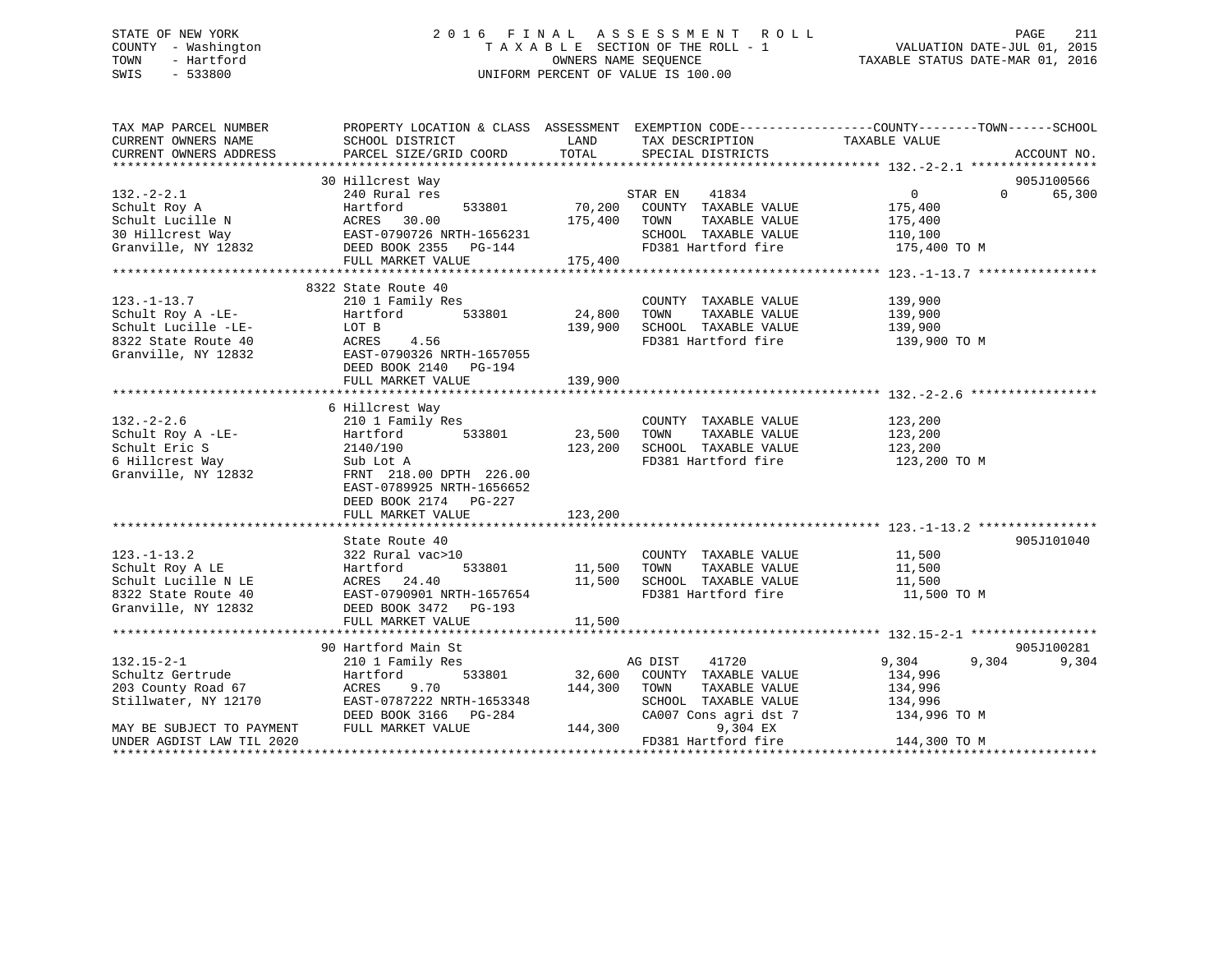## STATE OF NEW YORK 2 0 1 6 F I N A L A S S E S S M E N T R O L L PAGE 212 COUNTY - Washington T A X A B L E SECTION OF THE ROLL - 1 VALUATION DATE-JUL 01, 2015 TOWN - Hartford **TAXABLE STATUS DATE-MAR 01, 2016** OWNERS NAME SEQUENCE TAXABLE STATUS DATE-MAR 01, 2016 SWIS - 533800 UNIFORM PERCENT OF VALUE IS 100.00

| TAX MAP PARCEL NUMBER<br>CURRENT OWNERS NAME<br>CURRENT OWNERS ADDRESS | SCHOOL DISTRICT<br>PARCEL SIZE/GRID COORD            | PROPERTY LOCATION & CLASS ASSESSMENT EXEMPTION CODE---------------COUNTY-------TOWN------SCHOOL<br>LAND<br>TAX DESCRIPTION<br>TOTAL<br>SPECIAL DISTRICTS | TAXABLE VALUE<br>ACCOUNT NO.         |
|------------------------------------------------------------------------|------------------------------------------------------|----------------------------------------------------------------------------------------------------------------------------------------------------------|--------------------------------------|
|                                                                        |                                                      |                                                                                                                                                          |                                      |
|                                                                        | 23 East St                                           |                                                                                                                                                          | 905J100413                           |
| $132.15 - 2 - 7$                                                       | 220 2 Family Res                                     | VET WAR CT 41121                                                                                                                                         | $\overline{0}$<br>11,910<br>11,910   |
| Scott Eleanor Colleen                                                  | Hartford                                             | 533801 15,400 STAR B<br>DPTH 183.00 79,400 COUNT<br>41854                                                                                                | $\overline{0}$<br>30,000<br>$\Omega$ |
| 23 East St                                                             | FRNT 100.00 DPTH 183.00                              | COUNTY TAXABLE VALUE                                                                                                                                     | 67,490                               |
| Hartford, NY 12838                                                     | EAST-0786881 NRTH-1652376                            | TAXABLE VALUE<br>TOWN                                                                                                                                    | 67,490                               |
|                                                                        | DEED BOOK 2012    PG-316                             | SCHOOL TAXABLE VALUE                                                                                                                                     | 49,400                               |
|                                                                        | FULL MARKET VALUE                                    | 79,400 CA007 Cons agri dst 7                                                                                                                             | 79,400 TO M                          |
|                                                                        |                                                      | FD381 Hartford fire                                                                                                                                      | 79,400 TO M                          |
|                                                                        |                                                      |                                                                                                                                                          |                                      |
|                                                                        | State Route 40                                       |                                                                                                                                                          | 905J100316                           |
| $149. - 1 - 15$                                                        | 311 Res vac land                                     | COUNTY TAXABLE VALUE                                                                                                                                     | 9,500                                |
| Scripture Victor M                                                     | Hartford<br>533801                                   | 9,500<br>TOWN<br>TAXABLE VALUE                                                                                                                           | 9,500                                |
| Scripture Martha A                                                     | FRNT 150.00 DPTH 150.00                              | 9,500<br>SCHOOL TAXABLE VALUE                                                                                                                            | 9,500                                |
| 7364 State Route 40                                                    | FRNT 150.00 DPIH 150.00<br>EAST-0775648 NRTH-1638130 | FD381 Hartford fire 9,500 TO M                                                                                                                           |                                      |
| Fort Ann, NY 12827                                                     | DEED BOOK 1843 PG-275                                |                                                                                                                                                          |                                      |
|                                                                        | FULL MARKET VALUE                                    | 9,500                                                                                                                                                    |                                      |
|                                                                        |                                                      |                                                                                                                                                          |                                      |
|                                                                        | 7364 State Route 40                                  |                                                                                                                                                          | 905J101312                           |
| $149. - 1 - 22.4$                                                      |                                                      |                                                                                                                                                          | $\Omega$                             |
|                                                                        | 210 1 Family Res                                     | STAR B<br>41854<br>533801 36,800 COUNTY TAXABLE VALUE                                                                                                    | 30,000<br>$\overline{0}$             |
| Scripture Victor M                                                     | Hartford                                             |                                                                                                                                                          | 95,400                               |
| Scripture Martha A                                                     | ACRES 4.05<br>EAST-0775961 NRTH-1638140              | 95,400<br>TOWN<br>TAXABLE VALUE                                                                                                                          | 95,400                               |
| 7364 State Route 40                                                    |                                                      | SCHOOL TAXABLE VALUE                                                                                                                                     | 65,400                               |
| Fort Ann, NY 12827                                                     | DEED BOOK 1817    PG-120                             | FD381 Hartford fire                                                                                                                                      | 95,400 TO M                          |
|                                                                        | FULL MARKET VALUE                                    | 95,400                                                                                                                                                   |                                      |
|                                                                        |                                                      |                                                                                                                                                          |                                      |
|                                                                        | 5245 State Route 149                                 |                                                                                                                                                          | 905J101104                           |
| $132. - 2 - 21.4$                                                      | 210 1 Family Res                                     | STAR B<br>41854                                                                                                                                          | 30,000<br>0<br>$\Omega$              |
| Sears Robert J                                                         | Hartford<br>533801                                   | 29,700 COUNTY TAXABLE VALUE                                                                                                                              | 119,000                              |
| Sears Debra A                                                          | ACRES<br>2.76                                        | 119,000<br>TOWN<br>TAXABLE VALUE                                                                                                                         | 119,000                              |
| 5245 State Route 149                                                   | EAST-0793327 NRTH-1653670                            | SCHOOL TAXABLE VALUE                                                                                                                                     | 89,000                               |
| Granville, NY 12832                                                    | DEED BOOK 887<br>PG-317                              | FD381 Hartford fire                                                                                                                                      | 119,000 TO M                         |
|                                                                        | FULL MARKET VALUE                                    | 119,000                                                                                                                                                  |                                      |
|                                                                        |                                                      |                                                                                                                                                          |                                      |
|                                                                        | 5253 State Route 149                                 |                                                                                                                                                          | 905J101169                           |
| $132. - 2 - 21.5$                                                      | 210 1 Family Res                                     | STAR B<br>41854                                                                                                                                          | $\overline{0}$<br>$\Omega$<br>30,000 |
| Seitz Linda A                                                          | 533801<br>Hartford                                   | 29,700 COUNTY TAXABLE VALUE                                                                                                                              | 120,500                              |
| 5253 State Route 149                                                   | 2.77<br>ACRES                                        | 120,500<br>TAXABLE VALUE<br>TOWN                                                                                                                         | 120,500                              |
| Granville, NY 12832                                                    | EAST-0793521 NRTH-1653797                            | SCHOOL TAXABLE VALUE                                                                                                                                     | 90,500                               |
|                                                                        |                                                      |                                                                                                                                                          |                                      |
|                                                                        | DEED BOOK 925<br>PG-66                               | FD381 Hartford fire                                                                                                                                      | 120,500 TO M                         |
|                                                                        | FULL MARKET VALUE                                    | 120,500                                                                                                                                                  |                                      |
|                                                                        |                                                      |                                                                                                                                                          |                                      |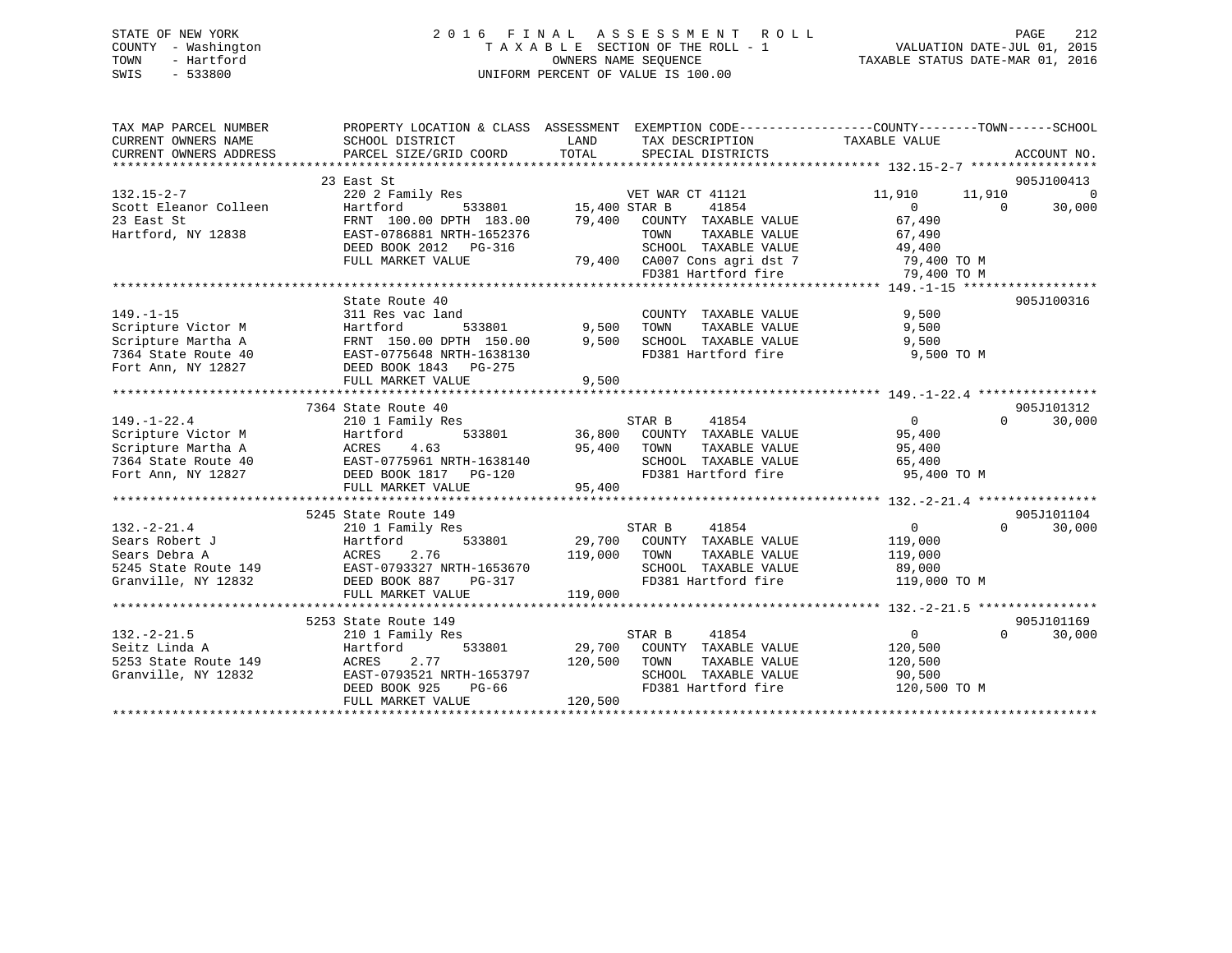## STATE OF NEW YORK 2 0 1 6 F I N A L A S S E S S M E N T R O L L PAGE 213 COUNTY - Washington T A X A B L E SECTION OF THE ROLL - 1 VALUATION DATE-JUL 01, 2015 TOWN - Hartford **TAXABLE STATUS DATE-MAR 01, 2016** OWNERS NAME SEQUENCE TAXABLE STATUS DATE-MAR 01, 2016 SWIS - 533800 UNIFORM PERCENT OF VALUE IS 100.00

| TAX MAP PARCEL NUMBER  | PROPERTY LOCATION & CLASS ASSESSMENT EXEMPTION CODE---------------COUNTY-------TOWN-----SCHOOL                                                                                                                                                                                                                                                                                                   |              |                                                     |                                                |                          |
|------------------------|--------------------------------------------------------------------------------------------------------------------------------------------------------------------------------------------------------------------------------------------------------------------------------------------------------------------------------------------------------------------------------------------------|--------------|-----------------------------------------------------|------------------------------------------------|--------------------------|
| CURRENT OWNERS NAME    | SCHOOL DISTRICT                                                                                                                                                                                                                                                                                                                                                                                  | <b>LAND</b>  | TAX DESCRIPTION TAXABLE VALUE                       |                                                |                          |
| CURRENT OWNERS ADDRESS | PARCEL SIZE/GRID COORD                                                                                                                                                                                                                                                                                                                                                                           | TOTAL        | SPECIAL DISTRICTS                                   |                                                | ACCOUNT NO.              |
|                        |                                                                                                                                                                                                                                                                                                                                                                                                  |              |                                                     |                                                |                          |
|                        |                                                                                                                                                                                                                                                                                                                                                                                                  |              |                                                     |                                                | 905J100519               |
|                        |                                                                                                                                                                                                                                                                                                                                                                                                  |              |                                                     | 38,388 38,388<br>0 0                           | $\overline{\phantom{0}}$ |
|                        |                                                                                                                                                                                                                                                                                                                                                                                                  |              |                                                     |                                                | 65,300                   |
|                        |                                                                                                                                                                                                                                                                                                                                                                                                  |              |                                                     |                                                |                          |
|                        |                                                                                                                                                                                                                                                                                                                                                                                                  |              |                                                     |                                                |                          |
|                        |                                                                                                                                                                                                                                                                                                                                                                                                  |              |                                                     |                                                |                          |
|                        |                                                                                                                                                                                                                                                                                                                                                                                                  |              | 182,800 FD381 Hartford fire 182,800 TO M            |                                                |                          |
|                        |                                                                                                                                                                                                                                                                                                                                                                                                  |              |                                                     |                                                |                          |
|                        | 19 Slate Way                                                                                                                                                                                                                                                                                                                                                                                     |              |                                                     |                                                |                          |
| $140. - 1 - 41.5$      | 270 Mfg housing<br>Hartford 533801 42,700 COUNTY TAXABLE VALUE<br>LOT 3 66,000 TOWN TAXABLE VALUE                                                                                                                                                                                                                                                                                                |              |                                                     | $\sim$ 0                                       | $\Omega$<br>30,000       |
|                        |                                                                                                                                                                                                                                                                                                                                                                                                  |              |                                                     | 66,000                                         |                          |
|                        |                                                                                                                                                                                                                                                                                                                                                                                                  | 66,000 TOWN  |                                                     | 66,000                                         |                          |
|                        |                                                                                                                                                                                                                                                                                                                                                                                                  |              | SCHOOL TAXABLE VALUE 36,000                         |                                                |                          |
|                        | $\begin{array}{lllllll} 140. -1 - 41.5 \\ \text{Severage Joseph C} & \text{Hartford} & 533801 & 42,700 \\ \text{Severage Angle J} & \text{LOT 3} & 66,000 \\ 19 \text{ State Way} & \text{ACRES} & 6.19 \\ \text{Fort Ann, NY 12827} & \text{EAST-0770598 NRTH-1642354} \\ \text{DCP 3} & \text{EAST-0770598 NRTH-1642354} \\ \text{DCP 4} & \text{DCP 5} & \text{DCP 6} & \text{DCP 6} \\ \end$ |              | FD381 Hartford fire 66,000 TO M                     |                                                |                          |
|                        | DEED BOOK 756<br>PG-286                                                                                                                                                                                                                                                                                                                                                                          |              |                                                     |                                                |                          |
|                        | FULL MARKET VALUE                                                                                                                                                                                                                                                                                                                                                                                | 66,000       |                                                     |                                                |                          |
|                        |                                                                                                                                                                                                                                                                                                                                                                                                  |              |                                                     |                                                |                          |
|                        | 22 East St                                                                                                                                                                                                                                                                                                                                                                                       |              |                                                     |                                                | 905J100559               |
| $132.15 - 2 - 14$      | 210 1 Family Res                                                                                                                                                                                                                                                                                                                                                                                 |              | COUNTY TAXABLE VALUE 114,300                        |                                                |                          |
|                        |                                                                                                                                                                                                                                                                                                                                                                                                  |              | TOWN                                                |                                                |                          |
|                        | Severance Nicholas A<br>Severance Lori A<br>Severance Lori A<br>Severance Lori A<br>Severance Lori A<br>FRNT 155.00 DPTH 158.00<br>22 East St<br>EAST-0786787 NRTH-1652155<br>DEED BOOK 2181<br>PG-216                                                                                                                                                                                           |              | SCHOOL TAXABLE VALUE                                | TAXABLE VALUE 114,300<br>TAXABLE VALUE 114,300 |                          |
|                        |                                                                                                                                                                                                                                                                                                                                                                                                  |              | CA007 Cons agri dst 7 114,300 TO M                  |                                                |                          |
|                        |                                                                                                                                                                                                                                                                                                                                                                                                  |              | FD381 Hartford fire 114,300 TO M                    |                                                |                          |
|                        | FULL MARKET VALUE                                                                                                                                                                                                                                                                                                                                                                                | 114,300      |                                                     |                                                |                          |
|                        |                                                                                                                                                                                                                                                                                                                                                                                                  |              |                                                     |                                                |                          |
|                        | 69 Townsend Rd                                                                                                                                                                                                                                                                                                                                                                                   |              |                                                     |                                                | 905J101212               |
| $140. -2 - 2.1$        | 210 1 Family Res                                                                                                                                                                                                                                                                                                                                                                                 |              | STAR B 41854                                        | $\overline{0}$                                 | $\Omega$<br>30,000       |
|                        |                                                                                                                                                                                                                                                                                                                                                                                                  |              |                                                     |                                                |                          |
|                        |                                                                                                                                                                                                                                                                                                                                                                                                  |              |                                                     |                                                |                          |
|                        |                                                                                                                                                                                                                                                                                                                                                                                                  |              |                                                     |                                                |                          |
|                        |                                                                                                                                                                                                                                                                                                                                                                                                  |              |                                                     |                                                |                          |
|                        | 1407-21.1 1408<br>Sharp Matthew S<br>Sharp Jennifer M<br>EAST-0781557 NRTH-1647491<br>Hartford, NY 12838<br>DEED BOOK 932 PG-206<br>FULL MARKET VALUE<br>THE MATE SARE SALUE SCHOOL TAXABLE VALUE<br>132,500 TO M<br>FULL MARKET VALUE<br>THE MARK                                                                                                                                               |              |                                                     |                                                |                          |
|                        |                                                                                                                                                                                                                                                                                                                                                                                                  |              |                                                     |                                                |                          |
|                        |                                                                                                                                                                                                                                                                                                                                                                                                  |              |                                                     |                                                | 905J100498               |
|                        | Blood St                                                                                                                                                                                                                                                                                                                                                                                         |              |                                                     |                                                |                          |
| $132. -4 - 9.1$        | 312 Vac w/imprv                                                                                                                                                                                                                                                                                                                                                                                  | 533801 1,000 | COUNTY TAXABLE VALUE                                | 8,000                                          |                          |
| Shaw David E           | Hartford                                                                                                                                                                                                                                                                                                                                                                                         | 8,000        | TAXABLE VALUE<br>TOWN<br>SCHOOL TAXABLE VALUE 8,000 | 8,000                                          |                          |
| Shaw Nina              | FRNT 150.00 DPTH 150.00                                                                                                                                                                                                                                                                                                                                                                          |              |                                                     |                                                |                          |
| 423 Blood St           | EAST-0794620 NRTH-1650111                                                                                                                                                                                                                                                                                                                                                                        |              | FD381 Hartford fire 8,000 TO M                      |                                                |                          |
| Granville, NY 12832    | DEED BOOK 604<br>PG-27                                                                                                                                                                                                                                                                                                                                                                           |              |                                                     |                                                |                          |
|                        | FULL MARKET VALUE                                                                                                                                                                                                                                                                                                                                                                                | 8,000        |                                                     |                                                |                          |
|                        |                                                                                                                                                                                                                                                                                                                                                                                                  |              |                                                     |                                                |                          |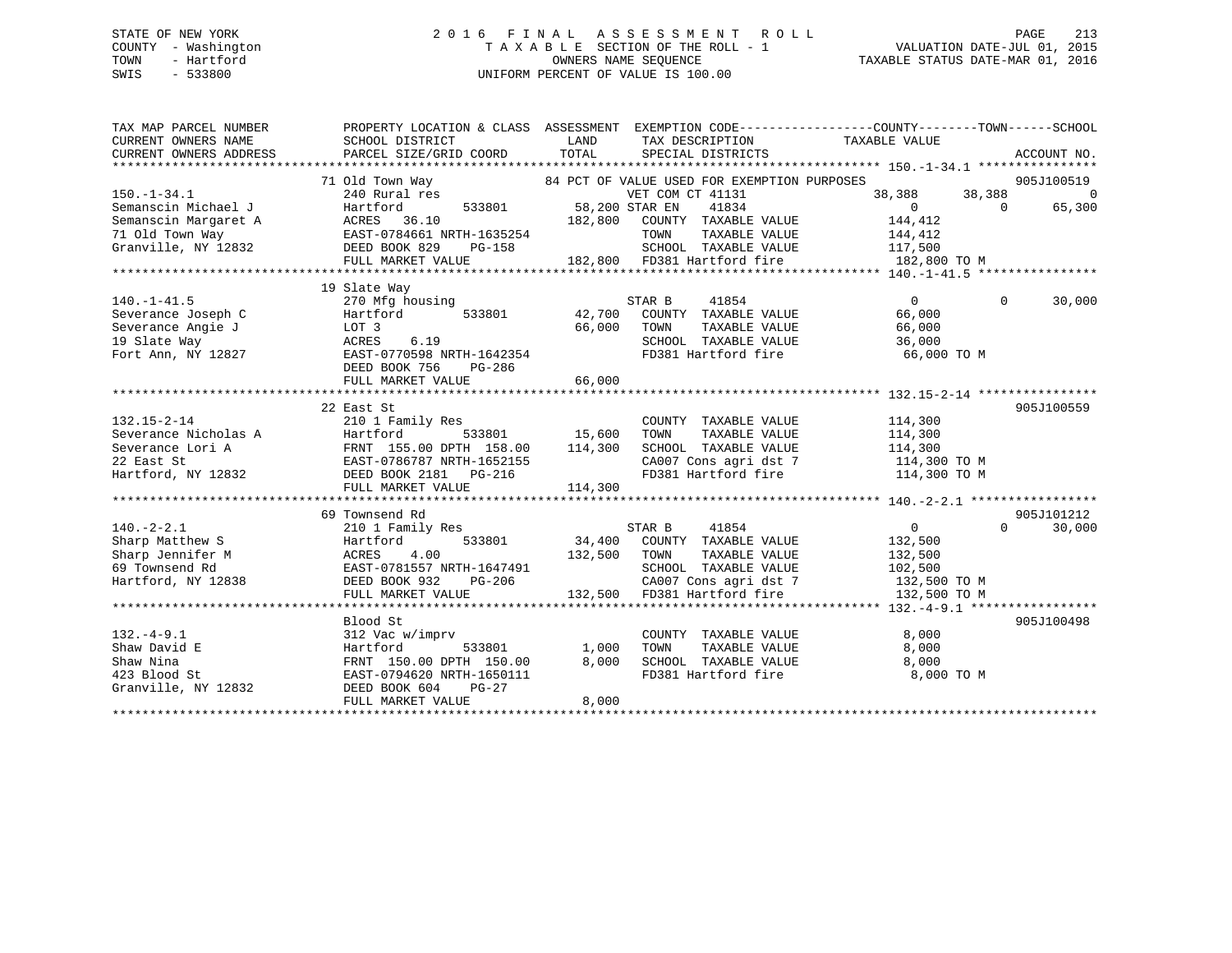## STATE OF NEW YORK 2 0 1 6 F I N A L A S S E S S M E N T R O L L PAGE 214 COUNTY - Washington T A X A B L E SECTION OF THE ROLL - 1 VALUATION DATE-JUL 01, 2015 TOWN - Hartford **TAXABLE STATUS DATE-MAR 01, 2016** OWNERS NAME SEQUENCE TAXABLE STATUS DATE-MAR 01, 2016 SWIS - 533800 UNIFORM PERCENT OF VALUE IS 100.00

| TAX MAP PARCEL NUMBER<br>CURRENT OWNERS NAME<br>CURRENT OWNERS ADDRESS | PROPERTY LOCATION & CLASS ASSESSMENT<br>SCHOOL DISTRICT<br>PARCEL SIZE/GRID COORD | LAND<br>TOTAL  | EXEMPTION CODE-----------------COUNTY-------TOWN------SCHOOL<br>TAX DESCRIPTION<br>SPECIAL DISTRICTS | TAXABLE VALUE  |          | ACCOUNT NO. |
|------------------------------------------------------------------------|-----------------------------------------------------------------------------------|----------------|------------------------------------------------------------------------------------------------------|----------------|----------|-------------|
|                                                                        |                                                                                   |                |                                                                                                      |                |          |             |
|                                                                        | 423 Blood St                                                                      |                |                                                                                                      |                |          | 905J100117  |
| $132. - 4 - 10$                                                        | 210 1 Family Res                                                                  |                | STAR B<br>41854                                                                                      | $\mathbf 0$    | $\Omega$ | 30,000      |
| Shaw David E                                                           | 533801<br>Hartford                                                                | 26,400         | COUNTY TAXABLE VALUE                                                                                 | 148,400        |          |             |
| Shaw Nina L                                                            | 1.90<br>ACRES                                                                     | 148,400        | TOWN<br>TAXABLE VALUE                                                                                | 148,400        |          |             |
| 423 Blood St                                                           | EAST-0794487 NRTH-1650323                                                         |                | SCHOOL TAXABLE VALUE                                                                                 | 118,400        |          |             |
| Granville, NY 12832                                                    | DEED BOOK 477<br>PG-876                                                           |                | FD381 Hartford fire                                                                                  | 148,400 TO M   |          |             |
|                                                                        | FULL MARKET VALUE                                                                 | 148,400        |                                                                                                      |                |          |             |
|                                                                        |                                                                                   |                |                                                                                                      |                |          |             |
|                                                                        | 1485 Baldwin Corners Rd                                                           |                |                                                                                                      |                |          | 905J100573  |
| $122. - 1 - 2$                                                         | 270 Mfg housing                                                                   |                | 41800<br>AGED-ALL                                                                                    | 22,650         | 22,650   | 22,650      |
| Shaw Walter                                                            | 533801<br>Hartford                                                                | 29,500 STAR EN | 41834                                                                                                | $\Omega$       | $\Omega$ | 22,650      |
| Shaw Phyllis                                                           | 2.70<br>ACRES                                                                     |                | 45,300 COUNTY TAXABLE VALUE                                                                          | 22,650         |          |             |
| 1485 Baldwin Corners Rd                                                | EAST-0770714 NRTH-1663785                                                         |                | TAXABLE VALUE<br>TOWN                                                                                | 22,650         |          |             |
| Fort Ann, NY 12827                                                     | DEED BOOK 422<br>PG-822                                                           |                | SCHOOL TAXABLE VALUE                                                                                 | $\Omega$       |          |             |
|                                                                        | FULL MARKET VALUE                                                                 |                | 45,300 FD381 Hartford fire                                                                           | 45,300 TO M    |          |             |
|                                                                        |                                                                                   |                |                                                                                                      |                |          |             |
|                                                                        | 41 Skyview Meadows Ln                                                             |                |                                                                                                      |                |          | 905J101018  |
| $141. - 1 - 55$                                                        | 210 1 Family Res                                                                  |                | AGED-CO/TN 41801                                                                                     | 8,900          | 8,900    | $\Omega$    |
| Sherman Solon I LE                                                     | 533801<br>Hartford                                                                | 30,600 STAR EN | 41834                                                                                                | $\overline{0}$ | $\Omega$ | 65,300      |
| Sherman Kathleen Ann                                                   | ACRES<br>2.70                                                                     | 178,000        | COUNTY TAXABLE VALUE                                                                                 | 169,100        |          |             |
| 41 Skyview Meadows Ln                                                  | EAST-0787085 NRTH-1648719                                                         |                | TOWN<br>TAXABLE VALUE                                                                                | 169,100        |          |             |
| Granville, NY 12832                                                    | DEED BOOK 3633 PG-194                                                             |                | SCHOOL TAXABLE VALUE                                                                                 | 112,700        |          |             |
|                                                                        | FULL MARKET VALUE                                                                 |                | 178,000 CA007 Cons agri dst 7                                                                        | 178,000 TO M   |          |             |
| PRIOR OWNER ON 3/01/2016                                               |                                                                                   |                | FD381 Hartford fire                                                                                  | 178,000 TO M   |          |             |
| Sherman Solon                                                          |                                                                                   |                |                                                                                                      |                |          |             |
|                                                                        |                                                                                   |                |                                                                                                      |                |          |             |
|                                                                        | 31 Townsend Rd                                                                    |                |                                                                                                      |                |          | 905J100338  |
| $140. - 2 - 6$                                                         | 210 1 Family Res                                                                  |                | STAR B<br>41854                                                                                      | $\overline{0}$ | $\Omega$ | 30,000      |
| Sherwin Jack L Jr                                                      | Hartford<br>533801                                                                | 23,200         | COUNTY TAXABLE VALUE                                                                                 | 117,700        |          |             |
| Sherwin Melanie J                                                      | 1.06<br>ACRES                                                                     | 117,700        | TOWN<br>TAXABLE VALUE                                                                                | 117,700        |          |             |
| 31 Townsend Rd                                                         | EAST-0782335 NRTH-1646842                                                         |                | SCHOOL TAXABLE VALUE                                                                                 | 87,700         |          |             |
| Hartford, NY 12838                                                     | DEED BOOK 735<br>PG-247                                                           |                | CA007 Cons agri dst 7                                                                                | 117,700 TO M   |          |             |
|                                                                        | FULL MARKET VALUE                                                                 |                | 117,700 FD381 Hartford fire                                                                          | 117,700 TO M   |          |             |
|                                                                        |                                                                                   |                |                                                                                                      |                |          |             |
|                                                                        | 620 Warren Rd                                                                     |                |                                                                                                      |                |          |             |
| $123. -1 - 11.11$                                                      | 270 Mfg housing                                                                   |                | 41854<br>STAR B                                                                                      | $\overline{0}$ | $\Omega$ | 30,000      |
| Shields Timothy J                                                      | Hartford<br>533801                                                                | 25,600         | COUNTY TAXABLE VALUE                                                                                 | 51,100         |          |             |
| PO Box 37                                                              | 5.01<br>ACRES                                                                     | 51,100         | TAXABLE VALUE<br>TOWN                                                                                | 51,100         |          |             |
| Hartford, NY 12838                                                     | EAST-0792084 NRTH-1663969                                                         |                | SCHOOL TAXABLE VALUE                                                                                 | 21,100         |          |             |
|                                                                        | DEED BOOK 788<br>PG-187                                                           |                | CA007 Cons agri dst 7                                                                                | 51,100 TO M    |          |             |
|                                                                        | FULL MARKET VALUE                                                                 | 51,100         | FD381 Hartford fire                                                                                  | 51,100 TO M    |          |             |
|                                                                        |                                                                                   |                |                                                                                                      |                |          |             |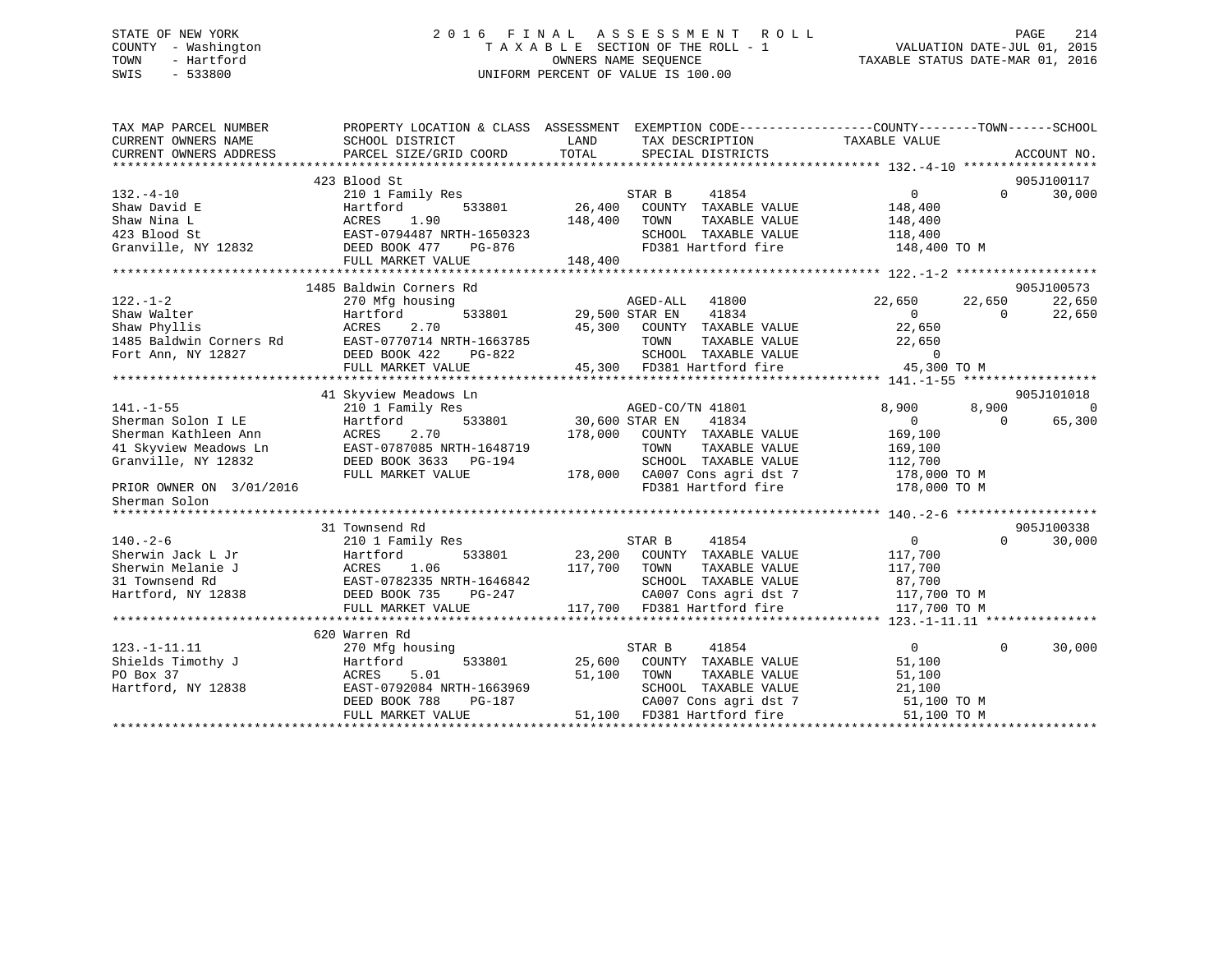## STATE OF NEW YORK 2 0 1 6 F I N A L A S S E S S M E N T R O L L PAGE 215 COUNTY - Washington T A X A B L E SECTION OF THE ROLL - 1 VALUATION DATE-JUL 01, 2015 TOWN - Hartford **TAXABLE STATUS DATE-MAR 01, 2016** OWNERS NAME SEQUENCE TAXABLE STATUS DATE-MAR 01, 2016 SWIS - 533800 UNIFORM PERCENT OF VALUE IS 100.00

| TAX MAP PARCEL NUMBER<br>CURRENT OWNERS NAME<br>CURRENT OWNERS ADDRESS | PROPERTY LOCATION & CLASS ASSESSMENT EXEMPTION CODE---------------COUNTY-------TOWN-----SCHOOL<br>SCHOOL DISTRICT<br>PARCEL SIZE/GRID COORD                                                  | LAND<br>TOTAL | TAX DESCRIPTION TAXABLE VALUE<br>SPECIAL DISTRICTS                                                                 |                            | ACCOUNT NO.        |
|------------------------------------------------------------------------|----------------------------------------------------------------------------------------------------------------------------------------------------------------------------------------------|---------------|--------------------------------------------------------------------------------------------------------------------|----------------------------|--------------------|
|                                                                        |                                                                                                                                                                                              |               |                                                                                                                    |                            |                    |
|                                                                        | 747 County Route 17                                                                                                                                                                          |               |                                                                                                                    |                            | 905J101355         |
| $114. - 1 - 1.2$                                                       | 210 1 Family Res                                                                                                                                                                             |               | STAR B<br>41854                                                                                                    | $0 \qquad \qquad$          | $\Omega$<br>30,000 |
| Sill Brenda                                                            | Hartford<br>533801                                                                                                                                                                           | 34,400        | ----- -<br>COUNTY TAXABLE VALUE<br>TOWN TAXABLE VALUE                                                              | 162,900                    |                    |
| 747 County Route 17                                                    | 573/103                                                                                                                                                                                      | 162,900       | TOWN<br>TAXABLE VALUE                                                                                              | 162,900                    |                    |
| Fort Ann, NY 12827                                                     | 4.00<br>ACRES                                                                                                                                                                                |               | SCHOOL TAXABLE VALUE 132,900                                                                                       |                            |                    |
|                                                                        | EAST-0780477 NRTH-1668611                                                                                                                                                                    |               |                                                                                                                    |                            |                    |
|                                                                        | DEED BOOK 929 PG-23                                                                                                                                                                          |               | CA007 Cons agri dst 7 162,900 TO M<br>FD381 Hartford fire 162,900 TO M                                             |                            |                    |
|                                                                        |                                                                                                                                                                                              |               |                                                                                                                    |                            |                    |
|                                                                        |                                                                                                                                                                                              |               |                                                                                                                    |                            |                    |
|                                                                        | 8095 State Route 40                                                                                                                                                                          |               |                                                                                                                    |                            | 905J100044         |
| $132.15 - 2 - 5$                                                       | 210 1 Family Res                                                                                                                                                                             |               | COUNTY TAXABLE VALUE                                                                                               | 83,600                     |                    |
| Sipowicz James                                                         | Hartford                                                                                                                                                                                     |               | TAXABLE VALUE<br>TAXABLE VALUE<br>TOWN                                                                             | 83,600                     |                    |
| PO Box 169                                                             | FRNT 184.00 DPTH 70.00                                                                                                                                                                       | 83,600        |                                                                                                                    |                            |                    |
| Hartford, NY 12838                                                     | 26<br>BANK                                                                                                                                                                                   |               | SCHOOL TAXABLE VALUE 83,600<br>CA007 Cons aqri dst 7 (83,600 TO M)<br>CA007 Cons agri dst 7<br>FD381 Hartford fire |                            |                    |
|                                                                        | EAST-0787161 NRTH-1652295                                                                                                                                                                    |               |                                                                                                                    | 83,600 TO M                |                    |
|                                                                        | DEED BOOK 920<br>PG-147                                                                                                                                                                      |               |                                                                                                                    |                            |                    |
|                                                                        | FULL MARKET VALUE                                                                                                                                                                            | 83,600        |                                                                                                                    |                            |                    |
|                                                                        |                                                                                                                                                                                              |               |                                                                                                                    |                            |                    |
|                                                                        | 20 Skyview Meadows Ln                                                                                                                                                                        |               |                                                                                                                    |                            | 905J101370         |
| $141. - 1 - 66.3$                                                      | 210 1 Family Res                                                                                                                                                                             |               | STAR B 41854                                                                                                       | $\overline{0}$<br>$\Omega$ | 30,000             |
| Sipowicz James                                                         | Hartford                                                                                                                                                                                     |               | 533801 38,100 COUNTY TAXABLE VALUE                                                                                 | 210,400                    |                    |
| Sipowicz Melody                                                        |                                                                                                                                                                                              |               |                                                                                                                    |                            |                    |
| PO Box 169                                                             |                                                                                                                                                                                              |               |                                                                                                                    |                            |                    |
| Hartford, NY 12838                                                     |                                                                                                                                                                                              |               | CA007 Cons agri dst 7 210,400 TO M                                                                                 |                            |                    |
|                                                                        | ACRES 1.95 210,400 TOWN TAXABLE VALUE<br>EAST-0787416 NRTH-1647959 SCHOOL TAXABLE VALUE<br>DEED BOOK 764 PG-136 210,400 FD381 Hartford fire<br>FULL MARKET VALUE 210,400 FD381 Hartford fire |               |                                                                                                                    | 210,400 TO M               |                    |
|                                                                        |                                                                                                                                                                                              |               |                                                                                                                    |                            |                    |
|                                                                        | Dick Hill Rd                                                                                                                                                                                 |               |                                                                                                                    |                            |                    |
| $141. - 1 - 66.4$                                                      | 314 Rural vac<10                                                                                                                                                                             |               | COUNTY TAXABLE VALUE                                                                                               | 14,000                     |                    |
| Sipowicz James                                                         | Hartford                                                                                                                                                                                     | 533801 14,000 | TAXABLE VALUE 14,000<br>TOWN                                                                                       |                            |                    |
| Sipowicz Melody                                                        |                                                                                                                                                                                              | 14,000        | SCHOOL TAXABLE VALUE 14,000<br>CA007 Cons agri dst 7 14,000 TO M                                                   |                            |                    |
| PO Box 169                                                             |                                                                                                                                                                                              |               |                                                                                                                    |                            |                    |
| Hartford, NY 12838                                                     |                                                                                                                                                                                              | $PG-136$      | FD381 Hartford fire 14,000 TO M                                                                                    |                            |                    |
|                                                                        | FULL MARKET VALUE                                                                                                                                                                            | 14,000        |                                                                                                                    |                            |                    |
|                                                                        |                                                                                                                                                                                              |               |                                                                                                                    |                            |                    |
|                                                                        | 3498 State Route 196                                                                                                                                                                         |               |                                                                                                                    |                            |                    |
| $140. - 1 - 22.3$                                                      | 270 Mfg housing                                                                                                                                                                              |               | STAR B<br>41854                                                                                                    | $\Omega$<br>$\Omega$       | 30,000             |
| Sisco Craig                                                            | Hartford                                                                                                                                                                                     |               | 533801 23,400 COUNTY TAXABLE VALUE                                                                                 | 36,700                     |                    |
|                                                                        |                                                                                                                                                                                              |               | TOWN TAXABLE VALUE 36,700<br>SCHOOL TAXABLE VALUE 6,700                                                            |                            |                    |
| 3498 State Route 196<br>Fort Ann, NY 12827                             |                                                                                                                                                                                              |               |                                                                                                                    |                            |                    |
|                                                                        | 1.10<br>EAST-0770761 NRTH-1644223<br>DEED BOOK 1778 PG-41<br>FULL MARKET VALUE                                                                                                               |               | FD381 Hartford fire                                                                                                | 36,700 TO M                |                    |
|                                                                        |                                                                                                                                                                                              |               |                                                                                                                    |                            |                    |
|                                                                        |                                                                                                                                                                                              |               |                                                                                                                    |                            |                    |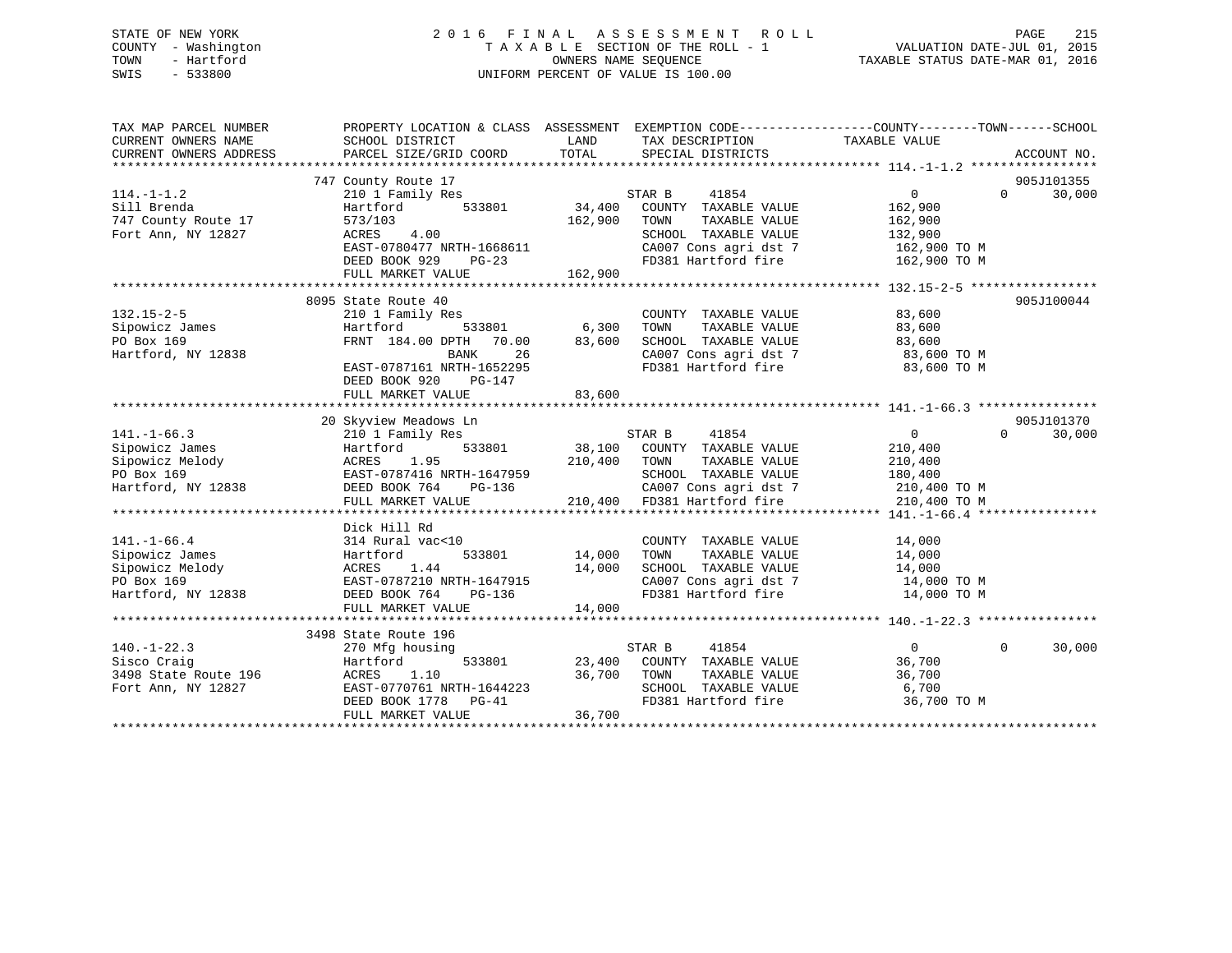## STATE OF NEW YORK 2 0 1 6 F I N A L A S S E S S M E N T R O L L PAGE 216 COUNTY - Washington T A X A B L E SECTION OF THE ROLL - 1 VALUATION DATE-JUL 01, 2015 TOWN - Hartford OWNERS NAME SEQUENCE TAXABLE STATUS DATE-MAR 01, 2016 SWIS - 533800 UNIFORM PERCENT OF VALUE IS 100.00

TAX MAP PARCEL NUMBER PROPERTY LOCATION & CLASS ASSESSMENT EXEMPTION CODE------------------COUNTY--------TOWN------SCHOOL CURRENT OWNERS NAME SCHOOL DISTRICT THE LAND TAX DESCRIPTION TAXABLE VALUE CURRENT OWNERS ADDRESS PARCEL SIZE/GRID COORD TOTAL SPECIAL DISTRICTS ACCOUNT NO. \*\*\*\*\*\*\*\*\*\*\*\*\*\*\*\*\*\*\*\*\*\*\*\*\*\*\*\*\*\*\*\*\*\*\*\*\*\*\*\*\*\*\*\*\*\*\*\*\*\*\*\*\*\*\*\*\*\*\*\*\*\*\*\*\*\*\*\*\*\*\*\*\*\*\*\*\*\*\*\*\*\*\*\*\*\*\*\*\*\*\*\*\*\*\*\*\*\*\*\*\*\*\* 140.-1-31 \*\*\*\*\*\*\*\*\*\*\*\*\*\*\*\*\*\* 3531 State Route 196 905J100585140.-1-31 210 1 Family Res COUNTY TAXABLE VALUE 100,800 Sisco Kenneth W Hartford 533801 24,500 TOWN TAXABLE VALUE 100,800 3531 State Route 196 Trans Exempt Repay 2016 100,800 SCHOOL TAXABLE VALUE 100,800 Fort Ann, NY 12827 ACRES 1.40 FD381 Hartford fire 100,800 TO M EAST-0771416 NRTH-1644689 TE533 Trans exmt repay-flg .00 MT DEED BOOK 824 PG-284 FULL MARKET VALUE 100,800 \*\*\*\*\*\*\*\*\*\*\*\*\*\*\*\*\*\*\*\*\*\*\*\*\*\*\*\*\*\*\*\*\*\*\*\*\*\*\*\*\*\*\*\*\*\*\*\*\*\*\*\*\*\*\*\*\*\*\*\*\*\*\*\*\*\*\*\*\*\*\*\*\*\*\*\*\*\*\*\*\*\*\*\*\*\*\*\*\*\*\*\*\*\*\*\*\*\*\*\*\*\*\* 140.-1-32 \*\*\*\*\*\*\*\*\*\*\*\*\*\*\*\*\*\*State Route 196 905J100381 140.-1-32 312 Vac w/imprv COUNTY TAXABLE VALUE 16,700 Sisco Kenneth W Hartford 533801 1,500 TOWN TAXABLE VALUE 16,700 3531 State Route 196 FRNT 100.00 DPTH 167.00 16,700 SCHOOL TAXABLE VALUE 16,700 Fort Ann, NY 12827 ACRES 0.39 FD381 Hartford fire 16,700 TO M EAST-0771350 NRTH-1644564 DEED BOOK 824 PG-284 FULL MARKET VALUE 16,700 \*\*\*\*\*\*\*\*\*\*\*\*\*\*\*\*\*\*\*\*\*\*\*\*\*\*\*\*\*\*\*\*\*\*\*\*\*\*\*\*\*\*\*\*\*\*\*\*\*\*\*\*\*\*\*\*\*\*\*\*\*\*\*\*\*\*\*\*\*\*\*\*\*\*\*\*\*\*\*\*\*\*\*\*\*\*\*\*\*\*\*\*\*\*\*\*\*\*\*\*\*\*\* 140.-1-22.1 \*\*\*\*\*\*\*\*\*\*\*\*\*\*\*\* 190 North Rd 905J101257140.-1-22.1 210 1 Family Res STAR B 41854 0 0 30,000 Sisco Roberta A Hartford 533801 23,300 COUNTY TAXABLE VALUE 139,000 190 North Rd ACRES 1.09 139,000 TOWN TAXABLE VALUE 139,000 Fort Ann, NY 12827 EAST-0772670 NRTH-1643379 SCHOOL TAXABLE VALUE 109,000 DEED BOOK 936 PG-11 FD381 Hartford fire 139,000 TO M DEED BOOK 936 PG-11<br>FULL MARKET VALUE 139,000 \*\*\*\*\*\*\*\*\*\*\*\*\*\*\*\*\*\*\*\*\*\*\*\*\*\*\*\*\*\*\*\*\*\*\*\*\*\*\*\*\*\*\*\*\*\*\*\*\*\*\*\*\*\*\*\*\*\*\*\*\*\*\*\*\*\*\*\*\*\*\*\*\*\*\*\*\*\*\*\*\*\*\*\*\*\*\*\*\*\*\*\*\*\*\*\*\*\*\*\*\*\*\* 140.-1-22.4 \*\*\*\*\*\*\*\*\*\*\*\*\*\*\*\* 3518 State Route 196210 1 Family Res 140.-1-22.4 210 1 Family Res STAR B 41854 0 0 30,000 Sisco Sue Hartford 533801 23,700 COUNTY TAXABLE VALUE 165,700 Paradis James III ACRES 1.18 165,700 TOWN TAXABLE VALUE 165,700 3518 State Route 196 EAST-0771239 NRTH-1644285 SCHOOL TAXABLE VALUE 135,700 Fort Ann, NY 12827 DEED BOOK 826 PG-310 CA007 Cons agri dst 7 165,700 TO M FULL MARKET VALUE 165,700 FD381 Hartford fire 165,700 TO M \*\*\*\*\*\*\*\*\*\*\*\*\*\*\*\*\*\*\*\*\*\*\*\*\*\*\*\*\*\*\*\*\*\*\*\*\*\*\*\*\*\*\*\*\*\*\*\*\*\*\*\*\*\*\*\*\*\*\*\*\*\*\*\*\*\*\*\*\*\*\*\*\*\*\*\*\*\*\*\*\*\*\*\*\*\*\*\*\*\*\*\*\*\*\*\*\*\*\*\*\*\*\* 142.-1-28.1 \*\*\*\*\*\*\*\*\*\*\*\*\*\*\*\* 24 Blood St142.-1-28.1 210 1 Family Res VET WAR CT 41121 16,620 16,620 0 Smelik Ricky Hartford 533801 23,600 STAR B 41854 0 0 30,000 Smelik Nancy ACRES 1.16 110,800 COUNTY TAXABLE VALUE 94,180 24 Blood St EAST-0790227 NRTH-1641906 TOWN TAXABLE VALUE 94,180 Granville, NY 12832 DEED BOOK 687 PG-11 SCHOOL TAXABLE VALUE 80,800 FULL MARKET VALUE 110,800 CA008 Cons agri dst 8 110,800 TO M FD381 Hartford fire 110,800 TO M \*\*\*\*\*\*\*\*\*\*\*\*\*\*\*\*\*\*\*\*\*\*\*\*\*\*\*\*\*\*\*\*\*\*\*\*\*\*\*\*\*\*\*\*\*\*\*\*\*\*\*\*\*\*\*\*\*\*\*\*\*\*\*\*\*\*\*\*\*\*\*\*\*\*\*\*\*\*\*\*\*\*\*\*\*\*\*\*\*\*\*\*\*\*\*\*\*\*\*\*\*\*\*\*\*\*\*\*\*\*\*\*\*\*\*\*\*\*\*\*\*\*\*\*\*\*\*\*\*\*\*\*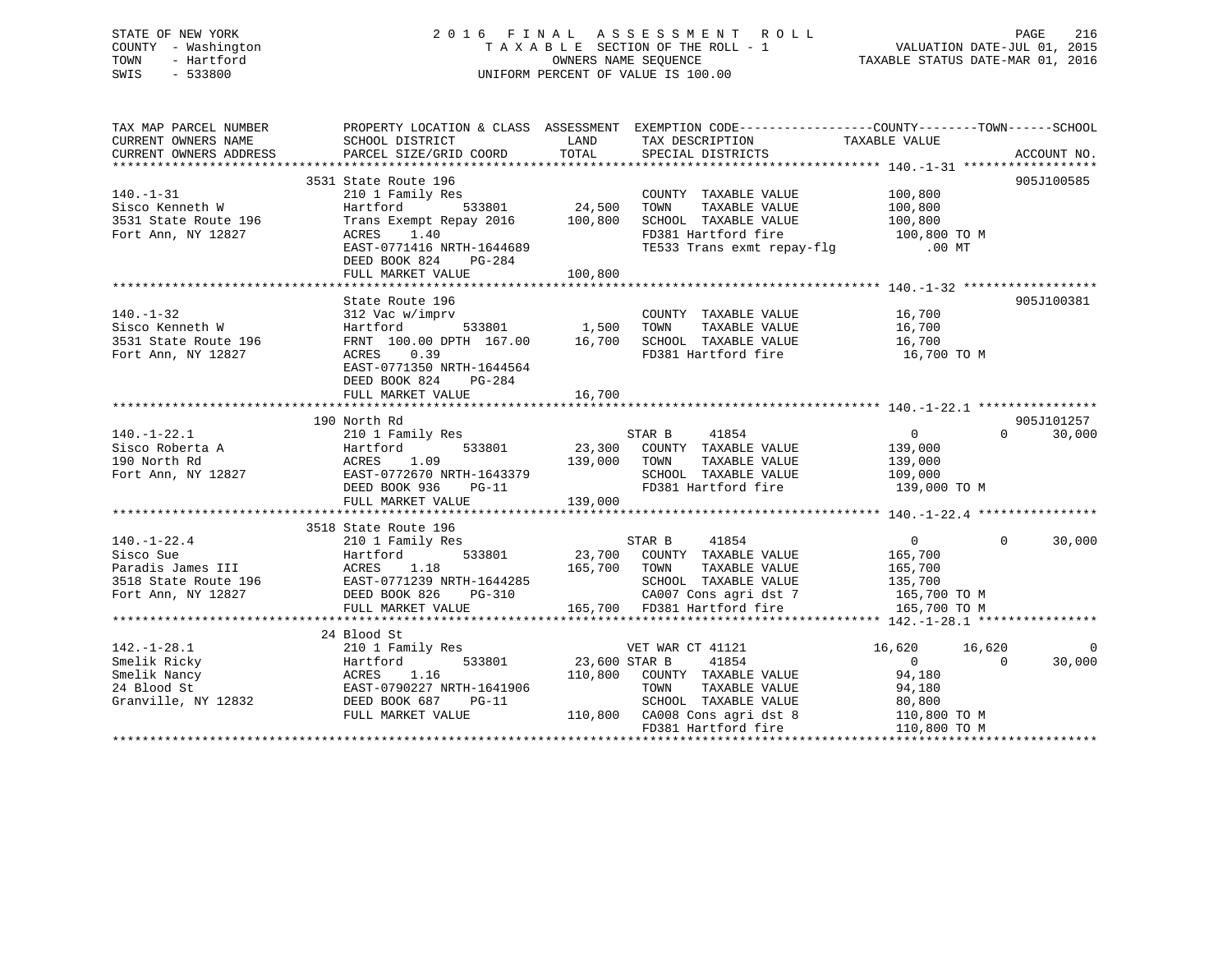## STATE OF NEW YORK 2 0 1 6 F I N A L A S S E S S M E N T R O L L PAGE 217 COUNTY - Washington T A X A B L E SECTION OF THE ROLL - 1 VALUATION DATE-JUL 01, 2015 TOWN - Hartford **TAXABLE STATUS DATE-MAR 01, 2016** OWNERS NAME SEQUENCE TAXABLE STATUS DATE-MAR 01, 2016 SWIS - 533800 UNIFORM PERCENT OF VALUE IS 100.00

| TAX MAP PARCEL NUMBER<br>CURRENT OWNERS NAME<br>CURRENT OWNERS ADDRESS                               | PROPERTY LOCATION & CLASS ASSESSMENT<br>SCHOOL DISTRICT<br>PARCEL SIZE/GRID COORD                                                                                       | LAND<br>TOTAL                | EXEMPTION CODE-----------------COUNTY-------TOWN------SCHOOL<br>TAX DESCRIPTION<br>SPECIAL DISTRICTS                                     | TAXABLE VALUE                                                      | ACCOUNT NO.                           |
|------------------------------------------------------------------------------------------------------|-------------------------------------------------------------------------------------------------------------------------------------------------------------------------|------------------------------|------------------------------------------------------------------------------------------------------------------------------------------|--------------------------------------------------------------------|---------------------------------------|
| *******************                                                                                  |                                                                                                                                                                         |                              |                                                                                                                                          |                                                                    |                                       |
| $150. - 1 - 34.4$<br>Smelik Ricky<br>Smelik Nancy<br>24 Blood St<br>Granville, NY 12832              | Old Town Way<br>322 Rural vac>10<br>533801<br>Hartford<br>ACRES<br>24.10<br>EAST-0784380 NRTH-1636012<br>DEED BOOK 841<br>PG-335<br>FULL MARKET VALUE                   | 28,600<br>28,600<br>28,600   | COUNTY TAXABLE VALUE<br>TAXABLE VALUE<br>TOWN<br>SCHOOL TAXABLE VALUE<br>FD381 Hartford fire                                             | 28,600<br>28,600<br>28,600<br>28,600 TO M                          | 905J101400                            |
|                                                                                                      |                                                                                                                                                                         |                              |                                                                                                                                          |                                                                    |                                       |
| $149. - 1 - 31$<br>Smith Beth A<br>43 Swamp Ln<br>Argyle, NY 12809                                   | 43 Swamp Ln<br>240 Rural res<br>Hartford<br>533801<br>ACRES<br>10.98<br>EAST-0775747 NRTH-1636314<br>DEED BOOK 3463<br>PG-211<br>FULL MARKET VALUE                      | 48,500<br>154,600<br>154,600 | STAR B<br>41854<br>COUNTY TAXABLE VALUE<br>TOWN<br>TAXABLE VALUE<br>SCHOOL TAXABLE VALUE<br>CA006 Cons agri dst 6<br>FD381 Hartford fire | 0<br>154,600<br>154,600<br>124,600<br>154,600 TO M<br>154,600 TO M | 905J100157<br>$\Omega$<br>30,000      |
|                                                                                                      | ***********************************<br>Baker Rd                                                                                                                         |                              |                                                                                                                                          |                                                                    | * * * * * * * * * * * *<br>905J100596 |
| $132 - 2 - 5$<br>Smith Betty L Estate<br>C/O Cheryl Smith<br>395 Corinth Rd<br>Queensbury, NY 12804  | 314 Rural vac<10<br>Hartford<br>533801<br>1.70<br>ACRES<br>EAST-0792812 NRTH-1654191<br>DEED BOOK 503<br><b>PG-1128</b><br>FULL MARKET VALUE<br>*********************** | 15,000<br>15,000<br>15,000   | COUNTY TAXABLE VALUE<br>TOWN<br>TAXABLE VALUE<br>SCHOOL TAXABLE VALUE<br>FD381 Hartford fire                                             | 15,000<br>15,000<br>15,000<br>15,000 TO M                          |                                       |
|                                                                                                      | 92 Baker Rd                                                                                                                                                             | ***********                  |                                                                                                                                          | ******************************* 132.-2-20 ******                   | 905J100594                            |
| $132 - 2 - 20$<br>Smith Betty L Estate<br>C/O Cheryl Smith<br>395 Corinth Rd<br>Queensbury, NY 12804 | 210 1 Family Res<br>Hartford<br>533801<br>Trans Exempt Repay 2016<br>ACRES<br>3.50<br>EAST-0792761 NRTH-1653830<br>DEED BOOK 416<br><b>PG-518</b><br>FULL MARKET VALUE  | 32,500<br>133,300<br>133,300 | COUNTY TAXABLE VALUE<br>TOWN<br>TAXABLE VALUE<br>SCHOOL TAXABLE VALUE<br>FD381 Hartford fire<br>TE533 Trans exmt repay-flg               | 133,300<br>133,300<br>133,300<br>133,300 TO M<br>$.00$ MT          |                                       |
|                                                                                                      |                                                                                                                                                                         |                              |                                                                                                                                          |                                                                    |                                       |
| $132. - 2 - 6$<br>Smith Bonnie L<br>Walls Larry A<br>85 Baker Rd<br>Granville, NY 12832              | 85 Baker Rd<br>240 Rural res<br>Hartford<br>533801<br>10.50<br>ACRES<br>EAST-0792559 NRTH-1654457<br>DEED BOOK 922<br>PG-229                                            | 41,800<br>163,200            | STAR B<br>41854<br>COUNTY TAXABLE VALUE<br>TOWN<br>TAXABLE VALUE<br>SCHOOL TAXABLE VALUE<br>FD381 Hartford fire                          | $\overline{0}$<br>163,200<br>163,200<br>133,200<br>163,200 TO M    | 905J100588<br>30,000<br>$\Omega$      |
|                                                                                                      | FULL MARKET VALUE<br>****************************                                                                                                                       | 163,200                      |                                                                                                                                          |                                                                    |                                       |
| $132 - 2 - 7$<br>Smith Bonnie L<br>Walls Larry A<br>85 Baker Rd<br>Granville, NY 12832               | Baker Rd<br>322 Rural vac>10<br>Hartford<br>533801<br>10.70<br>ACRES<br>EAST-0792120 NRTH-1654306<br>DEED BOOK 922<br>PG-229<br>FULL MARKET VALUE                       | 32,000<br>32,000<br>32,000   | COUNTY TAXABLE VALUE<br>TOWN<br>TAXABLE VALUE<br>SCHOOL TAXABLE VALUE<br>FD381 Hartford fire                                             | 32,000<br>32,000<br>32,000<br>32,000 TO M                          | 905J100589                            |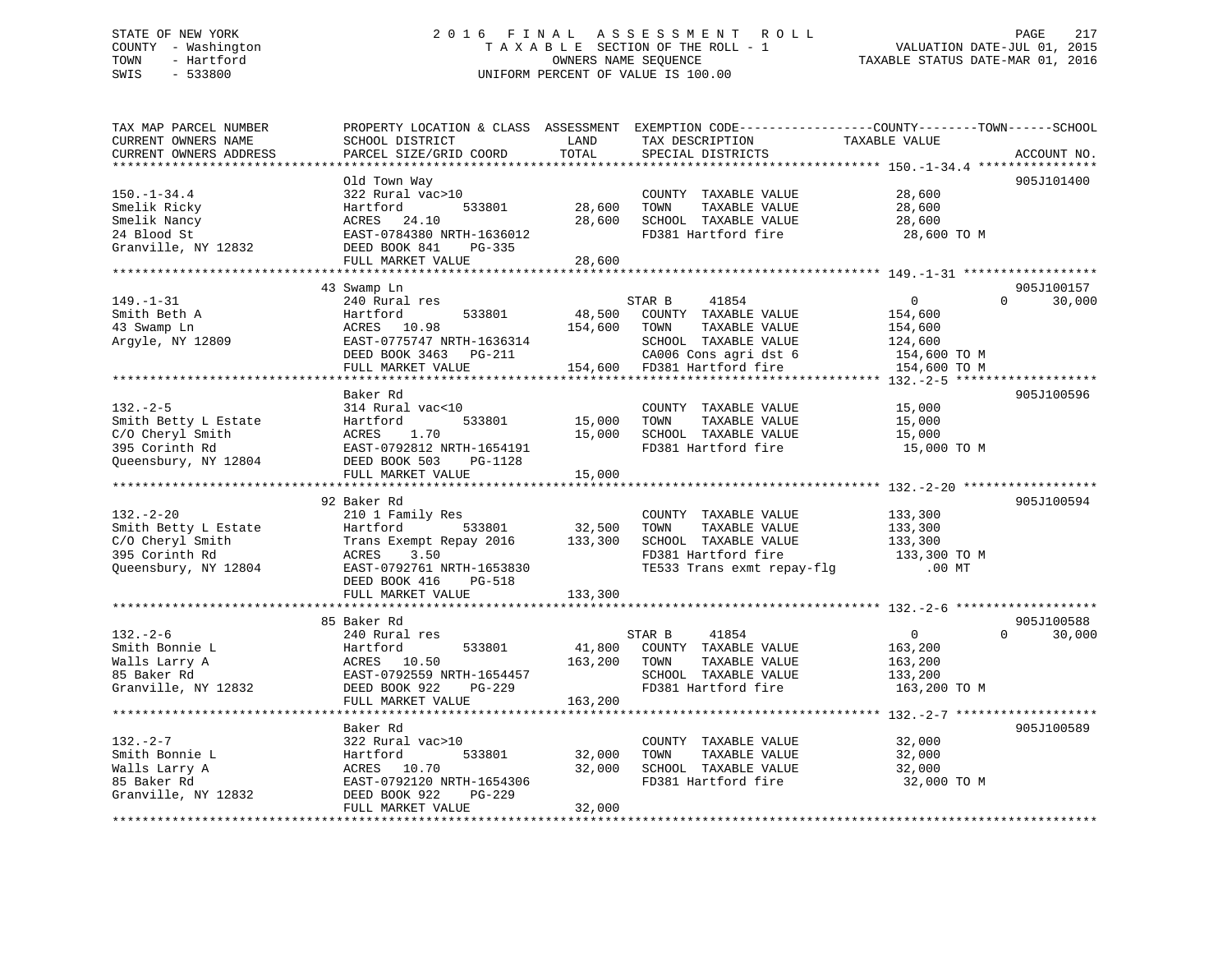## STATE OF NEW YORK 2 0 1 6 F I N A L A S S E S S M E N T R O L L PAGE 218 COUNTY - Washington T A X A B L E SECTION OF THE ROLL - 1 VALUATION DATE-JUL 01, 2015 TOWN - Hartford **TAXABLE STATUS DATE-MAR 01, 2016** OWNERS NAME SEQUENCE TAXABLE STATUS DATE-MAR 01, 2016 SWIS - 533800 UNIFORM PERCENT OF VALUE IS 100.00

| TAX MAP PARCEL NUMBER<br>CURRENT OWNERS NAME<br>CURRENT OWNERS ADDRESS | PROPERTY LOCATION & CLASS ASSESSMENT EXEMPTION CODE----------------COUNTY-------TOWN-----SCHOOL<br>SCHOOL DISTRICT<br>PARCEL SIZE/GRID COORD | LAND<br>TOTAL | TAX DESCRIPTION<br>SPECIAL DISTRICTS | TAXABLE VALUE  | ACCOUNT NO.                      |
|------------------------------------------------------------------------|----------------------------------------------------------------------------------------------------------------------------------------------|---------------|--------------------------------------|----------------|----------------------------------|
|                                                                        | 179 Washburn Hill Rd                                                                                                                         |               |                                      |                | 905J101375                       |
| $151. - 2 - 13.1$                                                      | 210 1 Family Res                                                                                                                             |               | STAR B<br>41854                      | $\Omega$       | $\Omega$<br>30,000               |
| Smith Daniel J                                                         | 533801<br>Hartford                                                                                                                           | 28,500        | COUNTY TAXABLE VALUE                 | 178,200        |                                  |
| PO Box 3                                                               | $151.-1-13.1$                                                                                                                                | 178,200       | TAXABLE VALUE<br>TOWN                | 178,200        |                                  |
| Hartford, NY 12838                                                     | ACRES<br>2.45                                                                                                                                |               | SCHOOL TAXABLE VALUE                 | 148,200        |                                  |
|                                                                        | EAST-0793350 NRTH-1637947                                                                                                                    |               | CA008 Cons agri dst 8                | 178,200 TO M   |                                  |
|                                                                        | DEED BOOK 2348 PG-241                                                                                                                        |               | FD381 Hartford fire                  | 178,200 TO M   |                                  |
|                                                                        | FULL MARKET VALUE                                                                                                                            | 178,200       |                                      |                |                                  |
|                                                                        |                                                                                                                                              |               |                                      |                |                                  |
|                                                                        | 72 Skyview Meadows Ln                                                                                                                        |               |                                      |                | 905J101024                       |
| $141. - 1 - 62$                                                        | 210 1 Family Res                                                                                                                             |               | 41854<br>STAR B                      | $\overline{0}$ | $\Omega$<br>30,000               |
| Smith David W                                                          | 533801<br>Hartford                                                                                                                           |               | 31,000 COUNTY TAXABLE VALUE          | 218,800        |                                  |
| Smith Bonny A                                                          | 495/34                                                                                                                                       | 218,800       | TOWN<br>TAXABLE VALUE                | 218,800        |                                  |
| 72 Skyview Meadows Ln                                                  | 3.10<br>ACRES                                                                                                                                |               | SCHOOL TAXABLE VALUE                 | 188,800        |                                  |
| Granville, NY 12832                                                    | EAST-0788017 NRTH-1649035                                                                                                                    |               | CA007 Cons agri dst 7                | 218,800 TO M   |                                  |
|                                                                        | DEED BOOK 470<br>PG-153                                                                                                                      |               | FD381 Hartford fire                  | 218,800 TO M   |                                  |
|                                                                        | FULL MARKET VALUE                                                                                                                            | 218,800       |                                      |                |                                  |
|                                                                        | 488 Blood St                                                                                                                                 |               |                                      |                | 905J100590                       |
| $132 - 4 - 7$                                                          | 210 1 Family Res                                                                                                                             |               | STAR EN<br>41834                     | $\overline{0}$ | $\Omega$<br>51,300               |
| Smith Garry                                                            | Hartford 533801                                                                                                                              |               | 24,100 COUNTY TAXABLE VALUE          | 51,300         |                                  |
| Smith Marsha                                                           | 445/298                                                                                                                                      | 51,300        | TOWN<br>TAXABLE VALUE                | 51,300         |                                  |
| 488 Blood St                                                           | ACRES 1.30                                                                                                                                   |               | SCHOOL TAXABLE VALUE                 | $\overline{0}$ |                                  |
| Granville, NY 12832                                                    | EAST-0794524 NRTH-1651776                                                                                                                    |               | FD381 Hartford fire                  | 51,300 TO M    |                                  |
|                                                                        | DEED BOOK 427<br>PG-342                                                                                                                      |               |                                      |                |                                  |
|                                                                        | FULL MARKET VALUE                                                                                                                            | 51,300        |                                      |                |                                  |
|                                                                        |                                                                                                                                              |               |                                      |                |                                  |
|                                                                        | 171 Marlboro Country Rd                                                                                                                      |               |                                      |                |                                  |
| $141. - 3 - 24.8$                                                      | 210 1 Family Res                                                                                                                             |               | COUNTY TAXABLE VALUE                 | 62,700         |                                  |
| Smith James A                                                          | 533801<br>Hartford                                                                                                                           | 25,300        | TOWN<br>TAXABLE VALUE                | 62,700         |                                  |
| Canale Tammy                                                           | ACRES<br>1.61                                                                                                                                | 62,700        | SCHOOL TAXABLE VALUE                 | 62,700         |                                  |
|                                                                        | EAST-0785390 NRTH-1643433                                                                                                                    |               | FD381 Hartford fire                  | 62,700 TO M    |                                  |
| 171 Marlboro Country Rd<br>Hartford, NY 12838                          | DEED BOOK 3501 PG-227                                                                                                                        |               |                                      |                |                                  |
|                                                                        | FULL MARKET VALUE                                                                                                                            | 62,700        |                                      |                |                                  |
|                                                                        |                                                                                                                                              |               |                                      |                |                                  |
| $121. - 4 - 5.3$                                                       | 1330 Baldwin Corners Rd<br>240 Rural res                                                                                                     |               | STAR EN<br>41834                     | $\overline{0}$ | 905J101162<br>$\Omega$<br>65,300 |
| Smith Kenneth                                                          | 532802                                                                                                                                       | 60,200        | COUNTY TAXABLE VALUE                 | 195,400        |                                  |
| Smith Cathy                                                            | Fort Ann<br>$121. - 1 - 5.3$                                                                                                                 | 195,400       | TAXABLE VALUE<br>TOWN                | 195,400        |                                  |
| 1330 Baldwin Corners Rd                                                | ACRES 43.67                                                                                                                                  |               | SCHOOL TAXABLE VALUE                 | 130,100        |                                  |
| Fort Ann, NY 12827                                                     | EAST-0767568 NRTH-1661615                                                                                                                    |               | CA007 Cons agri dst 7                | 195,400 TO M   |                                  |
|                                                                        | DEED BOOK 497<br>PG-409                                                                                                                      |               | FD381 Hartford fire                  | 195,400 TO M   |                                  |
| MAY BE SUBJECT TO PAYMENT                                              | FULL MARKET VALUE                                                                                                                            | 195,400       |                                      |                |                                  |
| UNDER AGDIST LAW TIL 2017                                              |                                                                                                                                              |               |                                      |                |                                  |
|                                                                        |                                                                                                                                              |               |                                      |                |                                  |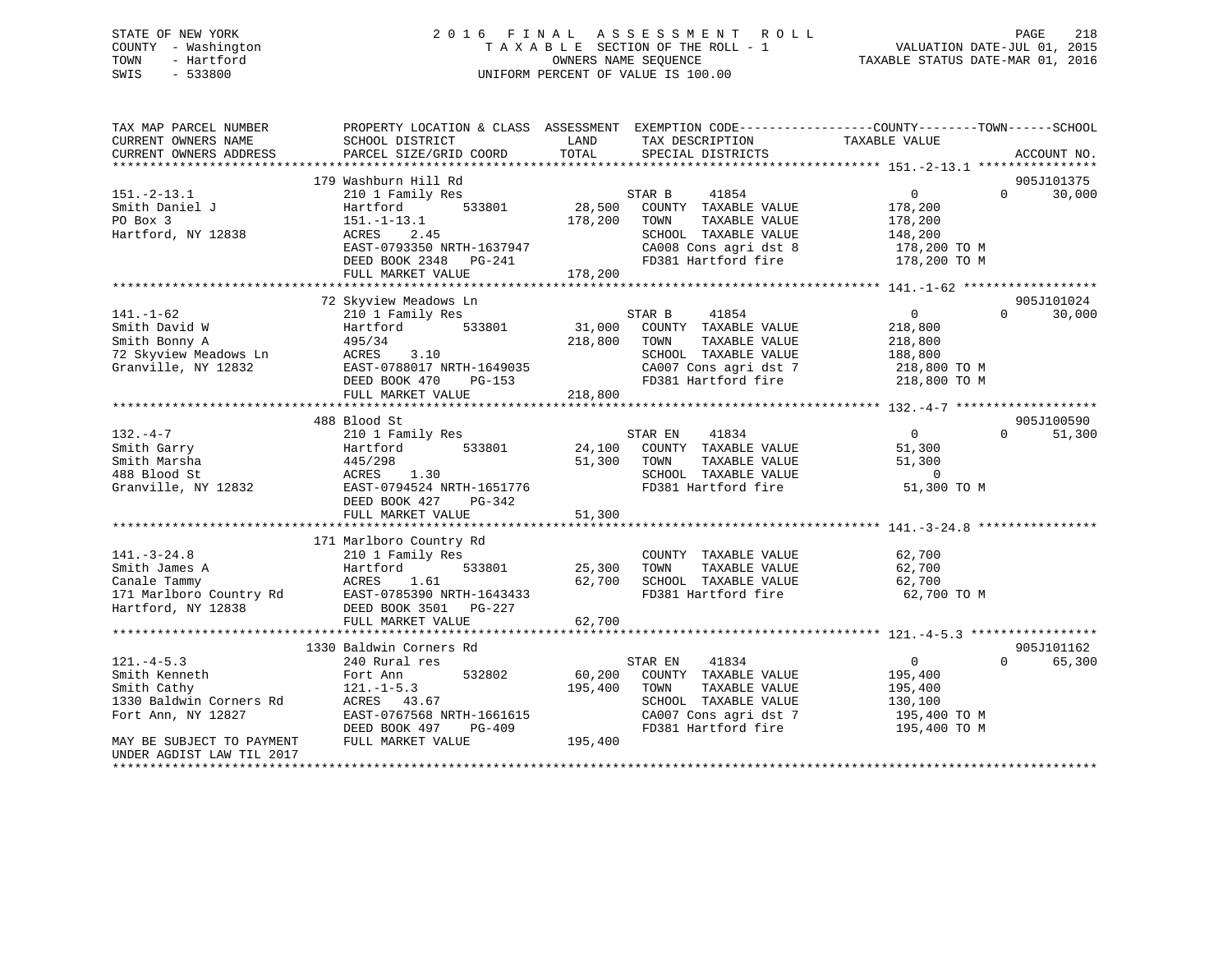## STATE OF NEW YORK 2 0 1 6 F I N A L A S S E S S M E N T R O L L PAGE 219 COUNTY - Washington T A X A B L E SECTION OF THE ROLL - 1 VALUATION DATE-JUL 01, 2015 TOWN - Hartford **TAXABLE STATUS DATE-MAR 01, 2016** OWNERS NAME SEQUENCE TAXABLE STATUS DATE-MAR 01, 2016 SWIS - 533800 UNIFORM PERCENT OF VALUE IS 100.00

| TAX MAP PARCEL NUMBER                                                                                                                                                               | PROPERTY LOCATION & CLASS ASSESSMENT EXEMPTION CODE---------------COUNTY-------TOWN-----SCHOOL                                 |                                 |                                                            |                                |                |            |
|-------------------------------------------------------------------------------------------------------------------------------------------------------------------------------------|--------------------------------------------------------------------------------------------------------------------------------|---------------------------------|------------------------------------------------------------|--------------------------------|----------------|------------|
| CURRENT OWNERS NAME                                                                                                                                                                 | SCHOOL DISTRICT                                                                                                                | <b>Example 12</b> LAND          | TAX DESCRIPTION                                            | TAXABLE VALUE                  |                |            |
|                                                                                                                                                                                     |                                                                                                                                |                                 |                                                            |                                |                |            |
|                                                                                                                                                                                     |                                                                                                                                |                                 |                                                            |                                |                |            |
|                                                                                                                                                                                     | 152 Baker Rd                                                                                                                   |                                 |                                                            |                                |                | 905J101038 |
| $132 - 2 - 21.2$                                                                                                                                                                    | 210 1 Family Res                                                                                                               |                                 | VET COM CT 41131                                           | 29,800                         | 29,800         | $\Omega$   |
| Smith Michael S                                                                                                                                                                     |                                                                                                                                | 533801 30,600 STAR B<br>119,200 | 41854<br>COUNTY TAXABLE VALUE                              | $\overline{0}$<br>89,400       | $\overline{0}$ | 30,000     |
| Smith Michael S<br>Smith Christina (SMCRES 3.00<br>152 Baker Rd (STAN)<br>EAST-0794018 NRTH-1654266<br>Granville, NY 12832 (STAN)<br>DEED BOOK 2708 PG-226<br>DEED BOOK 2708 PG-226 |                                                                                                                                |                                 | TOWN                                                       |                                |                |            |
|                                                                                                                                                                                     |                                                                                                                                |                                 |                                                            | TAXABLE VALUE 89,400<br>89,200 |                |            |
|                                                                                                                                                                                     | FULL MARKET VALUE                                                                                                              |                                 | SCHOOL TAXABLE VALUE<br>119,200 FD381 Hartford fire        | 119,200 TO M                   |                |            |
|                                                                                                                                                                                     | ***********************************                                                                                            |                                 |                                                            |                                |                |            |
|                                                                                                                                                                                     | 478 Blood St                                                                                                                   |                                 |                                                            |                                |                | 905J101418 |
| $132 - 4 - 8.3$                                                                                                                                                                     | 210 1 Family Res STAR B 41854                                                                                                  |                                 |                                                            | $\overline{0}$                 | $\Omega$       | 30,000     |
| Smith Patrick G                                                                                                                                                                     | Hartford                                                                                                                       |                                 | 533801 23,000 COUNTY TAXABLE VALUE                         | 119,900                        |                |            |
| Smith Lori M                                                                                                                                                                        |                                                                                                                                |                                 |                                                            |                                |                |            |
| 478 Blood St                                                                                                                                                                        |                                                                                                                                |                                 | TOWN TAXABLE VALUE 119,900<br>SCHOOL TAXABLE VALUE 89,900  |                                |                |            |
| Granville, NY 12832                                                                                                                                                                 |                                                                                                                                |                                 | FD381 Hartford fire 119,900 TO M                           |                                |                |            |
|                                                                                                                                                                                     | ACRES 1.00 119,900 TOWN<br>EAST-0794656 NRTH-1651711 19,900 TOWN<br>DEED BOOK 823 PG-115 FD381 Hz<br>FULL MARKET VALUE 119,900 |                                 |                                                            |                                |                |            |
|                                                                                                                                                                                     |                                                                                                                                |                                 |                                                            |                                |                |            |
|                                                                                                                                                                                     | Blood St OFF                                                                                                                   |                                 |                                                            |                                |                |            |
|                                                                                                                                                                                     |                                                                                                                                |                                 |                                                            | 3,500                          |                |            |
|                                                                                                                                                                                     |                                                                                                                                |                                 | COUNTY TAXABLE VALUE<br>TOWN     TAXABLE VALUE             | 3,500                          |                |            |
|                                                                                                                                                                                     |                                                                                                                                |                                 | 3,500 SCHOOL TAXABLE VALUE 3,500                           |                                |                |            |
|                                                                                                                                                                                     | EAST-0794665 NRTH-1651980                                                                                                      |                                 | FD381 Hartford fire                                        | 3,500 TO M                     |                |            |
|                                                                                                                                                                                     |                                                                                                                                |                                 |                                                            |                                |                |            |
|                                                                                                                                                                                     | FULL MARKET VALUE                                                                                                              | 3,500                           |                                                            |                                |                |            |
|                                                                                                                                                                                     |                                                                                                                                |                                 |                                                            |                                |                |            |
|                                                                                                                                                                                     | 125 Smith Ln                                                                                                                   |                                 |                                                            |                                |                |            |
| $149. - 1 - 48.1$                                                                                                                                                                   | 240 Rural res                                                                                                                  |                                 | STAR B<br>41854                                            | $\overline{0}$                 | $\Omega$       | 30,000     |
|                                                                                                                                                                                     |                                                                                                                                |                                 | 38,400 COUNTY TAXABLE VALUE                                | 222,300                        |                |            |
|                                                                                                                                                                                     |                                                                                                                                | 222,300 TOWN                    | TAXABLE VALUE                                              | 222,300                        |                |            |
| Smith Randy G Trustee Hartford 533801 38,400<br>Smith Diane G Trustee ACRES 10.55 222,300<br>125 Smith Ln EAST-0770799 NRTH-1636127<br>Argyle, NY 12809 DEED BOOK 2900 PG-35        |                                                                                                                                |                                 | SCHOOL TAXABLE VALUE 192,300                               |                                |                |            |
|                                                                                                                                                                                     | FULL MARKET VALUE                                                                                                              |                                 | FD381 Hartford fire                                        | 222,300 TO M                   |                |            |
|                                                                                                                                                                                     |                                                                                                                                | 222,300                         |                                                            |                                |                |            |
|                                                                                                                                                                                     | 120 Smith Ln                                                                                                                   |                                 |                                                            |                                |                |            |
| $149. - 1 - 47.2$                                                                                                                                                                   | 210 1 Family Res                                                                                                               |                                 | 41854<br>STAR B                                            | $\overline{0}$                 | $\Omega$       | 30,000     |
| Smith Robert G                                                                                                                                                                      | Hartford                                                                                                                       |                                 | 533801 53,200 COUNTY TAXABLE VALUE                         | 167,400                        |                |            |
|                                                                                                                                                                                     | LOT C                                                                                                                          | 167,400 TOWN                    |                                                            |                                |                |            |
| Smith Gayle<br>120 Smith Ln<br>Argyle, NY 12809                                                                                                                                     | 8.94<br>ACRES                                                                                                                  |                                 | TOWN TAXABLE VALUE 167,400<br>SCHOOL TAXABLE VALUE 137,400 |                                |                |            |
|                                                                                                                                                                                     |                                                                                                                                |                                 | CA006 Cons agri dst 6 167,400 TO M                         |                                |                |            |
|                                                                                                                                                                                     | EAST-0770748 NRTH-1635396<br>DEED BOOK 686 PG-354                                                                              |                                 | FD381 Hartford fire                                        | 167,400 TO M                   |                |            |
|                                                                                                                                                                                     | FULL MARKET VALUE                                                                                                              | 167,400                         |                                                            |                                |                |            |
|                                                                                                                                                                                     |                                                                                                                                |                                 |                                                            |                                |                |            |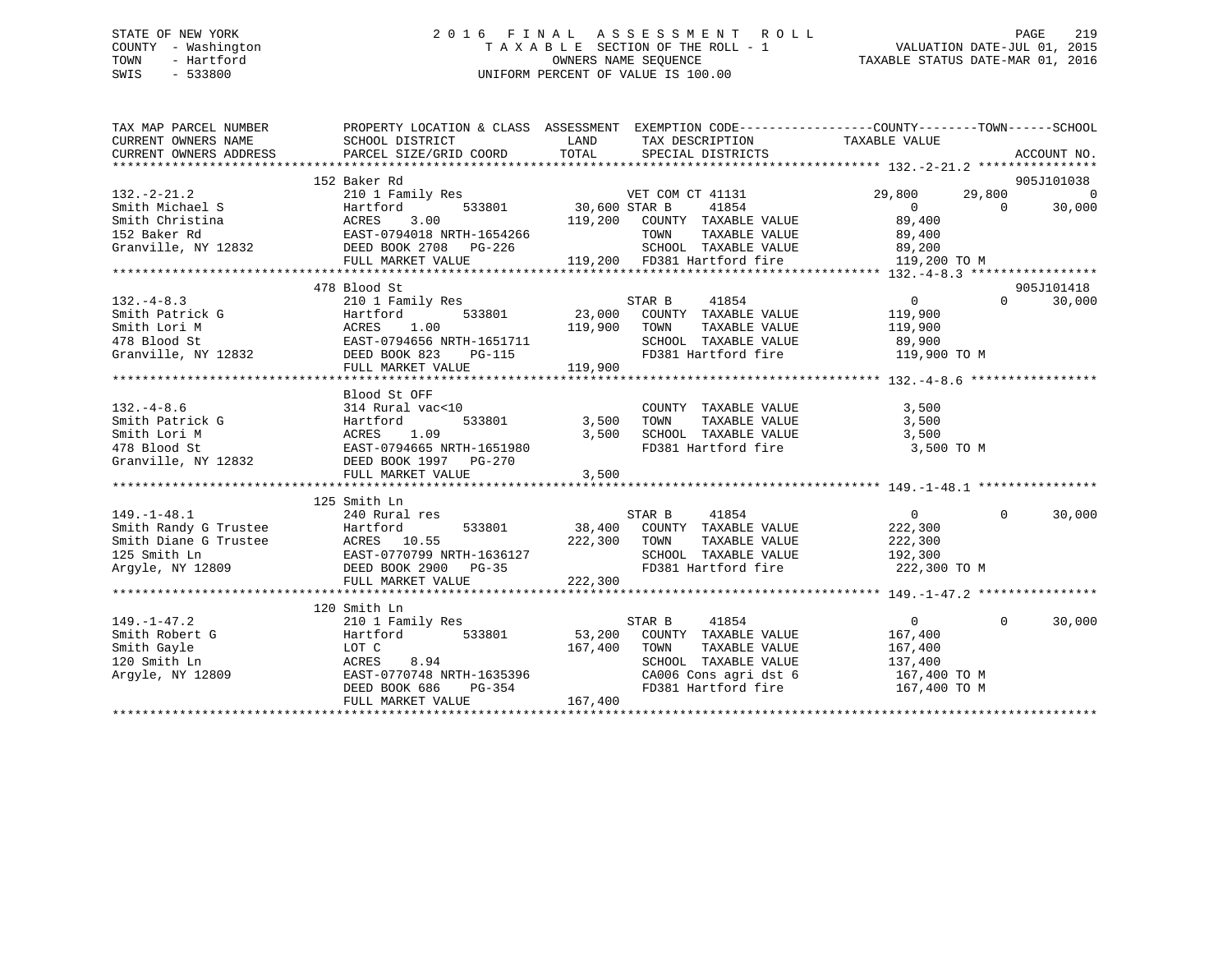| STATE OF NEW YORK<br>- Washington<br>COUNTY<br>TOWN<br>- Hartford<br>SWIS<br>$-533800$          | 2016 FINAL ASSESSMENT ROLL<br>T A X A B L E SECTION OF THE ROLL - 1 WALUATION DATE-JUL 01, 2015<br>OWNERS NAME SEOUENCE<br>UNIFORM PERCENT OF VALUE IS 100.00                                   |                         |                                                                                                                              | TAXABLE STATUS DATE-MAR 01, 2016                         | 220<br>PAGE                 |
|-------------------------------------------------------------------------------------------------|-------------------------------------------------------------------------------------------------------------------------------------------------------------------------------------------------|-------------------------|------------------------------------------------------------------------------------------------------------------------------|----------------------------------------------------------|-----------------------------|
| TAX MAP PARCEL NUMBER                                                                           | PROPERTY LOCATION & CLASS ASSESSMENT EXEMPTION CODE----------------COUNTY-------TOWN------SCHOOL                                                                                                |                         | LAND TAX DESCRIPTION TAXABLE VALUE<br>SPECIAL DISTRICTS                                                                      |                                                          | ACCOUNT NO.                 |
|                                                                                                 |                                                                                                                                                                                                 |                         |                                                                                                                              |                                                          |                             |
|                                                                                                 | 94 Smith Ln                                                                                                                                                                                     |                         |                                                                                                                              |                                                          | 905J100593<br>$\Omega$      |
| $149. - 1 - 47$<br>Smith Roger G<br>Smith Ruth<br>97 Smith Ln<br>Fort Ann, NY 12827 ACRES 10.59 | 240 Rural res<br>Hartford 533801 29,200 COUNTY TAXABLE VALUE<br>LOT A<br>BLA 925-259<br>EAST-0770097 NRTH-1634649 FD381 Hartford fire 129,200 TO M<br>DEED BOOK 2006 PG-41<br>FULL MARKET VALUE | 129,200 TOWN<br>129,200 | 41854<br>STAR B<br>TAXABLE VALUE<br>SCHOOL TAXABLE VALUE 99,200<br>CA006 Cons agri dst 6 129,200 TO M                        | $0 \qquad \qquad$<br>129,200<br>129,200                  | 30,000                      |
|                                                                                                 |                                                                                                                                                                                                 |                         |                                                                                                                              |                                                          |                             |
| $148. - 1 - 18.1$<br>Smith Ronald G<br>102 Smith Ln<br>Fort Ann, NY 12827                       | 143 Mcdougal Rd<br>322 Rural vac>10<br>533801 40,700<br>Hartford<br>2807/21<br>ACRES 23.97<br>EAST-0768344 NRTH-1634256<br>DEED BOOK 2950<br>$PG-103$                                           |                         | COUNTY TAXABLE VALUE<br>TOWN<br>TAXABLE VALUE<br>40,700 SCHOOL TAXABLE VALUE<br>CA006 Cons agri dst 6<br>FD381 Hartford fire | 40,700<br>40,700<br>40,700<br>40,700 TO M<br>40,700 TO M | 905J101241                  |
|                                                                                                 | FULL MARKET VALUE                                                                                                                                                                               | 40,700                  |                                                                                                                              |                                                          |                             |
|                                                                                                 | 102 Smith Ln                                                                                                                                                                                    |                         |                                                                                                                              |                                                          |                             |
| $149. - 1 - 47.1$<br>Smith Ronald G<br>102 Smith Ln                                             | 240 Rural res<br>Hartford<br>533801<br>LOT B                                                                                                                                                    | 230,600 TOWN            | 41854<br>STAR B<br>42,500 COUNTY TAXABLE VALUE<br>TAXABLE VALUE                                                              | $\Omega$<br>230,600<br>230,600                           | $0 \qquad \qquad$<br>30,000 |
|                                                                                                 |                                                                                                                                                                                                 |                         |                                                                                                                              |                                                          |                             |

| Fort Ann, NY 12827 | BLA 925/259                | SCHOOL TAXABLE VALUE               | 200,600     |  |
|--------------------|----------------------------|------------------------------------|-------------|--|
|                    | ACRES 17.43                | CA006 Cons agri dst 6 230,600 TO M |             |  |
|                    | EAST-0770541 NRTH-1634625  |                                    |             |  |
|                    | DEED BOOK 359 PG-188       |                                    |             |  |
|                    | FULL MARKET VALUE 230,600  |                                    |             |  |
|                    |                            |                                    |             |  |
|                    | Smith Ln                   |                                    |             |  |
| $149. - 1 - 48.2$  | 323 Vacant rural           | COUNTY<br>TAXABLE VALUE            | 67,100      |  |
| Smith Ronald G     | Hartford 533801 67,100     | TOWN<br>TAXABLE VALUE              | 67,100      |  |
| 102 Smith Ln       | $2483/249, 2757/63$ 67,100 | SCHOOL TAXABLE VALUE               | 67,100      |  |
| Fort Ann, NY 12827 | ACRES 50.34                | FD381 Hartford fire 67,100 TO M    |             |  |
|                    | EAST-0769606 NRTH-1636153  |                                    |             |  |
|                    | DEED BOOK 2483 PG-249      |                                    |             |  |
|                    | FULL MARKET VALUE 67,100   |                                    |             |  |
|                    |                            |                                    |             |  |
|                    | Smith Ln                   |                                    |             |  |
| $148. - 1 - 18.2$  | 314 Rural vac<10           | COUNTY TAXABLE VALUE               | 15,500      |  |
| Smith Ruth A LE    | Hartford 533801 15,500     | TOWN TAXABLE VALUE                 | 15,500      |  |
| Smith Roger G      | ACRES 6.03 15,500          | SCHOOL TAXABLE VALUE               | 15,500      |  |
| 97 Smith Ln        | EAST-0768505 NRTH-1634839  | CA006 Cons agri dst 6 15,500 TO M  |             |  |
| Fort Ann, NY 12827 | DEED BOOK 3622 PG-134      | FD381 Hartford fire                | 15,500 TO M |  |
|                    | FULL MARKET VALUE 15,500   |                                    |             |  |
|                    |                            |                                    |             |  |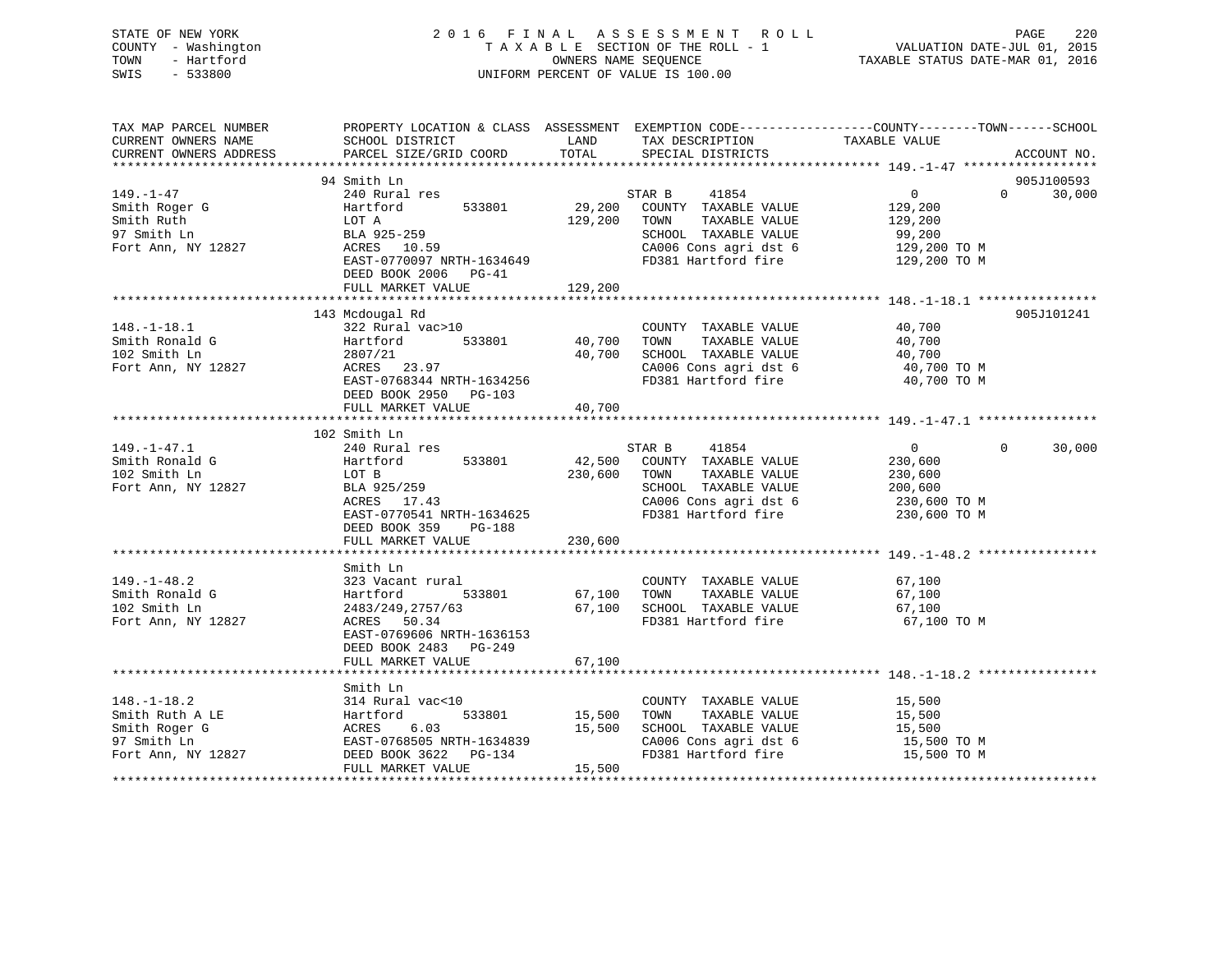## STATE OF NEW YORK 2 0 1 6 F I N A L A S S E S S M E N T R O L L PAGE 221 COUNTY - Washington T A X A B L E SECTION OF THE ROLL - 1 VALUATION DATE-JUL 01, 2015 TOWN - Hartford **TAXABLE STATUS DATE-MAR 01, 2016** OWNERS NAME SEQUENCE TAXABLE STATUS DATE-MAR 01, 2016 SWIS - 533800 UNIFORM PERCENT OF VALUE IS 100.00

| TAX MAP PARCEL NUMBER<br>CURRENT OWNERS NAME<br>CURRENT OWNERS ADDRESS | PROPERTY LOCATION & CLASS ASSESSMENT EXEMPTION CODE----------------COUNTY-------TOWN------SCHOOL<br>SCHOOL DISTRICT<br>PARCEL SIZE/GRID COORD                            | LAND<br>TOTAL  | TAX DESCRIPTION TAXABLE VALUE<br>SERCIAL DISTRICTS<br>SPECIAL DISTRICTS                                        |                  | ACCOUNT NO.           |
|------------------------------------------------------------------------|--------------------------------------------------------------------------------------------------------------------------------------------------------------------------|----------------|----------------------------------------------------------------------------------------------------------------|------------------|-----------------------|
|                                                                        | 97 Smith Ln                                                                                                                                                              |                |                                                                                                                |                  | 905J100592            |
| $149. - 1 - 48$                                                        | 210 1 Family Res                                                                                                                                                         |                | AGED-CO/TN 41801                                                                                               | 61,150<br>61,150 | $\overline{0}$        |
| Smith Ruth A LE                                                        | Hartford                                                                                                                                                                 |                | 533801 32,000 AGED-SCH 41804                                                                                   | $\overline{0}$   | 42,805<br>$\mathbf 0$ |
| Smith Roger G                                                          | 674/49                                                                                                                                                                   |                | 122,300 STAR EN<br>41834                                                                                       | $\overline{0}$   | $\Omega$<br>65,300    |
|                                                                        |                                                                                                                                                                          |                | COUNTY TAXABLE VALUE                                                                                           | 61,150           |                       |
|                                                                        |                                                                                                                                                                          |                | TAXABLE VALUE<br>TOWN                                                                                          | 61,150           |                       |
|                                                                        |                                                                                                                                                                          |                |                                                                                                                |                  |                       |
|                                                                        |                                                                                                                                                                          |                |                                                                                                                |                  |                       |
|                                                                        |                                                                                                                                                                          |                |                                                                                                                |                  |                       |
|                                                                        | 212 Blood St                                                                                                                                                             |                |                                                                                                                |                  | 905J101032            |
| $142. - 1 - 19$                                                        | 210 1 Family Res                                                                                                                                                         |                | COUNTY TAXABLE VALUE                                                                                           | 69,300           |                       |
|                                                                        |                                                                                                                                                                          | 533801 25,700  | TOWN<br>TAXABLE VALUE                                                                                          | 69,300           |                       |
|                                                                        | Framith Walter Sr<br>Smith Walter Sr<br>20 Hunt Ave Trlr 8<br>Hudson Falls, NY 12839<br>EED BOOK 494<br>PEED BOOK 494<br>PEED BOOK 494<br>PEED BOOK 494<br>PEED BOOK 494 | 69,300         | SCHOOL TAXABLE VALUE                                                                                           | 69,300           |                       |
|                                                                        |                                                                                                                                                                          |                | FD381 Hartford fire                                                                                            | 69,300 TO M      |                       |
|                                                                        |                                                                                                                                                                          |                |                                                                                                                |                  |                       |
|                                                                        | FULL MARKET VALUE                                                                                                                                                        | 69,300         |                                                                                                                |                  |                       |
|                                                                        |                                                                                                                                                                          |                |                                                                                                                |                  |                       |
|                                                                        | 1227 Baldwin Corners Rd                                                                                                                                                  |                |                                                                                                                |                  | 905J100598            |
| $121. - 4 - 4$                                                         | 210 1 Family Res                                                                                                                                                         |                | COUNTY TAXABLE VALUE 56,100                                                                                    |                  |                       |
| Snow Clyde H                                                           | 532802<br>Fort Ann                                                                                                                                                       | 34,800         | TOWN<br>TAXABLE VALUE                                                                                          | 56,100           |                       |
| Snow Mary A                                                            | $121. - 1 - 4$                                                                                                                                                           | 56,100         | SCHOOL TAXABLE VALUE 56,100                                                                                    |                  |                       |
| 1227 Baldwin Corners Rd                                                | ACRES 4.10<br>EAST-0765032 NRTH-1661968                                                                                                                                  |                | FD381 Hartford fire                                                                                            | 56,100 TO M      |                       |
| Fort Ann, NY 12827                                                     |                                                                                                                                                                          |                |                                                                                                                |                  |                       |
|                                                                        | DEED BOOK 728<br>PG-223                                                                                                                                                  |                |                                                                                                                |                  |                       |
|                                                                        | FULL MARKET VALUE                                                                                                                                                        | 56,100         |                                                                                                                |                  |                       |
|                                                                        |                                                                                                                                                                          |                |                                                                                                                |                  |                       |
|                                                                        | 7090 State Route 40                                                                                                                                                      |                | 71 PCT OF VALUE USED FOR EXEMPTION PURPOSES                                                                    |                  | 905J100601            |
| $149. - 1 - 41$                                                        | 240 Rural res                                                                                                                                                            |                | VET COM CT 41131                                                                                               | 35,482<br>35,482 | $\bigcirc$            |
| Sollosy Frank J                                                        | Hartford<br>40 MCRES 75.00<br>533801                                                                                                                                     | 111,600 STAR B | 41854                                                                                                          | $\sim$ 0         | 30,000<br>$\Omega$    |
| 7090 State Route 40                                                    |                                                                                                                                                                          |                | 199,900 COUNTY TAXABLE VALUE                                                                                   | 164,418          |                       |
| Argyle, NY 12809                                                       | EAST-0771555 NRTH-1632971                                                                                                                                                |                | TOWN<br>TAXABLE VALUE                                                                                          | 164,418          |                       |
|                                                                        | DEED BOOK 420<br>PG-947                                                                                                                                                  |                |                                                                                                                |                  |                       |
|                                                                        | FULL MARKET VALUE                                                                                                                                                        |                |                                                                                                                |                  |                       |
|                                                                        |                                                                                                                                                                          |                | SCHOOL TAXABLE VALUE 169,900<br>199,900 CA006 Cons agri dst 6 199,900 TO M<br>FD381 Hartford fire 199,900 TO M |                  |                       |
|                                                                        |                                                                                                                                                                          |                |                                                                                                                |                  |                       |
| $122. - 1 - 50.1$                                                      | 62 Cedar Ridge Way                                                                                                                                                       |                | STAR B<br>41854                                                                                                | $\overline{0}$   | $\Omega$<br>30,000    |
| Sorli Raymond                                                          | 210 1 Family Res<br>Hartford<br>533801                                                                                                                                   | 30,600         | COUNTY TAXABLE VALUE                                                                                           | 111,700          |                       |
|                                                                        |                                                                                                                                                                          | 111,700        | TOWN<br>TAXABLE VALUE                                                                                          | 111,700          |                       |
|                                                                        |                                                                                                                                                                          |                | SCHOOL TAXABLE VALUE                                                                                           | 81,700           |                       |
|                                                                        | DEED BOOK 645<br>$PG-5$                                                                                                                                                  |                | CA007 Cons agri dst 7                                                                                          | 111,700 TO M     |                       |
|                                                                        | FULL MARKET VALUE                                                                                                                                                        |                | 111,700 FD381 Hartford fire                                                                                    | 111,700 TO M     |                       |
|                                                                        |                                                                                                                                                                          |                |                                                                                                                |                  |                       |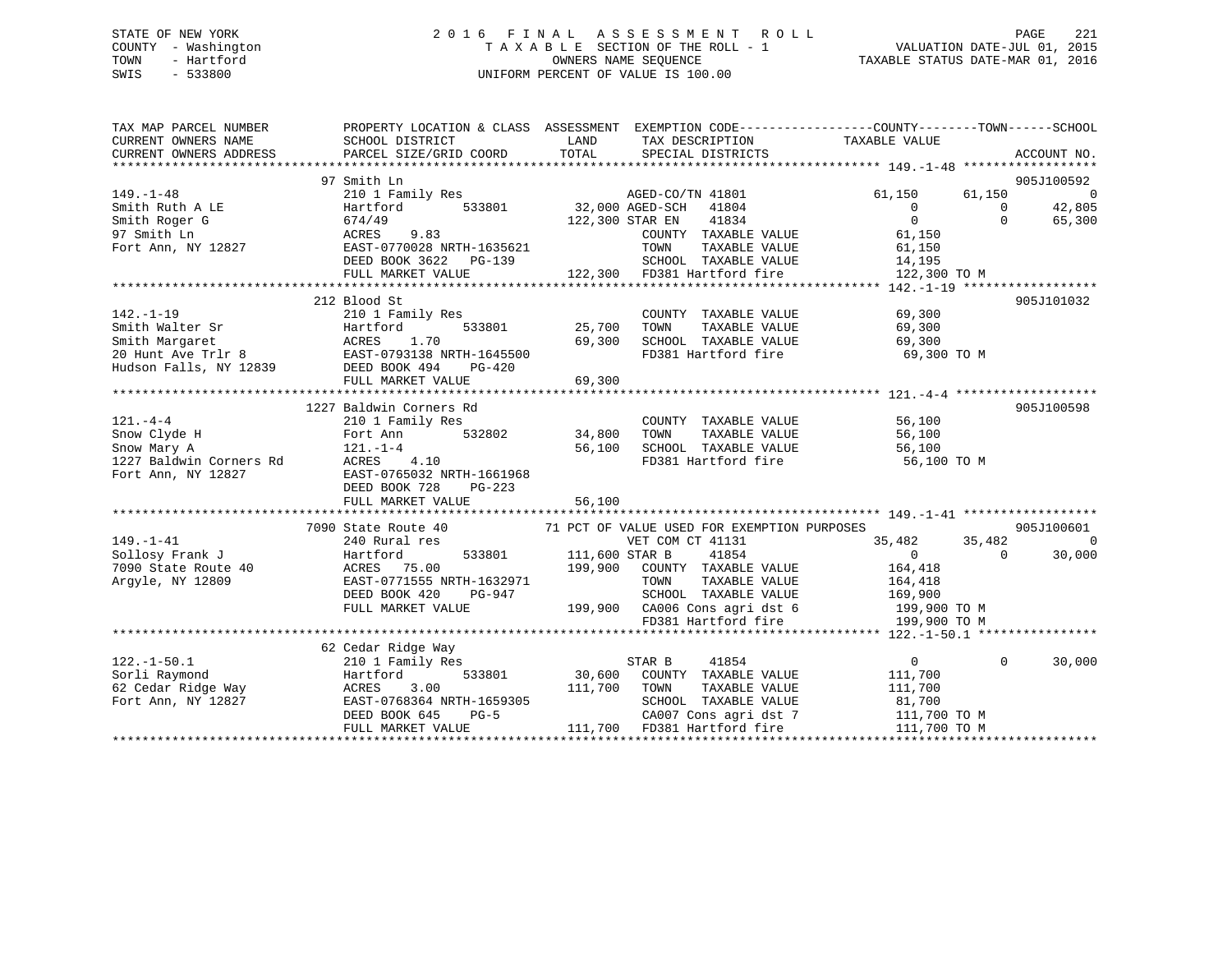## STATE OF NEW YORK 2 0 1 6 F I N A L A S S E S S M E N T R O L L PAGE 222 COUNTY - Washington T A X A B L E SECTION OF THE ROLL - 1 VALUATION DATE-JUL 01, 2015 TOWN - Hartford **TAXABLE STATUS DATE-MAR 01, 2016** OWNERS NAME SEQUENCE TAXABLE STATUS DATE-MAR 01, 2016 SWIS - 533800 UNIFORM PERCENT OF VALUE IS 100.00

| TAX MAP PARCEL NUMBER<br>CURRENT OWNERS NAME<br>CURRENT OWNERS ADDRESS                                               | SCHOOL DISTRICT<br>PARCEL SIZE/GRID COORD                                                                                        | LAND<br>TOTAL         | TAX DESCRIPTION<br>SPECIAL DISTRICTS                                                                                                                    | PROPERTY LOCATION & CLASS ASSESSMENT EXEMPTION CODE----------------COUNTY-------TOWN-----SCHOOL<br>TAXABLE VALUE | ACCOUNT NO.        |
|----------------------------------------------------------------------------------------------------------------------|----------------------------------------------------------------------------------------------------------------------------------|-----------------------|---------------------------------------------------------------------------------------------------------------------------------------------------------|------------------------------------------------------------------------------------------------------------------|--------------------|
|                                                                                                                      |                                                                                                                                  |                       |                                                                                                                                                         |                                                                                                                  |                    |
| $141. - 1 - 8.3$                                                                                                     | 7939 State Route 40<br>210 1 Family Res                                                                                          |                       | STAR B<br>41854                                                                                                                                         | $\overline{0}$<br>$\overline{0}$                                                                                 | 30,000             |
| St Louis Robert<br>St Louis Brenda<br>PO Box 124                                                                     | 533801<br>Hartford<br>781/195;2826/99<br>ACRES 1.08                                                                              |                       | 24,500 BUSIN97<br>47610<br>184,700 COUNTY TAXABLE VALUE<br>TOWN<br>TAXABLE VALUE                                                                        | 800<br>800<br>183,900<br>183,900                                                                                 | 800                |
| Hartford, NY 12838                                                                                                   | EAST-0784463 NRTH-1649161<br>DEED BOOK 2826<br>PG-99<br>FULL MARKET VALUE                                                        |                       | SCHOOL TAXABLE VALUE<br>CA007 Cons agri dst 7 184,700 TO M<br>184,700 FD381 Hartford fire                                                               | 153,900<br>184,700 TO M                                                                                          |                    |
|                                                                                                                      | 152 West Starbuck Ln                                                                                                             |                       |                                                                                                                                                         |                                                                                                                  |                    |
| $112.-2-5.1$<br>Starbuck Properties Inc Fort P<br>Attn: Fallimento Flex LOT 1<br>14 Diaz St<br>Latina, Italy 04100   | 210 1 Family Res<br>Fort Ann 532802<br>$112.-1-5.1$<br>-<br>ACRES<br>2.07<br>EAST-0766642 NRTH-1667955                           | 27,100<br>136,500     | COUNTY TAXABLE VALUE 136,500<br>TOWN TAXABLE VALUE<br>SCHOOL TAXABLE VALUE<br>FD381 Hartford fire                                                       | 136,500<br>136,500<br>136,500 TO M                                                                               |                    |
|                                                                                                                      | DEED BOOK 595<br>PG-164<br>FULL MARKET VALUE                                                                                     | 136,500               |                                                                                                                                                         |                                                                                                                  |                    |
|                                                                                                                      |                                                                                                                                  |                       |                                                                                                                                                         |                                                                                                                  |                    |
|                                                                                                                      | 8876 State Route 40                                                                                                              |                       |                                                                                                                                                         |                                                                                                                  | 905J100667         |
| $114. - 1 - 7$<br>Stautner Monica<br>8876 State Route 40                                                             | 210 1 Family Res<br>533801<br>Hartford<br>1.79<br>ACRES<br>Fort Ann, NY 12827 EAST-0791757 NRTH-1668837<br>DEED BOOK 1977 PG-109 | 119,200 TOWN          | 41854<br>STAR B<br>31,800 COUNTY TAXABLE VALUE 119,200<br>TAXABLE VALUE<br>SCHOOL TAXABLE VALUE<br>CA007 Cons agri dst 7<br>119,200 FD381 Hartford fire | $\overline{0}$<br>119,200<br>89,200<br>119,200 TO M                                                              | $\Omega$<br>30,000 |
|                                                                                                                      | FULL MARKET VALUE                                                                                                                |                       |                                                                                                                                                         | 119,200 TO M                                                                                                     |                    |
|                                                                                                                      | Baldwin Corners Rd OFF                                                                                                           |                       |                                                                                                                                                         |                                                                                                                  | 905J101356         |
| $121. - 4 - 2.1$<br>Steck Danna<br>313 Araneo Dr<br>West Orange, NJ 07052<br>MAY BE SUBJECT TO PAYMENT DEED BOOK 818 | 105 Vac farmland<br>532802<br>Fort Ann<br>$121. - 1 - 2.1$<br>ACRES 83.50<br>EAST-0763485 NRTH-1664629<br>PG-334                 | 70,700<br>70,700 TOWN | AG DIST 41720<br>COUNTY TAXABLE VALUE<br>TAXABLE VALUE<br>SCHOOL TAXABLE VALUE<br>FD381 Hartford fire                                                   | 18,501 18,501 18,501<br>52,199<br>52,199<br>52,199<br>70,700 TO M                                                |                    |
| UNDER AGDIST LAW TIL 2020                                                                                            | FULL MARKET VALUE                                                                                                                | 70,700                |                                                                                                                                                         |                                                                                                                  |                    |
|                                                                                                                      | 1187 Baldwin Corners Rd                                                                                                          |                       |                                                                                                                                                         |                                                                                                                  | 905J100462         |
| $121. -4-3$<br>Steck Danna<br>313 Araneo Dr<br>West Orange, NJ 07052                                                 | 240 Rural res<br>Fort Ann 532802<br>$121. - 1 - 3$<br>ACRES 90.29<br>EAST-0764082 NRTH-1662703                                   | 149,500<br>346,400    | AGRI-D IND 41730<br>COUNTY TAXABLE VALUE<br>TOWN<br>TAXABLE VALUE<br>SCHOOL TAXABLE VALUE<br>FD381 Hartford fire                                        | 72,058<br>72,058<br>274,342<br>274,342<br>274,342<br>346,400 TO M                                                | 72,058             |
| MAY BE SUBJECT TO PAYMENT DEED BOOK 818<br>UNDER AGDIST LAW TIL 2023                                                 | PG-334<br>FULL MARKET VALUE                                                                                                      | 346,400               |                                                                                                                                                         |                                                                                                                  |                    |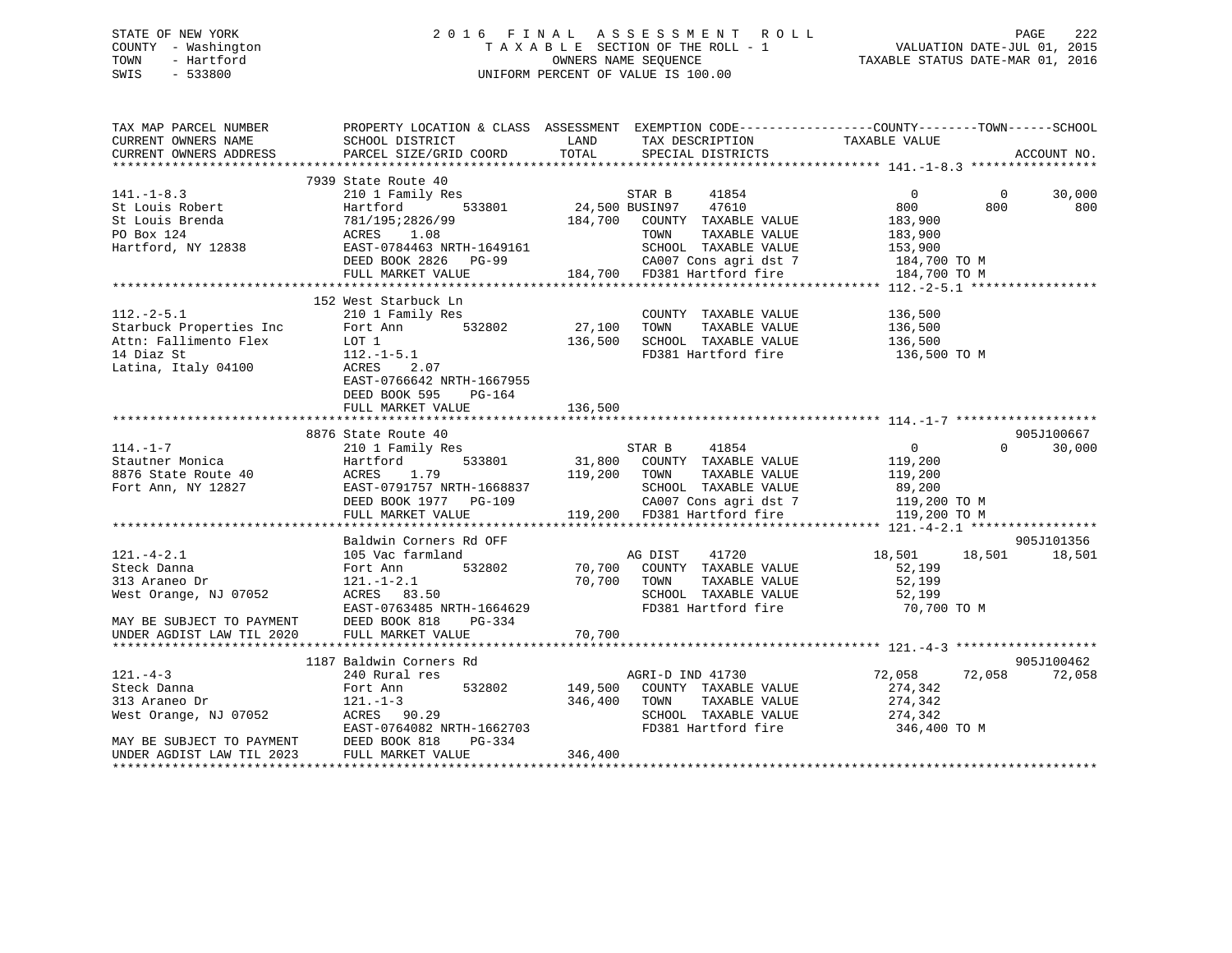## STATE OF NEW YORK 2 0 1 6 F I N A L A S S E S S M E N T R O L L PAGE 223 COUNTY - Washington T A X A B L E SECTION OF THE ROLL - 1 VALUATION DATE-JUL 01, 2015 TOWN - Hartford **TAXABLE STATUS DATE-MAR 01, 2016** OWNERS NAME SEQUENCE TAXABLE STATUS DATE-MAR 01, 2016 SWIS - 533800 UNIFORM PERCENT OF VALUE IS 100.00

| TAX MAP PARCEL NUMBER                                                                            | PROPERTY LOCATION & CLASS ASSESSMENT                                                                                                                                                                                                                                                                                                                              |                                                                                                                                                                                    | EXEMPTION CODE-----------------COUNTY-------TOWN------SCHOOL                                                                         |
|--------------------------------------------------------------------------------------------------|-------------------------------------------------------------------------------------------------------------------------------------------------------------------------------------------------------------------------------------------------------------------------------------------------------------------------------------------------------------------|------------------------------------------------------------------------------------------------------------------------------------------------------------------------------------|--------------------------------------------------------------------------------------------------------------------------------------|
| $122. - 1 - 15.5$<br>Steele John E<br>Brown Kelly A<br>304 Wright Rd<br>Granville, NY 12832      | Wright Rd<br>323 Vacant rural<br>Hartford<br>Survey 12587<br>ACRES 45.44<br>EAST-0781937 NRTH-1658560<br>DEED BOOK 3410 PG-153<br>FULL MARKET VALUE                                                                                                                                                                                                               | COUNTY TAXABLE VALUE<br>533801 54,700<br>TAXABLE VALUE<br>TOWN<br>54,700<br>SCHOOL TAXABLE VALUE<br>CA007 Cons agri dst 7 54,700 TO M<br>FD381 Hartford fire 54,700 TO M<br>54,700 | 54,700<br>54,700<br>54,700                                                                                                           |
|                                                                                                  | 309 Dick Hill Rd                                                                                                                                                                                                                                                                                                                                                  | STAR B<br>41854<br>44,100 COUNTY TAXABLE VALUE<br>TOWN<br>TAXABLE VALUE<br>SCHOOL TAXABLE VALUE 112,000<br>FD381 Hartford fire 142,000 TO M                                        | 905J100476<br>$\overline{0}$<br>$\Omega$<br>30,000<br>142,000<br>142,000                                                             |
|                                                                                                  |                                                                                                                                                                                                                                                                                                                                                                   |                                                                                                                                                                                    |                                                                                                                                      |
| $122. - 1 - 32.1$<br>Stemp David<br>Stemp Debra<br>1472 Baldwin Corners Rd<br>Fort Ann, NY 12827 | 1472 Baldwin Corners Rd<br>210 1 Family Res<br>533801<br>Hartford<br>1.90<br>ACRES<br>ACRES 1.90<br>EAST-0770600 NRTH-1663254<br>EAST-0770600 NRTH-1663254<br>DEED BOOK 2637 PG-99<br>FULL MARKET VALUE                                                                                                                                                           | STAR B<br>41854<br>26,400<br>COUNTY TAXABLE VALUE<br>135,000<br>TOWN<br>TAXABLE VALUE<br>SCHOOL TAXABLE VALUE<br>CA007 Cons agri dst 7<br>135,000 FD381 Hartford fire              | $\overline{0}$<br>$\Omega$<br>30,000<br>135,000<br>135,000<br>105,000<br>135,000 TO M<br>135,000 TO M                                |
|                                                                                                  | $\begin{tabular}{lllllllllllll} 22.-1-31.5 & \mbox{\sc 21.1\rm{--}} & \mbox{\sc 22.1\rm{--}} & \mbox{\sc 23.1\rm{--}} \\ \mbox{\sc 31.1\rm{--}} & \mbox{\sc 31.1\rm{--}} & \mbox{\sc 31.1\rm{--}} & \mbox{\sc 31.1\rm{--}} & \mbox{\sc 31.1\rm{--}} \\ \mbox{\sc 31.1\rm{--}} & \mbox{\sc 31.1\rm{--}} & \mbox{\sc 31.1\rm{--}} & \mbox{\sc 31.1\rm{--}} & \mbox$ | 41854<br>STAR B<br>533801 29,200 COUNTY TAXABLE VALUE<br>72,400 TOWN<br>TAXABLE VALUE<br>SCHOOL TAXABLE VALUE<br>72,400 FD381 Hartford fire                                        | 905J101406<br>$\overline{0}$<br>$\Omega$<br>30,000<br>72,400<br>72,400<br>42,400<br>CA007 Cons agri dst 7 72,400 TO M<br>72,400 TO M |
| $131. -1 - 5.3$<br>Stewart Edward N<br>PO Box 18<br>Hartford, NY 12838                           | 210 1 Family Res<br>Hartford<br>533801<br>ACRES<br>2.26<br>EAST-0778668 NRTH-1651245<br>DEED BOOK 1663 PG-307<br>FULL MARKET VALUE                                                                                                                                                                                                                                | 41854<br>STAR B<br>27,800 COUNTY TAXABLE VALUE<br>143,400<br>TOWN<br>TAXABLE VALUE<br>SCHOOL TAXABLE VALUE<br>CA007 Cons agri dst 7<br>143,400 FD381 Hartford fire                 | 905J101428<br>$\overline{0}$<br>$\Omega$<br>30,000<br>143,400<br>143,400<br>113,400<br>143,400 TO M<br>143,400 TO M                  |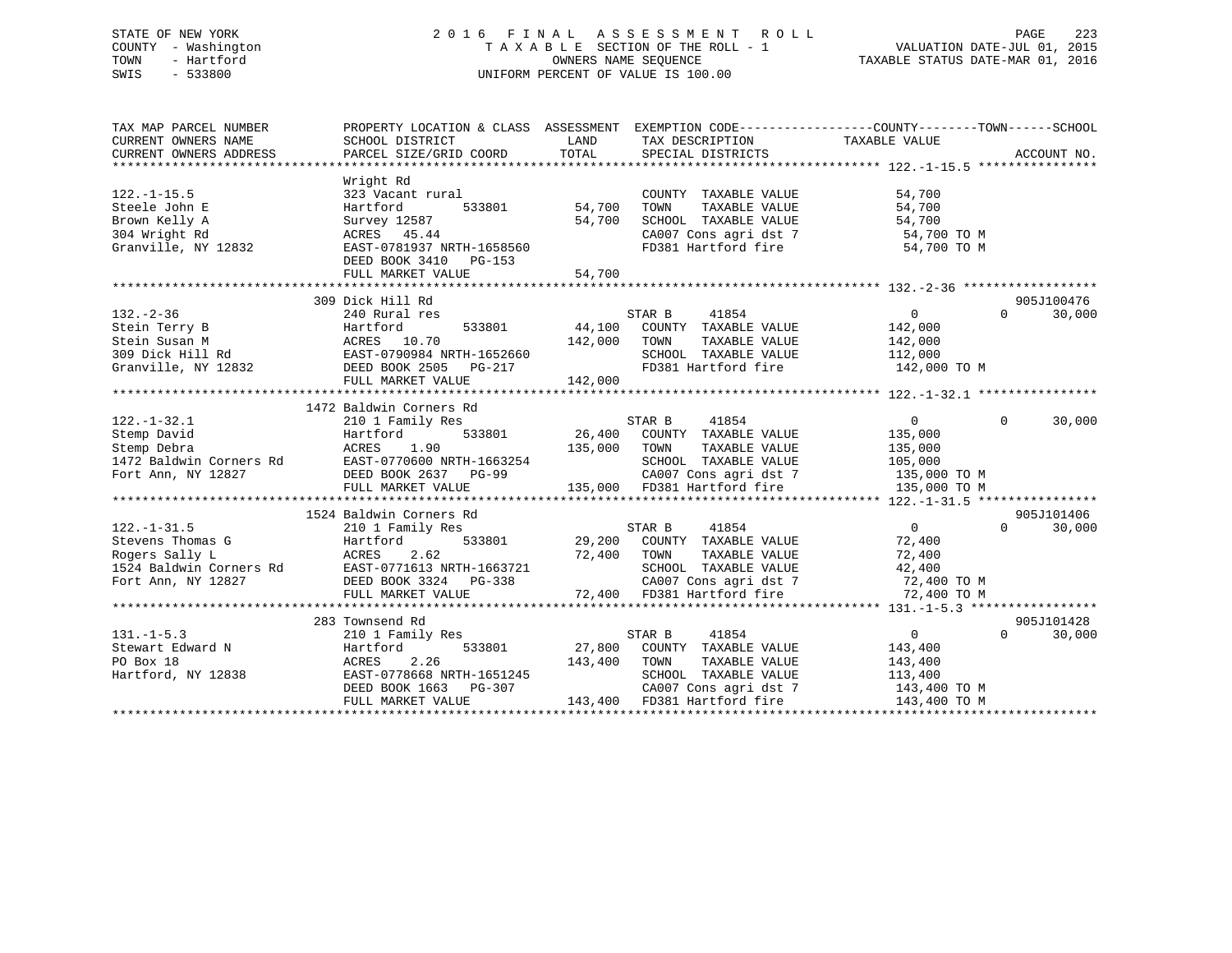## STATE OF NEW YORK 2 0 1 6 F I N A L A S S E S S M E N T R O L L PAGE 224 COUNTY - Washington T A X A B L E SECTION OF THE ROLL - 1 VALUATION DATE-JUL 01, 2015 TOWN - Hartford **TAXABLE STATUS DATE-MAR 01, 2016** OWNERS NAME SEQUENCE TAXABLE STATUS DATE-MAR 01, 2016 SWIS - 533800 UNIFORM PERCENT OF VALUE IS 100.00

| TAX MAP PARCEL NUMBER                                                                                                                                                                                                                                 | PROPERTY LOCATION & CLASS ASSESSMENT EXEMPTION CODE-----------------COUNTY-------TOWN------SCHOOL                                                                                                                                                                                                      |       |                                    |                                                                  |             |
|-------------------------------------------------------------------------------------------------------------------------------------------------------------------------------------------------------------------------------------------------------|--------------------------------------------------------------------------------------------------------------------------------------------------------------------------------------------------------------------------------------------------------------------------------------------------------|-------|------------------------------------|------------------------------------------------------------------|-------------|
| CURRENT OWNERS NAME SCHOOL DISTRICT                                                                                                                                                                                                                   |                                                                                                                                                                                                                                                                                                        |       | LAND TAX DESCRIPTION TAXABLE VALUE |                                                                  |             |
| CURRENT OWNERS ADDRESS                                                                                                                                                                                                                                | PARCEL SIZE/GRID COORD TOTAL SPECIAL DISTRICTS                                                                                                                                                                                                                                                         |       |                                    |                                                                  | ACCOUNT NO. |
|                                                                                                                                                                                                                                                       |                                                                                                                                                                                                                                                                                                        |       |                                    |                                                                  |             |
|                                                                                                                                                                                                                                                       | 37,241<br>2838 Field Crops<br>24,759<br>24,759<br>24,759<br>24,759<br>24,759<br>24,759<br>24,759<br>24,759<br>24,759<br>24,759<br>24,759<br>24,759<br>24,759<br>24,759<br>24,759<br>24,759<br>24,759<br>24,759<br>24,759<br>24,241<br>27,241<br>27,241<br>EAST-0779517 NRTH-16                         |       |                                    |                                                                  | 905J100443  |
| $131. -1 - 5$                                                                                                                                                                                                                                         |                                                                                                                                                                                                                                                                                                        |       |                                    | $24,759$ $24,759$ $24,759$ $24,759$                              |             |
| Stewart Richard E                                                                                                                                                                                                                                     |                                                                                                                                                                                                                                                                                                        |       |                                    |                                                                  |             |
| Stewart Mary                                                                                                                                                                                                                                          |                                                                                                                                                                                                                                                                                                        |       |                                    |                                                                  |             |
| PO Box 18                                                                                                                                                                                                                                             |                                                                                                                                                                                                                                                                                                        |       |                                    | SCHOOL TAXABLE VALUE 37,241<br>CA007 Cons agri dst 7 37,241 TO M |             |
| Hartford, NY 12838                                                                                                                                                                                                                                    |                                                                                                                                                                                                                                                                                                        |       |                                    |                                                                  |             |
|                                                                                                                                                                                                                                                       |                                                                                                                                                                                                                                                                                                        |       |                                    |                                                                  |             |
| MAY BE SUBJECT TO PAYMENT                                                                                                                                                                                                                             |                                                                                                                                                                                                                                                                                                        |       |                                    | FD381 Hartford fire 62,000 TO M                                  |             |
| UNDER AGDIST LAW TIL 2020                                                                                                                                                                                                                             |                                                                                                                                                                                                                                                                                                        |       |                                    |                                                                  |             |
|                                                                                                                                                                                                                                                       |                                                                                                                                                                                                                                                                                                        |       |                                    |                                                                  |             |
|                                                                                                                                                                                                                                                       | 4495 State Route 149                                                                                                                                                                                                                                                                                   |       |                                    |                                                                  | 905J100409  |
| $132. - 1 - 29$                                                                                                                                                                                                                                       | 112 Dairy farm                                                                                                                                                                                                                                                                                         |       | AG BUILD 41700                     | 100,000 100,000 100,000                                          |             |
|                                                                                                                                                                                                                                                       |                                                                                                                                                                                                                                                                                                        |       |                                    |                                                                  |             |
|                                                                                                                                                                                                                                                       |                                                                                                                                                                                                                                                                                                        |       |                                    |                                                                  |             |
| 132.-1-29<br>Stewart Richard E<br>Stewart Mary ACRES 309.23<br>FO Box 18<br>Hartford, NY 12838<br>Hartford, NY 12838<br>STEED BOOK 592<br>PULL MARKET VALUE<br>FULL MARKET VALUE<br>FULL MARKET VALUE<br>FULL MARKET VALUE<br>FULL MARKET VALUE<br>TA |                                                                                                                                                                                                                                                                                                        |       |                                    |                                                                  |             |
|                                                                                                                                                                                                                                                       |                                                                                                                                                                                                                                                                                                        |       |                                    |                                                                  |             |
|                                                                                                                                                                                                                                                       |                                                                                                                                                                                                                                                                                                        |       |                                    |                                                                  |             |
| MAY BE SUBJECT TO PAYMENT                                                                                                                                                                                                                             |                                                                                                                                                                                                                                                                                                        |       |                                    | CA007 Cons agri dst 7 570,405 TO M                               |             |
| UNDER AGDIST LAW TIL 2020                                                                                                                                                                                                                             |                                                                                                                                                                                                                                                                                                        |       | 170,095 EX                         |                                                                  |             |
|                                                                                                                                                                                                                                                       |                                                                                                                                                                                                                                                                                                        |       |                                    | FD381 Hartford fire 740,500 TO M                                 |             |
|                                                                                                                                                                                                                                                       |                                                                                                                                                                                                                                                                                                        |       |                                    |                                                                  |             |
|                                                                                                                                                                                                                                                       | Christian Hill Rd                                                                                                                                                                                                                                                                                      |       |                                    |                                                                  |             |
| $132. - 1 - 29.3$                                                                                                                                                                                                                                     | 311 Res vac land                                                                                                                                                                                                                                                                                       |       | COUNTY TAXABLE VALUE 2,900         |                                                                  |             |
|                                                                                                                                                                                                                                                       |                                                                                                                                                                                                                                                                                                        |       |                                    |                                                                  |             |
|                                                                                                                                                                                                                                                       |                                                                                                                                                                                                                                                                                                        |       |                                    |                                                                  |             |
|                                                                                                                                                                                                                                                       |                                                                                                                                                                                                                                                                                                        |       |                                    | CA007 Cons agri dst 7 2,900 TO M                                 |             |
| Hartford, NY 12838                                                                                                                                                                                                                                    | FRNT 83.00 DPTH 2,90<br>ACRES 0.22<br>FAST-0704001                                                                                                                                                                                                                                                     |       |                                    | FD381 Hartford fire 2,900 TO M                                   |             |
|                                                                                                                                                                                                                                                       | EAST-0784834 NRTH-1652325                                                                                                                                                                                                                                                                              |       |                                    |                                                                  |             |
|                                                                                                                                                                                                                                                       | DEED BOOK 592<br>PG-312                                                                                                                                                                                                                                                                                |       |                                    |                                                                  |             |
|                                                                                                                                                                                                                                                       | FULL MARKET VALUE                                                                                                                                                                                                                                                                                      | 2,900 |                                    |                                                                  |             |
|                                                                                                                                                                                                                                                       |                                                                                                                                                                                                                                                                                                        |       |                                    |                                                                  |             |
|                                                                                                                                                                                                                                                       | Christian Hill Rd                                                                                                                                                                                                                                                                                      |       |                                    |                                                                  |             |
| $132. - 1 - 29.4$                                                                                                                                                                                                                                     |                                                                                                                                                                                                                                                                                                        |       |                                    | 700                                                              |             |
|                                                                                                                                                                                                                                                       |                                                                                                                                                                                                                                                                                                        |       | TAXABLE VALUE                      | 700                                                              |             |
| 132.-1-22<br>Stewart Richard E<br>Circunt Mary                                                                                                                                                                                                        | 311 Res vac land<br>Hartford 533801 700 TOWN TAXABLE VALUE<br>Survey 12722 700 SCHOOL TAXABLE VALUE<br>FRNT 26.00 DPTH CA007 Cons agri dst 7<br>ACRES 0.05<br>FRNT 26.00 DPTH CA007 Cons agri dst 7<br>FD381 Hartford fire<br>311 Res vac 1a<br>Hartford<br>Survey 12722<br>FRNT 26.00 I<br>ACRES 0.05 |       |                                    | 700                                                              |             |
| PO Box 18                                                                                                                                                                                                                                             |                                                                                                                                                                                                                                                                                                        |       |                                    | CA007 Cons agri dst 7 700 TO M                                   |             |
| Hartford, NY 12838                                                                                                                                                                                                                                    |                                                                                                                                                                                                                                                                                                        |       | FD381 Hartford fire                | 700 TO M                                                         |             |
|                                                                                                                                                                                                                                                       | EAST-0784986 NRTH-1652342                                                                                                                                                                                                                                                                              |       |                                    |                                                                  |             |
|                                                                                                                                                                                                                                                       | DEED BOOK 592<br>PG-312                                                                                                                                                                                                                                                                                |       |                                    |                                                                  |             |
|                                                                                                                                                                                                                                                       | FULL MARKET VALUE                                                                                                                                                                                                                                                                                      | 700   |                                    |                                                                  |             |
|                                                                                                                                                                                                                                                       |                                                                                                                                                                                                                                                                                                        |       |                                    |                                                                  |             |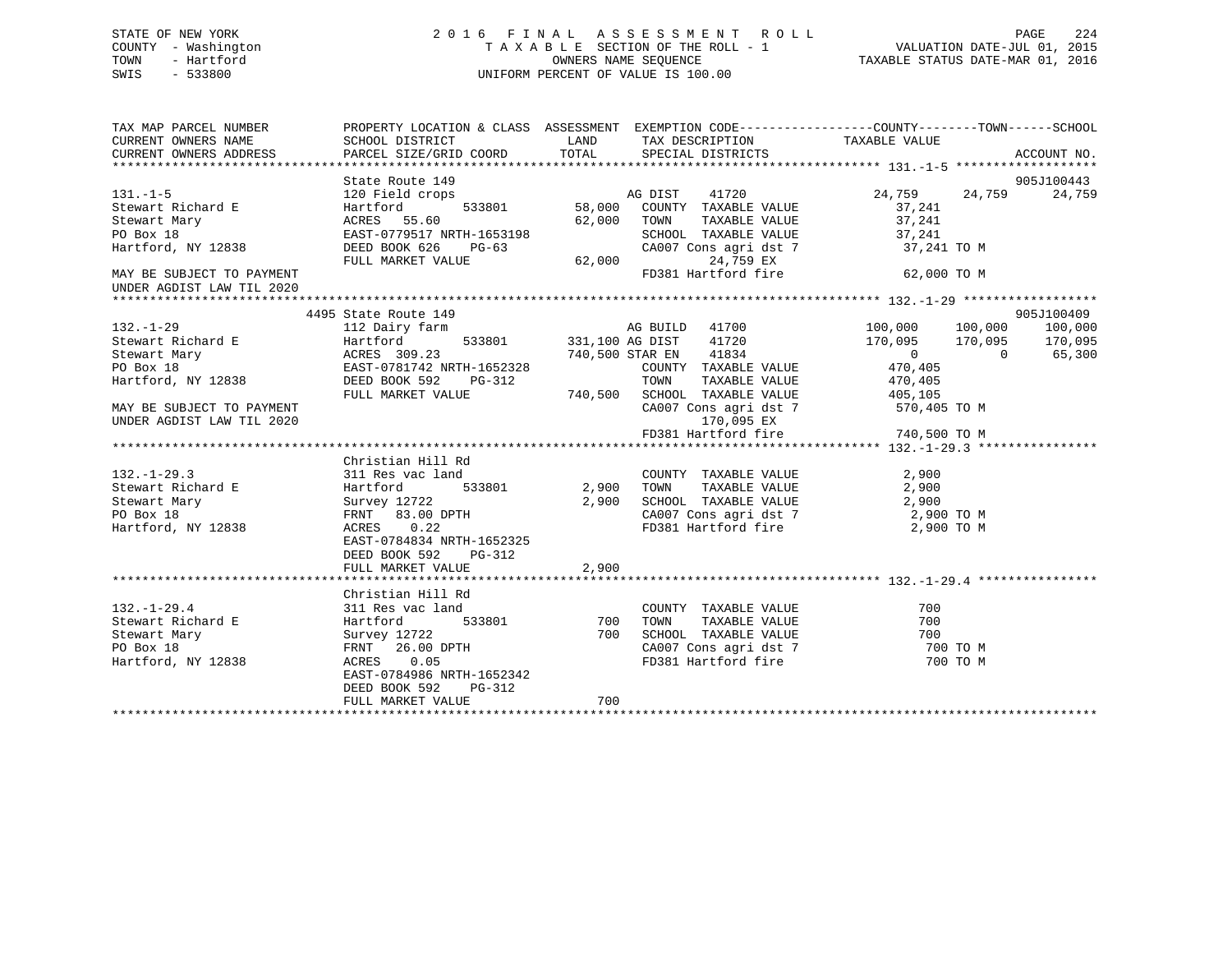## STATE OF NEW YORK 2 0 1 6 F I N A L A S S E S S M E N T R O L L PAGE 225 COUNTY - Washington T A X A B L E SECTION OF THE ROLL - 1 VALUATION DATE-JUL 01, 2015 TOWN - Hartford **TAXABLE STATUS DATE-MAR 01, 2016** OWNERS NAME SEQUENCE TAXABLE STATUS DATE-MAR 01, 2016 SWIS - 533800 UNIFORM PERCENT OF VALUE IS 100.00

| TAX MAP PARCEL NUMBER                                                                                                                                                                                                                                    | PROPERTY LOCATION & CLASS ASSESSMENT EXEMPTION CODE-----------------COUNTY-------TOWN------SCHOOL |       |                                                                                                                                                                                                                                                                                   |               |            |
|----------------------------------------------------------------------------------------------------------------------------------------------------------------------------------------------------------------------------------------------------------|---------------------------------------------------------------------------------------------------|-------|-----------------------------------------------------------------------------------------------------------------------------------------------------------------------------------------------------------------------------------------------------------------------------------|---------------|------------|
|                                                                                                                                                                                                                                                          |                                                                                                   |       |                                                                                                                                                                                                                                                                                   |               |            |
|                                                                                                                                                                                                                                                          |                                                                                                   |       |                                                                                                                                                                                                                                                                                   |               |            |
|                                                                                                                                                                                                                                                          |                                                                                                   |       |                                                                                                                                                                                                                                                                                   |               |            |
| 330 Vacant comm<br>State Route 40<br>Stewart's Shops Corp<br>PO Box 435<br>Saratoga Springs, NY 12866<br>EAST-0786845 NRTH-1651574<br>DEED BOOK 2198<br>PO BOX 2198<br>PO BOX 2198<br>PO BOX 2198<br>PO BOX 2198<br>PO BOX 2198<br>PO BOX 2198<br>PO BOX | State Route 40                                                                                    |       |                                                                                                                                                                                                                                                                                   |               |            |
|                                                                                                                                                                                                                                                          |                                                                                                   |       |                                                                                                                                                                                                                                                                                   |               |            |
|                                                                                                                                                                                                                                                          |                                                                                                   |       |                                                                                                                                                                                                                                                                                   |               |            |
|                                                                                                                                                                                                                                                          |                                                                                                   |       |                                                                                                                                                                                                                                                                                   |               |            |
|                                                                                                                                                                                                                                                          |                                                                                                   |       | CA007 Cons agri dst 7 16,500 TO M<br>FD381 Hartford fire 16,500 TO M                                                                                                                                                                                                              |               |            |
|                                                                                                                                                                                                                                                          |                                                                                                   |       |                                                                                                                                                                                                                                                                                   |               |            |
|                                                                                                                                                                                                                                                          |                                                                                                   |       |                                                                                                                                                                                                                                                                                   |               |            |
|                                                                                                                                                                                                                                                          |                                                                                                   |       |                                                                                                                                                                                                                                                                                   |               |            |
|                                                                                                                                                                                                                                                          | 8062 State Route 40                                                                               |       |                                                                                                                                                                                                                                                                                   |               | 905J100259 |
|                                                                                                                                                                                                                                                          |                                                                                                   |       |                                                                                                                                                                                                                                                                                   | 20,300 20,300 | 20,300     |
|                                                                                                                                                                                                                                                          |                                                                                                   |       |                                                                                                                                                                                                                                                                                   |               |            |
|                                                                                                                                                                                                                                                          |                                                                                                   |       |                                                                                                                                                                                                                                                                                   |               |            |
|                                                                                                                                                                                                                                                          |                                                                                                   |       |                                                                                                                                                                                                                                                                                   |               |            |
|                                                                                                                                                                                                                                                          |                                                                                                   |       |                                                                                                                                                                                                                                                                                   |               |            |
|                                                                                                                                                                                                                                                          |                                                                                                   |       |                                                                                                                                                                                                                                                                                   |               |            |
|                                                                                                                                                                                                                                                          |                                                                                                   |       |                                                                                                                                                                                                                                                                                   |               |            |
|                                                                                                                                                                                                                                                          | 8060 State Route 40                                                                               |       |                                                                                                                                                                                                                                                                                   |               |            |
|                                                                                                                                                                                                                                                          |                                                                                                   |       |                                                                                                                                                                                                                                                                                   |               |            |
|                                                                                                                                                                                                                                                          |                                                                                                   |       |                                                                                                                                                                                                                                                                                   |               |            |
| 32.-2-40.1 00000 3date Route 40<br>Stewart's Shops Corp<br>PO Box 435<br>Stewart's Shops Corp<br>EXST-0786613 NRTH-1651262<br>200 EAST-0786613 NRTH-1651262<br>200 CA007 Cons agri dst 7 105,200 TOM CANABLE VALUE<br>200 CA007 Cons agri ds             |                                                                                                   |       |                                                                                                                                                                                                                                                                                   |               |            |
|                                                                                                                                                                                                                                                          |                                                                                                   |       |                                                                                                                                                                                                                                                                                   |               |            |
|                                                                                                                                                                                                                                                          |                                                                                                   |       |                                                                                                                                                                                                                                                                                   |               |            |
|                                                                                                                                                                                                                                                          | FULL MARKET VALUE 105,200                                                                         |       |                                                                                                                                                                                                                                                                                   |               |            |
|                                                                                                                                                                                                                                                          |                                                                                                   |       |                                                                                                                                                                                                                                                                                   |               |            |
|                                                                                                                                                                                                                                                          | LOT 22 Provincial Pat                                                                             |       |                                                                                                                                                                                                                                                                                   |               | 905J101170 |
| $121. - 4 - 13$                                                                                                                                                                                                                                          | 314 Rural vac<10                                                                                  |       | COUNTY TAXABLE VALUE 2,500                                                                                                                                                                                                                                                        |               |            |
|                                                                                                                                                                                                                                                          |                                                                                                   |       |                                                                                                                                                                                                                                                                                   |               |            |
|                                                                                                                                                                                                                                                          |                                                                                                   |       |                                                                                                                                                                                                                                                                                   |               |            |
| 2,500 TOWN TAXABLE VALUE 2,500<br>PO Box 70 121.-1-13 2,500 2,500 SCHOOL TAXABLE VALUE 2,500<br>Bowler, WI 54416 ACRES 5.05<br>EAST-0766179 NRTH-1660136 FD381 Hartford fire 2,500 TOWN 2,500 CA007 Cons agri dst 7 2,500 TOWN                           |                                                                                                   |       |                                                                                                                                                                                                                                                                                   |               |            |
|                                                                                                                                                                                                                                                          |                                                                                                   |       |                                                                                                                                                                                                                                                                                   |               |            |
|                                                                                                                                                                                                                                                          | DEED BOOK 927<br>PG-44                                                                            |       |                                                                                                                                                                                                                                                                                   |               |            |
|                                                                                                                                                                                                                                                          | FULL MARKET VALUE                                                                                 | 2,500 |                                                                                                                                                                                                                                                                                   |               |            |
|                                                                                                                                                                                                                                                          |                                                                                                   |       |                                                                                                                                                                                                                                                                                   |               |            |
|                                                                                                                                                                                                                                                          | Provincial Pat<br>314 Rural vac<10<br>LOT 22 Provincial Pat                                       |       |                                                                                                                                                                                                                                                                                   |               | 905J101209 |
| $121. - 4 - 17$                                                                                                                                                                                                                                          |                                                                                                   |       |                                                                                                                                                                                                                                                                                   |               |            |
| Stockbridge-Munsee Community Fort Ann 532802 2,900 TOWN                                                                                                                                                                                                  |                                                                                                   |       | $\begin{tabular}{lllllllllll} \multicolumn{2}{c}{\text{COUNTY}} & \text{TAXABLE VALUE} & & & & 2,900 \\ \multicolumn{2}{c}{2,900} & \text{TOWN} & \text{TAXABLE VALUE} & & & 2,900 \\ \multicolumn{2}{c}{2,900} & \text{SCHOOL} & \text{TAXABLE VALUE} & & & 2,900 \end{tabular}$ |               |            |
| PO Box 70<br>Bowler, WI 54416<br>Bowler, WI 54416<br>Bowler, WI 54416<br>Bowler, WI 54416<br>Bowler, WI 54416<br>Bowler, WI 54416                                                                                                                        |                                                                                                   |       |                                                                                                                                                                                                                                                                                   |               |            |
|                                                                                                                                                                                                                                                          |                                                                                                   |       | CA007 Cons agri dst 7 and 2,900 TO M<br>FD381 Hartford fire 2,900 TO M                                                                                                                                                                                                            |               |            |
|                                                                                                                                                                                                                                                          |                                                                                                   |       |                                                                                                                                                                                                                                                                                   |               |            |
|                                                                                                                                                                                                                                                          | $PG-44$<br>DEED BOOK 927                                                                          |       |                                                                                                                                                                                                                                                                                   |               |            |
|                                                                                                                                                                                                                                                          | FULL MARKET VALUE                                                                                 | 2,900 |                                                                                                                                                                                                                                                                                   |               |            |
|                                                                                                                                                                                                                                                          |                                                                                                   |       |                                                                                                                                                                                                                                                                                   |               |            |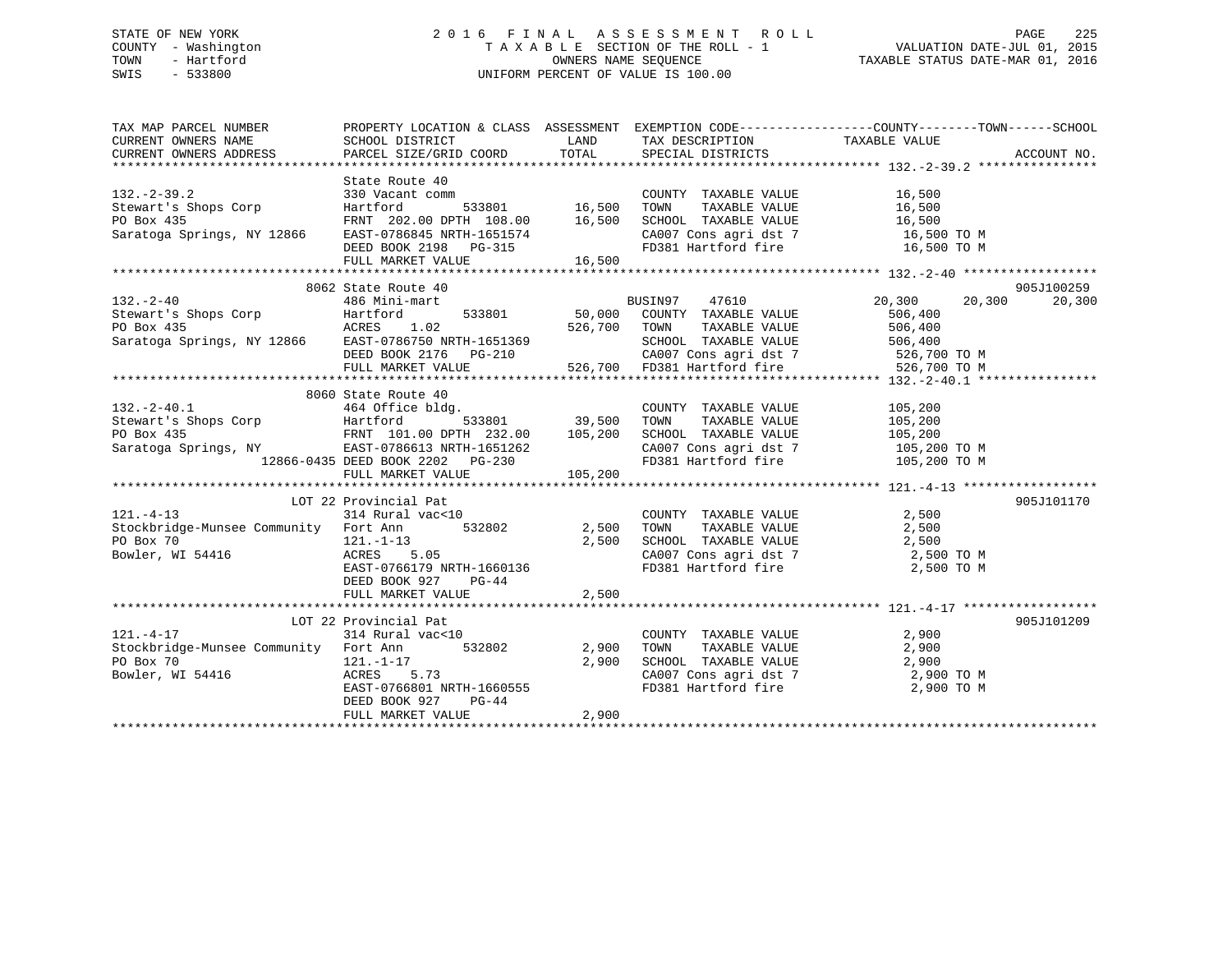## STATE OF NEW YORK 2 0 1 6 F I N A L A S S E S S M E N T R O L L PAGE 226 COUNTY - Washington T A X A B L E SECTION OF THE ROLL - 1 VALUATION DATE-JUL 01, 2015 TOWN - Hartford **TAXABLE STATUS DATE-MAR 01, 2016** OWNERS NAME SEQUENCE TAXABLE STATUS DATE-MAR 01, 2016 SWIS - 533800 UNIFORM PERCENT OF VALUE IS 100.00

| TAX MAP PARCEL NUMBER<br>CURRENT OWNERS NAME<br>CURRENT OWNERS ADDRESS | PROPERTY LOCATION & CLASS ASSESSMENT<br>SCHOOL DISTRICT<br>PARCEL SIZE/GRID COORD | LAND<br>TOTAL     | EXEMPTION CODE-----------------COUNTY-------TOWN------SCHOOL<br>TAX DESCRIPTION<br>SPECIAL DISTRICTS | TAXABLE VALUE      |          | ACCOUNT NO. |
|------------------------------------------------------------------------|-----------------------------------------------------------------------------------|-------------------|------------------------------------------------------------------------------------------------------|--------------------|----------|-------------|
| **********************                                                 |                                                                                   |                   |                                                                                                      |                    |          |             |
|                                                                        | 23 Townsend Rd                                                                    |                   |                                                                                                      |                    |          | 905J101182  |
| $140. -2 - 8.2$                                                        | 210 1 Family Res                                                                  |                   | 41854<br>STAR B                                                                                      | $\overline{0}$     | $\Omega$ | 30,000      |
| Stoddard Gina M<br>Stoddard Ronald                                     | 533801<br>Hartford<br>1.08<br>ACRES                                               | 18,700<br>185,700 | COUNTY TAXABLE VALUE<br>TOWN<br>TAXABLE VALUE                                                        | 185,700<br>185,700 |          |             |
| 23 Townsend Rd                                                         | EAST-0782506 NRTH-1646660                                                         |                   | SCHOOL TAXABLE VALUE                                                                                 | 155,700            |          |             |
| Hartford, NY 12838                                                     | DEED BOOK 815<br>PG-159                                                           |                   | FD381 Hartford fire                                                                                  | 185,700 TO M       |          |             |
|                                                                        | FULL MARKET VALUE                                                                 | 185,700           |                                                                                                      |                    |          |             |
|                                                                        |                                                                                   |                   |                                                                                                      |                    |          |             |
|                                                                        | 327 Blood St                                                                      |                   |                                                                                                      |                    |          | 905J100401  |
| $142. - 1 - 10$                                                        | 210 1 Family Res                                                                  |                   | STAR B<br>41854                                                                                      | $\overline{0}$     | $\Omega$ | 30,000      |
| Stoddard William                                                       | 533801<br>Hartford                                                                | 32,500            | COUNTY TAXABLE VALUE                                                                                 | 73,900             |          |             |
| 327 Blood St                                                           | $142. - 1 - 10. - 1$                                                              | 73,900            | TOWN<br>TAXABLE VALUE                                                                                | 73,900             |          |             |
| Granville, NY 12832                                                    | ACRES<br>3.50                                                                     |                   | SCHOOL TAXABLE VALUE                                                                                 | 43,900             |          |             |
|                                                                        | EAST-0794270 NRTH-1647774                                                         |                   | FD381 Hartford fire                                                                                  | 73,900 TO M        |          |             |
|                                                                        | DEED BOOK 752<br>PG-77                                                            |                   |                                                                                                      |                    |          |             |
|                                                                        | FULL MARKET VALUE                                                                 | 73,900            |                                                                                                      |                    |          |             |
|                                                                        |                                                                                   |                   |                                                                                                      |                    |          |             |
|                                                                        | 60 Skyview Meadows Ln                                                             |                   |                                                                                                      |                    |          | 905J101023  |
| $141. - 1 - 61$                                                        | 210 1 Family Res                                                                  |                   | VET COM CT 41131                                                                                     | 41,800             | 41,800   | $\Omega$    |
| Stokem George                                                          | Hartford<br>533801                                                                |                   | 23,000 STAR EN<br>41834                                                                              | $\Omega$           | $\Omega$ | 65,300      |
| Stokem Marion                                                          | 1.00<br>ACRES                                                                     | 167,200           | COUNTY TAXABLE VALUE                                                                                 | 125,400            |          |             |
| PO Box 144                                                             | EAST-0787815 NRTH-1648837                                                         |                   | TAXABLE VALUE<br>TOWN                                                                                | 125,400            |          |             |
| Hartford, NY 12838                                                     | DEED BOOK 469<br>PG-1061                                                          |                   | SCHOOL TAXABLE VALUE                                                                                 | 101,900            |          |             |
|                                                                        | FULL MARKET VALUE                                                                 | 167,200           | CA007 Cons agri dst 7<br>FD381 Hartford fire                                                         | 167,200 TO M       |          |             |
|                                                                        |                                                                                   |                   |                                                                                                      | 167,200 TO M       |          |             |
|                                                                        | 107 Blood St                                                                      |                   |                                                                                                      |                    |          | 905J100374  |
| $142. - 1 - 32$                                                        | 240 Rural res                                                                     |                   | STAR B<br>41854                                                                                      | $\Omega$           | $\Omega$ | 30,000      |
| Stokowski John T 111                                                   | 533801<br>Hartford                                                                |                   | 30,800 FOR 480A<br>47460                                                                             | 4,700              | 4,700    | 4,700       |
| Vargas Olga M                                                          | ACRES<br>10.50                                                                    | 197,200           | COUNTY TAXABLE VALUE                                                                                 | 192,500            |          |             |
| 107 Blood St                                                           | EAST-0792150 NRTH-1644808                                                         |                   | TOWN<br>TAXABLE VALUE                                                                                | 192,500            |          |             |
| Granville, NY 12832                                                    | DEED BOOK 2051<br>$PG-258$                                                        |                   | SCHOOL TAXABLE VALUE                                                                                 | 162,500            |          |             |
|                                                                        | FULL MARKET VALUE                                                                 | 197,200           | FD381 Hartford fire                                                                                  | 197,200 TO M       |          |             |
| MAY BE SUBJECT TO PAYMENT                                              |                                                                                   |                   |                                                                                                      |                    |          |             |
| UNDER RPTL480A UNTIL 2025                                              |                                                                                   |                   |                                                                                                      |                    |          |             |
|                                                                        |                                                                                   |                   |                                                                                                      |                    |          |             |
|                                                                        | Blood St                                                                          |                   |                                                                                                      |                    |          |             |
| $142. - 1 - 32.1$                                                      | 323 Vacant rural                                                                  |                   | FOR 480A<br>47460                                                                                    | 24,400             | 24,400   | 24,400      |
| Stokowski John T 111                                                   | 533801<br>Hartford                                                                | 43,600            | COUNTY TAXABLE VALUE                                                                                 | 19,200             |          |             |
| Vargas Olga M                                                          | 48.00<br>ACRES                                                                    | 43,600            | TAXABLE VALUE<br>TOWN                                                                                | 19,200             |          |             |
| 107 Blood St                                                           | EAST-0791378 NRTH-1644561                                                         |                   | SCHOOL TAXABLE VALUE                                                                                 | 19,200             |          |             |
| Granville, NY 12832                                                    | DEED BOOK 2051<br>$PG-258$                                                        |                   | FD381 Hartford fire                                                                                  | 43,600 TO M        |          |             |
| MAY BE SUBJECT TO PAYMENT                                              | FULL MARKET VALUE                                                                 | 43,600            |                                                                                                      |                    |          |             |
| UNDER RPTL480A UNTIL 2025                                              |                                                                                   |                   |                                                                                                      |                    |          |             |
|                                                                        |                                                                                   |                   |                                                                                                      |                    |          |             |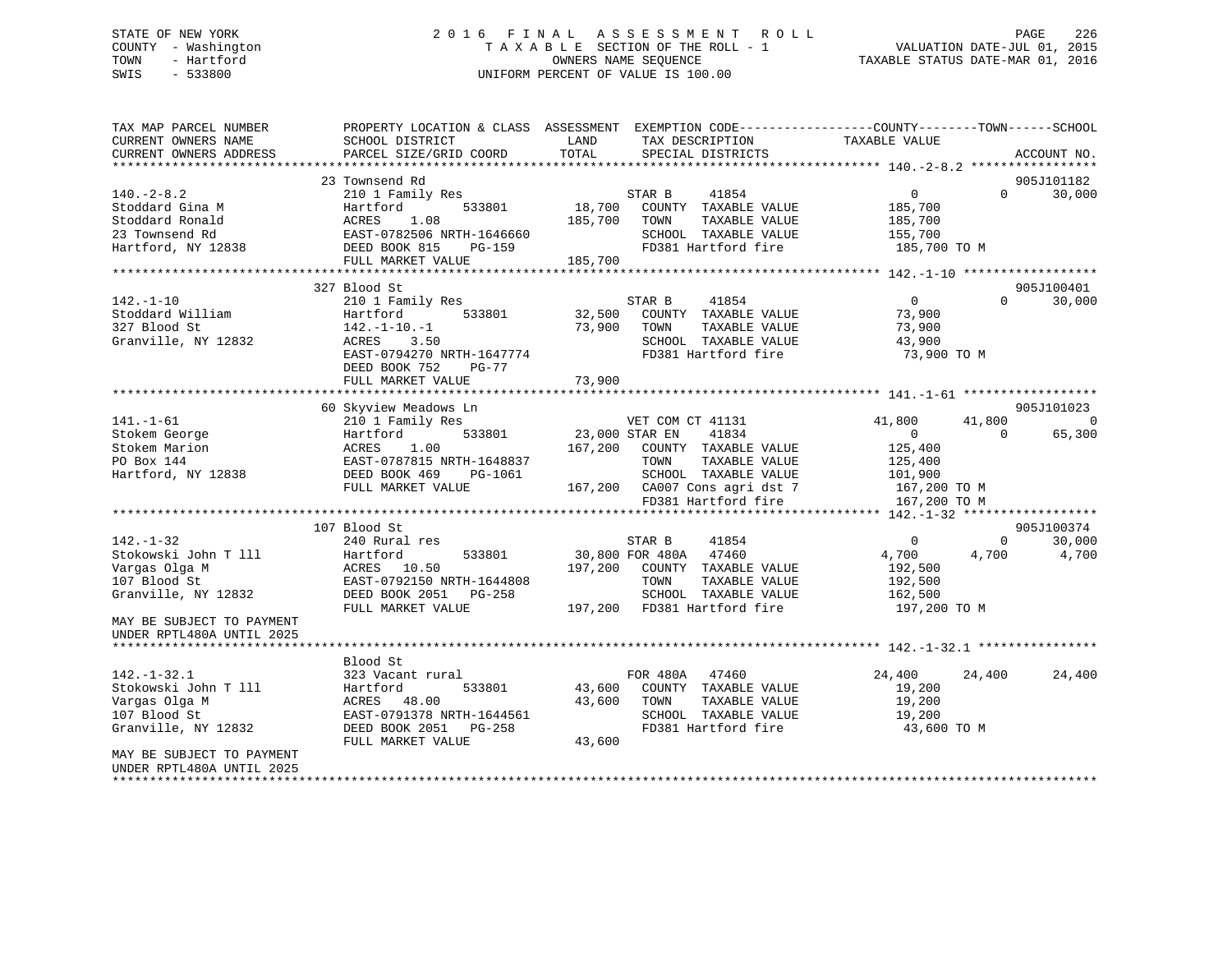## STATE OF NEW YORK 2 0 1 6 F I N A L A S S E S S M E N T R O L L PAGE 227 COUNTY - Washington T A X A B L E SECTION OF THE ROLL - 1 VALUATION DATE-JUL 01, 2015 TOWN - Hartford **TAXABLE STATUS DATE-MAR 01, 2016** OWNERS NAME SEQUENCE TAXABLE STATUS DATE-MAR 01, 2016 SWIS - 533800 UNIFORM PERCENT OF VALUE IS 100.00

| TAX MAP PARCEL NUMBER<br>CURRENT OWNERS NAME<br>CURRENT OWNERS ADDRESS | PROPERTY LOCATION & CLASS ASSESSMENT EXEMPTION CODE----------------COUNTY-------TOWN-----SCHOOL<br>SCHOOL DISTRICT<br>PARCEL SIZE/GRID COORD | LAND<br>TOTAL         | TAX DESCRIPTION<br>SPECIAL DISTRICTS                                           | TAXABLE VALUE                | ACCOUNT NO. |
|------------------------------------------------------------------------|----------------------------------------------------------------------------------------------------------------------------------------------|-----------------------|--------------------------------------------------------------------------------|------------------------------|-------------|
|                                                                        |                                                                                                                                              |                       |                                                                                |                              |             |
|                                                                        | 418 Blood St                                                                                                                                 |                       |                                                                                |                              | 905J101378  |
| $132 - 4 - 8.2$                                                        | 312 Vac w/imprv                                                                                                                              |                       | COUNTY TAXABLE VALUE                                                           | 18,600                       |             |
| Storm Allyson                                                          | Hartford<br>533801                                                                                                                           | 12,000                | TAXABLE VALUE<br>TOWN                                                          | 18,600<br>18,600             |             |
| 418 Blood St                                                           | ACRES<br>2.00                                                                                                                                | 18,600                | SCHOOL TAXABLE VALUE                                                           |                              |             |
| Granville, NY 12832                                                    | EAST-0795038 NRTH-1649835                                                                                                                    |                       | FD381 Hartford fire 18,600 TO M                                                |                              |             |
|                                                                        | DEED BOOK 3040 PG-50                                                                                                                         |                       |                                                                                |                              |             |
|                                                                        | FULL MARKET VALUE                                                                                                                            | 18,600                |                                                                                |                              |             |
|                                                                        |                                                                                                                                              |                       |                                                                                |                              |             |
|                                                                        | Blood St OFF                                                                                                                                 |                       |                                                                                |                              |             |
| $132. -4 - 8.7$                                                        | 311 Res vac land                                                                                                                             |                       | COUNTY TAXABLE VALUE                                                           | 2,900                        |             |
| Storm Allyson                                                          | Hartford 533801 2,900<br>FRNT 290.00 DPTH 148.00 2,900<br>EAST-0795244 NRTH-1649877                                                          |                       | TOWN<br>TAXABLE VALUE<br>TOWN       TAXABLE  VALUE<br>SCHOOL    TAXABLE  VALUE | 2,900                        |             |
| 418 Blood St                                                           |                                                                                                                                              |                       |                                                                                | 2,900                        |             |
| Granville, NY 12832                                                    |                                                                                                                                              |                       | FD381 Hartford fire 2,900 TO M                                                 |                              |             |
|                                                                        | DEED BOOK 3040 PG-50                                                                                                                         |                       |                                                                                |                              |             |
|                                                                        | FULL MARKET VALUE                                                                                                                            | 2,900                 |                                                                                |                              |             |
|                                                                        |                                                                                                                                              |                       |                                                                                |                              |             |
|                                                                        | 3290 County Route 43                                                                                                                         |                       |                                                                                |                              | 905J100618  |
| $148. - 1 - 3$                                                         | 210 1 Family Res                                                                                                                             |                       | AGED-CO/TN 41801                                                               | 58,500<br>58,500             | $\Omega$    |
| Story Jane -LE-                                                        | Hartford                                                                                                                                     | 533801 33,300 STAR EN | 41834                                                                          | $\overline{0}$<br>$\bigcirc$ | 65,300      |
| Story Albert H<br>3294 County Route 43                                 | ACRES<br>3.70                                                                                                                                |                       | 117,000 COUNTY TAXABLE VALUE<br>TOWN                                           | 58,500<br>58,500             |             |
| Fort Ann, NY 12827                                                     | EAST-0765016 NRTH-1641273<br>DEED BOOK 2330 PG-153                                                                                           |                       | TAXABLE VALUE                                                                  |                              |             |
|                                                                        | FULL MARKET VALUE                                                                                                                            |                       | SCHOOL TAXABLE VALUE<br>117,000 CA007 Cons agri dst 7                          | 51,700<br>117,000 TO M       |             |
|                                                                        |                                                                                                                                              |                       | FD381 Hartford fire                                                            | 117,000 TO M                 |             |
|                                                                        |                                                                                                                                              |                       |                                                                                |                              |             |
|                                                                        | 3294 County Route 43                                                                                                                         |                       |                                                                                |                              | 905J100639  |
| $148. - 1 - 1.1$                                                       | 210 1 Family Res                                                                                                                             |                       |                                                                                | $\overline{0}$<br>$\Omega$   | 30,000      |
| Story M Alexander II                                                   | Hartford<br>533801                                                                                                                           |                       | STAR B 41854<br>31,400 COUNTY TAXABLE VALUE                                    | 125,000                      |             |
| Story Dorothy M                                                        | 3.20<br>ACRES                                                                                                                                | 125,000 TOWN          | TAXABLE VALUE                                                                  | 125,000                      |             |
|                                                                        | EAST-0764869 NRTH-1641478                                                                                                                    |                       | SCHOOL TAXABLE VALUE                                                           | 95,000                       |             |
| 3294 County Route 43<br>Fort Ann, NY 12827<br>Fort Ann, NY 12827       | DEED BOOK 2168 PG-27                                                                                                                         |                       | CA007 Cons agri dst 7                                                          | 125,000 TO M                 |             |
|                                                                        | FULL MARKET VALUE                                                                                                                            |                       | 125,000 FD381 Hartford fire                                                    | 125,000 TO M                 |             |
|                                                                        |                                                                                                                                              |                       |                                                                                |                              |             |
|                                                                        | 3292 County Route 43                                                                                                                         |                       |                                                                                |                              | 905J101192  |
| $148. - 1 - 1.2$                                                       | 312 Vac w/imprv                                                                                                                              |                       | COUNTY TAXABLE VALUE                                                           | 2,200                        |             |
| Story M Alexander II                                                   | 533801<br>Hartford                                                                                                                           | 1,200                 | TAXABLE VALUE<br>TOWN                                                          | 2,200                        |             |
| 3294 County Route 43                                                   | unrecorded t/s deed                                                                                                                          | 2,200                 | SCHOOL TAXABLE VALUE                                                           | 2,200                        |             |
| Fort Ann, NY 12827                                                     | FRNT 50.00 DPTH 165.00                                                                                                                       |                       | CA007 Cons agri dst 7                                                          | 2,200 TO M                   |             |
|                                                                        | EAST-0764799 NRTH-1641229                                                                                                                    |                       | FD381 Hartford fire                                                            | 2,200 TO M                   |             |
|                                                                        | DEED BOOK 2838<br>PG-332                                                                                                                     |                       |                                                                                |                              |             |
|                                                                        | FULL MARKET VALUE                                                                                                                            | 2,200                 |                                                                                |                              |             |
|                                                                        |                                                                                                                                              |                       |                                                                                |                              |             |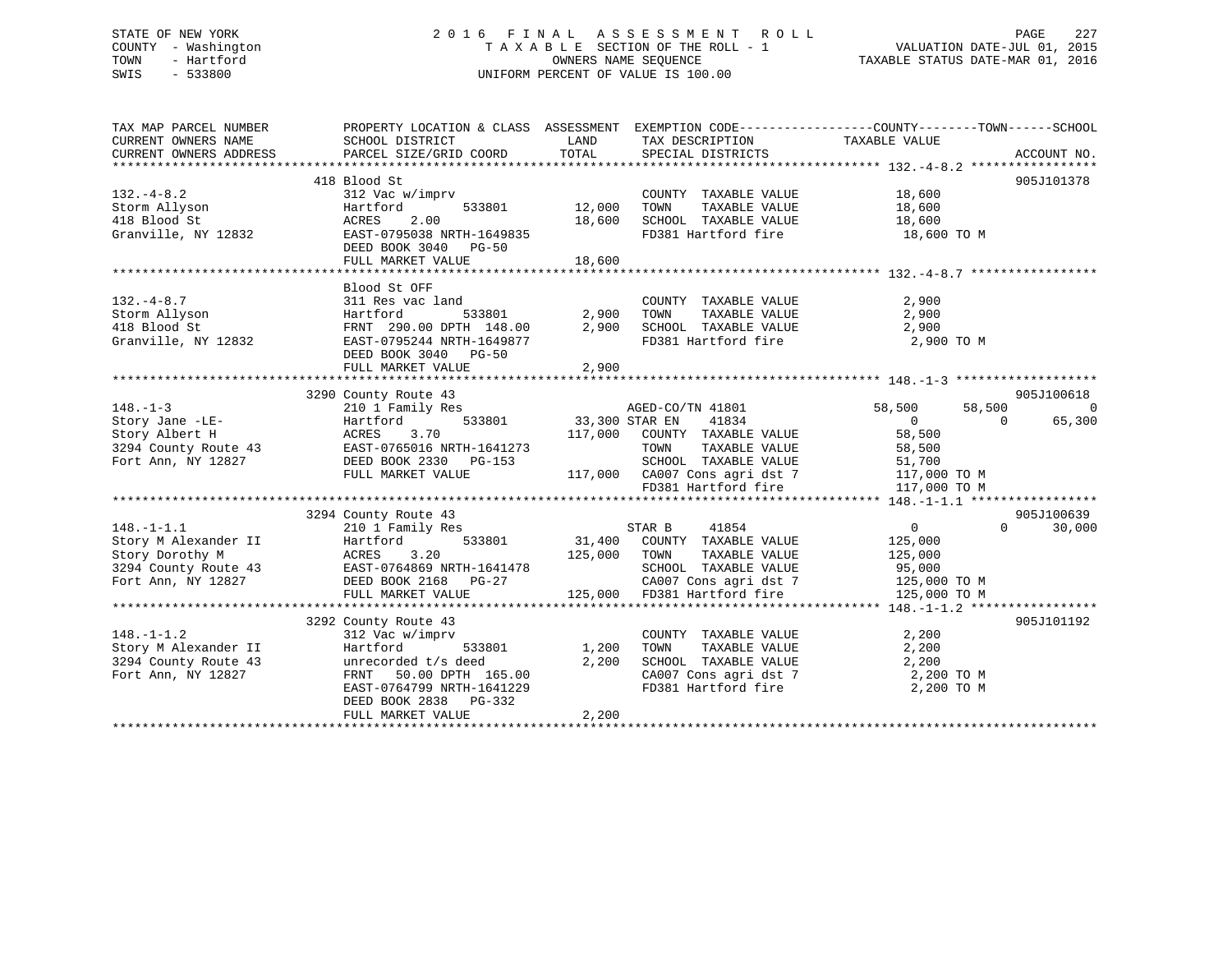## STATE OF NEW YORK 2 0 1 6 F I N A L A S S E S S M E N T R O L L PAGE 228 COUNTY - Washington T A X A B L E SECTION OF THE ROLL - 1 VALUATION DATE-JUL 01, 2015 TOWN - Hartford OWNERS NAME SEQUENCE TAXABLE STATUS DATE-MAR 01, 2016 SWIS - 533800 UNIFORM PERCENT OF VALUE IS 100.00

TAX MAP PARCEL NUMBER PROPERTY LOCATION & CLASS ASSESSMENT EXEMPTION CODE------------------COUNTY--------TOWN------SCHOOL CURRENT OWNERS NAME SCHOOL DISTRICT LAND TAX DESCRIPTION TAXABLE VALUE CURRENT OWNERS ADDRESS PARCEL SIZE/GRID COORD TOTAL SPECIAL DISTRICTS ACCOUNT NO. \*\*\*\*\*\*\*\*\*\*\*\*\*\*\*\*\*\*\*\*\*\*\*\*\*\*\*\*\*\*\*\*\*\*\*\*\*\*\*\*\*\*\*\*\*\*\*\*\*\*\*\*\*\*\*\*\*\*\*\*\*\*\*\*\*\*\*\*\*\*\*\*\*\*\*\*\*\*\*\*\*\*\*\*\*\*\*\*\*\*\*\*\*\*\*\*\*\*\*\*\*\*\* 148.-1-22 \*\*\*\*\*\*\*\*\*\*\*\*\*\*\*\*\*\* Mcdougal Rd 905J100615 148.-1-22 323 Vacant rural COUNTY TAXABLE VALUE 30,600 Story Thomas F Hartford 533801 30,600 TOWN TAXABLE VALUE 30,600 2022 County Route 43 ACRES 42.50 30,600 SCHOOL TAXABLE VALUE 30,600 Fort Edward, NY 12828 EAST-0766323 NRTH-1634109 CA006 Cons agri dst 6 30,600 TO M DEED BOOK 910 PG-1 FD381 Hartford fire 30,600 TO M FULL MARKET VALUE 30,600 \*\*\*\*\*\*\*\*\*\*\*\*\*\*\*\*\*\*\*\*\*\*\*\*\*\*\*\*\*\*\*\*\*\*\*\*\*\*\*\*\*\*\*\*\*\*\*\*\*\*\*\*\*\*\*\*\*\*\*\*\*\*\*\*\*\*\*\*\*\*\*\*\*\*\*\*\*\*\*\*\*\*\*\*\*\*\*\*\*\*\*\*\*\*\*\*\*\*\*\*\*\*\* 121.-4-5.12 \*\*\*\*\*\*\*\*\*\*\*\*\*\*\*\* 1296 Baldwin Corners Rd121.-4-5.12 210 1 Family Res VET WAR CT 41121 25,695 25,695 25,695 0 Stowhas Alejandro Fort Ann 532802 28,800 STAR B 41854 0 0 30,000 Stowhas Elizabeth ACRES 5.00 171,300 COUNTY TAXABLE VALUE 145,605 1296 Baldwin Corners Rd EAST-0766972 NRTH-1661626 TOWN TAXABLE VALUE 145,605 Fort Ann, NY 12827 DEED BOOK 3199 PG-134 SCHOOL TAXABLE VALUE 141,300 FULL MARKET VALUE 171,300 CA007 Cons agri dst 7 171,300 TO M FD381 Hartford fire 171,300 TO M \*\*\*\*\*\*\*\*\*\*\*\*\*\*\*\*\*\*\*\*\*\*\*\*\*\*\*\*\*\*\*\*\*\*\*\*\*\*\*\*\*\*\*\*\*\*\*\*\*\*\*\*\*\*\*\*\*\*\*\*\*\*\*\*\*\*\*\*\*\*\*\*\*\*\*\*\*\*\*\*\*\*\*\*\*\*\*\*\*\*\*\*\*\*\*\*\*\*\*\*\*\*\* 150.-1-32.1 \*\*\*\*\*\*\*\*\*\*\*\*\*\*\*\* 347 Pope Hill Rd 150.-1-32.1 210 1 Family Res COUNTY TAXABLE VALUE 140,800 Strainer Jeffrey Hartford 533801 33,800 TOWN TAXABLE VALUE 140,800 347 Pope Hill Rd Lot 2 140,800 SCHOOL TAXABLE VALUE 140,800 Granville, NY 12832 Filed Survey 12398 FD381 Hartford fire 140,800 TO M ACRES 3.84 EAST-0784859 NRTH-1632619 DEED BOOK 3306 PG-74 FULL MARKET VALUE 140,800 \*\*\*\*\*\*\*\*\*\*\*\*\*\*\*\*\*\*\*\*\*\*\*\*\*\*\*\*\*\*\*\*\*\*\*\*\*\*\*\*\*\*\*\*\*\*\*\*\*\*\*\*\*\*\*\*\*\*\*\*\*\*\*\*\*\*\*\*\*\*\*\*\*\*\*\*\*\*\*\*\*\*\*\*\*\*\*\*\*\*\*\*\*\*\*\*\*\*\*\*\*\*\* 140.-1-3 \*\*\*\*\*\*\*\*\*\*\*\*\*\*\*\*\*\*\* 168 Eldridge Ln 905J100382 140.-1-3 240 Rural res AGRI-D IND 41730 8,087 8,087 8,087 Strainer Stanley Hartford 533801 39,600 STAR B 41854 0 0 30,000 Strainer Kelly ACRES 15.00 175,000 COUNTY TAXABLE VALUE 166,913 168 Eldridge Ln EAST-0772824 NRTH-1648593 TOWN TAXABLE VALUE 166,913 Fort Ann, NY 12839 DEED BOOK 703 PG-86 SCHOOL TAXABLE VALUE 136,913 FULL MARKET VALUE 175,000 FD381 Hartford fire 175,000 TO M MAY BE SUBJECT TO PAYMENTUNDER AGDIST LAW TIL 2023 \*\*\*\*\*\*\*\*\*\*\*\*\*\*\*\*\*\*\*\*\*\*\*\*\*\*\*\*\*\*\*\*\*\*\*\*\*\*\*\*\*\*\*\*\*\*\*\*\*\*\*\*\*\*\*\*\*\*\*\*\*\*\*\*\*\*\*\*\*\*\*\*\*\*\*\*\*\*\*\*\*\*\*\*\*\*\*\*\*\*\*\*\*\*\*\*\*\*\*\*\*\*\* 150.-1-29.4 \*\*\*\*\*\*\*\*\*\*\*\*\*\*\*\*905J101436 131 Pope Hill Rd 905J101436 150.-1-29.4 210 1 Family Res VETCOM CTS 41130 30,450 30,450 10,000 Streit Peter L Argyle 532001 39,400 VETDIS CTS 41140 6,090 6,090 6,090 Streit Theresa ACRES 5.00 121,800 STAR EN 41834 0 0 65,300 131 Pope Hill Rd EAST-0779967 NRTH-1633159 COUNTY TAXABLE VALUE 85,260 Argyle, NY 12809 DEED BOOK 684 PG-267 TOWN TAXABLE VALUE 85,260 FULL MARKET VALUE 121,800 SCHOOL TAXABLE VALUE 40,410 CA006 Cons agri dst 6 121,800 TO M FD381 Hartford fire 121,800 TO M \*\*\*\*\*\*\*\*\*\*\*\*\*\*\*\*\*\*\*\*\*\*\*\*\*\*\*\*\*\*\*\*\*\*\*\*\*\*\*\*\*\*\*\*\*\*\*\*\*\*\*\*\*\*\*\*\*\*\*\*\*\*\*\*\*\*\*\*\*\*\*\*\*\*\*\*\*\*\*\*\*\*\*\*\*\*\*\*\*\*\*\*\*\*\*\*\*\*\*\*\*\*\*\*\*\*\*\*\*\*\*\*\*\*\*\*\*\*\*\*\*\*\*\*\*\*\*\*\*\*\*\*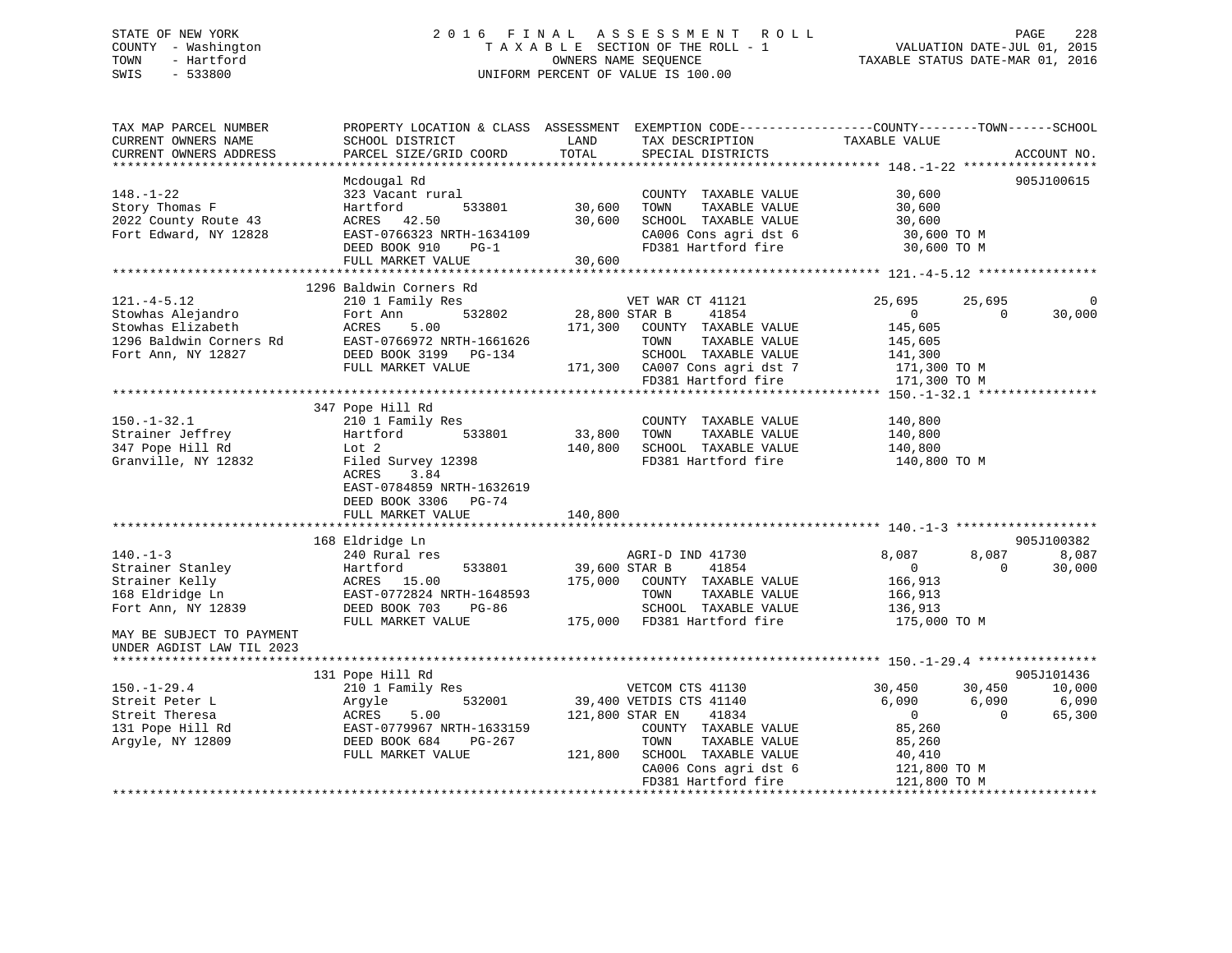## STATE OF NEW YORK 2 0 1 6 F I N A L A S S E S S M E N T R O L L PAGE 229 COUNTY - Washington T A X A B L E SECTION OF THE ROLL - 1 VALUATION DATE-JUL 01, 2015 TOWN - Hartford **TAXABLE STATUS DATE-MAR 01, 2016** OWNERS NAME SEQUENCE TAXABLE STATUS DATE-MAR 01, 2016 SWIS - 533800 UNIFORM PERCENT OF VALUE IS 100.00

| TAX MAP PARCEL NUMBER<br>CURRENT OWNERS NAME | SCHOOL DISTRICT                                        | LAND<br>TAX DESCRIPTION                                                                                            | PROPERTY LOCATION & CLASS ASSESSMENT EXEMPTION CODE-----------------COUNTY--------TOWN------SCHOOL<br>TAXABLE VALUE |
|----------------------------------------------|--------------------------------------------------------|--------------------------------------------------------------------------------------------------------------------|---------------------------------------------------------------------------------------------------------------------|
| CURRENT OWNERS ADDRESS                       | PARCEL SIZE/GRID COORD                                 | TOTAL<br>SPECIAL DISTRICTS                                                                                         | ACCOUNT NO.                                                                                                         |
|                                              |                                                        |                                                                                                                    |                                                                                                                     |
|                                              | 66 Hastings Rd                                         |                                                                                                                    | 905J100148                                                                                                          |
| $132. - 1 - 10$                              | 240 Rural res                                          | AG DIST<br>41720                                                                                                   | 10,892<br>10,892<br>10,892                                                                                          |
| Strong Geraldine                             | 533801<br>Hartford                                     | 43,000 STAR B<br>41854                                                                                             | 30,000<br>$\overline{0}$<br>$\Omega$                                                                                |
| 66 Hastings Rd                               | BLA 764/233                                            | 142,000<br>COUNTY TAXABLE VALUE                                                                                    | 131,108                                                                                                             |
| Granville, NY 12832                          | ACRES 23.00                                            | TOWN<br>TAXABLE VALUE                                                                                              | 131,108                                                                                                             |
|                                              | EAST-0787218 NRTH-1657557                              | SCHOOL TAXABLE VALUE                                                                                               | 101,108                                                                                                             |
| MAY BE SUBJECT TO PAYMENT                    | DEED BOOK 2901<br>PG-146                               | CA007 Cons agri dst 7                                                                                              | 131,108 TO M                                                                                                        |
| UNDER AGDIST LAW TIL 2020                    | FULL MARKET VALUE                                      | 142,000<br>10,892 EX                                                                                               |                                                                                                                     |
|                                              |                                                        | FD381 Hartford fire                                                                                                | 142,000 TO M                                                                                                        |
|                                              |                                                        |                                                                                                                    |                                                                                                                     |
|                                              | Mcdougal Rd                                            |                                                                                                                    | 905J100022                                                                                                          |
| $148. - 1 - 25$                              | 314 Rural vac<10                                       | COUNTY TAXABLE VALUE                                                                                               | 23,700                                                                                                              |
| Sullivan Richard E                           | 533801<br>Hartford                                     | 23,700<br>TOWN<br>TAXABLE VALUE                                                                                    | 23,700                                                                                                              |
| Sullivan Elizabeth                           | LOT 6                                                  | 23,700<br>SCHOOL TAXABLE VALUE                                                                                     | 23,700                                                                                                              |
| 64 Mcdougal Rd                               | 3.81<br>ACRES                                          | SCHOOL TAXABLE VALUE<br>CA006 Cons agri dst 6                                                                      | 23,700 TO M                                                                                                         |
| Fort Ann, NY 12827                           | EAST-0766141 NRTH-1635685                              | FD381 Hartford fire                                                                                                | 23,700 TO M                                                                                                         |
|                                              | DEED BOOK 2224 PG-313                                  |                                                                                                                    |                                                                                                                     |
|                                              | FULL MARKET VALUE                                      | 23,700                                                                                                             |                                                                                                                     |
|                                              |                                                        |                                                                                                                    |                                                                                                                     |
|                                              | 64 Mcdougal Rd                                         |                                                                                                                    |                                                                                                                     |
| $148. - 1 - 25.7$                            | 210 1 Family Res                                       | VET COM CT 41131                                                                                                   | 55,000<br>45,000<br>0                                                                                               |
| Sullivan Richard E                           | 533801<br>Hartford                                     | 37,900 STAR EN<br>41834                                                                                            | 65,300<br>$\overline{0}$<br>$\Omega$                                                                                |
| Sullivan Elizabeth                           | LOT 5                                                  | 230,700 COUNTY TAXABLE VALUE                                                                                       | 175,700                                                                                                             |
| 64 Mcdougal Rd                               | 7.53<br>ACRES                                          | TOWN<br>TAXABLE VALUE                                                                                              | 185,700                                                                                                             |
| Fort Ann, NY 12827                           | EAST-0766384 NRTH-1635443                              | SCHOOL TAXABLE VALUE                                                                                               | 165,400                                                                                                             |
|                                              | DEED BOOK 2177 PG-1                                    |                                                                                                                    |                                                                                                                     |
|                                              | FULL MARKET VALUE                                      | 143 SCHOOL TAXABLE VALUE 165,400<br>CA006 Cons agri dst 6 230,700 TO M<br>230,700 FD381 Hartford fire 230,700 TO M |                                                                                                                     |
|                                              |                                                        |                                                                                                                    |                                                                                                                     |
|                                              | 1532 Baldwin Corners Rd                                |                                                                                                                    | 905J101179                                                                                                          |
| $122. - 1 - 31.2$                            | 210 1 Family Res                                       | 41854<br>STAR B                                                                                                    | $\sim$ 0<br>$\Omega$<br>30,000                                                                                      |
| Sullivan Steven T                            | 533801<br>Hartford                                     | 37,800 COUNTY TAXABLE VALUE                                                                                        | 170,200                                                                                                             |
| Sullivan Ann                                 | ACRES 7.39                                             | 170,200 TOWN<br>TAXABLE VALUE                                                                                      | 170,200                                                                                                             |
| 1532 Baldwin Corners Rd                      | ACRES<br>EAST-0771818 NRTH-1663499<br>Carl Carl DG-258 | SCHOOL TAXABLE VALUE                                                                                               | 140,200                                                                                                             |
| Fort Ann, NY 12827                           | DEED BOOK 672<br>PG-258                                | CA007 Cons agri dst 7                                                                                              | 170,200 TO M                                                                                                        |
|                                              | FULL MARKET VALUE                                      | CA007 Cons agri dst 7<br>170,200 FD381 Hartford fire                                                               | 170,200 TO M                                                                                                        |
|                                              |                                                        |                                                                                                                    |                                                                                                                     |
|                                              | 164 Hartford Main St                                   |                                                                                                                    | 905J100622                                                                                                          |
| $132. - 1 - 25.2$                            | 210 1 Family Res                                       | COUNTY TAXABLE VALUE                                                                                               | 46,300                                                                                                              |
| Sullivan Steven T                            | Hartford<br>533801                                     | 29,800<br>TOWN<br>TAXABLE VALUE                                                                                    | 46,300                                                                                                              |
| Sullivan Ann M                               | 2.80<br>ACRES                                          | 46,300<br>SCHOOL TAXABLE VALUE                                                                                     | 46,300                                                                                                              |
| 1532 Baldwin Corners Rd                      | EAST-0787813 NRTH-1654991                              | CA007 Cons agri dst 7                                                                                              | 46,300 TO M                                                                                                         |
| Fort Ann, NY 12827                           | DEED BOOK 2684 PG-244                                  | FD381 Hartford fire                                                                                                | 46,300 TO M                                                                                                         |
|                                              |                                                        | 46,300                                                                                                             |                                                                                                                     |
|                                              | FULL MARKET VALUE                                      |                                                                                                                    |                                                                                                                     |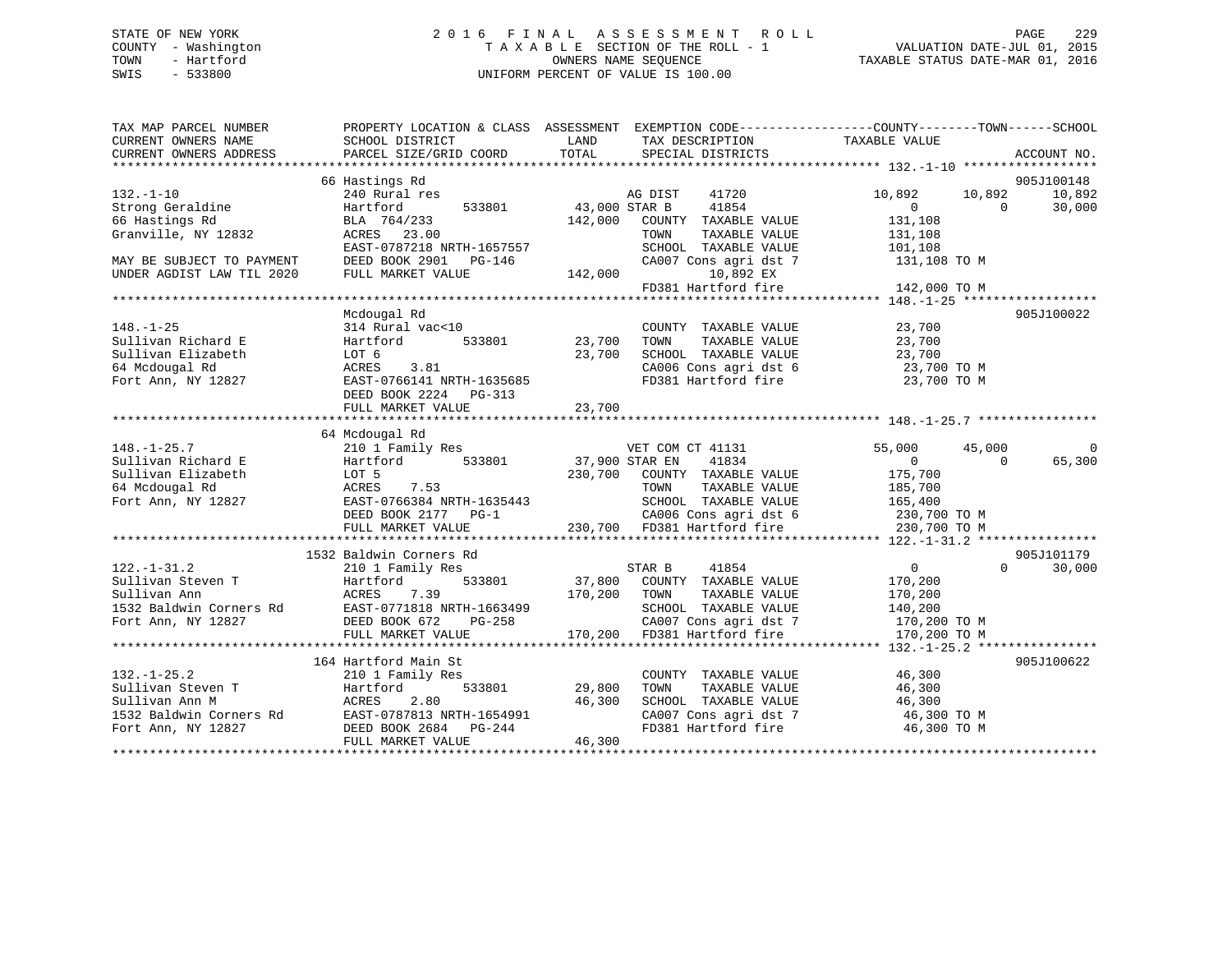## STATE OF NEW YORK 2 0 1 6 F I N A L A S S E S S M E N T R O L L PAGE 230 COUNTY - Washington T A X A B L E SECTION OF THE ROLL - 1 VALUATION DATE-JUL 01, 2015 TOWN - Hartford OWNERS NAME SEQUENCE TAXABLE STATUS DATE-MAR 01, 2016 SWIS - 533800 UNIFORM PERCENT OF VALUE IS 100.00UNIFORM PERCENT OF VALUE IS 100.00

| TAX MAP PARCEL NUMBER<br>CURRENT OWNERS NAME<br>CURRENT OWNERS ADDRESS                                                                                                                                                                                                        | SCHOOL DISTRICT<br>PARCEL SIZE/GRID COORD                                                                                                                                                                                                                                          | PROPERTY LOCATION & CLASS ASSESSMENT EXEMPTION CODE---------------COUNTY-------TOWN-----SCHOOL<br>LAND<br>TAX DESCRIPTION<br>TOTAL<br>SPECIAL DISTRICTS                                                                                                                                                   | TAXABLE VALUE                                                                                                                 | ACCOUNT NO.                                  |
|-------------------------------------------------------------------------------------------------------------------------------------------------------------------------------------------------------------------------------------------------------------------------------|------------------------------------------------------------------------------------------------------------------------------------------------------------------------------------------------------------------------------------------------------------------------------------|-----------------------------------------------------------------------------------------------------------------------------------------------------------------------------------------------------------------------------------------------------------------------------------------------------------|-------------------------------------------------------------------------------------------------------------------------------|----------------------------------------------|
| $141. - 3 - 29.1$<br>Suozzo Thomas S<br>Suozzo Gail A<br>5622 County Route 30<br>Granville, NY 12832<br>MAY BE SUBJECT TO PAYMENT<br>UNDER RPTL483 UNTIL 2021                                                                                                                 | 5622 County Route 30<br>210 1 Family Res<br>533801<br>Hartford<br>ACRES<br>4.00<br>EAST-0788271 NRTH-1643859<br>DEED BOOK 2271 PG-197<br>FULL MARKET VALUE                                                                                                                         | AG BUILD 41700<br>28,700 STAR B<br>41854<br>230,200 COUNTY TAXABLE VALUE<br>TOWN<br>TAXABLE VALUE<br>SCHOOL TAXABLE VALUE<br>230,200 CA008 Cons agri dst 8 230,200 TO M<br>FD381 Hartford fire 230,200 TO M                                                                                               | 7,500<br>7,500<br>$\Omega$<br>$\Omega$<br>222,700<br>222,700<br>192,700                                                       | 7,500<br>30,000                              |
|                                                                                                                                                                                                                                                                               |                                                                                                                                                                                                                                                                                    |                                                                                                                                                                                                                                                                                                           |                                                                                                                               |                                              |
| $121. - 4 - 2$<br>Sutherland Peter W<br>Sutherland Nancy L<br>1161 Dix Ave<br>Hudson Falls, NY 12839<br>MAY BE SUBJECT TO PAYMENT DEED BOOK 557<br>UNDER AGDIST LAW TIL 2023<br>$141. - 3 - 54$<br>Swears II Allie G Trustee<br>3606 State Route 22 Lot 74<br>Salem, NY 12865 | 1149 Baldwin Corners Rd<br>240 Rural res<br>Fort Ann<br>557/244<br>$121. - 1 - 2$<br>ACRES 81.50<br>EAST-0762744 NRTH-1662452<br>PG-241<br>FULL MARKET VALUE<br>Gilchrist Hill Rd<br>314 Rural vac<10<br>533801<br>Hartford<br>LOT 5<br>ACRES<br>5.31<br>EAST-0783439 NRTH-1643589 | AGRI-D IND 41730<br>532802 115,800 STAR EN<br>41834<br>329,500<br>COUNTY TAXABLE VALUE<br>TAXABLE VALUE<br>TOWN<br>SCHOOL TAXABLE VALUE<br>FD381 Hartford fire<br>329,500<br>COUNTY TAXABLE VALUE<br>TAXABLE VALUE<br>15,800<br>TOWN<br>SCHOOL TAXABLE VALUE<br>15,800<br>FD381 Hartford fire 15,800 TO M | 48,973<br>48,973<br>$\overline{0}$<br>$\Omega$<br>280,527<br>280,527<br>215,227<br>329,500 TO M<br>15,800<br>15,800<br>15,800 | 905J100261<br>48,973<br>65,300<br>905J101346 |
|                                                                                                                                                                                                                                                                               | DEED BOOK 3512 PG-331<br>FULL MARKET VALUE                                                                                                                                                                                                                                         | 15,800                                                                                                                                                                                                                                                                                                    |                                                                                                                               |                                              |
|                                                                                                                                                                                                                                                                               |                                                                                                                                                                                                                                                                                    |                                                                                                                                                                                                                                                                                                           |                                                                                                                               |                                              |
| $131. - 1 - 5.6$<br>Sweeney Donald P<br>Sweeney Margaret A<br>38 Outatha Way<br>Fort Ann, NY 12827                                                                                                                                                                            | State Route 149<br>322 Rural vac>10<br>533801<br>Hartford<br>LOT 1<br>ACRES 12.55<br>EAST-0776422 NRTH-1650824<br>DEED BOOK 1779<br>$PG-167$                                                                                                                                       | AG DIST<br>41720<br>13,400 COUNTY TAXABLE VALUE<br>13,400<br>TOWN<br>TAXABLE VALUE<br>SCHOOL TAXABLE VALUE<br>CA007 Cons agri dst 7<br>5,729 EX                                                                                                                                                           | 5,729<br>5,729<br>7,671<br>7,671<br>7,671<br>7,671 TO M                                                                       | 5,729                                        |
| MAY BE SUBJECT TO PAYMENT<br>UNDER AGDIST LAW TIL 2020                                                                                                                                                                                                                        | FULL MARKET VALUE                                                                                                                                                                                                                                                                  | 13,400 FD381 Hartford fire                                                                                                                                                                                                                                                                                | 13,400 TO M                                                                                                                   |                                              |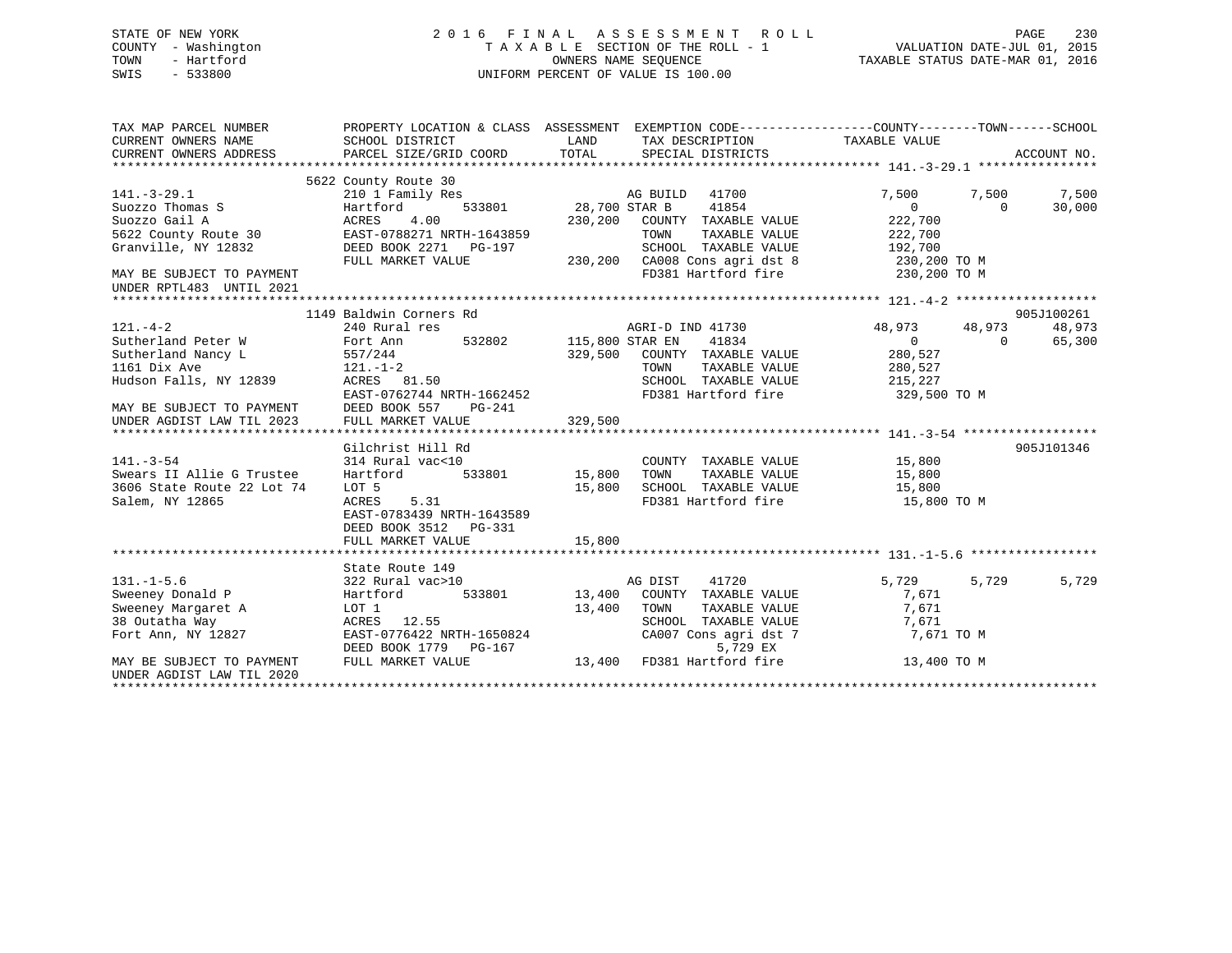## STATE OF NEW YORK 2 0 1 6 F I N A L A S S E S S M E N T R O L L PAGE 231 COUNTY - Washington T A X A B L E SECTION OF THE ROLL - 1 VALUATION DATE-JUL 01, 2015 TOWN - Hartford **TAXABLE STATUS DATE-MAR 01, 2016** OWNERS NAME SEQUENCE TAXABLE STATUS DATE-MAR 01, 2016 SWIS - 533800 UNIFORM PERCENT OF VALUE IS 100.00

| TAX MAP PARCEL NUMBER<br>CURRENT OWNERS NAME<br>CURRENT OWNERS ADDRESS                                                                                       | PROPERTY LOCATION & CLASS ASSESSMENT EXEMPTION CODE---------------COUNTY-------TOWN-----SCHOOL<br>SCHOOL DISTRICT<br>PARCEL SIZE/GRID COORD                 | LAND<br>TOTAL           | TAX DESCRIPTION<br>SPECIAL DISTRICTS                                                                                                                                    | TAXABLE VALUE                                                           |                    | ACCOUNT NO.          |
|--------------------------------------------------------------------------------------------------------------------------------------------------------------|-------------------------------------------------------------------------------------------------------------------------------------------------------------|-------------------------|-------------------------------------------------------------------------------------------------------------------------------------------------------------------------|-------------------------------------------------------------------------|--------------------|----------------------|
|                                                                                                                                                              |                                                                                                                                                             |                         |                                                                                                                                                                         |                                                                         |                    |                      |
| $131. - 1 - 5.7$<br>Sweeney Donald P<br>Sweeney Margaret A<br>38 Outatha Way<br>Fort Ann, NY 12827<br>MAY BE SUBJECT TO PAYMENT                              | State Route 149<br>322 Rural vac>10<br>533801<br>Hartford<br>LOT 2<br>ACRES 10.00<br>EAST-0776706 NRTH-1650766<br>DEED BOOK 1885 PG-77<br>FULL MARKET VALUE | 10,300<br>10,300        | AG DIST<br>41720<br>COUNTY TAXABLE VALUE<br>TAXABLE VALUE<br>TOWN<br>SCHOOL TAXABLE VALUE<br>CA007 Cons agri dst 7<br>4,750 EX<br>10,300 FD381 Hartford fire            | 4,750<br>5,550<br>5,550<br>5,550<br>5,550 TO M<br>10,300 TO M           | 4,750              | 4,750                |
| UNDER AGDIST LAW TIL 2020                                                                                                                                    |                                                                                                                                                             |                         |                                                                                                                                                                         |                                                                         |                    |                      |
| $131. - 1 - 5.8$<br>Sweeney Donald P<br>Sweeney Margaret A<br>38 Outatha Way<br>Fort Ann, NY 12827<br>MAY BE SUBJECT TO PAYMENT<br>UNDER AGDIST LAW TIL 2020 | State Route 149<br>322 Rural vac>10<br>533801<br>Hartford<br>LOT 3<br>ACRES 10.00<br>EAST-0776989 NRTH-1650835<br>DEED BOOK 1885 PG-77<br>FULL MARKET VALUE |                         | 41720<br>AG DIST<br>9,700 COUNTY TAXABLE VALUE<br>9,700 TOWN<br>TAXABLE VALUE<br>SCHOOL TAXABLE VALUE<br>CA007 Cons agri dst 7<br>3,864 EX<br>9,700 FD381 Hartford fire | 3,864<br>5,836<br>5,836<br>5,836<br>5,836 TO M<br>9,700 TO M            | 3,864              | 3,864                |
|                                                                                                                                                              |                                                                                                                                                             |                         |                                                                                                                                                                         |                                                                         |                    |                      |
| $131. - 1 - 9.1$<br>Sweeney Donald P<br>Sweeney Margaret A<br>38 Outatha Way<br>Fort Ann, NY 12827<br>MAY BE SUBJECT TO PAYMENT<br>UNDER AGDIST LAW TIL 2020 | State Route 149<br>323 Vacant rural<br>533801<br>Hartford<br>ACRES 148.68<br>EAST-0774520 NRTH-1651306<br>DEED BOOK 2416 PG-140<br>FULL MARKET VALUE        | 134,100 TOWN<br>134,100 | AG DIST 41720<br>134,100 COUNTY TAXABLE VALUE<br>TAXABLE VALUE<br>SCHOOL TAXABLE VALUE<br>CA007 Cons agri dst 7<br>46,534 EX<br>FD381 Hartford fire                     | 46,534<br>87,566<br>87,566<br>87,566<br>87,566 ТО М<br>134,100 TO M     | 46,534             | 905J100551<br>46,534 |
|                                                                                                                                                              | 38 Outatha Way                                                                                                                                              |                         |                                                                                                                                                                         |                                                                         |                    |                      |
| $131 - 1 - 9.3$<br>Sweeney Donald P<br>Sweeney Margaret A<br>38 Outatha Way<br>Fort Ann, NY 12827                                                            | 240 Rural res<br>533801<br>Hartford<br>1702/242<br>$\text{ACRES}$ 30.02<br>EAST-0775267 NRTH-1650482<br>DEED BOOK 1702 PG-242                               | 50,100 STAR EN          | 41720<br>AG DIST<br>41834<br>197,400 COUNTY TAXABLE VALUE<br>TAXABLE VALUE<br>TOWN<br>SCHOOL TAXABLE VALUE<br>CA007 Cons agri dst 7                                     | 11,183<br>$\mathbf{0}$<br>186,217<br>186,217<br>120,917<br>186,217 TO M | 11,183<br>$\Omega$ | 11,183<br>65,300     |
| MAY BE SUBJECT TO PAYMENT<br>UNDER AGDIST LAW TIL 2020                                                                                                       | FULL MARKET VALUE                                                                                                                                           | 197,400                 | 11,183 EX<br>FD381 Hartford fire                                                                                                                                        | 197,400 TO M                                                            |                    |                      |
|                                                                                                                                                              | 164 Gilchrist Hill Rd                                                                                                                                       |                         |                                                                                                                                                                         |                                                                         |                    | 905J101343           |
| $141. - 3 - 51$<br>Sweeney Family Nominee Trust Hartford<br>Sweeney Brian J Trustee<br>105 Lenox Ave<br>Pittsfield, MA 01201                                 | 210 1 Family Res<br>533801<br>LOT 2<br>ACRES<br>2.51<br>EAST-0784242 NRTH-1642818<br>DEED BOOK 2357 PG-178                                                  | 28,700 TOWN             | COUNTY TAXABLE VALUE<br>TAXABLE VALUE<br>115,300 SCHOOL TAXABLE VALUE<br>FD381 Hartford fire                                                                            | 115,300<br>115,300<br>115,300<br>115,300 TO M                           |                    |                      |
|                                                                                                                                                              | FULL MARKET VALUE                                                                                                                                           | 115,300                 |                                                                                                                                                                         |                                                                         |                    |                      |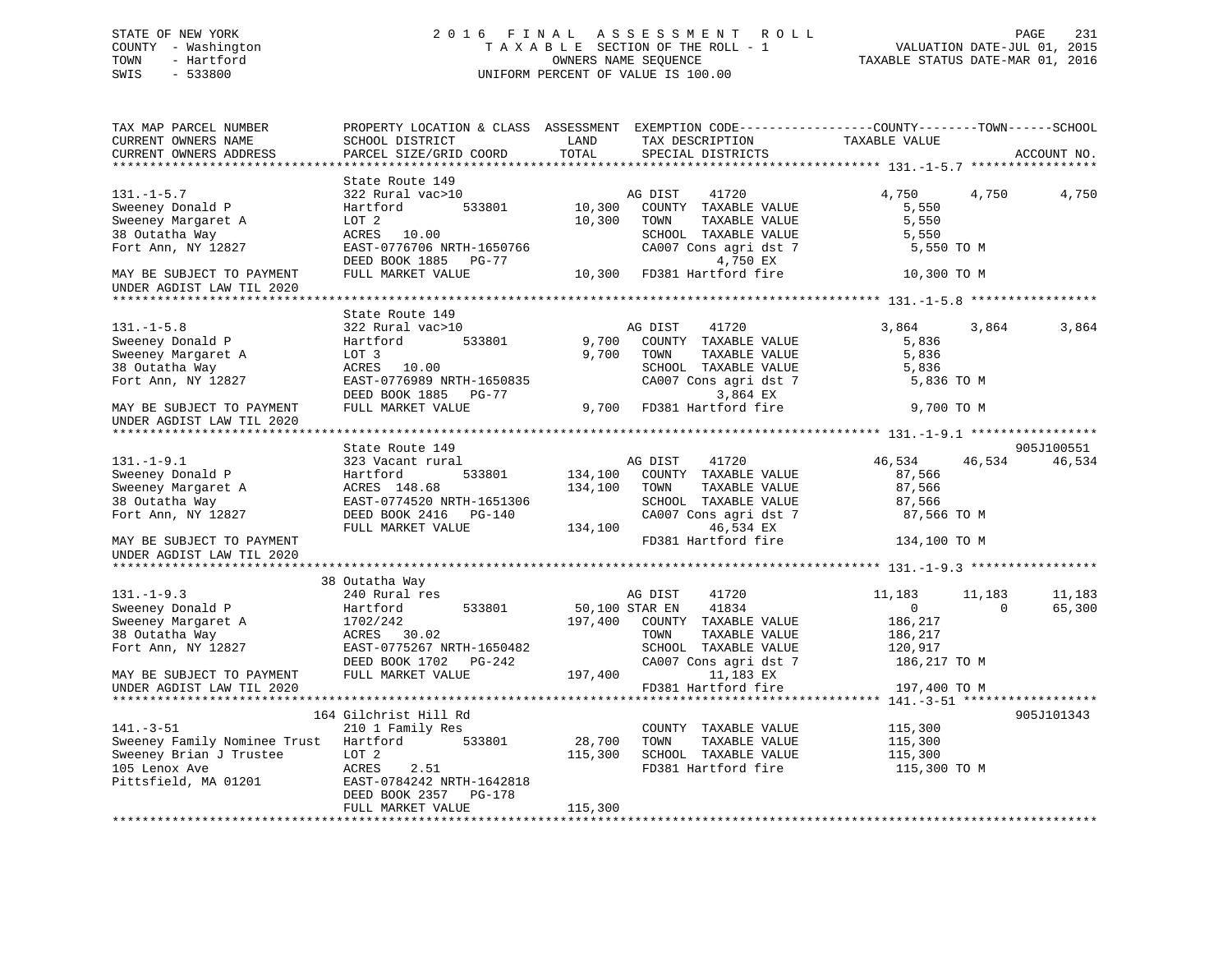## STATE OF NEW YORK 2 0 1 6 F I N A L A S S E S S M E N T R O L L PAGE 232 COUNTY - Washington T A X A B L E SECTION OF THE ROLL - 1 VALUATION DATE-JUL 01, 2015 TOWN - Hartford **TAXABLE STATUS DATE-MAR 01, 2016** OWNERS NAME SEQUENCE TAXABLE STATUS DATE-MAR 01, 2016 SWIS - 533800 UNIFORM PERCENT OF VALUE IS 100.00

| TAX MAP PARCEL NUMBER                 | PROPERTY LOCATION & CLASS ASSESSMENT EXEMPTION CODE----------------COUNTY-------TOWN------SCHOOL |               |                                                                    |                    |            |             |
|---------------------------------------|--------------------------------------------------------------------------------------------------|---------------|--------------------------------------------------------------------|--------------------|------------|-------------|
| CURRENT OWNERS NAME                   | SCHOOL DISTRICT                                                                                  | LAND<br>TOTAL | TAX DESCRIPTION                                                    | TAXABLE VALUE      |            | ACCOUNT NO. |
| CURRENT OWNERS ADDRESS                | PARCEL SIZE/GRID COORD                                                                           |               | SPECIAL DISTRICTS                                                  |                    |            |             |
|                                       | 301 Gibbs Rd                                                                                     |               |                                                                    |                    |            | 905J100239  |
| $123. - 1 - 9$                        | 112 Dairy farm                                                                                   |               | 41720<br>AG DIST                                                   | 130,636            | 130,636    | 130,636     |
| Swezey David J                        | arm<br>533801<br>Hartford                                                                        |               | 224,000 STAR B MH 41864                                            | $\overline{0}$     | $\bigcirc$ | 30,000      |
| 301 Gibbs Rd                          | ACRES 170.00                                                                                     |               | 327,000 COUNTY TAXABLE VALUE                                       |                    |            |             |
| Fort Ann, NY 12827                    | EAST-0789486 NRTH-1661479                                                                        |               | TOWN<br>TAXABLE VALUE                                              | 196,364<br>196,364 |            |             |
|                                       | DEED BOOK 3389 PG-156                                                                            |               | SCHOOL TAXABLE VALUE 166,364<br>CA007 Cons agri dst 7 196,364 TO M |                    |            |             |
| MAY BE SUBJECT TO PAYMENT             | FULL MARKET VALUE                                                                                |               | 327,000 CA007 Cons agri dst 7                                      |                    |            |             |
| UNDER AGDIST LAW TIL 2020             |                                                                                                  |               | 130,636 EX                                                         |                    |            |             |
|                                       |                                                                                                  |               | $FD381$ Hartford fire 327,000 TO M                                 |                    |            |             |
|                                       |                                                                                                  |               |                                                                    |                    |            |             |
|                                       | 327 Gibbs Rd                                                                                     |               |                                                                    |                    |            | 905J100240  |
| $123. - 1 - 16.1$                     | 112 Dairy farm                                                                                   |               | AG DIST<br>41720                                                   | 111,453            | 111,453    | 111,453     |
| Swezey Michael                        | 533801 210,000 STAR B<br>Hartford                                                                |               | 41854                                                              | $\overline{0}$     | $\Omega$   | 30,000      |
| Swezey Rita                           | ConsEas 3019/260                                                                                 |               | 276,000 COUNTY TAXABLE VALUE                                       | 164,547            |            |             |
| 327 Gibbs Rd                          | ACRES 169.80                                                                                     |               | TOWN<br>TAXABLE VALUE                                              | 164,547            |            |             |
| Fort Ann, NY 12827                    | EAST-0787115 NRTH-1660378                                                                        |               | SCHOOL TAXABLE VALUE                                               | 134,547            |            |             |
|                                       | DEED BOOK 494<br>PG-801                                                                          |               | CA007 Cons agri dst 7 164,547 TO M                                 |                    |            |             |
| MAY BE SUBJECT TO PAYMENT             | FULL MARKET VALUE                                                                                |               | 276,000 111,453 EX                                                 |                    |            |             |
| UNDER AGDIST LAW TIL 2020             |                                                                                                  |               | FD381 Hartford fire                                                | 276,000 TO M       |            |             |
|                                       |                                                                                                  |               |                                                                    |                    |            |             |
|                                       | County Route 30                                                                                  |               |                                                                    |                    |            |             |
| $141. - 3 - 28.3$                     | 322 Rural vac>10<br>533801                                                                       |               | COUNTY TAXABLE VALUE                                               | 33,500             |            |             |
| Tanner Valen                          | Hartford                                                                                         | 33,500 TOWN   | TAXABLE VALUE                                                      | 33,500             |            |             |
| 138 S Main St<br>Washington, UT 84780 | Sub Div Lot 2<br>ACRES 11.98                                                                     |               | 33,500 SCHOOL TAXABLE VALUE<br>FD381 Hartford fire                 | 33,500             |            |             |
|                                       | EAST-0788260 NRTH-1645931                                                                        |               |                                                                    | 33,500 TO M        |            |             |
|                                       | DEED BOOK 2012 PG-232                                                                            |               |                                                                    |                    |            |             |
|                                       | FULL MARKET VALUE                                                                                | 33,500        |                                                                    |                    |            |             |
|                                       |                                                                                                  |               |                                                                    |                    |            |             |
|                                       | County Route 30                                                                                  |               |                                                                    |                    |            |             |
| $141.-3-28.4$                         | 322 Rural vac>10                                                                                 |               | COUNTY TAXABLE VALUE                                               | 34,500             |            |             |
| Tanner Valen                          | 533801<br>Hartford                                                                               |               | 34,500 TOWN<br>TAXABLE VALUE                                       | 34,500             |            |             |
| 138 S Main St                         | Sub Div Lot 3                                                                                    |               |                                                                    | 34,500             |            |             |
| Washington, UT 84780                  | ACRES 12.81                                                                                      |               | 34,500 SCHOOL TAXABLE VALUE<br>FD381 Hartford fire                 | 34,500 TO M        |            |             |
|                                       | EAST-0788373 NRTH-1645264                                                                        |               |                                                                    |                    |            |             |
|                                       | DEED BOOK 2012 PG-232                                                                            |               |                                                                    |                    |            |             |
|                                       | FULL MARKET VALUE                                                                                | 34,500        |                                                                    |                    |            |             |
|                                       |                                                                                                  |               | *********************************** 141.-3-28.5 ***********        |                    |            |             |
|                                       | County Route 30                                                                                  |               |                                                                    |                    |            |             |
| $141. - 3 - 28.5$                     | 323 Vacant rural                                                                                 |               | COUNTY TAXABLE VALUE 33,700<br>TOWN TAXABLE VALUE 33 700           |                    |            |             |
| Tanner Valen                          | Hartford 533801                                                                                  | 33,700        | TOWN<br>TAXABLE VALUE                                              | 33,700             |            |             |
| 138 S Main St                         | Sub Div Lot 4                                                                                    | 33,700        | SCHOOL TAXABLE VALUE 33,700                                        |                    |            |             |
| Washington, UT 84780                  | ACRES 32.86                                                                                      |               | FD381 Hartford fire                                                | 33,700 TO M        |            |             |
|                                       | EAST-0789151 NRTH-1645843                                                                        |               |                                                                    |                    |            |             |
|                                       | DEED BOOK 2012 PG-232                                                                            |               |                                                                    |                    |            |             |
|                                       | FULL MARKET VALUE                                                                                | 33,700        |                                                                    |                    |            |             |
|                                       |                                                                                                  |               |                                                                    |                    |            |             |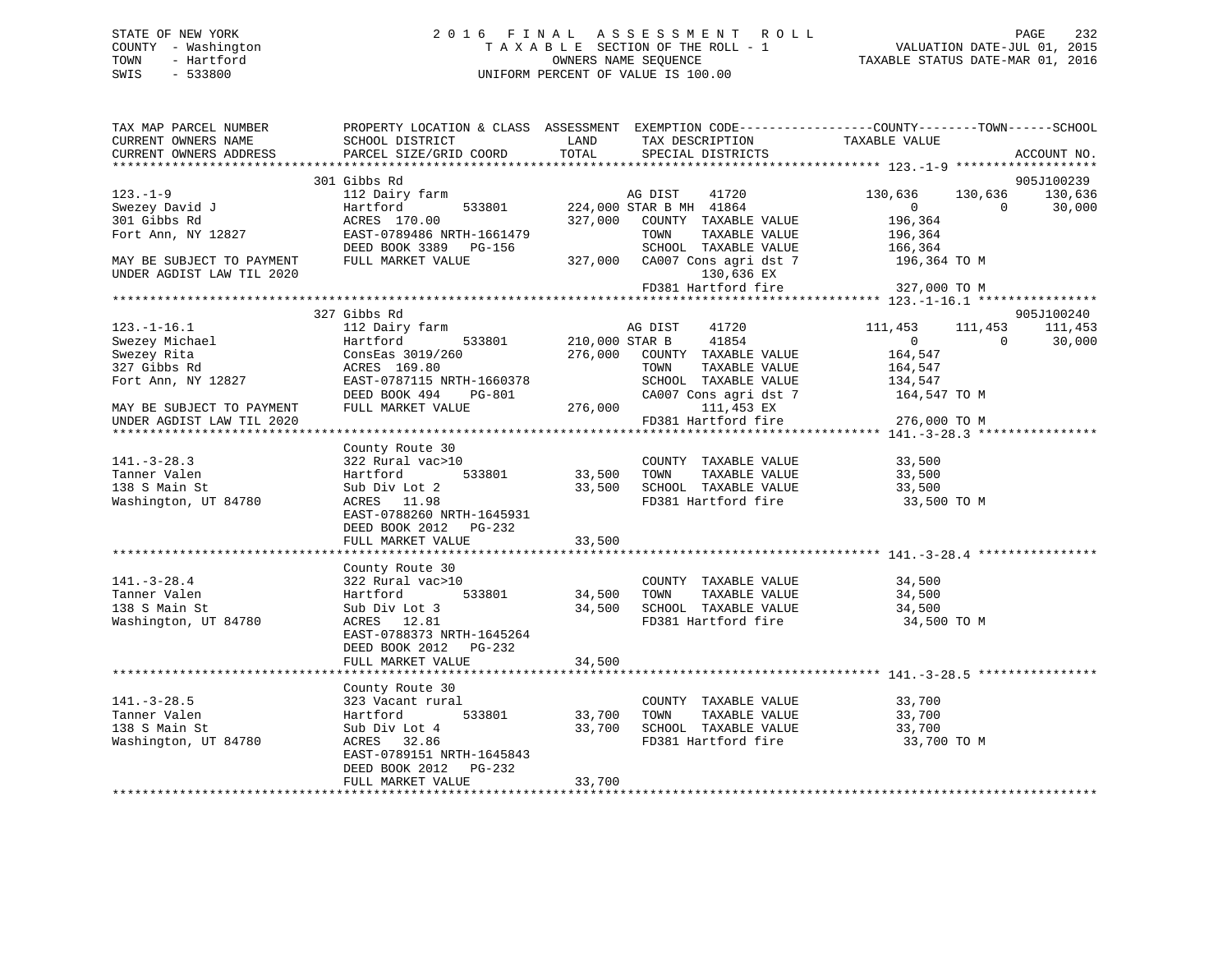## STATE OF NEW YORK 2 0 1 6 F I N A L A S S E S S M E N T R O L L PAGE 233 COUNTY - Washington T A X A B L E SECTION OF THE ROLL - 1 VALUATION DATE-JUL 01, 2015 TOWN - Hartford **TAXABLE STATUS DATE-MAR 01, 2016** OWNERS NAME SEQUENCE TAXABLE STATUS DATE-MAR 01, 2016 SWIS - 533800 UNIFORM PERCENT OF VALUE IS 100.00

| TAXABLE VALUE<br>SCHOOL DISTRICT<br>LAND<br>TAX DESCRIPTION<br>TOTAL<br>PARCEL SIZE/GRID COORD<br>SPECIAL DISTRICTS<br>ACCOUNT NO.<br>905J101240<br>County Route 30<br>COUNTY TAXABLE VALUE 19,500<br>$141.-3-28.1$<br>314 Rural vac<10<br>533801<br>19,500<br>Tanner Valen J Trustee<br>TOWN<br>TAXABLE VALUE<br>19,500<br>19,500<br>Hartford<br>138 South Main St<br>19,500<br>SCHOOL TAXABLE VALUE<br>Sub Div Lot<br>FD381 Hartford fire 19,500 TO M<br>Washington, UT 84780<br>ACRES<br>2.96<br>EAST-0787652 NRTH-1645832<br>DEED BOOK 2012<br>PG-232<br>FULL MARKET VALUE<br>19,500<br>905J101208<br>Halls Pond Rd OFF<br>500<br>$158. - 2 - 8.2$<br>311 Res vac land<br>COUNTY TAXABLE VALUE<br>500<br>500<br>Taylor John<br>533801<br>TOWN<br>TAXABLE VALUE<br>500<br>Hartford<br>Taylor Marjorie Johnson Ex & Res 488/977<br>SCHOOL TAXABLE VALUE<br>500<br>301 Shine Hill Rd<br>CA008 Cons agri dst 8<br>FD381 Hartford fire<br>$158. - 1 - 8.2$<br>500 TO M<br>Fort Ann, NY 12827<br>FRNT 111.00 DPTH 194.00<br>500 TO M<br>EAST-0789481 NRTH-1631486<br>DEED BOOK 2331 PG-284<br>FULL MARKET VALUE<br>500<br>301 County Route 19<br>905J101434<br>$149. - 1 - 13.1$<br>167,000<br>210 1 Family Res<br>COUNTY TAXABLE VALUE<br>Taylor Joseph Trust<br>Taylor Joseph Trust<br>Taylor Betty Trust<br>29 Hills Rd<br>Loudonville, NY 12211<br>DEED BOOK 3269 PG-341<br>533801 32,400<br>TAXABLE VALUE<br>TOWN<br>167,000<br>167,000<br>SCHOOL TAXABLE VALUE<br>167,000<br>CA007 Cons agri dst 7 167,000 TO M<br>FD381 Hartford fire<br>167,000 TO M<br>167,000<br>FULL MARKET VALUE<br>59 PCT OF VALUE USED FOR EXEMPTION PURPOSES<br>905J100308<br>3359 State Route 196<br>$148. - 1 - 6$<br>$16,231$ $16,231$ 0<br>39,768 39,768 39,768<br>0 0 30,000<br>240 Rural res<br>VET WAR CT 41121<br>533801 90,800 AG DIST 41720<br>Hartford 533801<br>ACRES 63.40<br>EAST-0767736 NRTH-1641090<br>Taylor Michael M<br>183,400 STAR B 41854<br>Taylor Ida M<br>127,401<br>3359 State Route 196<br>COUNTY TAXABLE VALUE<br>DEED BOOK 860<br>Fort Ann, NY 12827<br>$PG-7$<br>TAXABLE VALUE<br>127,401<br>113,632<br>FULL MARKET VALUE<br>FD381 Hartford fire 183,400 TO M<br>MAY BE SUBJECT TO PAYMENT<br>UNDER AGDIST LAW TIL 2020<br>626 Halls Pond Rd<br>905J100392<br>150.-1-16<br>Taylor Nancy J<br>626 Halls Pond Rd 1626 Halls Pond Rd 1626 Halls Pond Rd 1626 Halls Pond Rd 1627<br>$\overline{0}$<br>$\Omega$<br>41834<br>65,300<br>210 1 Family Res<br>STAR EN<br>533801<br>26,100 COUNTY TAXABLE VALUE<br>156,000<br>156,000<br>TOWN<br>TAXABLE VALUE<br>156,000<br>EAST-0791742 NRTH-1634554<br>Granville, NY 12832<br>SCHOOL TAXABLE VALUE<br>90,700<br>$PG-24$<br>?<br>$156,000$ TO M<br>DEED BOOK 723<br>CA008 Cons agri dst 8 | TAX MAP PARCEL NUMBER  | PROPERTY LOCATION & CLASS ASSESSMENT EXEMPTION CODE----------------COUNTY-------TOWN------SCHOOL |  |  |
|-----------------------------------------------------------------------------------------------------------------------------------------------------------------------------------------------------------------------------------------------------------------------------------------------------------------------------------------------------------------------------------------------------------------------------------------------------------------------------------------------------------------------------------------------------------------------------------------------------------------------------------------------------------------------------------------------------------------------------------------------------------------------------------------------------------------------------------------------------------------------------------------------------------------------------------------------------------------------------------------------------------------------------------------------------------------------------------------------------------------------------------------------------------------------------------------------------------------------------------------------------------------------------------------------------------------------------------------------------------------------------------------------------------------------------------------------------------------------------------------------------------------------------------------------------------------------------------------------------------------------------------------------------------------------------------------------------------------------------------------------------------------------------------------------------------------------------------------------------------------------------------------------------------------------------------------------------------------------------------------------------------------------------------------------------------------------------------------------------------------------------------------------------------------------------------------------------------------------------------------------------------------------------------------------------------------------------------------------------------------------------------------------------------------------------------------------------------------------------------------------------------------------------------------------------------------------------------------------------------------------------------------------------------------------------------------------------------------------------------------------|------------------------|--------------------------------------------------------------------------------------------------|--|--|
|                                                                                                                                                                                                                                                                                                                                                                                                                                                                                                                                                                                                                                                                                                                                                                                                                                                                                                                                                                                                                                                                                                                                                                                                                                                                                                                                                                                                                                                                                                                                                                                                                                                                                                                                                                                                                                                                                                                                                                                                                                                                                                                                                                                                                                                                                                                                                                                                                                                                                                                                                                                                                                                                                                                                               | CURRENT OWNERS NAME    |                                                                                                  |  |  |
|                                                                                                                                                                                                                                                                                                                                                                                                                                                                                                                                                                                                                                                                                                                                                                                                                                                                                                                                                                                                                                                                                                                                                                                                                                                                                                                                                                                                                                                                                                                                                                                                                                                                                                                                                                                                                                                                                                                                                                                                                                                                                                                                                                                                                                                                                                                                                                                                                                                                                                                                                                                                                                                                                                                                               | CURRENT OWNERS ADDRESS |                                                                                                  |  |  |
|                                                                                                                                                                                                                                                                                                                                                                                                                                                                                                                                                                                                                                                                                                                                                                                                                                                                                                                                                                                                                                                                                                                                                                                                                                                                                                                                                                                                                                                                                                                                                                                                                                                                                                                                                                                                                                                                                                                                                                                                                                                                                                                                                                                                                                                                                                                                                                                                                                                                                                                                                                                                                                                                                                                                               |                        |                                                                                                  |  |  |
|                                                                                                                                                                                                                                                                                                                                                                                                                                                                                                                                                                                                                                                                                                                                                                                                                                                                                                                                                                                                                                                                                                                                                                                                                                                                                                                                                                                                                                                                                                                                                                                                                                                                                                                                                                                                                                                                                                                                                                                                                                                                                                                                                                                                                                                                                                                                                                                                                                                                                                                                                                                                                                                                                                                                               |                        |                                                                                                  |  |  |
|                                                                                                                                                                                                                                                                                                                                                                                                                                                                                                                                                                                                                                                                                                                                                                                                                                                                                                                                                                                                                                                                                                                                                                                                                                                                                                                                                                                                                                                                                                                                                                                                                                                                                                                                                                                                                                                                                                                                                                                                                                                                                                                                                                                                                                                                                                                                                                                                                                                                                                                                                                                                                                                                                                                                               |                        |                                                                                                  |  |  |
|                                                                                                                                                                                                                                                                                                                                                                                                                                                                                                                                                                                                                                                                                                                                                                                                                                                                                                                                                                                                                                                                                                                                                                                                                                                                                                                                                                                                                                                                                                                                                                                                                                                                                                                                                                                                                                                                                                                                                                                                                                                                                                                                                                                                                                                                                                                                                                                                                                                                                                                                                                                                                                                                                                                                               |                        |                                                                                                  |  |  |
|                                                                                                                                                                                                                                                                                                                                                                                                                                                                                                                                                                                                                                                                                                                                                                                                                                                                                                                                                                                                                                                                                                                                                                                                                                                                                                                                                                                                                                                                                                                                                                                                                                                                                                                                                                                                                                                                                                                                                                                                                                                                                                                                                                                                                                                                                                                                                                                                                                                                                                                                                                                                                                                                                                                                               |                        |                                                                                                  |  |  |
|                                                                                                                                                                                                                                                                                                                                                                                                                                                                                                                                                                                                                                                                                                                                                                                                                                                                                                                                                                                                                                                                                                                                                                                                                                                                                                                                                                                                                                                                                                                                                                                                                                                                                                                                                                                                                                                                                                                                                                                                                                                                                                                                                                                                                                                                                                                                                                                                                                                                                                                                                                                                                                                                                                                                               |                        |                                                                                                  |  |  |
|                                                                                                                                                                                                                                                                                                                                                                                                                                                                                                                                                                                                                                                                                                                                                                                                                                                                                                                                                                                                                                                                                                                                                                                                                                                                                                                                                                                                                                                                                                                                                                                                                                                                                                                                                                                                                                                                                                                                                                                                                                                                                                                                                                                                                                                                                                                                                                                                                                                                                                                                                                                                                                                                                                                                               |                        |                                                                                                  |  |  |
|                                                                                                                                                                                                                                                                                                                                                                                                                                                                                                                                                                                                                                                                                                                                                                                                                                                                                                                                                                                                                                                                                                                                                                                                                                                                                                                                                                                                                                                                                                                                                                                                                                                                                                                                                                                                                                                                                                                                                                                                                                                                                                                                                                                                                                                                                                                                                                                                                                                                                                                                                                                                                                                                                                                                               |                        |                                                                                                  |  |  |
|                                                                                                                                                                                                                                                                                                                                                                                                                                                                                                                                                                                                                                                                                                                                                                                                                                                                                                                                                                                                                                                                                                                                                                                                                                                                                                                                                                                                                                                                                                                                                                                                                                                                                                                                                                                                                                                                                                                                                                                                                                                                                                                                                                                                                                                                                                                                                                                                                                                                                                                                                                                                                                                                                                                                               |                        |                                                                                                  |  |  |
|                                                                                                                                                                                                                                                                                                                                                                                                                                                                                                                                                                                                                                                                                                                                                                                                                                                                                                                                                                                                                                                                                                                                                                                                                                                                                                                                                                                                                                                                                                                                                                                                                                                                                                                                                                                                                                                                                                                                                                                                                                                                                                                                                                                                                                                                                                                                                                                                                                                                                                                                                                                                                                                                                                                                               |                        |                                                                                                  |  |  |
|                                                                                                                                                                                                                                                                                                                                                                                                                                                                                                                                                                                                                                                                                                                                                                                                                                                                                                                                                                                                                                                                                                                                                                                                                                                                                                                                                                                                                                                                                                                                                                                                                                                                                                                                                                                                                                                                                                                                                                                                                                                                                                                                                                                                                                                                                                                                                                                                                                                                                                                                                                                                                                                                                                                                               |                        |                                                                                                  |  |  |
|                                                                                                                                                                                                                                                                                                                                                                                                                                                                                                                                                                                                                                                                                                                                                                                                                                                                                                                                                                                                                                                                                                                                                                                                                                                                                                                                                                                                                                                                                                                                                                                                                                                                                                                                                                                                                                                                                                                                                                                                                                                                                                                                                                                                                                                                                                                                                                                                                                                                                                                                                                                                                                                                                                                                               |                        |                                                                                                  |  |  |
|                                                                                                                                                                                                                                                                                                                                                                                                                                                                                                                                                                                                                                                                                                                                                                                                                                                                                                                                                                                                                                                                                                                                                                                                                                                                                                                                                                                                                                                                                                                                                                                                                                                                                                                                                                                                                                                                                                                                                                                                                                                                                                                                                                                                                                                                                                                                                                                                                                                                                                                                                                                                                                                                                                                                               |                        |                                                                                                  |  |  |
|                                                                                                                                                                                                                                                                                                                                                                                                                                                                                                                                                                                                                                                                                                                                                                                                                                                                                                                                                                                                                                                                                                                                                                                                                                                                                                                                                                                                                                                                                                                                                                                                                                                                                                                                                                                                                                                                                                                                                                                                                                                                                                                                                                                                                                                                                                                                                                                                                                                                                                                                                                                                                                                                                                                                               |                        |                                                                                                  |  |  |
|                                                                                                                                                                                                                                                                                                                                                                                                                                                                                                                                                                                                                                                                                                                                                                                                                                                                                                                                                                                                                                                                                                                                                                                                                                                                                                                                                                                                                                                                                                                                                                                                                                                                                                                                                                                                                                                                                                                                                                                                                                                                                                                                                                                                                                                                                                                                                                                                                                                                                                                                                                                                                                                                                                                                               |                        |                                                                                                  |  |  |
|                                                                                                                                                                                                                                                                                                                                                                                                                                                                                                                                                                                                                                                                                                                                                                                                                                                                                                                                                                                                                                                                                                                                                                                                                                                                                                                                                                                                                                                                                                                                                                                                                                                                                                                                                                                                                                                                                                                                                                                                                                                                                                                                                                                                                                                                                                                                                                                                                                                                                                                                                                                                                                                                                                                                               |                        |                                                                                                  |  |  |
|                                                                                                                                                                                                                                                                                                                                                                                                                                                                                                                                                                                                                                                                                                                                                                                                                                                                                                                                                                                                                                                                                                                                                                                                                                                                                                                                                                                                                                                                                                                                                                                                                                                                                                                                                                                                                                                                                                                                                                                                                                                                                                                                                                                                                                                                                                                                                                                                                                                                                                                                                                                                                                                                                                                                               |                        |                                                                                                  |  |  |
|                                                                                                                                                                                                                                                                                                                                                                                                                                                                                                                                                                                                                                                                                                                                                                                                                                                                                                                                                                                                                                                                                                                                                                                                                                                                                                                                                                                                                                                                                                                                                                                                                                                                                                                                                                                                                                                                                                                                                                                                                                                                                                                                                                                                                                                                                                                                                                                                                                                                                                                                                                                                                                                                                                                                               |                        |                                                                                                  |  |  |
|                                                                                                                                                                                                                                                                                                                                                                                                                                                                                                                                                                                                                                                                                                                                                                                                                                                                                                                                                                                                                                                                                                                                                                                                                                                                                                                                                                                                                                                                                                                                                                                                                                                                                                                                                                                                                                                                                                                                                                                                                                                                                                                                                                                                                                                                                                                                                                                                                                                                                                                                                                                                                                                                                                                                               |                        |                                                                                                  |  |  |
|                                                                                                                                                                                                                                                                                                                                                                                                                                                                                                                                                                                                                                                                                                                                                                                                                                                                                                                                                                                                                                                                                                                                                                                                                                                                                                                                                                                                                                                                                                                                                                                                                                                                                                                                                                                                                                                                                                                                                                                                                                                                                                                                                                                                                                                                                                                                                                                                                                                                                                                                                                                                                                                                                                                                               |                        |                                                                                                  |  |  |
|                                                                                                                                                                                                                                                                                                                                                                                                                                                                                                                                                                                                                                                                                                                                                                                                                                                                                                                                                                                                                                                                                                                                                                                                                                                                                                                                                                                                                                                                                                                                                                                                                                                                                                                                                                                                                                                                                                                                                                                                                                                                                                                                                                                                                                                                                                                                                                                                                                                                                                                                                                                                                                                                                                                                               |                        |                                                                                                  |  |  |
|                                                                                                                                                                                                                                                                                                                                                                                                                                                                                                                                                                                                                                                                                                                                                                                                                                                                                                                                                                                                                                                                                                                                                                                                                                                                                                                                                                                                                                                                                                                                                                                                                                                                                                                                                                                                                                                                                                                                                                                                                                                                                                                                                                                                                                                                                                                                                                                                                                                                                                                                                                                                                                                                                                                                               |                        |                                                                                                  |  |  |
|                                                                                                                                                                                                                                                                                                                                                                                                                                                                                                                                                                                                                                                                                                                                                                                                                                                                                                                                                                                                                                                                                                                                                                                                                                                                                                                                                                                                                                                                                                                                                                                                                                                                                                                                                                                                                                                                                                                                                                                                                                                                                                                                                                                                                                                                                                                                                                                                                                                                                                                                                                                                                                                                                                                                               |                        |                                                                                                  |  |  |
|                                                                                                                                                                                                                                                                                                                                                                                                                                                                                                                                                                                                                                                                                                                                                                                                                                                                                                                                                                                                                                                                                                                                                                                                                                                                                                                                                                                                                                                                                                                                                                                                                                                                                                                                                                                                                                                                                                                                                                                                                                                                                                                                                                                                                                                                                                                                                                                                                                                                                                                                                                                                                                                                                                                                               |                        |                                                                                                  |  |  |
|                                                                                                                                                                                                                                                                                                                                                                                                                                                                                                                                                                                                                                                                                                                                                                                                                                                                                                                                                                                                                                                                                                                                                                                                                                                                                                                                                                                                                                                                                                                                                                                                                                                                                                                                                                                                                                                                                                                                                                                                                                                                                                                                                                                                                                                                                                                                                                                                                                                                                                                                                                                                                                                                                                                                               |                        |                                                                                                  |  |  |
|                                                                                                                                                                                                                                                                                                                                                                                                                                                                                                                                                                                                                                                                                                                                                                                                                                                                                                                                                                                                                                                                                                                                                                                                                                                                                                                                                                                                                                                                                                                                                                                                                                                                                                                                                                                                                                                                                                                                                                                                                                                                                                                                                                                                                                                                                                                                                                                                                                                                                                                                                                                                                                                                                                                                               |                        |                                                                                                  |  |  |
|                                                                                                                                                                                                                                                                                                                                                                                                                                                                                                                                                                                                                                                                                                                                                                                                                                                                                                                                                                                                                                                                                                                                                                                                                                                                                                                                                                                                                                                                                                                                                                                                                                                                                                                                                                                                                                                                                                                                                                                                                                                                                                                                                                                                                                                                                                                                                                                                                                                                                                                                                                                                                                                                                                                                               |                        |                                                                                                  |  |  |
|                                                                                                                                                                                                                                                                                                                                                                                                                                                                                                                                                                                                                                                                                                                                                                                                                                                                                                                                                                                                                                                                                                                                                                                                                                                                                                                                                                                                                                                                                                                                                                                                                                                                                                                                                                                                                                                                                                                                                                                                                                                                                                                                                                                                                                                                                                                                                                                                                                                                                                                                                                                                                                                                                                                                               |                        |                                                                                                  |  |  |
|                                                                                                                                                                                                                                                                                                                                                                                                                                                                                                                                                                                                                                                                                                                                                                                                                                                                                                                                                                                                                                                                                                                                                                                                                                                                                                                                                                                                                                                                                                                                                                                                                                                                                                                                                                                                                                                                                                                                                                                                                                                                                                                                                                                                                                                                                                                                                                                                                                                                                                                                                                                                                                                                                                                                               |                        |                                                                                                  |  |  |
|                                                                                                                                                                                                                                                                                                                                                                                                                                                                                                                                                                                                                                                                                                                                                                                                                                                                                                                                                                                                                                                                                                                                                                                                                                                                                                                                                                                                                                                                                                                                                                                                                                                                                                                                                                                                                                                                                                                                                                                                                                                                                                                                                                                                                                                                                                                                                                                                                                                                                                                                                                                                                                                                                                                                               |                        |                                                                                                  |  |  |
|                                                                                                                                                                                                                                                                                                                                                                                                                                                                                                                                                                                                                                                                                                                                                                                                                                                                                                                                                                                                                                                                                                                                                                                                                                                                                                                                                                                                                                                                                                                                                                                                                                                                                                                                                                                                                                                                                                                                                                                                                                                                                                                                                                                                                                                                                                                                                                                                                                                                                                                                                                                                                                                                                                                                               |                        |                                                                                                  |  |  |
|                                                                                                                                                                                                                                                                                                                                                                                                                                                                                                                                                                                                                                                                                                                                                                                                                                                                                                                                                                                                                                                                                                                                                                                                                                                                                                                                                                                                                                                                                                                                                                                                                                                                                                                                                                                                                                                                                                                                                                                                                                                                                                                                                                                                                                                                                                                                                                                                                                                                                                                                                                                                                                                                                                                                               |                        |                                                                                                  |  |  |
|                                                                                                                                                                                                                                                                                                                                                                                                                                                                                                                                                                                                                                                                                                                                                                                                                                                                                                                                                                                                                                                                                                                                                                                                                                                                                                                                                                                                                                                                                                                                                                                                                                                                                                                                                                                                                                                                                                                                                                                                                                                                                                                                                                                                                                                                                                                                                                                                                                                                                                                                                                                                                                                                                                                                               |                        |                                                                                                  |  |  |
|                                                                                                                                                                                                                                                                                                                                                                                                                                                                                                                                                                                                                                                                                                                                                                                                                                                                                                                                                                                                                                                                                                                                                                                                                                                                                                                                                                                                                                                                                                                                                                                                                                                                                                                                                                                                                                                                                                                                                                                                                                                                                                                                                                                                                                                                                                                                                                                                                                                                                                                                                                                                                                                                                                                                               |                        |                                                                                                  |  |  |
|                                                                                                                                                                                                                                                                                                                                                                                                                                                                                                                                                                                                                                                                                                                                                                                                                                                                                                                                                                                                                                                                                                                                                                                                                                                                                                                                                                                                                                                                                                                                                                                                                                                                                                                                                                                                                                                                                                                                                                                                                                                                                                                                                                                                                                                                                                                                                                                                                                                                                                                                                                                                                                                                                                                                               |                        |                                                                                                  |  |  |
|                                                                                                                                                                                                                                                                                                                                                                                                                                                                                                                                                                                                                                                                                                                                                                                                                                                                                                                                                                                                                                                                                                                                                                                                                                                                                                                                                                                                                                                                                                                                                                                                                                                                                                                                                                                                                                                                                                                                                                                                                                                                                                                                                                                                                                                                                                                                                                                                                                                                                                                                                                                                                                                                                                                                               |                        |                                                                                                  |  |  |
|                                                                                                                                                                                                                                                                                                                                                                                                                                                                                                                                                                                                                                                                                                                                                                                                                                                                                                                                                                                                                                                                                                                                                                                                                                                                                                                                                                                                                                                                                                                                                                                                                                                                                                                                                                                                                                                                                                                                                                                                                                                                                                                                                                                                                                                                                                                                                                                                                                                                                                                                                                                                                                                                                                                                               |                        |                                                                                                  |  |  |
|                                                                                                                                                                                                                                                                                                                                                                                                                                                                                                                                                                                                                                                                                                                                                                                                                                                                                                                                                                                                                                                                                                                                                                                                                                                                                                                                                                                                                                                                                                                                                                                                                                                                                                                                                                                                                                                                                                                                                                                                                                                                                                                                                                                                                                                                                                                                                                                                                                                                                                                                                                                                                                                                                                                                               |                        |                                                                                                  |  |  |
|                                                                                                                                                                                                                                                                                                                                                                                                                                                                                                                                                                                                                                                                                                                                                                                                                                                                                                                                                                                                                                                                                                                                                                                                                                                                                                                                                                                                                                                                                                                                                                                                                                                                                                                                                                                                                                                                                                                                                                                                                                                                                                                                                                                                                                                                                                                                                                                                                                                                                                                                                                                                                                                                                                                                               |                        |                                                                                                  |  |  |
|                                                                                                                                                                                                                                                                                                                                                                                                                                                                                                                                                                                                                                                                                                                                                                                                                                                                                                                                                                                                                                                                                                                                                                                                                                                                                                                                                                                                                                                                                                                                                                                                                                                                                                                                                                                                                                                                                                                                                                                                                                                                                                                                                                                                                                                                                                                                                                                                                                                                                                                                                                                                                                                                                                                                               |                        |                                                                                                  |  |  |
|                                                                                                                                                                                                                                                                                                                                                                                                                                                                                                                                                                                                                                                                                                                                                                                                                                                                                                                                                                                                                                                                                                                                                                                                                                                                                                                                                                                                                                                                                                                                                                                                                                                                                                                                                                                                                                                                                                                                                                                                                                                                                                                                                                                                                                                                                                                                                                                                                                                                                                                                                                                                                                                                                                                                               |                        |                                                                                                  |  |  |
|                                                                                                                                                                                                                                                                                                                                                                                                                                                                                                                                                                                                                                                                                                                                                                                                                                                                                                                                                                                                                                                                                                                                                                                                                                                                                                                                                                                                                                                                                                                                                                                                                                                                                                                                                                                                                                                                                                                                                                                                                                                                                                                                                                                                                                                                                                                                                                                                                                                                                                                                                                                                                                                                                                                                               |                        |                                                                                                  |  |  |
|                                                                                                                                                                                                                                                                                                                                                                                                                                                                                                                                                                                                                                                                                                                                                                                                                                                                                                                                                                                                                                                                                                                                                                                                                                                                                                                                                                                                                                                                                                                                                                                                                                                                                                                                                                                                                                                                                                                                                                                                                                                                                                                                                                                                                                                                                                                                                                                                                                                                                                                                                                                                                                                                                                                                               |                        |                                                                                                  |  |  |
|                                                                                                                                                                                                                                                                                                                                                                                                                                                                                                                                                                                                                                                                                                                                                                                                                                                                                                                                                                                                                                                                                                                                                                                                                                                                                                                                                                                                                                                                                                                                                                                                                                                                                                                                                                                                                                                                                                                                                                                                                                                                                                                                                                                                                                                                                                                                                                                                                                                                                                                                                                                                                                                                                                                                               |                        |                                                                                                  |  |  |
| 156,000 FD381 Hartford fire<br>156,000 TO M<br>FULL MARKET VALUE                                                                                                                                                                                                                                                                                                                                                                                                                                                                                                                                                                                                                                                                                                                                                                                                                                                                                                                                                                                                                                                                                                                                                                                                                                                                                                                                                                                                                                                                                                                                                                                                                                                                                                                                                                                                                                                                                                                                                                                                                                                                                                                                                                                                                                                                                                                                                                                                                                                                                                                                                                                                                                                                              |                        |                                                                                                  |  |  |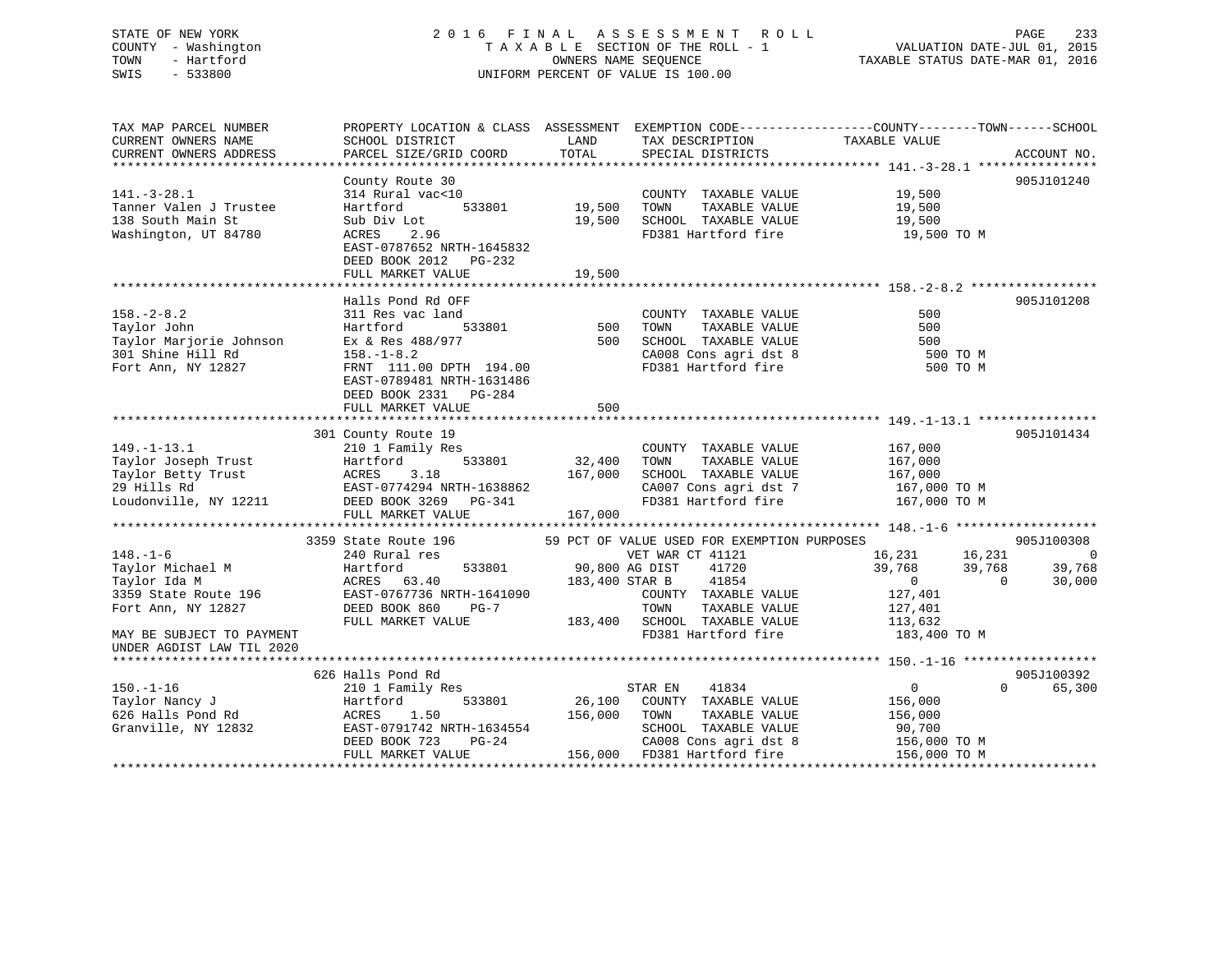## STATE OF NEW YORK 2 0 1 6 F I N A L A S S E S S M E N T R O L L PAGE 234 COUNTY - Washington T A X A B L E SECTION OF THE ROLL - 1 VALUATION DATE-JUL 01, 2015 TOWN - Hartford **TAXABLE STATUS DATE-MAR 01, 2016** OWNERS NAME SEQUENCE TAXABLE STATUS DATE-MAR 01, 2016 SWIS - 533800 UNIFORM PERCENT OF VALUE IS 100.00

| TAX MAP PARCEL NUMBER<br>CURRENT OWNERS NAME | SCHOOL DISTRICT                                                                                    | LAND<br>TAX DESCRIPTION                        | PROPERTY LOCATION & CLASS ASSESSMENT EXEMPTION CODE----------------COUNTY-------TOWN------SCHOOL<br>TAXABLE VALUE |
|----------------------------------------------|----------------------------------------------------------------------------------------------------|------------------------------------------------|-------------------------------------------------------------------------------------------------------------------|
| CURRENT OWNERS ADDRESS                       | PARCEL SIZE/GRID COORD                                                                             | TOTAL<br>SPECIAL DISTRICTS                     | ACCOUNT NO.                                                                                                       |
|                                              | Halls Pond Rd                                                                                      |                                                | 905J101045                                                                                                        |
| $150. - 1 - 17.2$                            | 314 Rural vac<10                                                                                   | COUNTY TAXABLE VALUE                           | 21,400                                                                                                            |
| Taylor Nancy J                               | 533801<br>Hartford                                                                                 | 21,400<br>TAXABLE VALUE<br>TOWN                | 21,400                                                                                                            |
| 626 Halls Pond Rd                            | 3.20<br>ACRES                                                                                      | SCHOOL TAXABLE VALUE<br>21,400                 | 21,400                                                                                                            |
| Granville, NY 12832                          | EAST-0791299 NRTH-1634105                                                                          | SCHOOL TAXABLE VALUE<br>CA008 Cons agri dst 8  | 21,400 TO M                                                                                                       |
|                                              | DEED BOOK 723<br>$PG-24$                                                                           | FD381 Hartford fire 21,400 TO M                |                                                                                                                   |
|                                              | FULL MARKET VALUE                                                                                  | 21,400                                         |                                                                                                                   |
|                                              |                                                                                                    |                                                |                                                                                                                   |
|                                              | 363 Hall Rd                                                                                        |                                                | 905J100233                                                                                                        |
| $122. - 1 - 29$                              | 270 Mfg housing                                                                                    | STAR B<br>41854                                | $\overline{0}$<br>30,000<br>$0 \qquad \qquad$                                                                     |
| Theusch Patricia A                           | $\begin{array}{cccc} 533801 & 22,300 \\ 0 & \text{DPTH} & 200.00 & 83,300 \end{array}$<br>Hartford | ---<br>COUNTY TAXABLE VALUE                    | 83,300                                                                                                            |
| 363 Hall Rd                                  | FRNT 200.00 DPTH 200.00                                                                            | 83,300<br>TAXABLE VALUE<br>TOWN                | 83,300                                                                                                            |
| Fort Ann, NY 12827                           | EAST-0773342 NRTH-1663504                                                                          | SCHOOL TAXABLE VALUE                           | 53,300                                                                                                            |
|                                              | EAS1-0773342 NRTH-1663504<br>DEED BOOK 2563 PG-320                                                 | CA007 Cons agri dst 7                          | 83,300 TO M                                                                                                       |
|                                              | FULL MARKET VALUE                                                                                  | 83,300 FD381 Hartford fire                     | 83,300 TO M                                                                                                       |
|                                              |                                                                                                    |                                                |                                                                                                                   |
|                                              | 240 Hall Rd                                                                                        |                                                | 905J101253                                                                                                        |
| $122. - 1 - 16.1$                            | 240 Rural res                                                                                      | STAR B<br>41854                                | 30,000<br>$\overline{0}$<br>$\Omega$                                                                              |
| Thomas Bruce A                               | 533801<br>Hartford                                                                                 | 50,600<br>COUNTY TAXABLE VALUE                 | 246,500                                                                                                           |
| Thomas Janine T                              | ACRES 11.59<br>EAST-0773397 NRTH-1660718                                                           | 246,500<br>TOWN<br>TAXABLE VALUE               | 246,500                                                                                                           |
| PO Box 29                                    |                                                                                                    | SCHOOL TAXABLE VALUE                           | 216,500                                                                                                           |
| Hartford, NY 12838 DEED BOOK 506             | PG-219                                                                                             | CA007 Cons agri dst 7                          | 246,500 TO M                                                                                                      |
|                                              | FULL MARKET VALUE                                                                                  | 246,500 FD381 Hartford fire                    | 246,500 TO M                                                                                                      |
|                                              |                                                                                                    |                                                |                                                                                                                   |
|                                              | 43 Rowe Hill Rd                                                                                    |                                                | 905J100606                                                                                                        |
| $141. - 1 - 41$                              | 210 1 Family Res                                                                                   | VET COM CT 41131                               | 55,000 45,000<br>$\sim$ 0                                                                                         |
| Thomas John W                                | 533801<br>Hartford 533801<br>E ACRES 2.30<br>EAST-0785552 NRTH-1648912<br>8 DEED BOOK 1716 PG-303  | 27,900 VET DIS CT 41141                        | 45,600<br>$\overline{0}$<br>45,600                                                                                |
| Thomas Christine E                           |                                                                                                    | 228,000 STAR EN<br>41834                       | $\overline{0}$<br>$\overline{0}$<br>65,300                                                                        |
| 43 Rowe Hill Rd                              |                                                                                                    | COUNTY TAXABLE VALUE                           | 127,400                                                                                                           |
| Hartford, NY 12838                           | DEED BOOK 1716 PG-303                                                                              | TAXABLE VALUE<br>TOWN                          | 137,400                                                                                                           |
|                                              | FULL MARKET VALUE                                                                                  | 228,000 SCHOOL TAXABLE VALUE                   | 162,700                                                                                                           |
|                                              |                                                                                                    | CA007 Cons agri dst 7<br>CA007 Cons agri dst 7 | 228,000 TO M                                                                                                      |
|                                              |                                                                                                    | FD381 Hartford fire                            | 228,000 TO M                                                                                                      |
|                                              |                                                                                                    |                                                |                                                                                                                   |
|                                              | 276 County Route 19                                                                                |                                                | 905J100043                                                                                                        |
| $149. - 1 - 53$                              | 240 Rural res                                                                                      | AG DIST<br>41720                               | 43,442<br>43,442<br>43,442                                                                                        |
| Thorne Jacqlyn H B                           | 533801<br>Hartford                                                                                 | 79,900 STAR B<br>41854                         | $\overline{0}$<br>$\overline{0}$<br>30,000                                                                        |
| 276 County Route 19                          | ACRES 41.10                                                                                        | 211,500<br>COUNTY TAXABLE VALUE                | 168,058                                                                                                           |
| Fort Ann, NY 12827                           | EAST-0772776 NRTH-1638071                                                                          | TAXABLE VALUE<br>TOWN                          | 168,058                                                                                                           |
|                                              | DEED BOOK 3038<br>PG-86                                                                            | SCHOOL TAXABLE VALUE                           | 138,058                                                                                                           |
| MAY BE SUBJECT TO PAYMENT                    | FULL MARKET VALUE                                                                                  | 211,500<br>CA006 Cons agri dst 6               | 168,058 TO M                                                                                                      |
| UNDER AGDIST LAW TIL 2020                    |                                                                                                    | 43,442 EX                                      |                                                                                                                   |
|                                              |                                                                                                    | FD381 Hartford fire                            | 211,500 TO M                                                                                                      |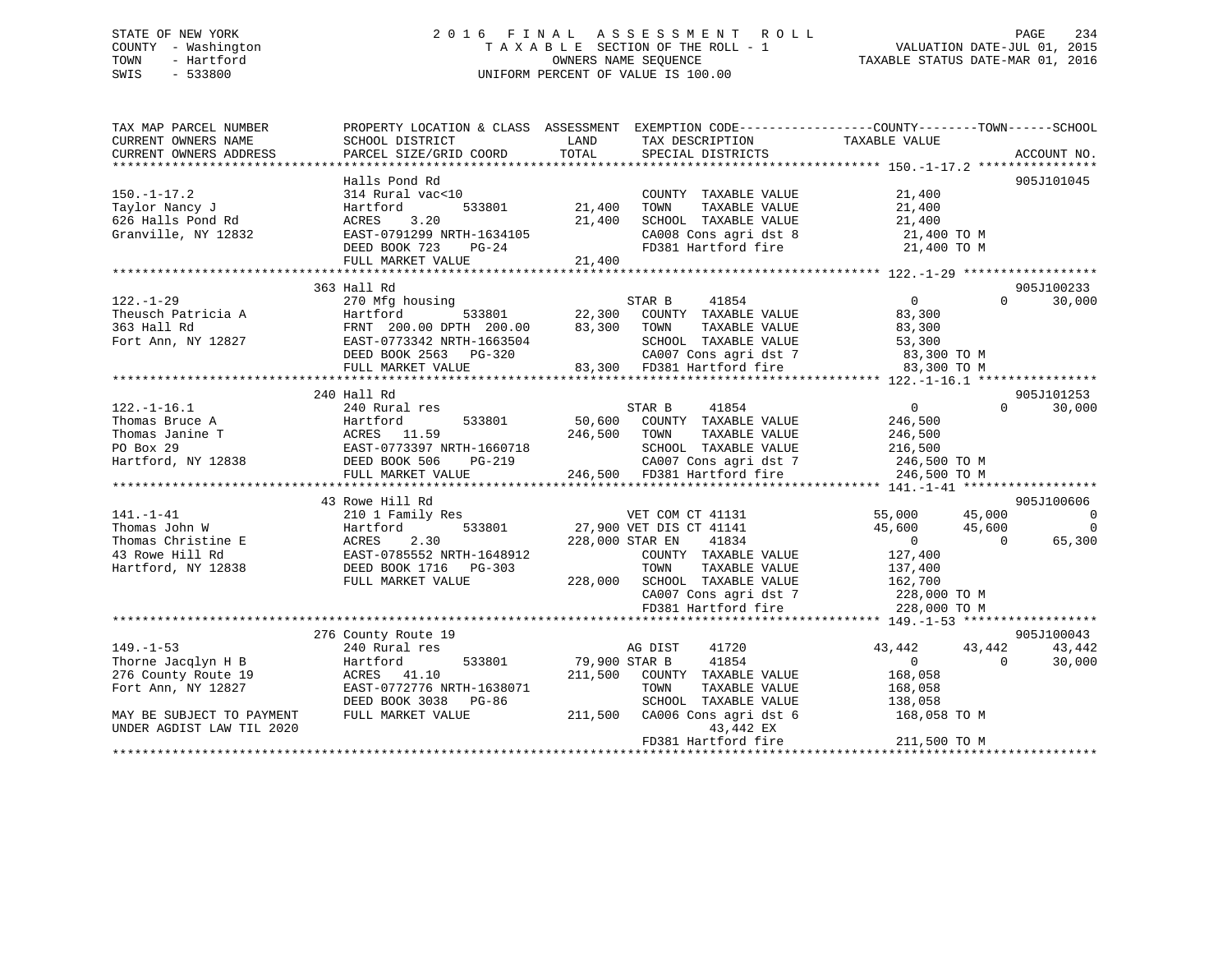## STATE OF NEW YORK 2 0 1 6 F I N A L A S S E S S M E N T R O L L PAGE 235 COUNTY - Washington T A X A B L E SECTION OF THE ROLL - 1 VALUATION DATE-JUL 01, 2015 TOWN - Hartford **TAXABLE STATUS DATE-MAR 01, 2016** OWNERS NAME SEQUENCE TAXABLE STATUS DATE-MAR 01, 2016 SWIS - 533800 UNIFORM PERCENT OF VALUE IS 100.00

| TAX MAP PARCEL NUMBER<br>CURRENT OWNERS NAME<br>CURRENT OWNERS ADDRESS                                                                        | PROPERTY LOCATION & CLASS ASSESSMENT EXEMPTION CODE---------------COUNTY-------TOWN------SCHOOL<br>SCHOOL DISTRICT<br>PARCEL SIZE/GRID COORD | TOTAL         | LAND TAX DESCRIPTION<br>SPECIAL DISTRICTS                                                                                                                        | TAXABLE VALUE  | ACCOUNT NO.        |
|-----------------------------------------------------------------------------------------------------------------------------------------------|----------------------------------------------------------------------------------------------------------------------------------------------|---------------|------------------------------------------------------------------------------------------------------------------------------------------------------------------|----------------|--------------------|
|                                                                                                                                               |                                                                                                                                              |               |                                                                                                                                                                  |                |                    |
|                                                                                                                                               | 93 Hartford Main St                                                                                                                          |               |                                                                                                                                                                  |                | 905J100654         |
| $132.15 - 1 - 2$                                                                                                                              | 210 1 Family Res                                                                                                                             |               | STAR B<br>41854                                                                                                                                                  | $\overline{0}$ | $\Omega$<br>30,000 |
| Thornton Dawn                                                                                                                                 | Hartford                                                                                                                                     |               | $533801 \qquad 12,200 \qquad \text{COUNTY} \quad \text{TAXABLE VALUE}$<br>$\text{DFH} \quad 118.00 \qquad 64,700 \qquad \text{TOWN} \qquad \text{TAXABLE VALUE}$ | 64,700         |                    |
| 93 Hartford Main St                                                                                                                           | FRNT 97.00 DPTH 118.00                                                                                                                       |               |                                                                                                                                                                  | 64,700         |                    |
| Hartford, NY 12838                                                                                                                            | EAST-0786703 NRTH-1653788                                                                                                                    |               | SCHOOL TAXABLE VALUE                                                                                                                                             | 34,700         |                    |
|                                                                                                                                               | DEED BOOK 3434 PG-3                                                                                                                          |               |                                                                                                                                                                  |                |                    |
|                                                                                                                                               | FULL MARKET VALUE                                                                                                                            | 64,700        | CA007 Cons agri dst 7 64,700 TO M<br>64,700 FD381 Hartford fire 64,700 TO M                                                                                      |                |                    |
|                                                                                                                                               |                                                                                                                                              |               |                                                                                                                                                                  |                |                    |
|                                                                                                                                               | 109 Dick Hill Rd                                                                                                                             |               |                                                                                                                                                                  |                | 905J100591         |
| $141. - 1 - 68$                                                                                                                               | 210 1 Family Res                                                                                                                             |               | COUNTY TAXABLE VALUE                                                                                                                                             | 52,400         |                    |
| Thorpe Christopher S -LE-&1/ Hartford                                                                                                         |                                                                                                                                              | 533801 24,100 | TOWN<br>TAXABLE VALUE                                                                                                                                            | 52,400         |                    |
|                                                                                                                                               |                                                                                                                                              |               |                                                                                                                                                                  | 52,400         |                    |
|                                                                                                                                               |                                                                                                                                              |               |                                                                                                                                                                  | 52,400 TO M    |                    |
| Allen Barbara Decease FRNT 400.00 DPTH 140.00 52,400<br>109 Dick Hill Rd EAST-0788905 NRTH-1648487<br>Granville, NY 12832 DEED BOOK 928 PG-56 |                                                                                                                                              |               | SCHOOL TAXABLE VALUE<br>CA007 Cons agri dst 7<br>FD381 Hartford fire                                                                                             | 52,400 TO M    |                    |
|                                                                                                                                               | FULL MARKET VALUE                                                                                                                            | 52,400        |                                                                                                                                                                  |                |                    |
|                                                                                                                                               |                                                                                                                                              |               |                                                                                                                                                                  |                |                    |
|                                                                                                                                               | 26 Hastings Rd                                                                                                                               |               |                                                                                                                                                                  |                | 905J100638         |
| $132. - 1 - 13$                                                                                                                               | $314$ Rural vac<10 $\qquad \qquad$ COUNTY<br>Hartford 533801 $15,600$ TOWN                                                                   |               | COUNTY TAXABLE VALUE                                                                                                                                             | 15,600         |                    |
| Tifft Harvey C                                                                                                                                |                                                                                                                                              |               | TAXABLE VALUE                                                                                                                                                    | 15,600         |                    |
| 417/686<br>Attn: Tifft Jack                                                                                                                   |                                                                                                                                              | 15,600        | SCHOOL TAXABLE VALUE                                                                                                                                             | 15,600         |                    |
|                                                                                                                                               | 6.10<br>ACRES                                                                                                                                |               | CA007 Cons agri dst 7 $15,600$ TO M                                                                                                                              |                |                    |
| 6 Brenda Dr<br>Hudson Falls, NY 12839                                                                                                         | EAST-0787713 NRTH-1656061                                                                                                                    |               | FD381 Hartford fire                                                                                                                                              | 15,600 TO M    |                    |
|                                                                                                                                               | DEED BOOK 411<br>PG-213                                                                                                                      |               |                                                                                                                                                                  |                |                    |
|                                                                                                                                               | FULL MARKET VALUE                                                                                                                            | 15,600        |                                                                                                                                                                  |                |                    |
|                                                                                                                                               |                                                                                                                                              |               |                                                                                                                                                                  |                |                    |
|                                                                                                                                               | 124 Pope Hill Rd                                                                                                                             |               |                                                                                                                                                                  | 67,600         | 905J101424         |
| $150. - 1 - 29.3$                                                                                                                             | 312 Vac w/imprv                                                                                                                              |               | COUNTY TAXABLE VALUE                                                                                                                                             |                |                    |
| Townsend Glen S Jr                                                                                                                            | Arqyle                                                                                                                                       | 532001 26,800 | TAXABLE VALUE<br>TOWN                                                                                                                                            |                |                    |
| 146 Academy St                                                                                                                                | ACRES 1.70                                                                                                                                   | 67,600        | SCHOOL TAXABLE VALUE                                                                                                                                             | 67,600         |                    |
| Greenwich, NY 12834                                                                                                                           | EAST-0780083 NRTH-1632811                                                                                                                    |               | CA006 Cons agri dst 6 67,600 TO M                                                                                                                                |                |                    |
|                                                                                                                                               | DEED BOOK 2901 PG-33                                                                                                                         |               | FD381 Hartford fire                                                                                                                                              | 67,600 TO M    |                    |
|                                                                                                                                               | FULL MARKET VALUE                                                                                                                            | 67,600        |                                                                                                                                                                  |                |                    |
|                                                                                                                                               |                                                                                                                                              |               |                                                                                                                                                                  |                |                    |
|                                                                                                                                               | 132 Pope Hill Rd                                                                                                                             |               |                                                                                                                                                                  |                |                    |
| $150. - 1 - 29.20$                                                                                                                            | 210 1 Family Res                                                                                                                             |               | STAR B<br>41854                                                                                                                                                  | $\overline{0}$ | $\Omega$<br>30,000 |
| Townsend Jessica D                                                                                                                            | 532001<br>Arqyle                                                                                                                             |               | 28,300 COUNTY TAXABLE VALUE                                                                                                                                      | 127,700        |                    |
| 132 Pope Hill Rd                                                                                                                              | 2.40<br>ACRES                                                                                                                                | 127,700 TOWN  | TAXABLE VALUE                                                                                                                                                    | 127,700        |                    |
| Argyle, NY 12809                                                                                                                              | EAST-0780381 NRTH-1633023                                                                                                                    |               | SCHOOL TAXABLE VALUE                                                                                                                                             | 97,700         |                    |
|                                                                                                                                               | DEED BOOK 2901 PG-29                                                                                                                         |               | CA006 Cons agri dst 6                                                                                                                                            | 127,700 TO M   |                    |
|                                                                                                                                               | FULL MARKET VALUE                                                                                                                            |               | $127,700$ FD381 Hartford fire                                                                                                                                    | 127,700 TO M   |                    |
|                                                                                                                                               |                                                                                                                                              |               |                                                                                                                                                                  |                |                    |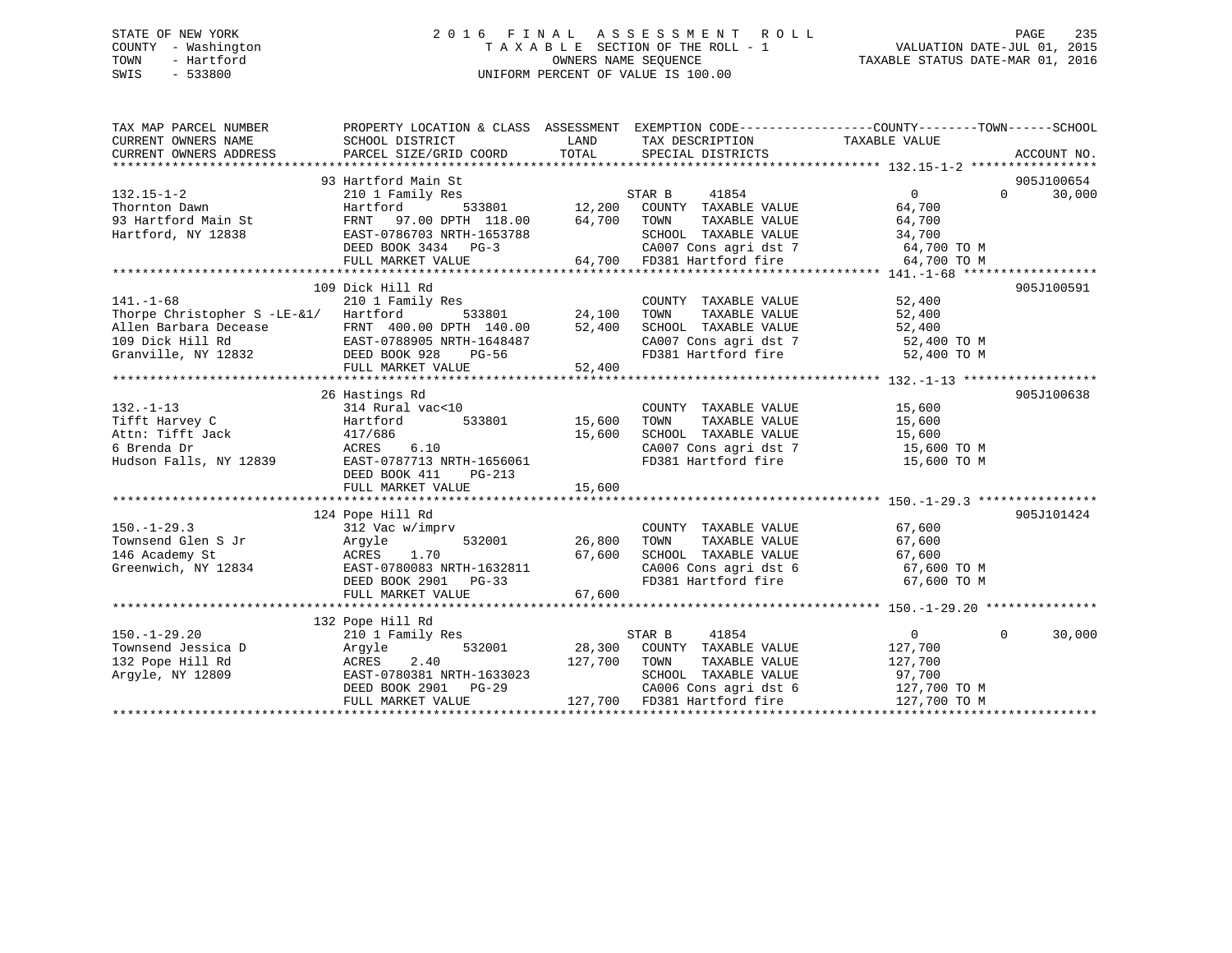## STATE OF NEW YORK 2 0 1 6 F I N A L A S S E S S M E N T R O L L PAGE 236 COUNTY - Washington T A X A B L E SECTION OF THE ROLL - 1 VALUATION DATE-JUL 01, 2015 TOWN - Hartford OWNERS NAME SEQUENCE TAXABLE STATUS DATE-MAR 01, 2016 SWIS - 533800 UNIFORM PERCENT OF VALUE IS 100.00

| TAXABLE VALUE<br>CURRENT OWNERS NAME<br>SCHOOL DISTRICT<br>LAND<br>TAX DESCRIPTION<br>CURRENT OWNERS ADDRESS<br>PARCEL SIZE/GRID COORD<br>TOTAL<br>SPECIAL DISTRICTS<br>ACCOUNT NO.<br>128 Townsend Rd<br>210 1 Family Res<br>41854<br>$\overline{0}$<br>$\Omega$<br>30,000<br>STAR B<br>533801 34,600 COUNTY TAXABLE VALUE<br>Townsend Peter C<br>Hartford<br>131,900<br>ACRES<br>4.04<br>131,900 TOWN<br>TAXABLE VALUE<br>131,900<br>$RATford$ , NY 12838 (ACAST-0781334 NRTH-1649113 (AND TAXABLE VALUE 101,900<br>BEED BOOK 714 PG-277 (AND CARAGE VALUE 131,900 TO M<br>FULL MARKET VALUE 131,900 FD381 Hartford fire 131,900 TO M<br>FULL MARKET VALUE 131,900 FD381 Har<br>78 Townsend Rd<br>905J101052<br>41720<br>46,928 46,928<br>46,928<br>240 Rural res<br>AG DIST<br>92,100 STAR B<br>533801<br>41854<br>$\overline{0}$<br>Hartford<br>$\Omega$<br>30,000<br>HAILLOID<br>770–319<br>ACRES !<br>EAST-078:<br>245,500<br>Townsend Colleen M<br>COUNTY TAXABLE VALUE<br>198,572<br>78 Townsend Rd<br>ACRES 50.90<br>TOWN       TAXABLE  VALUE<br>SCHOOL    TAXABLE  VALUE<br>198,572<br>168,572<br>EAST-0782262 NRTH-1648818<br>Hartford, NY 12838<br>CA007 Cons agri dst 7 198,572 TO M<br>$G-551$ CA007 C<br>245,500<br>DEED BOOK 457<br>PG-551<br>MAY BE SUBJECT TO PAYMENT<br>FULL MARKET VALUE<br>46,928 EX<br>FD381 Hartford fire 245,500 TO M<br>UNDER AGDIST LAW TIL 2020<br>905J101411<br>3918 State Route 149<br>$131. - 1 - 13.6$<br>188,200<br>188,200<br>240 Rural res<br>COUNTY TAXABLE VALUE<br>Trapasso Nicholas J<br>533801 41,800<br>Hartford<br>TAXABLE VALUE<br>TOWN<br>ACRES 14.24 188,200<br>EAST-0768681 NRTH-1653816 188,200<br>DEED BOOK 3548 PG-228<br>3918 State Route 149<br>SCHOOL TAXABLE VALUE<br>188,200<br>Fort Ann, NY 12827<br>CA007 Cons agri dst 7<br>188,200 TO M<br>FD381 Hartford fire 188,200 TO M<br>FULL MARKET VALUE<br>188,200<br>State Route 149<br>2,700<br>311 Res vac land<br>COUNTY TAXABLE VALUE<br>533801 2,700<br>131.-1-13.9<br>Trapasso Nicholas J<br>Decesion 140<br>TAXABLE VALUE<br>2,700<br>Hartford<br>TOWN<br>3918 State Route 149<br>FRNT 160.00 DPTH 192.00<br>2,700<br>SCHOOL TAXABLE VALUE<br>2,700<br>CA007 Cons agri dst 7 2,700 TO M<br>Fort Ann, NY 12827<br>0.68<br>ACRES<br>FD381 Hartford fire<br>EAST-0768509 NRTH-1654141<br>2,700 TO M<br>DEED BOOK 3548 PG-228<br>2,700<br>FULL MARKET VALUE<br>905J100474<br>Mcdougal Rd<br>$148. - 1 - 15$<br>41720<br>46,253 46,253<br>46,253<br>323 Vacant rural<br>AG DIST<br>533801<br>60,500<br>COUNTY TAXABLE VALUE<br>Tripp Helene B<br>Hartford<br>14,247<br>ACRES 34.62<br>60,500<br>14,247<br>248 McDougal Rd<br>TOWN<br>TAXABLE VALUE<br>14,247<br>EAST-0767324 NRTH-1635809<br>SCHOOL TAXABLE VALUE<br>Argyle, NY 12809<br>$-911$ 60,500<br>CA006 Cons agri dst 6<br>DEED BOOK W 477 PG-911<br>14,247 TO M<br>FULL MARKET VALUE<br>46,253 EX<br>FD381 Hartford fire<br>60,500 TO M | TAX MAP PARCEL NUMBER     |  | PROPERTY LOCATION & CLASS ASSESSMENT EXEMPTION CODE----------------COUNTY-------TOWN------SCHOOL |  |
|------------------------------------------------------------------------------------------------------------------------------------------------------------------------------------------------------------------------------------------------------------------------------------------------------------------------------------------------------------------------------------------------------------------------------------------------------------------------------------------------------------------------------------------------------------------------------------------------------------------------------------------------------------------------------------------------------------------------------------------------------------------------------------------------------------------------------------------------------------------------------------------------------------------------------------------------------------------------------------------------------------------------------------------------------------------------------------------------------------------------------------------------------------------------------------------------------------------------------------------------------------------------------------------------------------------------------------------------------------------------------------------------------------------------------------------------------------------------------------------------------------------------------------------------------------------------------------------------------------------------------------------------------------------------------------------------------------------------------------------------------------------------------------------------------------------------------------------------------------------------------------------------------------------------------------------------------------------------------------------------------------------------------------------------------------------------------------------------------------------------------------------------------------------------------------------------------------------------------------------------------------------------------------------------------------------------------------------------------------------------------------------------------------------------------------------------------------------------------------------------------------------------------------------------------------------------------------------------------------------------------------------------------------------------------------------------------------------------------------------------------------------------------------------------------------------------------------------------------------------------------------------------------------------------|---------------------------|--|--------------------------------------------------------------------------------------------------|--|
|                                                                                                                                                                                                                                                                                                                                                                                                                                                                                                                                                                                                                                                                                                                                                                                                                                                                                                                                                                                                                                                                                                                                                                                                                                                                                                                                                                                                                                                                                                                                                                                                                                                                                                                                                                                                                                                                                                                                                                                                                                                                                                                                                                                                                                                                                                                                                                                                                                                                                                                                                                                                                                                                                                                                                                                                                                                                                                                        |                           |  |                                                                                                  |  |
|                                                                                                                                                                                                                                                                                                                                                                                                                                                                                                                                                                                                                                                                                                                                                                                                                                                                                                                                                                                                                                                                                                                                                                                                                                                                                                                                                                                                                                                                                                                                                                                                                                                                                                                                                                                                                                                                                                                                                                                                                                                                                                                                                                                                                                                                                                                                                                                                                                                                                                                                                                                                                                                                                                                                                                                                                                                                                                                        |                           |  |                                                                                                  |  |
|                                                                                                                                                                                                                                                                                                                                                                                                                                                                                                                                                                                                                                                                                                                                                                                                                                                                                                                                                                                                                                                                                                                                                                                                                                                                                                                                                                                                                                                                                                                                                                                                                                                                                                                                                                                                                                                                                                                                                                                                                                                                                                                                                                                                                                                                                                                                                                                                                                                                                                                                                                                                                                                                                                                                                                                                                                                                                                                        |                           |  |                                                                                                  |  |
|                                                                                                                                                                                                                                                                                                                                                                                                                                                                                                                                                                                                                                                                                                                                                                                                                                                                                                                                                                                                                                                                                                                                                                                                                                                                                                                                                                                                                                                                                                                                                                                                                                                                                                                                                                                                                                                                                                                                                                                                                                                                                                                                                                                                                                                                                                                                                                                                                                                                                                                                                                                                                                                                                                                                                                                                                                                                                                                        | $141. - 1 - 1.3$          |  |                                                                                                  |  |
|                                                                                                                                                                                                                                                                                                                                                                                                                                                                                                                                                                                                                                                                                                                                                                                                                                                                                                                                                                                                                                                                                                                                                                                                                                                                                                                                                                                                                                                                                                                                                                                                                                                                                                                                                                                                                                                                                                                                                                                                                                                                                                                                                                                                                                                                                                                                                                                                                                                                                                                                                                                                                                                                                                                                                                                                                                                                                                                        |                           |  |                                                                                                  |  |
|                                                                                                                                                                                                                                                                                                                                                                                                                                                                                                                                                                                                                                                                                                                                                                                                                                                                                                                                                                                                                                                                                                                                                                                                                                                                                                                                                                                                                                                                                                                                                                                                                                                                                                                                                                                                                                                                                                                                                                                                                                                                                                                                                                                                                                                                                                                                                                                                                                                                                                                                                                                                                                                                                                                                                                                                                                                                                                                        | 128 Townsend Rd           |  |                                                                                                  |  |
|                                                                                                                                                                                                                                                                                                                                                                                                                                                                                                                                                                                                                                                                                                                                                                                                                                                                                                                                                                                                                                                                                                                                                                                                                                                                                                                                                                                                                                                                                                                                                                                                                                                                                                                                                                                                                                                                                                                                                                                                                                                                                                                                                                                                                                                                                                                                                                                                                                                                                                                                                                                                                                                                                                                                                                                                                                                                                                                        |                           |  |                                                                                                  |  |
|                                                                                                                                                                                                                                                                                                                                                                                                                                                                                                                                                                                                                                                                                                                                                                                                                                                                                                                                                                                                                                                                                                                                                                                                                                                                                                                                                                                                                                                                                                                                                                                                                                                                                                                                                                                                                                                                                                                                                                                                                                                                                                                                                                                                                                                                                                                                                                                                                                                                                                                                                                                                                                                                                                                                                                                                                                                                                                                        |                           |  |                                                                                                  |  |
|                                                                                                                                                                                                                                                                                                                                                                                                                                                                                                                                                                                                                                                                                                                                                                                                                                                                                                                                                                                                                                                                                                                                                                                                                                                                                                                                                                                                                                                                                                                                                                                                                                                                                                                                                                                                                                                                                                                                                                                                                                                                                                                                                                                                                                                                                                                                                                                                                                                                                                                                                                                                                                                                                                                                                                                                                                                                                                                        |                           |  |                                                                                                  |  |
|                                                                                                                                                                                                                                                                                                                                                                                                                                                                                                                                                                                                                                                                                                                                                                                                                                                                                                                                                                                                                                                                                                                                                                                                                                                                                                                                                                                                                                                                                                                                                                                                                                                                                                                                                                                                                                                                                                                                                                                                                                                                                                                                                                                                                                                                                                                                                                                                                                                                                                                                                                                                                                                                                                                                                                                                                                                                                                                        |                           |  |                                                                                                  |  |
|                                                                                                                                                                                                                                                                                                                                                                                                                                                                                                                                                                                                                                                                                                                                                                                                                                                                                                                                                                                                                                                                                                                                                                                                                                                                                                                                                                                                                                                                                                                                                                                                                                                                                                                                                                                                                                                                                                                                                                                                                                                                                                                                                                                                                                                                                                                                                                                                                                                                                                                                                                                                                                                                                                                                                                                                                                                                                                                        |                           |  |                                                                                                  |  |
|                                                                                                                                                                                                                                                                                                                                                                                                                                                                                                                                                                                                                                                                                                                                                                                                                                                                                                                                                                                                                                                                                                                                                                                                                                                                                                                                                                                                                                                                                                                                                                                                                                                                                                                                                                                                                                                                                                                                                                                                                                                                                                                                                                                                                                                                                                                                                                                                                                                                                                                                                                                                                                                                                                                                                                                                                                                                                                                        | $141. - 1 - 72$           |  |                                                                                                  |  |
|                                                                                                                                                                                                                                                                                                                                                                                                                                                                                                                                                                                                                                                                                                                                                                                                                                                                                                                                                                                                                                                                                                                                                                                                                                                                                                                                                                                                                                                                                                                                                                                                                                                                                                                                                                                                                                                                                                                                                                                                                                                                                                                                                                                                                                                                                                                                                                                                                                                                                                                                                                                                                                                                                                                                                                                                                                                                                                                        | Townsend William M        |  |                                                                                                  |  |
|                                                                                                                                                                                                                                                                                                                                                                                                                                                                                                                                                                                                                                                                                                                                                                                                                                                                                                                                                                                                                                                                                                                                                                                                                                                                                                                                                                                                                                                                                                                                                                                                                                                                                                                                                                                                                                                                                                                                                                                                                                                                                                                                                                                                                                                                                                                                                                                                                                                                                                                                                                                                                                                                                                                                                                                                                                                                                                                        |                           |  |                                                                                                  |  |
|                                                                                                                                                                                                                                                                                                                                                                                                                                                                                                                                                                                                                                                                                                                                                                                                                                                                                                                                                                                                                                                                                                                                                                                                                                                                                                                                                                                                                                                                                                                                                                                                                                                                                                                                                                                                                                                                                                                                                                                                                                                                                                                                                                                                                                                                                                                                                                                                                                                                                                                                                                                                                                                                                                                                                                                                                                                                                                                        |                           |  |                                                                                                  |  |
|                                                                                                                                                                                                                                                                                                                                                                                                                                                                                                                                                                                                                                                                                                                                                                                                                                                                                                                                                                                                                                                                                                                                                                                                                                                                                                                                                                                                                                                                                                                                                                                                                                                                                                                                                                                                                                                                                                                                                                                                                                                                                                                                                                                                                                                                                                                                                                                                                                                                                                                                                                                                                                                                                                                                                                                                                                                                                                                        |                           |  |                                                                                                  |  |
|                                                                                                                                                                                                                                                                                                                                                                                                                                                                                                                                                                                                                                                                                                                                                                                                                                                                                                                                                                                                                                                                                                                                                                                                                                                                                                                                                                                                                                                                                                                                                                                                                                                                                                                                                                                                                                                                                                                                                                                                                                                                                                                                                                                                                                                                                                                                                                                                                                                                                                                                                                                                                                                                                                                                                                                                                                                                                                                        |                           |  |                                                                                                  |  |
|                                                                                                                                                                                                                                                                                                                                                                                                                                                                                                                                                                                                                                                                                                                                                                                                                                                                                                                                                                                                                                                                                                                                                                                                                                                                                                                                                                                                                                                                                                                                                                                                                                                                                                                                                                                                                                                                                                                                                                                                                                                                                                                                                                                                                                                                                                                                                                                                                                                                                                                                                                                                                                                                                                                                                                                                                                                                                                                        |                           |  |                                                                                                  |  |
|                                                                                                                                                                                                                                                                                                                                                                                                                                                                                                                                                                                                                                                                                                                                                                                                                                                                                                                                                                                                                                                                                                                                                                                                                                                                                                                                                                                                                                                                                                                                                                                                                                                                                                                                                                                                                                                                                                                                                                                                                                                                                                                                                                                                                                                                                                                                                                                                                                                                                                                                                                                                                                                                                                                                                                                                                                                                                                                        |                           |  |                                                                                                  |  |
|                                                                                                                                                                                                                                                                                                                                                                                                                                                                                                                                                                                                                                                                                                                                                                                                                                                                                                                                                                                                                                                                                                                                                                                                                                                                                                                                                                                                                                                                                                                                                                                                                                                                                                                                                                                                                                                                                                                                                                                                                                                                                                                                                                                                                                                                                                                                                                                                                                                                                                                                                                                                                                                                                                                                                                                                                                                                                                                        |                           |  |                                                                                                  |  |
|                                                                                                                                                                                                                                                                                                                                                                                                                                                                                                                                                                                                                                                                                                                                                                                                                                                                                                                                                                                                                                                                                                                                                                                                                                                                                                                                                                                                                                                                                                                                                                                                                                                                                                                                                                                                                                                                                                                                                                                                                                                                                                                                                                                                                                                                                                                                                                                                                                                                                                                                                                                                                                                                                                                                                                                                                                                                                                                        |                           |  |                                                                                                  |  |
|                                                                                                                                                                                                                                                                                                                                                                                                                                                                                                                                                                                                                                                                                                                                                                                                                                                                                                                                                                                                                                                                                                                                                                                                                                                                                                                                                                                                                                                                                                                                                                                                                                                                                                                                                                                                                                                                                                                                                                                                                                                                                                                                                                                                                                                                                                                                                                                                                                                                                                                                                                                                                                                                                                                                                                                                                                                                                                                        |                           |  |                                                                                                  |  |
|                                                                                                                                                                                                                                                                                                                                                                                                                                                                                                                                                                                                                                                                                                                                                                                                                                                                                                                                                                                                                                                                                                                                                                                                                                                                                                                                                                                                                                                                                                                                                                                                                                                                                                                                                                                                                                                                                                                                                                                                                                                                                                                                                                                                                                                                                                                                                                                                                                                                                                                                                                                                                                                                                                                                                                                                                                                                                                                        |                           |  |                                                                                                  |  |
|                                                                                                                                                                                                                                                                                                                                                                                                                                                                                                                                                                                                                                                                                                                                                                                                                                                                                                                                                                                                                                                                                                                                                                                                                                                                                                                                                                                                                                                                                                                                                                                                                                                                                                                                                                                                                                                                                                                                                                                                                                                                                                                                                                                                                                                                                                                                                                                                                                                                                                                                                                                                                                                                                                                                                                                                                                                                                                                        |                           |  |                                                                                                  |  |
|                                                                                                                                                                                                                                                                                                                                                                                                                                                                                                                                                                                                                                                                                                                                                                                                                                                                                                                                                                                                                                                                                                                                                                                                                                                                                                                                                                                                                                                                                                                                                                                                                                                                                                                                                                                                                                                                                                                                                                                                                                                                                                                                                                                                                                                                                                                                                                                                                                                                                                                                                                                                                                                                                                                                                                                                                                                                                                                        |                           |  |                                                                                                  |  |
|                                                                                                                                                                                                                                                                                                                                                                                                                                                                                                                                                                                                                                                                                                                                                                                                                                                                                                                                                                                                                                                                                                                                                                                                                                                                                                                                                                                                                                                                                                                                                                                                                                                                                                                                                                                                                                                                                                                                                                                                                                                                                                                                                                                                                                                                                                                                                                                                                                                                                                                                                                                                                                                                                                                                                                                                                                                                                                                        |                           |  |                                                                                                  |  |
|                                                                                                                                                                                                                                                                                                                                                                                                                                                                                                                                                                                                                                                                                                                                                                                                                                                                                                                                                                                                                                                                                                                                                                                                                                                                                                                                                                                                                                                                                                                                                                                                                                                                                                                                                                                                                                                                                                                                                                                                                                                                                                                                                                                                                                                                                                                                                                                                                                                                                                                                                                                                                                                                                                                                                                                                                                                                                                                        |                           |  |                                                                                                  |  |
|                                                                                                                                                                                                                                                                                                                                                                                                                                                                                                                                                                                                                                                                                                                                                                                                                                                                                                                                                                                                                                                                                                                                                                                                                                                                                                                                                                                                                                                                                                                                                                                                                                                                                                                                                                                                                                                                                                                                                                                                                                                                                                                                                                                                                                                                                                                                                                                                                                                                                                                                                                                                                                                                                                                                                                                                                                                                                                                        |                           |  |                                                                                                  |  |
|                                                                                                                                                                                                                                                                                                                                                                                                                                                                                                                                                                                                                                                                                                                                                                                                                                                                                                                                                                                                                                                                                                                                                                                                                                                                                                                                                                                                                                                                                                                                                                                                                                                                                                                                                                                                                                                                                                                                                                                                                                                                                                                                                                                                                                                                                                                                                                                                                                                                                                                                                                                                                                                                                                                                                                                                                                                                                                                        |                           |  |                                                                                                  |  |
|                                                                                                                                                                                                                                                                                                                                                                                                                                                                                                                                                                                                                                                                                                                                                                                                                                                                                                                                                                                                                                                                                                                                                                                                                                                                                                                                                                                                                                                                                                                                                                                                                                                                                                                                                                                                                                                                                                                                                                                                                                                                                                                                                                                                                                                                                                                                                                                                                                                                                                                                                                                                                                                                                                                                                                                                                                                                                                                        |                           |  |                                                                                                  |  |
|                                                                                                                                                                                                                                                                                                                                                                                                                                                                                                                                                                                                                                                                                                                                                                                                                                                                                                                                                                                                                                                                                                                                                                                                                                                                                                                                                                                                                                                                                                                                                                                                                                                                                                                                                                                                                                                                                                                                                                                                                                                                                                                                                                                                                                                                                                                                                                                                                                                                                                                                                                                                                                                                                                                                                                                                                                                                                                                        |                           |  |                                                                                                  |  |
|                                                                                                                                                                                                                                                                                                                                                                                                                                                                                                                                                                                                                                                                                                                                                                                                                                                                                                                                                                                                                                                                                                                                                                                                                                                                                                                                                                                                                                                                                                                                                                                                                                                                                                                                                                                                                                                                                                                                                                                                                                                                                                                                                                                                                                                                                                                                                                                                                                                                                                                                                                                                                                                                                                                                                                                                                                                                                                                        |                           |  |                                                                                                  |  |
|                                                                                                                                                                                                                                                                                                                                                                                                                                                                                                                                                                                                                                                                                                                                                                                                                                                                                                                                                                                                                                                                                                                                                                                                                                                                                                                                                                                                                                                                                                                                                                                                                                                                                                                                                                                                                                                                                                                                                                                                                                                                                                                                                                                                                                                                                                                                                                                                                                                                                                                                                                                                                                                                                                                                                                                                                                                                                                                        |                           |  |                                                                                                  |  |
|                                                                                                                                                                                                                                                                                                                                                                                                                                                                                                                                                                                                                                                                                                                                                                                                                                                                                                                                                                                                                                                                                                                                                                                                                                                                                                                                                                                                                                                                                                                                                                                                                                                                                                                                                                                                                                                                                                                                                                                                                                                                                                                                                                                                                                                                                                                                                                                                                                                                                                                                                                                                                                                                                                                                                                                                                                                                                                                        |                           |  |                                                                                                  |  |
|                                                                                                                                                                                                                                                                                                                                                                                                                                                                                                                                                                                                                                                                                                                                                                                                                                                                                                                                                                                                                                                                                                                                                                                                                                                                                                                                                                                                                                                                                                                                                                                                                                                                                                                                                                                                                                                                                                                                                                                                                                                                                                                                                                                                                                                                                                                                                                                                                                                                                                                                                                                                                                                                                                                                                                                                                                                                                                                        |                           |  |                                                                                                  |  |
|                                                                                                                                                                                                                                                                                                                                                                                                                                                                                                                                                                                                                                                                                                                                                                                                                                                                                                                                                                                                                                                                                                                                                                                                                                                                                                                                                                                                                                                                                                                                                                                                                                                                                                                                                                                                                                                                                                                                                                                                                                                                                                                                                                                                                                                                                                                                                                                                                                                                                                                                                                                                                                                                                                                                                                                                                                                                                                                        |                           |  |                                                                                                  |  |
|                                                                                                                                                                                                                                                                                                                                                                                                                                                                                                                                                                                                                                                                                                                                                                                                                                                                                                                                                                                                                                                                                                                                                                                                                                                                                                                                                                                                                                                                                                                                                                                                                                                                                                                                                                                                                                                                                                                                                                                                                                                                                                                                                                                                                                                                                                                                                                                                                                                                                                                                                                                                                                                                                                                                                                                                                                                                                                                        |                           |  |                                                                                                  |  |
|                                                                                                                                                                                                                                                                                                                                                                                                                                                                                                                                                                                                                                                                                                                                                                                                                                                                                                                                                                                                                                                                                                                                                                                                                                                                                                                                                                                                                                                                                                                                                                                                                                                                                                                                                                                                                                                                                                                                                                                                                                                                                                                                                                                                                                                                                                                                                                                                                                                                                                                                                                                                                                                                                                                                                                                                                                                                                                                        |                           |  |                                                                                                  |  |
|                                                                                                                                                                                                                                                                                                                                                                                                                                                                                                                                                                                                                                                                                                                                                                                                                                                                                                                                                                                                                                                                                                                                                                                                                                                                                                                                                                                                                                                                                                                                                                                                                                                                                                                                                                                                                                                                                                                                                                                                                                                                                                                                                                                                                                                                                                                                                                                                                                                                                                                                                                                                                                                                                                                                                                                                                                                                                                                        |                           |  |                                                                                                  |  |
|                                                                                                                                                                                                                                                                                                                                                                                                                                                                                                                                                                                                                                                                                                                                                                                                                                                                                                                                                                                                                                                                                                                                                                                                                                                                                                                                                                                                                                                                                                                                                                                                                                                                                                                                                                                                                                                                                                                                                                                                                                                                                                                                                                                                                                                                                                                                                                                                                                                                                                                                                                                                                                                                                                                                                                                                                                                                                                                        |                           |  |                                                                                                  |  |
|                                                                                                                                                                                                                                                                                                                                                                                                                                                                                                                                                                                                                                                                                                                                                                                                                                                                                                                                                                                                                                                                                                                                                                                                                                                                                                                                                                                                                                                                                                                                                                                                                                                                                                                                                                                                                                                                                                                                                                                                                                                                                                                                                                                                                                                                                                                                                                                                                                                                                                                                                                                                                                                                                                                                                                                                                                                                                                                        |                           |  |                                                                                                  |  |
|                                                                                                                                                                                                                                                                                                                                                                                                                                                                                                                                                                                                                                                                                                                                                                                                                                                                                                                                                                                                                                                                                                                                                                                                                                                                                                                                                                                                                                                                                                                                                                                                                                                                                                                                                                                                                                                                                                                                                                                                                                                                                                                                                                                                                                                                                                                                                                                                                                                                                                                                                                                                                                                                                                                                                                                                                                                                                                                        |                           |  |                                                                                                  |  |
|                                                                                                                                                                                                                                                                                                                                                                                                                                                                                                                                                                                                                                                                                                                                                                                                                                                                                                                                                                                                                                                                                                                                                                                                                                                                                                                                                                                                                                                                                                                                                                                                                                                                                                                                                                                                                                                                                                                                                                                                                                                                                                                                                                                                                                                                                                                                                                                                                                                                                                                                                                                                                                                                                                                                                                                                                                                                                                                        |                           |  |                                                                                                  |  |
|                                                                                                                                                                                                                                                                                                                                                                                                                                                                                                                                                                                                                                                                                                                                                                                                                                                                                                                                                                                                                                                                                                                                                                                                                                                                                                                                                                                                                                                                                                                                                                                                                                                                                                                                                                                                                                                                                                                                                                                                                                                                                                                                                                                                                                                                                                                                                                                                                                                                                                                                                                                                                                                                                                                                                                                                                                                                                                                        |                           |  |                                                                                                  |  |
|                                                                                                                                                                                                                                                                                                                                                                                                                                                                                                                                                                                                                                                                                                                                                                                                                                                                                                                                                                                                                                                                                                                                                                                                                                                                                                                                                                                                                                                                                                                                                                                                                                                                                                                                                                                                                                                                                                                                                                                                                                                                                                                                                                                                                                                                                                                                                                                                                                                                                                                                                                                                                                                                                                                                                                                                                                                                                                                        | MAY BE SUBJECT TO PAYMENT |  |                                                                                                  |  |
|                                                                                                                                                                                                                                                                                                                                                                                                                                                                                                                                                                                                                                                                                                                                                                                                                                                                                                                                                                                                                                                                                                                                                                                                                                                                                                                                                                                                                                                                                                                                                                                                                                                                                                                                                                                                                                                                                                                                                                                                                                                                                                                                                                                                                                                                                                                                                                                                                                                                                                                                                                                                                                                                                                                                                                                                                                                                                                                        | UNDER AGDIST LAW TIL 2020 |  |                                                                                                  |  |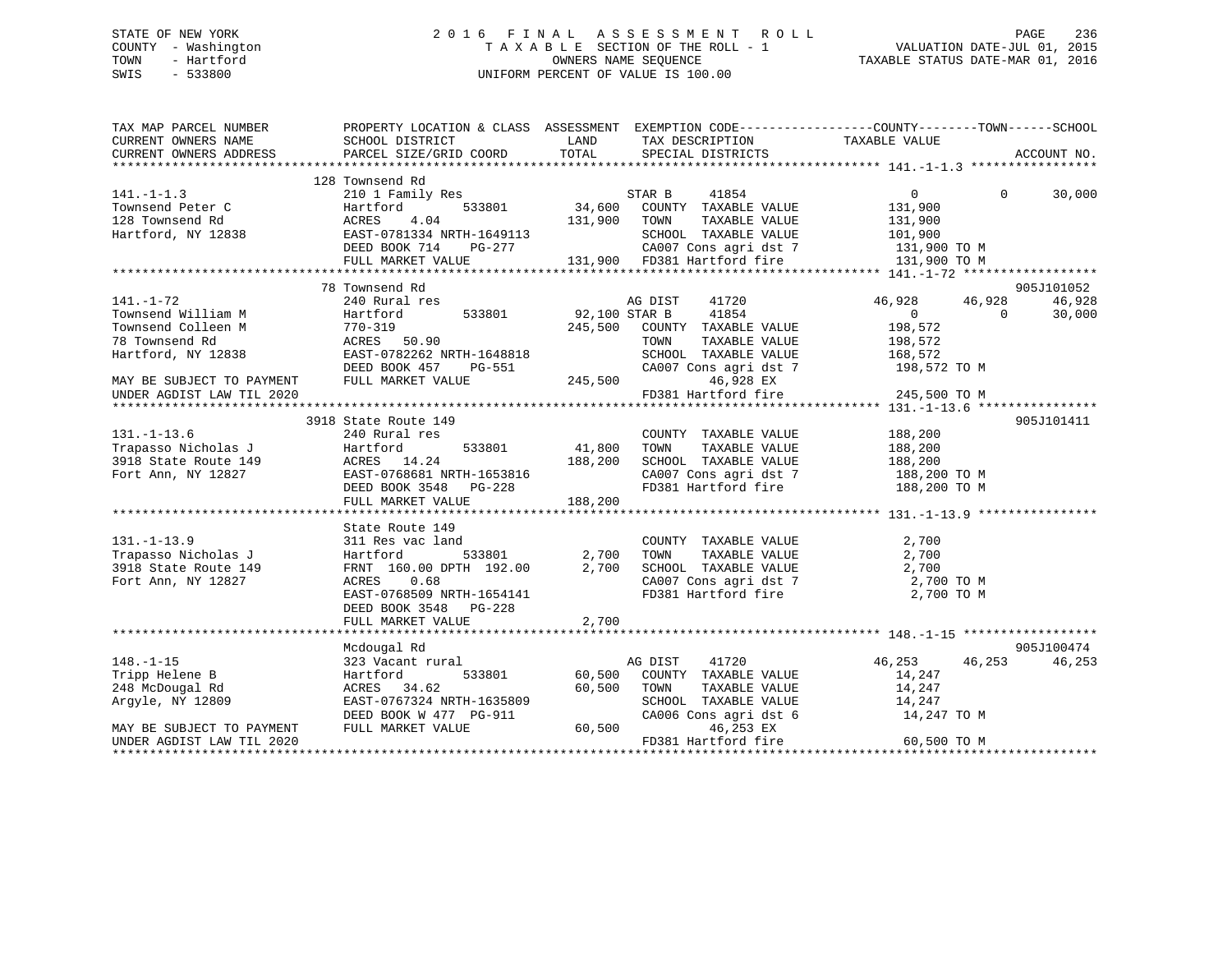## STATE OF NEW YORK 2 0 1 6 F I N A L A S S E S S M E N T R O L L PAGE 237 COUNTY - Washington T A X A B L E SECTION OF THE ROLL - 1 VALUATION DATE-JUL 01, 2015 TOWN - Hartford **TAXABLE STATUS DATE-MAR 01, 2016** OWNERS NAME SEQUENCE TAXABLE STATUS DATE-MAR 01, 2016 SWIS - 533800 UNIFORM PERCENT OF VALUE IS 100.00

| TAX MAP PARCEL NUMBER<br>CURRENT OWNERS NAME           | SCHOOL DISTRICT                  | LAND            | TAX DESCRIPTION                                     | PROPERTY LOCATION & CLASS ASSESSMENT EXEMPTION CODE---------------COUNTY-------TOWN------SCHOOL<br>TAXABLE VALUE |                      |
|--------------------------------------------------------|----------------------------------|-----------------|-----------------------------------------------------|------------------------------------------------------------------------------------------------------------------|----------------------|
| CURRENT OWNERS ADDRESS                                 | PARCEL SIZE/GRID COORD           | TOTAL           | SPECIAL DISTRICTS                                   |                                                                                                                  | ACCOUNT NO.          |
|                                                        |                                  |                 |                                                     |                                                                                                                  |                      |
| $148. - 1 - 18$                                        | 248 Mcdougal Rd<br>240 Rural res |                 | 41720                                               | 95,114<br>95,114                                                                                                 | 905J100472<br>95,114 |
| Tripp Helene B                                         | Hartford<br>533801               | 160,000 STAR EN | AG DIST<br>41834                                    | $\overline{0}$<br>$\Omega$                                                                                       | 65,300               |
| 248 Mcdougal Rd                                        | W 477/911 Ref 249/502            | 256,900         | COUNTY TAXABLE VALUE                                | 161,786                                                                                                          |                      |
| Arqyle, NY 12809                                       | ACRES 92.00                      |                 | TOWN<br>TAXABLE VALUE                               | 161,786                                                                                                          |                      |
|                                                        | EAST-0767963 NRTH-1631869        |                 | SCHOOL TAXABLE VALUE                                | 96,486                                                                                                           |                      |
|                                                        |                                  |                 |                                                     |                                                                                                                  |                      |
| MAY BE SUBJECT TO PAYMENT<br>UNDER AGDIST LAW TIL 2020 | FULL MARKET VALUE                | 256,900         | CA006 Cons agri dst 6<br>95,114 EX                  | 161,786 TO M                                                                                                     |                      |
|                                                        |                                  |                 | FD381 Hartford fire                                 | 256,900 TO M                                                                                                     |                      |
|                                                        |                                  |                 |                                                     |                                                                                                                  |                      |
|                                                        | 3174 County Route 43             |                 |                                                     |                                                                                                                  | 905J101433           |
| $148. - 1 - 8.4$                                       | 210 1 Family Res                 |                 | STAR B<br>41854                                     | $0 \qquad \qquad$<br>$\Omega$                                                                                    | 30,000               |
| Tripp Philip L                                         | 533801<br>Hartford               | 32,300          | COUNTY TAXABLE VALUE                                | 191,500                                                                                                          |                      |
| Tripp Elizabeth A                                      | ACRES<br>3.14                    | 191,500         | TAXABLE VALUE<br>TOWN                               | 191,500                                                                                                          |                      |
| 3174 County Route 43                                   | EAST-0765475 NRTH-1638247        |                 | SCHOOL TAXABLE VALUE                                | 161,500                                                                                                          |                      |
|                                                        | EAST-0765475 N<br>DEED BOOK 635  |                 | FD381 Hartford fire                                 |                                                                                                                  |                      |
| Fort Ann, NY 12827                                     | PG-170<br>FULL MARKET VALUE      |                 |                                                     | 191,500 TO M                                                                                                     |                      |
|                                                        |                                  | 191,500         |                                                     |                                                                                                                  |                      |
|                                                        | 51 Harper Hill Rd                |                 |                                                     |                                                                                                                  |                      |
| $123. - 1 - 25.1$                                      | 210 1 Family Res                 |                 | STAR B<br>41854                                     | $\Omega$<br>$\Omega$                                                                                             | 30,000               |
| Truehart Anthony C                                     | Hartford<br>533801               |                 | 24,600 DISAB-C/T 41931                              | 44,200<br>44,200                                                                                                 | $\overline{0}$       |
| Truehart Patricia R                                    | ACRES<br>1.12                    | 88,400          | COUNTY TAXABLE VALUE                                | 44,200                                                                                                           |                      |
| 51 Harper Hill Rd                                      | EAST-0783926 NRTH-1658641        |                 | TOWN<br>TAXABLE VALUE                               | 44,200                                                                                                           |                      |
| Granville, NY 12832                                    | DEED BOOK 952<br>$PG-87$         |                 | SCHOOL TAXABLE VALUE                                | 58,400                                                                                                           |                      |
|                                                        | FULL MARKET VALUE                |                 |                                                     |                                                                                                                  |                      |
|                                                        |                                  |                 | 88,400 CA007 Cons agri dst 7<br>FD381 Hartford fire | 88,400 TO M<br>88,400 TO M                                                                                       |                      |
|                                                        |                                  |                 |                                                     |                                                                                                                  |                      |
|                                                        | 75 Harper Hill Rd                |                 |                                                     |                                                                                                                  |                      |
| $123. - 1 - 25.2$                                      | 210 1 Family Res                 |                 | 41854<br>STAR B                                     | 0<br>$\Omega$                                                                                                    | 30,000               |
| Truehart Anthony Jr                                    | 533801<br>Hartford               |                 | 25,500 COUNTY TAXABLE VALUE                         | 163,300                                                                                                          |                      |
| 75 Harper Hill Rd                                      | 3.08<br>ACRES                    | 163,300         | TAXABLE VALUE<br>TOWN                               |                                                                                                                  |                      |
| Granville, NY 12832                                    | EAST-0783679 NRTH-1658782        |                 | SCHOOL TAXABLE VALUE                                | 163,300<br>133,300                                                                                               |                      |
|                                                        | DEED BOOK 2662 PG-339            |                 | CA007 Cons agri dst 7                               | $163,300$ TO M                                                                                                   |                      |
|                                                        | FULL MARKET VALUE                | 163,300         | FD381 Hartford fire                                 | 163,300 TO M                                                                                                     |                      |
|                                                        |                                  |                 |                                                     |                                                                                                                  |                      |
|                                                        | Harper Hill Rd W/off             |                 |                                                     |                                                                                                                  |                      |
| $123. - 1 - 25.3$                                      | 311 Res vac land                 |                 | COUNTY TAXABLE VALUE                                | 1,600                                                                                                            |                      |
| Truehart Anthony Jr                                    | 533801<br>Hartford               | 1,600           | TAXABLE VALUE<br>TOWN                               | 1,600                                                                                                            |                      |
| 75 Harper Hill Rd                                      | ACRES<br>2.40                    | 1,600           | SCHOOL TAXABLE VALUE                                | 1,600                                                                                                            |                      |
| Granville, NY 12832                                    | EAST-0783351 NRTH-1658633        |                 | CA007 Cons agri dst 7                               | 1,600 TO M                                                                                                       |                      |
|                                                        | DEED BOOK 3154 PG-252            |                 | FD381 Hartford fire                                 | 1,600 TO M                                                                                                       |                      |
|                                                        | FULL MARKET VALUE                | 1,600           |                                                     |                                                                                                                  |                      |
|                                                        |                                  |                 |                                                     |                                                                                                                  |                      |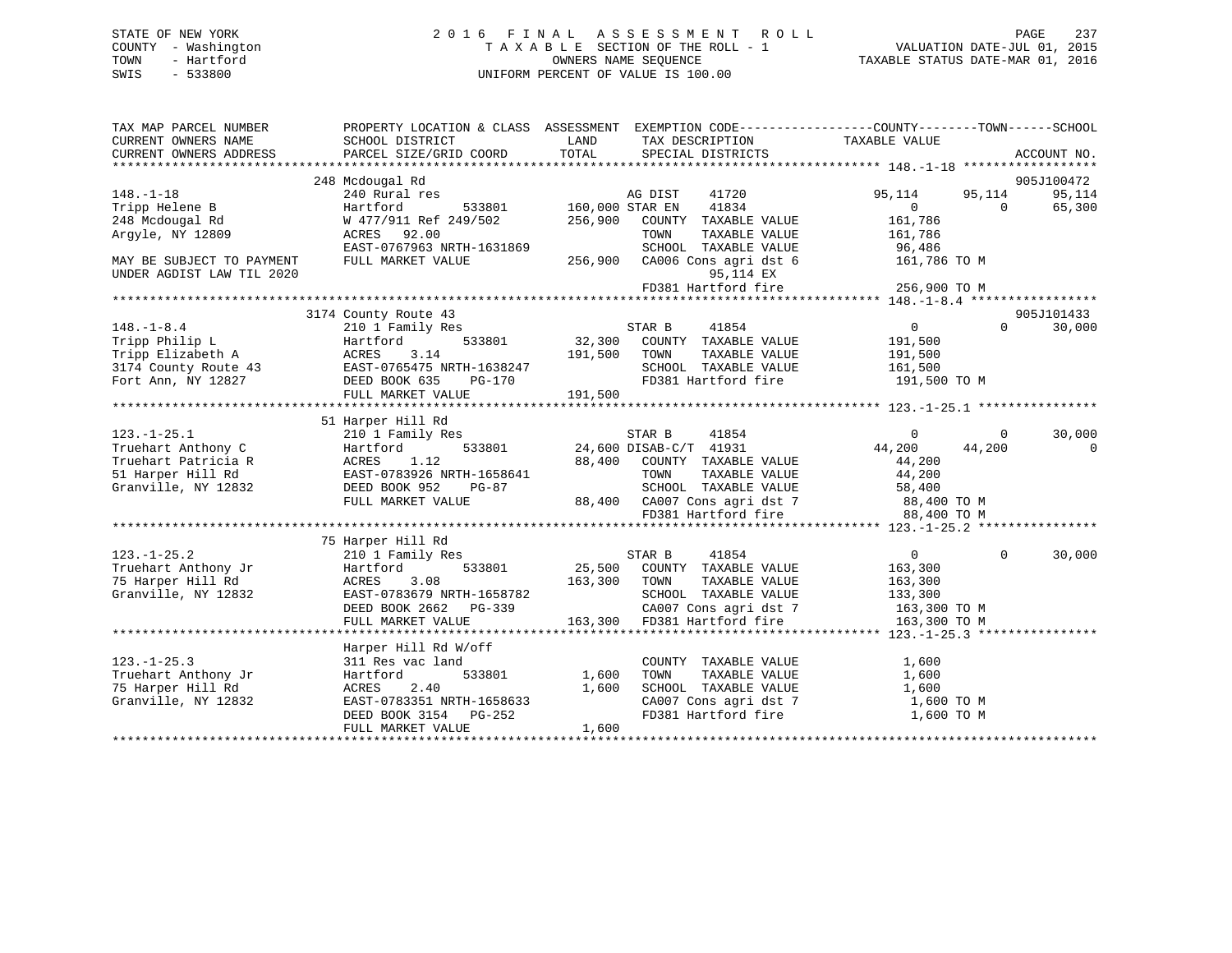## STATE OF NEW YORK 2 0 1 6 F I N A L A S S E S S M E N T R O L L PAGE 238 COUNTY - Washington T A X A B L E SECTION OF THE ROLL - 1 VALUATION DATE-JUL 01, 2015 TOWN - Hartford **TAXABLE STATUS DATE-MAR 01, 2016** OWNERS NAME SEQUENCE TAXABLE STATUS DATE-MAR 01, 2016 SWIS - 533800 UNIFORM PERCENT OF VALUE IS 100.00

| TAX MAP PARCEL NUMBER                                                                                                                    | PROPERTY LOCATION & CLASS ASSESSMENT EXEMPTION CODE----------------COUNTY-------TOWN------SCHOOL |               |                                    |                    |                    |
|------------------------------------------------------------------------------------------------------------------------------------------|--------------------------------------------------------------------------------------------------|---------------|------------------------------------|--------------------|--------------------|
| CURRENT OWNERS NAME                                                                                                                      | SCHOOL DISTRICT                                                                                  | LAND          | TAX DESCRIPTION                    | TAXABLE VALUE      |                    |
| CURRENT OWNERS ADDRESS                                                                                                                   | PARCEL SIZE/GRID COORD                                                                           | TOTAL         | SPECIAL DISTRICTS                  |                    | ACCOUNT NO.        |
|                                                                                                                                          |                                                                                                  |               |                                    |                    |                    |
|                                                                                                                                          | 173 North Rd                                                                                     |               |                                    |                    | 905J100463         |
| $140. - 1 - 20$                                                                                                                          | 210 1 Family Res                                                                                 |               | STAR B<br>41854                    | $0 \qquad \qquad$  | $\Omega$<br>30,000 |
| Tucker James P                                                                                                                           | Hartford<br>533801                                                                               | 28,300        | COUNTY TAXABLE VALUE               | 145,000            |                    |
|                                                                                                                                          |                                                                                                  | 145,000       | TOWN<br>TAXABLE VALUE              | 145,000            |                    |
|                                                                                                                                          |                                                                                                  |               | SCHOOL TAXABLE VALUE               | 115,000            |                    |
| Tucker Darlene K<br>Tucker Darlene K<br>173 North Rd<br>Ft Ann, NY 12827<br>Ft Ann, NY 12827<br>CEED BOOK 469<br>DEED BOOK 469<br>PG-839 |                                                                                                  | $PG-839$      | FD381 Hartford fire 145,000 TO M   |                    |                    |
|                                                                                                                                          | FULL MARKET VALUE                                                                                | 145,000       |                                    |                    |                    |
|                                                                                                                                          |                                                                                                  |               |                                    |                    |                    |
|                                                                                                                                          | 1494 Baldwin Corners Rd                                                                          |               |                                    |                    | 905J101381         |
| $122. - 1 - 31.4$                                                                                                                        | 210 1 Family Res                                                                                 |               | COUNTY TAXABLE VALUE               | 140,300            |                    |
| Tyler Darren H                                                                                                                           |                                                                                                  | 533801 26,000 | TOWN<br>TAXABLE VALUE              | 140,300            |                    |
| Tyler Brenda                                                                                                                             | Hartford 533801<br>ACRES 1.80<br>EAST-0771098 NRTH-1663504                                       | 140,300       | SCHOOL TAXABLE VALUE               | 140,300            |                    |
| 331 Warren Rd                                                                                                                            |                                                                                                  |               | CA007 Cons agri dst 7 140,300 TO M |                    |                    |
| Fort Ann, NY 12827 DEED BOOK 905                                                                                                         | PG-303                                                                                           |               | FD381 Hartford fire 140,300 TO M   |                    |                    |
|                                                                                                                                          | FULL MARKET VALUE                                                                                | 140,300       |                                    |                    |                    |
|                                                                                                                                          |                                                                                                  |               |                                    |                    |                    |
|                                                                                                                                          | 8341&8343 State Route 40                                                                         |               |                                    |                    | 905J101158         |
| $123. - 1 - 13.3$                                                                                                                        | 280 Res Multiple                                                                                 |               | COUNTY TAXABLE VALUE 112,300       |                    |                    |
| Tyler Darren H                                                                                                                           | 533801                                                                                           | 38,000        | TOWN<br>TAXABLE VALUE              |                    |                    |
| Hartford<br>ACRES<br>331 Warren Rd                                                                                                       | 1.40                                                                                             | 112,300       | SCHOOL TAXABLE VALUE               | 112,300<br>112,300 |                    |
| Fort Ann, NY 12827 EAST-0790107 NRTH-1657831                                                                                             |                                                                                                  |               | CA007 Cons agri dst 7 112,300 TO M |                    |                    |
|                                                                                                                                          | DEED BOOK 3462 PG-46                                                                             |               | FD381 Hartford fire                | 112,300 TO M       |                    |
|                                                                                                                                          | FULL MARKET VALUE                                                                                | 112,300       |                                    |                    |                    |
|                                                                                                                                          |                                                                                                  |               |                                    |                    |                    |
|                                                                                                                                          | 331 Warren Rd                                                                                    |               |                                    |                    |                    |
| $123. - 1 - 19.1$                                                                                                                        | 240 Rural res                                                                                    |               | 41720<br>AG DIST                   | 28,380             | 28,380<br>28,380   |
| Tyler Darren H                                                                                                                           | Hartford<br>533801                                                                               | 57,600 STAR B | 41854                              | $\Omega$           | 30,000<br>$\Omega$ |
| Tyler Brenda                                                                                                                             | 133 Hartford<br>ACRES 25.74 BANK<br>EAST-0785314 NRTH-1<br>40                                    | 134,600       | COUNTY TAXABLE VALUE               | 106,220            |                    |
| 331 Warren Rd                                                                                                                            | EAST-0785314 NRTH-1662827                                                                        |               | TOWN<br>TAXABLE VALUE              | 106,220            |                    |
| Fort Ann, NY 12827                                                                                                                       | DEED BOOK 2427    PG-201                                                                         |               | SCHOOL TAXABLE VALUE               | 76,220             |                    |
|                                                                                                                                          | FULL MARKET VALUE                                                                                |               | 134,600 CA007 Cons agri dst 7      | 106,220 TO M       |                    |
|                                                                                                                                          |                                                                                                  |               |                                    |                    |                    |
| MAY BE SUBJECT TO PAYMENT                                                                                                                |                                                                                                  |               | 28,380 EX<br>FD381 Hartford fire   | 134,600 TO M       |                    |
| UNDER AGDIST LAW TIL 2020                                                                                                                |                                                                                                  |               |                                    |                    |                    |
|                                                                                                                                          |                                                                                                  |               |                                    |                    |                    |
|                                                                                                                                          | Wright Rd                                                                                        |               |                                    |                    | 905J101111         |
| $122. - 1 - 13.2$                                                                                                                        | 105 Vac farmland                                                                                 |               | AG DIST<br>41720                   | 17,305             | 17,305<br>17,305   |
| Tyler Jane                                                                                                                               | 533801<br>Hartford                                                                               | 19,900        | COUNTY TAXABLE VALUE               | 2,595              |                    |
| 188 Warren Rd                                                                                                                            | 8.10<br>ACRES                                                                                    | 19,900        | TOWN<br>TAXABLE VALUE              | 2,595              |                    |
| Fort Ann, NY 12827                                                                                                                       | EAST-0781013 NRTH-1661013                                                                        |               | SCHOOL TAXABLE VALUE               | 2,595              |                    |
|                                                                                                                                          | DEED BOOK 499<br>PG-757                                                                          |               | CA007 Cons agri dst 7              | 2,595 TO M         |                    |
| MAY BE SUBJECT TO PAYMENT                                                                                                                | FULL MARKET VALUE                                                                                | 19,900        | 17,305 EX                          |                    |                    |
| UNDER AGDIST LAW TIL 2020                                                                                                                |                                                                                                  |               | FD381 Hartford fire                | 19,900 TO M        |                    |
| **********************                                                                                                                   |                                                                                                  |               |                                    |                    |                    |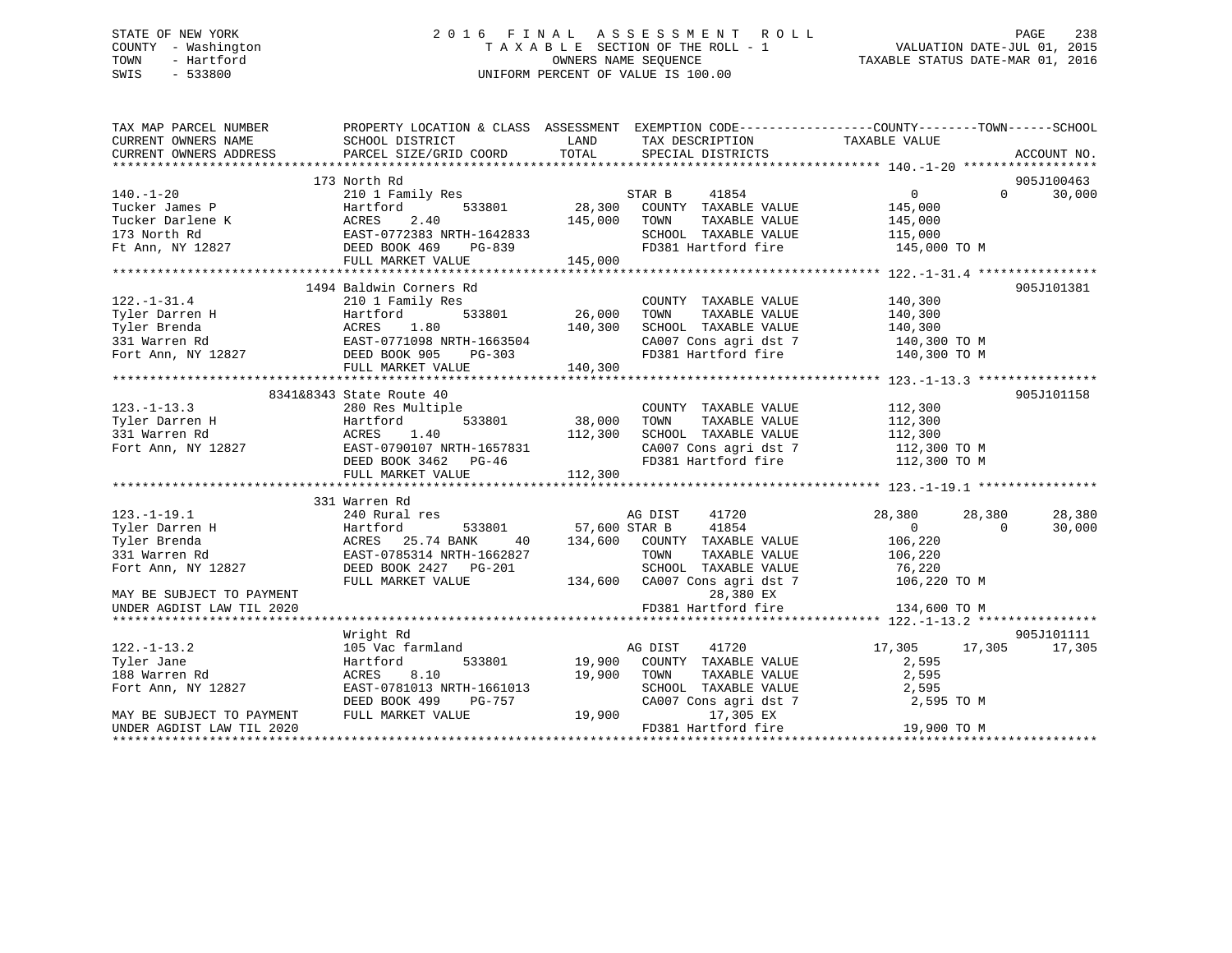## STATE OF NEW YORK 2 0 1 6 F I N A L A S S E S S M E N T R O L L PAGE 239 COUNTY - Washington T A X A B L E SECTION OF THE ROLL - 1 VALUATION DATE-JUL 01, 2015 TOWN - Hartford **TAXABLE STATUS DATE-MAR 01, 2016** OWNERS NAME SEQUENCE TAXABLE STATUS DATE-MAR 01, 2016 SWIS - 533800 UNIFORM PERCENT OF VALUE IS 100.00

| TAX MAP PARCEL NUMBER<br>CURRENT OWNERS NAME<br>CURRENT OWNERS ADDRESS                                                                                                 | SCHOOL DISTRICT<br>PARCEL SIZE/GRID COORD                                                                                                                   | LAND<br>TOTAL                | TAX DESCRIPTION<br>SPECIAL DISTRICTS                                                                                                                                                                                                                            | PROPERTY LOCATION & CLASS ASSESSMENT EXEMPTION CODE---------------COUNTY-------TOWN-----SCHOOL<br>TAXABLE VALUE                    | ACCOUNT NO.                               |
|------------------------------------------------------------------------------------------------------------------------------------------------------------------------|-------------------------------------------------------------------------------------------------------------------------------------------------------------|------------------------------|-----------------------------------------------------------------------------------------------------------------------------------------------------------------------------------------------------------------------------------------------------------------|------------------------------------------------------------------------------------------------------------------------------------|-------------------------------------------|
| $123. - 1 - 26$<br>Tyler Jane<br>188 Warren Rd<br>Fort Ann, NY 12827<br>MAY BE SUBJECT TO PAYMENT<br>UNDER AGDIST LAW TIL 2020                                         | 188 Warren Rd<br>112 Dairy farm<br>533801<br>Hartford<br>ACRES 249.15<br>EAST-0782819 NRTH-1661653<br>DEED BOOK 358<br>PG-162<br>FULL MARKET VALUE          | 539,100                      | 30 PCT OF VALUE USED FOR EXEMPTION PURPOSES<br>AG DIST<br>41720<br>301,700 AGED-ALL<br>41800<br>539,100 STAR EN<br>41834<br>COUNTY TAXABLE VALUE<br>TOWN<br>TAXABLE VALUE<br>SCHOOL TAXABLE VALUE<br>CA007 Cons agri dst 7<br>146,189 EX<br>FD381 Hartford fire | 146,189 146,189<br>80,865<br>80,865<br>$\overline{0}$<br>$\Omega$<br>312,046<br>312,046<br>246,746<br>392,911 TO M<br>539,100 TO M | 905J100650<br>146,189<br>80,865<br>65,300 |
| $141. - 1 - 46$<br>Tyler Jared M<br>Tyler Stacey L<br>104 Rowe Hill Rd<br>Hartford, NY 12838 DEED BOOK 804                                                             | 104 Rowe Hill Rd<br>210 1 Family Res<br>Hartford 533801<br>Acres 1.60<br>EAST-0786558 NRTH-1650387<br>PG-194<br>FULL MARKET VALUE                           | 25,300<br>135,800            | STAR B<br>41854<br>COUNTY TAXABLE VALUE<br>TAXABLE VALUE<br>TOWN<br>SCHOOL TAXABLE VALUE<br>CA007 Cons agri dst 7<br>135,800 FD381 Hartford fire                                                                                                                | $\overline{0}$<br>$\Omega$<br>135,800<br>135,800<br>105,800<br>135,800 TO M<br>135,800 TO M                                        | 905J100444<br>30,000                      |
| $141. - 3 - 16$<br>U.S. Bank Trust, NA<br>LSF8 Master Participation Trus ACRES 1.06<br>16745 West Bernando Dr Ste 300 EAST-0784907 NRTH-1643750<br>San Diego, CA 92127 | 192 Marlboro Country Rd<br>210 1 Family Res<br>Hartford<br>533801<br>DEED BOOK 3481 PG-102<br>FULL MARKET VALUE                                             | 23,200<br>189,000<br>189,000 | COUNTY TAXABLE VALUE<br>TAXABLE VALUE<br>TOWN<br>SCHOOL TAXABLE VALUE                                                                                                                                                                                           | 189,000<br>189,000<br>189,000<br>FD381 Hartford fire 189,000 TO M                                                                  | 905J100545                                |
| $140. - 2 - 41.3$<br>Utopia Enterprises of Hartford Hartford<br>7769 State Route 40<br>Hartford, NY 12838                                                              | 3840 State Route 196<br>710 Manufacture<br>533801<br>AGLICICI ACRES 5.50<br>EAST-0778609 NRTH-1645234<br>FAST-0778609 NRTH-1645234<br>FULL MARKET VALUE     | 82,500<br>341,300<br>341,300 | COUNTY TAXABLE VALUE<br>TOWN<br>TAXABLE VALUE                                                                                                                                                                                                                   | 341,300<br>341,300<br>SCHOOL TAXABLE VALUE 341,300<br>CA007 Cons agri dst 7 341,300 TO M<br>FD381 Hartford fire 341,300 TO M       |                                           |
| $150. - 1 - 30.4$<br>Van Buskirk Keith<br>350 Flat Rock Rd<br>Lake George, NY 12845                                                                                    | Pope Hill Rd<br>314 Rural vac<10<br>533801<br>Hartford<br>LOT 4<br>ACRES<br>0.63<br>EAST-0782971 NRTH-1633723<br>DEED BOOK 2617 PG-345<br>FULL MARKET VALUE | 12,000<br>12,000<br>12,000   | RPTL1138<br>29700<br>COUNTY TAXABLE VALUE<br>TOWN<br>TAXABLE VALUE<br>SCHOOL TAXABLE VALUE<br>FD381 Hartford fire<br>12,000 EX                                                                                                                                  | 12,000<br>12,000<br>0<br>$\Omega$<br>$\Omega$<br>0 TO M                                                                            | 905J101336<br>12,000                      |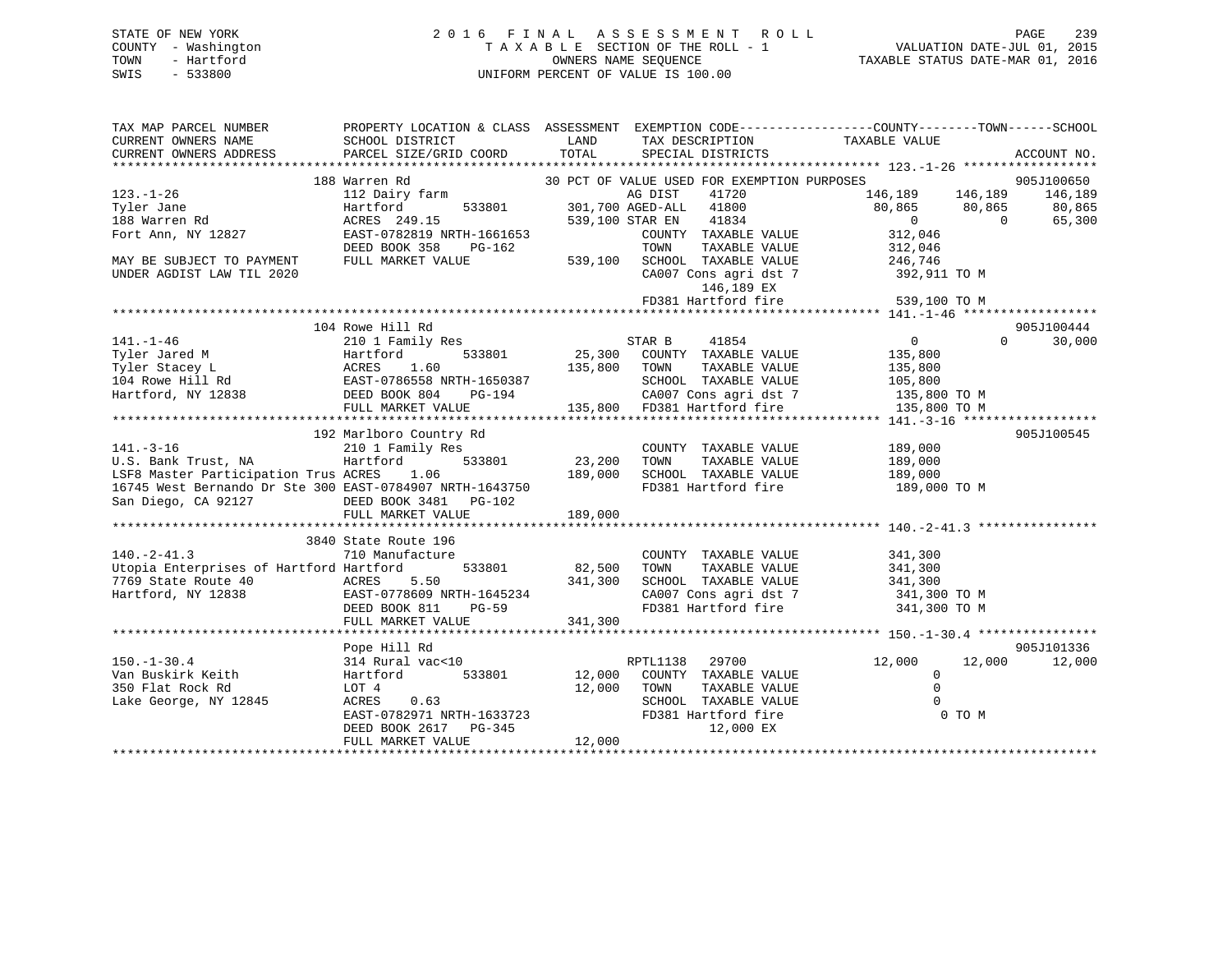## STATE OF NEW YORK 2 0 1 6 F I N A L A S S E S S M E N T R O L L PAGE 240 COUNTY - Washington T A X A B L E SECTION OF THE ROLL - 1 VALUATION DATE-JUL 01, 2015 TOWN - Hartford **TAXABLE STATUS DATE-MAR 01, 2016** OWNERS NAME SEQUENCE TAXABLE STATUS DATE-MAR 01, 2016 SWIS - 533800 UNIFORM PERCENT OF VALUE IS 100.00

| 3474 State Route 196<br>905J100096<br>$140. - 1 - 38$<br>$\overline{0}$<br>$\Omega$<br>30,000<br>210 1 Family Res<br>STAR B<br>41854<br>533801 19,900<br>Vanderwarker Jacqueline<br>Hartford<br>COUNTY TAXABLE VALUE<br>97,800<br>3474 State Route 196<br>FRNT 300.00 DPTH 295.00<br>97,800<br>TAXABLE VALUE<br>97,800<br>TOWN<br>SCHOOL TAXABLE VALUE<br>Fort Ann, NY 12827<br>EAST-0770313 NRTH-1644029<br>67,800<br>FD381 Hartford fire<br>97,800 TO M<br>DEED BOOK 2482    PG-141<br>FULL MARKET VALUE<br>97,800<br>Mcdougal Rd<br>311 Res vac land<br>COUNTY TAXABLE VALUE<br>500<br>533801<br>500<br>500<br>Hartford<br>TOWN<br>TAXABLE VALUE<br>30 McDougal Rd<br>500<br>SCHOOL TAXABLE VALUE<br>500<br>LOT 3<br>Fort Ann, NY 12827<br>36.00 DPTH 221.00<br>CA006 Cons agri dst 6<br>FRNT<br>500 TO M<br>EAST-0766551 NRTH-1636619<br>FD381 Hartford fire<br>500 TO M<br>DEED BOOK 2356 PG-247<br>500<br>FULL MARKET VALUE<br>5659 County Route 30<br>905J100635<br>$\overline{0}$<br>30,000<br>$141. - 3 - 26$<br>210 1 Family Res<br>STAR B<br>41854<br>$\Omega$<br>533801 31,100<br>Vanek Frederick F<br>Hartford<br>COUNTY TAXABLE VALUE<br>107,400<br>Vanek Pamela A<br>ACRES<br>8.11<br>107,400<br>TOWN<br>TAXABLE VALUE<br>107,400<br>5659 County Route 30<br>EAST-0787460 NRTH-1644730<br>SCHOOL TAXABLE VALUE<br>77,400<br>FD381 Hartford fire<br>Granville, NY 12832<br>DEED BOOK 506<br>$PG-409$<br>107,400 TO M<br>107,400<br>FULL MARKET VALUE<br>3817 State Route 149<br>905J101072<br>41854<br>STAR B<br>$0 \qquad \qquad$<br>$\Omega$<br>30,000<br>210 1 Family Res<br>20,500 COUNTY TAXABLE VALUE<br>Hudson Falls<br>534401<br>115,000<br>115,000<br>TOWN<br>TAXABLE VALUE<br>ACRES<br>1.54 BANK<br>40<br>115,000<br>EAST-0767124 NRTH-1652639<br>SCHOOL TAXABLE VALUE<br>85,000<br>EAST-0767124 N<br>DEED BOOK 542<br>CA007 Cons agri dst 7<br>Fort Ann, NY 12827<br>PG-102<br>115,000 TO M<br>115,000 FD381 Hartford fire<br>FULL MARKET VALUE<br>115,000 TO M<br>7764 State Route 40<br>905J100475<br>$140. - 2 - 23$<br>41854<br>$\Omega$<br>30,000<br>210 1 Family Res<br>STAR B<br>$\overline{0}$<br>Hartford 533801 14,500<br>FRNT 135.00 DPTH 122.00 105,400<br>Vanness Arthur W<br>COUNTY TAXABLE VALUE<br>105,400<br>Vanness Diana<br>TAXABLE VALUE<br>TOWN<br>105,400<br>EAST-0782424 NRTH-1645443<br>SCHOOL TAXABLE VALUE<br>7764 State Route 40<br>75,400<br>$10-$ .<br>FD381 Hartford fire<br>Hartford, NY 12838<br>DEED BOOK 511<br>105,400 TO M<br>PG-316<br>105,400<br>FULL MARKET VALUE | TAX MAP PARCEL NUMBER<br>CURRENT OWNERS NAME<br>CURRENT OWNERS ADDRESS | PROPERTY LOCATION & CLASS ASSESSMENT EXEMPTION CODE----------------COUNTY-------TOWN------SCHOOL<br>SCHOOL DISTRICT<br>PARCEL SIZE/GRID COORD | LAND<br>TOTAL | TAX DESCRIPTION<br>SPECIAL DISTRICTS | TAXABLE VALUE | ACCOUNT NO. |
|-----------------------------------------------------------------------------------------------------------------------------------------------------------------------------------------------------------------------------------------------------------------------------------------------------------------------------------------------------------------------------------------------------------------------------------------------------------------------------------------------------------------------------------------------------------------------------------------------------------------------------------------------------------------------------------------------------------------------------------------------------------------------------------------------------------------------------------------------------------------------------------------------------------------------------------------------------------------------------------------------------------------------------------------------------------------------------------------------------------------------------------------------------------------------------------------------------------------------------------------------------------------------------------------------------------------------------------------------------------------------------------------------------------------------------------------------------------------------------------------------------------------------------------------------------------------------------------------------------------------------------------------------------------------------------------------------------------------------------------------------------------------------------------------------------------------------------------------------------------------------------------------------------------------------------------------------------------------------------------------------------------------------------------------------------------------------------------------------------------------------------------------------------------------------------------------------------------------------------------------------------------------------------------------------------------------------------------------------------------------------------------------------------------------------------------------------------------------------------------------------------------------------------------|------------------------------------------------------------------------|-----------------------------------------------------------------------------------------------------------------------------------------------|---------------|--------------------------------------|---------------|-------------|
|                                                                                                                                                                                                                                                                                                                                                                                                                                                                                                                                                                                                                                                                                                                                                                                                                                                                                                                                                                                                                                                                                                                                                                                                                                                                                                                                                                                                                                                                                                                                                                                                                                                                                                                                                                                                                                                                                                                                                                                                                                                                                                                                                                                                                                                                                                                                                                                                                                                                                                                                   |                                                                        |                                                                                                                                               |               |                                      |               |             |
|                                                                                                                                                                                                                                                                                                                                                                                                                                                                                                                                                                                                                                                                                                                                                                                                                                                                                                                                                                                                                                                                                                                                                                                                                                                                                                                                                                                                                                                                                                                                                                                                                                                                                                                                                                                                                                                                                                                                                                                                                                                                                                                                                                                                                                                                                                                                                                                                                                                                                                                                   |                                                                        |                                                                                                                                               |               |                                      |               |             |
|                                                                                                                                                                                                                                                                                                                                                                                                                                                                                                                                                                                                                                                                                                                                                                                                                                                                                                                                                                                                                                                                                                                                                                                                                                                                                                                                                                                                                                                                                                                                                                                                                                                                                                                                                                                                                                                                                                                                                                                                                                                                                                                                                                                                                                                                                                                                                                                                                                                                                                                                   |                                                                        |                                                                                                                                               |               |                                      |               |             |
|                                                                                                                                                                                                                                                                                                                                                                                                                                                                                                                                                                                                                                                                                                                                                                                                                                                                                                                                                                                                                                                                                                                                                                                                                                                                                                                                                                                                                                                                                                                                                                                                                                                                                                                                                                                                                                                                                                                                                                                                                                                                                                                                                                                                                                                                                                                                                                                                                                                                                                                                   |                                                                        |                                                                                                                                               |               |                                      |               |             |
|                                                                                                                                                                                                                                                                                                                                                                                                                                                                                                                                                                                                                                                                                                                                                                                                                                                                                                                                                                                                                                                                                                                                                                                                                                                                                                                                                                                                                                                                                                                                                                                                                                                                                                                                                                                                                                                                                                                                                                                                                                                                                                                                                                                                                                                                                                                                                                                                                                                                                                                                   |                                                                        |                                                                                                                                               |               |                                      |               |             |
|                                                                                                                                                                                                                                                                                                                                                                                                                                                                                                                                                                                                                                                                                                                                                                                                                                                                                                                                                                                                                                                                                                                                                                                                                                                                                                                                                                                                                                                                                                                                                                                                                                                                                                                                                                                                                                                                                                                                                                                                                                                                                                                                                                                                                                                                                                                                                                                                                                                                                                                                   |                                                                        |                                                                                                                                               |               |                                      |               |             |
|                                                                                                                                                                                                                                                                                                                                                                                                                                                                                                                                                                                                                                                                                                                                                                                                                                                                                                                                                                                                                                                                                                                                                                                                                                                                                                                                                                                                                                                                                                                                                                                                                                                                                                                                                                                                                                                                                                                                                                                                                                                                                                                                                                                                                                                                                                                                                                                                                                                                                                                                   |                                                                        |                                                                                                                                               |               |                                      |               |             |
|                                                                                                                                                                                                                                                                                                                                                                                                                                                                                                                                                                                                                                                                                                                                                                                                                                                                                                                                                                                                                                                                                                                                                                                                                                                                                                                                                                                                                                                                                                                                                                                                                                                                                                                                                                                                                                                                                                                                                                                                                                                                                                                                                                                                                                                                                                                                                                                                                                                                                                                                   |                                                                        |                                                                                                                                               |               |                                      |               |             |
|                                                                                                                                                                                                                                                                                                                                                                                                                                                                                                                                                                                                                                                                                                                                                                                                                                                                                                                                                                                                                                                                                                                                                                                                                                                                                                                                                                                                                                                                                                                                                                                                                                                                                                                                                                                                                                                                                                                                                                                                                                                                                                                                                                                                                                                                                                                                                                                                                                                                                                                                   |                                                                        |                                                                                                                                               |               |                                      |               |             |
|                                                                                                                                                                                                                                                                                                                                                                                                                                                                                                                                                                                                                                                                                                                                                                                                                                                                                                                                                                                                                                                                                                                                                                                                                                                                                                                                                                                                                                                                                                                                                                                                                                                                                                                                                                                                                                                                                                                                                                                                                                                                                                                                                                                                                                                                                                                                                                                                                                                                                                                                   |                                                                        |                                                                                                                                               |               |                                      |               |             |
|                                                                                                                                                                                                                                                                                                                                                                                                                                                                                                                                                                                                                                                                                                                                                                                                                                                                                                                                                                                                                                                                                                                                                                                                                                                                                                                                                                                                                                                                                                                                                                                                                                                                                                                                                                                                                                                                                                                                                                                                                                                                                                                                                                                                                                                                                                                                                                                                                                                                                                                                   | $148. - 1 - 25.9$                                                      |                                                                                                                                               |               |                                      |               |             |
|                                                                                                                                                                                                                                                                                                                                                                                                                                                                                                                                                                                                                                                                                                                                                                                                                                                                                                                                                                                                                                                                                                                                                                                                                                                                                                                                                                                                                                                                                                                                                                                                                                                                                                                                                                                                                                                                                                                                                                                                                                                                                                                                                                                                                                                                                                                                                                                                                                                                                                                                   | Vanderwarker Ronald L                                                  |                                                                                                                                               |               |                                      |               |             |
|                                                                                                                                                                                                                                                                                                                                                                                                                                                                                                                                                                                                                                                                                                                                                                                                                                                                                                                                                                                                                                                                                                                                                                                                                                                                                                                                                                                                                                                                                                                                                                                                                                                                                                                                                                                                                                                                                                                                                                                                                                                                                                                                                                                                                                                                                                                                                                                                                                                                                                                                   |                                                                        |                                                                                                                                               |               |                                      |               |             |
|                                                                                                                                                                                                                                                                                                                                                                                                                                                                                                                                                                                                                                                                                                                                                                                                                                                                                                                                                                                                                                                                                                                                                                                                                                                                                                                                                                                                                                                                                                                                                                                                                                                                                                                                                                                                                                                                                                                                                                                                                                                                                                                                                                                                                                                                                                                                                                                                                                                                                                                                   |                                                                        |                                                                                                                                               |               |                                      |               |             |
|                                                                                                                                                                                                                                                                                                                                                                                                                                                                                                                                                                                                                                                                                                                                                                                                                                                                                                                                                                                                                                                                                                                                                                                                                                                                                                                                                                                                                                                                                                                                                                                                                                                                                                                                                                                                                                                                                                                                                                                                                                                                                                                                                                                                                                                                                                                                                                                                                                                                                                                                   |                                                                        |                                                                                                                                               |               |                                      |               |             |
|                                                                                                                                                                                                                                                                                                                                                                                                                                                                                                                                                                                                                                                                                                                                                                                                                                                                                                                                                                                                                                                                                                                                                                                                                                                                                                                                                                                                                                                                                                                                                                                                                                                                                                                                                                                                                                                                                                                                                                                                                                                                                                                                                                                                                                                                                                                                                                                                                                                                                                                                   |                                                                        |                                                                                                                                               |               |                                      |               |             |
|                                                                                                                                                                                                                                                                                                                                                                                                                                                                                                                                                                                                                                                                                                                                                                                                                                                                                                                                                                                                                                                                                                                                                                                                                                                                                                                                                                                                                                                                                                                                                                                                                                                                                                                                                                                                                                                                                                                                                                                                                                                                                                                                                                                                                                                                                                                                                                                                                                                                                                                                   |                                                                        |                                                                                                                                               |               |                                      |               |             |
|                                                                                                                                                                                                                                                                                                                                                                                                                                                                                                                                                                                                                                                                                                                                                                                                                                                                                                                                                                                                                                                                                                                                                                                                                                                                                                                                                                                                                                                                                                                                                                                                                                                                                                                                                                                                                                                                                                                                                                                                                                                                                                                                                                                                                                                                                                                                                                                                                                                                                                                                   |                                                                        |                                                                                                                                               |               |                                      |               |             |
|                                                                                                                                                                                                                                                                                                                                                                                                                                                                                                                                                                                                                                                                                                                                                                                                                                                                                                                                                                                                                                                                                                                                                                                                                                                                                                                                                                                                                                                                                                                                                                                                                                                                                                                                                                                                                                                                                                                                                                                                                                                                                                                                                                                                                                                                                                                                                                                                                                                                                                                                   |                                                                        |                                                                                                                                               |               |                                      |               |             |
|                                                                                                                                                                                                                                                                                                                                                                                                                                                                                                                                                                                                                                                                                                                                                                                                                                                                                                                                                                                                                                                                                                                                                                                                                                                                                                                                                                                                                                                                                                                                                                                                                                                                                                                                                                                                                                                                                                                                                                                                                                                                                                                                                                                                                                                                                                                                                                                                                                                                                                                                   |                                                                        |                                                                                                                                               |               |                                      |               |             |
|                                                                                                                                                                                                                                                                                                                                                                                                                                                                                                                                                                                                                                                                                                                                                                                                                                                                                                                                                                                                                                                                                                                                                                                                                                                                                                                                                                                                                                                                                                                                                                                                                                                                                                                                                                                                                                                                                                                                                                                                                                                                                                                                                                                                                                                                                                                                                                                                                                                                                                                                   |                                                                        |                                                                                                                                               |               |                                      |               |             |
|                                                                                                                                                                                                                                                                                                                                                                                                                                                                                                                                                                                                                                                                                                                                                                                                                                                                                                                                                                                                                                                                                                                                                                                                                                                                                                                                                                                                                                                                                                                                                                                                                                                                                                                                                                                                                                                                                                                                                                                                                                                                                                                                                                                                                                                                                                                                                                                                                                                                                                                                   |                                                                        |                                                                                                                                               |               |                                      |               |             |
|                                                                                                                                                                                                                                                                                                                                                                                                                                                                                                                                                                                                                                                                                                                                                                                                                                                                                                                                                                                                                                                                                                                                                                                                                                                                                                                                                                                                                                                                                                                                                                                                                                                                                                                                                                                                                                                                                                                                                                                                                                                                                                                                                                                                                                                                                                                                                                                                                                                                                                                                   |                                                                        |                                                                                                                                               |               |                                      |               |             |
|                                                                                                                                                                                                                                                                                                                                                                                                                                                                                                                                                                                                                                                                                                                                                                                                                                                                                                                                                                                                                                                                                                                                                                                                                                                                                                                                                                                                                                                                                                                                                                                                                                                                                                                                                                                                                                                                                                                                                                                                                                                                                                                                                                                                                                                                                                                                                                                                                                                                                                                                   |                                                                        |                                                                                                                                               |               |                                      |               |             |
|                                                                                                                                                                                                                                                                                                                                                                                                                                                                                                                                                                                                                                                                                                                                                                                                                                                                                                                                                                                                                                                                                                                                                                                                                                                                                                                                                                                                                                                                                                                                                                                                                                                                                                                                                                                                                                                                                                                                                                                                                                                                                                                                                                                                                                                                                                                                                                                                                                                                                                                                   |                                                                        |                                                                                                                                               |               |                                      |               |             |
|                                                                                                                                                                                                                                                                                                                                                                                                                                                                                                                                                                                                                                                                                                                                                                                                                                                                                                                                                                                                                                                                                                                                                                                                                                                                                                                                                                                                                                                                                                                                                                                                                                                                                                                                                                                                                                                                                                                                                                                                                                                                                                                                                                                                                                                                                                                                                                                                                                                                                                                                   |                                                                        |                                                                                                                                               |               |                                      |               |             |
|                                                                                                                                                                                                                                                                                                                                                                                                                                                                                                                                                                                                                                                                                                                                                                                                                                                                                                                                                                                                                                                                                                                                                                                                                                                                                                                                                                                                                                                                                                                                                                                                                                                                                                                                                                                                                                                                                                                                                                                                                                                                                                                                                                                                                                                                                                                                                                                                                                                                                                                                   |                                                                        |                                                                                                                                               |               |                                      |               |             |
|                                                                                                                                                                                                                                                                                                                                                                                                                                                                                                                                                                                                                                                                                                                                                                                                                                                                                                                                                                                                                                                                                                                                                                                                                                                                                                                                                                                                                                                                                                                                                                                                                                                                                                                                                                                                                                                                                                                                                                                                                                                                                                                                                                                                                                                                                                                                                                                                                                                                                                                                   |                                                                        |                                                                                                                                               |               |                                      |               |             |
|                                                                                                                                                                                                                                                                                                                                                                                                                                                                                                                                                                                                                                                                                                                                                                                                                                                                                                                                                                                                                                                                                                                                                                                                                                                                                                                                                                                                                                                                                                                                                                                                                                                                                                                                                                                                                                                                                                                                                                                                                                                                                                                                                                                                                                                                                                                                                                                                                                                                                                                                   | $130. - 1 - 6$                                                         |                                                                                                                                               |               |                                      |               |             |
|                                                                                                                                                                                                                                                                                                                                                                                                                                                                                                                                                                                                                                                                                                                                                                                                                                                                                                                                                                                                                                                                                                                                                                                                                                                                                                                                                                                                                                                                                                                                                                                                                                                                                                                                                                                                                                                                                                                                                                                                                                                                                                                                                                                                                                                                                                                                                                                                                                                                                                                                   | Vanlint Gordon R                                                       |                                                                                                                                               |               |                                      |               |             |
|                                                                                                                                                                                                                                                                                                                                                                                                                                                                                                                                                                                                                                                                                                                                                                                                                                                                                                                                                                                                                                                                                                                                                                                                                                                                                                                                                                                                                                                                                                                                                                                                                                                                                                                                                                                                                                                                                                                                                                                                                                                                                                                                                                                                                                                                                                                                                                                                                                                                                                                                   | Vanlint Joreen L                                                       |                                                                                                                                               |               |                                      |               |             |
|                                                                                                                                                                                                                                                                                                                                                                                                                                                                                                                                                                                                                                                                                                                                                                                                                                                                                                                                                                                                                                                                                                                                                                                                                                                                                                                                                                                                                                                                                                                                                                                                                                                                                                                                                                                                                                                                                                                                                                                                                                                                                                                                                                                                                                                                                                                                                                                                                                                                                                                                   | 3817 State Route 149                                                   |                                                                                                                                               |               |                                      |               |             |
|                                                                                                                                                                                                                                                                                                                                                                                                                                                                                                                                                                                                                                                                                                                                                                                                                                                                                                                                                                                                                                                                                                                                                                                                                                                                                                                                                                                                                                                                                                                                                                                                                                                                                                                                                                                                                                                                                                                                                                                                                                                                                                                                                                                                                                                                                                                                                                                                                                                                                                                                   |                                                                        |                                                                                                                                               |               |                                      |               |             |
|                                                                                                                                                                                                                                                                                                                                                                                                                                                                                                                                                                                                                                                                                                                                                                                                                                                                                                                                                                                                                                                                                                                                                                                                                                                                                                                                                                                                                                                                                                                                                                                                                                                                                                                                                                                                                                                                                                                                                                                                                                                                                                                                                                                                                                                                                                                                                                                                                                                                                                                                   |                                                                        |                                                                                                                                               |               |                                      |               |             |
|                                                                                                                                                                                                                                                                                                                                                                                                                                                                                                                                                                                                                                                                                                                                                                                                                                                                                                                                                                                                                                                                                                                                                                                                                                                                                                                                                                                                                                                                                                                                                                                                                                                                                                                                                                                                                                                                                                                                                                                                                                                                                                                                                                                                                                                                                                                                                                                                                                                                                                                                   |                                                                        |                                                                                                                                               |               |                                      |               |             |
|                                                                                                                                                                                                                                                                                                                                                                                                                                                                                                                                                                                                                                                                                                                                                                                                                                                                                                                                                                                                                                                                                                                                                                                                                                                                                                                                                                                                                                                                                                                                                                                                                                                                                                                                                                                                                                                                                                                                                                                                                                                                                                                                                                                                                                                                                                                                                                                                                                                                                                                                   |                                                                        |                                                                                                                                               |               |                                      |               |             |
|                                                                                                                                                                                                                                                                                                                                                                                                                                                                                                                                                                                                                                                                                                                                                                                                                                                                                                                                                                                                                                                                                                                                                                                                                                                                                                                                                                                                                                                                                                                                                                                                                                                                                                                                                                                                                                                                                                                                                                                                                                                                                                                                                                                                                                                                                                                                                                                                                                                                                                                                   |                                                                        |                                                                                                                                               |               |                                      |               |             |
|                                                                                                                                                                                                                                                                                                                                                                                                                                                                                                                                                                                                                                                                                                                                                                                                                                                                                                                                                                                                                                                                                                                                                                                                                                                                                                                                                                                                                                                                                                                                                                                                                                                                                                                                                                                                                                                                                                                                                                                                                                                                                                                                                                                                                                                                                                                                                                                                                                                                                                                                   |                                                                        |                                                                                                                                               |               |                                      |               |             |
|                                                                                                                                                                                                                                                                                                                                                                                                                                                                                                                                                                                                                                                                                                                                                                                                                                                                                                                                                                                                                                                                                                                                                                                                                                                                                                                                                                                                                                                                                                                                                                                                                                                                                                                                                                                                                                                                                                                                                                                                                                                                                                                                                                                                                                                                                                                                                                                                                                                                                                                                   |                                                                        |                                                                                                                                               |               |                                      |               |             |
|                                                                                                                                                                                                                                                                                                                                                                                                                                                                                                                                                                                                                                                                                                                                                                                                                                                                                                                                                                                                                                                                                                                                                                                                                                                                                                                                                                                                                                                                                                                                                                                                                                                                                                                                                                                                                                                                                                                                                                                                                                                                                                                                                                                                                                                                                                                                                                                                                                                                                                                                   |                                                                        |                                                                                                                                               |               |                                      |               |             |
|                                                                                                                                                                                                                                                                                                                                                                                                                                                                                                                                                                                                                                                                                                                                                                                                                                                                                                                                                                                                                                                                                                                                                                                                                                                                                                                                                                                                                                                                                                                                                                                                                                                                                                                                                                                                                                                                                                                                                                                                                                                                                                                                                                                                                                                                                                                                                                                                                                                                                                                                   |                                                                        |                                                                                                                                               |               |                                      |               |             |
|                                                                                                                                                                                                                                                                                                                                                                                                                                                                                                                                                                                                                                                                                                                                                                                                                                                                                                                                                                                                                                                                                                                                                                                                                                                                                                                                                                                                                                                                                                                                                                                                                                                                                                                                                                                                                                                                                                                                                                                                                                                                                                                                                                                                                                                                                                                                                                                                                                                                                                                                   |                                                                        |                                                                                                                                               |               |                                      |               |             |
|                                                                                                                                                                                                                                                                                                                                                                                                                                                                                                                                                                                                                                                                                                                                                                                                                                                                                                                                                                                                                                                                                                                                                                                                                                                                                                                                                                                                                                                                                                                                                                                                                                                                                                                                                                                                                                                                                                                                                                                                                                                                                                                                                                                                                                                                                                                                                                                                                                                                                                                                   |                                                                        |                                                                                                                                               |               |                                      |               |             |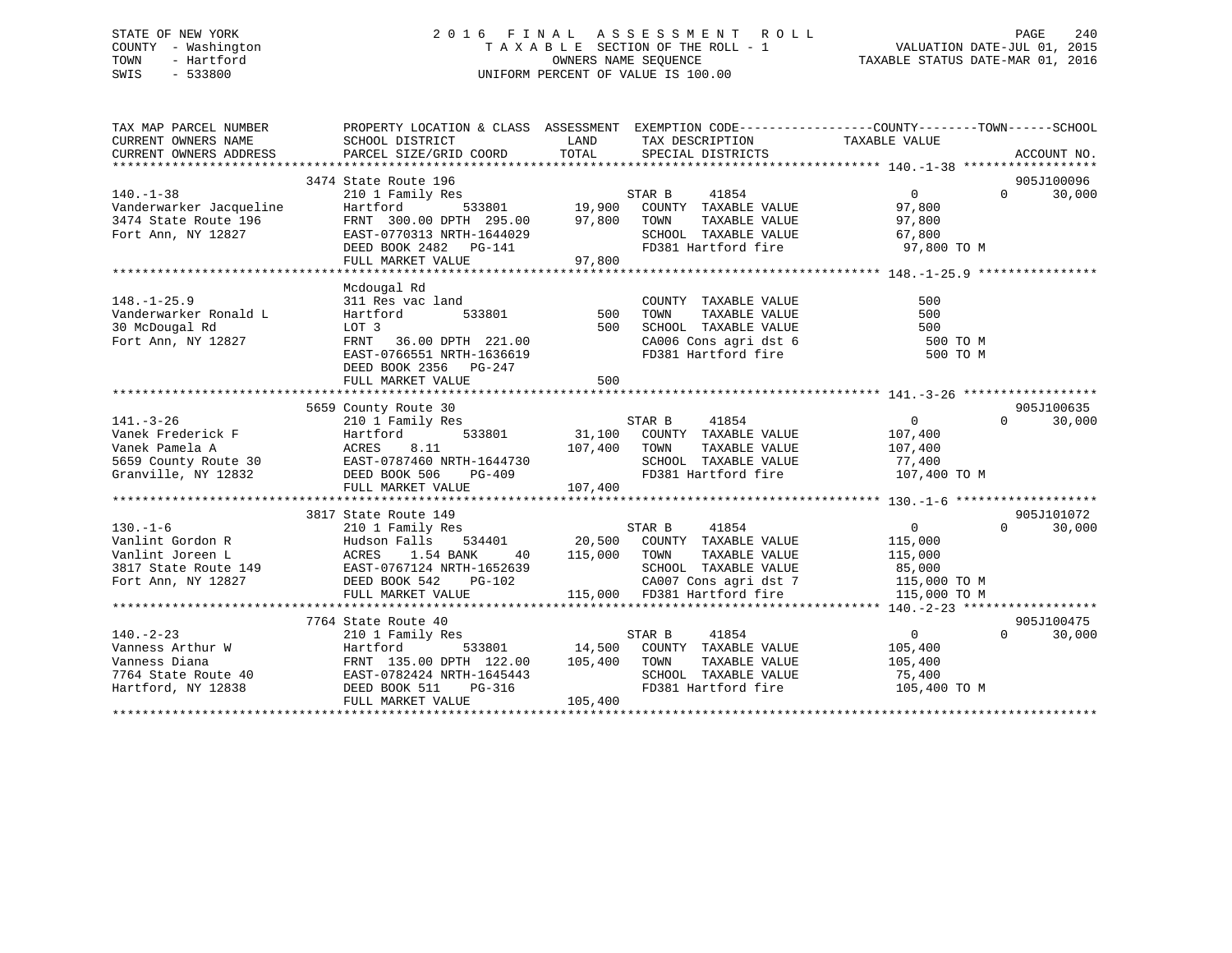## STATE OF NEW YORK 2 0 1 6 F I N A L A S S E S S M E N T R O L L PAGE 241 COUNTY - Washington T A X A B L E SECTION OF THE ROLL - 1 VALUATION DATE-JUL 01, 2015 TOWN - Hartford **TAXABLE STATUS DATE-MAR 01, 2016** OWNERS NAME SEQUENCE TAXABLE STATUS DATE-MAR 01, 2016 SWIS - 533800 UNIFORM PERCENT OF VALUE IS 100.00

| TAX MAP PARCEL NUMBER                                                                                                                                                                                                                                                                        | PROPERTY LOCATION & CLASS ASSESSMENT EXEMPTION CODE----------------COUNTY-------TOWN-----SCHOOL                                                                                                                                    |                                   |                                                                                                                                                                         |                                               |                                  |
|----------------------------------------------------------------------------------------------------------------------------------------------------------------------------------------------------------------------------------------------------------------------------------------------|------------------------------------------------------------------------------------------------------------------------------------------------------------------------------------------------------------------------------------|-----------------------------------|-------------------------------------------------------------------------------------------------------------------------------------------------------------------------|-----------------------------------------------|----------------------------------|
| $141. - 1 - 70.4$<br>Vaughn Linda A<br>3 Dick Hill Rd<br>3 Dick Hill Rd<br>6 Granville, NY 12832<br>EAST-0786474 NRTH-1647703                                                                                                                                                                | 3 Dick Hill Rd<br>270 Mfg housing<br>533801 24,500<br>EAST-0786474 NRTH-1647703 SCHOOL TAXABLE VALUE 30,100<br>DEED BOOK 2314 PG-345 (2007 Cons agri dst 7 60,100 TO M<br>FULL MARKET VALUE 60,100 FD381 Hartford fire 60,100 TO M | 60,100 TOWN                       | 41854<br>STAR B<br>COUNTY TAXABLE VALUE<br>TAXABLE VALUE<br>SCHOOL TAXABLE VALUE                                                                                        | $\Omega$<br>60,100<br>60,100                  | 30,000<br>$\Omega$               |
| $132. - 2 - 19.2$                                                                                                                                                                                                                                                                            | 68 Baker Rd<br>210 1 Family Res<br>157,800 TOWN<br>FULL MARKET VALUE                                                                                                                                                               | 157,800                           | STAR B<br>41854<br>533801 31,000 COUNTY TAXABLE VALUE<br>TOWN TAXABLE VALUE $157,800$<br>SCHOOL TAXABLE VALUE $127,800$<br>FD381 Hartford fire $157,800$ TO M           | $\overline{0}$<br>157,800                     | 905J101044<br>$\Omega$<br>30,000 |
| $131.-1-5.1$<br>131.-1-5.1<br>Verdi John G<br>Verdi Ellen M<br>144,000<br>144,000<br>144,000<br>144,000<br>144,000<br>144,000<br>144,000<br>144,000<br>144,000<br>144,000<br>144,000<br>144,000<br>144,000<br>144,000<br>144,000<br>144,000<br>144,000<br>144,000<br>168,600<br>168,600<br>1 | Northrup Ln<br>312 Vac w/imprv                                                                                                                                                                                                     | 533801 44,000                     | COUNTY TAXABLE VALUE 68,600<br>TOWN<br>TOWN TAXABLE VALUE 68,600<br>SCHOOL TAXABLE VALUE 68,600<br>CA007 Cons agri dst 7 68,600 TO M<br>FD381 Hartford fire 68,600 TO M |                                               | 905J101409                       |
| Pawling, NY 12504 DEED BOOK 2513 PG-142                                                                                                                                                                                                                                                      | 18 Northrup Ln<br>FULL MARKET VALUE                                                                                                                                                                                                | 533801 27,800<br>27,800<br>27,800 | COUNTY TAXABLE VALUE<br>TAXABLE VALUE<br>TOWN<br>SCHOOL TAXABLE VALUE 27,800<br>CA007 Cons agri dst 7 27,800 TO M<br>FD381 Hartford fire 27,800 TO M                    | 27,800<br>27,800                              |                                  |
| $150. - 1 - 30.5$<br>Vincini Robert<br>Vincini Denise<br>9 Karen Ct<br>Rock Tavern, NY 12575                                                                                                                                                                                                 | Pope Hill Rd<br>323 Vacant rural<br>Hartford<br>FRNT 296.00 DPTH<br>ACRES 51.34<br>EAST-0783352 NRTH-1634969<br>DEED BOOK 2859 PG-150<br>FULL MARKET VALUE                                                                         | 533801 45,700<br>45,700<br>45,700 | COUNTY TAXABLE VALUE<br>TOWN<br>SCHOOL TAXABLE VALUE 45,700<br>FD381 Hartford fire                                                                                      | 45,700<br>TAXABLE VALUE 45,700<br>45,700 TO M |                                  |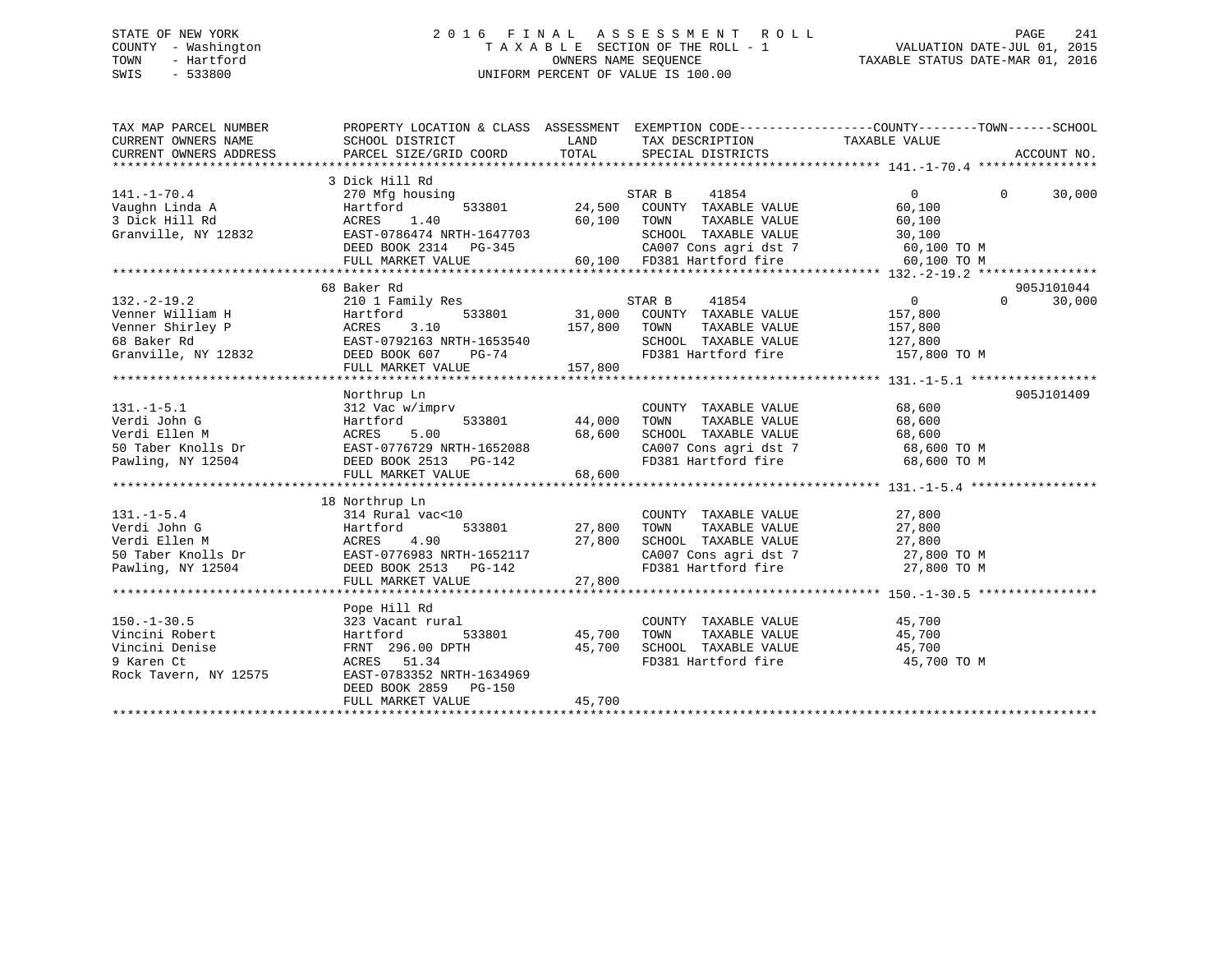## STATE OF NEW YORK 2 0 1 6 F I N A L A S S E S S M E N T R O L L PAGE 242 COUNTY - Washington T A X A B L E SECTION OF THE ROLL - 1 VALUATION DATE-JUL 01, 2015 TOWN - Hartford **TAXABLE STATUS DATE-MAR 01, 2016** OWNERS NAME SEQUENCE TAXABLE STATUS DATE-MAR 01, 2016 SWIS - 533800 UNIFORM PERCENT OF VALUE IS 100.00

| TAX MAP PARCEL NUMBER<br>CURRENT OWNERS NAME<br>CURRENT OWNERS ADDRESS | PROPERTY LOCATION & CLASS ASSESSMENT EXEMPTION CODE---------------COUNTY-------TOWN-----SCHOOL<br>SCHOOL DISTRICT<br>PARCEL SIZE/GRID COORD | LAND<br>TOTAL | TAX DESCRIPTION<br>SPECIAL DISTRICTS                                                             | TAXABLE VALUE                                              | ACCOUNT NO.          |
|------------------------------------------------------------------------|---------------------------------------------------------------------------------------------------------------------------------------------|---------------|--------------------------------------------------------------------------------------------------|------------------------------------------------------------|----------------------|
|                                                                        |                                                                                                                                             |               |                                                                                                  |                                                            |                      |
| $132 - 2 - 35.2$<br>Wade Diane R<br>Wade Roy M<br>288 Dick Hill Rd     | 9 Brodie Way<br>210 1 Family Res<br>Hartford<br>533801<br>ACRES 1.70<br>EAST-0791211 NRTH-1652405                                           | 103,900       | STAR EN<br>41834<br>23,500 COUNTY TAXABLE VALUE<br>TOWN<br>TAXABLE VALUE<br>SCHOOL TAXABLE VALUE | $\overline{0}$<br>$\Omega$<br>103,900<br>103,900<br>38,600 | 905J101085<br>65,300 |
| Granville, NY 12832 DEED BOOK 460                                      | PG-945                                                                                                                                      |               | FD381 Hartford fire                                                                              | 103,900 TO M                                               |                      |
|                                                                        | FULL MARKET VALUE                                                                                                                           | 103,900       |                                                                                                  |                                                            |                      |
|                                                                        | 197&199 County Route 19                                                                                                                     |               |                                                                                                  |                                                            | 905J100085           |
| $149. - 1 - 6.1$                                                       |                                                                                                                                             |               |                                                                                                  | 58,300                                                     |                      |
|                                                                        | 270 Mfg housing<br>533801<br>Hartford                                                                                                       | 32,600        | COUNTY TAXABLE VALUE<br>TAXABLE VALUE<br>TOWN                                                    |                                                            |                      |
| Wade Patricia A<br>Wade Randy L                                        | Hartfc<br>ACRES<br>6.00                                                                                                                     | 58,300        | SCHOOL TAXABLE VALUE                                                                             | 58,300                                                     |                      |
|                                                                        |                                                                                                                                             |               |                                                                                                  | 58,300                                                     |                      |
| 199 County Route 19<br>Fort Ann NY 12827<br>Fort Ann, NY 12827         | EAST-0771610 NRTH-1639807<br>DEED BOOK 3127 PG-95                                                                                           |               | FD381 Hartford fire                                                                              | 58,300 TO M                                                |                      |
|                                                                        | FULL MARKET VALUE                                                                                                                           | 58,300        |                                                                                                  |                                                            |                      |
|                                                                        |                                                                                                                                             |               |                                                                                                  |                                                            |                      |
|                                                                        | 194 County Route 19                                                                                                                         |               |                                                                                                  |                                                            | 905J100146           |
| $149. - 1 - 54$                                                        | 210 1 Family Res                                                                                                                            |               | STAR B<br>41854                                                                                  | $\overline{0}$<br>$\Omega$                                 | 30,000               |
| Wade Rocky E Jr                                                        | 533801                                                                                                                                      | 25,500        | COUNTY TAXABLE VALUE                                                                             | 60,200                                                     |                      |
|                                                                        |                                                                                                                                             | 60,200        | TOWN<br>TAXABLE VALUE                                                                            | 60,200                                                     |                      |
|                                                                        |                                                                                                                                             |               | SCHOOL TAXABLE VALUE                                                                             | 30,200                                                     |                      |
|                                                                        |                                                                                                                                             |               | FD381 Hartford fire                                                                              | 60,200 TO M                                                |                      |
|                                                                        | FULL MARKET VALUE                                                                                                                           | 60,200        |                                                                                                  |                                                            |                      |
|                                                                        |                                                                                                                                             |               |                                                                                                  |                                                            |                      |
|                                                                        | County Route 19                                                                                                                             |               |                                                                                                  |                                                            |                      |
| $149. - 1 - 54.1$                                                      | 322 Rural vac>10                                                                                                                            |               | COUNTY TAXABLE VALUE                                                                             | 23,300                                                     |                      |
| Wade Rocky E Jr                                                        | 533801<br>Hartford                                                                                                                          | 23,300 TOWN   | TAXABLE VALUE                                                                                    | 23,300                                                     |                      |
|                                                                        | ACRES 20.00                                                                                                                                 |               | 23,300 SCHOOL TAXABLE VALUE                                                                      | 23,300                                                     |                      |
| Wade Desiree C<br>194 County Route 19                                  | EAST-0771322 NRTH-1637808                                                                                                                   |               | FD381 Hartford fire                                                                              | 23,300 TO M                                                |                      |
| Fort Ann, NY 12827                                                     | DEED BOOK 1875 PG-69                                                                                                                        |               |                                                                                                  |                                                            |                      |
|                                                                        | FULL MARKET VALUE                                                                                                                           | 23,300        |                                                                                                  |                                                            |                      |
|                                                                        |                                                                                                                                             |               |                                                                                                  |                                                            |                      |
|                                                                        | Dick Hill Rd                                                                                                                                |               |                                                                                                  |                                                            |                      |
| $132 - 2 - 35.4$                                                       | 311 Res vac land                                                                                                                            |               | COUNTY TAXABLE VALUE                                                                             | 1,500                                                      |                      |
| Wade Roy M                                                             | Hartford<br>533801                                                                                                                          |               | 1,500 TOWN<br>TAXABLE VALUE                                                                      | 1,500                                                      |                      |
| Wade Diane                                                             | FRNT 385.00 DPTH 145.00                                                                                                                     |               | 1,500 SCHOOL TAXABLE VALUE                                                                       | 1,500                                                      |                      |
| 288 Dick Hill Rd                                                       | EAST-0791395 NRTH-1652719                                                                                                                   |               | FD381 Hartford fire                                                                              | 1,500 TO M                                                 |                      |
| Granville, NY 12832                                                    | DEED BOOK 719<br>PG-134                                                                                                                     |               |                                                                                                  |                                                            |                      |
|                                                                        | FULL MARKET VALUE                                                                                                                           | 1,500         |                                                                                                  |                                                            |                      |
|                                                                        |                                                                                                                                             |               |                                                                                                  |                                                            |                      |
|                                                                        | Brodie Way                                                                                                                                  |               |                                                                                                  |                                                            |                      |
| $132 - 2 - 35.5$                                                       | 314 Rural vac<10                                                                                                                            |               | COUNTY TAXABLE VALUE                                                                             | 13,000                                                     |                      |
| Wade Roy M                                                             | 533801<br>Hartford                                                                                                                          | 13,000        | TOWN<br>TAXABLE VALUE                                                                            | 13,000                                                     |                      |
| Wade Diane                                                             | 2.00<br>ACRES                                                                                                                               | 13,000        | SCHOOL TAXABLE VALUE                                                                             | 13,000                                                     |                      |
| 288 Dick Hill Rd                                                       | EAST-0791394 NRTH-1652130                                                                                                                   |               | FD381 Hartford fire                                                                              | 13,000 TO M                                                |                      |
| Granville, NY 12832                                                    | DEED BOOK 719<br>PG-134                                                                                                                     |               |                                                                                                  |                                                            |                      |
|                                                                        | FULL MARKET VALUE                                                                                                                           | 13,000        |                                                                                                  |                                                            |                      |
|                                                                        |                                                                                                                                             |               |                                                                                                  |                                                            |                      |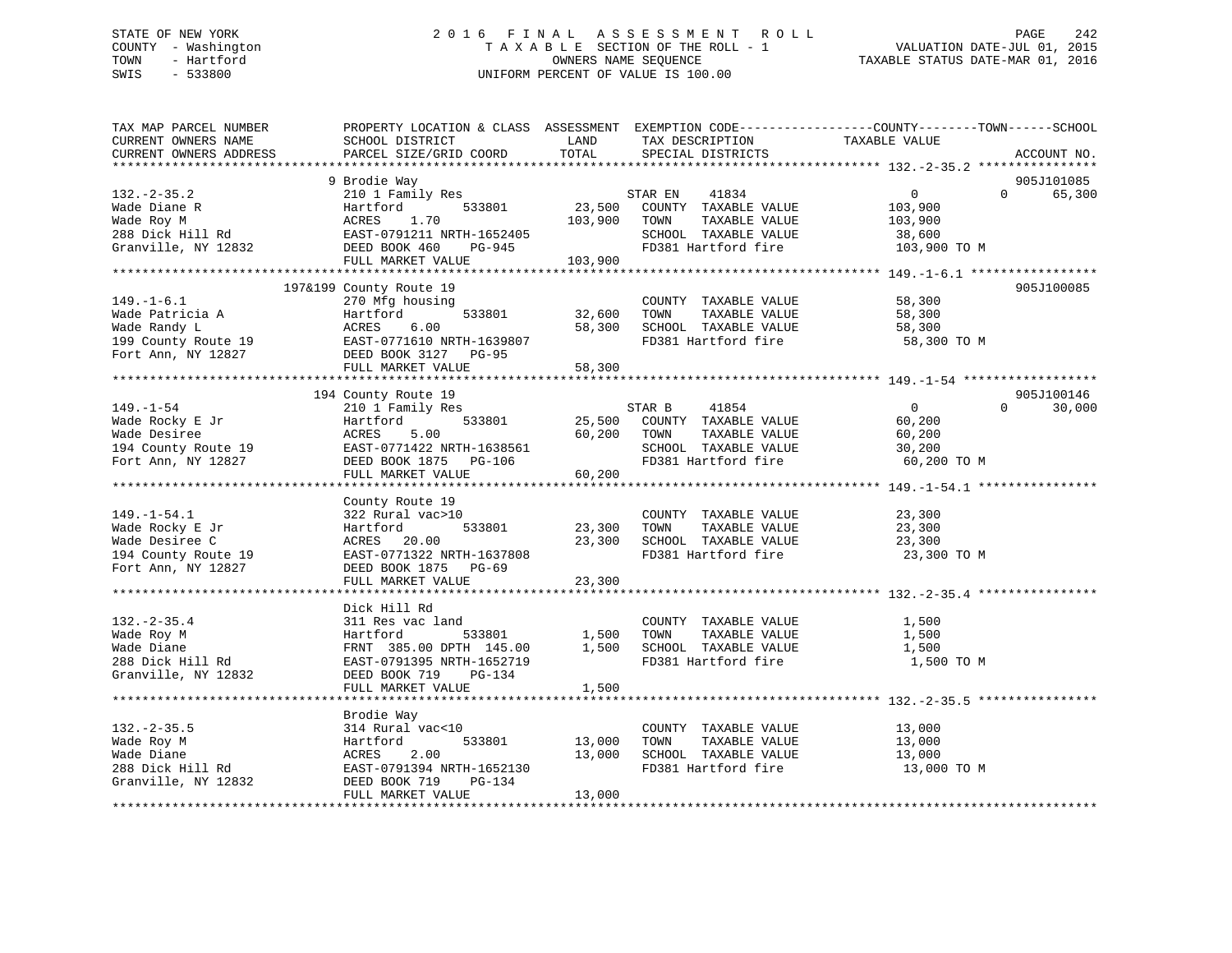## STATE OF NEW YORK 2 0 1 6 F I N A L A S S E S S M E N T R O L L PAGE 243 COUNTY - Washington T A X A B L E SECTION OF THE ROLL - 1 VALUATION DATE-JUL 01, 2015 TOWN - Hartford **TAXABLE STATUS DATE-MAR 01, 2016** OWNERS NAME SEQUENCE TAXABLE STATUS DATE-MAR 01, 2016 SWIS - 533800 UNIFORM PERCENT OF VALUE IS 100.00

| TAX MAP PARCEL NUMBER                                  | PROPERTY LOCATION & CLASS ASSESSMENT EXEMPTION CODE----------------COUNTY-------TOWN-----SCHOOL |         |                                                                                             |                |                    |
|--------------------------------------------------------|-------------------------------------------------------------------------------------------------|---------|---------------------------------------------------------------------------------------------|----------------|--------------------|
| CURRENT OWNERS NAME                                    | SCHOOL DISTRICT                                                                                 | LAND    | TAX DESCRIPTION                                                                             | TAXABLE VALUE  |                    |
| CURRENT OWNERS ADDRESS                                 | PARCEL SIZE/GRID COORD                                                                          | TOTAL   | SPECIAL DISTRICTS                                                                           |                | ACCOUNT NO.        |
|                                                        |                                                                                                 |         |                                                                                             |                |                    |
|                                                        | 4 Brodie Way                                                                                    |         |                                                                                             |                |                    |
| $132. - 2 - 35.6$                                      | 210 1 Family Res                                                                                |         | COUNTY TAXABLE VALUE                                                                        | 35,500         |                    |
| Wade Roy M                                             | 533801<br>Hartford                                                                              | 23,000  | TOWN<br>TAXABLE VALUE                                                                       | 35,500         |                    |
| Wade Diane                                             | 1.00<br>ACRES                                                                                   | 35,500  | SCHOOL TAXABLE VALUE                                                                        | 35,500         |                    |
| 288 Dick Hill Rd                                       | EAST-0791058 NRTH-1652078                                                                       |         | FD381 Hartford fire                                                                         | 35,500 TO M    |                    |
| Granville, NY 12832                                    | DEED BOOK 3026 PG-55                                                                            |         |                                                                                             |                |                    |
|                                                        | FULL MARKET VALUE                                                                               | 35,500  |                                                                                             |                |                    |
|                                                        | *****************************                                                                   |         |                                                                                             |                |                    |
|                                                        | 4 North Rd                                                                                      |         |                                                                                             |                |                    |
| $149. - 1 - 53.3$                                      | 210 1 Family Res                                                                                |         | 41854<br>STAR B                                                                             | $\overline{0}$ | $\Omega$<br>30,000 |
| Wade Russell M                                         | 533801<br>Hartford                                                                              | 28,300  | COUNTY TAXABLE VALUE                                                                        | 192,000        |                    |
| Wade Andrea L                                          | LOT 2                                                                                           | 192,000 | TOWN<br>TAXABLE VALUE                                                                       | 192,000        |                    |
| 4 North Rd                                             | 697/205 2327/233                                                                                |         | SCHOOL TAXABLE VALUE                                                                        | 162,000        |                    |
| Fort Ann, NY 12827                                     | 5.39<br>ACRES                                                                                   |         |                                                                                             | 192,000 TO M   |                    |
|                                                        | EAST-0773799 NRTH-1639147                                                                       |         | CA007 Cons agri dst 7<br>FD381 Hartford fire                                                | 192,000 TO M   |                    |
|                                                        | DEED BOOK 950<br>$PG-35$                                                                        |         |                                                                                             |                |                    |
|                                                        | FULL MARKET VALUE                                                                               | 192,000 |                                                                                             |                |                    |
|                                                        |                                                                                                 |         |                                                                                             |                |                    |
|                                                        | LOT 1 Provincial Pat                                                                            |         |                                                                                             |                | 905J101151         |
| $112. - 2 - 9$                                         | 105 Vac farmland                                                                                |         |                                                                                             | 12,628         | 12,628<br>12,628   |
| Walker Farms LLC                                       | 532802<br>Fort Ann                                                                              |         |                                                                                             | 6,972          |                    |
| 5565 State Route 4                                     | $112.-1-9$                                                                                      | 19,600  | AG DISI ATTE VALUE<br>19,600 COUNTY TAXABLE VALUE<br>TAXABLE VALUE<br>TOWN<br>TAXABLE VALUE | 6,972          |                    |
| Fort Ann, NY 12827                                     | ACRES 14.00                                                                                     |         | SCHOOL TAXABLE VALUE                                                                        | 6,972          |                    |
|                                                        | EAST-0761574 NRTH-1665779                                                                       |         | CA007 Cons agri dst 7                                                                       | 6,972 TO M     |                    |
|                                                        | DEED BOOK 822<br>PG-104                                                                         |         | 12,628 EX                                                                                   |                |                    |
| MAY BE SUBJECT TO PAYMENT<br>UNDER AGDIST LAW TIL 2020 | FULL MARKET VALUE                                                                               |         | 19,600 FD381 Hartford fire                                                                  | 19,600 TO M    |                    |
|                                                        |                                                                                                 |         |                                                                                             |                |                    |
|                                                        | Rojcewicz Ln                                                                                    |         |                                                                                             |                | 905J101098         |
| $140. - 1 - 12$                                        | 120 Field crops                                                                                 |         | AG DIST<br>41720                                                                            | 86,143         | 86,143<br>86,143   |
| Walker Farms LLC                                       | 533801<br>Hartford                                                                              | 238,300 | COUNTY TAXABLE VALUE                                                                        | 154,157        |                    |
| 5565 State Route 4                                     | ACRES 146.90                                                                                    | 240,300 | TAXABLE VALUE<br>TOWN                                                                       | 154,157        |                    |
| Fort Ann, NY 12827                                     | EAST-0775369 NRTH-1643329                                                                       |         | SCHOOL TAXABLE VALUE                                                                        | 154,157        |                    |
|                                                        | DEED BOOK 822<br>PG-104                                                                         |         | CA007 Cons agri dst 7                                                                       | 154,157 TO M   |                    |
| MAY BE SUBJECT TO PAYMENT                              | FULL MARKET VALUE                                                                               | 240,300 | 86,143 EX                                                                                   |                |                    |
|                                                        |                                                                                                 |         | FD381 Hartford fire                                                                         | 240,300 TO M   |                    |
| UNDER AGDIST LAW TIL 2020                              |                                                                                                 |         |                                                                                             |                |                    |
|                                                        | 9 Mcdougal Rd                                                                                   |         |                                                                                             |                | 905J100269         |
|                                                        |                                                                                                 |         |                                                                                             |                |                    |
| $148. - 1 - 14$                                        | 241 Rural res&ag                                                                                |         | AGRI-D IND 41730                                                                            | 94,180         | 94,180<br>94,180   |
| Walker Farms LLC                                       | Hartford                                                                                        |         | 533801 193,600 COUNTY TAXABLE VALUE                                                         | 178,420        |                    |
| 5565 State Route 4                                     | ACRES 114.90                                                                                    | 272,600 | TOWN<br>TAXABLE VALUE                                                                       | 178,420        |                    |
| Fort Ann, NY 12827                                     | EAST-0768905 NRTH-1637263                                                                       |         | SCHOOL TAXABLE VALUE                                                                        | 178,420        |                    |
|                                                        | DEED BOOK 876<br>PG-322                                                                         |         | FD381 Hartford fire                                                                         | 272,600 TO M   |                    |
| MAY BE SUBJECT TO PAYMENT                              | FULL MARKET VALUE                                                                               | 272,600 |                                                                                             |                |                    |
| UNDER AGDIST LAW TIL 2023                              |                                                                                                 |         |                                                                                             |                |                    |
|                                                        |                                                                                                 |         |                                                                                             |                |                    |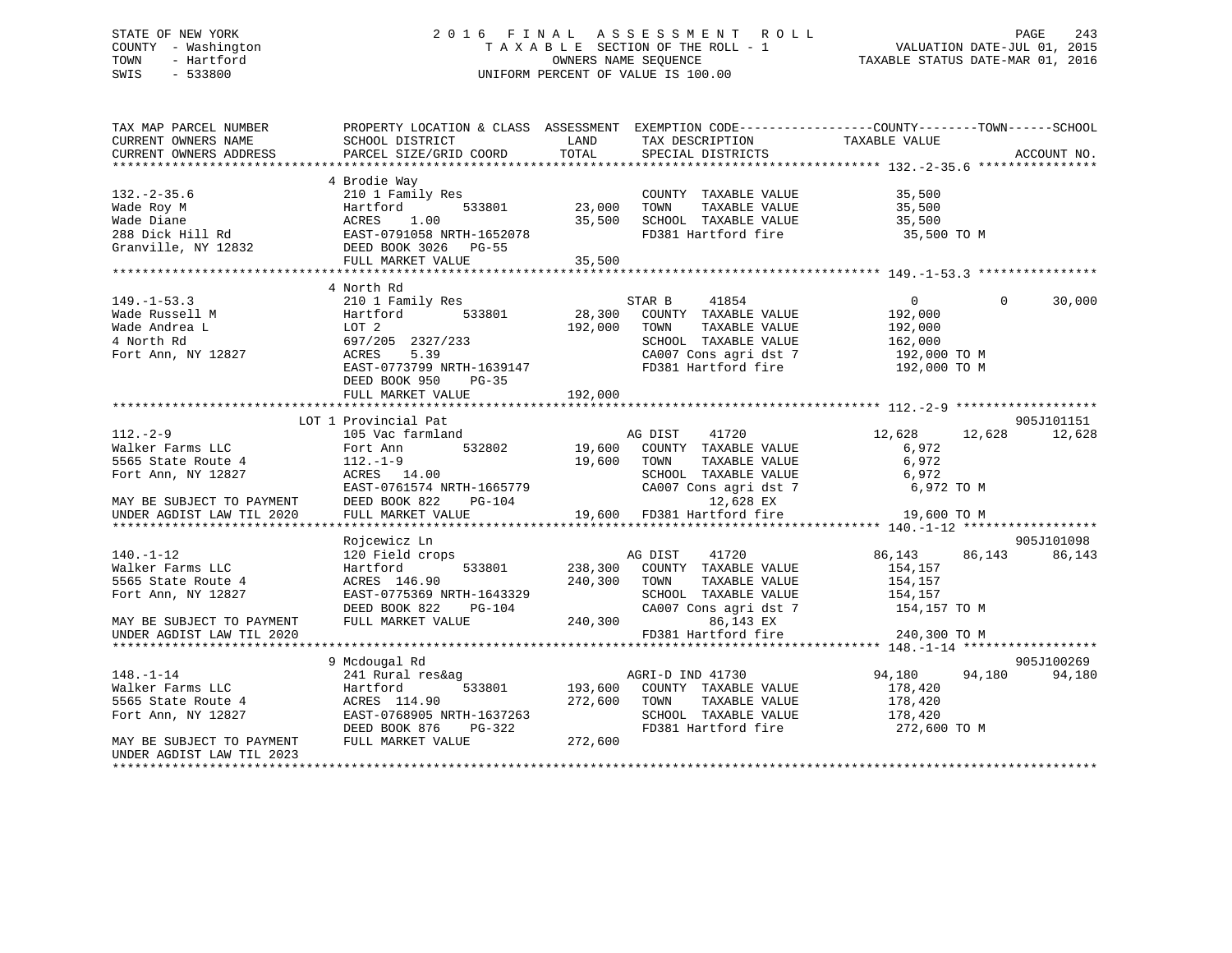## STATE OF NEW YORK 2 0 1 6 F I N A L A S S E S S M E N T R O L L PAGE 244 COUNTY - Washington T A X A B L E SECTION OF THE ROLL - 1 VALUATION DATE-JUL 01, 2015 TOWN - Hartford OWNERS NAME SEQUENCE TAXABLE STATUS DATE-MAR 01, 2016 SWIS - 533800 UNIFORM PERCENT OF VALUE IS 100.00

TAX MAP PARCEL NUMBER PROPERTY LOCATION & CLASS ASSESSMENT EXEMPTION CODE------------------COUNTY--------TOWN------SCHOOL CURRENT OWNERS NAME SCHOOL DISTRICT THE LAND TAX DESCRIPTION TAXABLE VALUE CURRENT OWNERS ADDRESS PARCEL SIZE/GRID COORD TOTAL SPECIAL DISTRICTS ACCOUNT NO. \*\*\*\*\*\*\*\*\*\*\*\*\*\*\*\*\*\*\*\*\*\*\*\*\*\*\*\*\*\*\*\*\*\*\*\*\*\*\*\*\*\*\*\*\*\*\*\*\*\*\*\*\*\*\*\*\*\*\*\*\*\*\*\*\*\*\*\*\*\*\*\*\*\*\*\*\*\*\*\*\*\*\*\*\*\*\*\*\*\*\*\*\*\*\*\*\*\*\*\*\*\*\* 149.-1-50 \*\*\*\*\*\*\*\*\*\*\*\*\*\*\*\*\*\* Russell Ln OFF 905J100617149.-1-50 322 Rural vac>10 AGRI-D IND 41730 3,125 3,125 3,125 Walker Farms LLC Hartford 533801 7,900 COUNTY TAXABLE VALUE 4,775 5565 State Route 4 ACRES 12.18 7,900 TOWN TAXABLE VALUE 4,775 Fort Ann, NY 12827 EAST-0771363 NRTH-1636928 SCHOOL TAXABLE VALUE 4,775 DEED BOOK 876 PG-322 FD381 Hartford fire 7,900 TO M MAY BE SUBJECT TO PAYMENT FULL MARKET VALUE 7,900 UNDER AGDIST LAW TIL 2023 \*\*\*\*\*\*\*\*\*\*\*\*\*\*\*\*\*\*\*\*\*\*\*\*\*\*\*\*\*\*\*\*\*\*\*\*\*\*\*\*\*\*\*\*\*\*\*\*\*\*\*\*\*\*\*\*\*\*\*\*\*\*\*\*\*\*\*\*\*\*\*\*\*\*\*\*\*\*\*\*\*\*\*\*\*\*\*\*\*\*\*\*\*\*\*\*\*\*\*\*\*\*\* 150.-1-31.1 \*\*\*\*\*\*\*\*\*\*\*\*\*\*\*\* 320 Pope Hill Rd 150.-1-31.1 240 Rural res STAR B 41854 0 0 30,000 Walker James S Hartford 533801 28,900 COUNTY TAXABLE VALUE 136,900 Walker Elaine A LOT 2<br>320 Pope Hill Rd ACRES 10.01 136,900 TOWN TAXABLE VALUE 136,900<br>Granville NY 12832 FACES 10.01 SCHOOL TAXABLE VALUE 106,900 320 Pope Hill Rd ACRES 10.01 SCHOOL TAXABLE VALUE 106,900 Granville, NY 12832 EAST-0783700 NRTH-1633534 CA006 Cons agri dst 6 136,900 TO M DEED BOOK 771 PG-102 FD381 Hartford fire 136,900 TO M EAST-0783700 NRIH-100000<br>DEED BOOK 771 PG-102<br>- \*\*\*\*\*\* 136,900 \*\*\*\*\*\*\*\*\*\*\*\*\*\*\*\*\*\*\*\*\*\*\*\*\*\*\*\*\*\*\*\*\*\*\*\*\*\*\*\*\*\*\*\*\*\*\*\*\*\*\*\*\*\*\*\*\*\*\*\*\*\*\*\*\*\*\*\*\*\*\*\*\*\*\*\*\*\*\*\*\*\*\*\*\*\*\*\*\*\*\*\*\*\*\*\*\*\*\*\*\*\*\* 141.-3-1 \*\*\*\*\*\*\*\*\*\*\*\*\*\*\*\*\*\*\* 70 Gilchrist Hill Rd 905J100461141.-3-1 240 Rural res STAR B 41854 0 0 30,000 Walldorff Andrew Hartford 533801 45,600 COUNTY TAXABLE VALUE 146,400 70 Gilchrist Hill Rd ACRES 15.23 146,400 TOWN TAXABLE VALUE 146,400 Hartford, NY 12838 EAST-0783326 NRTH-1644194 SCHOOL TAXABLE VALUE 116,400 DEED BOOK 804 PG-199 FD381 Hartford fire 146,400 TO M DEED BOOK 804 PG-199<br>FULL MARKET VALUE 146,400 \*\*\*\*\*\*\*\*\*\*\*\*\*\*\*\*\*\*\*\*\*\*\*\*\*\*\*\*\*\*\*\*\*\*\*\*\*\*\*\*\*\*\*\*\*\*\*\*\*\*\*\*\*\*\*\*\*\*\*\*\*\*\*\*\*\*\*\*\*\*\*\*\*\*\*\*\*\*\*\*\*\*\*\*\*\*\*\*\*\*\*\*\*\*\*\*\*\*\*\*\*\*\* 132.-2-18.1 \*\*\*\*\*\*\*\*\*\*\*\*\*\*\*\* Baker Rd 905J101202132.-2-18.1 311 Res vac land COUNTY TAXABLE VALUE 3,900 Walls Larry A Hartford 533801 3,900 TOWN TAXABLE VALUE 3,900 Smith Bonnie L FRNT 360.00 DPTH 53.00 3,900 SCHOOL TAXABLE VALUE 3,900 85 Baker Rd ACRES 0.30 FD381 Hartford fire 3,900 TO M Granville, NY 12832 EAST-0790916 NRTH-1653165 DEED BOOK 2625 PG-253FULL MARKET VALUE 3,900 \*\*\*\*\*\*\*\*\*\*\*\*\*\*\*\*\*\*\*\*\*\*\*\*\*\*\*\*\*\*\*\*\*\*\*\*\*\*\*\*\*\*\*\*\*\*\*\*\*\*\*\*\*\*\*\*\*\*\*\*\*\*\*\*\*\*\*\*\*\*\*\*\*\*\*\*\*\*\*\*\*\*\*\*\*\*\*\*\*\*\*\*\*\*\*\*\*\*\*\*\*\*\* 149.-1-34 \*\*\*\*\*\*\*\*\*\*\*\*\*\*\*\*\*\*State Route 40 905J100610 149.-1-34 314 Rural vac<10 COUNTY TAXABLE VALUE 14,300 Walsh Charles F Hartford 533801 14,300 TOWN TAXABLE VALUE 14,300 Walsh Vickie D Sub Div Lot 1 14,300 SCHOOL TAXABLE VALUE 14,300 7280 State Route 40 ACRES 1.53 CA006 Cons agri dst 6 14,300 TO M Fort Ann, NY 12827 EAST-0774674 NRTH-1636782 FD381 Hartford fire 14,300 TO M DEED BOOK 843 PG-210 FULL MARKET VALUE 14,300 \*\*\*\*\*\*\*\*\*\*\*\*\*\*\*\*\*\*\*\*\*\*\*\*\*\*\*\*\*\*\*\*\*\*\*\*\*\*\*\*\*\*\*\*\*\*\*\*\*\*\*\*\*\*\*\*\*\*\*\*\*\*\*\*\*\*\*\*\*\*\*\*\*\*\*\*\*\*\*\*\*\*\*\*\*\*\*\*\*\*\*\*\*\*\*\*\*\*\*\*\*\*\*\*\*\*\*\*\*\*\*\*\*\*\*\*\*\*\*\*\*\*\*\*\*\*\*\*\*\*\*\*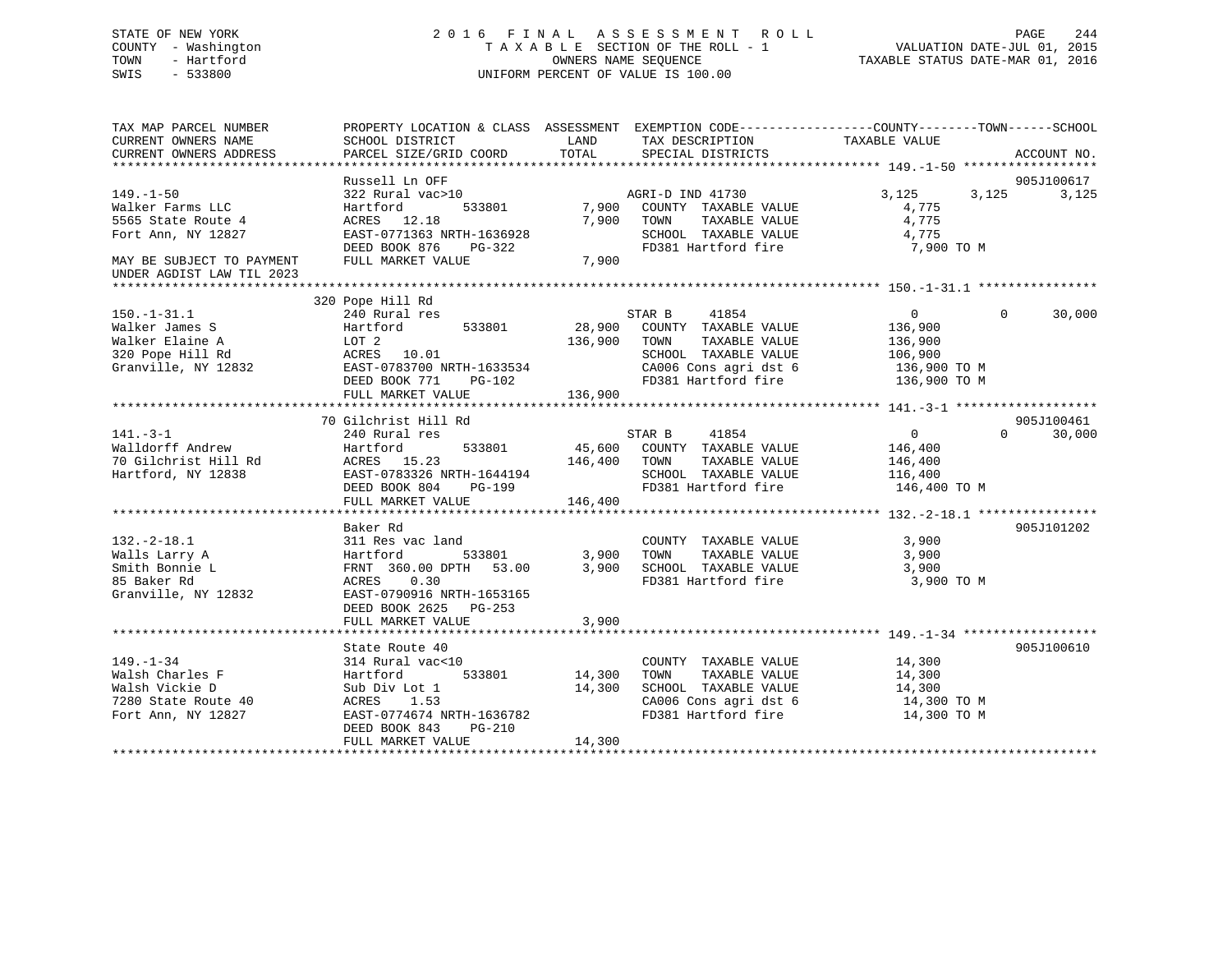## STATE OF NEW YORK 2 0 1 6 F I N A L A S S E S S M E N T R O L L PAGE 245 COUNTY - Washington T A X A B L E SECTION OF THE ROLL - 1 VALUATION DATE-JUL 01, 2015 TOWN - Hartford **TAXABLE STATUS DATE-MAR 01, 2016** OWNERS NAME SEQUENCE TAXABLE STATUS DATE-MAR 01, 2016 SWIS - 533800 UNIFORM PERCENT OF VALUE IS 100.00

| TAX MAP PARCEL NUMBER<br>CURRENT OWNERS NAME | SCHOOL DISTRICT                                                                                                                                                                                                                                      | LAND<br>TAX DESCRIPTION TAXABLE VALUE                               | PROPERTY LOCATION & CLASS ASSESSMENT EXEMPTION CODE---------------COUNTY-------TOWN-----SCHOOL |
|----------------------------------------------|------------------------------------------------------------------------------------------------------------------------------------------------------------------------------------------------------------------------------------------------------|---------------------------------------------------------------------|------------------------------------------------------------------------------------------------|
| CURRENT OWNERS ADDRESS                       | PARCEL SIZE/GRID COORD                                                                                                                                                                                                                               | TOTAL SPECIAL DISTRICTS                                             | ACCOUNT NO.                                                                                    |
|                                              | 7280 State Route 40                                                                                                                                                                                                                                  |                                                                     | 905J100610                                                                                     |
| $149. - 1 - 34.1$                            | 210 1 Family Res                                                                                                                                                                                                                                     |                                                                     | 7,745<br>7,745<br>0                                                                            |
| Walsh Charles F                              | Hartford                                                                                                                                                                                                                                             |                                                                     | 65,300<br>$\overline{0}$                                                                       |
| $\frac{1}{2}$ 40<br>Walsh Vickie D           | Sub Div Lot 2                                                                                                                                                                                                                                        |                                                                     |                                                                                                |
| 7280 State Route 40                          | ACRES 2.21                                                                                                                                                                                                                                           |                                                                     |                                                                                                |
| Fort Ann, NY 12827                           | EAST-0774492 NRTH-1636585                                                                                                                                                                                                                            |                                                                     |                                                                                                |
|                                              |                                                                                                                                                                                                                                                      |                                                                     |                                                                                                |
|                                              |                                                                                                                                                                                                                                                      |                                                                     |                                                                                                |
|                                              |                                                                                                                                                                                                                                                      |                                                                     |                                                                                                |
|                                              | East Starbuck Ln OFF                                                                                                                                                                                                                                 |                                                                     | 905J100629                                                                                     |
| $113. - 2 - 2$                               | 322 Rural vac>10                                                                                                                                                                                                                                     | COUNTY TAXABLE VALUE                                                | 8,600                                                                                          |
| Ward Charles S                               | Hartford                                                                                                                                                                                                                                             | 533801 8,600                                                        | 8,600                                                                                          |
| 671 County Route 17                          | $113.-1-2$                                                                                                                                                                                                                                           | TOWN         TAXABLE   VALUE<br>SCHOOL     TAXABLE   VALUE<br>8,600 | 8,600                                                                                          |
| Fort Ann, NY 12827                           | ACRES 15.50                                                                                                                                                                                                                                          |                                                                     | CA007 Cons agri dst 7 8,600 TO M                                                               |
|                                              |                                                                                                                                                                                                                                                      | FD381 Hartford fire                                                 | 8,600 TO M                                                                                     |
|                                              | EAST-0775031 NRTH-1669271<br>DEED BOOK 455 - 201105<br>DEED BOOK 455 PG-185                                                                                                                                                                          |                                                                     |                                                                                                |
|                                              | FULL MARKET VALUE                                                                                                                                                                                                                                    | 8,600                                                               |                                                                                                |
|                                              |                                                                                                                                                                                                                                                      |                                                                     |                                                                                                |
|                                              | 671 County Route 17                                                                                                                                                                                                                                  |                                                                     | 905J100661                                                                                     |
| $113. - 2 - 4$                               | 210 1 Family Res                                                                                                                                                                                                                                     | AGED-CO/TN 41801                                                    | 22,540<br>22,540<br>$\Omega$                                                                   |
| Ward Charles S                               | Hartford                                                                                                                                                                                                                                             | 533801 19,900 STAR EN<br>41834                                      | $\overline{0}$<br>65,300<br>$\overline{0}$                                                     |
|                                              | Ward Charles 5<br>671 County Route 17<br>113.-1-4<br>FRNT 150.00 DPTH 200.00<br>1266913                                                                                                                                                              |                                                                     |                                                                                                |
|                                              |                                                                                                                                                                                                                                                      | 112,700 COUNTY TAXABLE VALUE<br>TOWN TAXABLE VALUE                  | 90,160<br>90,160                                                                               |
|                                              | EAST-0779084 NRTH-1666913                                                                                                                                                                                                                            |                                                                     | SCHOOL TAXABLE VALUE 47,400<br>CA007 Cons agri dst 7 112,700 TO M                              |
|                                              | DEED BOOK 669 PG-69                                                                                                                                                                                                                                  |                                                                     |                                                                                                |
|                                              | FULL MARKET VALUE                                                                                                                                                                                                                                    |                                                                     | 112,700 TO M                                                                                   |
|                                              |                                                                                                                                                                                                                                                      |                                                                     |                                                                                                |
|                                              | 80 Rowe Hill Rd                                                                                                                                                                                                                                      |                                                                     | 905J100626                                                                                     |
|                                              |                                                                                                                                                                                                                                                      |                                                                     | $\overline{0}$<br>$\Omega$<br>30,000                                                           |
|                                              |                                                                                                                                                                                                                                                      | STAR B 41854<br>32,600 COUNTY TAXABLE VALUE                         | 290,600                                                                                        |
|                                              | 141.-1-44<br>Ward Edward S<br>Ward Beth G<br>16 Martford 533801<br>164 Martford, NY 12838<br>16 Martford, NY 12838<br>16 Martford, NY 12838<br>16 Martford, NY 12838<br>16 Martford, NY 12838<br>16 Martford, NY 12838<br>16 Martford, NY 12838<br>1 | 290,600 TOWN<br>TAXABLE VALUE                                       | 290,600                                                                                        |
|                                              |                                                                                                                                                                                                                                                      | SCHOOL TAXABLE VALUE                                                | 260,600                                                                                        |
|                                              |                                                                                                                                                                                                                                                      | H-1649808<br>PG-141                                                 |                                                                                                |
|                                              | FULL MARKET VALUE                                                                                                                                                                                                                                    | 290,600 FD381 Hartford fire 290,600 TO M                            |                                                                                                |
|                                              |                                                                                                                                                                                                                                                      |                                                                     |                                                                                                |
|                                              | 71 Gilchrist Hill Ext                                                                                                                                                                                                                                |                                                                     | 905J100228                                                                                     |
| $141. - 3 - 10.2$                            | 210 1 Family Res                                                                                                                                                                                                                                     | STAR B 41854                                                        | $\overline{0}$<br>$\Omega$<br>30,000                                                           |
| Ward Elizabeth Mary                          | Hartford                                                                                                                                                                                                                                             | 533801 35,400 COUNTY TAXABLE VALUE                                  | 173,000                                                                                        |
| 71 Gilchrist Hill Ext<br>Hartford, NY 12838  |                                                                                                                                                                                                                                                      | TAXABLE VALUE                                                       |                                                                                                |
| Hartford, NY 12838                           |                                                                                                                                                                                                                                                      | SCHOOL TAXABLE VALUE                                                | 173,000<br>143,000                                                                             |
|                                              | ACRES 3.96 173,000 TOWN<br>EAST-0784843 NRTH-1644609 SCHOOL<br>DEED BOOK 3558 PG-232 FD381 Hz                                                                                                                                                        |                                                                     | FD381 Hartford fire 173,000 TO M                                                               |
|                                              | FULL MARKET VALUE                                                                                                                                                                                                                                    | 173,000                                                             |                                                                                                |
|                                              |                                                                                                                                                                                                                                                      |                                                                     |                                                                                                |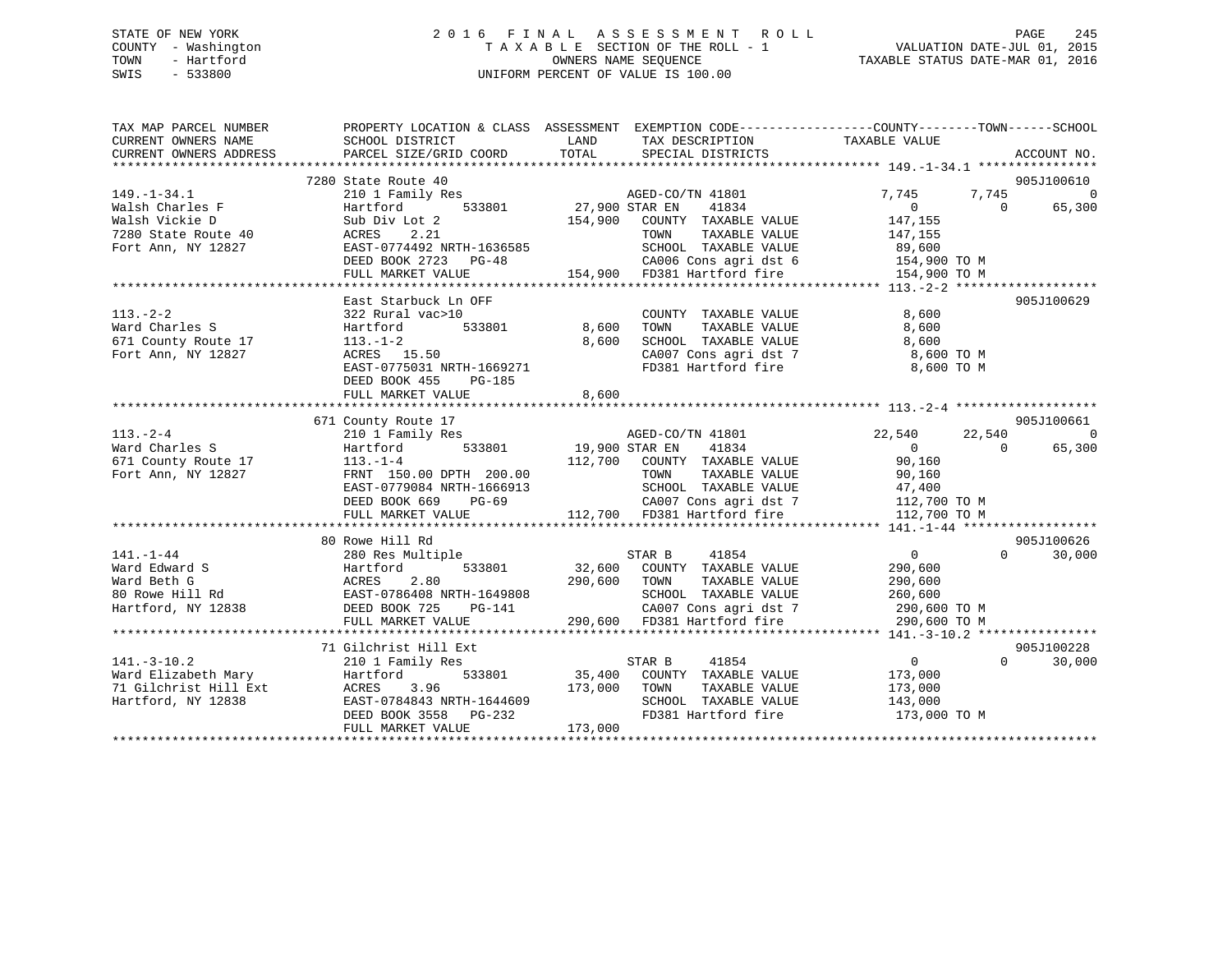## STATE OF NEW YORK 2 0 1 6 F I N A L A S S E S S M E N T R O L L PAGE 246 COUNTY - Washington T A X A B L E SECTION OF THE ROLL - 1 VALUATION DATE-JUL 01, 2015 TOWN - Hartford **TAXABLE STATUS DATE-MAR 01, 2016** OWNERS NAME SEQUENCE TAXABLE STATUS DATE-MAR 01, 2016 SWIS - 533800 UNIFORM PERCENT OF VALUE IS 100.00

| TAX MAP PARCEL NUMBER<br>CURRENT OWNERS NAME<br>CURRENT OWNERS ADDRESS                                                                           | SCHOOL DISTRICT<br><b>LAND</b><br>PARCEL SIZE/GRID COORD                                                                                                                                                                                                                                    | TOTAL                 | TAX DESCRIPTION TAXABLE VALUE<br>SPECIAL DISTRICTS                   | PROPERTY LOCATION & CLASS ASSESSMENT EXEMPTION CODE---------------COUNTY-------TOWN------SCHOOL | ACCOUNT NO.    |
|--------------------------------------------------------------------------------------------------------------------------------------------------|---------------------------------------------------------------------------------------------------------------------------------------------------------------------------------------------------------------------------------------------------------------------------------------------|-----------------------|----------------------------------------------------------------------|-------------------------------------------------------------------------------------------------|----------------|
| $122. - 1 - 13.1$                                                                                                                                | Wright Rd<br>240 Rural res<br>240 Rural res<br>240 Rural res<br>240 Rural res<br>240 Rural res<br>257.00<br>233801<br>238,700 STAR EN<br>248384<br>238,700 STAR EN<br>24834<br>392 Wright Rd                                                                                                |                       |                                                                      | 168,958 168,958 168,958                                                                         | 905J100704     |
| Ward Hiram                                                                                                                                       |                                                                                                                                                                                                                                                                                             |                       |                                                                      |                                                                                                 | $\overline{0}$ |
| waru niram<br>392 Wright Rd                                                                                                                      |                                                                                                                                                                                                                                                                                             |                       |                                                                      | $50,805$ $50,805$ 0                                                                             | 65,300         |
| Fort Ann, NY 12827                                                                                                                               | EAST-0779404 NRTH-1660377                                                                                                                                                                                                                                                                   |                       | COUNTY TAXABLE VALUE                                                 | 118,937                                                                                         |                |
|                                                                                                                                                  | DEED BOOK 499 PG-1061                                                                                                                                                                                                                                                                       |                       | TOWN                                                                 | TAXABLE VALUE 118,937                                                                           |                |
| MAY BE SUBJECT TO PAYMENT                                                                                                                        | FULL MARKET VALUE                                                                                                                                                                                                                                                                           |                       |                                                                      | 338,700 SCHOOL TAXABLE VALUE 104,442<br>CA007 Cons agri dst 7 169,742 TO M                      |                |
| UNDER AGDIST LAW TIL 2020                                                                                                                        |                                                                                                                                                                                                                                                                                             |                       |                                                                      |                                                                                                 |                |
|                                                                                                                                                  |                                                                                                                                                                                                                                                                                             |                       | 168,958 EX                                                           |                                                                                                 |                |
|                                                                                                                                                  |                                                                                                                                                                                                                                                                                             |                       | FD381 Hartford fire                                                  | 338,700 TO M                                                                                    |                |
|                                                                                                                                                  |                                                                                                                                                                                                                                                                                             |                       |                                                                      |                                                                                                 |                |
|                                                                                                                                                  | Wright Rd                                                                                                                                                                                                                                                                                   |                       |                                                                      |                                                                                                 | 905J101314     |
| $122. - 1 - 13.3$                                                                                                                                | 322 Rural vac>10                                                                                                                                                                                                                                                                            |                       | COUNTY TAXABLE VALUE 21,500                                          |                                                                                                 |                |
|                                                                                                                                                  |                                                                                                                                                                                                                                                                                             | COUNTY<br>21,500 TOWN | TAXABLE VALUE                                                        | 21,500                                                                                          |                |
| Ward Hiram Martford 533801<br>Ward Judith Martford 533801<br>392 Wright Rd EAST-0782151 NRTH-1657670<br>Fort Ann, NY 12827 DEED BOOK 499 PG-1060 |                                                                                                                                                                                                                                                                                             |                       |                                                                      | $21,500$ IOWIN IMMORE VALUE 21,500<br>21,500 SCHOOL TAXABLE VALUE 21,500 TO M                   |                |
|                                                                                                                                                  |                                                                                                                                                                                                                                                                                             |                       |                                                                      |                                                                                                 |                |
|                                                                                                                                                  |                                                                                                                                                                                                                                                                                             |                       |                                                                      | FD381 Hartford fire 21,500 TO M                                                                 |                |
|                                                                                                                                                  | FULL MARKET VALUE                                                                                                                                                                                                                                                                           | 21,500                |                                                                      |                                                                                                 |                |
|                                                                                                                                                  |                                                                                                                                                                                                                                                                                             |                       |                                                                      |                                                                                                 |                |
|                                                                                                                                                  | 300 Wright Rd                                                                                                                                                                                                                                                                               |                       |                                                                      |                                                                                                 | 905J101228     |
| $122. - 1 - 15.1$                                                                                                                                | 270 Mfg housing                                                                                                                                                                                                                                                                             |                       | STAR B 41854                                                         | $\overline{0}$<br>$\Omega$                                                                      | 30,000         |
| Ward Hiram S Jr                                                                                                                                  | $\frac{25.7}{100}$ That $\frac{1}{25}$ , $\frac{25.7}{100}$ $\frac{25.7}{100}$ $\frac{25.7}{100}$ $\frac{25.7}{100}$ $\frac{25.7}{100}$ $\frac{25.7}{100}$ $\frac{25.7}{100}$ $\frac{25.7}{100}$ $\frac{25.7}{100}$ $\frac{25.7}{100}$ $\frac{25.7}{100}$ $\frac{25.7}{100}$ $\frac{25.7}{$ |                       |                                                                      | 74,100                                                                                          |                |
| Ward Carol                                                                                                                                       | LOT 1                                                                                                                                                                                                                                                                                       |                       | 74,100 TOWN<br>TAXABLE VALUE                                         | 74,100                                                                                          |                |
|                                                                                                                                                  |                                                                                                                                                                                                                                                                                             |                       | SCHOOL TAXABLE VALUE                                                 |                                                                                                 |                |
|                                                                                                                                                  |                                                                                                                                                                                                                                                                                             |                       |                                                                      | 44,100 TO M<br>74,100 TO M                                                                      |                |
|                                                                                                                                                  |                                                                                                                                                                                                                                                                                             |                       |                                                                      | CA007 Cons agri dst 7 14,100 TO M<br>FD381 Hartford fire 194,100 TO M                           |                |
| Ward Carol<br>300 Wright Rd<br>Granville, NY 12832<br>EAST-0781447 NRTH-1657887<br>DEED BOOK 500 PG-582<br>FULL MARKET VALUE 74,100              |                                                                                                                                                                                                                                                                                             |                       |                                                                      |                                                                                                 |                |
|                                                                                                                                                  |                                                                                                                                                                                                                                                                                             |                       |                                                                      |                                                                                                 |                |
|                                                                                                                                                  | 304 Wright Rd                                                                                                                                                                                                                                                                               |                       |                                                                      |                                                                                                 |                |
| $122. - 1 - 15.3$                                                                                                                                | 270 Mfg housing                                                                                                                                                                                                                                                                             |                       | COUNTY TAXABLE VALUE                                                 | 30,000                                                                                          |                |
| Ward Hiram S Jr                                                                                                                                  | Hartford                                                                                                                                                                                                                                                                                    | 533801 13,000         | TOWN                                                                 | TAXABLE VALUE 30,000<br>TAXABLE VALUE 30,000                                                    |                |
| 300 Wright Rd                                                                                                                                    | LOT 3                                                                                                                                                                                                                                                                                       | 30,000                |                                                                      |                                                                                                 |                |
| Granville, NY 12832                                                                                                                              | ACRES 1.78                                                                                                                                                                                                                                                                                  |                       | SCHOOL TAXABLE VALUE<br>CA007 Cons agri dst 7<br>FD381 Hartford fire | 30,000 TO M                                                                                     |                |
|                                                                                                                                                  | $EAST-0781625$ NRTH-1657959                                                                                                                                                                                                                                                                 |                       |                                                                      | 30,000 TO M                                                                                     |                |
|                                                                                                                                                  | $PG-84$<br>DEED BOOK 761                                                                                                                                                                                                                                                                    |                       |                                                                      |                                                                                                 |                |
|                                                                                                                                                  |                                                                                                                                                                                                                                                                                             |                       |                                                                      |                                                                                                 |                |
|                                                                                                                                                  |                                                                                                                                                                                                                                                                                             |                       |                                                                      |                                                                                                 |                |
|                                                                                                                                                  | 1397 Baldwin Corners Rd 58 PCT OF VALUE USED FOR EXEMPTION PURPOSES                                                                                                                                                                                                                         |                       |                                                                      |                                                                                                 | 905J100665     |
| $121. -4 -7$                                                                                                                                     | 240 Rural res                                                                                                                                                                                                                                                                               |                       | AG DIST 41720                                                        | 33,083 33,083                                                                                   | 33,083         |
| Ward Marilyn                                                                                                                                     | 533801<br>Hartford                                                                                                                                                                                                                                                                          |                       | 91,800 AGED-ALL 41800<br>208,700 STAR EN 41834                       | 60,523 60,523                                                                                   | 60,523         |
| 1397 Baldwin Corners Rd                                                                                                                          | $121. - 1 - 7$<br>ACRES 63.00                                                                                                                                                                                                                                                               |                       | 208,700 STAR EN 41834                                                | $\sim$ 0<br>$\overline{0}$                                                                      | 65,300         |
| Fort Ann, NY 12827                                                                                                                               |                                                                                                                                                                                                                                                                                             |                       | COUNTY TAXABLE VALUE                                                 | 115,094<br>115,094                                                                              |                |
|                                                                                                                                                  | EAST-0768522 NRTH-1663947                                                                                                                                                                                                                                                                   |                       | TOWN<br>TAXABLE VALUE                                                |                                                                                                 |                |
| MAY BE SUBJECT TO PAYMENT                                                                                                                        | DEED BOOK 406<br>PG-575                                                                                                                                                                                                                                                                     |                       |                                                                      | $3-575$ SCHOOL TAXABLE VALUE $49,794$<br>208,700 CA007 Cons agri dst 7 175,617 TO M             |                |
| UNDER AGDIST LAW TIL 2020                                                                                                                        | FULL MARKET VALUE                                                                                                                                                                                                                                                                           |                       | 33,083 EX                                                            |                                                                                                 |                |
|                                                                                                                                                  |                                                                                                                                                                                                                                                                                             |                       | FD381 Hartford fire                                                  | 208,700 TO M                                                                                    |                |
|                                                                                                                                                  |                                                                                                                                                                                                                                                                                             |                       |                                                                      |                                                                                                 |                |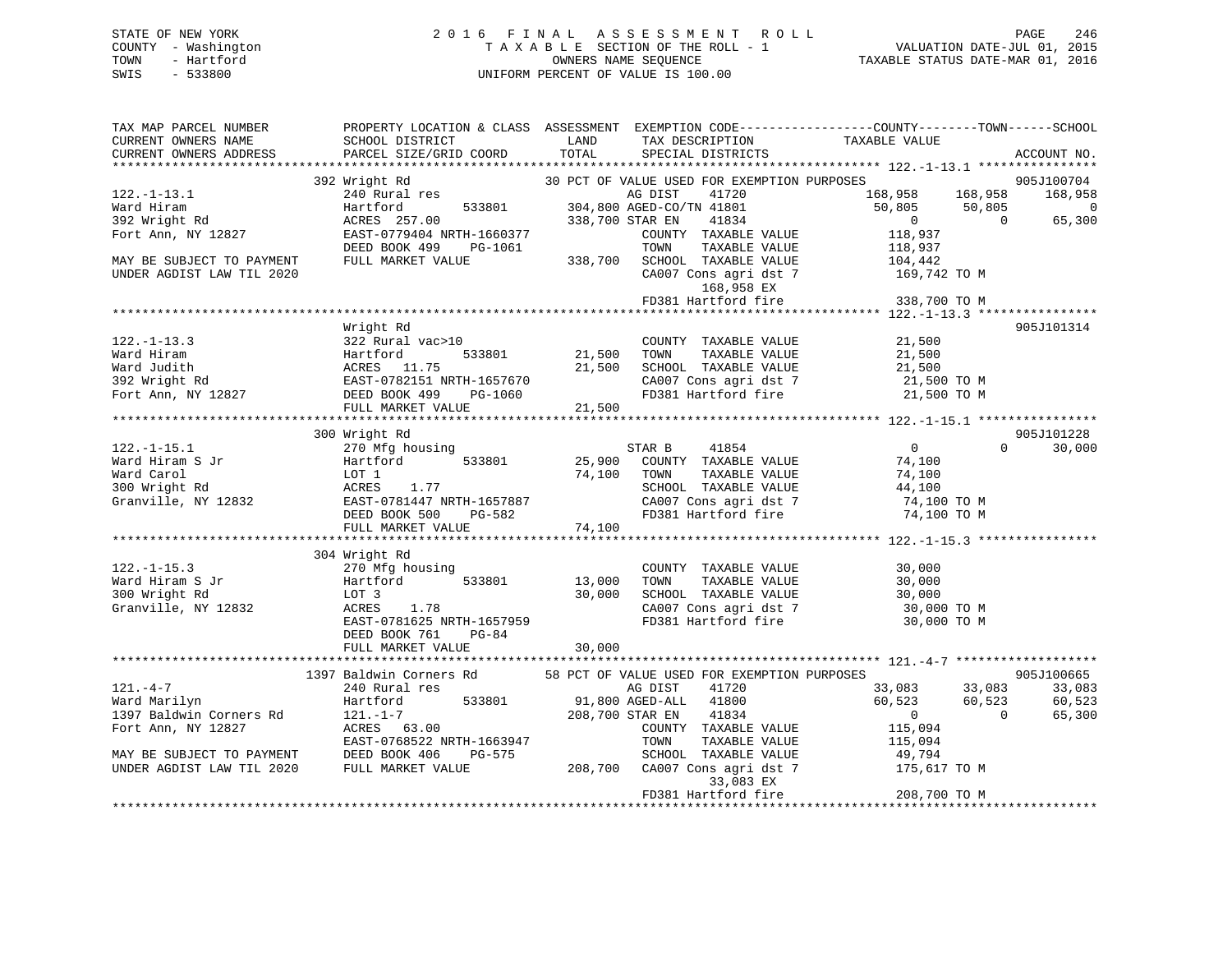## STATE OF NEW YORK 2 0 1 6 F I N A L A S S E S S M E N T R O L L PAGE 247 COUNTY - Washington T A X A B L E SECTION OF THE ROLL - 1 VALUATION DATE-JUL 01, 2015 TOWN - Hartford **TAXABLE STATUS DATE-MAR 01, 2016** OWNERS NAME SEQUENCE TAXABLE STATUS DATE-MAR 01, 2016 SWIS - 533800 UNIFORM PERCENT OF VALUE IS 100.00

| TAX MAP PARCEL NUMBER<br>CURRENT OWNERS NAME<br>CURRENT OWNERS ADDRESS                                                              | PROPERTY LOCATION & CLASS ASSESSMENT EXEMPTION CODE---------------COUNTY-------TOWN-----SCHOOL<br>SCHOOL DISTRICT<br>PARCEL SIZE/GRID COORD                                             | LAND<br>TOTAL              | TAX DESCRIPTION TAXABLE VALUE<br>SPECIAL DISTRICTS                                                                                                                                                    |                                                                                                | ACCOUNT NO.                                                |
|-------------------------------------------------------------------------------------------------------------------------------------|-----------------------------------------------------------------------------------------------------------------------------------------------------------------------------------------|----------------------------|-------------------------------------------------------------------------------------------------------------------------------------------------------------------------------------------------------|------------------------------------------------------------------------------------------------|------------------------------------------------------------|
| $132. - 1 - 27.1$<br>Ward Richard<br>PO Box 107<br>Hartford, NY 12838                                                               | 50 Christian Hill Rd<br>210 1 Family Res<br>533801<br>Hartford<br>2.24<br>ACRES<br>EAST-0785409 NRTH-1652137<br>DEED BOOK 3283 PG-322<br>FULL MARKET VALUE                              | 28,900<br>151,000          | STAR EN<br>41834<br>COUNTY TAXABLE VALUE<br>TOWN<br>TAXABLE VALUE<br>SCHOOL TAXABLE VALUE<br>CA007 Cons agri dst 7 151,000 TO M<br>FD381 Hartford fire 151.000 TO M<br>151,000 FD381 Hartford fire    | 0<br>151,000<br>151,000<br>85,700<br>151,000 TO M                                              | 905J101414<br>65,300<br>$\Omega$                           |
|                                                                                                                                     |                                                                                                                                                                                         |                            |                                                                                                                                                                                                       |                                                                                                |                                                            |
| $140. - 1 - 36$<br>Washburn Gerald W Sr<br>Washburn Marilla<br>3499 State Route 196 EAST-0770665 NRTH-1644717<br>Fort Ann, NY 12827 | 3499 State Route 196<br>270 Mfg housing<br>Hartford<br>ACRES<br>3.00<br>DEED BOOK 683<br><b>PG-90</b><br>FULL MARKET VALUE                                                              |                            | CW_10_VET/ 41151<br>533801 26,800 CW_DISBLD_ 41171<br>CW_10_VET/ 41151<br>69,400 STAR EN 41834<br>COUNTY TAXABLE VALUE<br>TOWN<br>TAXABLE VALUE<br>69,400 SCHOOL TAXABLE VALUE<br>FD381 Hartford fire | 6,940<br>6,940<br>3,470<br>3,470<br>$\overline{0}$<br>58,990<br>58,990<br>4,100<br>69,400 TO M | 905J100001<br>$\sim$ 0<br>$\sim$ 0<br>65,300<br>$\bigcirc$ |
|                                                                                                                                     |                                                                                                                                                                                         |                            |                                                                                                                                                                                                       |                                                                                                |                                                            |
| $149. - 1 - 21$<br>Washburn Michael<br>7401 State Route 40<br>Fort Ann, NY 12827                                                    | 7401 State Route 40<br>210 1 Family Res<br>Hartford<br>533801<br>744/286 556/183<br>FRNT 200.00 DPTH 150.00<br>EAST-0776131 NRTH-1639313<br>DEED BOOK 721<br>PG-80<br>FULL MARKET VALUE | 128,100<br>128,100         | STAR B<br>41854<br>19,900 COUNTY TAXABLE VALUE<br>TOWN<br>TAXABLE VALUE<br>SCHOOL TAXABLE VALUE<br>FD381 Hartford fire                                                                                | $\overline{0}$<br>128,100<br>128,100<br>98,100<br>128,100 TO M                                 | 905J100111<br>$\Omega$<br>30,000                           |
|                                                                                                                                     |                                                                                                                                                                                         |                            |                                                                                                                                                                                                       |                                                                                                |                                                            |
| $148. - 1 - 20$<br>Washington County<br>C/O Mary Jean Frazer<br>1930 County Route 43<br>Fort Edward, NY 12828                       | Mcdougal Rd OFF<br>314 Rural vac<10<br>533801<br>Hartford<br>5.50<br>ACRES<br>EAST-0766293 NRTH-1632365<br>DEED BOOK 2712 PG-95<br>FULL MARKET VALUE                                    | 3,600<br>3,600<br>3,600    | COUNTY TAXABLE VALUE<br>TOWN<br>TAXABLE VALUE<br>SCHOOL TAXABLE VALUE<br>CA006 Cons agri dst 6<br>FD381 Hartford fire                                                                                 | 3,600<br>3,600<br>3,600<br>3,600 TO M<br>3,600 TO M                                            | 905J100437                                                 |
|                                                                                                                                     |                                                                                                                                                                                         |                            |                                                                                                                                                                                                       |                                                                                                |                                                            |
| $149. - 1 - 32.1$<br>Weatherwax Tyler J<br>847 West River Rd<br>Gansevoort, NY 12831                                                | Swamp Ln<br>323 Vacant rural<br>533801<br>Hartford<br>ACRES 43.70<br>FULL MARKET VALUE                                                                                                  | 36,500<br>36,500<br>36,500 | COUNTY TAXABLE VALUE<br>TOWN<br>TAXABLE VALUE<br>SCHOOL TAXABLE VALUE<br>CA006 Cons agri dst 6<br>FD381 Hartford fire                                                                                 | 36,500<br>36,500<br>36,500<br>36,500 TO M<br>36,500 TO M                                       | 905J100335                                                 |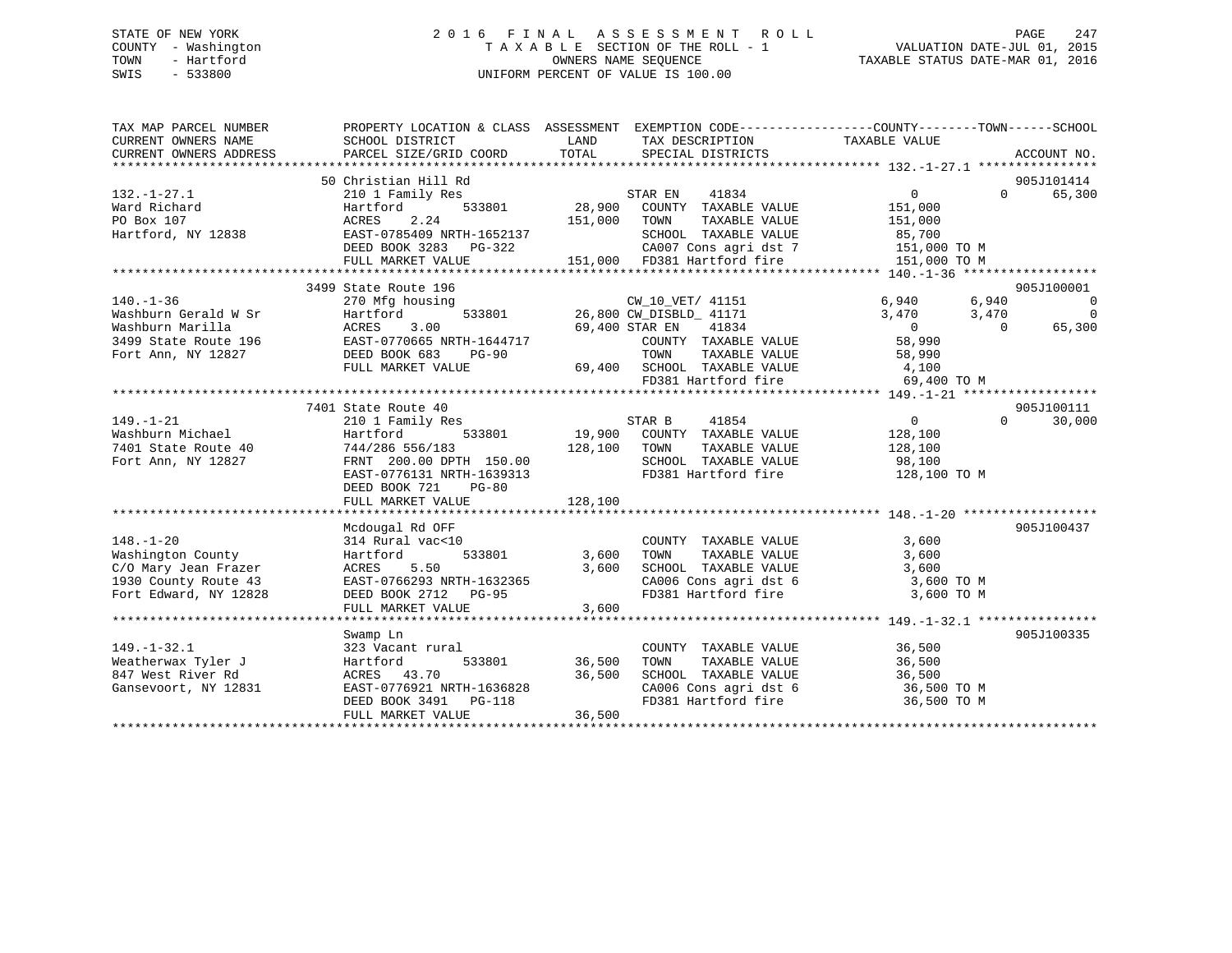## STATE OF NEW YORK 2 0 1 6 F I N A L A S S E S S M E N T R O L L PAGE 248 COUNTY - Washington T A X A B L E SECTION OF THE ROLL - 1 VALUATION DATE-JUL 01, 2015 TOWN - Hartford **TAXABLE STATUS DATE-MAR 01, 2016** OWNERS NAME SEQUENCE TAXABLE STATUS DATE-MAR 01, 2016 SWIS - 533800 UNIFORM PERCENT OF VALUE IS 100.00

| SCHOOL DISTRICT<br>PARCEL SIZE/GRID COORD                                                                                        | LAND<br>TOTAL                                                                                                                                                                                                                     | TAX DESCRIPTION<br>SPECIAL DISTRICTS                                                                                           |                                                                                                                                                                   | ACCOUNT NO.                                                                                                                                                                                            |
|----------------------------------------------------------------------------------------------------------------------------------|-----------------------------------------------------------------------------------------------------------------------------------------------------------------------------------------------------------------------------------|--------------------------------------------------------------------------------------------------------------------------------|-------------------------------------------------------------------------------------------------------------------------------------------------------------------|--------------------------------------------------------------------------------------------------------------------------------------------------------------------------------------------------------|
|                                                                                                                                  |                                                                                                                                                                                                                                   |                                                                                                                                |                                                                                                                                                                   |                                                                                                                                                                                                        |
| 210 1 Family Res                                                                                                                 |                                                                                                                                                                                                                                   | 41854                                                                                                                          | $\Omega$<br>$\Omega$                                                                                                                                              | 30,000                                                                                                                                                                                                 |
| 785/207<br>ACRES<br>1.20                                                                                                         | 110,600                                                                                                                                                                                                                           | TOWN<br>TAXABLE VALUE<br>SCHOOL TAXABLE VALUE                                                                                  | 110,600<br>80,600                                                                                                                                                 |                                                                                                                                                                                                        |
| DEED BOOK 2372 PG-310<br>FULL MARKET VALUE                                                                                       | 110,600                                                                                                                                                                                                                           | FD381 Hartford fire                                                                                                            | 110,600 TO M                                                                                                                                                      |                                                                                                                                                                                                        |
|                                                                                                                                  |                                                                                                                                                                                                                                   |                                                                                                                                |                                                                                                                                                                   |                                                                                                                                                                                                        |
| 210 1 Family Res<br>532001<br>Arqyle<br>843-327<br>ACRES<br>7.60<br>EAST-0780762 NRTH-1633145<br>DEED BOOK 3580 PG-274           | 49,200<br>250,000                                                                                                                                                                                                                 | COUNTY TAXABLE VALUE<br>TAXABLE VALUE<br>TOWN<br>SCHOOL TAXABLE VALUE<br>CA006 Cons agri dst 6<br>FD381 Hartford fire          | 250,000<br>250,000<br>250,000<br>250,000 TO M<br>250,000 TO M                                                                                                     |                                                                                                                                                                                                        |
|                                                                                                                                  |                                                                                                                                                                                                                                   |                                                                                                                                |                                                                                                                                                                   |                                                                                                                                                                                                        |
|                                                                                                                                  |                                                                                                                                                                                                                                   |                                                                                                                                |                                                                                                                                                                   |                                                                                                                                                                                                        |
| 240 Rural res<br>Hartford<br>ACRES 11.23<br>DEED BOOK 3377 PG-20                                                                 |                                                                                                                                                                                                                                   | 41854<br>TOWN<br>TAXABLE VALUE<br>FD381 Hartford fire                                                                          | 31,200<br>27,000<br>$\overline{0}$<br>$\Omega$<br>176,800<br>181,000<br>178,000                                                                                   | $\Omega$<br>30,000                                                                                                                                                                                     |
|                                                                                                                                  |                                                                                                                                                                                                                                   |                                                                                                                                |                                                                                                                                                                   |                                                                                                                                                                                                        |
| 210 1 Family Res<br>Hartford<br>533801<br>1.78<br>ACRES<br>EAST-0788737 NRTH-1654370<br>DEED BOOK 3552 PG-35                     | 158,600                                                                                                                                                                                                                           | COUNTY TAXABLE VALUE<br>TAXABLE VALUE<br>TOWN<br>SCHOOL TAXABLE VALUE<br>FD381 Hartford fire                                   | 158,600<br>158,600<br>158,600<br>158,600 TO M                                                                                                                     | 905J101429                                                                                                                                                                                             |
|                                                                                                                                  |                                                                                                                                                                                                                                   |                                                                                                                                |                                                                                                                                                                   |                                                                                                                                                                                                        |
|                                                                                                                                  |                                                                                                                                                                                                                                   |                                                                                                                                |                                                                                                                                                                   | 905J100372                                                                                                                                                                                             |
| 210 1 Family Res<br>Hartford<br>533801<br>FRNT 196.00 DPTH 180.00<br>BANK<br>26<br>DEED BOOK 2526<br>PG-285<br>FULL MARKET VALUE | 165,600<br>165,600                                                                                                                                                                                                                | 41854<br>COUNTY TAXABLE VALUE<br>TAXABLE VALUE<br>TOWN<br>SCHOOL TAXABLE VALUE<br>CA007 Cons agri dst 7<br>FD381 Hartford fire | $\Omega$<br>165,600<br>165,600<br>135,600<br>165,600 TO M<br>165,600 TO M                                                                                         | 30,000                                                                                                                                                                                                 |
|                                                                                                                                  | 3876 State Route 196<br>533801<br>Hartford<br>EAST-0779465 NRTH-1645430<br>164 Pope Hill Rd<br>FULL MARKET VALUE<br>78 Skyview Meadows Ln<br>FULL MARKET VALUE<br>8192 State Route 40<br>FULL MARKET VALUE<br>8808 State Route 40 | 23,800<br>250,000<br>SUBJ TO EASEMENT 2417/211<br>EAST-0788674 NRTH-1649364<br>208,000<br>158,600<br>EAST-0791525 NRTH-1667561 | STAR B<br>COUNTY TAXABLE VALUE<br>CA007 Cons agri dst 7<br>VET WAR CT 41121<br>533801 30,800 STAR B<br>208,000 COUNTY TAXABLE VALUE<br>26,000<br>STAR B<br>21,300 | PROPERTY LOCATION & CLASS ASSESSMENT EXEMPTION CODE----------------COUNTY-------TOWN------SCHOOL<br>TAXABLE VALUE<br>110,600<br>110,600 TO M<br>SCHOOL TAXABLE VALUE<br>208,000 TO M<br>$\overline{0}$ |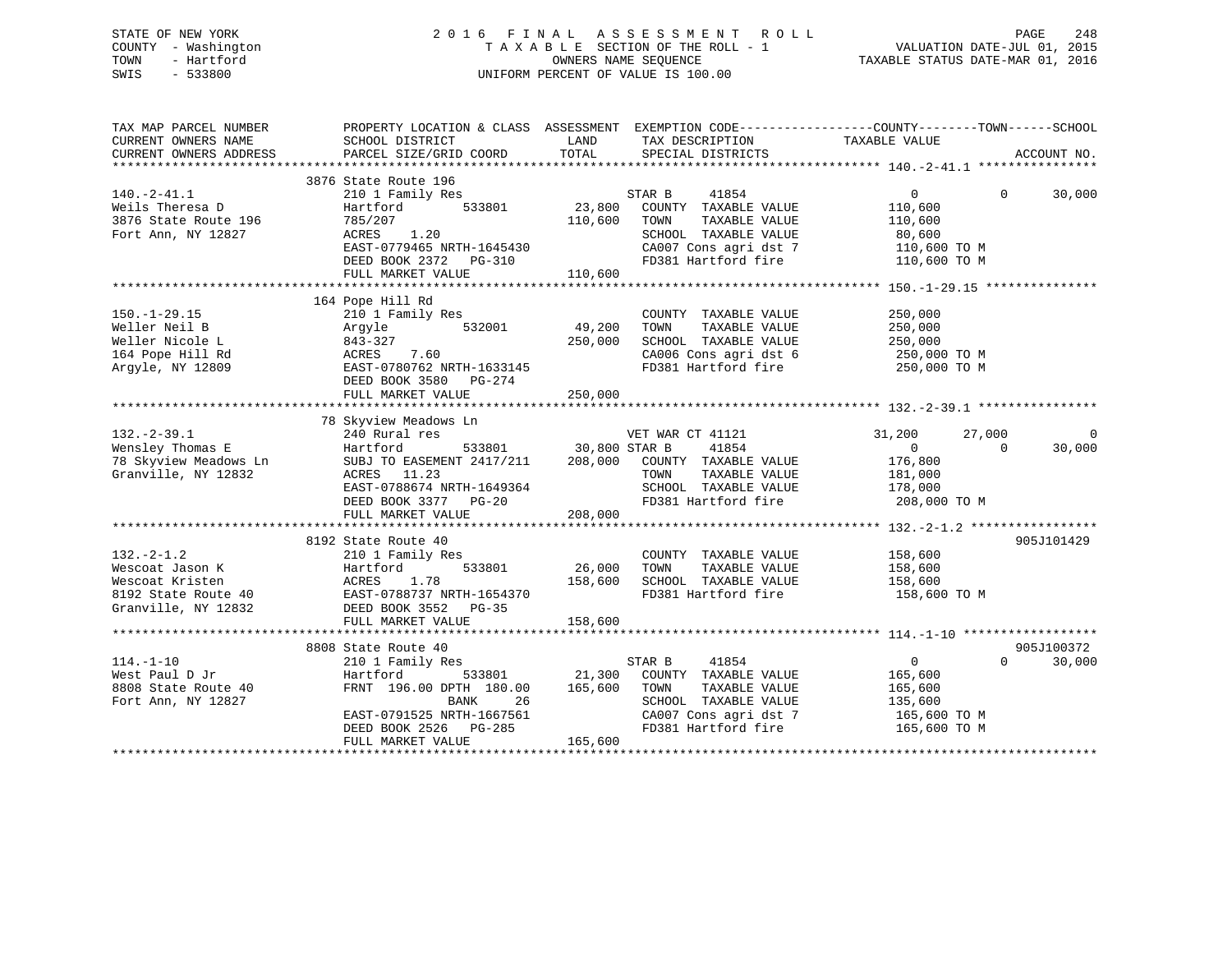# STATE OF NEW YORK 2 0 1 6 F I N A L A S S E S S M E N T R O L L PAGE 249 COUNTY - Washington T A X A B L E SECTION OF THE ROLL - 1 VALUATION DATE-JUL 01, 2015 TOWN - Hartford OWNERS NAME SEQUENCE TAXABLE STATUS DATE-MAR 01, 2016 SWIS - 533800 UNIFORM PERCENT OF VALUE IS 100.00

TAX MAP PARCEL NUMBER PROPERTY LOCATION & CLASS ASSESSMENT EXEMPTION CODE------------------COUNTY--------TOWN------SCHOOL CURRENT OWNERS NAME SCHOOL DISTRICT THE LAND TAX DESCRIPTION TAXABLE VALUE CURRENT OWNERS ADDRESS PARCEL SIZE/GRID COORD TOTAL SPECIAL DISTRICTS ACCOUNT NO. \*\*\*\*\*\*\*\*\*\*\*\*\*\*\*\*\*\*\*\*\*\*\*\*\*\*\*\*\*\*\*\*\*\*\*\*\*\*\*\*\*\*\*\*\*\*\*\*\*\*\*\*\*\*\*\*\*\*\*\*\*\*\*\*\*\*\*\*\*\*\*\*\*\*\*\*\*\*\*\*\*\*\*\*\*\*\*\*\*\*\*\*\*\*\*\*\*\*\*\*\*\*\* 132.-1-15.3 \*\*\*\*\*\*\*\*\*\*\*\*\*\*\*\* 172 Hartford Main St132.-1-15.3 311 Res vac land COUNTY TAXABLE VALUE 14,800 <code>West Paul D Sr</code> Hartford 533801 14,800 TOWN TAXABLE VALUE 14,800 West Jacklyn K ACRES 3.76 14,800 SCHOOL TAXABLE VALUE 14,800 PO Box 293 EAST-0788108 NRTH-1654835 CA007 Cons agri dst 7 14,800 TO M North Creek, NY 12853 DEED BOOK 3635 PG-344 FD381 Hartford fire 14,800 TO M FULL MARKET VALUE 14,800 PRIOR OWNER ON 3/01/2016 Sassone Mark \*\*\*\*\*\*\*\*\*\*\*\*\*\*\*\*\*\*\*\*\*\*\*\*\*\*\*\*\*\*\*\*\*\*\*\*\*\*\*\*\*\*\*\*\*\*\*\*\*\*\*\*\*\*\*\*\*\*\*\*\*\*\*\*\*\*\*\*\*\*\*\*\*\*\*\*\*\*\*\*\*\*\*\*\*\*\*\*\*\*\*\*\*\*\*\*\*\*\*\*\*\*\* 122.-1-35.3 \*\*\*\*\*\*\*\*\*\*\*\*\*\*\*\* 20 Country Ln Ext 122.-1-35.3 210 1 Family Res STAR B 41854 0 30,000 West Ronald Hartford 533801 26,800 COUNTY TAXABLE VALUE 127,000 West Karin ACRES 2.00 127,000 TOWN TAXABLE VALUE 127,000 20 Country Ln Ext EAST-0770315 NRTH-1659839 SCHOOL TAXABLE VALUE 97,000 Fort Ann, NY 12827 DEED BOOK 1886 PG-349 CA007 Cons agri dst 7 127,000 TO M FULL MARKET VALUE 127,000 FD381 Hartford fire 127,000 TO M \*\*\*\*\*\*\*\*\*\*\*\*\*\*\*\*\*\*\*\*\*\*\*\*\*\*\*\*\*\*\*\*\*\*\*\*\*\*\*\*\*\*\*\*\*\*\*\*\*\*\*\*\*\*\*\*\*\*\*\*\*\*\*\*\*\*\*\*\*\*\*\*\*\*\*\*\*\*\*\*\*\*\*\*\*\*\*\*\*\*\*\*\*\*\*\*\*\*\*\*\*\*\* 148.-1-9 \*\*\*\*\*\*\*\*\*\*\*\*\*\*\*\*\*\*\* 3142 County Route 43 905J100093 148.-1-9 210 1 Family Res STAR B 41854 0 0 30,000 Wever Nancy LE Hartford 533801 14,000 COUNTY TAXABLE VALUE 65,000 3142 County Route 43 FRNT 115.00 DPTH 135.00 65,000 TOWN TAXABLE VALUE 65,000 Fort Ann, NY 12827 EAST-0765356 NRTH-1637442 SCHOOL TAXABLE VALUE 35,000 DEED BOOK 2917 PG-24 FD381 Hartford fire 65,000 TO M DEED BOOK 2917 PG-24<br>FULL MARKET VALUE 65,000 \*\*\*\*\*\*\*\*\*\*\*\*\*\*\*\*\*\*\*\*\*\*\*\*\*\*\*\*\*\*\*\*\*\*\*\*\*\*\*\*\*\*\*\*\*\*\*\*\*\*\*\*\*\*\*\*\*\*\*\*\*\*\*\*\*\*\*\*\*\*\*\*\*\*\*\*\*\*\*\*\*\*\*\*\*\*\*\*\*\*\*\*\*\*\*\*\*\*\*\*\*\*\* 149.-1-8 \*\*\*\*\*\*\*\*\*\*\*\*\*\*\*\*\*\*\* 85 North Rd 905J100526 $0 \t 0 \t 30,000$ 149.-1-8 210 1 Family Res STAR B 41854 0 0 30,000 Wheeler Randy L Hartford 533801 23,400 COUNTY TAXABLE VALUE 118,700 Wheeler Barbara A ACRES 1.10 118,700 TOWN TAXABLE VALUE 118,700 85 North Rd EAST-0773279 NRTH-1640994 SCHOOL TAXABLE VALUE 88,700 Ft Ann, NY 12827 DEED BOOK 929 PG-42 FD381 Hartford fire 118,700 TO M FULL MARKET VALUE 118,700 \*\*\*\*\*\*\*\*\*\*\*\*\*\*\*\*\*\*\*\*\*\*\*\*\*\*\*\*\*\*\*\*\*\*\*\*\*\*\*\*\*\*\*\*\*\*\*\*\*\*\*\*\*\*\*\*\*\*\*\*\*\*\*\*\*\*\*\*\*\*\*\*\*\*\*\*\*\*\*\*\*\*\*\*\*\*\*\*\*\*\*\*\*\*\*\*\*\*\*\*\*\*\* 149.-1-9.3 \*\*\*\*\*\*\*\*\*\*\*\*\*\*\*\*\* North Rd311 Res vac land 149.-1-9.3 311 Res vac land COUNTY TAXABLE VALUE 13,700 Wheeler Randy L Hartford 533801 13,700 TOWN TAXABLE VALUE 13,700 85 North Rd Survey 12506 13,700 SCHOOL TAXABLE VALUE 13,700 Fort Ann, NY 12827 ACRES 2.03 FD381 Hartford fire 13,700 TO M EAST-0773743 NRTH-1639791 DEED BOOK 3417 PG-79 FULL MARKET VALUE 13,700 \*\*\*\*\*\*\*\*\*\*\*\*\*\*\*\*\*\*\*\*\*\*\*\*\*\*\*\*\*\*\*\*\*\*\*\*\*\*\*\*\*\*\*\*\*\*\*\*\*\*\*\*\*\*\*\*\*\*\*\*\*\*\*\*\*\*\*\*\*\*\*\*\*\*\*\*\*\*\*\*\*\*\*\*\*\*\*\*\*\*\*\*\*\*\*\*\*\*\*\*\*\*\*\*\*\*\*\*\*\*\*\*\*\*\*\*\*\*\*\*\*\*\*\*\*\*\*\*\*\*\*\*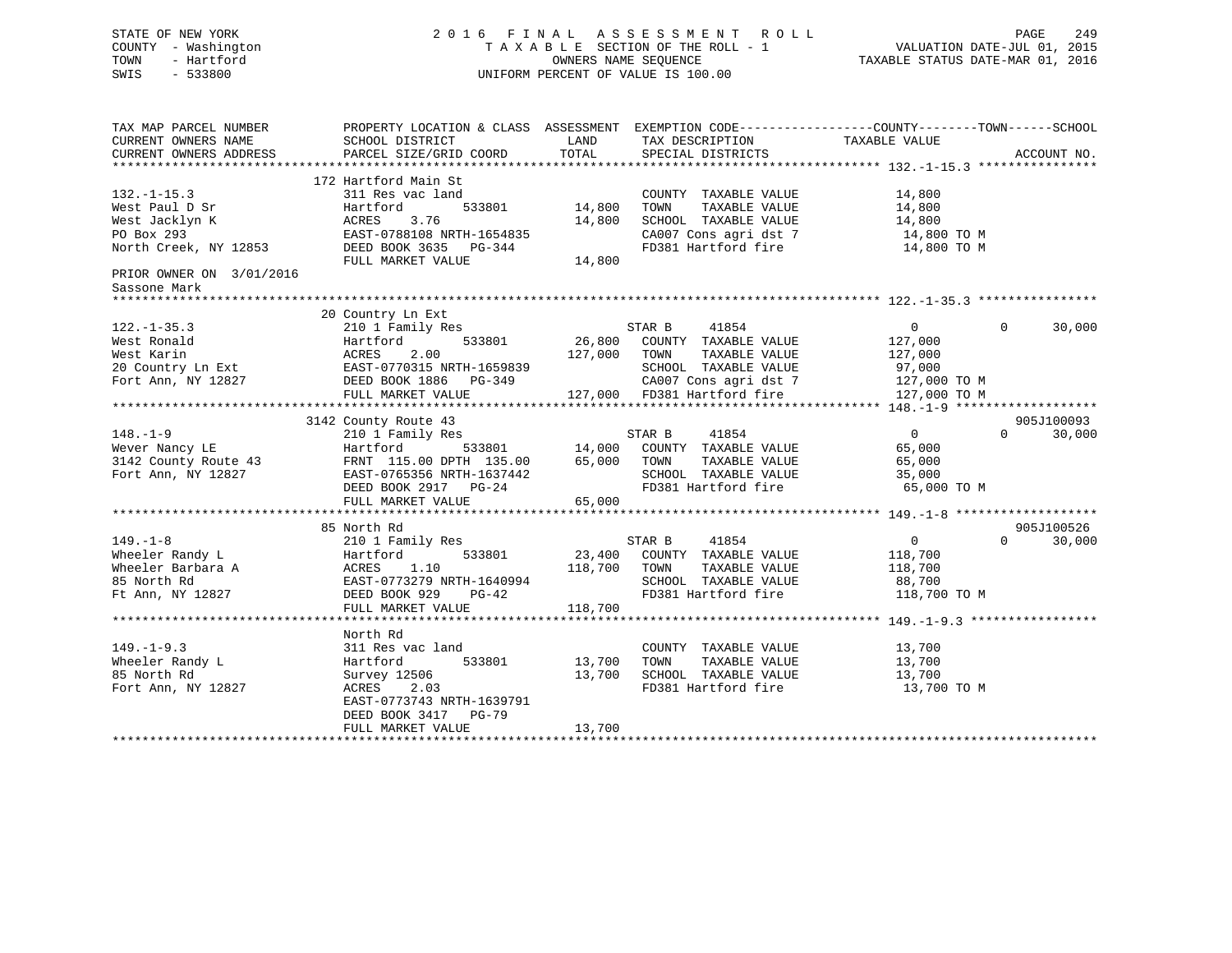## STATE OF NEW YORK 2 0 1 6 F I N A L A S S E S S M E N T R O L L PAGE 250 COUNTY - Washington T A X A B L E SECTION OF THE ROLL - 1 VALUATION DATE-JUL 01, 2015 TOWN - Hartford **TAXABLE STATUS DATE-MAR 01, 2016** OWNERS NAME SEQUENCE TAXABLE STATUS DATE-MAR 01, 2016 SWIS - 533800 UNIFORM PERCENT OF VALUE IS 100.00

| TAX MAP PARCEL NUMBER  | PROPERTY LOCATION & CLASS ASSESSMENT EXEMPTION CODE----------------COUNTY-------TOWN------SCHOOL |         |                                             |                         |                |                          |
|------------------------|--------------------------------------------------------------------------------------------------|---------|---------------------------------------------|-------------------------|----------------|--------------------------|
| CURRENT OWNERS NAME    | SCHOOL DISTRICT                                                                                  | LAND    | TAX DESCRIPTION                             | TAXABLE VALUE           |                |                          |
| CURRENT OWNERS ADDRESS | PARCEL SIZE/GRID COORD                                                                           | TOTAL   | SPECIAL DISTRICTS                           |                         |                | ACCOUNT NO.              |
|                        | 205 Townsend Rd                                                                                  |         |                                             |                         |                |                          |
| $140. - 2 - 2.5$       | 210 1 Family Res                                                                                 |         | STAR B<br>41854                             | $\overline{0}$          | $\Omega$       | 30,000                   |
| White Charles D Jr     | 533801<br>Hartford                                                                               |         | 24,300 COUNTY TAXABLE VALUE                 | 209,200                 |                |                          |
| White Deborah B        | 1.05<br>ACRES                                                                                    | 209,200 | TAXABLE VALUE<br>TOWN                       | 209,200                 |                |                          |
| 205 Townsend Rd        | EAST-0779346 NRTH-1649099                                                                        |         | SCHOOL TAXABLE VALUE                        | 179,200                 |                |                          |
| Hartford, NY 12838     | DEED BOOK 903<br>$PG-7$                                                                          |         | CA007 Cons agri dst 7                       | 209,200 TO M            |                |                          |
|                        | FULL MARKET VALUE                                                                                |         | 209,200 FD381 Hartford fire                 | 209,200 TO M            |                |                          |
|                        |                                                                                                  |         |                                             |                         |                |                          |
|                        | Blood St                                                                                         |         |                                             |                         |                |                          |
|                        |                                                                                                  |         |                                             |                         |                |                          |
| $132. -4 - 5.1$        | 311 Res vac land                                                                                 |         | COUNTY TAXABLE VALUE                        | 1,000                   |                |                          |
| White Deb              | 533801<br>Hartford                                                                               | 1,000   | TOWN<br>TAXABLE VALUE                       | 1,000                   |                |                          |
| Gyori Liz              | $P/O$ Lot 3                                                                                      | 1,000   | SCHOOL TAXABLE VALUE                        | 1,000                   |                |                          |
| PO Box 494             | FRNT 266.00 DPTH 58.00                                                                           |         | FD381 Hartford fire                         | 1,000 TO M              |                |                          |
| Dorset, VT 05251       | EAST-0794765 NRTH-1653302                                                                        |         |                                             |                         |                |                          |
|                        | DEED BOOK 2527 PG-342                                                                            |         |                                             |                         |                |                          |
|                        | FULL MARKET VALUE                                                                                | 1,000   |                                             |                         |                |                          |
|                        |                                                                                                  |         |                                             |                         |                |                          |
|                        | 7952 State Route 40                                                                              |         |                                             |                         |                | 905J101239               |
| $141. - 1 - 34.1$      | 484 1 use sm bld                                                                                 |         | COUNTY TAXABLE VALUE                        | 111,200                 |                |                          |
| White Debora B         | Hartford<br>533801                                                                               | 20,000  | TOWN<br>TAXABLE VALUE                       | 111,200                 |                |                          |
| 205 Townsend Rd        | Ease 937/305                                                                                     | 111,200 | SCHOOL TAXABLE VALUE                        | 111,200<br>111,200 TO M |                |                          |
| Hartford, NY 12838     | FRNT 375.00 DPTH 203.00                                                                          |         | CA007 Cons agri dst 7                       |                         |                |                          |
|                        | EAST-0785033 NRTH-1649453                                                                        |         | FD381 Hartford fire                         | 111,200 TO M            |                |                          |
|                        | DEED BOOK 775<br>$PG-13$                                                                         |         |                                             |                         |                |                          |
|                        | FULL MARKET VALUE                                                                                | 111,200 |                                             |                         |                |                          |
|                        |                                                                                                  |         |                                             |                         |                |                          |
|                        | 212 Warren Rd                                                                                    |         | 55 PCT OF VALUE USED FOR EXEMPTION PURPOSES |                         |                | 905J100675               |
| $123. - 1 - 25$        | 240 Rural res                                                                                    |         | VET COM CT 41131                            | 13,791                  | 13,791         | $\overline{\phantom{0}}$ |
| White Donna M LE       | 533801<br>Hartford                                                                               |         | 54,000 VET DIS CT 41141                     | 8,275                   | 8,275          | $\overline{0}$           |
| White Charles L        | Hartford 533801<br>ACRES 30.10<br>EAST-0783199 NRTH-1659478<br>DEED BOOK 3203 PG-316             |         | 100,300 AGED-CO/TN 41801                    | 16,550                  | 16,550         | $\overline{0}$           |
| 212 Warren Rd          |                                                                                                  |         | AGED-SCH<br>41804                           | $\overline{0}$          | $\overline{0}$ | 24,824                   |
| Fort Ann, NY 12827     | DEED BOOK 3203 PG-316                                                                            |         | STAR EN<br>41834                            | $\overline{0}$          | $\Omega$       | 65,300                   |
|                        | FULL MARKET VALUE                                                                                |         | 100,300 COUNTY TAXABLE VALUE                | 61,684                  |                |                          |
|                        |                                                                                                  |         | TAXABLE VALUE<br>TOWN                       | 61,684                  |                |                          |
|                        |                                                                                                  |         | SCHOOL TAXABLE VALUE                        | 10,176                  |                |                          |
|                        |                                                                                                  |         | CA007 Cons agri dst 7                       | 100,300 TO M            |                |                          |
|                        |                                                                                                  |         | FD381 Hartford fire                         | 100,300 TO M            |                |                          |
|                        |                                                                                                  |         |                                             |                         |                |                          |
|                        | 57 Cedar Ridge Way                                                                               |         |                                             |                         |                | 905J101154               |
| $122. - 1 - 53$        | 210 1 Family Res                                                                                 |         | 41854<br>STAR B                             | $\overline{0}$          | $\Omega$       | 30,000                   |
| White Michael A III    | 533801<br>Hartford                                                                               | 28,600  | COUNTY TAXABLE VALUE                        | 159,000                 |                |                          |
| White Erin A           | ACRES<br>9.56                                                                                    | 159,000 | TAXABLE VALUE<br>TOWN                       | 159,000                 |                |                          |
| 57 Cedar Ridge Way     | EAST-0768803 NRTH-1658141                                                                        |         | SCHOOL TAXABLE VALUE                        | 129,000                 |                |                          |
| Fort Ann, NY 12827     | DEED BOOK 2123 PG-232                                                                            |         | CA007 Cons agri dst 7                       | 159,000 TO M            |                |                          |
|                        | FULL MARKET VALUE                                                                                |         | 159,000 FD381 Hartford fire                 | 159,000 TO M            |                |                          |
|                        |                                                                                                  |         |                                             |                         |                |                          |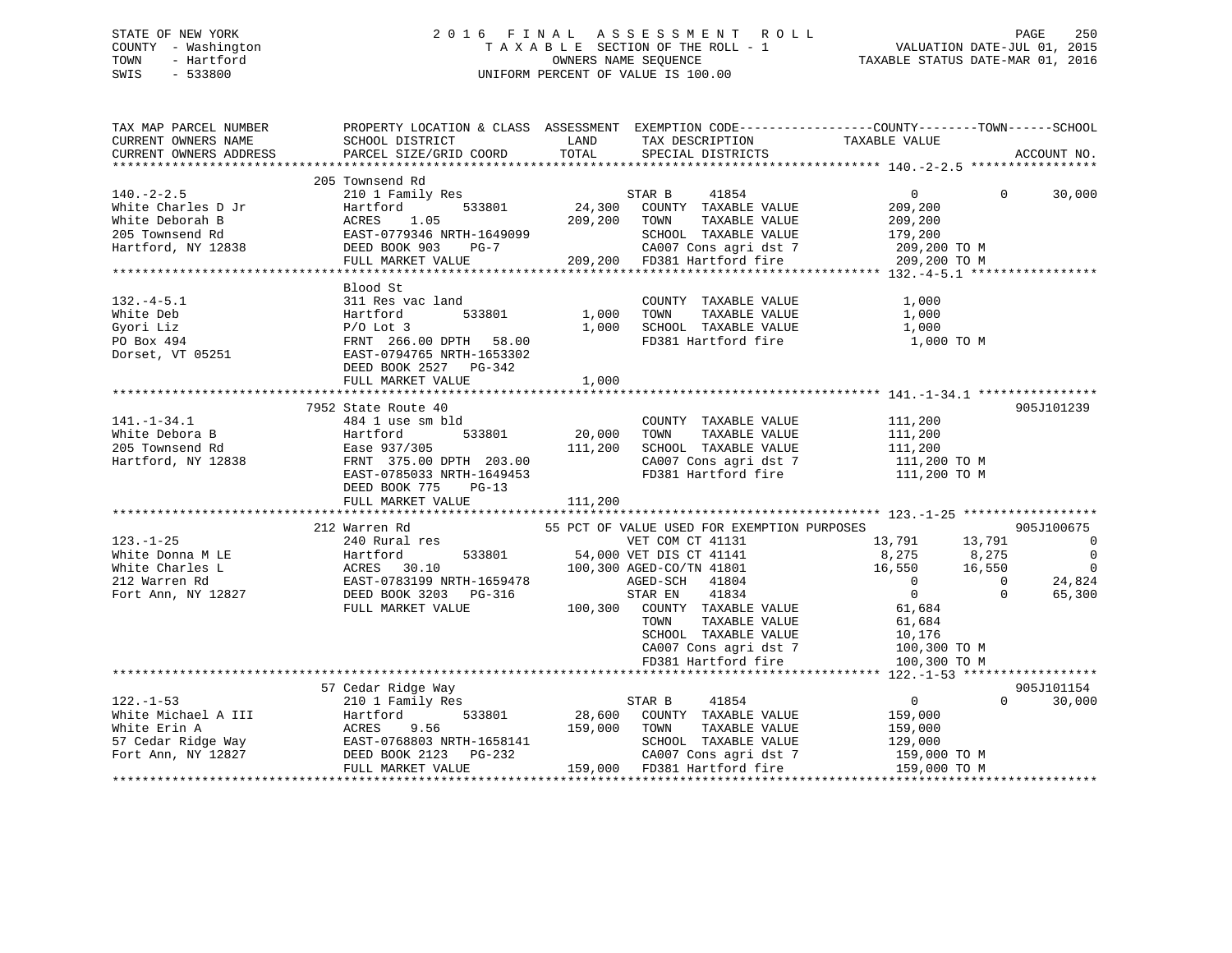## STATE OF NEW YORK 2 0 1 6 F I N A L A S S E S S M E N T R O L L PAGE 251 COUNTY - Washington T A X A B L E SECTION OF THE ROLL - 1 VALUATION DATE-JUL 01, 2015 TOWN - Hartford **TAXABLE STATUS DATE-MAR 01, 2016** OWNERS NAME SEQUENCE TAXABLE STATUS DATE-MAR 01, 2016 SWIS - 533800 UNIFORM PERCENT OF VALUE IS 100.00

| TAX MAP PARCEL NUMBER<br>CURRENT OWNERS NAME<br>CURRENT OWNERS ADDRESS                               | PROPERTY LOCATION & CLASS ASSESSMENT<br>SCHOOL DISTRICT<br>PARCEL SIZE/GRID COORD                                                                                     | LAND<br>TOTAL                       | EXEMPTION CODE----------------COUNTY-------TOWN------SCHOOL<br>TAX DESCRIPTION<br>SPECIAL DISTRICTS                                                                           | TAXABLE VALUE                                                                                     | ACCOUNT NO.                                                                          |
|------------------------------------------------------------------------------------------------------|-----------------------------------------------------------------------------------------------------------------------------------------------------------------------|-------------------------------------|-------------------------------------------------------------------------------------------------------------------------------------------------------------------------------|---------------------------------------------------------------------------------------------------|--------------------------------------------------------------------------------------|
| $132. - 2 - 1$<br>White Orin Jr<br>8642 State Route 40<br>Granville, NY 12832                        | State Route 40<br>322 Rural vac>10<br>533801<br>Hartford<br>ACRES 16.72<br>EAST-0789258 NRTH-1654910<br>DEED BOOK 651<br>PG-178<br>FULL MARKET VALUE                  | 41,200<br>41,200<br>41,200          | COUNTY TAXABLE VALUE<br>TOWN<br>TAXABLE VALUE<br>SCHOOL TAXABLE VALUE<br>FD381 Hartford fire                                                                                  | 41,200<br>41,200<br>41,200<br>41,200 TO M                                                         | 905J100366                                                                           |
|                                                                                                      | 90 Rowe Hill Rd                                                                                                                                                       |                                     |                                                                                                                                                                               |                                                                                                   | 905J100494                                                                           |
| $141. - 1 - 45$<br>White Randy A<br>White Suzanne M<br>90 Rowe Hill Rd<br>Hartford, NY 12838         | 210 1 Family Res<br>Hartford<br>533801<br>1.88<br>ACRES<br>EAST-0786482 NRTH-1650200<br>DEED BOOK 1924 PG-203<br>FULL MARKET VALUE                                    | 162,900 STAR B<br>162,900           | VET COM CT 41131<br>26,300 VET DIS CT 41141<br>41854<br>COUNTY TAXABLE VALUE<br>TOWN<br>TAXABLE VALUE<br>SCHOOL TAXABLE VALUE<br>CA007 Cons agri dst 7<br>FD381 Hartford fire | 40,725<br>24,435<br>$\overline{0}$<br>97,740<br>97,740<br>132,900<br>162,900 TO M<br>162,900 TO M | 40,725<br>$\overline{\phantom{0}}$<br>24,435<br>$\overline{0}$<br>30,000<br>$\Omega$ |
|                                                                                                      | 27 Swamp Ln                                                                                                                                                           |                                     |                                                                                                                                                                               |                                                                                                   |                                                                                      |
| $149. - 1 - 32.11$<br>White Scott A<br>White Billie Jo<br>27 Swamp Ln<br>Argyle, NY 12809            | 240 Rural res<br>Hartford<br>533801<br>ACRES 18.00<br>EAST-0775699 NRTH-1637181<br>DEED BOOK 840<br>PG-345<br>FULL MARKET VALUE                                       | 53,500<br>209,800                   | 41854<br>STAR B<br>COUNTY TAXABLE VALUE<br>TOWN<br>TAXABLE VALUE<br>SCHOOL TAXABLE VALUE<br>CA006 Cons agri dst 6<br>209,800 FD381 Hartford fire                              | $\overline{0}$<br>209,800<br>209,800<br>179,800<br>209,800 TO M<br>209,800 TO M                   | $\Omega$<br>30,000                                                                   |
|                                                                                                      |                                                                                                                                                                       |                                     |                                                                                                                                                                               |                                                                                                   |                                                                                      |
| $140. - 2 - 35$<br>Whitney Carolyn G<br>Whitney James<br>1177 County Route 23<br>Granville, NY 12832 | 7711 State Route 40<br>230 3 Family Res<br>533801<br>Hartford<br>FRNT 100.00 DPTH 100.00<br>EAST-0781537 NRTH-1644595<br>DEED BOOK 672<br>PG-216<br>FULL MARKET VALUE | 7,900<br>102,400<br>102,400         | COUNTY TAXABLE VALUE<br>TOWN<br>TAXABLE VALUE<br>SCHOOL TAXABLE VALUE<br>FD381 Hartford fire                                                                                  | 102,400<br>102,400<br>102,400<br>102,400 TO M                                                     | 905J100038                                                                           |
|                                                                                                      |                                                                                                                                                                       |                                     |                                                                                                                                                                               |                                                                                                   |                                                                                      |
| $140. - 1 - 1.5$<br>Whitney Keith Allen<br>White Cheryl<br>278 Eldridge Ln<br>Fort Ann, NY 12827     | 278 Eldridge Ln<br>210 1 Family Res<br>Hartford<br>533801<br>1.00 BANK<br>ACRES<br>6<br>EAST-0770139 NRTH-1649993<br>DEED BOOK 830<br>$PG-82$<br>FULL MARKET VALUE    | 24,200 STAR B<br>197,000<br>197,000 | CW_10_VET/ 41151<br>41854<br>COUNTY TAXABLE VALUE<br>TOWN<br>TAXABLE VALUE<br>SCHOOL TAXABLE VALUE<br>FD381 Hartford fire                                                     | 8,000<br>$\Omega$<br>189,000<br>189,000<br>167,000<br>197,000 TO M                                | 8,000<br>$\Omega$<br>30,000<br>$\Omega$                                              |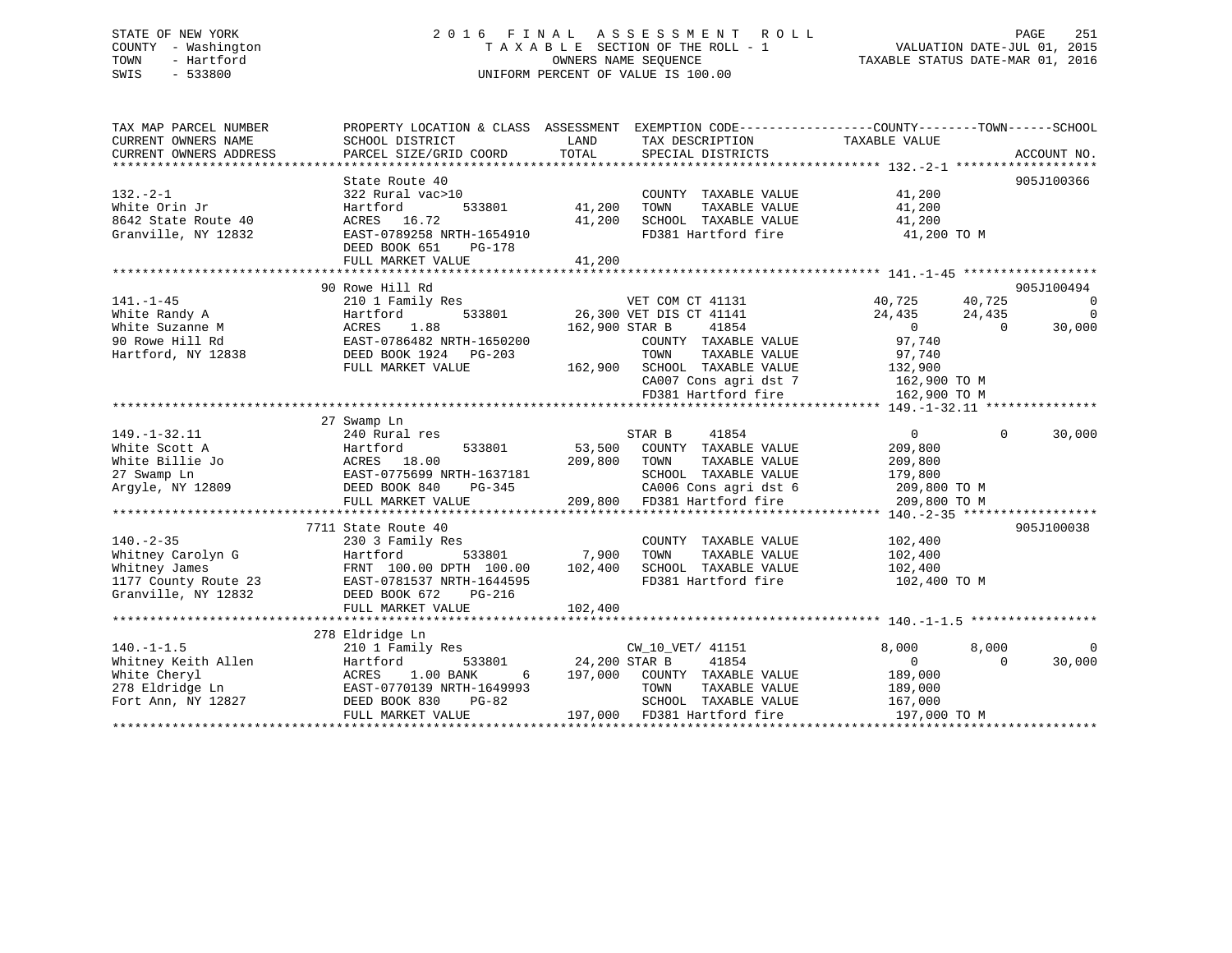## STATE OF NEW YORK 2 0 1 6 F I N A L A S S E S S M E N T R O L L PAGE 252 COUNTY - Washington T A X A B L E SECTION OF THE ROLL - 1 VALUATION DATE-JUL 01, 2015 TOWN - Hartford **TAXABLE STATUS DATE-MAR 01, 2016** OWNERS NAME SEQUENCE TAXABLE STATUS DATE-MAR 01, 2016 SWIS - 533800 UNIFORM PERCENT OF VALUE IS 100.00

| TAX MAP PARCEL NUMBER<br>CURRENT OWNERS NAME<br>CURRENT OWNERS ADDRESS                                                                      | PROPERTY LOCATION & CLASS ASSESSMENT EXEMPTION CODE----------------COUNTY-------TOWN------SCHOOL<br>SCHOOL DISTRICT<br>PARCEL SIZE/GRID COORD                                      | LAND<br>TOTAL                                                               | TAX DESCRIPTION<br>SPECIAL DISTRICTS                                                                                                                                                | TAXABLE VALUE                                                                     | ACCOUNT NO.          |
|---------------------------------------------------------------------------------------------------------------------------------------------|------------------------------------------------------------------------------------------------------------------------------------------------------------------------------------|-----------------------------------------------------------------------------|-------------------------------------------------------------------------------------------------------------------------------------------------------------------------------------|-----------------------------------------------------------------------------------|----------------------|
| $114. - 1 - 13$<br>Whitney Richard<br>Whitney Shirley<br>Box 140<br>North Granville, NY 12854 DEED BOOK 765                                 | State Route 40<br>314 Rural vac<10<br>Hartford<br>ACRES 4.38<br>EAST-0792720 NRTH-1666044<br>PG-67<br>FULL MARKET VALUE                                                            | 533801 15,200<br>15,200<br>15,200                                           | COUNTY TAXABLE VALUE 15,200<br>TAXABLE VALUE<br>TOWN<br>SCHOOL TAXABLE VALUE<br>SCHOOL TAXABLE VALUE 15,200<br>CA007 Cons agri dst 7 15,200 TO M<br>FD381 Hartford fire 15,200 TO M | 15,200<br>15,200                                                                  | 905J100238           |
| $114. - 1 - 6$<br>Whitney Robert F<br>8007 State Route 40<br>Hartford, NY 12838<br>MAY BE SUBJECT TO PAYMENT<br>UNDER AGDIST LAW TIL 2020   | 8909 State Route 40<br>113 Cattle farm<br>533801<br>Hartford<br>ACRES 44.80<br>EAST-0790404 NRTH-1669819<br>DEED BOOK 3105 PG-333<br>FULL MARKET VALUE                             | 144,500<br>144,500                                                          | AG DIST<br>41720<br>72,000 COUNTY TAXABLE VALUE<br>TOWN<br>TAXABLE VALUE<br>CA007 Cons agri dst 7<br>30,672 EX<br>30,672 EX<br>FD381 Hartford fire                                  | 30,672<br>30,672<br>113,828<br>113,828<br>113,828<br>113,828 TO M<br>144,500 TO M | 905J100295<br>30,672 |
| $132.15 - 1 - 29$<br>Whitney Robert F<br>$8007$ State Route 40<br>Hartford, NY 12838                                                        | 73 Christian Hill Rd<br>210 1 Family Res<br>Hartford<br>FRNT 95.00 DPTH 200.00<br>EAST-0785948 NRTH-1652509<br>DEED BOOK 827 PG-181<br>FULL MARKET VALUE                           | 533801                  15,900<br>TH     200.00            35,900<br>35,900 | COUNTY TAXABLE VALUE<br>TAXABLE VALUE<br>TOWN<br>SCHOOL TAXABLE VALUE<br>CA007 Cons agri dst 7<br>FD381 Hartford fire                                                               | 35,900<br>35,900<br>35,900<br>35,900 TO M<br>35,900 TO M                          | 905J100080           |
| $141. - 1 - 4.1$<br>Whitney Robert F<br>8007 State Route 40<br>Hartford, NY 12838<br>MAY BE SUBJECT TO PAYMENT<br>UNDER AGDIST LAW TIL 2020 | State Route 40<br>314 Rural vac<10<br>533801<br>Hartford<br>6.23<br>ACRES<br>EAST-0786013 NRTH-1650475<br>DEED BOOK 1727 PG-332<br>FULL MARKET VALUE                               |                                                                             | AG DIST 41720<br>7,500 COUNTY TAXABLE VALUE<br>7,500 TOWN<br>TAXABLE VALUE<br>SCHOOL TAXABLE VALUE<br>CA007 Cons agri dst 7<br>7,500<br>4,609 EX<br>FD381 Hartford fire             | 4,609<br>4,609<br>2,891<br>2,891<br>2,891<br>2,891 TO M<br>7,500 TO M             | 4,609                |
| $141. - 1 - 6$<br>Whitney Robert F<br>8007 State Route 40<br>Hartford, NY 12838                                                             | 8009 State Route 40<br>411 Apartment<br>533801<br>Hartford<br>10 Apts<br>385/47 470/361<br>ACRES 1.50<br>EAST-0785620 NRTH-1650487<br>PG-122<br>DEED BOOK 506<br>FULL MARKET VALUE | 298,300<br>298,300                                                          | 41854<br>STAR B<br>39,300 COUNTY TAXABLE VALUE<br>TAXABLE VALUE<br>TOWN<br>SCHOOL TAXABLE VALUE<br>CA007 Cons agri dst 7 298,300 TO M<br>FD381 Hartford fire                        | $\overline{0}$<br>$\Omega$<br>298,300<br>298,300<br>268,300<br>298,300 TO M       | 905J100653<br>30,000 |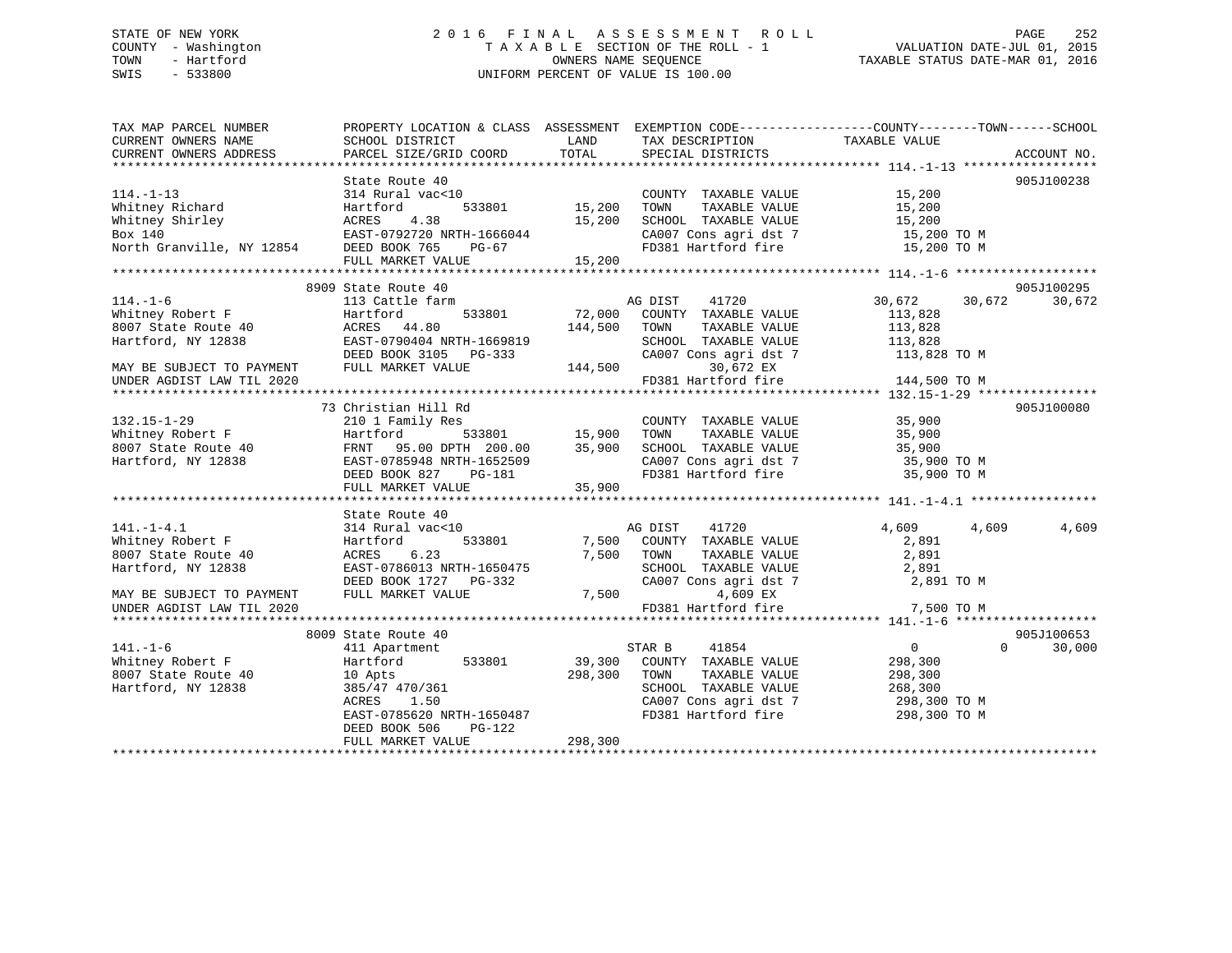# STATE OF NEW YORK 2 0 1 6 F I N A L A S S E S S M E N T R O L L PAGE 253 COUNTY - Washington T A X A B L E SECTION OF THE ROLL - 1 VALUATION DATE-JUL 01, 2015 TOWN - Hartford OWNERS NAME SEQUENCE TAXABLE STATUS DATE-MAR 01, 2016 SWIS - 533800 UNIFORM PERCENT OF VALUE IS 100.00

| TAX MAP PARCEL NUMBER<br>CURRENT OWNERS NAME<br>CURRENT OWNERS ADDRESS                   | PROPERTY LOCATION & CLASS ASSESSMENT<br>SCHOOL DISTRICT<br>PARCEL SIZE/GRID COORD                                                                                | LAND<br>TOTAL                      | TAX DESCRIPTION<br>SPECIAL DISTRICTS                                                                                                                                               | EXEMPTION CODE-----------------COUNTY-------TOWN------SCHOOL<br>TAXABLE VALUE                                          | ACCOUNT NO.          |
|------------------------------------------------------------------------------------------|------------------------------------------------------------------------------------------------------------------------------------------------------------------|------------------------------------|------------------------------------------------------------------------------------------------------------------------------------------------------------------------------------|------------------------------------------------------------------------------------------------------------------------|----------------------|
| $149. - 1 - 29.2$<br>Wicks Leslie<br>Wicks Nicole<br>18 Pope Hill Rd<br>Argyle, NY 12809 | 18 Pope Hill Rd<br>210 1 Family Res<br>Hartford<br>533801<br>ACRES<br>2.70<br>-------<br>EAST-0778087 NRTH-1633534<br>DEED BOOK 1971 PG-109<br>FULL MARKET VALUE | 27,500<br>159,700 TOWN             | 41854<br>STAR B<br>COUNTY TAXABLE VALUE<br>TAXABLE VALUE<br>SCHOOL TAXABLE VALUE<br>CA006 Cons agri dst 6                                                                          | $\Omega$<br>$\Omega$<br>159,700<br>159,700<br>129,700<br>159,700 TO M<br>159,700 TO M                                  | 905J101055<br>30,000 |
|                                                                                          | 16 Hartford Main St                                                                                                                                              |                                    |                                                                                                                                                                                    |                                                                                                                        | 905J100679           |
| $132.15 - 2 - 18$<br>Wilkins Robert W<br>PO Box 102<br>Hartford, NY 12838                | 210 1 Family Res<br>Hartford<br>FRNT<br>EAST-0786207 NRTH-1651872<br>DEED BOOK 387<br>PG-691<br>FULL MARKET VALUE                                                | $\frac{14,300 \text{ STAR EN}}{2}$ | VET WAR CT 41121<br>41834<br>84.00 DPTH 190.00 85,700 COUNTY TAXABLE VALUE<br>TOWN<br>TAXABLE VALUE<br>SCHOOL TAXABLE VALUE<br>85,700 CA007 Cons agri dst 7<br>FD381 Hartford fire | 12,855<br>12,855<br>$\overline{0}$<br>$\Omega$<br>72,845<br>72,845<br>20,400<br>85,700 TO M<br>200 TO M<br>85,700 TO M | $\Omega$<br>65,300   |
|                                                                                          | 177 Townsend Rd                                                                                                                                                  |                                    |                                                                                                                                                                                    |                                                                                                                        |                      |
| $141. - 1 - 1.4$<br>Willary Enterprises, LLC<br>78 Townsend Rd<br>Hartford, NY 12838     | 210 1 Family Res<br>533801<br>Hartford<br>756/177<br>ACRES<br>1.40<br>EAST-0779958 NRTH-1649125<br>DEED BOOK 3518 PG-124<br>FULL MARKET VALUE                    | 25,700<br>106,000<br>106,000       | COUNTY TAXABLE VALUE<br>TAXABLE VALUE<br>TOWN<br>SCHOOL TAXABLE VALUE<br>CA007 Cons agri dst 7<br>FD381 Hartford fire                                                              | 106,000<br>106,000<br>106,000<br>106,000 ТО М<br>106,000 ТО М                                                          |                      |
|                                                                                          | 291 Blood St                                                                                                                                                     |                                    |                                                                                                                                                                                    |                                                                                                                        | 905J100500           |
| $142. - 1 - 12$<br>Willary Enterprises, LLC<br>78 Townsend Rd<br>Hartford, NY 12838      | 270 Mfg housing<br>533801<br>Hartford<br>495/541<br>$142.-1-12.-1$<br>ACRES<br>3.90<br>EAST-0794162 NRTH-1647379<br>DEED BOOK 3451<br>PG-147                     | 34,000<br>41,700                   | COUNTY TAXABLE VALUE<br>TAXABLE VALUE<br>TOWN<br>SCHOOL TAXABLE VALUE<br>FD381 Hartford fire                                                                                       | 41,700<br>41,700<br>41,700<br>41,700 TO M                                                                              |                      |
|                                                                                          | FULL MARKET VALUE                                                                                                                                                | 41,700                             |                                                                                                                                                                                    |                                                                                                                        |                      |
|                                                                                          |                                                                                                                                                                  |                                    |                                                                                                                                                                                    |                                                                                                                        |                      |
| $150. - 1 - 18$                                                                          | 69 Washburn Hill Rd<br>240 Rural res                                                                                                                             |                                    | AG DIST<br>41720                                                                                                                                                                   | 15,510<br>15,510                                                                                                       | 905J100356<br>15,510 |
| Willary Enterprises, LLC<br>78 Townsend Rd<br>Hartford, NY 12838                         | 533801<br>Hartford<br>ACRES 21.13<br>EAST-0791008 NRTH-1637647<br>DEED BOOK 3451<br>PG-143                                                                       | 46,000<br>106,700                  | COUNTY TAXABLE VALUE<br>TOWN<br>TAXABLE VALUE<br>SCHOOL TAXABLE VALUE<br>CA008 Cons agri dst 8                                                                                     | 91,190<br>91,190<br>91,190<br>91,190 TO M                                                                              |                      |
| MAY BE SUBJECT TO PAYMENT<br>UNDER AGDIST LAW TIL 2020                                   | FULL MARKET VALUE                                                                                                                                                | 106,700                            | 15,510 EX<br>FD381 Hartford fire                                                                                                                                                   | 106,700 TO M                                                                                                           |                      |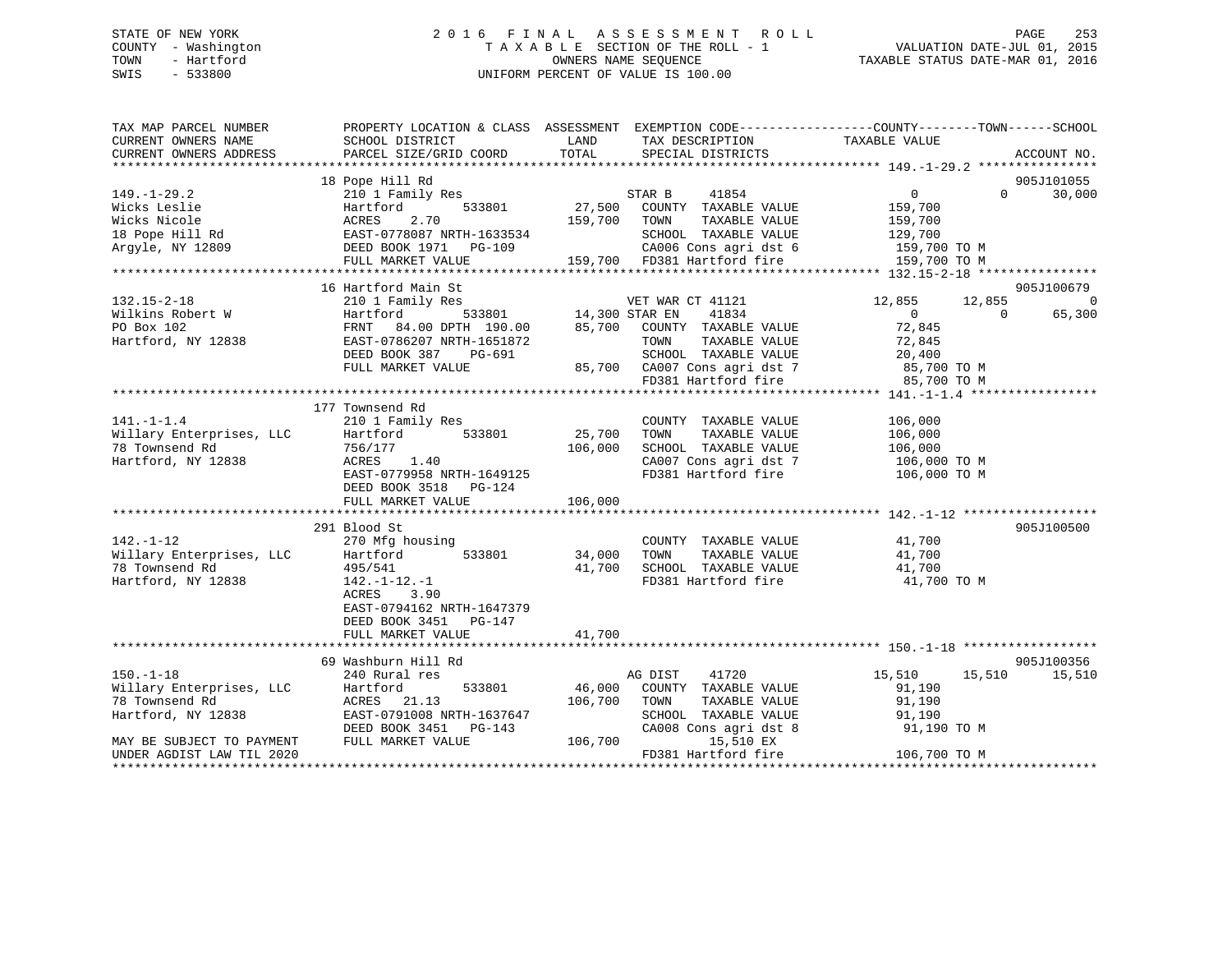### STATE OF NEW YORK 2 0 1 6 F I N A L A S S E S S M E N T R O L L PAGE 254COUNTY - Washington T A X A B L E SECTION OF THE ROLL - 1<br>TOWN - Hartford TOWN - And COUNTRING DATE-JUL 2015 OWNERS NAME SEQUENCE TAXABLE STATUS DATE-MAR 01, 2016 SWIS - 533800 UNIFORM PERCENT OF VALUE IS 100.00

| TAX MAP PARCEL NUMBER               | PROPERTY LOCATION & CLASS ASSESSMENT EXEMPTION CODE-----------------COUNTY-------TOWN------SCHOOL                                                                                                                                                        |                                                                                                 |                                                    |            |
|-------------------------------------|----------------------------------------------------------------------------------------------------------------------------------------------------------------------------------------------------------------------------------------------------------|-------------------------------------------------------------------------------------------------|----------------------------------------------------|------------|
| CURRENT OWNERS NAME SCHOOL DISTRICT |                                                                                                                                                                                                                                                          | LAND TAX DESCRIPTION TAXABLE VALUE                                                              |                                                    |            |
|                                     |                                                                                                                                                                                                                                                          |                                                                                                 |                                                    |            |
|                                     |                                                                                                                                                                                                                                                          |                                                                                                 |                                                    |            |
|                                     | 90 Camp A Way                                                                                                                                                                                                                                            |                                                                                                 |                                                    | 905J100026 |
|                                     | 90 Camp A Way<br>260 Seasonal res<br>Williams Bonnie E Hartford 533801 8,700 TOWN TAXABLE VALUE 8,700<br>13 Dayton Hill Rd ACRES 2.36 8,700 SCHOOL TAXABLE VALUE 8,700<br>Middle Granville, NY 12849 EAST-0791026 NRTH-1646229 FD381 H                   | COUNTY TAXABLE VALUE $8,700$<br>TOWN TAXABLE VALUE $8,700$                                      |                                                    |            |
|                                     |                                                                                                                                                                                                                                                          |                                                                                                 |                                                    |            |
|                                     |                                                                                                                                                                                                                                                          |                                                                                                 |                                                    |            |
|                                     |                                                                                                                                                                                                                                                          |                                                                                                 | 8,700 TO M                                         |            |
|                                     | DEED BOOK 752 PG-204                                                                                                                                                                                                                                     |                                                                                                 |                                                    |            |
|                                     | FULL MARKET VALUE 8,700                                                                                                                                                                                                                                  |                                                                                                 |                                                    |            |
|                                     |                                                                                                                                                                                                                                                          |                                                                                                 |                                                    |            |
|                                     | 28 Hayes Way                                                                                                                                                                                                                                             |                                                                                                 |                                                    | 905J101238 |
|                                     | 132.-2-38.5<br>Williams Kristi and Hamily Res<br>Williams Kristi (10 Found 183801 34,400 TOWN TAXABLE VALUE 86,000<br>Williams Michael G ACRES 4.00 BANK 185 86,000 SCHOOL TAXABLE VALUE 86,000<br>8311 State Route 40 EAST-0789021 NR                   |                                                                                                 |                                                    |            |
|                                     |                                                                                                                                                                                                                                                          |                                                                                                 |                                                    |            |
|                                     |                                                                                                                                                                                                                                                          |                                                                                                 |                                                    |            |
|                                     |                                                                                                                                                                                                                                                          |                                                                                                 |                                                    |            |
|                                     |                                                                                                                                                                                                                                                          |                                                                                                 |                                                    |            |
|                                     |                                                                                                                                                                                                                                                          |                                                                                                 |                                                    |            |
|                                     | FULL MARKET VALUE 86,000                                                                                                                                                                                                                                 |                                                                                                 |                                                    |            |
|                                     |                                                                                                                                                                                                                                                          |                                                                                                 |                                                    |            |
|                                     | 379 Gibbs Rd 379 Gibbs Rd 379 Gibbs Rd 379 Gibbs Rd 379 Gibbs Rd 23.-1-17 240 Rural res 33801 37,700 VET DIS CT 41131 37,700 VET DIS CT 41141 20,400 34,000 34,000 34,000 34,000 34,000 34,000 34,000 34,000 34,000 34,000 34,                           |                                                                                                 |                                                    |            |
|                                     |                                                                                                                                                                                                                                                          |                                                                                                 |                                                    |            |
|                                     |                                                                                                                                                                                                                                                          |                                                                                                 |                                                    |            |
|                                     |                                                                                                                                                                                                                                                          |                                                                                                 |                                                    |            |
|                                     |                                                                                                                                                                                                                                                          |                                                                                                 |                                                    |            |
|                                     |                                                                                                                                                                                                                                                          |                                                                                                 |                                                    |            |
|                                     |                                                                                                                                                                                                                                                          |                                                                                                 |                                                    |            |
| MAY BE SUBJECT TO PAYMENT           |                                                                                                                                                                                                                                                          |                                                                                                 |                                                    |            |
| UNDER AGDIST LAW TIL 2020           |                                                                                                                                                                                                                                                          | TOWN TAXABLE VALUE 96,412<br>SCHOOL TAXABLE VALUE 120,812<br>CA007 Cons agri dst 7 150,812 TO M |                                                    |            |
|                                     |                                                                                                                                                                                                                                                          | 9,188 EX<br>FD381 Hartford fire 160,000 TO M                                                    |                                                    |            |
|                                     |                                                                                                                                                                                                                                                          |                                                                                                 |                                                    |            |
|                                     |                                                                                                                                                                                                                                                          |                                                                                                 |                                                    |            |
|                                     | 28 Harper Hill Rd                                                                                                                                                                                                                                        |                                                                                                 |                                                    |            |
| $123. - 1 - 23.1$                   |                                                                                                                                                                                                                                                          | 41854                                                                                           | $\begin{array}{ccc} & & 0 & \quad & 0 \end{array}$ | 30,000     |
|                                     |                                                                                                                                                                                                                                                          |                                                                                                 |                                                    |            |
|                                     |                                                                                                                                                                                                                                                          |                                                                                                 |                                                    |            |
|                                     |                                                                                                                                                                                                                                                          |                                                                                                 |                                                    |            |
|                                     |                                                                                                                                                                                                                                                          |                                                                                                 |                                                    |            |
|                                     |                                                                                                                                                                                                                                                          |                                                                                                 |                                                    |            |
|                                     | Villiams Michael P<br>Williams Tina L<br>Milliams Tina L<br>202,200<br>28 Harper Rd<br>CRES 31.55<br>Granville, NY 12832<br>EAST-0785514 NRTH-1658979<br>EED BOOK 3462<br>PGED BOOK 3462<br>PGED BOOK 3462<br>PGED BOOK 3462<br>PGED BOOK 3462<br>PGED B |                                                                                                 |                                                    |            |
|                                     |                                                                                                                                                                                                                                                          |                                                                                                 |                                                    |            |
|                                     | 16 Gilchrist Hill Ext                                                                                                                                                                                                                                    |                                                                                                 |                                                    |            |
|                                     | 141.-3-18.1 210 1 Family Res                                                                                                                                                                                                                             | COUNTY TAXABLE VALUE 170,000                                                                    |                                                    |            |
|                                     |                                                                                                                                                                                                                                                          |                                                                                                 |                                                    |            |
|                                     |                                                                                                                                                                                                                                                          |                                                                                                 | 170,000<br>170,000                                 |            |
|                                     | EAST-0784484 NRTH-1643289                                                                                                                                                                                                                                |                                                                                                 |                                                    |            |
| Hartford, NY 12838                  |                                                                                                                                                                                                                                                          | FD381 Hartford fire                                                                             | 170,000 TO M                                       |            |

DEED BOOK 3586 PG-46

FULL MARKET VALUE 170,000

\*\*\*\*\*\*\*\*\*\*\*\*\*\*\*\*\*\*\*\*\*\*\*\*\*\*\*\*\*\*\*\*\*\*\*\*\*\*\*\*\*\*\*\*\*\*\*\*\*\*\*\*\*\*\*\*\*\*\*\*\*\*\*\*\*\*\*\*\*\*\*\*\*\*\*\*\*\*\*\*\*\*\*\*\*\*\*\*\*\*\*\*\*\*\*\*\*\*\*\*\*\*\*\*\*\*\*\*\*\*\*\*\*\*\*\*\*\*\*\*\*\*\*\*\*\*\*\*\*\*\*\*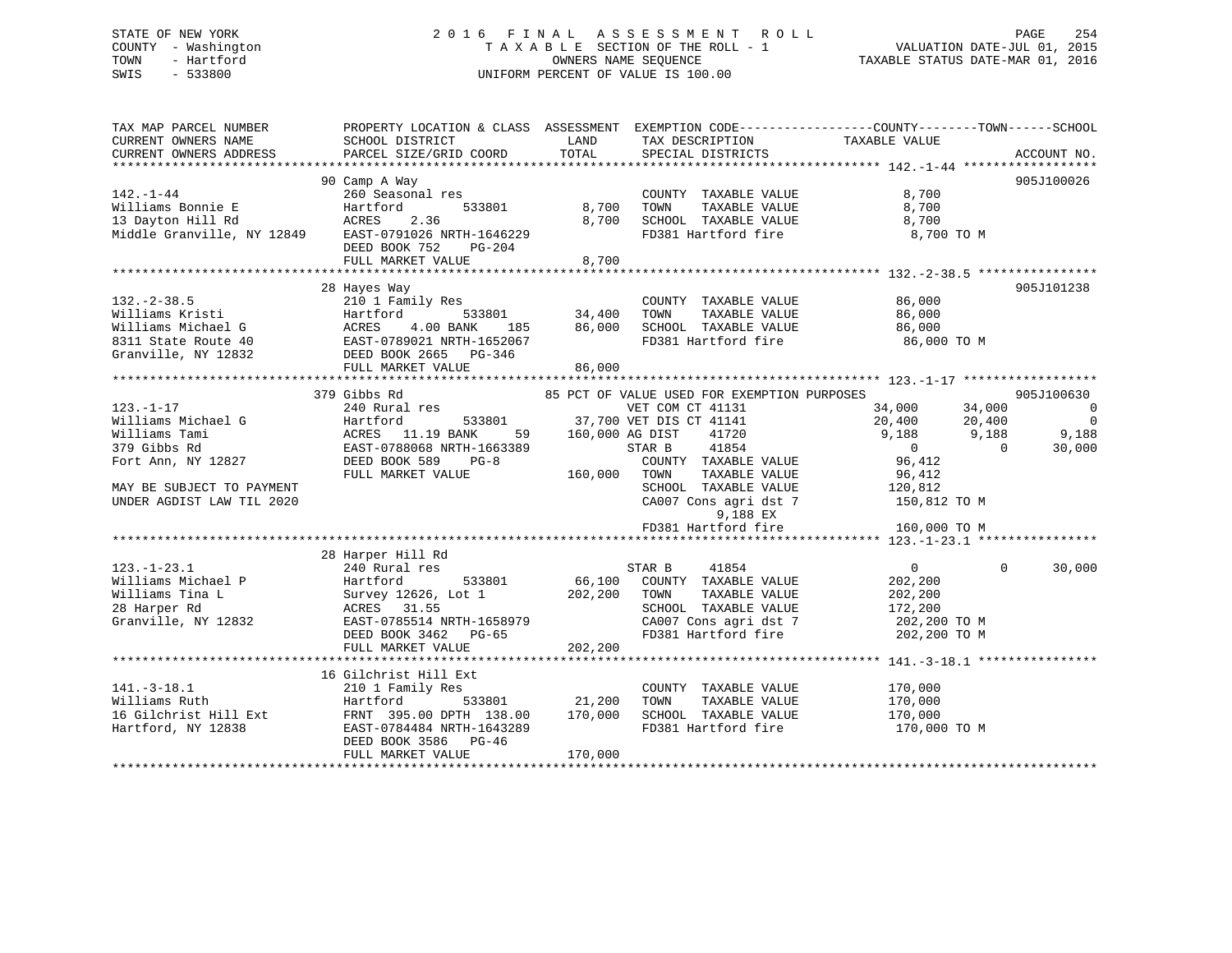# STATE OF NEW YORK 2 0 1 6 F I N A L A S S E S S M E N T R O L L PAGE 255 COUNTY - Washington T A X A B L E SECTION OF THE ROLL - 1 VALUATION DATE-JUL 01, 2015 TOWN - Hartford **TAXABLE STATUS DATE-MAR 01, 2016** OWNERS NAME SEQUENCE TAXABLE STATUS DATE-MAR 01, 2016 SWIS - 533800 UNIFORM PERCENT OF VALUE IS 100.00

| TAX MAP PARCEL NUMBER<br>CURRENT OWNERS NAME<br>CURRENT OWNERS ADDRESS                 | SCHOOL DISTRICT<br>PARCEL SIZE/GRID COORD                                                                                                                                                                                              | LAND<br>TAX DESCRIPTION<br>TOTAL<br>SPECIAL DISTRICTS                                                                                                                                                                   | PROPERTY LOCATION & CLASS ASSESSMENT EXEMPTION CODE---------------COUNTY-------TOWN------SCHOOL<br>TAXABLE VALUE<br>ACCOUNT NO. |
|----------------------------------------------------------------------------------------|----------------------------------------------------------------------------------------------------------------------------------------------------------------------------------------------------------------------------------------|-------------------------------------------------------------------------------------------------------------------------------------------------------------------------------------------------------------------------|---------------------------------------------------------------------------------------------------------------------------------|
|                                                                                        |                                                                                                                                                                                                                                        |                                                                                                                                                                                                                         |                                                                                                                                 |
| 132.15-1-22<br>Williamson Bonnie L                                                     |                                                                                                                                                                                                                                        | 23 Hartford Main St 30 PCT OF VALUE USED FOR EXEMPTION PURPOSES<br>210 1 Family Res VET WAR CT 41121 17,577 17,<br>Hartford 533801 18,500 AGED-CO/TN 41801 19,921 19,<br>FRNT 78.00 DPTH 332.00 130,200 STAR EN 41834 0 | 905J100486<br>$17,577$ $17,577$ 0<br>$\overline{\phantom{0}}$<br>$19,921$ $19,921$ 0                                            |
| 23 Hartford Main St<br>Hartford, NY 12838                                              | EAST-0786006 NRTH-1652185<br>DEED BOOK 746 PG-58                                                                                                                                                                                       | COUNTY TAXABLE VALUE<br>TOWN<br>TAXABLE VALUE                                                                                                                                                                           | 65,300<br>92,702<br>92,702                                                                                                      |
|                                                                                        | FULL MARKET VALUE                                                                                                                                                                                                                      | 130,200 SCHOOL TAXABLE VALUE                                                                                                                                                                                            | 64,900<br>CHOOL TAXABLE VALUE<br>CA007 Cons agri dst 7 130,200 TO M<br>ED201 Hartford fire 130,200 TO M                         |
|                                                                                        |                                                                                                                                                                                                                                        |                                                                                                                                                                                                                         |                                                                                                                                 |
|                                                                                        | 1661 Burch Rd<br>151.-2-4.7<br>Willis Richard Hartford 533801 110,000<br>3152 State Rte 4 ACRES 75.80<br>Hudson Falls, NY 12839 EAST-0794632 NRTH-1640032 SCHOOL<br>DEED BOOK 3073 PG-96 CA008 Co<br>THE MARKET VALUE 238,800 FD381 Hz | 41720<br>110,600 COUNTY TAXABLE VALUE<br>TAXABLE VALUE<br>SCHOOL TAXABLE VALUE                                                                                                                                          | 40,313<br>40,313<br>40,313<br>198,487<br>198,487<br>198,487                                                                     |
| UNDER AGDIST LAW TIL 2020                                                              |                                                                                                                                                                                                                                        | 40,313 EX<br>FD381 Hartford fire                                                                                                                                                                                        | CA008 Cons agri dst 8 198,487 TO M<br>238,800 TO M                                                                              |
|                                                                                        |                                                                                                                                                                                                                                        |                                                                                                                                                                                                                         |                                                                                                                                 |
|                                                                                        | Russell Ln OFF                                                                                                                                                                                                                         |                                                                                                                                                                                                                         | 905J100682                                                                                                                      |
| $149. - 1 - 49$                                                                        | 314 Rural vac<10<br>533801                                                                                                                                                                                                             | COUNTY TAXABLE VALUE 3,300<br>3,300 TOWN<br>TAXABLE VALUE<br>3,300 SCHOOL TAXABLE VALUE 3,300                                                                                                                           | 3,300                                                                                                                           |
|                                                                                        | Wilson Guy R<br>Wilson Shaun M<br>54 Parker Hill Rd<br>67 Granville, NY 12832<br>54 DEED BOOK 560 PG-286<br>FULL MARKET VALUE                                                                                                          | FD381 Hartford fire<br>3,300                                                                                                                                                                                            | 3,300 TO M                                                                                                                      |
|                                                                                        |                                                                                                                                                                                                                                        |                                                                                                                                                                                                                         |                                                                                                                                 |
| $123. - 1 - 14$                                                                        | 8311 State Route 40                                                                                                                                                                                                                    | 210 1 Family Res STAR B 41854<br>Hartford 533801 24,100 COUNTY TAXABLE VALUE                                                                                                                                            | 905J100625<br>$\overline{0}$<br>$\Omega$<br>30,000                                                                              |
| Wilson Kristi L<br>8311 State Route 40<br>Granville, NY 12832                          | Hartford<br>Sub Div Lot 3<br>3133/293<br>ACRES 1.33<br>EAST-0789652 NRTH-1657075<br>DEED BOOK 3425 PG-278                                                                                                                              | 129,500 TOWN<br>TAXABLE VALUE<br>SCHOOL TAXABLE VALUE<br>CA007 Cons agri dst 7<br>FD381 Hartford fire                                                                                                                   | 129,500<br>129,500<br>99,500<br>129,500 TO M<br>129,500 TO M                                                                    |
|                                                                                        | FULL MARKET VALUE                                                                                                                                                                                                                      | 129,500                                                                                                                                                                                                                 |                                                                                                                                 |
|                                                                                        | 587 Warren Rd                                                                                                                                                                                                                          |                                                                                                                                                                                                                         | 905J100480                                                                                                                      |
| $114. - 1 - 15$<br>Wilson Lee M<br>Wilson Kitty<br>587 Warren Rd<br>Fort Ann, NY 12827 | 112 Dairy farm<br>Hartford<br>533801<br>ACRES 213.40<br>EAST-0790945 NRTH-1666109<br>DEED BOOK 3544 PG-264                                                                                                                             | AG DIST<br>41720<br>41854<br>262,700 STAR B<br>347,700 COUNTY TAXABLE VALUE<br>TAXABLE VALUE<br>TOWN<br>SCHOOL TAXABLE VALUE                                                                                            | 139,504<br>139,504<br>139,504<br>$\overline{0}$<br>30,000<br>$\Omega$<br>208,196<br>208,196<br>178,196                          |
| MAY BE SUBJECT TO PAYMENT<br>UNDER AGDIST LAW TIL 2020                                 | FULL MARKET VALUE                                                                                                                                                                                                                      | 347,700 CA007 Cons agri dst 7<br>139,504 EX<br>FD381 Hartford fire                                                                                                                                                      | 208,196 TO M<br>347,700 TO M                                                                                                    |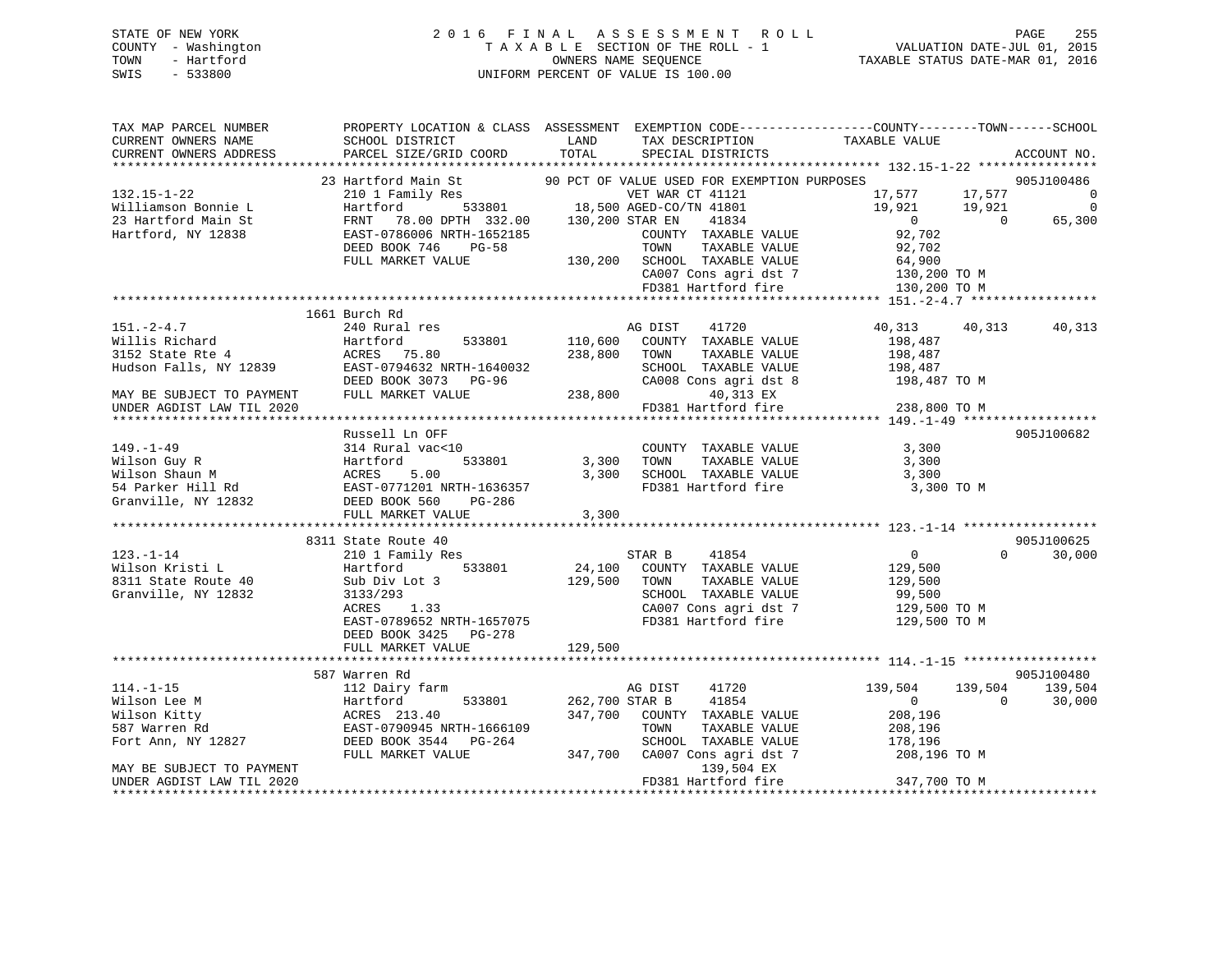# STATE OF NEW YORK 2 0 1 6 F I N A L A S S E S S M E N T R O L L PAGE 256 COUNTY - Washington T A X A B L E SECTION OF THE ROLL - 1 VALUATION DATE-JUL 01, 2015 TOWN - Hartford **TAXABLE STATUS DATE-MAR 01, 2016** OWNERS NAME SEQUENCE TAXABLE STATUS DATE-MAR 01, 2016 SWIS - 533800 UNIFORM PERCENT OF VALUE IS 100.00

| TAX MAP PARCEL NUMBER<br>CURRENT OWNERS NAME<br>CURRENT OWNERS ADDRESS                                                                                | PROPERTY LOCATION & CLASS ASSESSMENT<br>SCHOOL DISTRICT<br>PARCEL SIZE/GRID COORD                                                                                                                                       | LAND<br>TOTAL                | TAX DESCRIPTION<br>SPECIAL DISTRICTS                                                                                                                                       | EXEMPTION CODE-----------------COUNTY-------TOWN------SCHOOL<br>TAXABLE VALUE<br>ACCOUNT NO.                       |
|-------------------------------------------------------------------------------------------------------------------------------------------------------|-------------------------------------------------------------------------------------------------------------------------------------------------------------------------------------------------------------------------|------------------------------|----------------------------------------------------------------------------------------------------------------------------------------------------------------------------|--------------------------------------------------------------------------------------------------------------------|
| $149. - 1 - 26.1$<br>Winch Charles Estate<br>Boucher Brian D<br>C/O Brian Boucher<br>7785 State Route 40<br>Hartford, NY 12838                        | 78 Winch Way<br>210 1 Family Res<br>533801<br>Hartford<br>7.80<br>ACRES<br>EAST-0780490 NRTH-1636463<br>DEED BOOK 931<br>PG-238<br>FULL MARKET VALUE                                                                    | 27,600<br>35,400<br>35,400   | COUNTY TAXABLE VALUE<br>TAXABLE VALUE<br>TOWN<br>SCHOOL TAXABLE VALUE<br>FD381 Hartford fire                                                                               | 905J100077<br>35,400<br>35,400<br>35,400<br>35,400 TO M                                                            |
| $141. - 3 - 18$<br>Winchell George<br>1335 County Route 23<br>Granville, NY 12832                                                                     | Gilchrist Hill Ext<br>311 Res vac land<br>533801<br>Hartford<br>FRNT 167.00 DPTH 138.00<br>EAST-0784628 NRTH-1643513<br>DEED BOOK 749<br>PG-292<br>FULL MARKET VALUE                                                    | 1,000<br>1,000<br>1,000      | COUNTY TAXABLE VALUE<br>TAXABLE VALUE<br>TOWN<br>SCHOOL TAXABLE VALUE<br>FD381 Hartford fire                                                                               | 905J100195<br>1,000<br>1,000<br>1,000<br>1,000 TO M                                                                |
| $149. - 1 - 14$<br>Winchell Harold L<br>Winchell Beatrice E<br>319 County Route 19<br>Fort Ann, NY 12827                                              | 319 County Route 19<br>210 1 Family Res<br>533801<br>Hartford<br>463/216 480/459<br>FRNT 250.00 DPTH 170.00<br>EAST-0774616 NRTH-1638618<br>FULL MARKET VALUE                                                           | 24,000<br>123,600            | STAR EN<br>41834<br>COUNTY TAXABLE VALUE<br>TOWN<br>TAXABLE VALUE<br>SCHOOL TAXABLE VALUE<br>CA007 Cons agri dst 7<br>CA007 Cons agri dst 7<br>123,600 FD381 Hartford fire | 905J100683<br>$\overline{0}$<br>$\Omega$<br>65,300<br>123,600<br>123,600<br>58,300<br>123,600 TO M<br>123,600 TO M |
| $121. -4 - 5.6$<br>Winfield Peter M<br>Winfield Alice H<br>PO Box 464<br>Fort Ann, NY 12827<br>MAY BE SUBJECT TO PAYMENT<br>UNDER RPTL480A UNTIL 2025 | 1355 Baldwin Corners Rd<br>240 Rural res<br>532802<br>Fort Ann<br>928/225<br>Forest Tax 2305/134(1/200<br>$121. - 1 - 5.6$<br>ACRES 145.87<br>EAST-0766141 NRTH-1663234<br>DEED BOOK 922<br>PG-204<br>FULL MARKET VALUE | 356,000<br>356,000           | 41854<br>STAR B<br>139,000 FOR 480A 47460<br>COUNTY TAXABLE VALUE<br>TOWN<br>TAXABLE VALUE<br>SCHOOL TAXABLE VALUE<br>FD381 Hartford fire                                  | $\mathbf 0$<br>30,000<br>0<br>52,000<br>52,000<br>52,000<br>304,000<br>304,000<br>274,000<br>356,000 TO M          |
| $149. - 1 - 10.1$<br>Winn Stephen C<br>Winn Sandra A<br>241 County Route 19<br>Fort Ann, NY 12827                                                     | 241 County Route 19<br>240 Rural res<br>Hartford<br>533801<br>850/10<br>ACRES 19.70<br>EAST-0773134 NRTH-1639448<br>DEED BOOK 902<br>PG-36<br>FULL MARKET VALUE                                                         | 53,100<br>163,400<br>163,400 | 41854<br>STAR B<br>COUNTY TAXABLE VALUE<br>TAXABLE VALUE<br>TOWN<br>SCHOOL TAXABLE VALUE<br>FD381 Hartford fire                                                            | $\overline{0}$<br>30,000<br>$\Omega$<br>163,400<br>163,400<br>133,400<br>163,400 TO M                              |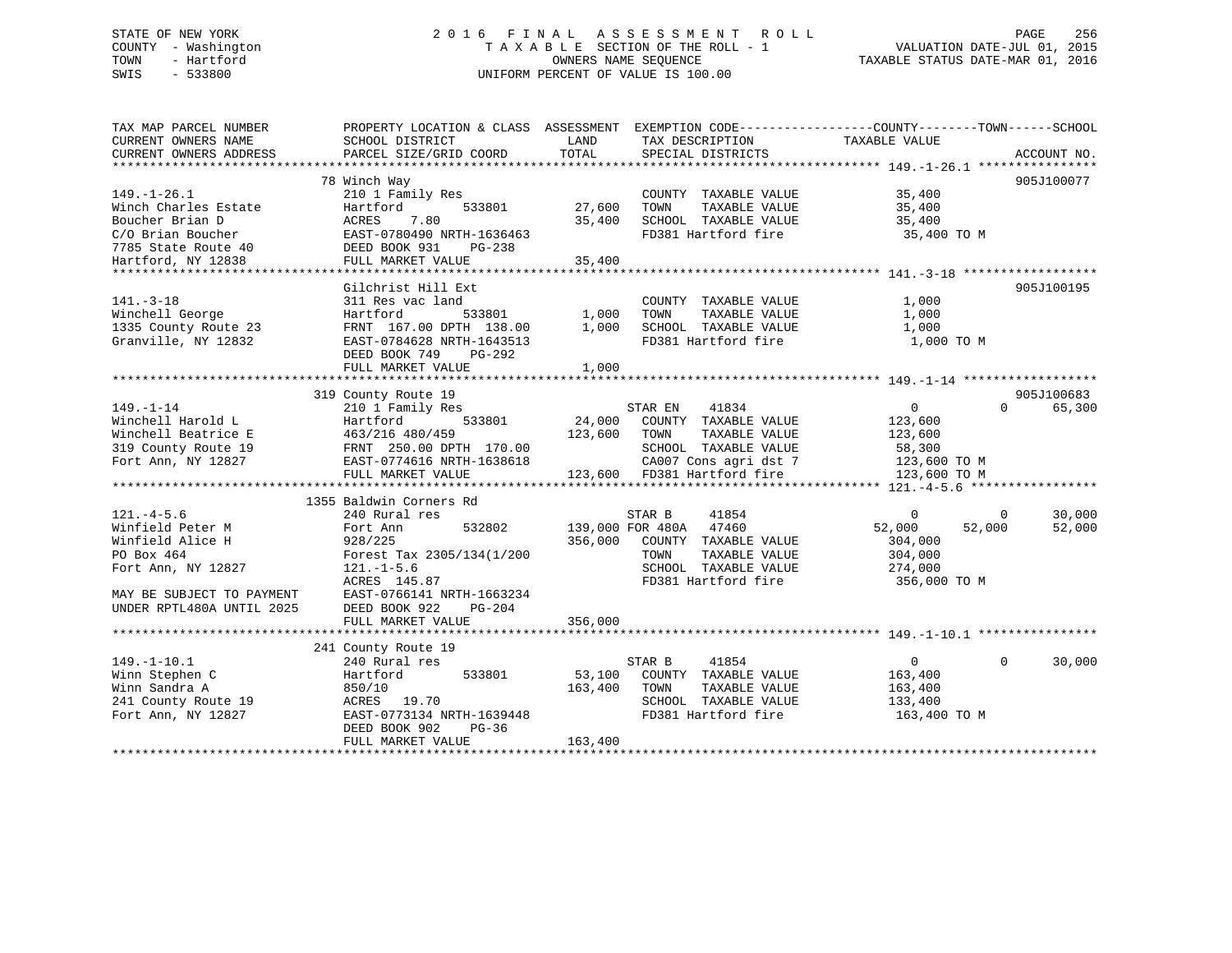# STATE OF NEW YORK 2 0 1 6 F I N A L A S S E S S M E N T R O L L PAGE 257 COUNTY - Washington T A X A B L E SECTION OF THE ROLL - 1 VALUATION DATE-JUL 01, 2015 TOWN - Hartford **TAXABLE STATUS DATE-MAR 01, 2016** OWNERS NAME SEQUENCE TAXABLE STATUS DATE-MAR 01, 2016 SWIS - 533800 UNIFORM PERCENT OF VALUE IS 100.00

| TAX MAP PARCEL NUMBER<br>CURRENT OWNERS NAME                                                                                                                                                                                                                                                                                                                                                                                        | PROPERTY LOCATION & CLASS ASSESSMENT EXEMPTION CODE----------------COUNTY-------TOWN------SCHOOL<br>SCHOOL DISTRICT                                          | LAND            | TAX DESCRIPTION                                                                                                                                                                                                                    | TAXABLE VALUE   |          |             |
|-------------------------------------------------------------------------------------------------------------------------------------------------------------------------------------------------------------------------------------------------------------------------------------------------------------------------------------------------------------------------------------------------------------------------------------|--------------------------------------------------------------------------------------------------------------------------------------------------------------|-----------------|------------------------------------------------------------------------------------------------------------------------------------------------------------------------------------------------------------------------------------|-----------------|----------|-------------|
| CURRENT OWNERS ADDRESS                                                                                                                                                                                                                                                                                                                                                                                                              | PARCEL SIZE/GRID COORD                                                                                                                                       | TOTAL           | SPECIAL DISTRICTS                                                                                                                                                                                                                  |                 |          | ACCOUNT NO. |
|                                                                                                                                                                                                                                                                                                                                                                                                                                     |                                                                                                                                                              |                 |                                                                                                                                                                                                                                    |                 |          |             |
|                                                                                                                                                                                                                                                                                                                                                                                                                                     | Warren Rd                                                                                                                                                    |                 |                                                                                                                                                                                                                                    |                 |          | 905J101426  |
| $123. - 1 - 11.8$                                                                                                                                                                                                                                                                                                                                                                                                                   | 322 Rural vac>10                                                                                                                                             |                 | COUNTY TAXABLE VALUE 31,500                                                                                                                                                                                                        |                 |          |             |
|                                                                                                                                                                                                                                                                                                                                                                                                                                     |                                                                                                                                                              | 533801 31,500   | TOWN<br>TAXABLE VALUE                                                                                                                                                                                                              | 31,500          |          |             |
|                                                                                                                                                                                                                                                                                                                                                                                                                                     |                                                                                                                                                              | 31,500          |                                                                                                                                                                                                                                    |                 |          |             |
|                                                                                                                                                                                                                                                                                                                                                                                                                                     |                                                                                                                                                              |                 | SCHOOL TAXABLE VALUE 31,500<br>CA007 Cons agri dst 7 31,500 TO M                                                                                                                                                                   |                 |          |             |
| Withrow Ronald L Jr<br>Withrow Shalene M<br>10 Cardinal Ln<br>33801<br>10 Cardinal Ln<br>533801<br>20 EAST-0791763 NRTH-1663910<br>533801<br>20 EAST-0791763 NRTH-1663910<br>533801<br>20 EAST-0791763 NRTH-1663910<br>DEED BOOK 2097<br>20 PG-70                                                                                                                                                                                   |                                                                                                                                                              |                 |                                                                                                                                                                                                                                    |                 |          |             |
|                                                                                                                                                                                                                                                                                                                                                                                                                                     |                                                                                                                                                              |                 |                                                                                                                                                                                                                                    |                 |          |             |
| $\begin{tabular}{lllllllllllll} \textsc{10} & \textsc{Cardinal} & \textsc{In} & \textsc{EAST}-0791763 \textit{ NRTH}-1663910 & \textsc{CA007} \textit{Cons} & \textsc{agit} & \textsc{dt7} & 31,500 \textit{ TO} \textit{M} \\ \textsc{Gales} & \textsc{Ferry, CT 06335} & \textsc{DEED B0OK 2097} & \textsc{PG-70} & \textsc{FD381} & \textsc{Hartford} & \textsc{fire} & 31,500 \textit{ TO} \textit{M} \\ & \textsc{F$           |                                                                                                                                                              |                 |                                                                                                                                                                                                                                    |                 |          |             |
|                                                                                                                                                                                                                                                                                                                                                                                                                                     | 3572 State Route 196                                                                                                                                         |                 |                                                                                                                                                                                                                                    |                 |          |             |
| 140.-1-27.1<br>Woodcock James E<br>Woodcock Madge T<br>210 1 Fax1E VALUE<br>Moodcock Madge T<br>3572 State Route 196<br>Fort Ann, NY 12827<br>21,700 COUNTY TAXABLE VALUE<br>21,700 COUNTY TAXABLE VALUE<br>21,700 COUNTY TAXABLE VALUE<br>21,700                                                                                                                                                                                   |                                                                                                                                                              |                 |                                                                                                                                                                                                                                    | $\overline{0}$  | $\Omega$ | 65,300      |
|                                                                                                                                                                                                                                                                                                                                                                                                                                     |                                                                                                                                                              |                 |                                                                                                                                                                                                                                    | 125,800         |          |             |
|                                                                                                                                                                                                                                                                                                                                                                                                                                     |                                                                                                                                                              |                 |                                                                                                                                                                                                                                    | 125,800         |          |             |
|                                                                                                                                                                                                                                                                                                                                                                                                                                     |                                                                                                                                                              |                 |                                                                                                                                                                                                                                    |                 |          |             |
|                                                                                                                                                                                                                                                                                                                                                                                                                                     |                                                                                                                                                              |                 | SCHOOL TAXABLE VALUE 60,500<br>FD381 Hartford fire 125,800 TO M                                                                                                                                                                    |                 |          |             |
|                                                                                                                                                                                                                                                                                                                                                                                                                                     | FULL MARKET VALUE                                                                                                                                            | 125,800         |                                                                                                                                                                                                                                    |                 |          |             |
|                                                                                                                                                                                                                                                                                                                                                                                                                                     |                                                                                                                                                              |                 |                                                                                                                                                                                                                                    |                 |          |             |
|                                                                                                                                                                                                                                                                                                                                                                                                                                     | State Route 196                                                                                                                                              |                 |                                                                                                                                                                                                                                    |                 |          |             |
|                                                                                                                                                                                                                                                                                                                                                                                                                                     |                                                                                                                                                              |                 |                                                                                                                                                                                                                                    |                 |          |             |
|                                                                                                                                                                                                                                                                                                                                                                                                                                     |                                                                                                                                                              | $533801$ 18,000 | $\begin{tabular}{lllllllll} \multicolumn{2}{c}{\textbf{COUNTY}} & \textbf{TAXABLE} & \textbf{VALUE} & \textbf{42,700} \\ \multicolumn{2}{c}{\textbf{TONN}} & \textbf{TAXABLE} & \textbf{VALUE} & \textbf{42,700} \\ \end{tabular}$ |                 |          |             |
|                                                                                                                                                                                                                                                                                                                                                                                                                                     |                                                                                                                                                              | 42,700          |                                                                                                                                                                                                                                    | 42,700          |          |             |
|                                                                                                                                                                                                                                                                                                                                                                                                                                     |                                                                                                                                                              |                 | SCHOOL TAXABLE VALUE<br>FD381 Hartford fire                                                                                                                                                                                        | 42,700 TO M     |          |             |
| $\begin{tabular}{lllllllllllll} $\texttt{140.-1-27.2}$ & $\texttt{312\text{ Vac w/imprv}}$ \\ \texttt{Woodcock James E} & \texttt{Hartford} & $\texttt{533801}$ \\ \texttt{Woodcock Madge T} & $\texttt{ACRES} & 2.32$ \\ \texttt{3572 State Route 196} & $\texttt{EAST-0772579 NRTH-1644844}$ \\ \texttt{Fort Ann, NY 12827} & $\texttt{DSED} & \texttt{DCS} & $\texttt{PG-270}$ \\ $\texttt{mrv: mrv: mrv: mrv: mrv: mrv: mrv: m$ |                                                                                                                                                              |                 |                                                                                                                                                                                                                                    |                 |          |             |
|                                                                                                                                                                                                                                                                                                                                                                                                                                     | FULL MARKET VALUE                                                                                                                                            | 42,700          |                                                                                                                                                                                                                                    |                 |          |             |
|                                                                                                                                                                                                                                                                                                                                                                                                                                     |                                                                                                                                                              |                 |                                                                                                                                                                                                                                    |                 |          |             |
|                                                                                                                                                                                                                                                                                                                                                                                                                                     | 5 Durkee Ln                                                                                                                                                  |                 |                                                                                                                                                                                                                                    |                 |          | 905J100696  |
| $114. - 1 - 17$                                                                                                                                                                                                                                                                                                                                                                                                                     | 112 Dairy farm                                                                                                                                               |                 | AG DIST 41720                                                                                                                                                                                                                      | 141,092         | 141,092  | 141,092     |
|                                                                                                                                                                                                                                                                                                                                                                                                                                     |                                                                                                                                                              |                 | 533801 218,100 COUNTY TAXABLE VALUE                                                                                                                                                                                                | 201,608         |          |             |
|                                                                                                                                                                                                                                                                                                                                                                                                                                     |                                                                                                                                                              | 342,700 TOWN    | TAXABLE VALUE                                                                                                                                                                                                                      | 201,608         |          |             |
|                                                                                                                                                                                                                                                                                                                                                                                                                                     |                                                                                                                                                              |                 | SCHOOL TAXABLE VALUE                                                                                                                                                                                                               | 201,608         |          |             |
|                                                                                                                                                                                                                                                                                                                                                                                                                                     | 2001-0700731 NKTH-1665359<br>DEED BOOK 829 PG-123                                                                                                            |                 | SCHOOL TAXABLE VALUE<br>CA007 Cons agri dst 7<br>141 092 FY                                                                                                                                                                        | 201,608 TO M    |          |             |
|                                                                                                                                                                                                                                                                                                                                                                                                                                     | FULL MARKET VALUE                                                                                                                                            |                 | 342,700 141,092 EX                                                                                                                                                                                                                 |                 |          |             |
| MAY BE SUBJECT TO PAYMENT                                                                                                                                                                                                                                                                                                                                                                                                           |                                                                                                                                                              |                 | FD381 Hartford fire                                                                                                                                                                                                                | 342,700 TO M    |          |             |
| UNDER AGDIST LAW TIL 2020                                                                                                                                                                                                                                                                                                                                                                                                           |                                                                                                                                                              |                 |                                                                                                                                                                                                                                    |                 |          |             |
|                                                                                                                                                                                                                                                                                                                                                                                                                                     |                                                                                                                                                              |                 |                                                                                                                                                                                                                                    |                 |          |             |
|                                                                                                                                                                                                                                                                                                                                                                                                                                     | Warren Rd                                                                                                                                                    |                 |                                                                                                                                                                                                                                    |                 |          |             |
| $114. - 1 - 17.1$                                                                                                                                                                                                                                                                                                                                                                                                                   |                                                                                                                                                              |                 |                                                                                                                                                                                                                                    | 138,339 138,339 |          | 138,339     |
| Wooddell Michael D                                                                                                                                                                                                                                                                                                                                                                                                                  |                                                                                                                                                              |                 | AG DIST 41720<br>197,200 COUNTY TAXABLE VALUE                                                                                                                                                                                      | 60,861          |          |             |
| Wooddell Louise                                                                                                                                                                                                                                                                                                                                                                                                                     | 1800/67                                                                                                                                                      | 199,200 TOWN    | TAXABLE VALUE                                                                                                                                                                                                                      | 60,861          |          |             |
| 406 Warren Rd                                                                                                                                                                                                                                                                                                                                                                                                                       | ACRES 145.20                                                                                                                                                 |                 | SCHOOL TAXABLE VALUE                                                                                                                                                                                                               | 60,861          |          |             |
| Fort Ann, NY 12827                                                                                                                                                                                                                                                                                                                                                                                                                  |                                                                                                                                                              |                 | SCHOOL TAXABLE VALUE<br>CA007 Cons agri dst 7                                                                                                                                                                                      |                 |          |             |
|                                                                                                                                                                                                                                                                                                                                                                                                                                     |                                                                                                                                                              |                 |                                                                                                                                                                                                                                    |                 |          |             |
| MAY BE SUBJECT TO PAYMENT                                                                                                                                                                                                                                                                                                                                                                                                           | EAST-0788887 NRTH-1665699 CA007 Cons agri dst 7 60,861 TO M<br>DEED BOOK 1800 PG-81 138,339 EX<br>FULL MARKET VALUE 199,200 FD381 Hartford fire 199,200 TO M |                 |                                                                                                                                                                                                                                    |                 |          |             |
| UNDER AGDIST LAW TIL 2020                                                                                                                                                                                                                                                                                                                                                                                                           |                                                                                                                                                              |                 |                                                                                                                                                                                                                                    |                 |          |             |
|                                                                                                                                                                                                                                                                                                                                                                                                                                     |                                                                                                                                                              |                 |                                                                                                                                                                                                                                    |                 |          |             |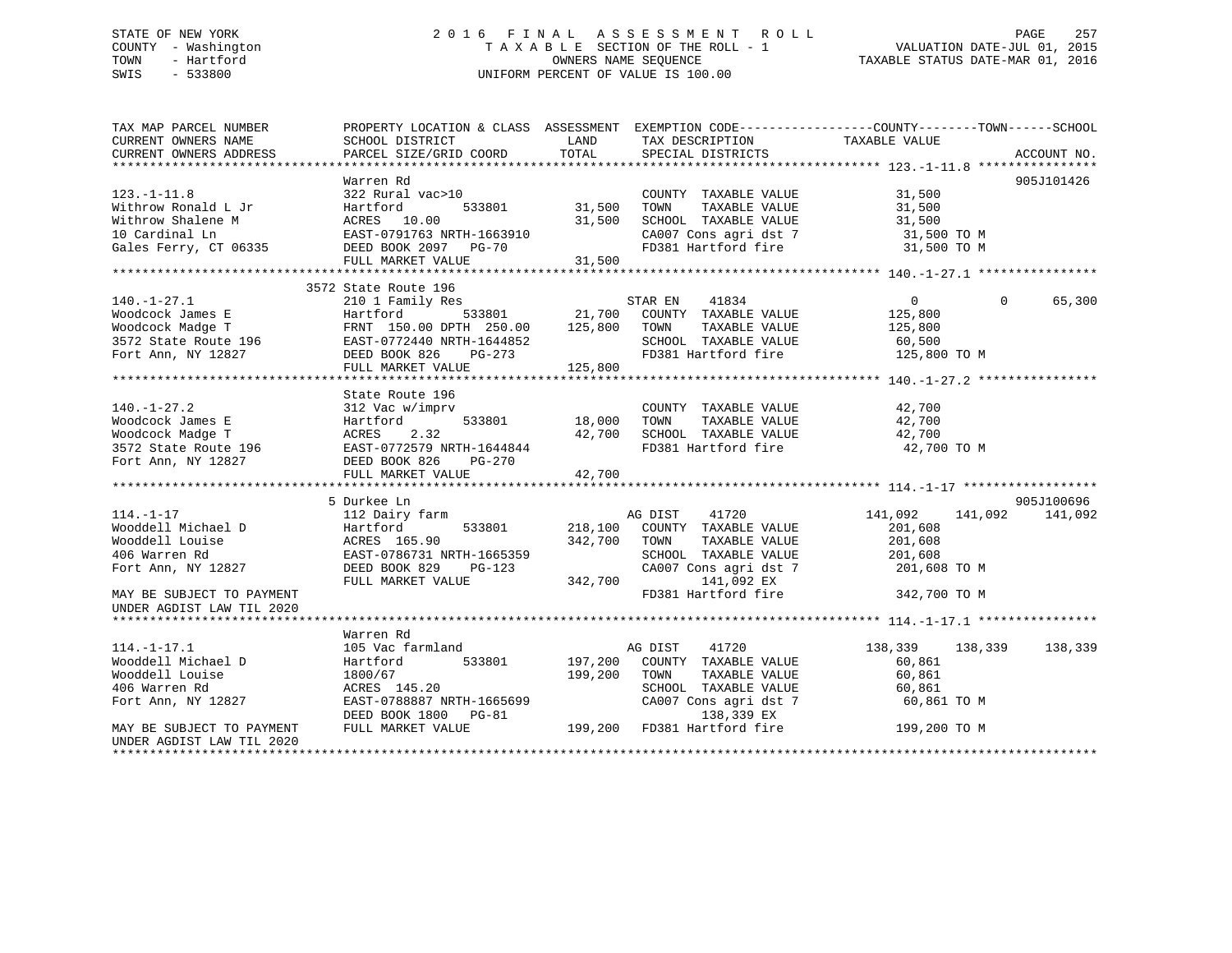# STATE OF NEW YORK 2 0 1 6 F I N A L A S S E S S M E N T R O L L PAGE 258 COUNTY - Washington T A X A B L E SECTION OF THE ROLL - 1 VALUATION DATE-JUL 01, 2015 TOWN - Hartford **TAXABLE STATUS DATE-MAR 01, 2016** OWNERS NAME SEQUENCE TAXABLE STATUS DATE-MAR 01, 2016 SWIS - 533800 UNIFORM PERCENT OF VALUE IS 100.00

| TAX MAP PARCEL NUMBER<br>CURRENT OWNERS NAME | SCHOOL DISTRICT                                                                                                         | PROPERTY LOCATION & CLASS ASSESSMENT EXEMPTION CODE----------------COUNTY-------TOWN------SCHOOL<br>LAND<br>TAX DESCRIPTION TAXABLE VALUE |                                      |
|----------------------------------------------|-------------------------------------------------------------------------------------------------------------------------|-------------------------------------------------------------------------------------------------------------------------------------------|--------------------------------------|
| CURRENT OWNERS ADDRESS                       | PARCEL SIZE/GRID COORD                                                                                                  | TOTAL<br>SPECIAL DISTRICTS                                                                                                                | ACCOUNT NO.                          |
|                                              |                                                                                                                         |                                                                                                                                           |                                      |
|                                              | 368 Warren Rd                                                                                                           |                                                                                                                                           |                                      |
| $123. - 1 - 16.4$                            | 120 Field crops                                                                                                         | AG DIST<br>41720                                                                                                                          | 18,658<br>18,658 18,658              |
| Wooddell Michael D                           | Hartford<br>533801                                                                                                      | 37,200<br>COUNTY TAXABLE VALUE                                                                                                            | 73,542                               |
| Wooddell Louise                              | ACRES 21.13                                                                                                             | 92,200<br>TAXABLE VALUE<br>TOWN                                                                                                           | 73,542                               |
| 406 Warren Rd                                | EAST-0786356 NRTH-1663016                                                                                               | SCHOOL TAXABLE VALUE                                                                                                                      | 73,542                               |
| Fort Ann, NY 12827                           | DEED BOOK 1800 PG-77                                                                                                    | CA007 Cons agri dst 7                                                                                                                     | 73,542 TO M                          |
|                                              | FULL MARKET VALUE                                                                                                       | 92,200<br>18,658 EX                                                                                                                       |                                      |
| MAY BE SUBJECT TO PAYMENT                    |                                                                                                                         | FD381 Hartford fire                                                                                                                       | 92,200 TO M                          |
| UNDER AGDIST LAW TIL 2020                    |                                                                                                                         |                                                                                                                                           |                                      |
|                                              |                                                                                                                         |                                                                                                                                           |                                      |
|                                              | 406 Warren Rd                                                                                                           |                                                                                                                                           |                                      |
| $123. - 1 - 16.5$                            | 210 1 Family Res                                                                                                        | STAR EN 41834                                                                                                                             | 65,300<br>$\overline{0}$<br>$\Omega$ |
| Wooddell Michael D                           | Hartford                                                                                                                | 533801 24,900 COUNTY TAXABLE VALUE                                                                                                        | 201,000                              |
|                                              |                                                                                                                         | 201,000 TOWN<br>TAXABLE VALUE                                                                                                             | 201,000                              |
|                                              |                                                                                                                         | SCHOOL TAXABLE VALUE                                                                                                                      | 135,700                              |
|                                              |                                                                                                                         |                                                                                                                                           |                                      |
|                                              |                                                                                                                         |                                                                                                                                           |                                      |
|                                              |                                                                                                                         |                                                                                                                                           |                                      |
|                                              |                                                                                                                         |                                                                                                                                           |                                      |
|                                              | 360 Warren Rd                                                                                                           |                                                                                                                                           |                                      |
| $123. - 1 - 16.6$                            | 210 1 Family Res                                                                                                        | STAR B<br>41854                                                                                                                           | $\Omega$<br>$\Omega$<br>30,000       |
| Wooddell Paul E                              | Hartford<br>533801                                                                                                      | 23,100<br>COUNTY TAXABLE VALUE                                                                                                            | 111,700                              |
| 360 Warren Rd                                | LOT B                                                                                                                   | 111,700<br>TOWN<br>TAXABLE VALUE                                                                                                          | 111,700                              |
| Fort Ann, NY 12827                           | ACRES<br>1.02                                                                                                           | SCHOOL TAXABLE VALUE                                                                                                                      | 81,700                               |
|                                              | EAST-0785950 NRTH-1662976                                                                                               | CA007 Cons agri dst 7 111,700 TO M                                                                                                        |                                      |
|                                              | DEED BOOK 1941 PG-232                                                                                                   | FD381 Hartford fire 111,700 TO M                                                                                                          |                                      |
|                                              |                                                                                                                         |                                                                                                                                           |                                      |
|                                              |                                                                                                                         |                                                                                                                                           |                                      |
|                                              | 114 Swamp Ln                                                                                                            |                                                                                                                                           | 905J101265                           |
| $149. - 1 - 30.6$                            | 210 1 Family Res                                                                                                        | 41854<br>STAR B                                                                                                                           | $\overline{0}$<br>$\Omega$<br>30,000 |
| Wooddell Stephanie A                         | Hartford 533801                                                                                                         | 45,600<br>COUNTY TAXABLE VALUE                                                                                                            | 179,100                              |
| Bates James M                                | LOT 6                                                                                                                   | 179,100<br>TOWN<br>TAXABLE VALUE                                                                                                          | 179,100                              |
|                                              | ACRES<br>6.94                                                                                                           | SCHOOL TAXABLE VALUE                                                                                                                      | 149,100                              |
| 114 Swamp Ln<br>Argyle, NY 12809             | EAST-0775838 NRTH-1634596                                                                                               | SCHOOL TAXABLE VALUE<br>CA006 Cons agri dst 6                                                                                             | 179,100 TO M                         |
|                                              | DEED BOOK 2156 PG-76                                                                                                    | FD381 Hartford fire                                                                                                                       | 179,100 TO M                         |
|                                              |                                                                                                                         |                                                                                                                                           |                                      |
|                                              |                                                                                                                         |                                                                                                                                           |                                      |
|                                              |                                                                                                                         |                                                                                                                                           |                                      |
|                                              | 1939 Burch Rd                                                                                                           |                                                                                                                                           | 905J100698                           |
| $150. - 1 - 7$                               | 210 1 Family Res                                                                                                        | COUNTY TAXABLE VALUE                                                                                                                      | 95,300                               |
|                                              | 533801                                                                                                                  | 20,300<br>TOWN<br>TAXABLE VALUE                                                                                                           | 95,300                               |
|                                              |                                                                                                                         | 95,300<br>SCHOOL TAXABLE VALUE                                                                                                            | 95,300                               |
|                                              |                                                                                                                         | CA008 Cons agri dst 8 95,300 TO M<br>FD381 Hartford fire 95,300 TO M                                                                      |                                      |
|                                              | 150.-1-7<br>Woodell Edna T<br>Woodell George H Jr.<br>1939 Burch Rd<br>Granville, NY 12832<br>2008 DEED BOOK 1704 PG-91 |                                                                                                                                           |                                      |
|                                              | FULL MARKET VALUE                                                                                                       | 95,300                                                                                                                                    |                                      |
|                                              |                                                                                                                         |                                                                                                                                           |                                      |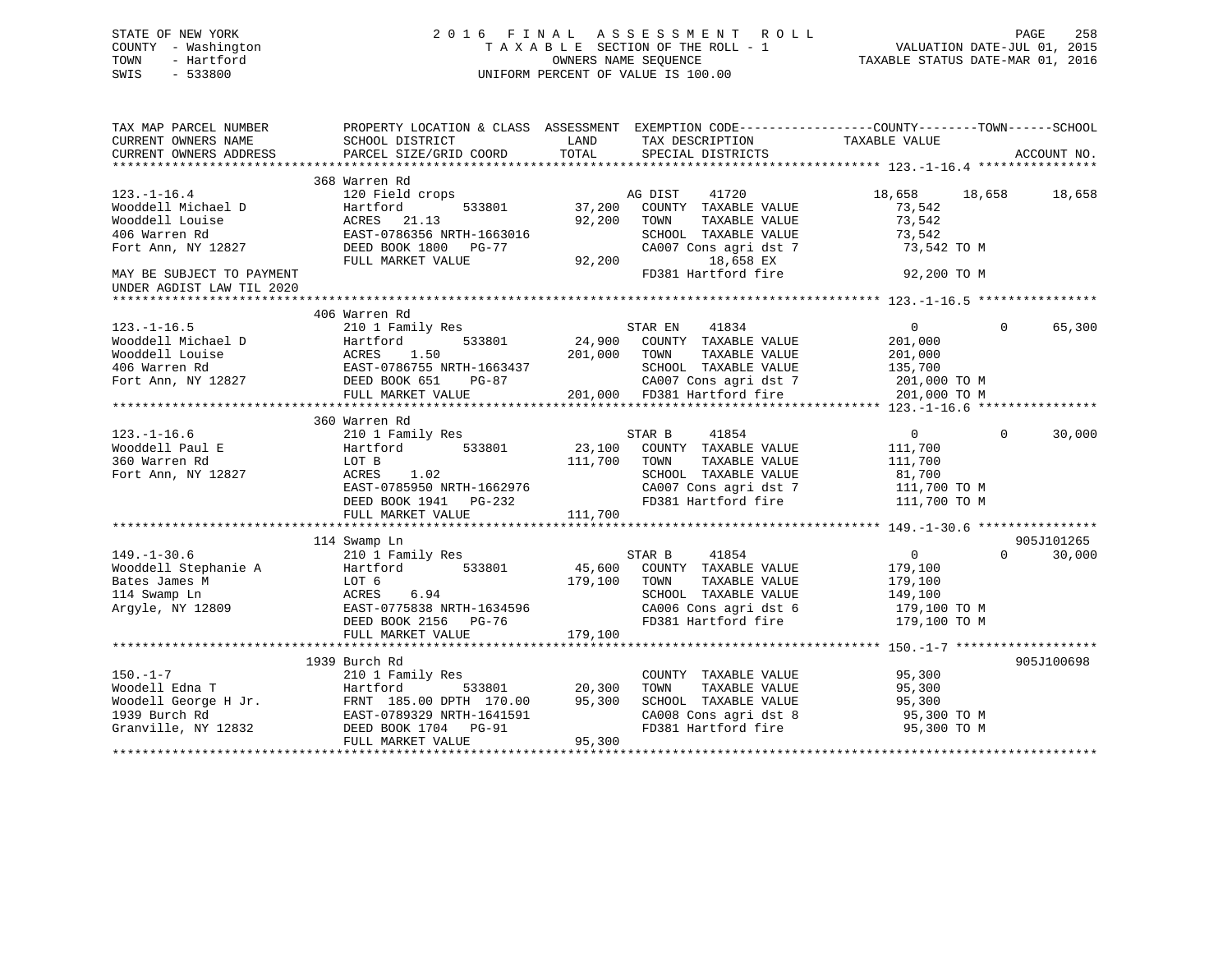| STATE OF NEW YORK   | 2016 FINAL ASSESSMENT ROLL         | 259<br>PAGE                      |
|---------------------|------------------------------------|----------------------------------|
| COUNTY - Washington | TAXABLE SECTION OF THE ROLL - 1    | VALUATION DATE-JUL 01, 2015      |
| - Hartford<br>TOWN  | OWNERS NAME SEOUENCE               | TAXABLE STATUS DATE-MAR 01, 2016 |
| $-533800$<br>SWIS   | UNIFORM PERCENT OF VALUE IS 100.00 |                                  |
|                     |                                    |                                  |

| TAX MAP PARCEL NUMBER<br>CURRENT OWNERS NAME<br>CURRENT OWNERS ADDRESS                                                      | PROPERTY LOCATION & CLASS ASSESSMENT EXEMPTION CODE----------------COUNTY-------TOWN------SCHOOL<br>SCHOOL DISTRICT<br>PARCEL SIZE/GRID COORD                                                          | LAND<br>TOTAL                     | TAX DESCRIPTION TAXABLE VALUE<br>SPECIAL DISTRICTS                                                                                          |                                                                                                                                                                                                                                                                                  | ACCOUNT NO.                      |
|-----------------------------------------------------------------------------------------------------------------------------|--------------------------------------------------------------------------------------------------------------------------------------------------------------------------------------------------------|-----------------------------------|---------------------------------------------------------------------------------------------------------------------------------------------|----------------------------------------------------------------------------------------------------------------------------------------------------------------------------------------------------------------------------------------------------------------------------------|----------------------------------|
| $132.11 - 3 - 3$<br>Woods Donald N<br>Woods Bonnie L<br>104 Hartford Main St<br>Granville, NY 12832                         | 114 Hartford Main St<br>312 Vac w/imprv<br>Hartford<br>533801<br>BLA 876/190<br>$132 - 3 - 3$<br>FRNT 137.00 DPTH 156.00<br>EAST-0787061 NRTH-1654232<br>DEED BOOK 3004 PG-342<br>FULL MARKET VALUE    | 6,400<br>6,400<br>6,400           | COUNTY TAXABLE VALUE<br>TOWN<br>TAXABLE VALUE<br>SCHOOL TAXABLE VALUE                                                                       | 6,400<br>6,400<br>6,400<br>$\begin{array}{lllllll} \texttt{CA007} & \texttt{Cons}\ \texttt{agri}\ \texttt{dst}\ \texttt{7} & \texttt{6,400}\ \texttt{TO}\ \texttt{M} & \texttt{FD381}\ \texttt{Hartford}\ \texttt{fire} & \texttt{6,400}\ \texttt{TO}\ \texttt{M} & \end{array}$ | 905J100700                       |
| $132.11 - 3 - 4.1$<br>Woods Donald N<br>Woods Bonnie L<br>104 Hartford Main St<br>Granville, NY 12832                       | Hartford Main St<br>311 Res vac land<br>533801<br>Hartford<br>BLA 876/186+190<br>$132. - 3 - 4.1$<br>FRNT 10.00 DPTH 156.00<br>EAST-0787058 NRTH-1654159<br>DEED BOOK 3004 PG-342<br>FULL MARKET VALUE | 500<br>500<br>500                 | COUNTY TAXABLE VALUE<br>TOWN<br>TAXABLE VALUE<br>LOWN LAAABLE VALUE<br>SCHOOL TAXABLE VALUE<br>CA007 Cons agri dst 7<br>FD381 Hartford fire | 500<br>500<br>500<br>500 TO M<br>500 TO M                                                                                                                                                                                                                                        |                                  |
| $132.11 - 3 - 5$<br>Woods Donald N<br>Granville, NY 12832                                                                   | 104 Hartford Main St<br>210 1 Family Res<br>Hartford<br>EAST-0787037 NRTH-1653988<br>DEED BOOK 3539 PG-51<br>FULL MARKET VALUE                                                                         | 533801 17,500<br>58,000<br>58,000 | COUNTY TAXABLE VALUE<br>TAXABLE VALUE<br>TOWN<br>SCHOOL TAXABLE VALUE<br>FD381 Hartford fire                                                | 58,000<br>58,000<br>58,000<br>CA007 Cons agri dst 7 58,000 TO M<br>58,000 TO M                                                                                                                                                                                                   | 905J100457                       |
| $122. - 1 - 1$<br>Fort Ann, NY 12827                                                                                        | 1461 Baldwin Corners Rd<br>283 Res w/Comuse<br>EAST-0770275 NRTH-1663530<br>DEED BOOK 825 PG-206<br>FULL MARKET VALUE                                                                                  | 115,500 TOWN<br>115,500           | 41854<br>STAR B<br>533801 21,700 COUNTY TAXABLE VALUE<br>TAXABLE VALUE<br>SCHOOL TAXABLE VALUE<br>FD381 Hartford fire                       | $\overline{0}$<br>115,500<br>115,500<br>85,500<br>115,500 TO M                                                                                                                                                                                                                   | 905J100492<br>$\Omega$<br>30,000 |
| $122. - 1 - 33.5$<br>Hartfo<br>ACRES<br>Woodward Randy S<br>Bassett Lisa M<br>1461 Baldwin Corners Rd<br>Fort Ann, NY 12827 | 1460 Baldwin Corners Rd<br>314 Rural vac<10<br>Hartford<br>4.00<br>EAST-0770270 NRTH-1663203<br>DEED BOOK 1849 PG-224<br>FULL MARKET VALUE                                                             | 533801 15,000<br>15,000<br>15,000 | COUNTY TAXABLE VALUE<br>TAXABLE VALUE<br>TOWN<br>SCHOOL TAXABLE VALUE<br>FD381 Hartford fire                                                | 15,000<br>15,000<br>15,000<br>15,000 TO M                                                                                                                                                                                                                                        |                                  |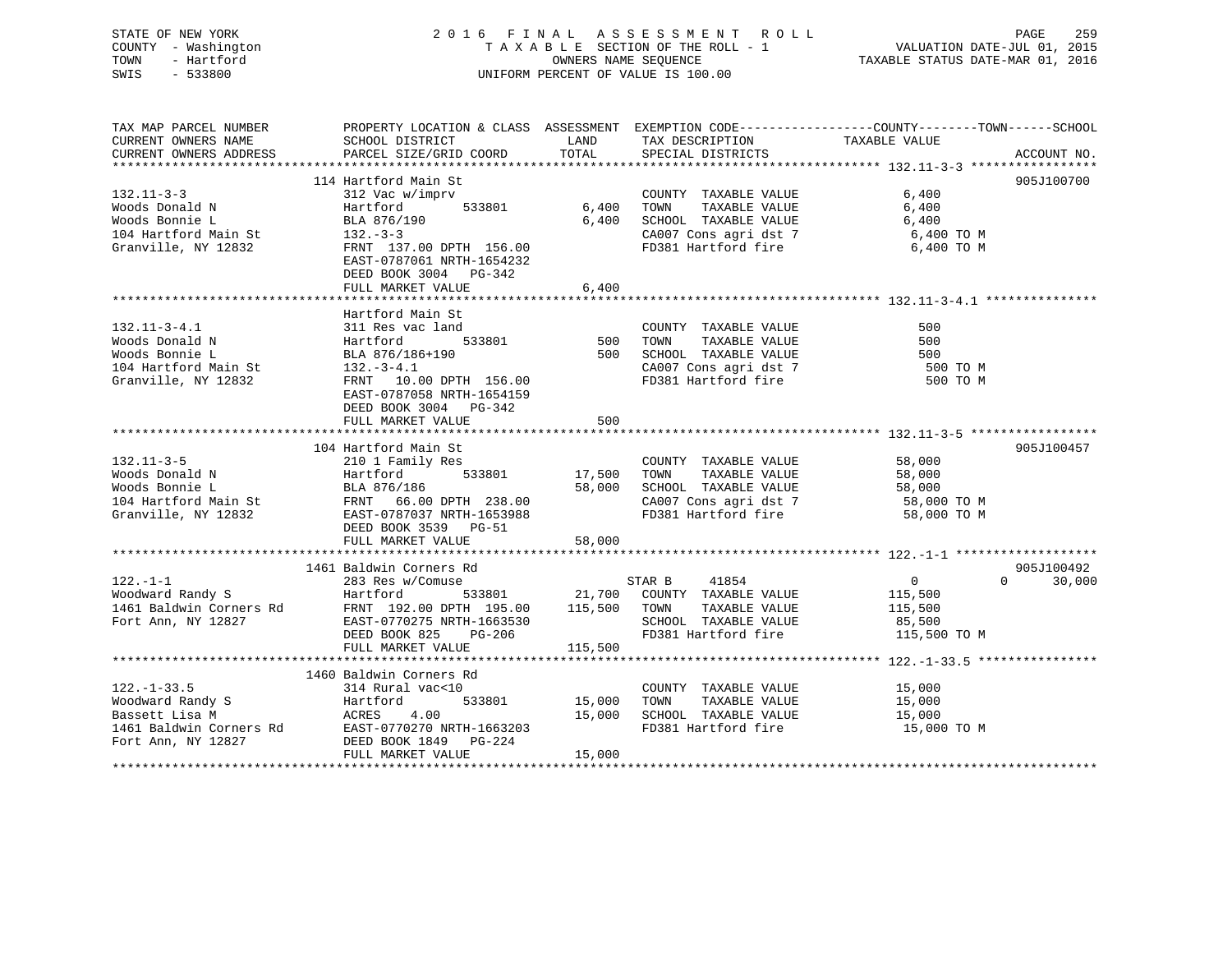# STATE OF NEW YORK 2 0 1 6 F I N A L A S S E S S M E N T R O L L PAGE 260 COUNTY - Washington T A X A B L E SECTION OF THE ROLL - 1 VALUATION DATE-JUL 01, 2015 TOWN - Hartford **TAXABLE STATUS DATE-MAR 01, 2016** OWNERS NAME SEQUENCE TAXABLE STATUS DATE-MAR 01, 2016 SWIS - 533800 UNIFORM PERCENT OF VALUE IS 100.00

| TAX MAP PARCEL NUMBER                               |                                                                                                                                                          |                    |                                                                                                                                                                                              | PROPERTY LOCATION & CLASS ASSESSMENT EXEMPTION CODE---------------COUNTY-------TOWN-----SCHOOL |             |
|-----------------------------------------------------|----------------------------------------------------------------------------------------------------------------------------------------------------------|--------------------|----------------------------------------------------------------------------------------------------------------------------------------------------------------------------------------------|------------------------------------------------------------------------------------------------|-------------|
| CURRENT OWNERS NAME                                 | SCHOOL DISTRICT                                                                                                                                          | LAND               | TAX DESCRIPTION                                                                                                                                                                              | TAXABLE VALUE                                                                                  |             |
| CURRENT OWNERS ADDRESS                              | PARCEL SIZE/GRID COORD                                                                                                                                   | TOTAL              | SPECIAL DISTRICTS                                                                                                                                                                            |                                                                                                | ACCOUNT NO. |
|                                                     |                                                                                                                                                          |                    |                                                                                                                                                                                              |                                                                                                |             |
|                                                     | Baldwin Corners Rd                                                                                                                                       |                    |                                                                                                                                                                                              |                                                                                                |             |
| $122. - 1 - 33.8$                                   | 314 Rural vac<10                                                                                                                                         |                    | COUNTY TAXABLE VALUE 15,600                                                                                                                                                                  |                                                                                                |             |
|                                                     |                                                                                                                                                          | 533801 15,600 TOWN |                                                                                                                                                                                              | TAXABLE VALUE 15,600                                                                           |             |
|                                                     |                                                                                                                                                          |                    |                                                                                                                                                                                              |                                                                                                |             |
|                                                     |                                                                                                                                                          |                    |                                                                                                                                                                                              | 15,600<br>15,600 TO M                                                                          |             |
|                                                     |                                                                                                                                                          |                    |                                                                                                                                                                                              |                                                                                                |             |
| Fort Ann, NY 12827                                  | DEED BOOK 2463 PG-257                                                                                                                                    |                    |                                                                                                                                                                                              |                                                                                                |             |
|                                                     |                                                                                                                                                          |                    |                                                                                                                                                                                              |                                                                                                |             |
|                                                     |                                                                                                                                                          |                    |                                                                                                                                                                                              |                                                                                                |             |
|                                                     | 1443 Baldwin Corners Rd                                                                                                                                  |                    |                                                                                                                                                                                              |                                                                                                |             |
| $122. - 1 - 33.9$                                   | 311 Res vac land                                                                                                                                         |                    | COUNTY TAXABLE VALUE 14,200                                                                                                                                                                  |                                                                                                |             |
| woodward Randy S<br>Bassett Lisa M                  | Hartford                                                                                                                                                 | 533801 14,200      | TOWN                                                                                                                                                                                         | TAXABLE VALUE 14,200                                                                           |             |
|                                                     | Subdivision: Lot 2                                                                                                                                       | 14,200             | SCHOOL TAXABLE VALUE                                                                                                                                                                         | 14,200                                                                                         |             |
| 1461 Baldwin Corners Rd ACRES 2.90                  |                                                                                                                                                          |                    | FD381 Hartford fire 14,200 TO M                                                                                                                                                              |                                                                                                |             |
| Fort Ann, NY 12827                                  | EAST-0769870 NRTH-1663120                                                                                                                                |                    |                                                                                                                                                                                              |                                                                                                |             |
|                                                     | DEED BOOK 3394 PG-259                                                                                                                                    |                    |                                                                                                                                                                                              |                                                                                                |             |
|                                                     | FULL MARKET VALUE                                                                                                                                        | 14,200             |                                                                                                                                                                                              |                                                                                                |             |
|                                                     |                                                                                                                                                          |                    |                                                                                                                                                                                              |                                                                                                |             |
|                                                     | 122.-1-14<br>Wordelmann Mary Estate 2001 Family Res<br>263 Wright Rd FRNT 150.00 DPTH 160.00 97,600<br>37,600 EAST-0781467 NRTH-1656938<br>DEED BOOK 684 |                    |                                                                                                                                                                                              |                                                                                                | 905J100048  |
|                                                     |                                                                                                                                                          |                    |                                                                                                                                                                                              |                                                                                                |             |
|                                                     |                                                                                                                                                          |                    | $\begin{tabular}{lllllllll} \multicolumn{2}{c}{\text{COUNTY}} & \text{TAXABLE VALUE} & & & & 97,600 \\ \multicolumn{2}{c}{\text{TOWN}} & \text{TAXABLE VALUE} & & & 97,600 \\ \end{tabular}$ |                                                                                                |             |
|                                                     |                                                                                                                                                          |                    | TOWN IAAADDE VALUE<br>SCHOOL TAXABLE VALUE 97,600<br>CAAAZ Cons agri dst 7 - 97,600 TO M                                                                                                     |                                                                                                |             |
|                                                     |                                                                                                                                                          |                    |                                                                                                                                                                                              |                                                                                                |             |
|                                                     |                                                                                                                                                          |                    | CA007 Cons agri dst 7 97,600 TO M<br>FD381 Hartford fire 97,600 TO M                                                                                                                         |                                                                                                |             |
|                                                     |                                                                                                                                                          |                    |                                                                                                                                                                                              |                                                                                                |             |
|                                                     | FULL MARKET VALUE                                                                                                                                        | 97,600             |                                                                                                                                                                                              |                                                                                                |             |
|                                                     |                                                                                                                                                          |                    |                                                                                                                                                                                              |                                                                                                |             |
|                                                     | 109 Gilchrist Hill Ext                                                                                                                                   |                    |                                                                                                                                                                                              |                                                                                                | 905J100701  |
| $141. - 3 - 13$                                     | 210 1 Family Res                                                                                                                                         |                    | STAR B 41854                                                                                                                                                                                 | $\overline{0}$<br>$\Omega$                                                                     | 30,000      |
| Wright Bruce                                        | Ero I Pan                                                                                                                                                |                    | 533801 27,600 COUNTY TAXABLE VALUE 186,000                                                                                                                                                   |                                                                                                |             |
| 109 Gilchrist Hill Ext                              | 513/206<br>ACRES 1.92 BANK 165<br>ACRES 1.92 BANK 165 SCHOOL                                                                                             |                    |                                                                                                                                                                                              | TAXABLE VALUE 186,000<br>TAXABLE VALUE 156,000                                                 |             |
| Hartford, NY 12838                                  |                                                                                                                                                          |                    | SCHOOL TAXABLE VALUE                                                                                                                                                                         |                                                                                                |             |
|                                                     | EAST-0785488 NRTH-1645476                                                                                                                                |                    | FD381 Hartford fire 186,000 TO M                                                                                                                                                             |                                                                                                |             |
|                                                     | DEED BOOK 429 PG-761                                                                                                                                     |                    |                                                                                                                                                                                              |                                                                                                |             |
|                                                     |                                                                                                                                                          |                    |                                                                                                                                                                                              |                                                                                                |             |
|                                                     |                                                                                                                                                          |                    |                                                                                                                                                                                              |                                                                                                |             |
|                                                     | 365 Gilchrist Hill Rd                                                                                                                                    |                    |                                                                                                                                                                                              |                                                                                                |             |
| $150.-1-57.3$                                       | 311 Res vac land                                                                                                                                         |                    | COUNTY TAXABLE VALUE 32,100                                                                                                                                                                  |                                                                                                |             |
| Wynn Raymond                                        | 533801<br>Hartford                                                                                                                                       | 32,100 TOWN        |                                                                                                                                                                                              |                                                                                                |             |
| Wynn Ethel                                          | LOT 3                                                                                                                                                    | 32,100             | TOWN      TAXABLE VALUE<br>SCHOOL   TAXABLE VALUE                                                                                                                                            | 32,100<br>32,100                                                                               |             |
| 1 Garrison Rd                                       |                                                                                                                                                          |                    | FD381 Hartford fire 32,100 TO M                                                                                                                                                              |                                                                                                |             |
| $\begin{array}{c}\n 2 & 2 \\  -2 & 3\n \end{array}$ | ACRES 3.39                                                                                                                                               |                    |                                                                                                                                                                                              |                                                                                                |             |
| Oueensbury, NY 12804                                | EAST-0784009 NRTH-1639487                                                                                                                                |                    |                                                                                                                                                                                              |                                                                                                |             |
|                                                     | DEED BOOK 3011 PG-21                                                                                                                                     |                    |                                                                                                                                                                                              |                                                                                                |             |
|                                                     | FULL MARKET VALUE                                                                                                                                        | 32,100             |                                                                                                                                                                                              |                                                                                                |             |
|                                                     |                                                                                                                                                          |                    |                                                                                                                                                                                              |                                                                                                |             |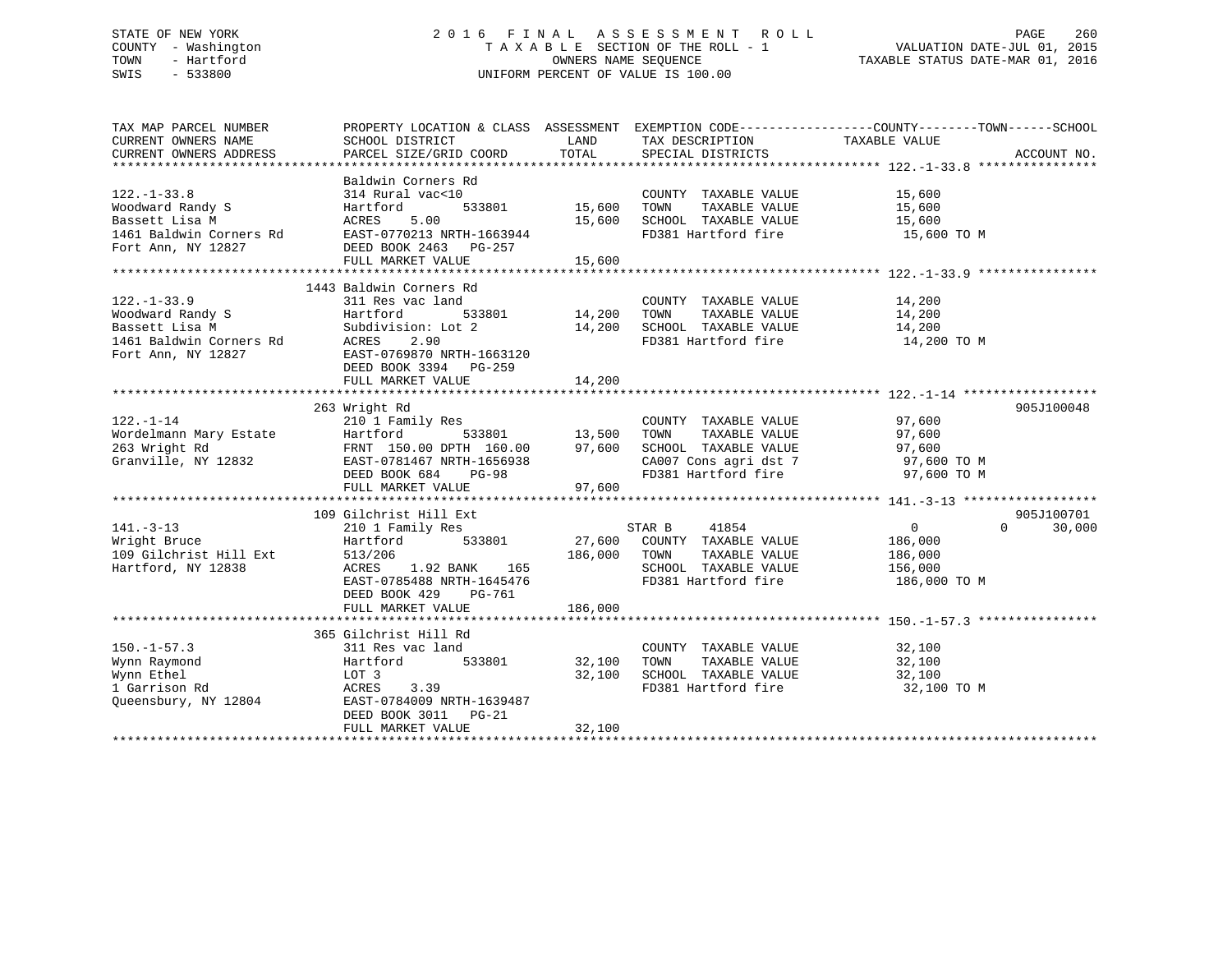# STATE OF NEW YORK 2 0 1 6 F I N A L A S S E S S M E N T R O L L PAGE 261 COUNTY - Washington T A X A B L E SECTION OF THE ROLL - 1 VALUATION DATE-JUL 01, 2015 TOWN - Hartford OWNERS NAME SEQUENCE TAXABLE STATUS DATE-MAR 01, 2016 SWIS - 533800 UNIFORM PERCENT OF VALUE IS 100.00

| TAX MAP PARCEL NUMBER       | PROPERTY LOCATION & CLASS ASSESSMENT EXEMPTION CODE----------------COUNTY-------TOWN-----SCHOOL |         |                       |               |             |
|-----------------------------|-------------------------------------------------------------------------------------------------|---------|-----------------------|---------------|-------------|
| CURRENT OWNERS NAME         | SCHOOL DISTRICT                                                                                 | LAND    | TAX DESCRIPTION       | TAXABLE VALUE |             |
| CURRENT OWNERS ADDRESS      | PARCEL SIZE/GRID COORD                                                                          | TOTAL   | SPECIAL DISTRICTS     |               | ACCOUNT NO. |
|                             |                                                                                                 |         |                       |               |             |
|                             | 363 Gilchrist Hill Rd                                                                           |         |                       |               |             |
| $150.-1-57.4$               | 314 Rural vac<10                                                                                |         | COUNTY TAXABLE VALUE  | 20,000        |             |
| Wynn Raymond                | Hartford<br>533801                                                                              | 20,000  | TAXABLE VALUE<br>TOWN | 20,000        |             |
| Wynn Ethel                  | LOT 4                                                                                           | 20,000  | SCHOOL TAXABLE VALUE  | 20,000        |             |
| 1 Garrison Rd               | ACRES 3.19                                                                                      |         | FD381 Hartford fire   | 20,000 TO M   |             |
| Queensbury, NY 12804        | EAST-0784182 NRTH-1639647                                                                       |         |                       |               |             |
|                             | DEED BOOK 3011 PG-21                                                                            |         |                       |               |             |
|                             | FULL MARKET VALUE                                                                               | 20,000  |                       |               |             |
|                             |                                                                                                 |         |                       |               |             |
|                             | 23 Deer Run Way                                                                                 |         |                       |               | 905J101349  |
| $141. - 3 - 58$             | 240 Rural res                                                                                   |         | COUNTY TAXABLE VALUE  | 128,000       |             |
| Yando Margaret              | Hartford<br>533801                                                                              | 31,000  | TOWN<br>TAXABLE VALUE | 128,000       |             |
| 66 Harrison Ave Apt 12      | LOT 9                                                                                           | 128,000 | SCHOOL TAXABLE VALUE  | 128,000       |             |
| South Glens Falls, NY 12803 | ACRES 10.15                                                                                     |         | FD381 Hartford fire   | 128,000 TO M  |             |
|                             | EAST-0783648 NRTH-1642047                                                                       |         |                       |               |             |
|                             | DEED BOOK 639<br>PG-152                                                                         |         |                       |               |             |
|                             | FULL MARKET VALUE                                                                               | 128,000 |                       |               |             |
|                             |                                                                                                 |         |                       |               |             |
|                             | Halls Pond Rd OFF                                                                               |         |                       |               | 905J100685  |
| $158. - 2 - 8.1$            | 322 Rural vac>10                                                                                |         | COUNTY TAXABLE VALUE  | 7,700         |             |
| Yarish Theodore M           | 533801<br>Hartford                                                                              | 7,700   | TAXABLE VALUE<br>TOWN | 7,700         |             |
| Yarish Diane L              | $158. - 1 - 8.1$                                                                                | 7,700   | SCHOOL TAXABLE VALUE  | 7,700         |             |
| 50 Wolfe Ln                 | ACRES 11.90                                                                                     |         | CA008 Cons agri dst 8 | 7,700 TO M    |             |
| Salem, NY 12865             | EAST-0789114 NRTH-1631571                                                                       |         | FD381 Hartford fire   | 7,700 TO M    |             |
|                             | DEED BOOK 921<br>PG-198                                                                         |         |                       |               |             |
|                             | FULL MARKET VALUE                                                                               | 7,700   |                       |               |             |
|                             |                                                                                                 |         |                       |               |             |
|                             | Swamp Ln                                                                                        |         |                       |               | 905J101278  |
| $149. - 1 - 30.20$          | 314 Rural vac<10                                                                                |         | COUNTY TAXABLE VALUE  | 27,500        |             |
| Yarter Harold S             | 533801<br>Hartford                                                                              | 27,500  | TAXABLE VALUE<br>TOWN | 27,500        |             |
| Yarter Debra L              | LOT 20                                                                                          | 27,500  | SCHOOL TAXABLE VALUE  | 27,500        |             |
| 305B Lindsay Rd             | 6.32<br>ACRES                                                                                   |         | CA006 Cons agri dst 6 | 27,500 TO M   |             |
| Gansevoort, NY 12831        | EAST-0776319 NRTH-1635566                                                                       |         | FD381 Hartford fire   | 27,500 TO M   |             |
|                             | DEED BOOK 802<br>PG-103                                                                         |         |                       |               |             |
|                             | FULL MARKET VALUE                                                                               | 27,500  |                       |               |             |
|                             |                                                                                                 |         |                       |               |             |
|                             | Swamp Ln                                                                                        |         |                       |               | 905J101279  |
| $149. - 1 - 30.21$          | 314 Rural vac<10                                                                                |         | COUNTY TAXABLE VALUE  | 26,500        |             |
| Yarter Harold S             | 533801<br>Hartford                                                                              | 26,500  | TAXABLE VALUE<br>TOWN | 26,500        |             |
| Yarter Debra L              | LOT 21                                                                                          | 26,500  | SCHOOL TAXABLE VALUE  | 26,500        |             |
| 305B Lindsay Rd             | ACRES<br>5.23                                                                                   |         | CA006 Cons agri dst 6 | 26,500 TO M   |             |
| Gansevoort, NY 12831        | EAST-0776480 NRTH-1635411                                                                       |         | FD381 Hartford fire   | 26,500 TO M   |             |
|                             | DEED BOOK 802<br>$PG-103$                                                                       |         |                       |               |             |
|                             | FULL MARKET VALUE                                                                               | 26,500  |                       |               |             |
|                             |                                                                                                 |         |                       |               |             |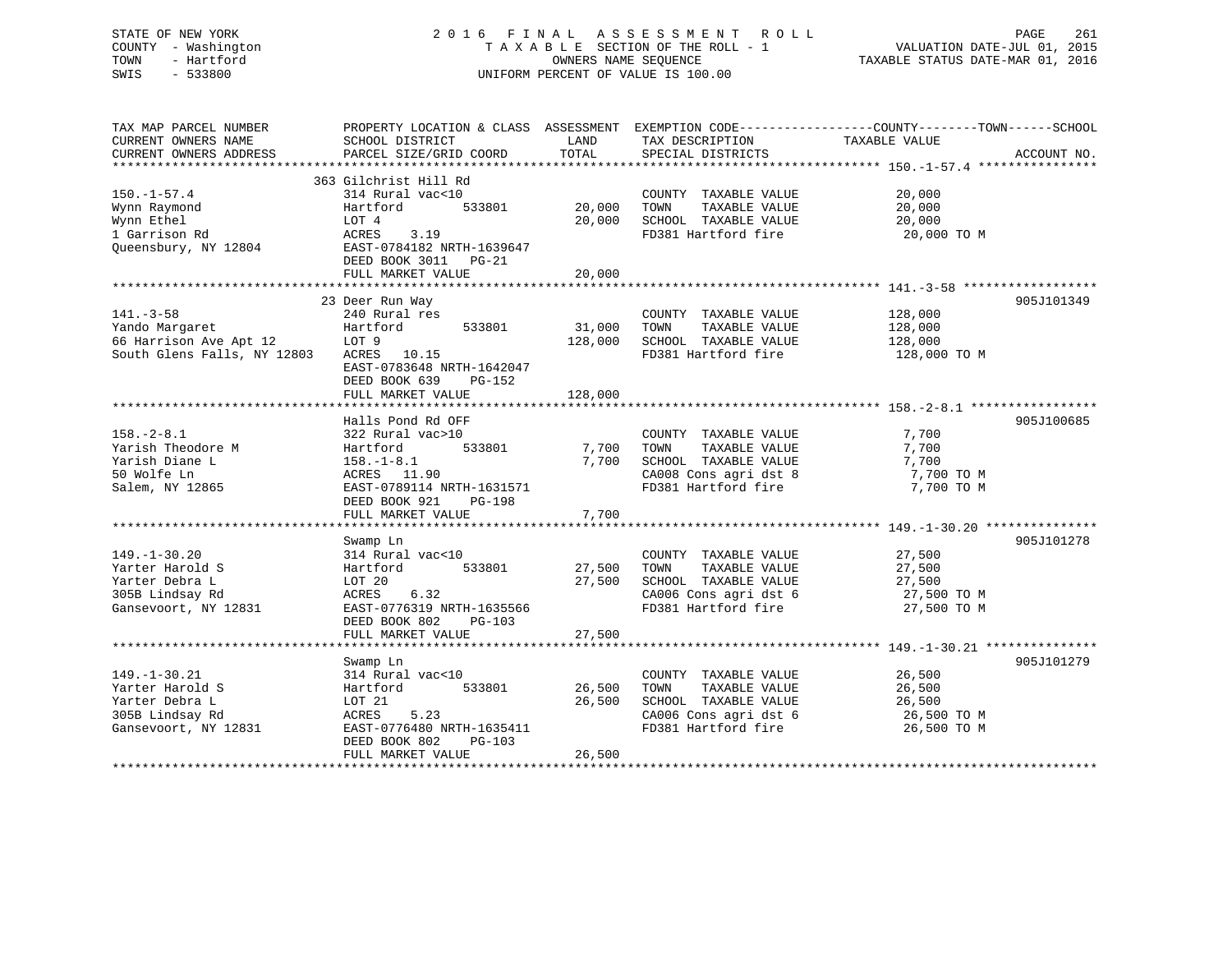# STATE OF NEW YORK 2 0 1 6 F I N A L A S S E S S M E N T R O L L PAGE 262 COUNTY - Washington T A X A B L E SECTION OF THE ROLL - 1 VALUATION DATE-JUL 01, 2015 TOWN - Hartford **TAXABLE STATUS DATE-MAR 01, 2016** OWNERS NAME SEQUENCE TAXABLE STATUS DATE-MAR 01, 2016 SWIS - 533800 UNIFORM PERCENT OF VALUE IS 100.00

| TAX MAP PARCEL NUMBER                                                                                                                                                                                                                              | PROPERTY LOCATION & CLASS ASSESSMENT EXEMPTION CODE---------------COUNTY-------TOWN------SCHOOL |                    |                                                                                                                                                                                                                                                                                                                                                                                                                                |                |                    |
|----------------------------------------------------------------------------------------------------------------------------------------------------------------------------------------------------------------------------------------------------|-------------------------------------------------------------------------------------------------|--------------------|--------------------------------------------------------------------------------------------------------------------------------------------------------------------------------------------------------------------------------------------------------------------------------------------------------------------------------------------------------------------------------------------------------------------------------|----------------|--------------------|
|                                                                                                                                                                                                                                                    |                                                                                                 |                    |                                                                                                                                                                                                                                                                                                                                                                                                                                |                |                    |
| $149. - 1 - 32.14$                                                                                                                                                                                                                                 | 326 County Route 19<br>210 1 Family Res                                                         |                    | STAR B<br>41854                                                                                                                                                                                                                                                                                                                                                                                                                | $\overline{0}$ | $\Omega$<br>30,000 |
|                                                                                                                                                                                                                                                    | 533801 23,000                                                                                   |                    | COUNTY TAXABLE VALUE                                                                                                                                                                                                                                                                                                                                                                                                           | 154,200        |                    |
|                                                                                                                                                                                                                                                    |                                                                                                 | 154,200            | TOWN<br>TAXABLE VALUE                                                                                                                                                                                                                                                                                                                                                                                                          | 154,200        |                    |
| Yattaw Jeffrey A Hartford<br>Yattaw Vickie L P/O LOT 2B<br>326 County Route 19 ACRES 1.00<br>Fort Ann, NY 12827 EAST-0774654 N                                                                                                                     |                                                                                                 |                    | SCHOOL TAXABLE VALUE                                                                                                                                                                                                                                                                                                                                                                                                           | 124,200        |                    |
|                                                                                                                                                                                                                                                    |                                                                                                 |                    | CA006 Cons agri dst 6 154,200 TO M<br>FD381 Hartford fire 154,200 TO M                                                                                                                                                                                                                                                                                                                                                         |                |                    |
|                                                                                                                                                                                                                                                    | EAST-0774654 NRTH-1638334<br>DEED BOOK 831 PG-62<br>FIILL MADFER WATER                          |                    |                                                                                                                                                                                                                                                                                                                                                                                                                                |                |                    |
|                                                                                                                                                                                                                                                    | FULL MARKET VALUE                                                                               | 154,200            |                                                                                                                                                                                                                                                                                                                                                                                                                                |                |                    |
|                                                                                                                                                                                                                                                    |                                                                                                 |                    |                                                                                                                                                                                                                                                                                                                                                                                                                                |                |                    |
|                                                                                                                                                                                                                                                    | 1604 Baldwin Corners Rd                                                                         |                    |                                                                                                                                                                                                                                                                                                                                                                                                                                |                |                    |
| $122.-1-5.1$                                                                                                                                                                                                                                       |                                                                                                 |                    |                                                                                                                                                                                                                                                                                                                                                                                                                                | $\Omega$       | 30,000             |
|                                                                                                                                                                                                                                                    |                                                                                                 |                    |                                                                                                                                                                                                                                                                                                                                                                                                                                |                |                    |
|                                                                                                                                                                                                                                                    |                                                                                                 |                    |                                                                                                                                                                                                                                                                                                                                                                                                                                |                |                    |
|                                                                                                                                                                                                                                                    |                                                                                                 |                    |                                                                                                                                                                                                                                                                                                                                                                                                                                |                |                    |
|                                                                                                                                                                                                                                                    |                                                                                                 |                    |                                                                                                                                                                                                                                                                                                                                                                                                                                |                |                    |
|                                                                                                                                                                                                                                                    |                                                                                                 |                    |                                                                                                                                                                                                                                                                                                                                                                                                                                |                |                    |
|                                                                                                                                                                                                                                                    |                                                                                                 |                    |                                                                                                                                                                                                                                                                                                                                                                                                                                |                |                    |
|                                                                                                                                                                                                                                                    | 1610 Baldwin Corners Rd                                                                         |                    |                                                                                                                                                                                                                                                                                                                                                                                                                                |                | 905J100385         |
|                                                                                                                                                                                                                                                    | 270 Mfg housing                                                                                 |                    | COUNTY TAXABLE VALUE<br>TOWN TAXABLE VALUE                                                                                                                                                                                                                                                                                                                                                                                     | 60,300         |                    |
|                                                                                                                                                                                                                                                    | Hartford                                                                                        |                    | TAXABLE VALUE                                                                                                                                                                                                                                                                                                                                                                                                                  | 60,300         |                    |
|                                                                                                                                                                                                                                                    |                                                                                                 |                    | SCHOOL TAXABLE VALUE                                                                                                                                                                                                                                                                                                                                                                                                           | 60,300         |                    |
| Fort Ann, NY 12827                                                                                                                                                                                                                                 |                                                                                                 |                    |                                                                                                                                                                                                                                                                                                                                                                                                                                |                |                    |
|                                                                                                                                                                                                                                                    | ACRES 3.60 50,300<br>EAST-0773940 NRTH-1663993 60,300<br>DEED BOOK 3007 PG-190                  |                    | CA007 Cons agri dst 7 60,300 TO M<br>FD381 Hartford fire 60,300 TO M                                                                                                                                                                                                                                                                                                                                                           |                |                    |
|                                                                                                                                                                                                                                                    | FULL MARKET VALUE                                                                               | 60,300             |                                                                                                                                                                                                                                                                                                                                                                                                                                |                |                    |
|                                                                                                                                                                                                                                                    |                                                                                                 |                    |                                                                                                                                                                                                                                                                                                                                                                                                                                |                |                    |
|                                                                                                                                                                                                                                                    | 5526 County Route 30                                                                            |                    |                                                                                                                                                                                                                                                                                                                                                                                                                                |                |                    |
|                                                                                                                                                                                                                                                    |                                                                                                 |                    |                                                                                                                                                                                                                                                                                                                                                                                                                                |                |                    |
|                                                                                                                                                                                                                                                    |                                                                                                 |                    |                                                                                                                                                                                                                                                                                                                                                                                                                                |                |                    |
|                                                                                                                                                                                                                                                    |                                                                                                 |                    | $\begin{tabular}{lllllllllll} \multicolumn{4}{c}{\textbf{COUNTY}} & \textbf{TAXABLE} & \textbf{VALUE} & \textbf{34,400} \\ \multicolumn{4}{c}{\textbf{TONN}} & \textbf{TAXABLE} & \textbf{VALUE} & \textbf{34,400} \\ \multicolumn{4}{c}{\textbf{SCHOOL}} & \textbf{TAXABLE} & \textbf{VALUE} & \textbf{34,400} \\ \multicolumn{4}{c}{\textbf{SCHOOL}} & \textbf{TAXABLE} & \textbf{VALUE} & \textbf{34,400} \\ \end{tabular}$ |                |                    |
|                                                                                                                                                                                                                                                    |                                                                                                 |                    |                                                                                                                                                                                                                                                                                                                                                                                                                                |                |                    |
| Granville, NY 12832 EAST-0789136 NRTH-1641960<br>DEED BOOK 3632 PG-117                                                                                                                                                                             |                                                                                                 |                    | $\begin{array}{llll}\n\text{CA008} & \text{Cons}\n\text{ a grid dist} & 8 & 34,400\n\text{ TO M} & \text{FD381} & \text{Hartford} & \text{fire} & 34,400\n\end{array} \text{TO M}$                                                                                                                                                                                                                                             |                |                    |
| PRIOR OWNER ON 3/01/2016 FULL MARKET VALUE                                                                                                                                                                                                         |                                                                                                 | 34,400             |                                                                                                                                                                                                                                                                                                                                                                                                                                |                |                    |
| Holcomb Peter Jr                                                                                                                                                                                                                                   |                                                                                                 |                    |                                                                                                                                                                                                                                                                                                                                                                                                                                |                |                    |
|                                                                                                                                                                                                                                                    |                                                                                                 |                    |                                                                                                                                                                                                                                                                                                                                                                                                                                |                |                    |
|                                                                                                                                                                                                                                                    | 567 Blood St                                                                                    |                    |                                                                                                                                                                                                                                                                                                                                                                                                                                |                | 905J100658         |
| $132. -4 - 15$                                                                                                                                                                                                                                     | 210 1 Family Res                                                                                |                    |                                                                                                                                                                                                                                                                                                                                                                                                                                | 56,100         |                    |
| 132.-4-15<br>Young Robert Jr.<br>Quimby Douglas<br>Quimby Douglas<br>56,100<br>567 Blood St<br>Granville, NY 12832<br>THE MENTER MATTER MATTER AGORS<br>THE MATTER MATTER MATTER AGORS<br>THE MATTER MATTER MATTER AGORS<br>THE MATTER MATTER MATT |                                                                                                 | 533801 23,000 TOWN | COUNTY TAXABLE VALUE<br>TOWN TAXABLE VALUE                                                                                                                                                                                                                                                                                                                                                                                     | 56,100         |                    |
|                                                                                                                                                                                                                                                    |                                                                                                 | 56,100             |                                                                                                                                                                                                                                                                                                                                                                                                                                |                |                    |
|                                                                                                                                                                                                                                                    |                                                                                                 |                    | SCHOOL TAXABLE VALUE 56,100<br>FD381 Hartford fire                                                                                                                                                                                                                                                                                                                                                                             | 56,100 TO M    |                    |
|                                                                                                                                                                                                                                                    |                                                                                                 |                    |                                                                                                                                                                                                                                                                                                                                                                                                                                |                |                    |
|                                                                                                                                                                                                                                                    | FULL MARKET VALUE                                                                               | 56,100             |                                                                                                                                                                                                                                                                                                                                                                                                                                |                |                    |
|                                                                                                                                                                                                                                                    |                                                                                                 |                    |                                                                                                                                                                                                                                                                                                                                                                                                                                |                |                    |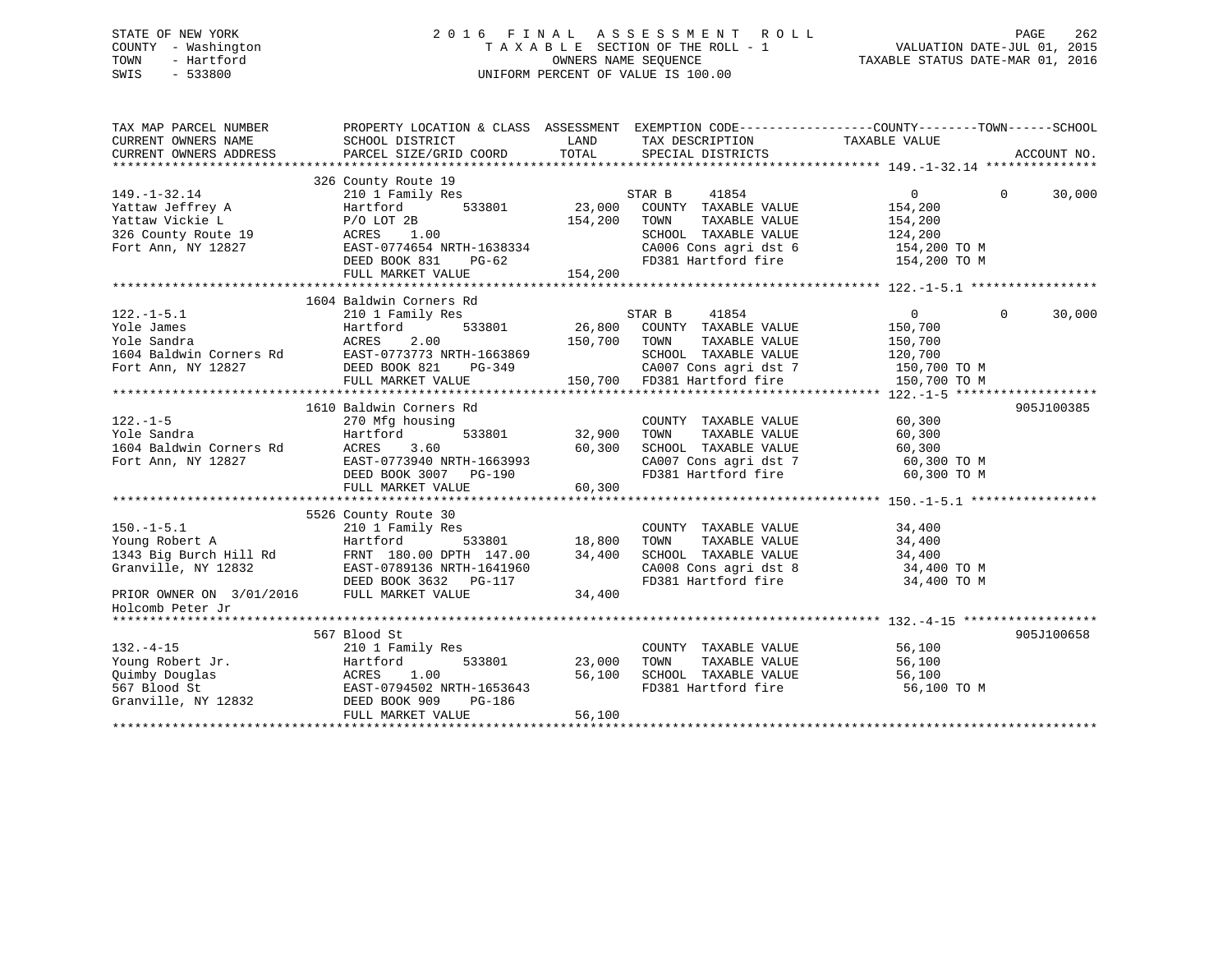# STATE OF NEW YORK 2 0 1 6 F I N A L A S S E S S M E N T R O L L PAGE 263 COUNTY - Washington T A X A B L E SECTION OF THE ROLL - 1 VALUATION DATE-JUL 01, 2015 TOWN - Hartford **TAXABLE STATUS DATE-MAR 01, 2016** OWNERS NAME SEQUENCE TAXABLE STATUS DATE-MAR 01, 2016 SWIS - 533800 UNIFORM PERCENT OF VALUE IS 100.00

| TAX MAP PARCEL NUMBER<br>CURRENT OWNERS NAME<br>CURRENT OWNERS ADDRESS                                                                                                                           | SCHOOL DISTRICT<br>PARCEL SIZE/GRID COORD                                                                                                                                                                                                               | LAND<br>TOTAL                     | PROPERTY LOCATION & CLASS ASSESSMENT EXEMPTION CODE---------------COUNTY-------TOWN-----SCHOOL<br>TAX DESCRIPTION<br>SPECIAL DISTRICTS                                       | TAXABLE VALUE                                                                               | ACCOUNT NO.                            |
|--------------------------------------------------------------------------------------------------------------------------------------------------------------------------------------------------|---------------------------------------------------------------------------------------------------------------------------------------------------------------------------------------------------------------------------------------------------------|-----------------------------------|------------------------------------------------------------------------------------------------------------------------------------------------------------------------------|---------------------------------------------------------------------------------------------|----------------------------------------|
| $132.15 - 1 - 23$<br>Zaffo Barbara J<br>PO Box 154<br>Hartford, NY 12838                                                                                                                         | 19 Hartford Main St<br>210 1 Family Res<br>Hartford<br>Trans Exempt Repay 2016 112,500<br>50.00 DPTH 324.00<br>FRNT<br>EAST-0785977 NRTH-1652119<br>DEED BOOK 3544 PG-210<br>FULL MARKET VALUE                                                          | -<br>533801 14,300<br>112,500     | COUNTY TAXABLE VALUE<br>TOWN<br>TAXABLE VALUE<br>SCHOOL TAXABLE VALUE<br>CA007 Cons agri dst 7<br>FD381 Hartford fire 112,500 TO M<br>TE533 Trans exmt repay-flg .00 MT      | 112,500<br>112,500<br>112,500<br>112,500 TO M                                               | 905J100632                             |
| $150. - 1 - 21$<br>Zayachek Peter M<br>67 Lake Nebo Rd<br>Fort Ann, NY 12827                                                                                                                     | 5106 County Route 30<br>314 Rural vac<10<br>Hartford<br>BLA 1963-180<br>ACRES<br>8.54<br>EAST-0785608 NRTH-1632931<br>DEED BOOK 1782 PG-282<br>FULL MARKET VALUE                                                                                        | 533801 17,900<br>17,900<br>17,900 | COUNTY TAXABLE VALUE<br>TAXABLE VALUE<br>TOWN<br>SCHOOL TAXABLE VALUE<br>SCHOOL TAXABLE VALUE 17,900<br>CA008 Cons agri dst 8 17,900 TO M<br>FD381 Hartford fire 17,900 TO M | 17,900<br>17,900<br>17,900                                                                  | 905J100586                             |
| $140. - 2 - 14$<br>Zeller April<br>Example 191.00 PTH 191.00<br>EXAST-0782546 NRTH-1645975<br>Hartford, NY 12838<br>EXAST-0782546 NRTH-1645975<br>DEED BOOK 2120 PG-297<br>DEED BOOK 2120 PG-297 | 7781 State Route 40<br>210 1 Family Res<br>Hartford<br>FRNT 71.00 DPTH 191.00 48,200 TOWN<br>FULL MARKET VALUE                                                                                                                                          | 48,200                            | TAXABLE VALUE<br>SCHOOL TAXABLE VALUE<br>FD381 Hartford fire 48,200 TO M                                                                                                     | $\overline{0}$<br>$\Omega$<br>48,200<br>48,200<br>18,200                                    | 905J100226<br>30,000                   |
| $141. - 1 - 51$<br>Zmitrovitch Charles<br>Zmitrovitch Mary<br>65 Skyview Meadows Ln<br>Granville, NY 12832                                                                                       | 65 Skyview Meadows Ln<br>210 1 Family Res<br>533801 25,000 STAR EN<br>Hartford<br>423/477<br>ACRES 1.53<br>EAST-0787654 NRTH-1649143 SCHOOL TAXABLE VALUE<br>DEED BOOK 417 PG-585 (2007 Cons agri dst 7<br>FULL MARKET VALUE 83,200 FD381 Hartford fire | 83,200                            | VET COM CT 41131<br>41834<br>COUNTY TAXABLE VALUE<br>TAAADDD<br>TAXABLE VALUE<br>TAADDD<br>CA007 Cons agri dst 7 83,200 TO M                                                 | 20,800<br>20,800<br>$\Omega$<br>$\overline{0}$<br>62,400<br>62,400<br>17,900<br>83,200 TO M | 905J100709<br>$\overline{0}$<br>65,300 |
| $158. - 2 - 10$<br>Zweig Felice<br>105 Taybridge Ln<br>Dorthan, AL 36305                                                                                                                         | Halls Pond Rd<br>322 Rural vac>10<br>Hartford<br>533801<br>$158. - 1 - 10$<br>ACRES 11.10<br>EAST-0791203 NRTH-1631965<br>DEED BOOK 385<br>PG-88<br>FULL MARKET VALUE                                                                                   | 21,800<br>21,800<br>21,800        | COUNTY TAXABLE VALUE<br>TOWN<br>TAXABLE VALUE<br>SCHOOL TAXABLE VALUE<br>CA008 Cons agri dst 8<br>FD381 Hartford fire                                                        | 21,800<br>21,800<br>21,800<br>21,800 TO M<br>21,800 TO M                                    | 905J100710                             |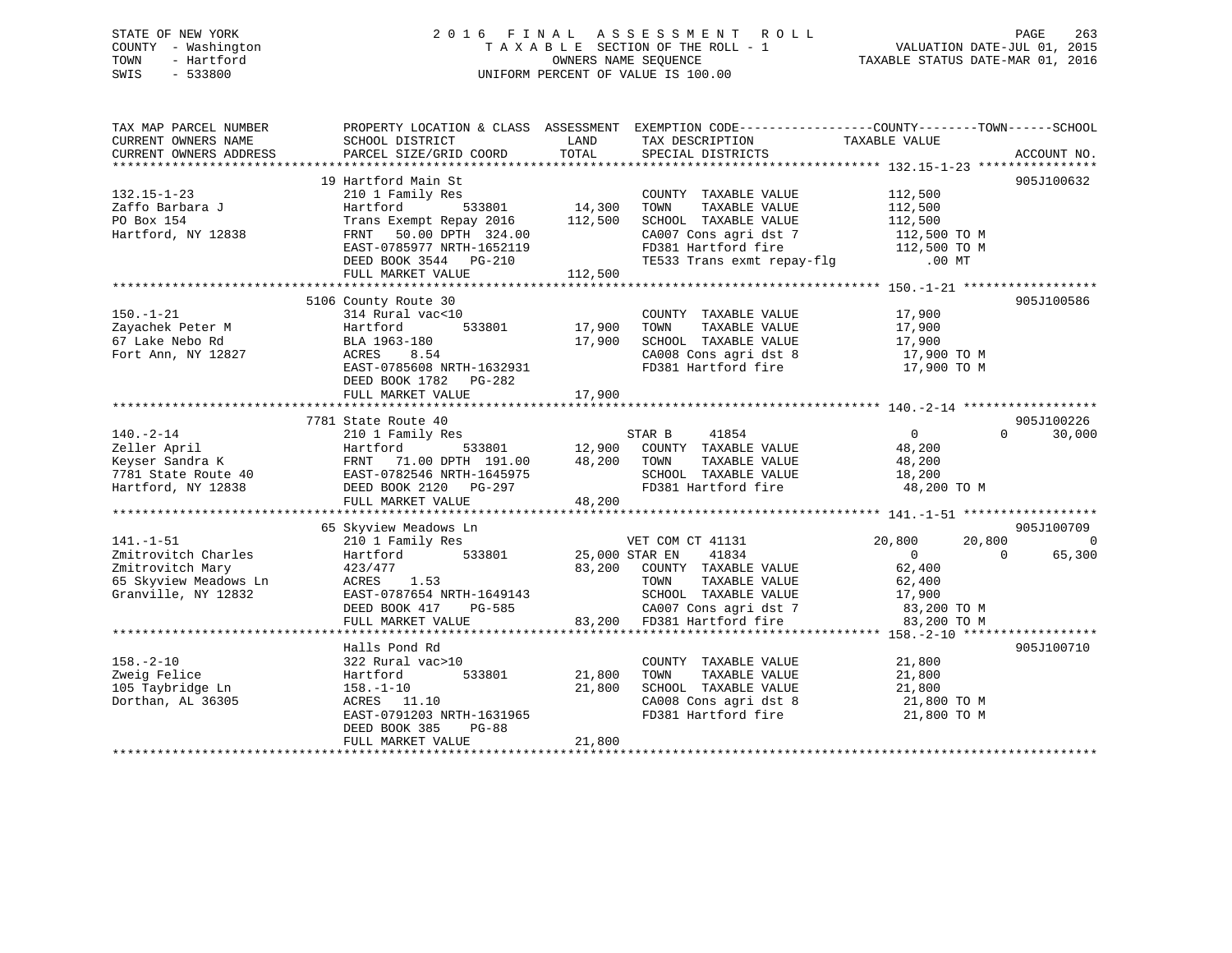TOWN - Hartford TAXABLE STATUS DATE-MAR 01, 2016 SWIS - 533800 RPS150/V04/L015 UNIFORM PERCENT OF VALUE IS 100.00 CURRENT DATE 6/21/2016

ROLL SUB SECTION - - TOTALS

#### \*\*\* S P E C I A L D I S T R I C T S U M M A R Y \*\*\*

| CODE | DISTRICT NAME        | TOTAL<br>PARCELS | EXTENSION<br>TYPE | EXTENSION<br>VALUE | AD VALOREM<br>VALUE | EXEMPT<br>AMOUNT | TAXABLE<br>VALUE |
|------|----------------------|------------------|-------------------|--------------------|---------------------|------------------|------------------|
|      | TE533 Trans exmt rep |                  | 10 MOVTAX         |                    |                     |                  |                  |
|      | EZ014 Empire Zone-Si |                  | 1 TOTAL           |                    | 527,800             |                  | 527,800          |
|      | CA006 Cons agri dst  |                  | 139 TOTAL M       |                    | 13544,800           | 407,241          | 13137,559        |
|      | CA007 Cons agri dst  |                  | 577 TOTAL M       |                    | 74426,000           | 6816,265         | 67609,735        |
|      | CA008 Cons agri dst  |                  | 94 TOTAL M        |                    | 11234,700           | 1200,373         | 10034,327        |
|      | FD381 Hartford fire  |                  | 1,320 TOTAL M     |                    | 151294,000          | 125,201          | 151168,799       |

## \*\*\* S C H O O L D I S T R I C T S U M M A R Y \*\*\*

| CODE                                 | DISTRICT NAME                                  | TOTAL<br>PARCELS        | ASSESSED<br>LAND                             | ASSESSED<br>TOTAL                              | EXEMPT<br>AMOUNT                          | TOTAL<br>TAXABLE                                | STAR<br>AMOUNT                             | STAR<br>TAXABLE                                |
|--------------------------------------|------------------------------------------------|-------------------------|----------------------------------------------|------------------------------------------------|-------------------------------------------|-------------------------------------------------|--------------------------------------------|------------------------------------------------|
| 532001<br>532802<br>533801<br>534401 | Arqyle<br>Fort Ann<br>Hartford<br>Hudson Falls | 23<br>34<br>1,254<br>10 | 706,000<br>2454,200<br>49625,500<br>1192,900 | 2593,700<br>4640,300<br>142069,900<br>2005,100 | 246,587<br>671,915<br>11262,090<br>12,500 | 2347, 113<br>3968,385<br>130807,810<br>1992,600 | 435,900<br>471,200<br>24996,777<br>120,000 | 1911,213<br>3497,185<br>105811,033<br>1872,600 |
|                                      | SUB-TOTAL                                      | 1,321                   | 53978,600                                    | 151309,000                                     | 12193,092                                 | 139115,908                                      | 26023,877                                  | 113092,031                                     |
|                                      | TOTAL                                          | 1,321                   | 53978,600                                    | 151309,000                                     | 12193,092                                 | 139115,908                                      | 26023,877                                  | 113092,031                                     |

#### \*\*\* S Y S T E M C O D E S S U M M A R Y \*\*\*

### NO SYSTEM EXEMPTIONS AT THIS LEVEL

## \*\*\* E X E M P T I O N S U M M A R Y \*\*\*

| CODE           | DESCRIPTION              | TOTAL<br>PARCELS | COUNTY            | TOWN              | SCHOOL |
|----------------|--------------------------|------------------|-------------------|-------------------|--------|
| 29700<br>41003 | RPTL1138<br>EFVET CL/T   |                  | 15,200            | 15,200<br>173,435 | 15,200 |
| 41102          | ELG FVT/CO               |                  | 10,350            |                   |        |
| 41120<br>41121 | VETWAR CTS<br>VET WAR CT | 51               | 33,000<br>964,126 | 27,000<br>955,711 | 6,000  |
| 41130          | VETCOM CTS               |                  | 30,450            | 30,450            | 10,000 |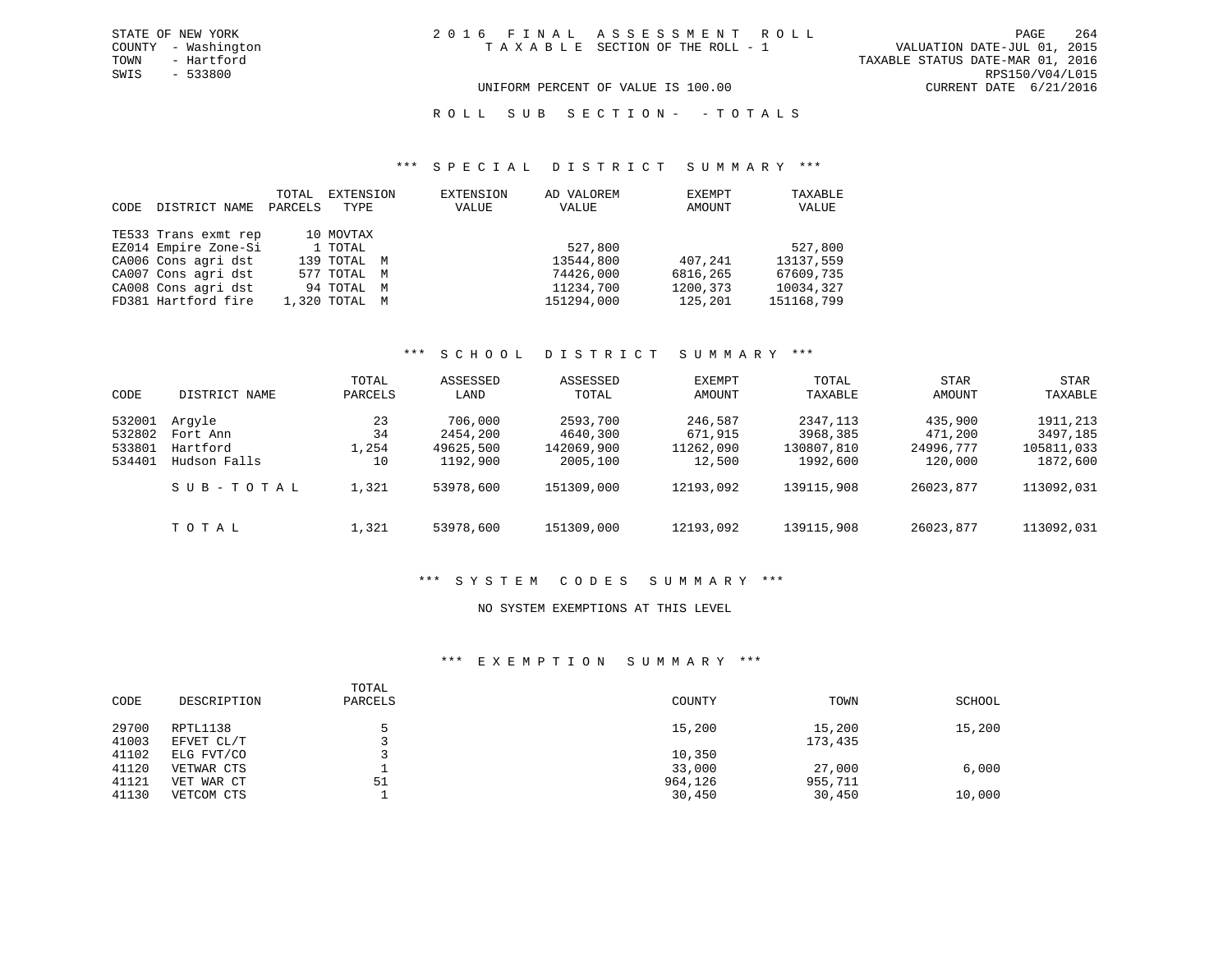|  | 2016 FINAL ASSESSMENT ROLL         |                                  | PAGE                        | -265 |
|--|------------------------------------|----------------------------------|-----------------------------|------|
|  | TAXABLE SECTION OF THE ROLL - 1    |                                  | VALUATION DATE-JUL 01, 2015 |      |
|  |                                    | TAXABLE STATUS DATE-MAR 01, 2016 |                             |      |
|  |                                    |                                  | RPS150/V04/L015             |      |
|  | UNIFORM PERCENT OF VALUE IS 100.00 |                                  | CURRENT DATE 6/21/2016      |      |

STATE OF NEW YORK COUNTY - Washington TOWN - Hartford SWIS - 533800

# ROLL SUB SECTION - - TOTALS

#### \*\*\* E X E M P T I O N S U M M A R Y \*\*\*

|       |              | TOTAL          |           |           |           |
|-------|--------------|----------------|-----------|-----------|-----------|
| CODE  | DESCRIPTION  | PARCELS        | COUNTY    | TOWN      | SCHOOL    |
| 41131 | VET COM CT   | 46             | 1551,841  | 1498,077  |           |
| 41140 | VETDIS CTS   | $\overline{2}$ | 66,030    | 66,030    | 26,090    |
| 41141 | VET DIS CT   | 23             | 1108,003  | 1074,542  |           |
| 41151 | $CW_10_VET/$ | 6              | 54,940    | 54,940    |           |
| 41171 | CW_DISBLD_   |                | 3,470     | 3,470     |           |
| 41400 | CLERGY       | 2              | 3,000     | 3,000     | 3,000     |
| 41700 | AG BUILD     | 12             | 520,400   | 520,400   | 520,400   |
| 41720 | AG DIST      | 137            | 8558,527  | 8558,527  | 8558,527  |
| 41730 | AGRI-D IND   | 16             | 706,848   | 706,848   | 706,848   |
| 41800 | AGED-ALL     | 20             | 1098,223  | 1098,223  | 1098,223  |
| 41801 | AGED-CO/TN   | 44             | 1913,226  | 1847,512  |           |
| 41802 | AGED-CO      |                | 17,038    |           |           |
| 41804 | AGED-SCH     | 12             |           |           | 372,363   |
| 41834 | STAR EN      | 205            |           |           | 12855,877 |
| 41854 | STAR B       | 437            |           |           | 13110,000 |
| 41864 | STAR B MH    | 2              |           |           | 58,000    |
| 41931 | DISAB-C/T    | 6              | 263,385   | 263,385   |           |
| 42120 | TEMP GRHSE   |                | 110,001   | 110,001   | 110,001   |
| 47460 | FOR 480A     | 17             | 732,840   | 732,840   | 732,840   |
| 47610 | BUSIN97      | 3              | 33,600    | 33,600    | 33,600    |
|       | TOTAL        | 1,059          | 17794,498 | 17773,191 | 38216,969 |

| ROLL       |             | TOTAL   | ASSESSED  | ASSESSED   | TAXABLE    | TAXABLE    | TAXABLE    | STAR       |
|------------|-------------|---------|-----------|------------|------------|------------|------------|------------|
| <b>SEC</b> | DESCRIPTION | PARCELS | LAND      | TOTAL      | COUNTY     | TOWN       | SCHOOL     | TAXABLE    |
|            | TAXABLE     | 1,321   | 53978,600 | 151309,000 | 133514,502 | 133535,809 | 139115,908 | 113092,031 |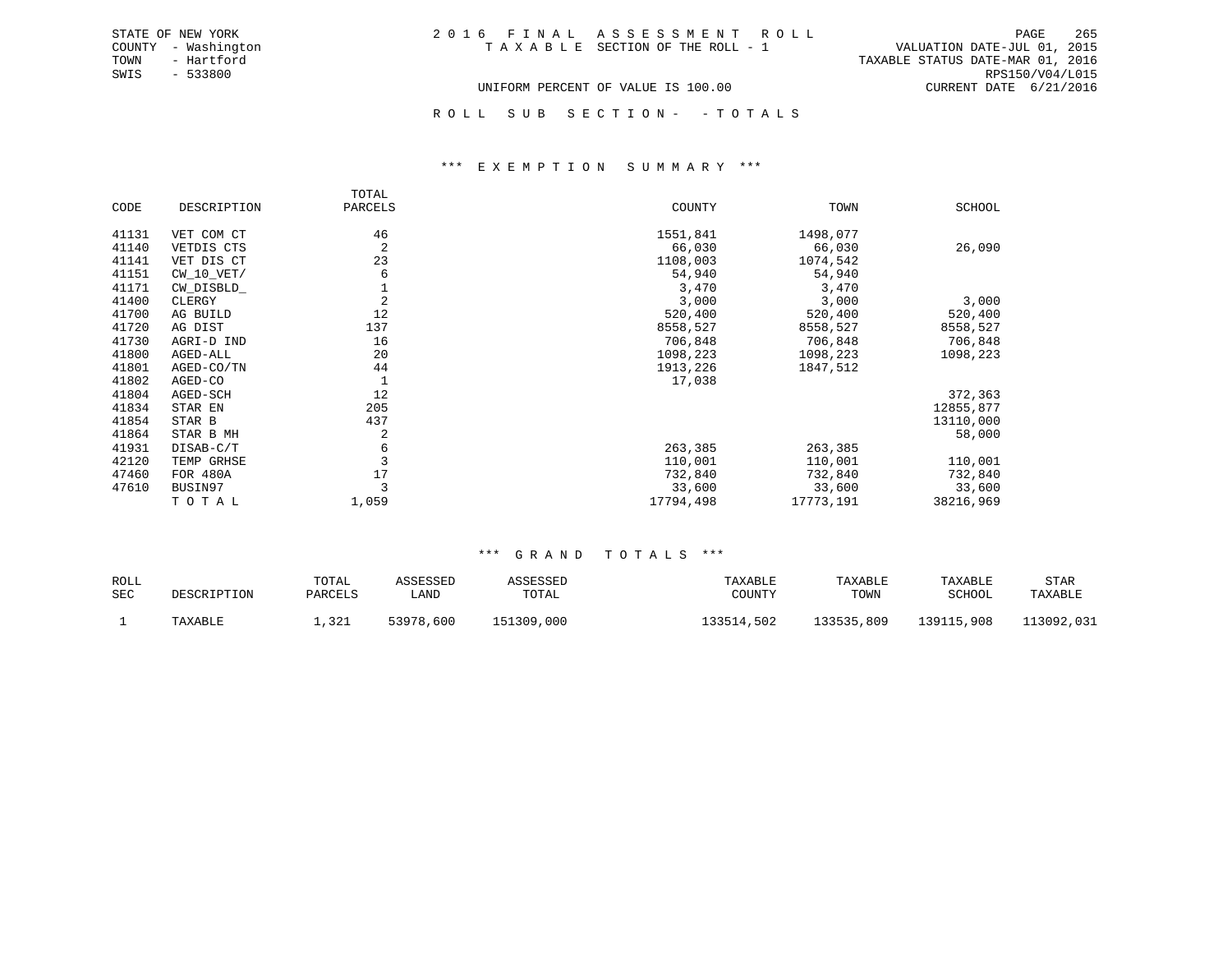|      | STATE OF NEW YORK   | 2016 FINAL ASSESSMENT ROLL |                                    |                                  |                        | PAGE | -266 |
|------|---------------------|----------------------------|------------------------------------|----------------------------------|------------------------|------|------|
|      | COUNTY - Washington |                            | TAXABLE SECTION OF THE ROLL - 1    | VALUATION DATE-JUL 01, 2015      |                        |      |      |
| TOWN | - Hartford          |                            |                                    | TAXABLE STATUS DATE-MAR 01, 2016 |                        |      |      |
| SWIS | - 533800            |                            | UNIFORM PERCENT OF VALUE IS 100.00 |                                  | RPS150/V04/L015        |      |      |
|      |                     |                            |                                    |                                  | CURRENT DATE 6/21/2016 |      |      |

# ROLL SECTION TOTALS

#### \*\*\* S P E C I A L D I S T R I C T S U M M A R Y \*\*\*

| CODE | DISTRICT NAME        | TOTAL<br>PARCELS | EXTENSION<br>TYPE | EXTENSION<br>VALUE | AD VALOREM<br>VALUE | EXEMPT<br>AMOUNT | TAXABLE<br>VALUE |
|------|----------------------|------------------|-------------------|--------------------|---------------------|------------------|------------------|
|      | TE533 Trans exmt rep |                  | 10 MOVTAX         |                    |                     |                  |                  |
|      | EZ014 Empire Zone-Si |                  | 1 TOTAL           |                    | 527,800             |                  | 527,800          |
|      | CA006 Cons agri dst  |                  | 139 TOTAL M       |                    | 13544,800           | 407,241          | 13137,559        |
|      | CA007 Cons agri dst  |                  | 577 TOTAL M       |                    | 74426,000           | 6816,265         | 67609,735        |
|      | CA008 Cons agri dst  |                  | 94 TOTAL M        |                    | 11234,700           | 1200,373         | 10034,327        |
|      | FD381 Hartford fire  |                  | 1,320 TOTAL M     |                    | 151294,000          | 125,201          | 151168,799       |

### \*\*\* S C H O O L D I S T R I C T S U M M A R Y \*\*\*

| CODE                                 | DISTRICT NAME                                  | TOTAL<br>PARCELS        | ASSESSED<br>LAND                             | ASSESSED<br>TOTAL                              | EXEMPT<br>AMOUNT                          | TOTAL<br>TAXABLE                                | STAR<br>AMOUNT                             | STAR<br>TAXABLE                                 |
|--------------------------------------|------------------------------------------------|-------------------------|----------------------------------------------|------------------------------------------------|-------------------------------------------|-------------------------------------------------|--------------------------------------------|-------------------------------------------------|
| 532001<br>532802<br>533801<br>534401 | Arqyle<br>Fort Ann<br>Hartford<br>Hudson Falls | 23<br>34<br>1,254<br>10 | 706,000<br>2454,200<br>49625,500<br>1192,900 | 2593,700<br>4640,300<br>142069,900<br>2005,100 | 246,587<br>671,915<br>11262,090<br>12,500 | 2347, 113<br>3968,385<br>130807,810<br>1992,600 | 435,900<br>471,200<br>24996,777<br>120,000 | 1911, 213<br>3497,185<br>105811,033<br>1872,600 |
|                                      | SUB-TOTAL                                      | 1,321                   | 53978,600                                    | 151309,000                                     | 12193,092                                 | 139115,908                                      | 26023,877                                  | 113092,031                                      |
|                                      | TOTAL                                          | 1,321                   | 53978,600                                    | 151309,000                                     | 12193,092                                 | 139115,908                                      | 26023,877                                  | 113092,031                                      |

#### \*\*\* S Y S T E M C O D E S S U M M A R Y \*\*\*

#### NO SYSTEM EXEMPTIONS AT THIS LEVEL

#### \*\*\* E X E M P T I O N S U M M A R Y \*\*\*

| CODE           | DESCRIPTION              | TOTAL<br>PARCELS | COUNTY            | TOWN              | SCHOOL |
|----------------|--------------------------|------------------|-------------------|-------------------|--------|
| 29700<br>41003 | RPTL1138<br>EFVET CL/T   |                  | 15,200            | 15,200<br>173,435 | 15,200 |
| 41102          | ELG FVT/CO               |                  | 10,350            |                   |        |
| 41120<br>41121 | VETWAR CTS<br>VET WAR CT | 51               | 33,000<br>964,126 | 27,000<br>955,711 | 6,000  |
| 41130          | VETCOM CTS               |                  | 30,450            | 30,450            | 10,000 |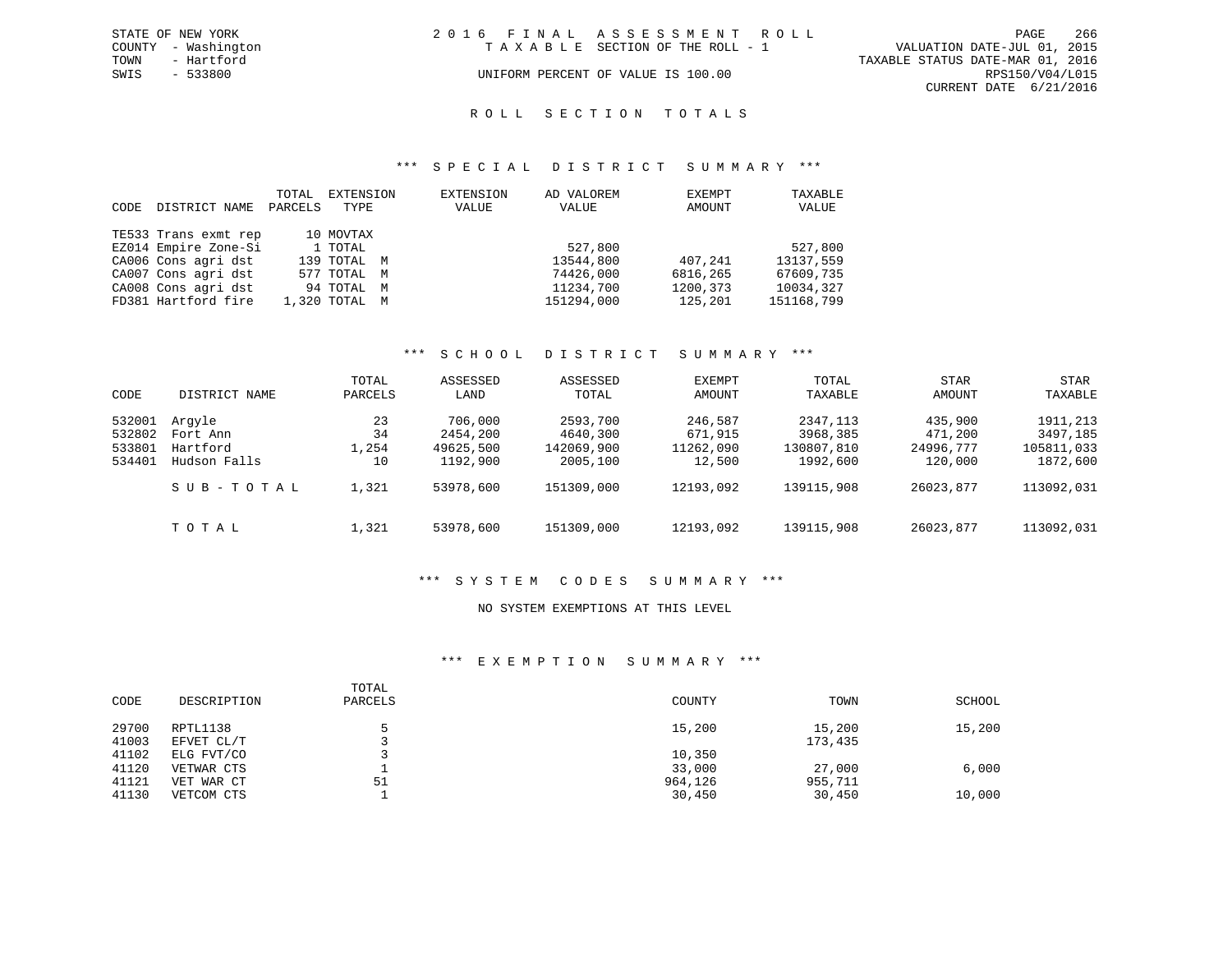|      | STATE OF NEW YORK   | 2016 FINAL ASSESSMENT ROLL         | PAGE                             | 267 |
|------|---------------------|------------------------------------|----------------------------------|-----|
|      | COUNTY - Washington | TAXABLE SECTION OF THE ROLL - 1    | VALUATION DATE-JUL 01, 2015      |     |
| TOWN | - Hartford          |                                    | TAXABLE STATUS DATE-MAR 01, 2016 |     |
| SWIS | - 533800            | UNIFORM PERCENT OF VALUE IS 100.00 | RPS150/V04/L015                  |     |
|      |                     |                                    | CURRENT DATE 6/21/2016           |     |

R O L L S E C T I O N T O T A L S

#### \*\*\* E X E M P T I O N S U M M A R Y \*\*\*

|       |              | TOTAL          |           |           |               |
|-------|--------------|----------------|-----------|-----------|---------------|
| CODE  | DESCRIPTION  | PARCELS        | COUNTY    | TOWN      | <b>SCHOOL</b> |
| 41131 | VET COM CT   | 46             | 1551,841  | 1498,077  |               |
| 41140 | VETDIS CTS   | 2              | 66,030    | 66,030    | 26,090        |
| 41141 | VET DIS CT   | 23             | 1108,003  | 1074,542  |               |
| 41151 | $CW_10_VET/$ | 6              | 54,940    | 54,940    |               |
| 41171 | CW DISBLD    |                | 3,470     | 3,470     |               |
| 41400 | CLERGY       | $\overline{2}$ | 3,000     | 3,000     | 3,000         |
| 41700 | AG BUILD     | 12             | 520,400   | 520,400   | 520,400       |
| 41720 | AG DIST      | 137            | 8558,527  | 8558,527  | 8558,527      |
| 41730 | AGRI-D IND   | 16             | 706,848   | 706,848   | 706,848       |
| 41800 | AGED-ALL     | 20             | 1098,223  | 1098,223  | 1098,223      |
| 41801 | AGED-CO/TN   | 44             | 1913,226  | 1847,512  |               |
| 41802 | AGED-CO      |                | 17,038    |           |               |
| 41804 | AGED-SCH     | 12             |           |           | 372,363       |
| 41834 | STAR EN      | 205            |           |           | 12855,877     |
| 41854 | STAR B       | 437            |           |           | 13110,000     |
| 41864 | STAR B MH    | 2              |           |           | 58,000        |
| 41931 | DISAB-C/T    | 6              | 263,385   | 263,385   |               |
| 42120 | TEMP GRHSE   |                | 110,001   | 110,001   | 110,001       |
| 47460 | FOR 480A     | 17             | 732,840   | 732,840   | 732,840       |
| 47610 | BUSIN97      |                | 33,600    | 33,600    | 33,600        |
|       | TOTAL        | 1,059          | 17794,498 | 17773,191 | 38216,969     |

| ROLL |             | TOTAL   | <i><b>\SSESSED</b></i> | ASSESSED   | TAXABLE    | TAXABLE    | TAXABLE    | STAR       |
|------|-------------|---------|------------------------|------------|------------|------------|------------|------------|
| SEC  | DESCRIPTION | PARCELS | LAND                   | TOTAL      | COUNTY     | TOWN       | SCHOOL     | TAXABLE    |
|      | TAXABLE     | 1,321   | 53978,600              | 151309,000 | 133514,502 | 133535,809 | 139115,908 | 113092,031 |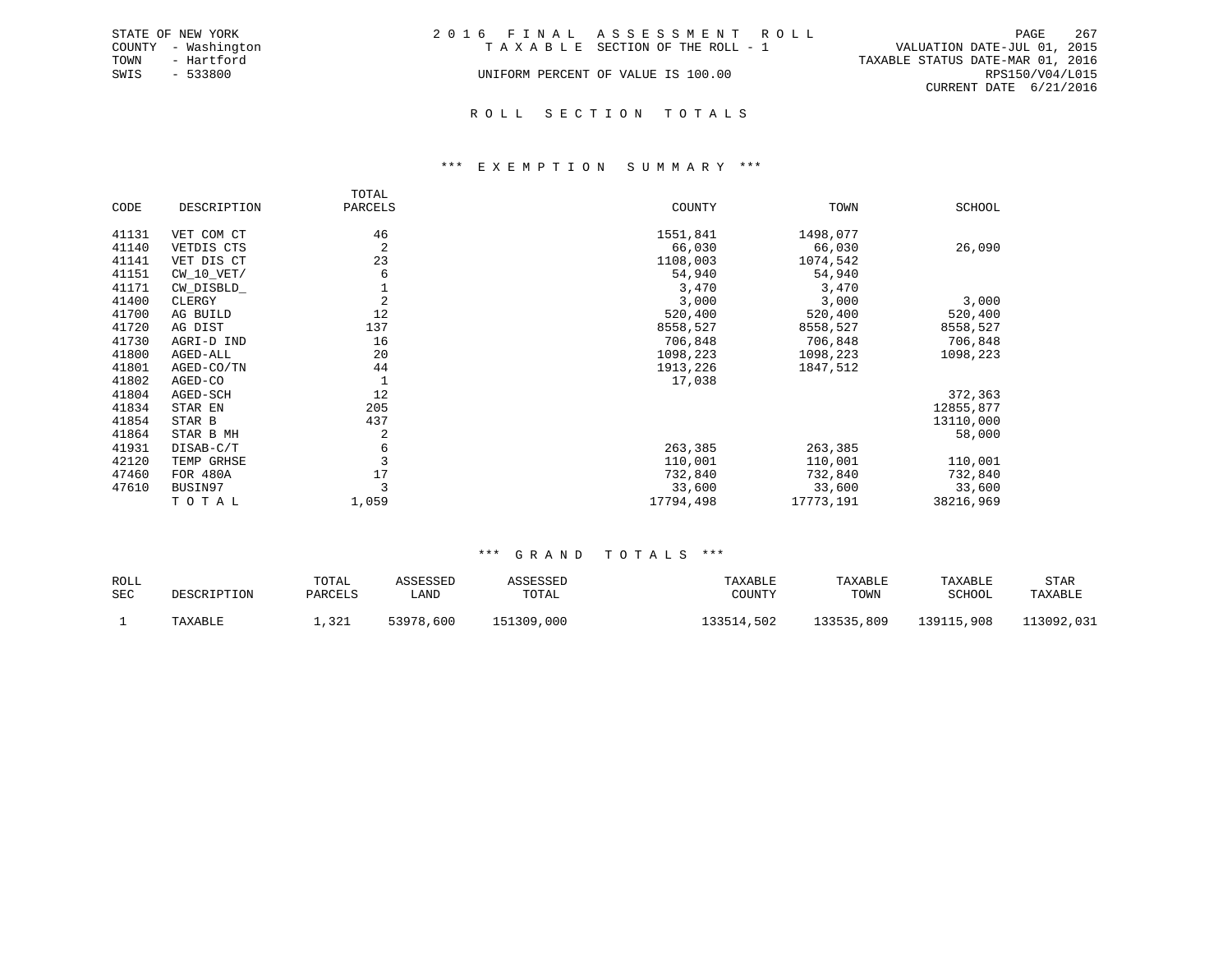| STATE OF NEW YORK<br>- Washington<br>COUNTY<br>- Hartford<br>TOWN<br>$-533800$<br>SWIS                                            | 2016 FINAL ASSESSMENT ROLL                                                                                | STATE OWNED LAND SECTION OF THE ROLL - 3<br>OWNERS NAME SEQUENCE<br>UNIFORM PERCENT OF VALUE IS 100.00 |                                      |                                                          | TAXABLE STATUS DATE-MAR 01, 2016                                              | PAGE<br>VALUATION DATE-JUL 01, 2015 | 268 |
|-----------------------------------------------------------------------------------------------------------------------------------|-----------------------------------------------------------------------------------------------------------|--------------------------------------------------------------------------------------------------------|--------------------------------------|----------------------------------------------------------|-------------------------------------------------------------------------------|-------------------------------------|-----|
| TAX MAP PARCEL NUMBER<br>CURRENT OWNERS NAME<br>CURRENT OWNERS ADDRESS                                                            | PROPERTY LOCATION & CLASS ASSESSMENT<br>SCHOOL DISTRICT<br>PARCEL SIZE/GRID COORD TOTAL SPECIAL DISTRICTS | LAND                                                                                                   |                                      | TAX DESCRIPTION                                          | EXEMPTION CODE-----------------COUNTY-------TOWN------SCHOOL<br>TAXABLE VALUE | ACCOUNT NO.                         |     |
| $112. - 2 - 8$<br>New York State<br>Bailey Franklin Estate            Canal Lands<br>Attn: Washington County Treas 112.-1-8.-8801 | Parcel 429, 425, 427, 423, 42<br>972 Underwater<br>532802<br>Fort Ann                                     | 72,000<br>72,000                                                                                       | NY STATE<br>COUNTY<br>TOWN<br>SCHOOL | 32301<br>TAXABLE VALUE<br>TAXABLE VALUE<br>TAXABLE VALUE | 72,000<br>72,000                                                              | 0150001<br>72,000                   | - 0 |

\*\*\*\*\*\*\*\*\*\*\*\*\*\*\*\*\*\*\*\*\*\*\*\*\*\*\*\*\*\*\*\*\*\*\*\*\*\*\*\*\*\*\*\*\*\*\*\*\*\*\*\*\*\*\*\*\*\*\*\*\*\*\*\*\*\*\*\*\*\*\*\*\*\*\*\*\*\*\*\*\*\*\*\*\*\*\*\*\*\*\*\*\*\*\*\*\*\*\*\*\*\*\*\*\*\*\*\*\*\*\*\*\*\*\*\*\*\*\*\*\*\*\*\*\*\*\*\*\*\*\*\*

383 Broadway ACRES 71.95

Fort Edward, NY 12828 EAST-0762011 NRTH-1664689

FULL MARKET VALUE 72,000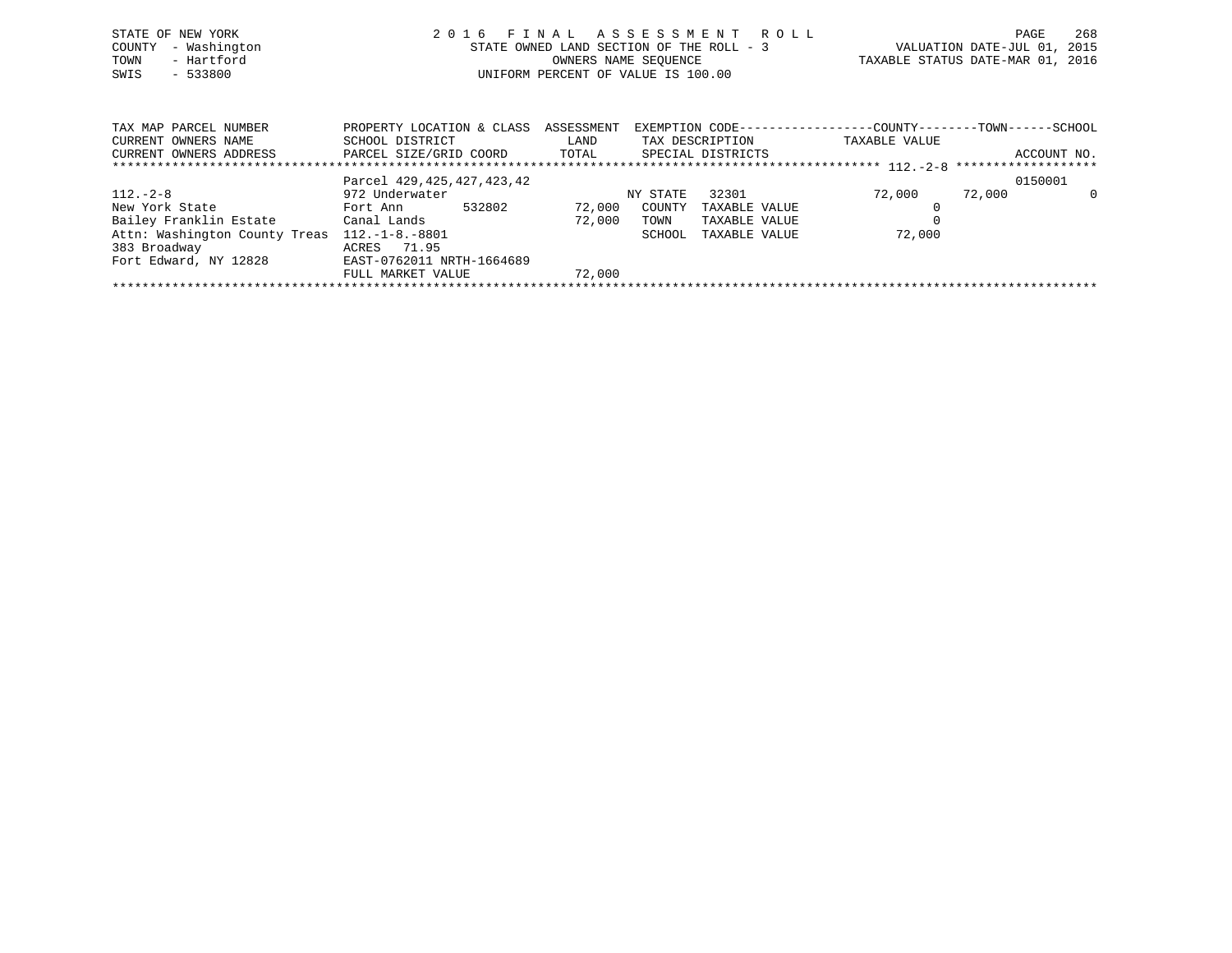| 2016 FINAL ASSESSMENT ROLL               | 269<br>PAGE                      |
|------------------------------------------|----------------------------------|
| STATE OWNED LAND SECTION OF THE ROLL - 3 | VALUATION DATE-JUL 01, 2015      |
|                                          | TAXABLE STATUS DATE-MAR 01, 2016 |
|                                          | RPS150/V04/L015                  |
| UNIFORM PERCENT OF VALUE IS 100.00       | CURRENT DATE 6/21/2016           |

ROLL SUB SECTION - - TOTALS

#### \*\*\* S P E C I A L D I S T R I C T S U M M A R Y \*\*\*

|                    |    | זור<br>вv. | $\cdots$<br>-- |  |
|--------------------|----|------------|----------------|--|
| חר<br>,,,,,,<br>ľМ | m. |            |                |  |

STATE OF NEW YORK COUNTY - Washington TOWN - Hartford SWIS - 533800

### NO SPECIAL DISTRICTS AT THIS LEVEL

### \*\*\* S C H O O L D I S T R I C T S U M M A R Y \*\*\*

| CODE   | DISTRICT NAME | TOTAL<br>PARCELS | ASSESSED<br>LAND | ASSESSED<br>TOTAL | <b>EXEMPT</b><br>AMOUNT | TOTAL<br>TAXABLE | <b>STAR</b><br>AMOUNT | STAR<br>TAXABLE |
|--------|---------------|------------------|------------------|-------------------|-------------------------|------------------|-----------------------|-----------------|
| 532802 | Fort Ann      |                  | 72,000           | 72,000            |                         | 72,000           |                       | 72,000          |
|        | SUB-TOTAL     |                  | 72,000           | 72,000            |                         | 72,000           |                       | 72,000          |
|        | TOTAL         |                  | 72,000           | 72,000            |                         | 72,000           |                       | 72,000          |

### \*\*\* S Y S T E M C O D E S S U M M A R Y \*\*\*

### NO SYSTEM EXEMPTIONS AT THIS LEVEL

### \*\*\* E X E M P T I O N S U M M A R Y \*\*\*

| CODE  | DESCRIPTION       | TOTAL<br>PARCELS | COUNTY           | TOWN             | SCHOOL |
|-------|-------------------|------------------|------------------|------------------|--------|
| 32301 | NY STATE<br>TOTAL |                  | 72,000<br>72,000 | 72,000<br>72,000 |        |

| ROLL |                      | TOTAL   |            |        | TAXABLE       | TAXABLE | TAXABLE | STAR    |
|------|----------------------|---------|------------|--------|---------------|---------|---------|---------|
| SEC  | DESCRIPTION          | PARCELS | LAND       | TOTAL  | <b>TOUNTY</b> | TOWN    | SCHOOL  | TAXABLE |
|      |                      |         |            |        |               |         |         |         |
|      | OWNED LAND<br>תימידי |         | ,000<br>70 | 72,000 |               |         | 72,000  | 72,000  |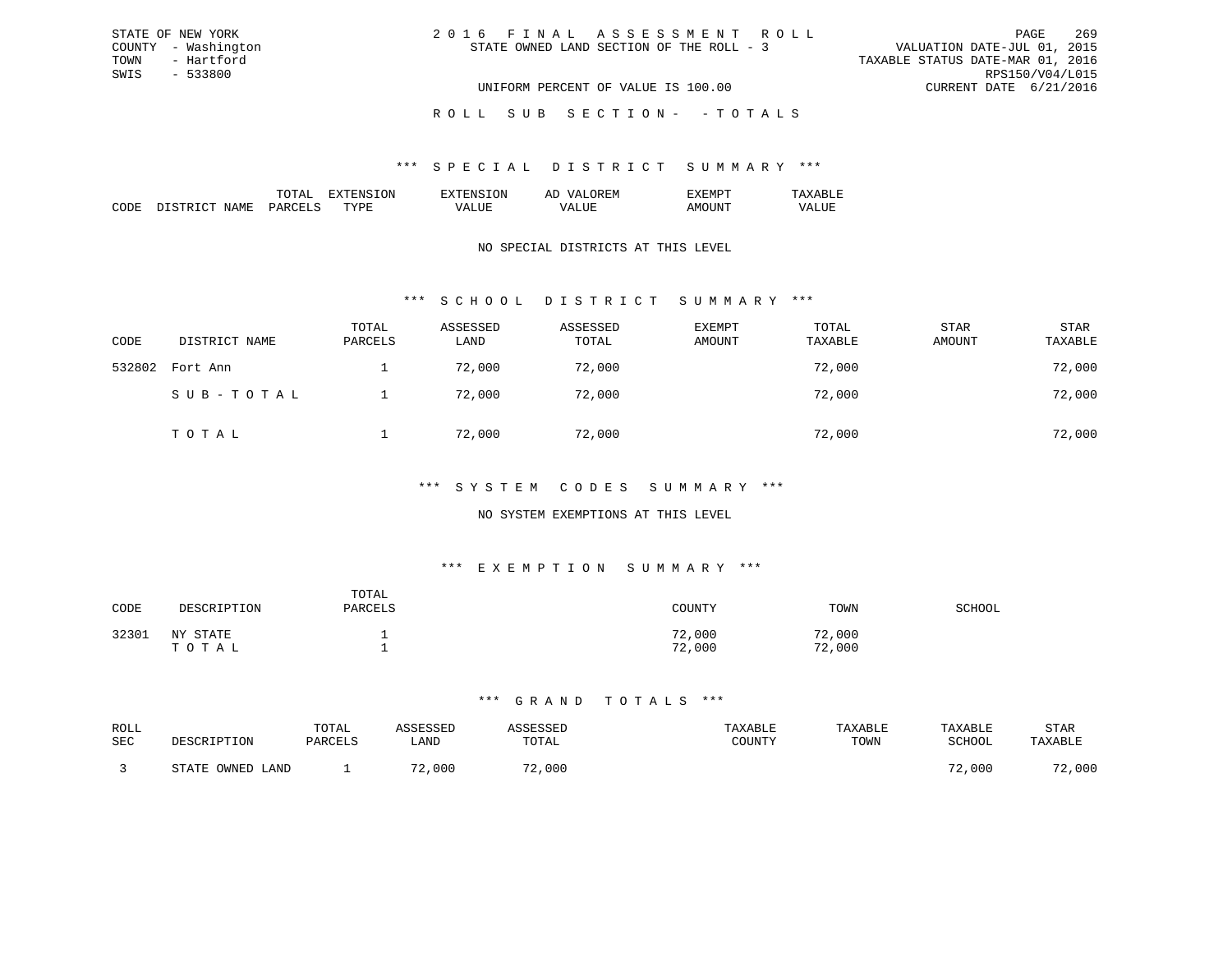| STATE OF NEW YORK   | 2016 FINAL ASSESSMENT ROLL               | - 270<br>PAGE                    |
|---------------------|------------------------------------------|----------------------------------|
| COUNTY - Washington | STATE OWNED LAND SECTION OF THE ROLL - 3 | VALUATION DATE-JUL 01, 2015      |
| TOWN<br>- Hartford  |                                          | TAXABLE STATUS DATE-MAR 01, 2016 |
| SWIS<br>- 533800    | UNIFORM PERCENT OF VALUE IS 100.00       | RPS150/V04/L015                  |
|                     |                                          | CURRENT DATE 6/21/2016           |
|                     |                                          |                                  |

R O L L S E C T I O N T O T A L S

#### \*\*\* S P E C I A L D I S T R I C T S U M M A R Y \*\*\*

|                                                                                                                              |                      | $\cdots$ | $\cdots$ | . IVI<br>-- |  |
|------------------------------------------------------------------------------------------------------------------------------|----------------------|----------|----------|-------------|--|
| ┓<br>IVI.<br>the contract of the contract of the contract of the contract of the contract of the contract of the contract of | $\sim$ $\sim$ $\sim$ | . пт     |          |             |  |

### NO SPECIAL DISTRICTS AT THIS LEVEL

## \*\*\* S C H O O L D I S T R I C T S U M M A R Y \*\*\*

| CODE   | DISTRICT NAME | TOTAL<br>PARCELS | ASSESSED<br>LAND | ASSESSED<br>TOTAL | EXEMPT<br>AMOUNT | TOTAL<br>TAXABLE | STAR<br>AMOUNT | <b>STAR</b><br>TAXABLE |
|--------|---------------|------------------|------------------|-------------------|------------------|------------------|----------------|------------------------|
| 532802 | Fort Ann      |                  | 72,000           | 72,000            |                  | 72,000           |                | 72,000                 |
|        | SUB-TOTAL     |                  | 72,000           | 72,000            |                  | 72,000           |                | 72,000                 |
|        | TOTAL         |                  | 72,000           | 72,000            |                  | 72,000           |                | 72,000                 |

#### \*\*\* S Y S T E M C O D E S S U M M A R Y \*\*\*

### NO SYSTEM EXEMPTIONS AT THIS LEVEL

### \*\*\* E X E M P T I O N S U M M A R Y \*\*\*

| CODE  | DESCRIPTION       | TOTAL<br>PARCELS | COUNTY           | TOWN             | SCHOOL |
|-------|-------------------|------------------|------------------|------------------|--------|
| 32301 | NY STATE<br>TOTAL |                  | 72,000<br>72,000 | 72,000<br>72,000 |        |

| ROLL |                  | TOTAL   | <i><b>\SSESSED</b></i> | ASSESSED    | TAXABLE | TAXABLE | TAXABLE       | STAR    |
|------|------------------|---------|------------------------|-------------|---------|---------|---------------|---------|
| SEC  | DESCRIPTION      | PARCELS | "JAND                  | TOTAL       | COUNTY  | TOWN    | <b>SCHOOL</b> | TAXABLE |
|      | STATE OWNED LAND |         | 72,000                 | 2,000<br>70 |         |         | 72,000        | 72,000  |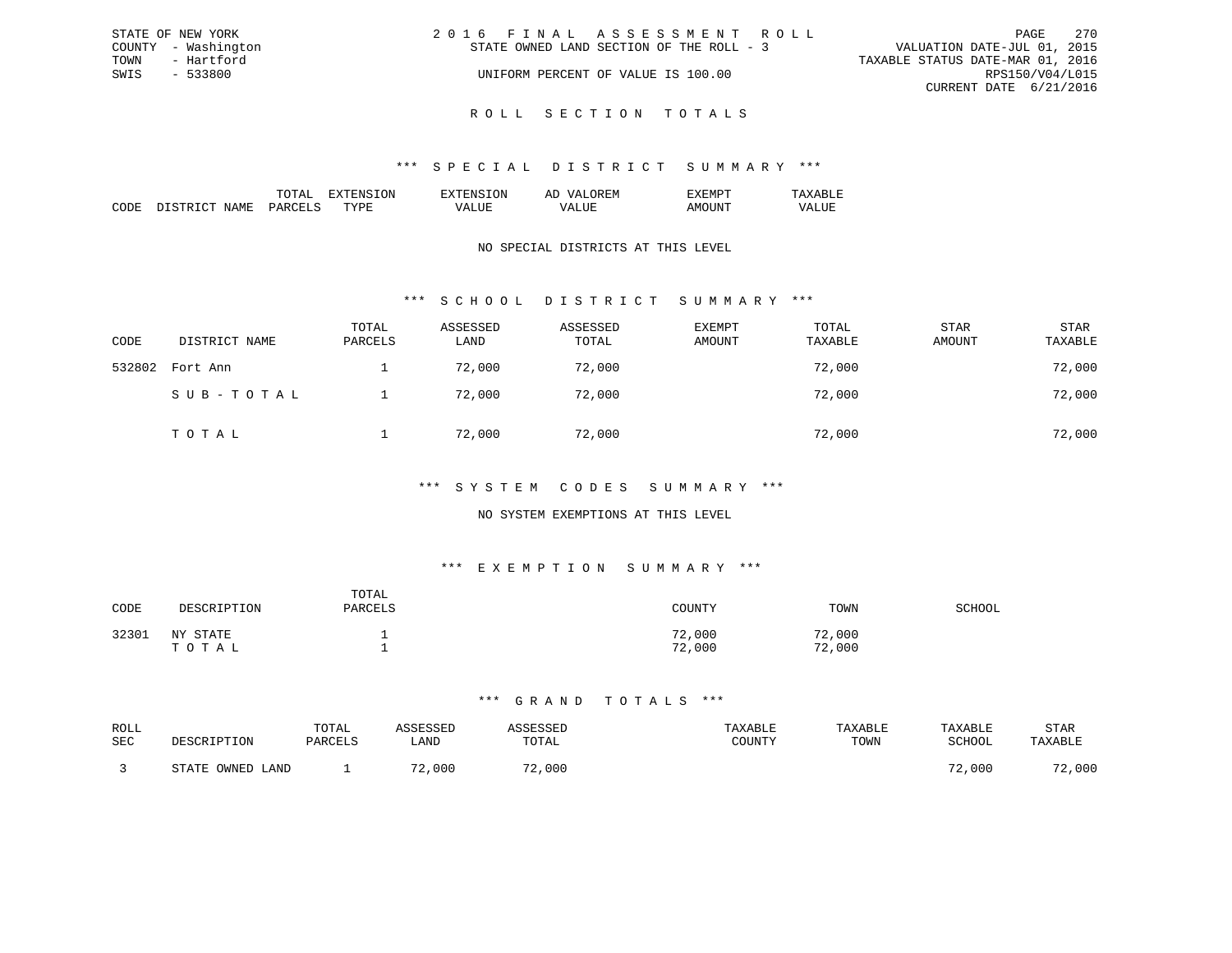# STATE OF NEW YORK 2 0 1 6 F I N A L A S S E S S M E N T R O L L PAGE 271 COUNTY - Washington SPECIAL FRANCHISE SECTION OF THE ROLL - 5 VALUATION DATE-JUL 01, 2015 TOWN - Hartford OWNERS NAME SEQUENCE TAXABLE STATUS DATE-MAR 01, 2016 SWIS - 533800 UNIFORM PERCENT OF VALUE IS 100.00

| CURRENT OWNERS NAME<br>SCHOOL DISTRICT<br>LAND<br>TAX DESCRIPTION<br>TAXABLE VALUE<br>TOTAL<br>CURRENT OWNERS ADDRESS<br>PARCEL SIZE/GRID COORD<br>SPECIAL DISTRICTS<br>ACCOUNT NO.<br>*************************<br>Special Franchise Propert<br>9050300718<br>$500. -15 - 2. -1$<br>1739,348<br>861 Elec & gas<br>COUNTY TAXABLE VALUE<br>National Grid<br>Hartford<br>TAXABLE VALUE<br>1739,348<br>533801<br>$\Omega$<br>TOWN<br>Real Estate Tax Dept<br>Apport For Sch 96.3%<br>1739,348<br>SCHOOL TAXABLE VALUE<br>1739,348<br>300 Erie Boulevard West<br>Parcel 1 Of 3<br>FD381 Hartford fire<br>1739,348 TO M<br>Syracuse, NY 13202<br>FULL MARKET VALUE<br>1739,348<br>*************************<br>9076300765<br>Special Franchise Propert<br>$500. -15 - 2. -2$<br>55,955<br>861 Elec & gas<br>COUNTY TAXABLE VALUE<br>National Grid<br>Fort Ann<br>532802<br>TOWN<br>TAXABLE VALUE<br>55,955<br>0<br>Real Estate Tax Dept<br>Apport For Sch 3.098%<br>55,955<br>SCHOOL TAXABLE VALUE<br>55,955<br>300 Erie Boulevard West<br>FD381 Hartford fire<br>Parcel 2 Of 3<br>55,955 TO M<br>55,955<br>Syracuse, NY 13202<br>FULL MARKET VALUE<br>******************<br>9076300766<br>Special Franchise Propert<br>$500 - 15 - 2 - 3$<br>861 Elec & gas<br>10,874<br>COUNTY TAXABLE VALUE<br>Hudson Falls<br>National Grid<br>534401<br>$\mathbf 0$<br>TOWN<br>TAXABLE VALUE<br>10,874<br>Real Estate Tax Dept<br>Apport For Sch. 602%<br>SCHOOL TAXABLE VALUE<br>10,874<br>10,874<br>300 Erie Boulevard West<br>FD381 Hartford fire<br>Parcel 3 Of 3<br>10,874 TO M<br>FULL MARKET VALUE<br>10,874<br>Syracuse, NY 13202<br>Special Franchise Prop<br>869 Television<br>65,867<br>COUNTY TAXABLE VALUE<br>Hartford<br>TOWN<br>TAXABLE VALUE<br>65,867<br>533801<br>$\Omega$<br>SCHOOL TAXABLE VALUE<br>65,867<br>65,867<br>65,867<br>FD381 Hartford fire<br>65,867 TO M<br>PO Box 7467<br>FULL MARKET VALUE<br>******************************<br>Special Franchise Propert<br>9050300717<br>$500. -60 - 5. -1$<br>866 Telephone<br>236,026<br>COUNTY TAXABLE VALUE<br>Hartford<br>533801<br>TAXABLE VALUE<br>236,026<br>0<br>TOWN<br>Apport For Sch 97.002%<br>236,026<br>SCHOOL TAXABLE VALUE<br>236,026<br>Addison, TX 75001<br>FD381 Hartford fire<br>Parcel 1 Of 3<br>236,026 TO M<br>236,026<br>FULL MARKET VALUE<br>***********************<br>Special Franchise Propert<br>9076300762<br>$500. -60 - 5. - 2$<br>6,326<br>866 Telephone<br>COUNTY TAXABLE VALUE<br>Verizon New York Inc<br>Fort Ann<br>532802<br>0<br>TOWN<br>TAXABLE VALUE<br>6,326<br>SCHOOL TAXABLE VALUE<br>6,326<br>6,326<br>Apport For Sch 2.6%<br>Addison, TX 75001<br>Parcel 2 Of 3<br>FD381 Hartford fire<br>6,326 TO M<br>FULL MARKET VALUE<br>6,326 | TAX MAP PARCEL NUMBER    | PROPERTY LOCATION & CLASS ASSESSMENT | EXEMPTION CODE----------------COUNTY-------TOWN------SCHOOL |  |
|----------------------------------------------------------------------------------------------------------------------------------------------------------------------------------------------------------------------------------------------------------------------------------------------------------------------------------------------------------------------------------------------------------------------------------------------------------------------------------------------------------------------------------------------------------------------------------------------------------------------------------------------------------------------------------------------------------------------------------------------------------------------------------------------------------------------------------------------------------------------------------------------------------------------------------------------------------------------------------------------------------------------------------------------------------------------------------------------------------------------------------------------------------------------------------------------------------------------------------------------------------------------------------------------------------------------------------------------------------------------------------------------------------------------------------------------------------------------------------------------------------------------------------------------------------------------------------------------------------------------------------------------------------------------------------------------------------------------------------------------------------------------------------------------------------------------------------------------------------------------------------------------------------------------------------------------------------------------------------------------------------------------------------------------------------------------------------------------------------------------------------------------------------------------------------------------------------------------------------------------------------------------------------------------------------------------------------------------------------------------------------------------------------------------------------------------------------------------------------------------------------------------------------------------------------------------------------------------------------------------------------------------------------------------------------------------------------------------------------------|--------------------------|--------------------------------------|-------------------------------------------------------------|--|
|                                                                                                                                                                                                                                                                                                                                                                                                                                                                                                                                                                                                                                                                                                                                                                                                                                                                                                                                                                                                                                                                                                                                                                                                                                                                                                                                                                                                                                                                                                                                                                                                                                                                                                                                                                                                                                                                                                                                                                                                                                                                                                                                                                                                                                                                                                                                                                                                                                                                                                                                                                                                                                                                                                                                        |                          |                                      |                                                             |  |
|                                                                                                                                                                                                                                                                                                                                                                                                                                                                                                                                                                                                                                                                                                                                                                                                                                                                                                                                                                                                                                                                                                                                                                                                                                                                                                                                                                                                                                                                                                                                                                                                                                                                                                                                                                                                                                                                                                                                                                                                                                                                                                                                                                                                                                                                                                                                                                                                                                                                                                                                                                                                                                                                                                                                        |                          |                                      |                                                             |  |
|                                                                                                                                                                                                                                                                                                                                                                                                                                                                                                                                                                                                                                                                                                                                                                                                                                                                                                                                                                                                                                                                                                                                                                                                                                                                                                                                                                                                                                                                                                                                                                                                                                                                                                                                                                                                                                                                                                                                                                                                                                                                                                                                                                                                                                                                                                                                                                                                                                                                                                                                                                                                                                                                                                                                        |                          |                                      |                                                             |  |
|                                                                                                                                                                                                                                                                                                                                                                                                                                                                                                                                                                                                                                                                                                                                                                                                                                                                                                                                                                                                                                                                                                                                                                                                                                                                                                                                                                                                                                                                                                                                                                                                                                                                                                                                                                                                                                                                                                                                                                                                                                                                                                                                                                                                                                                                                                                                                                                                                                                                                                                                                                                                                                                                                                                                        |                          |                                      |                                                             |  |
|                                                                                                                                                                                                                                                                                                                                                                                                                                                                                                                                                                                                                                                                                                                                                                                                                                                                                                                                                                                                                                                                                                                                                                                                                                                                                                                                                                                                                                                                                                                                                                                                                                                                                                                                                                                                                                                                                                                                                                                                                                                                                                                                                                                                                                                                                                                                                                                                                                                                                                                                                                                                                                                                                                                                        |                          |                                      |                                                             |  |
|                                                                                                                                                                                                                                                                                                                                                                                                                                                                                                                                                                                                                                                                                                                                                                                                                                                                                                                                                                                                                                                                                                                                                                                                                                                                                                                                                                                                                                                                                                                                                                                                                                                                                                                                                                                                                                                                                                                                                                                                                                                                                                                                                                                                                                                                                                                                                                                                                                                                                                                                                                                                                                                                                                                                        |                          |                                      |                                                             |  |
|                                                                                                                                                                                                                                                                                                                                                                                                                                                                                                                                                                                                                                                                                                                                                                                                                                                                                                                                                                                                                                                                                                                                                                                                                                                                                                                                                                                                                                                                                                                                                                                                                                                                                                                                                                                                                                                                                                                                                                                                                                                                                                                                                                                                                                                                                                                                                                                                                                                                                                                                                                                                                                                                                                                                        |                          |                                      |                                                             |  |
|                                                                                                                                                                                                                                                                                                                                                                                                                                                                                                                                                                                                                                                                                                                                                                                                                                                                                                                                                                                                                                                                                                                                                                                                                                                                                                                                                                                                                                                                                                                                                                                                                                                                                                                                                                                                                                                                                                                                                                                                                                                                                                                                                                                                                                                                                                                                                                                                                                                                                                                                                                                                                                                                                                                                        |                          |                                      |                                                             |  |
|                                                                                                                                                                                                                                                                                                                                                                                                                                                                                                                                                                                                                                                                                                                                                                                                                                                                                                                                                                                                                                                                                                                                                                                                                                                                                                                                                                                                                                                                                                                                                                                                                                                                                                                                                                                                                                                                                                                                                                                                                                                                                                                                                                                                                                                                                                                                                                                                                                                                                                                                                                                                                                                                                                                                        |                          |                                      |                                                             |  |
|                                                                                                                                                                                                                                                                                                                                                                                                                                                                                                                                                                                                                                                                                                                                                                                                                                                                                                                                                                                                                                                                                                                                                                                                                                                                                                                                                                                                                                                                                                                                                                                                                                                                                                                                                                                                                                                                                                                                                                                                                                                                                                                                                                                                                                                                                                                                                                                                                                                                                                                                                                                                                                                                                                                                        |                          |                                      |                                                             |  |
|                                                                                                                                                                                                                                                                                                                                                                                                                                                                                                                                                                                                                                                                                                                                                                                                                                                                                                                                                                                                                                                                                                                                                                                                                                                                                                                                                                                                                                                                                                                                                                                                                                                                                                                                                                                                                                                                                                                                                                                                                                                                                                                                                                                                                                                                                                                                                                                                                                                                                                                                                                                                                                                                                                                                        |                          |                                      |                                                             |  |
|                                                                                                                                                                                                                                                                                                                                                                                                                                                                                                                                                                                                                                                                                                                                                                                                                                                                                                                                                                                                                                                                                                                                                                                                                                                                                                                                                                                                                                                                                                                                                                                                                                                                                                                                                                                                                                                                                                                                                                                                                                                                                                                                                                                                                                                                                                                                                                                                                                                                                                                                                                                                                                                                                                                                        |                          |                                      |                                                             |  |
|                                                                                                                                                                                                                                                                                                                                                                                                                                                                                                                                                                                                                                                                                                                                                                                                                                                                                                                                                                                                                                                                                                                                                                                                                                                                                                                                                                                                                                                                                                                                                                                                                                                                                                                                                                                                                                                                                                                                                                                                                                                                                                                                                                                                                                                                                                                                                                                                                                                                                                                                                                                                                                                                                                                                        |                          |                                      |                                                             |  |
|                                                                                                                                                                                                                                                                                                                                                                                                                                                                                                                                                                                                                                                                                                                                                                                                                                                                                                                                                                                                                                                                                                                                                                                                                                                                                                                                                                                                                                                                                                                                                                                                                                                                                                                                                                                                                                                                                                                                                                                                                                                                                                                                                                                                                                                                                                                                                                                                                                                                                                                                                                                                                                                                                                                                        |                          |                                      |                                                             |  |
|                                                                                                                                                                                                                                                                                                                                                                                                                                                                                                                                                                                                                                                                                                                                                                                                                                                                                                                                                                                                                                                                                                                                                                                                                                                                                                                                                                                                                                                                                                                                                                                                                                                                                                                                                                                                                                                                                                                                                                                                                                                                                                                                                                                                                                                                                                                                                                                                                                                                                                                                                                                                                                                                                                                                        |                          |                                      |                                                             |  |
|                                                                                                                                                                                                                                                                                                                                                                                                                                                                                                                                                                                                                                                                                                                                                                                                                                                                                                                                                                                                                                                                                                                                                                                                                                                                                                                                                                                                                                                                                                                                                                                                                                                                                                                                                                                                                                                                                                                                                                                                                                                                                                                                                                                                                                                                                                                                                                                                                                                                                                                                                                                                                                                                                                                                        |                          |                                      |                                                             |  |
|                                                                                                                                                                                                                                                                                                                                                                                                                                                                                                                                                                                                                                                                                                                                                                                                                                                                                                                                                                                                                                                                                                                                                                                                                                                                                                                                                                                                                                                                                                                                                                                                                                                                                                                                                                                                                                                                                                                                                                                                                                                                                                                                                                                                                                                                                                                                                                                                                                                                                                                                                                                                                                                                                                                                        |                          |                                      |                                                             |  |
|                                                                                                                                                                                                                                                                                                                                                                                                                                                                                                                                                                                                                                                                                                                                                                                                                                                                                                                                                                                                                                                                                                                                                                                                                                                                                                                                                                                                                                                                                                                                                                                                                                                                                                                                                                                                                                                                                                                                                                                                                                                                                                                                                                                                                                                                                                                                                                                                                                                                                                                                                                                                                                                                                                                                        |                          |                                      |                                                             |  |
|                                                                                                                                                                                                                                                                                                                                                                                                                                                                                                                                                                                                                                                                                                                                                                                                                                                                                                                                                                                                                                                                                                                                                                                                                                                                                                                                                                                                                                                                                                                                                                                                                                                                                                                                                                                                                                                                                                                                                                                                                                                                                                                                                                                                                                                                                                                                                                                                                                                                                                                                                                                                                                                                                                                                        |                          |                                      |                                                             |  |
|                                                                                                                                                                                                                                                                                                                                                                                                                                                                                                                                                                                                                                                                                                                                                                                                                                                                                                                                                                                                                                                                                                                                                                                                                                                                                                                                                                                                                                                                                                                                                                                                                                                                                                                                                                                                                                                                                                                                                                                                                                                                                                                                                                                                                                                                                                                                                                                                                                                                                                                                                                                                                                                                                                                                        |                          |                                      |                                                             |  |
|                                                                                                                                                                                                                                                                                                                                                                                                                                                                                                                                                                                                                                                                                                                                                                                                                                                                                                                                                                                                                                                                                                                                                                                                                                                                                                                                                                                                                                                                                                                                                                                                                                                                                                                                                                                                                                                                                                                                                                                                                                                                                                                                                                                                                                                                                                                                                                                                                                                                                                                                                                                                                                                                                                                                        |                          |                                      |                                                             |  |
|                                                                                                                                                                                                                                                                                                                                                                                                                                                                                                                                                                                                                                                                                                                                                                                                                                                                                                                                                                                                                                                                                                                                                                                                                                                                                                                                                                                                                                                                                                                                                                                                                                                                                                                                                                                                                                                                                                                                                                                                                                                                                                                                                                                                                                                                                                                                                                                                                                                                                                                                                                                                                                                                                                                                        |                          |                                      |                                                             |  |
|                                                                                                                                                                                                                                                                                                                                                                                                                                                                                                                                                                                                                                                                                                                                                                                                                                                                                                                                                                                                                                                                                                                                                                                                                                                                                                                                                                                                                                                                                                                                                                                                                                                                                                                                                                                                                                                                                                                                                                                                                                                                                                                                                                                                                                                                                                                                                                                                                                                                                                                                                                                                                                                                                                                                        |                          |                                      |                                                             |  |
|                                                                                                                                                                                                                                                                                                                                                                                                                                                                                                                                                                                                                                                                                                                                                                                                                                                                                                                                                                                                                                                                                                                                                                                                                                                                                                                                                                                                                                                                                                                                                                                                                                                                                                                                                                                                                                                                                                                                                                                                                                                                                                                                                                                                                                                                                                                                                                                                                                                                                                                                                                                                                                                                                                                                        |                          |                                      |                                                             |  |
|                                                                                                                                                                                                                                                                                                                                                                                                                                                                                                                                                                                                                                                                                                                                                                                                                                                                                                                                                                                                                                                                                                                                                                                                                                                                                                                                                                                                                                                                                                                                                                                                                                                                                                                                                                                                                                                                                                                                                                                                                                                                                                                                                                                                                                                                                                                                                                                                                                                                                                                                                                                                                                                                                                                                        | $500.-51-1$              |                                      |                                                             |  |
|                                                                                                                                                                                                                                                                                                                                                                                                                                                                                                                                                                                                                                                                                                                                                                                                                                                                                                                                                                                                                                                                                                                                                                                                                                                                                                                                                                                                                                                                                                                                                                                                                                                                                                                                                                                                                                                                                                                                                                                                                                                                                                                                                                                                                                                                                                                                                                                                                                                                                                                                                                                                                                                                                                                                        | TW Telecom               |                                      |                                                             |  |
|                                                                                                                                                                                                                                                                                                                                                                                                                                                                                                                                                                                                                                                                                                                                                                                                                                                                                                                                                                                                                                                                                                                                                                                                                                                                                                                                                                                                                                                                                                                                                                                                                                                                                                                                                                                                                                                                                                                                                                                                                                                                                                                                                                                                                                                                                                                                                                                                                                                                                                                                                                                                                                                                                                                                        | Adirondack 994           |                                      |                                                             |  |
|                                                                                                                                                                                                                                                                                                                                                                                                                                                                                                                                                                                                                                                                                                                                                                                                                                                                                                                                                                                                                                                                                                                                                                                                                                                                                                                                                                                                                                                                                                                                                                                                                                                                                                                                                                                                                                                                                                                                                                                                                                                                                                                                                                                                                                                                                                                                                                                                                                                                                                                                                                                                                                                                                                                                        |                          |                                      |                                                             |  |
|                                                                                                                                                                                                                                                                                                                                                                                                                                                                                                                                                                                                                                                                                                                                                                                                                                                                                                                                                                                                                                                                                                                                                                                                                                                                                                                                                                                                                                                                                                                                                                                                                                                                                                                                                                                                                                                                                                                                                                                                                                                                                                                                                                                                                                                                                                                                                                                                                                                                                                                                                                                                                                                                                                                                        | Charlotte, NC 28241-7467 |                                      |                                                             |  |
|                                                                                                                                                                                                                                                                                                                                                                                                                                                                                                                                                                                                                                                                                                                                                                                                                                                                                                                                                                                                                                                                                                                                                                                                                                                                                                                                                                                                                                                                                                                                                                                                                                                                                                                                                                                                                                                                                                                                                                                                                                                                                                                                                                                                                                                                                                                                                                                                                                                                                                                                                                                                                                                                                                                                        |                          |                                      |                                                             |  |
|                                                                                                                                                                                                                                                                                                                                                                                                                                                                                                                                                                                                                                                                                                                                                                                                                                                                                                                                                                                                                                                                                                                                                                                                                                                                                                                                                                                                                                                                                                                                                                                                                                                                                                                                                                                                                                                                                                                                                                                                                                                                                                                                                                                                                                                                                                                                                                                                                                                                                                                                                                                                                                                                                                                                        |                          |                                      |                                                             |  |
|                                                                                                                                                                                                                                                                                                                                                                                                                                                                                                                                                                                                                                                                                                                                                                                                                                                                                                                                                                                                                                                                                                                                                                                                                                                                                                                                                                                                                                                                                                                                                                                                                                                                                                                                                                                                                                                                                                                                                                                                                                                                                                                                                                                                                                                                                                                                                                                                                                                                                                                                                                                                                                                                                                                                        |                          |                                      |                                                             |  |
|                                                                                                                                                                                                                                                                                                                                                                                                                                                                                                                                                                                                                                                                                                                                                                                                                                                                                                                                                                                                                                                                                                                                                                                                                                                                                                                                                                                                                                                                                                                                                                                                                                                                                                                                                                                                                                                                                                                                                                                                                                                                                                                                                                                                                                                                                                                                                                                                                                                                                                                                                                                                                                                                                                                                        | Verizon New York Inc     |                                      |                                                             |  |
|                                                                                                                                                                                                                                                                                                                                                                                                                                                                                                                                                                                                                                                                                                                                                                                                                                                                                                                                                                                                                                                                                                                                                                                                                                                                                                                                                                                                                                                                                                                                                                                                                                                                                                                                                                                                                                                                                                                                                                                                                                                                                                                                                                                                                                                                                                                                                                                                                                                                                                                                                                                                                                                                                                                                        | PO Box 2749              |                                      |                                                             |  |
|                                                                                                                                                                                                                                                                                                                                                                                                                                                                                                                                                                                                                                                                                                                                                                                                                                                                                                                                                                                                                                                                                                                                                                                                                                                                                                                                                                                                                                                                                                                                                                                                                                                                                                                                                                                                                                                                                                                                                                                                                                                                                                                                                                                                                                                                                                                                                                                                                                                                                                                                                                                                                                                                                                                                        |                          |                                      |                                                             |  |
|                                                                                                                                                                                                                                                                                                                                                                                                                                                                                                                                                                                                                                                                                                                                                                                                                                                                                                                                                                                                                                                                                                                                                                                                                                                                                                                                                                                                                                                                                                                                                                                                                                                                                                                                                                                                                                                                                                                                                                                                                                                                                                                                                                                                                                                                                                                                                                                                                                                                                                                                                                                                                                                                                                                                        |                          |                                      |                                                             |  |
|                                                                                                                                                                                                                                                                                                                                                                                                                                                                                                                                                                                                                                                                                                                                                                                                                                                                                                                                                                                                                                                                                                                                                                                                                                                                                                                                                                                                                                                                                                                                                                                                                                                                                                                                                                                                                                                                                                                                                                                                                                                                                                                                                                                                                                                                                                                                                                                                                                                                                                                                                                                                                                                                                                                                        |                          |                                      |                                                             |  |
|                                                                                                                                                                                                                                                                                                                                                                                                                                                                                                                                                                                                                                                                                                                                                                                                                                                                                                                                                                                                                                                                                                                                                                                                                                                                                                                                                                                                                                                                                                                                                                                                                                                                                                                                                                                                                                                                                                                                                                                                                                                                                                                                                                                                                                                                                                                                                                                                                                                                                                                                                                                                                                                                                                                                        |                          |                                      |                                                             |  |
|                                                                                                                                                                                                                                                                                                                                                                                                                                                                                                                                                                                                                                                                                                                                                                                                                                                                                                                                                                                                                                                                                                                                                                                                                                                                                                                                                                                                                                                                                                                                                                                                                                                                                                                                                                                                                                                                                                                                                                                                                                                                                                                                                                                                                                                                                                                                                                                                                                                                                                                                                                                                                                                                                                                                        |                          |                                      |                                                             |  |
|                                                                                                                                                                                                                                                                                                                                                                                                                                                                                                                                                                                                                                                                                                                                                                                                                                                                                                                                                                                                                                                                                                                                                                                                                                                                                                                                                                                                                                                                                                                                                                                                                                                                                                                                                                                                                                                                                                                                                                                                                                                                                                                                                                                                                                                                                                                                                                                                                                                                                                                                                                                                                                                                                                                                        |                          |                                      |                                                             |  |
|                                                                                                                                                                                                                                                                                                                                                                                                                                                                                                                                                                                                                                                                                                                                                                                                                                                                                                                                                                                                                                                                                                                                                                                                                                                                                                                                                                                                                                                                                                                                                                                                                                                                                                                                                                                                                                                                                                                                                                                                                                                                                                                                                                                                                                                                                                                                                                                                                                                                                                                                                                                                                                                                                                                                        | PO Box 2749              |                                      |                                                             |  |
|                                                                                                                                                                                                                                                                                                                                                                                                                                                                                                                                                                                                                                                                                                                                                                                                                                                                                                                                                                                                                                                                                                                                                                                                                                                                                                                                                                                                                                                                                                                                                                                                                                                                                                                                                                                                                                                                                                                                                                                                                                                                                                                                                                                                                                                                                                                                                                                                                                                                                                                                                                                                                                                                                                                                        |                          |                                      |                                                             |  |
|                                                                                                                                                                                                                                                                                                                                                                                                                                                                                                                                                                                                                                                                                                                                                                                                                                                                                                                                                                                                                                                                                                                                                                                                                                                                                                                                                                                                                                                                                                                                                                                                                                                                                                                                                                                                                                                                                                                                                                                                                                                                                                                                                                                                                                                                                                                                                                                                                                                                                                                                                                                                                                                                                                                                        |                          |                                      |                                                             |  |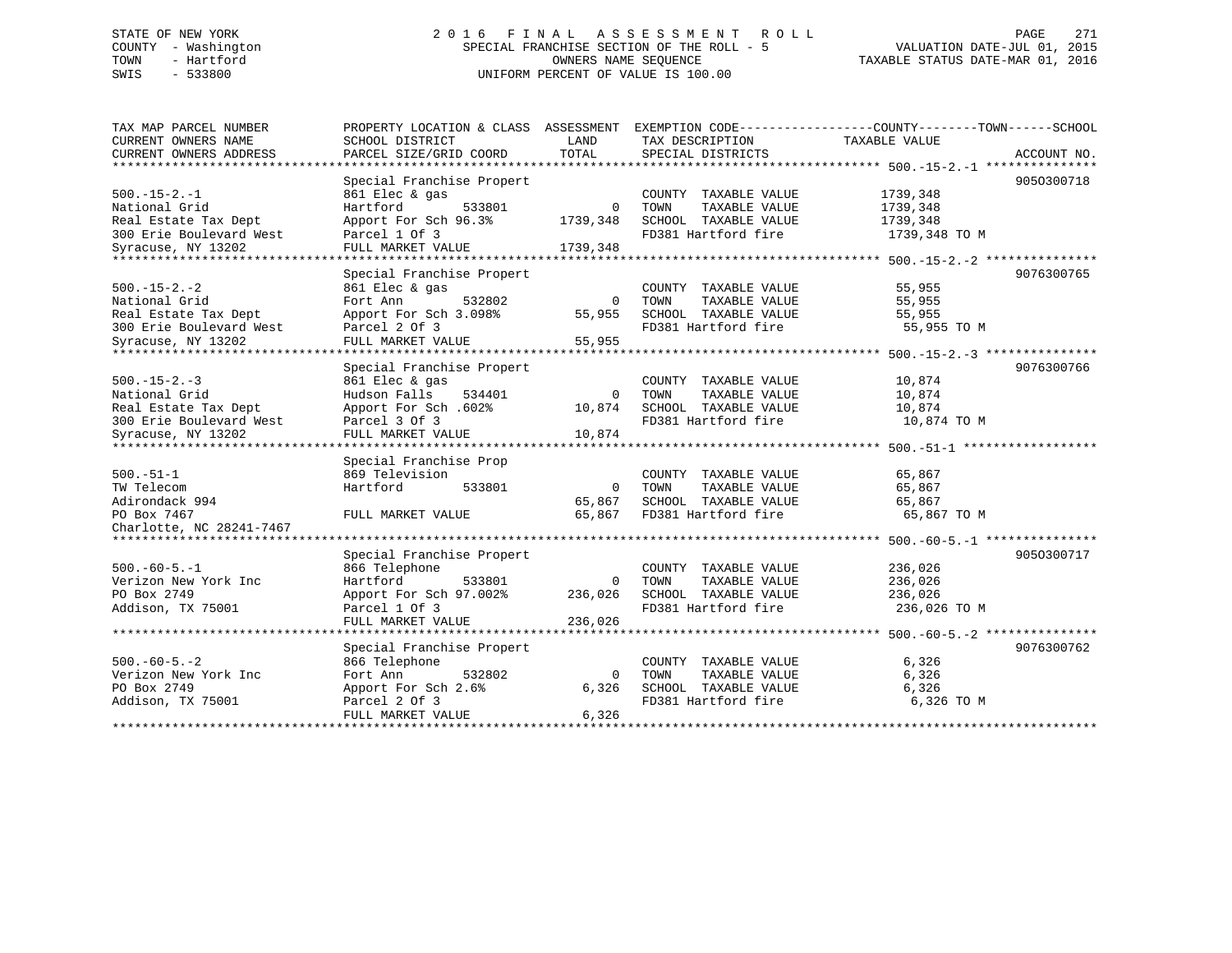| STATE OF NEW YORK   | 2016 FINAL ASSESSMENT ROLL                | 272<br>PAGE                      |
|---------------------|-------------------------------------------|----------------------------------|
| COUNTY - Washington | SPECIAL FRANCHISE SECTION OF THE ROLL - 5 | VALUATION DATE-JUL 01, 2015      |
| - Hartford<br>TOWN  | OWNERS NAME SEOUENCE                      | TAXABLE STATUS DATE-MAR 01, 2016 |
| $-533800$<br>SWIS   | UNIFORM PERCENT OF VALUE IS 100.00        |                                  |
|                     |                                           |                                  |
|                     |                                           |                                  |

| TAX MAP PARCEL NUMBER  | PROPERTY LOCATION & CLASS ASSESSMENT |          | EXEMPTION CODE----------------- | -COUNTY--------TOWN------SCHOOL |                 |
|------------------------|--------------------------------------|----------|---------------------------------|---------------------------------|-----------------|
| CURRENT OWNERS NAME    | SCHOOL DISTRICT                      | LAND     | TAX DESCRIPTION                 | TAXABLE VALUE                   |                 |
| CURRENT OWNERS ADDRESS | PARCEL SIZE/GRID COORD               | TOTAL    | SPECIAL DISTRICTS               |                                 | ACCOUNT NO.     |
|                        |                                      |          |                                 |                                 | *************** |
|                        | Special Franchise Propert            |          |                                 |                                 | 9076300763      |
| $500. -60 - 5. -3$     | 866 Telephone                        |          | TAXABLE VALUE<br>COUNTY         | 968                             |                 |
| Verizon New York Inc   | Hudson Falls<br>534401               | $\Omega$ | TAXABLE VALUE<br>TOWN           | 968                             |                 |
| PO Box 2749            | Apport For Sch.398%                  | 968      | TAXABLE VALUE<br>SCHOOL         | 968                             |                 |
| Addison, TX 75001      | Parcel 3 Of 3                        |          | FD381 Hartford fire             | 968 TO M                        |                 |
|                        | FULL MARKET VALUE                    | 968      |                                 |                                 |                 |
|                        |                                      |          |                                 |                                 |                 |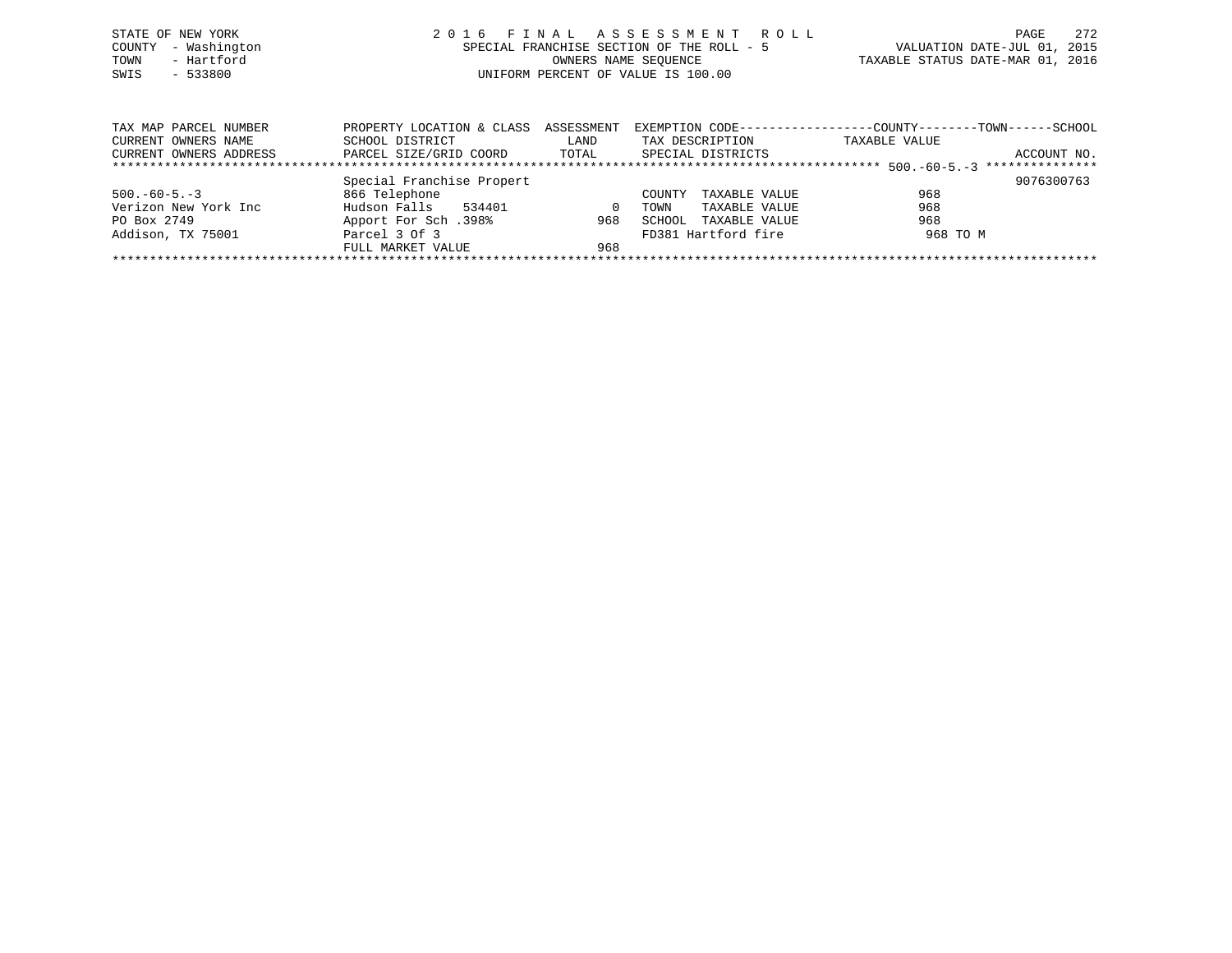| 2016 FINAL ASSESSMENT ROLL                |                                  | PAGE                        | 273 |
|-------------------------------------------|----------------------------------|-----------------------------|-----|
| SPECIAL FRANCHISE SECTION OF THE ROLL - 5 |                                  | VALUATION DATE-JUL 01, 2015 |     |
|                                           | TAXABLE STATUS DATE-MAR 01, 2016 |                             |     |
|                                           |                                  | RPS150/V04/L015             |     |
| UNIFORM PERCENT OF VALUE IS 100.00        |                                  | CURRENT DATE 6/21/2016      |     |

#### \*\*\* S P E C I A L D I S T R I C T S U M M A R Y \*\*\*

|                            | TOTAL | EXTENSION      | EXTENSION | AD VALOREM | <b>EXEMPT</b> | TAXABLE  |
|----------------------------|-------|----------------|-----------|------------|---------------|----------|
| CODE DISTRICT NAME PARCELS |       | TYPE.          | VALUE     | VALUE      | AMOUNT        | VALUE    |
| FD381 Hartford fire        |       | 7 TOTAL .<br>M |           | 2115,364   |               | 2115,364 |

STATE OF NEW YORK COUNTY - Washington TOWN - Hartford SWIS - 533800

#### \*\*\* S C H O O L D I S T R I C T S U M M A R Y \*\*\*

| CODE                       | DISTRICT NAME                        | TOTAL<br>PARCELS | ASSESSED<br>LAND | ASSESSED<br>TOTAL            | EXEMPT<br>AMOUNT | TOTAL<br>TAXABLE             | <b>STAR</b><br>AMOUNT | <b>STAR</b><br>TAXABLE       |
|----------------------------|--------------------------------------|------------------|------------------|------------------------------|------------------|------------------------------|-----------------------|------------------------------|
| 532802<br>533801<br>534401 | Fort Ann<br>Hartford<br>Hudson Falls |                  |                  | 62,281<br>2041,241<br>11,842 |                  | 62,281<br>2041,241<br>11,842 |                       | 62,281<br>2041,241<br>11,842 |
|                            | SUB-TOTAL                            |                  |                  | 2115,364                     |                  | 2115,364                     |                       | 2115,364                     |
|                            | TOTAL                                |                  |                  | 2115,364                     |                  | 2115,364                     |                       | 2115,364                     |

#### \*\*\* S Y S T E M C O D E S S U M M A R Y \*\*\*

#### NO SYSTEM EXEMPTIONS AT THIS LEVEL

#### \*\*\* E X E M P T I O N S U M M A R Y \*\*\*

### NO EXEMPTIONS AT THIS LEVEL

| ROLL |                   | TOTAL   | <b>\SSESSED</b> | ASSESSED | TAXABLE  | TAXABLE  | TAXABLE  | STAR     |
|------|-------------------|---------|-----------------|----------|----------|----------|----------|----------|
| SEC  | DESCRIPTION       | PARCELS | ∟AND            | TOTAL    | COUNTY   | TOWN     | SCHOOL   | TAXABLE  |
|      | SPECIAL FRANCHISE |         |                 | 2115,364 | 2115,364 | 2115,364 | 2115,364 | 2115,364 |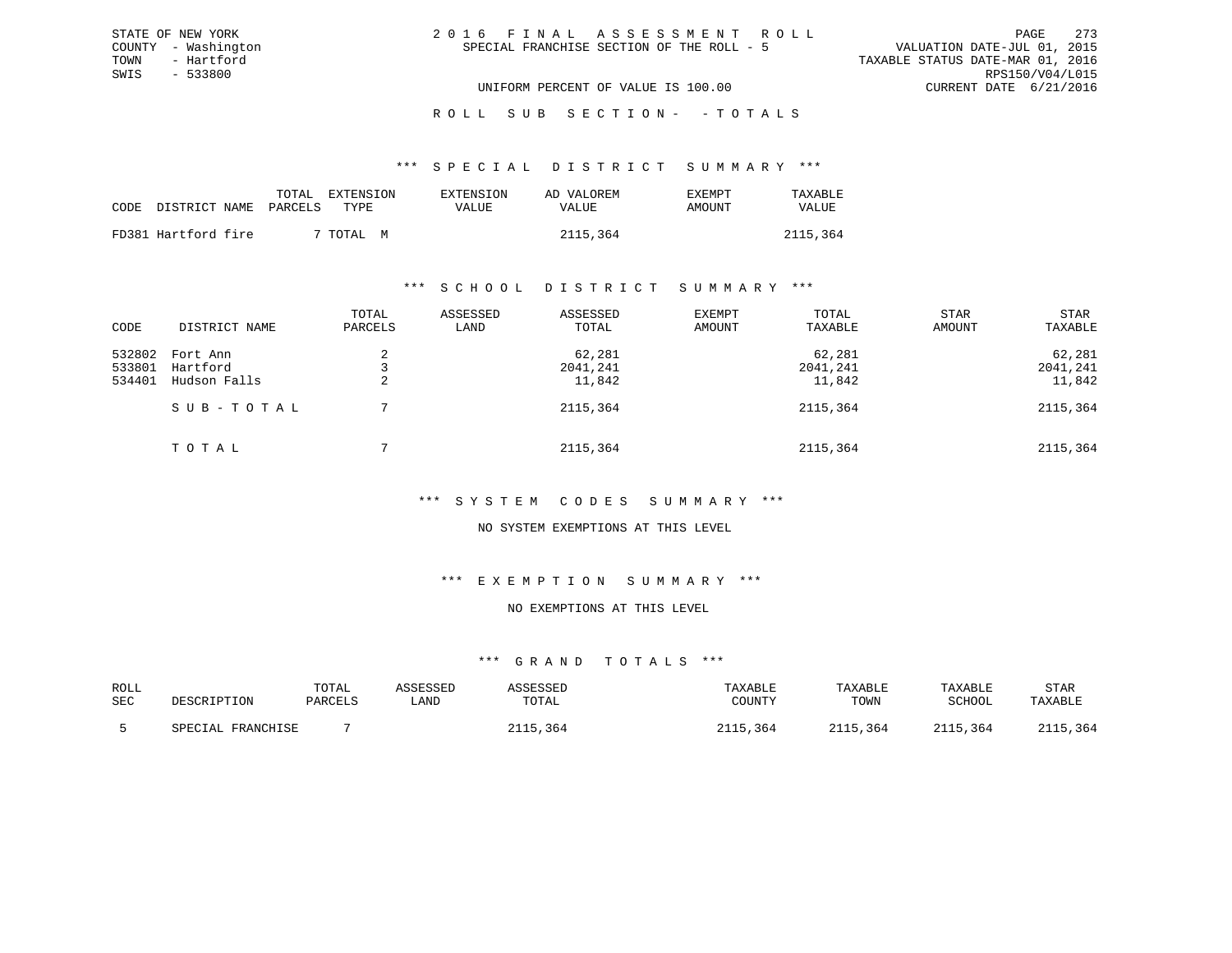|      | STATE OF NEW YORK   | 2016 FINAL ASSESSMENT ROLL                                               | PAGE            | 2.74 |
|------|---------------------|--------------------------------------------------------------------------|-----------------|------|
|      | COUNTY - Washington | VALUATION DATE-JUL 01, 2015<br>SPECIAL FRANCHISE SECTION OF THE ROLL - 5 |                 |      |
| TOWN | - Hartford          | TAXABLE STATUS DATE-MAR 01, 2016                                         |                 |      |
| SWIS | $-533800$           | UNIFORM PERCENT OF VALUE IS 100.00                                       | RPS150/V04/L015 |      |
|      |                     | CURRENT DATE 6/21/2016                                                   |                 |      |
|      |                     |                                                                          |                 |      |

# ROLL SECTION TOTALS

#### \*\*\* S P E C I A L D I S T R I C T S U M M A R Y \*\*\*

|      |                       | TOTAL<br>EXTENSION | EXTENSION | AD VALOREM | EXEMPT | TAXABLE      |
|------|-----------------------|--------------------|-----------|------------|--------|--------------|
| CODE | DISTRICT NAME PARCELS | TYPE.              | VALUE     | VALUE      | AMOUNT | <b>VALUE</b> |
|      | FD381 Hartford fire   | 7 TOTAL M          |           | 2115,364   |        | 2115,364     |

#### \*\*\* S C H O O L D I S T R I C T S U M M A R Y \*\*\*

| CODE                       | DISTRICT NAME                        | TOTAL<br>PARCELS | ASSESSED<br>LAND | ASSESSED<br>TOTAL            | EXEMPT<br>AMOUNT | TOTAL<br>TAXABLE             | <b>STAR</b><br>AMOUNT | STAR<br>TAXABLE              |
|----------------------------|--------------------------------------|------------------|------------------|------------------------------|------------------|------------------------------|-----------------------|------------------------------|
| 532802<br>533801<br>534401 | Fort Ann<br>Hartford<br>Hudson Falls | ∠<br>4           |                  | 62,281<br>2041,241<br>11,842 |                  | 62,281<br>2041,241<br>11,842 |                       | 62,281<br>2041,241<br>11,842 |
|                            | SUB-TOTAL                            |                  |                  | 2115,364                     |                  | 2115,364                     |                       | 2115,364                     |
|                            | TOTAL                                |                  |                  | 2115,364                     |                  | 2115,364                     |                       | 2115,364                     |

#### \*\*\* S Y S T E M C O D E S S U M M A R Y \*\*\*

#### NO SYSTEM EXEMPTIONS AT THIS LEVEL

#### \*\*\* E X E M P T I O N S U M M A R Y \*\*\*

### NO EXEMPTIONS AT THIS LEVEL

| ROLL<br>SEC | DESCRIPTION       | TOTAL<br>PARCELS | ASSESSED<br>∟AND | ASSESSED<br>TOTAL | TAXABLE<br>COUNTY    | TAXABLE<br>TOWN | TAXABLE<br>SCHOOL | <b>STAR</b><br>TAXABLE |
|-------------|-------------------|------------------|------------------|-------------------|----------------------|-----------------|-------------------|------------------------|
|             |                   |                  |                  |                   |                      |                 |                   |                        |
|             | SPECIAL FRANCHISE |                  |                  | .364              | .364<br><b>011 E</b> | 2115,364        | 2115,364          | 2115,364               |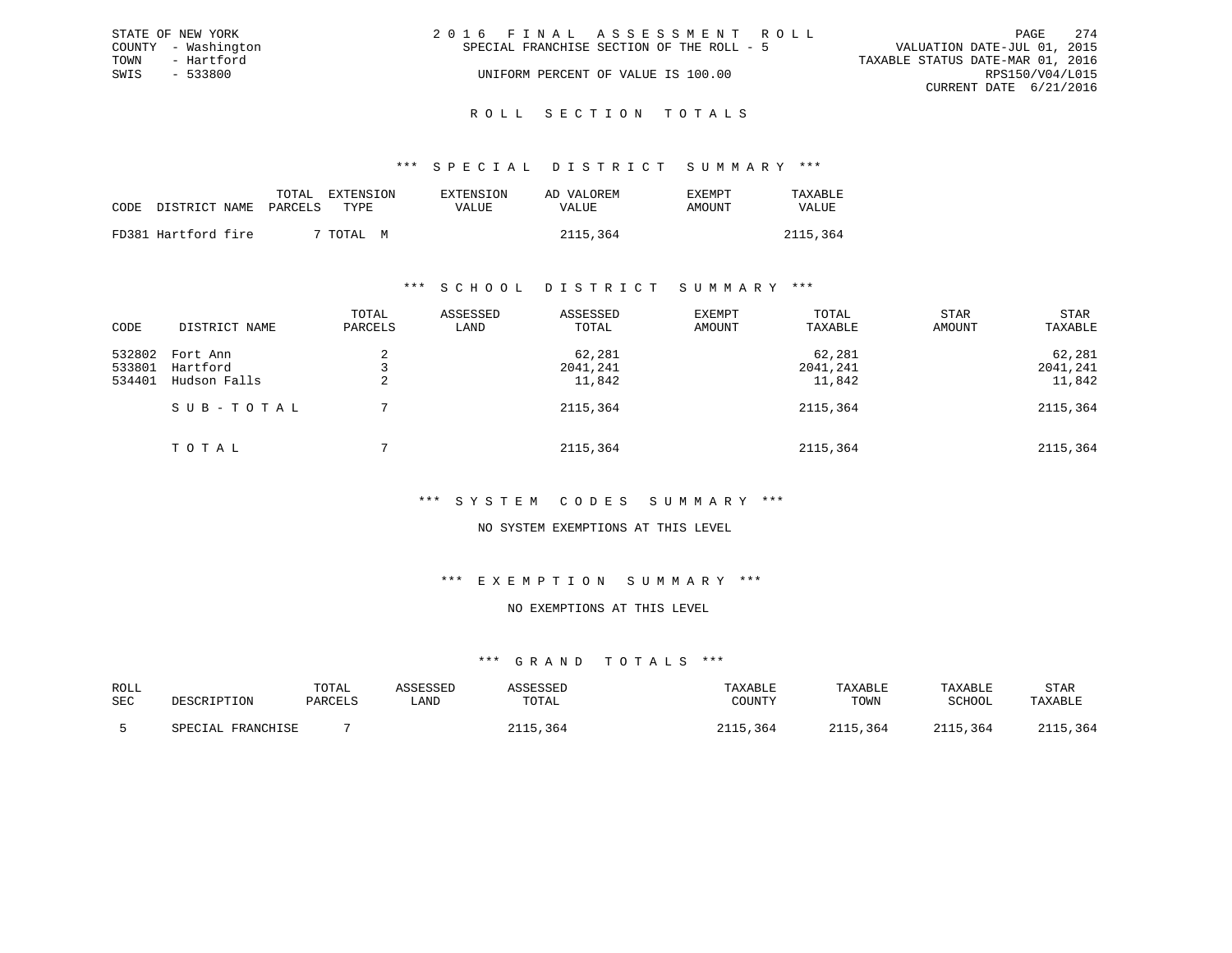# STATE OF NEW YORK 2 0 1 6 F I N A L A S S E S S M E N T R O L L PAGE 275 COUNTY - Washington UTILITY & R.R. SECTION OF THE ROLL - 6 VALUATION DATE-JUL 01, 2015 TOWN - Hartford OWNERS NAME SEQUENCE TAXABLE STATUS DATE-MAR 01, 2016 SWIS - 533800 UNIFORM PERCENT OF VALUE IS 100.00

| TAX MAP PARCEL NUMBER                                    | PROPERTY LOCATION & CLASS ASSESSMENT |                |                       | EXEMPTION CODE-----------------COUNTY-------TOWN------SCHOOL |             |
|----------------------------------------------------------|--------------------------------------|----------------|-----------------------|--------------------------------------------------------------|-------------|
| CURRENT OWNERS NAME                                      | SCHOOL DISTRICT                      | LAND           | TAX DESCRIPTION       | TAXABLE VALUE                                                |             |
| CURRENT OWNERS ADDRESS                                   | PARCEL SIZE/GRID COORD               | TOTAL          | SPECIAL DISTRICTS     |                                                              | ACCOUNT NO. |
| *******************                                      |                                      | ******         |                       |                                                              |             |
|                                                          | Outside Plant                        |                |                       |                                                              | 9075200759  |
| 638.000-9999-132.350-1882                                | 884 Elec Dist Out                    |                | COUNTY TAXABLE VALUE  | 33,452                                                       |             |
| National Grid                                            | Fort Ann<br>532802                   | $\Omega$       | TOWN<br>TAXABLE VALUE | 33,452                                                       |             |
| Real Estate Tax Dept                                     | Poles Wires Cables                   | 33,452         | SCHOOL TAXABLE VALUE  | 33,452                                                       |             |
| 300 Erie Boulevard West                                  | FULL MARKET VALUE                    | 33,452         | FD381 Hartford fire   | 33,452 TO M                                                  |             |
| Syracuse, NY 13202                                       |                                      |                |                       |                                                              |             |
| *****************************                            |                                      |                |                       |                                                              |             |
|                                                          | Outside Plant                        |                |                       |                                                              | 905N200716  |
| 638.000-9999-132.350-1883                                | 884 Elec Dist Out                    |                | COUNTY TAXABLE VALUE  | 1026,603                                                     |             |
| National Grid                                            | Hartford<br>533801                   | 0              | TOWN<br>TAXABLE VALUE | 1026,603                                                     |             |
| Real Estate Tax Dept                                     | Poles Wires Cables                   | 1026,603       | SCHOOL TAXABLE VALUE  | 1026,603                                                     |             |
| 300 Erie Boulevard West                                  | FULL MARKET VALUE                    | 1026,603       | FD381 Hartford fire   | 1026,603 TO M                                                |             |
| Syracuse, NY 13202<br>**************************         |                                      |                |                       |                                                              |             |
|                                                          | Outside Plant                        |                |                       |                                                              | 9075200760  |
| 638.000-9999-132.350-1884                                | 884 Elec Dist Out                    |                | COUNTY TAXABLE VALUE  | 12,116                                                       |             |
| National Grid                                            | Hudson Falls<br>534401               | $\overline{0}$ | TOWN<br>TAXABLE VALUE | 12,116                                                       |             |
| Real Estate Tax Dept                                     | App For Sch 1.13%                    | 12,116         | SCHOOL TAXABLE VALUE  | 12,116                                                       |             |
| 300 Erie Boulevard West                                  | FULL MARKET VALUE                    | 12,116         | FD381 Hartford fire   | 12,116 TO M                                                  |             |
| Syracuse, NY 13202                                       |                                      |                |                       |                                                              |             |
|                                                          |                                      |                |                       |                                                              |             |
|                                                          | 5900 County Route 30                 |                |                       |                                                              | 905N200712  |
| $141. - 1 - 31$                                          | 831 Tele Comm                        |                | COUNTY TAXABLE VALUE  | 95,500                                                       |             |
| Verizon New York Inc                                     | Hartford<br>533801                   | 10,600         | TOWN<br>TAXABLE VALUE | 95,500                                                       |             |
| PO Box 2749                                              | 456/69 221/422                       | 95,500         | SCHOOL TAXABLE VALUE  | 95,500                                                       |             |
| Addison, TX 75001                                        | FRNT 100.00 DPTH 103.00              |                | CA007 Cons agri dst 7 | 95,500 TO M                                                  |             |
|                                                          | EAST-0783963 NRTH-1647888            |                | FD381 Hartford fire   | 95,500 TO M                                                  |             |
|                                                          | FULL MARKET VALUE                    | 95,500         |                       |                                                              |             |
|                                                          |                                      |                |                       |                                                              |             |
|                                                          | Outside Plant                        |                |                       |                                                              | 9075200756  |
| 638.000-9999-631.900-1882                                | 836 Telecom. eq.                     |                | COUNTY TAXABLE VALUE  | 3,213                                                        |             |
| Verizon New York Inc                                     | Fort Ann<br>532802                   | $\mathbf{0}$   | TOWN<br>TAXABLE VALUE | 3,213                                                        |             |
| PO Box 2749                                              | Poles Wires Cables                   | 3,213          | SCHOOL TAXABLE VALUE  | 3,213                                                        |             |
| Addison, TX 75001                                        | FULL MARKET VALUE                    | 3,213          | FD381 Hartford fire   | 3,213 TO M                                                   |             |
|                                                          | *******************                  |                |                       | 638.000-9999-631.900-1883***                                 |             |
|                                                          | Outside Plant                        |                |                       |                                                              | 905N200711  |
| 638.000-9999-631.900-1883                                | 836 Telecom. eq.                     |                | COUNTY TAXABLE VALUE  | 113,675                                                      |             |
| Verizon New York Inc                                     | Hartford<br>533801                   | 0              | TOWN<br>TAXABLE VALUE | 113,675                                                      |             |
| PO Box 2749                                              | Poles Wires Cables                   | 113,675        | SCHOOL TAXABLE VALUE  | 113,675                                                      |             |
| Addison, TX 75001<br>* * * * * * * * * * * * * * * * * * | FULL MARKET VALUE                    | 113,675        | FD381 Hartford fire   | 113,675 TO M                                                 |             |
|                                                          | ******************************       |                |                       |                                                              |             |
|                                                          | Outside Plant                        |                |                       |                                                              | 9075200757  |
| 638.000-9999-631.900-1884                                | 836 Telecom. eq.                     |                | COUNTY TAXABLE VALUE  | 1,295                                                        |             |
| Verizon New York Inc                                     | Hudson Falls<br>534401               | $\mathbf 0$    | TOWN<br>TAXABLE VALUE | 1,295                                                        |             |
| PO Box 2749                                              | Apport For Sch .399%                 | 1,295          | SCHOOL TAXABLE VALUE  | 1,295                                                        |             |
| Addison, TX 75001                                        | Poles Wires Cables                   | 1,295          | FD381 Hartford fire   | 1,295 TO M                                                   |             |
|                                                          | FULL MARKET VALUE                    |                |                       |                                                              |             |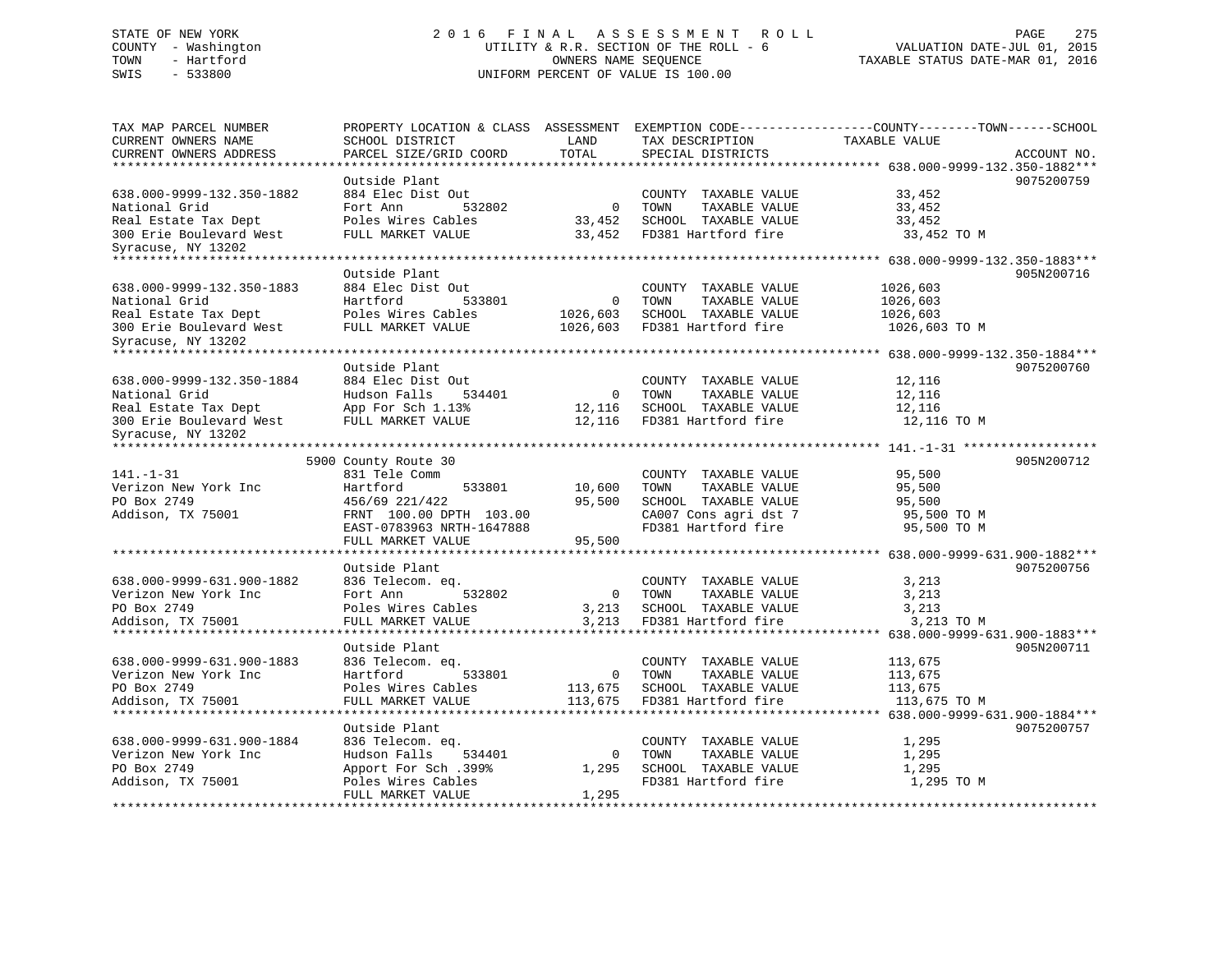|      | STATE OF NEW YORK   | 2016 FINAL ASSESSMENT ROLL             | 276<br>PAGE                      |
|------|---------------------|----------------------------------------|----------------------------------|
|      | COUNTY - Washington | UTILITY & R.R. SECTION OF THE ROLL - 6 | VALUATION DATE-JUL 01, 2015      |
| TOWN | - Hartford          | OWNERS NAME SEOUENCE                   | TAXABLE STATUS DATE-MAR 01, 2016 |
| SWIS | $-533800$           | UNIFORM PERCENT OF VALUE IS 100.00     |                                  |
|      |                     |                                        |                                  |
|      |                     |                                        |                                  |
|      |                     |                                        |                                  |

| TAX MAP PARCEL NUMBER<br>CURRENT OWNERS NAME | PROPERTY LOCATION & CLASS<br>SCHOOL DISTRICT | ASSESSMENT<br>LAND | EXEMPTION CODE-----------------COUNTY-------TOWN------SCHOOL<br>TAX DESCRIPTION | TAXABLE VALUE |             |  |  |
|----------------------------------------------|----------------------------------------------|--------------------|---------------------------------------------------------------------------------|---------------|-------------|--|--|
|                                              |                                              |                    |                                                                                 |               |             |  |  |
| CURRENT OWNERS ADDRESS                       | PARCEL SIZE/GRID COORD                       | TOTAL              | SPECIAL DISTRICTS                                                               |               | ACCOUNT NO. |  |  |
|                                              |                                              |                    |                                                                                 |               |             |  |  |
|                                              | Tel Communications                           |                    |                                                                                 |               |             |  |  |
| 638.000-0000-631.900-1881                    | 836 Telecom. eq.                             |                    | TAXABLE VALUE<br>COUNTY                                                         | 1,715         |             |  |  |
| Verizon New York, Inc                        | Arqvle<br>532001                             |                    | TAXABLE VALUE<br>TOWN                                                           | 1,715         |             |  |  |
| Property Tax Department                      |                                              | 1,715              | SCHOOL<br>TAXABLE VALUE                                                         | 1,715         |             |  |  |
| PO Box 2749                                  | FULL MARKET VALUE                            | 1,715              |                                                                                 |               |             |  |  |
| Addison, TX 75001                            |                                              |                    |                                                                                 |               |             |  |  |
|                                              |                                              |                    |                                                                                 |               |             |  |  |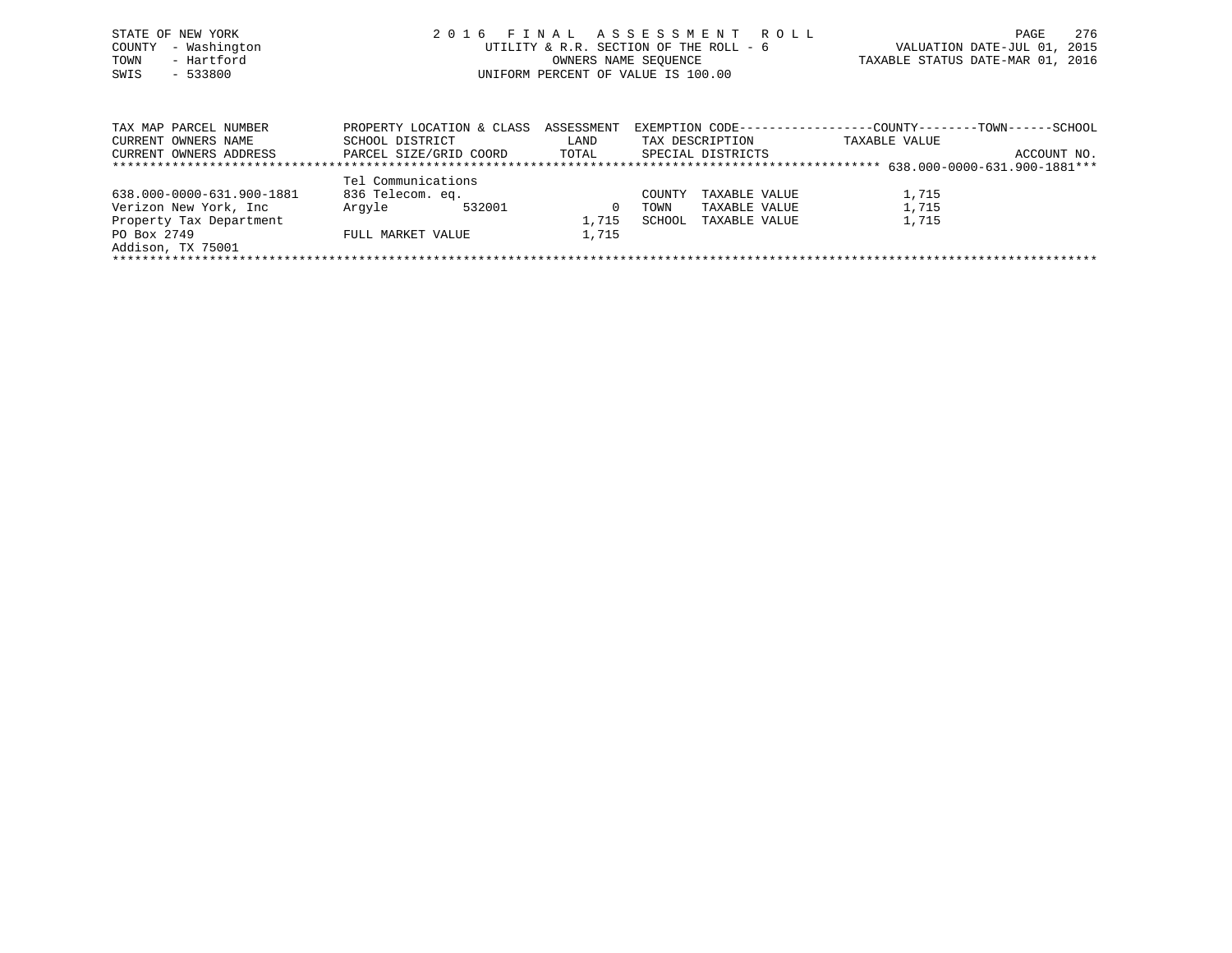### ROLL SUB SECTION - - TOTALS

#### \*\*\* S P E C I A L D I S T R I C T S U M M A R Y \*\*\*

| CODE DISTRICT NAME PARCELS                 | TOTAL                  | EXTENSION<br>TYPE | EXTENSION<br><b>VALUE</b> | AD VALOREM<br><b>VALUE</b> | EXEMPT<br>AMOUNT | TAXABLE<br><b>VALUE</b> |
|--------------------------------------------|------------------------|-------------------|---------------------------|----------------------------|------------------|-------------------------|
| CA007 Cons agri dst<br>FD381 Hartford fire | 1 TOTAL M<br>7 TOTAL M |                   |                           | 95,500<br>1285,854         |                  | 95,500<br>1285,854      |

#### \*\*\* S C H O O L D I S T R I C T S U M M A R Y \*\*\*

| CODE   | DISTRICT NAME | TOTAL<br>PARCELS | ASSESSED<br>LAND | ASSESSED<br>TOTAL | <b>EXEMPT</b><br>AMOUNT | TOTAL<br>TAXABLE | <b>STAR</b><br>AMOUNT | <b>STAR</b><br>TAXABLE |
|--------|---------------|------------------|------------------|-------------------|-------------------------|------------------|-----------------------|------------------------|
|        |               |                  |                  |                   |                         |                  |                       |                        |
| 532001 | Arqyle        |                  |                  | 1,715             |                         | 1,715            |                       | 1,715                  |
| 532802 | Fort Ann      | 2                |                  | 36,665            |                         | 36,665           |                       | 36,665                 |
| 533801 | Hartford      |                  | 10,600           | 1235,778          |                         | 1235,778         |                       | 1235,778               |
| 534401 | Hudson Falls  | 2                |                  | 13,411            |                         | 13,411           |                       | 13,411                 |
|        | SUB-TOTAL     | 8                | 10,600           | 1287,569          |                         | 1287,569         |                       | 1287,569               |
|        | TOTAL         | 8                | 10,600           | 1287,569          |                         | 1287,569         |                       | 1287,569               |

### \*\*\* S Y S T E M C O D E S S U M M A R Y \*\*\*

#### NO SYSTEM EXEMPTIONS AT THIS LEVEL

### \*\*\* E X E M P T I O N S U M M A R Y \*\*\*

### NO EXEMPTIONS AT THIS LEVEL

| ROLL<br>SEC | DESCRIPTION      | TOTAL<br>PARCELS | <b><i>ASSESSED</i></b><br>LAND | ASSESSED<br>TOTAL | TAXABLE<br>COUNTY | TAXABLE<br>TOWN | TAXABLE<br>SCHOOL | <b>STAR</b><br>TAXABLE |
|-------------|------------------|------------------|--------------------------------|-------------------|-------------------|-----------------|-------------------|------------------------|
|             | UTILITIES & N.C. |                  | 10,600                         | 1287,569          | 1287,569          | 1287,569        | 1287,569          | 1287,569               |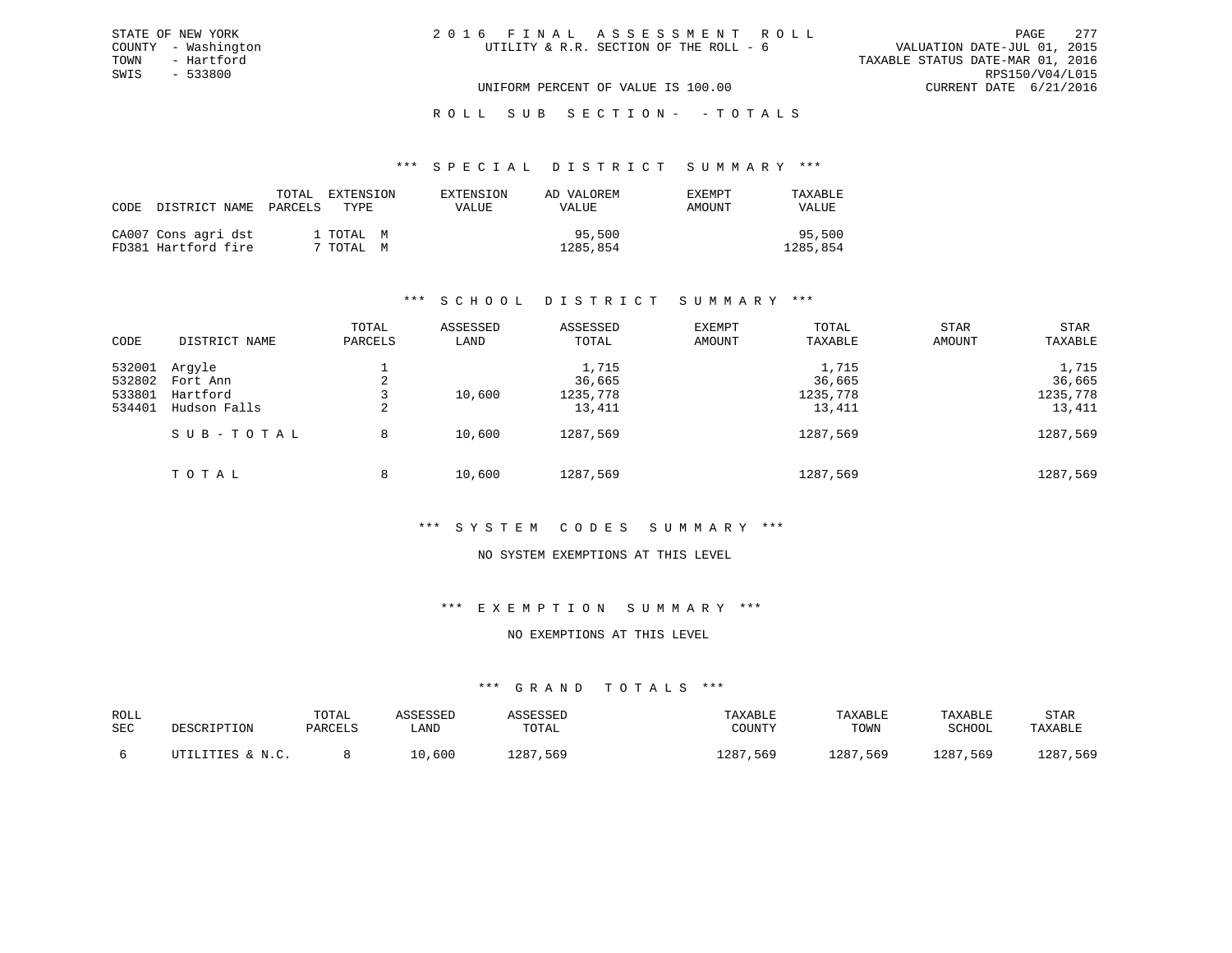|      | STATE OF NEW YORK   | 2016 FINAL ASSESSMENT ROLL             | PAGE                             | 2.78 |
|------|---------------------|----------------------------------------|----------------------------------|------|
|      | COUNTY - Washington | UTILITY & R.R. SECTION OF THE ROLL - 6 | VALUATION DATE-JUL 01, 2015      |      |
| TOWN | - Hartford          |                                        | TAXABLE STATUS DATE-MAR 01, 2016 |      |
| SWIS | $-533800$           | UNIFORM PERCENT OF VALUE IS 100.00     | RPS150/V04/L015                  |      |
|      |                     |                                        | CURRENT DATE 6/21/2016           |      |
|      |                     |                                        |                                  |      |

# ROLL SECTION TOTALS

#### \*\*\* S P E C I A L D I S T R I C T S U M M A R Y \*\*\*

| CODE | DISTRICT NAME                              | TOTAL<br>PARCELS<br>TYPE. | EXTENSION | EXTENSION<br>VALUE | AD VALOREM<br>VALUE | EXEMPT<br>AMOUNT | TAXABLE<br>VALUE   |
|------|--------------------------------------------|---------------------------|-----------|--------------------|---------------------|------------------|--------------------|
|      | CA007 Cons agri dst<br>FD381 Hartford fire | 1 TOTAL M<br>7 TOTAL M    |           |                    | 95,500<br>1285,854  |                  | 95,500<br>1285,854 |

### \*\*\* S C H O O L D I S T R I C T S U M M A R Y \*\*\*

| CODE   | DISTRICT NAME | TOTAL<br>PARCELS | ASSESSED<br>LAND | ASSESSED<br>TOTAL | <b>EXEMPT</b><br>AMOUNT | TOTAL<br>TAXABLE | <b>STAR</b><br>AMOUNT | <b>STAR</b><br>TAXABLE |
|--------|---------------|------------------|------------------|-------------------|-------------------------|------------------|-----------------------|------------------------|
|        |               |                  |                  |                   |                         |                  |                       |                        |
| 532001 | Arqyle        |                  |                  | 1,715             |                         | 1,715            |                       | 1,715                  |
| 532802 | Fort Ann      | 2                |                  | 36,665            |                         | 36,665           |                       | 36,665                 |
| 533801 | Hartford      |                  | 10,600           | 1235,778          |                         | 1235,778         |                       | 1235,778               |
| 534401 | Hudson Falls  | 2                |                  | 13,411            |                         | 13,411           |                       | 13,411                 |
|        | SUB-TOTAL     | 8                | 10,600           | 1287,569          |                         | 1287,569         |                       | 1287,569               |
|        | TOTAL         | 8                | 10,600           | 1287,569          |                         | 1287,569         |                       | 1287,569               |

#### \*\*\* S Y S T E M C O D E S S U M M A R Y \*\*\*

#### NO SYSTEM EXEMPTIONS AT THIS LEVEL

### \*\*\* E X E M P T I O N S U M M A R Y \*\*\*

### NO EXEMPTIONS AT THIS LEVEL

| ROLL<br>SEC | DESCRIPTION      | TOTAL<br>PARCELS | ASSESSED<br>LAND | ASSESSED<br>TOTAL | TAXABLE<br>COUNTY | TAXABLE<br>TOWN | TAXABLE<br>SCHOOL | STAR<br>TAXABLE |
|-------------|------------------|------------------|------------------|-------------------|-------------------|-----------------|-------------------|-----------------|
|             | UTILITIES & N.C. |                  | 10,600           | 1287,569          | 1287,569          | 1287,569        | 1287,569          | 1287,569        |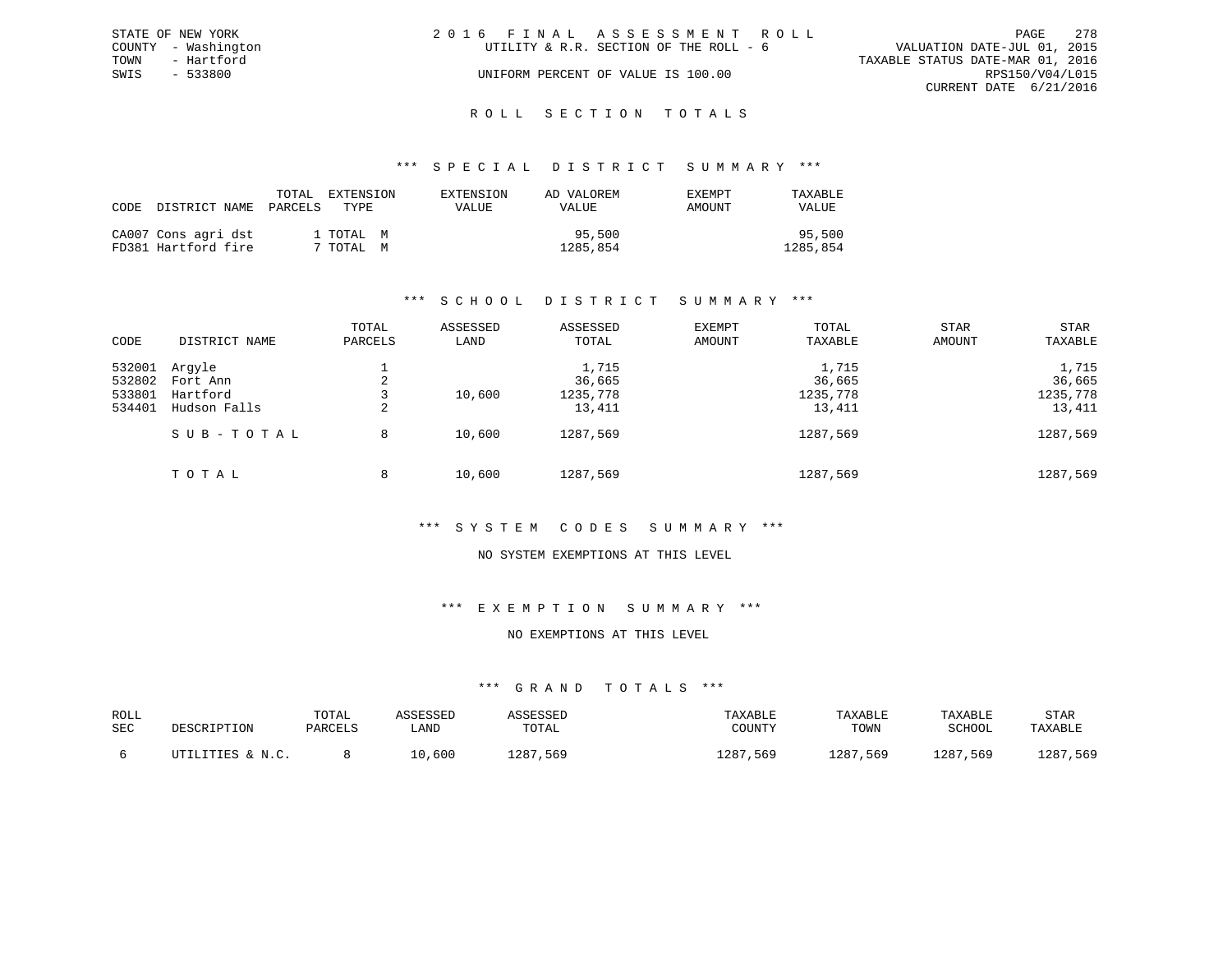| STATE OF NEW YORK<br>- Washington<br>COUNTY<br>- Hartford<br>TOWN<br>$-533800$<br>SWIS                                  | 2016                                                                                      |                  | FINAL ASSESSMENT ROLL<br>CEILING RAILROAD SECTION OF THE ROLL - 7<br>OWNERS NAME SEOUENCE<br>UNIFORM PERCENT OF VALUE IS 100.00 | VALUATION DATE-JUL 01, 2015<br>TAXABLE STATUS DATE-MAR 01, 2016               | 279<br>PAGE |
|-------------------------------------------------------------------------------------------------------------------------|-------------------------------------------------------------------------------------------|------------------|---------------------------------------------------------------------------------------------------------------------------------|-------------------------------------------------------------------------------|-------------|
| TAX MAP PARCEL NUMBER<br>CURRENT OWNERS NAME<br>CURRENT OWNERS ADDRESS             PARCEL SIZE/GRID COORD         TOTAL | PROPERTY LOCATION & CLASS ASSESSMENT<br>SCHOOL DISTRICT                                   | LAND             | TAX DESCRIPTION<br>SPECIAL DISTRICTS                                                                                            | EXEMPTION CODE-----------------COUNTY-------TOWN------SCHOOL<br>TAXABLE VALUE | ACCOUNT NO. |
| $112.-2-10$<br>Delaware & Hudson Railway Corp Fort Ann 532802<br>Tax Department<br>7th Floor<br>120 S 6th St            | Fort Ann Town Line<br>842 Ceiling rr<br>Land/.22 Mi Main Tr<br>112.-1-10<br>4.50<br>ACRES | 13,550<br>23,309 | TAXABLE VALUE<br>COUNTY<br>TOWN<br>TAXABLE VALUE<br>SCHOOL<br>TAXABLE VALUE<br>CA007 Cons agri dst 7<br>FD381 Hartford fire     | 23,309<br>23,309<br>23,309<br>23,309 TO M<br>23,309 TO M                      | 905N201144  |

FULL MARKET VALUE 23,309 \*\*\*\*\*\*\*\*\*\*\*\*\*\*\*\*\*\*\*\*\*\*\*\*\*\*\*\*\*\*\*\*\*\*\*\*\*\*\*\*\*\*\*\*\*\*\*\*\*\*\*\*\*\*\*\*\*\*\*\*\*\*\*\*\*\*\*\*\*\*\*\*\*\*\*\*\*\*\*\*\*\*\*\*\*\*\*\*\*\*\*\*\*\*\*\*\*\*\*\*\*\*\*\*\*\*\*\*\*\*\*\*\*\*\*\*\*\*\*\*\*\*\*\*\*\*\*\*\*\*\*\*

Minneapolis, MN 55402-1201 EAST-0761440 NRTH-1666053

DEED BOOK 639 PG-168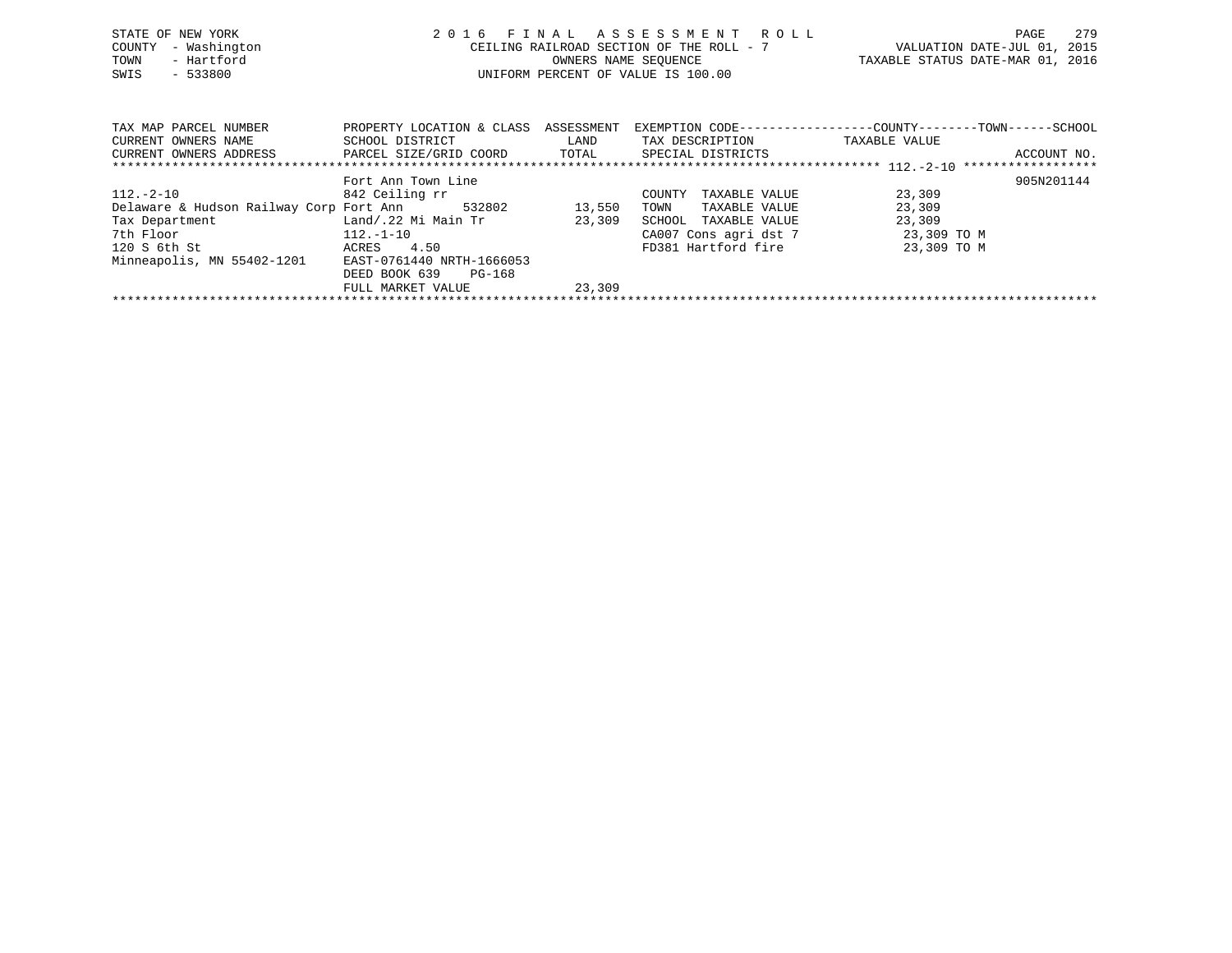| 2016 FINAL ASSESSMENT ROLL               |                                  | PAGE                        | 280 |
|------------------------------------------|----------------------------------|-----------------------------|-----|
| CEILING RAILROAD SECTION OF THE ROLL - 7 |                                  | VALUATION DATE-JUL 01, 2015 |     |
|                                          | TAXABLE STATUS DATE-MAR 01, 2016 |                             |     |
|                                          |                                  | RPS150/V04/L015             |     |
| UNIFORM PERCENT OF VALUE IS 100.00       |                                  | CURRENT DATE 6/21/2016      |     |

#### \*\*\* S P E C I A L D I S T R I C T S U M M A R Y \*\*\*

| CODE DISTRICT NAME                         | TOTAL<br>PARCELS | EXTENSION<br>TYPE.     | EXTENSION<br><b>VALUE</b> | AD VALOREM<br><b>VALUE</b> | EXEMPT<br>AMOUNT | TAXARLE<br>VALUE |
|--------------------------------------------|------------------|------------------------|---------------------------|----------------------------|------------------|------------------|
| CA007 Cons agri dst<br>FD381 Hartford fire |                  | 1 TOTAL M<br>1 TOTAL M |                           | 23,309<br>23,309           |                  | 23,309<br>23,309 |

STATE OF NEW YORK COUNTY - Washington TOWN - Hartford SWIS - 533800

### \*\*\* S C H O O L D I S T R I C T S U M M A R Y \*\*\*

| CODE   | DISTRICT NAME | TOTAL<br>PARCELS | ASSESSED<br>LAND | ASSESSED<br>TOTAL | <b>EXEMPT</b><br>AMOUNT | TOTAL<br>TAXABLE | <b>STAR</b><br>AMOUNT | STAR<br>TAXABLE |
|--------|---------------|------------------|------------------|-------------------|-------------------------|------------------|-----------------------|-----------------|
| 532802 | Fort Ann      |                  | 13,550           | 23,309            |                         | 23,309           |                       | 23,309          |
|        | SUB-TOTAL     |                  | 13,550           | 23,309            |                         | 23,309           |                       | 23,309          |
|        | TOTAL         |                  | 13,550           | 23,309            |                         | 23,309           |                       | 23,309          |

#### \*\*\* S Y S T E M C O D E S S U M M A R Y \*\*\*

### NO SYSTEM EXEMPTIONS AT THIS LEVEL

#### \*\*\* E X E M P T I O N S U M M A R Y \*\*\*

#### NO EXEMPTIONS AT THIS LEVEL

| ROLL |                   | TOTAL   | COPOCPT |       | TAXABLE | TAXABLE | TAXABLE | STAR    |
|------|-------------------|---------|---------|-------|---------|---------|---------|---------|
| SEC  | DESCRIPTION       | PARCELS | ∟AND    | TOTAL | COUNTY  | TOWN    | SCHOOL  | TAXABLE |
|      | CETIJNG RAILROADS |         | 550     | ,309  | ,309    | ,309    | 309     | ,309    |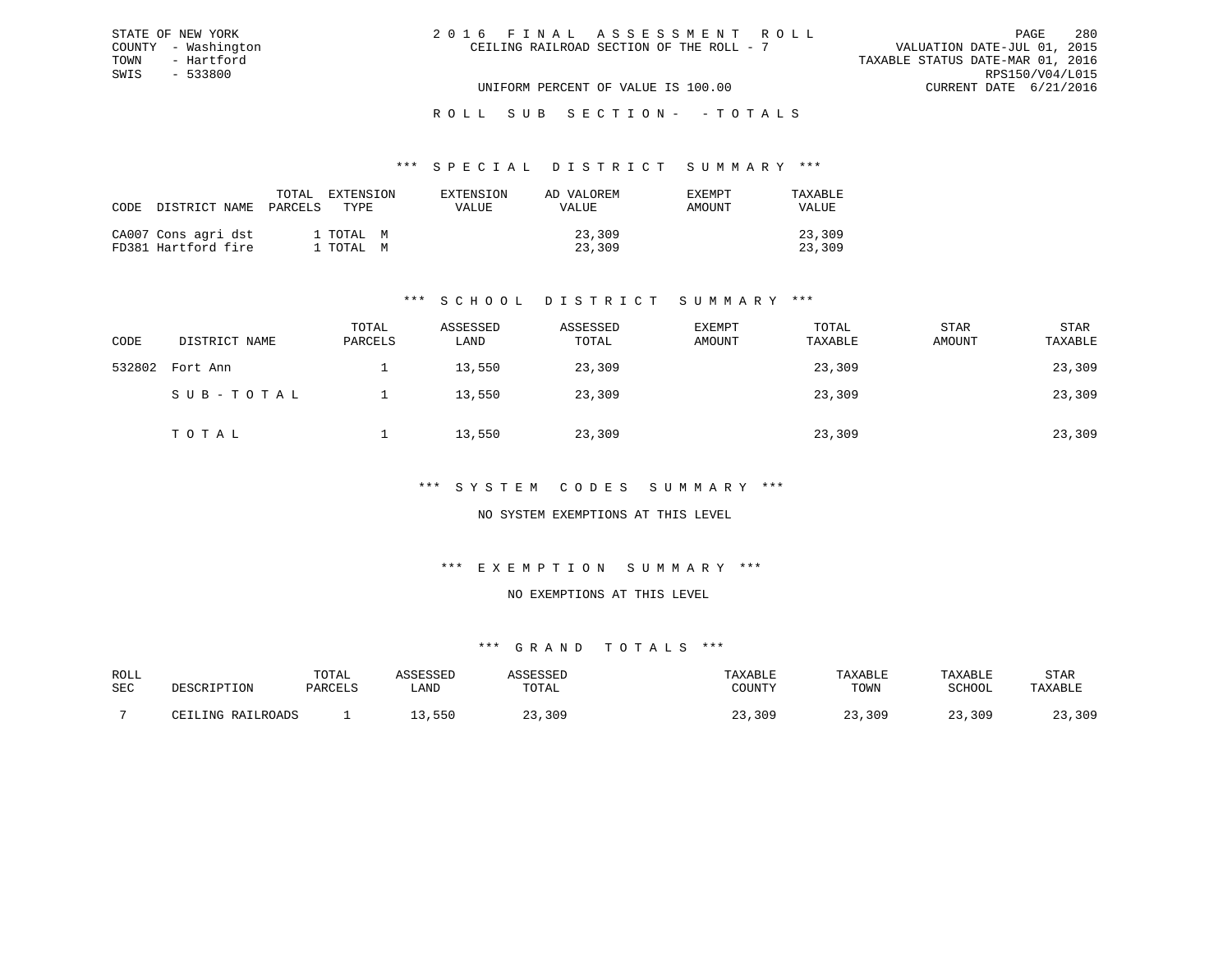| STATE OF NEW YORK   | 2016 FINAL ASSESSMENT ROLL               | 281<br>PAGE                      |
|---------------------|------------------------------------------|----------------------------------|
| COUNTY - Washington | CEILING RAILROAD SECTION OF THE ROLL - 7 | VALUATION DATE-JUL 01, 2015      |
| TOWN<br>- Hartford  |                                          | TAXABLE STATUS DATE-MAR 01, 2016 |
| SWIS<br>- 533800    | UNIFORM PERCENT OF VALUE IS 100.00       | RPS150/V04/L015                  |
|                     |                                          | CURRENT DATE 6/21/2016           |
|                     |                                          |                                  |

#### R O L L S E C T I O N T O T A L S

#### \*\*\* S P E C I A L D I S T R I C T S U M M A R Y \*\*\*

| CODE | DISTRICT NAME                              | TOTAL<br>PARCELS | EXTENSION<br>TYPE.     | EXTENSION<br>VALUE | AD VALOREM<br>VALUE | <b>EXEMPT</b><br>AMOUNT | TAXABLE<br><b>VALUE</b> |
|------|--------------------------------------------|------------------|------------------------|--------------------|---------------------|-------------------------|-------------------------|
|      | CA007 Cons agri dst<br>FD381 Hartford fire |                  | 1 TOTAL M<br>1 TOTAL M |                    | 23,309<br>23,309    |                         | 23,309<br>23,309        |

### \*\*\* S C H O O L D I S T R I C T S U M M A R Y \*\*\*

| CODE   | DISTRICT NAME | TOTAL<br>PARCELS | ASSESSED<br>LAND | ASSESSED<br>TOTAL | <b>EXEMPT</b><br>AMOUNT | TOTAL<br>TAXABLE | <b>STAR</b><br>AMOUNT | STAR<br>TAXABLE |
|--------|---------------|------------------|------------------|-------------------|-------------------------|------------------|-----------------------|-----------------|
| 532802 | Fort Ann      |                  | 13,550           | 23,309            |                         | 23,309           |                       | 23,309          |
|        | SUB-TOTAL     |                  | 13,550           | 23,309            |                         | 23,309           |                       | 23,309          |
|        | TOTAL         |                  | 13,550           | 23,309            |                         | 23,309           |                       | 23,309          |

#### \*\*\* S Y S T E M C O D E S S U M M A R Y \*\*\*

### NO SYSTEM EXEMPTIONS AT THIS LEVEL

## \*\*\* E X E M P T I O N S U M M A R Y \*\*\*

#### NO EXEMPTIONS AT THIS LEVEL

| ROLL |                   | TOTAL   | COPOCPT |       | TAXABLE | TAXABLE | TAXABLE | STAR    |
|------|-------------------|---------|---------|-------|---------|---------|---------|---------|
| SEC  | DESCRIPTION       | PARCELS | ∟AND    | TOTAL | COUNTY  | TOWN    | SCHOOL  | TAXABLE |
|      | CETIJNG RAILROADS |         | 550     | ,309  | ,309    | ,309    | 309     | ,309    |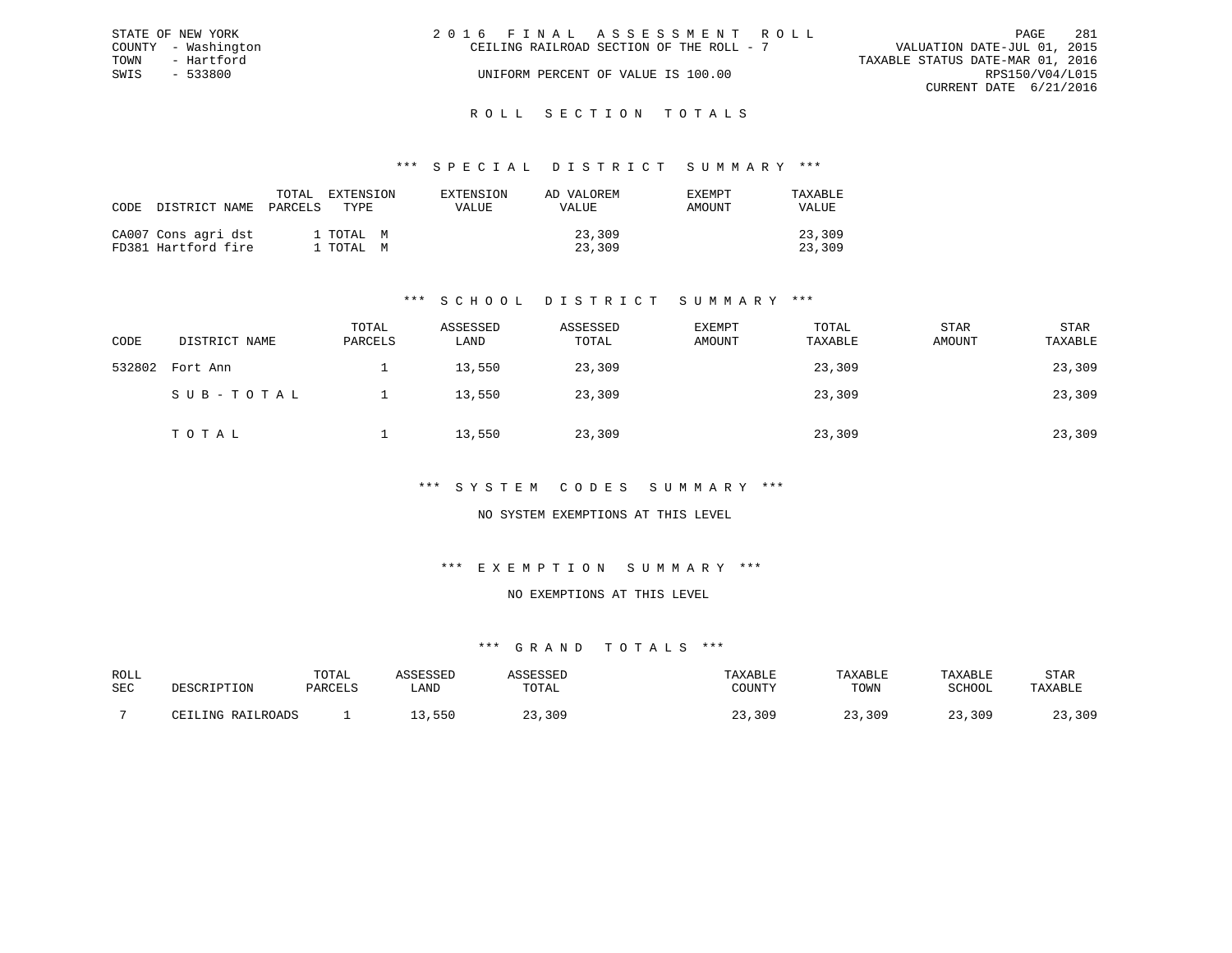| STATE OF NEW YORK<br>COUNTY - Washington<br>TOWN<br>- Hartford<br>$-533800$<br>SWIS | 2016 FINAL ASSESSMENT ROLL<br>WHOLLY EXEMPT SECTION OF THE ROLL - 8<br>UNIFORM PERCENT OF VALUE IS 100.00 | VALUATION DATE-JUL 01, 2015<br>TAXABLE STATUS DATE-MAR 01, 2016 |                                                                                                 | PAGE<br>282             |         |             |
|-------------------------------------------------------------------------------------|-----------------------------------------------------------------------------------------------------------|-----------------------------------------------------------------|-------------------------------------------------------------------------------------------------|-------------------------|---------|-------------|
| TAX MAP PARCEL NUMBER                                                               |                                                                                                           |                                                                 | PROPERTY LOCATION & CLASS ASSESSMENT EXEMPTION CODE----------------COUNTY-------TOWN-----SCHOOL |                         |         |             |
| CURRENT OWNERS NAME<br>CURRENT OWNERS ADDRESS                                       | SCHOOL DISTRICT<br>PARCEL SIZE/GRID COORD                                                                 | LAND<br>TOTAL                                                   | TAX DESCRIPTION TAXABLE VALUE<br>SPECIAL DISTRICTS                                              |                         |         | ACCOUNT NO. |
|                                                                                     | 56 Hartford Main St                                                                                       |                                                                 |                                                                                                 |                         |         | 9079900720  |
| $132.15 - 2 - 30$                                                                   | 620 Religious                                                                                             |                                                                 | NON-PR REL 25110                                                                                | 246,300                 | 246,300 | 246,300     |
| Baptist Church                                                                      | Hartford                                                                                                  | 533801 18,900                                                   | COUNTY TAXABLE VALUE                                                                            | $\mathbf{0}$            |         |             |
| Hartford, NY 12838                                                                  | FRNT 119.00 DPTH 248.00                                                                                   | 246,300                                                         | TAXABLE VALUE<br>TOWN                                                                           | $\Omega$<br>$\Omega$    |         |             |
|                                                                                     | EAST-0786663 NRTH-1652879<br>DEED BOOK DD<br>PG-544                                                       |                                                                 | SCHOOL TAXABLE VALUE<br>CA007 Cons agri dst 7                                                   |                         | 0 TO M  |             |
|                                                                                     | FULL MARKET VALUE                                                                                         | 246,300                                                         | 246,300 EX                                                                                      |                         |         |             |
|                                                                                     |                                                                                                           |                                                                 | FD381 Hartford fire<br>246,300 EX                                                               |                         | 0 TO M  |             |
|                                                                                     |                                                                                                           |                                                                 |                                                                                                 |                         |         |             |
|                                                                                     | 7788 State Route 40                                                                                       |                                                                 |                                                                                                 |                         |         | 9079900724  |
| $141. - 1 - 18$<br>Cong Church                                                      | 620 Religious<br>533801<br>Hartford                                                                       | 7,500                                                           | NON-PR REL 25110<br>COUNTY TAXABLE VALUE                                                        | 173,000<br>$\mathbf{0}$ | 173,000 | 173,000     |
| Hartford, NY 12838                                                                  | 108/192                                                                                                   | 173,000                                                         | TOWN<br>TAXABLE VALUE                                                                           | $\Omega$                |         |             |
|                                                                                     | FRNT<br>50.00 DPTH 105.00                                                                                 |                                                                 | SCHOOL TAXABLE VALUE                                                                            |                         |         |             |
|                                                                                     | 0.12<br>ACRES                                                                                             |                                                                 | FD381 Hartford fire                                                                             |                         | 0 TO M  |             |
|                                                                                     | EAST-0782782 NRTH-1645937                                                                                 |                                                                 | 173,000 EX                                                                                      |                         |         |             |
|                                                                                     | DEED BOOK 107<br>PG-569<br>FULL MARKET VALUE                                                              | 173,000                                                         |                                                                                                 |                         |         |             |
|                                                                                     |                                                                                                           |                                                                 |                                                                                                 |                         |         |             |
|                                                                                     | Warren Rd                                                                                                 |                                                                 |                                                                                                 |                         |         | 9079900725  |
| $114. - 1 - 19$                                                                     | 330 Vacant comm                                                                                           |                                                                 | SCH DIST 13800                                                                                  | 300                     | 300     | 300         |
| District No 9<br>Hartford, NY 12838                                                 | 533801<br>Hartford<br>FRNT 50.00 DPTH 80.00                                                               | 300                                                             | COUNTY TAXABLE VALUE<br>300 TOWN<br>TAXABLE VALUE                                               | $\Omega$<br>$\Omega$    |         |             |
|                                                                                     | EAST-0787329 NRTH-1663815                                                                                 |                                                                 | SCHOOL TAXABLE VALUE                                                                            | $\cap$                  |         |             |
|                                                                                     | DEED BOOK 19<br>PG-287                                                                                    |                                                                 | CA007 Cons agri dst 7                                                                           |                         | 0 TO M  |             |
|                                                                                     | FULL MARKET VALUE                                                                                         | 300                                                             | 300 EX                                                                                          |                         |         |             |
|                                                                                     |                                                                                                           |                                                                 | FD381 Hartford fire<br>300 EX                                                                   |                         | 0 TO M  |             |
|                                                                                     |                                                                                                           |                                                                 |                                                                                                 |                         |         |             |
|                                                                                     | Blood St                                                                                                  |                                                                 |                                                                                                 |                         |         | 9079900726  |
| $142. - 1 - 29$                                                                     | 695 Cemetery                                                                                              |                                                                 | TN CEM<br>13510                                                                                 | 10,700                  | 10,700  | 10,700      |
| East Hartford Cemetery<br>Hartford, NY 12838                                        | Hartford<br>533801<br>FRNT 115.00 DPTH 120.00                                                             | 10,700<br>10,700                                                | COUNTY TAXABLE VALUE<br>TAXABLE VALUE<br>TOWN                                                   | $\mathbf 0$<br>$\Omega$ |         |             |
|                                                                                     | EAST-0790547 NRTH-1642446                                                                                 |                                                                 | SCHOOL TAXABLE VALUE                                                                            |                         |         |             |
|                                                                                     | DEED BOOK O<br>$PG-250$                                                                                   |                                                                 | CA008 Cons agri dst 8                                                                           |                         | 0 TO M  |             |
|                                                                                     | FULL MARKET VALUE                                                                                         | 10,700                                                          | 10,700 EX                                                                                       |                         |         |             |

10,700 EX \*\*\*\*\*\*\*\*\*\*\*\*\*\*\*\*\*\*\*\*\*\*\*\*\*\*\*\*\*\*\*\*\*\*\*\*\*\*\*\*\*\*\*\*\*\*\*\*\*\*\*\*\*\*\*\*\*\*\*\*\*\*\*\*\*\*\*\*\*\*\*\*\*\*\*\*\*\*\*\*\*\*\*\*\*\*\*\*\*\*\*\*\*\*\*\*\*\*\*\*\*\*\*\*\*\*\*\*\*\*\*\*\*\*\*\*\*\*\*\*\*\*\*\*\*\*\*\*\*\*\*\*

FD381 Hartford fire 0 TO M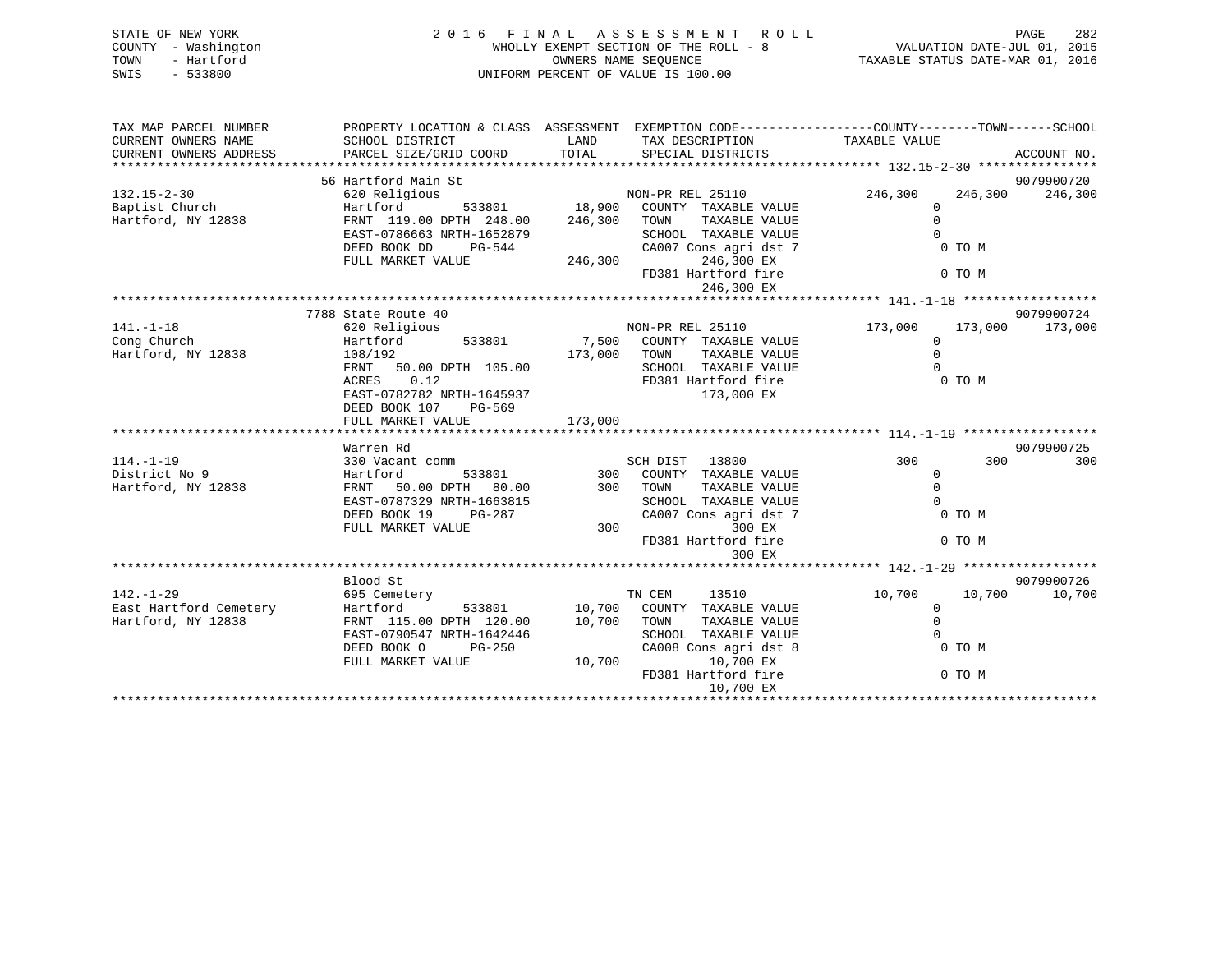| STATE OF NEW YORK<br>COUNTY - Washington<br>- Hartford<br>TOWN<br>SWIS<br>$-533800$ | 2016 FINAL ASSESSMENT ROLL<br>UNIFORM PERCENT OF VALUE IS 100.00 | 283<br>PAGE                                                                                                                                      |                               |
|-------------------------------------------------------------------------------------|------------------------------------------------------------------|--------------------------------------------------------------------------------------------------------------------------------------------------|-------------------------------|
| TAX MAP PARCEL NUMBER<br>CURRENT OWNERS NAME<br>CURRENT OWNERS ADDRESS              | SCHOOL DISTRICT<br><b>LAND</b><br>PARCEL SIZE/GRID COORD         | PROPERTY LOCATION & CLASS ASSESSMENT EXEMPTION CODE---------------COUNTY-------TOWN------SCHOOL<br>TAX DESCRIPTION<br>TOTAL<br>SPECIAL DISTRICTS | TAXABLE VALUE<br>ACCOUNT NO.  |
|                                                                                     | State Route 149                                                  |                                                                                                                                                  | 905J100125                    |
| $141. - 1 - 3$                                                                      | 612 School                                                       | SCH DIST 13800                                                                                                                                   | 76,700<br>76,700<br>76,700    |
| Hartford Central School                                                             | Hartford 533801 76,700                                           | COUNTY<br>TAXABLE VALUE                                                                                                                          | $\Omega$                      |
| 4704 State Route 149                                                                | ACRES<br>5.46                                                    | 76,700<br>TAXABLE VALUE<br>TOWN                                                                                                                  |                               |
|                                                                                     | Hartford, NY 12838 EAST-0785026 NRTH-1651261                     | SCHOOL TAXABLE VALUE                                                                                                                             |                               |
|                                                                                     | DEED BOOK 2348 PG-19                                             | CA007 Cons agri dst 7                                                                                                                            | 0 TO M                        |
|                                                                                     | FULL MARKET VALUE                                                | 76,700<br>76,700 EX                                                                                                                              |                               |
|                                                                                     |                                                                  | FD381 Hartford fire                                                                                                                              | 0 TO M                        |
|                                                                                     |                                                                  | 76,700 EX                                                                                                                                        |                               |
|                                                                                     |                                                                  |                                                                                                                                                  |                               |
|                                                                                     | 4704 State Route 149                                             |                                                                                                                                                  | 9079900722                    |
| $141. - 1 - 4$                                                                      | 612 School                                                       | SCH DIST 13800                                                                                                                                   | 26833,100 26833,100 26833,100 |
| Hartford Central School Hartford                                                    |                                                                  | 533801 91,300<br>COUNTY TAXABLE VALUE                                                                                                            | $\Omega$                      |
| Hartford, NY 12838                                                                  | 213/57 411/121 413/411 26833,100                                 | TOWN<br>TAXABLE VALUE                                                                                                                            | $\Omega$                      |
|                                                                                     | ACRES 14.30                                                      | TAXABLE VALUE<br>SCHOOL                                                                                                                          |                               |
|                                                                                     | EAST-0785582 NRTH-1651233                                        | CA007 Cons agri dst 7                                                                                                                            | 0 TO M                        |
|                                                                                     | DEED BOOK 406<br>PG-164                                          | 26833,100 EX                                                                                                                                     | 0 TO M                        |
|                                                                                     | FULL MARKET VALUE                                                | 26833,100 FD381 Hartford fire<br>26833,100 EX                                                                                                    |                               |
|                                                                                     |                                                                  |                                                                                                                                                  |                               |
|                                                                                     | 3867 State Route 196                                             |                                                                                                                                                  | 905J100600                    |
|                                                                                     |                                                                  |                                                                                                                                                  |                               |

|                                         |                           |                  |                  |                       | 1 T U . - 4 - J |         |            |
|-----------------------------------------|---------------------------|------------------|------------------|-----------------------|-----------------|---------|------------|
|                                         | 3867 State Route 196      |                  |                  |                       |                 |         | 905J100600 |
| $140. - 2 - 3$                          | 612 School                |                  | SCH DIST         | 13800                 | 211,000         | 211,000 | 211,000    |
| Hartford Central School Distri Hartford |                           | 533801<br>60,600 | COUNTY           | TAXABLE VALUE         |                 |         |            |
| 4704 State Route 149                    | ACRES 3.57                | 211,000          | TOWN             | TAXABLE VALUE         |                 |         |            |
| Hartford, NY 12838                      | EAST-0779310 NRTH-1645797 |                  | SCHOOL           | TAXABLE VALUE         |                 |         |            |
|                                         | DEED BOOK 2614 PG-142     |                  |                  | CA007 Cons agri dst 7 |                 | 0 TO M  |            |
|                                         | FULL MARKET VALUE         | 211,000          |                  | 211,000 EX            |                 |         |            |
|                                         |                           |                  |                  | FD381 Hartford fire   |                 | 0 TO M  |            |
|                                         |                           |                  |                  | 211,000 EX            |                 |         |            |
|                                         |                           |                  |                  |                       |                 |         |            |
|                                         | 3556 State Route 196      |                  |                  |                       |                 |         | 905J100657 |
| $140. - 1 - 24$                         | 620 Religious             |                  | NON-PR REL 25110 |                       | 203,000         | 203,000 | 203,000    |
| Hartford Christian Fellowship Hartford  |                           | 533801<br>24,400 | COUNTY           | TAXABLE VALUE         |                 |         |            |
| Attn: Assemblies of God                 | 677/199                   | 203,000          | TOWN             | TAXABLE VALUE         |                 |         |            |
| PO Box 146                              | ACRES 1.16                |                  | SCHOOL           | TAXABLE VALUE         |                 |         |            |
| Hartford, NY 12838                      | EAST-0772111 NRTH-1644507 |                  |                  | FD381 Hartford fire   |                 | 0 TO M  |            |
|                                         | DEED BOOK 605             | PG-94            |                  | 203,000 EX            |                 |         |            |
|                                         | FULL MARKET VALUE         | 203,000          |                  |                       |                 |         |            |
|                                         |                           |                  |                  |                       |                 |         |            |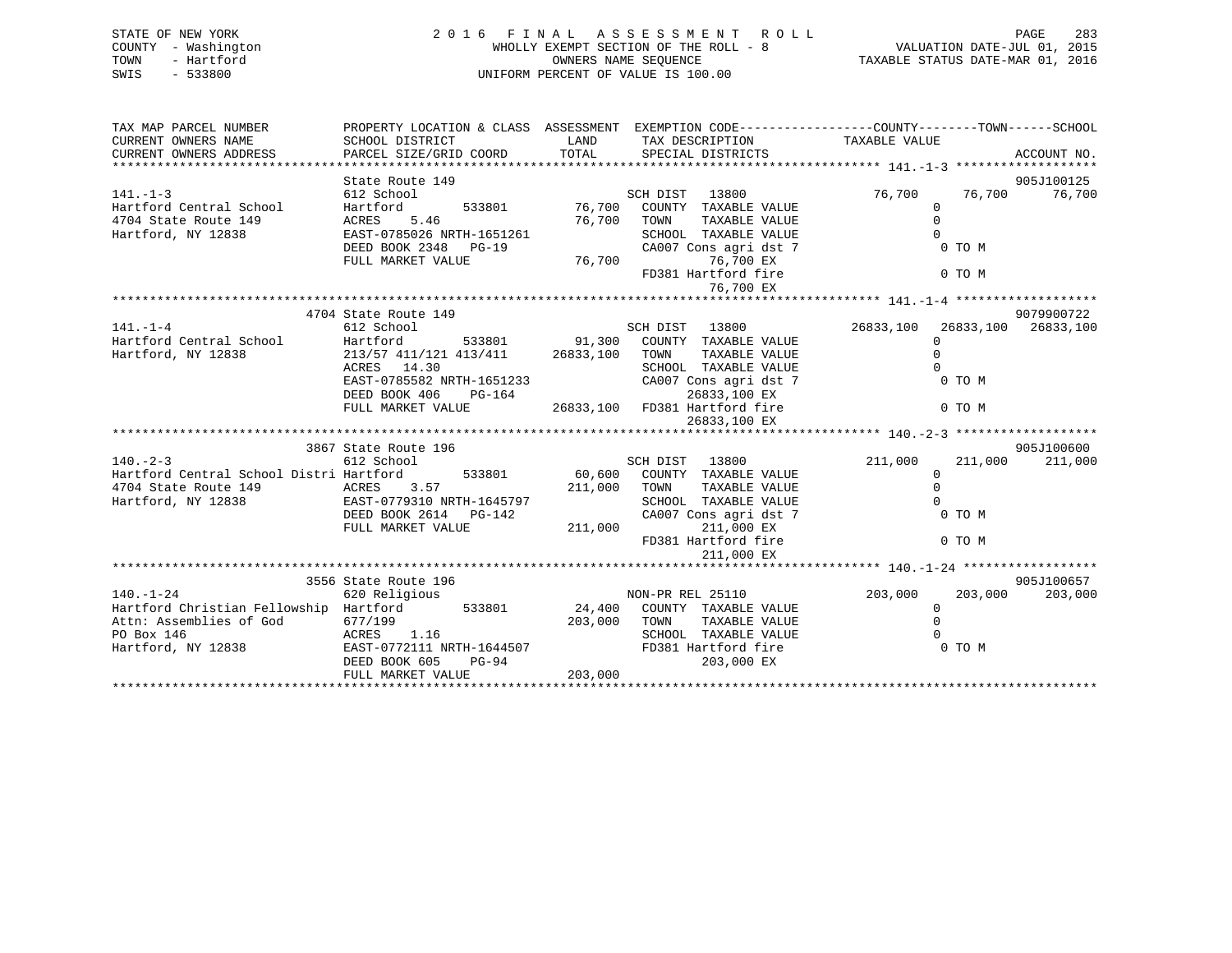| STATE OF NEW YORK<br>COUNTY - Washington<br>- Hartford<br>TOWN<br>SWIS<br>$-533800$ | 2016 FINAL ASSESSMENT ROLL<br>UNIFORM PERCENT OF VALUE IS 100.00                                                                                                                                                                                                                                            | FINAL ASSESSMENT ROLL<br>WHOLLY EXEMPT SECTION OF THE ROLL - 8<br>WALUATION DATE-JUL 01, 2015<br>WALUATION DATE-JUL 01, 2015<br>TAXABLE STATUS DATE-MAR 01, 2016 |                                                                                                                                                                                                     | PAGE                                          |                            |                               |
|-------------------------------------------------------------------------------------|-------------------------------------------------------------------------------------------------------------------------------------------------------------------------------------------------------------------------------------------------------------------------------------------------------------|------------------------------------------------------------------------------------------------------------------------------------------------------------------|-----------------------------------------------------------------------------------------------------------------------------------------------------------------------------------------------------|-----------------------------------------------|----------------------------|-------------------------------|
| TAX MAP PARCEL NUMBER<br>CURRENT OWNERS NAME<br>CURRENT OWNERS ADDRESS              | PROPERTY LOCATION & CLASS ASSESSMENT EXEMPTION CODE----------------COUNTY-------TOWN------SCHOOL<br>SCHOOL DISTRICT<br>CURRENT OWNERS ADDRESS FARCEL SIZE/GRID COORD TOTAL SPECIAL DISTRICTS (2000) ACCOUNT NO.<br>EURRENT OWNERS ADDRESS PARCEL SIZE/GRID COORD TOTAL SPECIAL DISTRICTS (2000) ACCOUNT NO. | LAND                                                                                                                                                             | TAX DESCRIPTION TAXABLE VALUE                                                                                                                                                                       |                                               |                            |                               |
| $132. - 1 - 5$<br>Hartford Town Highway<br>PO Box 214<br>Hartford, NY 12838         | 165 Hartford Main St<br>651 Highway gar<br>Hartford<br>1.86<br>ACRES<br>EAST-0787620 NRTH-1655414<br>DEED BOOK 350 PG-371<br>FULL MARKET VALUE                                                                                                                                                              | 232,300                                                                                                                                                          | OTHER TOWN 13500 232,300<br>533801 34,900 COUNTY TAXABLE VALUE<br>232,300 TOWN TAXABLE VALUE<br>SCHOOL TAXABLE VALUE<br>CA007 Cons agri dst 7<br>232,300 EX<br>FD381 Hartford fire                  | $\Omega$<br>$\Omega$<br>$\Omega$              | 0 TO M<br>0 TO M           | 9079900743<br>232,300 232,300 |
| $132.15 - 1 - 1$<br>Hartford Town Highway<br>PO Box 214<br>Hartford, NY 12838       | 97 Hartford Main St<br>651 Highway gar<br>Hartford<br>FRNT 180.00 DPTH 65.00<br>EAST-0786771 NRTH-1653894<br>DEED BOOK 379 PG-580<br>FULL MARKET VALUE                                                                                                                                                      | 20,800                                                                                                                                                           | 232,300 EX<br>OTHER TOWN 13500<br>533801 15,400 COUNTY TAXABLE VALUE<br>20,800 TOWN TAXABLE VALUE<br>SCHOOL TAXABLE VALUE<br>CA007 Cons agri dst 7<br>20,800 EX<br>FD381 Hartford fire<br>20,800 EX | 20,800<br>$\mathbf{0}$<br>$\Omega$            | 20,800<br>0 TO M<br>0 TO M | 9079900741<br>20,800          |
| $132.15 - 2 - 29$<br>Hartford Village Cemetery<br>Hartford, NY 12838                | 52 Hartford Main St<br>695 Cemetery<br>Hartford<br>ACRES<br>3.14<br>EAST-0786765 NRTH-1652771<br>PG-576<br>DEED BOOK 41<br>FULL MARKET VALUE                                                                                                                                                                | 41,400<br>41,400                                                                                                                                                 | TN CEM<br>13510<br>533801 41,400 COUNTY TAXABLE VALUE<br>TOWN<br>TAXABLE VALUE<br>SCHOOL TAXABLE VALUE<br>CA007 Cons agri dst 7<br>41,400 EX<br>FD381 Hartford fire<br>41,400 EX                    | 41,400<br>$\mathbf 0$<br>$\Omega$<br>$\Omega$ | 41,400<br>0 TO M<br>0 TO M | 9079900731<br>41,400          |
| $\sim$ $\sim$ $\sim$ $\sim$ $\sim$ $\sim$                                           | 8118 State Route 40<br>$\mathbf{r} \cdot \mathbf{r} = \mathbf{r} \cdot \mathbf{r}$                                                                                                                                                                                                                          |                                                                                                                                                                  |                                                                                                                                                                                                     | 200 200 200 200 200 200                       |                            |                               |

|                          | 8118 State Route 40                                  |                                              |                               |
|--------------------------|------------------------------------------------------|----------------------------------------------|-------------------------------|
| $132.15 - 2 - 4.2$       | 662 Police/fire                                      | 26400<br>VOL FIRE                            | 398,300<br>398,300<br>398,300 |
| Hartford Vol Fire Co Inc | Hartford<br>533801                                   | 44,300<br>COUNTY<br>TAXABLE VALUE            |                               |
| PO Box 121               | 3230/40                                              | 398,300<br>TAXABLE VALUE<br>TOWN             |                               |
| Hartford, NY 12838       | ACRES 11.48                                          | TAXABLE VALUE<br>SCHOOL                      |                               |
|                          | EAST-0788067 NRTH-1652426<br>DEED BOOK 871<br>PG-166 | CA007 Cons agri dst 7<br>398,300 EX          | 0 TO M                        |
|                          | FULL MARKET VALUE                                    | FD381 Hartford fire<br>398,300<br>398,300 EX | 0 TO M                        |
|                          |                                                      |                                              |                               |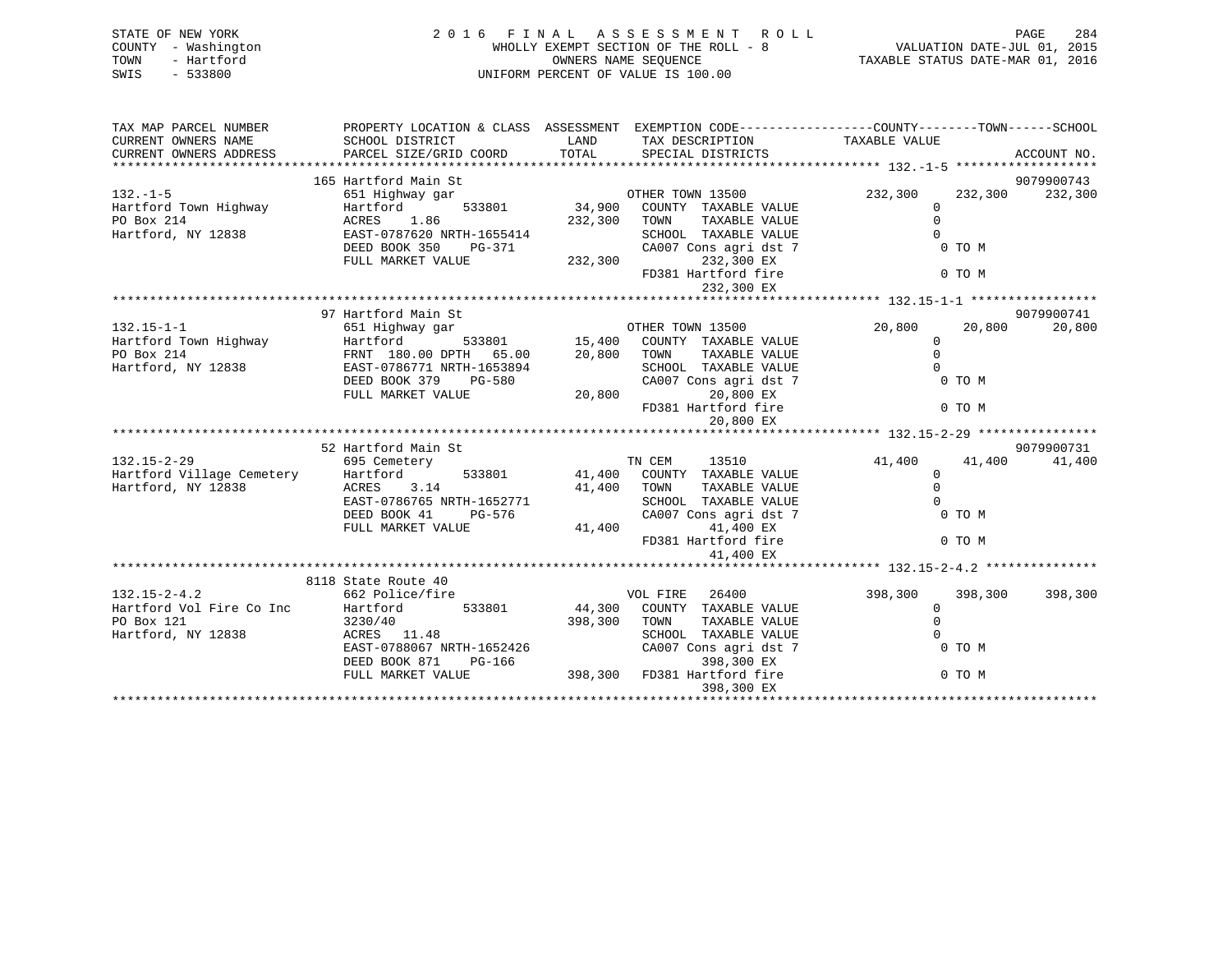| STATE OF NEW YORK<br>COUNTY - Washington<br>- Hartford<br>TOWN<br>SWIS<br>$-533800$ | 2016 FINAL ASSESSMENT<br>WHOLLY EXEMPT SECTION OF THE ROLL - 8<br>UNIFORM PERCENT OF VALUE IS 100.00 | VALUATION DATE-JUL 01, 2015<br>TAXABLE STATUS DATE-MAR 01, 2016 | PAGE<br>285                                                                                                                            |                                          |                       |
|-------------------------------------------------------------------------------------|------------------------------------------------------------------------------------------------------|-----------------------------------------------------------------|----------------------------------------------------------------------------------------------------------------------------------------|------------------------------------------|-----------------------|
| TAX MAP PARCEL NUMBER<br>CURRENT OWNERS NAME<br>CURRENT OWNERS ADDRESS              | SCHOOL DISTRICT<br>PARCEL SIZE/GRID COORD                                                            | LAND<br>TOTAL                                                   | PROPERTY LOCATION & CLASS ASSESSMENT EXEMPTION CODE---------------COUNTY-------TOWN-----SCHOOL<br>TAX DESCRIPTION<br>SPECIAL DISTRICTS | TAXABLE VALUE                            | ACCOUNT NO.           |
|                                                                                     |                                                                                                      |                                                                 |                                                                                                                                        |                                          |                       |
|                                                                                     | State Route 149                                                                                      |                                                                 |                                                                                                                                        |                                          | 9079900732            |
| $141. - 1 - 5$                                                                      | 662 Police/fire                                                                                      |                                                                 | VOL FIRE<br>26400                                                                                                                      | 3,000<br>3,000                           | 3,000                 |
| Hartford Vol Fire Co Inc                                                            | Hartford<br>533801                                                                                   |                                                                 | 3,000 COUNTY TAXABLE VALUE                                                                                                             | $\mathbf 0$                              |                       |
| PO Box 121                                                                          | 2.00<br><b>ACRES</b>                                                                                 |                                                                 | 3,000 TOWN<br>TAXABLE VALUE                                                                                                            | $\Omega$                                 |                       |
| Hartford, NY 12838                                                                  | EAST-0786113 NRTH-1651268                                                                            |                                                                 | SCHOOL TAXABLE VALUE                                                                                                                   | $\Omega$                                 |                       |
|                                                                                     | DEED BOOK 397<br>PG-901                                                                              |                                                                 | CA007 Cons agri dst 7                                                                                                                  | 0 TO M                                   |                       |
|                                                                                     | FULL MARKET VALUE                                                                                    | 3,000                                                           | 3,000 EX                                                                                                                               |                                          |                       |
|                                                                                     |                                                                                                      |                                                                 | FD381 Hartford fire                                                                                                                    | 0 TO M                                   |                       |
|                                                                                     |                                                                                                      |                                                                 | 3,000 EX                                                                                                                               |                                          |                       |
|                                                                                     |                                                                                                      |                                                                 |                                                                                                                                        |                                          |                       |
| $132.15 - 1 - 13$                                                                   | 47 Hartford Main St<br>620 Religious                                                                 |                                                                 | NON-PR REL 25110                                                                                                                       | 209,800<br>209,800                       | 9079900735<br>209,800 |
| M E Church                                                                          | Hartford                                                                                             |                                                                 | 14,500 COUNTY TAXABLE VALUE                                                                                                            | $\mathbf 0$                              |                       |
| Hartford, NY 12838                                                                  | 533801<br>BLA 589/69 1701/215                                                                        | 209,800 TOWN                                                    | TAXABLE VALUE                                                                                                                          | $\Omega$                                 |                       |
|                                                                                     | FRNT 87.00 DPTH 206.00                                                                               |                                                                 | SCHOOL TAXABLE VALUE                                                                                                                   | $\Omega$                                 |                       |
|                                                                                     | EAST-0786282 NRTH-1652692                                                                            |                                                                 | CA007 Cons agri dst 7                                                                                                                  | 0 TO M                                   |                       |
|                                                                                     | DEED BOOK 11<br>$PG-126$                                                                             |                                                                 | 209,800 EX                                                                                                                             |                                          |                       |
|                                                                                     | FULL MARKET VALUE                                                                                    |                                                                 | 209,800 FD381 Hartford fire                                                                                                            | 0 TO M                                   |                       |
|                                                                                     |                                                                                                      |                                                                 | 209,800 EX                                                                                                                             |                                          |                       |
|                                                                                     |                                                                                                      |                                                                 |                                                                                                                                        |                                          |                       |
|                                                                                     | 142 Hartford Main St                                                                                 |                                                                 |                                                                                                                                        |                                          | 9079900737            |
| $132. - 1 - 25.3$                                                                   | 695 Cemetery                                                                                         |                                                                 | TN CEM<br>13510                                                                                                                        | 91,300<br>91,300                         | 91,300                |
| Morning Side Cemetery                                                               | Hartford<br>533801                                                                                   | 91,300                                                          | COUNTY TAXABLE VALUE                                                                                                                   | 0                                        |                       |
| Hartford, NY 12838                                                                  | 105/211                                                                                              | 91,300                                                          | TOWN<br>TAXABLE VALUE                                                                                                                  | $\mathbf 0$                              |                       |
|                                                                                     | ACRES 14.29                                                                                          |                                                                 | SCHOOL TAXABLE VALUE                                                                                                                   | $\Omega$                                 |                       |
|                                                                                     | EAST-0787454 NRTH-1654376                                                                            |                                                                 | CA007 Cons agri dst 7                                                                                                                  | 0 TO M                                   |                       |
|                                                                                     | DEED BOOK 763<br>$PG-13$                                                                             |                                                                 | 91,300 EX                                                                                                                              |                                          |                       |
|                                                                                     | FULL MARKET VALUE                                                                                    |                                                                 | 91,300 FD381 Hartford fire                                                                                                             | 0 TO M                                   |                       |
|                                                                                     |                                                                                                      |                                                                 | 91,300 EX                                                                                                                              |                                          |                       |
|                                                                                     |                                                                                                      |                                                                 |                                                                                                                                        |                                          |                       |
|                                                                                     | 7790 State Route 40                                                                                  |                                                                 |                                                                                                                                        |                                          | 9079900738            |
| $141. - 1 - 17$                                                                     | 620 Religious                                                                                        |                                                                 | NON-PR REL 25110                                                                                                                       | 95,500<br>95,500                         | 95,500                |
| Phillips Memorial Church House Hartford                                             | 533801                                                                                               |                                                                 | 7,500 COUNTY TAXABLE VALUE                                                                                                             | $\mathbf{0}$                             |                       |
| Hartford, NY 12838                                                                  | FRNT 48.00 DPTH 142.00                                                                               | 95,500 TOWN                                                     | TAXABLE VALUE                                                                                                                          | $\Omega$                                 |                       |
|                                                                                     | EAST-0782823 NRTH-1645971                                                                            |                                                                 | SCHOOL TAXABLE VALUE                                                                                                                   |                                          |                       |
|                                                                                     | FULL MARKET VALUE                                                                                    |                                                                 | 95,500 FD381 Hartford fire                                                                                                             | 0 TO M                                   |                       |
|                                                                                     |                                                                                                      |                                                                 | 95,500 EX                                                                                                                              |                                          |                       |
|                                                                                     |                                                                                                      |                                                                 |                                                                                                                                        | ************ 141.-1-19 ***************** |                       |

|                         | State Route 40 OFF        |        |        |                     |                  | 9079900739 |
|-------------------------|---------------------------|--------|--------|---------------------|------------------|------------|
| $141. - 1 - 19$         | 695 Cemetery              |        | TN CEM | 13510               | 11,400<br>11,400 | 11,400     |
| South Hartford Cemetery | Hartford<br>533801        | 11,400 | COUNTY | TAXABLE VALUE       |                  |            |
| Hartford, NY 12838      | FRNT 150.00 DPTH 100.00   | 11,400 | TOWN   | TAXABLE VALUE       |                  |            |
|                         | EAST-0782910 NRTH-1645883 |        | SCHOOL | TAXABLE VALUE       |                  |            |
|                         | FULL MARKET VALUE         | 11,400 |        | FD381 Hartford fire | 0 TO M           |            |
|                         |                           |        |        | 11,400 EX           |                  |            |
|                         |                           |        |        |                     |                  |            |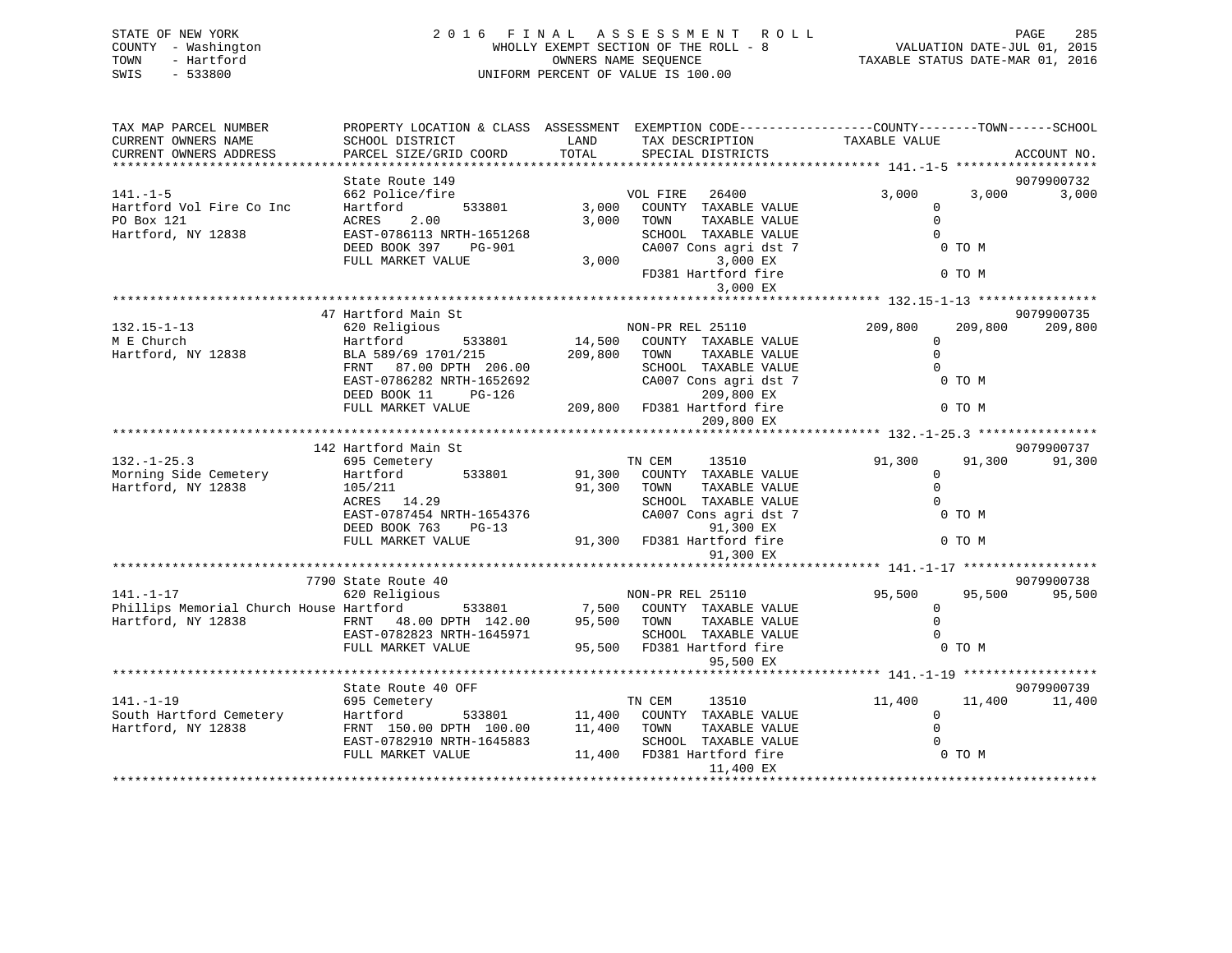|      | STATE OF NEW YORK   | 2016 FINAL ASSESSMENT ROLL            | -286<br>PAGE                     |
|------|---------------------|---------------------------------------|----------------------------------|
|      | COUNTY - Washington | WHOLLY EXEMPT SECTION OF THE ROLL - 8 | VALUATION DATE-JUL 01, 2015      |
| TOWN | - Hartford          | OWNERS NAME SEOUENCE                  | TAXABLE STATUS DATE-MAR 01, 2016 |
| SWIS | $-533800$           | UNIFORM PERCENT OF VALUE IS 100.00    |                                  |
|      |                     |                                       |                                  |
|      |                     |                                       |                                  |

| TAX MAP PARCEL NUMBER   | PROPERTY LOCATION & CLASS ASSESSMENT EXEMPTION CODE----------------COUNTY-------TOWN------SCHOOL |             |                                                                           |                |        |             |
|-------------------------|--------------------------------------------------------------------------------------------------|-------------|---------------------------------------------------------------------------|----------------|--------|-------------|
| CURRENT OWNERS NAME     | SCHOOL DISTRICT                                                                                  | LAND        | TAX DESCRIPTION                                                           | TAXABLE VALUE  |        |             |
| CURRENT OWNERS ADDRESS  | PARCEL SIZE/GRID COORD                                                                           | TOTAL       | SPECIAL DISTRICTS                                                         |                |        | ACCOUNT NO. |
|                         |                                                                                                  |             |                                                                           |                |        |             |
|                         | County Route 43 OFF                                                                              |             |                                                                           |                |        | 9079900740  |
| $148. - 1 - 2$          | 695 Cemetery                                                                                     |             | TN CEM<br>13510                                                           | 12,000         | 12,000 | 12,000      |
|                         |                                                                                                  |             |                                                                           |                |        |             |
| Storey Cemetery         | $533801$ 12,000<br>Hartford                                                                      |             | COUNTY TAXABLE VALUE                                                      | $\Omega$       |        |             |
| Attn: Town of Hartford  | Ref 374/706 Par 5 Except                                                                         | 12,000      | TAXABLE VALUE<br>TOWN                                                     | $\Omega$       |        |             |
| Hartford, NY 12838      | FRNT 110.00 DPTH 150.00                                                                          |             | SCHOOL TAXABLE VALUE                                                      | $\Omega$       |        |             |
|                         | EAST-0765090 NRTH-1640795                                                                        |             | CA007 Cons agri dst 7                                                     |                | 0 TO M |             |
|                         | FULL MARKET VALUE                                                                                | 12,000      | 12,000 EX                                                                 |                |        |             |
|                         |                                                                                                  |             | FD381 Hartford fire                                                       |                | 0 TO M |             |
|                         |                                                                                                  |             | 12,000 EX                                                                 |                |        |             |
|                         |                                                                                                  |             |                                                                           |                |        |             |
|                         | Hastings Rd                                                                                      |             |                                                                           |                |        | 9079901028  |
|                         |                                                                                                  |             |                                                                           |                |        | 30,500      |
| $132. - 1 - 12$         | 852 Landfill                                                                                     |             | OTHER TOWN 13500                                                          | 30,500         | 30,500 |             |
| Town of Hartford        | 533801<br>Hartford                                                                               | 30,500      | COUNTY TAXABLE VALUE                                                      | $\overline{0}$ |        |             |
| Hartford, NY 12838      | 780/334                                                                                          | 30,500 TOWN | TAXABLE VALUE                                                             | $\Omega$       |        |             |
|                         | ACRES<br>2.05                                                                                    |             | SCHOOL TAXABLE VALUE                                                      | $\Omega$       |        |             |
|                         | EAST-0787817 NRTH-1656736                                                                        |             | CA007 Cons agri dst 7                                                     |                | 0 TO M |             |
|                         | DEED BOOK 291<br>PG-297                                                                          |             | 30,500 EX                                                                 |                |        |             |
|                         | FULL MARKET VALUE                                                                                |             | 30,500 FD381 Hartford fire                                                |                | 0 TO M |             |
|                         |                                                                                                  |             | 30,500 EX                                                                 |                |        |             |
|                         |                                                                                                  |             |                                                                           |                |        |             |
|                         | 55 Hartford Main St                                                                              |             |                                                                           |                |        | 9079901108  |
| $132.15 - 1 - 10.2$     |                                                                                                  |             |                                                                           | 48,000         | 48,000 | 48,000      |
|                         | 681 Culture bldg                                                                                 |             | OTHER TOWN 13500<br>6,900 COUNTY TAXABLE VALUE                            |                |        |             |
| Town of Hartford        | Hartford<br>533801                                                                               |             |                                                                           | $\Omega$       |        |             |
| Hartford, NY 12838      | FRNT<br>70.00 DPTH 92.00                                                                         | 48,000 TOWN | TAXABLE VALUE                                                             | $\Omega$       |        |             |
|                         | EAST-0786404 NRTH-1652873                                                                        |             | SCHOOL TAXABLE VALUE                                                      | $\Omega$       |        |             |
|                         | DEED BOOK 470<br>$PG-18$                                                                         |             | CA007 Cons agri dst 7                                                     | 0 TO M         |        |             |
|                         | FULL MARKET VALUE                                                                                | 48,000      | 48,000 EX                                                                 |                |        |             |
|                         |                                                                                                  |             | FD381 Hartford fire                                                       | O TO M         |        |             |
|                         |                                                                                                  |             | 48,000 EX                                                                 |                |        |             |
|                         |                                                                                                  |             |                                                                           |                |        |             |
|                         | State Route 196                                                                                  |             |                                                                           |                |        | 9079900719  |
| $148. - 1 - 11$         | 695 Cemetery                                                                                     |             | TN CEM<br>13510                                                           | 13,000         | 13,000 | 13,000      |
| Town of Hartford        | Hartford                                                                                         |             |                                                                           | $\mathbf 0$    |        |             |
| C/O Adamsville Cemetery |                                                                                                  |             | 533801 13,000 COUNTY TAXABLE VALUE<br>TH 200.00 13,000 TOWN TAXABLE VALUE |                |        |             |
|                         | FRNT 100.00 DPTH 200.00                                                                          |             |                                                                           | $\Omega$       |        |             |
| Hartford, NY 12838      | EAST-0765764 NRTH-1636721                                                                        |             | SCHOOL TAXABLE VALUE                                                      | $\Omega$       |        |             |
|                         | FULL MARKET VALUE                                                                                |             | 13,000 FD381 Hartford fire                                                | $0$ TO M       |        |             |
|                         |                                                                                                  |             | 13,000 EX                                                                 |                |        |             |
|                         |                                                                                                  |             |                                                                           |                |        |             |
|                         | State Route 40                                                                                   |             |                                                                           |                |        | 9079900744  |
| $140. - 2 - 17$         | 695 Cemetery                                                                                     |             | 13510<br>TN CEM                                                           | 9,500          | 9,500  | 9,500       |
| Townsend Cemetery       | 533801<br>Hartford                                                                               | 9,500       | COUNTY TAXABLE VALUE                                                      | $\mathbf{0}$   |        |             |
| Hartford, NY 12838      | 50.00 DPTH 150.00<br>FRNT                                                                        | 9,500       | TOWN<br>TAXABLE VALUE                                                     | $\Omega$       |        |             |
|                         | EAST-0782740 NRTH-1645801                                                                        |             | SCHOOL TAXABLE VALUE                                                      | $\Omega$       |        |             |
|                         |                                                                                                  |             | 9,500 FD381 Hartford fire                                                 | 0 TO M         |        |             |
|                         | FULL MARKET VALUE                                                                                |             |                                                                           |                |        |             |
|                         |                                                                                                  |             | 9,500 EX                                                                  |                |        |             |
|                         |                                                                                                  |             |                                                                           |                |        |             |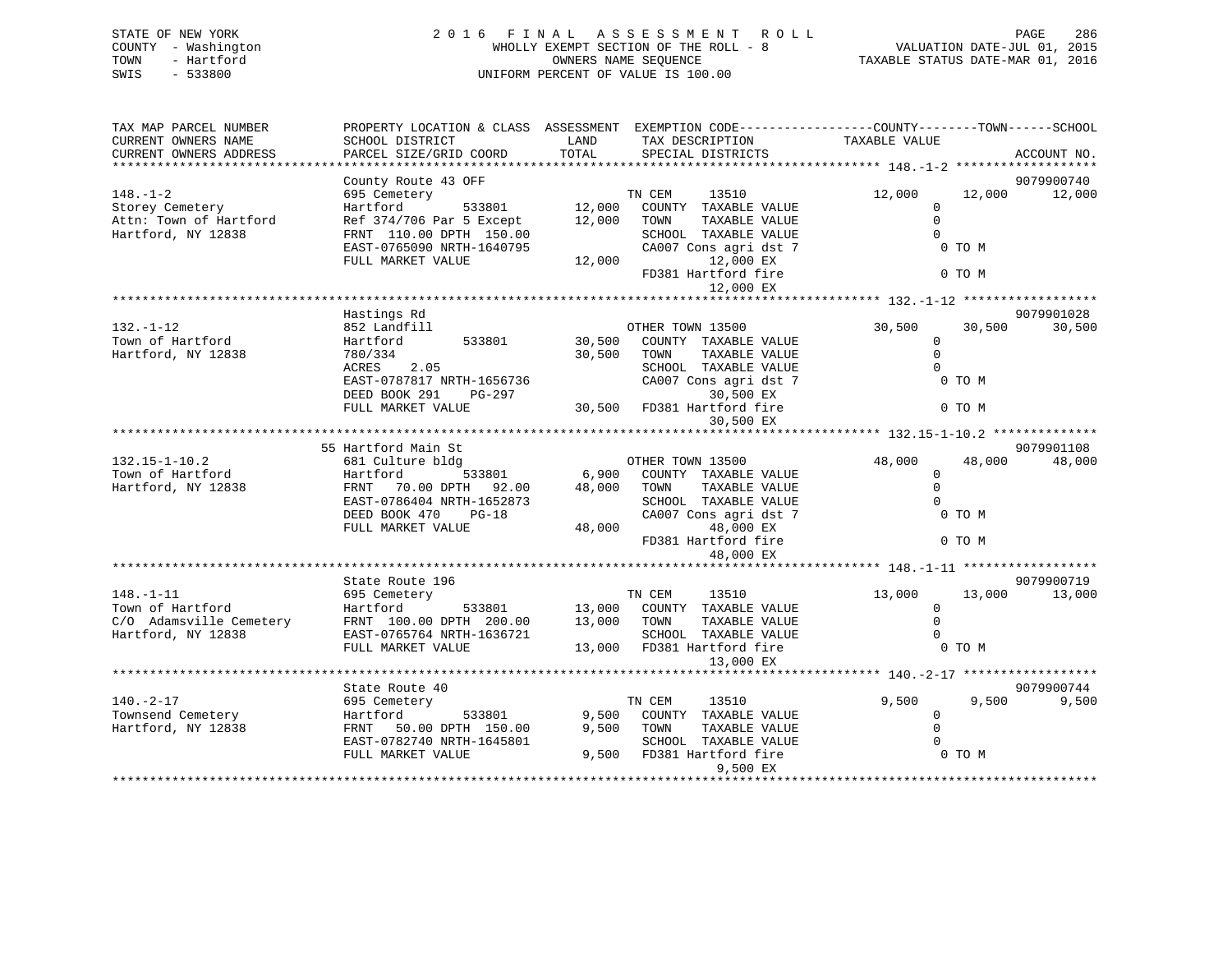| STATE OF NEW YORK<br>- Washington<br>COUNTY<br>- Hartford<br>TOWN<br>$-533800$<br>SWIS |                                                                                   |               | 2016 FINAL ASSESSMENT ROLL<br>WHOLLY EXEMPT SECTION OF THE ROLL - 8<br>OWNERS NAME SEQUENCE<br>UNIFORM PERCENT OF VALUE IS 100.00 | TAXABLE STATUS DATE-MAR 01, 2016 | PAGE<br>VALUATION DATE-JUL 01, 2015 | 287 |
|----------------------------------------------------------------------------------------|-----------------------------------------------------------------------------------|---------------|-----------------------------------------------------------------------------------------------------------------------------------|----------------------------------|-------------------------------------|-----|
| TAX MAP PARCEL NUMBER<br>CURRENT OWNERS NAME<br>CURRENT OWNERS ADDRESS                 | PROPERTY LOCATION & CLASS ASSESSMENT<br>SCHOOL DISTRICT<br>PARCEL SIZE/GRID COORD | LAND<br>TOTAL | EXEMPTION CODE-----------------COUNTY--------TOWN------SCHOOL<br>TAX DESCRIPTION<br>SPECIAL DISTRICTS                             | TAXABLE VALUE                    | ACCOUNT NO.                         |     |
|                                                                                        | County Route 17                                                                   |               |                                                                                                                                   |                                  | 9079900746                          |     |

122.-1-20 695 Cemetery TN CEM 13510 21,000 21,000 21,000

\*\*\*\*\*\*\*\*\*\*\*\*\*\*\*\*\*\*\*\*\*\*\*\*\*\*\*\*\*\*\*\*\*\*\*\*\*\*\*\*\*\*\*\*\*\*\*\*\*\*\*\*\*\*\*\*\*\*\*\*\*\*\*\*\*\*\*\*\*\*\*\*\*\*\*\*\*\*\*\*\*\*\*\*\*\*\*\*\*\*\*\*\*\*\*\*\*\*\*\*\*\*\*\*\*\*\*\*\*\*\*\*\*\*\*\*\*\*\*\*\*\*\*\*\*\*\*\*\*\*\*\*

 EAST-0772257 NRTH-1657713 SCHOOL TAXABLE VALUE 0FULL MARKET VALUE  $21,000$  CA007 Cons agri dst 7 0 TO M

21,000 EX

21,000 EX

FD381 Hartford fire 0 TO M

West Hartford Cemetery Hartford 533801 21,000 COUNTY TAXABLE VALUE 0

Hartford, NY 12838 ACRES 1.10 21,000 TOWN TAXABLE VALUE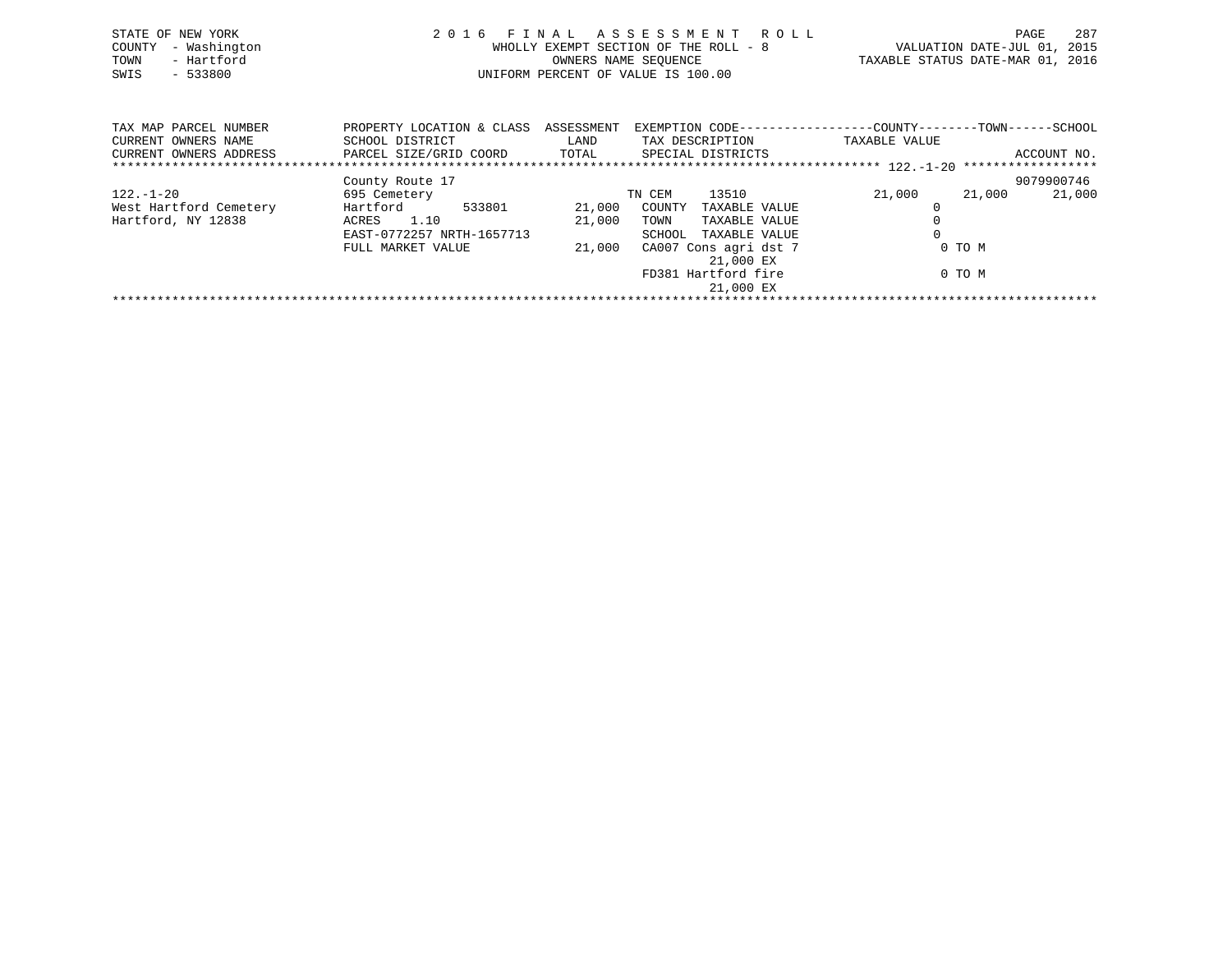## R O L L S U B S E C T I O N - - T O T A L S

#### \*\*\* S P E C I A L D I S T R I C T S U M M A R Y \*\*\*

| CODE | DISTRICT NAME       | PARCELS | TOTAL EXTENSION<br>TYPE | EXTENSION<br>VALUE | AD VALOREM<br>VALUE | EXEMPT<br>AMOUNT | TAXABLE<br>VALUE |
|------|---------------------|---------|-------------------------|--------------------|---------------------|------------------|------------------|
|      | CA007 Cons agri dst |         | 16 TOTAL M              |                    | 28475,800           | 28475,800        |                  |
|      | CA008 Cons agri dst |         | 1 TOTAL M               |                    | 10,700              | 10,700           |                  |
|      | FD381 Hartford fire |         | 23 TOTAL M              |                    | 28991,900           | 28991,900        |                  |

#### \*\*\* S C H O O L D I S T R I C T S U M M A R Y \*\*\*

| CODE   | DISTRICT NAME | TOTAL<br>PARCELS | ASSESSED<br>LAND | ASSESSED<br>TOTAL | EXEMPT<br>AMOUNT | TOTAL<br>TAXABLE | <b>STAR</b><br>AMOUNT | STAR<br>TAXABLE |
|--------|---------------|------------------|------------------|-------------------|------------------|------------------|-----------------------|-----------------|
| 533801 | Hartford      | 23               | 647,000          | 28991,900         | 28991,900        |                  |                       |                 |
|        | SUB-TOTAL     | 23               | 647,000          | 28991,900         | 28991,900        |                  |                       |                 |
|        | TOTAL         | 23               | 647,000          | 28991,900         | 28991,900        |                  |                       |                 |

### \*\*\* S Y S T E M C O D E S S U M M A R Y \*\*\*

### NO SYSTEM EXEMPTIONS AT THIS LEVEL

#### \*\*\* E X E M P T I O N S U M M A R Y \*\*\*

| CODE  | DESCRIPTION | TOTAL<br>PARCELS | COUNTY    | TOWN      | SCHOOL    |
|-------|-------------|------------------|-----------|-----------|-----------|
| 13500 | OTHER TOWN  |                  | 331,600   | 331,600   | 331,600   |
| 13510 | TN CEM      | 8                | 210,300   | 210,300   | 210,300   |
| 13800 | SCH DIST    |                  | 27121,100 | 27121,100 | 27121,100 |
| 25110 | NON-PR REL  |                  | 927,600   | 927,600   | 927,600   |
| 26400 | VOL FIRE    |                  | 401,300   | 401,300   | 401,300   |
|       | TOTAL       | 23               | 28991,900 | 28991,900 | 28991,900 |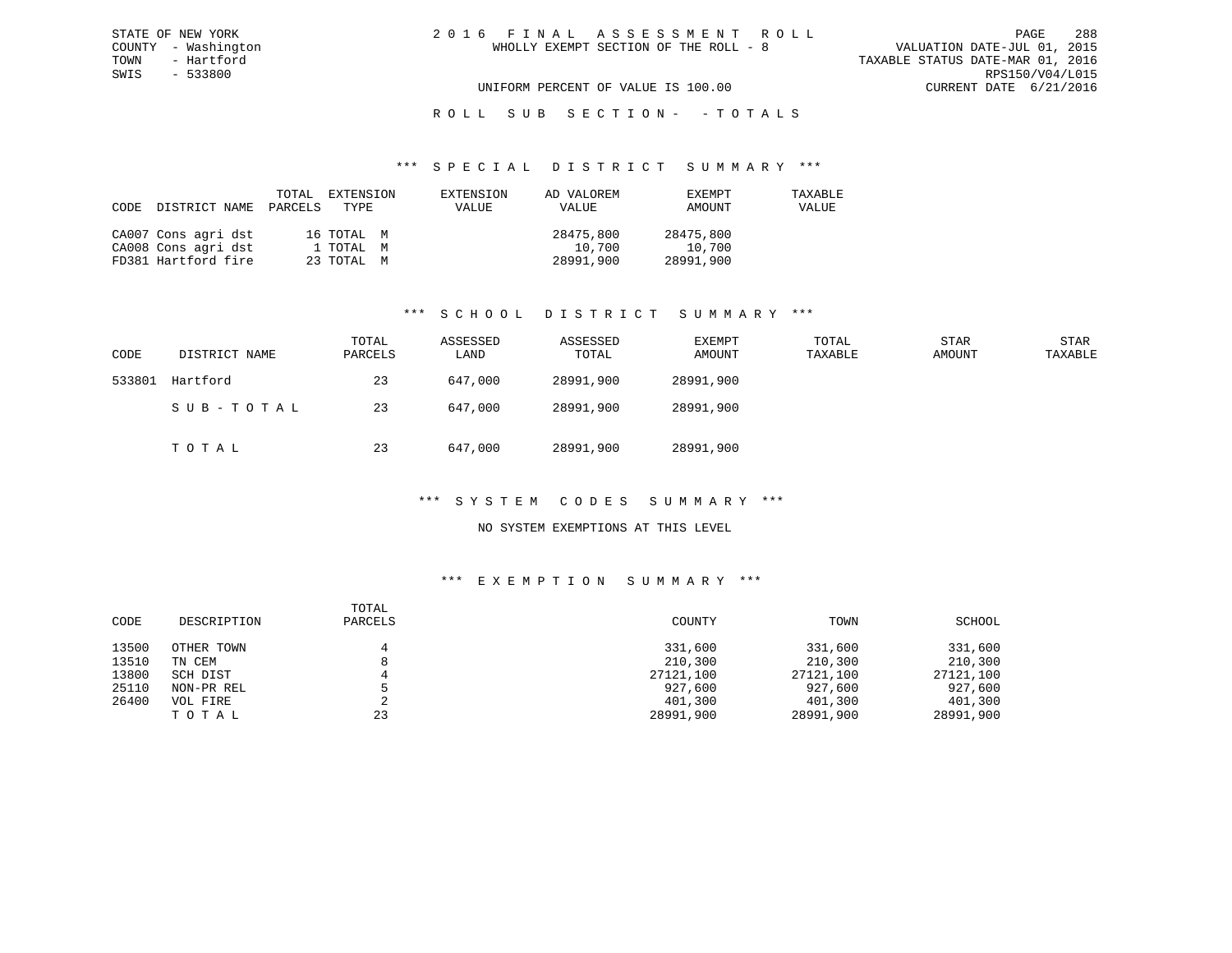| STATE OF NEW YORK   | 2016 FINAL ASSESSMENT ROLL            | 289<br>PAGE                      |
|---------------------|---------------------------------------|----------------------------------|
| COUNTY - Washington | WHOLLY EXEMPT SECTION OF THE ROLL - 8 | VALUATION DATE-JUL 01, 2015      |
| TOWN<br>- Hartford  |                                       | TAXABLE STATUS DATE-MAR 01, 2016 |
| SWIS<br>- 533800    |                                       | RPS150/V04/L015                  |
|                     | UNIFORM PERCENT OF VALUE IS 100.00    | CURRENT DATE 6/21/2016           |
|                     |                                       |                                  |

R O L L S U B S E C T I O N - - T O T A L S

## \*\*\* G R A N D T O T A L S \*\*\*

| ROLL       |               | TOTAL    |                    |                     |        | TAXABLE | TAXARI.F          | STAR    |
|------------|---------------|----------|--------------------|---------------------|--------|---------|-------------------|---------|
| <b>SEC</b> |               | DARCFI.S | LAND               | <b>TOTA1</b><br>◡∸▱ | COUNTY | TOWN    | $\alpha$ $\alpha$ | TAXABLE |
|            | <b>TVEMDT</b> |          | $64^\circ$<br>.000 | $20001$<br>.900     |        |         |                   |         |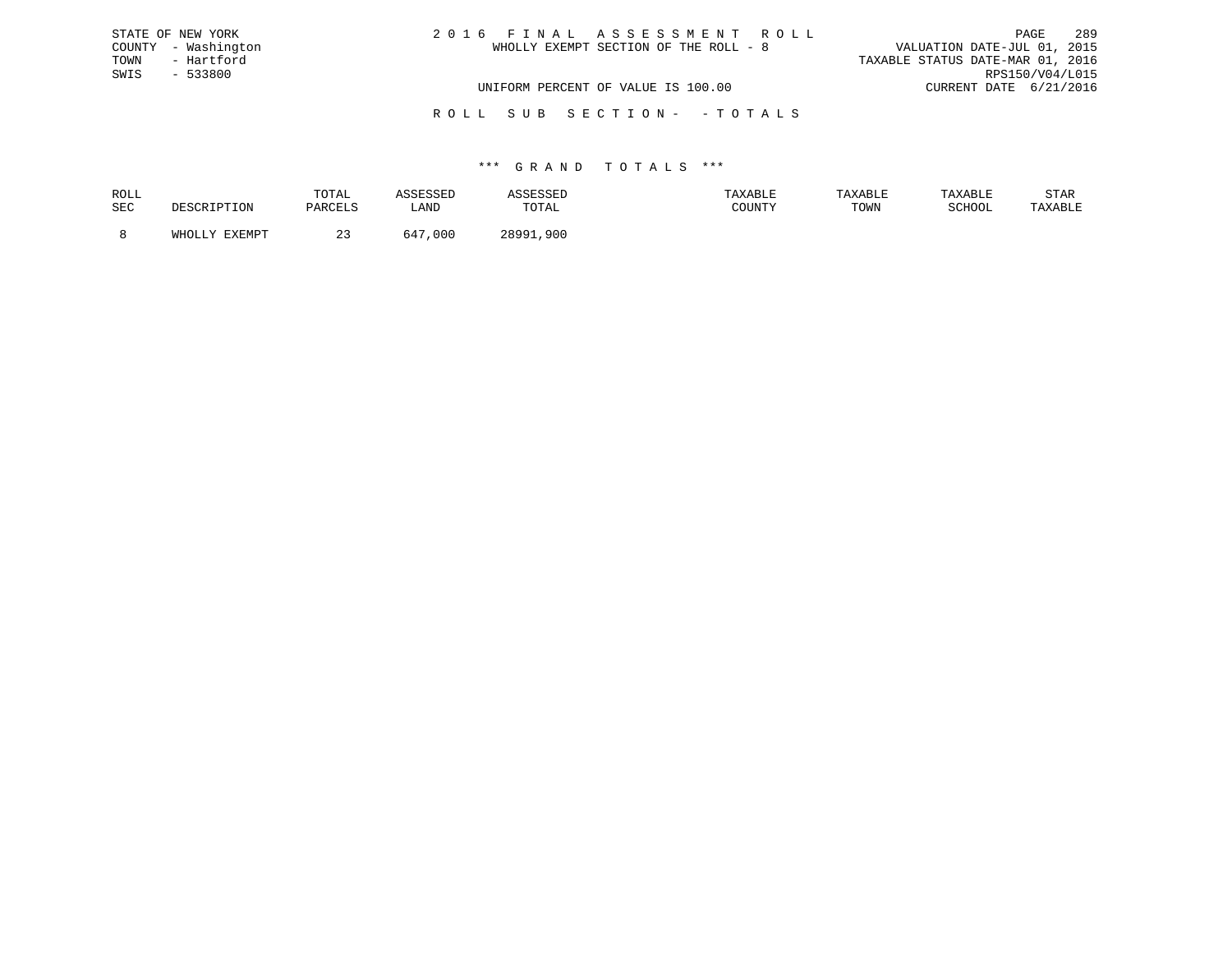| STATE OF NEW YORK   | 2016 FINAL ASSESSMENT ROLL            | - 290<br>PAGE                    |
|---------------------|---------------------------------------|----------------------------------|
| COUNTY - Washington | WHOLLY EXEMPT SECTION OF THE ROLL - 8 | VALUATION DATE-JUL 01, 2015      |
| TOWN<br>- Hartford  |                                       | TAXABLE STATUS DATE-MAR 01, 2016 |
| SWIS<br>- 533800    | UNIFORM PERCENT OF VALUE IS 100.00    | RPS150/V04/L015                  |
|                     |                                       | CURRENT DATE 6/21/2016           |
|                     |                                       |                                  |

## ROLL SECTION TOTALS

#### \*\*\* S P E C I A L D I S T R I C T S U M M A R Y \*\*\*

| CODE | DISTRICT NAME PARCELS | TOTAL | EXTENSION<br>TYPE | EXTENSION<br>VALUE | AD VALOREM<br>VALUE | EXEMPT<br>AMOUNT | TAXABLE<br>VALUE |
|------|-----------------------|-------|-------------------|--------------------|---------------------|------------------|------------------|
|      | CA007 Cons agri dst   |       | 16 TOTAL M        |                    | 28475,800           | 28475,800        |                  |
|      | CA008 Cons agri dst   |       | 1 TOTAL M         |                    | 10,700              | 10,700           |                  |
|      | FD381 Hartford fire   |       | 23 TOTAL M        |                    | 28991,900           | 28991,900        |                  |

## \*\*\* S C H O O L D I S T R I C T S U M M A R Y \*\*\*

| CODE   | DISTRICT NAME | TOTAL<br>PARCELS | ASSESSED<br>LAND | ASSESSED<br>TOTAL | EXEMPT<br>AMOUNT | TOTAL<br>TAXABLE | <b>STAR</b><br>AMOUNT | <b>STAR</b><br>TAXABLE |
|--------|---------------|------------------|------------------|-------------------|------------------|------------------|-----------------------|------------------------|
| 533801 | Hartford      | 23               | 647,000          | 28991,900         | 28991,900        |                  |                       |                        |
|        | SUB-TOTAL     | 23               | 647,000          | 28991,900         | 28991,900        |                  |                       |                        |
|        | тотаь         | 23               | 647,000          | 28991,900         | 28991,900        |                  |                       |                        |

#### \*\*\* S Y S T E M C O D E S S U M M A R Y \*\*\*

## NO SYSTEM EXEMPTIONS AT THIS LEVEL

| CODE  | DESCRIPTION | TOTAL<br>PARCELS | COUNTY    | TOWN      | SCHOOL    |
|-------|-------------|------------------|-----------|-----------|-----------|
| 13500 | OTHER TOWN  |                  | 331,600   | 331,600   | 331,600   |
| 13510 | TN CEM      | o                | 210,300   | 210,300   | 210,300   |
| 13800 | SCH DIST    |                  | 27121,100 | 27121,100 | 27121,100 |
| 25110 | NON-PR REL  |                  | 927,600   | 927,600   | 927,600   |
| 26400 | VOL FIRE    |                  | 401,300   | 401,300   | 401,300   |
|       | TOTAL       | 23               | 28991,900 | 28991,900 | 28991,900 |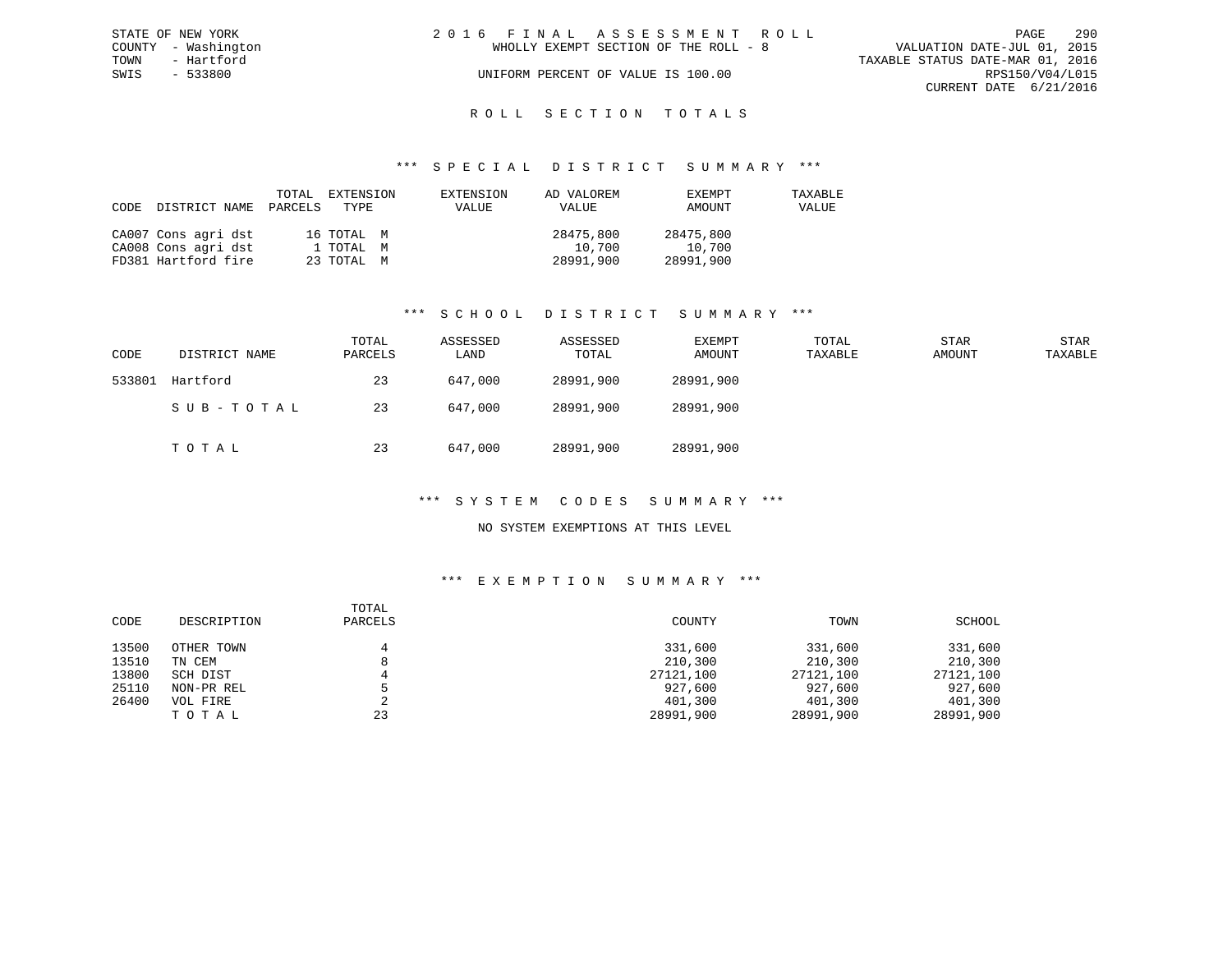|      | STATE OF NEW YORK   | 2016 FINAL ASSESSMENT ROLL            | 291<br>PAGE                      |
|------|---------------------|---------------------------------------|----------------------------------|
|      | COUNTY - Washington | WHOLLY EXEMPT SECTION OF THE ROLL - 8 | VALUATION DATE-JUL 01, 2015      |
| TOWN | - Hartford          |                                       | TAXABLE STATUS DATE-MAR 01, 2016 |
| SWIS | $-533800$           | UNIFORM PERCENT OF VALUE IS 100.00    | RPS150/V04/L015                  |
|      |                     |                                       | CURRENT DATE 6/21/2016           |
|      |                     |                                       |                                  |

R O L L S E C T I O N T O T A L S

## \*\*\* G R A N D T O T A L S \*\*\*

| SEC    | DARCFI.S | ≒AND        |              |                                         |      |        |         |
|--------|----------|-------------|--------------|-----------------------------------------|------|--------|---------|
|        |          |             | TOTAL        | $C$ $C$ $T$ $T$ $T$ $T$ $T$ $T$ $T$ $T$ | TOWN | SCHOOL | TAXABLE |
| FYFMDT |          | ,000<br>647 | 28991<br>900 |                                         |      |        |         |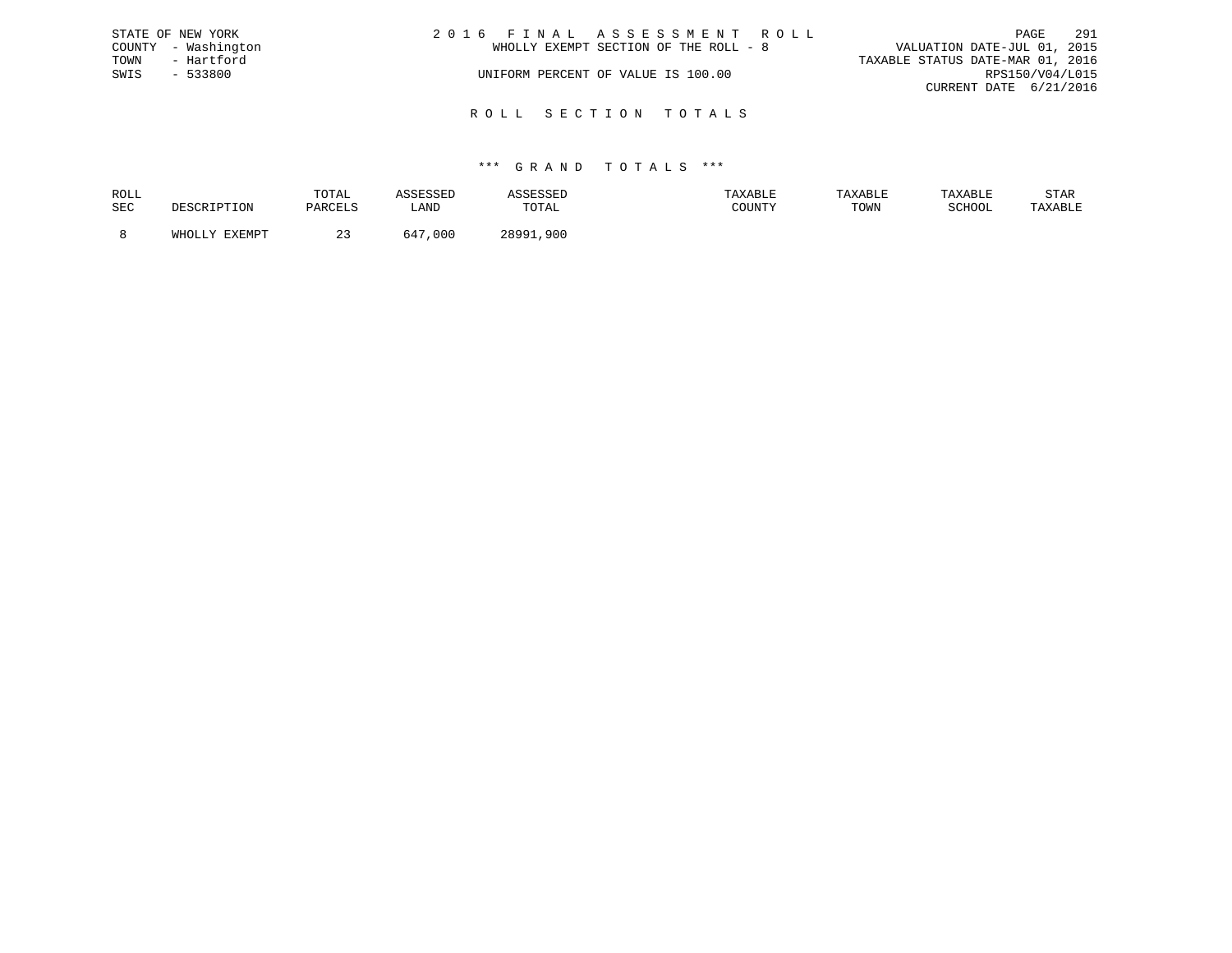# SWIS - 533800 UNIFORM PERCENT OF VALUE IS 100.00 RPS150/V04/L015

CURRENT DATE 6/21/2016

## \*\*\* S P E C I A L D I S T R I C T S U M M A R Y \*\*\*

| CODE | DISTRICT NAME        | TOTAL<br>PARCELS | EXTENSION<br>TYPE | EXTENSION<br>VALUE | AD VALOREM<br>VALUE | EXEMPT<br>AMOUNT | TAXABLE<br>VALUE |
|------|----------------------|------------------|-------------------|--------------------|---------------------|------------------|------------------|
|      | TE533 Trans exmt rep |                  | 10 MOVTAX         |                    |                     |                  |                  |
|      | EZ014 Empire Zone-Si |                  | 1 TOTAL           |                    | 527,800             |                  | 527,800          |
|      | CA006 Cons agri dst  |                  | 139 TOTAL M       |                    | 13544,800           | 407,241          | 13137,559        |
|      | CA007 Cons agri dst  |                  | 595 TOTAL M       |                    | 103020,609          | 35292,065        | 67728.544        |
|      | CA008 Cons agri dst  |                  | 95 TOTAL M        |                    | 11245,400           | 1211,073         | 10034,327        |
|      | FD381 Hartford fire  |                  | 1,358 TOTAL M     |                    | 183710,427          | 29117,101        | 154593,326       |

## \*\*\* S C H O O L D I S T R I C T S U M M A R Y \*\*\*

| CODE                                 | DISTRICT NAME                                  | TOTAL<br>PARCELS        | ASSESSED<br>LAND                             | ASSESSED<br>TOTAL                               | EXEMPT<br>AMOUNT                          | TOTAL<br>TAXABLE                               | STAR<br>AMOUNT                             | <b>STAR</b><br>TAXABLE                         |
|--------------------------------------|------------------------------------------------|-------------------------|----------------------------------------------|-------------------------------------------------|-------------------------------------------|------------------------------------------------|--------------------------------------------|------------------------------------------------|
| 532001<br>532802<br>533801<br>534401 | Arqyle<br>Fort Ann<br>Hartford<br>Hudson Falls | 24<br>40<br>1,283<br>14 | 706,000<br>2539,750<br>50283,100<br>1192,900 | 2595,415<br>4834,555<br>174338,819<br>2030, 353 | 246,587<br>671,915<br>40253,990<br>12,500 | 2348,828<br>4162,640<br>134084,829<br>2017,853 | 435,900<br>471,200<br>24996,777<br>120,000 | 1912,928<br>3691,440<br>109088,052<br>1897,853 |
|                                      | SUB-TOTAL                                      | 1,361                   | 54721,750                                    | 183799,142                                      | 41184,992                                 | 142614,150                                     | 26023,877                                  | 116590,273                                     |
|                                      | TOTAL                                          | 1,361                   | 54721,750                                    | 183799,142                                      | 41184,992                                 | 142614,150                                     | 26023,877                                  | 116590,273                                     |

## \*\*\* S Y S T E M C O D E S S U M M A R Y \*\*\*

## NO SYSTEM EXEMPTIONS AT THIS LEVEL

| CODE  | DESCRIPTION | TOTAL<br>PARCELS | COUNTY    | TOWN      | SCHOOL    |
|-------|-------------|------------------|-----------|-----------|-----------|
| 13500 | OTHER TOWN  |                  | 331,600   | 331,600   | 331,600   |
| 13510 | TN CEM      | $\circ$          | 210,300   | 210,300   | 210,300   |
| 13800 | SCH DIST    |                  | 27121,100 | 27121,100 | 27121,100 |
| 25110 | NON-PR REL  |                  | 927,600   | 927,600   | 927,600   |
| 26400 | VOL FIRE    |                  | 401,300   | 401,300   | 401,300   |
| 29700 | RPTL1138    |                  | 15,200    | 15,200    | 15,200    |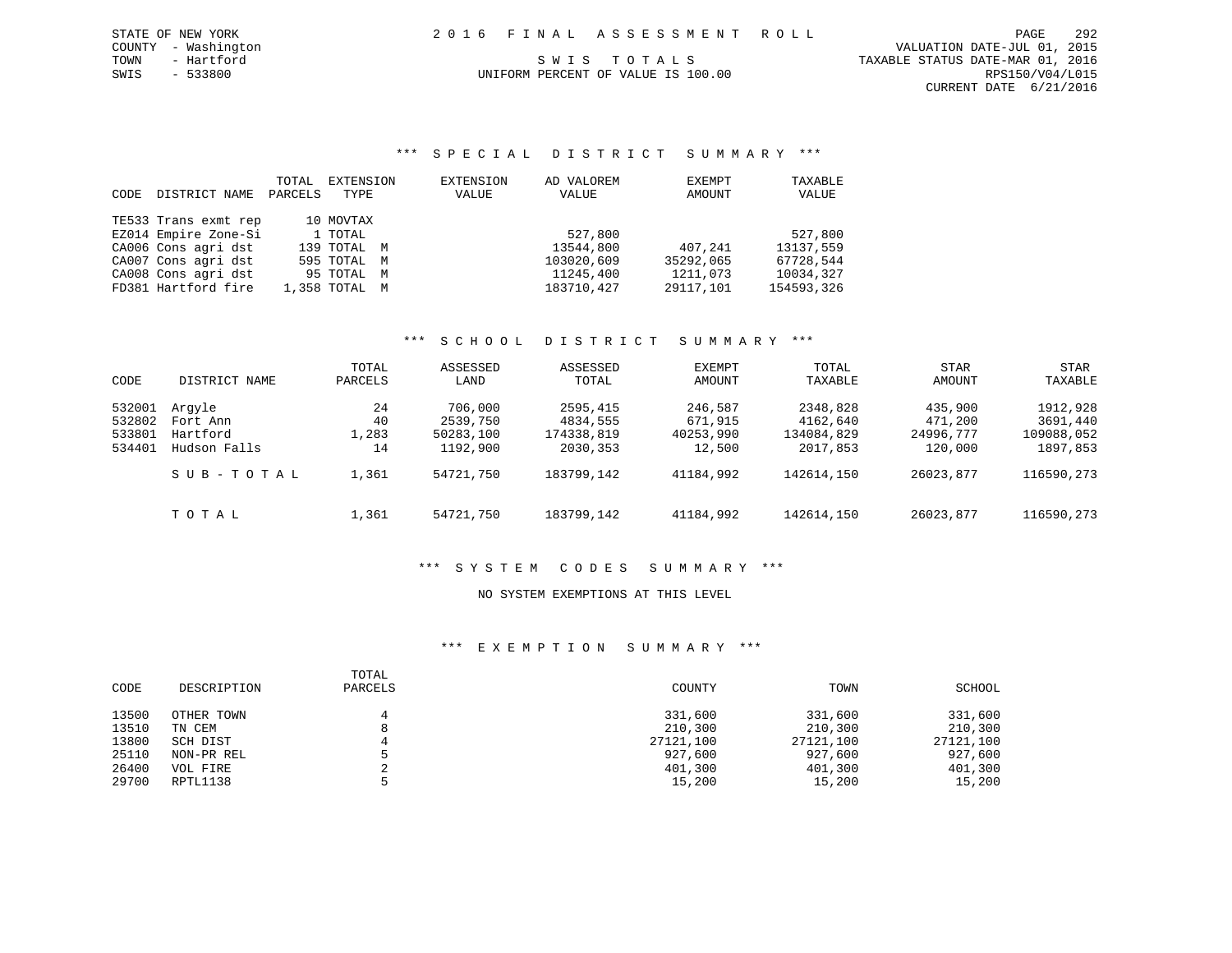TOWN - Hartford SWIS TO TALS THE STATUS DATE-MAR 01, 2016 SWIS - 533800 UNIFORM PERCENT OF VALUE IS 100.00 RPS150/V04/L015

 COUNTY - Washington VALUATION DATE-JUL 01, 2015 CURRENT DATE 6/21/2016

|       |              | TOTAL          |           |           |               |
|-------|--------------|----------------|-----------|-----------|---------------|
| CODE  | DESCRIPTION  | PARCELS        | COUNTY    | TOWN      | <b>SCHOOL</b> |
| 32301 | NY STATE     | $\mathbf 1$    | 72,000    | 72,000    |               |
| 41003 | EFVET CL/T   | 3              |           | 173,435   |               |
| 41102 | ELG FVT/CO   | 3              | 10,350    |           |               |
| 41120 | VETWAR CTS   |                | 33,000    | 27,000    | 6,000         |
| 41121 | VET WAR CT   | 51             | 964,126   | 955,711   |               |
| 41130 | VETCOM CTS   |                | 30,450    | 30,450    | 10,000        |
| 41131 | VET COM CT   | 46             | 1551,841  | 1498,077  |               |
| 41140 | VETDIS CTS   | $\overline{c}$ | 66,030    | 66,030    | 26,090        |
| 41141 | VET DIS CT   | 23             | 1108,003  | 1074,542  |               |
| 41151 | $CW_10_VET/$ | 6              | 54,940    | 54,940    |               |
| 41171 | CW_DISBLD_   | $\mathbf 1$    | 3,470     | 3,470     |               |
| 41400 | CLERGY       | $\overline{2}$ | 3,000     | 3,000     | 3,000         |
| 41700 | AG BUILD     | 12             | 520,400   | 520,400   | 520,400       |
| 41720 | AG DIST      | 137            | 8558,527  | 8558,527  | 8558,527      |
| 41730 | AGRI-D IND   | 16             | 706,848   | 706,848   | 706,848       |
| 41800 | AGED-ALL     | 20             | 1098,223  | 1098,223  | 1098,223      |
| 41801 | AGED-CO/TN   | 44             | 1913,226  | 1847,512  |               |
| 41802 | AGED-CO      | $\mathbf{1}$   | 17,038    |           |               |
| 41804 | AGED-SCH     | 12             |           |           | 372,363       |
| 41834 | STAR EN      | 205            |           |           | 12855,877     |
| 41854 | STAR B       | 437            |           |           | 13110,000     |
| 41864 | STAR B MH    | 2              |           |           | 58,000        |
| 41931 | DISAB-C/T    | 6              | 263,385   | 263,385   |               |
| 42120 | TEMP GRHSE   | 3              | 110,001   | 110,001   | 110,001       |
| 47460 | FOR 480A     | 17             | 732,840   | 732,840   | 732,840       |
| 47610 | BUSIN97      | 3              | 33,600    | 33,600    | 33,600        |
|       | TOTAL        | 1,083          | 46858,398 | 46837,091 | 67208,869     |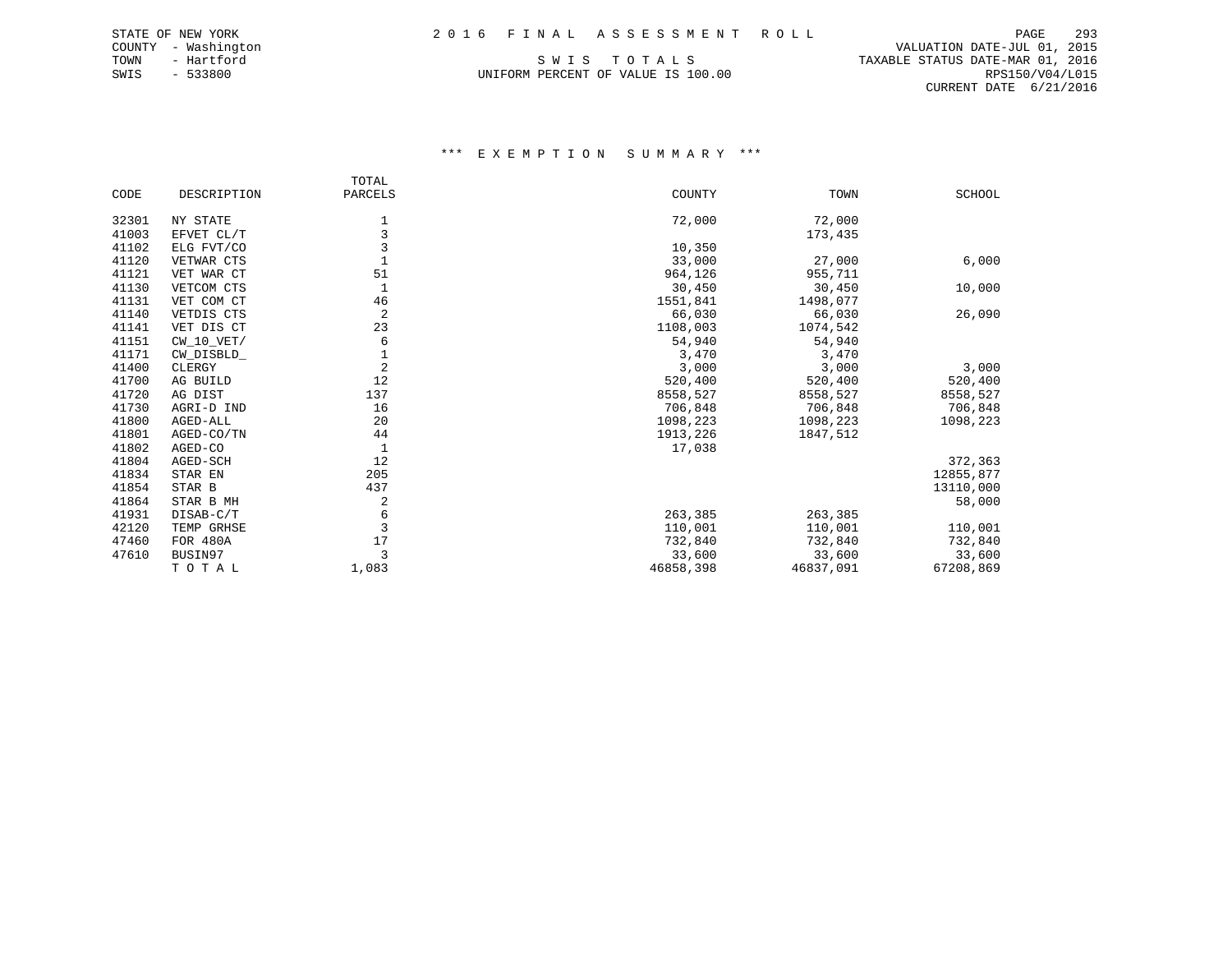| 2016 FINAL ASSESSMENT ROLL         | PAGE                             | 294 |
|------------------------------------|----------------------------------|-----|
|                                    | VALUATION DATE-JUL 01, 2015      |     |
| SWIS TOTALS                        | TAXABLE STATUS DATE-MAR 01, 2016 |     |
| UNIFORM PERCENT OF VALUE IS 100.00 | RPS150/V04/L015                  |     |
|                                    | CURRENT DATE 6/21/2016           |     |

\*\*\* G R A N D T O T A L S \*\*\*

STATE OF NEW YORK COUNTY - Washington TOWN - Hartford  $SWIS$  - 533800

| ROLL<br>SEC  | DESCRIPTION         | TOTAL<br>PARCELS | ASSESSED<br>LAND | ASSESSED<br>TOTAL | TAXABLE<br>COUNTY | TAXABLE<br>TOWN | TAXABLE<br><b>SCHOOL</b> | <b>STAR</b><br>TAXABLE |
|--------------|---------------------|------------------|------------------|-------------------|-------------------|-----------------|--------------------------|------------------------|
| $\mathbf{1}$ | TAXABLE             | 1,321            | 53978,600        | 151309,000        | 133514,502        | 133535,809      | 139115,908               | 113092,031             |
| 3            | STATE OWNED LAND    | Τ.               | 72,000           | 72,000            |                   |                 | 72,000                   | 72,000                 |
| 5            | SPECIAL FRANCHISE   | 7                |                  | 2115,364          | 2115,364          | 2115,364        | 2115,364                 | 2115,364               |
| 6            | UTILITIES & N.C.    | 8                | 10,600           | 1287,569          | 1287,569          | 1287,569        | 1287,569                 | 1287,569               |
| 7            | CEILING RAILROADS   | $\mathbf{1}$     | 13,550           | 23,309            | 23,309            | 23,309          | 23,309                   | 23,309                 |
| 8            | WHOLLY EXEMPT       | 23               | 647,000          | 28991,900         |                   |                 |                          |                        |
| $\star$      | TOTAL<br><b>SUB</b> | 1,361            | 54721,750        | 183799,142        | 136940,744        | 136962,051      | 142614,150               | 116590,273             |
| $***$        | GRAND TOTAL         | 1,361            | 54721,750        | 183799,142        | 136940,744        | 136962,051      | 142614,150               | 116590,273             |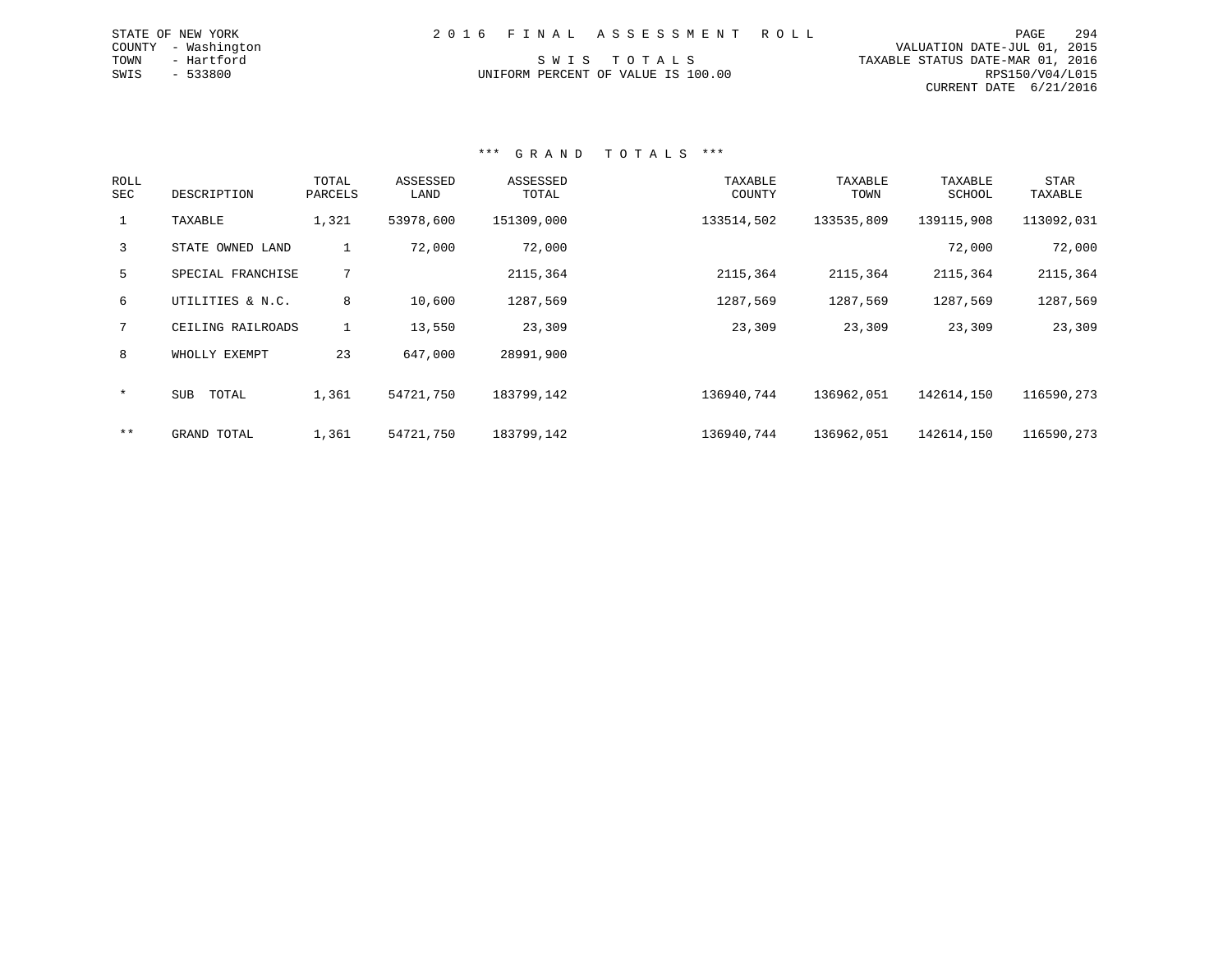|      | STATE OF NEW YORK   |  | 2016 FINAL ASSESSMENT ROLL         |                                  | PAGE            | 295 |
|------|---------------------|--|------------------------------------|----------------------------------|-----------------|-----|
|      | COUNTY - Washington |  | TOWN TOTALS                        | VALUATION DATE-JUL 01, 2015      |                 |     |
| TOWN | - Hartford          |  |                                    | TAXABLE STATUS DATE-MAR 01, 2016 |                 |     |
| SWIS | - 5338              |  | UNIFORM PERCENT OF VALUE IS 100.00 |                                  | RPS150/V04/L015 |     |
|      |                     |  |                                    | CURRENT DATE 6/21/2016           |                 |     |

## \*\*\* S P E C I A L D I S T R I C T S U M M A R Y \*\*\*

| CODE | DISTRICT NAME        | TOTAL<br>PARCELS | EXTENSION<br>TYPE | EXTENSION<br>VALUE | AD VALOREM<br>VALUE | EXEMPT<br>AMOUNT | TAXABLE<br>VALUE |
|------|----------------------|------------------|-------------------|--------------------|---------------------|------------------|------------------|
|      | TE533 Trans exmt rep |                  | 10 MOVTAX         |                    |                     |                  |                  |
|      | EZ014 Empire Zone-Si |                  | 1 TOTAL           |                    | 527,800             |                  | 527,800          |
|      | CA006 Cons agri dst  |                  | 139 TOTAL M       |                    | 13544,800           | 407,241          | 13137,559        |
|      | CA007 Cons agri dst  |                  | 595 TOTAL M       |                    | 103020,609          | 35292,065        | 67728.544        |
|      | CA008 Cons agri dst  |                  | 95 TOTAL M        |                    | 11245,400           | 1211,073         | 10034,327        |
|      | FD381 Hartford fire  |                  | 1,358 TOTAL M     |                    | 183710,427          | 29117,101        | 154593,326       |

## \*\*\* S C H O O L D I S T R I C T S U M M A R Y \*\*\*

| CODE             | DISTRICT NAME            | TOTAL<br>PARCELS | ASSESSED<br>LAND      | ASSESSED<br>TOTAL      | EXEMPT<br>AMOUNT    | TOTAL<br>TAXABLE       | STAR<br>AMOUNT       | STAR<br>TAXABLE        |
|------------------|--------------------------|------------------|-----------------------|------------------------|---------------------|------------------------|----------------------|------------------------|
| 532001           | Arqyle                   | 24               | 706,000               | 2595,415               | 246,587             | 2348,828               | 435,900              | 1912,928               |
| 532802           | Fort Ann                 | 40               | 2539,750              | 4834,555               | 671,915             | 4162,640               | 471,200              | 3691,440               |
| 533801<br>534401 | Hartford<br>Hudson Falls | 1,283<br>14      | 50283,100<br>1192,900 | 174338,819<br>2030,353 | 40253,990<br>12,500 | 134084,829<br>2017,853 | 24996,777<br>120,000 | 109088,052<br>1897,853 |
|                  | SUB-TOTAL                | 1,361            | 54721,750             | 183799,142             | 41184,992           | 142614,150             | 26023,877            | 116590,273             |
|                  | TOTAL                    | 1,361            | 54721,750             | 183799,142             | 41184,992           | 142614,150             | 26023,877            | 116590,273             |

## \*\*\* S Y S T E M C O D E S S U M M A R Y \*\*\*

#### NO SYSTEM EXEMPTIONS AT THIS LEVEL

| CODE  | DESCRIPTION | TOTAL<br>PARCELS | COUNTY    | TOWN      | SCHOOL    |
|-------|-------------|------------------|-----------|-----------|-----------|
| 13500 | OTHER TOWN  |                  | 331,600   | 331,600   | 331,600   |
| 13510 | TN CEM      | 8                | 210,300   | 210,300   | 210,300   |
| 13800 | SCH DIST    |                  | 27121,100 | 27121,100 | 27121,100 |
| 25110 | NON-PR REL  |                  | 927,600   | 927,600   | 927,600   |
| 26400 | VOL FIRE    |                  | 401,300   | 401,300   | 401,300   |
| 29700 | RPTL1138    |                  | 15,200    | 15,200    | 15,200    |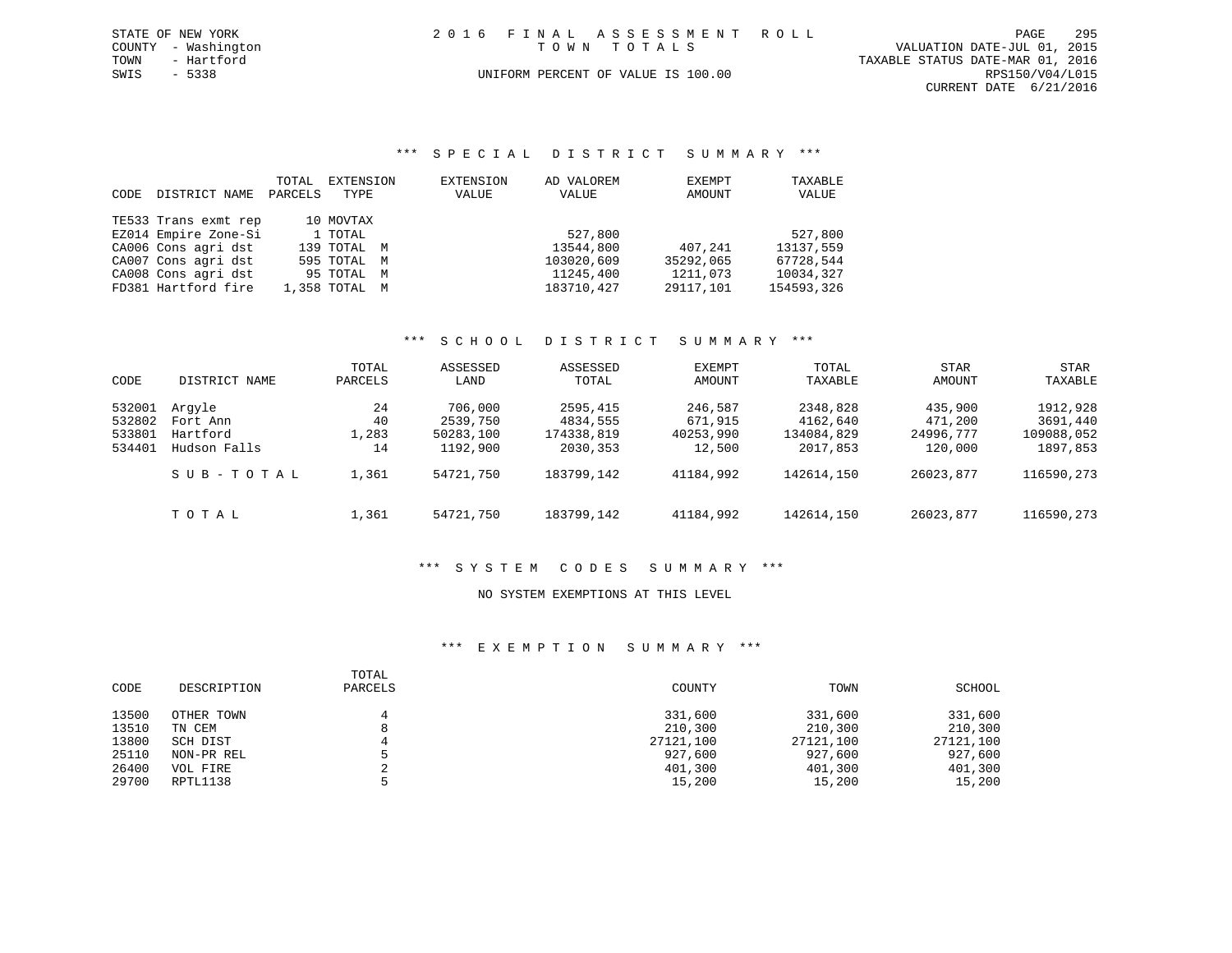| STATE OF NEW YORK   | 2016 FINAL ASSESSMENT ROLL         | 296<br>PAGE                      |
|---------------------|------------------------------------|----------------------------------|
| COUNTY - Washington | TOWN TOTALS                        | VALUATION DATE-JUL 01, 2015      |
| TOWN<br>- Hartford  |                                    | TAXABLE STATUS DATE-MAR 01, 2016 |
| SWIS<br>- 5338      | UNIFORM PERCENT OF VALUE IS 100.00 | RPS150/V04/L015                  |
|                     |                                    | CURRENT DATE 6/21/2016           |

|       |              | TOTAL          |           |           |               |
|-------|--------------|----------------|-----------|-----------|---------------|
| CODE  | DESCRIPTION  | PARCELS        | COUNTY    | TOWN      | <b>SCHOOL</b> |
| 32301 | NY STATE     |                | 72,000    | 72,000    |               |
| 41003 | EFVET CL/T   | 3              |           | 173,435   |               |
| 41102 | ELG FVT/CO   | 3              | 10,350    |           |               |
| 41120 | VETWAR CTS   |                | 33,000    | 27,000    | 6,000         |
| 41121 | VET WAR CT   | 51             | 964,126   | 955,711   |               |
| 41130 | VETCOM CTS   |                | 30,450    | 30,450    | 10,000        |
| 41131 | VET COM CT   | 46             | 1551,841  | 1498,077  |               |
| 41140 | VETDIS CTS   | 2              | 66,030    | 66,030    | 26,090        |
| 41141 | VET DIS CT   | 23             | 1108,003  | 1074,542  |               |
| 41151 | $CW_10_VET/$ | 6              | 54,940    | 54,940    |               |
| 41171 | CW DISBLD    | 1              | 3,470     | 3,470     |               |
| 41400 | CLERGY       | $\overline{2}$ | 3,000     | 3,000     | 3,000         |
| 41700 | AG BUILD     | 12             | 520,400   | 520,400   | 520,400       |
| 41720 | AG DIST      | 137            | 8558,527  | 8558,527  | 8558,527      |
| 41730 | AGRI-D IND   | 16             | 706,848   | 706,848   | 706,848       |
| 41800 | AGED-ALL     | 20             | 1098,223  | 1098,223  | 1098,223      |
| 41801 | AGED-CO/TN   | 44             | 1913,226  | 1847,512  |               |
| 41802 | AGED-CO      |                | 17,038    |           |               |
| 41804 | AGED-SCH     | 12             |           |           | 372,363       |
| 41834 | STAR EN      | 205            |           |           | 12855,877     |
| 41854 | STAR B       | 437            |           |           | 13110,000     |
| 41864 | STAR B MH    | 2              |           |           | 58,000        |
| 41931 | DISAB-C/T    | 6              | 263,385   | 263,385   |               |
| 42120 | TEMP GRHSE   | 3              | 110,001   | 110,001   | 110,001       |
| 47460 | FOR 480A     | 17             | 732,840   | 732,840   | 732,840       |
| 47610 | BUSIN97      |                | 33,600    | 33,600    | 33,600        |
|       | TOTAL        | 1,083          | 46858,398 | 46837,091 | 67208,869     |